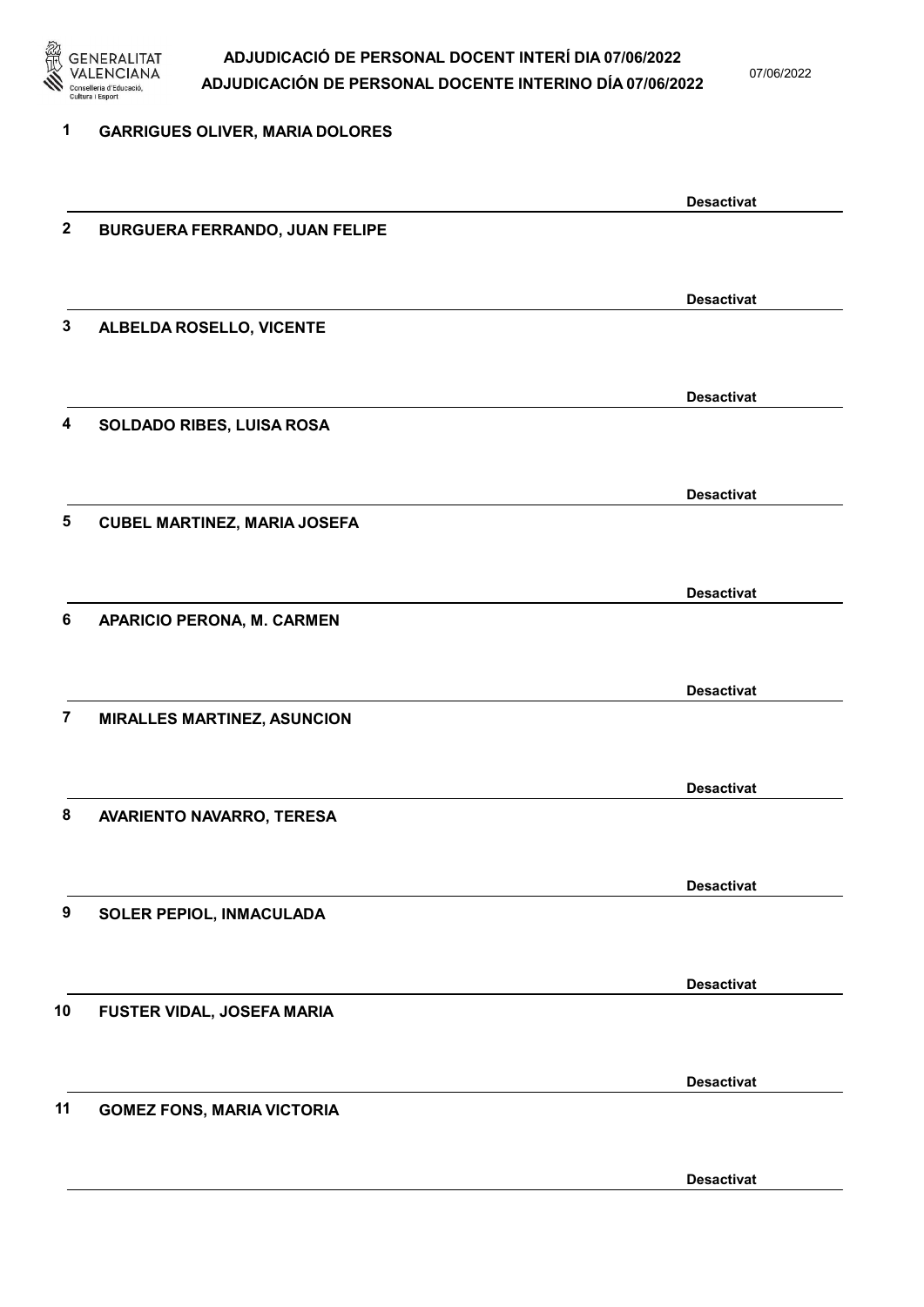

07/06/2022

Desactivat

| 12 | LOZANO MAÑEZ, Mª ANGELES             |                   |
|----|--------------------------------------|-------------------|
|    |                                      | <b>Desactivat</b> |
| 13 | FERRANDO SERRANO, AMPARO             |                   |
|    |                                      | <b>Desactivat</b> |
| 14 | <b>GARCIA GIMENEZ, JUAN JOSE</b>     |                   |
|    |                                      | <b>Desactivat</b> |
| 15 | <b>GASCON RODA, MARIA VICTORIA</b>   |                   |
|    |                                      | <b>Desactivat</b> |
| 16 | HERNANDEZ CALLEJA, M. LUISA          |                   |
|    |                                      | <b>Desactivat</b> |
| 17 | <b>BAUTISTA ARMERO, ANGELA</b>       |                   |
|    |                                      | <b>Desactivat</b> |
| 18 | <b>CORTES SIERRA, MARIA ESTRELLA</b> |                   |
|    |                                      | <b>Desactivat</b> |
| 19 | SANTACREU SANZ, CONSUELO DOLORES     |                   |
|    |                                      | <b>Desactivat</b> |
| 20 | SAN LORENZO VILANA, SALVADOR MIGUEL  |                   |
|    |                                      | <b>Desactivat</b> |
| 21 | ESCANDELL LLACER, MARIA AMPARO       |                   |
|    |                                      | <b>Desactivat</b> |
| 22 | <b>VALDES BIRLANGA, M. ISABEL</b>    |                   |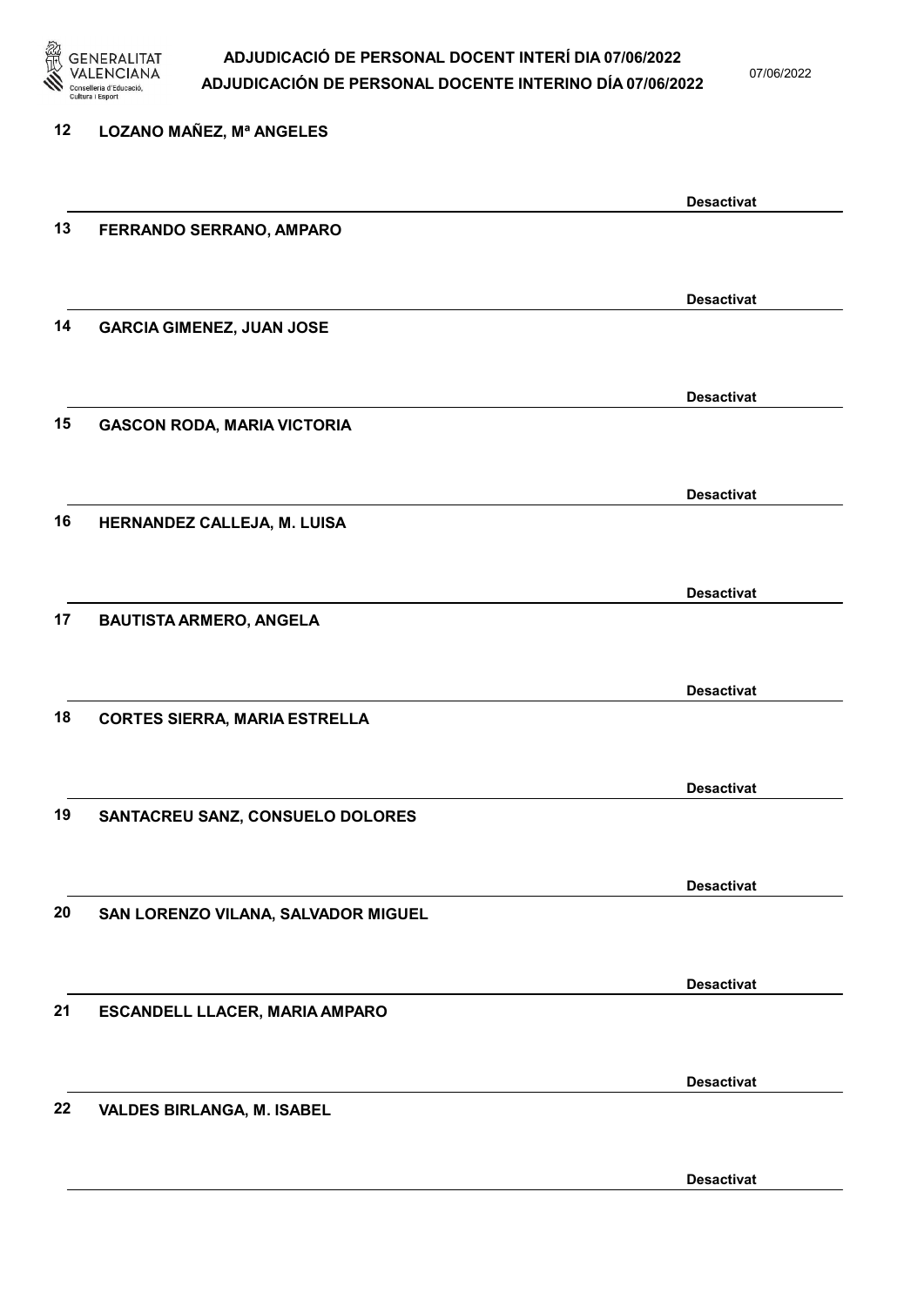

07/06/2022

| 23 | TARRAGO CALABUIG, MANUELA                    |                   |
|----|----------------------------------------------|-------------------|
|    |                                              | <b>Desactivat</b> |
| 24 | PEREZ SANCHO, JUAN                           |                   |
|    |                                              | No adjudicat      |
| 25 | <b>CRISPIN SANCHEZ, ANTONIO</b>              |                   |
|    |                                              | <b>Desactivat</b> |
| 26 | MARZAL DONDERIS, CARMEN ELVIRA               |                   |
|    |                                              | <b>Desactivat</b> |
| 27 | MIÑANA MASCARELL, MARIA ISABEL               |                   |
|    |                                              | <b>Desactivat</b> |
| 28 | <b>SANTANA CARBONELL, MERCEDES</b>           |                   |
|    |                                              | <b>Desactivat</b> |
| 29 | LERMA LLIMERA, MARIA DESAMPARADOS            |                   |
| 30 |                                              | <b>Desactivat</b> |
|    | <b>BROCH OLIVER, MARISA</b>                  |                   |
| 31 | ANTOÑANZAS SALVADOR, FCO. JOSE               | <b>Desactivat</b> |
|    |                                              |                   |
| 32 | FERNANDEZ DE PALENCIA ROCA, DESAMPARADOS VIR | <b>Desactivat</b> |
|    |                                              |                   |
| 33 | <b>VICENT VIDAL, ENRIQUE</b>                 | No ha participat  |
|    |                                              |                   |
|    |                                              | <b>Desactivat</b> |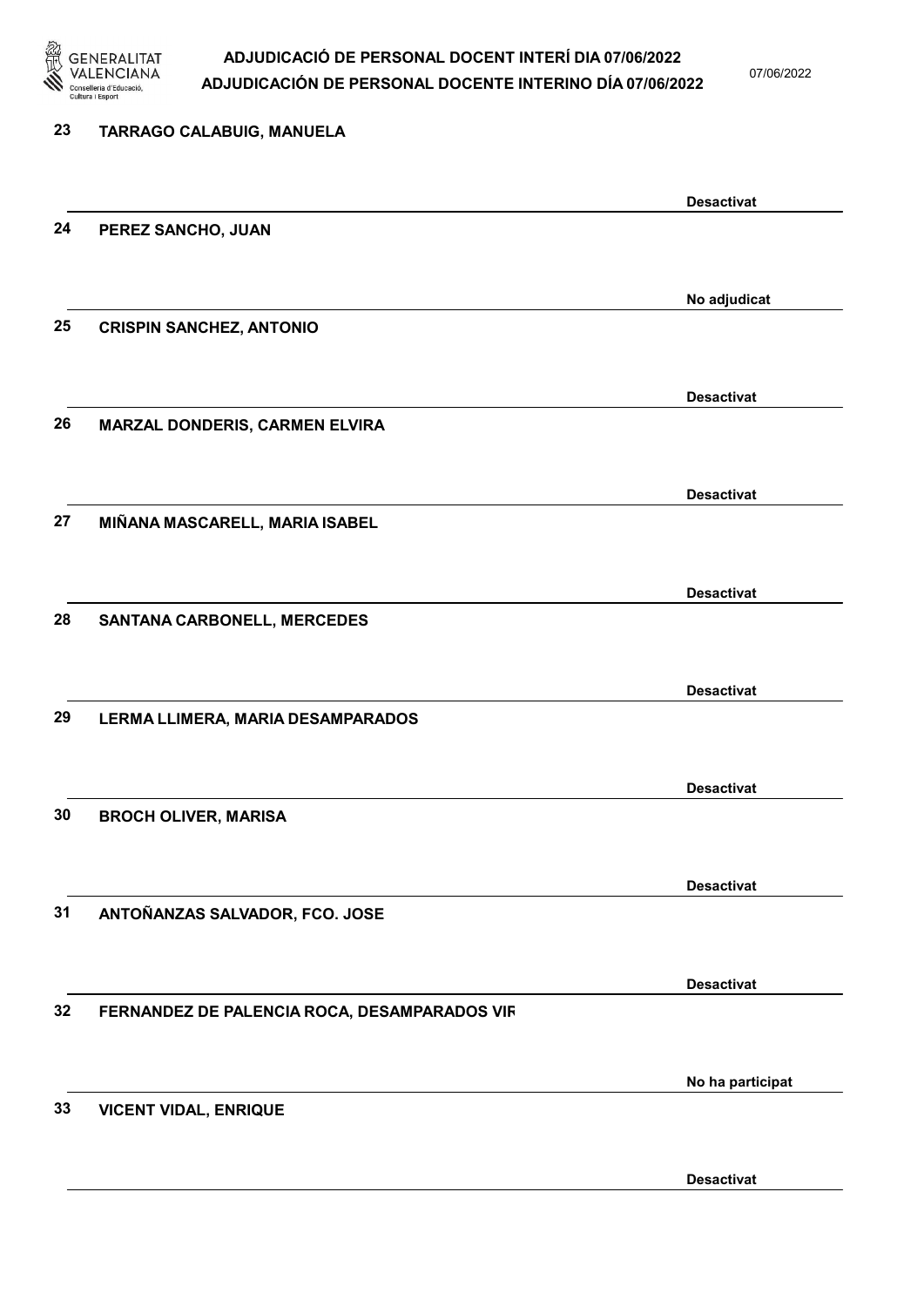

07/06/2022

Desactivat

# 34 MARTI PERIS, MARIA DOLORES Desactivat 35 ROMERO TORRES, ANA DESAMPARADOS Desactivat 36 RICHART SALES, MARIA AMPARO Desactivat 37 PENADES VIDAL, INMACULADA Desactivat 38 MARTI PASTOR, MARIA ELENA Desactivat 39 ALOS BOTELLA, FRANCISCO JAVIER Desactivat 40 RODENAS BRAVO, ELENA Desactivat 41 ARLANDIS SAINZ DE BARANDA, MARIA CARMEN Desactivat 42 LANUZA CARRION, MARIA ANGELES No adjudicat 43 GINER PRIMO, MARIA CONSUELO Desactivat 44 REINA GUTIERREZ, M DESAMPARADOS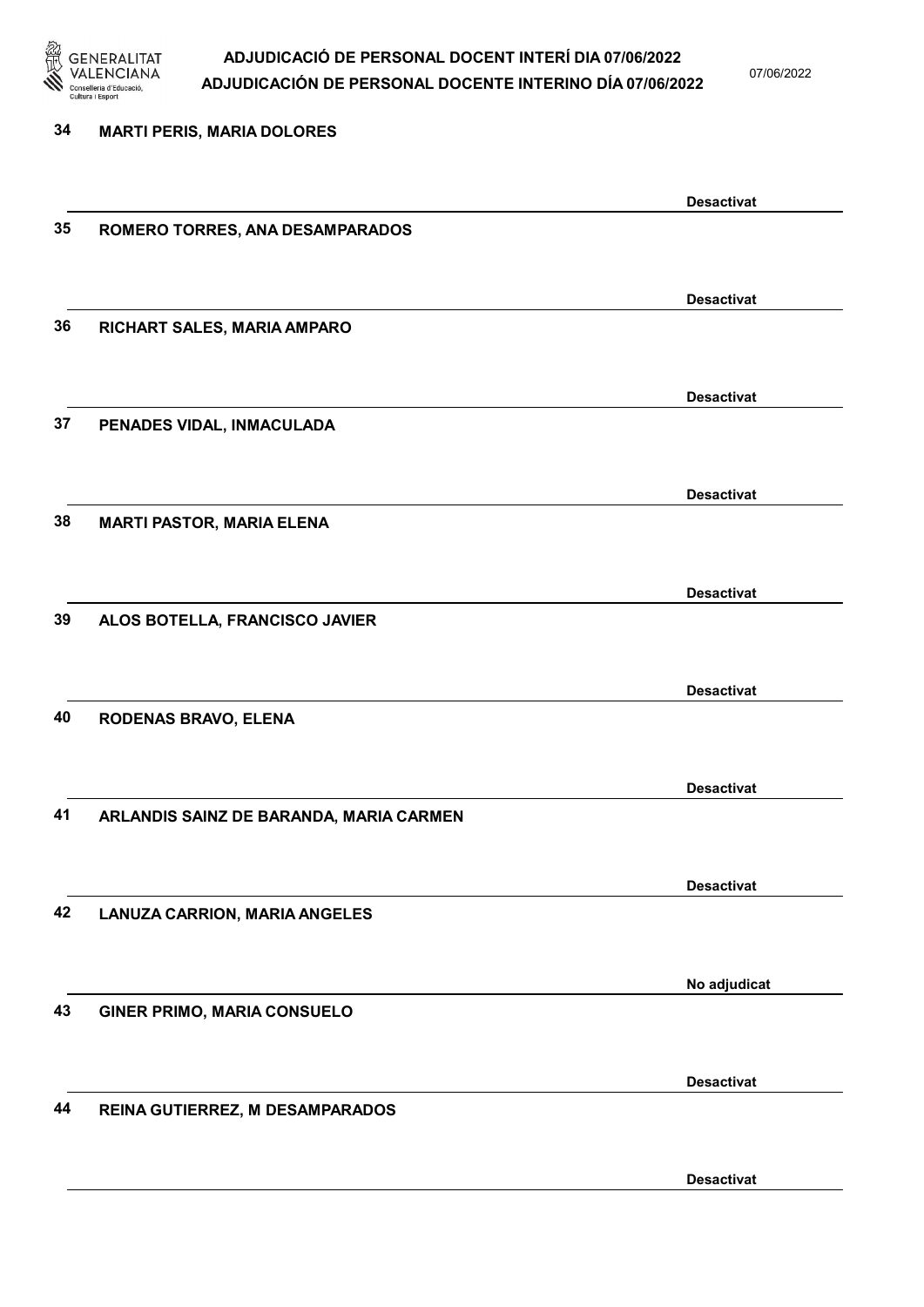

07/06/2022

Desactivat

# 45 SANTIAGO RUIZ, ERNESTO Desactivat 46 LOPEZ RODRIGUEZ, ENCARNACION Desactivat 47 SANCHIS PALOP, MARIA DEL PILAR Desactivat 48 PIRIS IBAÑEZ, MARIA MERCEDES Desactivat 49 ROYO MORA, MARIA CARMEN Desactivat 50 ORTELLS LLOBAT, MARIA DESAMPARADOS Desactivat 51 MARTINEZ TOMAS, GLORIA MARIA Desactivat 52 MUÑOZ ORTI, ANA Desactivat 53 MARTI CARCELLER, ROSA MARIA Desactivat 54 GABALDON ESCUDERO, SOLEDAD Desactivat 55 SANTIAGO RUIZ, DAVID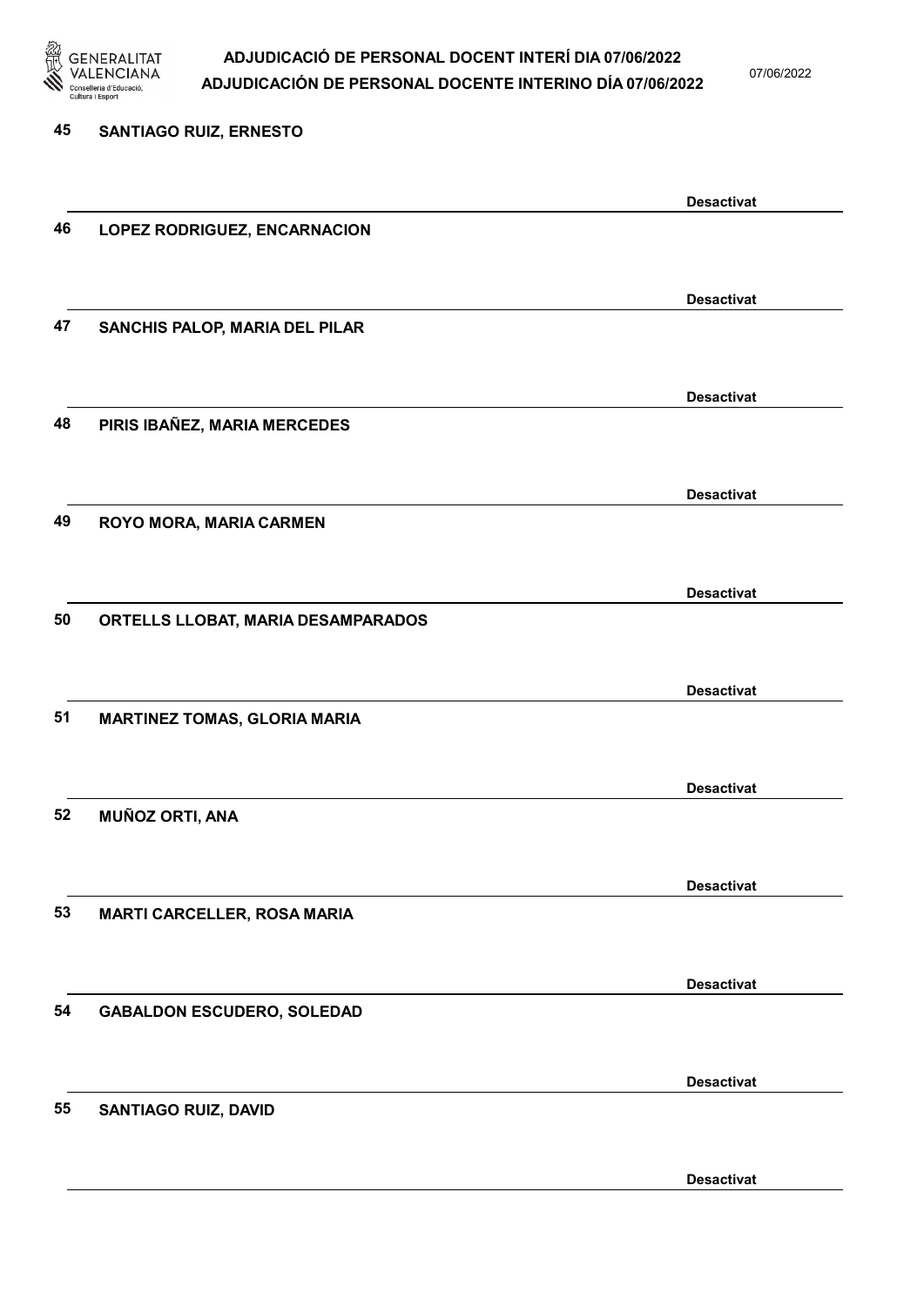

07/06/2022

#### 56 VEGA LOPEZ, MARIA JOSEFA

|    |                                       | <b>Desactivat</b> |
|----|---------------------------------------|-------------------|
| 57 | BENITEZ MARTINEZ, MARGARITA ELIZABETH |                   |
|    |                                       |                   |
|    |                                       | <b>Desactivat</b> |
| 58 | SARRIO ARNANDIS, MARIA MILAGRO        |                   |
|    |                                       |                   |
|    |                                       | <b>Desactivat</b> |
| 59 | <b>MELERO ALCACER, ANGELA</b>         |                   |
|    |                                       |                   |
|    |                                       |                   |
|    |                                       | <b>Desactivat</b> |
| 60 | <b>MOLINA SEMPERE, ROSA</b>           |                   |
|    |                                       |                   |
|    |                                       | <b>Desactivat</b> |
| 61 | RODRIGO ROYO, PAZ GEMMA               |                   |
|    |                                       |                   |
|    |                                       | <b>Desactivat</b> |
| 62 | <b>ESTEVE FAUBEL, ROSA PILAR</b>      |                   |
|    |                                       |                   |
|    |                                       |                   |
|    |                                       | <b>Desactivat</b> |
| 63 | <b>SANCHEZ GARCIA, M. LUZ</b>         |                   |
|    |                                       |                   |
|    |                                       | <b>Desactivat</b> |
| 64 | ALDEGUER QUESADA, CARMEN R.           |                   |
|    |                                       |                   |
|    |                                       | <b>Desactivat</b> |
| 65 | <b>GARCIA LLOPIS, YOLANDA</b>         |                   |
|    |                                       |                   |
|    |                                       |                   |
|    |                                       | <b>Desactivat</b> |
| 66 | <b>GARCIA MIRALLES, PEDRO</b>         |                   |
|    |                                       |                   |
|    |                                       | <b>Desactivat</b> |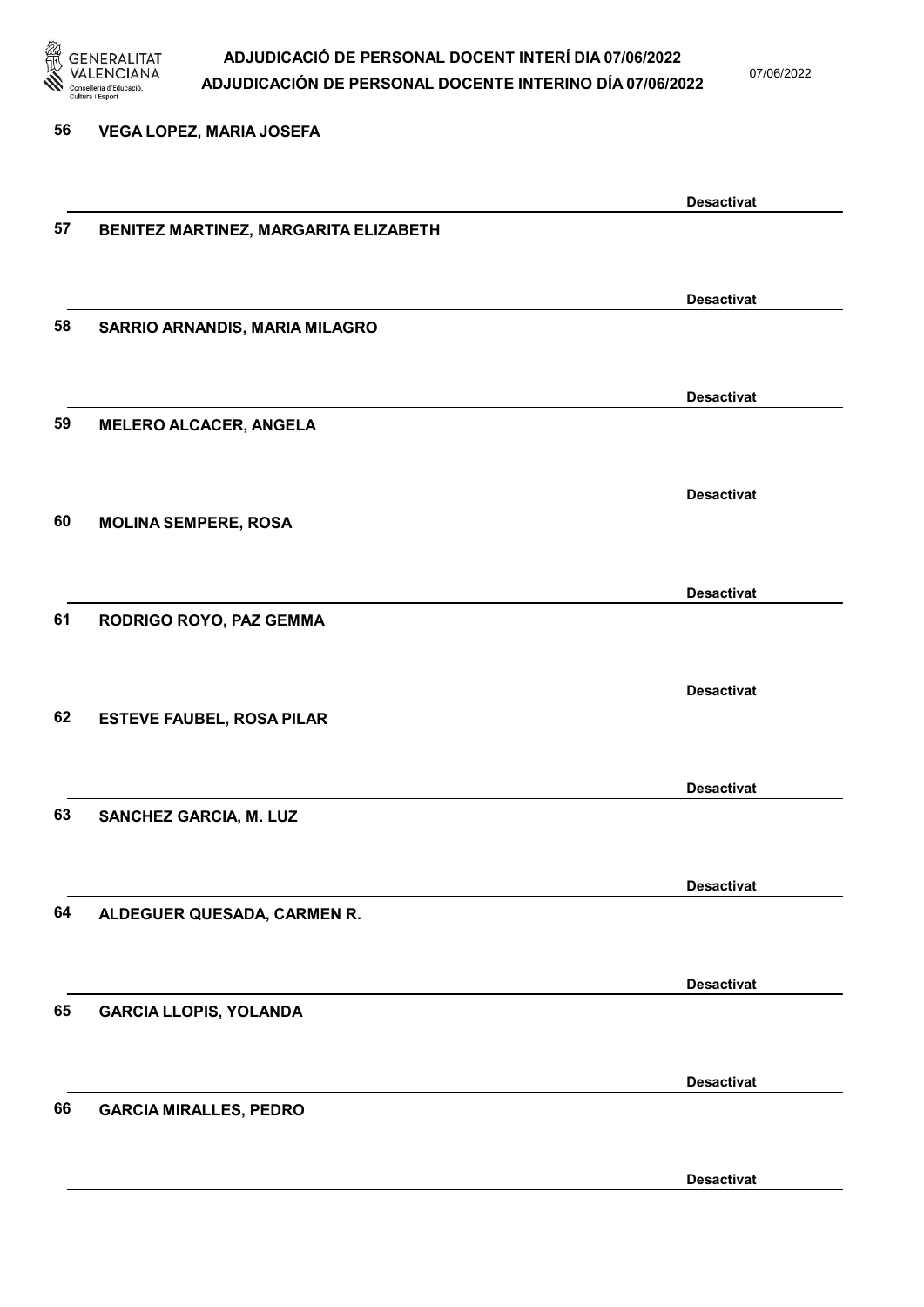

07/06/2022

#### 67 ORTS CUEVAS, ELISA

| 68 | CIVERA DOMINGUEZ, EVA MARIA              | <b>Desactivat</b> |
|----|------------------------------------------|-------------------|
|    |                                          |                   |
|    |                                          |                   |
|    |                                          | <b>Desactivat</b> |
| 69 | VAREA TARRAGA, GLORIA MARIA              |                   |
|    |                                          |                   |
|    |                                          | <b>Desactivat</b> |
| 70 | <b>URIARTE FONTAL, IRACHE</b>            |                   |
|    |                                          |                   |
|    |                                          | <b>Desactivat</b> |
| 71 | <b>GONZALEZ ESCRIVA, M. ANGELES</b>      |                   |
|    |                                          |                   |
|    |                                          | <b>Desactivat</b> |
| 72 | LOPEZ BONILLO, RAFAEL                    |                   |
|    |                                          |                   |
|    |                                          | <b>Desactivat</b> |
| 73 | <b>CONSTANTINO MONTILLA, ENCARNACION</b> |                   |
|    |                                          |                   |
|    |                                          |                   |
| 74 | <b>MARRADES GIMENEZ, JUAN JOSE LUIS</b>  | <b>Desactivat</b> |
|    |                                          |                   |
|    |                                          |                   |
|    |                                          | <b>Desactivat</b> |
| 75 | <b>CLARAMUNT GALLENT, ANA</b>            |                   |
|    |                                          |                   |
|    |                                          | <b>Desactivat</b> |
| 76 | SANCHEZ FERRANDO, FRANCISCA              |                   |
|    |                                          |                   |
|    |                                          | <b>Desactivat</b> |
| 77 | PEREZ IBAÑEZ, VICTORIA MARIA             |                   |
|    |                                          |                   |
|    |                                          | <b>Desactivat</b> |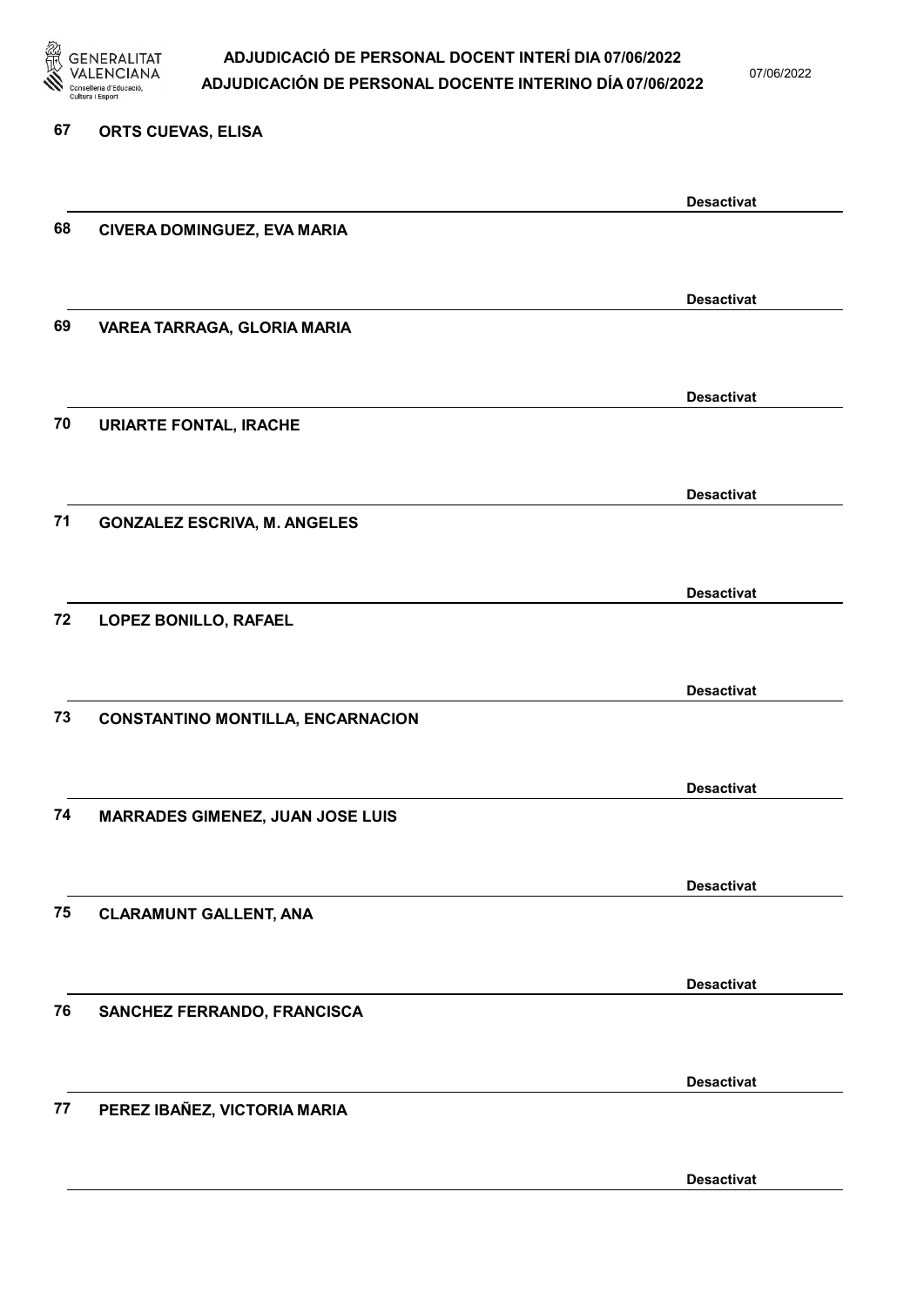

07/06/2022

78 CLEMENTE ABAD, ANTONIO

| 79 |                                                                            |                           | <b>Desactivat</b>    |
|----|----------------------------------------------------------------------------|---------------------------|----------------------|
|    | FERNANDEZ CARBONELL, CRISTINA                                              |                           |                      |
|    |                                                                            |                           | <b>Desactivat</b>    |
| 80 | <b>BADENES GURREA, DOLORES</b>                                             | Petición:<br>$\mathbf{1}$ | Adjudicación forzosa |
|    | UTIEL (46008960) CEIP ENRIQUE RAMBAL<br>518281<br>128 / EDUCACIÓ PRIMÀRIA. |                           |                      |
|    | Horas<br>23                                                                | SUBSTITUCIÓ INDETERMINADA | Adjudicat            |
| 81 | ROMERO SAEZ, ESTRELLA DEL CARMEN                                           |                           |                      |
|    |                                                                            |                           | <b>Desactivat</b>    |
| 82 | <b>LANDETE SALES, JOAQUINA</b>                                             |                           |                      |
|    |                                                                            |                           | <b>Desactivat</b>    |
| 83 | MUÑOZ LLORENS, ISABEL MARIA                                                |                           |                      |
|    |                                                                            |                           | <b>Desactivat</b>    |
| 84 | <b>BETORZ GALAN, M.AMPARO</b>                                              |                           |                      |
|    |                                                                            |                           | <b>Desactivat</b>    |
| 85 | SOTOMAYOR ANDUIZA, CASILDA                                                 |                           |                      |
|    |                                                                            |                           | <b>Desactivat</b>    |
| 86 | PONS MERINO, MARGARITA                                                     |                           |                      |
|    |                                                                            |                           | <b>Desactivat</b>    |
| 87 | FERNANDEZ TENES, MARIA CRISTINA                                            |                           |                      |
|    |                                                                            |                           | <b>Desactivat</b>    |
| 88 | FERNANDEZ JIMENEZ, MARIA PAULA                                             |                           |                      |
|    |                                                                            |                           | <b>Desactivat</b>    |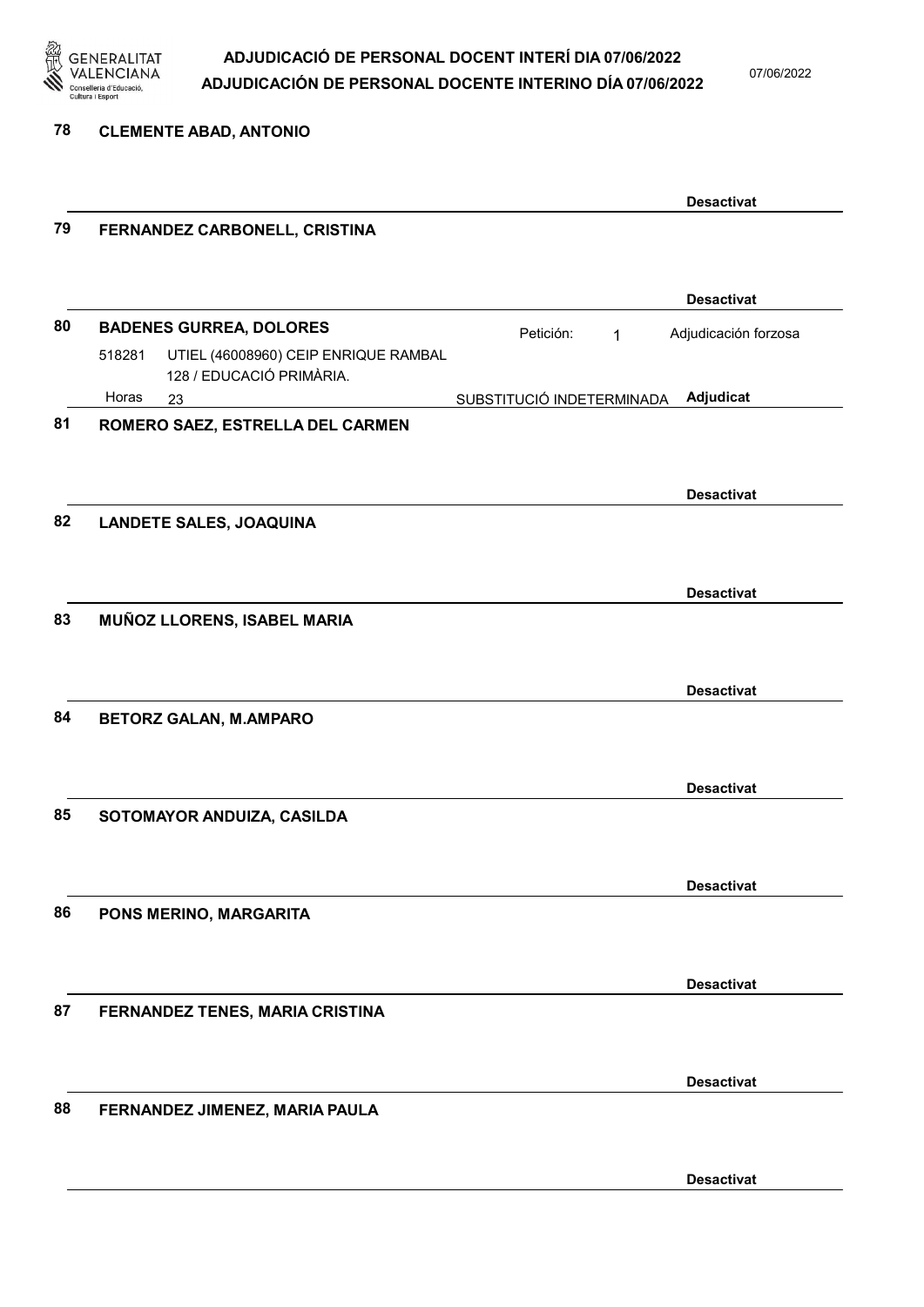

07/06/2022

#### 89 GIL HERRERO, MARIA DESAMPARADOS

|    |                                     | <b>Desactivat</b> |
|----|-------------------------------------|-------------------|
| 90 | ALVENTOSA SANCHEZ, MARIA DOLORES    |                   |
|    |                                     |                   |
|    |                                     | <b>Desactivat</b> |
| 91 | <b>MONTANER CUEVES, FRANCISCA</b>   |                   |
|    |                                     |                   |
|    |                                     |                   |
|    |                                     | <b>Desactivat</b> |
| 92 | ACEVEDO BLAZQUEZ, ISABEL            |                   |
|    |                                     |                   |
|    |                                     | <b>Desactivat</b> |
| 93 | JIMENEZ LOPEZ, MARIA CRUZ           |                   |
|    |                                     |                   |
|    |                                     |                   |
|    |                                     | <b>Desactivat</b> |
| 94 | <b>BALAGUER VIVES, JAVIER</b>       |                   |
|    |                                     |                   |
|    |                                     | <b>Desactivat</b> |
| 95 | <b>CARO PALAZON, MARIA CRISTINA</b> |                   |
|    |                                     |                   |
|    |                                     | <b>Desactivat</b> |
| 96 | PASCUAL ESTEVE, ANA MARIA           |                   |
|    |                                     |                   |
|    |                                     |                   |
|    |                                     | <b>Desactivat</b> |
| 97 | ARNAU FAYOS, MARIA DOLORES          |                   |
|    |                                     |                   |
|    |                                     | <b>Desactivat</b> |
| 98 | <b>GOMEZ REVERTE, EVA MARIA</b>     |                   |
|    |                                     |                   |
|    |                                     |                   |
|    |                                     | <b>Desactivat</b> |
| 99 | <b>MERA SUAREZ, JAVIER</b>          |                   |
|    |                                     |                   |
|    |                                     | <b>Desactivat</b> |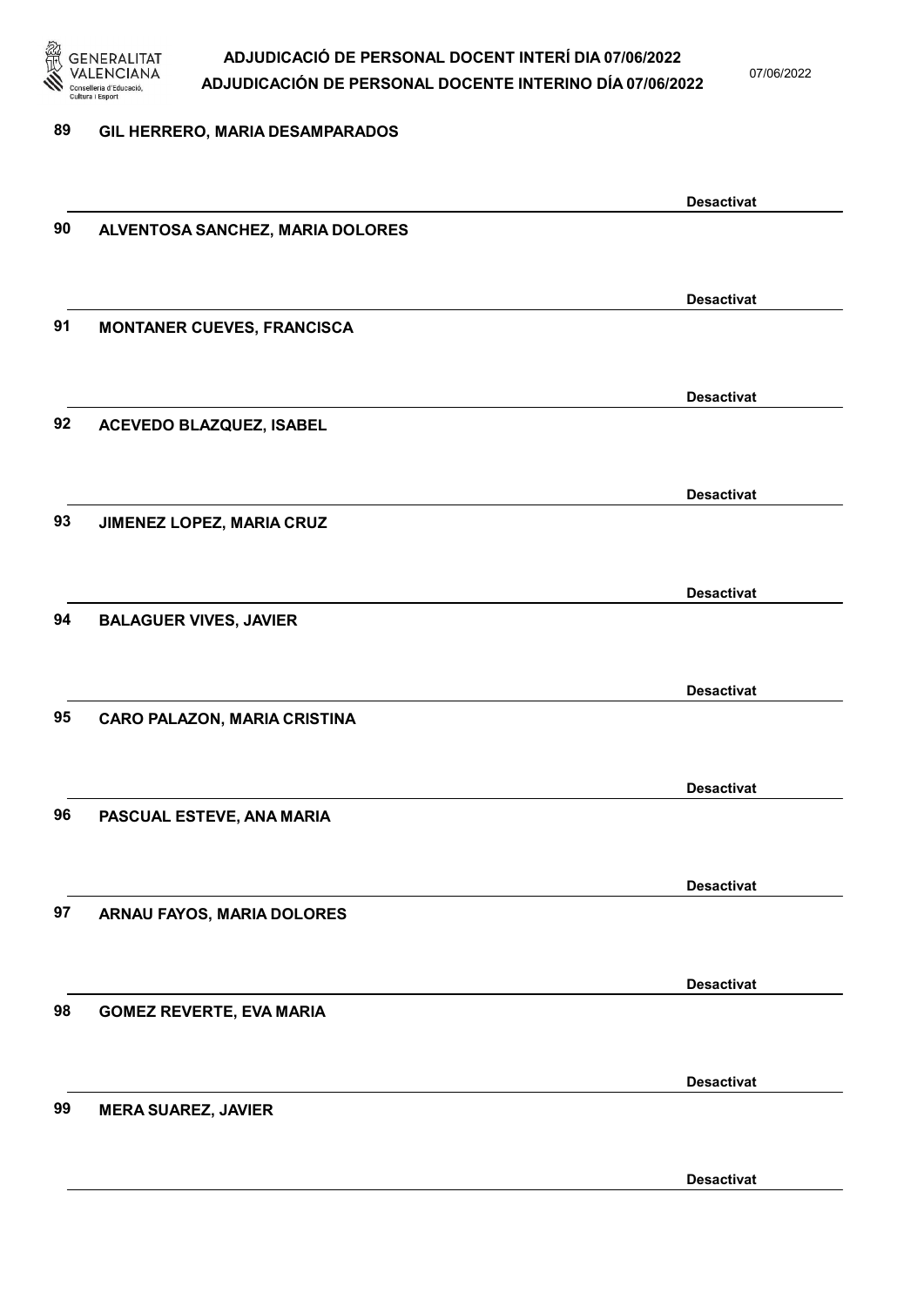|     | <b>ERALITAT</b><br>Cultura i Esport                               | ADJUDICACIÓ DE PERSONAL DOCENT INTERÍ DIA 07/06/2022<br>ADJUDICACIÓN DE PERSONAL DOCENTE INTERINO DÍA 07/06/2022 | 07/06/2022           |
|-----|-------------------------------------------------------------------|------------------------------------------------------------------------------------------------------------------|----------------------|
| 100 | <b>AGUILAR GIMENEZ, MARIA GEMA</b>                                | Petición:<br>$\mathbf{1}$                                                                                        | Adjudicación forzosa |
|     | ELX (03004673) CEIP JAUME I<br>819554<br>128 / EDUCACIÓ PRIMÀRIA. |                                                                                                                  |                      |
|     | Horas<br>23                                                       | SUBSTITUCIÓ INDETERMINADA                                                                                        | Adjudicat            |
| 101 | <b>GARCIA BERROCAL, NOEMI</b>                                     |                                                                                                                  |                      |
|     |                                                                   |                                                                                                                  | <b>Desactivat</b>    |
| 102 | <b>FRIAS CRESPO, M. VICTORIA</b>                                  |                                                                                                                  |                      |
|     |                                                                   |                                                                                                                  | <b>Desactivat</b>    |
| 103 | <b>FERNANDEZ FERNANDEZ, JOSE</b>                                  |                                                                                                                  |                      |
|     |                                                                   |                                                                                                                  | <b>Desactivat</b>    |
| 104 | RUIZ ZAMORA, MARIA PILAR                                          |                                                                                                                  |                      |
|     |                                                                   |                                                                                                                  | <b>Desactivat</b>    |
| 105 | PERIS ODENA, MARIA TERESA                                         |                                                                                                                  |                      |
|     |                                                                   |                                                                                                                  | <b>Desactivat</b>    |
| 106 | <b>CUESTA VERGARA, MARIA JOSEFA</b>                               |                                                                                                                  |                      |
|     |                                                                   |                                                                                                                  | <b>Desactivat</b>    |
| 107 | <b>CORS MOGORT, JUANA</b>                                         |                                                                                                                  |                      |
|     |                                                                   |                                                                                                                  | <b>Desactivat</b>    |
| 108 | <b>APARICIO BLANQUEZ, M.DOLORES</b>                               |                                                                                                                  |                      |
|     |                                                                   |                                                                                                                  | <b>Desactivat</b>    |
| 109 | <b>ORTIZ RECHE, ANNA</b>                                          |                                                                                                                  |                      |
|     |                                                                   |                                                                                                                  | <b>Desactivat</b>    |
| 110 | SAEZ BAUTISTA, ANA                                                |                                                                                                                  |                      |

Desactivat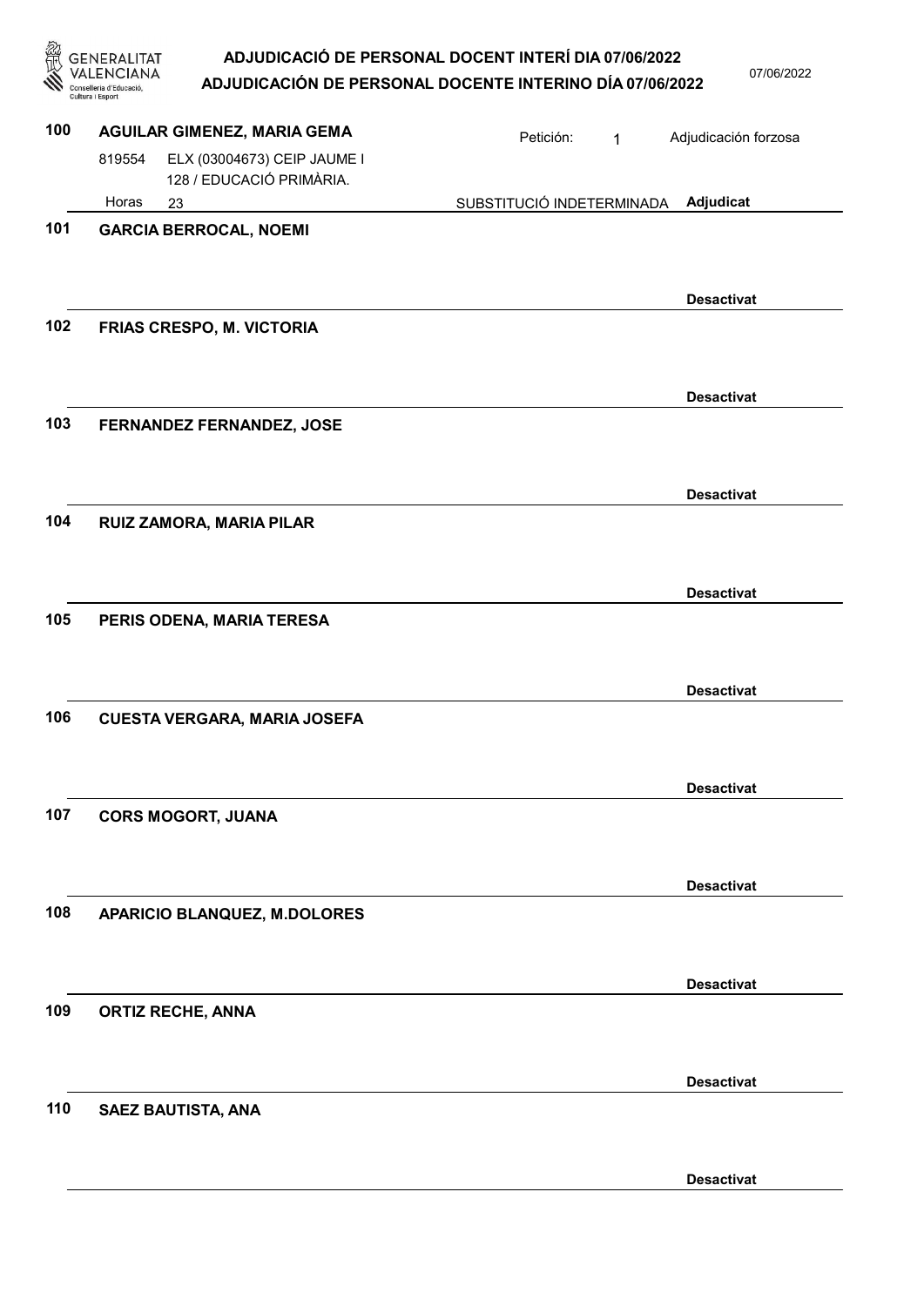

07/06/2022

#### 111 NAVARRO CERVERA, VICTORIA DOLORES

|     |                                  | <b>Desactivat</b> |
|-----|----------------------------------|-------------------|
| 112 | <b>MARI GILABERT, MARIA JOSE</b> |                   |
|     |                                  |                   |
|     |                                  | <b>Desactivat</b> |
| 113 | <b>AGUILAR FRASES, AMPARO</b>    |                   |
|     |                                  |                   |
|     |                                  | <b>Desactivat</b> |
| 114 | <b>BLANCH TORRES, MARTA</b>      |                   |
|     |                                  |                   |
|     |                                  |                   |
| 115 | PLAZA MARTINEZ, ROGELIO          | <b>Desactivat</b> |
|     |                                  |                   |
|     |                                  |                   |
| 116 |                                  | <b>Desactivat</b> |
|     | FERIA DELGADO, MARIA JOSE        |                   |
|     |                                  |                   |
|     |                                  | <b>Desactivat</b> |
| 117 | PEÑALVER PEÑALVER, MARIA DOLORES |                   |
|     |                                  |                   |
|     |                                  | <b>Desactivat</b> |
| 118 | PASCUAL FANDOS, MARIA SOLEDAD    |                   |
|     |                                  |                   |
|     |                                  | <b>Desactivat</b> |
| 119 | HERRERA CUCALA, LAURA JOSEFA     |                   |
|     |                                  |                   |
|     |                                  | <b>Desactivat</b> |
| 120 | <b>MAHIQUES HUGUET, GLORIA</b>   |                   |
|     |                                  |                   |
|     |                                  | <b>Desactivat</b> |
| 121 | <b>BOLEA CLIMENTE, FRANCISCA</b> |                   |
|     |                                  |                   |
|     |                                  | <b>Desactivat</b> |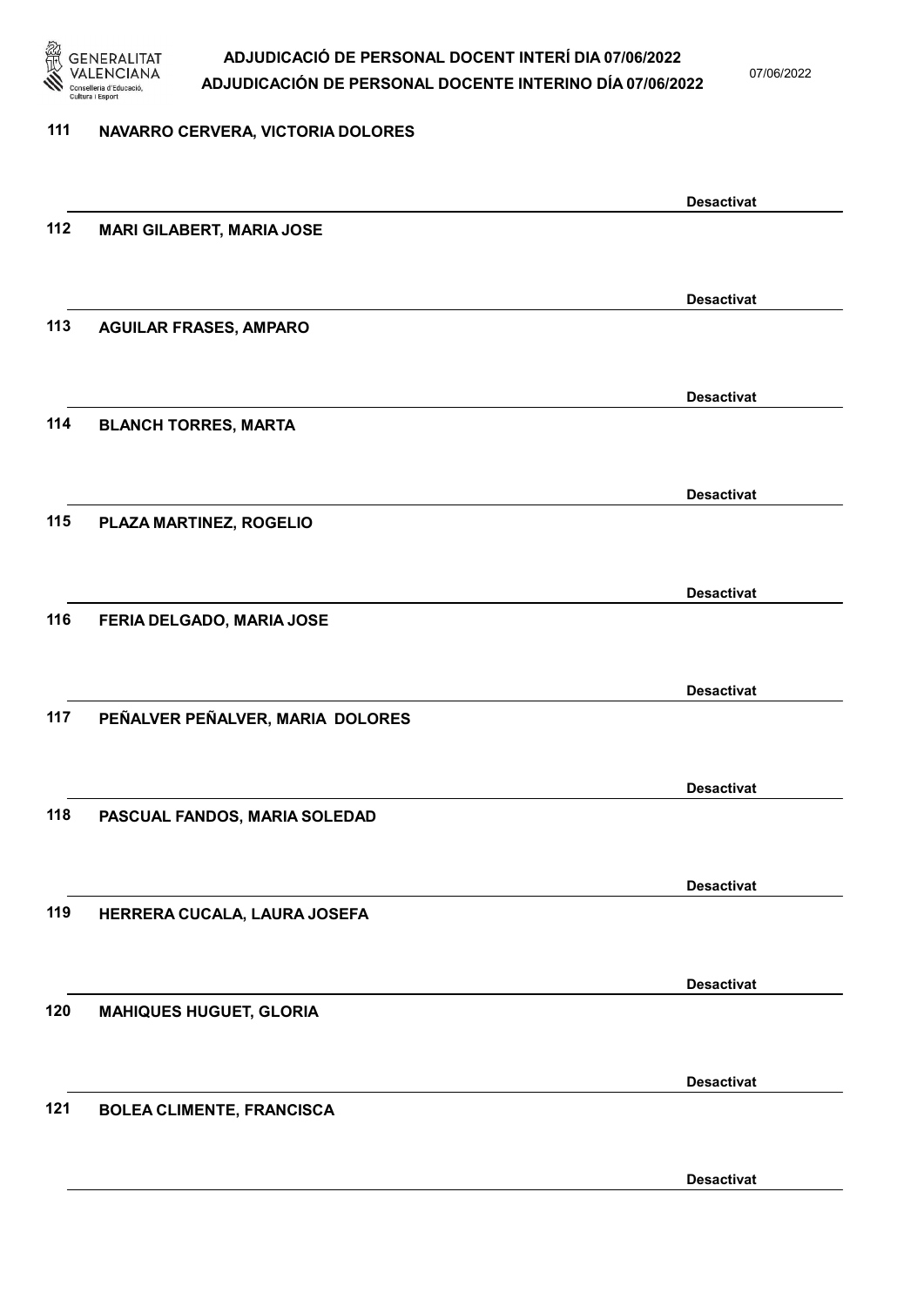

07/06/2022

# 122 LOPEZ SANTA, JOSEFA PIEDAD Desactivat 123 JIMENEZ VALERO, MARIA ELENA Desactivat 124 MEDINA ENRIQUEZ, ANTONIA Desactivat 125 MARTINEZ LOPEZ, GENOVEVA Desactivat 126 GOMEZ CARLOS, JORGE Desactivat 127 CARRION HERNANDEZ, Mª OTILIA Desactivat 128 COMPANY GOMEZ, JULIA Desactivat 129 FABREGAT ANDRES, IVAN Desactivat 130 MOLES GARCIA, JOSE MARIA Desactivat 131 RIPOLL VILLALBA, VERONICA Desactivat 132 BURGUETE BALDO, MARIA ASUNCION Desactivat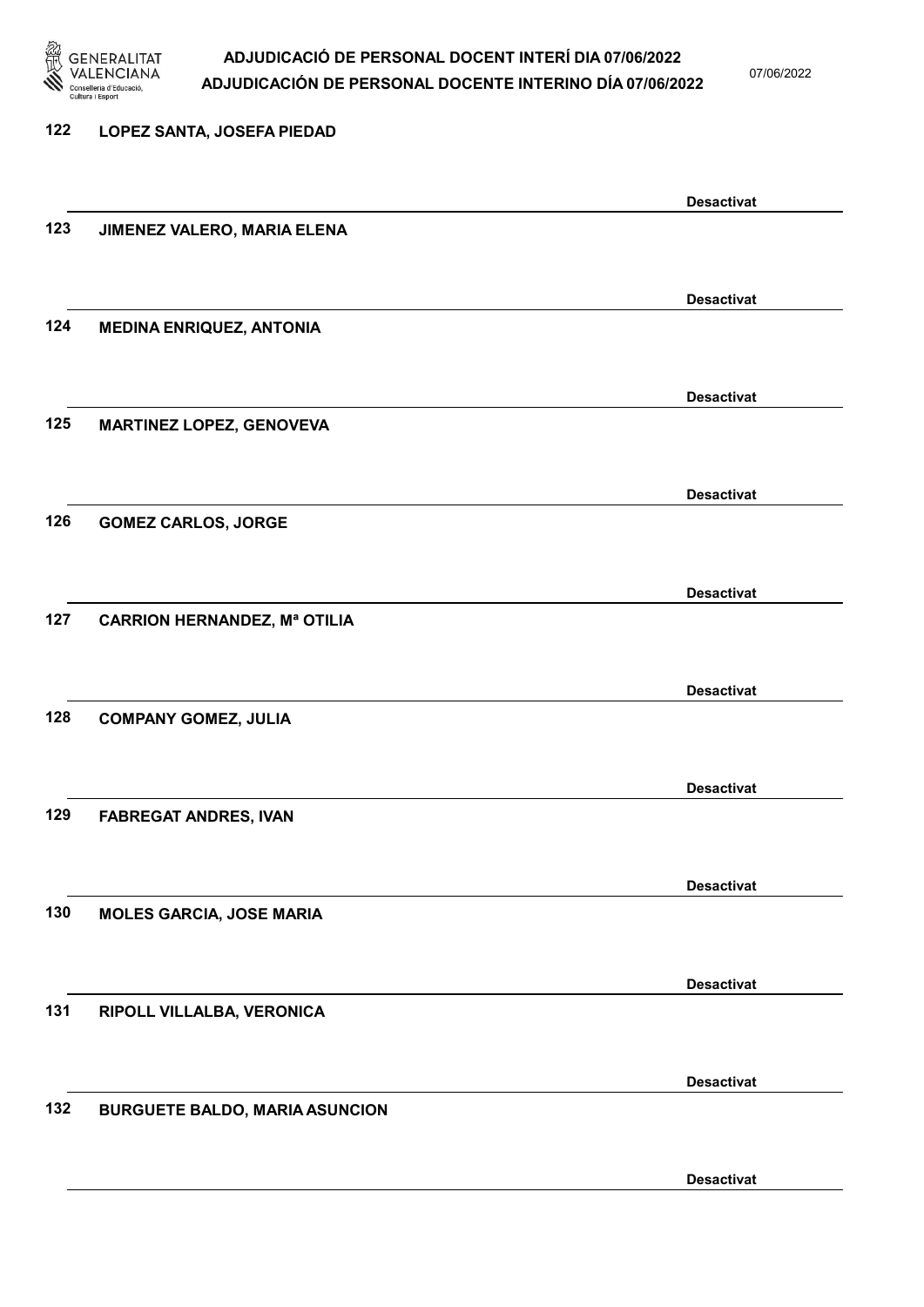

07/06/2022

| 133 | DIEZ GALINDO, MERCEDES                  |                   |
|-----|-----------------------------------------|-------------------|
|     |                                         |                   |
|     |                                         |                   |
|     |                                         | <b>Desactivat</b> |
| 134 | PARDO LOPEZ, JORGE                      |                   |
|     |                                         |                   |
|     |                                         |                   |
|     |                                         | <b>Desactivat</b> |
| 135 | HERNANDEZ FOLGADO, ALBERTO              |                   |
|     |                                         |                   |
|     |                                         |                   |
|     |                                         | <b>Desactivat</b> |
| 136 | <b>RUBIO MARTINEZ, SARA</b>             |                   |
|     |                                         |                   |
|     |                                         |                   |
|     |                                         | <b>Desactivat</b> |
| 137 | BELTRA CREMADES, EVA MARIA              |                   |
|     |                                         |                   |
|     |                                         | <b>Desactivat</b> |
| 138 |                                         |                   |
|     | <b>CARBONELL MARTINEZ, JOSE ANTONIO</b> |                   |
|     |                                         |                   |
|     |                                         | <b>Desactivat</b> |
| 139 | LLORET DOMINGUEZ, MARIA                 |                   |
|     |                                         |                   |
|     |                                         |                   |
|     |                                         | <b>Desactivat</b> |
| 140 | PASCUAL GIMENO, MARIA DE LOS ANGELES    |                   |
|     |                                         |                   |
|     |                                         |                   |
|     |                                         | <b>Desactivat</b> |
| 141 | <b>BURGUERA JORNET, SARA</b>            |                   |
|     |                                         |                   |
|     |                                         |                   |
|     |                                         | <b>Desactivat</b> |
| 142 | CATALAN VILLAVERT, MARIA LUISA          |                   |
|     |                                         |                   |
|     |                                         |                   |
|     |                                         | <b>Desactivat</b> |
| 143 | AGUILELLA MIRALLES, YOLANDA             |                   |
|     |                                         |                   |
|     |                                         |                   |

Desactivat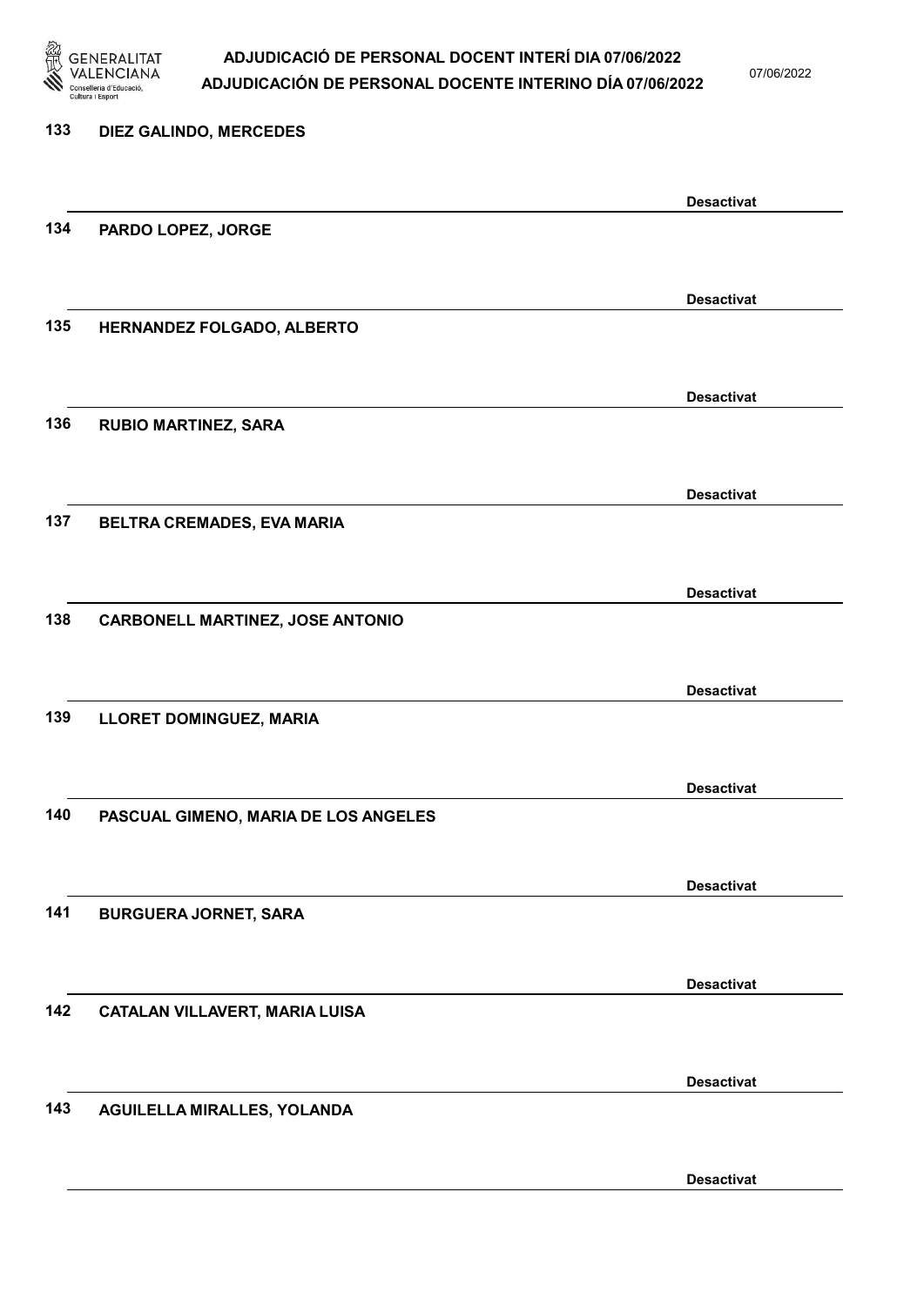

07/06/2022

#### 144 MIQUEL FERNANDEZ, MARIA DESAMPARADOS

|     |                                     | <b>Desactivat</b> |
|-----|-------------------------------------|-------------------|
| 145 | LLORET MARIN, ANGELA MARIA          |                   |
|     |                                     |                   |
|     |                                     | <b>Desactivat</b> |
| 146 | DIAZ MOLINA, JAVIER                 |                   |
|     |                                     |                   |
|     |                                     |                   |
|     |                                     | <b>Desactivat</b> |
| 147 | <b>MARTINEZ GARCIA, LAIA-ISABEL</b> |                   |
|     |                                     |                   |
|     |                                     | <b>Desactivat</b> |
| 148 | <b>NAVARRO SANCHIS, DOLORES</b>     |                   |
|     |                                     |                   |
|     |                                     |                   |
|     |                                     | <b>Desactivat</b> |
| 149 | VILLANUEVA GARCIA, MONTSERRAT       |                   |
|     |                                     |                   |
|     |                                     | <b>Desactivat</b> |
| 150 | PASTOR PEREZ, MARIA AMPARO          |                   |
|     |                                     |                   |
|     |                                     | <b>Desactivat</b> |
| 151 | <b>LLACER GANDIA, JOSE</b>          |                   |
|     |                                     |                   |
|     |                                     |                   |
|     |                                     | <b>Desactivat</b> |
| 152 | QUINTERO REGUEIRO, MARIA VICTORIA   |                   |
|     |                                     |                   |
|     |                                     | <b>Desactivat</b> |
| 153 | ARANDA GRACIA, LAURA                |                   |
|     |                                     |                   |
|     |                                     |                   |
|     |                                     | <b>Desactivat</b> |
| 154 | <b>SEPULCRE RICO, ESTHER</b>        |                   |
|     |                                     |                   |
|     |                                     | <b>Desactivat</b> |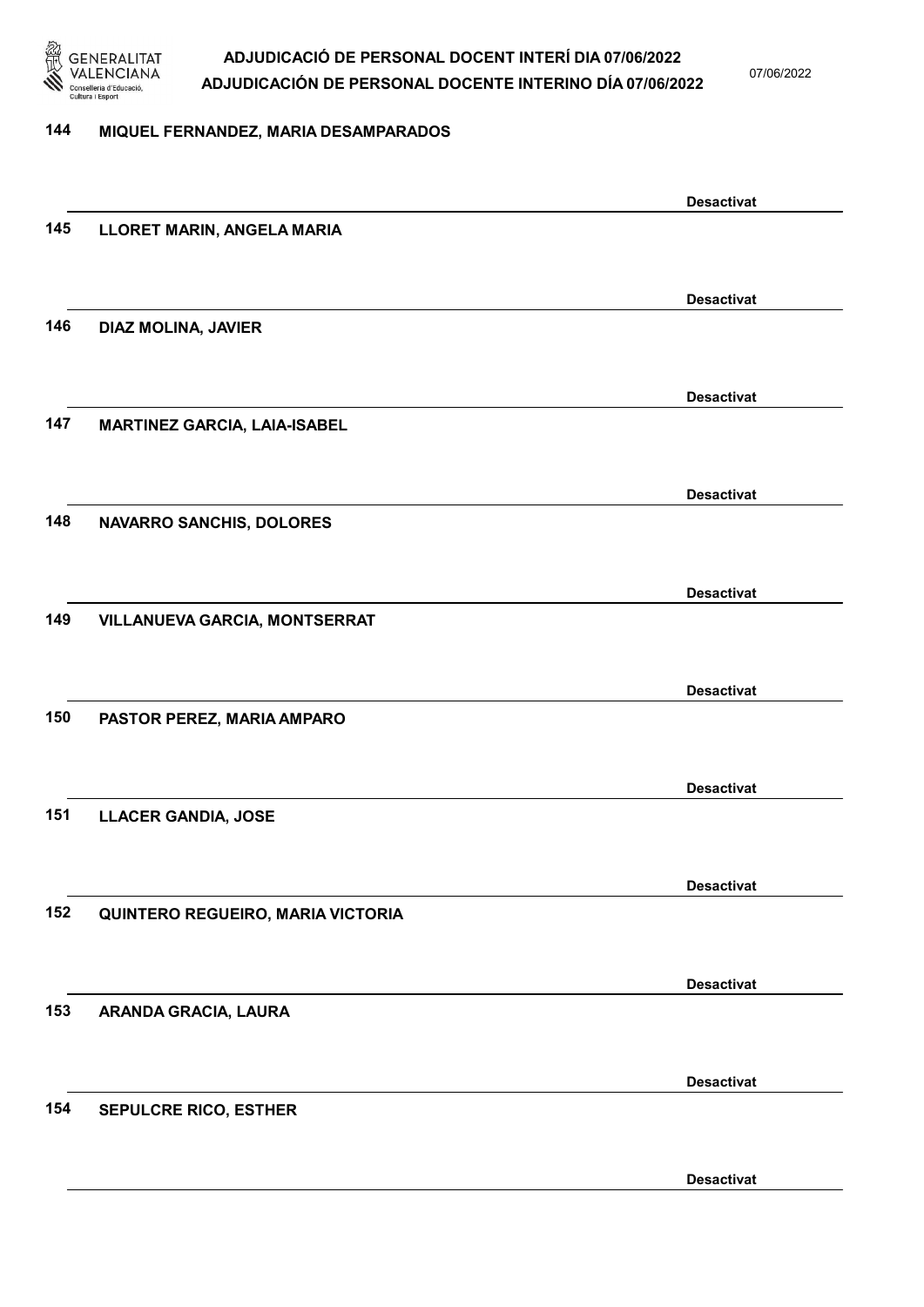

07/06/2022

#### 155 PERTEGAL FELICES, MARIA LUISA

|     |                                 | <b>Desactivat</b> |
|-----|---------------------------------|-------------------|
| 156 | MUÑOZ GALLEGO, MERCEDES         |                   |
|     |                                 |                   |
|     |                                 | <b>Desactivat</b> |
| 157 | <b>MORERA LOPEZ, JORGE</b>      |                   |
|     |                                 |                   |
|     |                                 | <b>Desactivat</b> |
| 158 | <b>GRAU GARCIA, JESUS</b>       |                   |
|     |                                 |                   |
|     |                                 | <b>Desactivat</b> |
| 159 | <b>SANTACREU GRAO, MERCEDES</b> |                   |
|     |                                 |                   |
|     |                                 | <b>Desactivat</b> |
| 160 | <b>CARBO DUET, MARIA NIEVES</b> |                   |
|     |                                 |                   |
|     |                                 | <b>Desactivat</b> |
| 161 | LACOMBA CORTES, MARIA SOLEDAD   |                   |
|     |                                 |                   |
|     |                                 | <b>Desactivat</b> |
| 162 | PAREJA SOLER, M. MAGNOLIA       |                   |
|     |                                 |                   |
|     |                                 | <b>Desactivat</b> |
| 163 | TORDERA FULLANA, SHEYLA         |                   |
|     |                                 |                   |
|     |                                 | <b>Desactivat</b> |
| 164 | <b>VERDU TORRES, LORENA</b>     |                   |
|     |                                 |                   |
|     |                                 | <b>Desactivat</b> |
| 165 | <b>GOMIS ZARAGOZI, ANTONIA</b>  |                   |
|     |                                 |                   |
|     |                                 | <b>Desactivat</b> |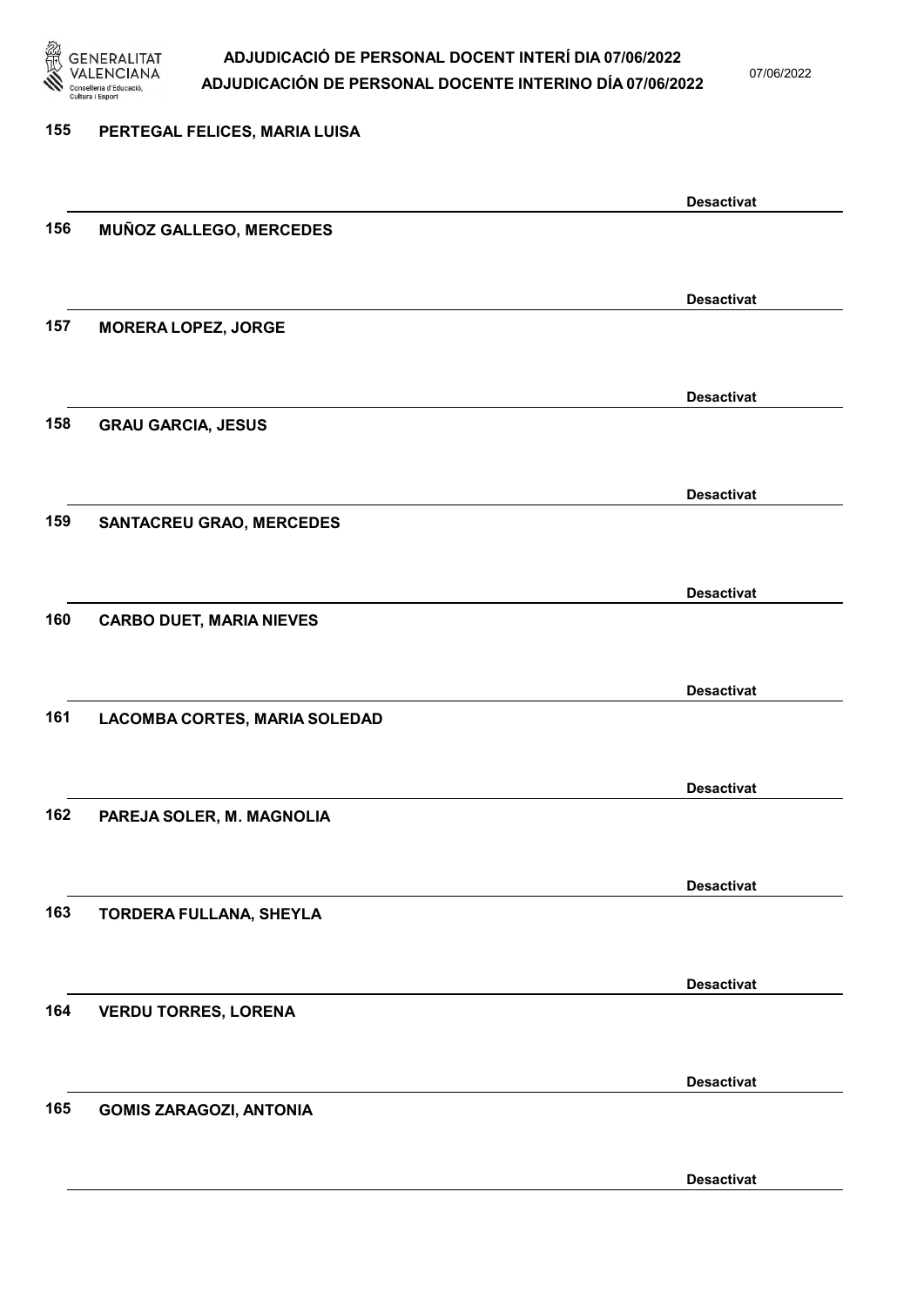

07/06/2022

# 166 HERNANDEZ FERRANDO, JUDIT Desactivat 167 MARTINEZ JORDAN, IRINA Desactivat 168 GARCIA GODOY, YOLANDA Desactivat 169 SASTRE SENDRA, ANA ISABEL Desactivat 170 LOPEZ RUIZ, ELIA Desactivat 171 MIRALLES LOZANO, MARC Desactivat 172 AGUIRRE MAÑEZ, ANA MARIA Desactivat 173 CLIMENT RODRIGUEZ, IGNACIO Desactivat 174 SAUSA MICO, SILVIA Desactivat 175 CANTO ALAMA, IRENE Desactivat 176 CREMADES PEREZ, NIEVES Desactivat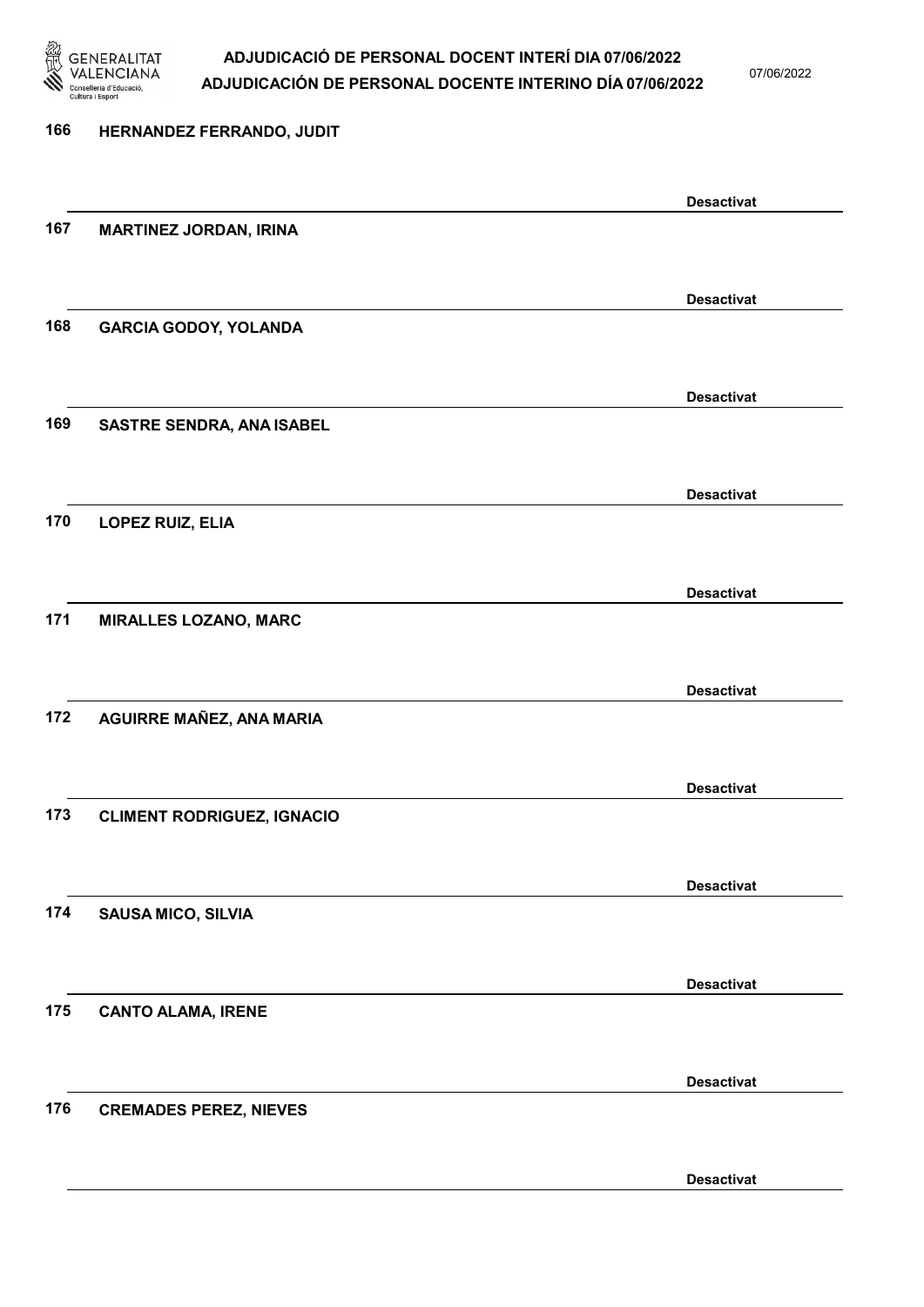

07/06/2022

#### 177 GIMENO HIGUERAS, ANTONIO JOSE

|     |                                   | <b>Desactivat</b> |
|-----|-----------------------------------|-------------------|
| 178 | <b>MARI ORTOLA, ISABEL</b>        |                   |
|     |                                   |                   |
|     |                                   | <b>Desactivat</b> |
| 179 | <b>GONZALEZ HERNANDEZ, GISELA</b> |                   |
|     |                                   |                   |
|     |                                   |                   |
|     |                                   | <b>Desactivat</b> |
| 180 | HERNANDEZ BELTRAN, LAURA          |                   |
|     |                                   |                   |
|     |                                   | <b>Desactivat</b> |
| 181 | JAIME GONZALEZ, MARIA             |                   |
|     |                                   |                   |
|     |                                   |                   |
|     |                                   | <b>Desactivat</b> |
| 182 | <b>MOLLA GALIANA, OLGA</b>        |                   |
|     |                                   |                   |
|     |                                   | <b>Desactivat</b> |
| 183 | TORTAJADA AGUILAR, ANTONIA        |                   |
|     |                                   |                   |
|     |                                   |                   |
| 184 |                                   | <b>Desactivat</b> |
|     | <b>ESTALRICH FERRER, VANESA</b>   |                   |
|     |                                   |                   |
|     |                                   | <b>Desactivat</b> |
| 185 | SANCHEZ VERDU, MARIA TERESA       |                   |
|     |                                   |                   |
|     |                                   | <b>Desactivat</b> |
| 186 | QUILES CENTENO, ERICO             |                   |
|     |                                   |                   |
|     |                                   |                   |
|     |                                   | <b>Desactivat</b> |
| 187 | <b>CARRASCOSA ARTES, CAROLINA</b> |                   |
|     |                                   |                   |
|     |                                   | <b>Desactivat</b> |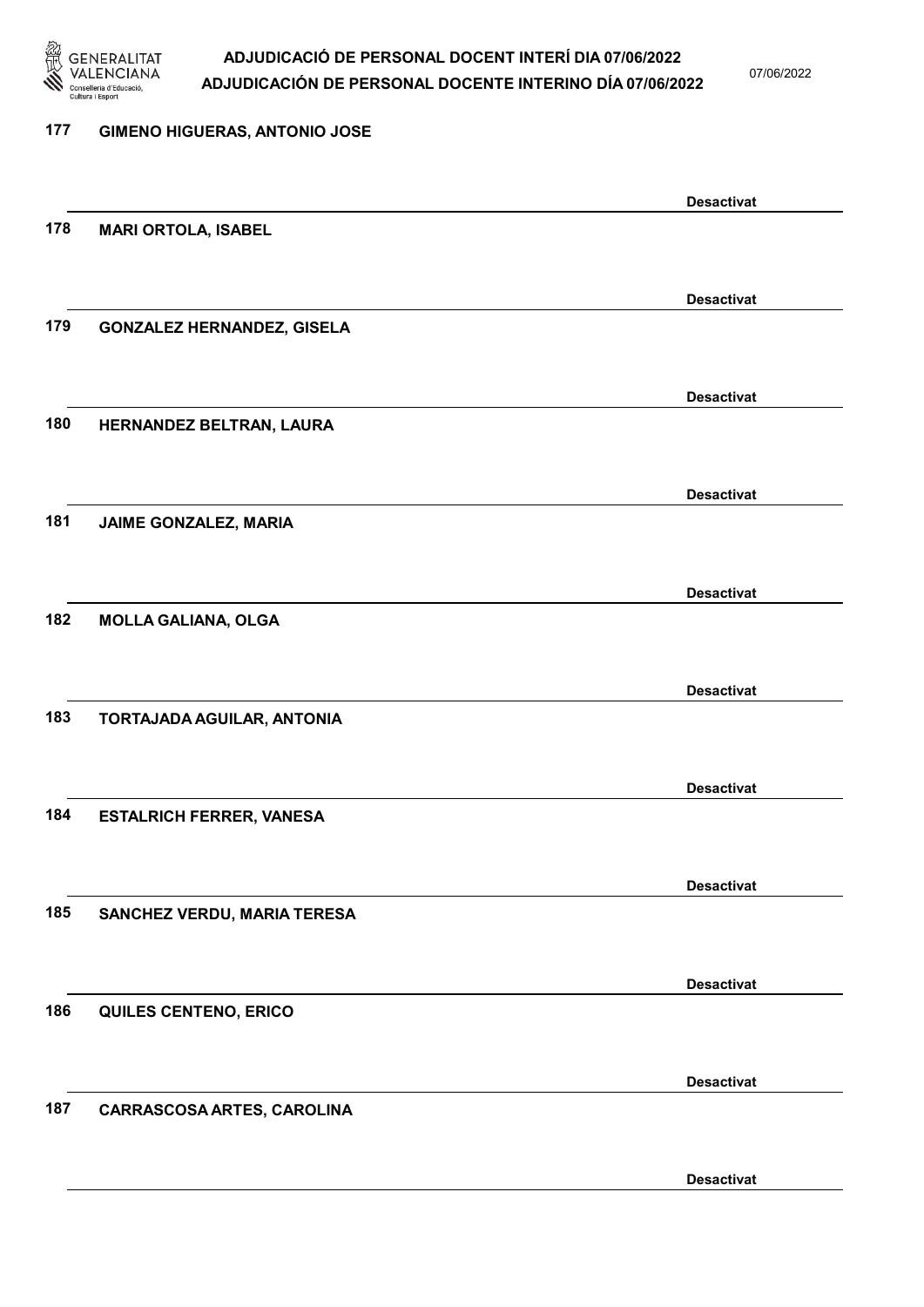

07/06/2022

#### 188 MARIN PARRILLA, MARIA DEL CARMEN

|     |                               | <b>Desactivat</b> |
|-----|-------------------------------|-------------------|
| 189 | <b>CASTAÑ PEREZ, PATRICIA</b> |                   |
|     |                               |                   |
|     |                               | <b>Desactivat</b> |
| 190 | BERTOMEU PEREZ, MARIA GEMMA   |                   |
|     |                               |                   |
|     |                               |                   |
|     |                               | <b>Desactivat</b> |
| 191 | ARELLANO JUAN, ALBA           |                   |
|     |                               |                   |
|     |                               | <b>Desactivat</b> |
| 192 | VAZQUEZ ALBERT, DANIEL        |                   |
|     |                               |                   |
|     |                               | <b>Desactivat</b> |
| 193 | SANCHEZ RODRIGO, MARIA ELENA  |                   |
|     |                               |                   |
|     |                               |                   |
|     |                               | <b>Desactivat</b> |
| 194 | <b>LORENTE SANCHEZ, ANA</b>   |                   |
|     |                               |                   |
|     |                               | <b>Desactivat</b> |
| 195 | TENZA RIQUELME, BRAULIO       |                   |
|     |                               |                   |
|     |                               | <b>Desactivat</b> |
| 196 | ZAMORA CALATAYUD, SONIA       |                   |
|     |                               |                   |
|     |                               |                   |
|     |                               | <b>Desactivat</b> |
| 197 | <b>IRANZO FORCE, ESTHER</b>   |                   |
|     |                               |                   |
|     |                               | <b>Desactivat</b> |
| 198 | FERRER IRANZO, CARLA VIRGINIA |                   |
|     |                               |                   |
|     |                               | <b>Desactivat</b> |
|     |                               |                   |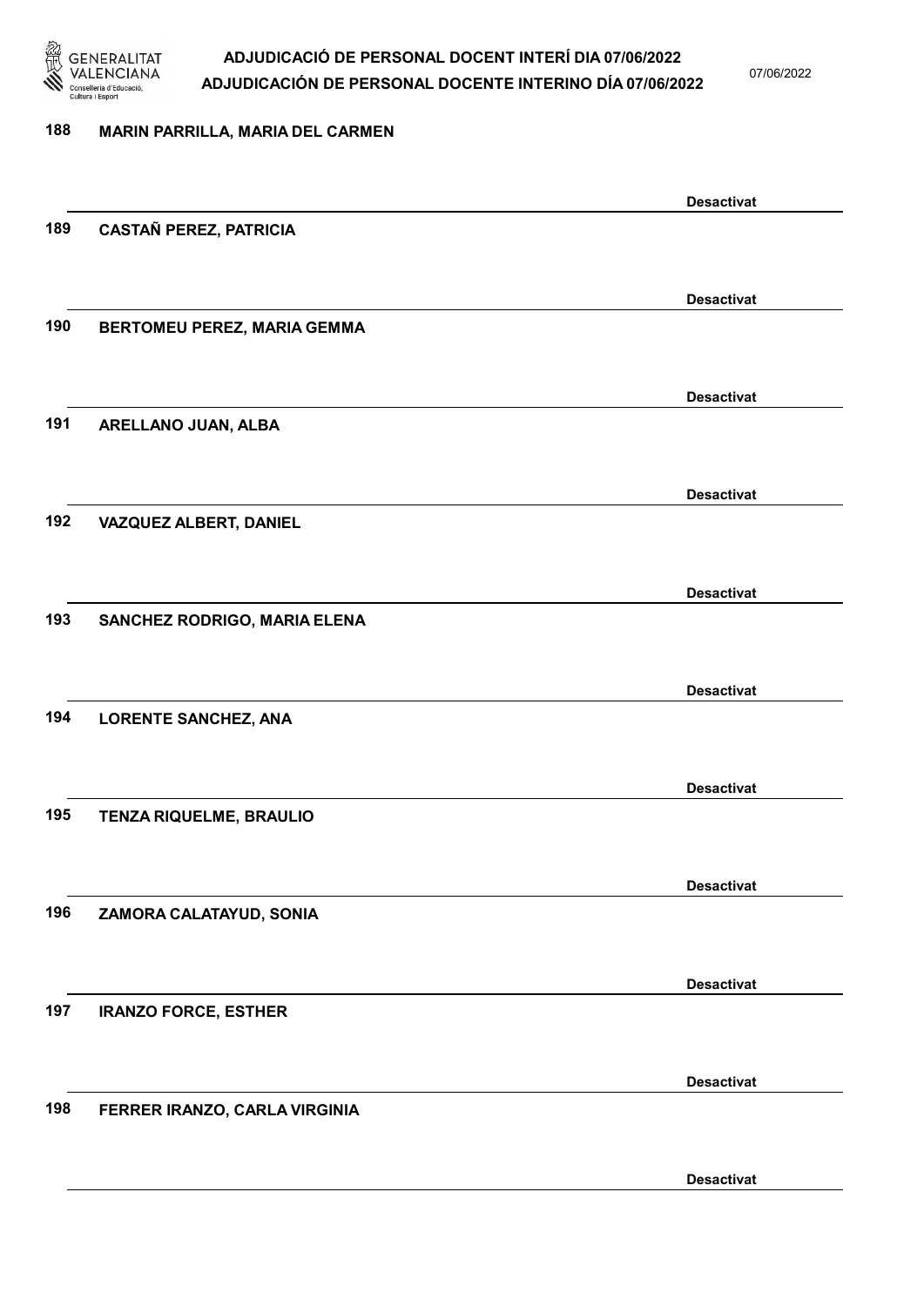

07/06/2022

Desactivat

# 199 DOMENECH LOPEZ, ISABEL MARIA Desactivat 200 PONCE GUERRA, JOSE LUIS Desactivat 201 SILES LARA, EVA MARIA Desactivat 202 CARRASCO VILLANUEVA, CARMEN ESPERANZA Desactivat 203 SERRALTA LORENTE, PATRICIA Desactivat 204 SEVILA DIAZ, SONIA Desactivat 205 CARBONELL PASTOR, INES Desactivat 206 MORATAL PENADES, MARIA Desactivat 207 MORANT PEIRO, LAURA Desactivat 208 MUÑOZ PRADAS, MARIA CONSUELO Desactivat 209 LINARES CHAUME, ANA BELEN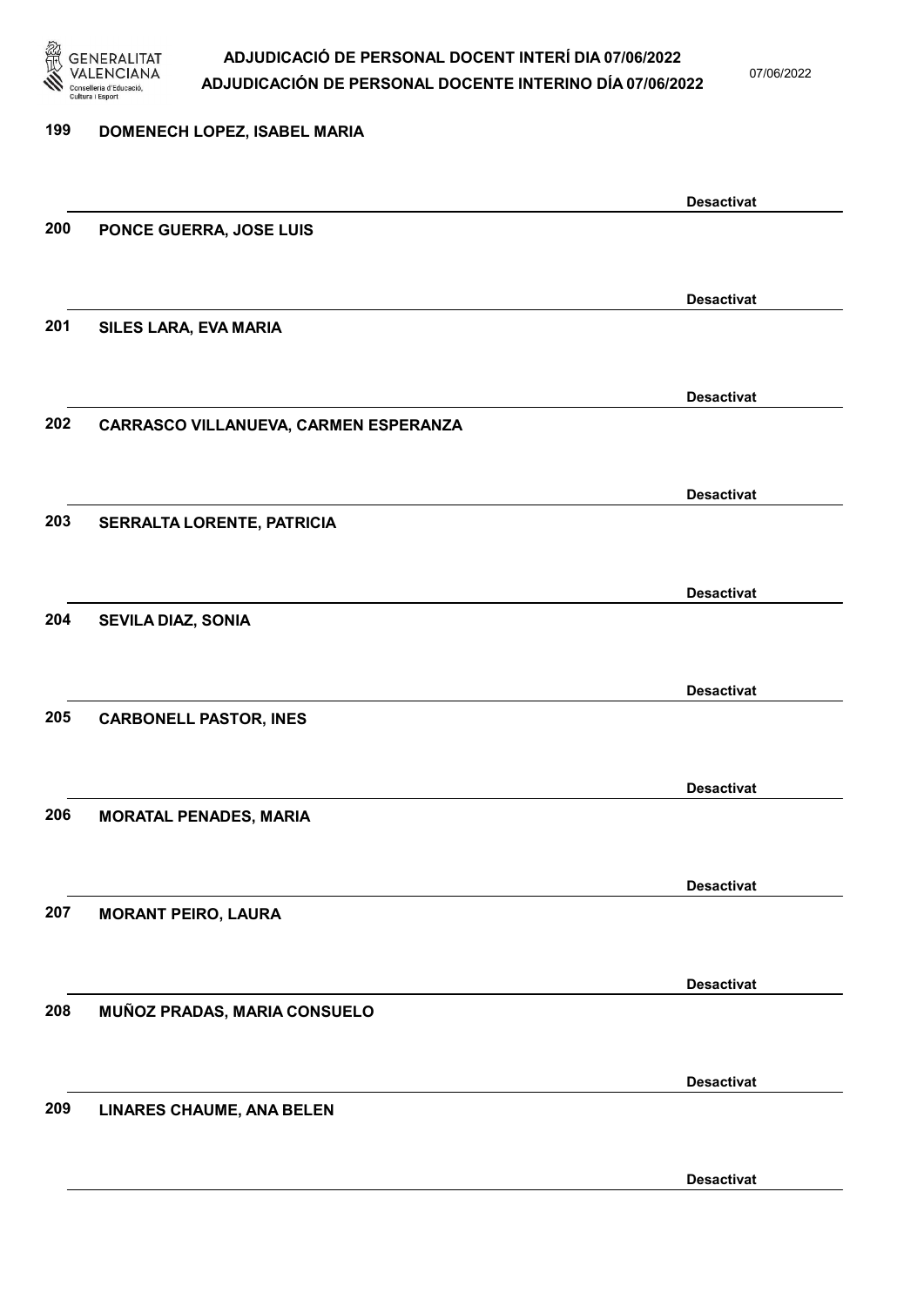

07/06/2022

Desactivat

# 210 CALOMARDO TORRES, AIDA Desactivat 211 GONZALEZ ALVAREZ, MARIA PILAR Desactivat 212 GOMEZ PEREZ, MARIA DAVINIA Desactivat 213 LOPEZ DEL CAMPO, MONTSERRAT Desactivat 214 LLORENS VALLES, CRISTINA Desactivat 215 ALFOSEA MACIA, MARIA Desactivat 216 CASTRO LANDETE, MERCEDES Desactivat 217 VILLALBA LLIDO, SONIA Desactivat 218 RUBIO GOMEZ, LUCRECIA Desactivat 219 ANDRES SEGUI, CLARA ISABEL Desactivat 220 VERGARA HERNANDEZ, YOLANDA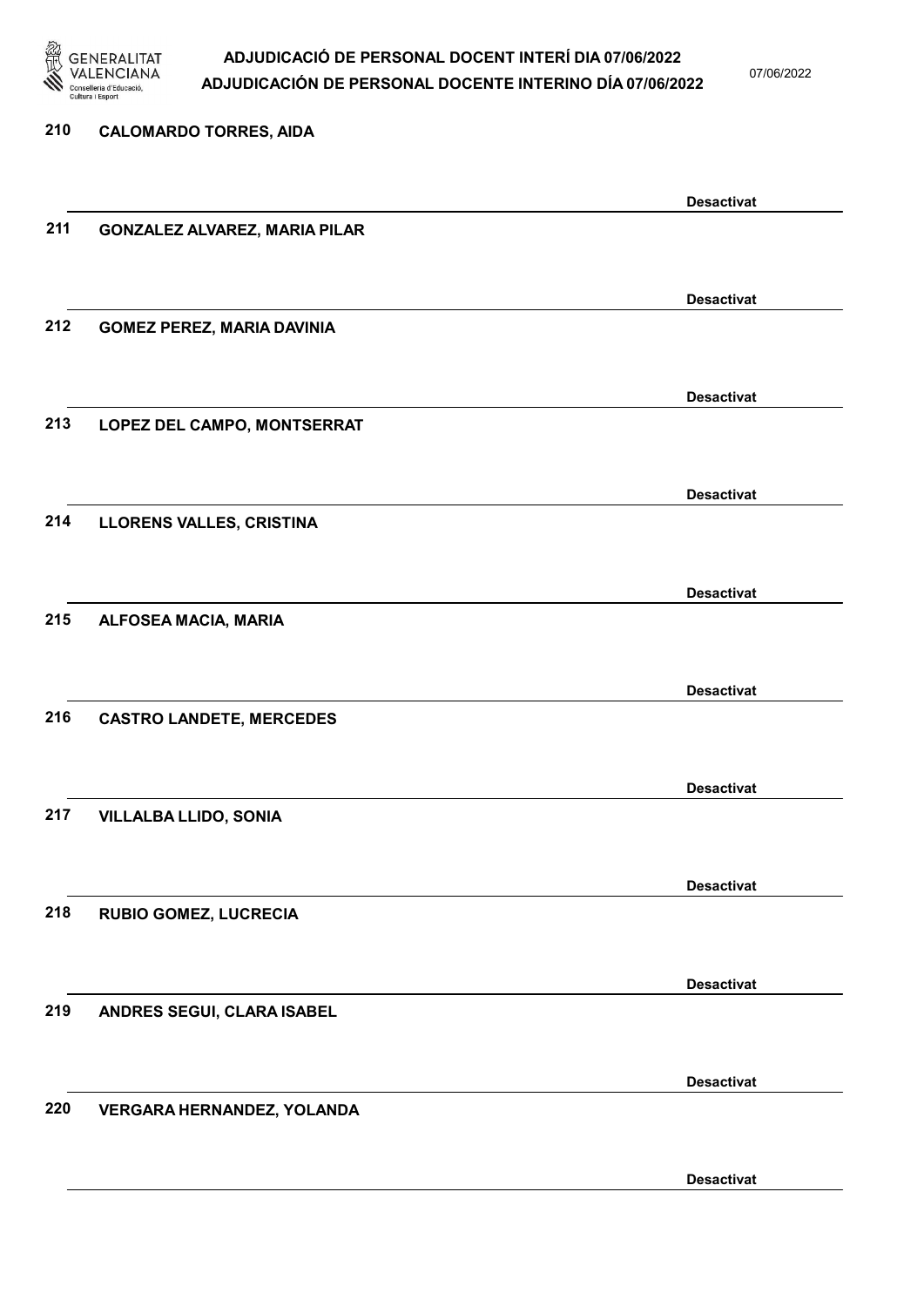

07/06/2022

# 221 ORTEGA IÑESTA, MARIA Desactivat 222 CAMPOS IBAÑEZ, INMACULADA Desactivat 223 SEGUI CARDONA, YASMINA Desactivat 224 PEDROS TAMARIT, CONCEPCION Desactivat 225 PEIRO MARQUEZ, ANGELA Desactivat 226 LOZANO PEREZ, EUNICE Desactivat 227 RUBIO LINARES, ESTHER Desactivat 228 MARTINEZ CRUZ, ROSA ELENA Desactivat 229 PARTIDO GONZALEZ, ANA MARIA Desactivat 230 GARCIA MORALES, ROSA MARIA Desactivat 231 CARBONELL PACHES, MARIA

Desactivat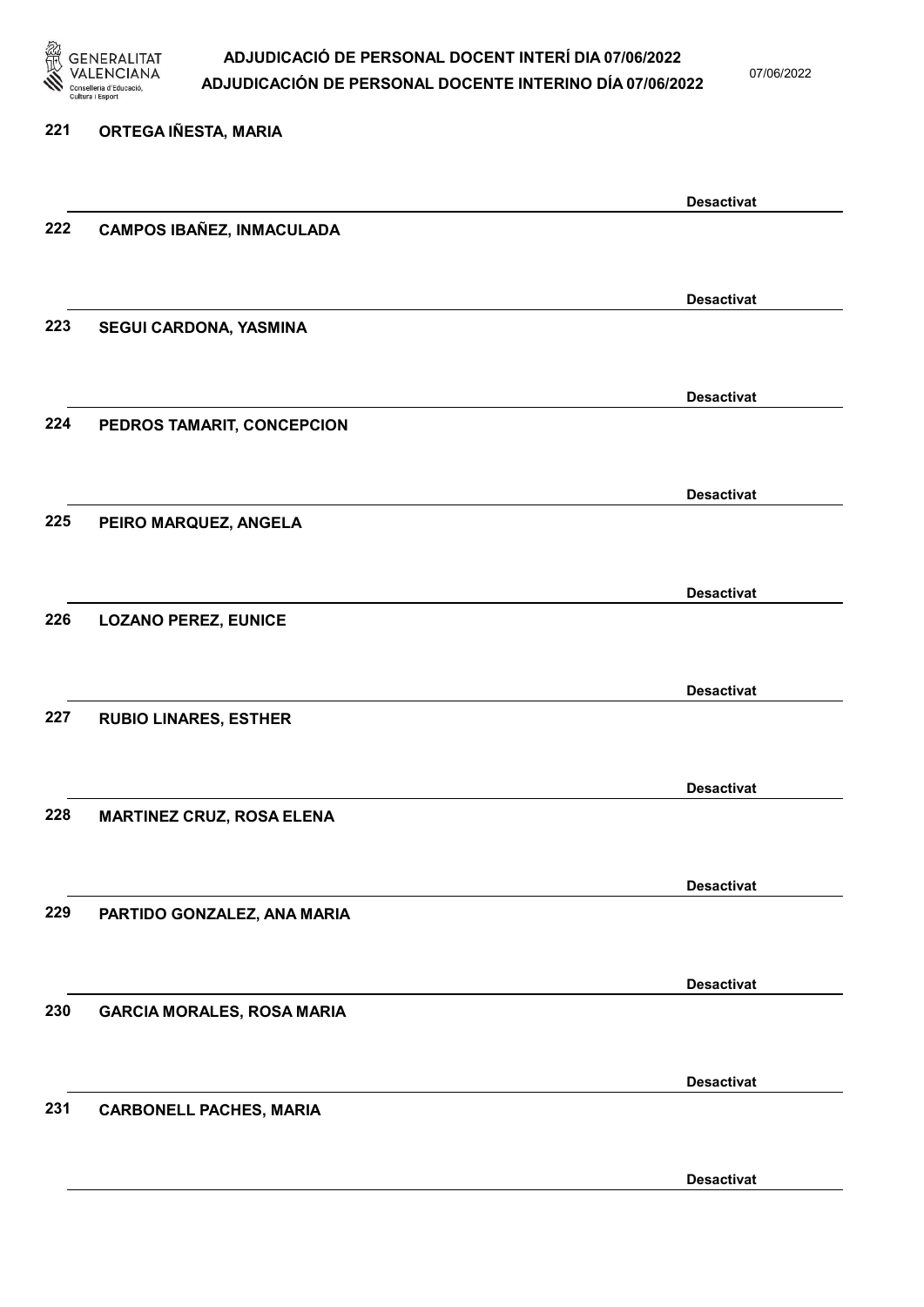

07/06/2022

# 232 BAIXAULI PALAU, ROSA ANA Desactivat 233 BENEDITO SANCHEZ, ANTONIO Desactivat 234 CARRASCAL ROSAL, MARTA Desactivat 235 FORES PEDROS, MARIA PILAR Desactivat 236 RIBERA GUILLEM, ISABEL Desactivat 237 SOLER GONZALEZ, ANA ISABEL Desactivat 238 ULL SELLES, MARIA VICENTA Desactivat 239 CARDIEL MORA, ROSA Desactivat 240 GARCIA MARTI, LORETA Desactivat 241 IBAÑEZ SOLAZ, VICENÇ ALEXANDRE Desactivat 242 MATAS GARCIA, JOSE MANUEL Desactivat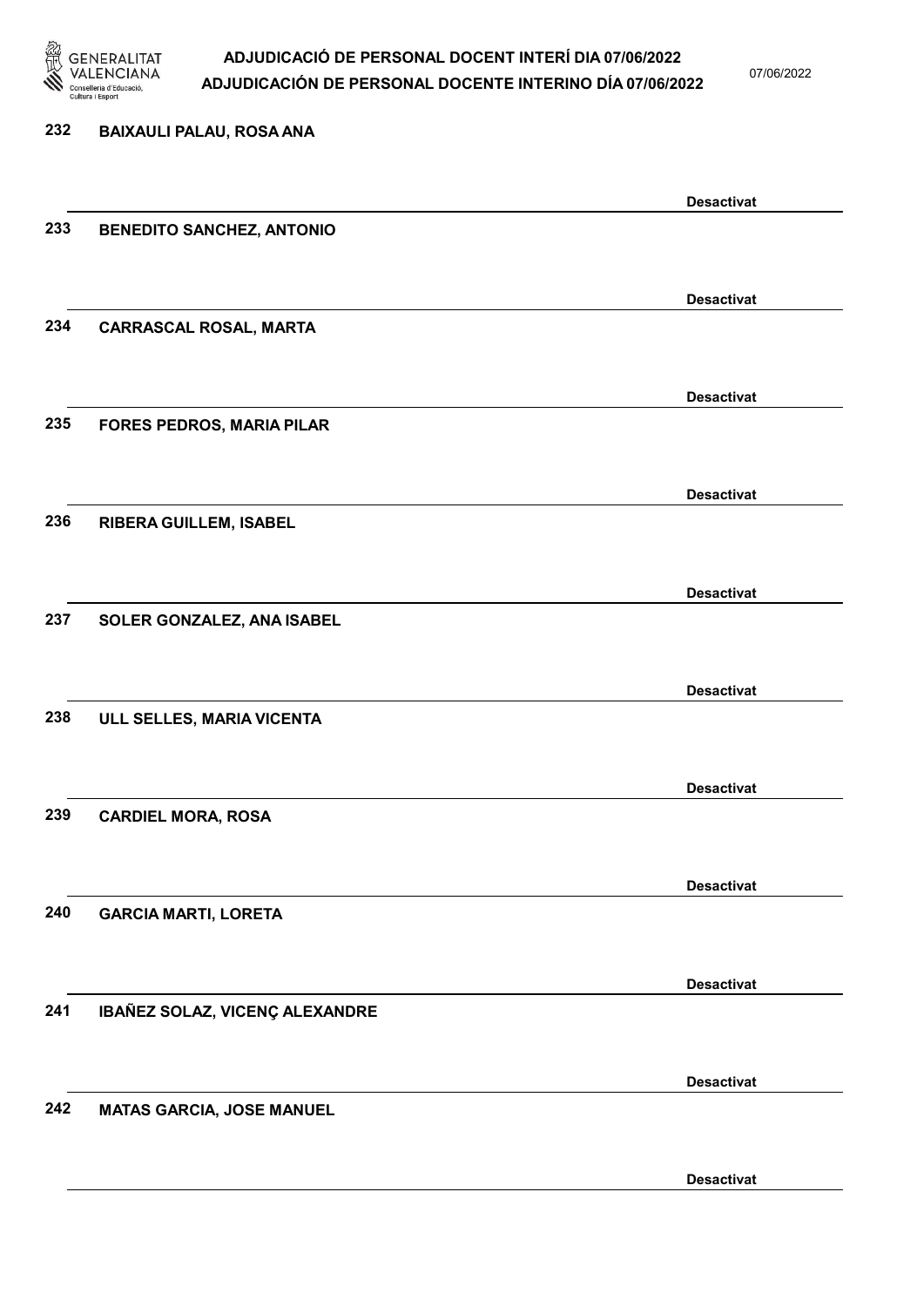

07/06/2022

| 243 | <b>MORANTE BONET, MERCEDES</b>     |                   |
|-----|------------------------------------|-------------------|
|     |                                    | <b>Desactivat</b> |
| 244 | <b>ROSES LOPEZ, BEATRIZ</b>        |                   |
|     |                                    | <b>Desactivat</b> |
| 245 | <b>GIMENO GIMENEZ, MARINA</b>      |                   |
|     |                                    | <b>Desactivat</b> |
| 246 | <b>LLOPART MORA, MARIA ANGELES</b> |                   |
|     |                                    | <b>Desactivat</b> |
| 247 | REAL FERNANDEZ, ROSA ANA           |                   |
|     |                                    | <b>Desactivat</b> |
| 248 | SEVILLA SANCHIS, MARIA MERCEDES    |                   |
|     |                                    | <b>Desactivat</b> |
| 249 | DELGADO MAGDALENA, VIRGINIA        |                   |
| 250 | <b>CAPIN CASAMAYOR, RAUL</b>       | <b>Desactivat</b> |
|     |                                    |                   |
| 251 | AMOROS GONZALVEZ, VANESA           | <b>Desactivat</b> |
|     |                                    |                   |
| 252 | RODRIGUEZ CANO, MARIA DEL CARMEN   | <b>Desactivat</b> |
|     |                                    |                   |
| 253 | HERRERO HERRERO, MIGUEL            | <b>Desactivat</b> |
|     |                                    |                   |
|     |                                    | <b>Desactivat</b> |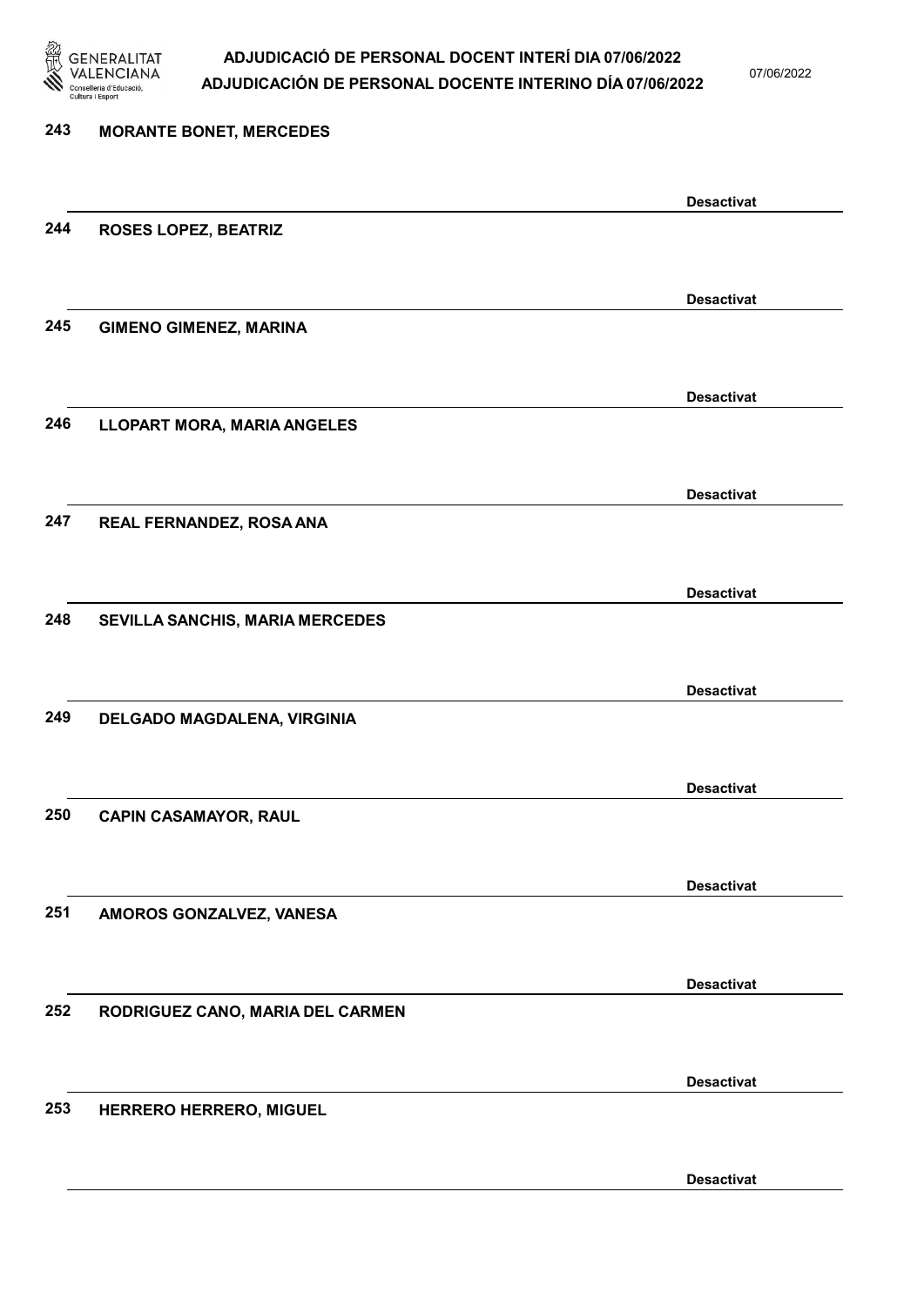

254 MASCARELL ESPI, ANDREU

### ADJUDICACIÓ DE PERSONAL DOCENT INTERÍ DIA 07/06/2022 ADJUDICACIÓN DE PERSONAL DOCENTE INTERINO DÍA 07/06/2022

07/06/2022

Desactivat

### Desactivat 255 VALERO GARCIA, JUANA MARIA Desactivat 256 LOREN MENDIETA, ADELA Desactivat 257 CRESPO MILLAN, SILVIA Desactivat 258 ARRATIA GARRIDO, ANGELES Petición: 1 23 SUBSTITUCIÓ DETERMINADA SANT VICENT DEL RASPEIG (03016900) CEIP LA ALMAZARA 128 / EDUCACIÓ PRIMÀRIA. Adjudicat Voluntaria 879760 Horas 259 FORTEA SANCHIS, ABELARDO Desactivat 260 MARTINEZ PASCUAL, MARIA COVADONGA Desactivat 261 PARDO TORMO, VERONICA Desactivat 262 GAMIZ MARTINEZ, CRISTINA Ha participat 263 OLTRA CAMARASA, SANDRA Desactivat 264 LURBE ALEIXANDRE, ARANTXA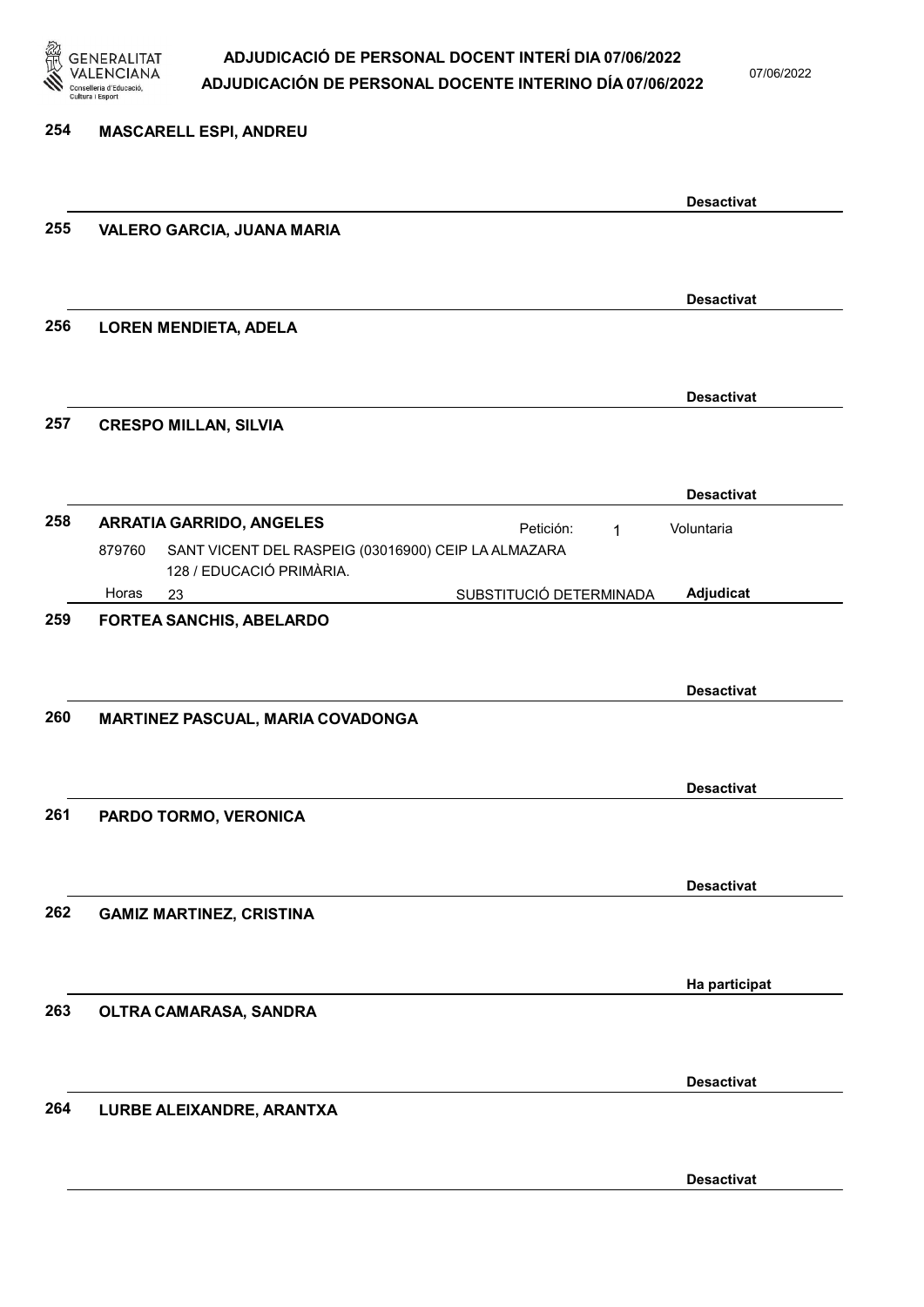

07/06/2022

#### 265 FRANCES FERRE, ELENA

|     |                                  | <b>Desactivat</b> |
|-----|----------------------------------|-------------------|
| 266 | <b>LLOPIS GOMEZ, BERNARDO</b>    |                   |
|     |                                  |                   |
|     |                                  | <b>Desactivat</b> |
| 267 | ROSILLO GARCIA, JESICA           |                   |
|     |                                  |                   |
|     |                                  | <b>Desactivat</b> |
| 268 | <b>VIDAL GRANCHA, SONIA</b>      |                   |
|     |                                  |                   |
|     |                                  |                   |
| 269 | DOMENECH IZQUIERDO, LUCIA GRACIA | <b>Desactivat</b> |
|     |                                  |                   |
|     |                                  |                   |
|     |                                  | <b>Desactivat</b> |
| 270 | <b>BLAT PERIS, ANA BELEN</b>     |                   |
|     |                                  |                   |
|     |                                  | <b>Desactivat</b> |
| 271 | <b>MICO LLORENS, ISABEL</b>      |                   |
|     |                                  |                   |
|     |                                  | <b>Desactivat</b> |
| 272 | SANTAMARÍA CORTÉS, ALEJANDRA     |                   |
|     |                                  |                   |
|     |                                  | <b>Desactivat</b> |
| 273 | <b>LLORET BELDA, LUBNA</b>       |                   |
|     |                                  |                   |
|     |                                  | <b>Desactivat</b> |
| 274 | <b>ROYO CORTES, PATRICIA</b>     |                   |
|     |                                  |                   |
|     |                                  | <b>Desactivat</b> |
| 275 | <b>CASELLES CHESA, EMPAR</b>     |                   |
|     |                                  |                   |
|     |                                  |                   |
|     |                                  | <b>Desactivat</b> |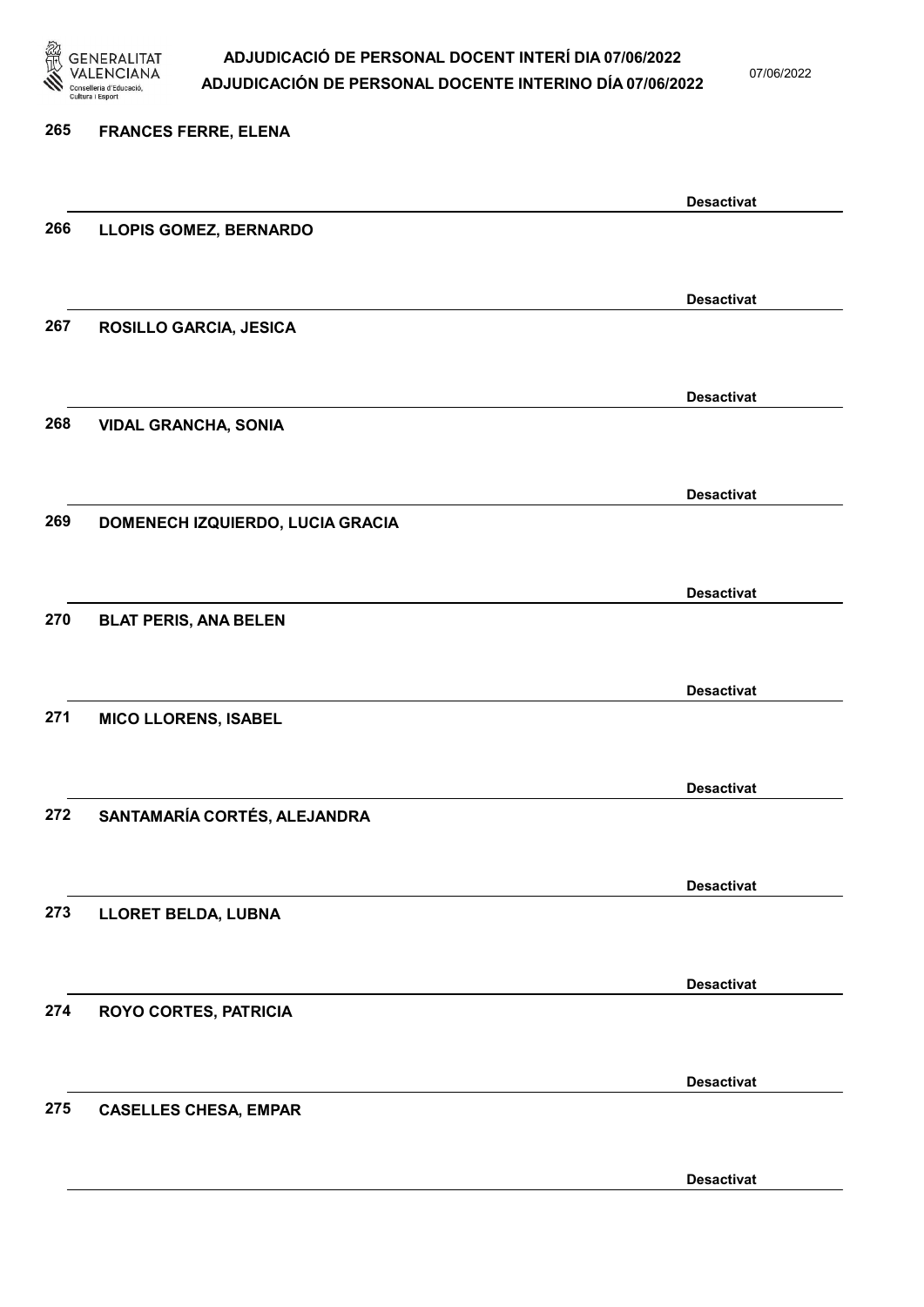

07/06/2022

| 276 | <b>FUENTES VALBUENA, NOEMI</b>       |                   |
|-----|--------------------------------------|-------------------|
|     |                                      | <b>Desactivat</b> |
| 277 | <b>GUIRAO LOPEZ, ELENA</b>           |                   |
|     |                                      | <b>Desactivat</b> |
| 278 | LEON CAMACHO, LIDIA MARIA            |                   |
|     |                                      | <b>Desactivat</b> |
| 279 | <b>VALLES IBAÑEZ, ELISABET</b>       |                   |
|     |                                      | <b>Desactivat</b> |
| 280 | <b>ASENSIO MONEDERO, MARIA JESUS</b> |                   |
|     |                                      | <b>Desactivat</b> |
| 281 | PEREZ ARNANDIS, LAURA                |                   |
|     |                                      | <b>Desactivat</b> |
| 282 | ZARAGOZA FONT, JUAN IGNACIO          |                   |
|     |                                      | <b>Desactivat</b> |
| 283 | <b>ESTEVE BOTELLA, INMACULADA</b>    |                   |
|     |                                      | <b>Desactivat</b> |
| 284 | MUÑOZ I JORDA, VICENT                |                   |
|     |                                      | <b>Desactivat</b> |
| 285 | <b>SEGUI PEREZ, MARIA</b>            |                   |
|     |                                      | <b>Desactivat</b> |
| 286 | TUR ARLANDIS, MARIA                  |                   |
|     |                                      | <b>Desactivat</b> |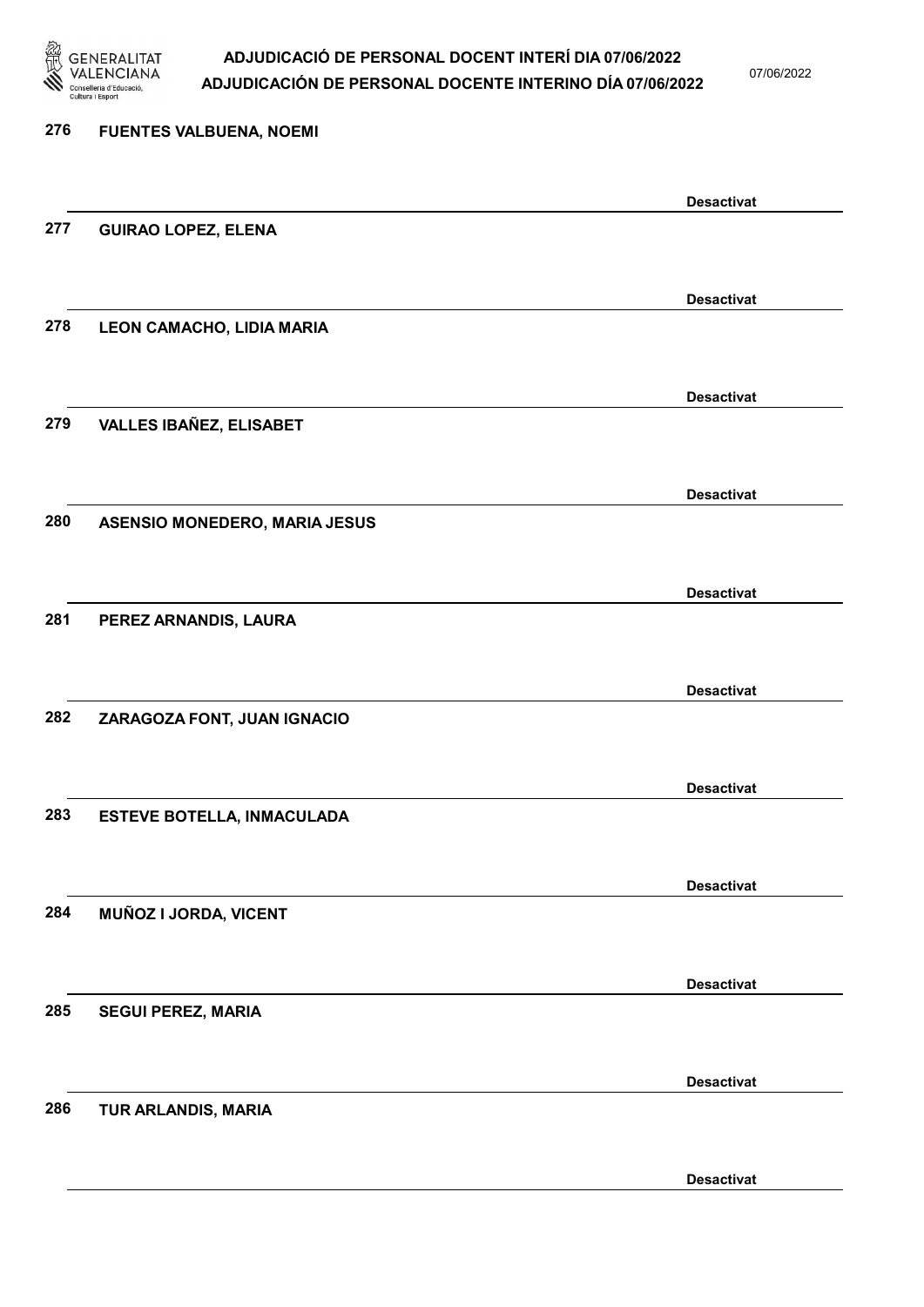

07/06/2022

### 287 ROMERO PEREZ, MERCEDES Desactivat 288 CASTELLO ALBUIXECH, MARIA ANUNCIACION Desactivat 289 VELASCO OSORIO, JULIAN Desactivat 290 IVARS SAMPER, JOAQUIN Desactivat 291 MOTA CAÑIZARES, MARIA VICTORIA Desactivat 292 MASCARELL ORIOLA, OLGA Desactivat 293 PEREZ MARIN, SILVIA Desactivat 294 BORRAS MONZONIS, MARCOS Desactivat 295 BLANES SANCHEZ, BEATRIZ Desactivat 296 DIEZ PEREZ, MANUEL GABRIEL Desactivat 297 ALBERT BLASCO, JOSE LUIS **El proportante de la proportante de la proportante de la proportante de la proporta** 23 SUBSTITUCIÓ INDETERMINADA Adjudicat REQUENA (46016166) CEIP LAS HIGUERILLAS 128 / EDUCACIÓ PRIMÀRIA. Adjudicación forzosa 512317 Horas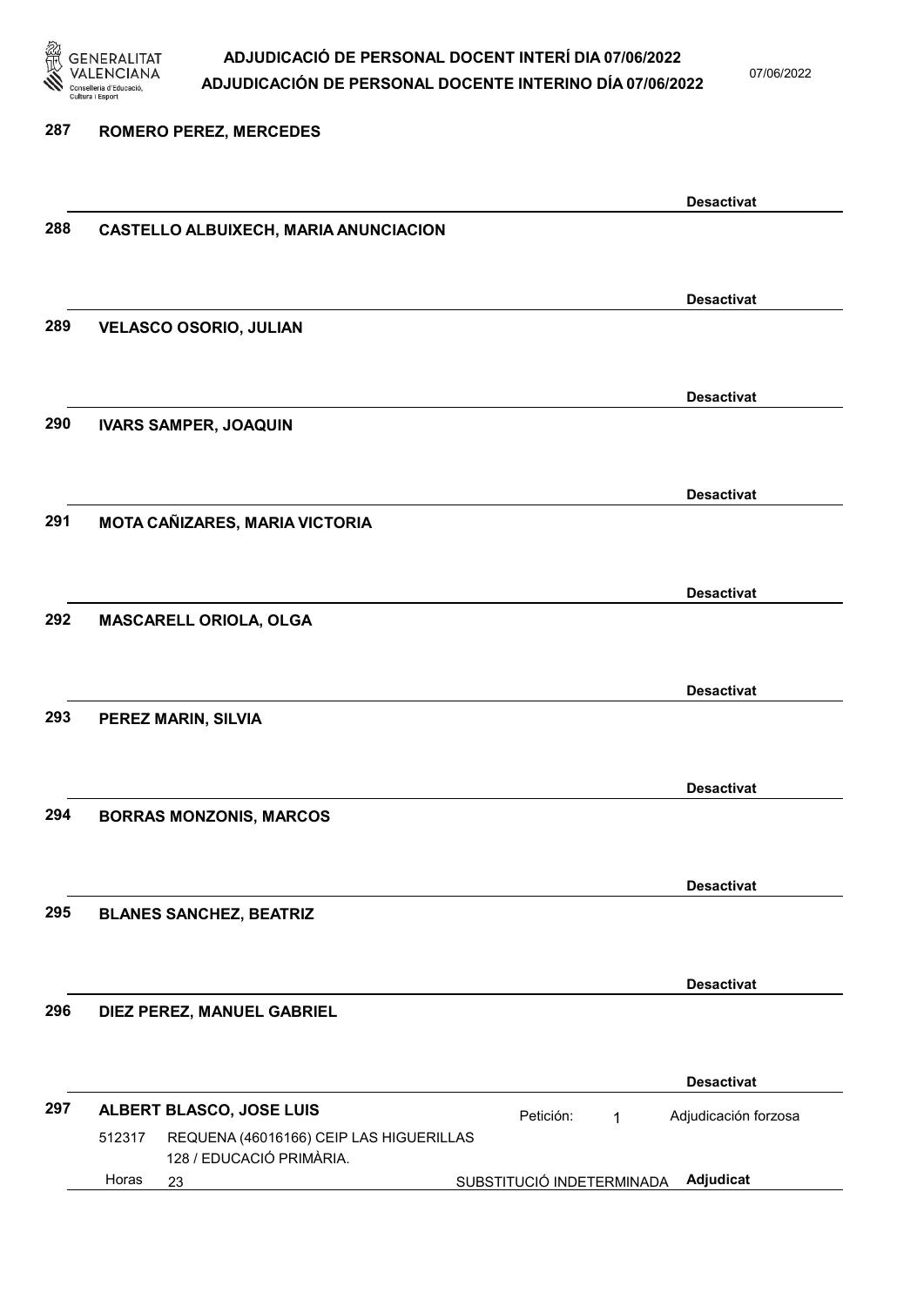

07/06/2022

| 298 | <b>FUERTES HURTADO, MARIA</b>            |                   |
|-----|------------------------------------------|-------------------|
|     |                                          | <b>Desactivat</b> |
| 299 | <b>GRAN GIL, MARIA TERESA</b>            |                   |
|     |                                          | <b>Desactivat</b> |
| 300 | <b>EGUIA TUDELA, ENDIKA</b>              |                   |
|     |                                          | <b>Desactivat</b> |
| 301 | <b>MONSORIU SANCHIS, ANA MARIA</b>       |                   |
| 302 | <b>BALLESTAR BALLESTAR, MARIA GLORIA</b> | <b>Desactivat</b> |
|     |                                          |                   |
| 303 | RODRIGUEZ AGÜERO, MARIA ISABEL           | <b>Desactivat</b> |
|     |                                          |                   |
| 304 | <b>GALIANA BERTOMEU, ESTELA</b>          | <b>Desactivat</b> |
|     |                                          |                   |
| 305 | JIMENEZ MARTINEZ, MARIA JOSEFA           | <b>Desactivat</b> |
|     |                                          | <b>Desactivat</b> |
| 306 | <b>GUIRADO PEREZ, ISABEL</b>             |                   |
|     |                                          | <b>Desactivat</b> |
| 307 | <b>GIL PONCE, MARIA AMPARO</b>           |                   |
|     |                                          | <b>Desactivat</b> |
| 308 | <b>MARTINEZ SOLER, NURIA</b>             |                   |
|     |                                          | <b>Desactivat</b> |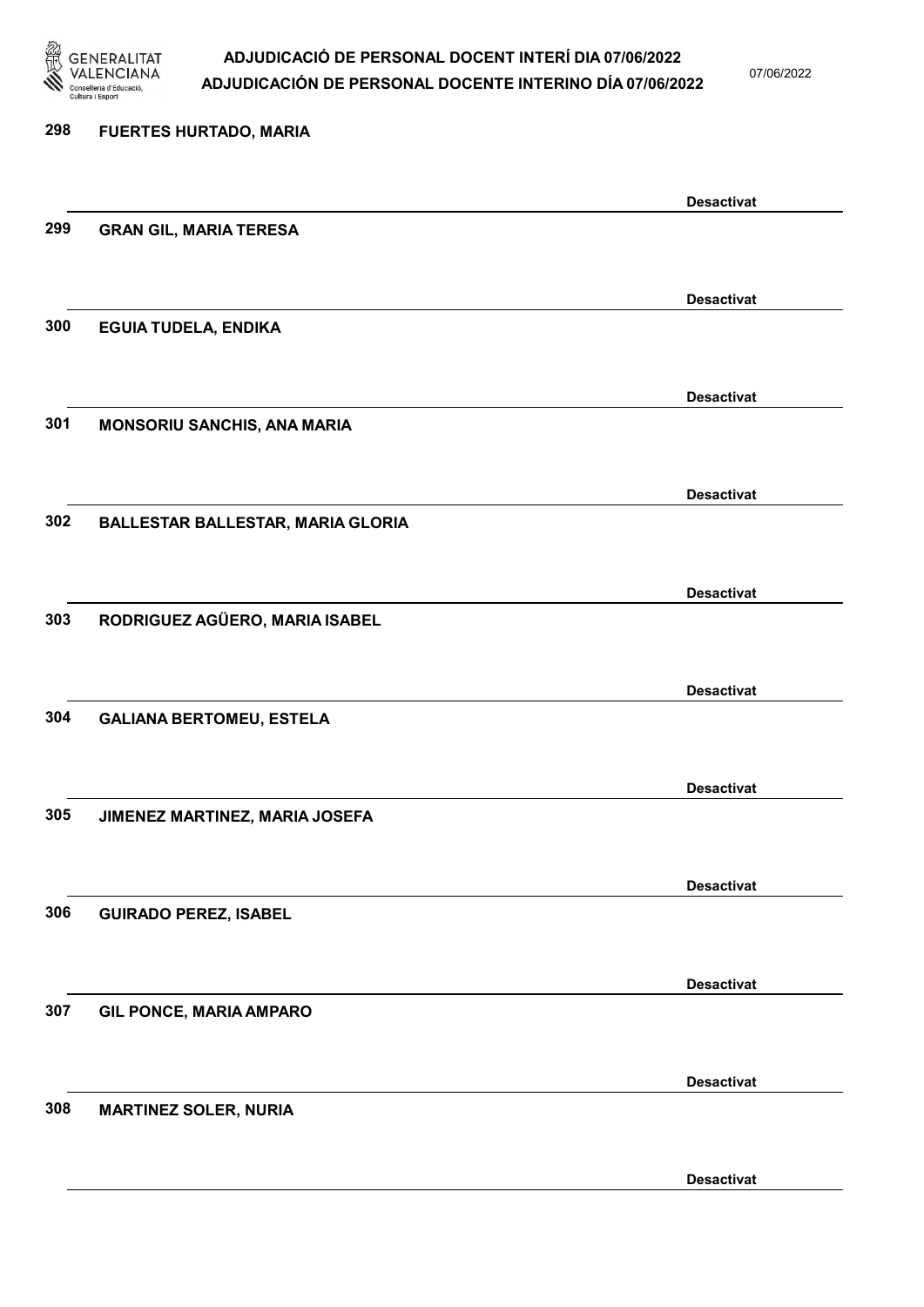

07/06/2022

Desactivat

# 309 LUZON CINTAS, RAQUEL Desactivat 310 SANCHEZ SANCHEZ, MARTA Desactivat 311 NOVELLA GONZALEZ, MARTA Desactivat 312 MOLLA NAVALON, DIANA Desactivat 313 RIBERA GOMEZ, PILAR Desactivat 314 DEL POZO SAN JOSE, ALBA Desactivat 315 SANCHIS LUNA, DOLORES Desactivat 316 LLISO DOMENECH, ANA MARIA Ha participat 317 FERRANDO LOPEZ, CIRA Desactivat 318 COVES GRAU, LORENA Desactivat 319 LANGA GOMEZ, TERESA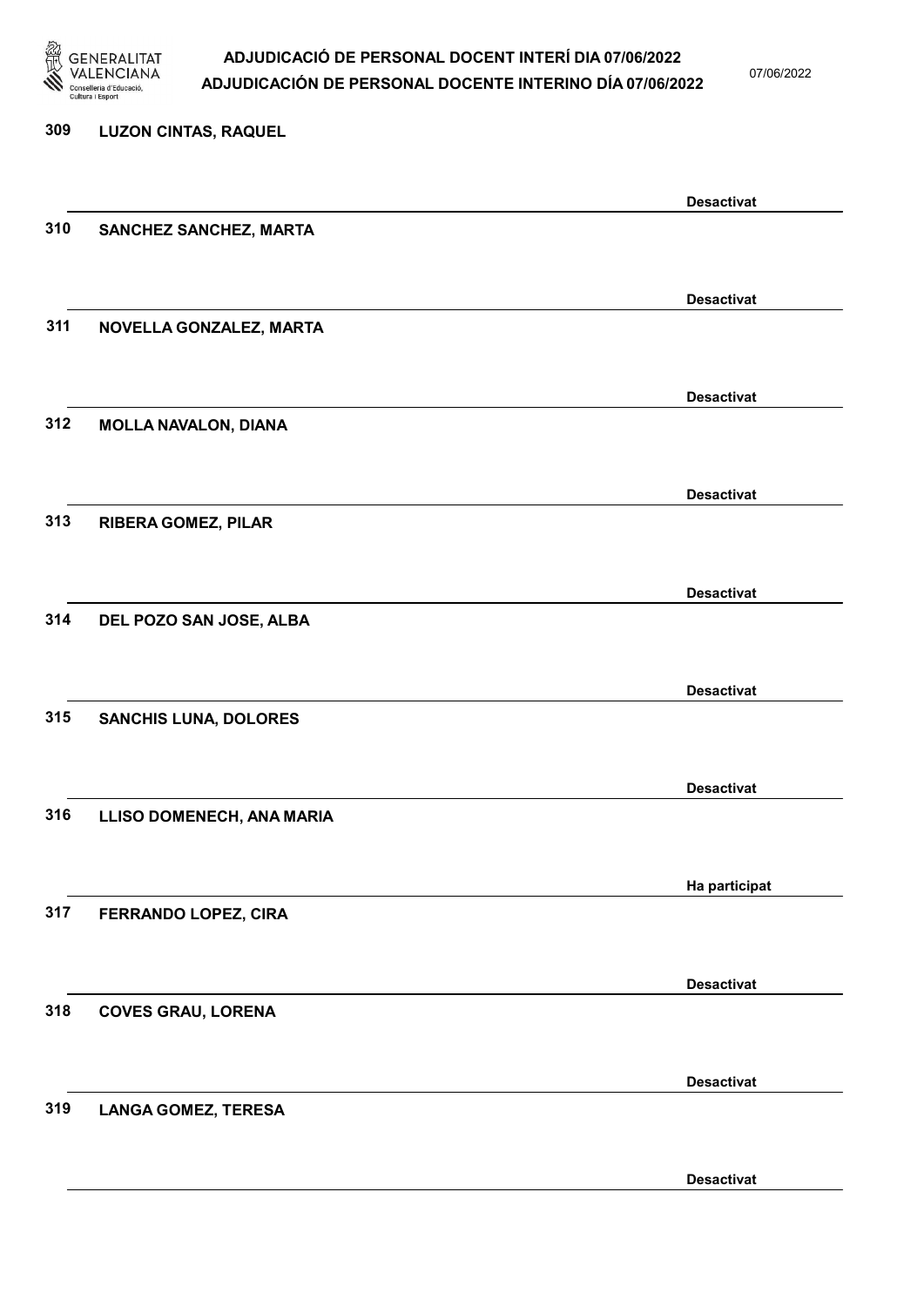

07/06/2022

#### 320 FERNANDEZ FERNANDEZ, ESTEFANIA

Desactivat 321 LOPEZ SERRANO, URSULA Desactivat 322 VERDU HENARES, MARIA ISABEL Desactivat 323 MARTINEZ HURTADO, CARMEN MARIA Desactivat 324 RODRIGUEZ VARELA, RAQUEL Desactivat 325 ROLDAN MARQUES, ELISA Desactivat 326 SANZ PALAU, MONICA Desactivat 327 RAMIREZ SANCHEZ, VERONICA Desactivat 328 FERNANDEZ VAZQUEZ, ANTONIO M. Desactivat 329 SANCHEZ VALVERDE, ENCARNACION Desactivat 330 MATEU PEREZ, LIDIA Desactivat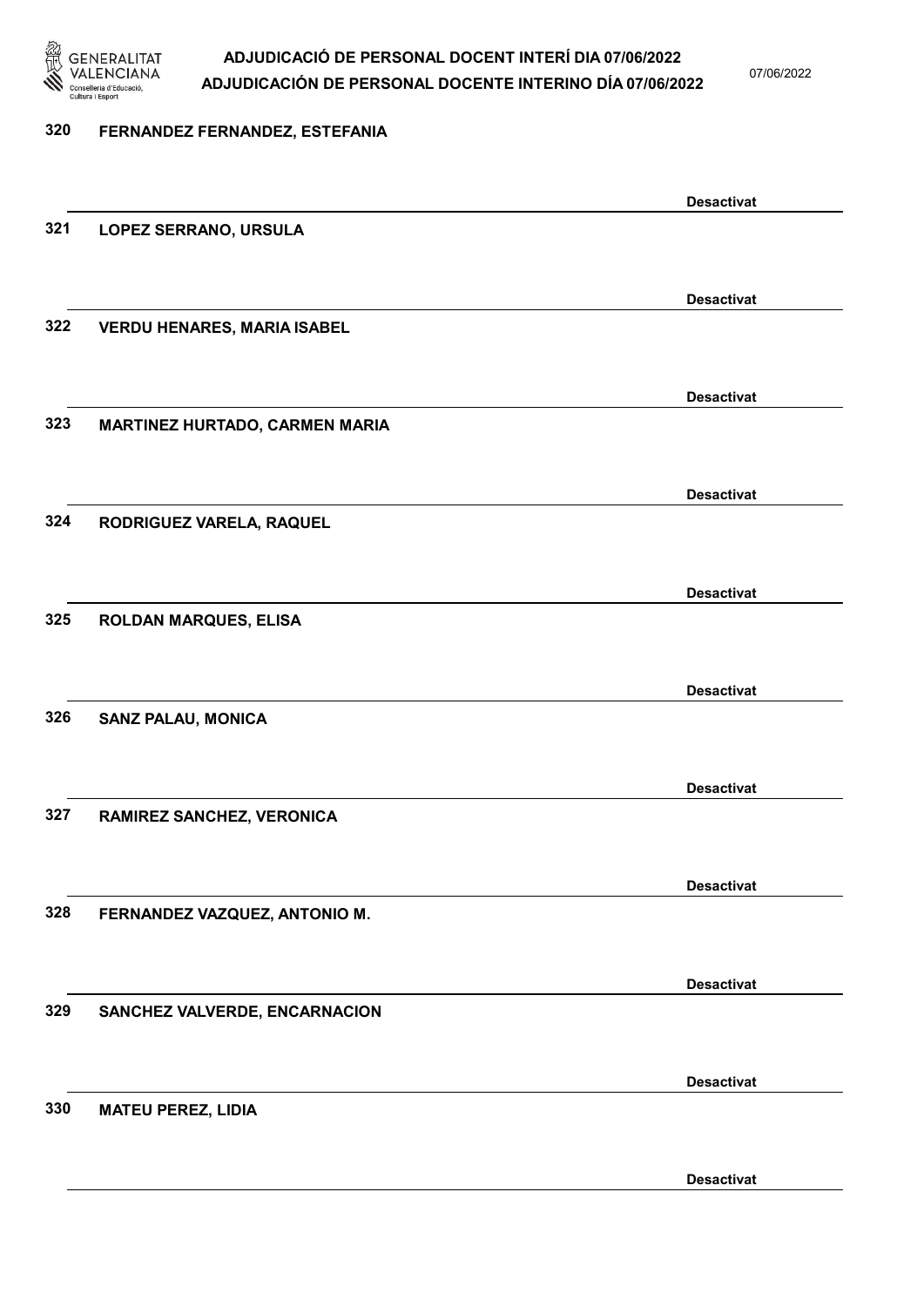

07/06/2022

| 331 | <b>MARCOS GARCIA, JOSE RAMON</b> |                   |
|-----|----------------------------------|-------------------|
|     |                                  | Ha participat     |
| 332 | <b>CANDELA FERNÁNDEZ, LIDIA</b>  |                   |
|     |                                  | <b>Desactivat</b> |
| 333 | LOZANO CARRILLO, ARANZAZU        |                   |
|     |                                  | <b>Desactivat</b> |
| 334 | <b>SORIANO GIL, MARIA</b>        |                   |
|     |                                  | <b>Desactivat</b> |
| 335 | SALVADOR CABALLERO, BEATRIZ      |                   |
| 336 | OCAÑA SEVILLA, VICENTE ISMAEL    | <b>Desactivat</b> |
|     |                                  |                   |
| 337 | BELLON CARRASCOSA, MINERVA       | <b>Desactivat</b> |
|     |                                  |                   |
| 338 | <b>MORIANA CARAVACA, SILVIA</b>  | <b>Desactivat</b> |
|     |                                  |                   |
| 339 | <b>RIUS PLANELLS, MIRIAM</b>     | <b>Desactivat</b> |
|     |                                  | <b>Desactivat</b> |
| 340 | DE LA DUEÑA MUÑOZ, ADONAY        |                   |
|     |                                  | <b>Desactivat</b> |
| 341 | RODRIGUEZ POZO, NATALIA          |                   |
|     |                                  | <b>Desactivat</b> |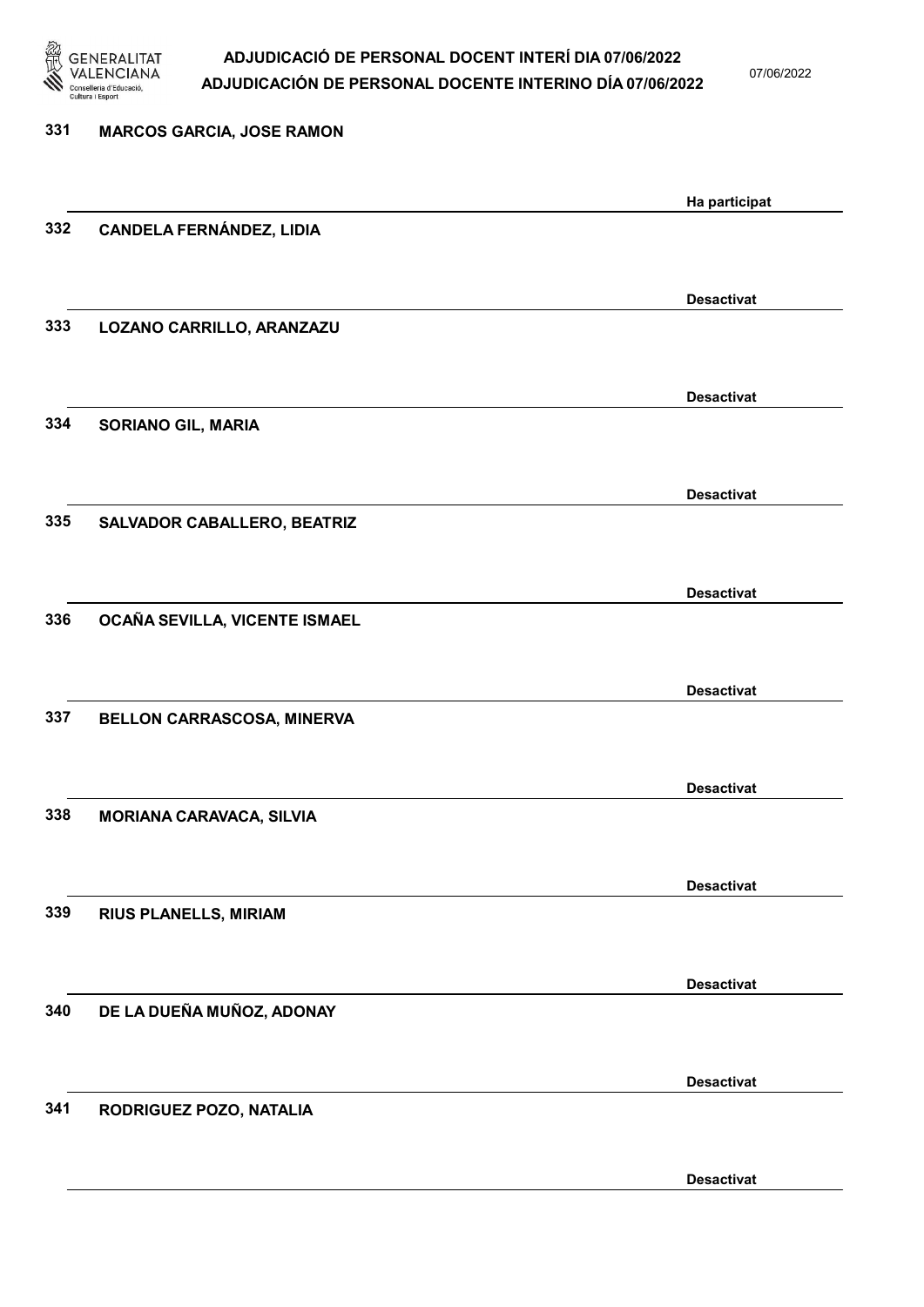

07/06/2022

# 342 FERNANDEZ BARTUAL, CRISTINA Desactivat 343 ANTON SANTOS, ABEL Desactivat 344 GIMENO FERNANDEZ, CARLA Desactivat 345 FERRANDO DOMINGUEZ, ALFREDO Desactivat 346 LOPEZ NAVARRO, MARIA ASUNCION Desactivat 347 VALERO ROBERTO, PALOMA Desactivat 348 GONZALEZ VERA, ELENA Desactivat 349 BELDA VAÑO, ALICIA Desactivat 350 TEROL BELLVER, MIRIAN Desactivat 351 FORNER SELLES, MIREIA Desactivat 352 BERNA CALDERON, MARIA Desactivat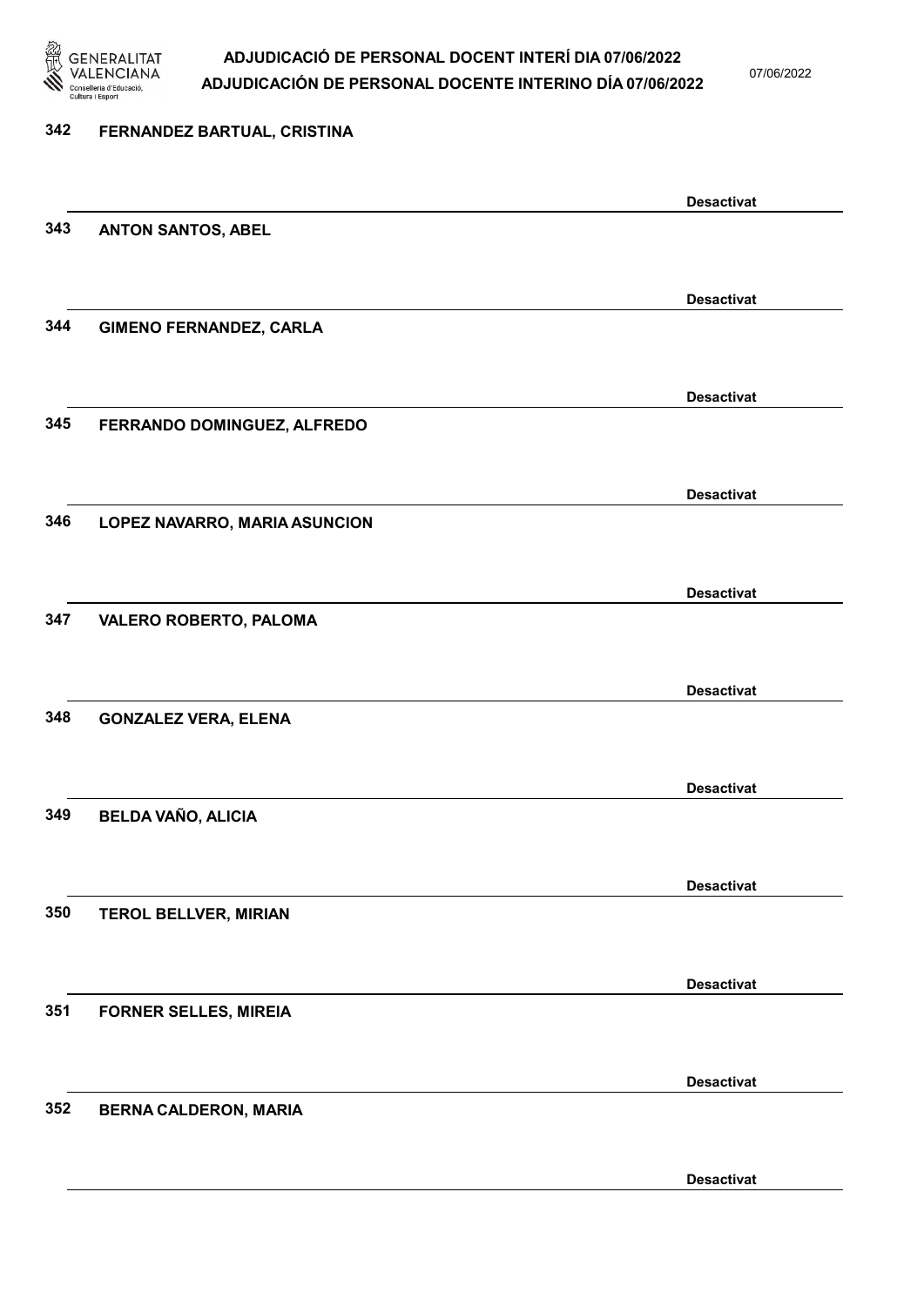

07/06/2022

| 353 | DOMINGO MONTAÑANA, JAVIER             |                   |
|-----|---------------------------------------|-------------------|
|     |                                       | <b>Desactivat</b> |
| 354 | <b>GALLEGO PERALES, MARIA REIS</b>    |                   |
|     |                                       | <b>Desactivat</b> |
| 355 | TALON DE LA TORRE, MARIA ISABEL       |                   |
|     |                                       | <b>Desactivat</b> |
| 356 | <b>MONTOYA RUIZ, LAURA</b>            |                   |
|     |                                       | <b>Desactivat</b> |
| 357 | <b>MASCARELL FERRUS, PURIFICACION</b> |                   |
|     |                                       | <b>Desactivat</b> |
| 358 | PICAZO MARTINEZ, ANA                  |                   |
|     |                                       | <b>Desactivat</b> |
| 359 | ROA LORENTE, VERONICA                 |                   |
|     |                                       | <b>Desactivat</b> |
| 360 | <b>CASTELLO VICO, MATILDE</b>         |                   |
|     |                                       | <b>Desactivat</b> |
| 361 | SIMO PIQUERES, TERESA                 |                   |
| 362 |                                       | <b>Desactivat</b> |
|     | RAMIREZ LOPEZ, AINARA                 |                   |
| 363 | <b>GARCIA RAJADELL, RAQUEL</b>        | <b>Desactivat</b> |
|     |                                       |                   |
|     |                                       | <b>Desactivat</b> |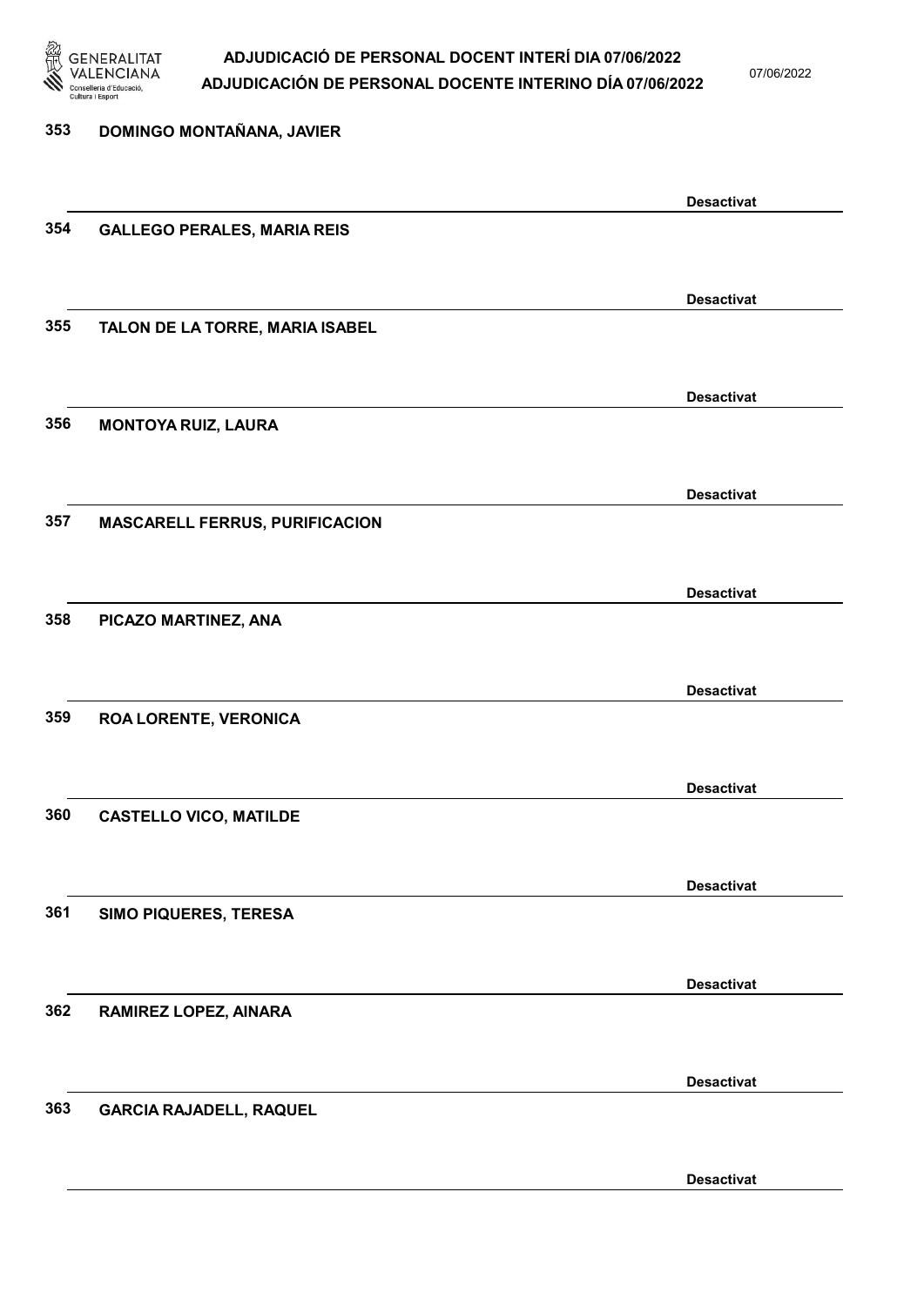

07/06/2022

Desactivat

# 364 GARCIA BALAGUER, LIRIOS Desactivat 365 CAMARASA GREGORI, ADELA MARIA Desactivat 366 CERVERA ANDRES, LAURA Desactivat 367 SIMON POBES, MARIA PILAR Desactivat 368 ESCRIVA CASTRO, ALBA Desactivat 369 GONZALEZ JUAN, LIRIA DEL CARMEN Desactivat 370 LORENTE MORENO, MARIA FRANCISCA Desactivat 371 BORRELL BORDERA, ALICIA Desactivat 372 APARICIO MANZANARES, LUIS Desactivat 373 BAÑO MARTINEZ, MARIA Desactivat 374 MEDINA MILLAN, CARMEN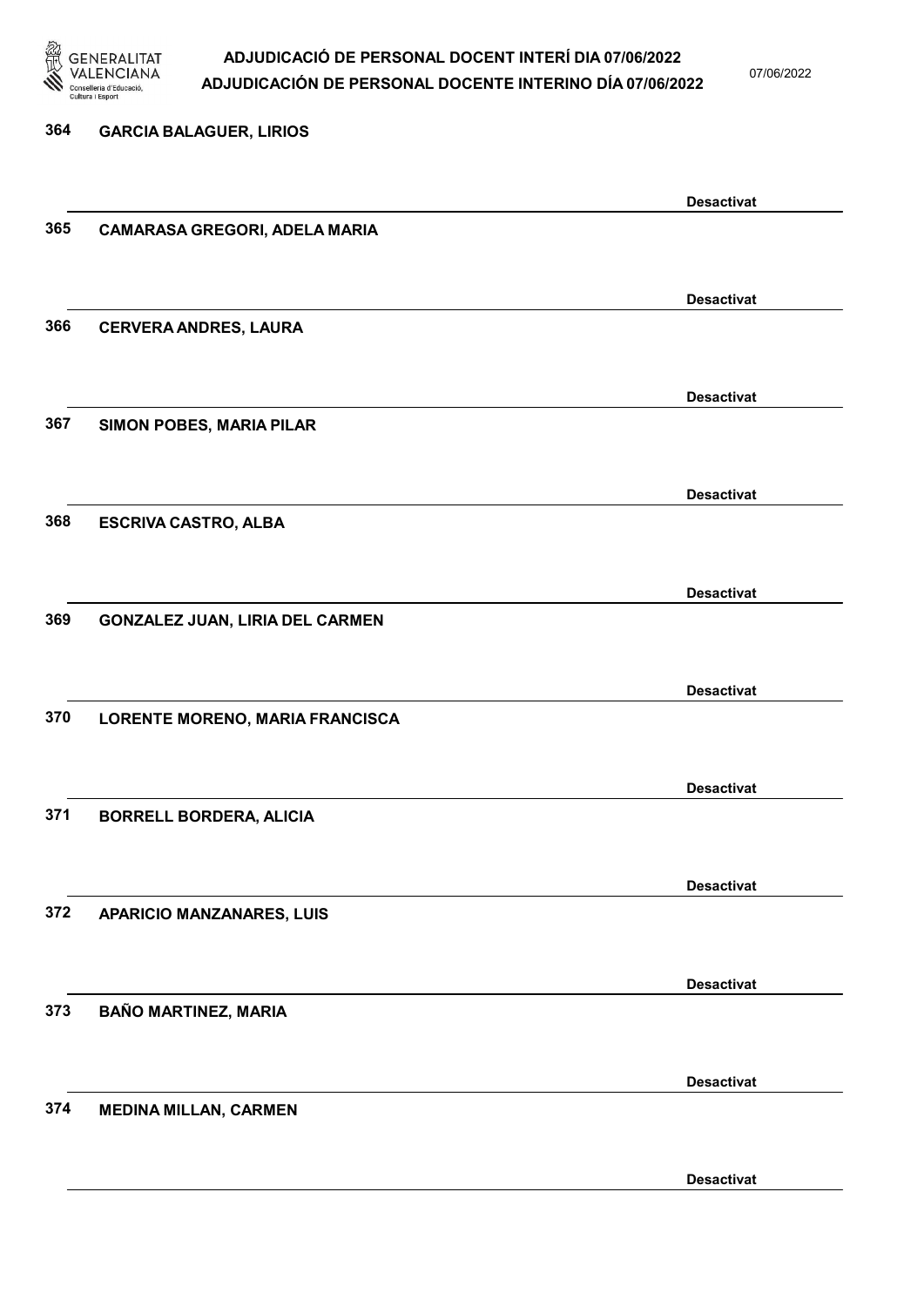

07/06/2022

Desactivat

# 375 CORREA PEREZ, MERCEDES Desactivat 376 MARTI MERINO, MIRIAM Desactivat 377 SANCHEZ TORIO, RAQUEL Desactivat 378 ESTELLER NADAL, HELENA Desactivat 379 LOPEZ NARVAEZ, CINTIA Desactivat 380 SEGURA GONZALEZ, MARIA AMPARO Desactivat 381 VILLANUEVA MARTINEZ, LAURA Desactivat 382 PLA BARBERA, JOAN FRANCESC Desactivat 383 RIPOLLES NUÑEZ, MARIA Desactivat 384 VELLISCA COCA, NOELIA Desactivat 385 GARCIA PAYA, NATIVIDAD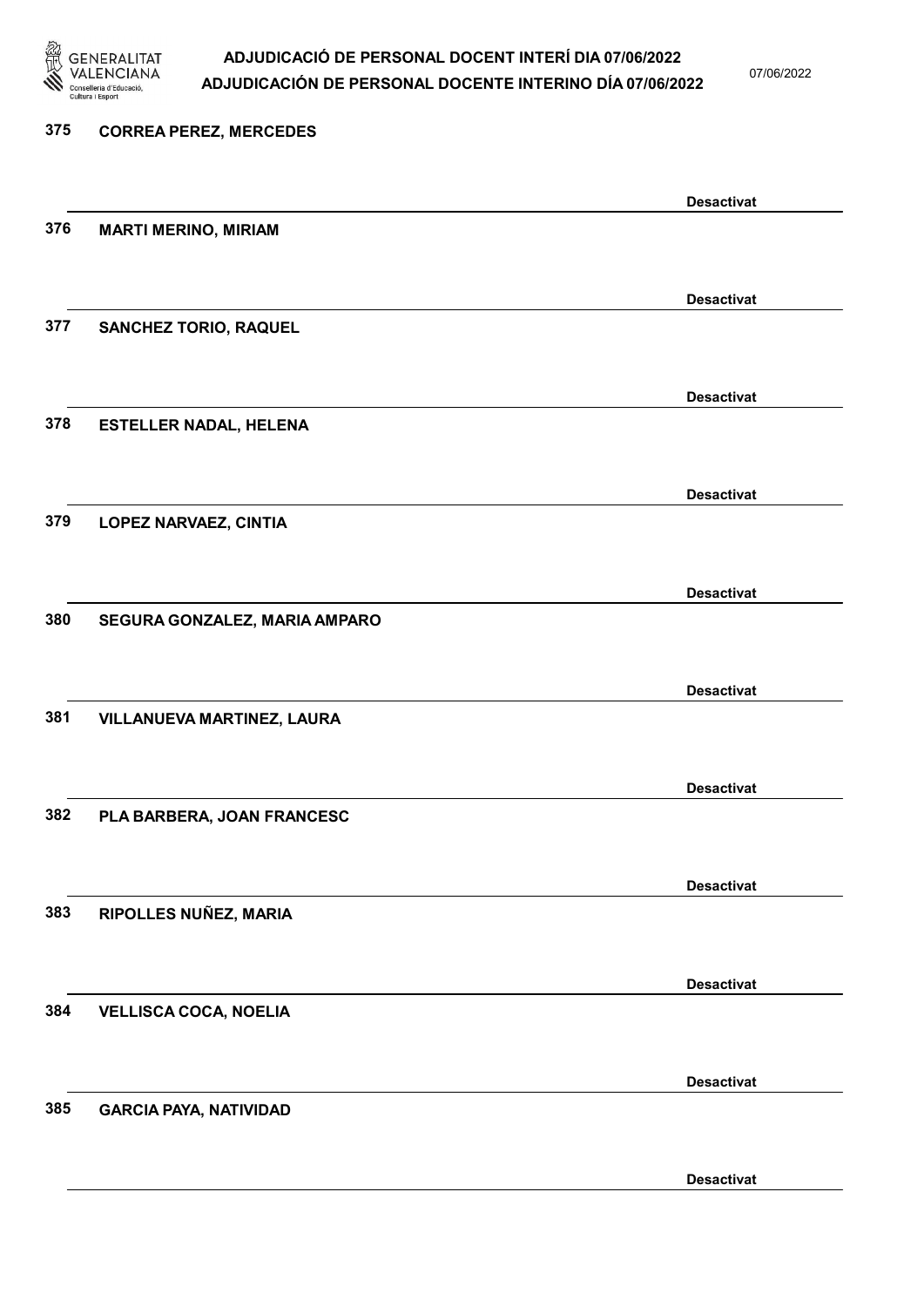

07/06/2022

Desactivat

# 386 COSTA PASCUAL, LORENA Desactivat 387 MARCH ALEPUZ, MARIA Desactivat 388 LLAVATA MURGUI, MARIA Desactivat 389 BOTELLA ESPACIO, ANA Ha participat 390 GARRIDO ABAD, MARIA JOSE Desactivat 391 GALDON SANCHEZ, PAULA Desactivat 392 ALBERTOS HERRERO, MONTSERRAT Desactivat 393 DURAN PIQUE, MARTA Desactivat 394 PASTOR FERNANDEZ, YOLANDA Desactivat 395 DIAZ PARDO, PAULA Desactivat 396 CASTELLO COSCOLLA, TERESA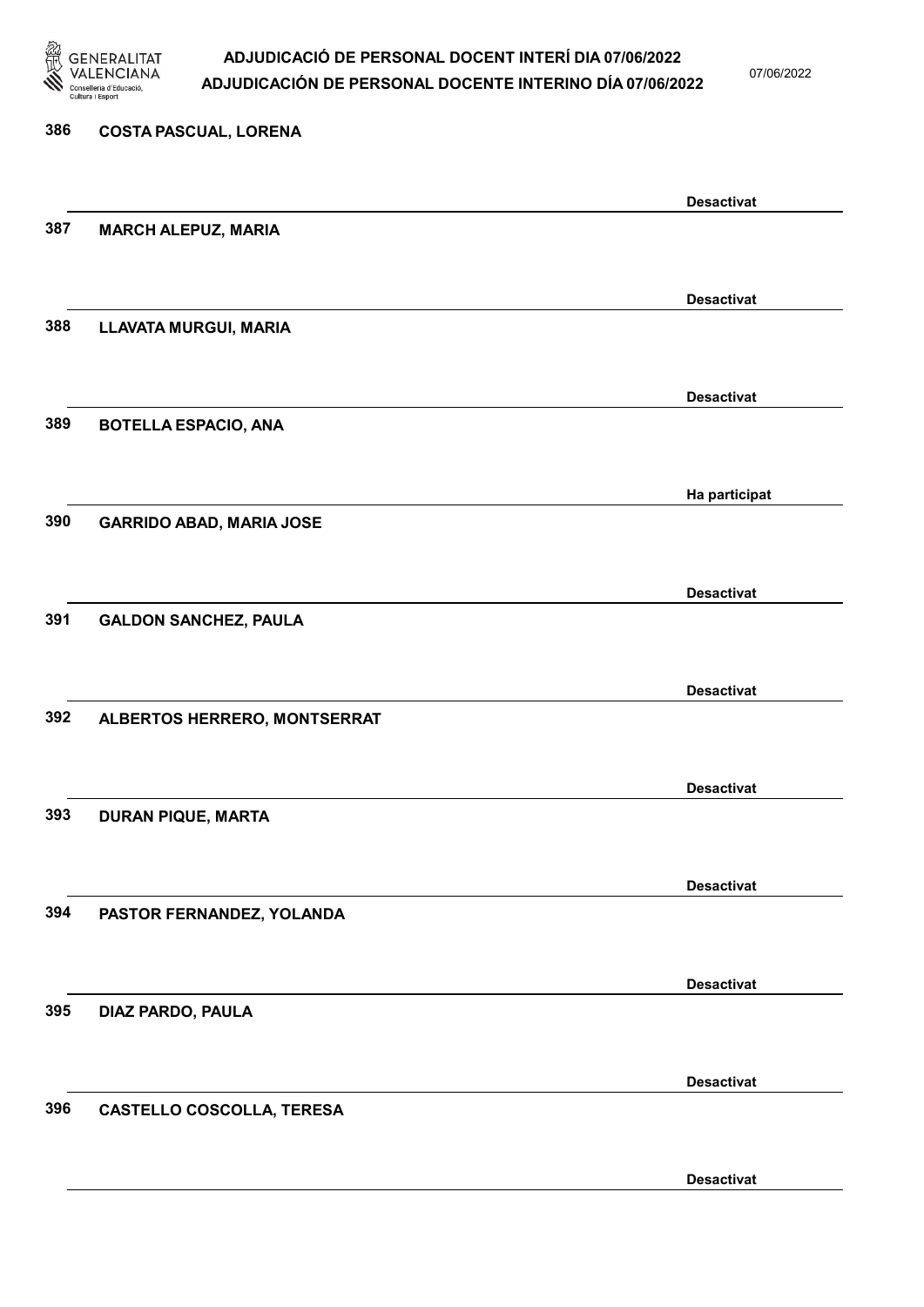

07/06/2022

# 397 ORTEGA MOLLA, DESIREE Desactivat 398 PASTOR BERMUDEZ, FELICIDAD Desactivat 399 CONDE GOMEZ, PEDRO Desactivat 400 PARERA FERNANDEZ, NURIA Desactivat 401 MONTERO PORTA, SILVIA Desactivat 402 BAUTISTA VIDAL, LAURA Desactivat 403 AGUSTIN FAJARDO, MATILDE Desactivat 404 CABO FIDELI, TERESA Desactivat 405 VERDECHO SORIANO, IRENE Desactivat 406 MONDRAGON NOVELLA, BELEN Desactivat 407 BENEDE MEDINA, MARIA MERCEDES Desactivat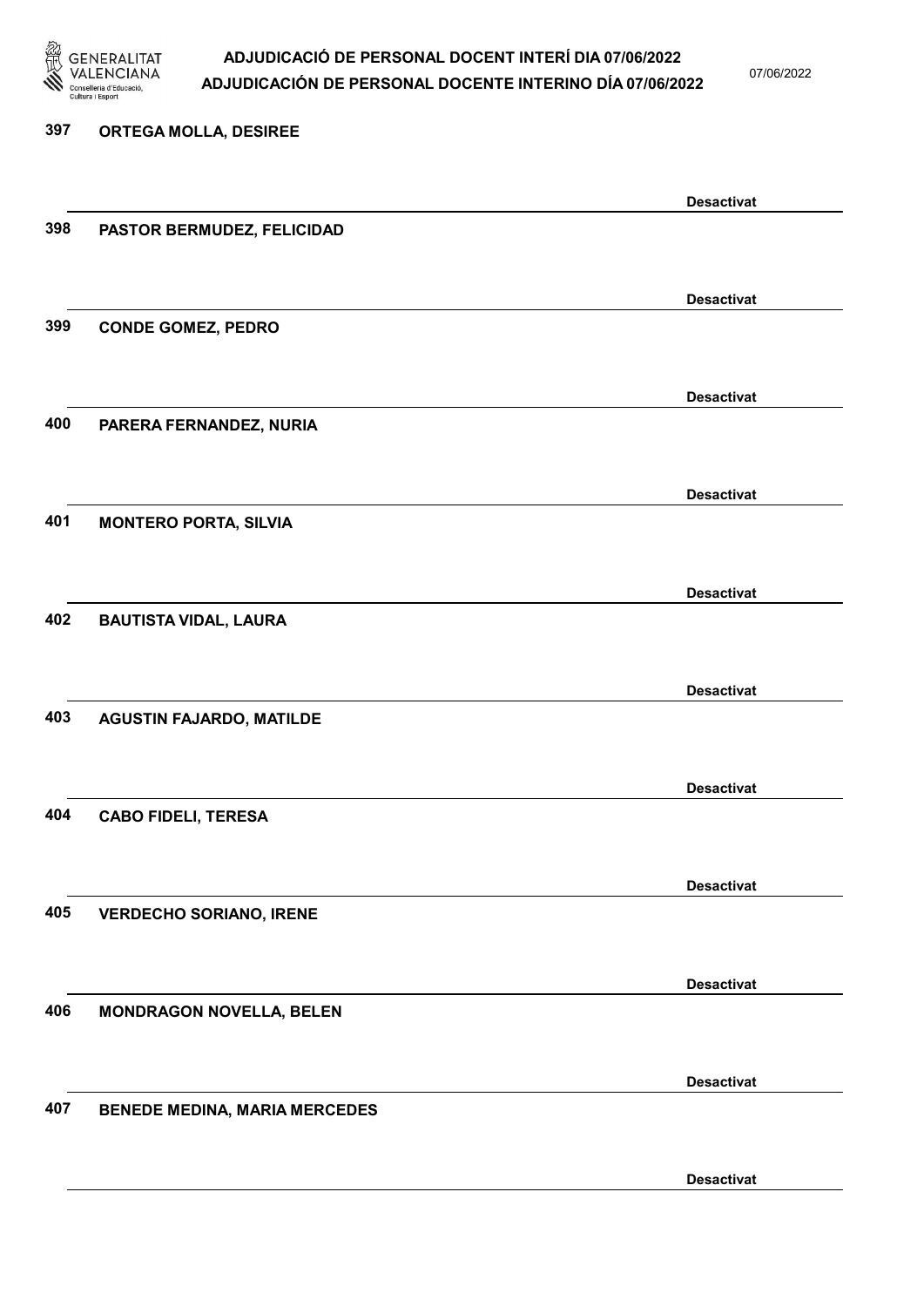

07/06/2022

### 408 RIBES MARTINEZ, SALVADORA FRANCISCA

|     |                                                                                       |                           |              | <b>Desactivat</b> |
|-----|---------------------------------------------------------------------------------------|---------------------------|--------------|-------------------|
| 409 | PACHECO MONERA, GLORIA                                                                |                           |              |                   |
|     |                                                                                       |                           |              | <b>Desactivat</b> |
| 410 | PEREZ TAPIA, MARIA DEL CARMEN                                                         | Petición:                 | $\mathbf{1}$ | Voluntaria        |
|     | 767991<br>QUART DE POBLET (46016521) CEIP LA CONSTITUCIÓN<br>128 / EDUCACIÓ PRIMÀRIA. |                           |              |                   |
|     | Horas<br>23                                                                           | SUBSTITUCIÓ INDETERMINADA |              | Adjudicat         |
| 411 | <b>MESTRE MIRALLES, LARA</b>                                                          |                           |              |                   |
|     |                                                                                       |                           |              |                   |
| 412 | <b>DOMINGO BOLUDA, SONIA</b>                                                          |                           |              | <b>Desactivat</b> |
|     |                                                                                       |                           |              |                   |
|     |                                                                                       |                           |              | <b>Desactivat</b> |
| 413 | <b>MUÑOZ GUILLEN, RUBEN</b>                                                           |                           |              |                   |
|     |                                                                                       |                           |              |                   |
|     |                                                                                       |                           |              | <b>Desactivat</b> |
| 414 | SOLER MONTAGUT, MARIA VICENTA                                                         |                           |              |                   |
|     |                                                                                       |                           |              | <b>Desactivat</b> |
| 415 | <b>MARTINEZ RECHE, JOSE ONOFRE</b>                                                    |                           |              |                   |
|     |                                                                                       |                           |              |                   |
|     |                                                                                       |                           |              | <b>Desactivat</b> |
| 416 | <b>ESCRIBA SANCHEZ, SILVIA</b>                                                        |                           |              |                   |
|     |                                                                                       |                           |              | <b>Desactivat</b> |
| 417 | ARCOS BAREA, ALMUDENA                                                                 |                           |              |                   |
|     |                                                                                       |                           |              |                   |
|     |                                                                                       |                           |              | <b>Desactivat</b> |
| 418 | DE MOYA ROMERO, MARIA LUISA                                                           |                           |              |                   |
|     |                                                                                       |                           |              | <b>Desactivat</b> |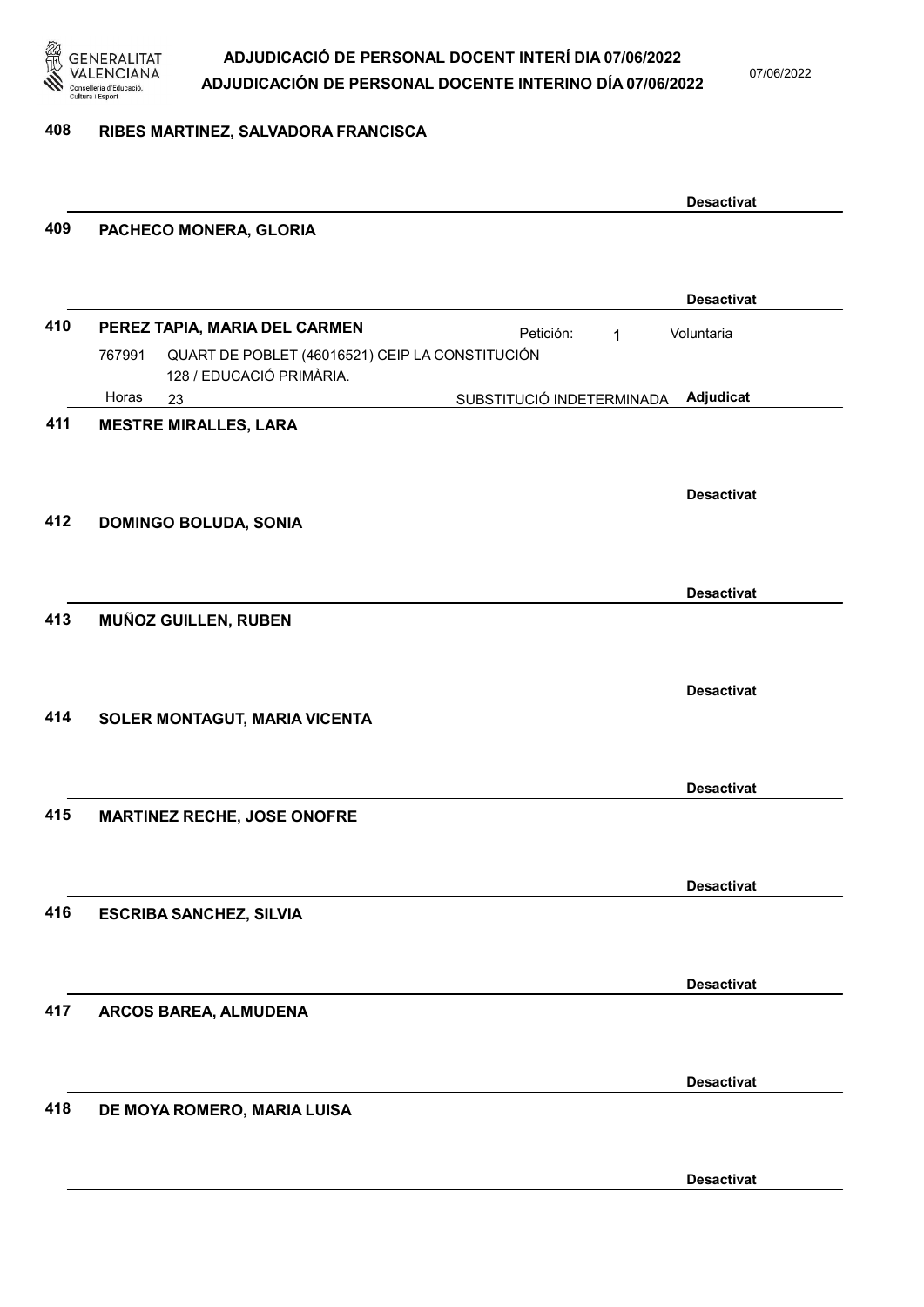

07/06/2022

| 419 | <b>GARCIA SANCHEZ, SANDRA</b>         |                   |
|-----|---------------------------------------|-------------------|
|     |                                       | <b>Desactivat</b> |
| 420 | <b>JURADO TECLES, NOEMI</b>           |                   |
|     |                                       | <b>Desactivat</b> |
| 421 | <b>LINARES MOLINA, ROCIO</b>          |                   |
|     |                                       | <b>Desactivat</b> |
| 422 | <b>CUARTERO MARTINEZ, JOSE MIGUEL</b> |                   |
|     |                                       | <b>Desactivat</b> |
| 423 | SANCHEZ FABREGUES, CAROLINA           |                   |
|     |                                       | <b>Desactivat</b> |
| 424 | REINA SOLA, REBECA                    |                   |
|     |                                       | <b>Desactivat</b> |
| 425 | PATÓN BARCELÓ, Mª DEL PILAR           |                   |
|     |                                       | <b>Desactivat</b> |
| 426 | <b>ESTEVE PONS, ESTEFANIA</b>         |                   |
|     |                                       | <b>Desactivat</b> |
| 427 | <b>BENEDITO CHAFES, MARIA JOSE</b>    |                   |
|     |                                       | <b>Desactivat</b> |
| 428 | JIMENEZ SANCHEZ, VERONICA             |                   |
|     |                                       | <b>Desactivat</b> |
| 429 | <b>BONET PERIS, MANUEL</b>            |                   |
|     |                                       | <b>Desactivat</b> |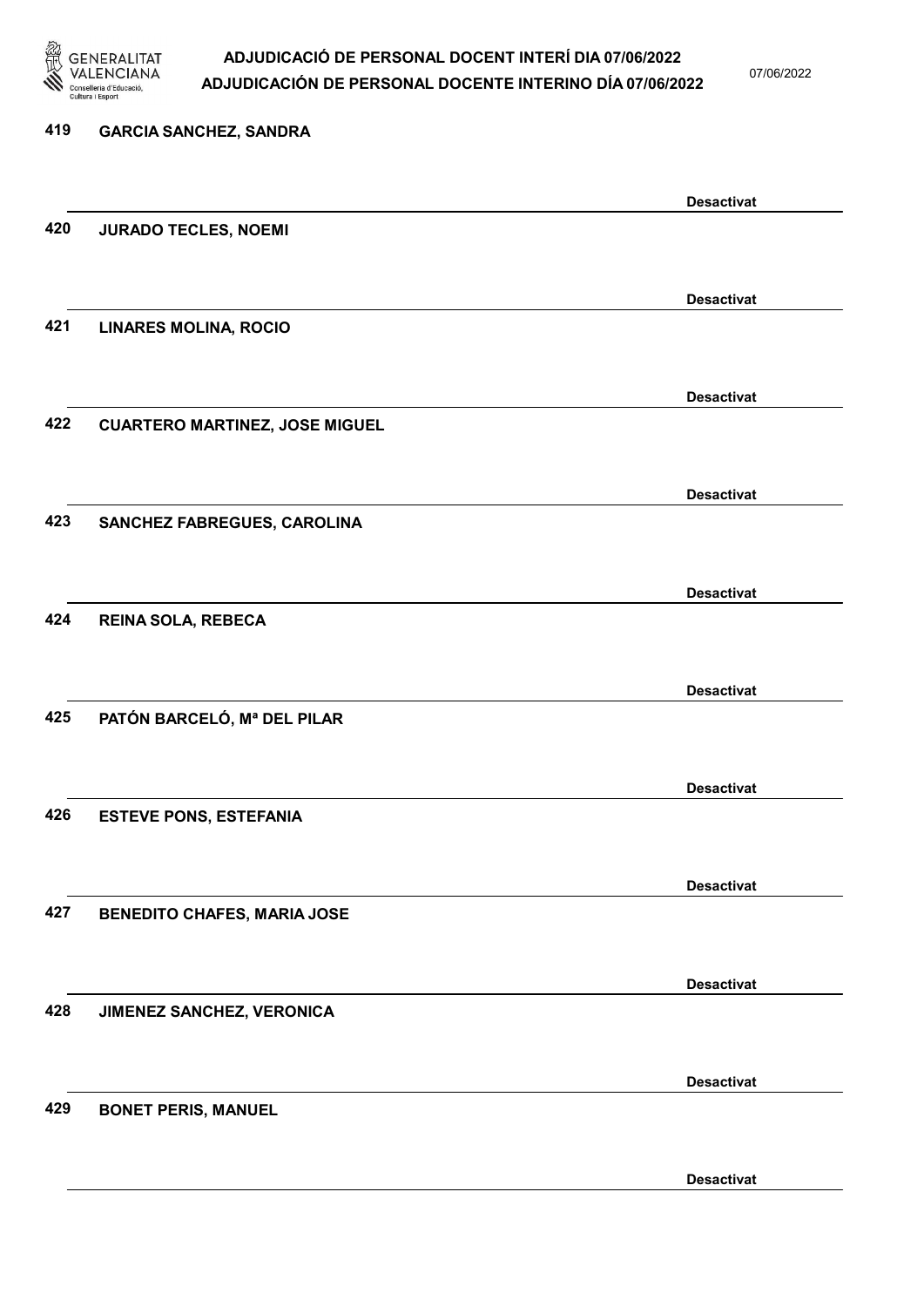

07/06/2022

| 430 | SENDRA CAÑELLAS, JORGE              |                   |
|-----|-------------------------------------|-------------------|
|     |                                     |                   |
|     |                                     | <b>Desactivat</b> |
| 431 | <b>CARCELLER GARCIA, MONICA</b>     |                   |
|     |                                     |                   |
|     |                                     | <b>Desactivat</b> |
| 432 | <b>CHISMOL FERNANDEZ, MARTA</b>     |                   |
|     |                                     |                   |
|     |                                     | <b>Desactivat</b> |
| 433 | ANDREU BLASCO, MARIA PILAR          |                   |
|     |                                     |                   |
| 434 |                                     | <b>Desactivat</b> |
|     | <b>CARRIO MORAGUES, GEMA</b>        |                   |
|     |                                     |                   |
| 435 | TOMAS PORTET, CLARA MARIA           | <b>Desactivat</b> |
|     |                                     |                   |
|     |                                     | <b>Desactivat</b> |
| 436 | <b>CABRERA TRUJILLO, LORENA</b>     |                   |
|     |                                     |                   |
|     |                                     | <b>Desactivat</b> |
| 437 | <b>BORONAT FUSTER, ANDREA</b>       |                   |
|     |                                     |                   |
|     |                                     | <b>Desactivat</b> |
| 438 | <b>COLOMER BENEYTO, MARIA</b>       |                   |
|     |                                     |                   |
|     |                                     | <b>Desactivat</b> |
| 439 | <b>CORTINAS GARCIA, NOELIA</b>      |                   |
|     |                                     |                   |
|     |                                     | <b>Desactivat</b> |
| 440 | <b>DENIA ESPARZA, MIREIA ISABEL</b> |                   |
|     |                                     |                   |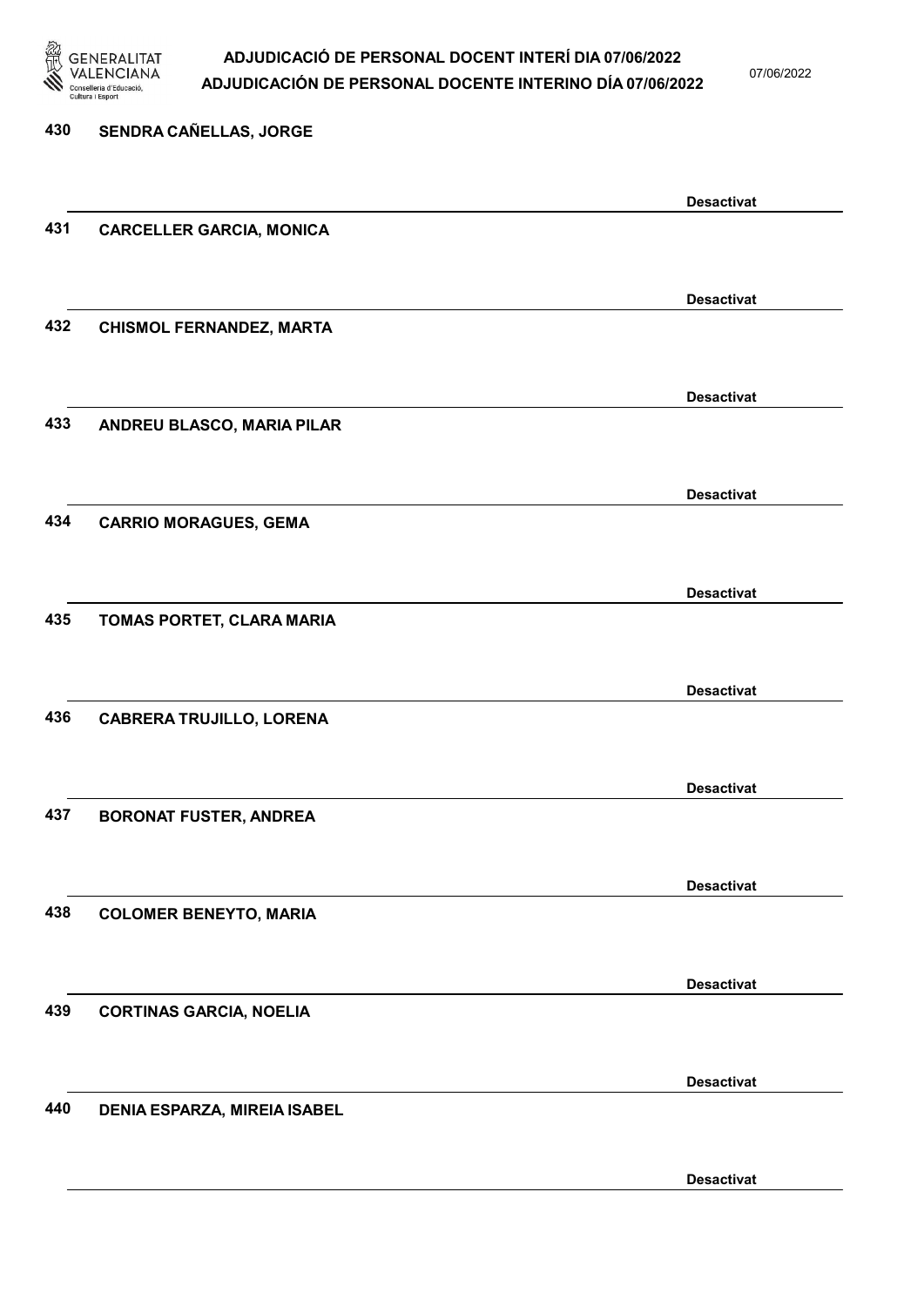

07/06/2022

Desactivat

# 441 GARCIA NAVARRO, SARA Desactivat 442 MARCET HERRANZ, ANA Desactivat 443 GENE DE SCALS, MARIA INMACULADA Desactivat 444 ALBERT RODENAS, ENCARNACION Desactivat 445 ROCHER SASTRE, MARIA JOSE Desactivat 446 CALATAYUD MORENO, GISELA Desactivat 447 GARCIA GARCIA, CARLOS JAVIER Desactivat 448 CUADRADO ROMAN, BEGOÑA Desactivat 449 ALARCON ABIETAR, FATIMA Desactivat 450 MAS TOMAS, PALOMA Desactivat 451 AGUILERA PEREZ, LIDIA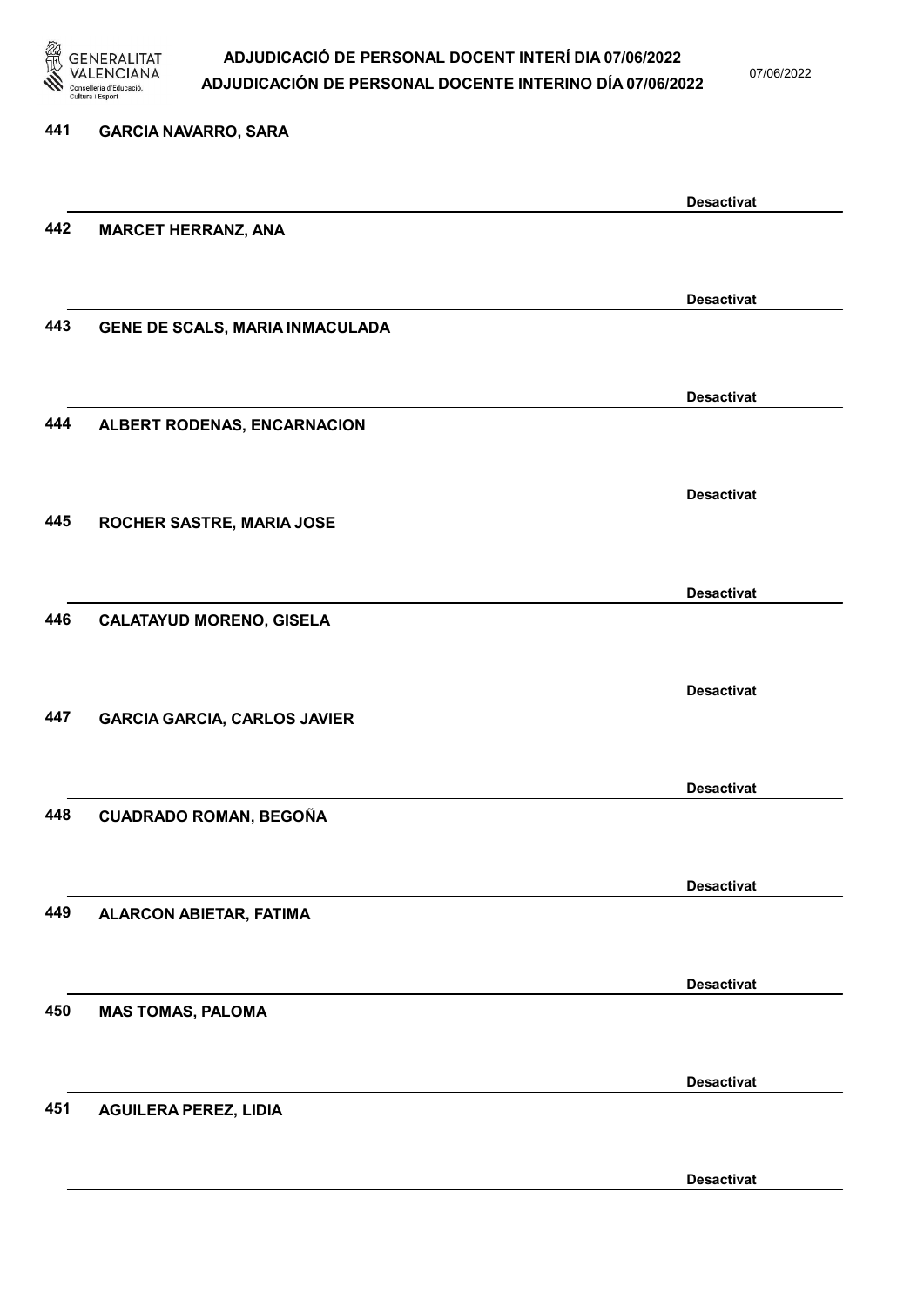

07/06/2022

### 452 ORTEGA BATALLER, SUSANA

|     |                                        | <b>Desactivat</b> |
|-----|----------------------------------------|-------------------|
| 453 | <b>GOMIS NEGUEROLES, AMALIA ANDREA</b> |                   |
|     |                                        |                   |
|     |                                        |                   |
|     |                                        | <b>Desactivat</b> |
| 454 | <b>COVES FUENTES, ERICA</b>            |                   |
|     |                                        |                   |
|     |                                        |                   |
|     |                                        | <b>Desactivat</b> |
| 455 | <b>MOMPARLER MARZAL, MARIA</b>         |                   |
|     |                                        |                   |
|     |                                        | <b>Desactivat</b> |
|     |                                        |                   |
| 456 | LOPEZ CARBONELL, NURIA                 |                   |
|     |                                        |                   |
|     |                                        | <b>Desactivat</b> |
| 457 | LLORENS MANRESA, INMACULADA            |                   |
|     |                                        |                   |
|     |                                        |                   |
|     |                                        | <b>Desactivat</b> |
| 458 | <b>MASIA GARCIA, SARA</b>              |                   |
|     |                                        |                   |
|     |                                        |                   |
|     |                                        | <b>Desactivat</b> |
| 459 | <b>GARCIA FERRIZ, VERONICA</b>         |                   |
|     |                                        |                   |
|     |                                        |                   |
|     |                                        | <b>Desactivat</b> |
| 460 | <b>MENOR ESTEVE, SILVIA</b>            |                   |
|     |                                        |                   |
|     |                                        |                   |
|     |                                        | <b>Desactivat</b> |
| 461 | ARISTOY CADENAS, BLANCA                |                   |
|     |                                        |                   |
|     |                                        | <b>Desactivat</b> |
| 462 | <b>MICO CERDA, NURIA</b>               |                   |
|     |                                        |                   |
|     |                                        |                   |
|     |                                        | <b>Desactivat</b> |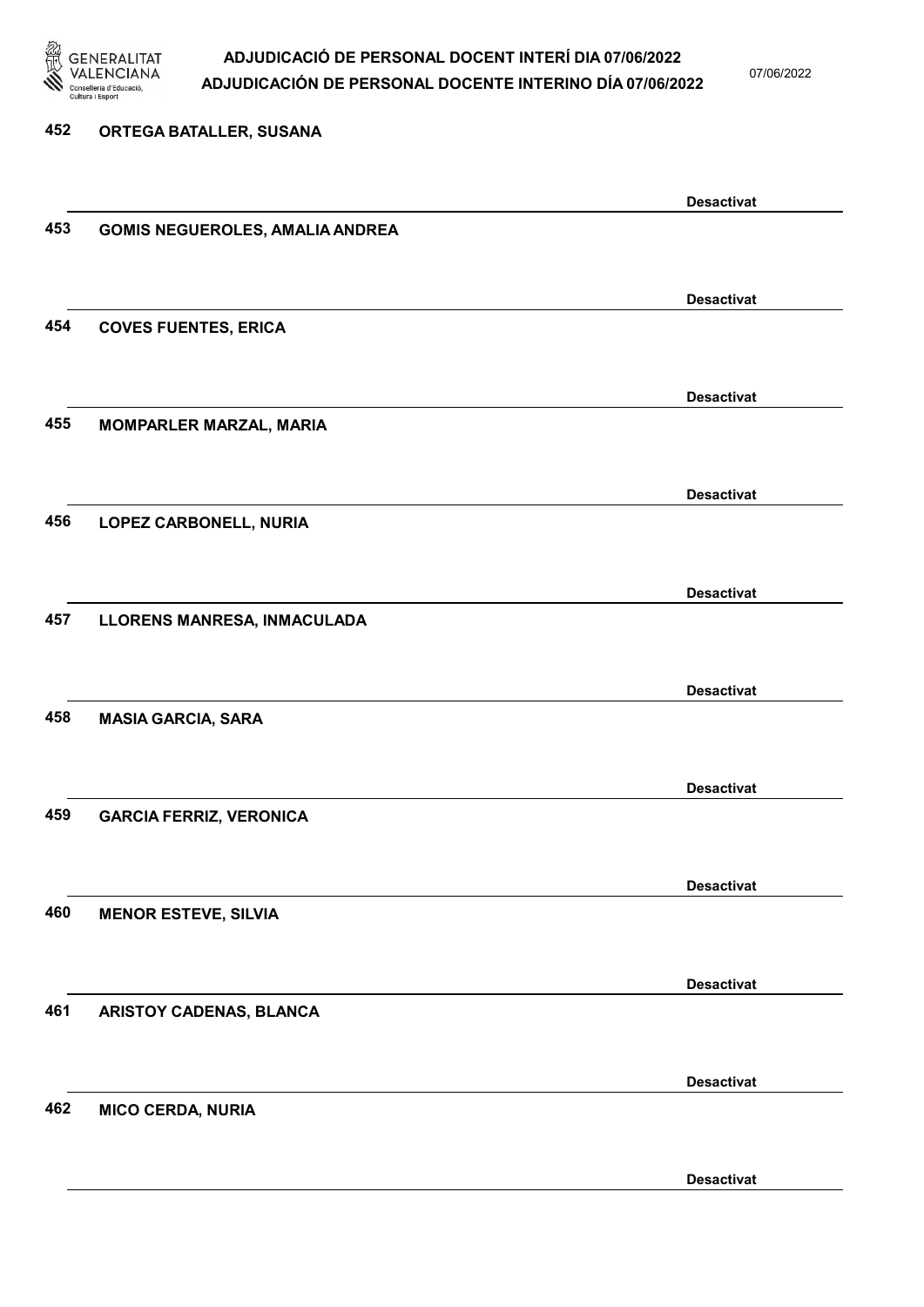

07/06/2022

# 463 NAVARRETE ROZALEN, LAURA Ha participat 464 BARTUAL FERRANDIS, AIDA Desactivat 465 TABARANU, ANCA-MIHAELA Desactivat 466 CALERO GENOVES, CLARA Desactivat 467 ZARAGOZA BARAZA, MARTA Desactivat 468 RODRIGUEZ SANZ, MARIA DE LOS DESAMPARADOS Desactivat 469 DE PERALTA TORRES, CARLA Desactivat 470 GRANGEL GALLEGO, MARIA DE LOS ANGELES Desactivat 471 TARAZONA CHORNET, ADELA Desactivat 472 SEBASTIA GARRIDO, RAQUEL Desactivat 473 AGULLO DOMINGO, LUCIA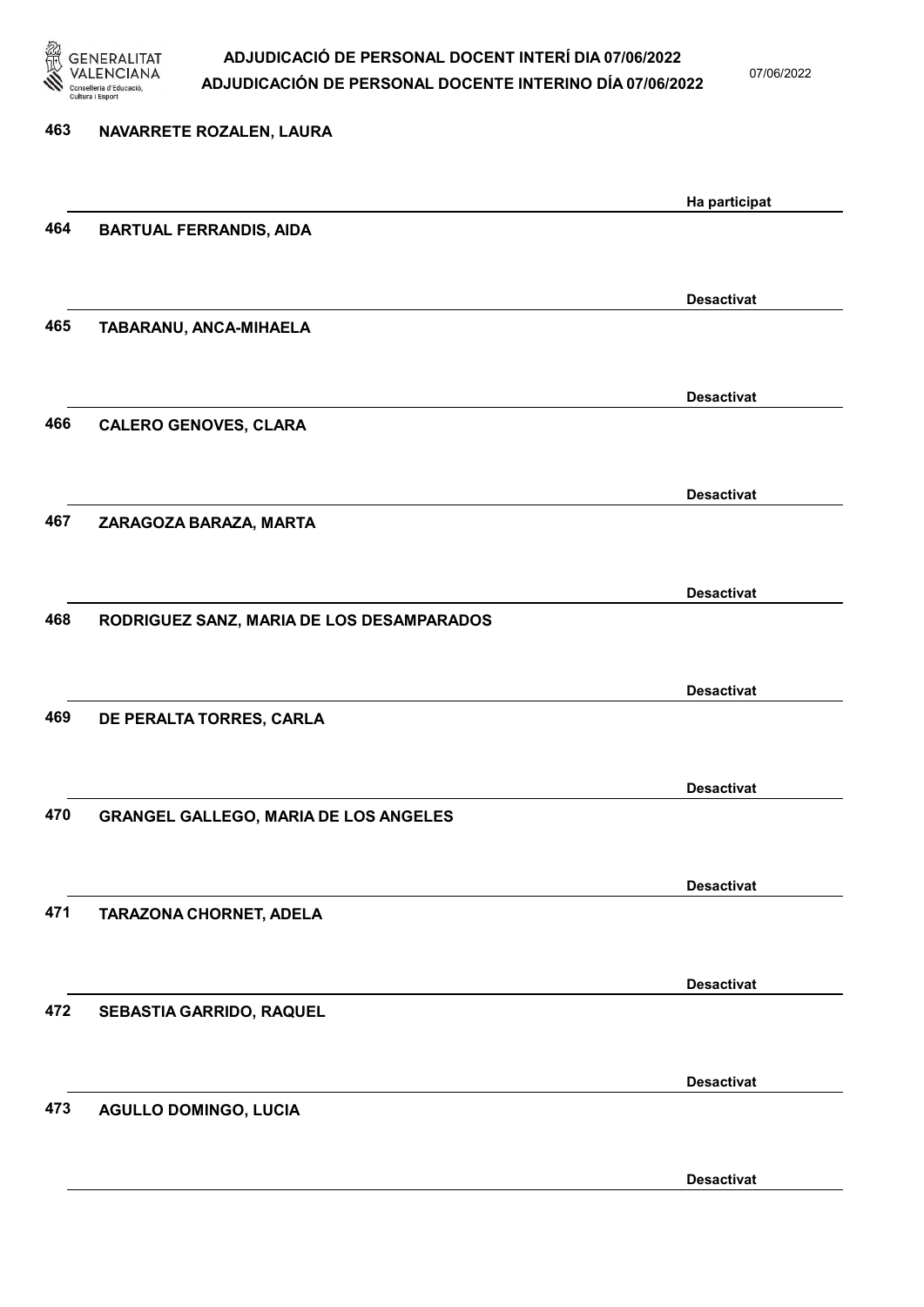

07/06/2022

| 474 | PASTOR PASTOR, MARIA BELEN             |                   |
|-----|----------------------------------------|-------------------|
|     |                                        | <b>Desactivat</b> |
| 475 | <b>RUIZ CERVERA, LARA</b>              |                   |
|     |                                        | <b>Desactivat</b> |
| 476 | <b>MARGARIT ORTOLA, ANNA</b>           |                   |
|     |                                        | <b>Desactivat</b> |
| 477 | <b>BATALLA GIL, LIDON</b>              |                   |
|     |                                        | <b>Desactivat</b> |
| 478 | <b>IBAÑEZ ESCRIG, CARMINA</b>          |                   |
|     |                                        | <b>Desactivat</b> |
| 479 | <b>BENEDI HERNANDEZ, MARTA</b>         |                   |
|     |                                        | <b>Desactivat</b> |
| 480 | TRIGUEROS BAÑO, RAQUEL                 |                   |
|     |                                        | <b>Desactivat</b> |
| 481 | PONS POQUET, EVARISTO JOSE             |                   |
|     |                                        | <b>Desactivat</b> |
| 482 | <b>CAMPOS MOLERO, MARIA DEL CAMINO</b> |                   |
|     |                                        | <b>Desactivat</b> |
| 483 | ARQUIMBAU CHINCHILLA, ANA ISABEL       |                   |
|     |                                        | <b>Desactivat</b> |
| 484 | <b>GONZALEZ ANTON, MARINA</b>          |                   |
|     |                                        |                   |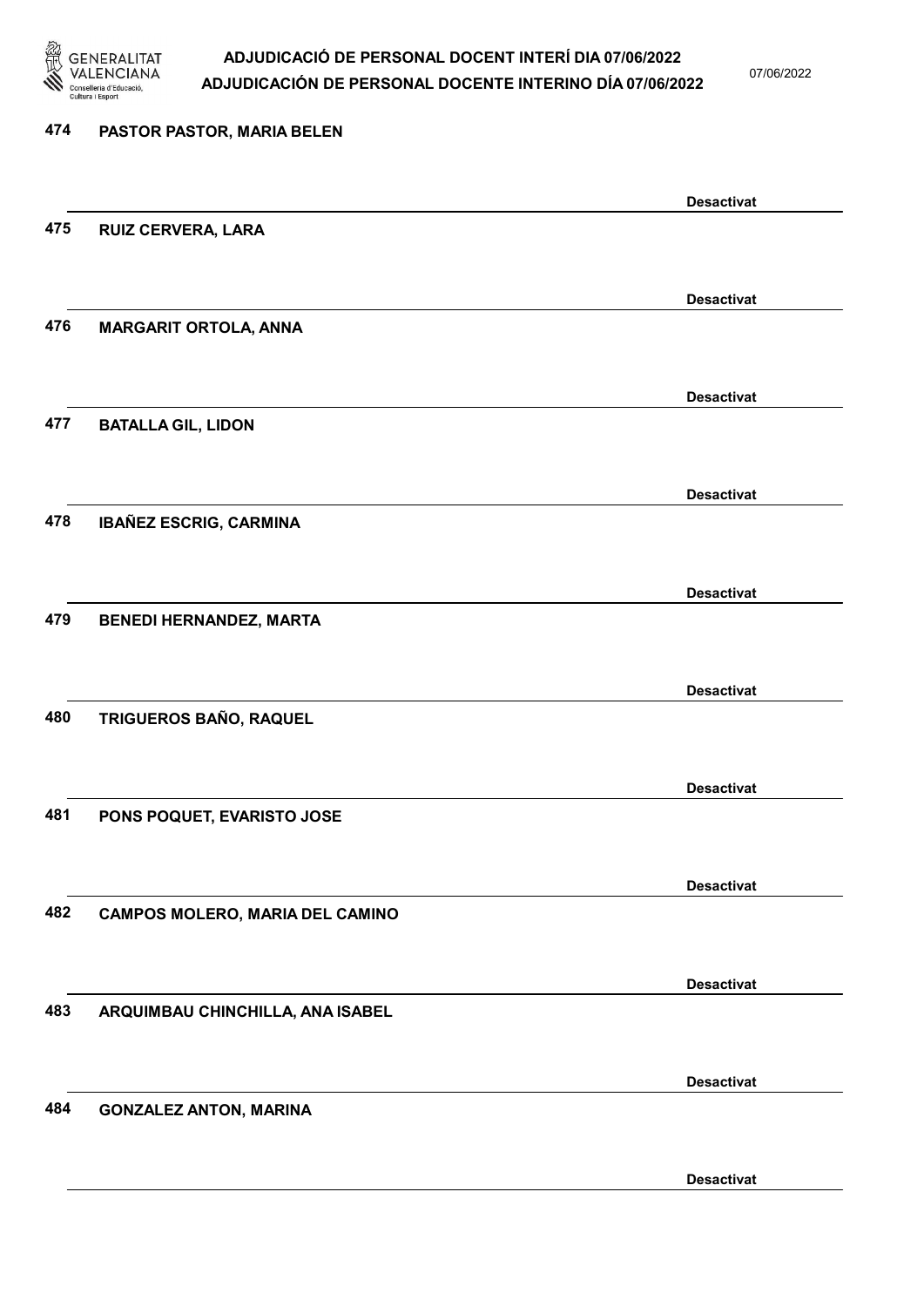

07/06/2022

Desactivat

# 485 ADRIA CASANS, SARA Desactivat 486 PONCE BALLESTEROS, PAULA Desactivat 487 MARTI PEREZ, SUSANA Desactivat 488 DURA MARTINEZ, MONICA Desactivat 489 MADRID PALERM, ROSA MARIA Desactivat 490 TUR LLORCA, JORDI Desactivat 491 REIG BORRELL-PENADES, MARTA Desactivat 492 GISBERT CASTELLS, MARIA Ha participat 493 RAMIREZ RAMON, ROSA Ha participat 494 MAIQUES CAMARERO, CRISTINA Desactivat 495 NAVARRO OLTRA, TANIA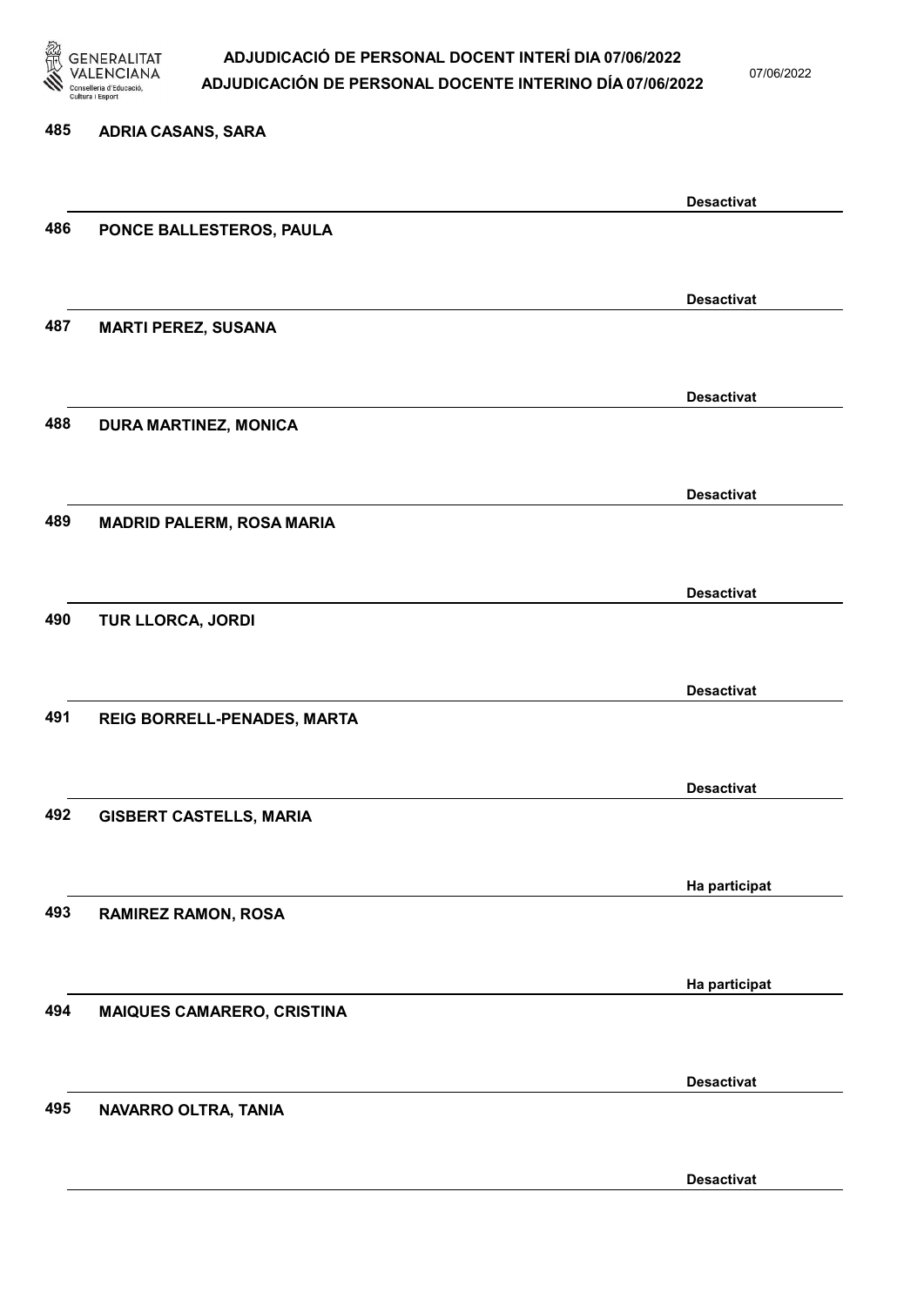

07/06/2022

# 496 FITA GARCIA, CARMEN Desactivat 497 BORDES GONZALEZ, GLORIA Desactivat 498 FERNANDEZ FERNANDEZ, LAURA ENCARNACION Desactivat 499 MATA FERRERO, BERNARDO Ha participat 500 HORTELANO DEVES, ESTER Desactivat 501 CLIMENT BROTONS, PATRICIA Desactivat 502 GIL PASTOR, MARIA BEATRIZ Desactivat 503 TORTAJADA ALEMANY, ALBA Desactivat 504 MARTINEZ LOPEZ, ALEXANDRA Desactivat 505 ORTIZ CORTES, ELENA Desactivat 506 GARCIA SANCHEZ, LARA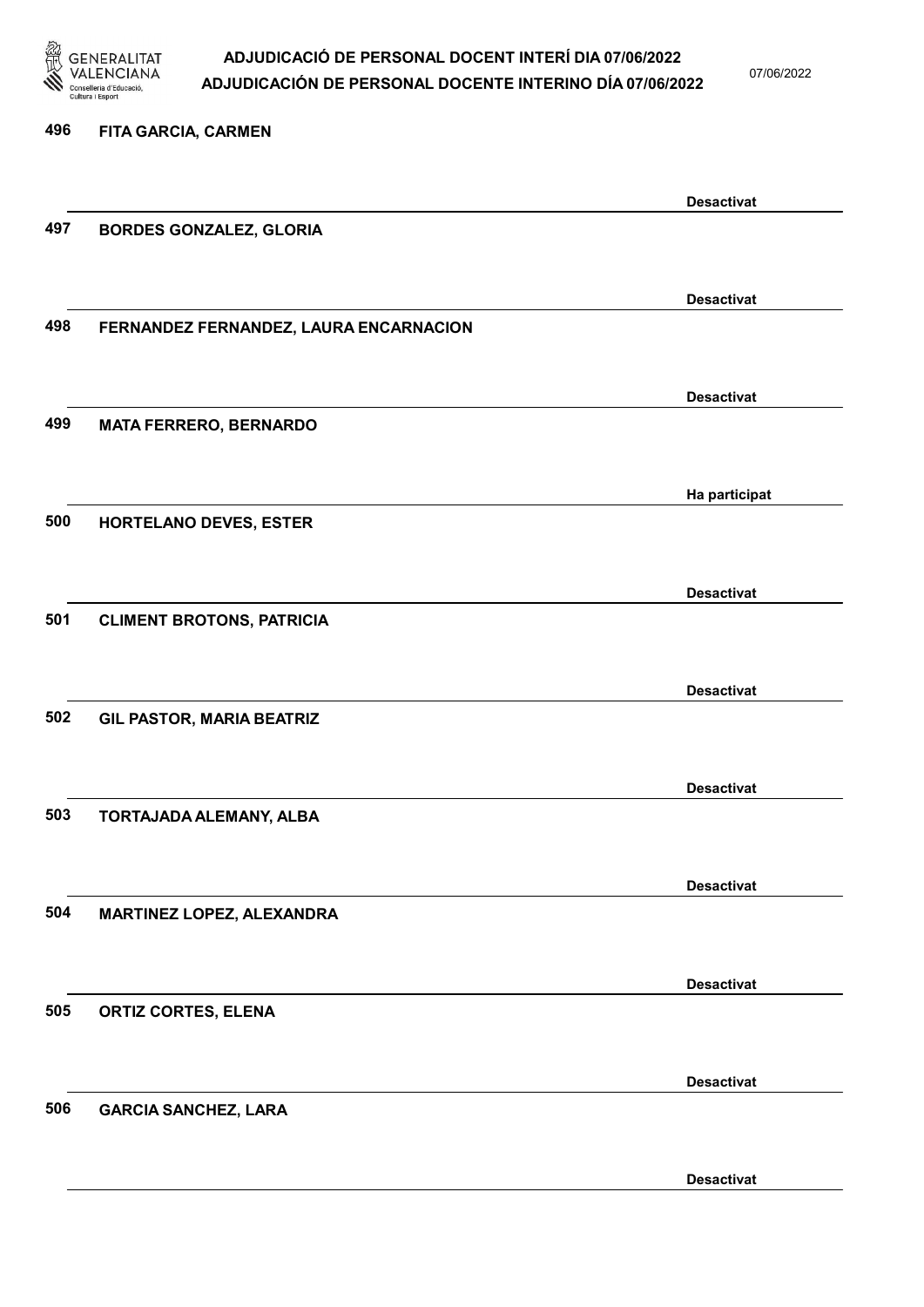

07/06/2022

| 507 | <b>GARCIA GOMEZ, ANA MARIA</b>       |                   |
|-----|--------------------------------------|-------------------|
|     |                                      |                   |
|     |                                      | <b>Desactivat</b> |
| 508 | <b>BUSQUIER DIAZ, INES</b>           |                   |
|     |                                      |                   |
|     |                                      | <b>Desactivat</b> |
| 509 | SORIA JOVER, MARIA MAGDALENA         |                   |
|     |                                      |                   |
|     |                                      |                   |
|     |                                      | <b>Desactivat</b> |
| 510 | HERNANDEZ DUART, MARIA MAGDALENA     |                   |
|     |                                      |                   |
|     |                                      | <b>Desactivat</b> |
| 511 | <b>VENTURA BALLESTER, CRISTINA</b>   |                   |
|     |                                      |                   |
|     |                                      | <b>Desactivat</b> |
| 512 | <b>BRAVO CASCALES, VERONICA</b>      |                   |
|     |                                      |                   |
|     |                                      |                   |
|     |                                      | <b>Desactivat</b> |
| 513 | <b>GARCIA RODRIGO, CLARA</b>         |                   |
|     |                                      |                   |
|     |                                      | <b>Desactivat</b> |
| 514 | <b>CHACON DIAZ, NOEMI</b>            |                   |
|     |                                      |                   |
|     |                                      |                   |
|     |                                      | <b>Desactivat</b> |
| 515 | <b>CARCEL MARTINEZ, MARIA ESTHER</b> |                   |
|     |                                      |                   |
|     |                                      | <b>Desactivat</b> |
| 516 | <b>GIL BOLUFER, NIEVES</b>           |                   |
|     |                                      |                   |
|     |                                      | <b>Desactivat</b> |
| 517 | JIMENEZ VICENTE, PAULA MERCEDES      |                   |
|     |                                      |                   |
|     |                                      |                   |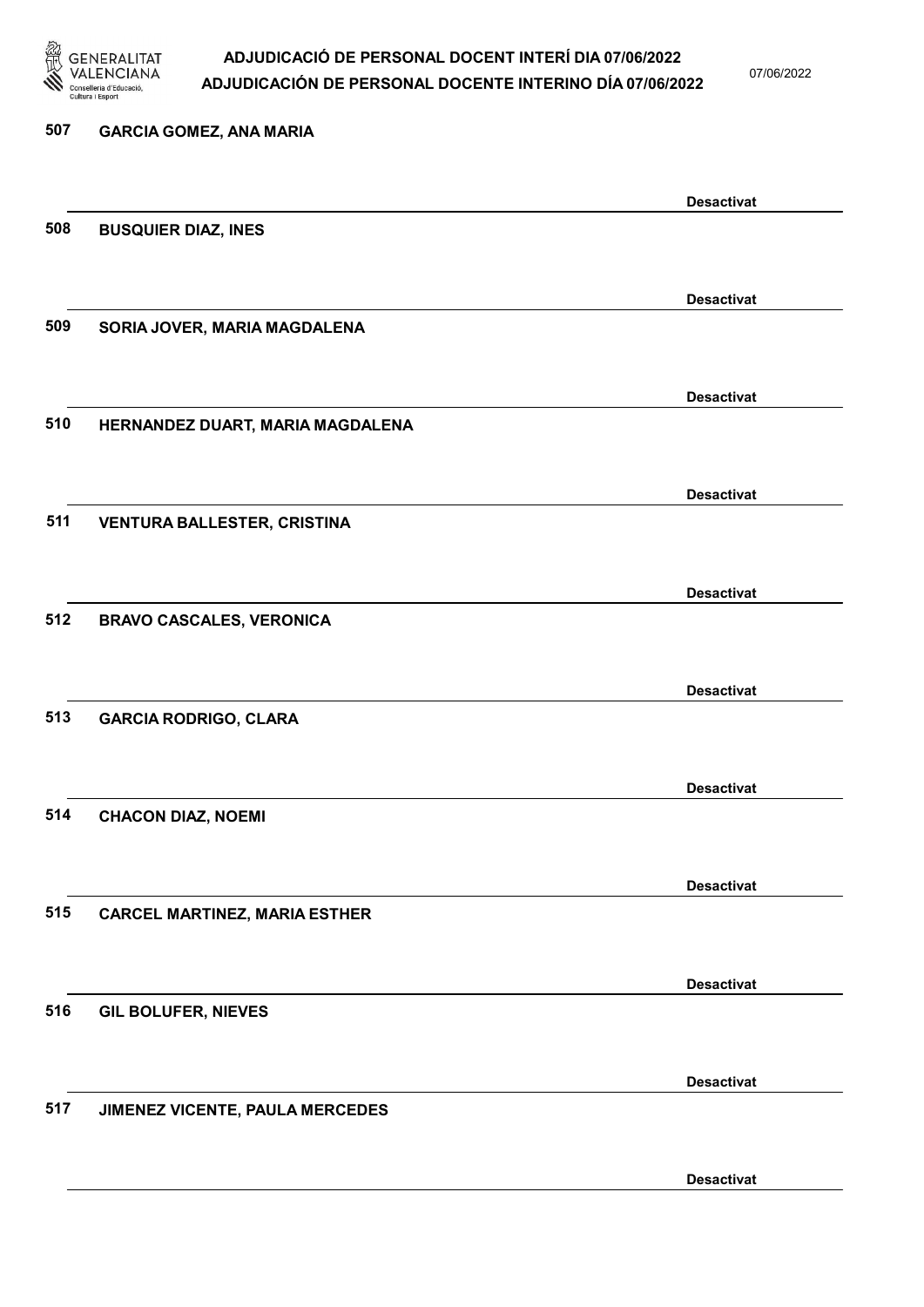

07/06/2022

### 518 HERNANDEZ BELMONTE, MARIA JOSE

|     |                                     | <b>Desactivat</b> |
|-----|-------------------------------------|-------------------|
| 519 | <b>GOMEZ LUNA, RAQUEL</b>           |                   |
|     |                                     |                   |
|     |                                     | <b>Desactivat</b> |
| 520 | <b>GARCIA BERGIA, ALICIA SUSANA</b> |                   |
|     |                                     |                   |
|     |                                     | <b>Desactivat</b> |
| 521 | SOTOMAYOR MARIA, ROSARIO            |                   |
|     |                                     |                   |
|     |                                     | <b>Desactivat</b> |
| 522 | <b>MAS LLORENS, VICTORIA</b>        |                   |
|     |                                     |                   |
|     |                                     | <b>Desactivat</b> |
| 523 | <b>MARTINEZ TORRECILLAS, CORINA</b> |                   |
|     |                                     |                   |
|     |                                     | <b>Desactivat</b> |
| 524 | <b>TORNERO ROCA, CARMEN</b>         |                   |
|     |                                     |                   |
|     |                                     |                   |
| 525 | <b>LOPEZ GIMENEZ, ANDREA</b>        | <b>Desactivat</b> |
|     |                                     |                   |
|     |                                     |                   |
| 526 | LIMORTI GALLARDO, SARAI MARIA       | <b>Desactivat</b> |
|     |                                     |                   |
|     |                                     |                   |
| 527 | PERIS FERRANDO, MARIA ADELA         | <b>Desactivat</b> |
|     |                                     |                   |
|     |                                     |                   |
|     |                                     | <b>Desactivat</b> |
| 528 | <b>MARTI ASENSIO, EVA Ma</b>        |                   |
|     |                                     |                   |
|     |                                     | <b>Desactivat</b> |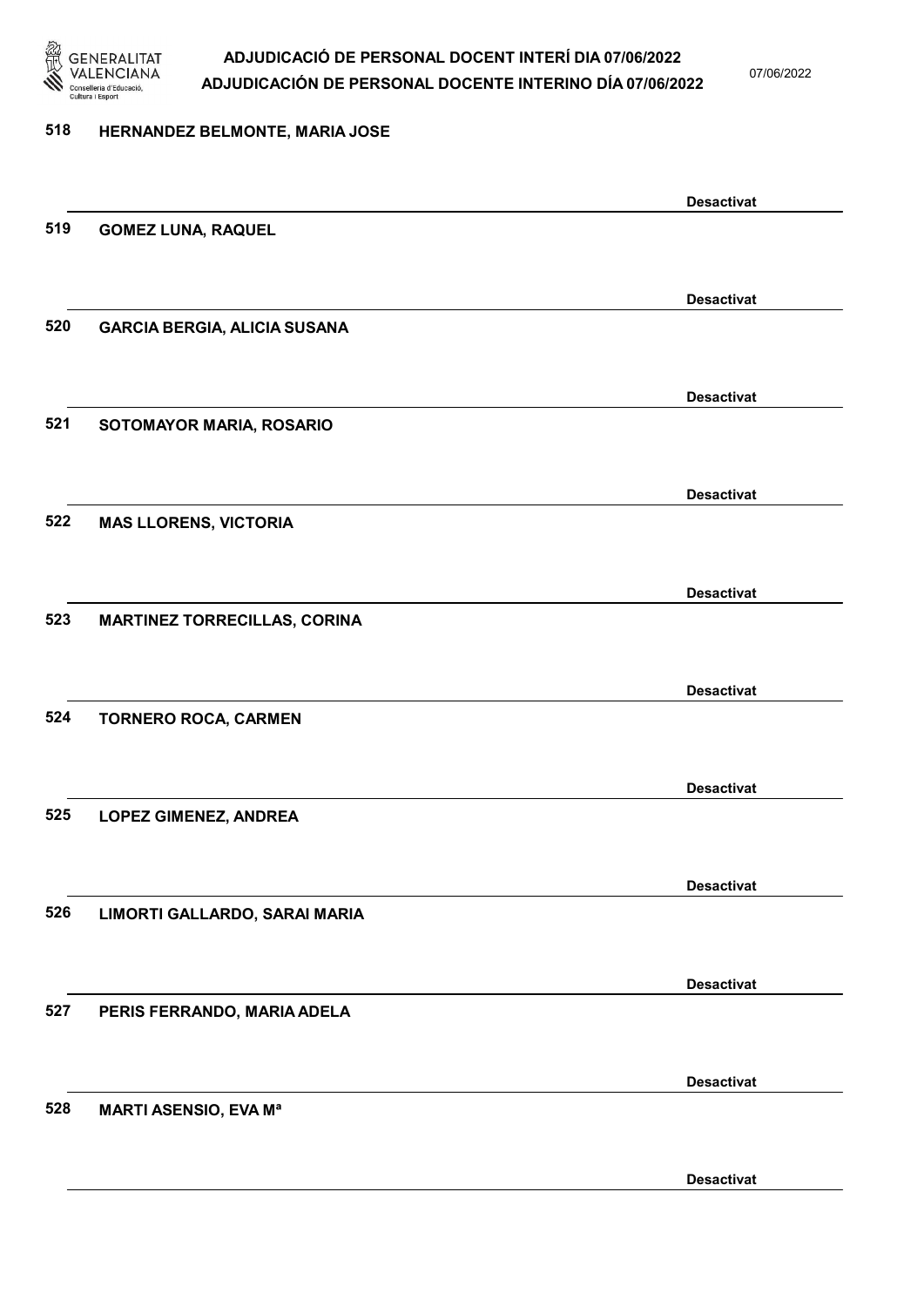

07/06/2022

#### 529 BALLESTER GONZALEZ, MIRIAM

|     |                                                                            |                           | <b>Desactivat</b>    |
|-----|----------------------------------------------------------------------------|---------------------------|----------------------|
| 530 | PAREJA CHACON, MARIA JOSE                                                  |                           |                      |
|     |                                                                            |                           | <b>Desactivat</b>    |
| 531 | FERNANDEZ SOLER, MARIA                                                     | Petición:<br>$\mathbf{1}$ | Adjudicación forzosa |
|     | VILLENA (03009154) CEIP SANTA TERESA<br>505066<br>128 / EDUCACIÓ PRIMÀRIA. |                           |                      |
|     | Horas<br>23                                                                | SUBSTITUCIÓ INDETERMINADA | Adjudicat            |
| 532 | LOPEZ LAFOND, CAROLE MANUELA                                               |                           |                      |
|     |                                                                            |                           |                      |
|     |                                                                            |                           | <b>Desactivat</b>    |
| 533 | <b>CAMPOS GARCÍA, LUCIA</b>                                                |                           |                      |
|     |                                                                            |                           |                      |
|     |                                                                            |                           | <b>Desactivat</b>    |
| 534 | <b>DONATE RODRIGUEZ, PAULA</b>                                             |                           |                      |
|     |                                                                            |                           |                      |
|     |                                                                            |                           | <b>Desactivat</b>    |
| 535 | RODRIGUEZ LOPEZ, SARAY MIRIAM                                              |                           |                      |
|     |                                                                            |                           |                      |
|     |                                                                            |                           | <b>Desactivat</b>    |
| 536 | <b>GINER SANCHEZ, MARIA</b>                                                |                           |                      |
|     |                                                                            |                           |                      |
|     |                                                                            |                           | <b>Desactivat</b>    |
| 537 | <b>CANET CANO, SARA</b>                                                    |                           |                      |
|     |                                                                            |                           |                      |
|     |                                                                            |                           | <b>Desactivat</b>    |
| 538 | BELDA CALABUIG, MARIA CARMEN                                               |                           |                      |
|     |                                                                            |                           |                      |
|     |                                                                            |                           | <b>Desactivat</b>    |
| 539 | <b>SOLE ORTS, JANA</b>                                                     |                           |                      |
|     |                                                                            |                           |                      |
|     |                                                                            |                           |                      |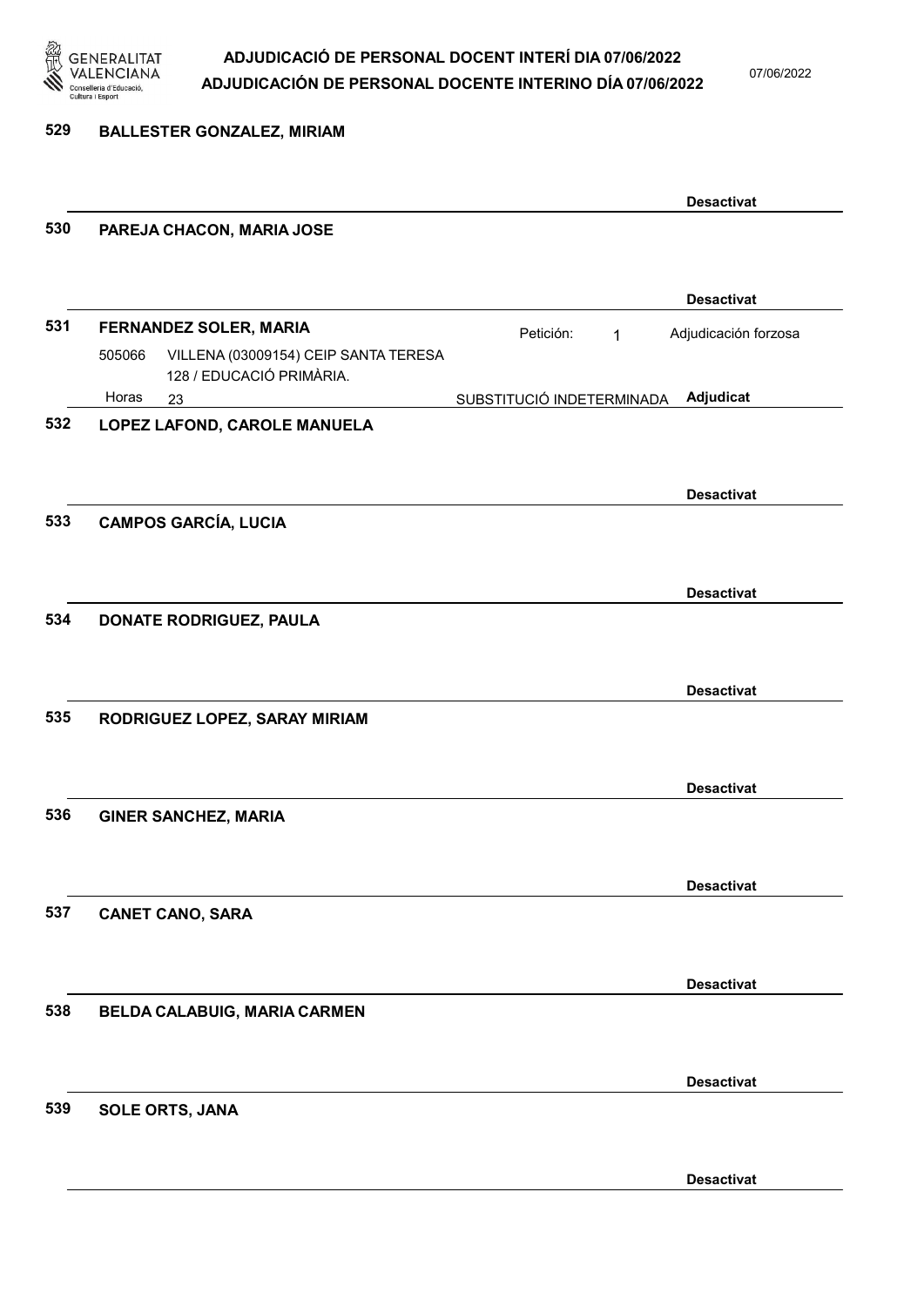

07/06/2022

#### 540 LOZANO LOPEZ, CLARA

|     |                                  | <b>Desactivat</b> |
|-----|----------------------------------|-------------------|
| 541 | PEREZ DIAZ, MARIA                |                   |
|     |                                  |                   |
|     |                                  | <b>Desactivat</b> |
| 542 | <b>RUIZ GARCIA, ANGELA</b>       |                   |
|     |                                  |                   |
|     |                                  | <b>Desactivat</b> |
| 543 | <b>MOLAS VILLANUEVA, MARÍA</b>   |                   |
|     |                                  |                   |
|     |                                  |                   |
| 544 | PASTOR SOLA, SONIA               | <b>Desactivat</b> |
|     |                                  |                   |
|     |                                  |                   |
|     |                                  | <b>Desactivat</b> |
| 545 | <b>RATIA MARTINEZ, JORDI</b>     |                   |
|     |                                  |                   |
|     |                                  | <b>Desactivat</b> |
| 546 | APARISI MASCARELL, ANGELA        |                   |
|     |                                  |                   |
|     |                                  | <b>Desactivat</b> |
| 547 | GONZALEZ CHUAN, MARIA MAZZARELLO |                   |
|     |                                  |                   |
|     |                                  | <b>Desactivat</b> |
| 548 | NAVARRO OCHANDO, ALICIA          |                   |
|     |                                  |                   |
|     |                                  | <b>Desactivat</b> |
| 549 | PICAZO MORCILLO, ALBERTO         |                   |
|     |                                  |                   |
|     |                                  | <b>Desactivat</b> |
| 550 | TORNADOR BELTRAN, EVA            |                   |
|     |                                  |                   |
|     |                                  |                   |
|     |                                  | <b>Desactivat</b> |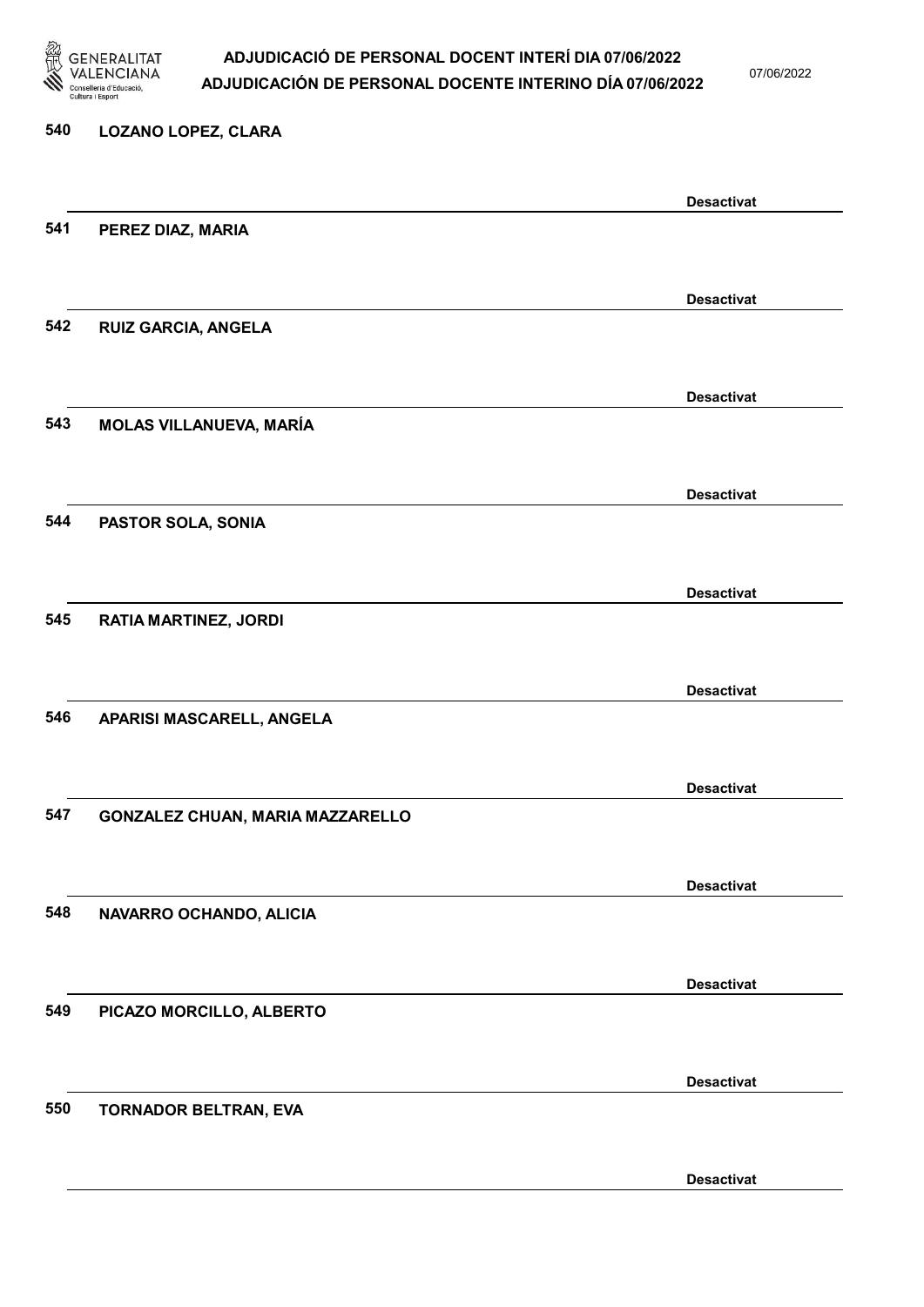

07/06/2022

Desactivat

# 551 BAÑOS OLMOS, NURIA Desactivat 552 GOMEZ VIVES, PABLO Desactivat 553 GONZALEZ PEREZ, MARIA DE LOS ANGELES Desactivat 554 SANCHIS BUSTOS, JAVIER Desactivat 555 LEON RUIZ, NOELIA Desactivat 556 BENITO BENITO, IRENE Desactivat 557 FALAGUERA MATA, VIRGINIA MARIA Desactivat 558 GONZALEZ PASCUAL, ZORAIDA Desactivat 559 MOLL MORELL, ANGELA Desactivat 560 PEREZ ZAMORA, BEGOÑA Desactivat 561 SERRA GARCIA, EVA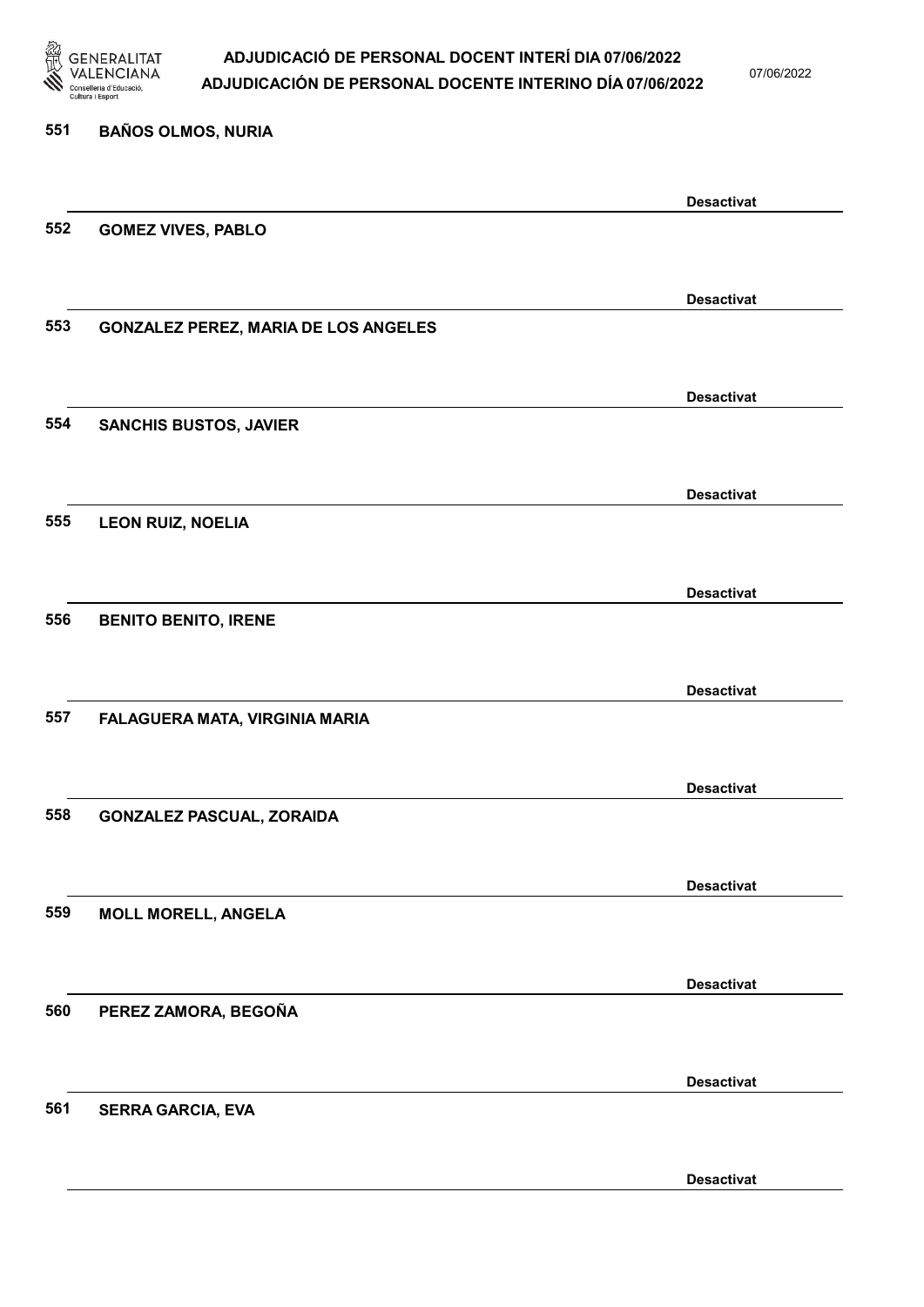

07/06/2022

Desactivat

# 562 LLISTERRI GIL, JOANA Desactivat 563 SAEZ POMARES, MARIA Desactivat 564 HERNANDEZ BERTO, CRISTINA Desactivat 565 ALONSO LOPEZ, MARIA DEL MAR Desactivat 566 SANJUAN CASTELLO, PURIFICACION Desactivat 567 LABERNIA BOIX, MARIA DELS ANGELS Desactivat 568 BERNABEU BENEITO, MARIA DOLORES Desactivat 569 MORA GUIJARRO, IGNACIO Desactivat 570 MARIN CASELLES, DIEGO Desactivat 571 LOZANO MATEU, MARTA Desactivat 572 GOMEZ GARCIA, ISABEL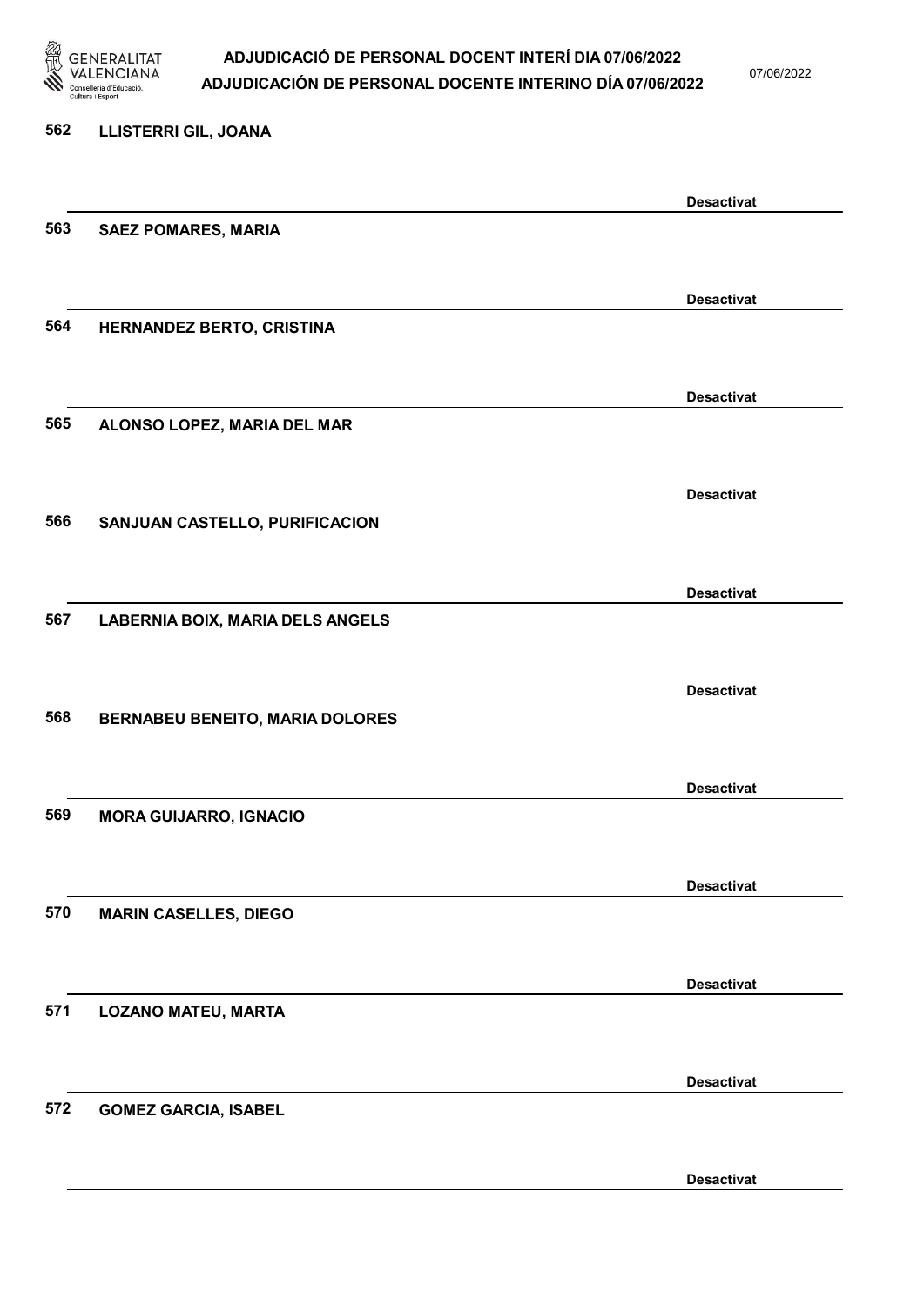

07/06/2022

#### 573 DE DIOS RUIZ, MIREIA

|     |                               | <b>Desactivat</b> |
|-----|-------------------------------|-------------------|
| 574 | HERRERA VÁZQUEZ, MIRIAM       |                   |
|     |                               |                   |
|     |                               | <b>Desactivat</b> |
| 575 | PEREZ GRIMA, SANDRA           |                   |
|     |                               |                   |
|     |                               | <b>Desactivat</b> |
| 576 | <b>LLOPIS GINESTAR, ESTER</b> |                   |
|     |                               |                   |
|     |                               | <b>Desactivat</b> |
| 577 | <b>EUGENIO DIAZ, JAVIER</b>   |                   |
|     |                               |                   |
|     |                               | <b>Desactivat</b> |
| 578 | MORANT ZARAGOZA, LUIS MIGUEL  |                   |
|     |                               |                   |
|     |                               | <b>Desactivat</b> |
| 579 | TURELL MARTIN, CRISTINA       |                   |
|     |                               |                   |
|     |                               | <b>Desactivat</b> |
| 580 | <b>MUT GIMENEZ, CRISTINA</b>  |                   |
|     |                               |                   |
|     |                               | <b>Desactivat</b> |
| 581 | NACHER SOLER, MARIA JOSE      |                   |
|     |                               |                   |
|     |                               | <b>Desactivat</b> |
| 582 | <b>FRAILE CASTRO, NURIA</b>   |                   |
|     |                               |                   |
|     |                               | <b>Desactivat</b> |
| 583 | <b>LOZANO ESPERT, CARLA</b>   |                   |
|     |                               |                   |
|     |                               | <b>Desactivat</b> |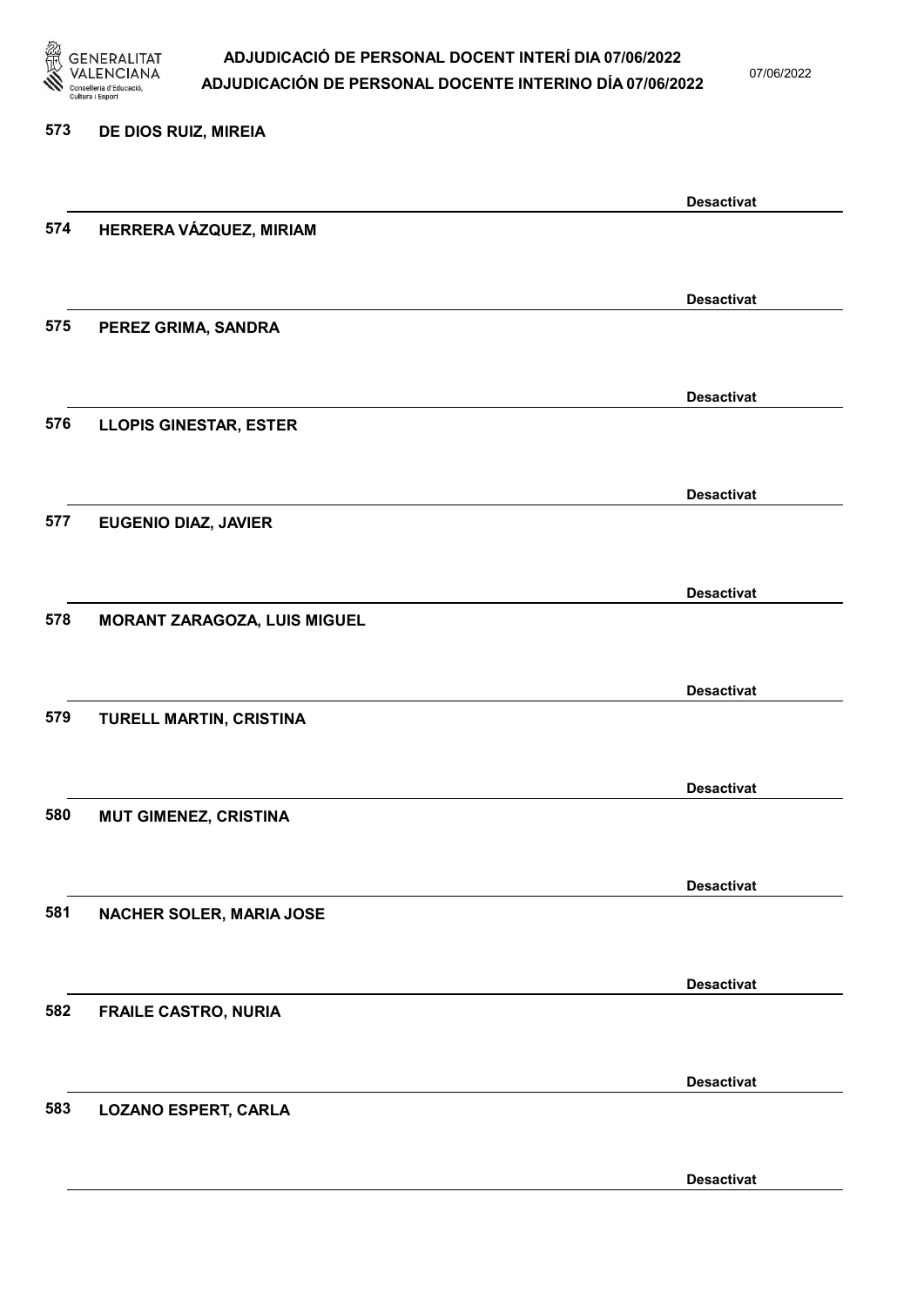

07/06/2022

### 584 SANTOLARIA MAÑES, MARIA VICTORIA

|     |                                     | <b>Desactivat</b> |
|-----|-------------------------------------|-------------------|
| 585 | <b>FORNES LLODRA, MARIA DOLORES</b> |                   |
|     |                                     |                   |
|     |                                     |                   |
|     |                                     | <b>Desactivat</b> |
| 586 | HERREROS RAMON, ANA MARIA           |                   |
|     |                                     |                   |
|     |                                     |                   |
|     |                                     | <b>Desactivat</b> |
|     |                                     |                   |
| 587 | <b>BENEYTO CARDOS, MARIOLA</b>      |                   |
|     |                                     |                   |
|     |                                     |                   |
|     |                                     | <b>Desactivat</b> |
| 588 | <b>GUILLEN LUQUE, EVA MARIA</b>     |                   |
|     |                                     |                   |
|     |                                     |                   |
|     |                                     | <b>Desactivat</b> |
| 589 | <b>MARTINEZ MONREAL, CARLES</b>     |                   |
|     |                                     |                   |
|     |                                     |                   |
|     |                                     | <b>Desactivat</b> |
| 590 | <b>BATALLER GRAU, LAURA</b>         |                   |
|     |                                     |                   |
|     |                                     |                   |
|     |                                     | <b>Desactivat</b> |
| 591 | RIPOLL MANSANET, ROSANA JULIA       |                   |
|     |                                     |                   |
|     |                                     |                   |
|     |                                     | <b>Desactivat</b> |
| 592 |                                     |                   |
|     | MANZANA SEGARRA, MARIA TERESA       |                   |
|     |                                     |                   |
|     |                                     | <b>Desactivat</b> |
|     |                                     |                   |
| 593 | <b>GUZMAN SANCHIS, LAURA</b>        |                   |
|     |                                     |                   |
|     |                                     |                   |
|     |                                     | <b>Desactivat</b> |
| 594 | PIQUER ORTIZ, LETICIA               |                   |
|     |                                     |                   |
|     |                                     |                   |
|     |                                     | <b>Desactivat</b> |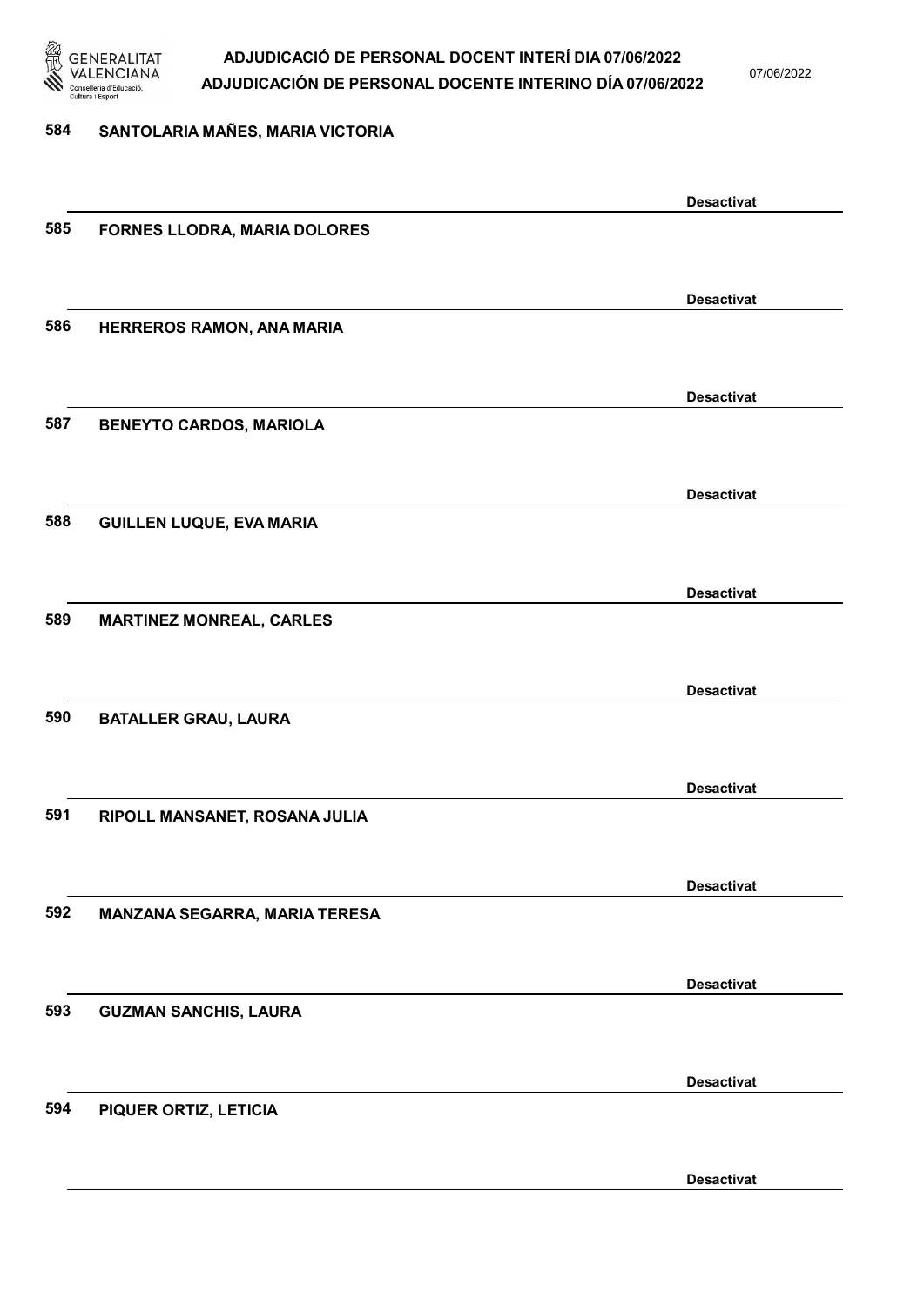

07/06/2022

### 595 PEREZ TOMAS, DOLORES YOLANDA

|     |                                        | <b>Desactivat</b> |
|-----|----------------------------------------|-------------------|
| 596 | <b>CERDAN PERIS, NOEMI</b>             |                   |
|     |                                        |                   |
|     |                                        | <b>Desactivat</b> |
| 597 | <b>CATALAN MEDINA, LAURA</b>           |                   |
|     |                                        |                   |
|     |                                        |                   |
|     |                                        | <b>Desactivat</b> |
| 598 | <b>DENIA BENLLOCH, LAIA</b>            |                   |
|     |                                        |                   |
|     |                                        | <b>Desactivat</b> |
| 599 | <b>MARTINEZ NEGRETE, BEATRIZ ELENA</b> |                   |
|     |                                        |                   |
|     |                                        | <b>Desactivat</b> |
| 600 | <b>BARBA SANCHEZ, SARA</b>             |                   |
|     |                                        |                   |
|     |                                        |                   |
| 601 |                                        | <b>Desactivat</b> |
|     | <b>GIL AUCEJO, ALVARO</b>              |                   |
|     |                                        |                   |
|     |                                        | <b>Desactivat</b> |
| 602 | <b>MARTI SEMPERE, CLARA</b>            |                   |
|     |                                        |                   |
|     |                                        | <b>Desactivat</b> |
| 603 | <b>MARTINEZ TORREGROSA, MARIA</b>      |                   |
|     |                                        |                   |
|     |                                        | <b>Desactivat</b> |
| 604 | HITA NOHALES, MARIA                    |                   |
|     |                                        |                   |
|     |                                        |                   |
|     |                                        | <b>Desactivat</b> |
| 605 | TALENS MARTINEZ, YANIRA                |                   |
|     |                                        |                   |
|     |                                        | <b>Desactivat</b> |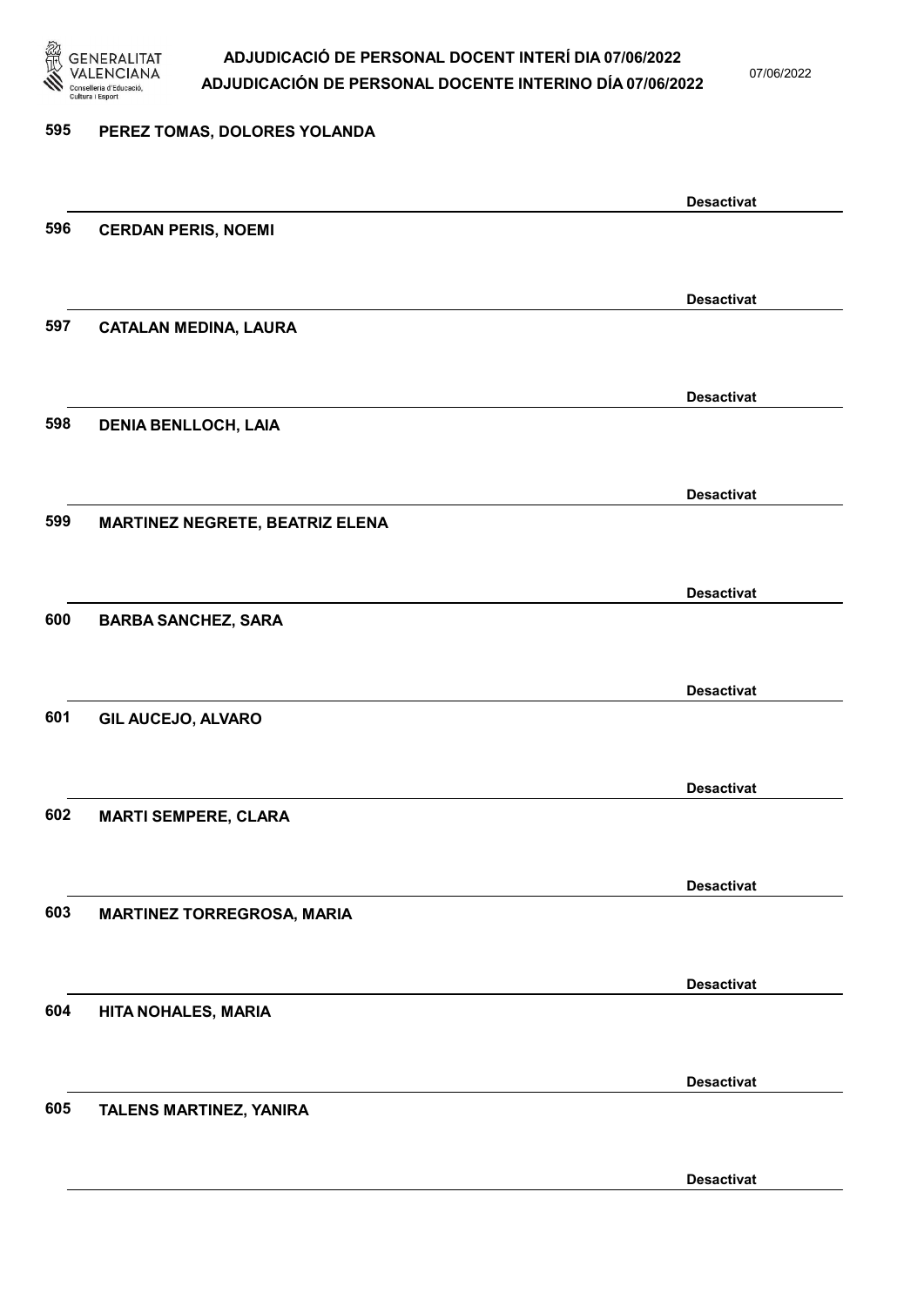

07/06/2022

Desactivat

# 606 LANCIS LLORCA, ESTEFANIA Desactivat 607 HUGUET GIL, JUDIT Desactivat 608 VIDAL SANFELIX, LIDIA Desactivat 609 VALERO AGUT, INMACULADA Desactivat 610 COBOS ALBA, SANDRA Desactivat 611 LOPEZ GARRIDO, LUCIA Desactivat 612 CUBAS MARTINEZ, VICTOR Desactivat 613 MARTIN LORENTE TABERNERO, SANDRA Desactivat 614 ARROYO LLEDO, VANESSA Desactivat 615 MIRA MARTINEZ, ADELA Desactivat 616 BORREDA ALVENTOSA, ALEJANDRO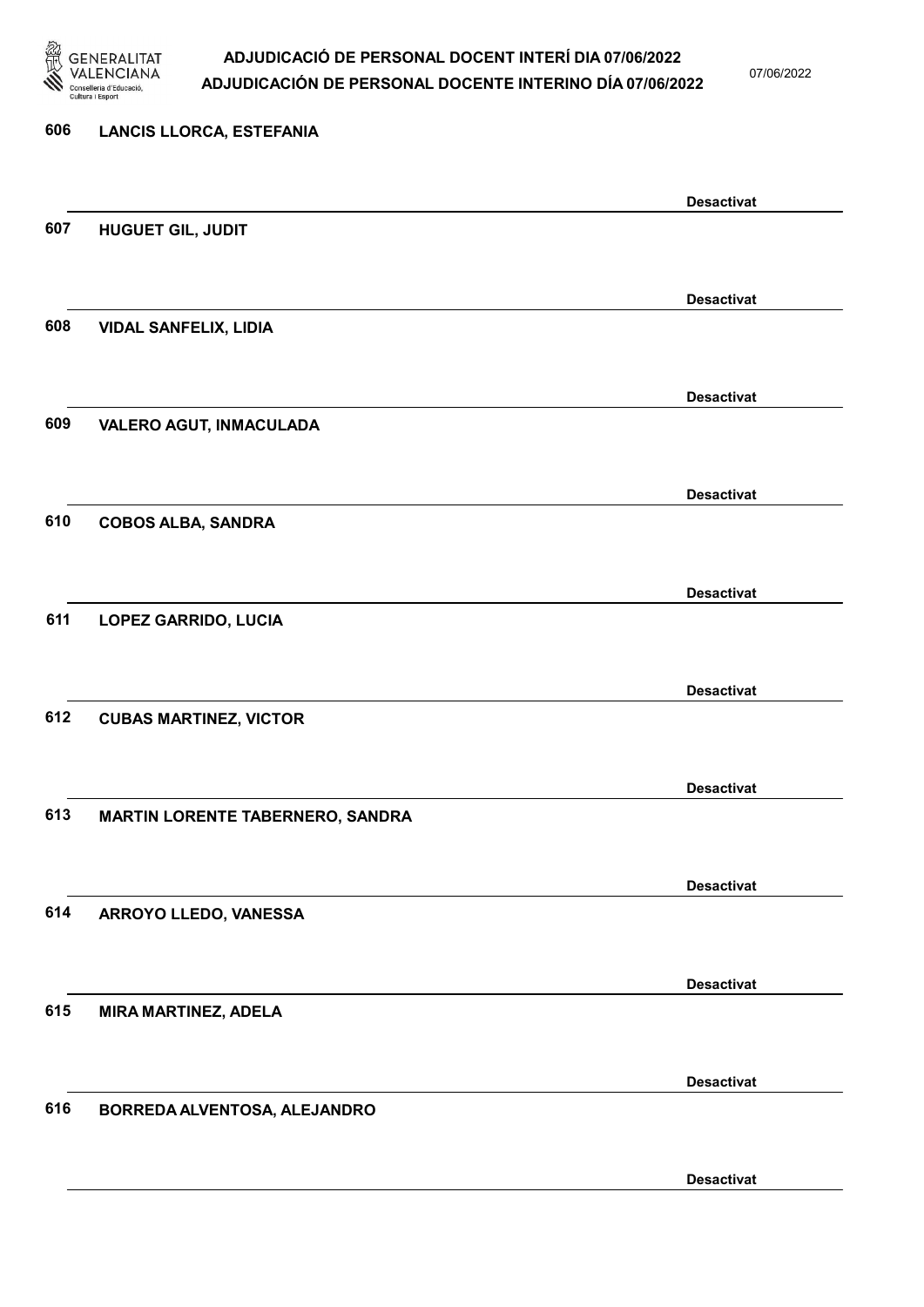

07/06/2022

#### 617 PEREZ MARTIN, ERICA

|     |                                      | <b>Desactivat</b> |
|-----|--------------------------------------|-------------------|
| 618 | <b>BOCHONS ALVAREZ, MARÍA TERESA</b> |                   |
|     |                                      |                   |
|     |                                      |                   |
|     |                                      | <b>Desactivat</b> |
|     |                                      |                   |
| 619 | <b>ALONSO TENA, BEATRIZ</b>          |                   |
|     |                                      |                   |
|     |                                      |                   |
|     |                                      | <b>Desactivat</b> |
| 620 | VILLARROYA PEDROSA, JOSE LUIS        |                   |
|     |                                      |                   |
|     |                                      |                   |
|     |                                      | <b>Desactivat</b> |
|     |                                      |                   |
| 621 | DELGADO OLIVA, RAQUEL                |                   |
|     |                                      |                   |
|     |                                      |                   |
|     |                                      | <b>Desactivat</b> |
| 622 | TORRENT ALBORCH, ANA                 |                   |
|     |                                      |                   |
|     |                                      |                   |
|     |                                      | <b>Desactivat</b> |
|     |                                      |                   |
| 623 | <b>GOMEZ SOLER, CRISTIAN</b>         |                   |
|     |                                      |                   |
|     |                                      |                   |
|     |                                      | <b>Desactivat</b> |
| 624 | <b>ESPASA RONDA, LYDIA</b>           |                   |
|     |                                      |                   |
|     |                                      |                   |
|     |                                      | <b>Desactivat</b> |
|     |                                      |                   |
| 625 | <b>GRANERO MARTINEZ, MARIA</b>       |                   |
|     |                                      |                   |
|     |                                      |                   |
|     |                                      | <b>Desactivat</b> |
| 626 | <b>GONZALEZ EDO, SANTIAGO</b>        |                   |
|     |                                      |                   |
|     |                                      |                   |
|     |                                      | <b>Desactivat</b> |
|     |                                      |                   |
| 627 | <b>ROMERO BAS, NEREA</b>             |                   |
|     |                                      |                   |
|     |                                      |                   |
|     |                                      | <b>Desactivat</b> |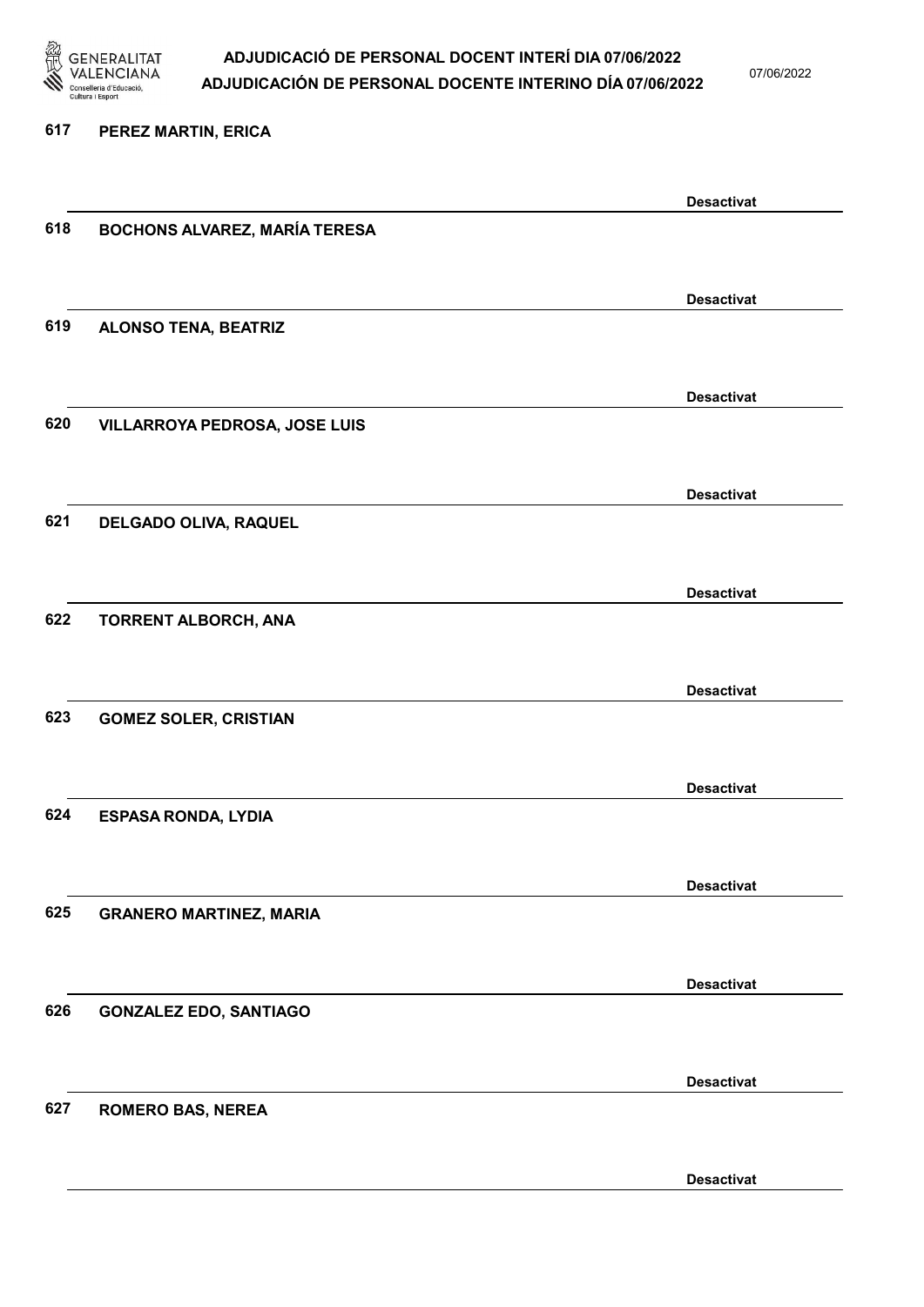

07/06/2022

Desactivat

# 628 PEREZ SILVA, ISABEL MARIA Desactivat 629 LOPEZ SERRANO, ELENA Desactivat 630 RUIZ APARICIO, RAQUEL Desactivat 631 POMARES RAMON, MARINA Desactivat 632 FAYOS VICENTE, MARTA Desactivat 633 DIAZ URBANO, LUCIA Desactivat 634 LEAL ROMO, ANA Desactivat 635 CALABUIG BELDA, CARMEN Desactivat 636 PICO GUZMAN, JOSE VICENTE Desactivat 637 MARTI ROMERO, BRENDA Desactivat 638 CUERDA CASTILLO, MARIA DEL CARMEN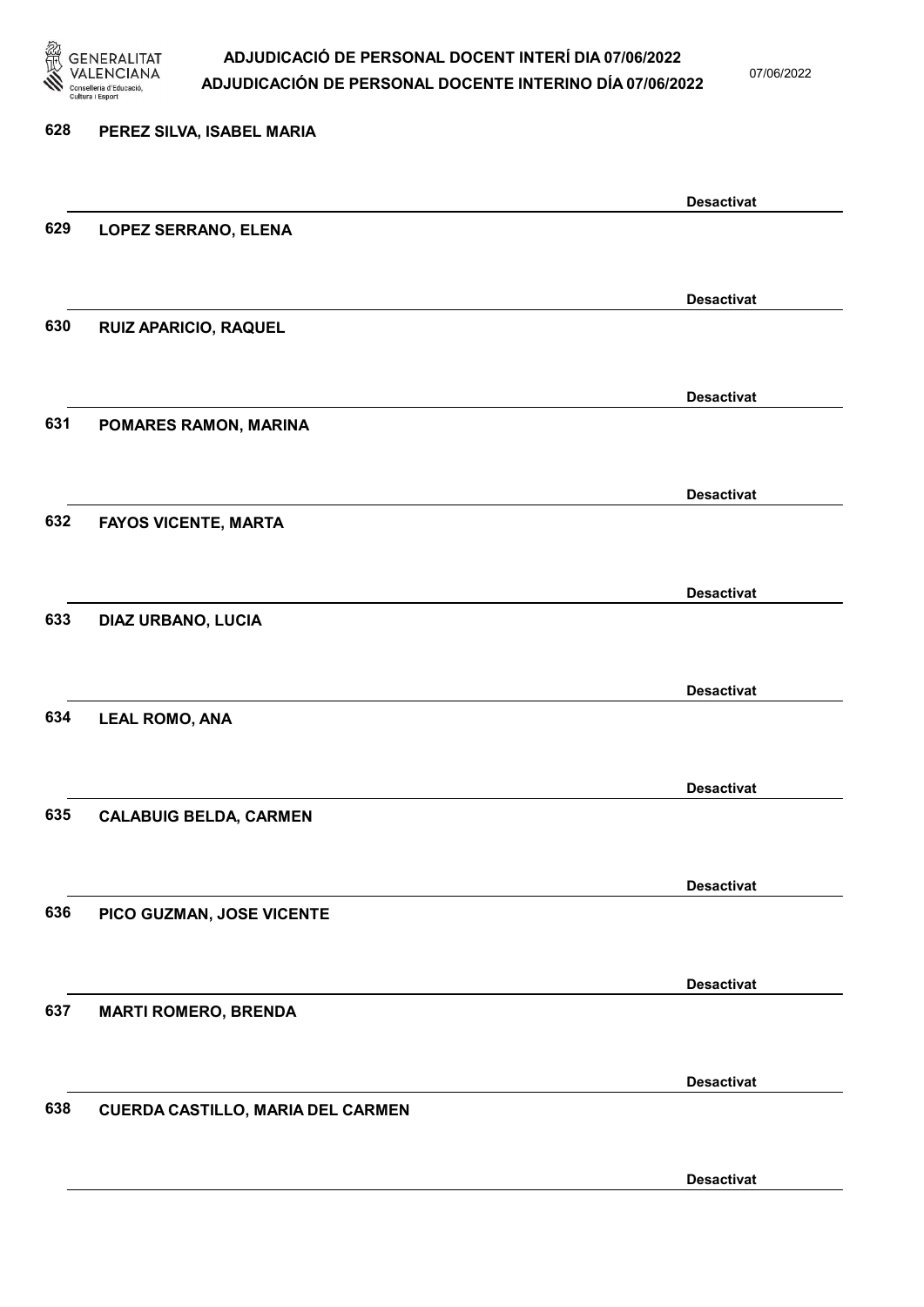

07/06/2022

Desactivat

# 639 MORILLO MOSCARDÓ, RAQUEL Desactivat 640 OLCINA PEREZ, MIREIA Desactivat 641 PEY IVARS, PAULA Desactivat 642 CONEJOS SANCHEZ, BEATRIZ Desactivat 643 PONS MANZANET, SARAY Desactivat 644 MARTI SANCHEZ, ANGELA Desactivat 645 VILLAVICENCIO CORELLA, ANA Desactivat 646 NAVARRO ALIAGA, MARIA DEL CARMEN Desactivat 647 ADAM GIMENEZ, ANGELA Desactivat 648 QUESADA CANDELA, VICTORIA Desactivat 649 SEMPERE MIRA, CLARA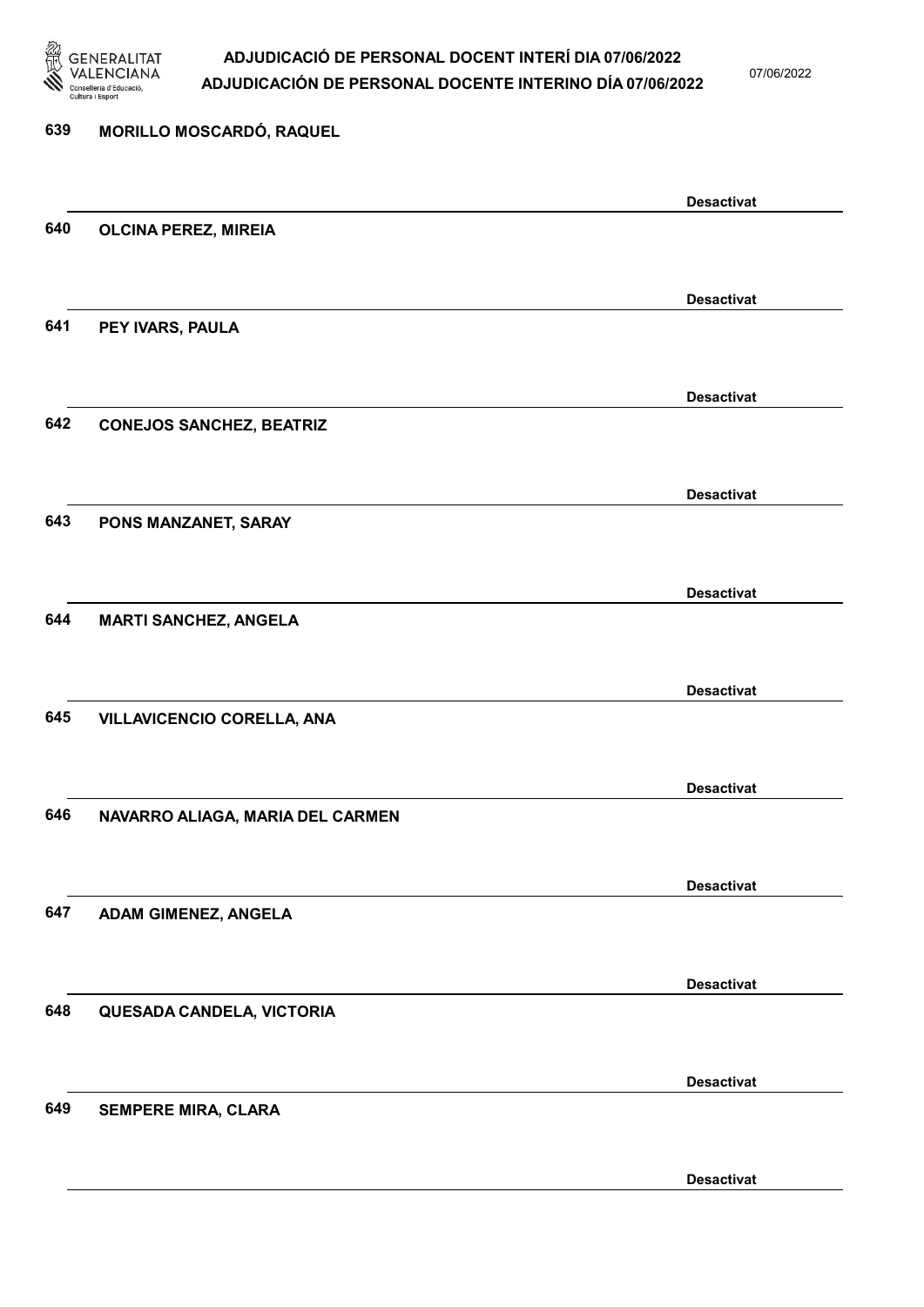

07/06/2022

# 650 ALARCON GALLEN, JORGE Desactivat 651 VIVAS CLIMENT, ANDREA Desactivat 652 LORES SENAR, SUSANA Desactivat 653 FORNES PORTA, MARTA Desactivat 654 ALEJO LOPEZ, JUAN MANUEL Desactivat 655 APARICI PEREZ, CARLA Desactivat 656 BALLESTER FERRANDEZ, LORENA Desactivat 657 MARI FERNANDEZ, TONI Desactivat 658 HERNANDEZ MORENZA, LUIS Desactivat 659 CABALLERO PASTOR, RAQUEL Desactivat 660 CUESTA CHACON, CARMEN MARIA Desactivat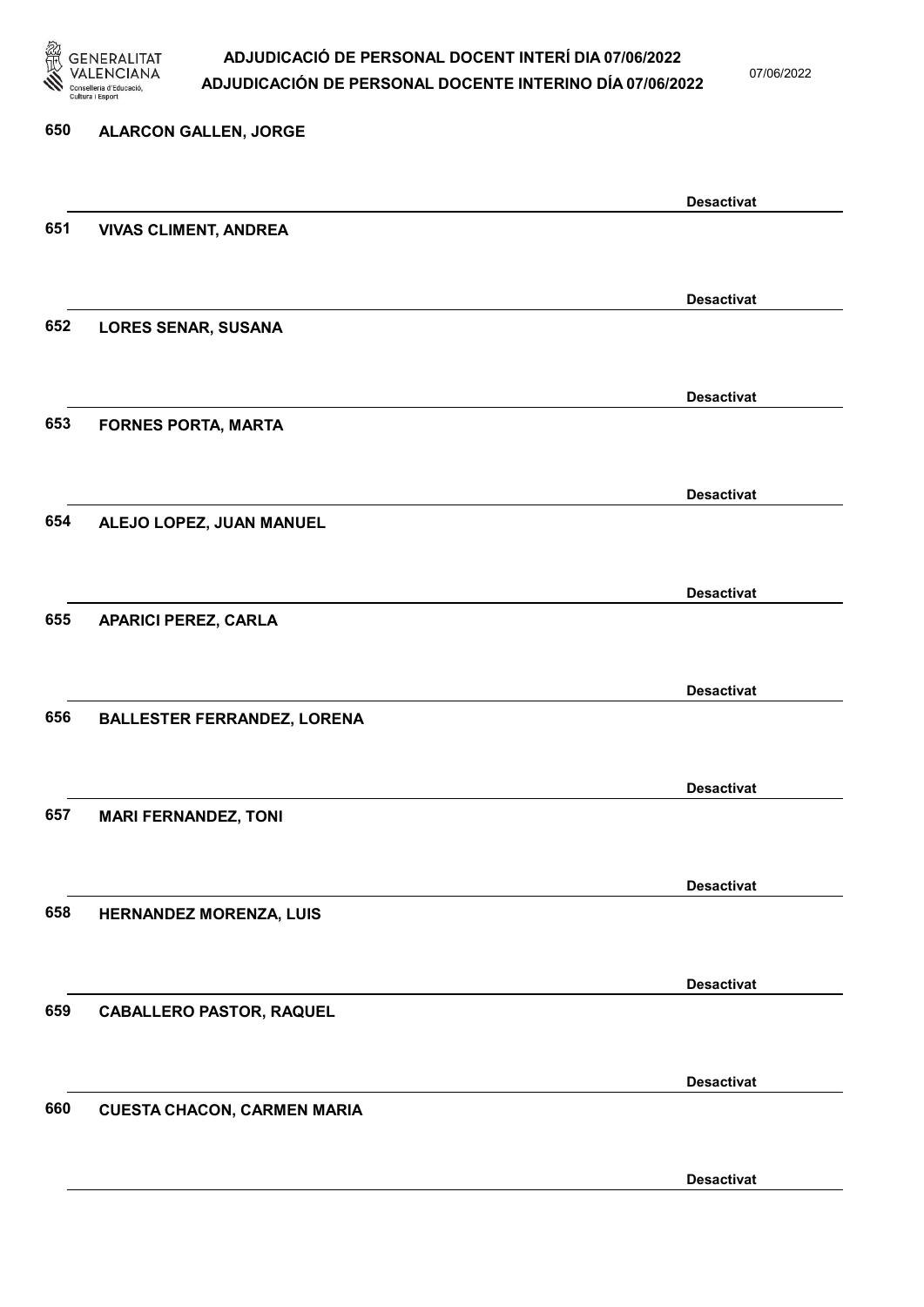

07/06/2022

Desactivat

# 661 RODADO ORTIZ, MARIA DEL ROCIO Desactivat 662 FRANCES REQUENA, CRISTINA Desactivat 663 DOMENECH VALERO, ERNESTO Desactivat 664 FENOLL CANDELA, MIRIAM COVADONGA Desactivat 665 MARTINEZ BLASCO, CARMEN Desactivat 666 MONTERDE ROMERO, SOFIA Desactivat 667 MELERO VIDAL, MARIA AMPARO Desactivat 668 VALLET RUIZ, INMACULADA Desactivat 669 SELLES PEREZ, RAQUEL Desactivat 670 GOMEZ FABRA, NATALIA Desactivat 671 ESCUDERO COLLADO, JOSE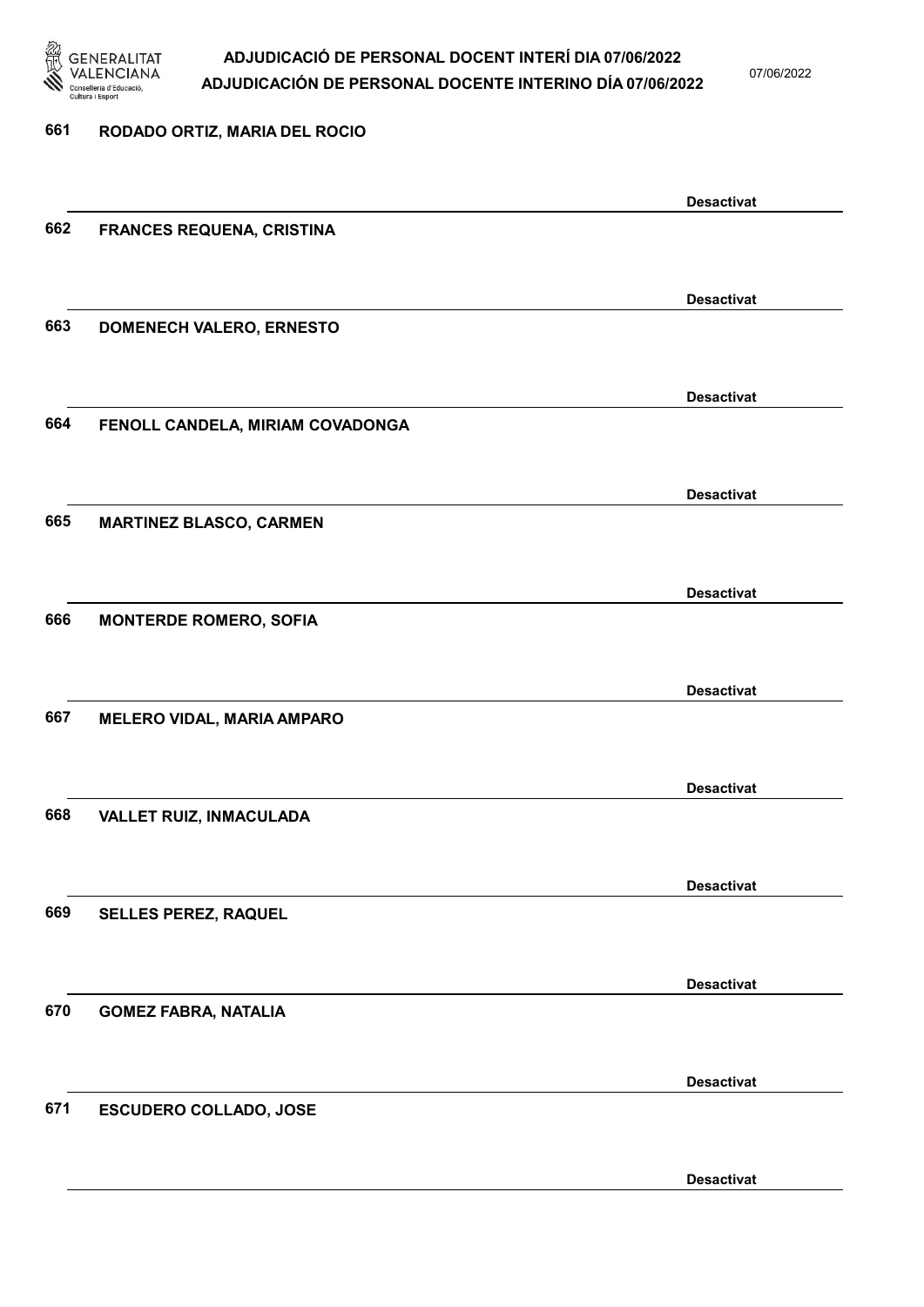

07/06/2022

Desactivat

# 672 MUÑOZ CARRIL, OLGA Desactivat 673 MONLEON FERRER, MARIA Desactivat 674 BODÍ GONZÁLEZ, SONIA Desactivat 675 GARRIDO MALLACH, MARTA ISABEL Desactivat 676 VALLES MONTAGUD, LOURDES Desactivat 677 SAEZ BROTONS, NURIA Desactivat 678 COLOMER CLIMENT, MARTA Desactivat 679 ALVAREZ LUJAN, ALICIA Desactivat 680 GRAS BALLESTER, CARLOS Desactivat 681 SEMPERE DOMENECH, FLORA Desactivat 682 MASCARELL PAVIA, CARMEN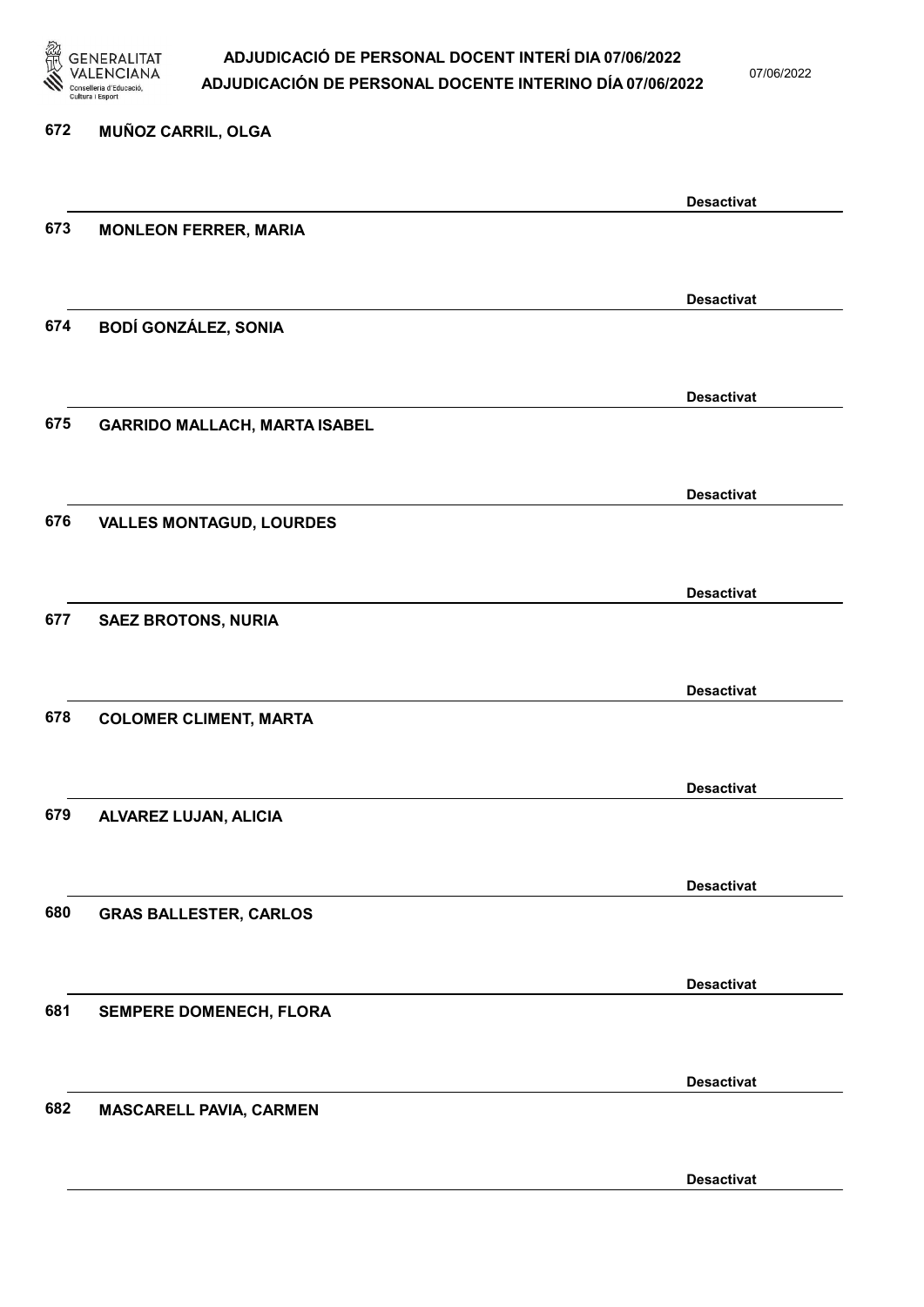

07/06/2022

### 683 MARTINEZ RUBIO, ANGELES CARMEN

|     |                                    | <b>Desactivat</b> |
|-----|------------------------------------|-------------------|
| 684 | <b>BENAVENT GIMENEZ, SHEILA</b>    |                   |
|     |                                    |                   |
|     |                                    | <b>Desactivat</b> |
| 685 | LOZOYA MARTINEZ, ROSA MARIA        |                   |
|     |                                    |                   |
|     |                                    | <b>Desactivat</b> |
| 686 | PALOP TECLES, FRANCISCO            |                   |
|     |                                    |                   |
|     |                                    | <b>Desactivat</b> |
| 687 | RODRIGUEZ DE HARO, YOLANDA         |                   |
|     |                                    |                   |
|     |                                    |                   |
| 688 |                                    | <b>Desactivat</b> |
|     | <b>MARTI SANCHEZ, CELIA EUNICE</b> |                   |
|     |                                    |                   |
|     |                                    | <b>Desactivat</b> |
| 689 | MACHI CASTELLANO, ISABEL           |                   |
|     |                                    |                   |
|     |                                    | <b>Desactivat</b> |
| 690 | LOPEZ RUANO, PAOLA                 |                   |
|     |                                    |                   |
|     |                                    | <b>Desactivat</b> |
| 691 | <b>GONZALEZ DIENTE, MIREIA</b>     |                   |
|     |                                    |                   |
|     |                                    | <b>Desactivat</b> |
| 692 | FLOR PEREZ, MARIA GEMA             |                   |
|     |                                    |                   |
|     |                                    | <b>Desactivat</b> |
| 693 | <b>ESPERT MOLTO, NURIA</b>         |                   |
|     |                                    |                   |
|     |                                    | <b>Desactivat</b> |
|     |                                    |                   |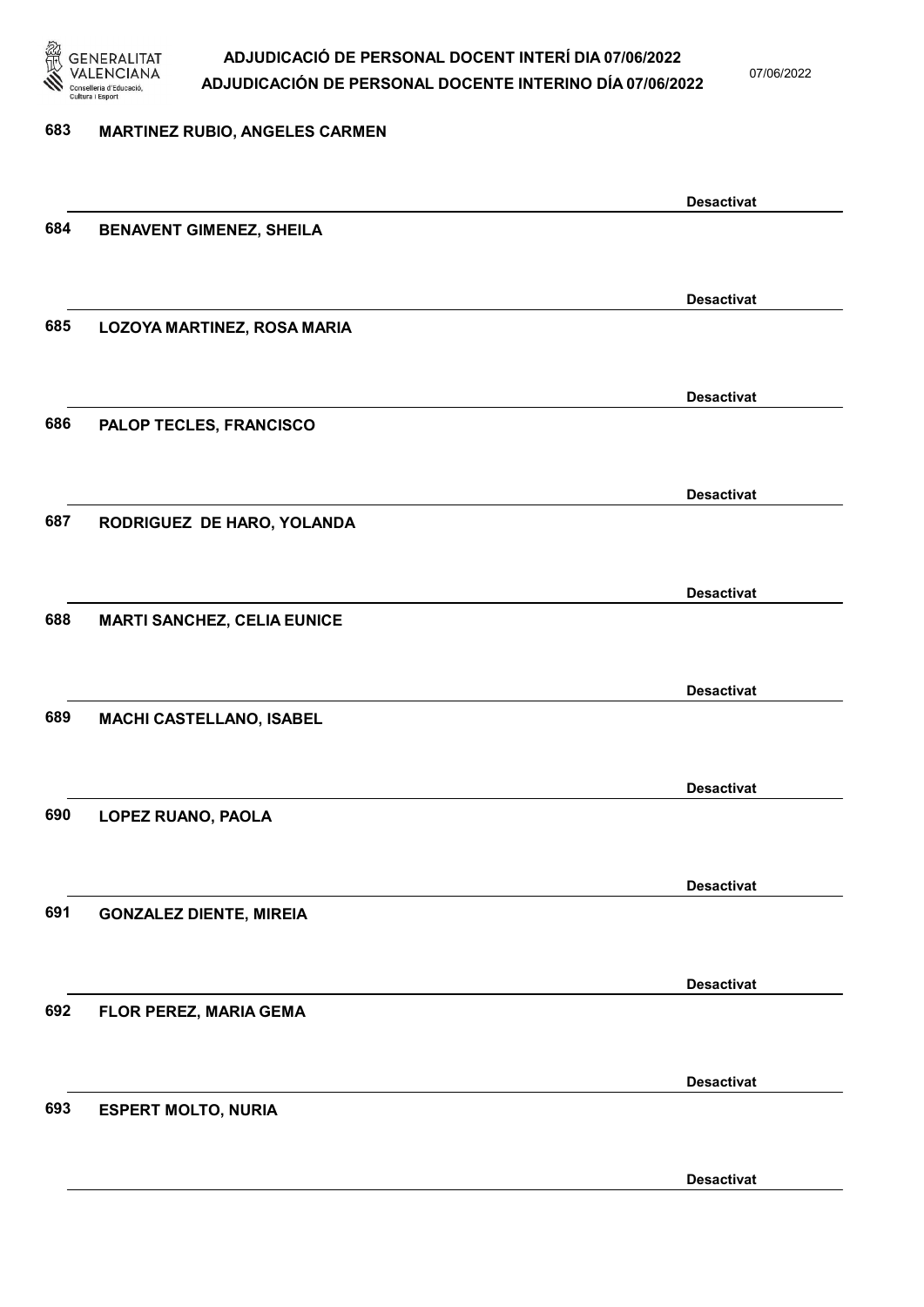

07/06/2022

Desactivat

# 694 PERALES SANCHIS, LETICIA Desactivat 695 ALARCON MARTINEZ, LIDIA Desactivat 696 BESES RAMO, MIREIA Desactivat 697 SEMPERE PARRA, SARA Desactivat 698 MORENO PEÑA, ARANTXA Desactivat 699 BOLUDA PEREZ, VICTORIA Desactivat 700 MATEO PIQUER, ESTHER Desactivat 701 MOLERO NAVARRO, LAURA Desactivat 702 SELMA PUCHALT, INMACULADA Desactivat 703 JIMENEZ REQUENA, MARIA Desactivat 704 BADENES CAPSIR, SARA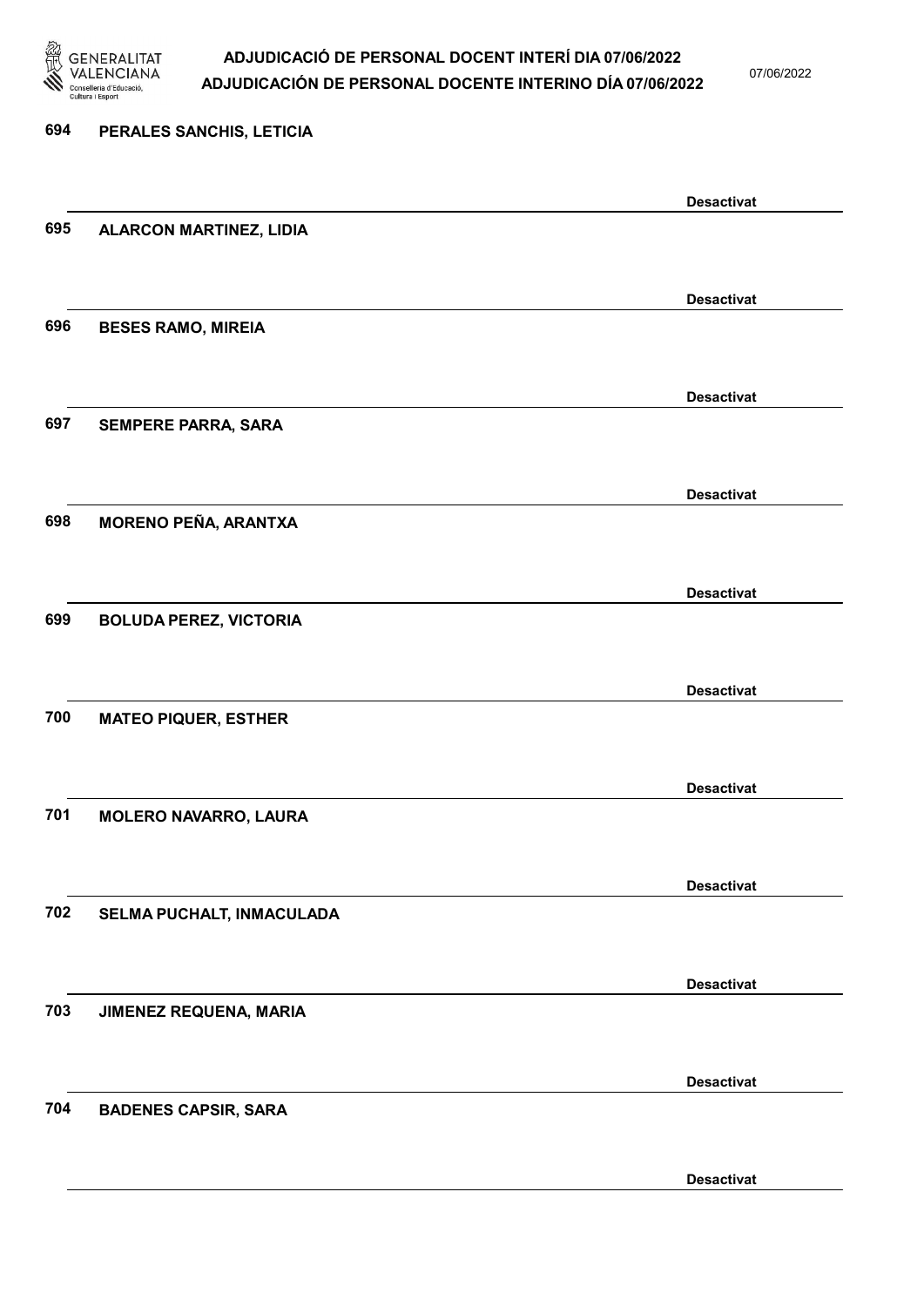

07/06/2022

Desactivat

# 705 MARTINEZ GARCIA, LORENA Desactivat 706 CONTRERAS GIMENO, LAURA Desactivat 707 CALVO PANADERO, LORENA Desactivat 708 QUINTANILLA ALEMANY, SILVIA Desactivat 709 GONZALVEZ BOIX, Mª MAR Desactivat 710 PONCE BALAGUER, GEMA Desactivat 711 CARRILLO PLAZA, ANA BELEN Desactivat 712 LUCAS MUÑOZ, FRANCISCA Desactivat 713 DOMENECH MONFORT, VERONICA Desactivat 714 ORTS FRANCES, NEUS Desactivat 715 PEREZ CERDAN, LUIS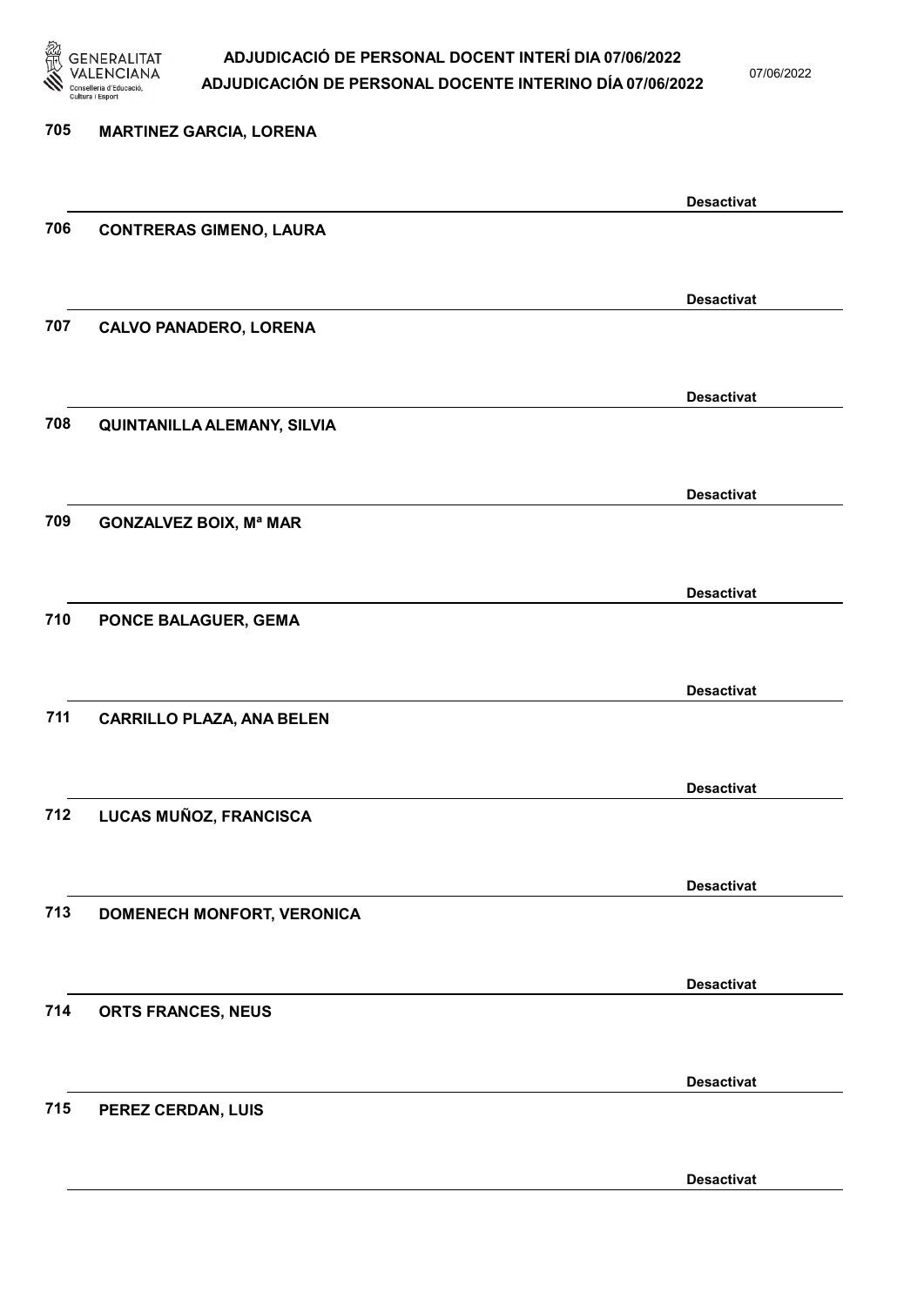

07/06/2022

### 716 OLTRA GOMEZ, SARA

|     |                                    | <b>Desactivat</b> |
|-----|------------------------------------|-------------------|
| 717 | PONZ DOMINGO, MARIA LOURDES        |                   |
|     |                                    |                   |
|     |                                    |                   |
|     |                                    | <b>Desactivat</b> |
|     |                                    |                   |
| 718 | <b>ESTORNELL PEREZ, NOELIA</b>     |                   |
|     |                                    |                   |
|     |                                    |                   |
|     |                                    | <b>Desactivat</b> |
| 719 | <b>FORTE PEREZ, ANDREA</b>         |                   |
|     |                                    |                   |
|     |                                    |                   |
|     |                                    | <b>Desactivat</b> |
|     |                                    |                   |
| 720 | FERRER ROMERO, LARA                |                   |
|     |                                    |                   |
|     |                                    |                   |
|     |                                    | <b>Desactivat</b> |
| 721 | <b>RIBAS BROCH, PAULA</b>          |                   |
|     |                                    |                   |
|     |                                    |                   |
|     |                                    | <b>Desactivat</b> |
|     |                                    |                   |
| 722 | NIETO ALBORS, NAIARA               |                   |
|     |                                    |                   |
|     |                                    |                   |
|     |                                    | <b>Desactivat</b> |
| 723 | PUCHADES DASI, DAVID               |                   |
|     |                                    |                   |
|     |                                    |                   |
|     |                                    | <b>Desactivat</b> |
| 724 | <b>COSTA SANCHO, MARIA LOURDES</b> |                   |
|     |                                    |                   |
|     |                                    |                   |
|     |                                    |                   |
|     |                                    | <b>Desactivat</b> |
| 725 | <b>BURGUERA JIMENEZ, SARA</b>      |                   |
|     |                                    |                   |
|     |                                    |                   |
|     |                                    | <b>Desactivat</b> |
| 726 | <b>LLOPIS CASTELL, ESTER</b>       |                   |
|     |                                    |                   |
|     |                                    |                   |
|     |                                    | <b>Desactivat</b> |
|     |                                    |                   |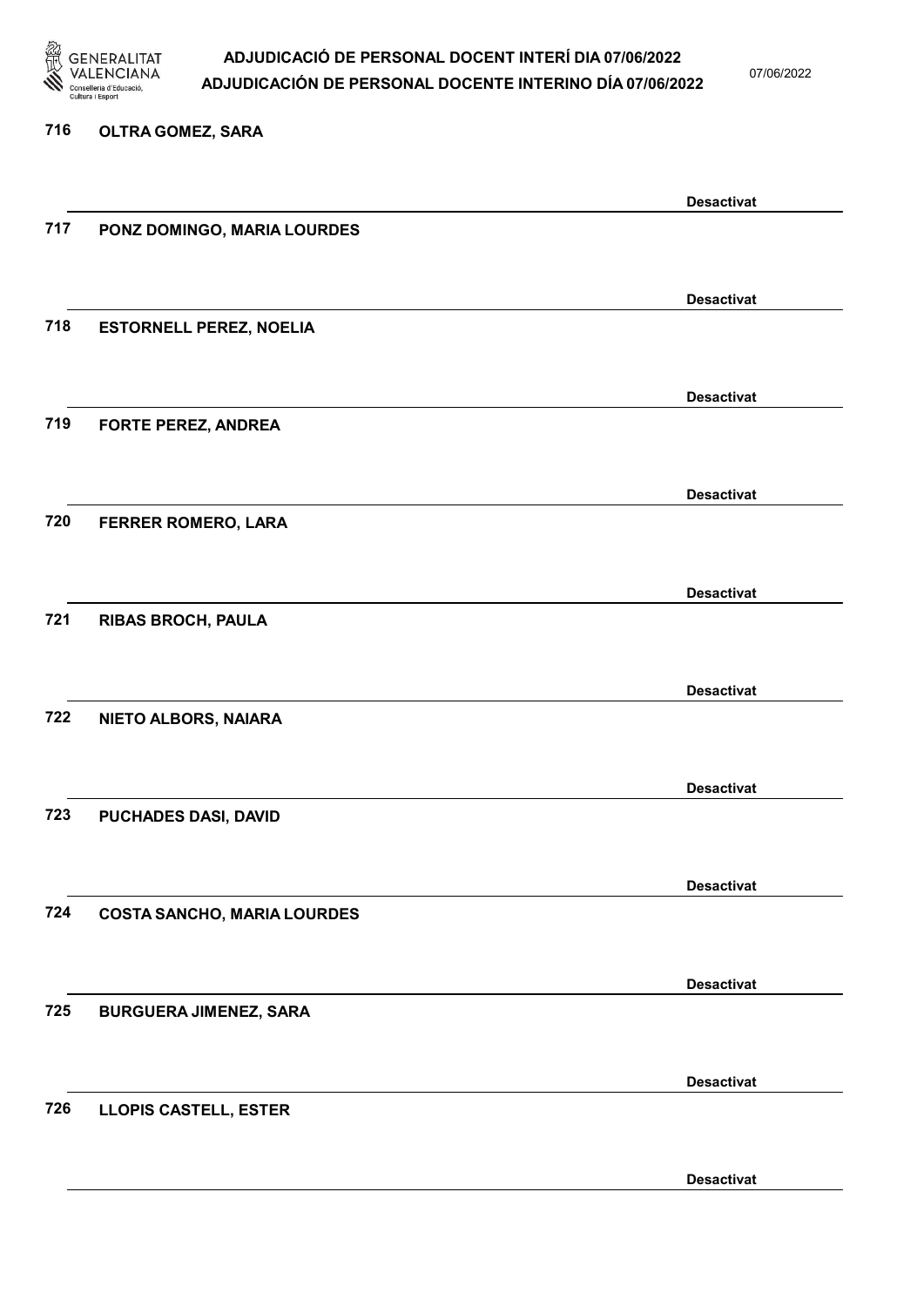

07/06/2022

| 727 | <b>MARI ARMELLES, ROSA ELENA</b>  |                   |
|-----|-----------------------------------|-------------------|
|     |                                   |                   |
|     |                                   | <b>Desactivat</b> |
| 728 | <b>MARTINEZ MARIN, HELENA</b>     |                   |
|     |                                   |                   |
|     |                                   | <b>Desactivat</b> |
| 729 | <b>SORRENTINO MONT, LORENA</b>    |                   |
|     |                                   |                   |
|     |                                   | <b>Desactivat</b> |
| 730 | <b>CLEMENTE LIZONDO, VICENTA</b>  |                   |
|     |                                   |                   |
| 731 | ALTAVA AVINENT, CARLA             | <b>Desactivat</b> |
|     |                                   |                   |
|     |                                   | <b>Desactivat</b> |
| 732 | <b>CARREÑO SAN NICOLAS, JULIA</b> |                   |
|     |                                   |                   |
|     |                                   | <b>Desactivat</b> |
| 733 | ORDOÑEZ MUÑOZ, AITANA             |                   |
|     |                                   |                   |
|     |                                   | <b>Desactivat</b> |
| 734 | <b>LLACER GUILLEM, VICTOR</b>     |                   |
|     |                                   |                   |
|     |                                   | <b>Desactivat</b> |
| 735 | MUÑOZ RUIZ, INMACULADA MERCEDES   |                   |
|     |                                   |                   |
| 736 |                                   | <b>Desactivat</b> |
|     | <b>SANCHEZ REOLID, ALICIA</b>     |                   |
|     |                                   |                   |
| 737 | TARIN VIVES, MARIA ELVIRA         | <b>Desactivat</b> |
|     |                                   |                   |
|     |                                   |                   |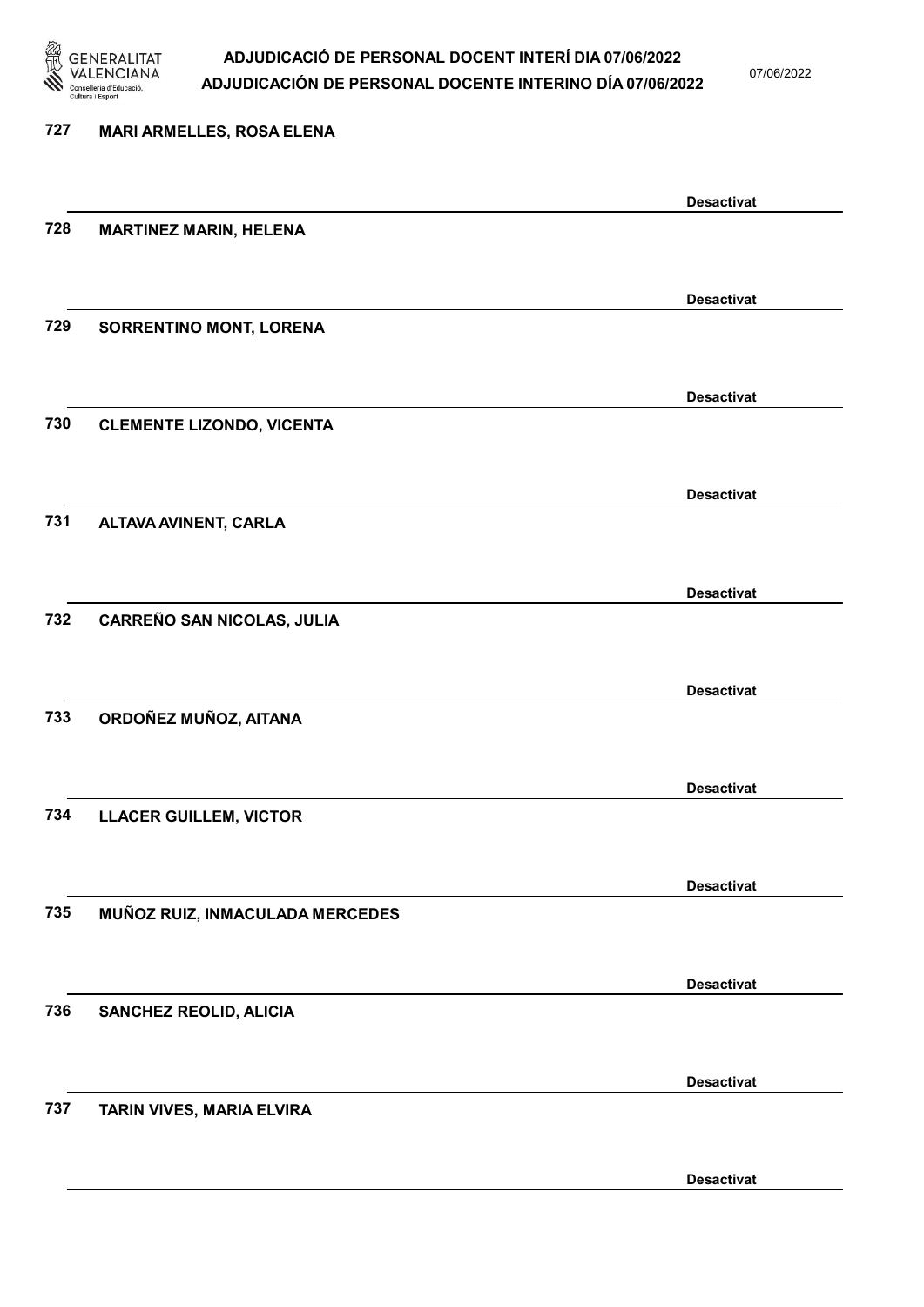

07/06/2022

| 738 | <b>CALBO MARONDA, REMEDIOS</b>     |                   |
|-----|------------------------------------|-------------------|
|     |                                    | <b>Desactivat</b> |
| 739 | <b>MONZO LOPEZ, ANA MARIA</b>      |                   |
|     |                                    | <b>Desactivat</b> |
| 740 | NAVARRO ALIAGA, CRISTINA           |                   |
|     |                                    | <b>Desactivat</b> |
| 741 | <b>RIPOLL FONS, JUDITH</b>         |                   |
|     |                                    | <b>Desactivat</b> |
| 742 | RODENAS CABAÑAS, RAUL              |                   |
|     |                                    | <b>Desactivat</b> |
| 743 | PARDO BUSTAMANTE, MARIA JOSE       |                   |
|     |                                    | <b>Desactivat</b> |
| 744 | <b>SALAS ARIAS, ALBERTO</b>        |                   |
|     |                                    | Ha participat     |
| 745 | CORDOBA MARTINEZ, MARIA DEL CARMEN |                   |
|     |                                    | <b>Desactivat</b> |
| 746 | <b>CLARAMUNT CARCEL, SILVIA</b>    |                   |
|     |                                    | <b>Desactivat</b> |
| 747 | <b>CARMONA BALAGUER, ANA</b>       |                   |
|     |                                    | <b>Desactivat</b> |
| 748 | MARGALEJO BLASCO, ALICIA           |                   |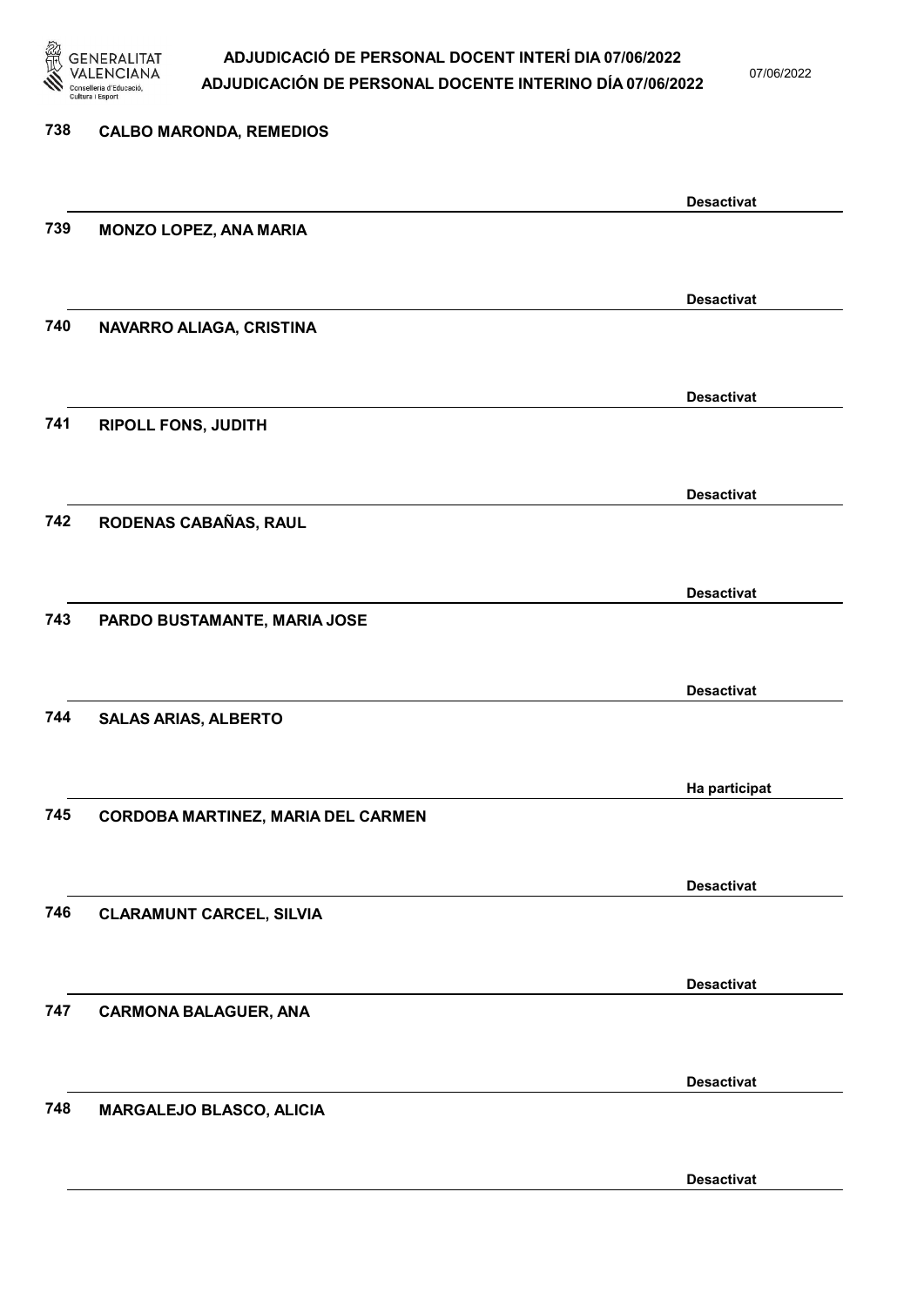

07/06/2022

#### 749 ALBEROLA MONTELL, INMACULADA

|     |                                      | <b>Desactivat</b> |
|-----|--------------------------------------|-------------------|
| 750 | <b>BAEZA HURTADO, RAQUEL</b>         |                   |
|     |                                      |                   |
|     |                                      | <b>Desactivat</b> |
| 751 | PARRA EIXEA, DAVID PASCUAL           |                   |
|     |                                      |                   |
|     |                                      | <b>Desactivat</b> |
| 752 | PALMI REVERT, ANTONI                 |                   |
|     |                                      |                   |
|     |                                      |                   |
|     |                                      | <b>Desactivat</b> |
| 753 | <b>ESPERANZA MORENO, BEATRIZ</b>     |                   |
|     |                                      |                   |
|     |                                      | <b>Desactivat</b> |
| 754 | <b>DOMENECH VIVES, OSCAR</b>         |                   |
|     |                                      |                   |
|     |                                      | <b>Desactivat</b> |
| 755 | <b>SANCHEZ REQUENA, CRISTINA</b>     |                   |
|     |                                      |                   |
|     |                                      | <b>Desactivat</b> |
| 756 | <b>ROVIRA GOMEZ, ESTHER</b>          |                   |
|     |                                      |                   |
|     |                                      | <b>Desactivat</b> |
| 757 | CARBONERES TAFANER, MARIA INMACULADA |                   |
|     |                                      |                   |
|     |                                      |                   |
| 758 | <b>CEPEDA COLMENERO, GEMA</b>        | <b>Desactivat</b> |
|     |                                      |                   |
|     |                                      |                   |
|     |                                      | Ha participat     |
| 759 | <b>MARCO GREGORIO, MARIA ALEXIA</b>  |                   |
|     |                                      |                   |
|     |                                      | <b>Desactivat</b> |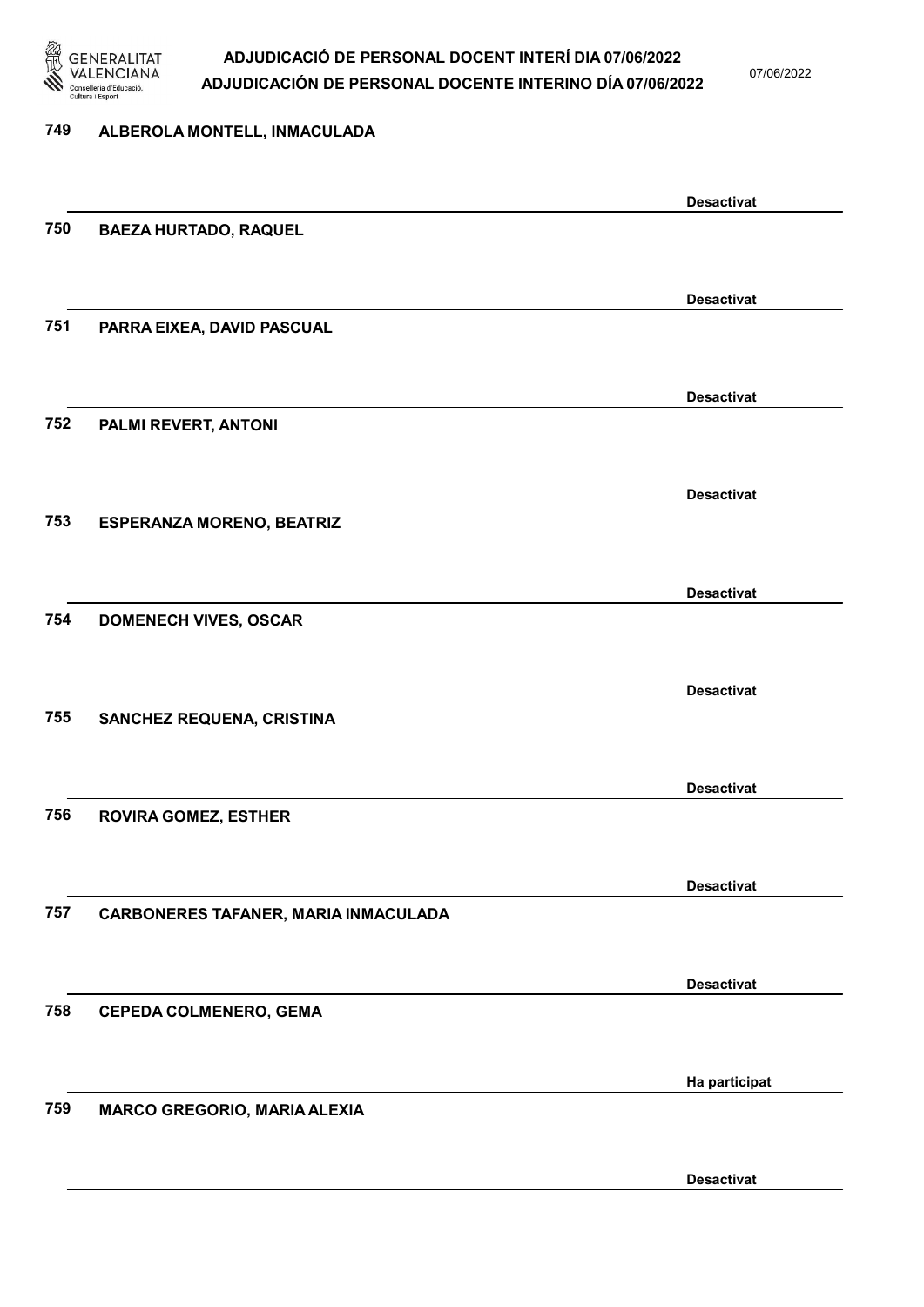

07/06/2022

Desactivat

# 760 PIÑA DOMINGUEZ, LAURA Desactivat 761 VILAPLANA PEREZ, LORENA Desactivat 762 ROS HERRERO, MIREIA Ha participat 763 RAYAS DUARTE, ANA MARIA Desactivat 764 CONCHILLA LOPEZ, RAQUEL Desactivat 765 ORQUIN VERCHER, CRISTINA Desactivat 766 MATEU MARTINEZ, CARLOS Desactivat 767 DE PAUL AGUILAR, ISABEL Desactivat 768 NARGANES GALLARDO, ANA Desactivat 769 BARCELO MONTOYA, BARBARA Desactivat 770 REQUENA AGULLO, JESSICA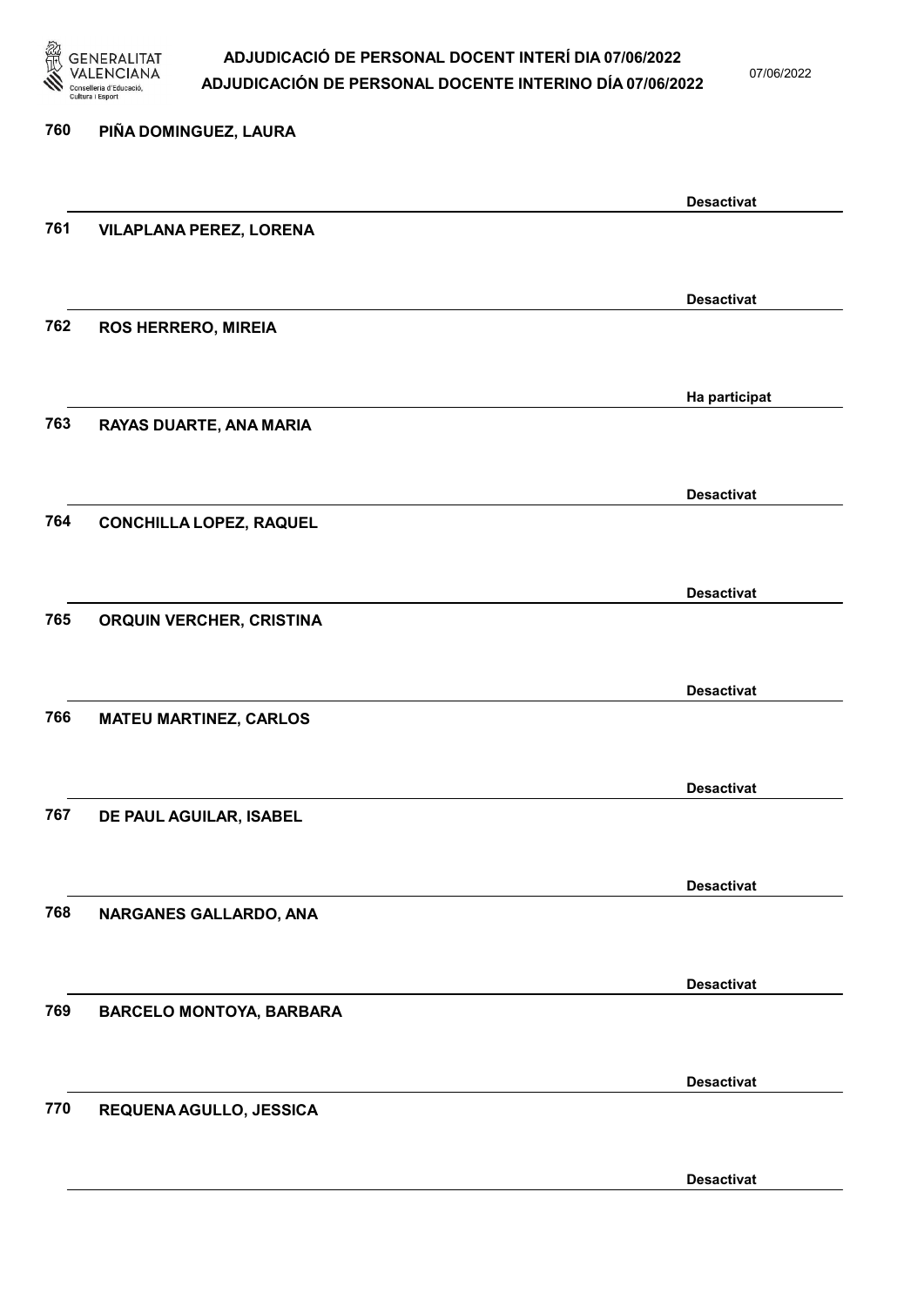

07/06/2022

| 771 | <b>GARCIA CONTRERAS, RUBEN</b> |                   |
|-----|--------------------------------|-------------------|
|     |                                | <b>Desactivat</b> |
| 772 | <b>MUÑOZ GARCIA, AIDA</b>      |                   |
|     |                                | <b>Desactivat</b> |
| 773 | OCHOA HERNANDEZ, ESTELA        |                   |
|     |                                | <b>Desactivat</b> |
| 774 | <b>CERISUELO CAMPOS, MARIA</b> |                   |
|     |                                | <b>Desactivat</b> |
| 775 | <b>NADAL TUR, MIGUEL ANGEL</b> |                   |
|     |                                | <b>Desactivat</b> |
| 776 | <b>ROS FORES, ISABEL</b>       |                   |
|     |                                | <b>Desactivat</b> |
| 777 | <b>GUILLEN GARCIA, MARCOS</b>  |                   |
|     |                                | <b>Desactivat</b> |
| 778 | PASCUAL CASANOVA, ALEJANDRA    |                   |
|     |                                | <b>Desactivat</b> |
| 779 | SÁNCHEZ MORA, ANA              |                   |
|     |                                | <b>Desactivat</b> |
| 780 | <b>COTANDA ROSELLO, DANIEL</b> |                   |
|     |                                | <b>Desactivat</b> |
| 781 | TARAZONA CISCAR, GEMMA         |                   |
|     |                                | <b>Desactivat</b> |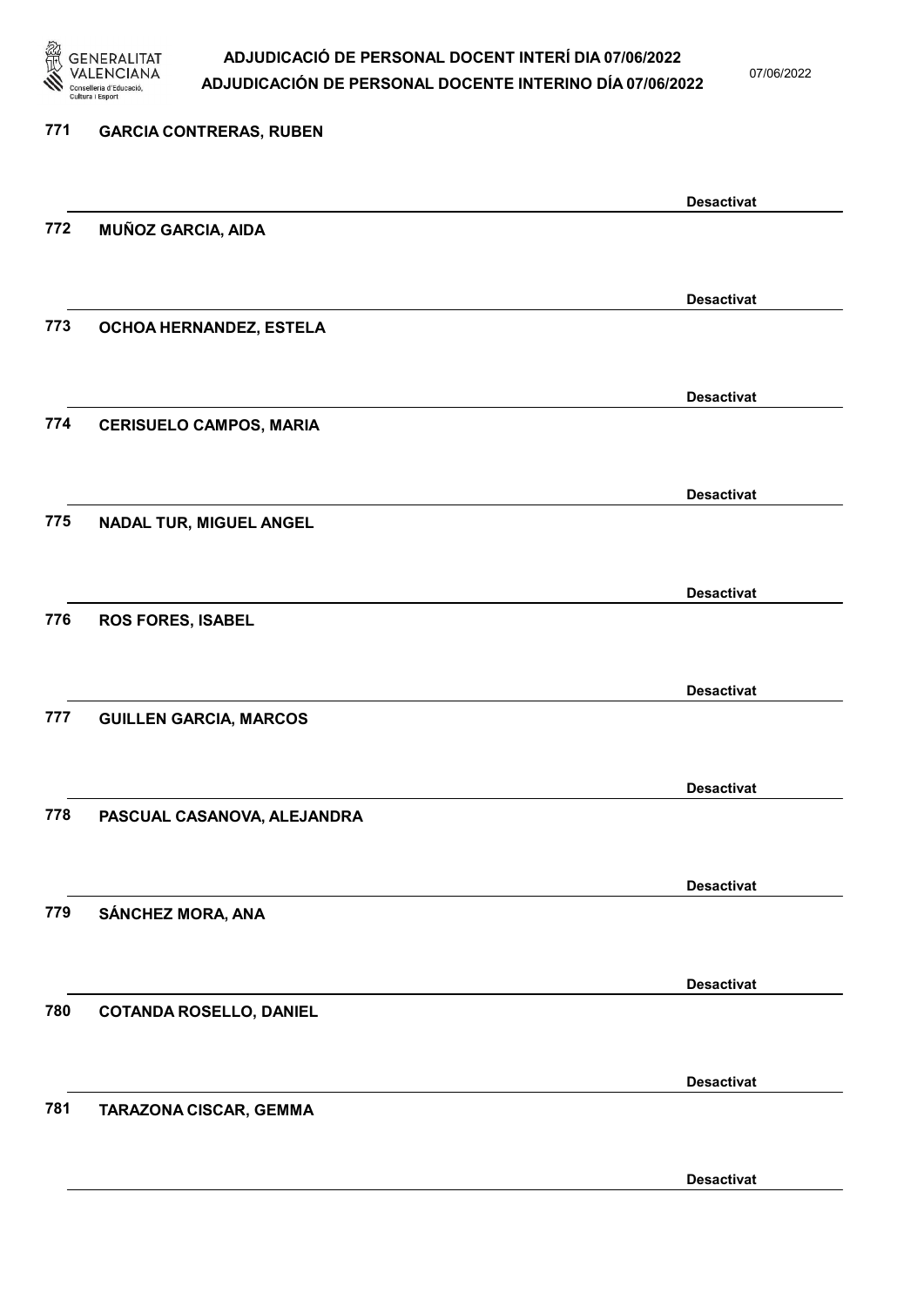

07/06/2022

# 782 GALLARDO OLIVARES, LAURA Desactivat 783 PERIS HERVÁS, ÁNGELA Desactivat 784 ROS RUIZ, YESMINA Desactivat 785 ROCA DURA, MARIA Desactivat 786 PASTOR GINER, MARIA Desactivat 787 GALLACH MARTINEZ, MARIA DEL MAR Desactivat 788 MINAYA VIRGIL, ANA MARIA Desactivat 789 SEGARRA CAMPILLO, MIRIAM Desactivat 790 GONZALEZ-CARRIÓN VELLÓN, ROCÍO Desactivat 791 TORTOSA ESQUEMBRE, MARIA Desactivat 792 MORATAL VIVES, ALEXANDRA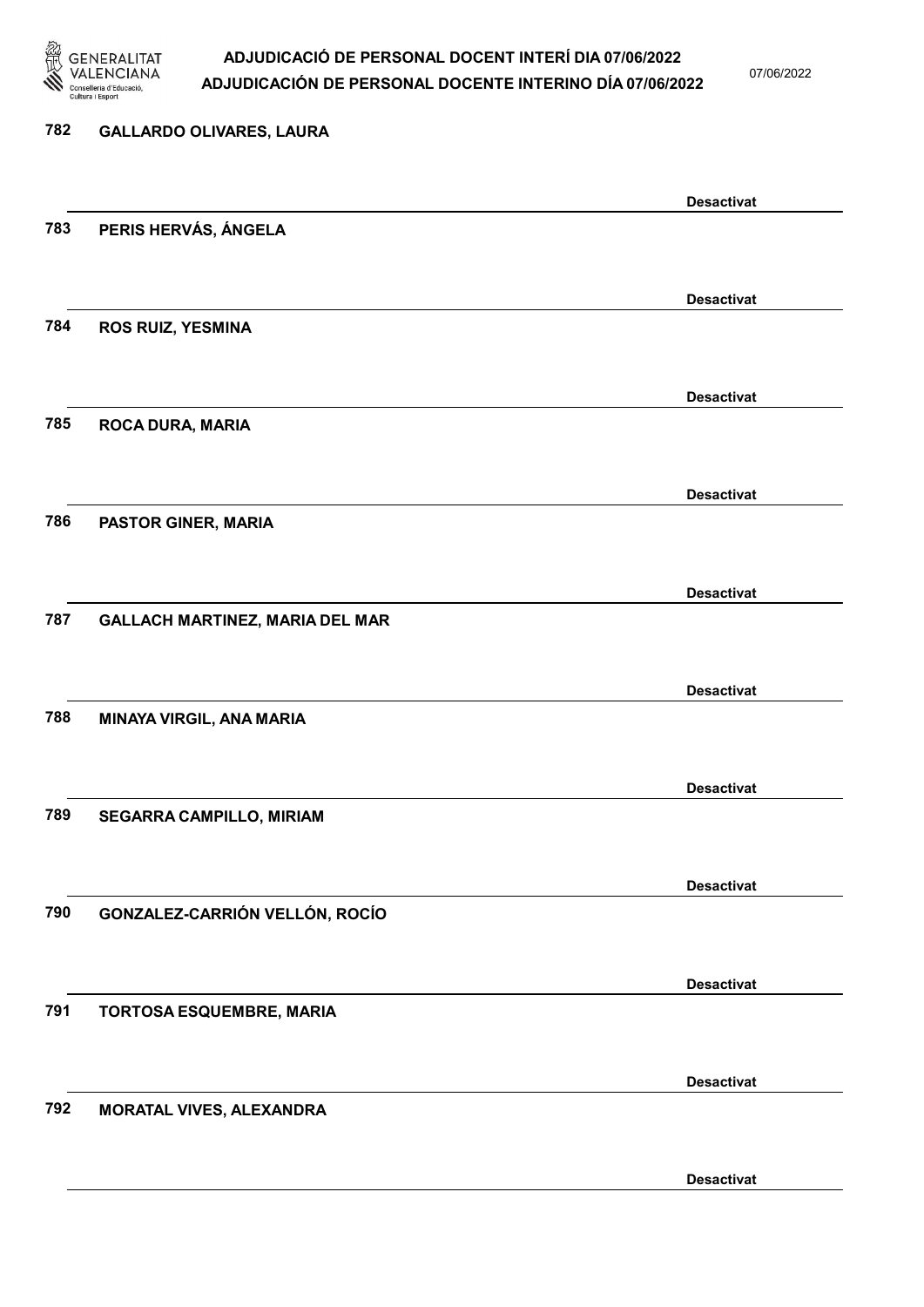

07/06/2022

Desactivat

### 793 BOSCA CALATAYUD, SONSOLES Desactivat 794 CHAMORRO VILLADANGOS, MARIA DEL CARMEN Desactivat 795 MARTINEZ SALAZAR, VIRGINIA Desactivat 796 BENAVENT COSTA, PAULA Desactivat 797 MYUMYUN, SABRIE SAMI Desactivat 798 HERRERO VALLS, MARIA Desactivat 799 BOIX TORMOS, SANDRA Desactivat 800 CABALLER MONSONIS, ANA Desactivat 801 SALAZAR BALAGUER, ERIKA FRANCISCA Desactivat 802 LOZOYA MACIA, ANA Desactivat 803 BLESA LLANA, SARA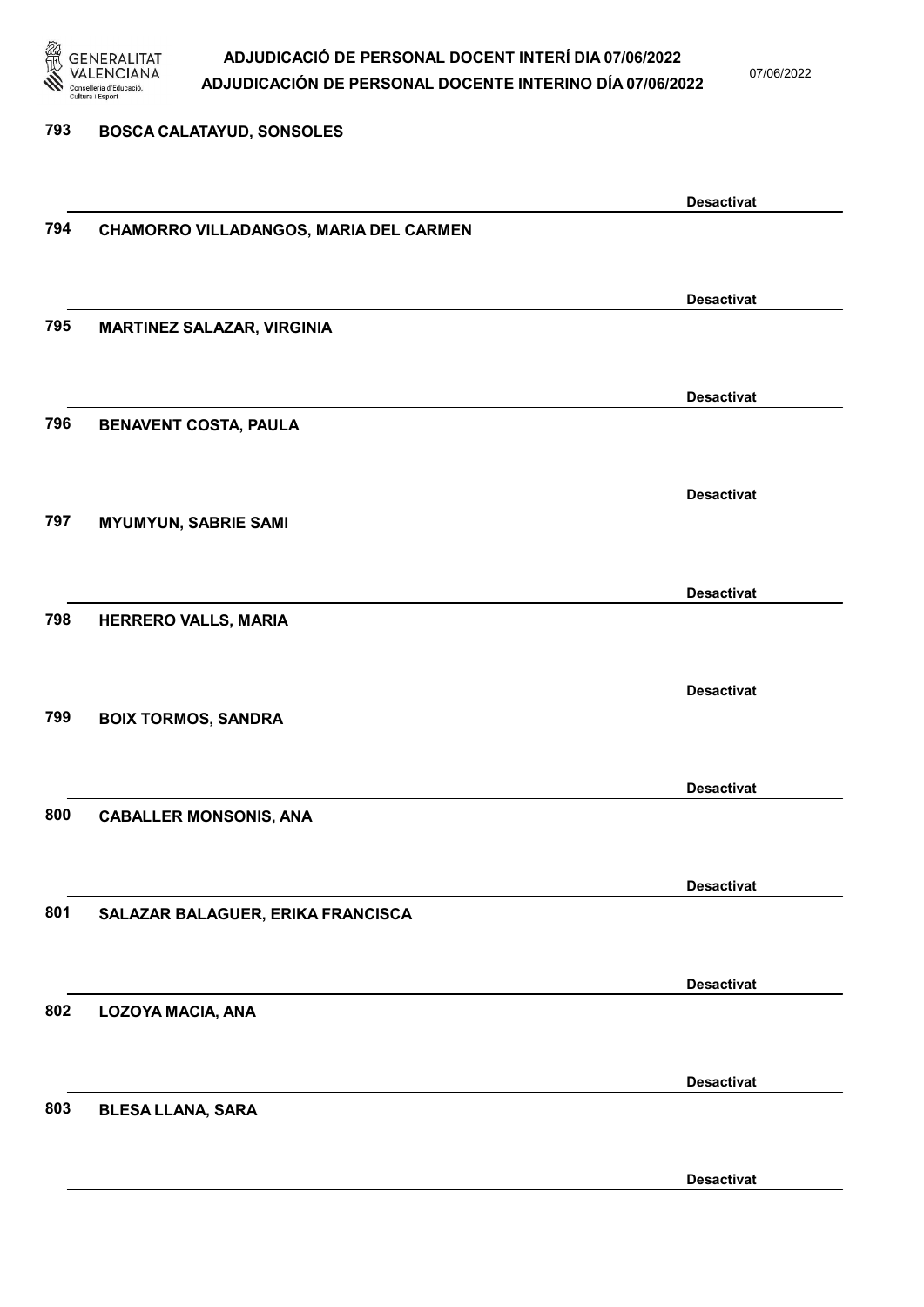

07/06/2022

### 804 FERNÁNDEZ ESCOBAR, EVA Desactivat 805 GARRIDO JUAN, MARIA DE LOS ANGELES Desactivat 806 RUIZ GRACIA, SONIA Desactivat 807 MEDINA GOMEZ, JESUS Desactivat 808 SORIA REY, PAULA Desactivat 809 ORTIZ IBORRA, MARTA Desactivat 810 GIL COLL, AIDA Desactivat 811 SANCHEZ VALERO, MARTA Desactivat 812 FUSTER MOLINA, RAUL Desactivat 813 MORENO LUCAS, MARIA TERESA Desactivat 814 TORRES FERNANDEZ, MANUEL Desactivat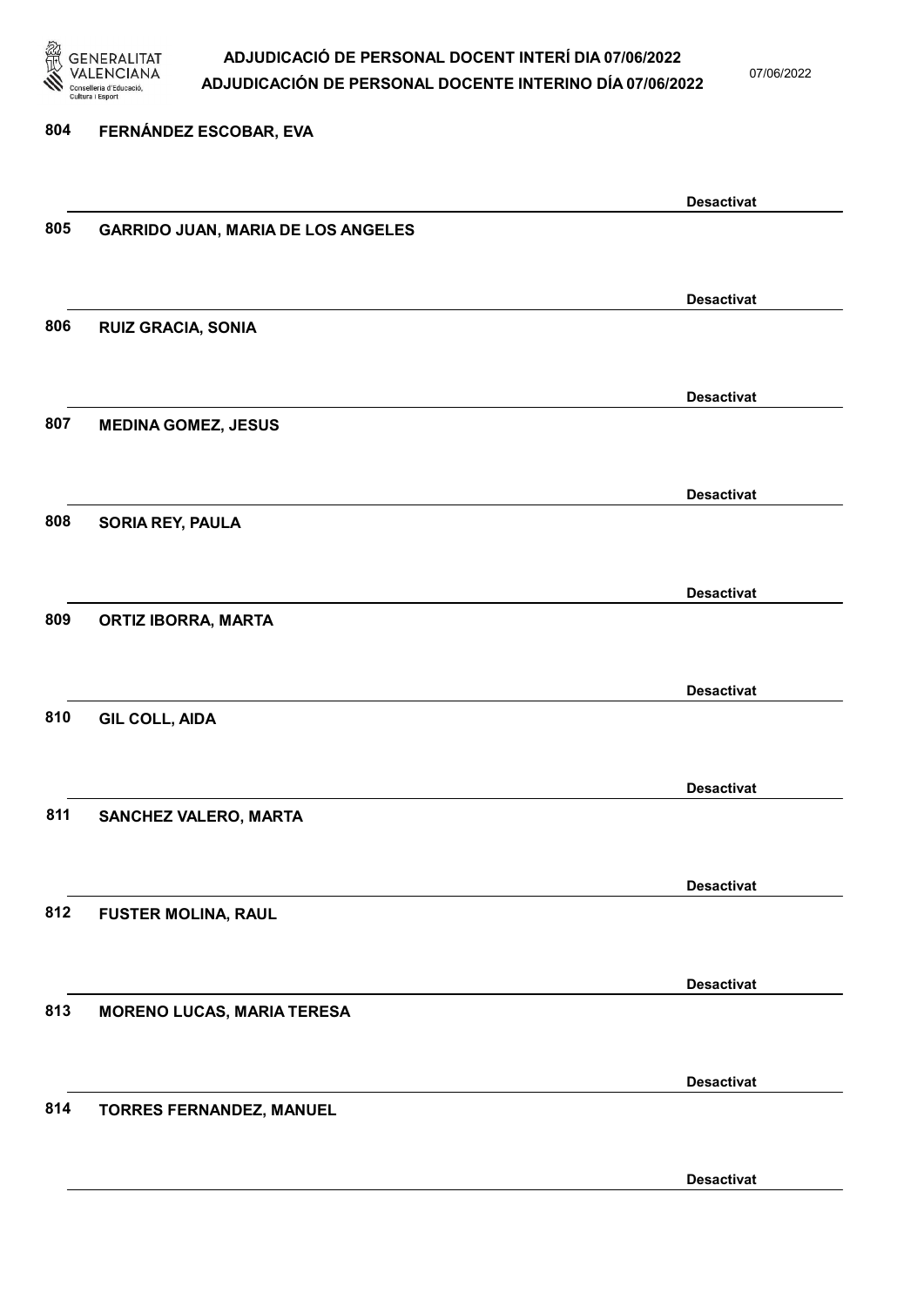

07/06/2022

#### 815 RODENAS GALAS, ALBA

|     |                                    | <b>Desactivat</b> |
|-----|------------------------------------|-------------------|
| 816 | <b>GARCIA CHILLIDA, INMACULADA</b> |                   |
|     |                                    |                   |
|     |                                    |                   |
|     |                                    | <b>Desactivat</b> |
| 817 | DIAZ MOLINA, CARLOS ANDRES         |                   |
|     |                                    |                   |
|     |                                    |                   |
|     |                                    | <b>Desactivat</b> |
| 818 | BELTRAN SUELVES, MARIO             |                   |
|     |                                    |                   |
|     |                                    |                   |
|     |                                    | <b>Desactivat</b> |
| 819 | <b>BENAVENT PRATS, SORAYA</b>      |                   |
|     |                                    |                   |
|     |                                    |                   |
|     |                                    | <b>Desactivat</b> |
| 820 | FERRANDEZ CLEMENTE, LUIS           |                   |
|     |                                    |                   |
|     |                                    |                   |
|     |                                    | <b>Desactivat</b> |
| 821 | <b>MASCARELL ESTRUCH, MARIA</b>    |                   |
|     |                                    |                   |
|     |                                    |                   |
|     |                                    | <b>Desactivat</b> |
| 822 | <b>GARCIA PALOMARES, ALEJANDRO</b> |                   |
|     |                                    |                   |
|     |                                    | <b>Desactivat</b> |
| 823 | ALIS ALCAÑIZ, PABLO                |                   |
|     |                                    |                   |
|     |                                    |                   |
|     |                                    | <b>Desactivat</b> |
| 824 | LOPEZ TORRELLA, CLARA              |                   |
|     |                                    |                   |
|     |                                    |                   |
|     |                                    | <b>Desactivat</b> |
| 825 | <b>BLASCO SEBASTIA, JESSICA</b>    |                   |
|     |                                    |                   |
|     |                                    |                   |
|     |                                    | <b>Desactivat</b> |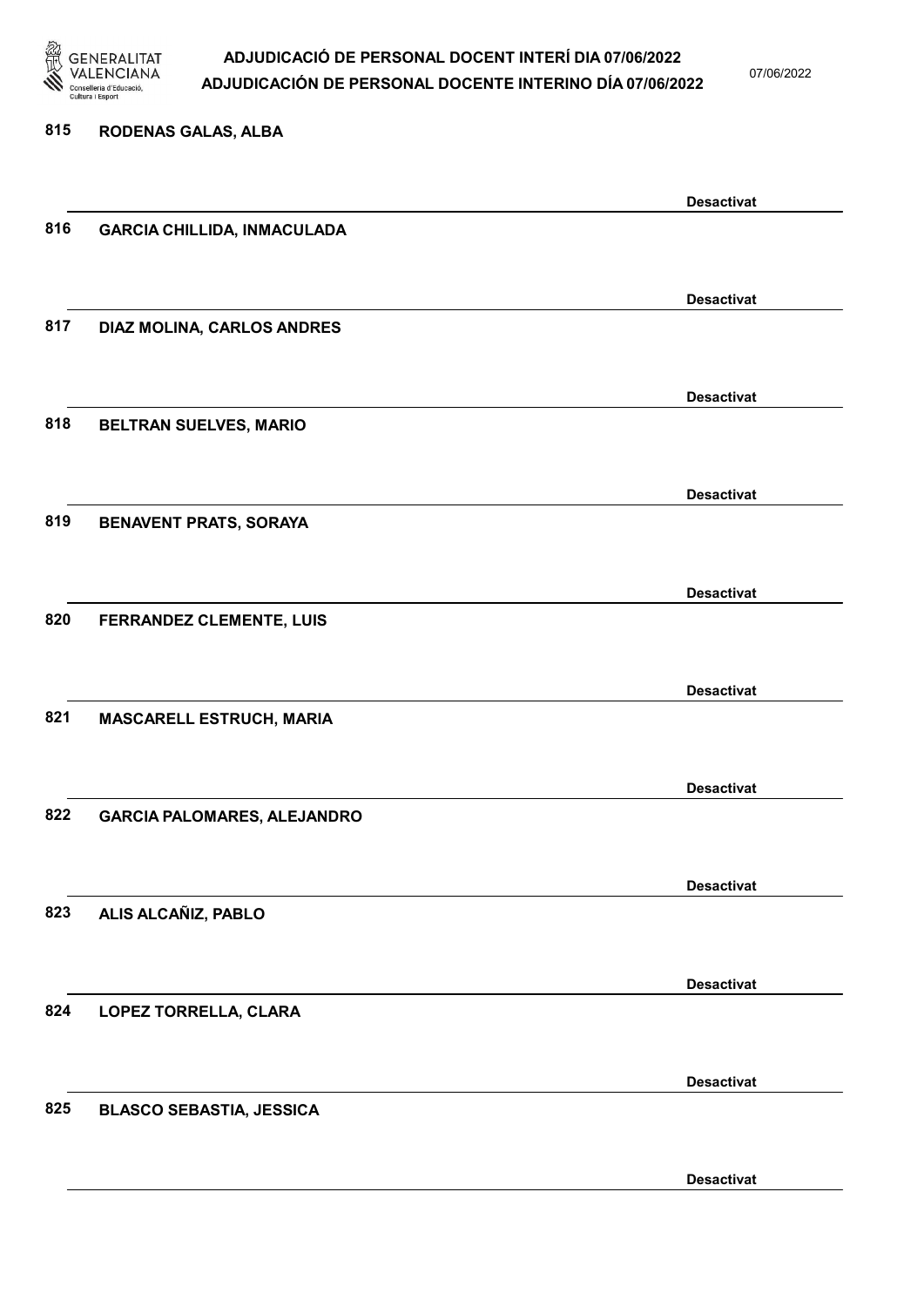

07/06/2022

Desactivat

# 826 CERVERA VIVO, MARIA Desactivat 827 VERCHER BARBER, NEUS Desactivat 828 BENAVENT OLTRA, INES Desactivat 829 BOLUDA CASTELLO, MIRIAM Desactivat 830 SALES ARTES, CRISTINA Desactivat 831 MARTI MANCLUS, MARIA DEL MAR Desactivat 832 LOPEZ GUIMERA, CAROL Desactivat 833 MONLLOR OLTRA, JORGE Desactivat 834 FERNANDEZ OJEDA, MARINA Desactivat 835 SUAY NICOLAS, ENRIQUE Desactivat 836 CATALA GARRIGOS, GEMMA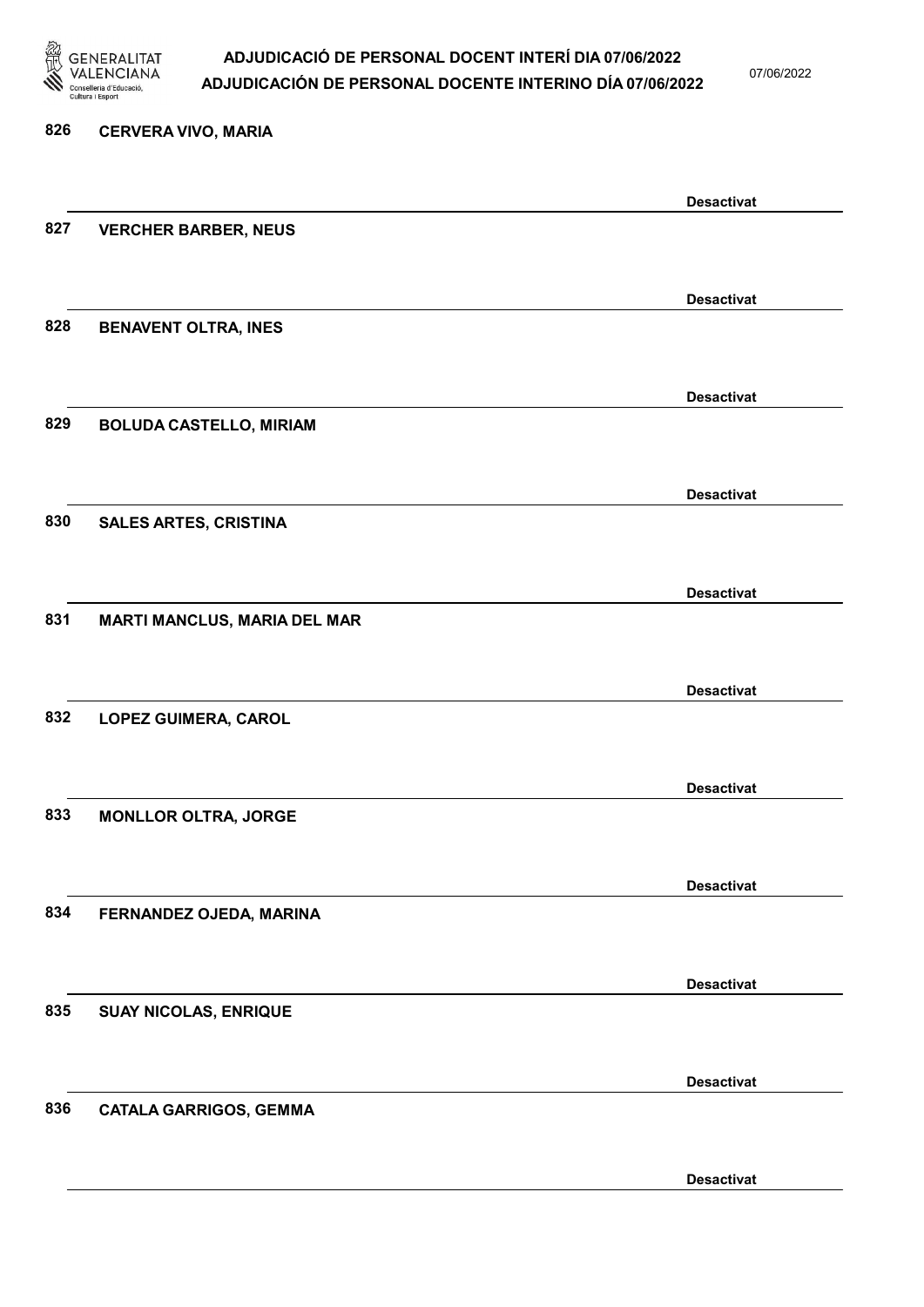

07/06/2022

Desactivat

## 837 GOMEZ GOMEZ, KATIA MARIA Desactivat 838 MARZAL MOSCARDO, LAURA Desactivat 839 PIQUER ROS, CELINA Desactivat 840 ALABAU RIVAS, ESTHER Desactivat 841 CHORRO GIL, ANA Desactivat 842 HONRUBIA BELENGUER, LAURA Desactivat 843 VILLATORO GARCIA, PAULA MARINA Desactivat 844 LAMBEA BALBASTRE, MARIA ELISA Desactivat 845 POVEDA SERNA, SUSANA Desactivat 846 LEON VILLETA, SERGIO Desactivat 847 ALEPUZ BRUNET, PATRICIA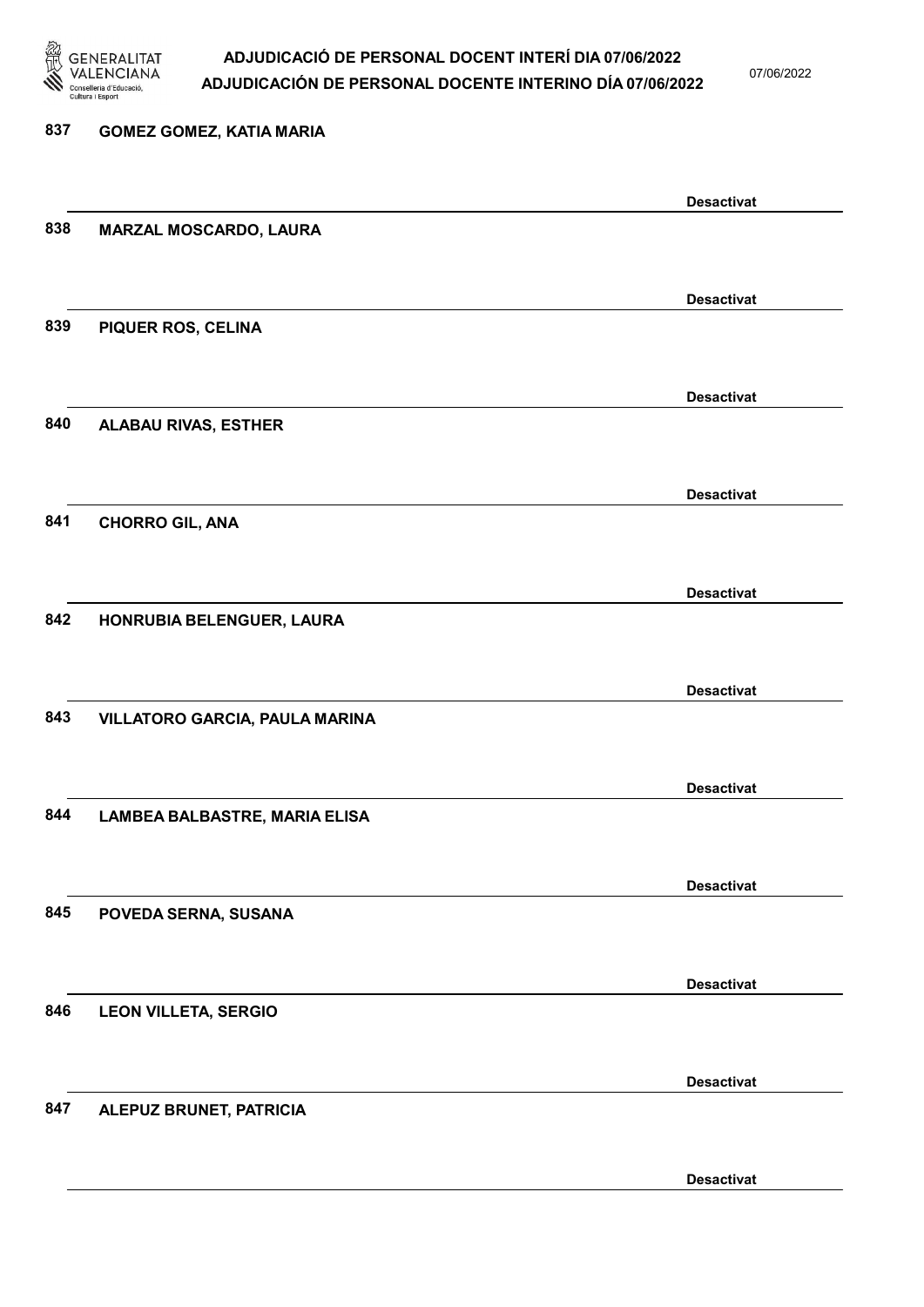

07/06/2022

Desactivat

| 848 | PUIG GARCES, MARIA NEUS          |                   |
|-----|----------------------------------|-------------------|
|     |                                  | <b>Desactivat</b> |
| 849 | <b>GOMAR SELFA, SANDRA</b>       |                   |
|     |                                  | <b>Desactivat</b> |
| 850 | <b>SALVADOR MARTINEZ, ROSA</b>   |                   |
|     |                                  | <b>Desactivat</b> |
| 851 | <b>SALOM FEMENIA, LIDIA</b>      |                   |
|     |                                  | <b>Desactivat</b> |
| 852 | ADEVA ALONSO, M. PALOMA          |                   |
|     |                                  | No ha participat  |
| 853 | <b>VERDEGUER CRESPO, BEATRIZ</b> |                   |
|     |                                  | <b>Desactivat</b> |
| 854 | SORIANO PARRA, ANA ISABEL        |                   |
|     |                                  | <b>Desactivat</b> |
| 855 | PUCHADES MATOQUE, SELICA         |                   |
|     |                                  | <b>Desactivat</b> |
| 856 | <b>BONO GANDIA, MARIA</b>        |                   |
|     |                                  | <b>Desactivat</b> |
| 857 | <b>GARCIA FRAGUAS, SANDRA</b>    |                   |
|     |                                  | <b>Desactivat</b> |
| 858 | PEREA SANZ, ESTELA               |                   |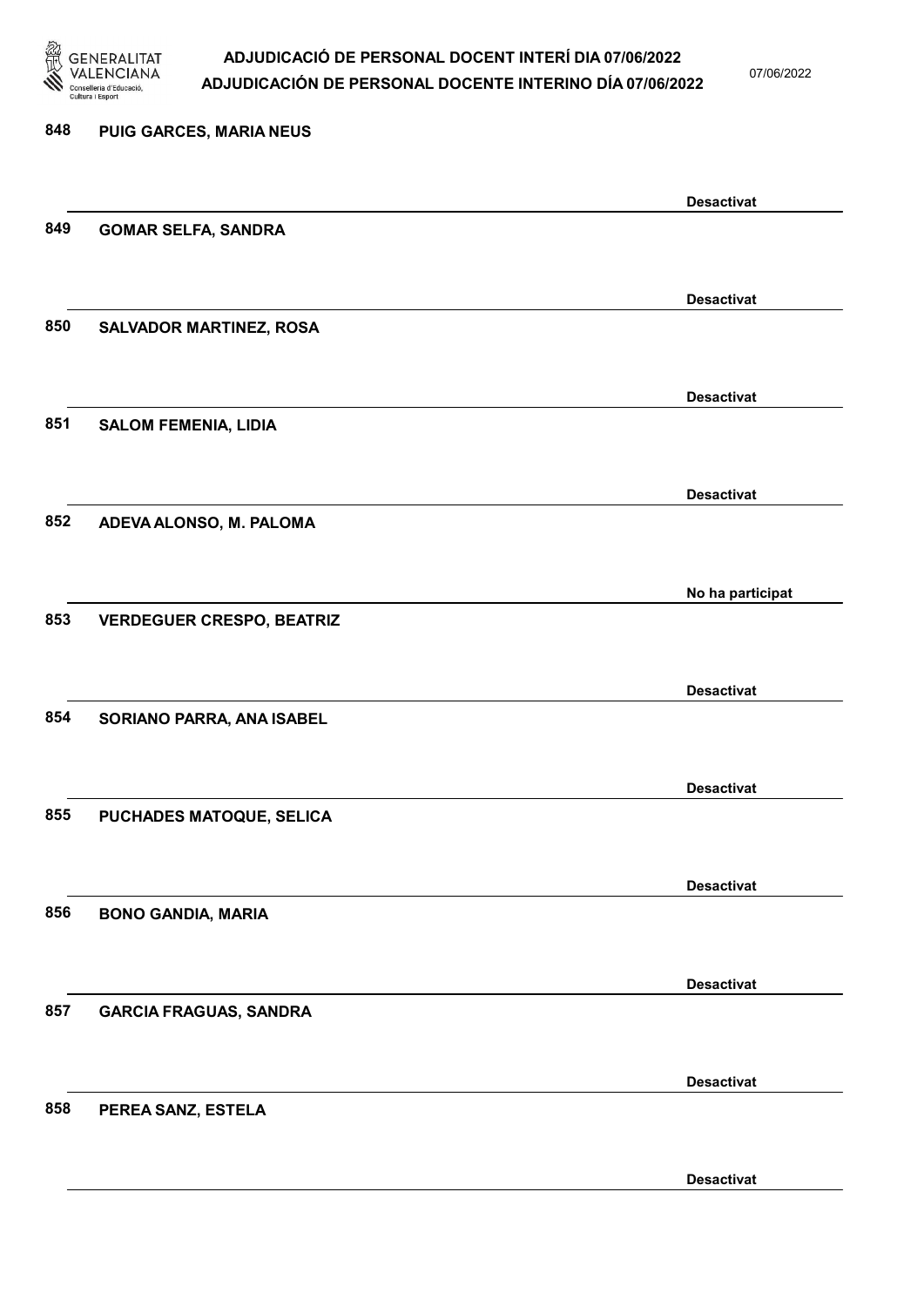

07/06/2022

### 859 GUILLEM TORRES, NURIA Desactivat 860 GONZALEZ CHUST, CELIA Desactivat 861 GIMENO CASTELLO, MARIA BELEN Desactivat 862 VINDEL PEREZ, RAFAEL Desactivat 863 CAMPOS RIBES, PURIFICACIÓN Desactivat 864 PARRA VERDU, MOISES Desactivat 865 CORRAL COSTA, MARÍA LUISA Desactivat 866 PEIRO MARQUES, VANESA No ha participat 867 NIETO MACLINO, SILVIA Desactivat 868 NAVARRO DE LA ROSA, MARIA DOLORES Desactivat 869 GISBERT GONZALEZ, MARIO Desactivat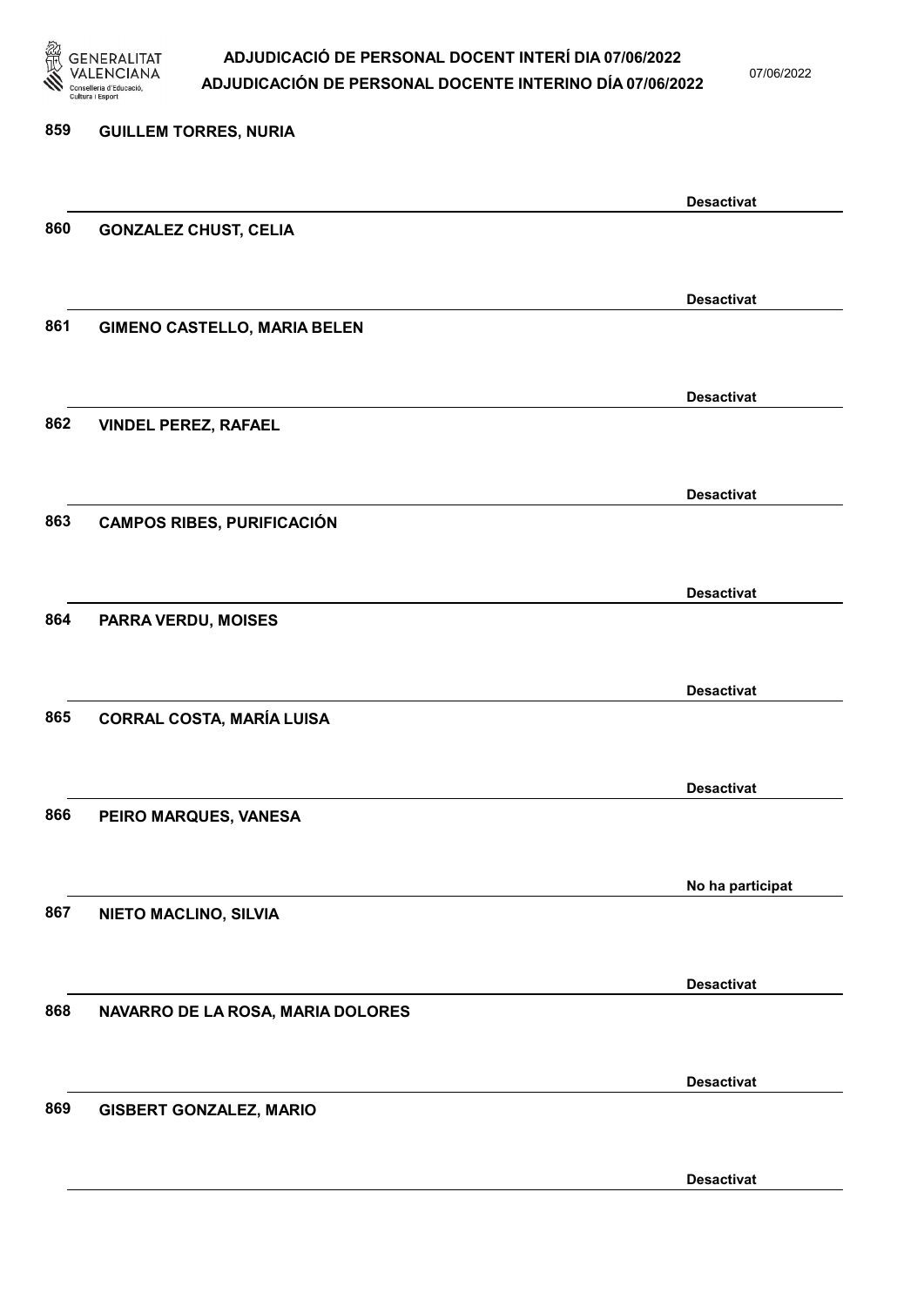

07/06/2022

Desactivat

# 870 RIBES QUINTANA, IGNACIO Desactivat 871 IRANZO BOLINCHES, LORENA Desactivat 872 ORTS TORRES, MANUEL Desactivat 873 MAYORDOMO LOPEZ, PATRICIA Desactivat 874 ARNANDIS LIZANA, IRINA Desactivat 875 PERIS REIG, LAURA Desactivat 876 MICO FERRANDO, INMACULADA CONCEPCION Desactivat 877 CARDENAL FERNANDEZ, MARIA EUGENIA Desactivat 878 NICASIO QUERALT, MARIA ENCARNACION Desactivat 879 SERRANO GIL, AIDA Desactivat 880 GIL BAYARRI, ADRIAN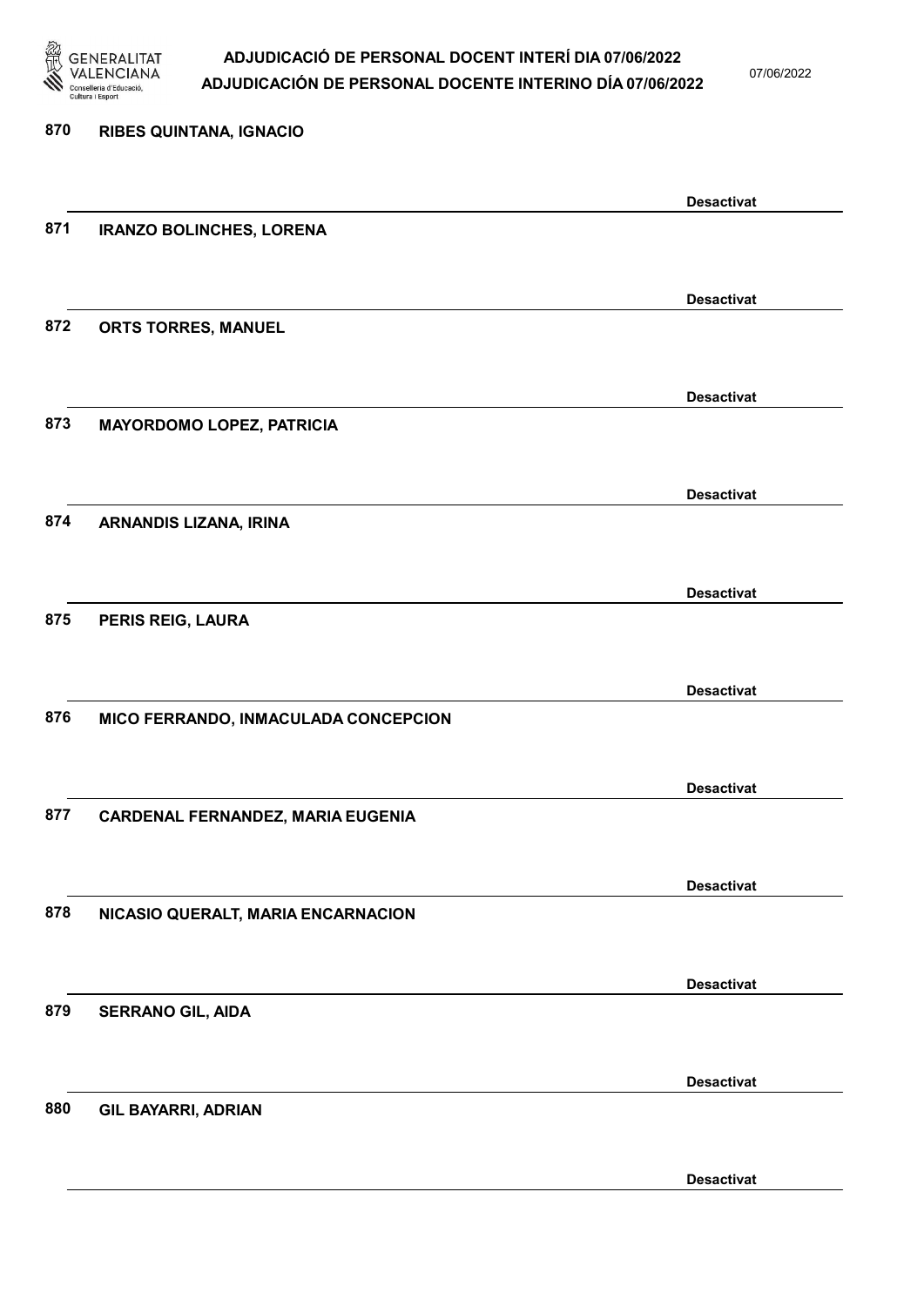

07/06/2022

Desactivat

# 881 SERNA SERNA, ALICIA Ha participat 882 ROLDÁN LUCAS, MARI CARMEN Desactivat 883 CHUMILLAS JURADO, CARLOS Desactivat 884 LLOPEZ TORRENT, MARIA AMPARO Desactivat 885 MIRASOL CARRION, YAIZA Desactivat 886 CARRASCO MATA, JESICA Desactivat 887 FABUEL RAGA, MARIA JOSE Desactivat 888 MARTIN PEREZ, PATRICIA Desactivat 889 PEREZ CASTAÑOS, ALFREDO Desactivat 890 SORREL AMAT, JENNIFER Desactivat 891 TORMO LLOPIS, MARIA TERESA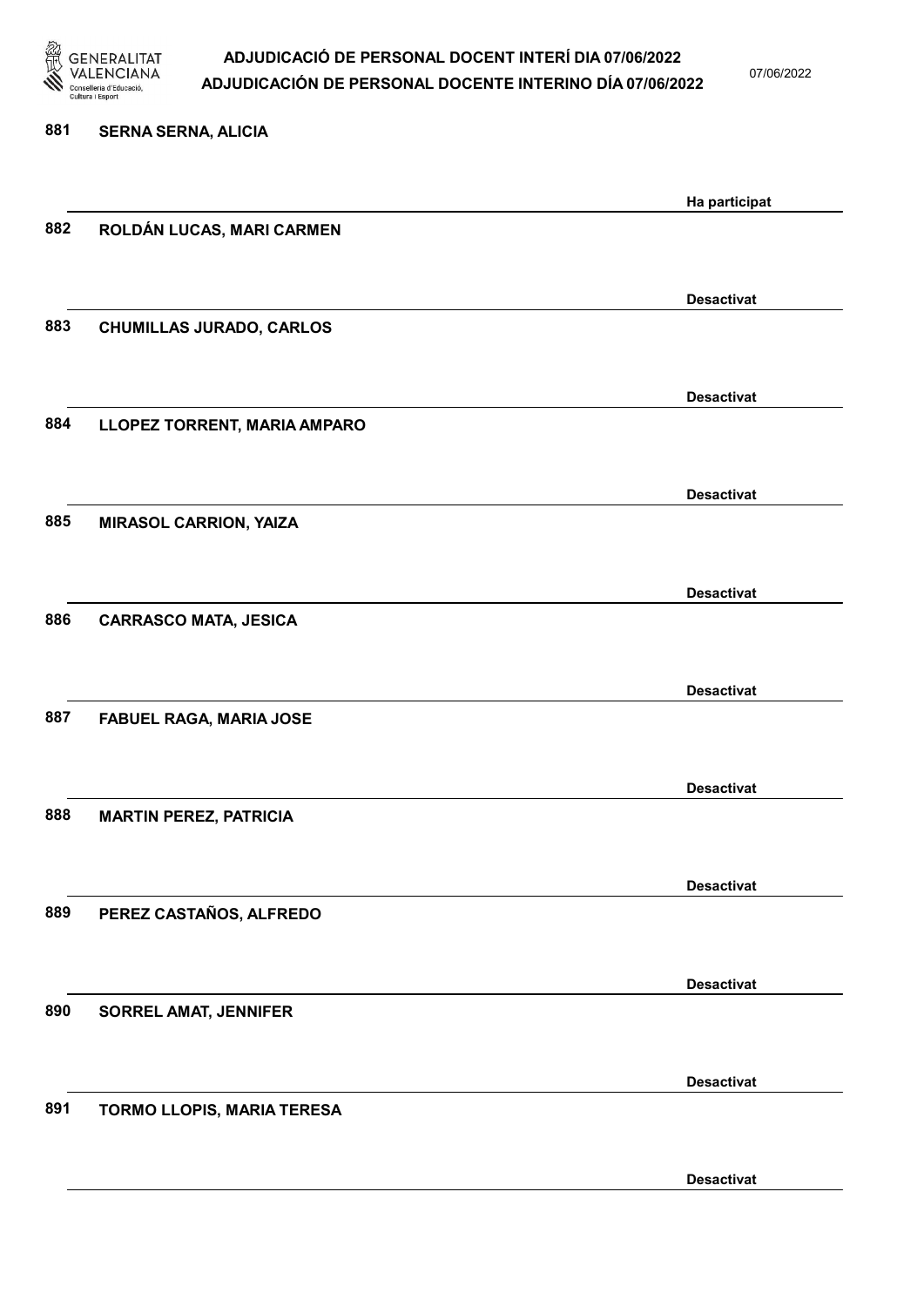

07/06/2022

Desactivat

# 892 ALCARAZ SANTOS, EVA MARIA Desactivat 893 HERRERO FELIP, AINARA Desactivat 894 ALEDON ARAGONES, LAURA Desactivat 895 RIOS BELDA, DAVINIA Desactivat 896 GARCIA ESCORTELL, INES Desactivat 897 MONZONIS CARDA, IRENE Desactivat 898 CAPELLA SANCHIS, JOSEP Desactivat 899 ORTUÑO SALVADOR, ANA MARIA Desactivat 900 DEVESA FERRER, CAROLINA Desactivat 901 LLOPIS GOMEZ, PAULA Desactivat 902 JOVER GOMEZ, PATRICIA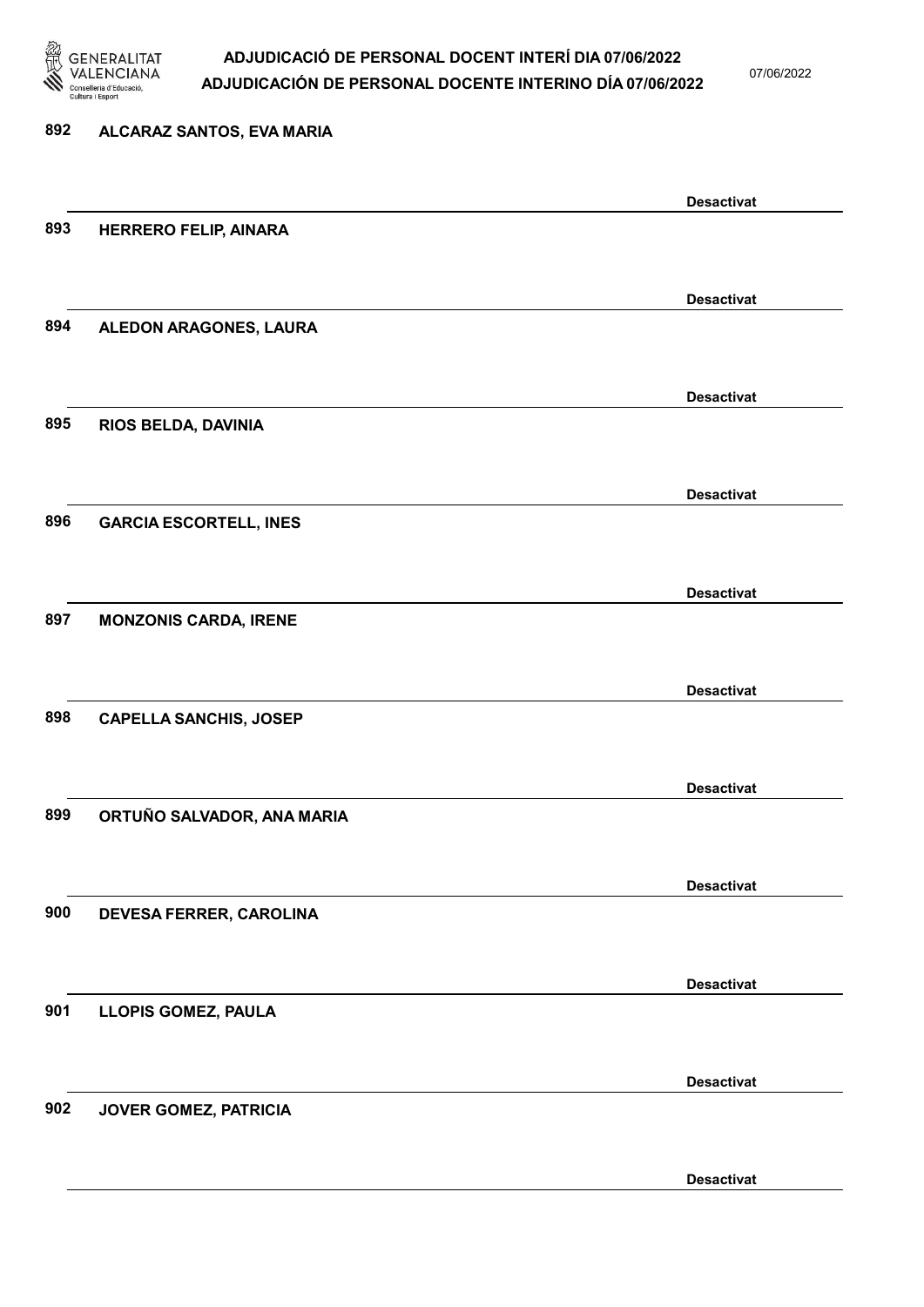

07/06/2022

Desactivat

# 903 BENEDITO CALVO, MANUEL Desactivat 904 VALLS APARICI, RUBEN Desactivat 905 LOPEZ GAMEZ, LAURA Desactivat 906 MATEU CAMPOS, ANGELA Desactivat 907 SOLER FERNANDEZ, MIREIA Desactivat 908 GALAN CABRERA, CRISTINA Desactivat 909 HERRERO CAMPOS, DAVID Desactivat 910 SANCHEZ HIDALGO, ANA MARIA Desactivat 911 LOPEZOSA LUQUE, MARTA Desactivat 912 PASTOR HERRERO, TERESA Desactivat 913 FONS COMPANY, HECTOR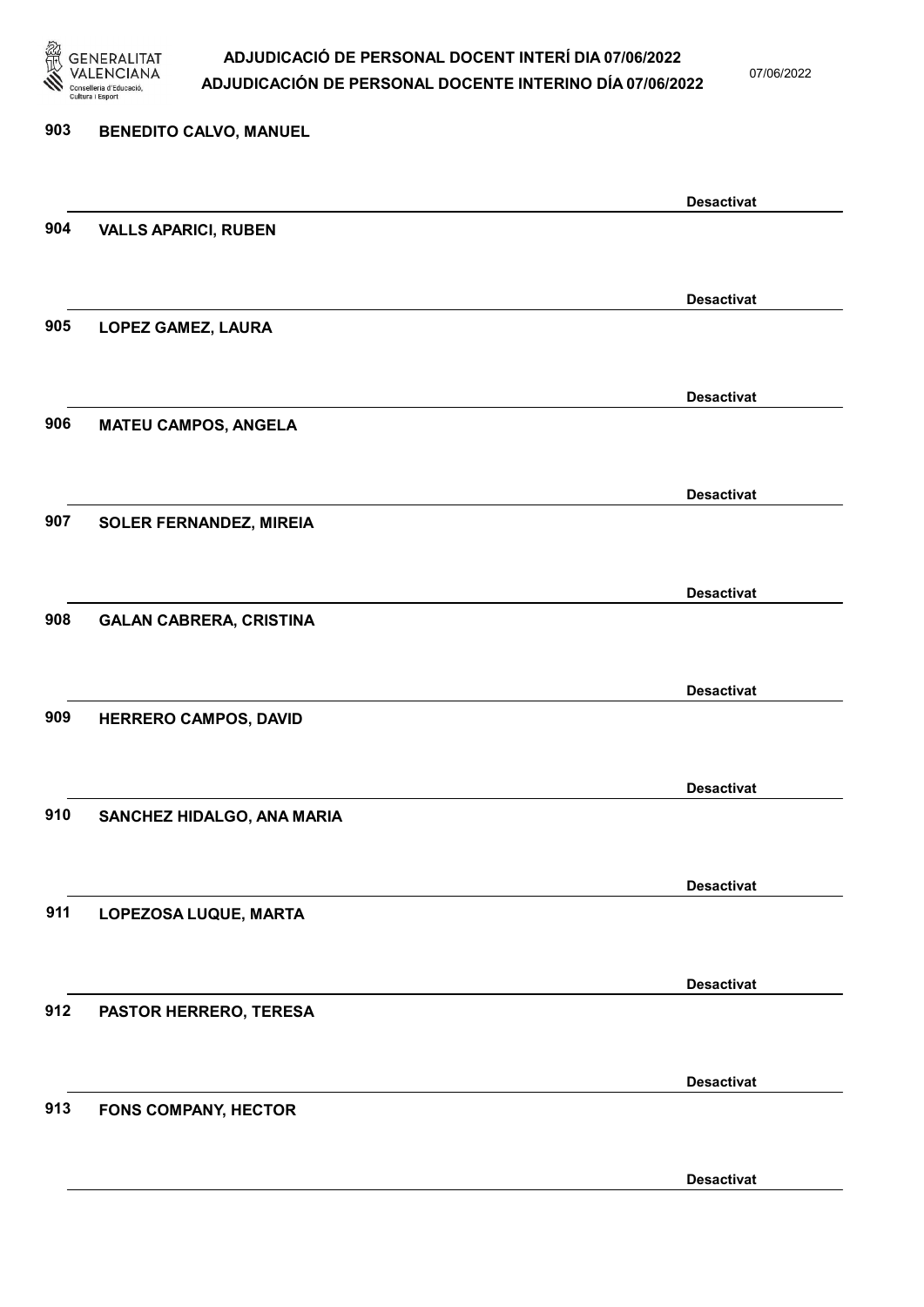

07/06/2022

#### 914 RICART BORONAT, JOANA JULIA

|     |                                | <b>Desactivat</b> |
|-----|--------------------------------|-------------------|
| 915 | <b>BENAVENT GIMENEZ, ESTER</b> |                   |
|     |                                |                   |
|     |                                |                   |
|     |                                | <b>Desactivat</b> |
| 916 | <b>BELDA PEREZ, MARIA JOSE</b> |                   |
|     |                                |                   |
|     |                                | <b>Desactivat</b> |
| 917 | <b>RUIZ ROS, ANNA PILAR</b>    |                   |
|     |                                |                   |
|     |                                |                   |
|     |                                | <b>Desactivat</b> |
| 918 | <b>FORNES MUT, SANDRA</b>      |                   |
|     |                                |                   |
|     |                                | <b>Desactivat</b> |
| 919 | <b>ESTRUCH SEMPERE, SAORO</b>  |                   |
|     |                                |                   |
|     |                                |                   |
|     |                                | <b>Desactivat</b> |
| 920 | SEMPERE ANDREU, MARGARITA      |                   |
|     |                                |                   |
|     |                                | <b>Desactivat</b> |
| 921 | PEREZ IVORRA, MIGUEL ANGEL     |                   |
|     |                                |                   |
|     |                                |                   |
|     |                                | <b>Desactivat</b> |
| 922 | <b>GARCIA JORDA, YAIZA</b>     |                   |
|     |                                |                   |
|     |                                | <b>Desactivat</b> |
| 923 | <b>GINER REAL, CLAUDIA</b>     |                   |
|     |                                |                   |
|     |                                |                   |
|     |                                | <b>Desactivat</b> |
| 924 | <b>GOMEZ CRISTOBAL, SARA</b>   |                   |
|     |                                |                   |
|     |                                | <b>Desactivat</b> |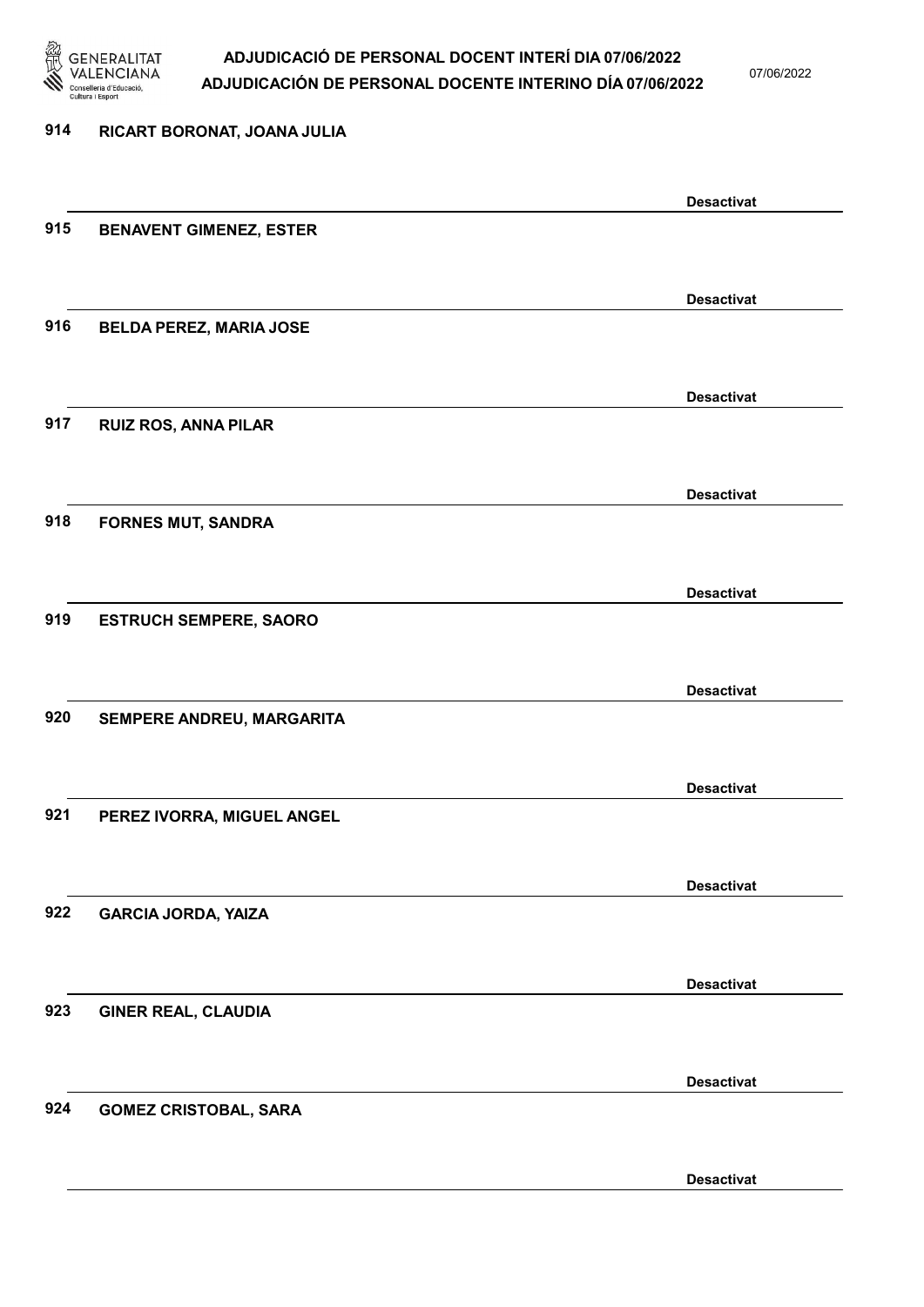

07/06/2022

#### 925 PUCHOL ROS, MARTA

|     |                                  | <b>Desactivat</b> |
|-----|----------------------------------|-------------------|
| 926 | <b>SANTACREU SASTRE, IVONNE</b>  |                   |
|     |                                  |                   |
|     |                                  | <b>Desactivat</b> |
| 927 | <b>FARGA ALBIOL, SILVIA</b>      |                   |
|     |                                  |                   |
|     |                                  | <b>Desactivat</b> |
| 928 | TUDELA CANET, NATALIA            |                   |
|     |                                  |                   |
|     |                                  | <b>Desactivat</b> |
| 929 | <b>MESAS POZO, LORENA</b>        |                   |
|     |                                  |                   |
|     |                                  | <b>Desactivat</b> |
| 930 | <b>SAN FELIPE MOLINA, ANA</b>    |                   |
|     |                                  |                   |
|     |                                  | <b>Desactivat</b> |
| 931 | <b>FUSTER ARNANDIS, MIRIAM</b>   |                   |
|     |                                  |                   |
|     |                                  | <b>Desactivat</b> |
| 932 | <b>CORONADO PUCHAU, NIEVES</b>   |                   |
|     |                                  |                   |
|     |                                  | <b>Desactivat</b> |
| 933 | SOLER RODRIGUEZ, BEATRIZ         |                   |
|     |                                  |                   |
|     |                                  | <b>Desactivat</b> |
| 934 | <b>CATALAN GUTIERREZ, ANDREA</b> |                   |
|     |                                  |                   |
|     |                                  | <b>Desactivat</b> |
| 935 | <b>CIURANA PEREZ, ESTHER</b>     |                   |
|     |                                  |                   |
|     |                                  | <b>Desactivat</b> |
|     |                                  |                   |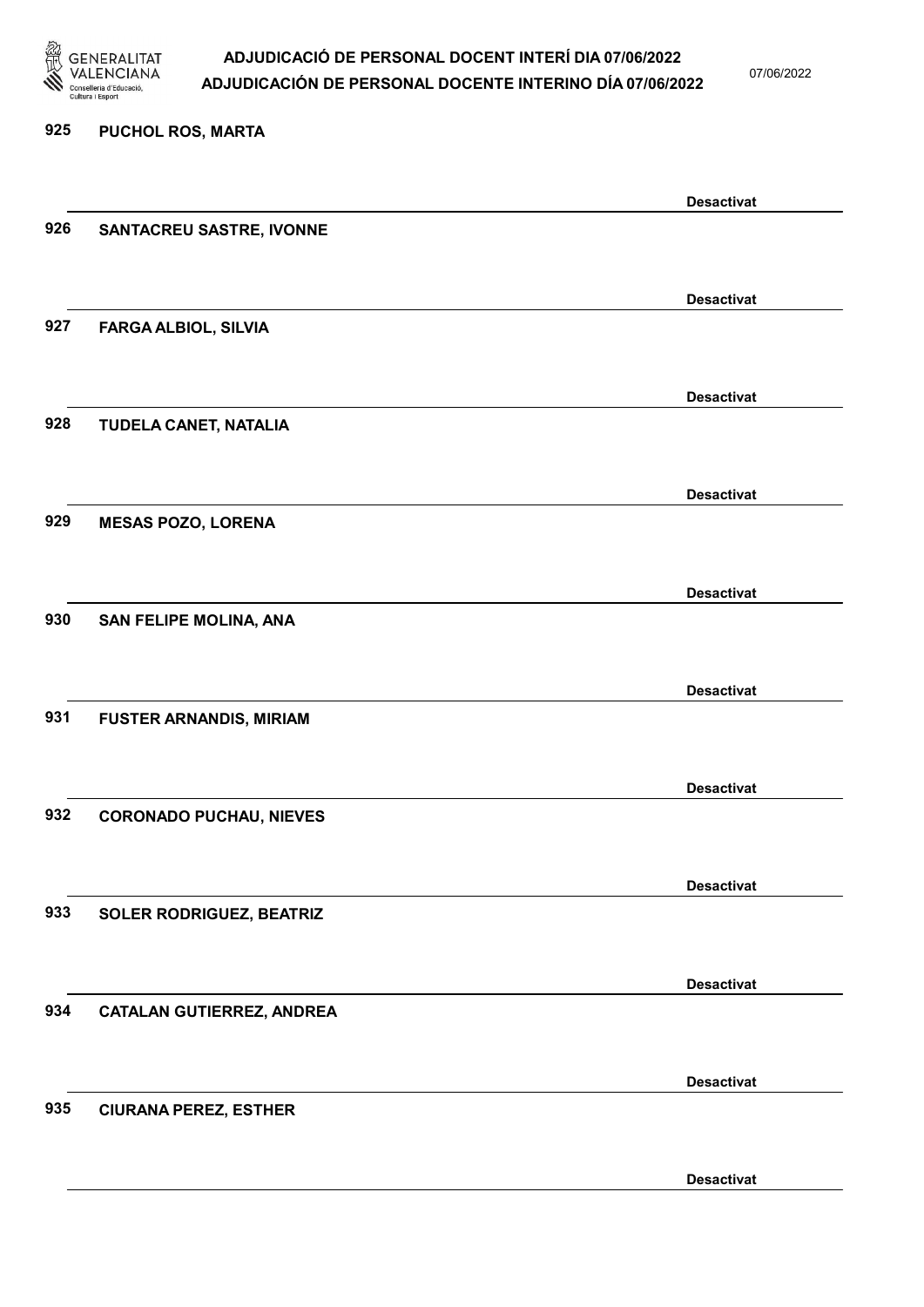

07/06/2022

Desactivat

# 936 GORRITA RAJA, MARIA Desactivat 937 MORA PEÑAFIEL, MIREIA Desactivat 938 CAMPAYO JULVE, RAUL Desactivat 939 RODRIGUEZ DE GUZMAN MORENO, MARTA Desactivat 940 GARCIA ORRICO, SUSANA Desactivat 941 SORIANO ESCUDER, CELIA Desactivat 942 BAENA ROJAS, ANTONIO Ha participat 943 PORCAR DIAZ, DAVID Desactivat 944 TORRES LEAL, ESTEFANIA Desactivat 945 PRADES FERRER, ELISABET Desactivat 946 MAESTRE PIZARRO, LAURA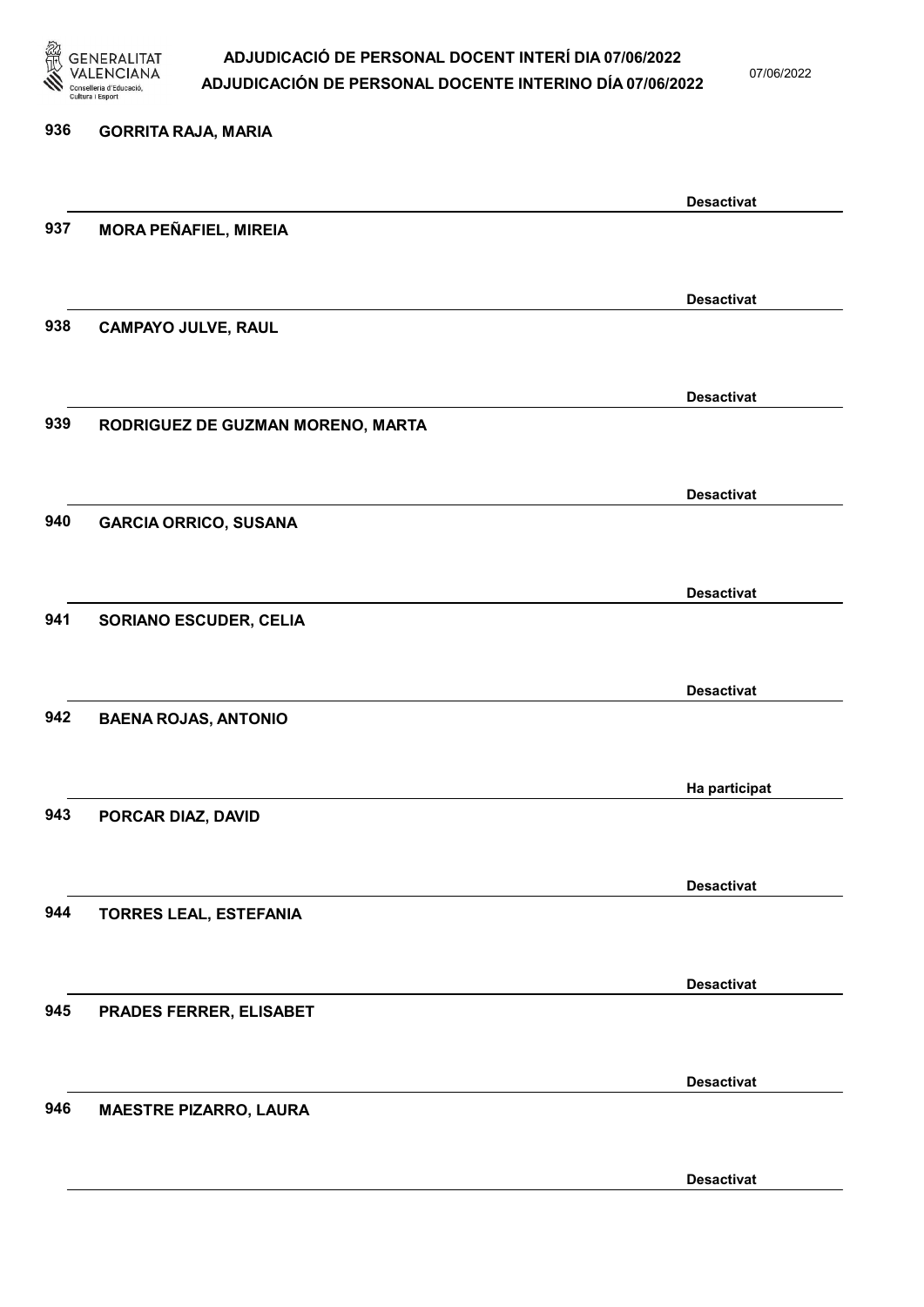

07/06/2022

Desactivat

# 947 MARTINEZ ANTON, PAULA Desactivat 948 MUÑOZ BOU, CARLOS Desactivat 949 FELIP ROCA, CARLA Desactivat 950 MINGOL PALLARES, ANDREA Desactivat 951 GARCIA BALAGUER, PATRICIA Desactivat 952 SAN JOSE VILLACH, PAULA Desactivat 953 SOLER SELLES, NURIA Desactivat 954 GOMEZ ALCANTUD, RAQUEL Desactivat 955 GARCIA BARRACHINA, NOELIA Desactivat 956 MARTI BALLESTER, SILVIA Desactivat 957 CAMAÑ BELLMUNT, MARTA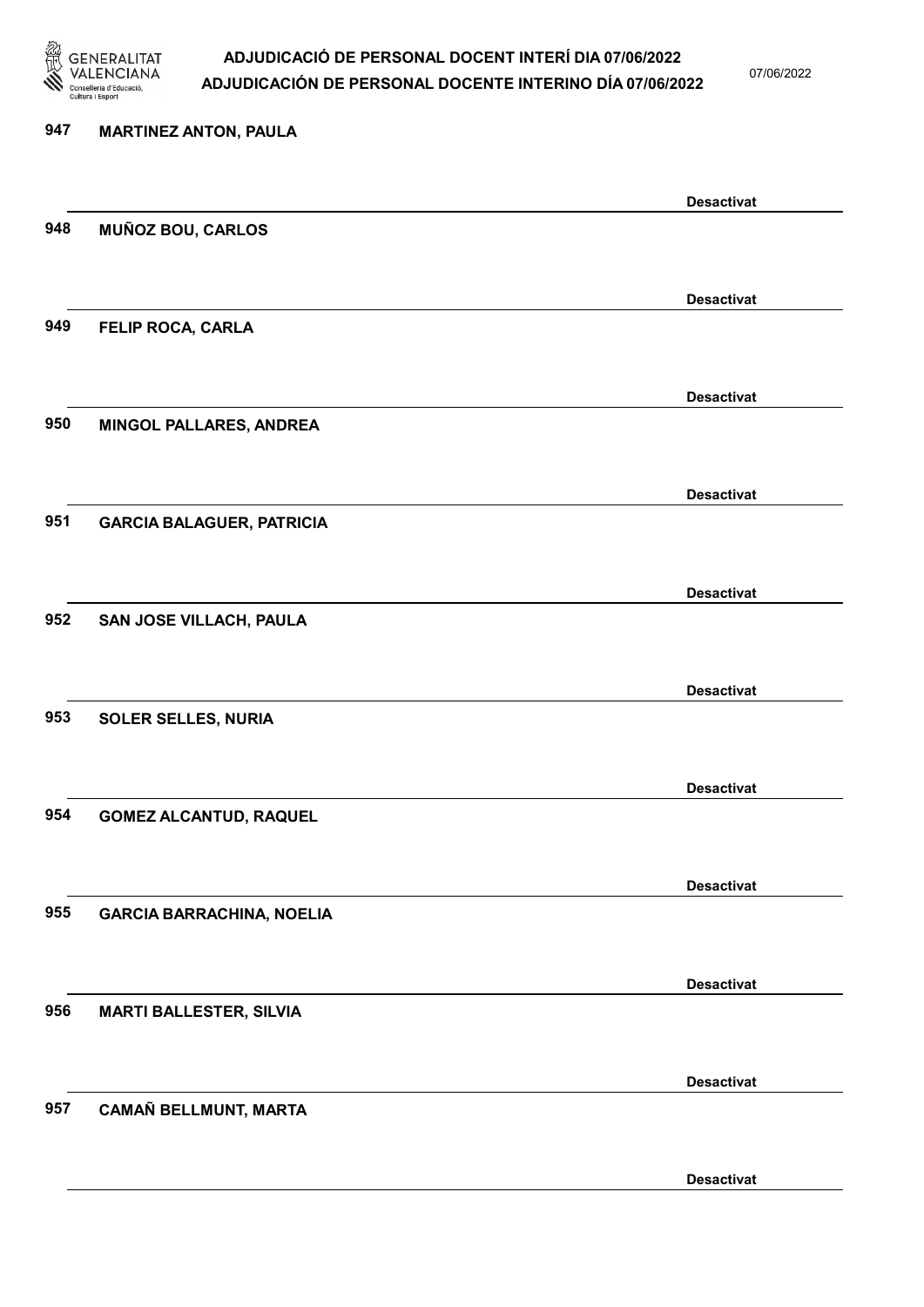

07/06/2022

### 958 CABALLER ESTEVE, VICTOR Desactivat 959 ADARO BAEZ, CARLA NOELIA Desactivat 960 BADENAS CHAPA, MARTA Desactivat 961 BENAVENT TARRASO, MAR ANGELS Desactivat 962 CORBERAN RUIZ, PAULA Desactivat 963 ROIG ESCORCIA, MARTA Desactivat 964 PUERTO BELDA, MARIA Desactivat 965 MOLL VINUESA, NATALIA Desactivat 966 ROMAN CARBONELL, NURIA Desactivat 967 HUIDOBRO TAENGUA, LUCIA Desactivat 968 JUAN VALERO, BERTA Desactivat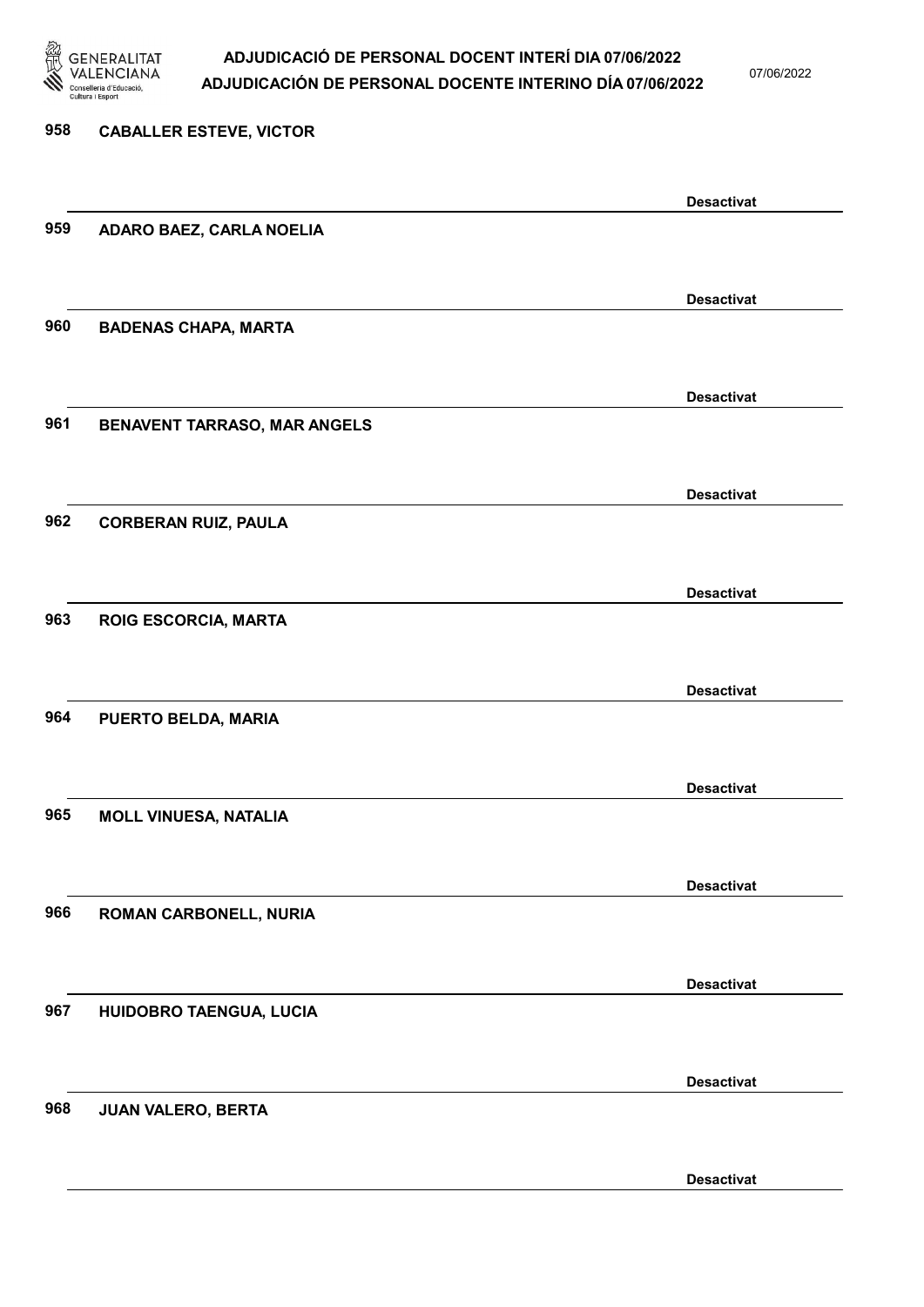

07/06/2022

## 969 COLL LARA, ANA Desactivat 970 TARIN CUENCA, JUAN Desactivat 971 JIMÉNEZ ARCO, MARÍA JOSÉ Desactivat 972 SANCHEZ LLUCH, ERIK Desactivat 973 ZARAGOZA BALLESTER, MARIA DE LA BALMA Desactivat 974 CAMACHO GOSALVEZ, MARIA PILAR Desactivat 975 VILA VILA, CARLES Desactivat 976 MOYA RUIZ, LAURA Desactivat 977 GIRONES TAMARIT, ALEJANDRO Desactivat 978 PISA FERNANDEZ, MARIA DEL CARMEN Desactivat 979 CHIARAMELLO BORRAJO, GABRIELA

Desactivat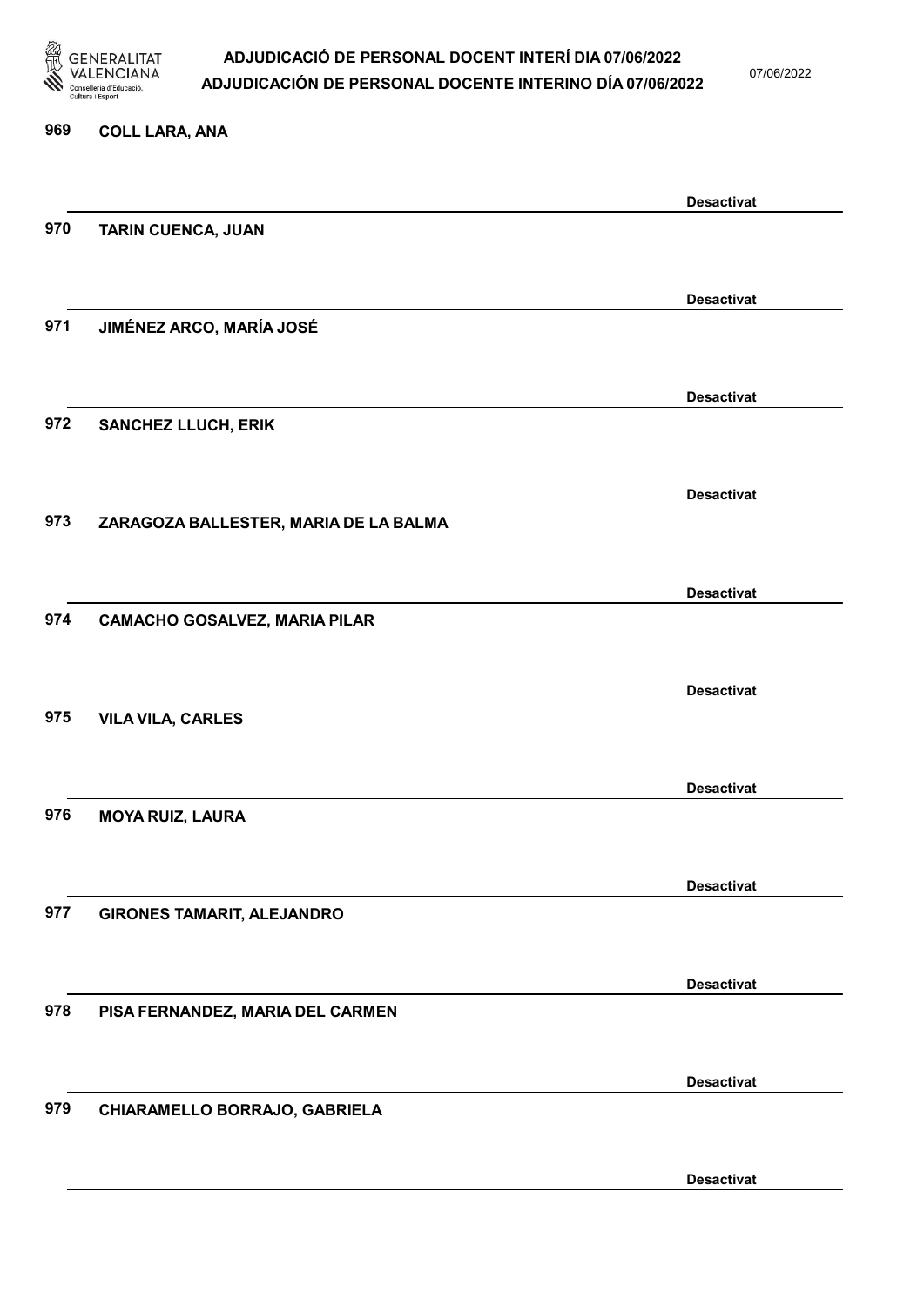

07/06/2022

### 980 PUIG MORENO, ALBA

|     |                                      | <b>Desactivat</b> |
|-----|--------------------------------------|-------------------|
| 981 | <b>VERCHER RUIZ, DAVID</b>           |                   |
|     |                                      |                   |
|     |                                      | <b>Desactivat</b> |
| 982 | FERNANDEZ GARCIA, MARIA JOSE         |                   |
|     |                                      |                   |
|     |                                      |                   |
|     |                                      | <b>Desactivat</b> |
| 983 | <b>MOLL CARRION, MARIA ARACELI</b>   |                   |
|     |                                      |                   |
|     |                                      | <b>Desactivat</b> |
| 984 | <b>ESCUTIA MURILLO, TERESA ELENA</b> |                   |
|     |                                      |                   |
|     |                                      |                   |
|     |                                      | <b>Desactivat</b> |
| 985 | <b>MONSELL MORALES, MARIA JESUS</b>  |                   |
|     |                                      |                   |
|     |                                      | <b>Desactivat</b> |
| 986 | <b>GINER PLA, IRIS</b>               |                   |
|     |                                      |                   |
|     |                                      |                   |
| 987 |                                      | <b>Desactivat</b> |
|     | PALANCA MATEU, LUISA GEMMA           |                   |
|     |                                      |                   |
|     |                                      | <b>Desactivat</b> |
| 988 | <b>UBEDA SAEZ, ESTEFANIA</b>         |                   |
|     |                                      |                   |
|     |                                      | <b>Desactivat</b> |
| 989 | <b>GOMIS ESTEVE, ANTONI</b>          |                   |
|     |                                      |                   |
|     |                                      |                   |
|     |                                      | <b>Desactivat</b> |
| 990 | <b>CLIMENT ORTIZ, VICENT</b>         |                   |
|     |                                      |                   |
|     |                                      | <b>Desactivat</b> |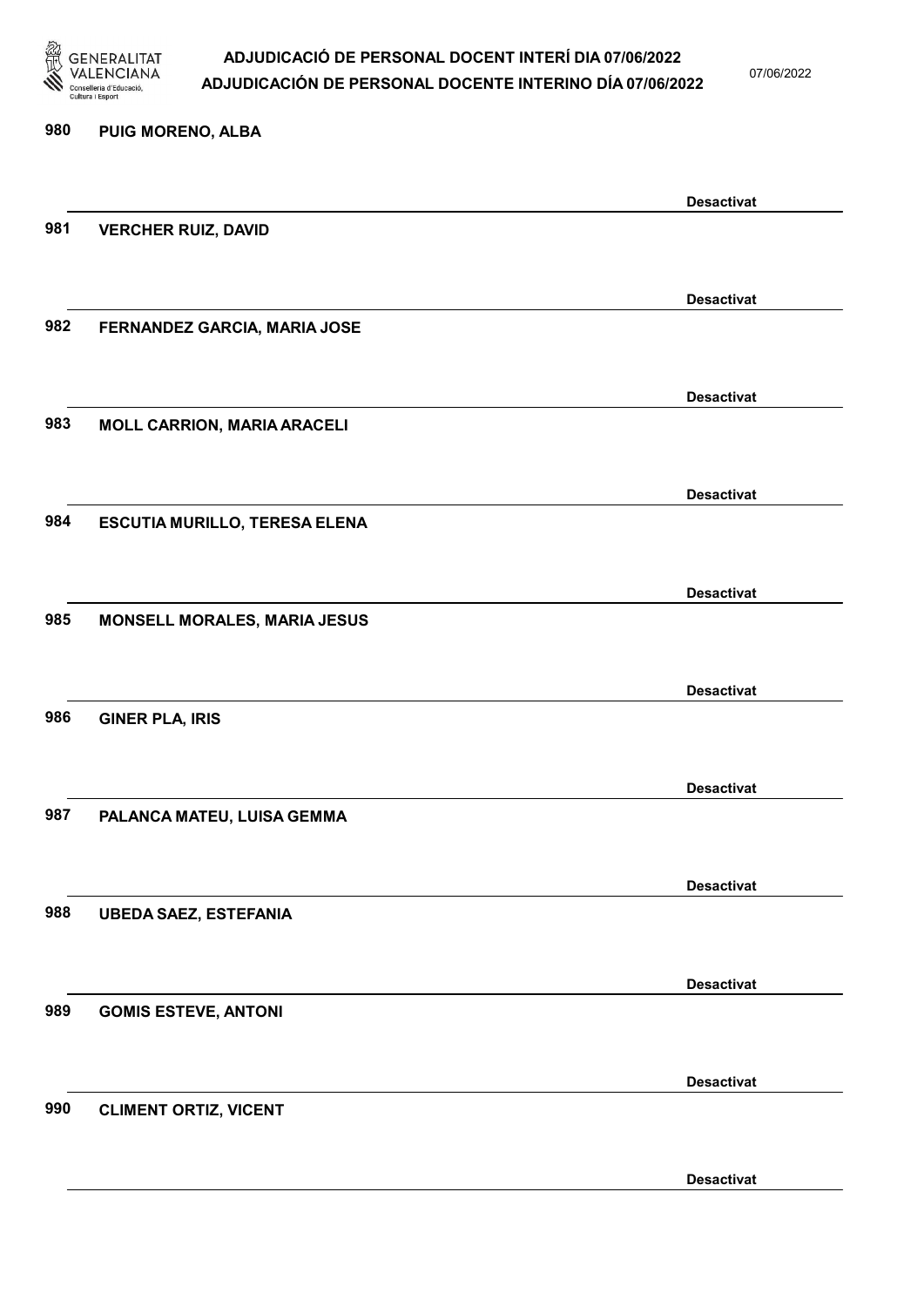

07/06/2022

### 991 ALBERO URBÁN, CLARA

|      |                                  | <b>Desactivat</b> |
|------|----------------------------------|-------------------|
| 992  | PASTOR IBAÑEZ, ESTER             |                   |
|      |                                  |                   |
|      |                                  | <b>Desactivat</b> |
| 993  | PERELLO GOMAR, IRENE             |                   |
|      |                                  |                   |
|      |                                  |                   |
|      |                                  | <b>Desactivat</b> |
| 994  | DOMINGUEZ PAUNER, LAURA          |                   |
|      |                                  |                   |
|      |                                  | <b>Desactivat</b> |
| 995  | DEL VALLE SORIANO, ALBA          |                   |
|      |                                  |                   |
|      |                                  | <b>Desactivat</b> |
| 996  | SANZ CATALA, JOSEFA INES         |                   |
|      |                                  |                   |
|      |                                  |                   |
|      |                                  | <b>Desactivat</b> |
| 997  | <b>MARTI APARICI, INMACULADA</b> |                   |
|      |                                  |                   |
|      |                                  | <b>Desactivat</b> |
| 998  | <b>GARCIA GARCIA, ALBA</b>       |                   |
|      |                                  |                   |
|      |                                  | <b>Desactivat</b> |
| 999  | DUART NADAL, MIGUEL ANGEL        |                   |
|      |                                  |                   |
|      |                                  |                   |
| 1000 |                                  | <b>Desactivat</b> |
|      | <b>ALBERO GIL, LAURA</b>         |                   |
|      |                                  |                   |
|      |                                  | <b>Desactivat</b> |
| 1001 | PEREZ BISQUERT, MONICA           |                   |
|      |                                  |                   |
|      |                                  | <b>Desactivat</b> |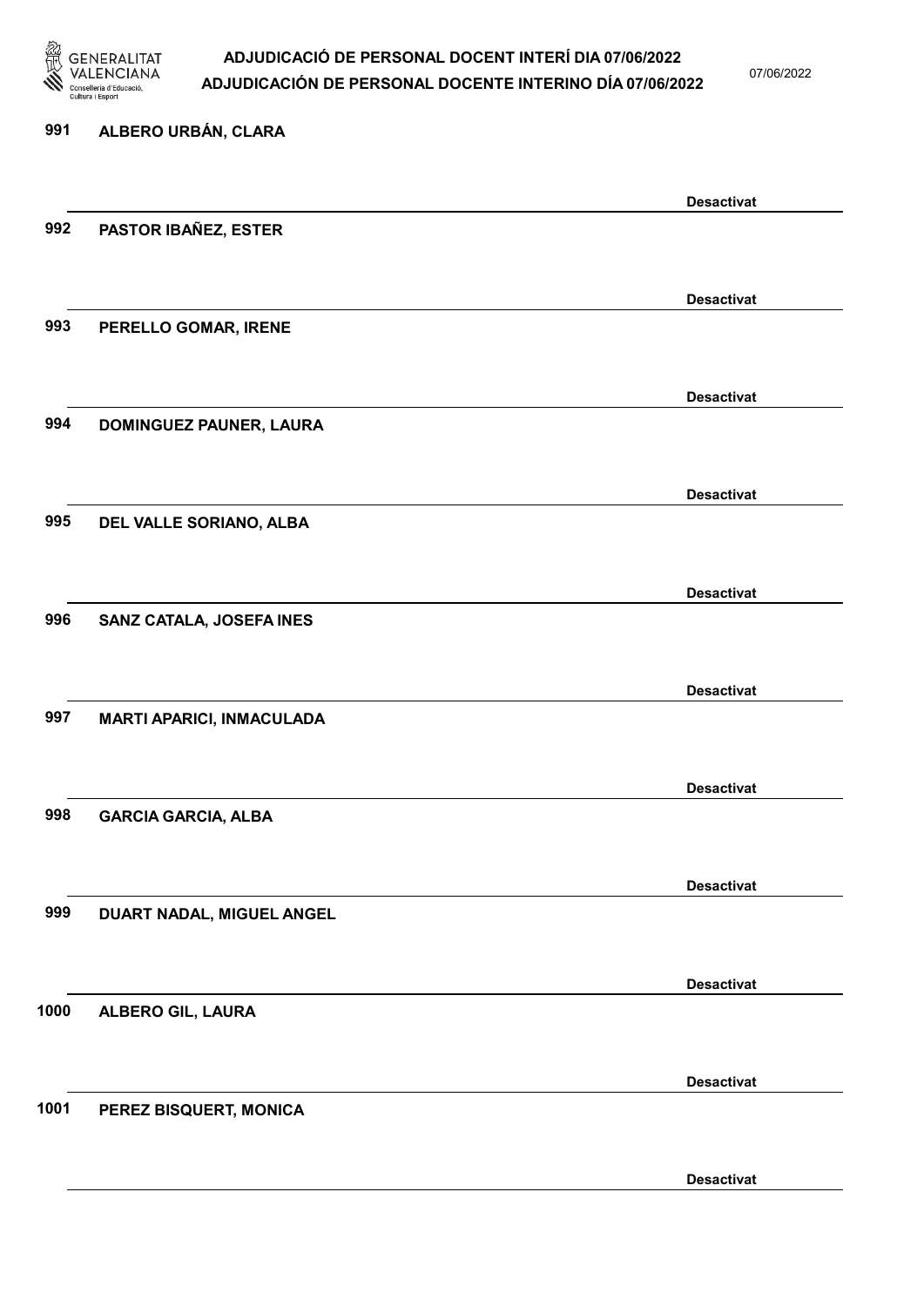

07/06/2022

Desactivat

## 1002 FERNANDEZ BENAVENT, EVA MARIA Desactivat 1003 CARBONELL MACIA, MIRIAM Desactivat 1004 IBAÑEZ MONTAÑANA, ANDREA Desactivat 1005 PEIRO JARQUE, LUIS Desactivat 1006 GIMENO GRAU, MARIA Desactivat 1007 PEREZ MARTINEZ, CARLA Desactivat 1008 GARCIA NIÑEROLA, ALICIA Desactivat 1009 LLORENS OROZCO, ALTEA Desactivat 1010 SANCHIS BALAGUER, ANDREA Desactivat 1011 ESCRICH SENENT, MIREIA Desactivat 1012 ALPERA ARACIL, MARIA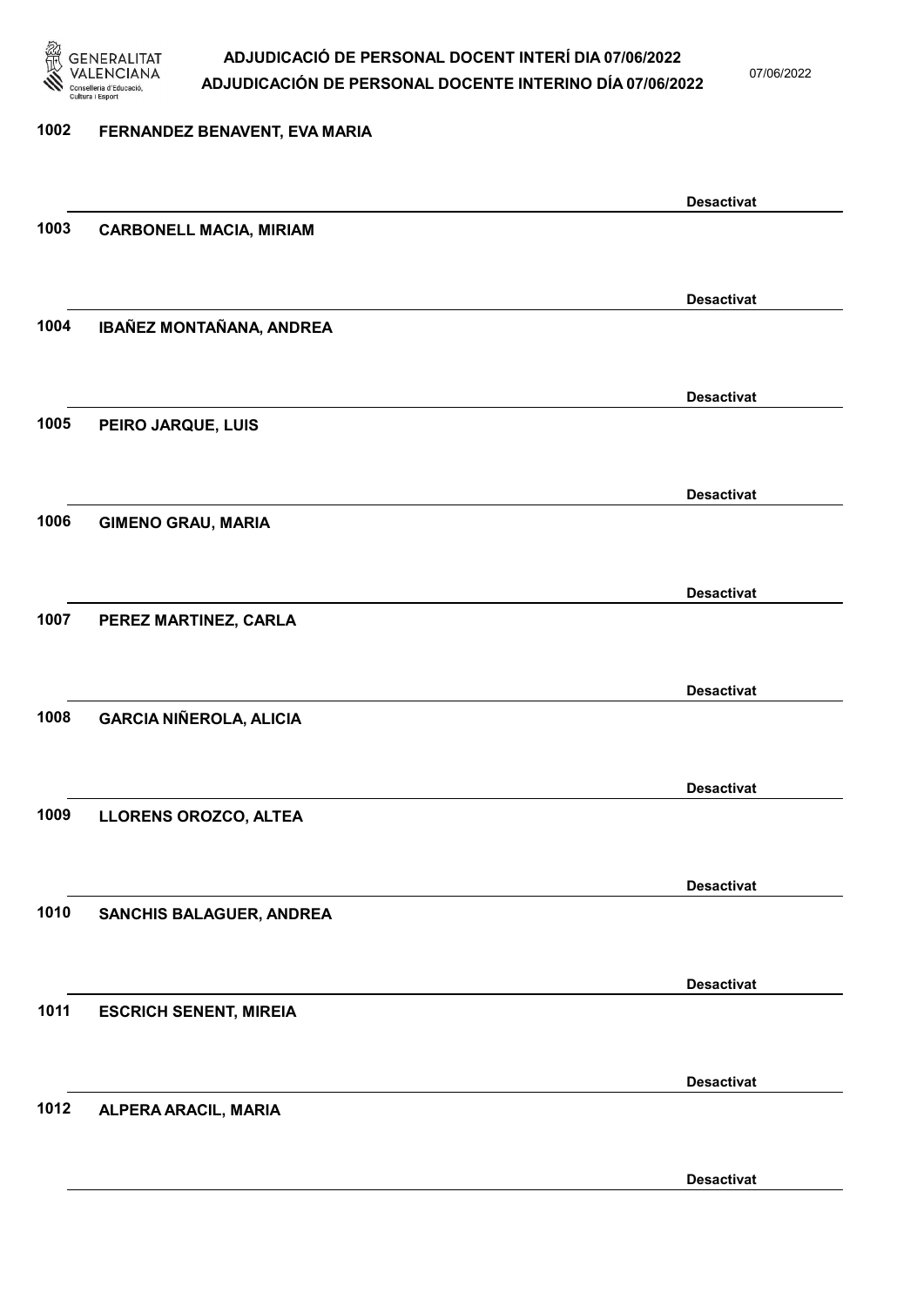

07/06/2022

#### 1013 PEREZ COLLADO, LUCIA

|      |                                    | <b>Desactivat</b> |
|------|------------------------------------|-------------------|
| 1014 | <b>VALERO PORTOLES, VIRGINIA</b>   |                   |
|      |                                    |                   |
|      |                                    | <b>Desactivat</b> |
| 1015 | CAÑIZARES AYALA, TAMARA            |                   |
|      |                                    |                   |
|      |                                    |                   |
|      |                                    | <b>Desactivat</b> |
| 1016 | <b>SAIS CANUT, REBECA</b>          |                   |
|      |                                    |                   |
|      |                                    | <b>Desactivat</b> |
| 1017 | <b>VILLAR MORENO, SONIA</b>        |                   |
|      |                                    |                   |
|      |                                    |                   |
|      |                                    | <b>Desactivat</b> |
| 1018 | RAMOS MARTINEZ, SANDRA             |                   |
|      |                                    |                   |
|      |                                    | <b>Desactivat</b> |
| 1019 | <b>MOLLON BADAL, MARIA</b>         |                   |
|      |                                    |                   |
|      |                                    |                   |
| 1020 |                                    | <b>Desactivat</b> |
|      | <b>MACARRO GARRIDO, ANA ISABEL</b> |                   |
|      |                                    |                   |
|      |                                    | <b>Desactivat</b> |
| 1021 | LLAVATA GALLACH, ELIA              |                   |
|      |                                    |                   |
|      |                                    | <b>Desactivat</b> |
| 1022 | <b>IBAÑEZ NOVA, ESTER</b>          |                   |
|      |                                    |                   |
|      |                                    |                   |
|      |                                    | <b>Desactivat</b> |
| 1023 | <b>HERVAS JORDAN, IRIS</b>         |                   |
|      |                                    |                   |
|      |                                    | <b>Desactivat</b> |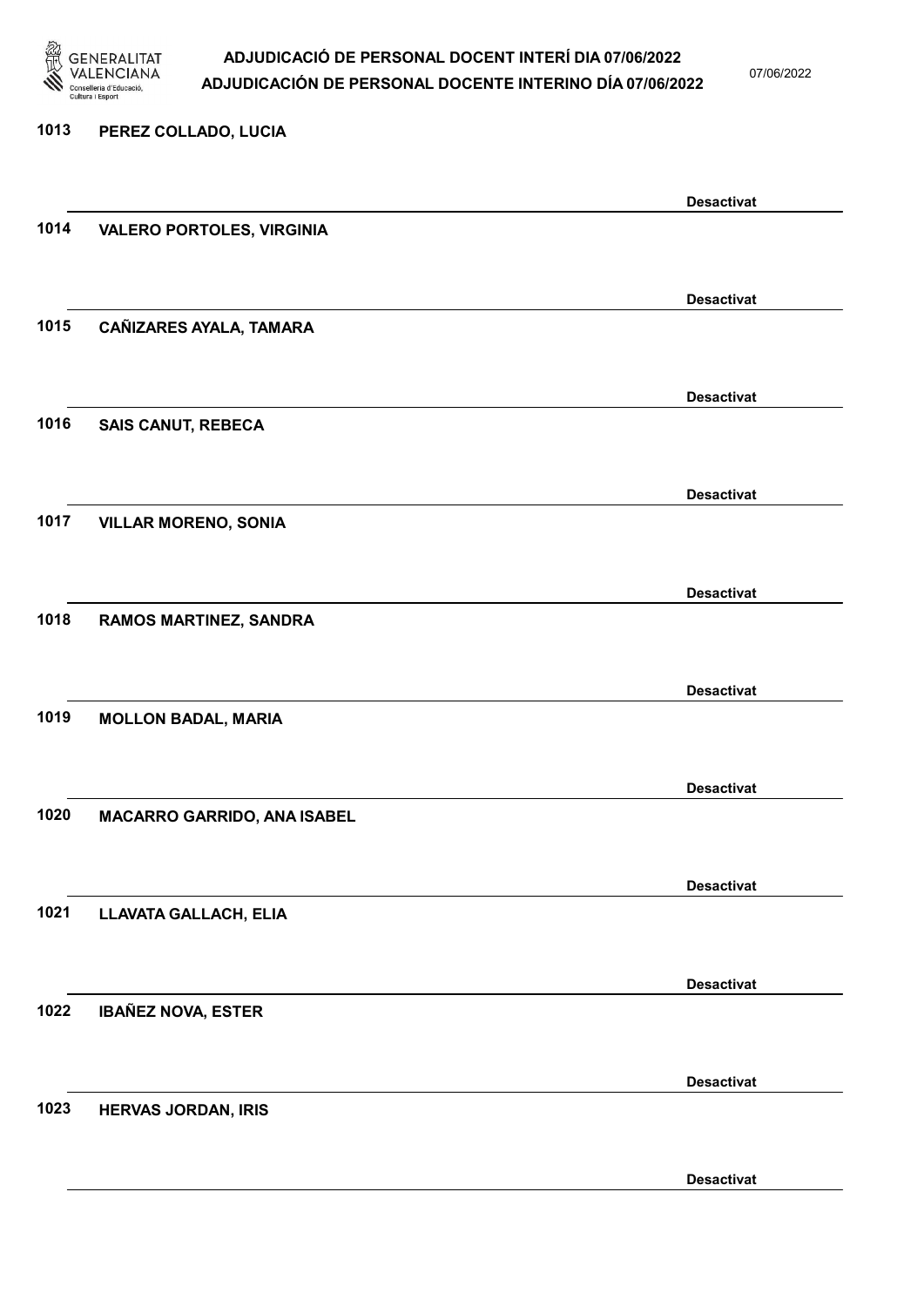

07/06/2022

### 1024 GRIMALT CABRERA, LORENA Desactivat 1025 GAY QUINZA, ALBA Desactivat 1026 TOLEDO CORRALO, PAULA Desactivat 1027 GARCIA SANCHEZ, JOSE ANTONIO Desactivat 1028 RODRIGUEZ TORCA, SARA Desactivat 1029 GOMIS GOMEZ, MIRIAM Desactivat 1030 ROMERO CAMARENA, VERONICA Desactivat 1031 DIAZ CASTILLO, LAURA Desactivat 1032 BATALLER HITA, ASELA Desactivat 1033 IBAÑEZ OSUNA, ALEJANDRO Desactivat 1034 GALLEGO CALERO, ANDREA Desactivat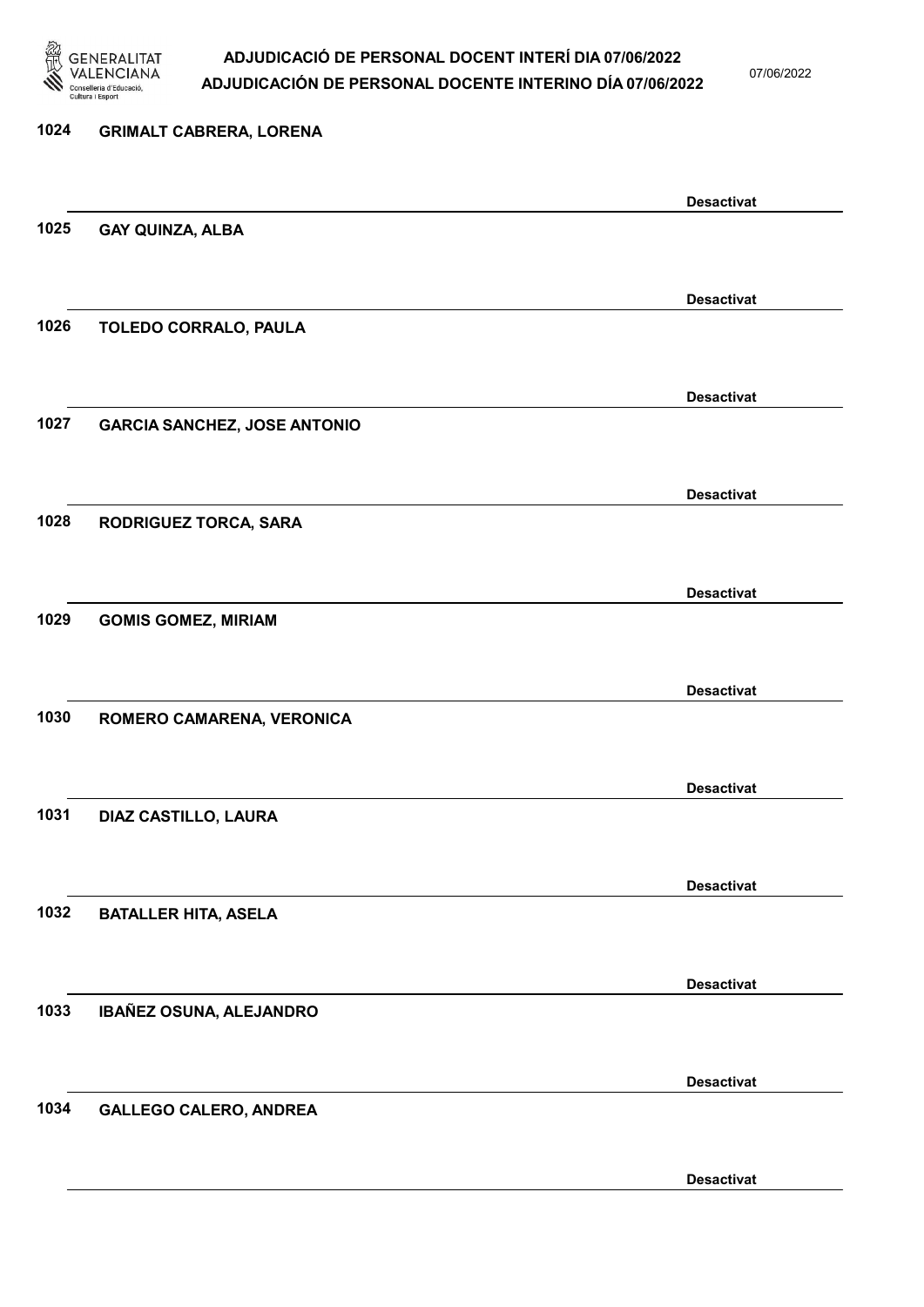

07/06/2022

#### 1035 NAVARRO GUERRERO, ANA BELEN

|      |                                                                                |           |                           | <b>Desactivat</b> |
|------|--------------------------------------------------------------------------------|-----------|---------------------------|-------------------|
| 1036 | <b>CHAQUES RAGA, RAQUEL</b>                                                    |           |                           |                   |
|      |                                                                                |           |                           |                   |
|      |                                                                                |           |                           | <b>Desactivat</b> |
| 1037 | <b>MARQUES VARON, JOSE RAMON</b>                                               | Petición: | 14                        | Voluntaria        |
|      | PATERNA (46006461) CEIP TORRE DE PATERNA<br>838586<br>128 / EDUCACIÓ PRIMÀRIA. |           |                           |                   |
|      | Horas<br>23                                                                    |           | SUBSTITUCIÓ INDETERMINADA | Adjudicat         |
| 1038 | <b>ESCRIVA MORENO, ROSA ANA</b>                                                |           |                           |                   |
|      |                                                                                |           |                           |                   |
|      |                                                                                |           |                           | <b>Desactivat</b> |
| 1039 | PASCUAL LOPEZ, VERONICA                                                        |           |                           |                   |
|      |                                                                                |           |                           |                   |
|      |                                                                                |           |                           |                   |
|      |                                                                                |           |                           | Ha participat     |
| 1040 | AGUSTI OLIVARES, MARIA GEMA                                                    |           |                           |                   |
|      |                                                                                |           |                           |                   |
|      |                                                                                |           |                           | <b>Desactivat</b> |
| 1041 | <b>SALINAS LOPEZ, BEATRIZ</b>                                                  |           |                           |                   |
|      |                                                                                |           |                           |                   |
|      |                                                                                |           |                           |                   |
|      |                                                                                |           |                           | <b>Desactivat</b> |
| 1042 | SABATER RAMIREZ, ALVARO                                                        |           |                           |                   |
|      |                                                                                |           |                           |                   |
|      |                                                                                |           |                           | <b>Desactivat</b> |
| 1043 | <b>GARCIA CARBO, AINA</b>                                                      |           |                           |                   |
|      |                                                                                |           |                           |                   |
|      |                                                                                |           |                           |                   |
|      |                                                                                |           |                           | <b>Desactivat</b> |
| 1044 | <b>CASANOVA MOLINA, NOEMI</b>                                                  |           |                           |                   |
|      |                                                                                |           |                           |                   |
|      |                                                                                |           |                           | <b>Desactivat</b> |
| 1045 | RAMON RUIZ, CLAUDIA LLEDO                                                      |           |                           |                   |
|      |                                                                                |           |                           |                   |
|      |                                                                                |           |                           |                   |
|      |                                                                                |           |                           | <b>Desactivat</b> |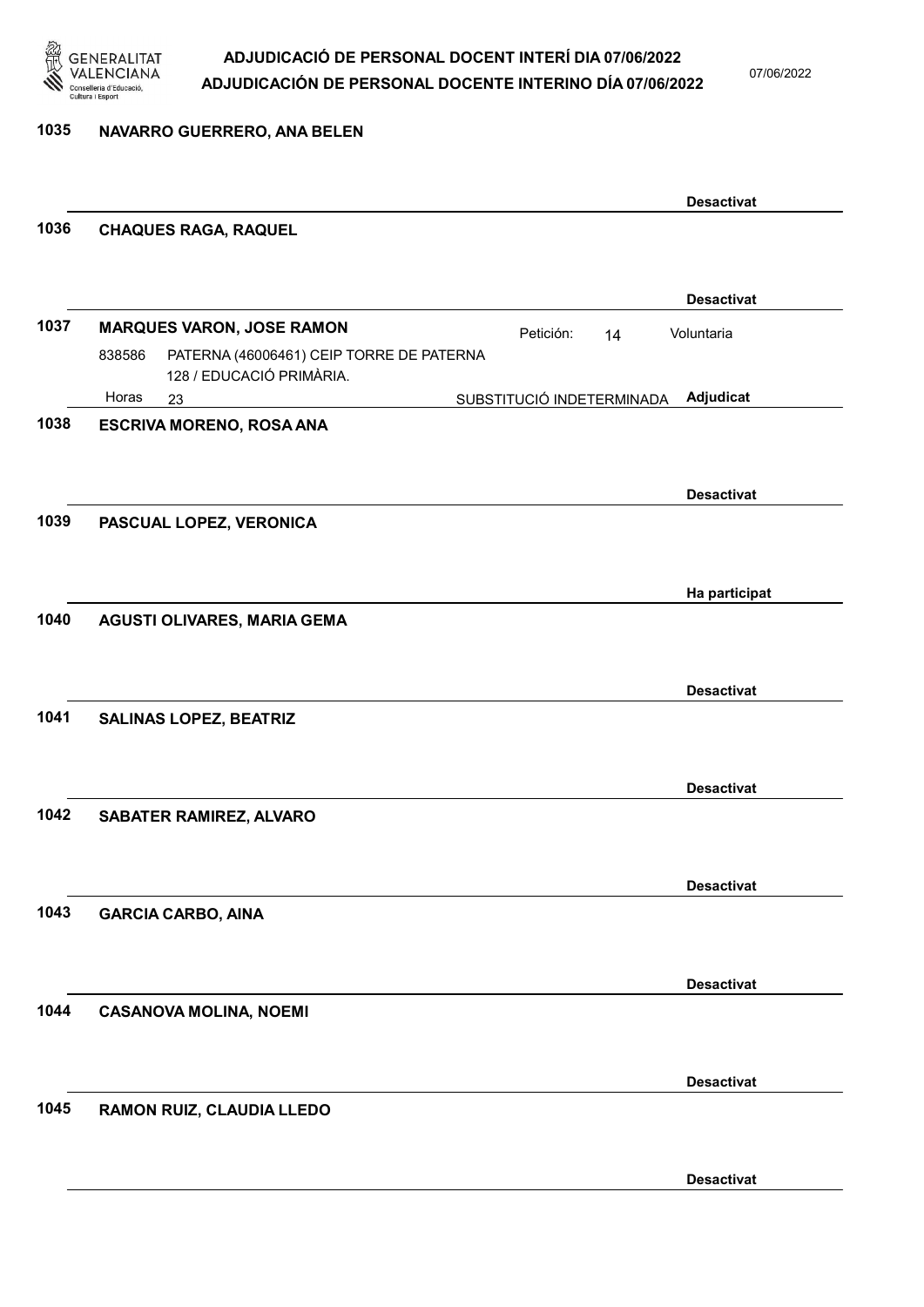$2022$ 

|      | Cultura i Esport |                                                                        | ADJUDICACIÓ DE PERSONAL DOCENT INTERÍ DIA 07/06/2022<br>ADJUDICACIÓN DE PERSONAL DOCENTE INTERINO DÍA 07/06/2022 |   | 07/06/2           |
|------|------------------|------------------------------------------------------------------------|------------------------------------------------------------------------------------------------------------------|---|-------------------|
| 1046 |                  | <b>BLANCO TARIN, ENRIQUE</b>                                           | Petición:                                                                                                        | 1 | Voluntaria        |
|      | 506128           | VALÈNCIA (46012628) CEIP SAN JOSÉ DE CALASANZ<br>123 / EDUCACIÓ FÍSICA |                                                                                                                  |   |                   |
|      | Horas            | 23                                                                     | SUBSTITUCIÓ INDETERMINADA                                                                                        |   | Adjudicat         |
| 1047 |                  | PEREZ SANCHEZ, MARINA                                                  |                                                                                                                  |   |                   |
|      |                  |                                                                        |                                                                                                                  |   | <b>Desactivat</b> |
| 1048 |                  | NUÑEZ NAVARRETE, JUAN RAMON                                            |                                                                                                                  |   |                   |
|      |                  |                                                                        |                                                                                                                  |   | <b>Desactivat</b> |
| 1049 |                  | <b>GORDON RUIZ, ROCIO</b>                                              |                                                                                                                  |   |                   |
|      |                  |                                                                        |                                                                                                                  |   | <b>Desactivat</b> |
| 1050 |                  | PUERTA ARCAS, VERONICA                                                 |                                                                                                                  |   |                   |
|      |                  |                                                                        |                                                                                                                  |   | <b>Desactivat</b> |
| 1051 |                  | PASCUAL GONZALEZ, NATALIA                                              |                                                                                                                  |   |                   |
|      |                  |                                                                        |                                                                                                                  |   | <b>Desactivat</b> |
| 1052 |                  | <b>BARCELO SANCHEZ, ZAIRA</b>                                          |                                                                                                                  |   |                   |
|      |                  |                                                                        |                                                                                                                  |   | <b>Desactivat</b> |
| 1053 |                  | JULIA FERNANDEZ, CARLA                                                 |                                                                                                                  |   |                   |
|      |                  |                                                                        |                                                                                                                  |   | Ha participat     |
| 1054 |                  | <b>LLORENS NEBOT, ANDREA</b>                                           |                                                                                                                  |   |                   |
|      |                  |                                                                        |                                                                                                                  |   | <b>Desactivat</b> |
| 1055 |                  | DOMENECH JIMENEZ, ALICIA                                               |                                                                                                                  |   |                   |
|      |                  |                                                                        |                                                                                                                  |   | <b>Desactivat</b> |

1056 OMBUENA YAGO, SANDRA

Desactivat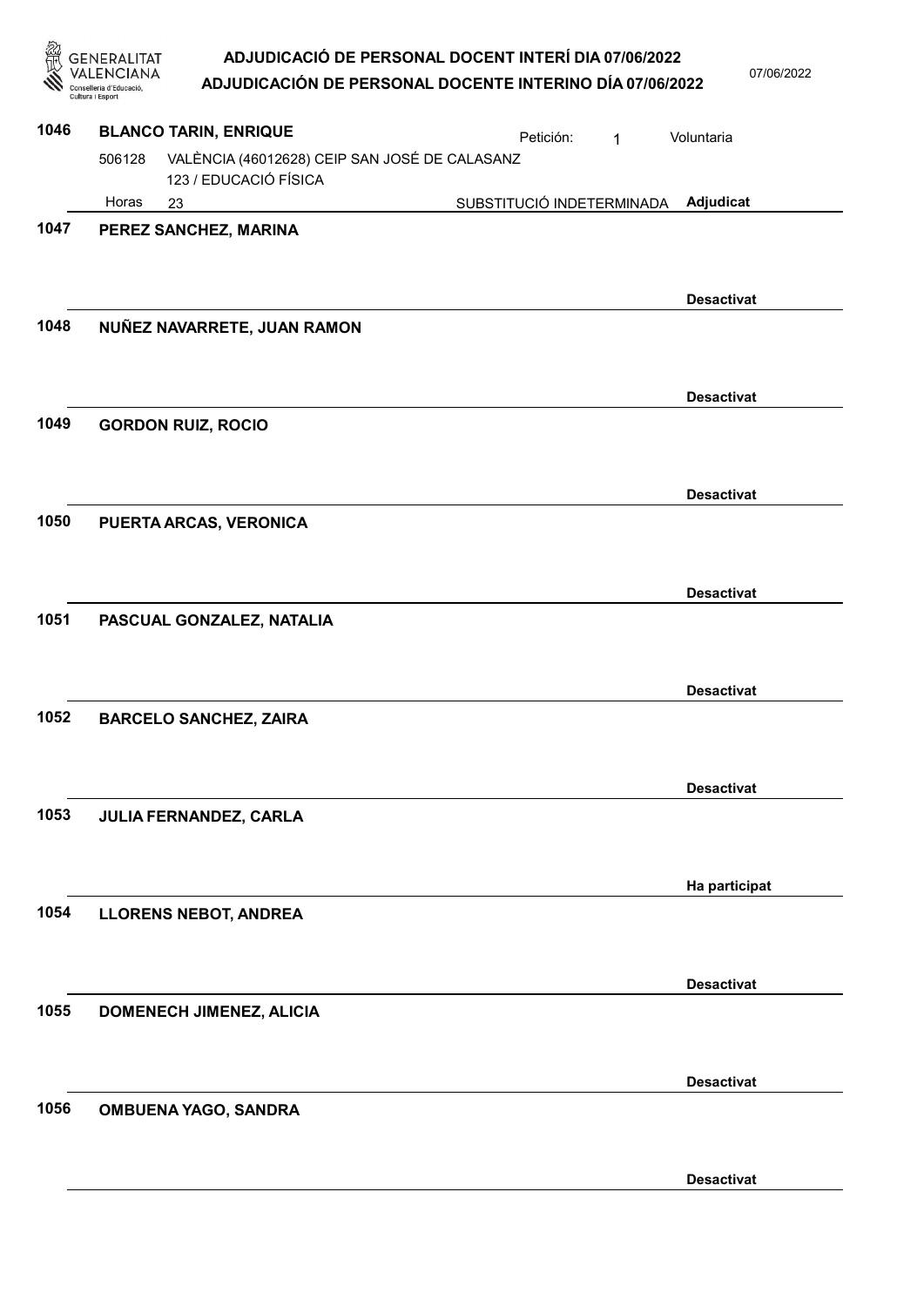

07/06/2022

| 1057 | ESPASA SAVAL, MARIA YASMINA          |                   |
|------|--------------------------------------|-------------------|
|      |                                      | <b>Desactivat</b> |
| 1058 | <b>CHULVI SAEZ, CARLA</b>            |                   |
|      |                                      | <b>Desactivat</b> |
| 1059 | <b>SANCHEZ MELIA, LAURA</b>          |                   |
|      |                                      | <b>Desactivat</b> |
| 1060 | <b>MARTI VIDAL, LAURA</b>            |                   |
|      |                                      | <b>Desactivat</b> |
| 1061 | NAVARRO BELENGUER, INMACULADA        |                   |
|      |                                      | <b>Desactivat</b> |
| 1062 | <b>CASADO HARO, MARIA JESUS</b>      |                   |
|      |                                      | <b>Desactivat</b> |
| 1063 | ANDREU DE LA CRUZ, CARLOS            |                   |
|      |                                      | Ha participat     |
| 1064 | MEDINA GARCIA, ALEJANDRO EDUARDO     |                   |
| 1065 |                                      | <b>Desactivat</b> |
|      | <b>RAMOS OLMOS, MARTA</b>            |                   |
| 1066 | <b>MORENO GARCIA, CARLOS</b>         | <b>Desactivat</b> |
|      |                                      |                   |
| 1067 | BAUTISTA SANCHEZ VALDEPEÑAS, EVELINA | <b>Desactivat</b> |
|      |                                      |                   |
|      |                                      | <b>Desactivat</b> |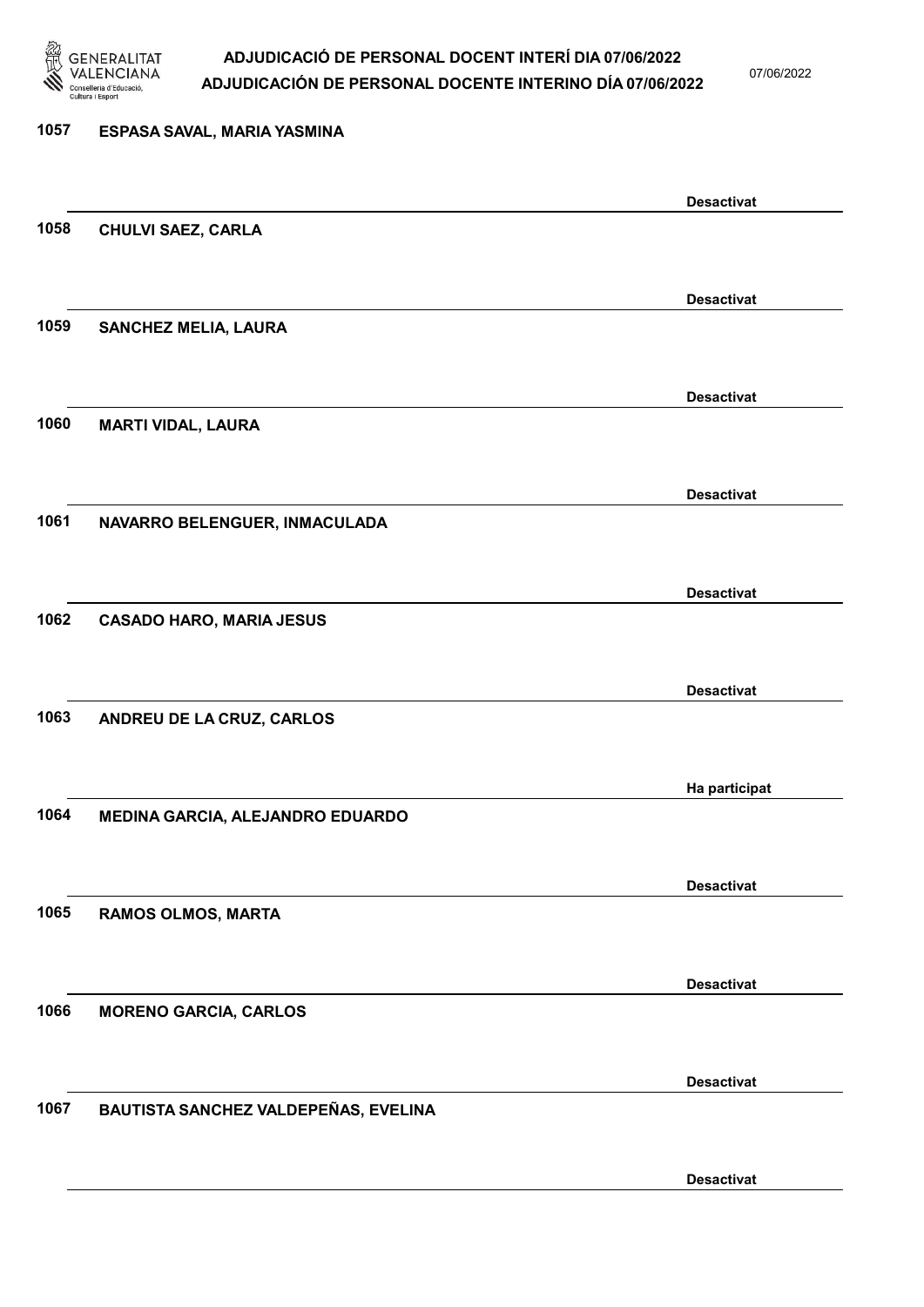

07/06/2022

| 1068 | <b>GARROTE SILLAS, EVA</b>                 |                   |
|------|--------------------------------------------|-------------------|
|      |                                            | Ha participat     |
| 1069 | DIES LOPEZ, ANDREA                         |                   |
|      |                                            |                   |
|      |                                            | <b>Desactivat</b> |
| 1070 | <b>BADAL BLASCO, CRISTIAN</b>              |                   |
|      |                                            |                   |
|      |                                            | <b>Desactivat</b> |
| 1071 | <b>URBAN QUILES, MARIA TERESA</b>          |                   |
|      |                                            |                   |
| 1072 | SERRANO MOLINA, MARIA DEL CARMEN           | <b>Desactivat</b> |
|      |                                            |                   |
|      |                                            | <b>Desactivat</b> |
| 1073 | TORMO VICO, CLARA SOFIA                    |                   |
|      |                                            |                   |
|      |                                            | <b>Desactivat</b> |
| 1074 | <b>CAMARASA PASTOR, MARIA DESAMPARADOS</b> |                   |
|      |                                            |                   |
|      |                                            | <b>Desactivat</b> |
| 1075 | <b>CERDAN GOMIS, TERESA</b>                |                   |
|      |                                            |                   |
| 1076 |                                            | <b>Desactivat</b> |
|      | LOSA CAMACHO, RAQUEL                       |                   |
|      |                                            |                   |
| 1077 | OLIVER GAVARA, SANDRA                      | <b>Desactivat</b> |
|      |                                            |                   |
|      |                                            | <b>Desactivat</b> |
| 1078 | COY CASAS, SARA                            |                   |
|      |                                            |                   |
|      |                                            |                   |

Desactivat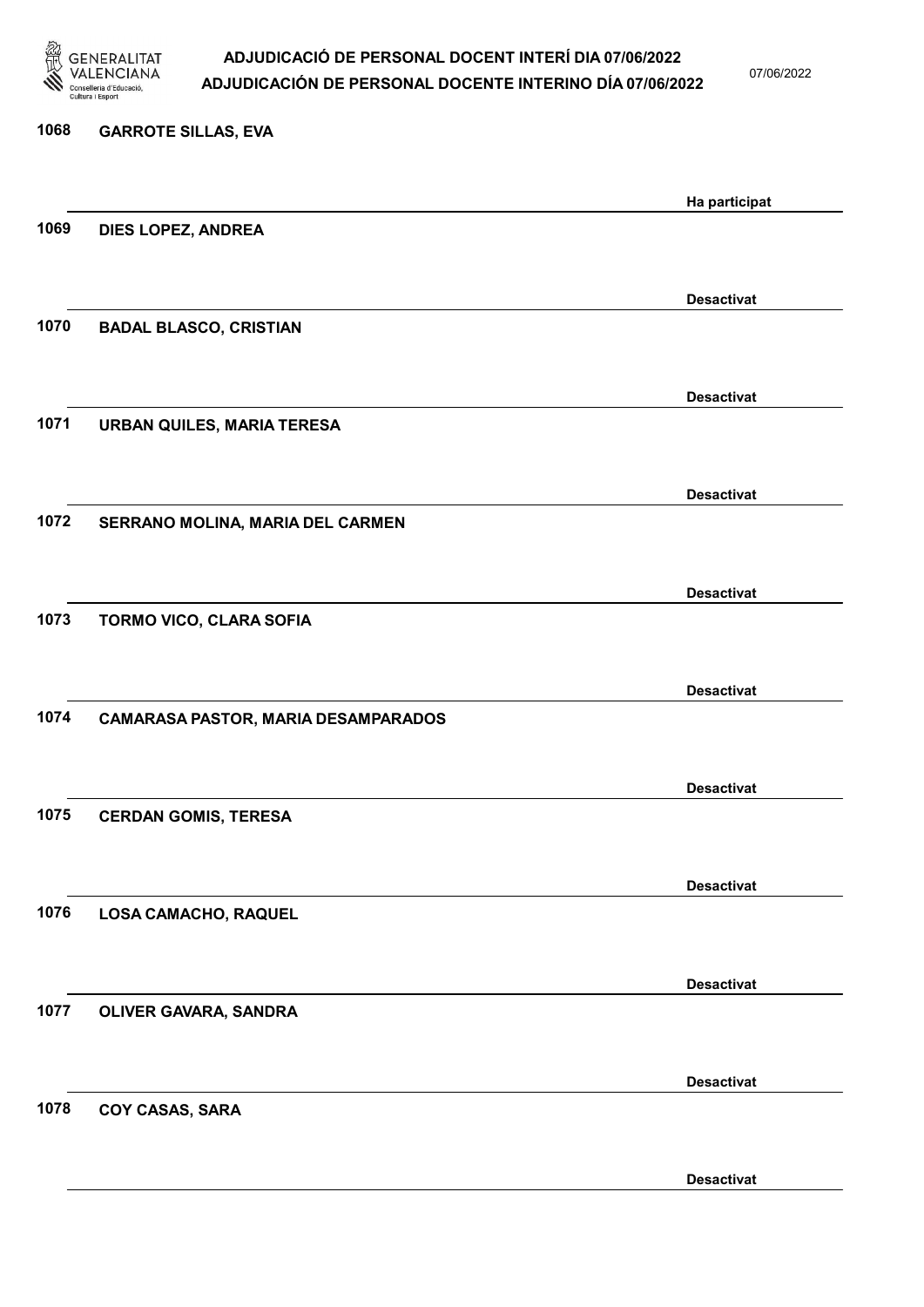

07/06/2022

#### 1079 VALLS NIETO, MARIA PILAR

|      |                                 |                                                |                           |              | Ha participat     |
|------|---------------------------------|------------------------------------------------|---------------------------|--------------|-------------------|
| 1080 |                                 | <b>CLEMENTE LLORET, JOSE VICENTE</b>           | Petición:                 | $\mathbf{1}$ | Voluntaria        |
|      | 504168                          | VALÈNCIA (46013487) CEIP VICENTE BLASCO IBÁÑEZ |                           |              |                   |
|      | Horas<br>23                     | 123 / EDUCACIÓ FÍSICA                          | SUBSTITUCIÓ INDETERMINADA |              | Adjudicat         |
| 1081 | <b>MONTOLIU GIL, ALBA</b>       |                                                |                           |              |                   |
|      |                                 |                                                |                           |              |                   |
|      |                                 |                                                |                           |              |                   |
| 1082 |                                 |                                                |                           |              | <b>Desactivat</b> |
|      |                                 | BORDONADO MORENO, ALMUDENA                     |                           |              |                   |
|      |                                 |                                                |                           |              |                   |
|      |                                 |                                                |                           |              | <b>Desactivat</b> |
| 1083 | <b>MUÑOZ GARCIA, SANDRA</b>     |                                                |                           |              |                   |
|      |                                 |                                                |                           |              |                   |
|      |                                 |                                                |                           |              | Ha participat     |
| 1084 | <b>GUILLEM SOLDEVILA, LAURA</b> |                                                |                           |              |                   |
|      |                                 |                                                |                           |              |                   |
|      |                                 |                                                |                           |              | <b>Desactivat</b> |
| 1085 |                                 | ZANON MOLINER, JOAQUIN RAFAEL                  |                           |              |                   |
|      |                                 |                                                |                           |              |                   |
|      |                                 |                                                |                           |              | <b>Desactivat</b> |
| 1086 | <b>GRAMAGE PASCUAL, RUBEN</b>   |                                                |                           |              |                   |
|      |                                 |                                                |                           |              |                   |
|      |                                 |                                                |                           |              |                   |
|      |                                 |                                                |                           |              | <b>Desactivat</b> |
| 1087 |                                 | <b>CARRETON DIAZ-MINGUEZ, DAVINIA</b>          |                           |              |                   |
|      |                                 |                                                |                           |              |                   |
|      |                                 |                                                |                           |              | <b>Desactivat</b> |
| 1088 | <b>BENAVENT MATEU, SARA</b>     |                                                |                           |              |                   |
|      |                                 |                                                |                           |              |                   |
|      |                                 |                                                |                           |              | Ha participat     |
| 1089 | <b>VILA REIG, CARLA</b>         |                                                |                           |              |                   |
|      |                                 |                                                |                           |              |                   |
|      |                                 |                                                |                           |              | <b>Desactivat</b> |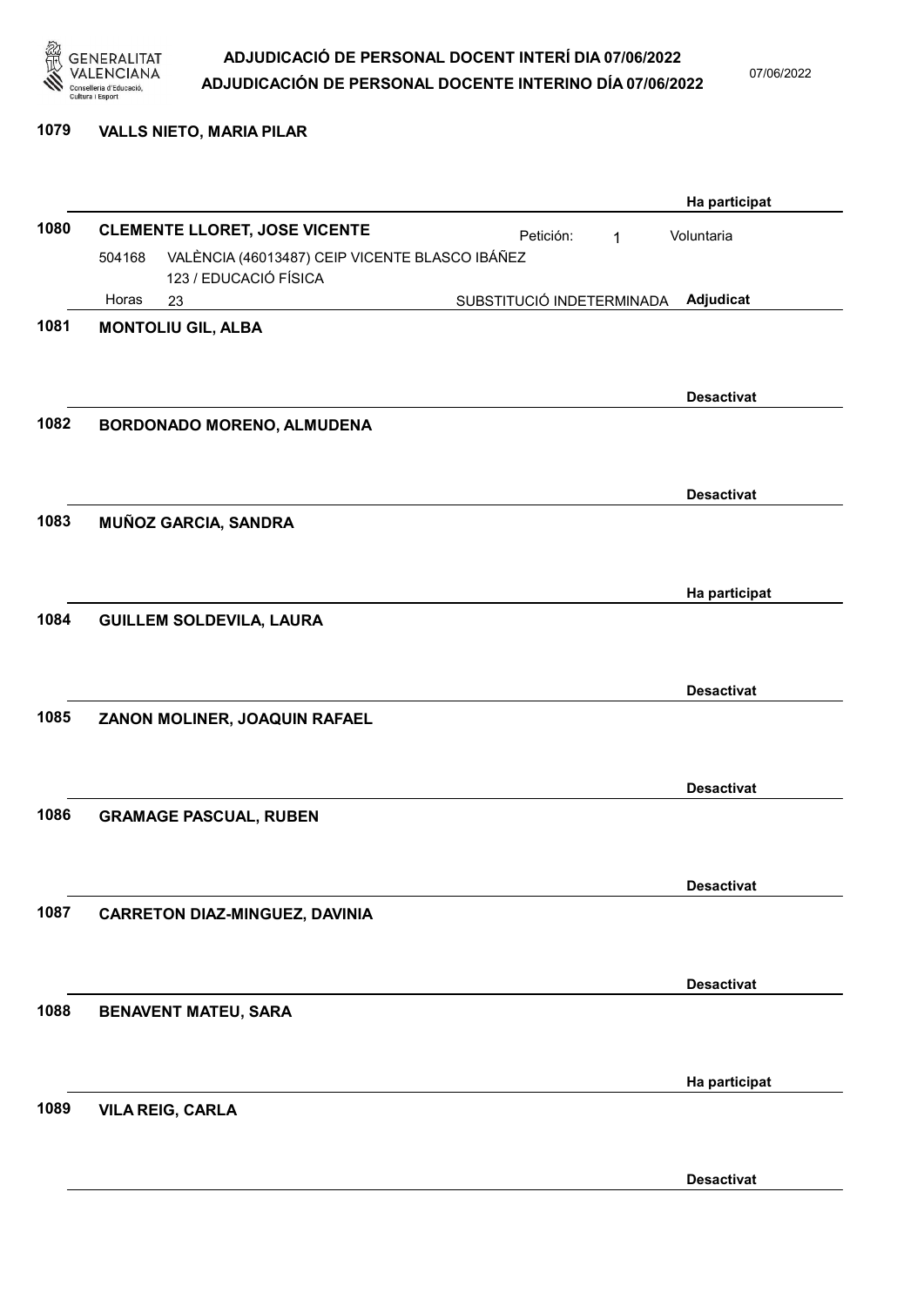

07/06/2022

### 1090 GARCIA SOSPEDRA, LAURA Desactivat 1091 NADERPOUR PEÑALVER, MARTA Desactivat 1092 ALBERT PATIÑO, ESTER Desactivat 1093 LENO CARCELLER, MELANI Desactivat 1094 FELIX FERRER, AIDA Desactivat 1095 ORDINAS LLOP, ESTHER Desactivat 1096 PERONA CALDES, CLARA Desactivat 1097 SANCHEZ MOLLA, ANA Desactivat 1098 ESCAMILLA QUIROGA, ANA Desactivat 1099 ALIAGA MONTOLIO, LIDIA Desactivat 1100 FERNANDEZ LAINS, JUAN ANTONIO Desactivat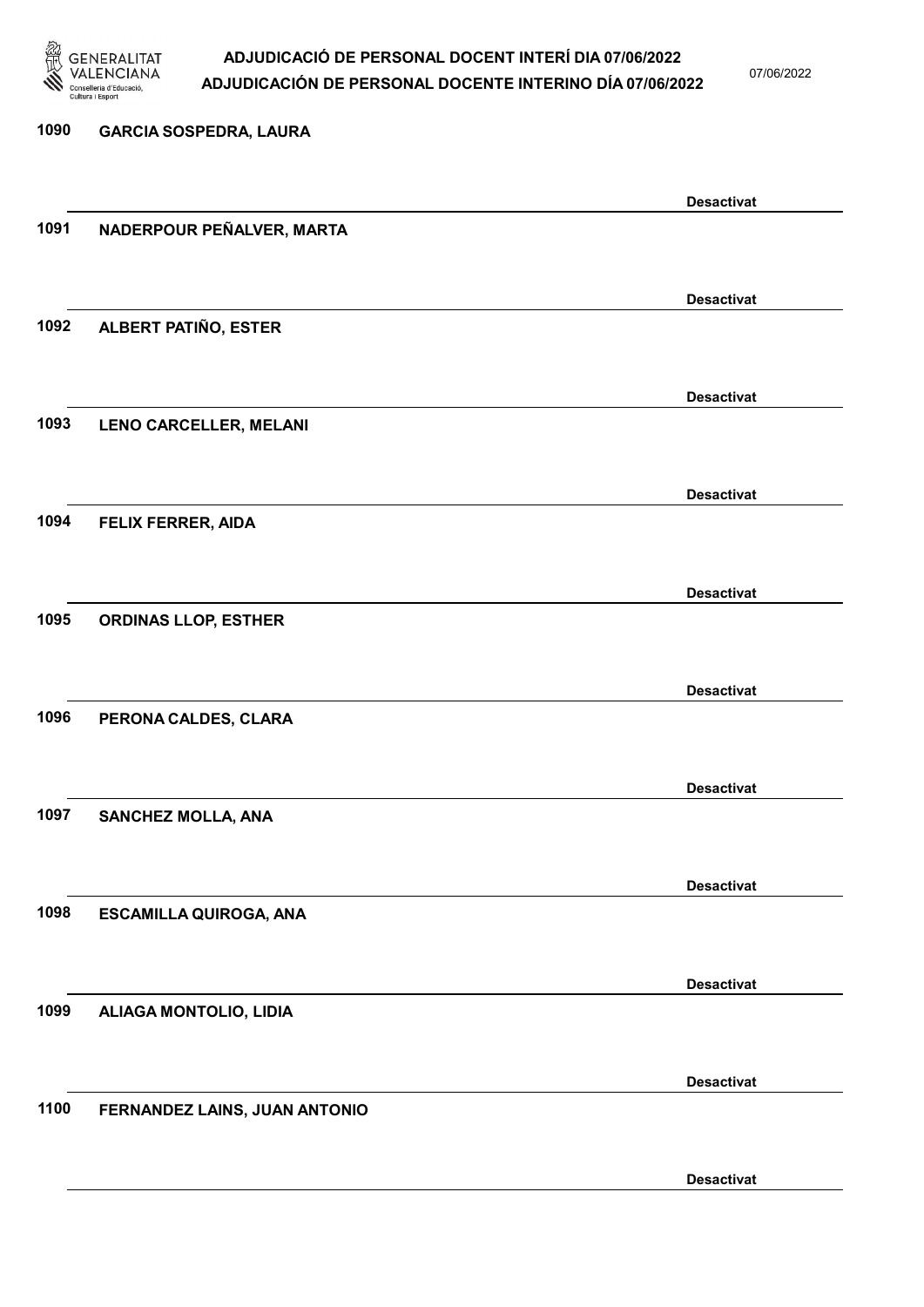

07/06/2022

Desactivat

## 1101 BOHIGUES LLI, SARA Desactivat 1102 FRANCH JOVER, ARACELI Desactivat 1103 SORIANO AGUADO, VICENTE Desactivat 1104 SANCHO BATALLER, INMACULADA Desactivat 1105 MARTINEZ CASTILLO, NATALIA Desactivat 1106 LLORCA GONZALVO, AROA Desactivat 1107 CORRAL GARCIA, ANA ISABEL Desactivat 1108 ARRIBAS VILLAR, CONSUELO Desactivat 1109 GARIN MENENDEZ, CLAUDIA Desactivat 1110 GARCIA VALENCIA, MARIA AMPARO Desactivat 1111 MARTINEZ MUÑOZ, RAQUEL MARIA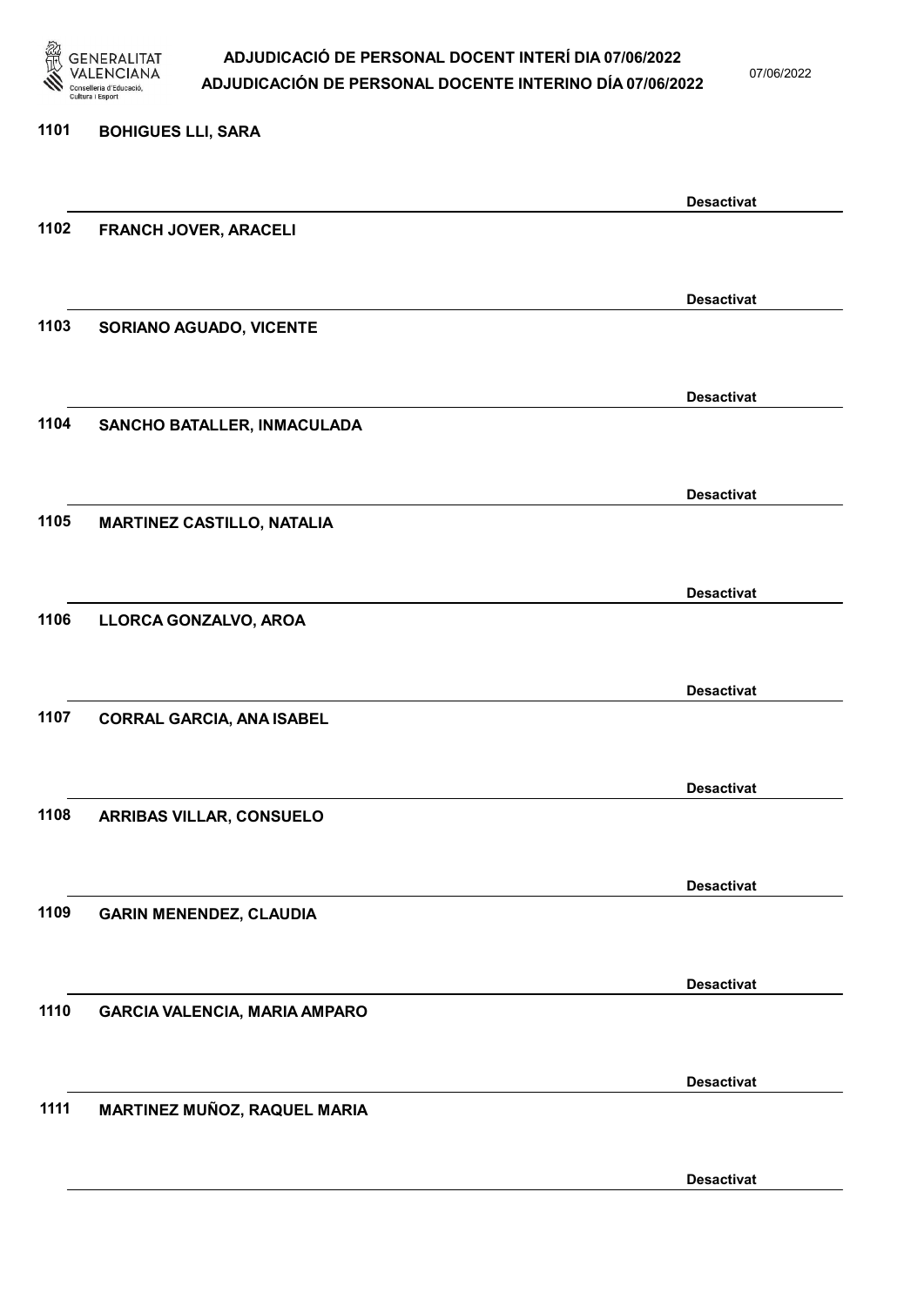

07/06/2022

#### 1112 CES CERVERA, ESTELA

|      |                                                                                      |                           | <b>Desactivat</b> |
|------|--------------------------------------------------------------------------------------|---------------------------|-------------------|
| 1113 | <b>BURRIEL FERRER, MARIA</b>                                                         |                           |                   |
|      |                                                                                      |                           |                   |
|      |                                                                                      |                           | <b>Desactivat</b> |
| 1114 | RAMON SERRANO, PAULA                                                                 |                           |                   |
|      |                                                                                      |                           |                   |
|      |                                                                                      |                           | <b>Desactivat</b> |
| 1115 | SERRANO CUQUERELLA, MARIA                                                            |                           |                   |
|      |                                                                                      |                           |                   |
|      |                                                                                      |                           | <b>Desactivat</b> |
| 1116 | <b>SANCHEZ SANCHEZ, BRISA</b>                                                        |                           |                   |
|      |                                                                                      |                           |                   |
|      |                                                                                      |                           | <b>Desactivat</b> |
| 1117 | TERUEL HERNANDEZ, JOSE MARIA                                                         |                           |                   |
|      |                                                                                      |                           |                   |
|      |                                                                                      |                           | <b>Desactivat</b> |
| 1118 | <b>MARTINEZ GONZALEZ, RAQUEL</b>                                                     |                           |                   |
|      |                                                                                      |                           |                   |
|      |                                                                                      |                           | <b>Desactivat</b> |
| 1119 | PERIS VICENT, CLAUDIA<br>CASTELLÓ DE LA PLANA (12006585) CEIP TOMBATOSSALS<br>808134 | Petición:<br>$\mathbf{1}$ | Voluntaria        |
|      | 120 / EDUCACIÓ INFANTIL                                                              |                           |                   |
|      | Horas<br>23                                                                          | SUBSTITUCIÓ INDETERMINADA | Adjudicat         |
| 1120 | <b>OLMOS GARDEY, PAULA</b>                                                           |                           |                   |
|      |                                                                                      |                           |                   |
| 1121 |                                                                                      |                           | <b>Desactivat</b> |
|      | ADSUAR LOPEZ, JOSE MANUEL                                                            |                           |                   |
|      |                                                                                      |                           |                   |
| 1122 | PILES NAVARRO, SANDRA                                                                |                           | <b>Desactivat</b> |
|      |                                                                                      |                           |                   |
|      |                                                                                      |                           |                   |
|      |                                                                                      |                           | <b>Desactivat</b> |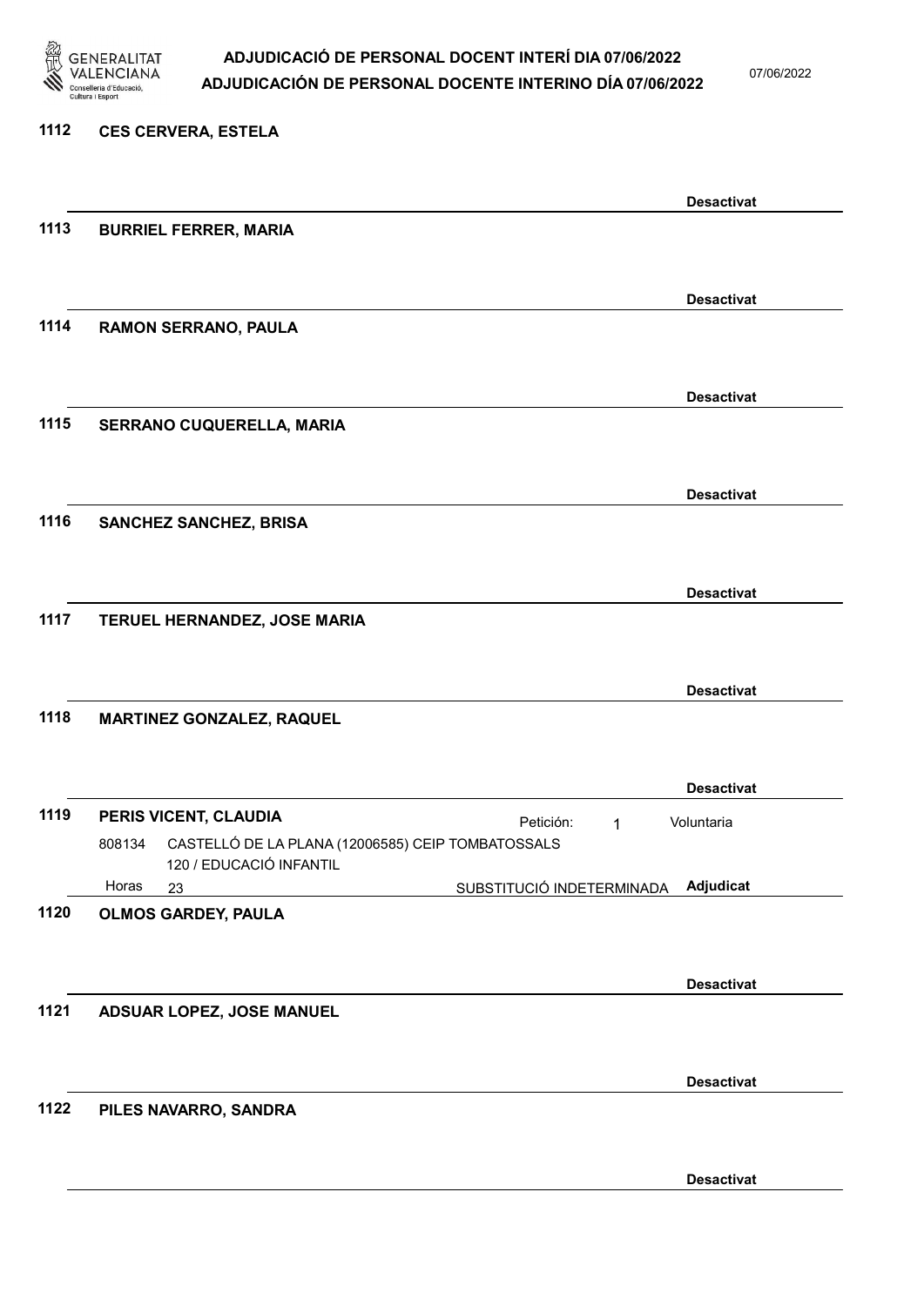

07/06/2022

Desactivat

# 1123 PAÑOS PEREA, ANDREA Desactivat 1124 SORIANO SORO, SANDRA Desactivat 1125 GIL BOSCA, ANDREA Desactivat 1126 CARRETERO DE CARA, ESTIBALIZ Desactivat 1127 MALAGON RODRIGUEZ, PAULA Desactivat 1128 CATALA FERRIZ, ANA ALICIA Desactivat 1129 MOYA GARRIDO, LIDIA Desactivat 1130 VILANOVA LUNA, ALEXANDRA Desactivat 1131 BRUIXOLA CHIRIVELLA, ESTHER Desactivat 1132 ARENAS LOBATO, NOELIA Desactivat 1133 BRACELI BEJERANO, ANDREA DE LAS NIEVES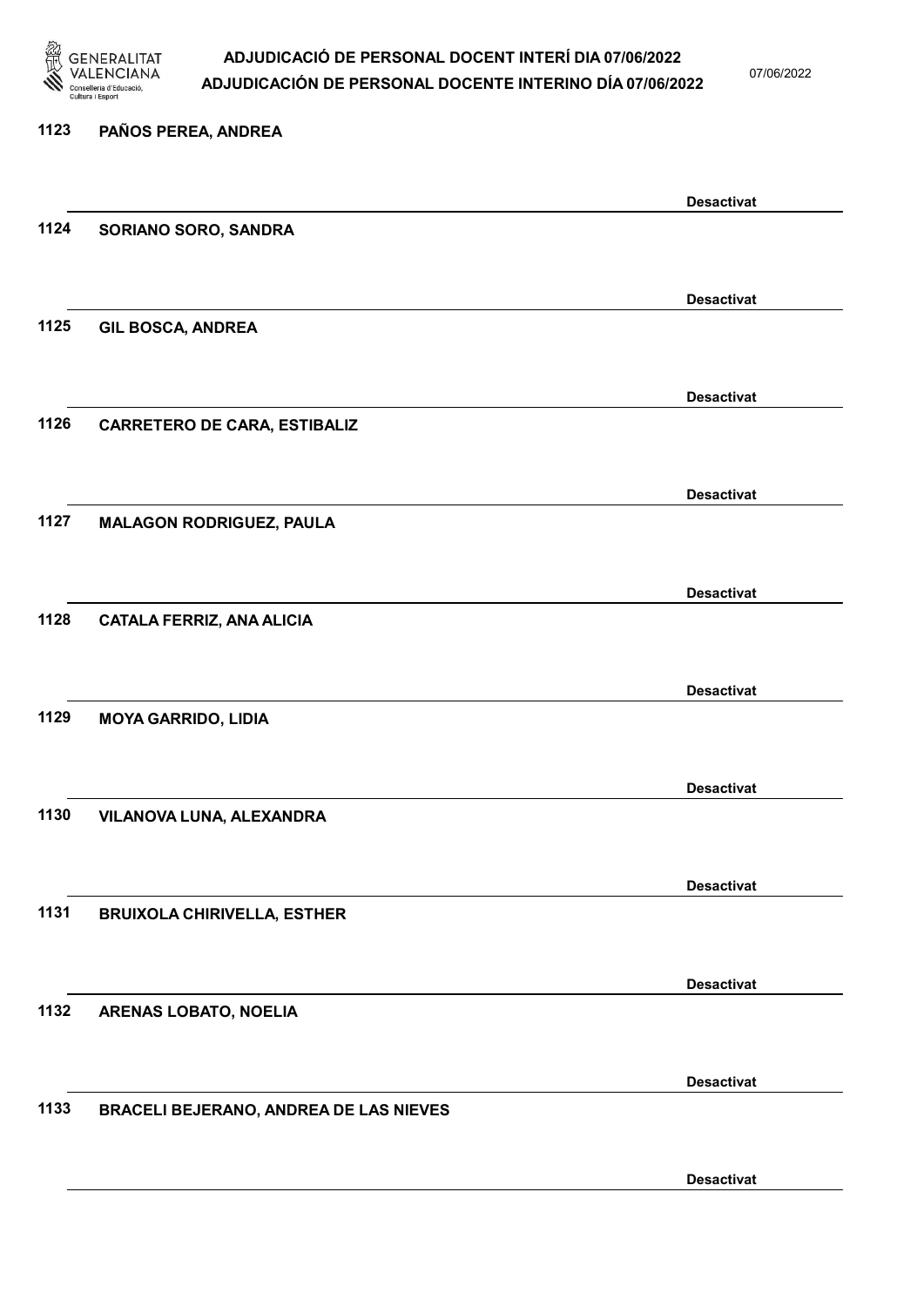

07/06/2022

# 1134 FERRUS BAYARRI, JANA Desactivat 1135 LOPEZ GOMEZ, ALBA MARIA Desactivat 1136 BUIGUES IRANZO, ANA MIREIA Desactivat 1137 HERRERA GONZALEZ, BELEN Desactivat 1138 FERNANDEZ CABRERA, ROSALIA Desactivat 1139 CALABUIG SIGNES, MARINA Desactivat 1140 SANTAMARIA POVEDA, RAQUEL Desactivat 1141 LOPEZ PEREZ, MIRIAM Desactivat 1142 SALINAS MAÑEZ, EVA Desactivat 1143 IVARS DEVESA, NURIA Desactivat 1144 MARTINEZ CANTOS, CAROLINA

Ha participat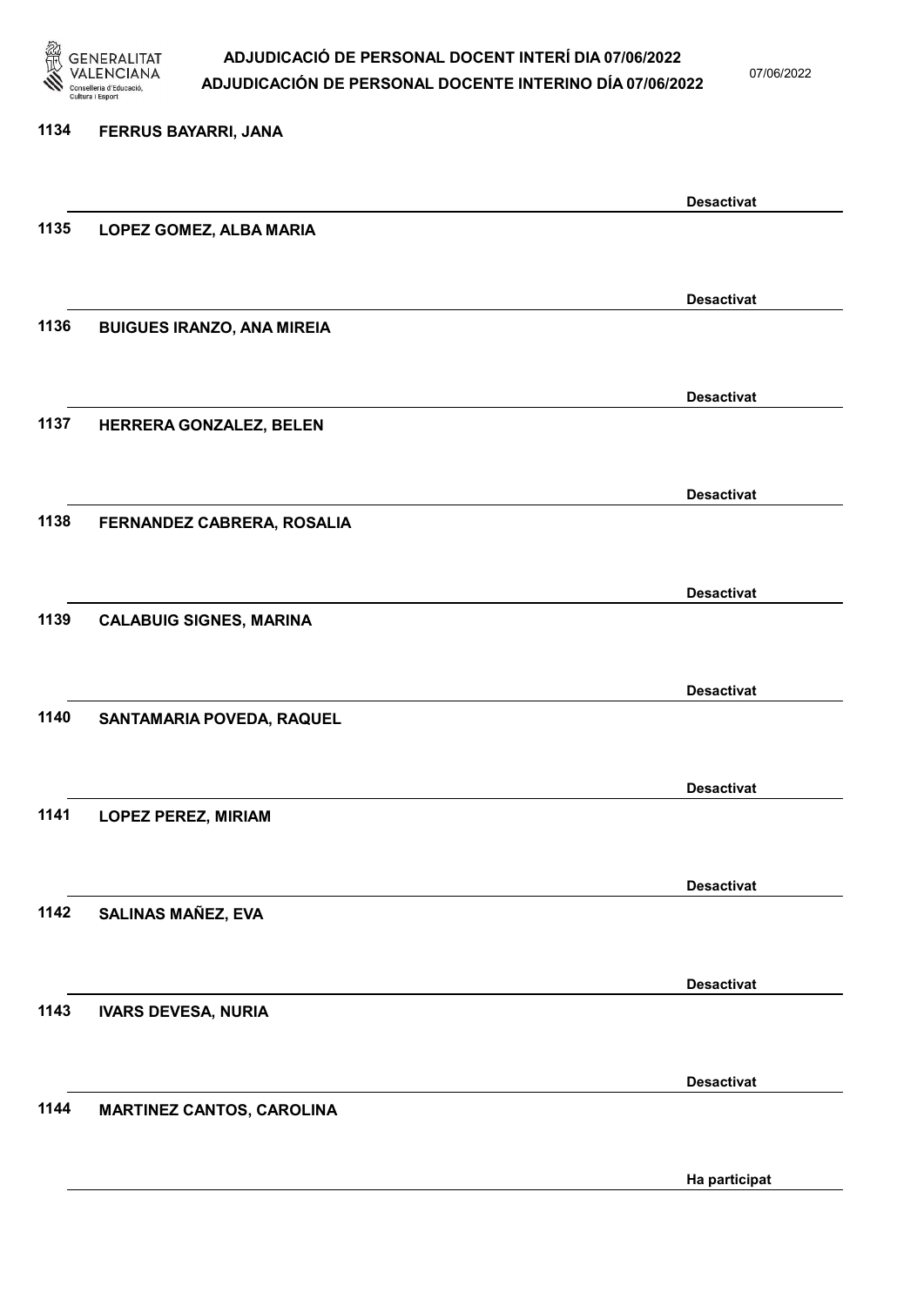

07/06/2022

#### 1145 MURCIA TARRAGA, ANGELA

|      |        |                                                                    |                           |   | <b>Desactivat</b> |
|------|--------|--------------------------------------------------------------------|---------------------------|---|-------------------|
| 1146 |        | <b>VILA ALFARO, AITOR</b>                                          | Petición:                 | 1 | Voluntaria        |
|      | 502281 | ORIHUELA (03007248) CEIP ANDRÉS MANJÓN<br>128 / EDUCACIÓ PRIMÀRIA. |                           |   |                   |
|      | Horas  | 23                                                                 | SUBSTITUCIÓ INDETERMINADA |   | Adjudicat         |
| 1147 |        | LLORET CUCARELLA, ANNA                                             |                           |   |                   |
|      |        |                                                                    |                           |   | <b>Desactivat</b> |
| 1148 |        | <b>COTANDA ROSELLO, DESAMPARADOS</b>                               |                           |   |                   |
|      |        |                                                                    |                           |   | <b>Desactivat</b> |
| 1149 |        | YRAZUSTA MOLINA, PAULA                                             |                           |   |                   |
|      |        |                                                                    |                           |   | <b>Desactivat</b> |
| 1150 |        | <b>CAMPILLO GALLEGO, SUSANA</b>                                    |                           |   |                   |
|      |        |                                                                    |                           |   | <b>Desactivat</b> |
| 1151 |        | <b>GOMEZ ALMODOVAR, INMACULADA</b>                                 |                           |   |                   |
|      |        |                                                                    |                           |   | <b>Desactivat</b> |
| 1152 |        | <b>GARCIA VALERO, NURIA</b>                                        |                           |   |                   |
|      |        |                                                                    |                           |   | <b>Desactivat</b> |
| 1153 |        | <b>MARCHANTE LORENTE, DAVINIA</b>                                  |                           |   |                   |
|      |        |                                                                    |                           |   | <b>Desactivat</b> |
| 1154 |        | <b>GARCIA MARTIN, SANDRA</b>                                       |                           |   |                   |
|      |        |                                                                    |                           |   | <b>Desactivat</b> |
| 1155 |        | LOPEZ LOPEZ, LAURA                                                 |                           |   |                   |
|      |        |                                                                    |                           |   | Ha participat     |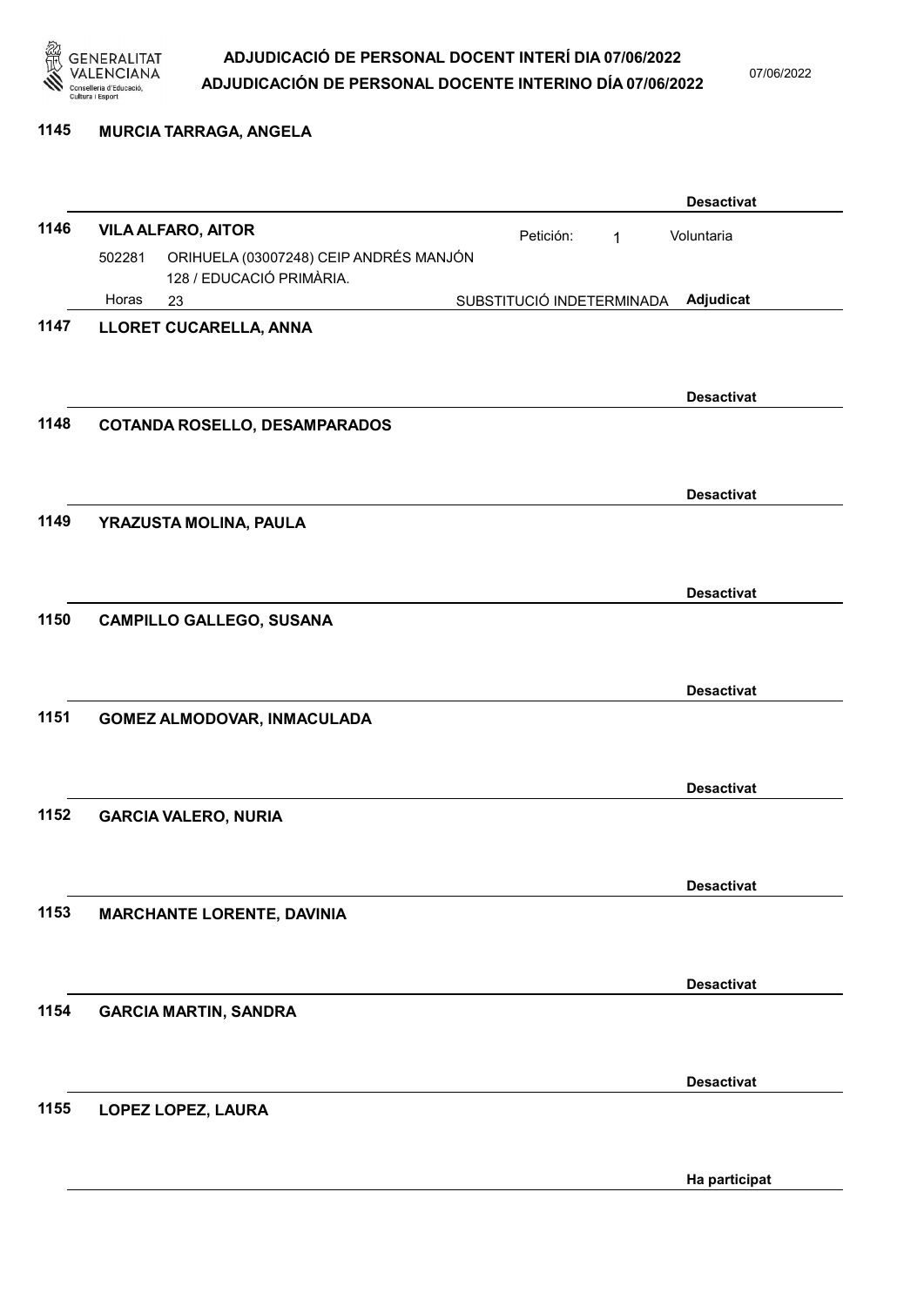

07/06/2022

### 1156 MONTON SANCHEZ, JAVIER Desactivat 1157 ARBONA PICOT, EVA Desactivat 1158 PARREÑO GIMENEZ, ISABEL Ha participat 1159 CARCELES GARCIA, MARTA Desactivat 1160 GARCIA ESPINAR, CRISTINA Desactivat 1161 MOLINA BOX, ESTEFANIA Desactivat 1162 TOBARRA VERDU, M. BELEN Petición: 1 23 ING. SUBSTITUCIÓ INDETERMINADA MOLINS (03007108) CEIP NUESTRA SEÑORA DE MONSERRATE 120 / EDUCACIÓ INFANTIL Adjudicat Voluntaria 799645 Horas 1163 HERNANDIS LATORRE, ITZIAR Desactivat 1164 ROCHINA ASTORGA, CRISTINA Desactivat 1165 GARCIA MUÑOZ, GERARDO Desactivat 1166 FERRER TUR, MARIA AMPARO

Desactivat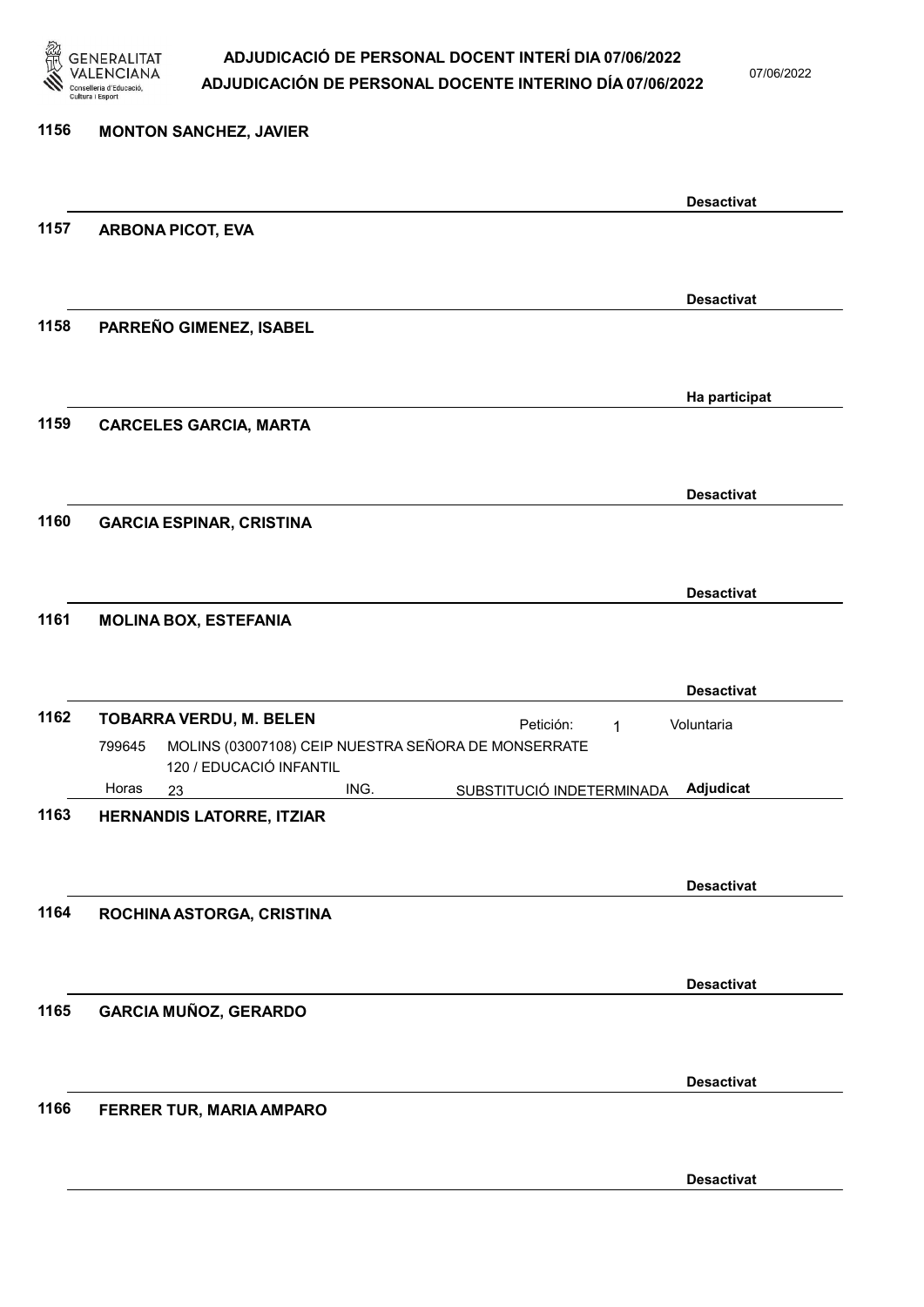

07/06/2022

| 1167 | ALONSO EGEA, INMACULADA              |                   |
|------|--------------------------------------|-------------------|
|      |                                      |                   |
| 1168 |                                      | <b>Desactivat</b> |
|      | SISTERNAS CERVERA, MARIA REYES       |                   |
|      |                                      |                   |
|      |                                      | <b>Desactivat</b> |
| 1169 | HARO GODOY, MARIA DE LOS ANGELES     |                   |
|      |                                      |                   |
|      |                                      | <b>Desactivat</b> |
| 1170 | <b>MOYA GOMEZ, IGNACIO</b>           |                   |
|      |                                      |                   |
| 1171 |                                      | <b>Desactivat</b> |
|      | <b>GOMEZ GAINZARAIN, LAURA</b>       |                   |
|      |                                      |                   |
| 1172 | <b>GAMEZ NARANJO, FRANCISCO JOSE</b> | Ha participat     |
|      |                                      |                   |
|      |                                      | <b>Desactivat</b> |
| 1173 | <b>MARQUEZ LOPEZ, ANA</b>            |                   |
|      |                                      |                   |
|      |                                      |                   |
| 1174 | MUÑOZ GONZALEZ, MARIA FUENSANTA      | <b>Desactivat</b> |
|      |                                      |                   |
|      |                                      | <b>Desactivat</b> |
| 1175 | RONCHERA URQUIZU, MAR                |                   |
|      |                                      |                   |
|      |                                      | <b>Desactivat</b> |
| 1176 | <b>CARRIO RUEDA, MARINA</b>          |                   |
|      |                                      |                   |
|      |                                      | <b>Desactivat</b> |
| 1177 | <b>TORRES MARTI, GEMA</b>            |                   |
|      |                                      |                   |
|      |                                      |                   |

Desactivat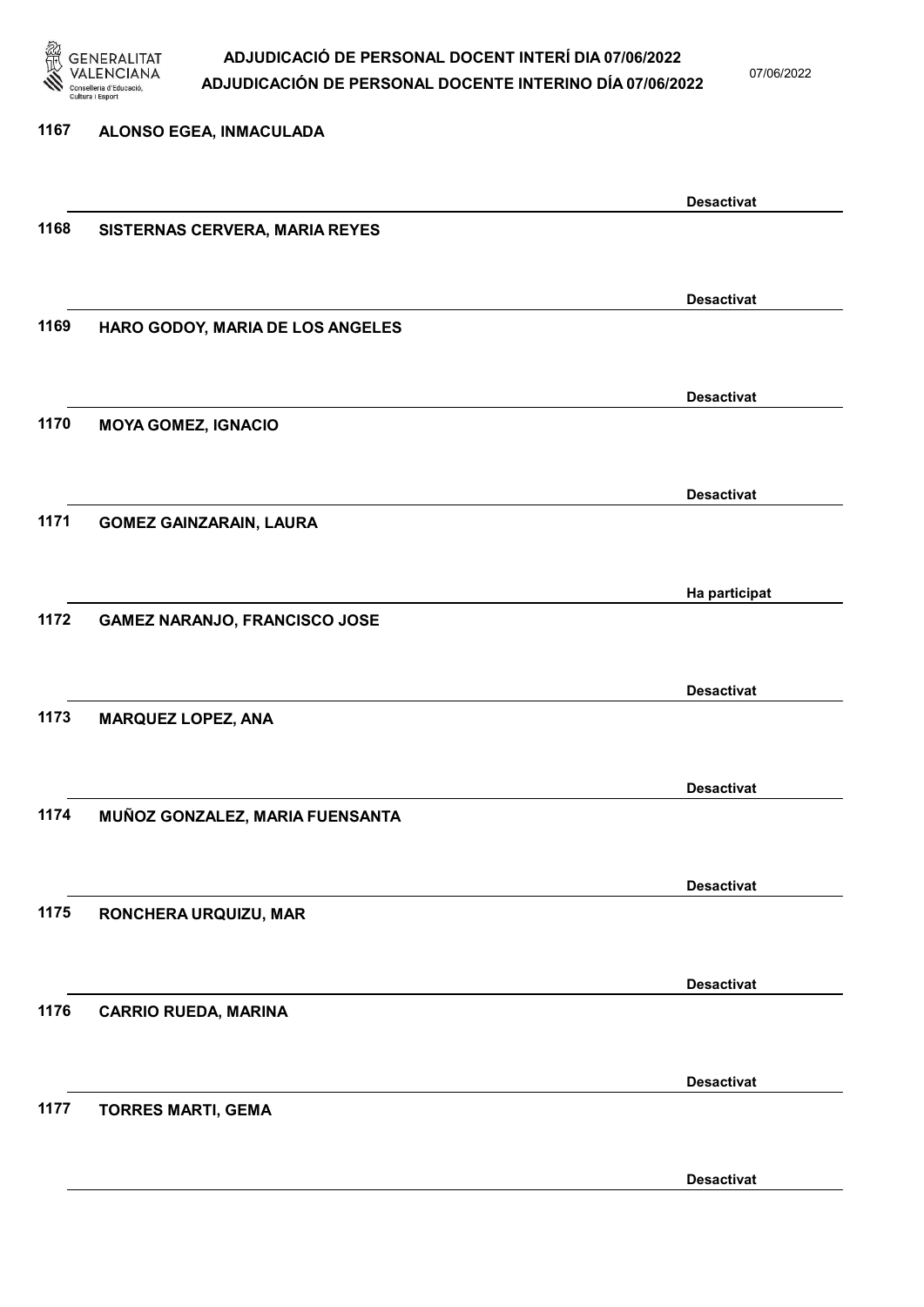

07/06/2022

Desactivat

# 1178 CORELLA PASTOR, ASIA Desactivat 1179 MORENO VALVERDE, ANA BELEN Desactivat 1180 GIL MARTINEZ, LORENA Desactivat 1181 MAÑEZ DOMINGUEZ, MIRIAM Desactivat 1182 LOPEZ PIERA, SERGIO Desactivat 1183 ALVAREZ BLASCO, FATIMA LARA Desactivat 1184 GOMEZ MORENO, CRISTINA Desactivat 1185 RAMOS VILLAESCUSA, RAQUEL Desactivat 1186 SANTIAGO CARAME, MONTSERRAT Desactivat 1187 LORENTE MORENO, ANNA Desactivat 1188 DELGADO MASEGOSA, FRANCISCO MANUEL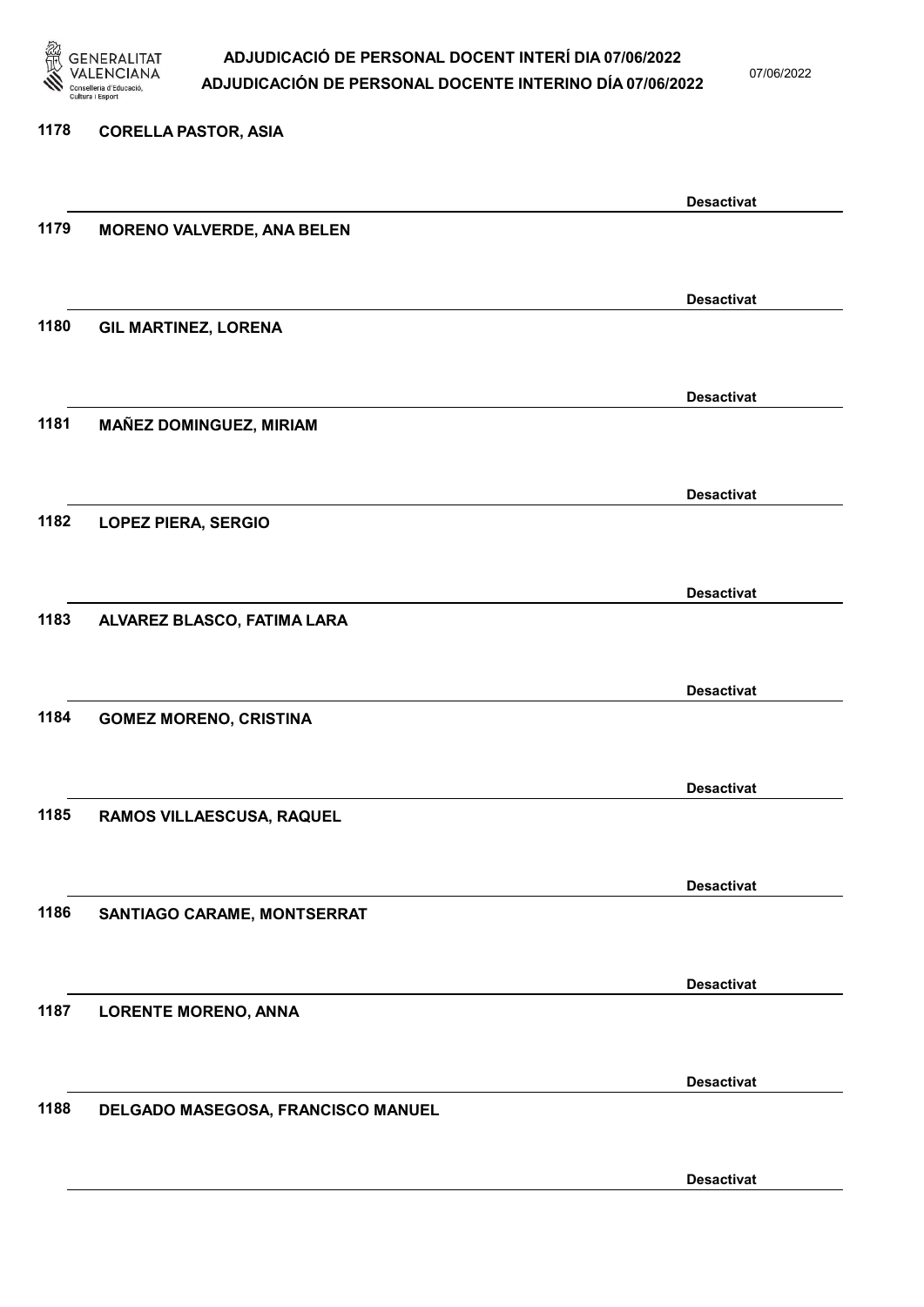

07/06/2022

#### 1189 EPILA RUIZ, NURIA

|      |                                                             | <b>Desactivat</b> |
|------|-------------------------------------------------------------|-------------------|
| 1190 | COBO MARTINEZ, JOANA MARIA                                  |                   |
|      |                                                             |                   |
|      |                                                             | <b>Desactivat</b> |
|      |                                                             |                   |
| 1191 | <b>MONTESINOS PINA, SARA</b>                                |                   |
|      |                                                             |                   |
|      |                                                             | <b>Desactivat</b> |
| 1192 | <b>MENDEZ VERCHER, CRISTINA ISABEL</b>                      |                   |
|      |                                                             |                   |
|      |                                                             |                   |
|      |                                                             | <b>Desactivat</b> |
| 1193 | ANTOLINOS LAHUERTA, MARINA                                  |                   |
|      |                                                             |                   |
|      |                                                             |                   |
|      |                                                             | <b>Desactivat</b> |
| 1194 | <b>CANTÓ MAS, NURIA</b>                                     |                   |
|      |                                                             |                   |
|      |                                                             | Ha participat     |
| 1195 | PASCUAL PULIDO, CARLA                                       |                   |
|      |                                                             |                   |
|      |                                                             |                   |
|      |                                                             | <b>Desactivat</b> |
| 1196 | <b>CASIMIRO SORIANO, ELENA</b><br>Petición:<br>$\mathbf{1}$ | Voluntaria        |
|      | ALGINET (46017407) CEIP MAESTRO EMILIO LUNA<br>511577       |                   |
|      | 128 / EDUCACIÓ PRIMÀRIA.                                    |                   |
|      | Horas<br>SUBSTITUCIÓ INDETERMINADA<br>23                    | Adjudicat         |
| 1197 | <b>ESCRIBANO SERRANO, GLORIA</b>                            |                   |
|      |                                                             |                   |
|      |                                                             | <b>Desactivat</b> |
|      |                                                             |                   |
| 1198 | <b>NUÑEZ VIVES, SANDRA</b>                                  |                   |
|      |                                                             |                   |
|      |                                                             | <b>Desactivat</b> |
| 1199 | <b>BENITO SANCHEZ, MIRYAM</b>                               |                   |
|      |                                                             |                   |
|      |                                                             |                   |
|      |                                                             | <b>Desactivat</b> |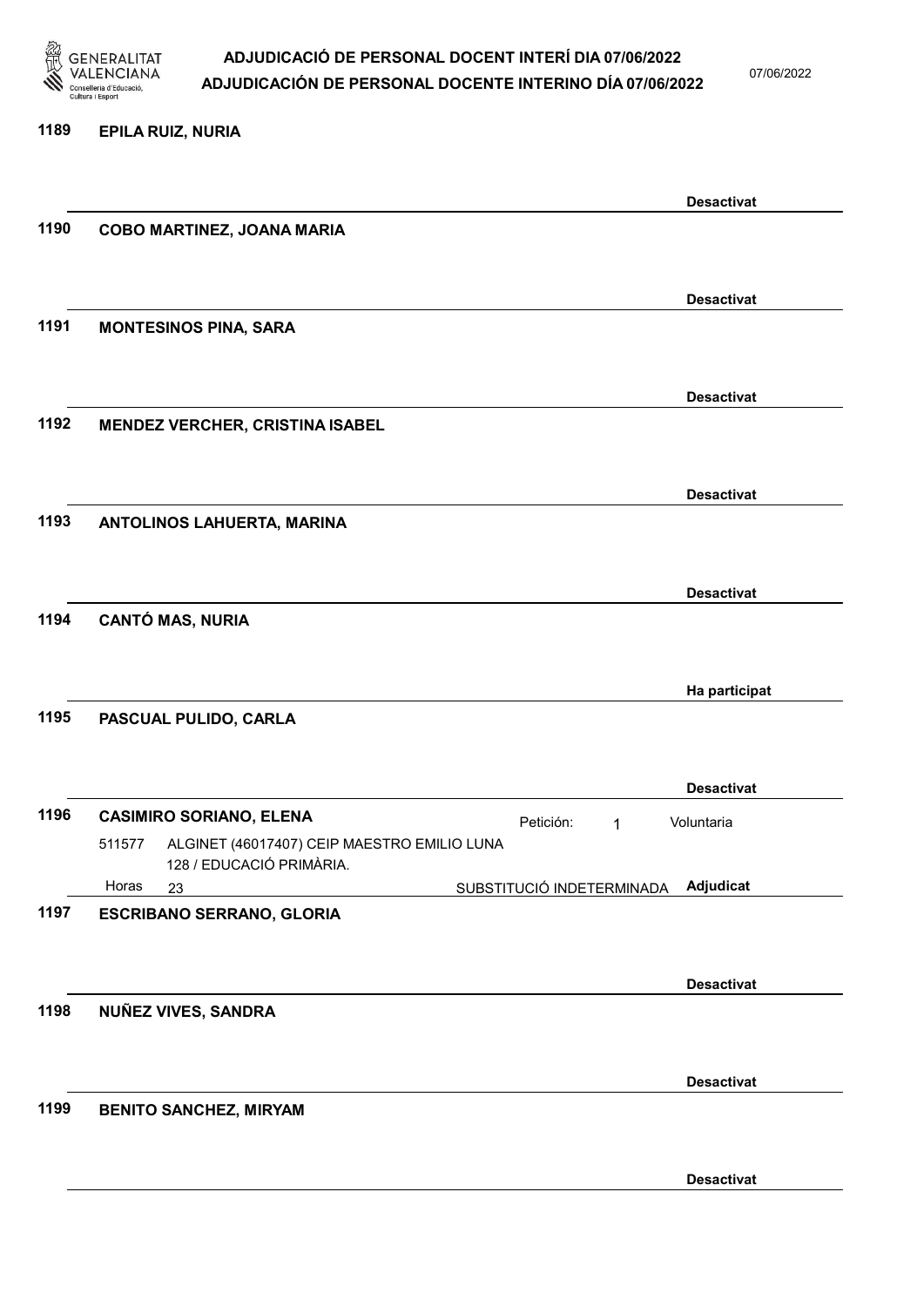

07/06/2022

Desactivat

# 1200 MARTI ISACH, NEUS Desactivat 1201 PASTOR BEVIA, NEREA Desactivat 1202 CARDONA VELEZ, CRISTINA Desactivat 1203 RIOS PLAZA, MARIA DEL CARMEN Desactivat 1204 SANCHEZ SERVER, MARTA Desactivat 1205 MARTINEZ CARBONERES, LOURDES Desactivat 1206 LURBE BATALLER, ESTEFANIA Desactivat 1207 GARCIA ALDEGUER, RAQUEL Desactivat 1208 GARCIA FRANCES, EVA Desactivat 1209 FERRER CARVAJAL, JOAN ANDREU Desactivat 1210 ORTEGA MATEU, JORDI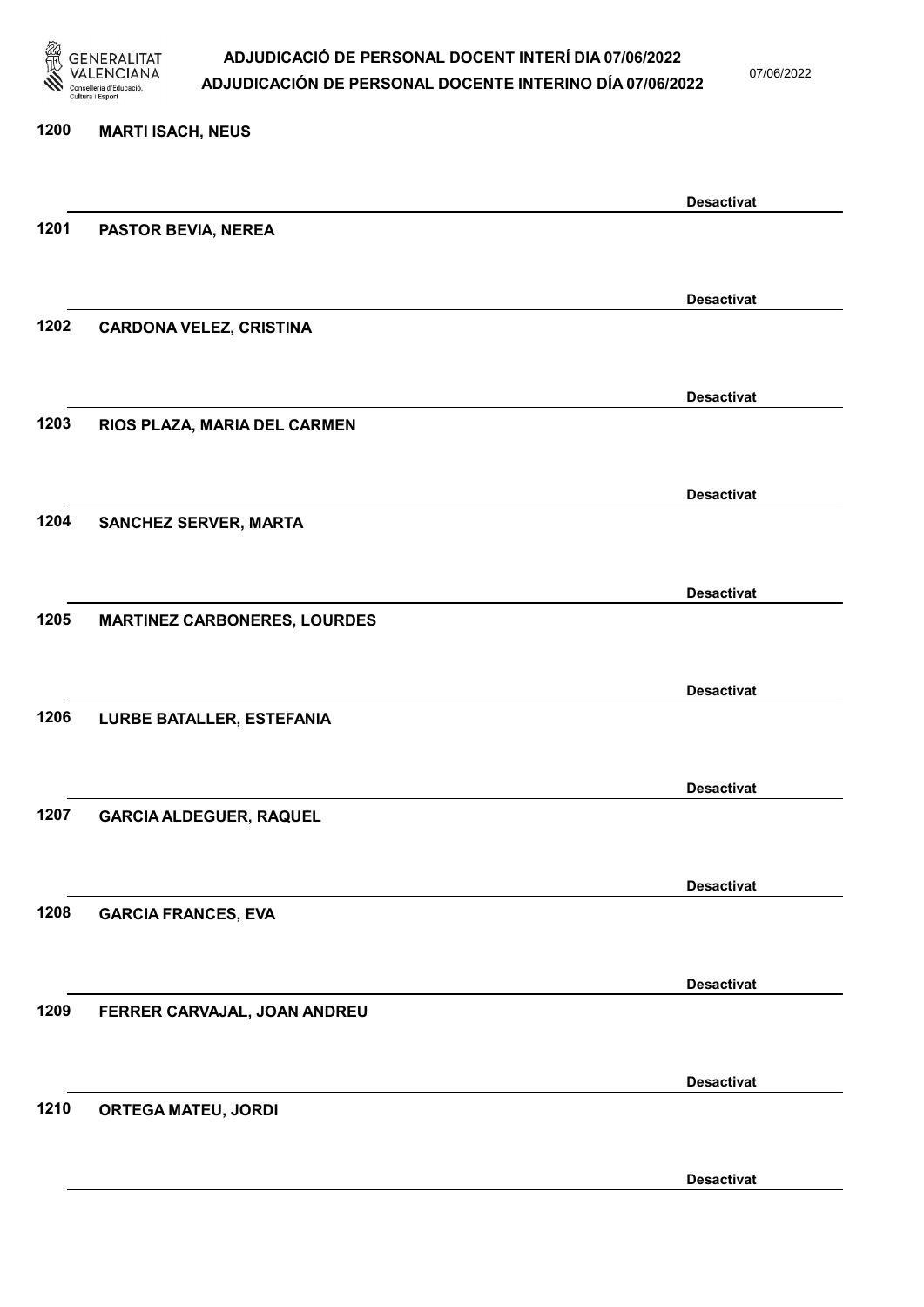

07/06/2022

## 1211 PEIRO CLIMENT, ANNA Desactivat 1212 FLOR SANCHEZ, SARA Desactivat 1213 CANDEL CONTELL, MARIA ELVIRA Ha participat 1214 LLAVATA GALLACH, LARA Desactivat 1215 MONTELL BATALLER, RAQUEL Ha participat 1216 TALENS LLINARES, CLARA Desactivat 1217 RUIZ MARÍN, MARÍA JESÚS Desactivat 1218 GAS VALOIS, AITANA Desactivat 1219 COLOMINA JUAN, TERESA Ha participat 1220 FERRANDIS ABEL, SALVADOR Desactivat 1221 SANCHEZ MOLTO, JOAQUIN Ha participat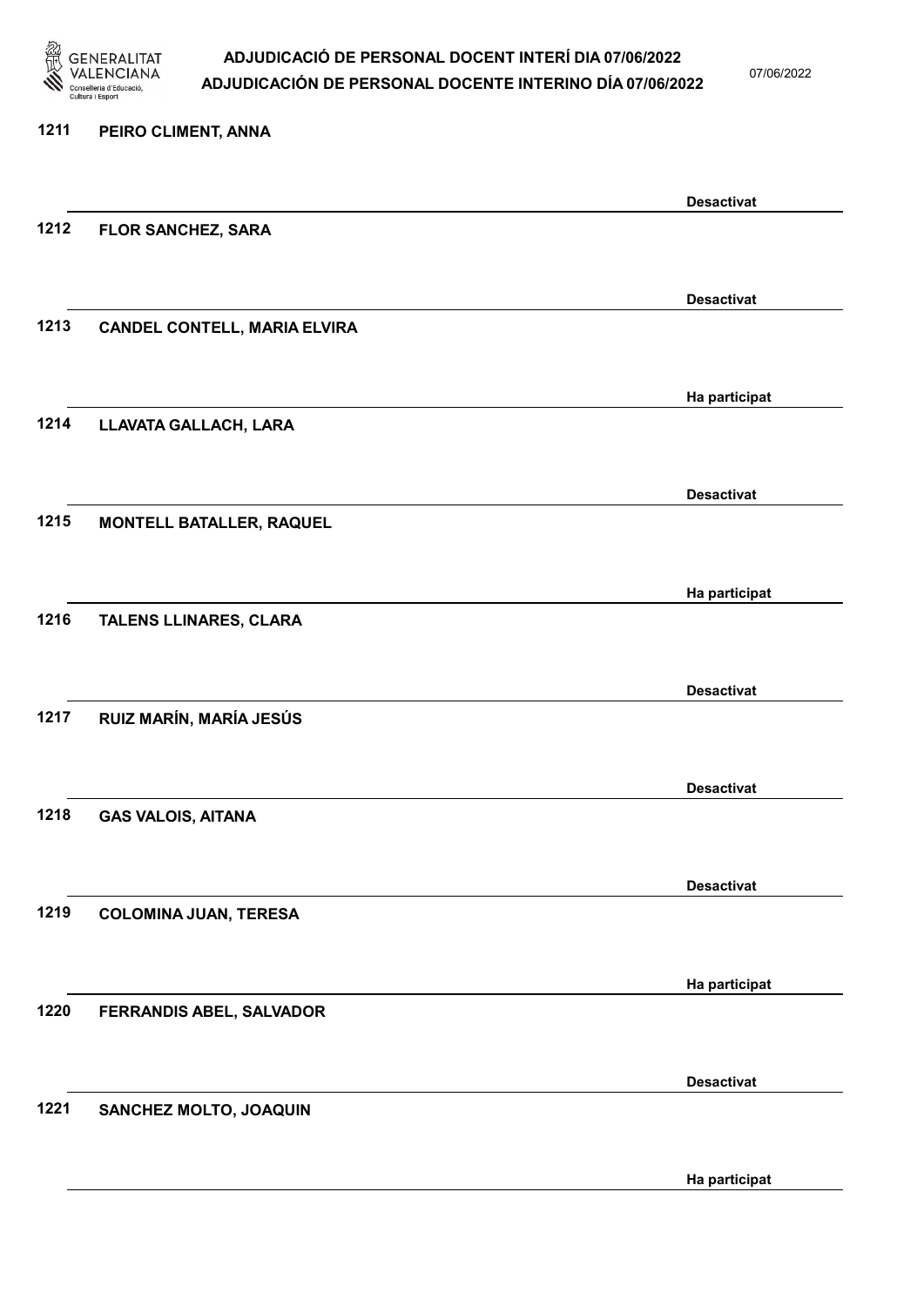

07/06/2022

Desactivat

# 1222 MOLINA FERNANDEZ, MARTA Desactivat 1223 PIERA DOMINGUEZ, LAURA Desactivat 1224 RENART ROSELL, ADRIANA Desactivat 1225 MUÑOZ MARTI, FRANCISCO JAVIER Desactivat 1226 MARTIN LOPEZ, SARA Desactivat 1227 MARTINEZ JEMES, BARBARA Desactivat 1228 MARTINEZ ALBERT, BEATRIZ Desactivat 1229 MACIAN PEREZ, ANDREA Desactivat 1230 GARCIA GARCIA, VICENTE DAVID Desactivat 1231 BELDA CALABUIG, LAURA Desactivat 1232 HUESO HERNANDEZ, TANIA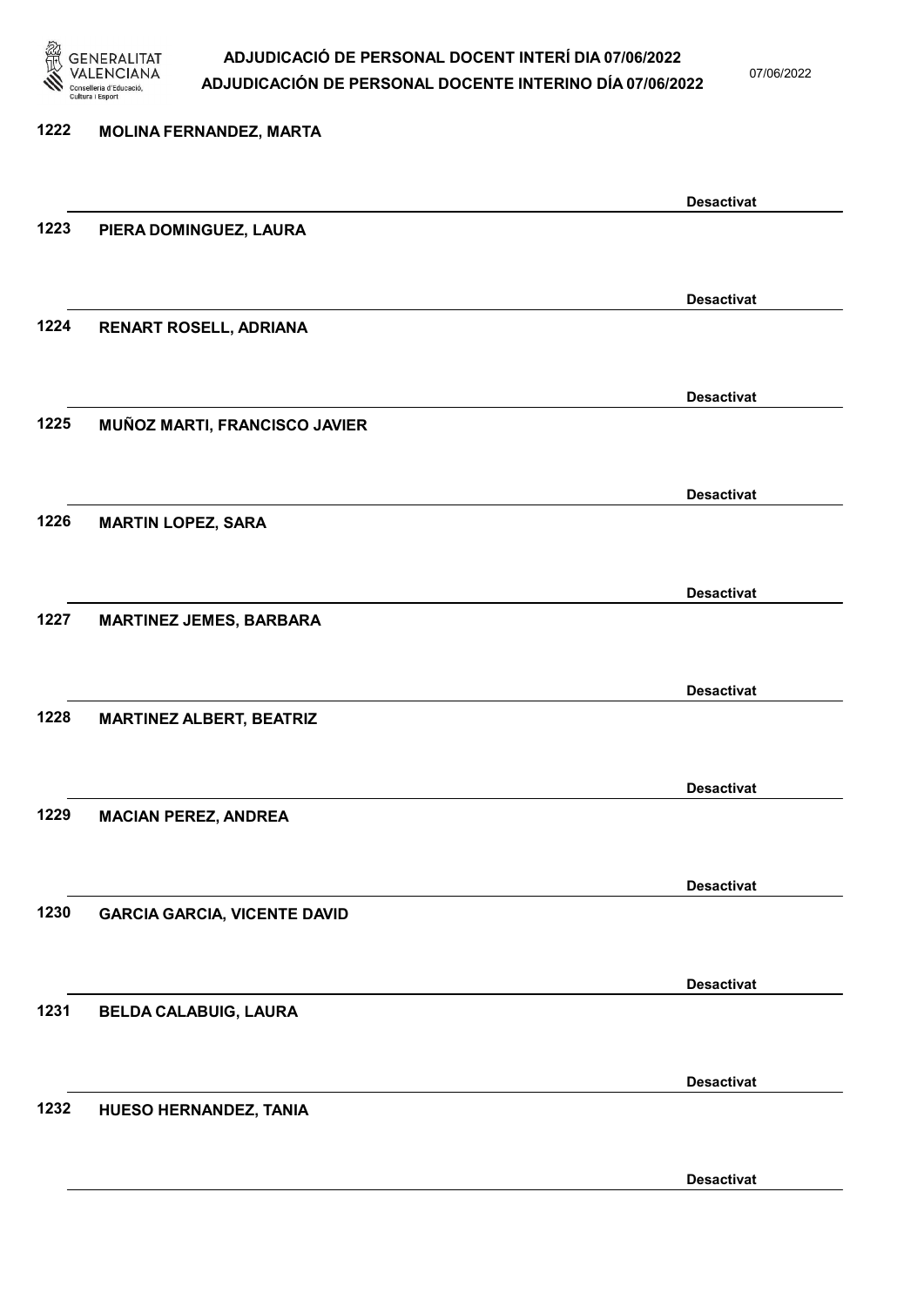

07/06/2022

Desactivat

# 1233 MARTINEZ GADEA, JOSE Desactivat 1234 MARTINEZ MULLOR, JOSE Desactivat 1235 ZABALA BERGANZA, CAROLINA PILAR Desactivat 1236 ABAD BOSCA, MARTA LEONOR Desactivat 1237 SANFELIX SANCHO, JOSEP Desactivat 1238 BEAS SALVADOR, NURIA Desactivat 1239 COLMENERO JIMENEZ, MARTA Desactivat 1240 HERNANDEZ MOLINA, CARLA Desactivat 1241 IZQUIERDO JUAN, CELESTE Desactivat 1242 BOSCH ROBLES, BELEN Desactivat 1243 GARCIA TORRES, ANAIS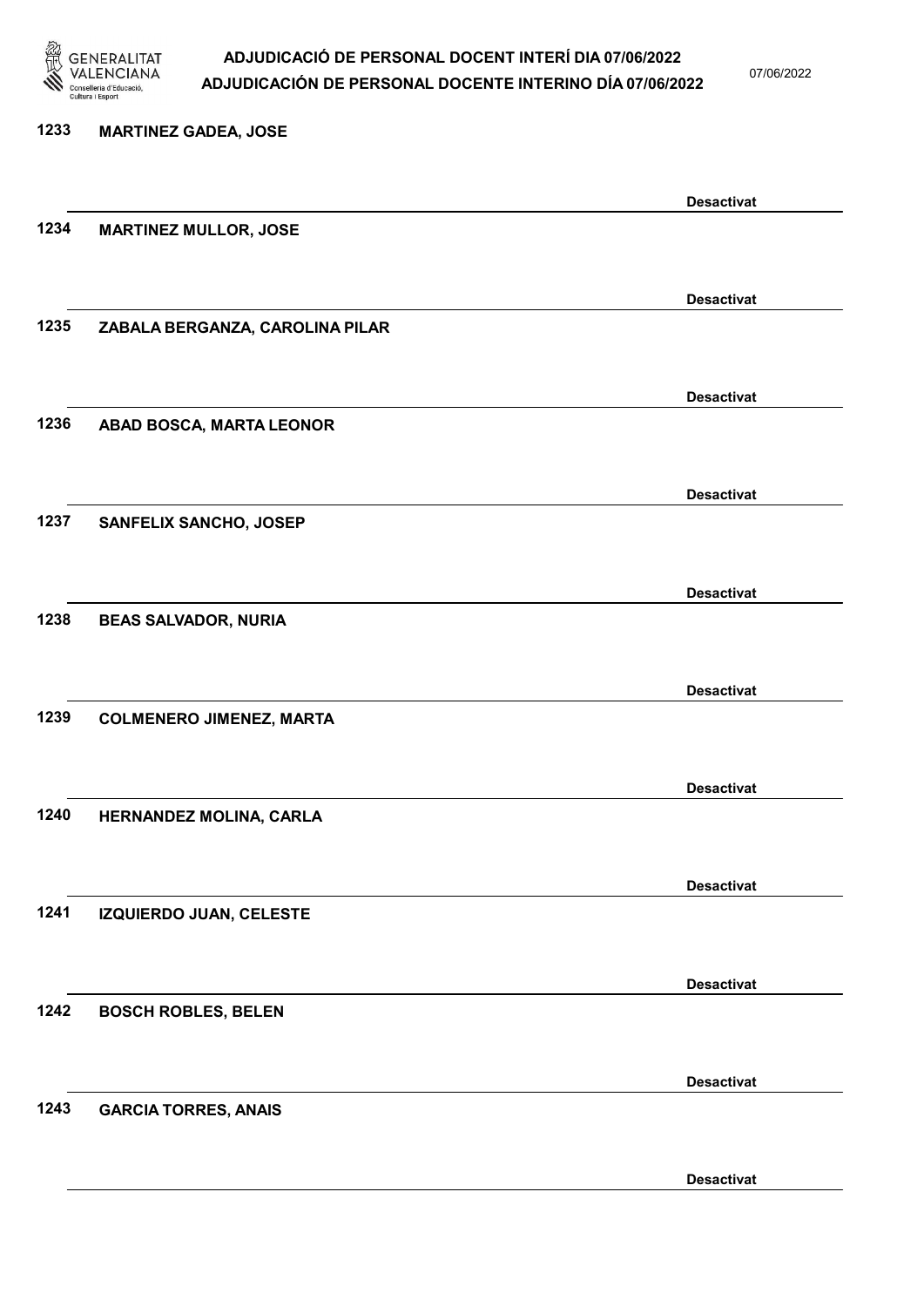

07/06/2022

### 1244 BROTONS PEREZ, ANA Desactivat 1245 UGEDA PEREZ, RUT Desactivat 1246 BORI MURGUI, MARIA JOSE Desactivat 1247 GIL PERETO, SARA Desactivat 1248 RODRIGUEZ GOMEZ, MARTA Desactivat 1249 ARROYO MEDINA, ITZIAR Desactivat 1250 SEGURA BERESALUCE, MARIA Desactivat 1251 RODRIGUEZ NAJAR, DAVID Petición: 1 23 SUBSTITUCIÓ INDETERMINADA SANTA POLA (03010028) CEP AZORÍN 123 / EDUCACIÓ FÍSICA Adjudicat Voluntaria 892817 Horas 1252 CARRILERO DIAZ, ALICIA Desactivat 1253 CANTOS SOLAZ, FRANCISCO PEDRO Desactivat 1254 HERRERA ABAD, PATRICIA Desactivat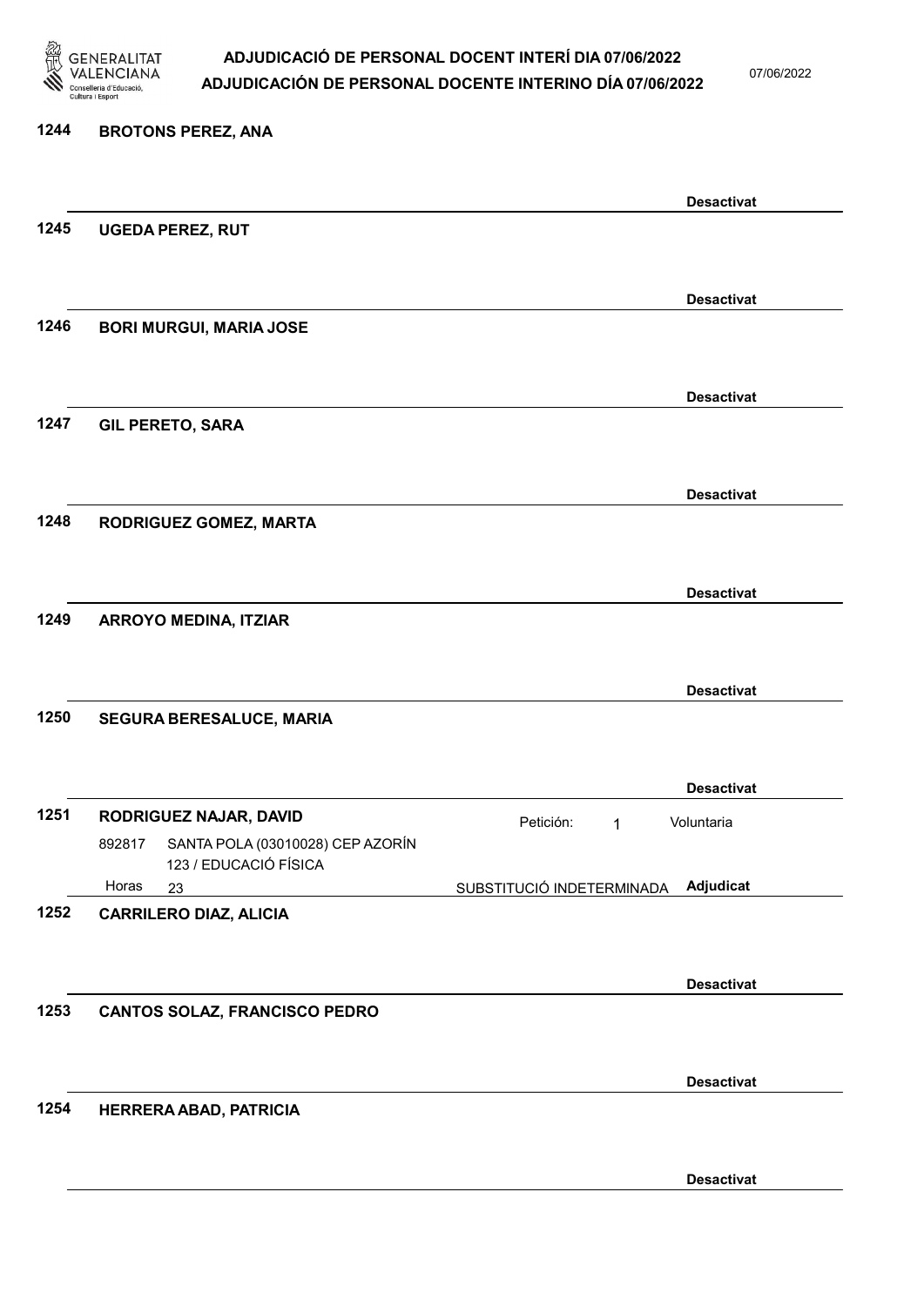

07/06/2022

Desactivat

# 1255 GABARDA VEINTIMILLA, MARIA Desactivat 1256 FERNANDEZ MASCARELL, MIGUEL ANGEL Desactivat 1257 SANCHEZ PINEDA, BRAULIO Desactivat 1258 PASTOR LAGUNA, ROCIO Desactivat 1259 VICENTE HIDALGO, ROSA MARIA Desactivat 1260 CARBONELL ALFONSO, JESSICA Desactivat 1261 ZURIAGA BALAGUER, ALBA Desactivat 1262 BIELSA ROLDAN, RAQUEL Desactivat 1263 CORRALES VILANOVA, MONICA Desactivat 1264 BOLTA BROTONS, PAULA Ha participat 1265 YAÑEZ MONEDERO, MARIA AMPARO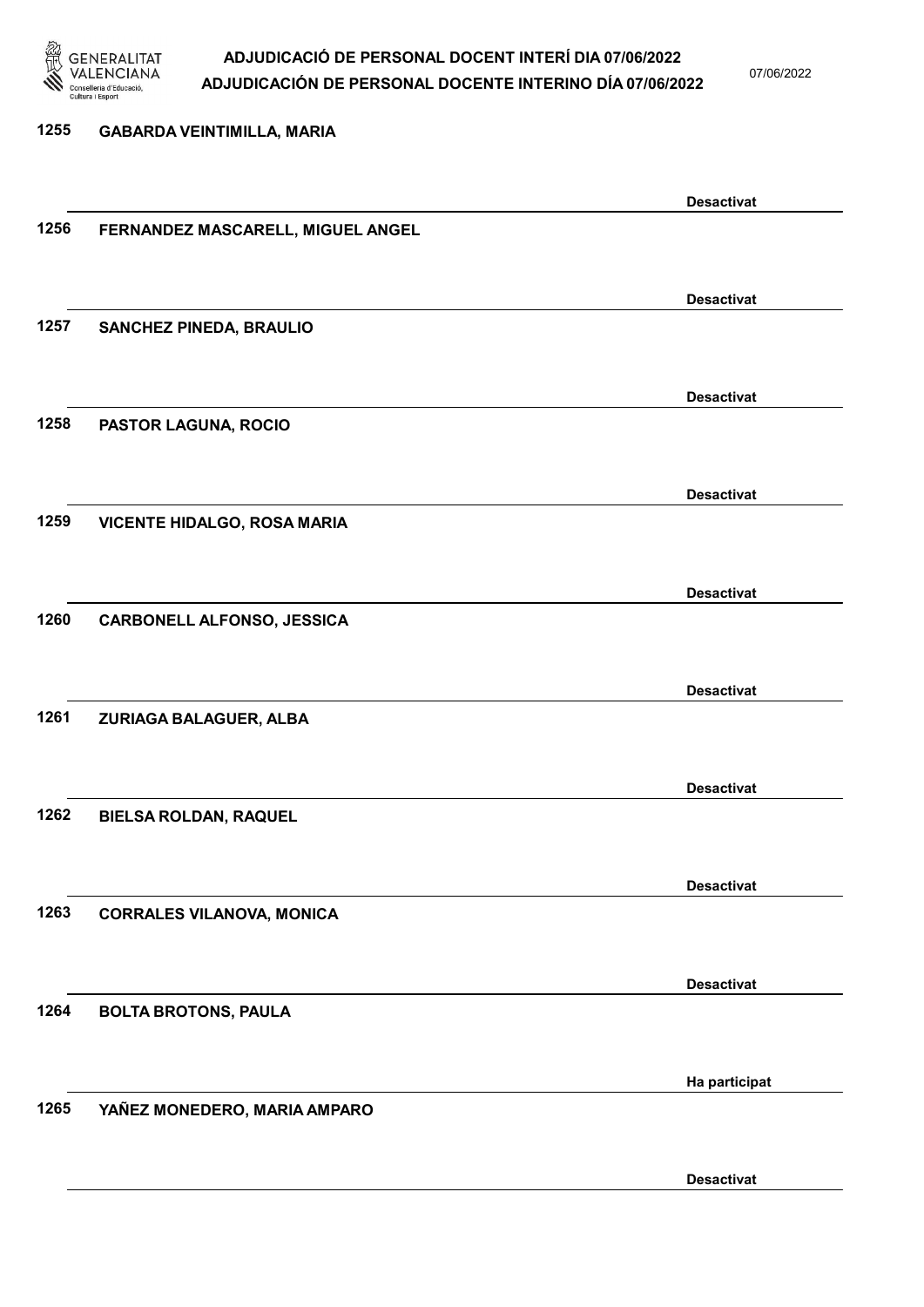

07/06/2022

Desactivat

# 1266 BERENGUER PARREÑO, AILEEN Desactivat 1267 MILITARU, OANA TATIANA Desactivat 1268 NOFUENTES MONTES, PURIFICACION MARIA Desactivat 1269 MARTINEZ SANCHEZ, SANDRA Desactivat 1270 OÑATE JIMENEZ, ESTHER Desactivat 1271 PASCUAL VICEDO, MIRIAM Desactivat 1272 GODOY MORALES, Mª JOSE Desactivat 1273 GARCIA RODRIGUEZ, ANA MARIA Desactivat 1274 PELLICER MARQUES, MARIA DEL PILAR No adjudicat 1275 COTANDA MONTANER, PILAR Desactivat 1276 PASAMONTES HIGUERAS, SAUL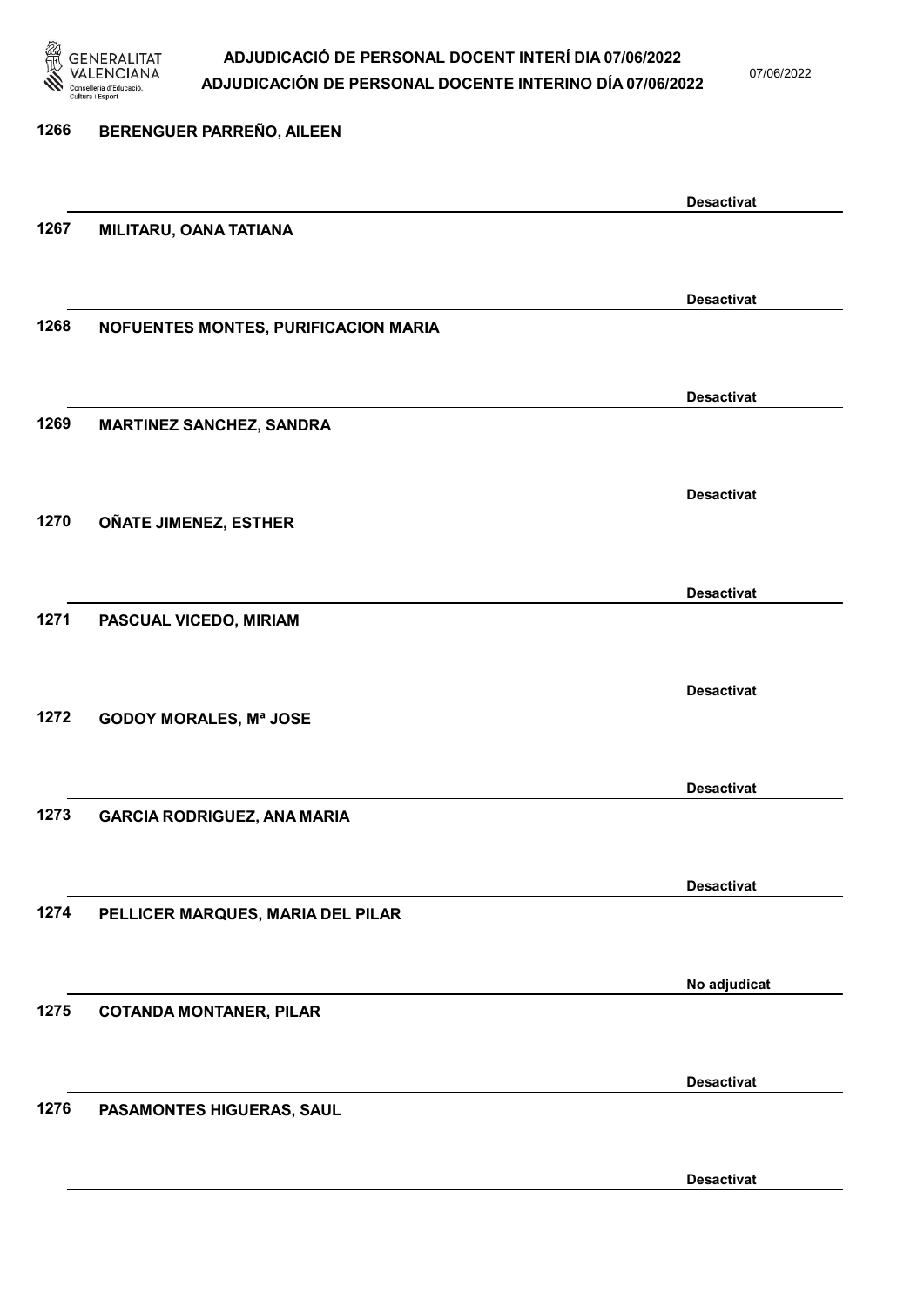

07/06/2022

Desactivat

# 1277 NAVALON CAMARASA, JORGE Desactivat 1278 CARRASCO MORALES, LAURA Desactivat 1279 MAHIQUES MIÑANA, TANIA Desactivat 1280 RODENAS PORRIÑO, ALEXANDRA Desactivat 1281 POVEDA IRLES, DANIEL Desactivat 1282 BALLESTER ESTRUCH, VICENTE Desactivat 1283 FERRER MORELLA, CRISTINA Desactivat 1284 FRANCO COMPANY, SARA Desactivat 1285 TORRIJOS VIVES, ROSA Desactivat 1286 ANTON LOZANO, RAQUEL Desactivat 1287 MARTI SEMPERE, TERESA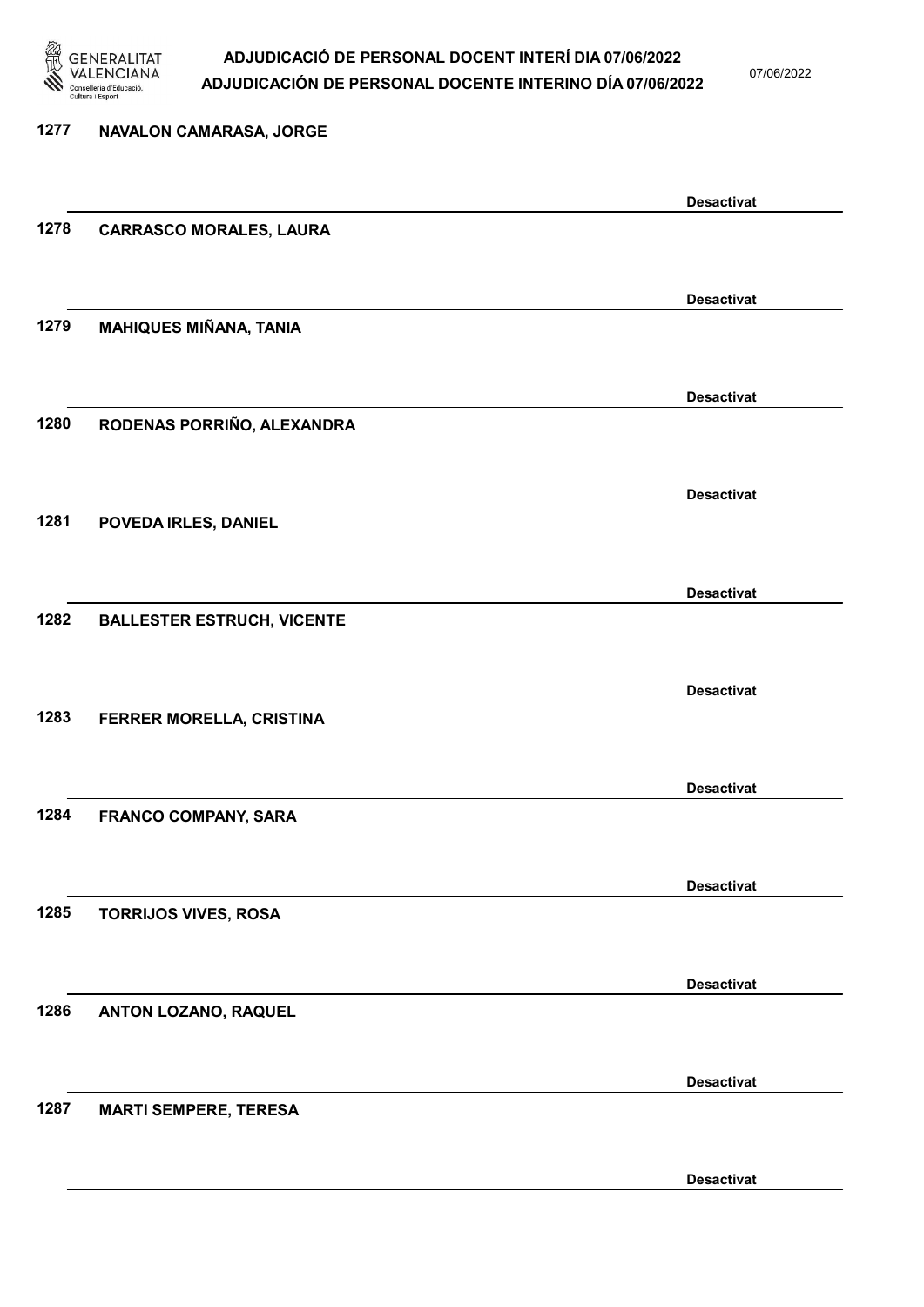

07/06/2022

#### 1288 XALER MARIN, MIRIAM

|      |                                                                                       | <b>Desactivat</b> |
|------|---------------------------------------------------------------------------------------|-------------------|
| 1289 | <b>COUÑAGO MARTIN, JONATAN</b>                                                        |                   |
|      |                                                                                       |                   |
|      |                                                                                       | <b>Desactivat</b> |
| 1290 | TORREGROSA MORAGUES, LORENA                                                           |                   |
|      |                                                                                       |                   |
|      |                                                                                       | <b>Desactivat</b> |
| 1291 | <b>QUILES MACHUCA, JOSEFA</b><br>Petición:<br>$\mathbf 1$                             | Voluntaria        |
|      | CREVILLENT (03003942) CEIP PÁRROCO FRANCISCO MAS<br>833568<br>120 / EDUCACIÓ INFANTIL |                   |
|      | Horas<br>SUBSTITUCIÓ INDETERMINADA<br>23                                              | Adjudicat         |
| 1292 | <b>GARCIA ORTI, DANIEL ALBERTO</b>                                                    |                   |
|      |                                                                                       |                   |
|      |                                                                                       | <b>Desactivat</b> |
| 1293 | <b>SANCHEZ URIOS, IVAN</b>                                                            |                   |
|      |                                                                                       |                   |
|      |                                                                                       | <b>Desactivat</b> |
| 1294 | FERRANDIS GARRIDO, INDARA MARIA                                                       |                   |
|      |                                                                                       |                   |
|      |                                                                                       | <b>Desactivat</b> |
| 1295 | <b>FRIAS GRANELL, EDGAR</b>                                                           |                   |
|      |                                                                                       |                   |
|      |                                                                                       | <b>Desactivat</b> |
| 1296 | <b>MIRA JUAN, CARLA</b>                                                               |                   |
|      |                                                                                       |                   |
|      |                                                                                       | <b>Desactivat</b> |
| 1297 | <b>MONTERDE LLORIA, LUCIA</b>                                                         |                   |
|      |                                                                                       |                   |
|      |                                                                                       | <b>Desactivat</b> |
| 1298 | ALIAGA MUNDO, LLEDO                                                                   |                   |
|      |                                                                                       |                   |
|      |                                                                                       | Ha participat     |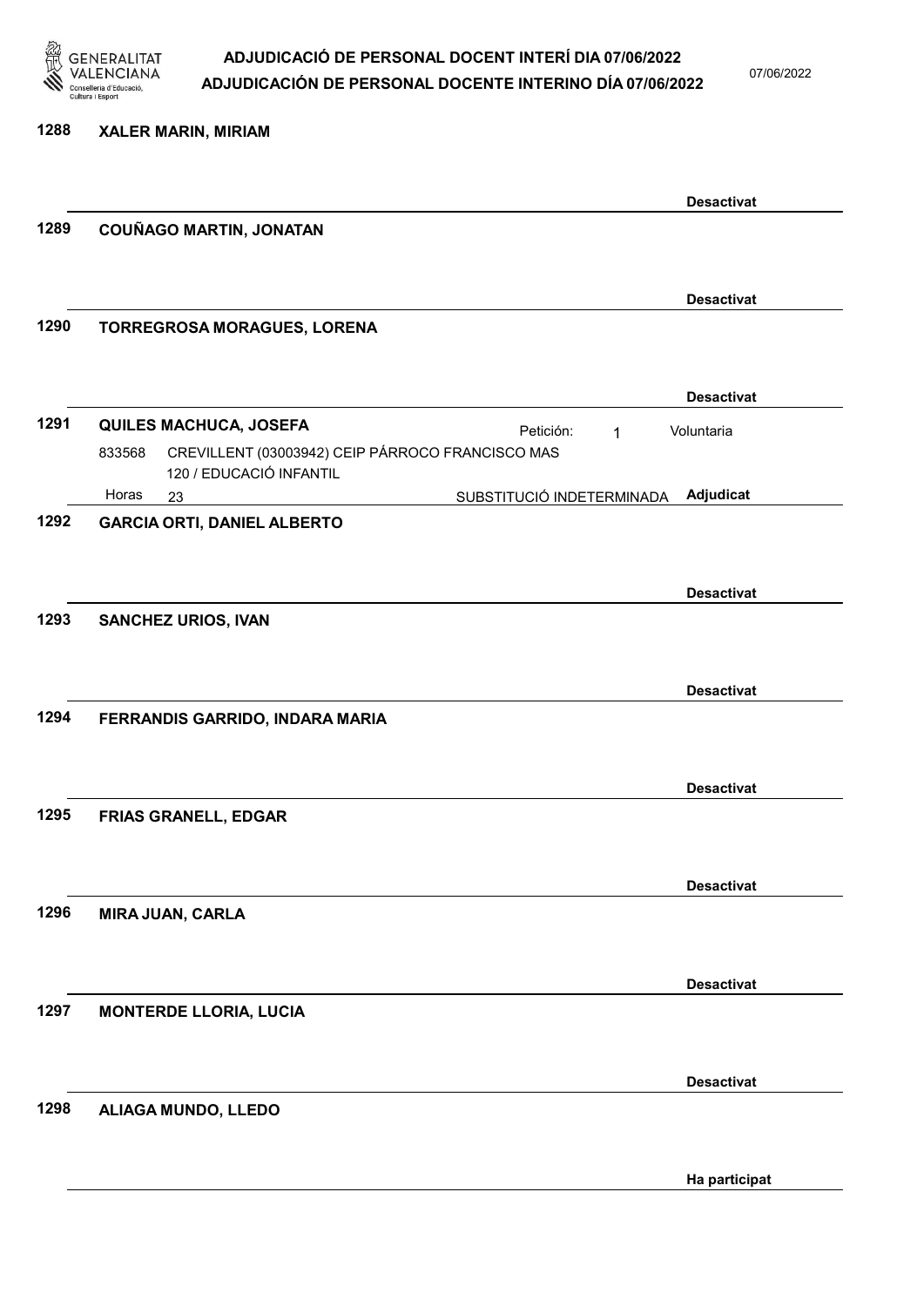

07/06/2022

## 1299 CUBERTORER ROS, PAULA Desactivat 1300 ROCAMORA ARAEZ, ANGELA Desactivat 1301 SAEZ FERRER, ADRIAN Desactivat 1302 SANCHEZ CABRERA, JUDIT MARIA Desactivat 1303 MARTINEZ ALARCON, GUILLERMO Desactivat 1304 NAVARRO NAVARRO, LUNA Desactivat 1305 PARDO PEDRON, ESTELA Desactivat 1306 GOMEZ DE VAL, LUISA Desactivat 1307 URBAN QUILES, ANA MARIA Desactivat 1308 BELLOD BALLESTER, DANIEL Desactivat 1309 FERRANDO RODRIGUEZ, MARIA LUISA Desactivat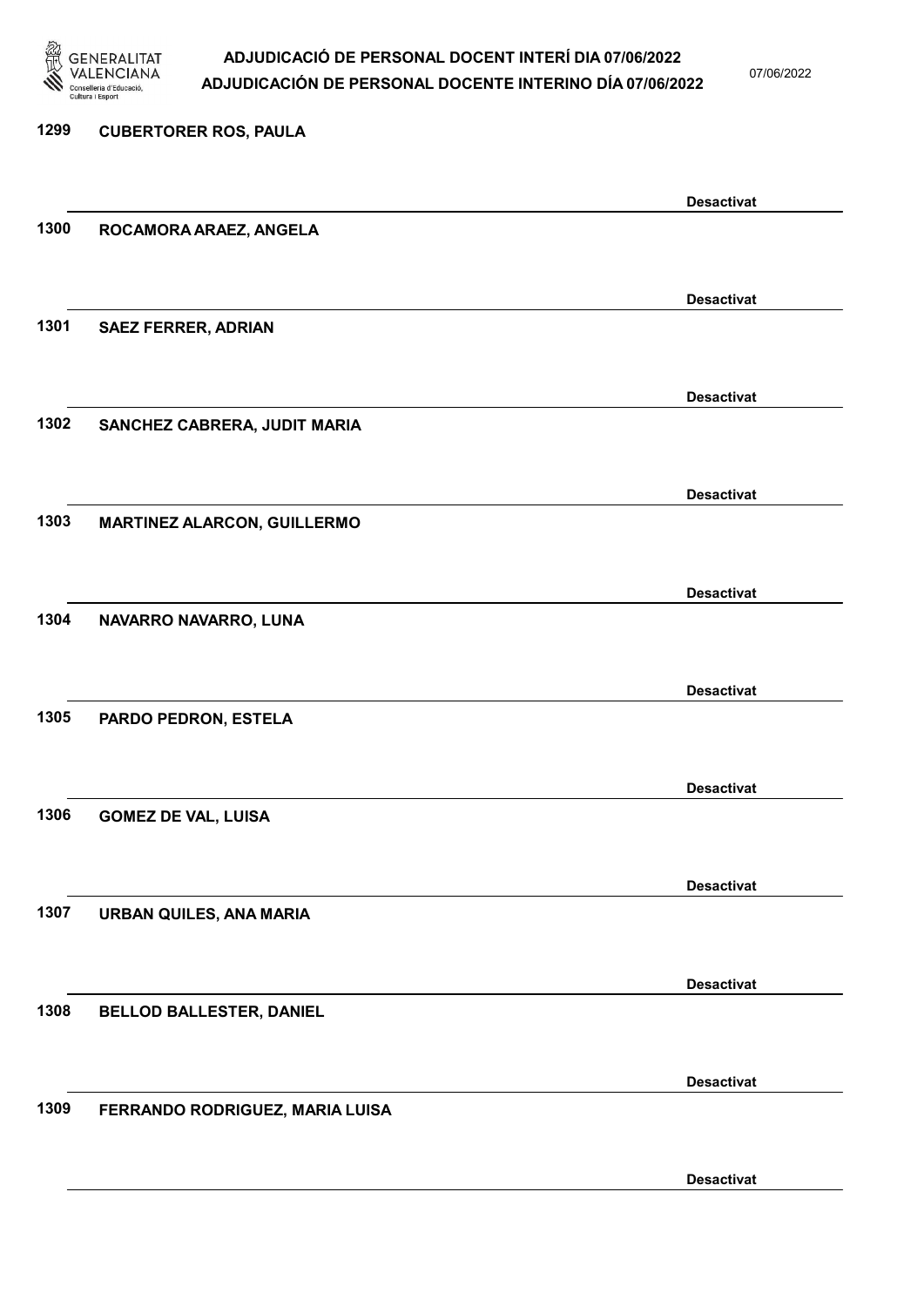

07/06/2022

Desactivat

### 1310 LLOPIS RODRIGO, ANDREA Desactivat 1311 PEREZ GARCIA, SHEILA Desactivat 1312 TEROL PASTOR, NATALIA Desactivat 1313 VALERO INIESTA, ROSA JULIA Desactivat 1314 DURA RAMETA, RAQUEL Desactivat 1315 **DIE ALONSO, LAURA** Petición: 1 23 SUBSTITUCIÓ INDETERMINADA ALAQUÀS (46000171) CEIP BONAVISTA 128 / EDUCACIÓ PRIMÀRIA. Adjudicat Voluntaria 500967 Horas 1316 SORIANO CLARAMONTE, PAULA Desactivat 1317 FRANCES CASTELLO, MARIA Desactivat 1318 SANFELIX RICHART, BALBINO Desactivat 1319 BARBA CANALES, CARLA Desactivat 1320 BELTRAN VILLA, ISABEL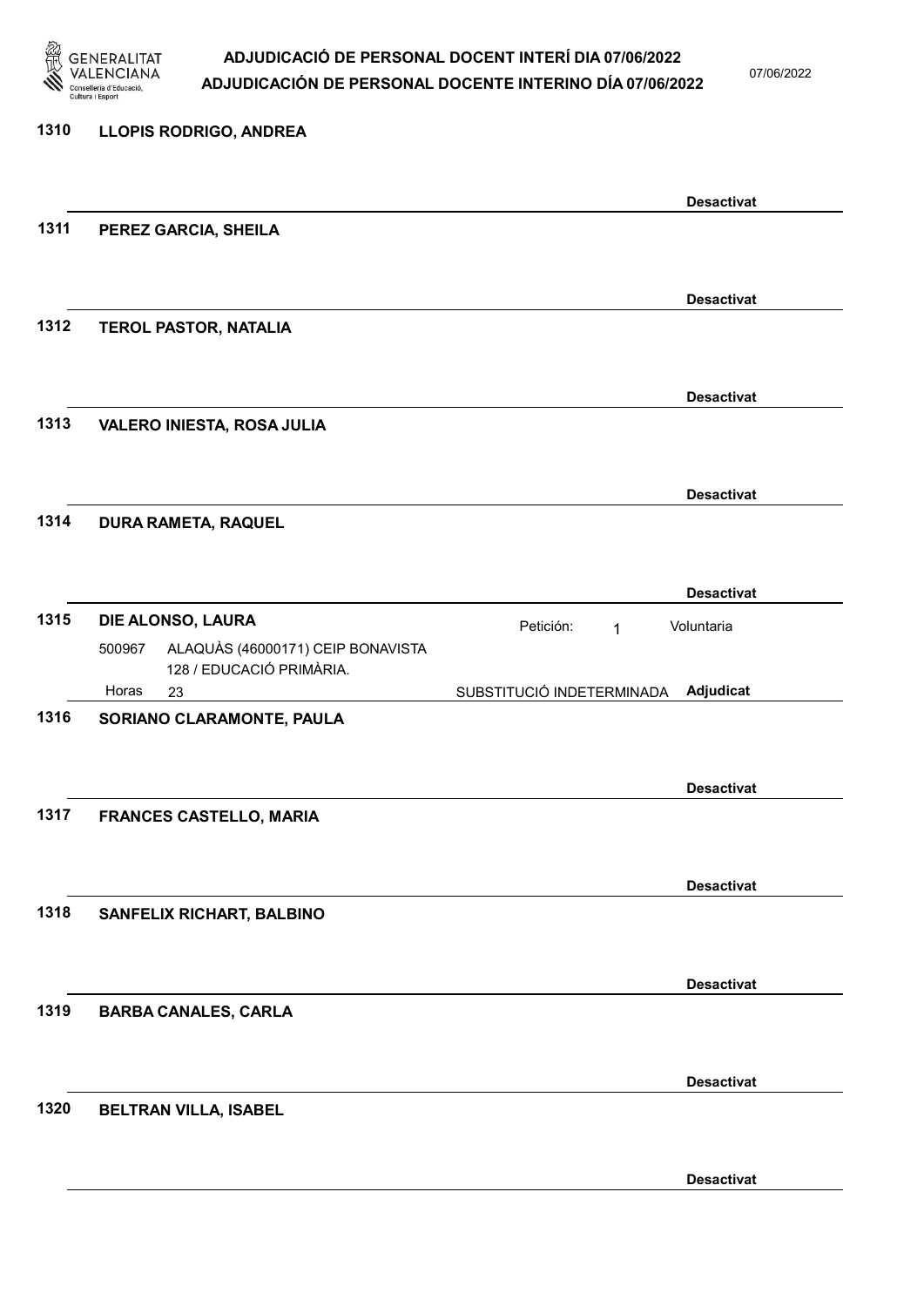

07/06/2022

#### 1321 JUAN SASTRE, PAULA

|      |                                    | <b>Desactivat</b> |
|------|------------------------------------|-------------------|
| 1322 | SERRA IVÁÑEZ, ALBA                 |                   |
|      |                                    |                   |
|      |                                    | <b>Desactivat</b> |
| 1323 | ALEMAÑ MORELL, PAULA               |                   |
|      |                                    |                   |
|      |                                    |                   |
|      |                                    | <b>Desactivat</b> |
| 1324 | HURTADO MONGE, JUDIT               |                   |
|      |                                    |                   |
|      |                                    | <b>Desactivat</b> |
| 1325 | <b>MARI LAUDER, MARIA VICTORIA</b> |                   |
|      |                                    |                   |
|      |                                    |                   |
|      |                                    | <b>Desactivat</b> |
| 1326 | RAMIREZ PAREDES, ANA ESMERALDA     |                   |
|      |                                    |                   |
|      |                                    | <b>Desactivat</b> |
| 1327 | <b>VICENTE MARTI, PALOMA</b>       |                   |
|      |                                    |                   |
|      |                                    | <b>Desactivat</b> |
| 1328 | <b>GOMEZ GARCIA, PAULA</b>         |                   |
|      |                                    |                   |
|      |                                    |                   |
|      |                                    | <b>Desactivat</b> |
| 1329 | <b>SIGNES FORNES, JOSEFA</b>       |                   |
|      |                                    |                   |
|      |                                    | <b>Desactivat</b> |
| 1330 | DIAZ MAS, PAULA                    |                   |
|      |                                    |                   |
|      |                                    | <b>Desactivat</b> |
| 1331 | JUAN RUBIO, SANDRA                 |                   |
|      |                                    |                   |
|      |                                    |                   |
|      |                                    | <b>Desactivat</b> |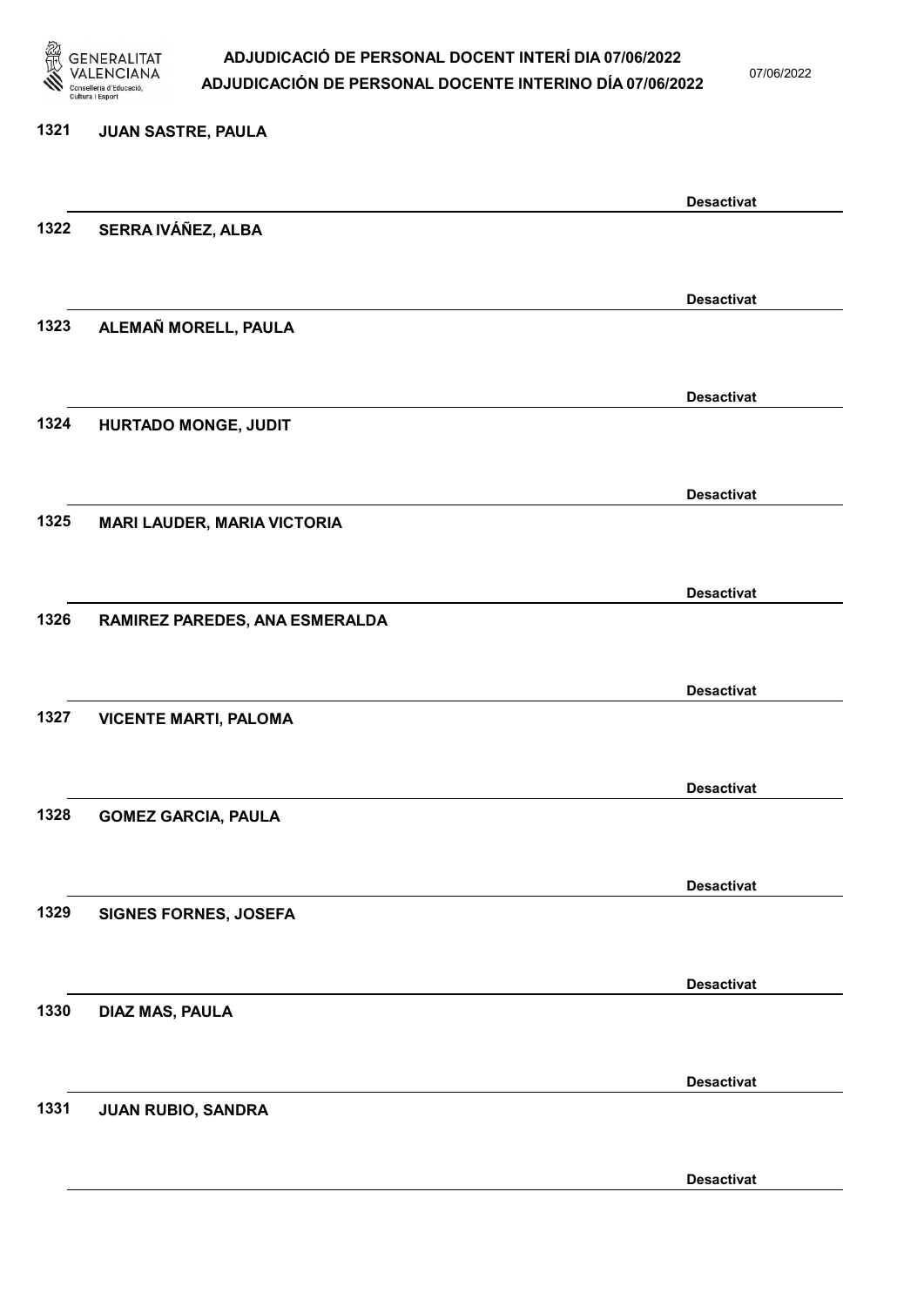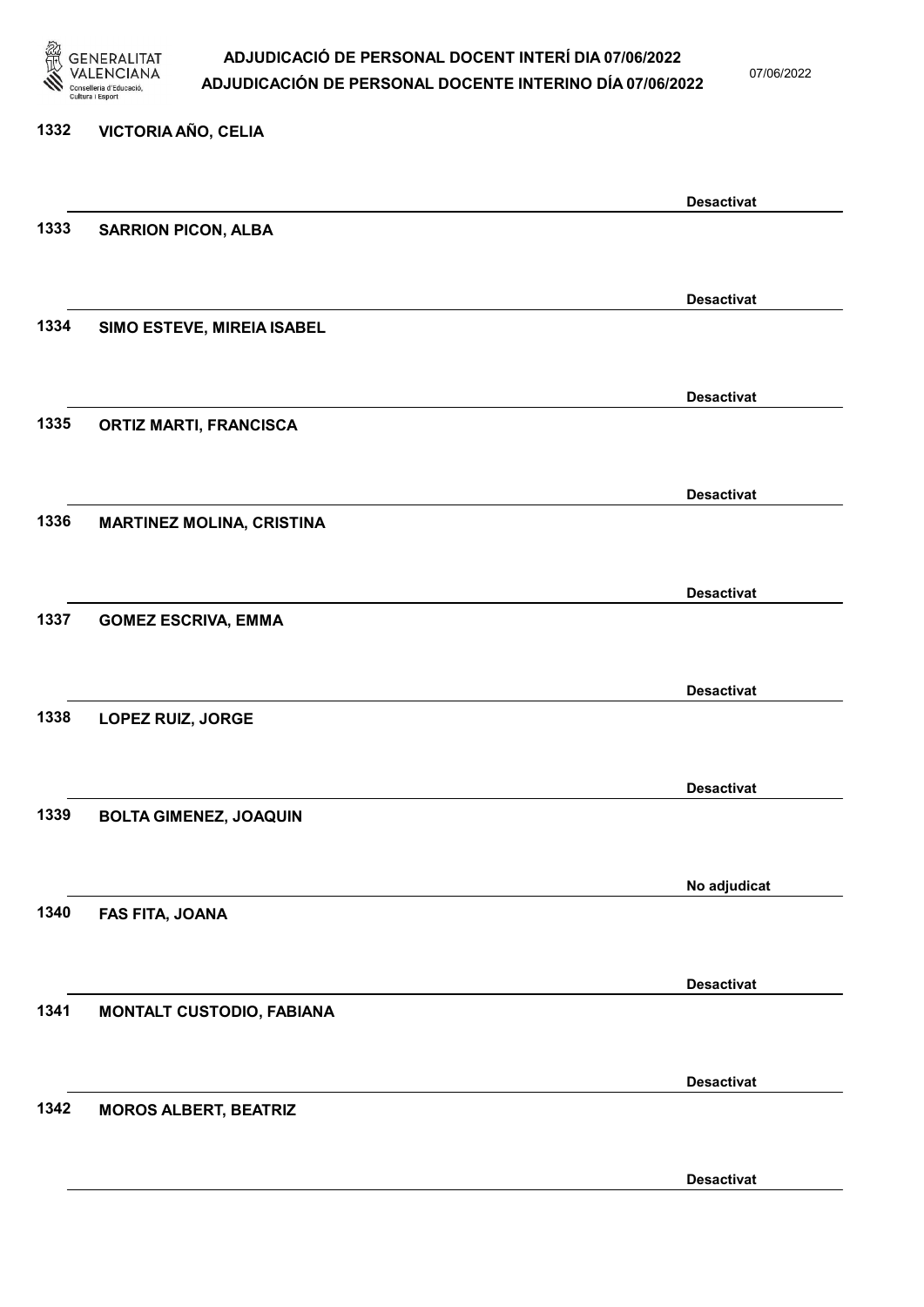

07/06/2022

| 1343 | OCHEDA BONET, GRACIELA                                                     |                           |                   |
|------|----------------------------------------------------------------------------|---------------------------|-------------------|
|      |                                                                            |                           |                   |
|      |                                                                            |                           | <b>Desactivat</b> |
| 1344 | REDO RINCON, REBECA MARIA                                                  |                           |                   |
|      |                                                                            |                           |                   |
|      |                                                                            |                           | <b>Desactivat</b> |
| 1345 | <b>SANCHEZ SANTANA, FRANCINE</b>                                           |                           |                   |
|      |                                                                            |                           |                   |
|      |                                                                            |                           | <b>Desactivat</b> |
| 1346 | SANCHIS HERRERO, ALMA MARIA                                                |                           |                   |
|      |                                                                            |                           |                   |
|      |                                                                            |                           | <b>Desactivat</b> |
| 1347 | GONZALEZ ALBIÑANA, MARIA                                                   |                           |                   |
|      |                                                                            |                           |                   |
|      |                                                                            |                           | <b>Desactivat</b> |
| 1348 | <b>CISCAR TUR, LOLES</b>                                                   |                           |                   |
|      |                                                                            |                           |                   |
|      |                                                                            |                           | <b>Desactivat</b> |
| 1349 | <b>LOPEZ PEREZ, SANDRA</b>                                                 |                           |                   |
|      |                                                                            |                           |                   |
|      |                                                                            |                           | <b>Desactivat</b> |
| 1350 | <b>CHAFER BENAVENT, BELEN</b>                                              |                           |                   |
|      |                                                                            |                           |                   |
|      |                                                                            |                           | <b>Desactivat</b> |
| 1351 | <b>BALAGUER LOPEZ, MARIOLA</b>                                             |                           |                   |
|      |                                                                            |                           |                   |
|      |                                                                            |                           | <b>Desactivat</b> |
| 1352 | <b>CABALLER ROVIRA, SARA</b>                                               |                           |                   |
|      |                                                                            |                           |                   |
|      |                                                                            |                           | <b>Desactivat</b> |
| 1353 | <b>CARRASCOSA PALAU, RUTH</b>                                              | Petición:<br>1            | Voluntaria        |
|      | 509377<br>BENISSA (03003267) CEIP PADRE MELCHOR<br>120 / EDUCACIÓ INFANTIL |                           |                   |
|      | Horas<br>23                                                                | SUBSTITUCIÓ INDETERMINADA | Adjudicat         |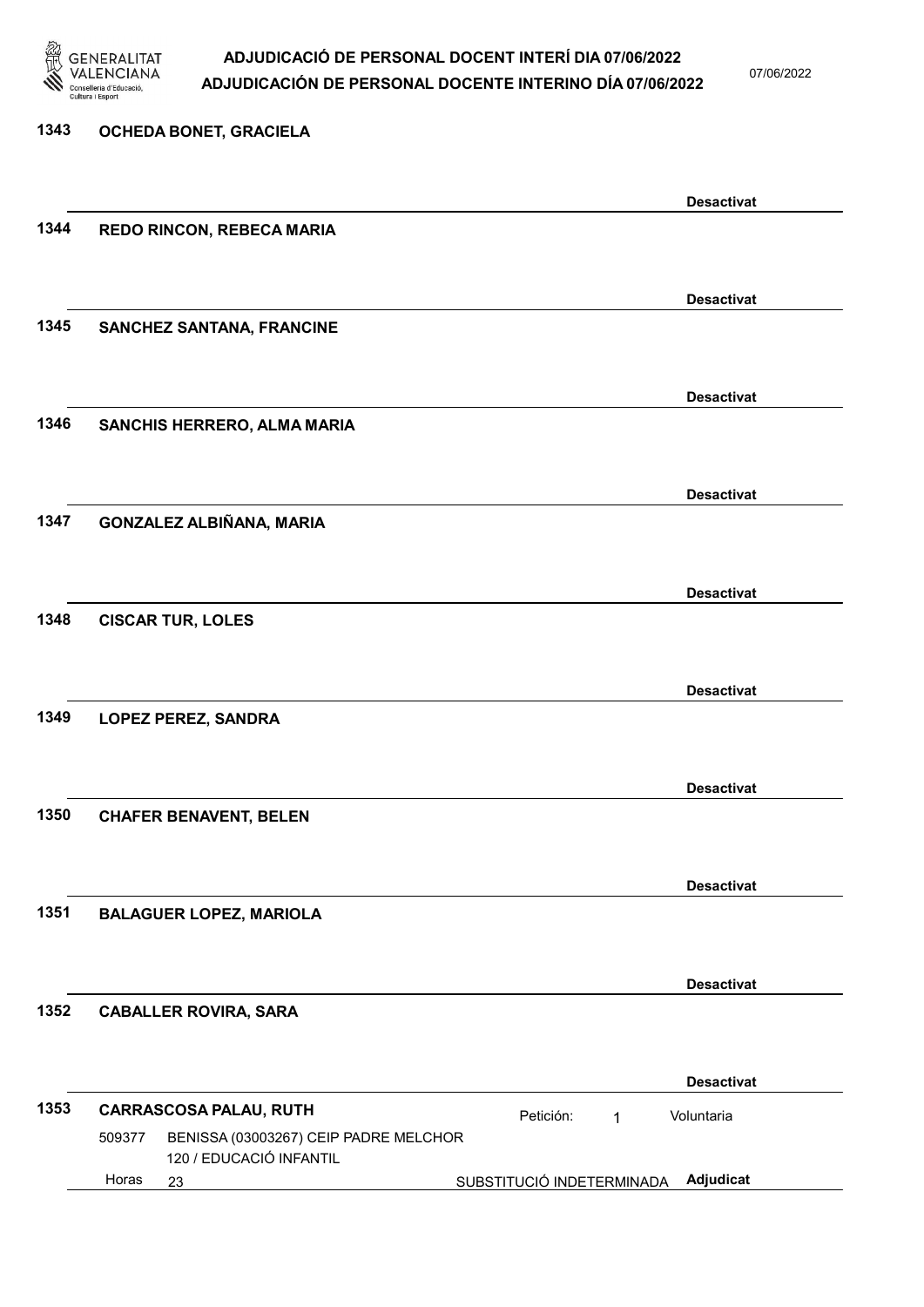

07/06/2022

Desactivat

# 1354 FERRIS BLESA, PATRICIA Desactivat 1355 SANMARTIN GUILABERT, ANA Desactivat 1356 ALEIXANDRE AGUSTIN, CLARA Ha participat 1357 MAYANS REYNAU, RUBEN Desactivat 1358 GUERRERO SALOM, ESTELA Desactivat 1359 MARTINEZ SANCHEZ, ANA Desactivat 1360 MOMPO TAVARES, JOAN JOSEP Desactivat 1361 SERRA ISNARDO, MARTA Desactivat 1362 TAFALLA IZQUIERDO, LUCIA Desactivat 1363 CARBONELL MARTIN, BELEN Ha participat 1364 CASINOS MONTORO, ESTER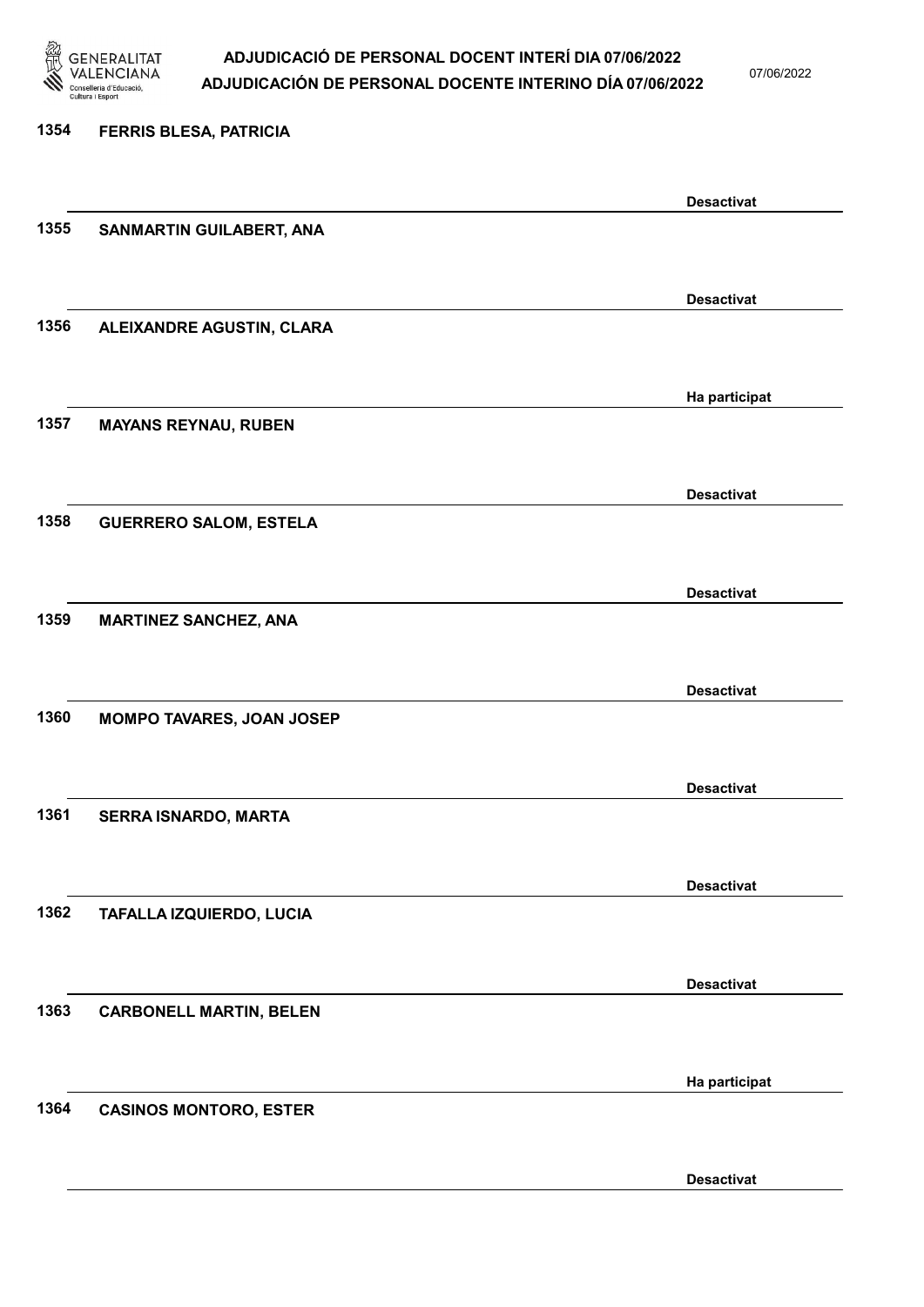

1365 DEFEZ GOMEZ, MARIA

### ADJUDICACIÓ DE PERSONAL DOCENT INTERÍ DIA 07/06/2022 ADJUDICACIÓN DE PERSONAL DOCENTE INTERINO DÍA 07/06/2022

07/06/2022

Desactivat

### Desactivat 1366 LOPEZ CABREJAS, CRISTINA Desactivat 1367 PALAU BOVEDA, SARA Desactivat 1368 PEREZ LUNA, SONIA Desactivat 1369 TORRECILLAS ALEMAÑY, VICTORIA **Petición:** 2 23 SUBSTITUCIÓ INDETERMINADA HURCHILLO (03007042) CEIP MANUEL RIQUELME 123 / EDUCACIÓ FÍSICA Adjudicat Voluntaria 814663 Horas 1370 SANCHEZ AMOROS, JOSE ANDRES Desactivat 1371 GARCIA SUÑER, JAVIER Desactivat 1372 MORELL VICENTE, ANDRES Desactivat 1373 ORTEGA VAYA, PATRICIA Desactivat 1374 BALLESTEROS PEREZ, CARLA Desactivat 1375 BLAT GIMENO, HELENA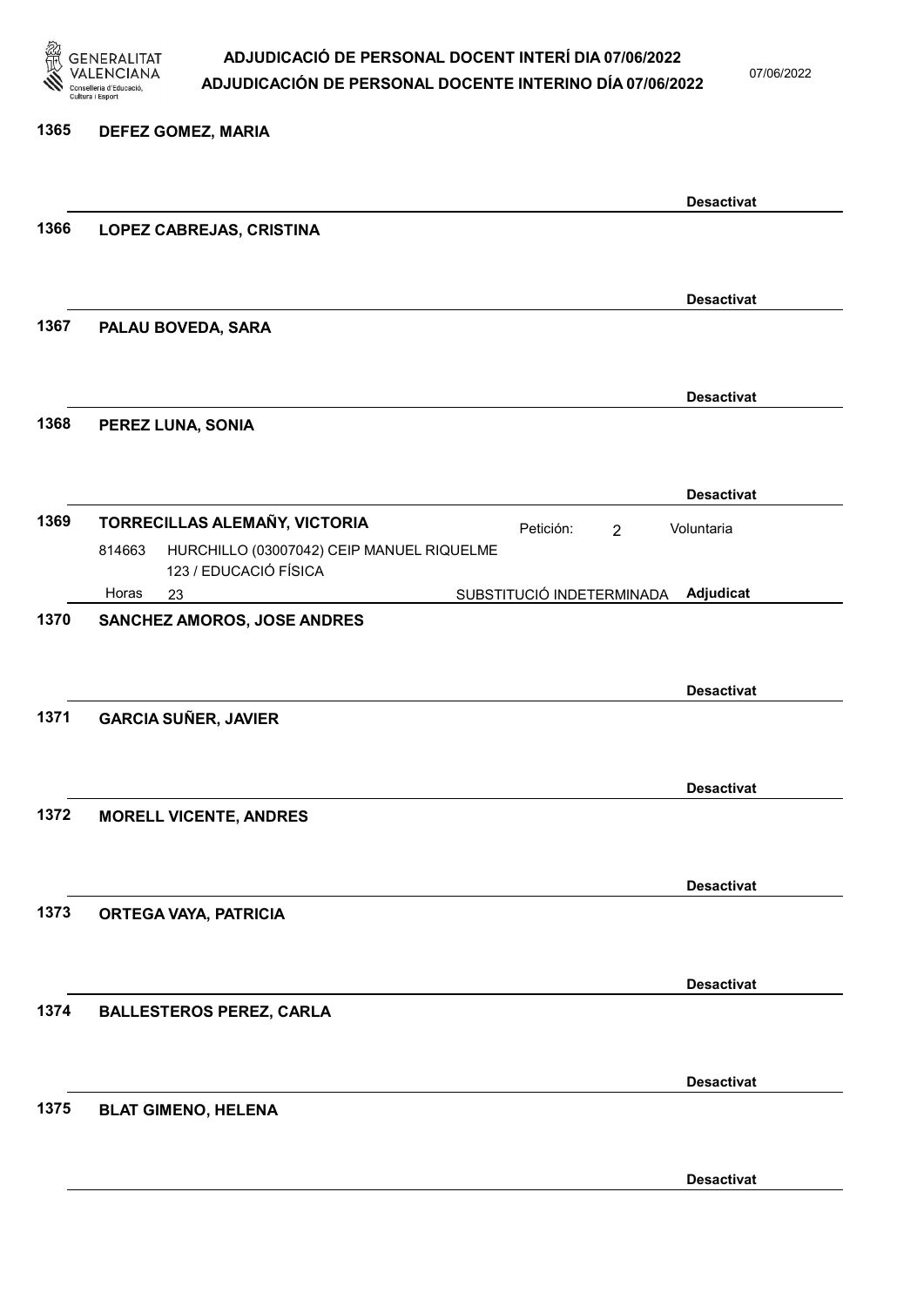

07/06/2022

#### 1376 HERNANDEZ WELTI, AMANDA DOLORES

Desactivat 1377 VITORIA TOMAS, MARIA Desactivat 1378 BENITO GONZALEZ, ANA MARIA Desactivat 1379 ZANON CARRASCOSA, MARIA AMPARO Desactivat 1380 TARANCON SERRANO, AMPARO Desactivat 1381 LOPATEGUI LARAUDOGOITIA, XABIER Desactivat 1382 ALBERT NACHER, SARA Ha participat 1383 SANTIAGO SANCHEZ, BEATRIZ Desactivat 1384 MOCETE MATEU, CRISTINA Desactivat 1385 TALENS PEREZ, NEREA Desactivat 1386 TAUS VOLTES, ISABEL Desactivat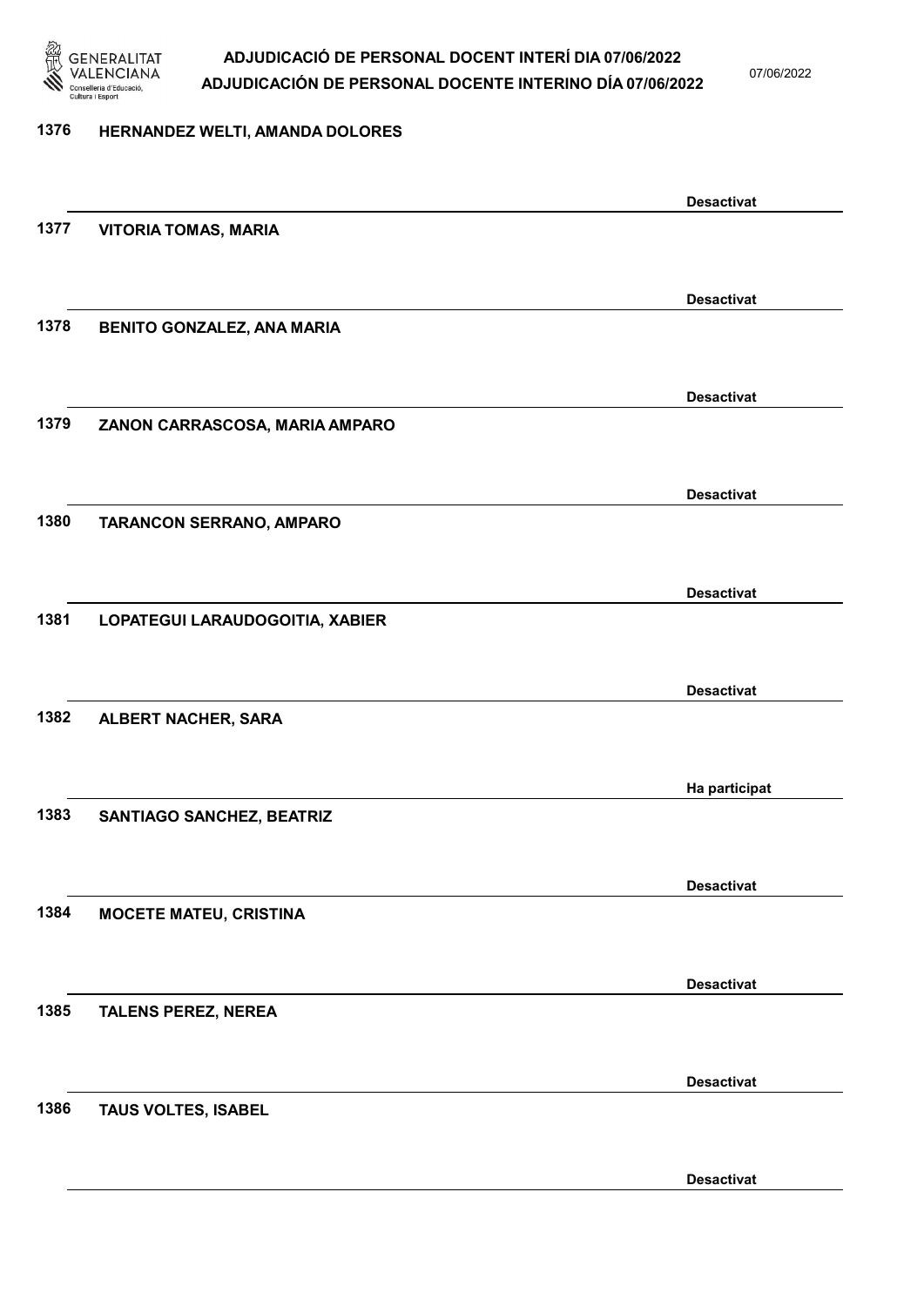

07/06/2022

### 1387 PEREZ GARRETA, SANDRA Desactivat 1388 MARIN PEIRO, NURIA Ha participat 1389 REDONDO MILLAN, DIANA Desactivat 1390 ROCA BORRAS, SHAILA Desactivat 1391 GIL PORCAR, ADA Desactivat 1392 LATORRE GOMEZ, MARIA Desactivat 1393 GUEROLA MARTINEZ, MARIA **El proportante de la proportante de la proportante de la proportante de la proporta** 23 SUBSTITUCIÓ INDETERMINADA ALACANT (03009701) CEIP LUCENTUM 120 / EDUCACIÓ INFANTIL Adjudicat Voluntaria 711978 Horas 1394 LUQUE BUESO, ZAIRA Desactivat 1395 DIEZ MONTAÑES, JAVIER Ha participat 1396 ZAHONERO DOMINGUEZ, PATRICIA Ha participat 1397 ALONSO SANZ, BELEN

Desactivat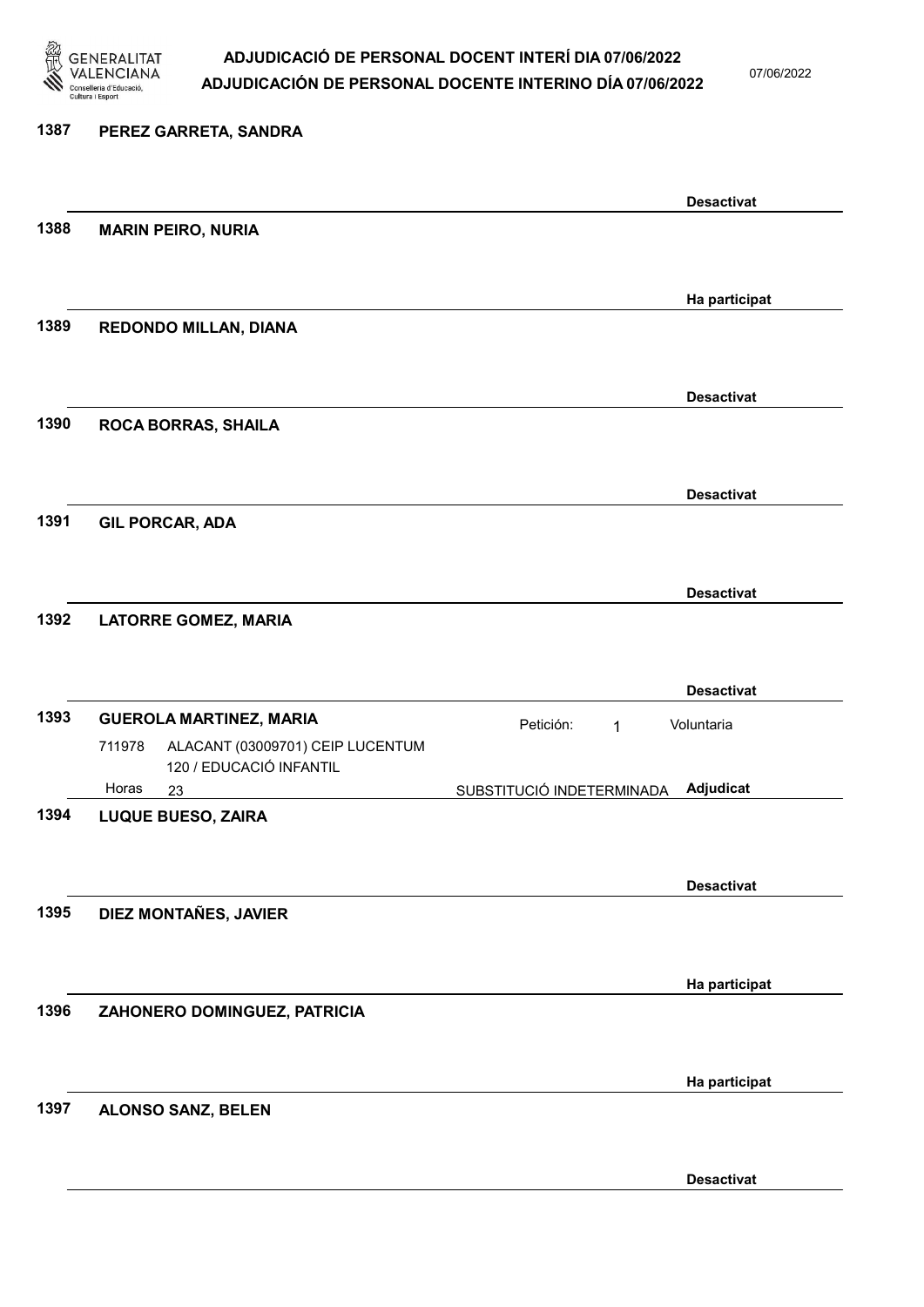

07/06/2022

#### 1398 ALEJOS RICART, MARIA DE LOS DESAMPARADOS

|      |        |                                                                 |                           |                | <b>Desactivat</b> |
|------|--------|-----------------------------------------------------------------|---------------------------|----------------|-------------------|
| 1399 |        | FERNANDEZ DONAT, SABINA                                         | Petición:                 | $\overline{2}$ | Voluntaria        |
|      | 514728 | ALZIRA (46000663) CEIP GARCÍA LORCA<br>128 / EDUCACIÓ PRIMÀRIA. |                           |                |                   |
|      | Horas  | 23                                                              | SUBSTITUCIÓ INDETERMINADA |                | Adjudicat         |
| 1400 |        | <b>MONZONIS FONT, PATRICIA</b>                                  |                           |                | <b>Desactivat</b> |
| 1401 |        | <b>MORENO CARRASCO, MIREYA</b>                                  |                           |                |                   |
| 1402 |        | SANTO ROCAMORA, MARIA                                           |                           |                | <b>Desactivat</b> |
|      |        |                                                                 |                           |                | <b>Desactivat</b> |
| 1403 |        | <b>CLARI SANCHEZ, HECTOR</b>                                    |                           |                | <b>Desactivat</b> |
| 1404 |        | <b>COLLADO CARRIO, EVA</b>                                      |                           |                |                   |
|      |        |                                                                 |                           |                | <b>Desactivat</b> |
| 1405 |        | JIMENEZ GARRIDO, MARIA ISABEL                                   |                           |                |                   |
|      |        |                                                                 |                           |                | <b>Desactivat</b> |
| 1406 |        | TORREGROSA PEIRO, ANA ISABEL                                    |                           |                |                   |
|      |        |                                                                 |                           |                | <b>Desactivat</b> |
| 1407 |        | <b>CUÑAT ROSELLO, ANA</b>                                       |                           |                |                   |
| 1408 |        | <b>ARIAS TRAPERO, SILVIA</b>                                    |                           |                | <b>Desactivat</b> |
|      |        |                                                                 |                           |                | <b>Desactivat</b> |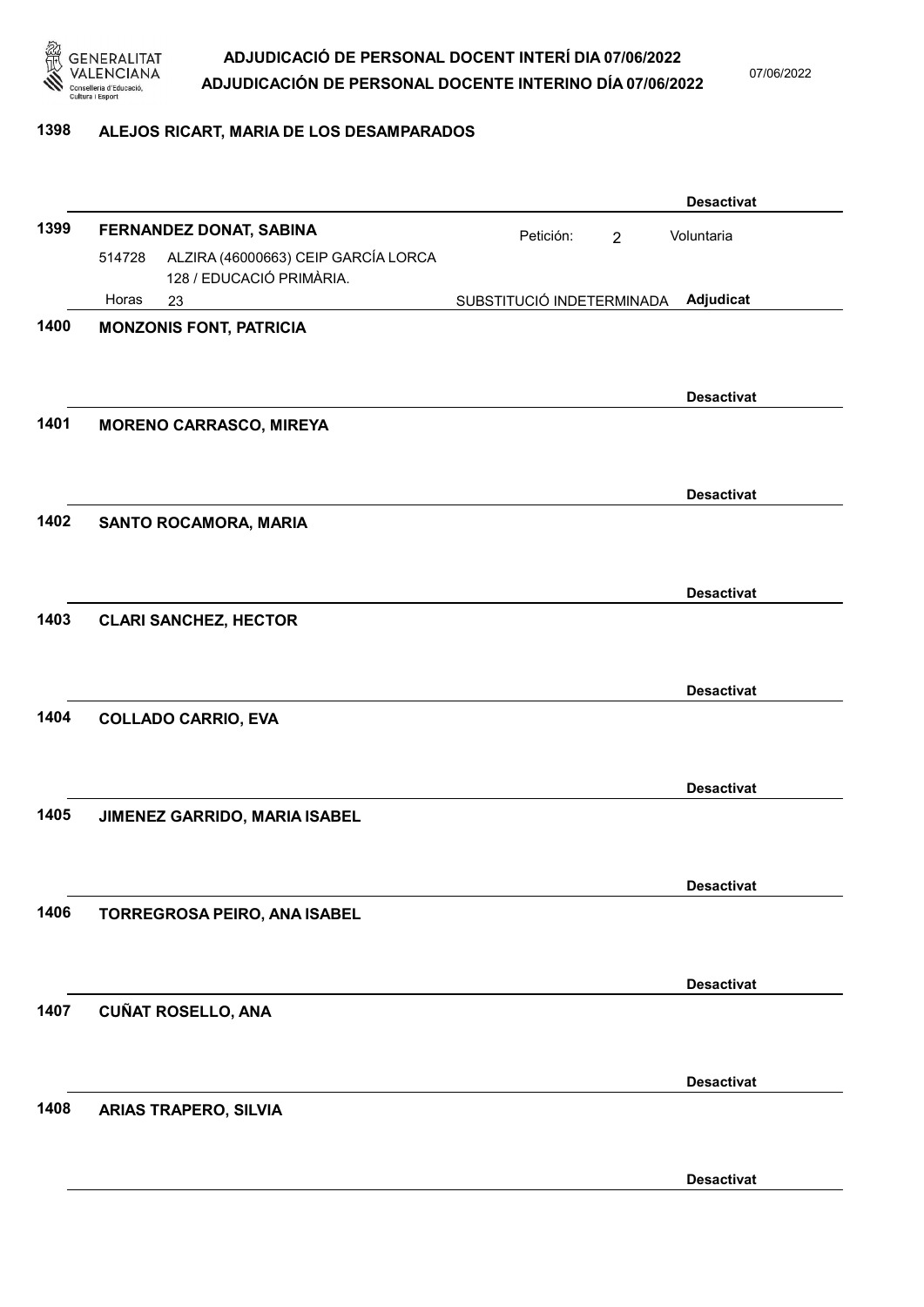

07/06/2022

#### 1409 LAPROVITERA SILVERA, CECILIA ALESSANDRA

|      |                                               | <b>Desactivat</b> |
|------|-----------------------------------------------|-------------------|
| 1410 | <b>GONZALEZ IRANZO, MARIA DE LAS MERCEDES</b> |                   |
|      |                                               |                   |
|      |                                               |                   |
|      |                                               | <b>Desactivat</b> |
| 1411 | <b>COSTA TORDERA, SHEREZADE MARIA</b>         |                   |
|      |                                               |                   |
|      |                                               | <b>Desactivat</b> |
| 1412 | DIAZ GOMEZ, NOEMI                             |                   |
|      |                                               |                   |
|      |                                               |                   |
|      |                                               | <b>Desactivat</b> |
| 1413 | <b>GARCIA CASADO, ROCIO</b>                   |                   |
|      |                                               |                   |
|      |                                               |                   |
|      |                                               | <b>Desactivat</b> |
| 1414 | <b>RAMIREZ CARPIO, NEREA</b>                  |                   |
|      |                                               |                   |
|      |                                               | <b>Desactivat</b> |
| 1415 |                                               |                   |
|      | <b>RUIZ MONTORO, ALICIA</b>                   |                   |
|      |                                               |                   |
|      |                                               | <b>Desactivat</b> |
| 1416 | <b>GARCIA GINES, MONICA</b>                   |                   |
|      |                                               |                   |
|      |                                               |                   |
|      |                                               | <b>Desactivat</b> |
| 1417 | SANCHEZ NUÑEZ, SARAY                          |                   |
|      |                                               |                   |
|      |                                               |                   |
|      |                                               | <b>Desactivat</b> |
| 1418 | <b>CARMONA RUBIO, MARIA ELENA</b>             |                   |
|      |                                               |                   |
|      |                                               | <b>Desactivat</b> |
| 1419 | <b>GUTIERREZ URBAN, ANABEL</b>                |                   |
|      |                                               |                   |
|      |                                               |                   |
|      |                                               | <b>Desactivat</b> |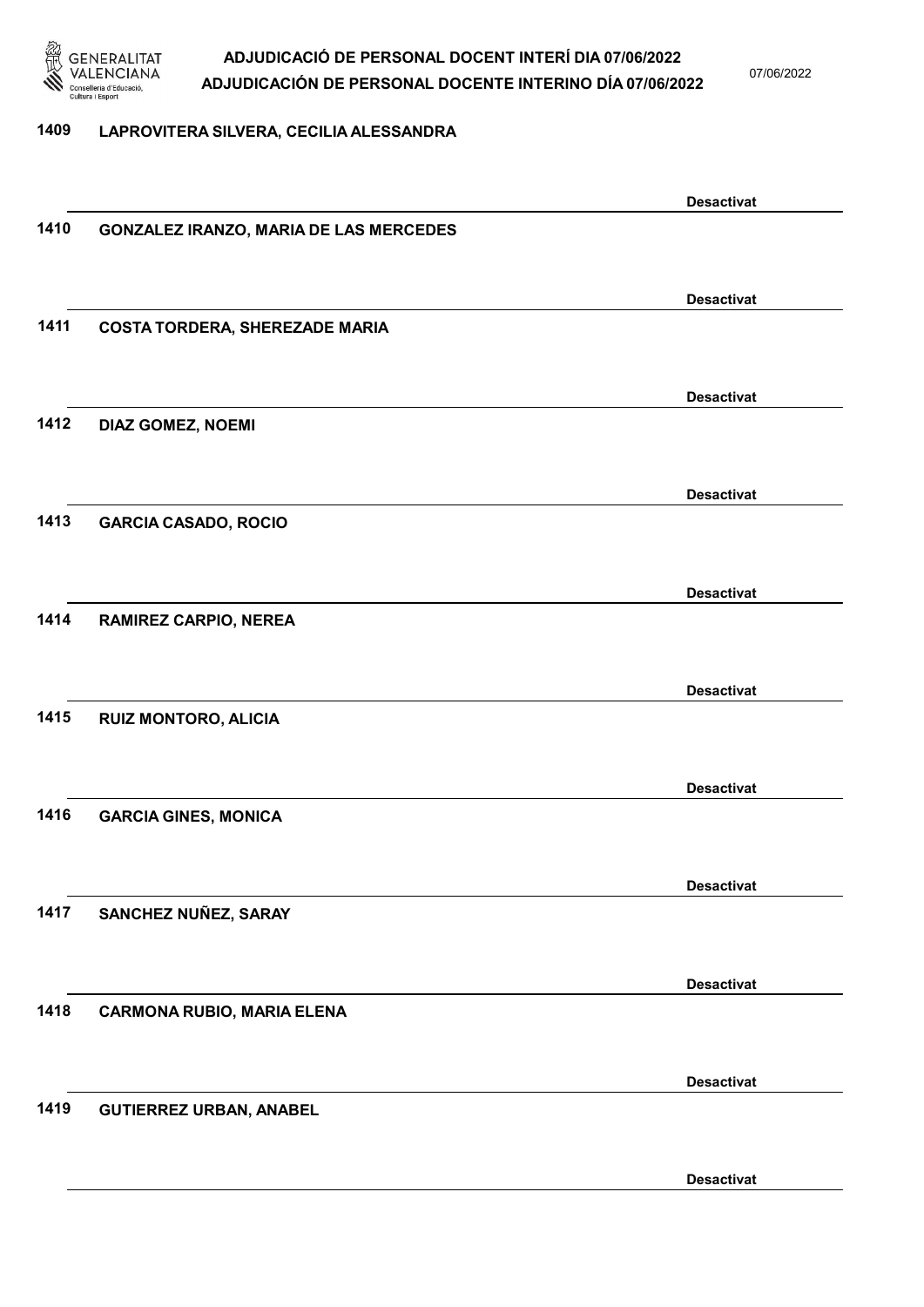

07/06/2022

No adjudicat

# 1420 COLLADO TARIN, PAULA Desactivat 1421 FRANCH FLETA, BELEN JUANA Desactivat 1422 ORTEGA FERNANDEZ, MARIA JOSE Desactivat 1423 PERIS DONATO, ANA Desactivat 1424 DELGADO MERINO, ALBA Desactivat 1425 GUADILLA ORTIGOSA, OLGA Desactivat 1426 ALBELDA ALIAGA, BLANCA Desactivat 1427 BELEN LOPEZ, PERE Desactivat 1428 CASANOVA BERTOMEU, ISABEL Desactivat 1429 LATORRE SERNA, MARIA DE LA PAZ Desactivat 1430 SOSA CHANAB, VALERIA DAIANA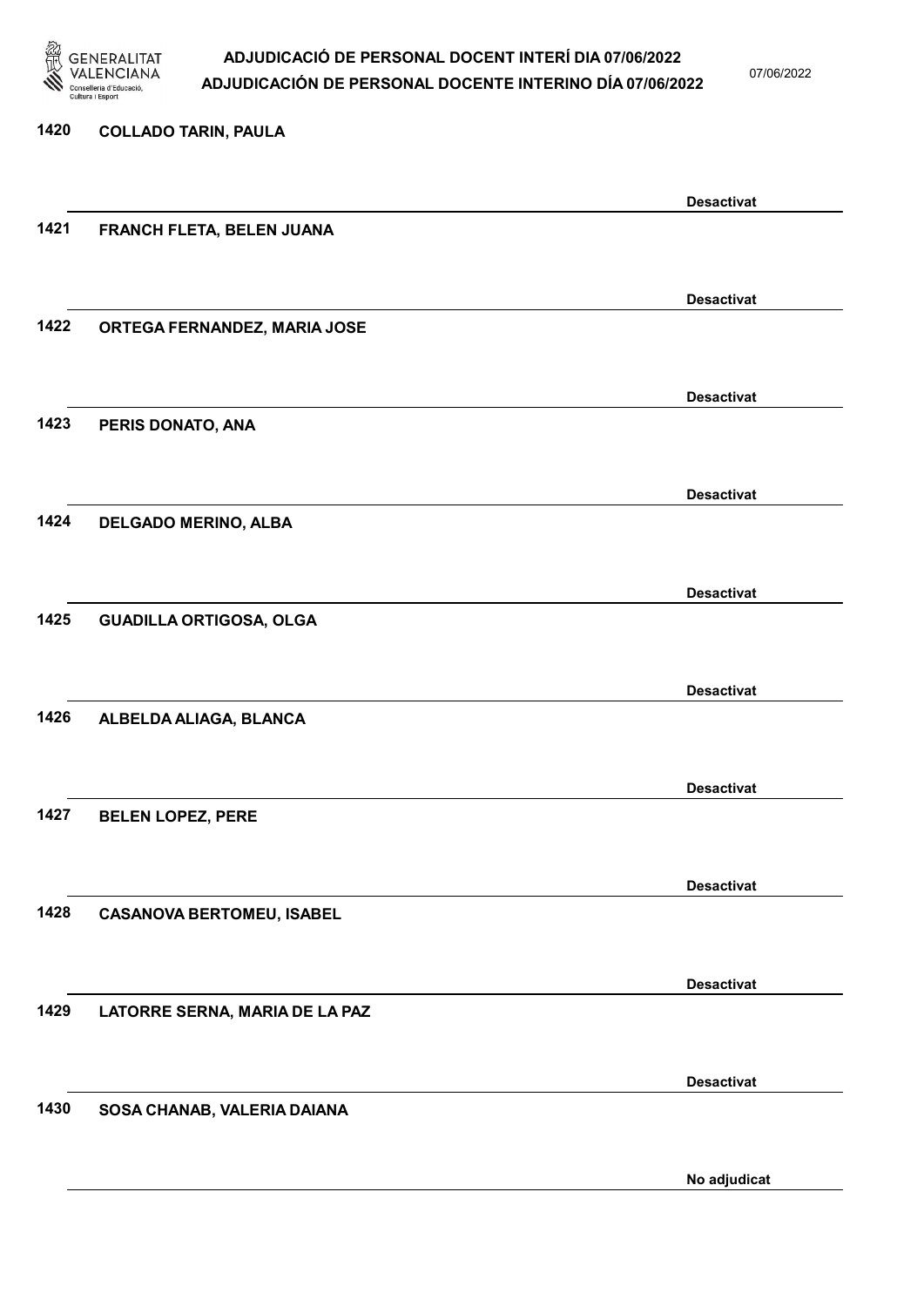

07/06/2022

#### 1431 TEJERA GOMEZ, CARLA

|      |                                | <b>Desactivat</b> |
|------|--------------------------------|-------------------|
| 1432 | <b>VALLES CASADO, CAROLINA</b> |                   |
|      |                                |                   |
|      |                                | <b>Desactivat</b> |
| 1433 | <b>CORELL SÁNCHEZ, ADRIÁN</b>  |                   |
|      |                                |                   |
|      |                                | <b>Desactivat</b> |
| 1434 | SIMO ESBRI, LORENA             |                   |
|      |                                |                   |
|      |                                | <b>Desactivat</b> |
| 1435 | ORTELLS BALAGUER, JAVIER       |                   |
|      |                                |                   |
|      |                                |                   |
| 1436 |                                | <b>Desactivat</b> |
|      | HERRERA SANCHEZ, ESTHER        |                   |
|      |                                |                   |
|      |                                | <b>Desactivat</b> |
| 1437 | ZAFRILLA PELACH, ALEX          |                   |
|      |                                |                   |
|      |                                | <b>Desactivat</b> |
| 1438 | <b>BARAJA BELENGUER, MARIA</b> |                   |
|      |                                |                   |
|      |                                | <b>Desactivat</b> |
| 1439 | HERRERO PENADES, ANDREA        |                   |
|      |                                |                   |
|      |                                | Ha participat     |
| 1440 | TITOS SANCHEZ, IRENE           |                   |
|      |                                |                   |
|      |                                | <b>Desactivat</b> |
| 1441 | <b>GONZALEZ VILA, IRENE</b>    |                   |
|      |                                |                   |
|      |                                | <b>Desactivat</b> |
|      |                                |                   |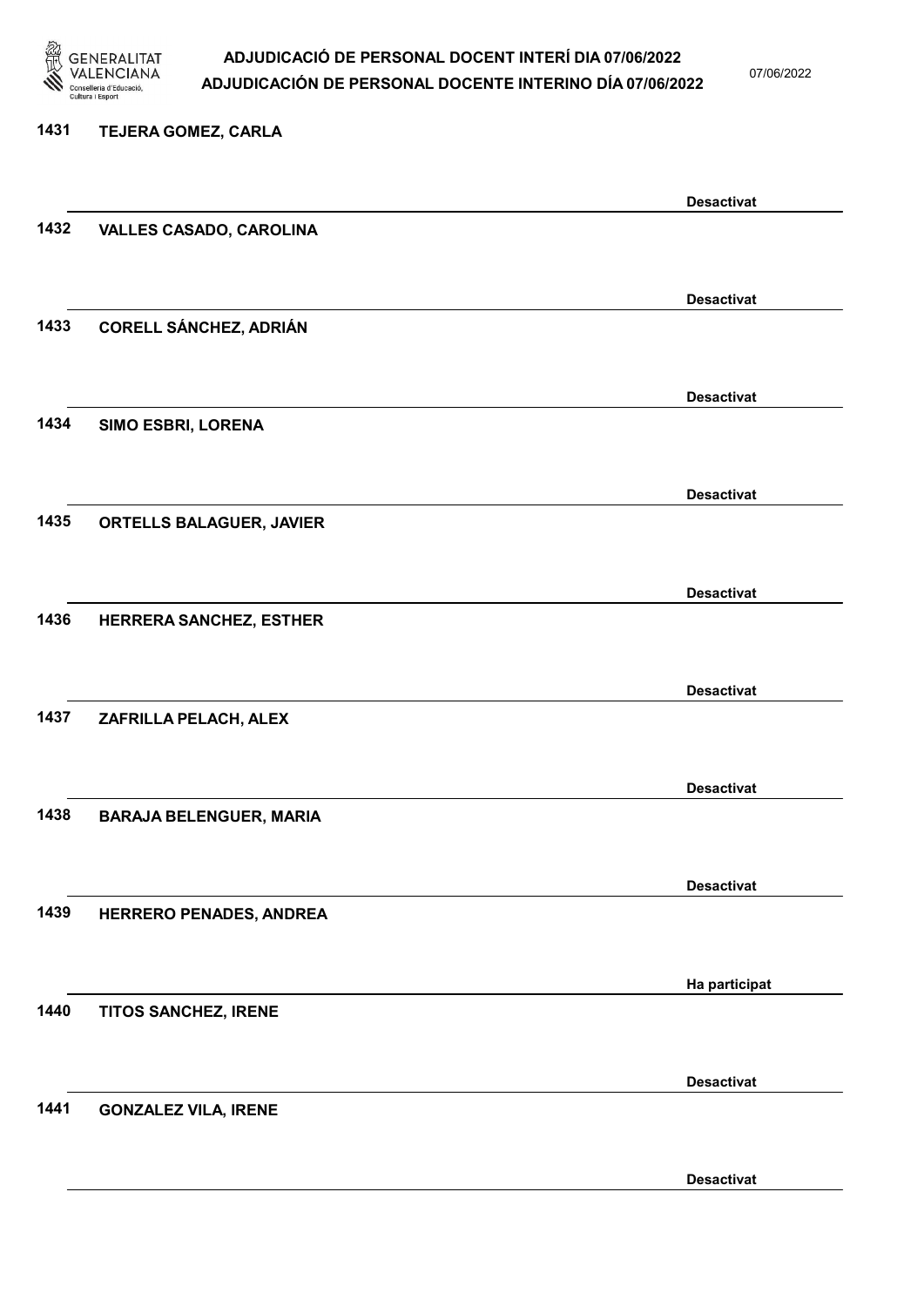

1442 MARTI ESCOLANO, LUCIA

#### ADJUDICACIÓ DE PERSONAL DOCENT INTERÍ DIA 07/06/2022 ADJUDICACIÓN DE PERSONAL DOCENTE INTERINO DÍA 07/06/2022

07/06/2022

Desactivat

### Desactivat 1443 SEGUI MAS, PAULA Desactivat 1444 MONTEJANO MARTINEZ, NURIA Desactivat 1445 GUERRA AGUILERA, RAQUEL No adjudicat 1446 MARTINEZ FERNANDEZ, CARLOS Desactivat 1447 GARGALLO CAMARILLAS, LAURA Ha participat 1448 BETORET GUIZA, SARA Desactivat 1449 BRAVO ORTS, TAMARA **El proporta de la proporta de la proporta** Petición: 2 23 SUBSTITUCIÓ INDETERMINADA VALÈNCIA (46018333) CEIP FEDERICO GARCÍA LORCA 128 / EDUCACIÓ PRIMÀRIA. Adjudicat Voluntaria 515595 Horas 1450 CREMADES SOLER, IRENE Desactivat 1451 MORATAL LLORCA, MAR Desactivat 1452 PEREZ PARDO, SILVIA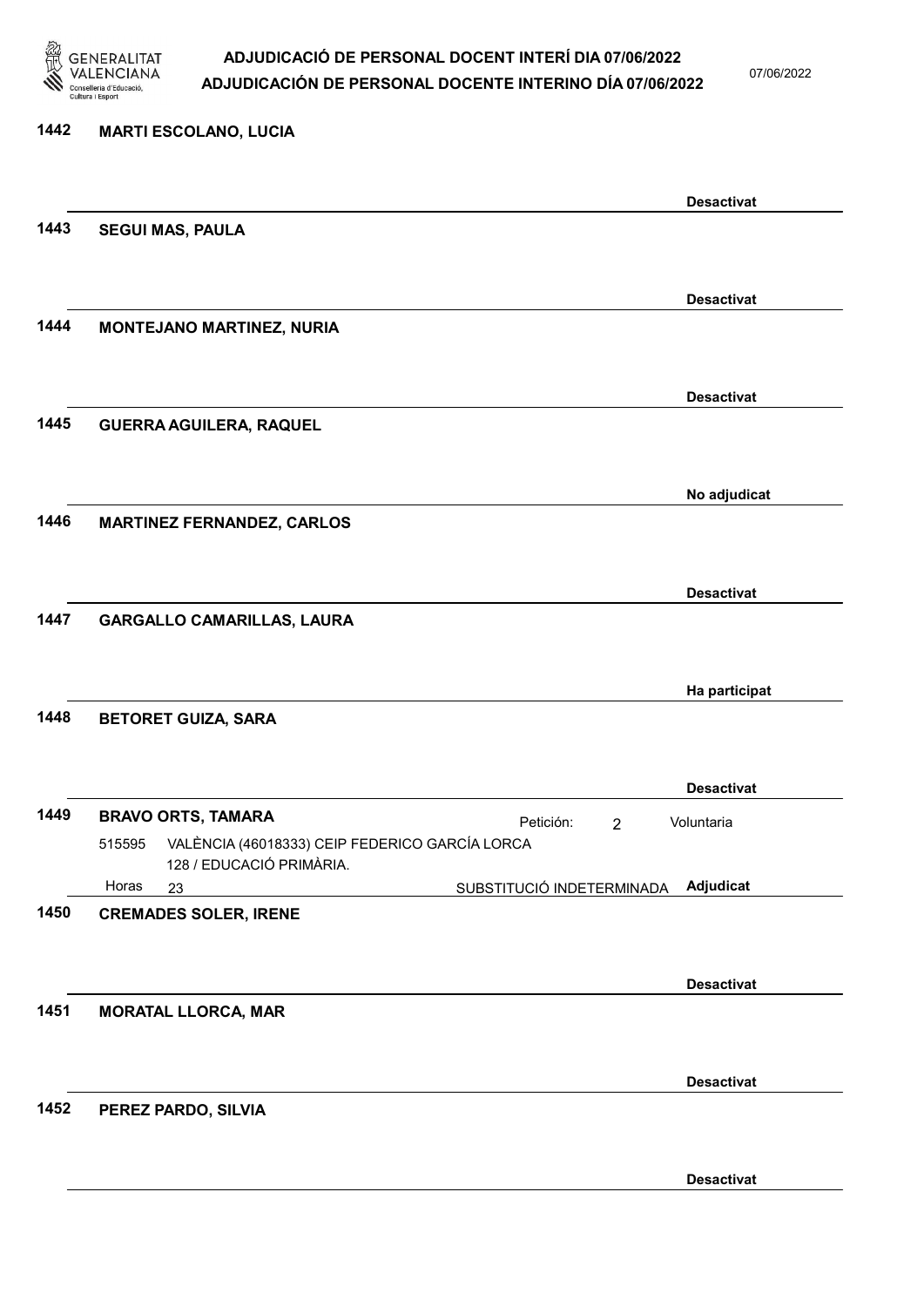

07/06/2022

| 1453 | SORRIBES PARIS, CARMEN MARIA        |                   |
|------|-------------------------------------|-------------------|
|      |                                     | <b>Desactivat</b> |
| 1454 | <b>BLASCO BELLOCH, SANDRA</b>       |                   |
|      |                                     | <b>Desactivat</b> |
| 1455 | GIL MONTANER, MARIA DE LAS MERCEDES |                   |
|      |                                     | <b>Desactivat</b> |
| 1456 | SORO DIAGO, MIRIAM                  |                   |
|      |                                     | <b>Desactivat</b> |
| 1457 | <b>HERRAIZ MARTINEZ, SONIA</b>      |                   |
|      |                                     | <b>Desactivat</b> |
| 1458 | <b>BLASCO RAMOS, SARA</b>           |                   |
|      |                                     | <b>Desactivat</b> |
| 1459 | <b>MAS IVARS, GEMA</b>              |                   |
|      |                                     | <b>Desactivat</b> |
| 1460 | <b>MORENO MARTI, MIRIAM</b>         |                   |
| 1461 | <b>FUENTES ALGARRA, ALBA</b>        | <b>Desactivat</b> |
|      |                                     |                   |
| 1462 | <b>MARTINEZ MOYA, CAROLINA</b>      | <b>Desactivat</b> |
|      |                                     |                   |
| 1463 | NAVALON NAVARRO, GLORIA             | <b>Desactivat</b> |
|      |                                     |                   |
|      |                                     | <b>Desactivat</b> |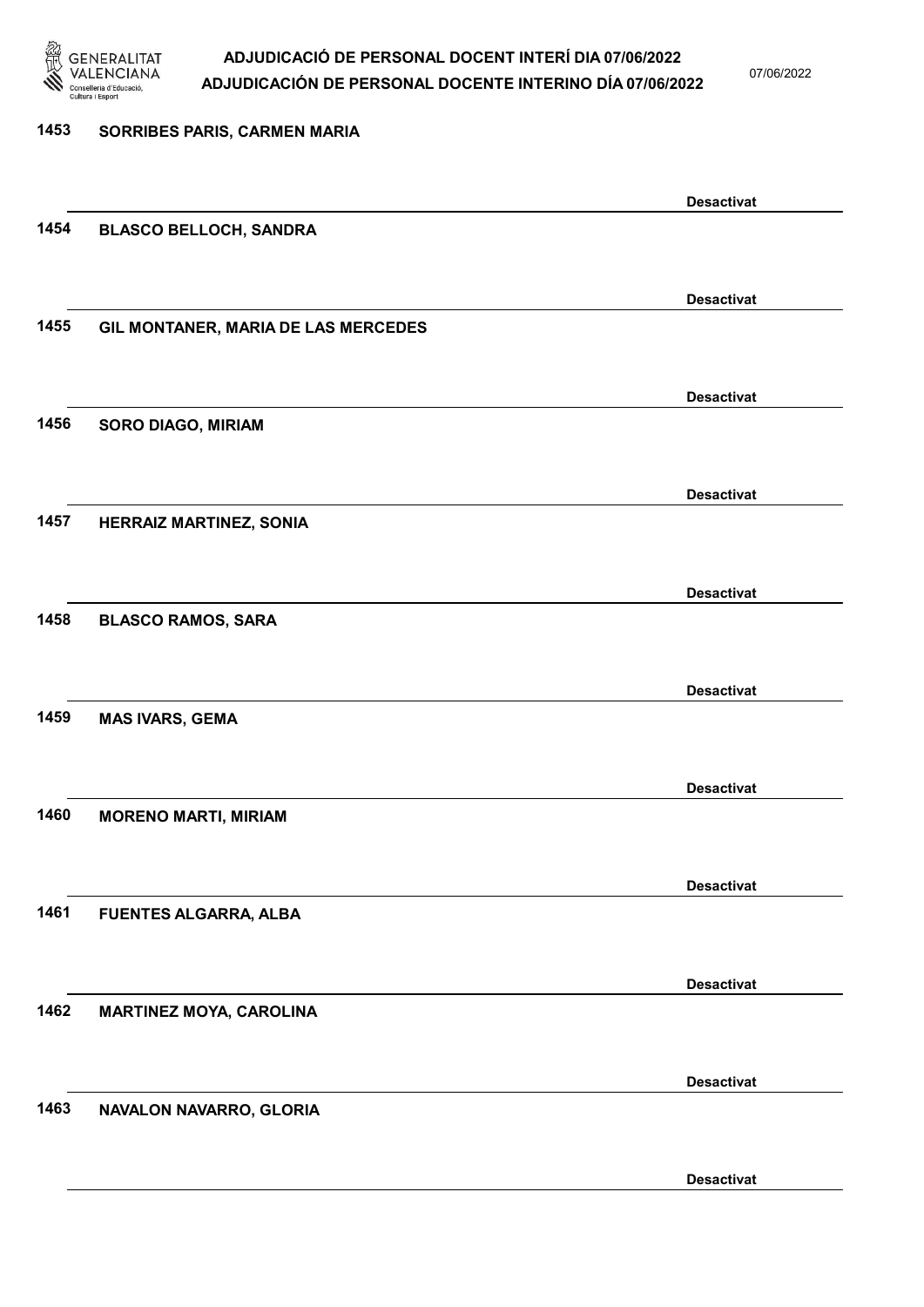

07/06/2022

Desactivat

| 1464 | SANCHEZ CASAS, CRISTINA                                                          |                           |              |                      |
|------|----------------------------------------------------------------------------------|---------------------------|--------------|----------------------|
|      |                                                                                  |                           |              | <b>Desactivat</b>    |
| 1465 | SANTISTEBAN LOPEZ, ANA                                                           |                           |              |                      |
|      |                                                                                  |                           |              | <b>Desactivat</b>    |
| 1466 | <b>SANZ LORENTE, JESSICA</b>                                                     |                           |              |                      |
|      |                                                                                  |                           |              | <b>Desactivat</b>    |
| 1467 | <b>AGUILAR MENDIOLA, NAIARA</b>                                                  | Petición:                 | $\mathbf{1}$ | Adjudicación forzosa |
|      | SALINAS (03008083) CEIP VIRGEN DEL ROSARIO<br>518120<br>128 / EDUCACIÓ PRIMÀRIA. |                           |              |                      |
|      | Horas<br>23                                                                      | SUBSTITUCIÓ INDETERMINADA |              | Adjudicat            |
| 1468 | AGUILERA SALMERON, MARIA INMACULADA                                              |                           |              |                      |
|      |                                                                                  |                           |              |                      |
|      |                                                                                  |                           |              | <b>Desactivat</b>    |
| 1469 | LORENZO MATAMOROS, CRISTINA                                                      |                           |              |                      |
|      |                                                                                  |                           |              |                      |
|      |                                                                                  |                           |              | <b>Desactivat</b>    |
| 1470 | ALBUIXECH BALDOVI, ANA                                                           |                           |              |                      |
|      |                                                                                  |                           |              |                      |
|      |                                                                                  |                           |              | <b>Desactivat</b>    |
| 1471 | <b>BRAVO MARTI, BEATRIZ</b>                                                      |                           |              |                      |
|      |                                                                                  |                           |              |                      |
|      |                                                                                  |                           |              | <b>Desactivat</b>    |
| 1472 | <b>MARTINEZ ESCRIBANO, INDRA</b>                                                 |                           |              |                      |
|      |                                                                                  |                           |              |                      |
|      |                                                                                  |                           |              | <b>Desactivat</b>    |
| 1473 | CLARAMUNT CLARAMUNT, LAURA                                                       |                           |              |                      |
|      |                                                                                  |                           |              |                      |
|      |                                                                                  |                           |              | <b>Desactivat</b>    |
| 1474 | LOPEZ ANCHEL, MARIA DESAMPARADOS                                                 |                           |              |                      |
|      |                                                                                  |                           |              |                      |
|      |                                                                                  |                           |              |                      |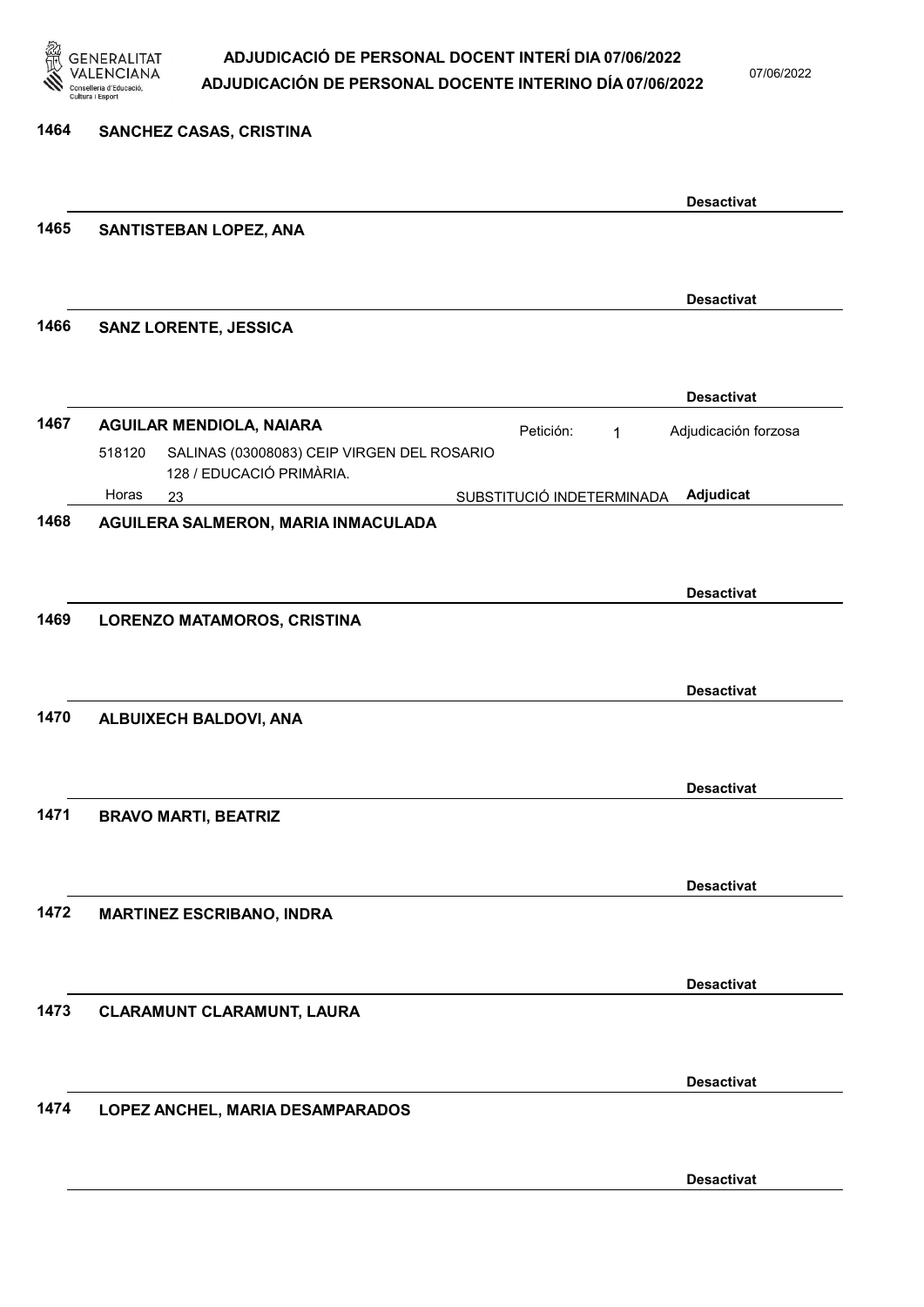

07/06/2022

Desactivat

# 1475 MARTINEZ RABASCO, SARAY Desactivat 1476 NAVARRO ARCUSA, ANA Desactivat 1477 GRAU SALVADOR, ANA Desactivat 1478 CASTELLON MOLLA, MARIA DEL MAR Desactivat 1479 PEIGNEUX D'EGMONT BOILLOS, CRISTINA LAURA Desactivat 1480 PEREZ ESTRUCH, MONICA Desactivat 1481 LLISO CABO, CRISTINA Desactivat 1482 LOPEZ CORONADO, MARTA Desactivat 1483 BODI GIJON, ERICA Desactivat 1484 OBRA JARA, ROCIO Desactivat 1485 VIVES CASANOVA, ANGELA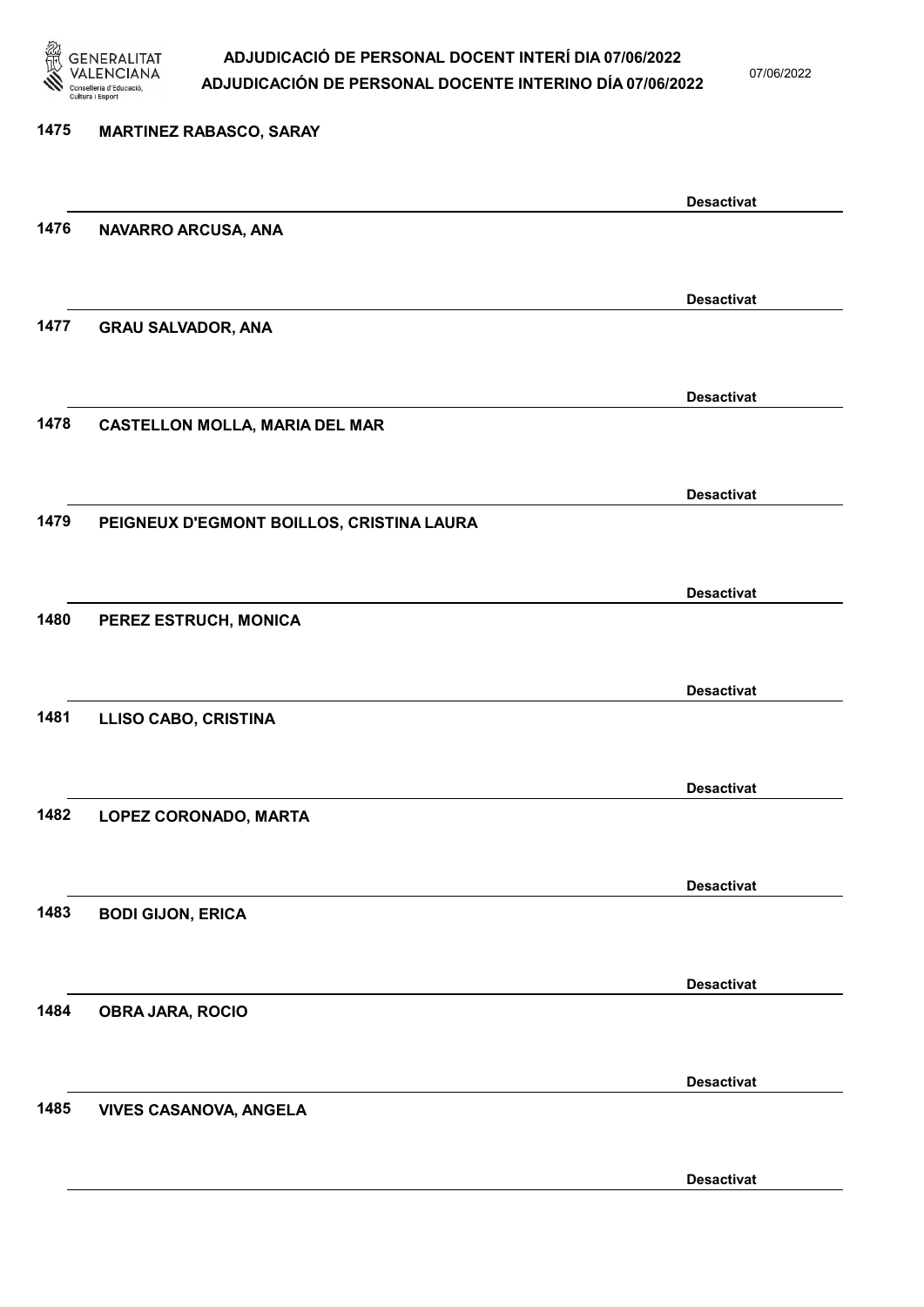

07/06/2022

Desactivat

# 1486 TORRES BORJA, MARIA Desactivat 1487 SUEY MOTILLA, CRISTINA Desactivat 1488 SENENT ALVAREZ, LAURA Desactivat 1489 SELLES CORTES, REBECA Desactivat 1490 PEREZ LORENZO, RAUL Desactivat 1491 GALIANA TORRO, SOFIA Desactivat 1492 MARTINEZ FERRER, BEATRIZ Desactivat 1493 APARICIO LOSTADO, MARTA Desactivat 1494 SANCHEZ INIESTA, MARIA LYDIA Desactivat 1495 MARTINEZ PARDO, LAURA Desactivat 1496 DIAZ MARCOS, JAVIER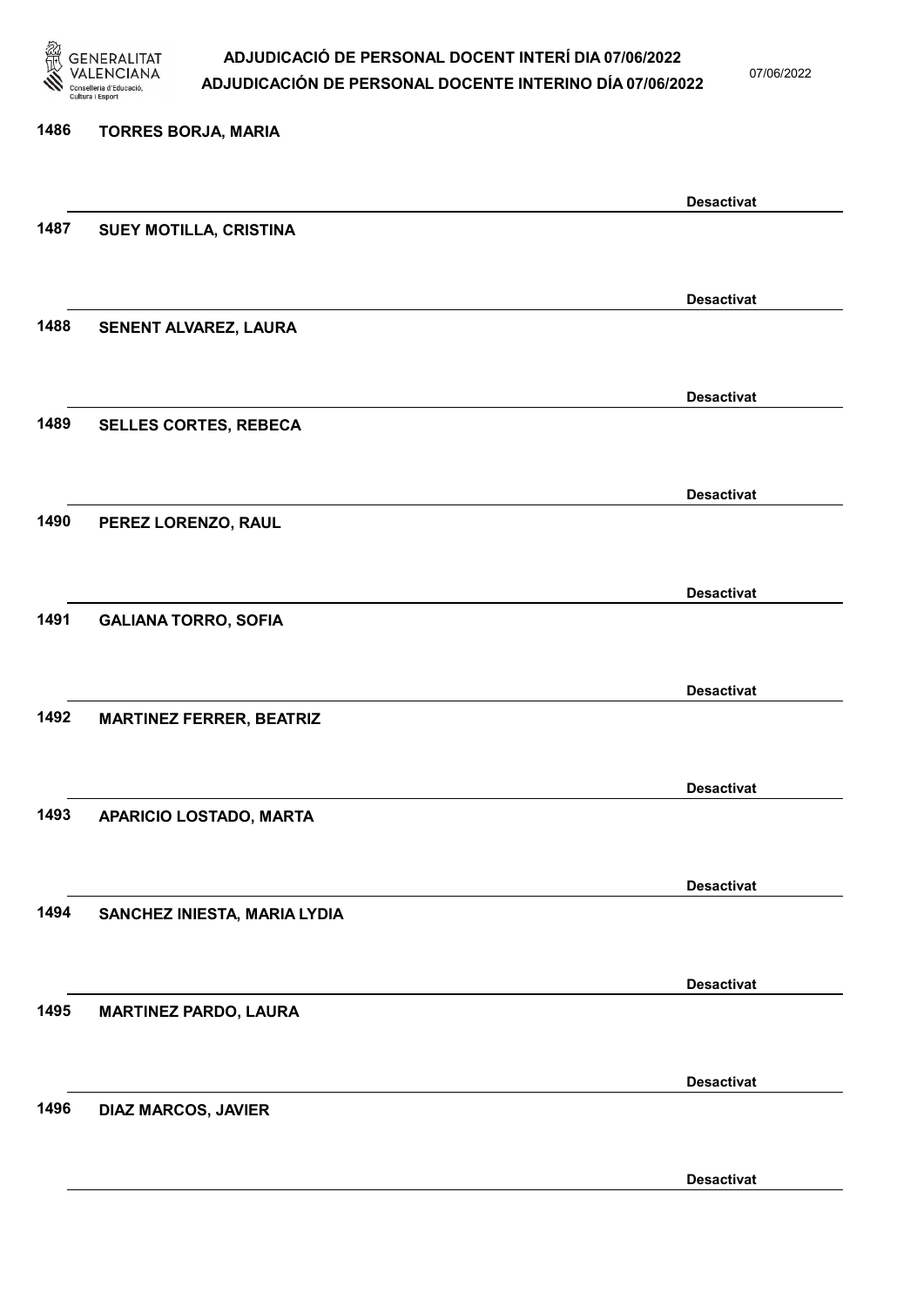

07/06/2022

#### 1497 VICENTE LOPEZ, NEREA

|      |                                 | <b>Desactivat</b> |
|------|---------------------------------|-------------------|
| 1498 | <b>VELIS GIMENEZ, BEATRIZ</b>   |                   |
|      |                                 |                   |
|      |                                 | <b>Desactivat</b> |
| 1499 | <b>CATURLA DOBLADO, ANNA</b>    |                   |
|      |                                 |                   |
|      |                                 | <b>Desactivat</b> |
| 1500 | ROLDAN NAVALON, MIRIAM          |                   |
|      |                                 |                   |
|      |                                 | <b>Desactivat</b> |
| 1501 | <b>MARCO PEIRO, CRISTINA</b>    |                   |
|      |                                 |                   |
|      |                                 | <b>Desactivat</b> |
| 1502 | <b>MARTIN GUTIERREZ, SANDRA</b> |                   |
|      |                                 |                   |
|      |                                 | <b>Desactivat</b> |
| 1503 | SANZ CARRASCO, REBECA           |                   |
|      |                                 |                   |
|      |                                 |                   |
| 1504 |                                 | <b>Desactivat</b> |
|      | SERRA MINGUEZ, MARIA IRENE      |                   |
|      |                                 |                   |
|      |                                 | <b>Desactivat</b> |
| 1505 | HERRAN MENDOZA, BERNARDO        |                   |
|      |                                 |                   |
|      |                                 | <b>Desactivat</b> |
| 1506 | PENADES MATALI, EVA             |                   |
|      |                                 |                   |
|      |                                 | <b>Desactivat</b> |
| 1507 | <b>LLOPIS PEREZ, ANDREA</b>     |                   |
|      |                                 |                   |
|      |                                 | No adjudicat      |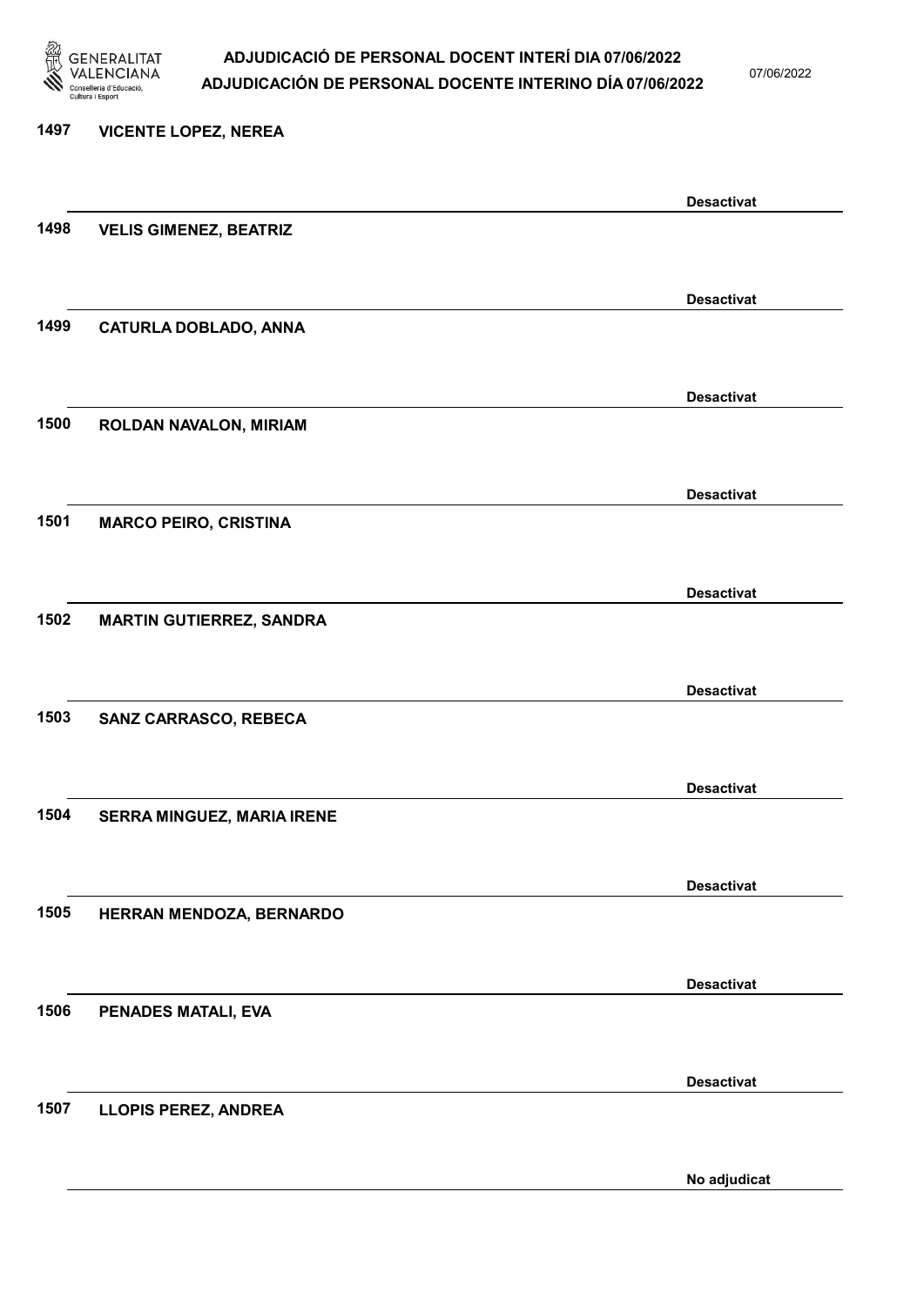

07/06/2022

Desactivat

# 1508 CANO AZOR, LIDIA Desactivat 1509 CASTILLO BLASCO, ISABEL Desactivat 1510 VALERO MARTINEZ, ISABEL Desactivat 1511 TARRASO CRESPO, AIDA Desactivat 1512 REQUENA DEL REY, VERONICA Desactivat 1513 DE LA TORRE MIRA, LAURA Desactivat 1514 VARELA NEGRE, ELENA MARIA Desactivat 1515 MOTOSO CIFUENTES, NIEVES Desactivat 1516 ROMAN HURTADO, GEMMA Desactivat 1517 OLIVA TORRENT, SANDRA Desactivat 1518 SELFA NOGUES, SANDRA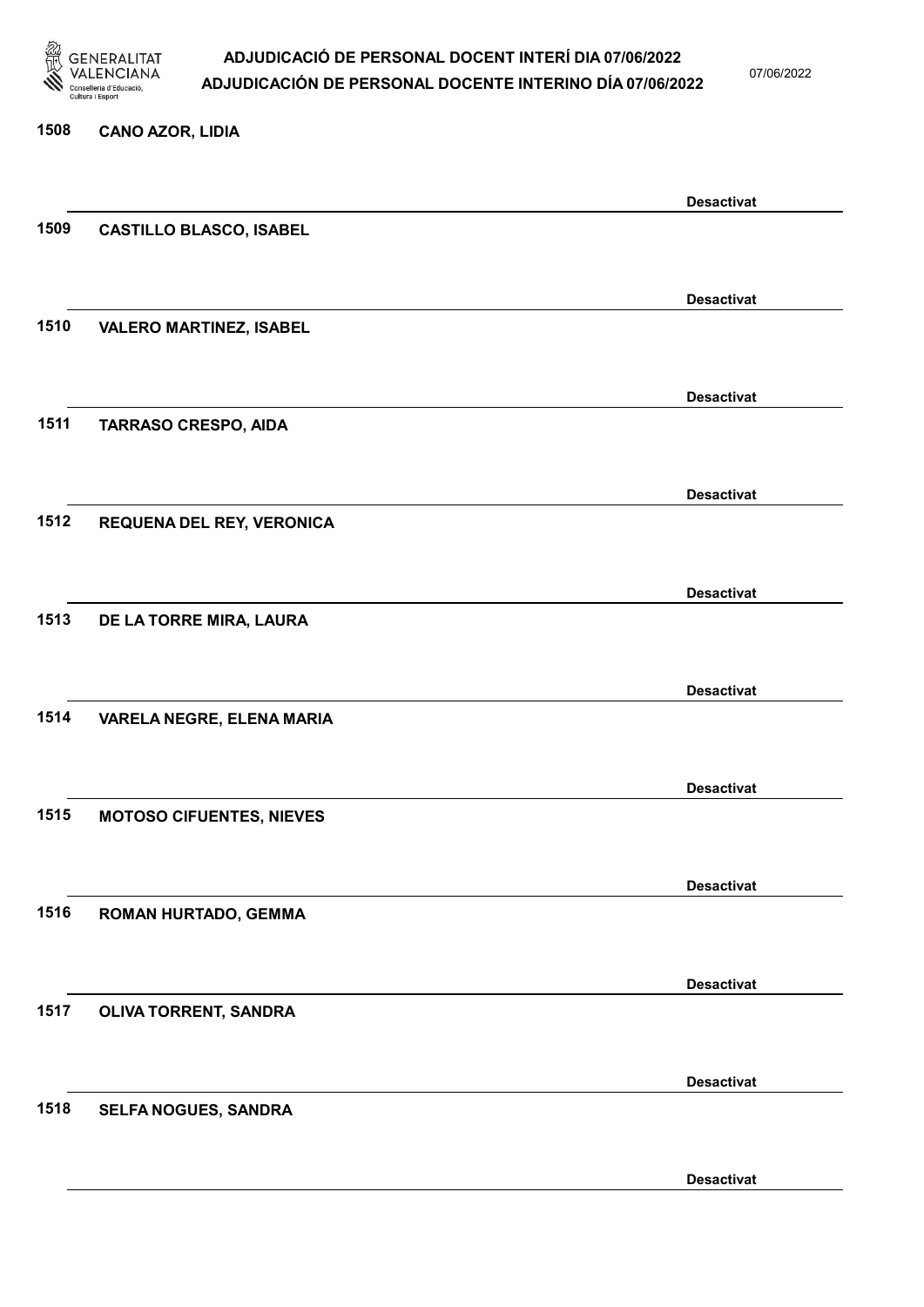

07/06/2022

#### 1519 BERTO COTS, NEREA

|      |                                                                                                             | Ha participat     |
|------|-------------------------------------------------------------------------------------------------------------|-------------------|
| 1520 | <b>BOQUER CORTES, SANDRA</b>                                                                                |                   |
|      |                                                                                                             |                   |
|      |                                                                                                             | <b>Desactivat</b> |
| 1521 | <b>CORTS APARICIO, SARA</b>                                                                                 |                   |
|      |                                                                                                             |                   |
|      |                                                                                                             | <b>Desactivat</b> |
| 1522 | <b>HUESO RIERA, BARBARA</b>                                                                                 |                   |
|      |                                                                                                             |                   |
| 1523 |                                                                                                             | <b>Desactivat</b> |
|      | <b>RODRIGUEZ TRIGO, PILAR</b><br>Petición:<br>1<br>CAMPELLO (EL) (03010375) CEIP PLA DE BARRAQUES<br>517654 | Voluntaria        |
|      | 128 / EDUCACIÓ PRIMÀRIA.                                                                                    |                   |
| 1524 | Horas<br>ING.<br>SUBSTITUCIÓ INDETERMINADA<br>23<br>RULL SORIA, ROSA MARIA                                  | Adjudicat         |
|      |                                                                                                             |                   |
|      |                                                                                                             | <b>Desactivat</b> |
| 1525 | <b>BENEYTO TEL, ALEJANDRA</b>                                                                               |                   |
|      |                                                                                                             |                   |
|      |                                                                                                             | <b>Desactivat</b> |
| 1526 | <b>CLERIGUES SEBASTIA, ANA BELEN</b>                                                                        |                   |
|      |                                                                                                             |                   |
|      |                                                                                                             | <b>Desactivat</b> |
| 1527 | PLANELLS BLANES, SERGIO                                                                                     |                   |
|      |                                                                                                             |                   |
|      |                                                                                                             | <b>Desactivat</b> |
| 1528 | <b>MARTINEZ MEDINA, SANDRA</b>                                                                              |                   |
|      |                                                                                                             |                   |
|      |                                                                                                             | <b>Desactivat</b> |
| 1529 | <b>MARTIN GARCIA, PATRICIA</b>                                                                              |                   |
|      |                                                                                                             |                   |
|      |                                                                                                             | <b>Desactivat</b> |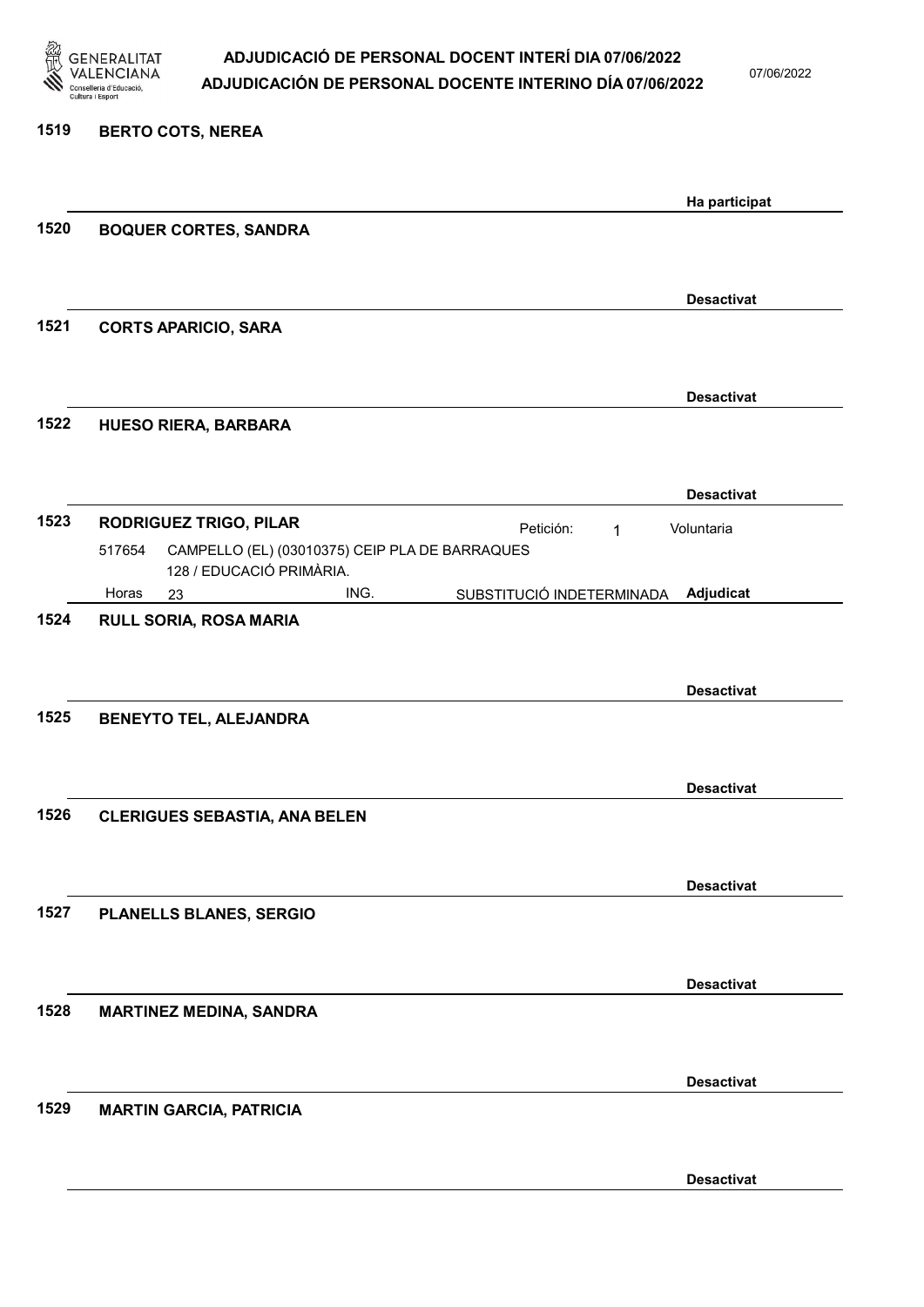

07/06/2022

Ha participat

# 1530 SUAREZ MAÑEZ, ALICIA Desactivat 1531 AUÑON MUÑOZ, IRENE Desactivat 1532 YAÑEZ RUBIO, NEREA Desactivat 1533 MANRIQUE CARRASCO, SARA ISABEL Desactivat 1534 PONZ DOMINGO, SERGIO Desactivat 1535 PEREZ TORAN, ALBA Desactivat 1536 FERNANDEZ LEONIS, MONICA ALANA Desactivat 1537 RIBERA NAVARRO, AINARA Desactivat 1538 CANET ORTEGA, CLAUDIA Desactivat 1539 VILA CHAFER, ISABEL Desactivat 1540 BELTRA PEREA, MARIA JESUS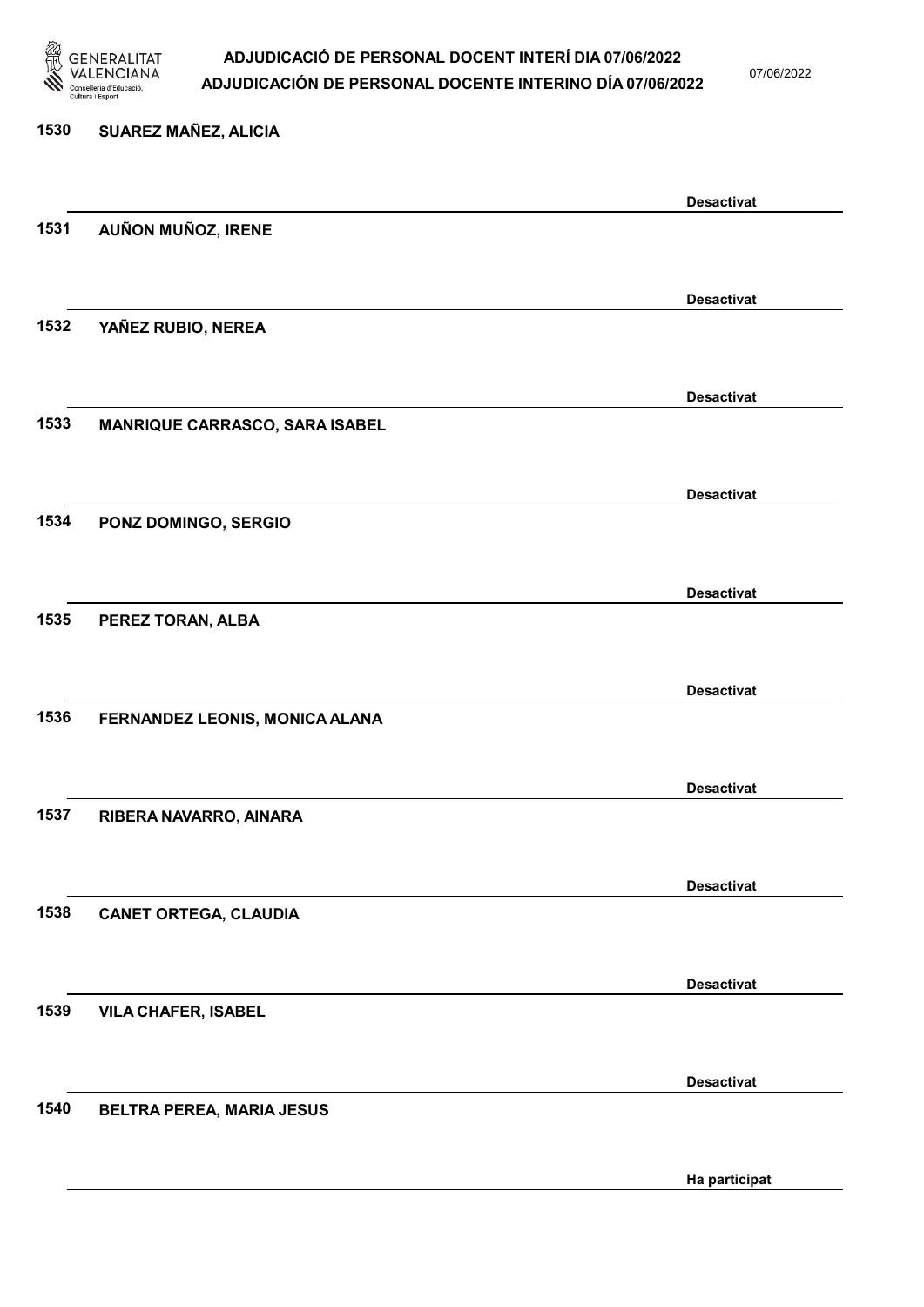

07/06/2022

# 1541 LOPEZ MARTI, SARA Desactivat 1542 OCHOA PLAZA, LUCIA Desactivat 1543 ORTIZ MARCO, SANDRA Desactivat 1544 VAÑO CASTELLO, LORETO Desactivat 1545 GARRIDO MERCADO, CARLA MARIA Desactivat 1546 TROYA NAVARRO, ROCIO Desactivat 1547 ALLER MAÑAS, JAVIER Desactivat 1548 LEON RUDILLA, MARIA ELENA Desactivat 1549 VALLES LLORCA, SARA Desactivat 1550 GOMEZ BATALLER, ANA MARIA Desactivat 1551 BERENGUER RAMIREZ, MARIA DEL PILAR

Desactivat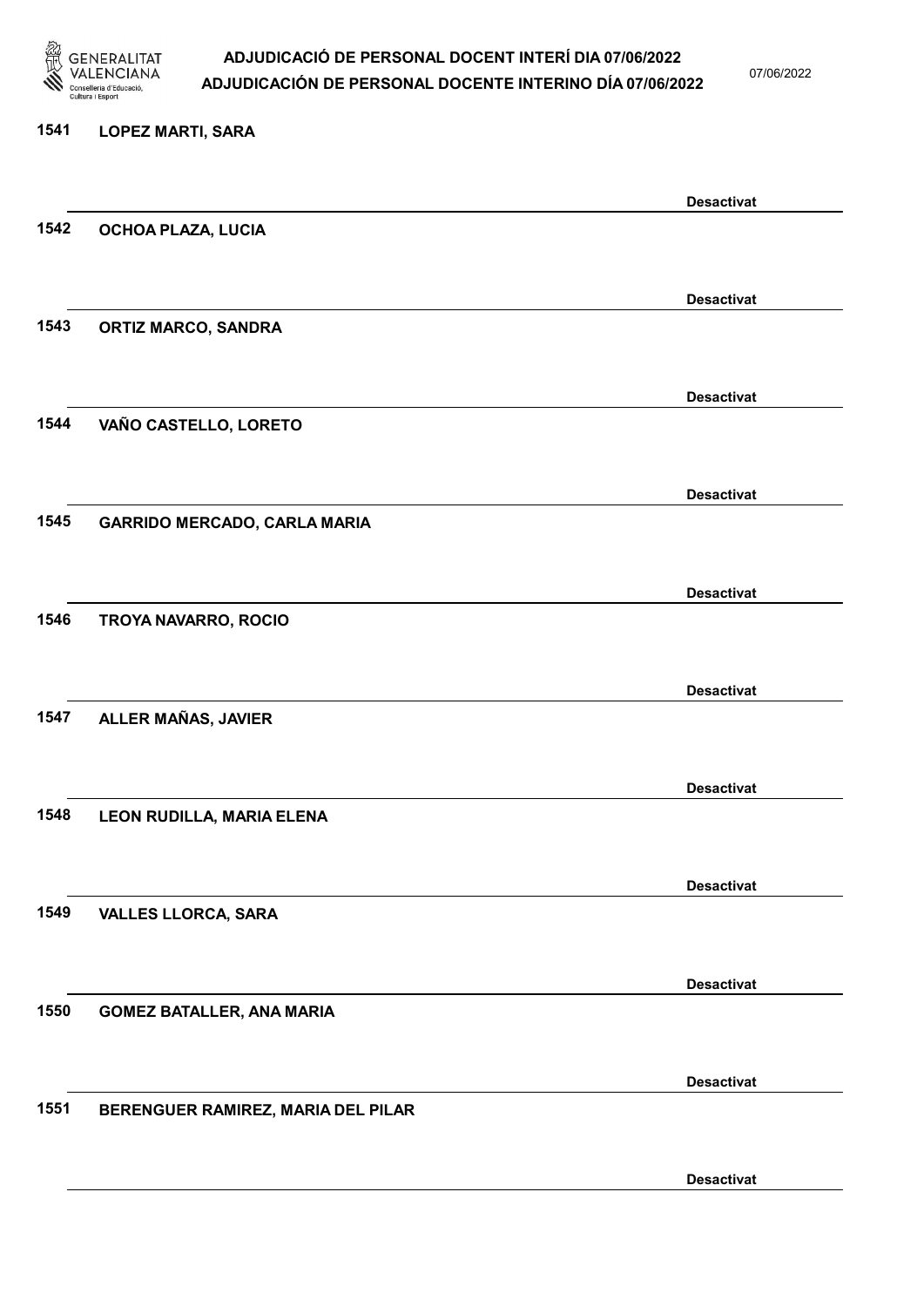

07/06/2022

## 1552 CAMPO HERNANDEZ, CRISTIAN Desactivat 1553 BIOT CABRERA, MARIA AMPARO Desactivat 1554 PASCUAL GARCIA, ESTHER Desactivat 1555 RUBIO ROGLA, PALOMA Desactivat 1556 TARRAZONA CASTELLA, CARLA Desactivat 1557 CALAFORRA PALOP, MARIA DEL CARMEN Desactivat 1558 GREGORI ABAD, CARMEN Desactivat 1559 PEREZ SANCHO, YAGO Desactivat 1560 TORRES GASCON, JESSICA Desactivat 1561 LOPEZ GALVAÑ, JOSE DAVID Desactivat 1562 MORENO MEDINA, ALVARO Desactivat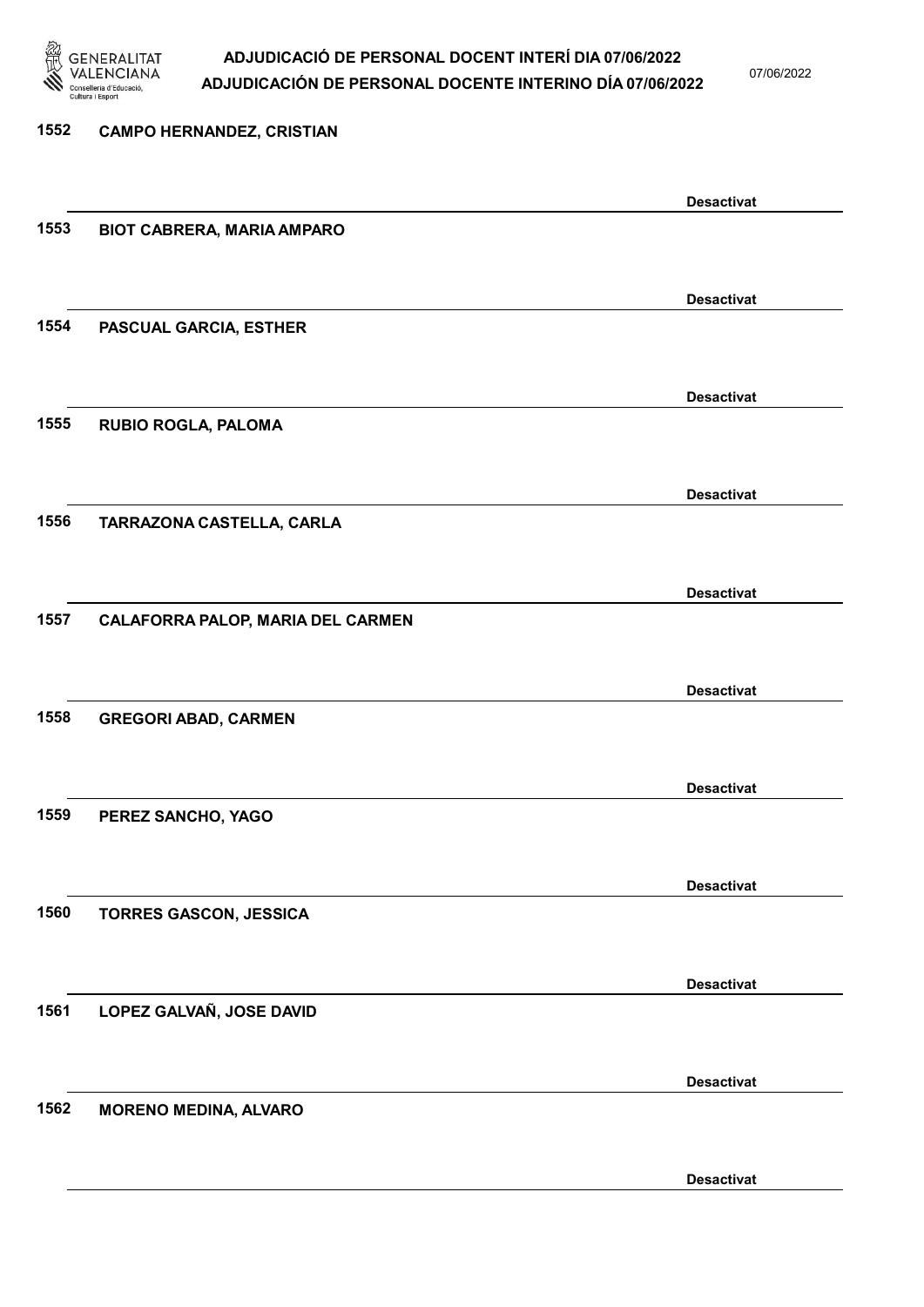

1573 ARLANDIS BONET, AURORA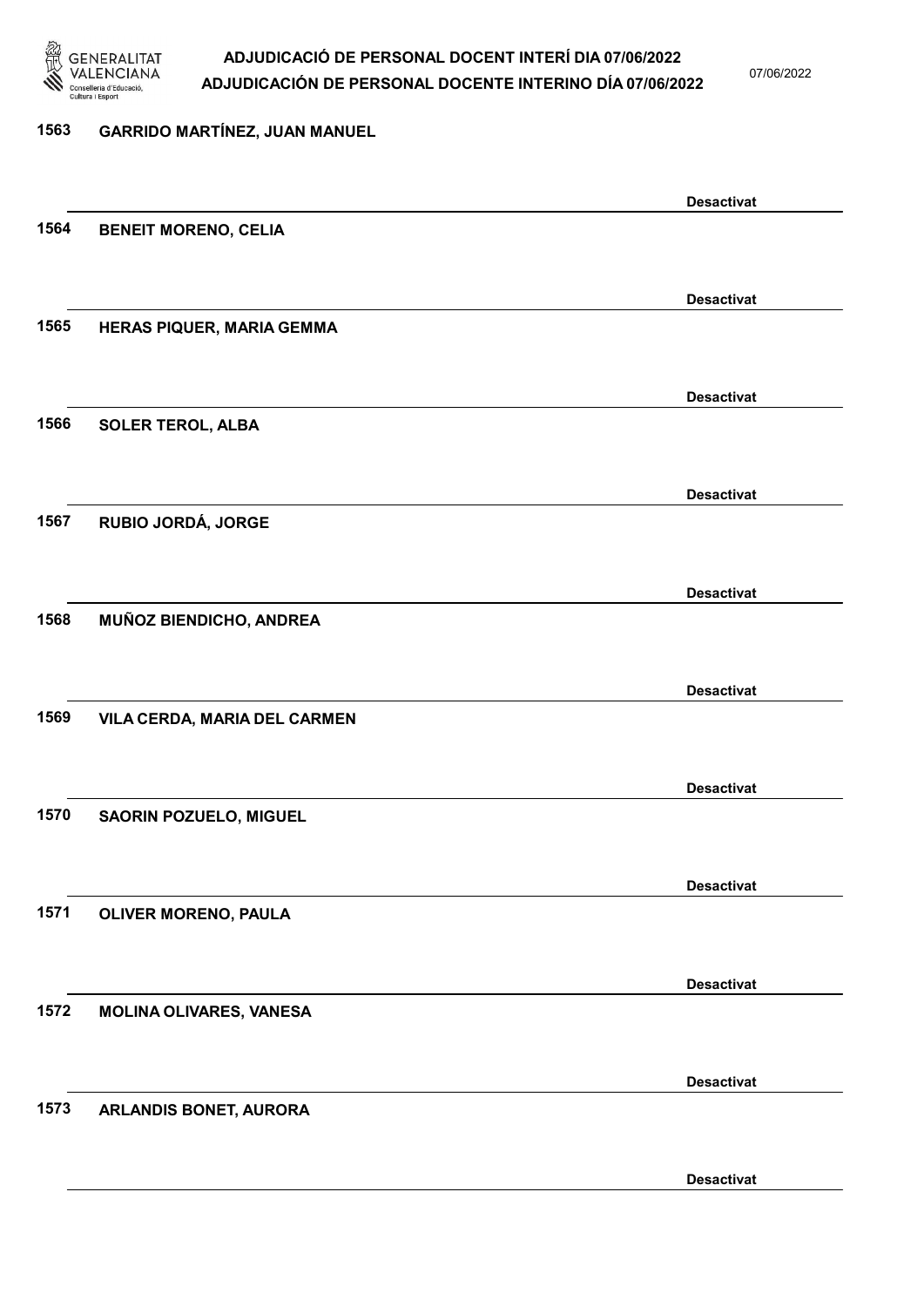

07/06/2022

Desactivat

### 1574 JIMENA PEREZ, LUIS ANGEL Desactivat 1575 GARCIA GARRIDO, ARANZAZU Desactivat 1576 GOMEZ NAVARRO, PATRICIA Ha participat 1577 MARTINEZ RODRIGUEZ, VICTOR Desactivat 1578 MORILLAS CARO, FRANCISCO JOSE Petición: 1 23 Itinerante SUBSTITUCIÓ INDETERMINADA VALÈNCIA (46013487) CEIP VICENTE BLASCO IBÁÑEZ 126 / AUDICIÓ I LLENGUATGE Adjudicat Voluntaria 891865 Horas 1579 MOR DOLZ, JAVIER Desactivat 1580 GOMEZ ELLACURIA, MARTA Desactivat 1581 HEREDIA ALCARAZ, ALMUDENA Desactivat 1582 RIOS PENALBA, RAQUEL Desactivat 1583 MARTINEZ ESTELLER, NOELIA Desactivat 1584 LLOPIS INGLES, LAURA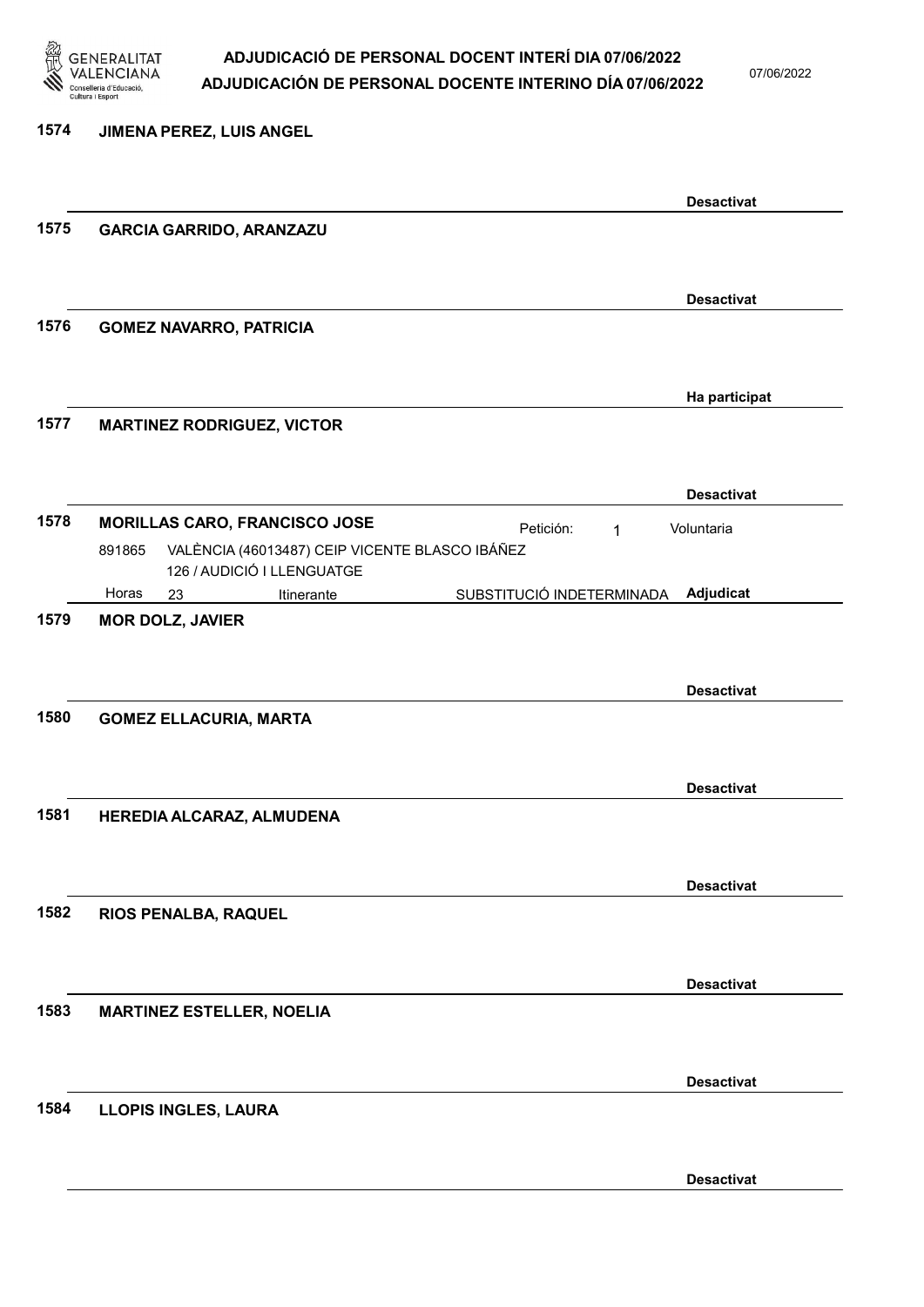

07/06/2022

### 1585 ROCAMORA LOZANO, AGUSTIN Desactivat 1586 MUÑOZ VILA, LAURA Desactivat 1587 PEREZ ARAGON, JOSE SAMUEL Desactivat 1588 SALA PUCHE, AARON Desactivat 1589 MARTINEZ PEÑA, MARIA MERCEDES Desactivat 1590 BOSCH MONTAGUD, VICENTE Desactivat 1591 MOLINA MACIA, JOSE Desactivat 1592 MUÑOZ ARDILA, LAURA Desactivat 1593 JORDA PEREZ, SILVIA Desactivat 1594 COPEIRO DEL VILLAR JIMENEZ, MARTA Desactivat 1595 MATEU GISBERT, JAVIER Desactivat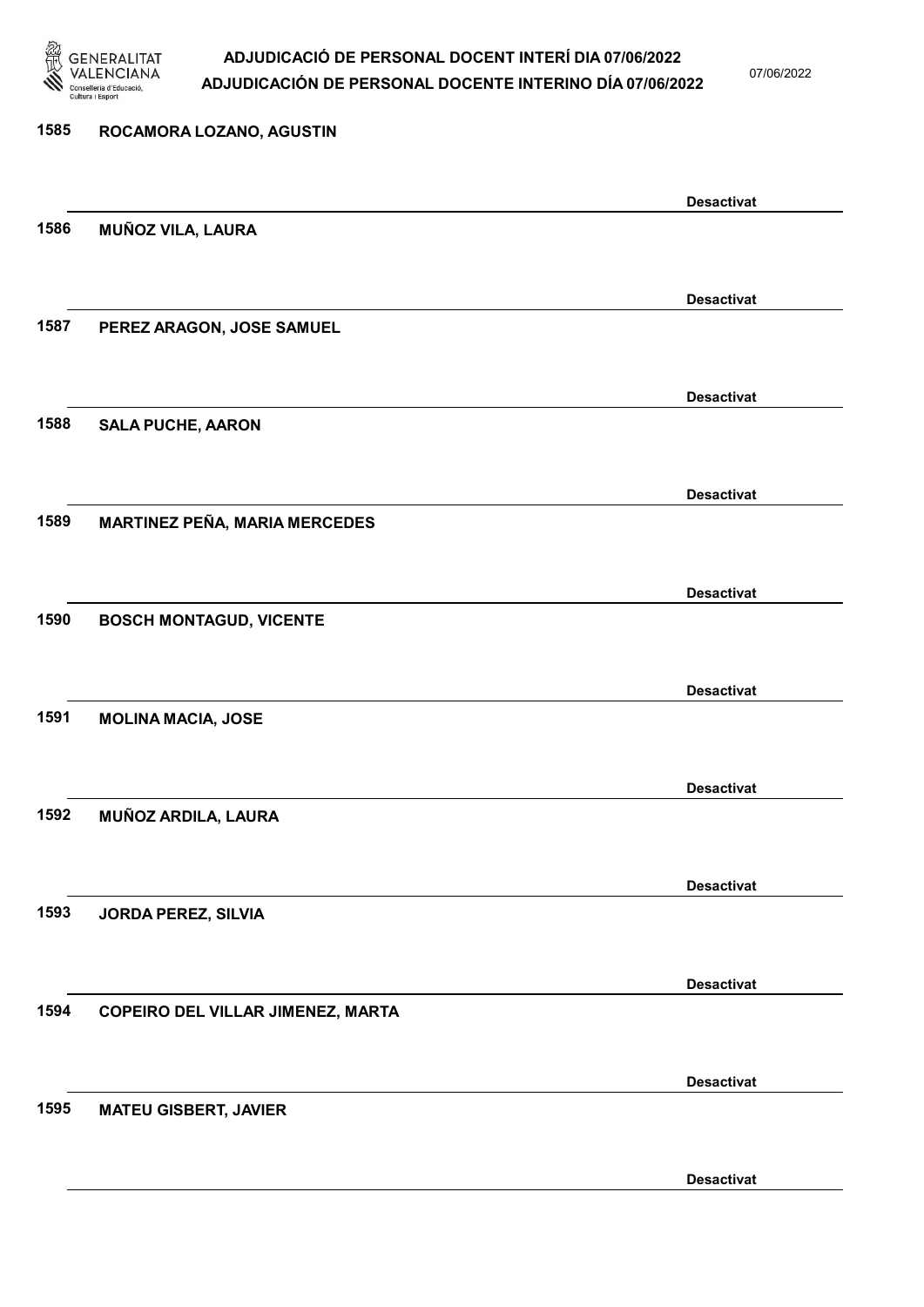

07/06/2022

Desactivat

# 1596 SANCHEZ GINER, EVA Desactivat 1597 CLAR BONO, CRISTINA Desactivat 1598 CORREA PEREZ, IGNACIO VICENTE Desactivat 1599 SAIZ LORENTE, PATRICIA Desactivat 1600 PEREZ LOPEZ, IRENE Desactivat 1601 MACHI BAÑON, REBECA Desactivat 1602 MORALES PATON, ALVARO Desactivat 1603 RIPOLL MORANT, MERCEDES Desactivat 1604 CABANILLES LOZANO, RUBEN Desactivat 1605 PEREDA GARRIDO, CARMEN Desactivat 1606 PIERA ESCRIVA, MARTA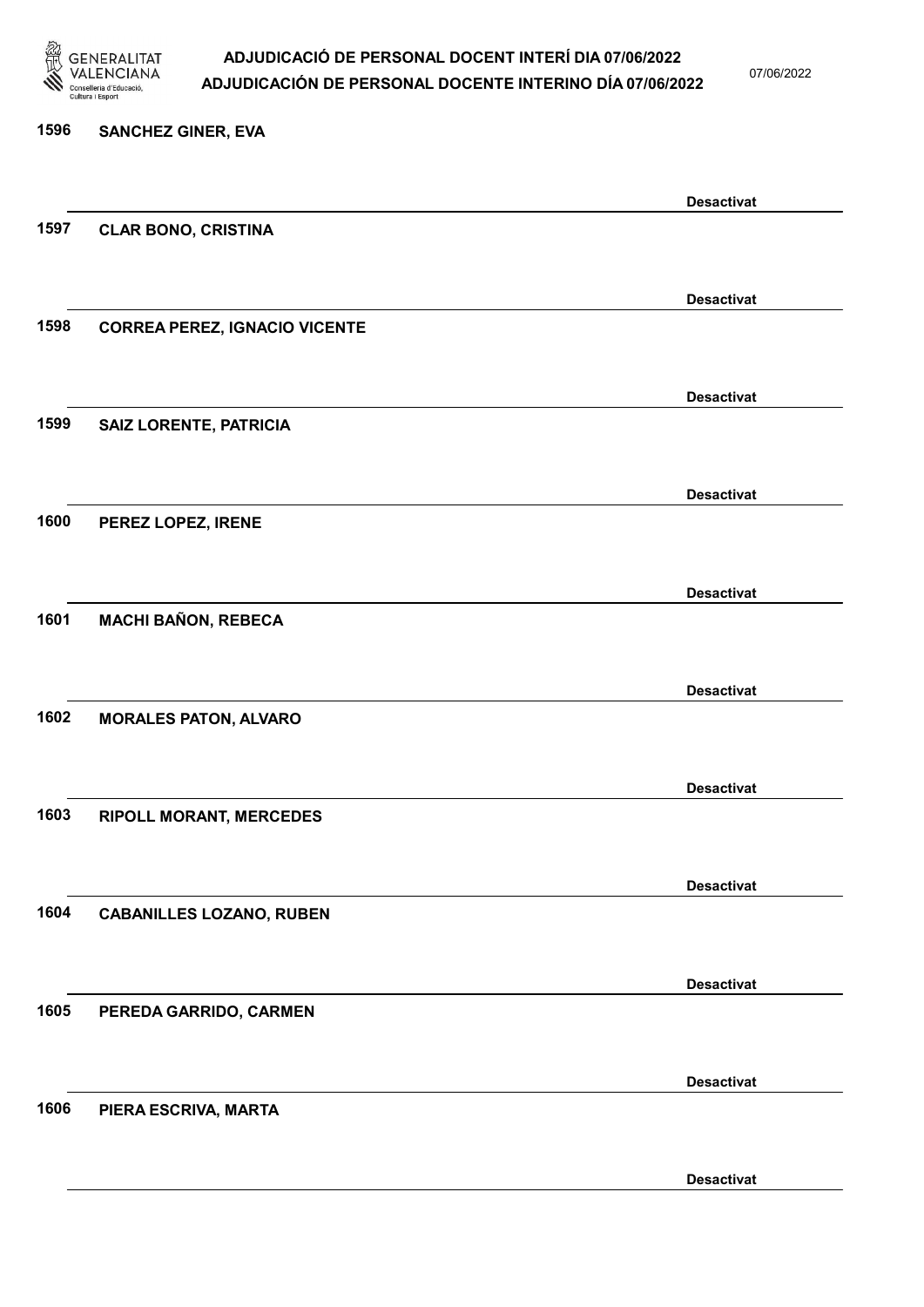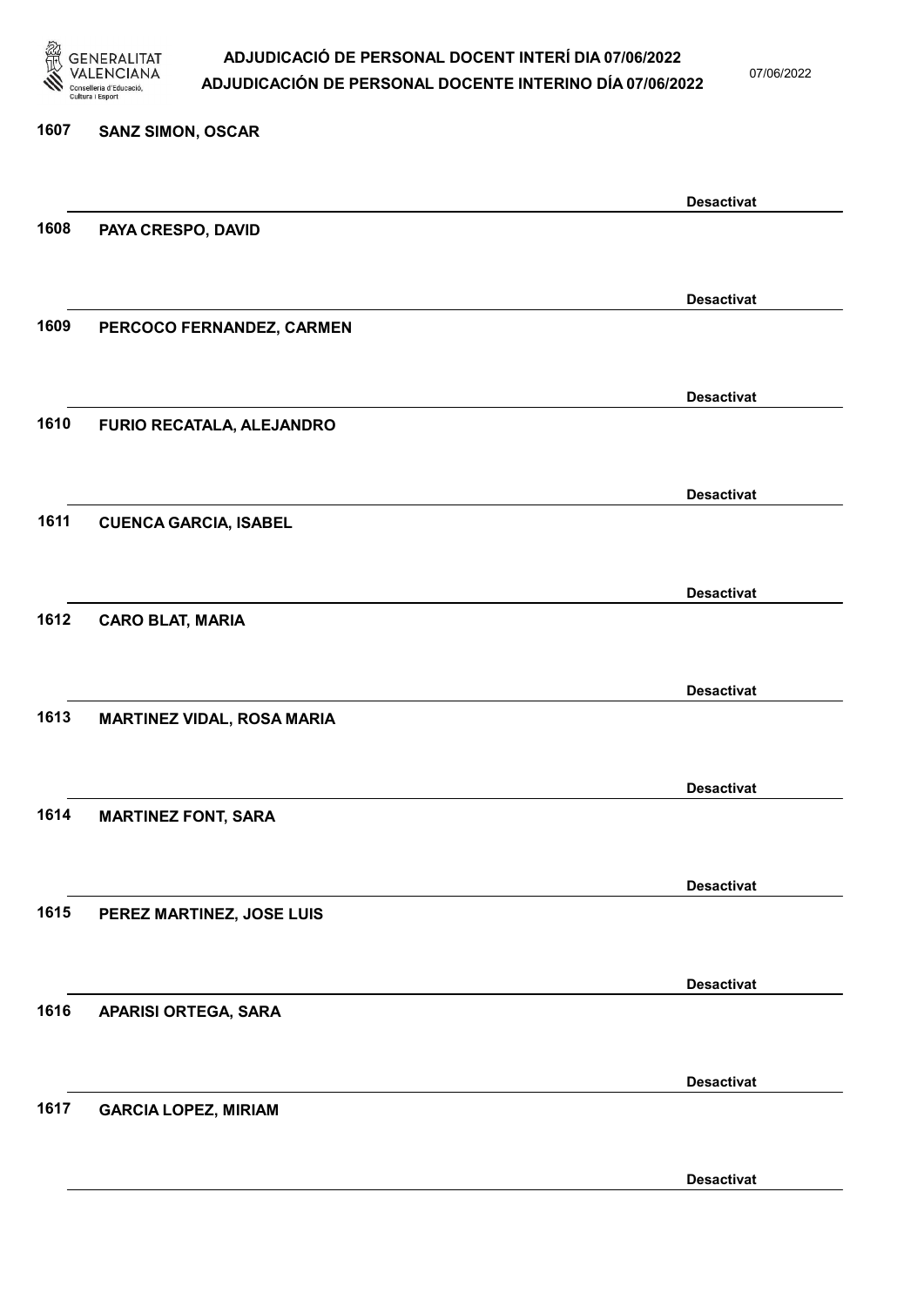

07/06/2022

### 1618 GIMENEZ EGEA, GUILLERMO Desactivat 1619 DIAZ VALLES, FRANCISCO Desactivat 1620 IZQUIERDO SALVADOR, EVA Desactivat 1621 NADAL FERRANDIZ, MARCEL Desactivat 1622 GONZALEZ MARQUINA, SANDRA Desactivat 1623 GARCIA GARCIA, CLAUDIA Desactivat 1624 CLIMENT FERRER, ALBA Desactivat 1625 ALTUR ALONSO, ISABEL Desactivat 1626 PASTOR PLA, DAVID Desactivat 1627 GOMEZ FUSTER, JUAN MANUEL Desactivat 1628 CRESPO CISCAR, IRENE Desactivat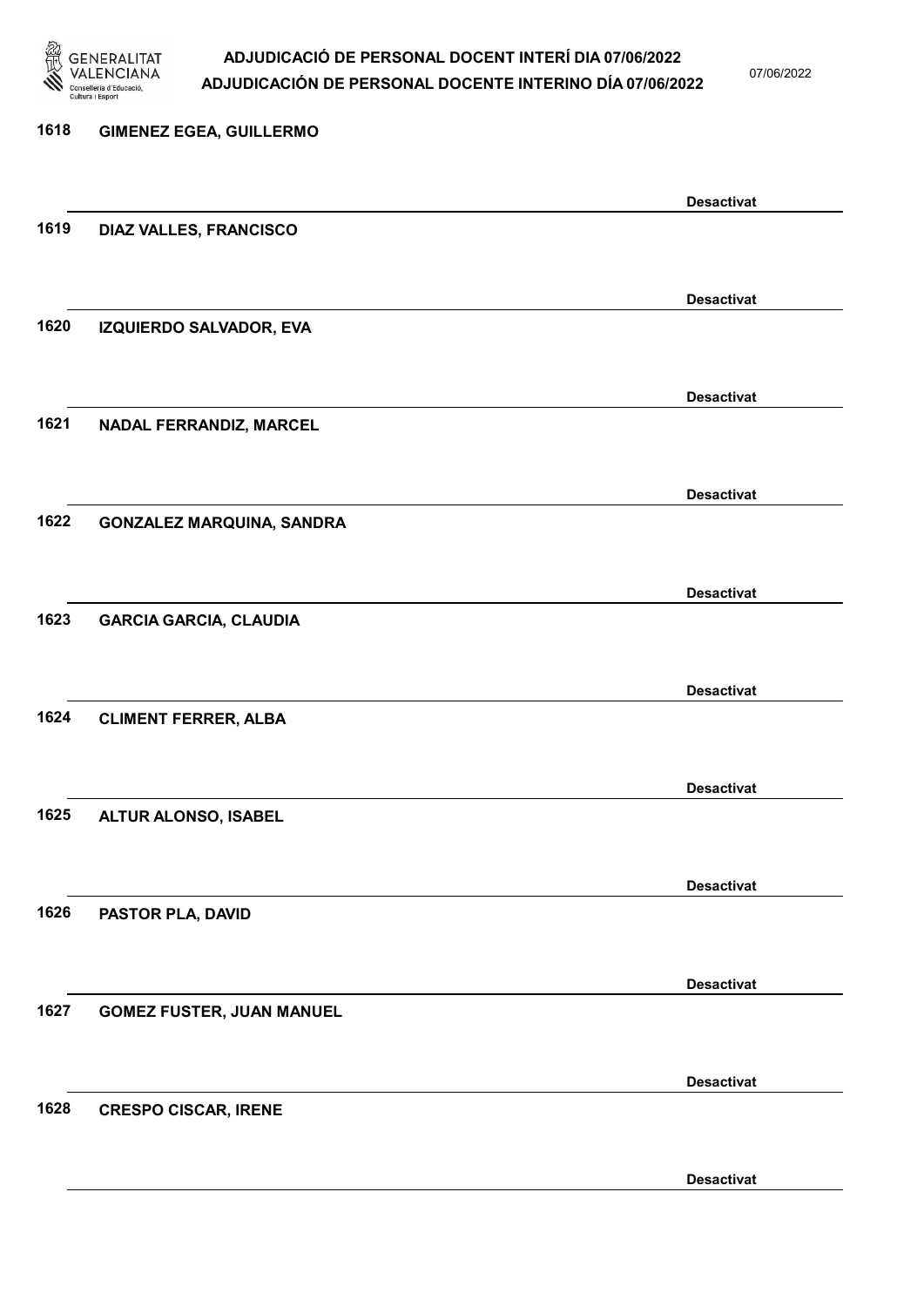

07/06/2022

Desactivat

| 1629 |        | <b>ROIG BOHIGUES, XAVIER</b>                                                                        |                           |                |                   |
|------|--------|-----------------------------------------------------------------------------------------------------|---------------------------|----------------|-------------------|
|      |        |                                                                                                     |                           |                | <b>Desactivat</b> |
| 1630 |        | <b>GREGORI VISO, NOEMI</b>                                                                          |                           |                |                   |
|      |        |                                                                                                     |                           |                | <b>Desactivat</b> |
| 1631 |        | LAZARO TORRALBA, PATRICIA                                                                           |                           |                |                   |
|      |        |                                                                                                     |                           |                | <b>Desactivat</b> |
| 1632 |        | <b>SANCHEZ FERNANDEZ, ELENA</b>                                                                     |                           |                |                   |
|      |        |                                                                                                     |                           |                | <b>Desactivat</b> |
| 1633 |        | <b>LANGA RODRIGUEZ, NOELIA</b>                                                                      |                           |                |                   |
|      |        |                                                                                                     |                           |                | <b>Desactivat</b> |
| 1634 |        | <b>ORTIZ TORMO, ELISA</b>                                                                           | Petición:                 | $\mathbf 1$    | Voluntaria        |
|      | 796466 | VALÈNCIA (46024072) CEIP SANT ISIDRE<br>124 / MÚSICA                                                |                           |                |                   |
|      | Horas  | 23                                                                                                  | SUBSTITUCIÓ INDETERMINADA |                | Adjudicat         |
| 1635 |        | <b>VALLES NOGUERA, SARA</b>                                                                         | Petición:                 | 1              | Voluntaria        |
|      | 504624 | ALZIRA (46017705) CEIP TIRANT LO BLANC<br>128 / EDUCACIÓ PRIMÀRIA.                                  |                           |                |                   |
|      | Horas  | 23                                                                                                  | SUBSTITUCIÓ INDETERMINADA |                | Adjudicat         |
| 1636 |        | <b>NAVARRO SORIA, SARA</b>                                                                          |                           |                |                   |
|      |        |                                                                                                     |                           |                | <b>Desactivat</b> |
| 1637 | 712972 | LLUESMA REQUENA, ANDREA<br>PICASSENT (46006653) CEIP PRÍNCIPE DE ESPAÑA<br>128 / EDUCACIÓ PRIMÀRIA. | Petición:                 | $\overline{2}$ | Voluntaria        |
|      | Horas  | 23                                                                                                  | SUBSTITUCIÓ INDETERMINADA |                | Adjudicat         |
| 1638 |        | NAVARRO HERNANDEZ, MARIA DE LOS ANGELES                                                             |                           |                |                   |
|      |        |                                                                                                     |                           |                | <b>Desactivat</b> |
| 1639 |        | <b>VALLS ALEDON, ROSA ISABEL</b>                                                                    |                           |                |                   |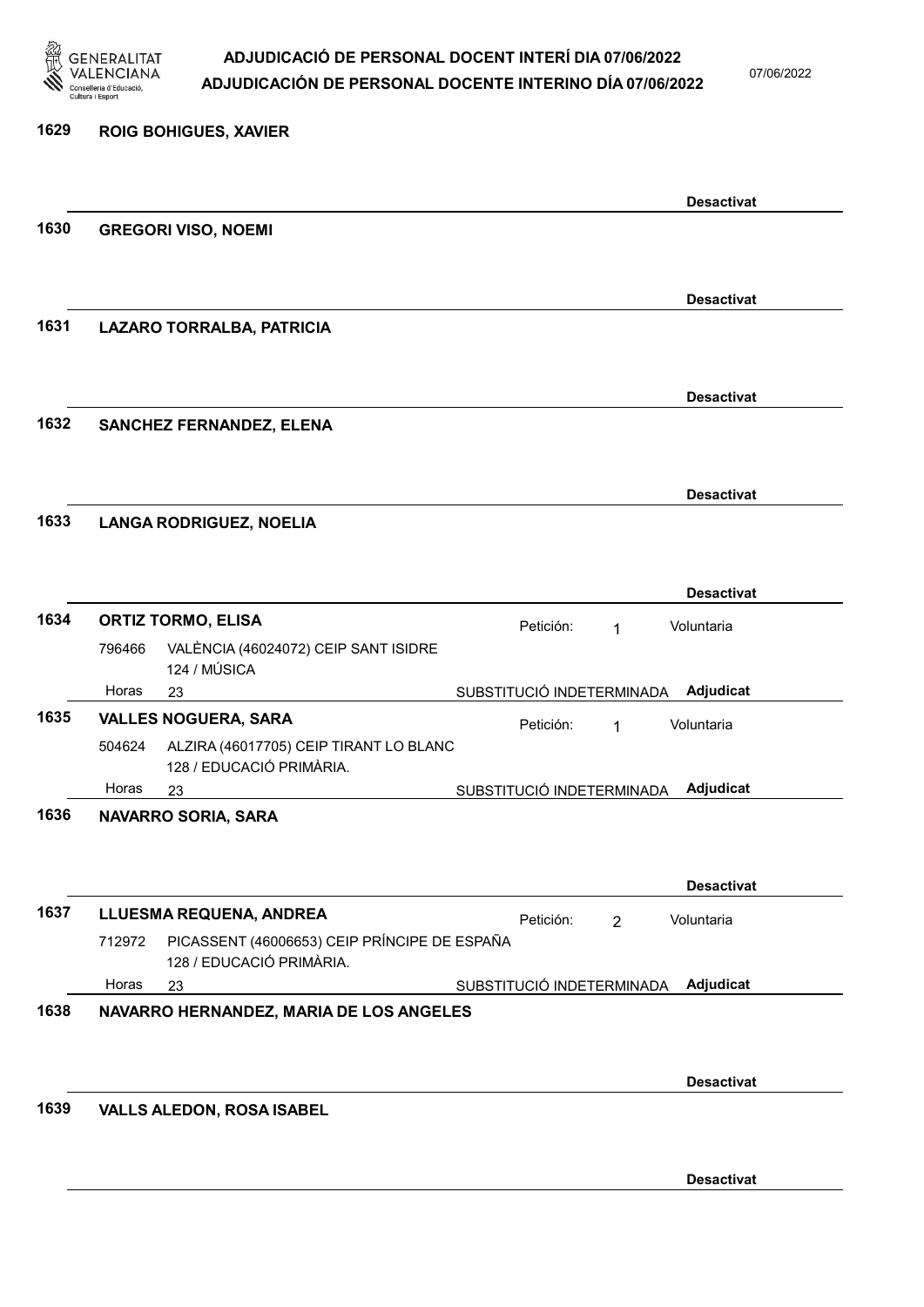

07/06/2022

Desactivat

# 1640 VILCHES TENA, MARIA LIDON Desactivat 1641 EGEA MARTINEZ, AFRICA MARIA Desactivat 1642 MARTINEZ BIOSCA, LARA Desactivat 1643 TORRES POZO, CAROLINA Desactivat 1644 SENDRA FEMENIA, JUAN JOSE Desactivat 1645 GARCIA JULIÁ, VICTOR Desactivat 1646 ORDIÑANA SANCHIS, ELODIA Desactivat 1647 TRESCOLI SANZ, MARIA Desactivat 1648 ALCARAZ MARQUEZ, SONIA Desactivat 1649 FERMOSELLE ESCLAPEZ, ANGEL Desactivat 1650 HERNANDEZ OLIVER, PATRICIA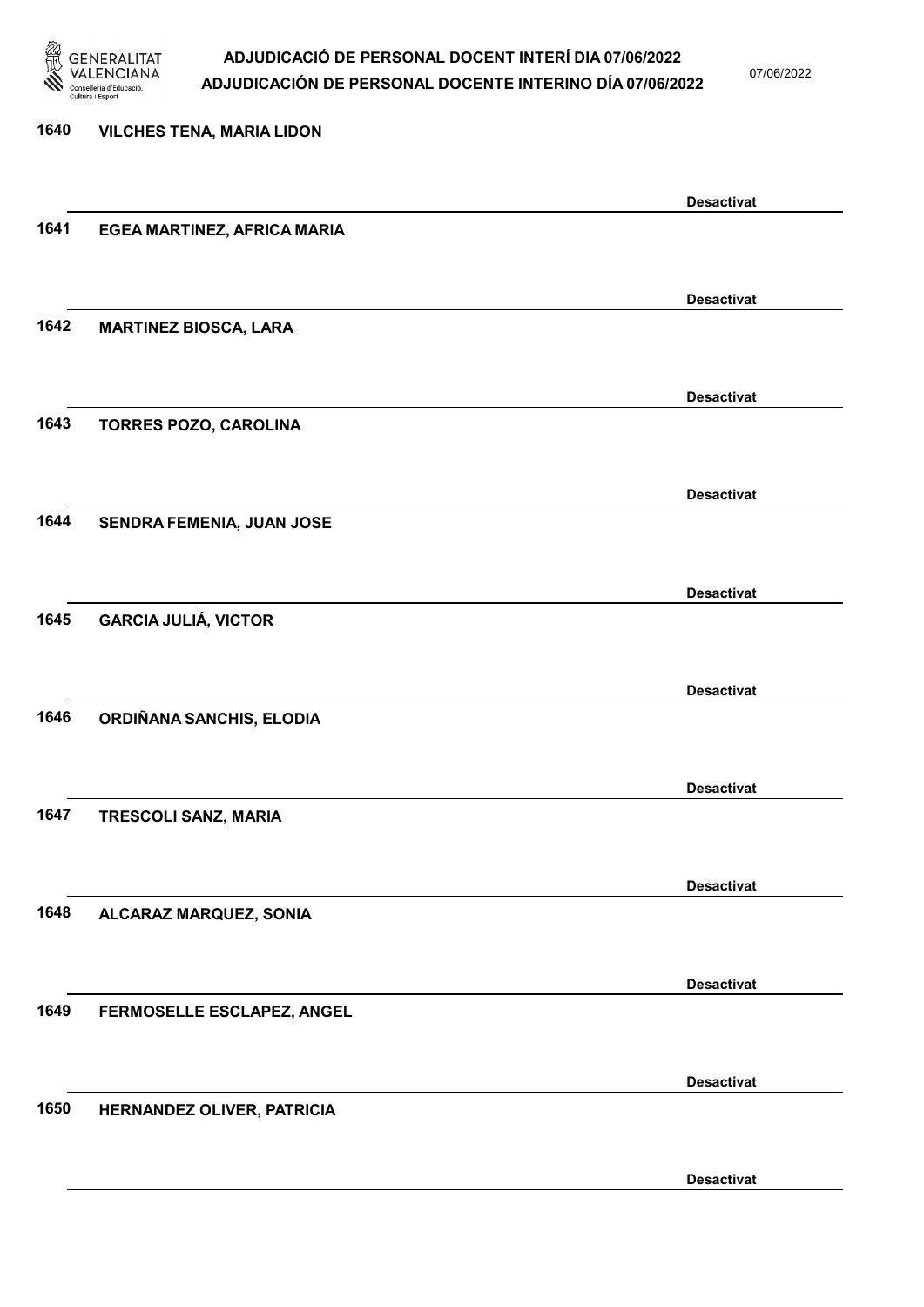| ADJUDICACIÓ DE PERSONAL DOCENT INTERÍ DIA 07/06/2022     |
|----------------------------------------------------------|
| ADJUDICACIÓN DE PERSONAL DOCENTE INTERINO DÍA 07/06/2022 |

**ENERALITAT**<br>VALENCIANA

07/06/2022

|      | Consellería d'Educació,<br>Cultura i Esport | י בש זוטרש                                                    |                           |              |                      |
|------|---------------------------------------------|---------------------------------------------------------------|---------------------------|--------------|----------------------|
| 1651 |                                             | <b>EVORA MARTINEZ, MARIA</b>                                  | Petición:                 | $\mathbf{1}$ | Adjudicación forzosa |
|      | 505981                                      | ALCOI (03000266) CEIP SAN VICENTE<br>128 / EDUCACIÓ PRIMÀRIA. |                           |              |                      |
|      | Horas                                       | 23                                                            | SUBSTITUCIÓ INDETERMINADA |              | Adjudicat            |
| 1652 |                                             | <b>CORDOBA VIÑO, NOEMI</b>                                    |                           |              |                      |
|      |                                             |                                                               |                           |              | <b>Desactivat</b>    |
| 1653 |                                             | <b>TOLEDO RIPOLL, VANESA</b>                                  |                           |              |                      |
|      |                                             |                                                               |                           |              | <b>Desactivat</b>    |
| 1654 |                                             | SORANDO GARCIA, LORENA                                        |                           |              |                      |
|      |                                             |                                                               |                           |              | <b>Desactivat</b>    |
| 1655 |                                             | GIL VERGEL, ANA ISABEL                                        |                           |              |                      |
|      |                                             |                                                               |                           |              | <b>Desactivat</b>    |
| 1656 |                                             | <b>ADSUAR BOU, JOSEFA</b>                                     |                           |              |                      |
| 1657 |                                             | <b>BOLUFER SENDRA, JOSE MARIA</b>                             |                           |              | <b>Desactivat</b>    |
|      |                                             |                                                               |                           |              |                      |
|      |                                             |                                                               |                           |              | <b>Desactivat</b>    |
| 1658 |                                             | DOMINGO GONZALEZ, PALOMA                                      |                           |              |                      |
|      |                                             |                                                               |                           |              | <b>Desactivat</b>    |
| 1659 |                                             | ESCUDERO MORAN, BEGOÑA                                        |                           |              |                      |
|      |                                             |                                                               |                           |              | <b>Desactivat</b>    |
| 1660 |                                             | TRILLO CAMPO, BEATRIZ                                         |                           |              |                      |
|      |                                             |                                                               |                           |              | <b>Desactivat</b>    |
| 1661 |                                             | LLORENS MIGUEL, INES DE LA CONCEPCION                         |                           |              |                      |
|      |                                             |                                                               |                           |              | <b>Desactivat</b>    |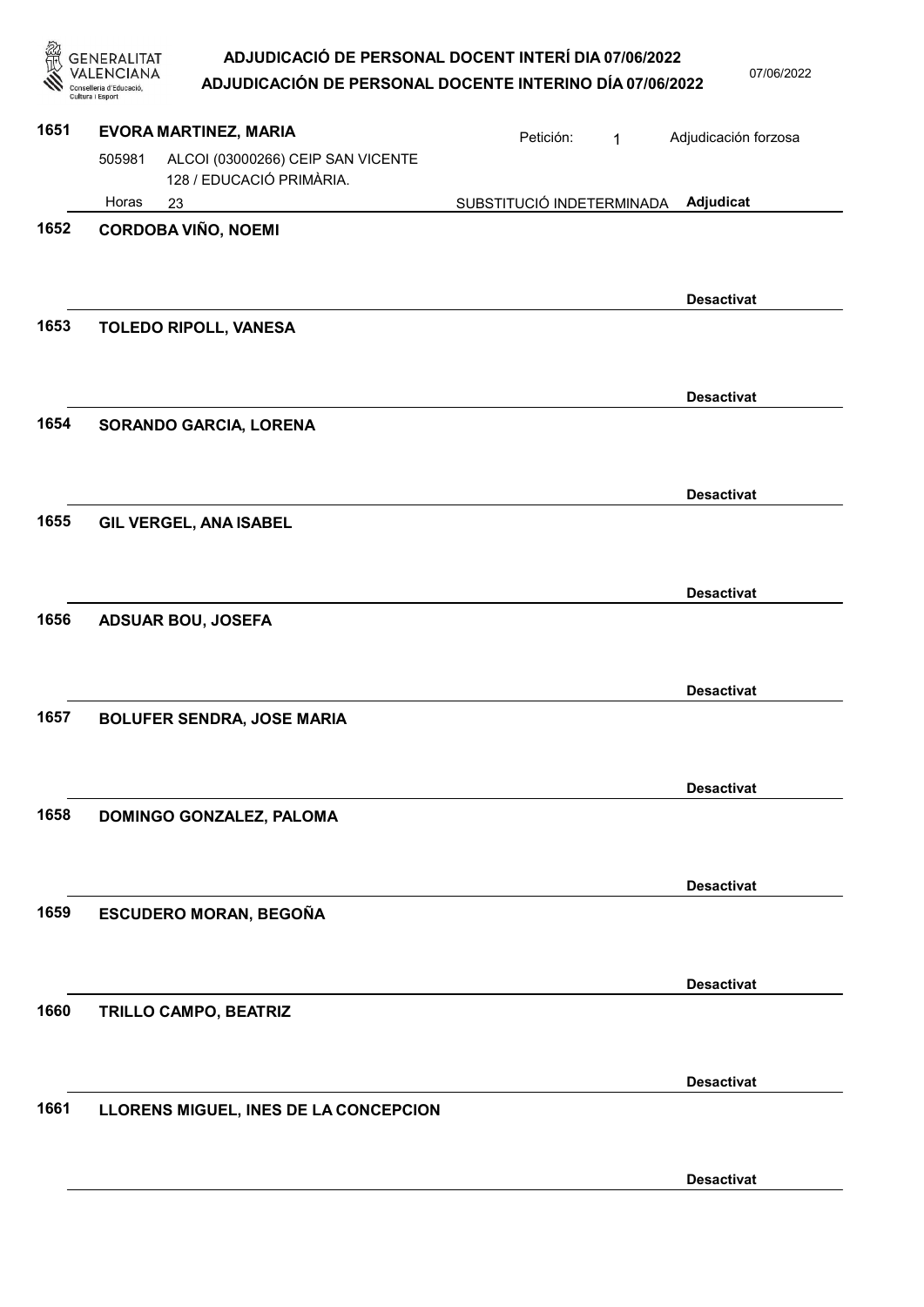

07/06/2022

### 1662 FERRANDO LLOBELL, PABLO Desactivat 1663 MEDINA PIERA, CRISTINA Desactivat 1664 OLTRA LUCENA, JORGE LIDIANO Desactivat 1665 VIDAL PUERTOS, EDUARD Desactivat 1666 MARTINEZ TORTOSA, ALBA Desactivat 1667 MARTINEZ LATORRE, PAULA AIDA Desactivat 1668 GIMENEZ LOPEZ, ADRIAN **Petición:** 1 23 SUBSTITUCIÓ INDETERMINADA ALMASSORA (12006810) CEIP REGINA VIOLANT 128 / EDUCACIÓ PRIMÀRIA. Adjudicat Voluntaria 853740 Horas 1669 BARRIONUEVO VILCHES, CRISTINA Desactivat 1670 ESCOBAR FERNANDEZ, JAVIER Desactivat 1671 SERAL GALINDO, JORGE Desactivat 1672 ALTAMIRANO CERRILLO, LORENA

Desactivat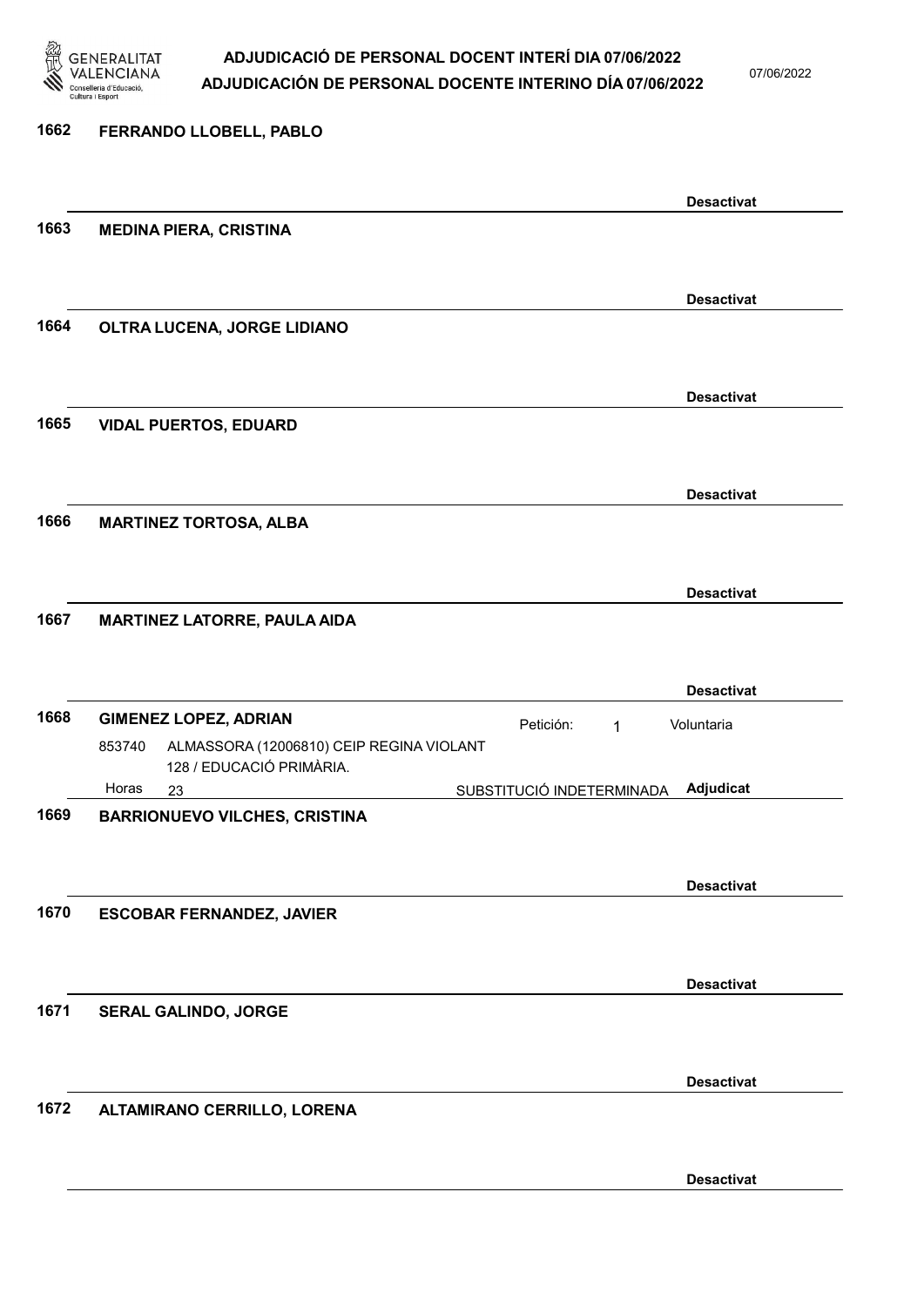

07/06/2022

### 1673 MONTESINOS BOSCA, CAROLINA Desactivat 1674 ALCARRIA LA PAZ, SARA Desactivat 1675 PERIS GOIG, DAVID Desactivat 1676 TORINOS RODRIGO, ALEXIA SFORZZA Desactivat 1677 PALANCA MARTINEZ, MARTA Desactivat 1678 ROMERO SERRANO, CRISTINA Desactivat 1679 CARDENAL CARBONELL, ANA MARIA Desactivat 1680 MARTI MOLLA, EVA Desactivat 1681 SANCHEZ POVEDA, JONATHAN Desactivat 1682 BORRAS LARZA, GERMAN **Petición:** 2 23 SUBSTITUCIÓ INDETERMINADA VALLADA (46013888) CEIP RAMÓN MARTÍ SORIANO 124 / MÚSICA Adjudicat Voluntaria 507400 Horas 1683 PALOMARES FERNANDEZ, IRENE Desactivat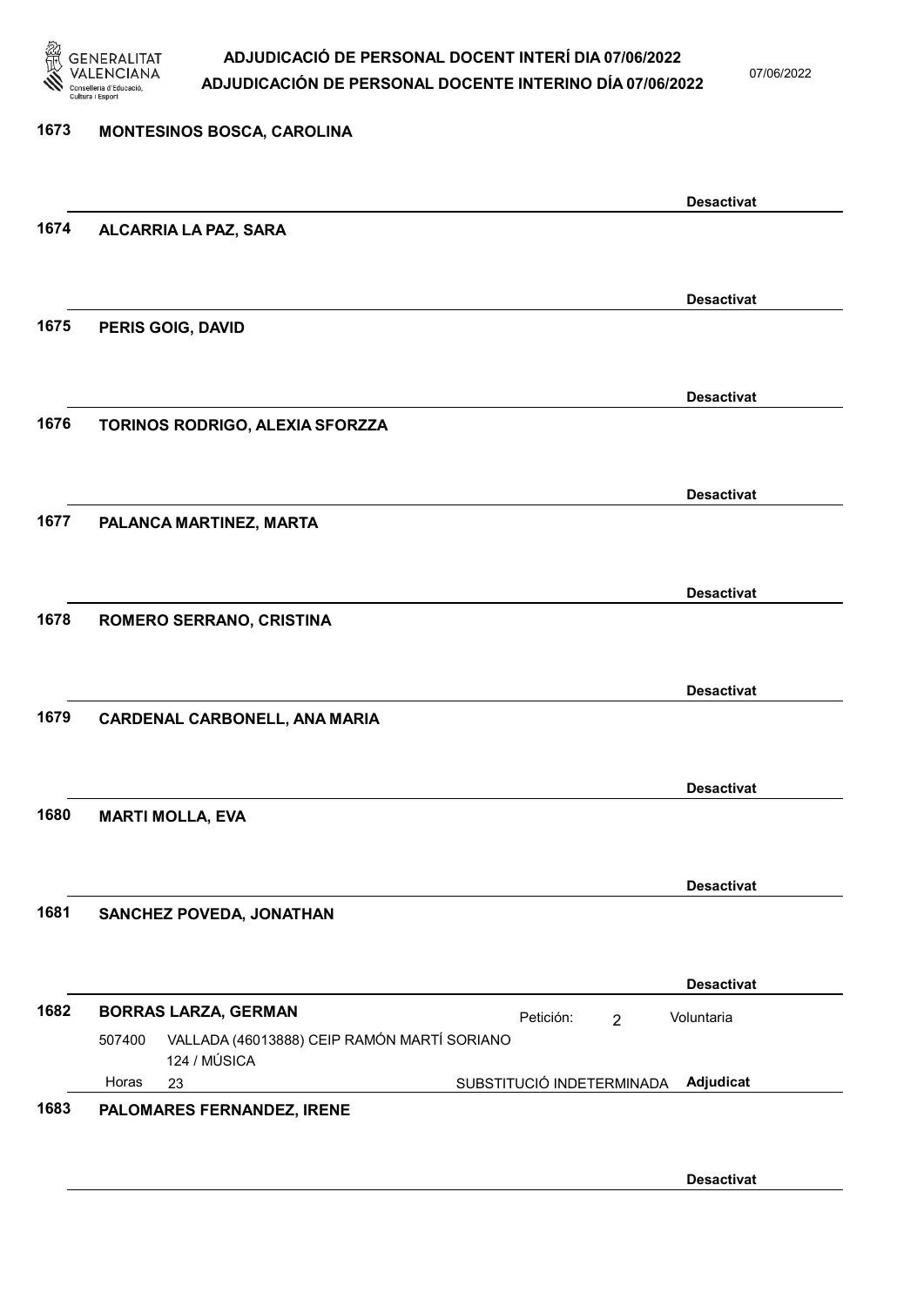

07/06/2022

#### 1684 NOGUES PEREZ, MARIA DE LOS DESAMPARADOS

|      |                                                               |                           | <b>Desactivat</b>    |
|------|---------------------------------------------------------------|---------------------------|----------------------|
| 1685 | <b>IVARS FERRER, MARIA</b>                                    |                           |                      |
|      |                                                               |                           |                      |
|      |                                                               |                           | <b>Desactivat</b>    |
| 1686 | <b>TAPIA GARCIA, JOAN VICENT</b>                              |                           |                      |
|      |                                                               |                           |                      |
|      |                                                               |                           | <b>Desactivat</b>    |
| 1687 | SEMPERE TORRELLA, ALEJANDRO                                   |                           |                      |
|      |                                                               |                           |                      |
|      |                                                               |                           | <b>Desactivat</b>    |
| 1688 | <b>CORTELL MARTINEZ, BEATRIZ</b>                              |                           |                      |
|      |                                                               |                           |                      |
|      |                                                               |                           | <b>Desactivat</b>    |
| 1689 | SENDRA FOLQUES, NATIVIDAD                                     |                           |                      |
|      |                                                               |                           |                      |
|      |                                                               |                           | <b>Desactivat</b>    |
| 1690 | MIÑANA OLIVER, CARMEN                                         |                           |                      |
|      |                                                               |                           |                      |
|      |                                                               |                           | <b>Desactivat</b>    |
| 1691 | <b>CABALLERO MARTI, ISABEL EMILIA</b>                         | Petición:<br>1            | Adjudicación forzosa |
|      | BENIMAMET-BENIFERRI (46009061) CEIP CAMI DE L'HORTA<br>887365 |                           |                      |
|      | 121 / LLENGUA ESTRANGERA: ANGLÉS<br>Horas<br>23               | SUBSTITUCIÓ INDETERMINADA | Adjudicat            |
| 1692 | CATALAN NUÑEZ, JOAQUIN                                        |                           |                      |
|      |                                                               |                           |                      |
|      |                                                               |                           | <b>Desactivat</b>    |
| 1693 | HUIDOBRO SALAZAR, MARTA                                       |                           |                      |
|      |                                                               |                           |                      |
|      |                                                               |                           | <b>Desactivat</b>    |
| 1694 | <b>CREMADES OLMO, AMPARO SALUD</b>                            |                           |                      |
|      |                                                               |                           |                      |
|      |                                                               |                           | <b>Desactivat</b>    |
|      |                                                               |                           |                      |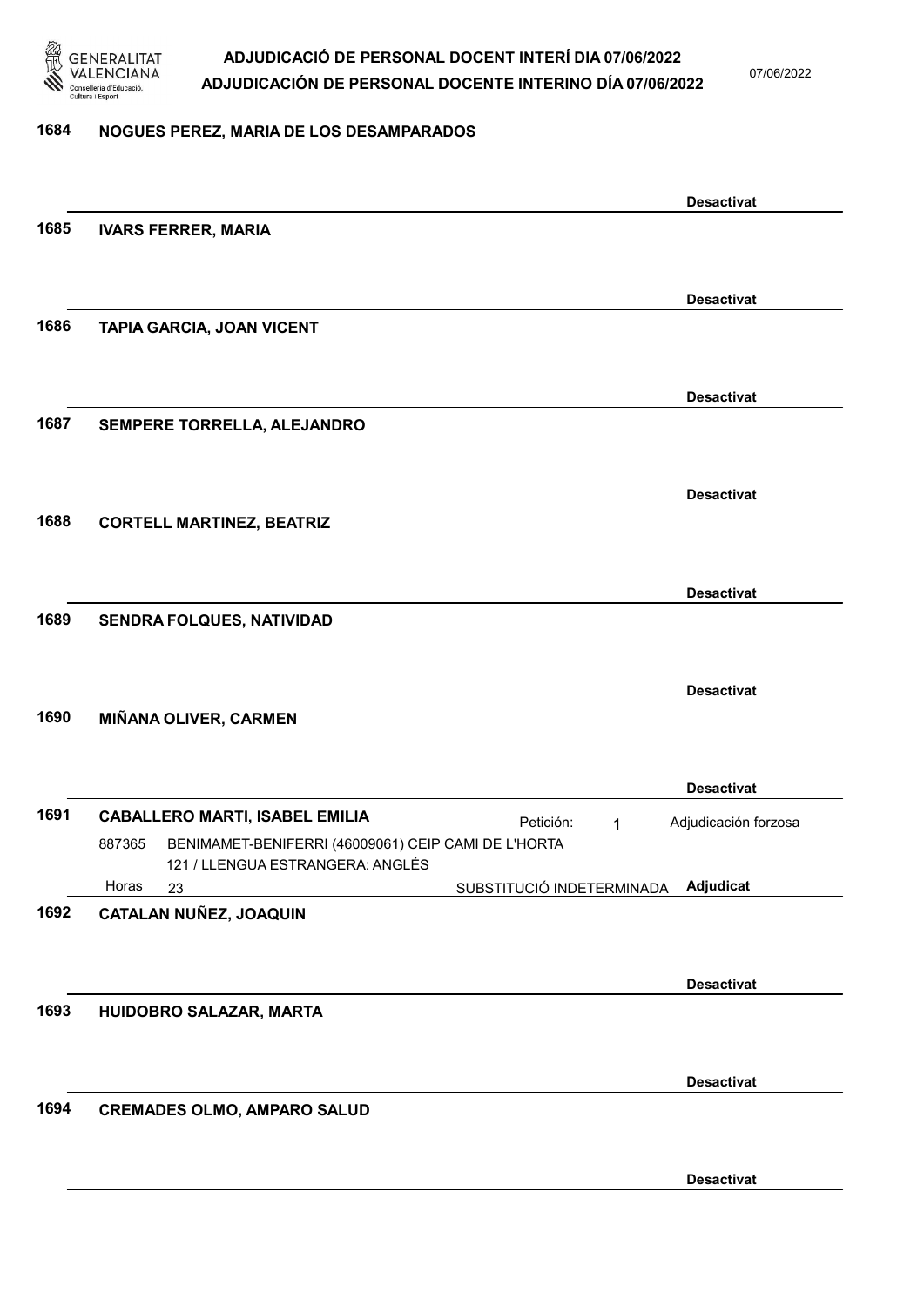

07/06/2022

Desactivat

# 1695 FUSTER BLASCO, SANDRA Desactivat 1696 CARRASCO GUILLEN, ALEJANDRO Desactivat 1697 IVARS ROMA, NATALIA Desactivat 1698 PEDROSA SOLA, JOSE MARIA Desactivat 1699 CRESPO LUNA, JOSE FRANCISCO Desactivat 1700 CALABUIG BELLIDO, CARLOS MANUEL Desactivat 1701 SERE LEYDA, LIDIA Desactivat 1702 GARCIA ROCA, MARIA Desactivat 1703 RENAU PENADES, PAULA Desactivat 1704 CAPARROS BLANCO, BELEN Desactivat 1705 SEDEÑO ESCRIBA, MONICA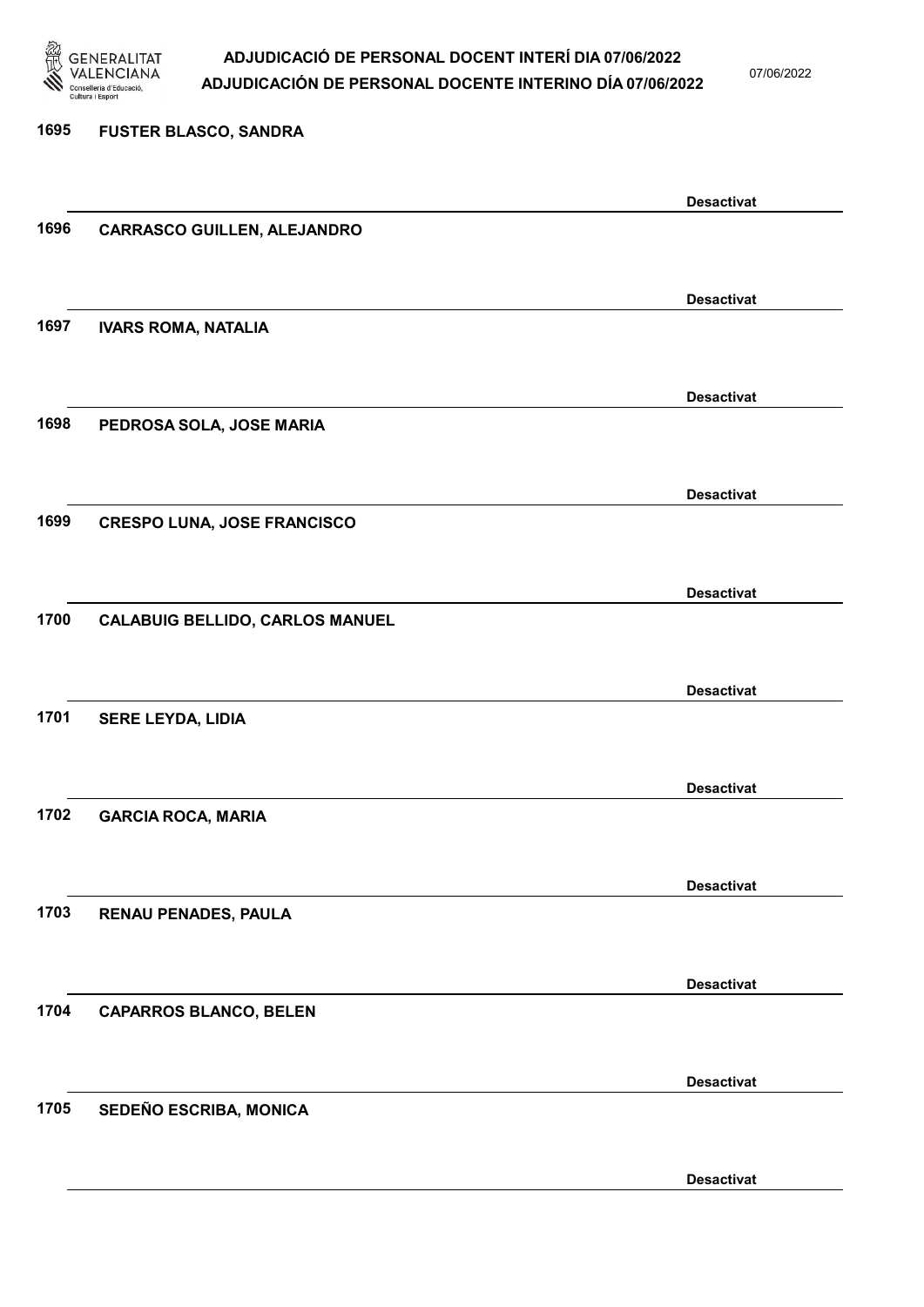| ADJUDICACIÓ DE PERSONAL DOCENT INTERÍ DIA 07/06/2022      |  |
|-----------------------------------------------------------|--|
| AR UIRIA ARÁN RE RERGANAL RAGENTE INTERINA RÍA ATIACIDADE |  |

|      | ADJUDICACIÓ DE PERSONAL DOCENT INTERÍ DIA 07/06/2022<br>NERALITAT<br>ADJUDICACIÓN DE PERSONAL DOCENTE INTERINO DÍA 07/06/2022<br>Cultura i Esport |                         |   | 07/06/2022        |  |
|------|---------------------------------------------------------------------------------------------------------------------------------------------------|-------------------------|---|-------------------|--|
| 1706 | LOPEZ RUBIO, JOSE ANTONIO                                                                                                                         | Petición:               | 1 | Voluntaria        |  |
|      | ELX (03005151) CEIP CANDALIX<br>500622<br>124 / MÚSICA                                                                                            |                         |   |                   |  |
| 1707 | Horas<br>23<br>FLORES GARCÍA, ANA MARÍA                                                                                                           | SUBSTITUCIÓ DETERMINADA |   | Adjudicat         |  |
|      |                                                                                                                                                   |                         |   | <b>Desactivat</b> |  |
| 1708 | <b>BLANQUER MARIN, MARIA CARMEN</b>                                                                                                               |                         |   |                   |  |
| 1709 | PONS CORBERA, MARIA                                                                                                                               |                         |   | <b>Desactivat</b> |  |
|      |                                                                                                                                                   |                         |   | <b>Desactivat</b> |  |
| 1710 | <b>BORONAT CERDA, RAQUEL</b>                                                                                                                      |                         |   |                   |  |
| 1711 | BERESALUCE GOMEZ, TERESA                                                                                                                          |                         |   | <b>Desactivat</b> |  |
| 1712 | ORTIZ IGUAL, MARIA TERESA                                                                                                                         |                         |   | <b>Desactivat</b> |  |
| 1713 | <b>CARBONELL FERRER, ESTEFANIA</b>                                                                                                                |                         |   | <b>Desactivat</b> |  |
|      |                                                                                                                                                   |                         |   | <b>Desactivat</b> |  |
| 1714 | <b>MAÑAS PEREZ, ANTONIO FRANCISCO</b>                                                                                                             |                         |   |                   |  |
| 1715 | ZARZO DURA, BEATRIZ                                                                                                                               |                         |   | <b>Desactivat</b> |  |
|      |                                                                                                                                                   |                         |   | <b>Desactivat</b> |  |
| 1716 | <b>ALVAREZ GIMENEZ, RICARDO</b>                                                                                                                   |                         |   |                   |  |
|      |                                                                                                                                                   |                         |   | <b>Desactivat</b> |  |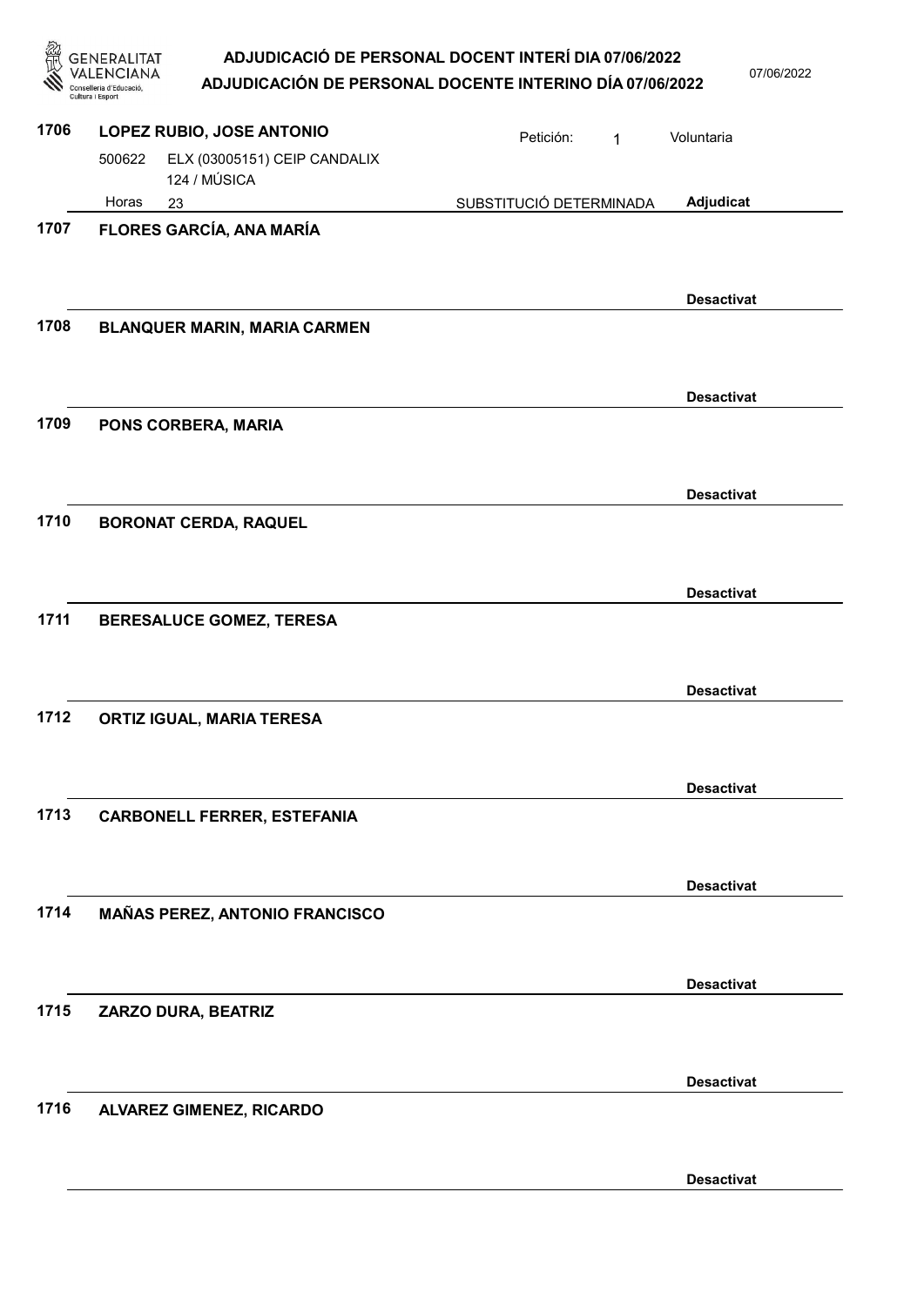

07/06/2022

| 1717 | ARANDA ALVAREZ, CARMEN              |                   |
|------|-------------------------------------|-------------------|
|      |                                     | <b>Desactivat</b> |
| 1718 | <b>SANCHO MARCO, CARLA</b>          |                   |
|      |                                     | <b>Desactivat</b> |
| 1719 | <b>GARCIA MURCIA, ELENA</b>         |                   |
| 1720 | <b>GARCIA BARBERA, RAQUEL</b>       | <b>Desactivat</b> |
|      |                                     |                   |
|      |                                     | <b>Desactivat</b> |
| 1721 | <b>APARICIO SOLER, EVA</b>          |                   |
|      |                                     | <b>Desactivat</b> |
| 1722 | SAHUQUILLO SAEZ, MARTA              |                   |
|      |                                     | <b>Desactivat</b> |
| 1723 | <b>CONTELLES GOMEZ, TERESA</b>      |                   |
|      |                                     | <b>Desactivat</b> |
| 1724 | <b>MICO CHAMORRO, ELISA</b>         |                   |
|      |                                     | <b>Desactivat</b> |
| 1725 | <b>MEZQUITA SOLER, AINA</b>         |                   |
|      |                                     | <b>Desactivat</b> |
| 1726 | FERNANDEZ-CARRANZA PEREZ, ARANZAZU  |                   |
|      |                                     | <b>Desactivat</b> |
| 1727 | <b>GARCIA GARCIA, EMILIANO JOSE</b> |                   |
|      |                                     | <b>Desactivat</b> |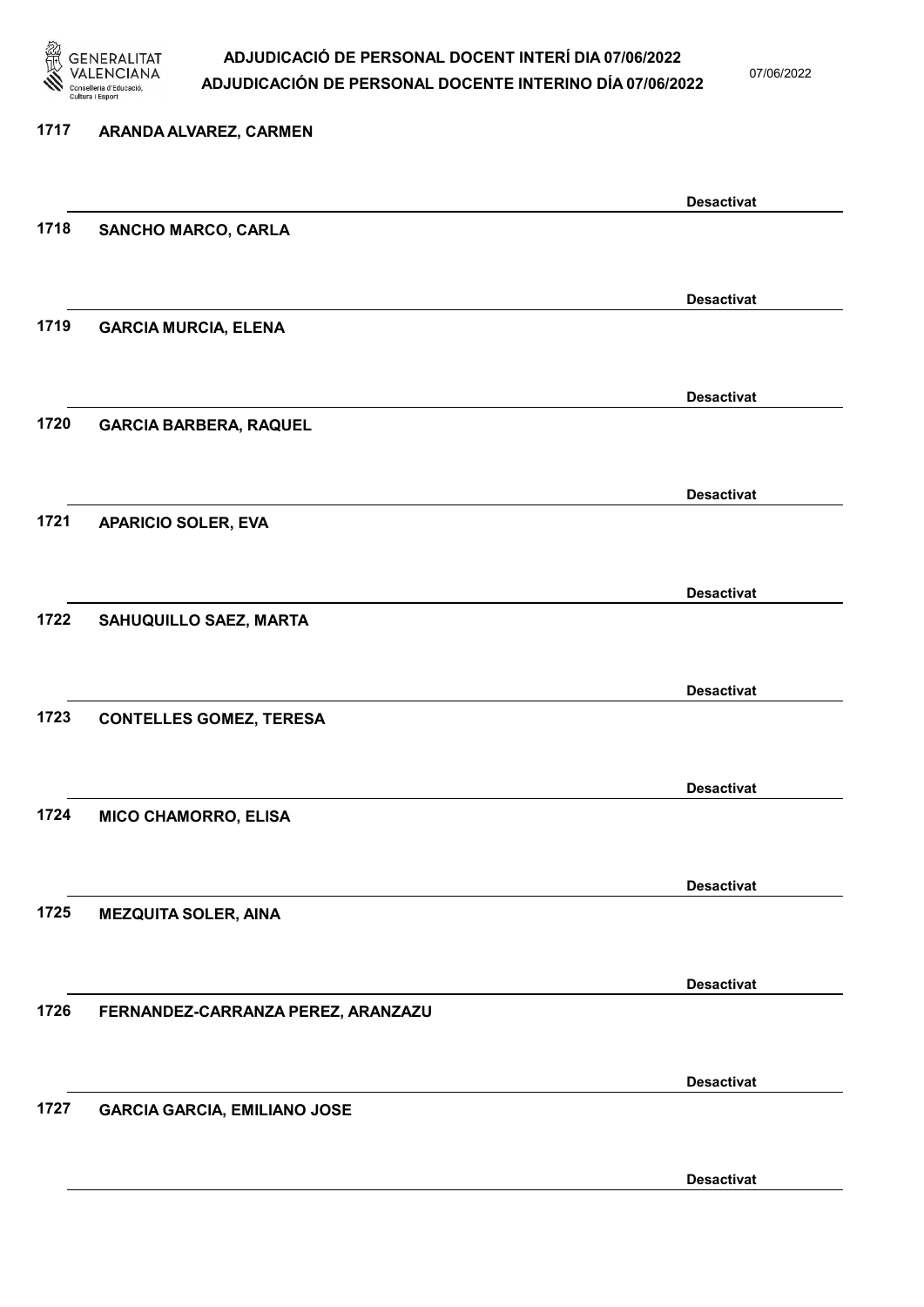

1728 ZAMARBIDE FORES, SARA

### ADJUDICACIÓ DE PERSONAL DOCENT INTERÍ DIA 07/06/2022 ADJUDICACIÓN DE PERSONAL DOCENTE INTERINO DÍA 07/06/2022

07/06/2022

### Desactivat 1729 LOZANO MARTINEZ, ISAAC FLORENCIO Desactivat 1730 FILGAIRA ALCON, LAURA Desactivat 1731 MONZO MARTINEZ, MARIA MICAELA Desactivat 1732 GRANERO CHISVERT, LAURA Desactivat 1733 TRAPERO CARRASCO, ANA Desactivat 1734 AMOROS GOMEZ, BIENVENIDA Desactivat 1735 SANCHEZ PLAZA, INES Desactivat 1736 RAMIREZ GIL, MATIAS Desactivat 1737 COZAR PILAN, VALERIA Desactivat 1738 CASES LOPEZ, LUCIA

Desactivat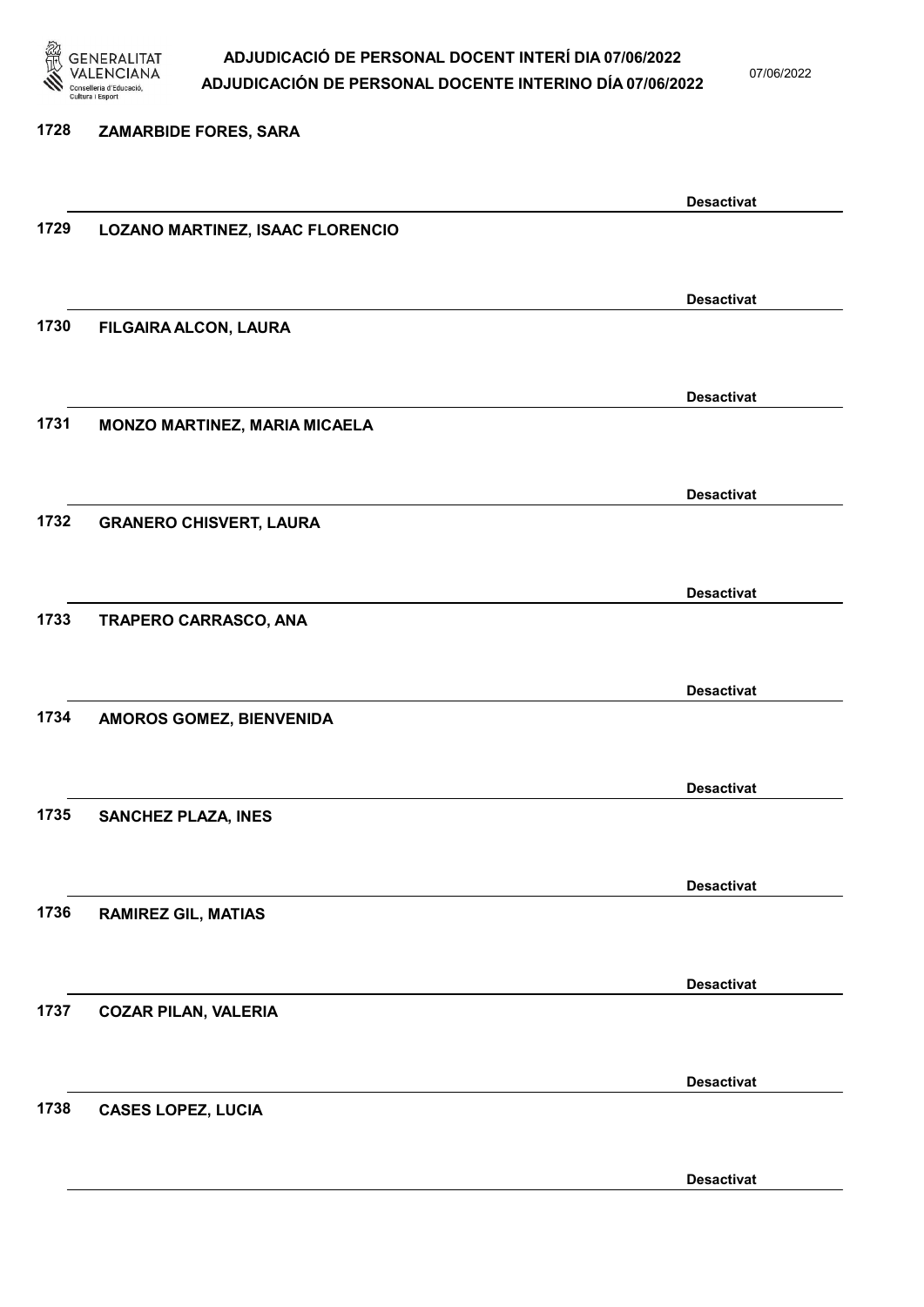

07/06/2022

### 1739 ROCA GIMENEZ, CARLA

|      |                                     | <b>Desactivat</b> |
|------|-------------------------------------|-------------------|
| 1740 | <b>GARCIA HERNANDEZ, DOLORES</b>    |                   |
|      |                                     |                   |
|      |                                     |                   |
|      |                                     | <b>Desactivat</b> |
| 1741 | <b>MORALES FABRA, MARTA MARIA</b>   |                   |
|      |                                     |                   |
|      |                                     | <b>Desactivat</b> |
| 1742 | <b>GARRIDO MARTINEZ, MIRIAM</b>     |                   |
|      |                                     |                   |
|      |                                     |                   |
|      |                                     | <b>Desactivat</b> |
| 1743 | <b>MARTINEZ ROIG, IRENE</b>         |                   |
|      |                                     |                   |
|      |                                     | <b>Desactivat</b> |
| 1744 | <b>PRADAS TORRES, BELEN</b>         |                   |
|      |                                     |                   |
|      |                                     |                   |
|      |                                     | <b>Desactivat</b> |
| 1745 | ALCARAZ CASTILLO, LAURA             |                   |
|      |                                     |                   |
|      |                                     | <b>Desactivat</b> |
| 1746 | <b>GOMEZ INZA, VERONICA</b>         |                   |
|      |                                     |                   |
|      |                                     |                   |
|      |                                     | <b>Desactivat</b> |
| 1747 | <b>GARCIA VIZCAINO, NATALIA</b>     |                   |
|      |                                     |                   |
|      |                                     |                   |
| 1748 |                                     | <b>Desactivat</b> |
|      | ROMERO MIQUEL, ANNA MARIA           |                   |
|      |                                     |                   |
|      |                                     | <b>Desactivat</b> |
| 1749 | <b>FRASQUET CORTES, Mª HERMINIA</b> |                   |
|      |                                     |                   |
|      |                                     |                   |
|      |                                     | <b>Desactivat</b> |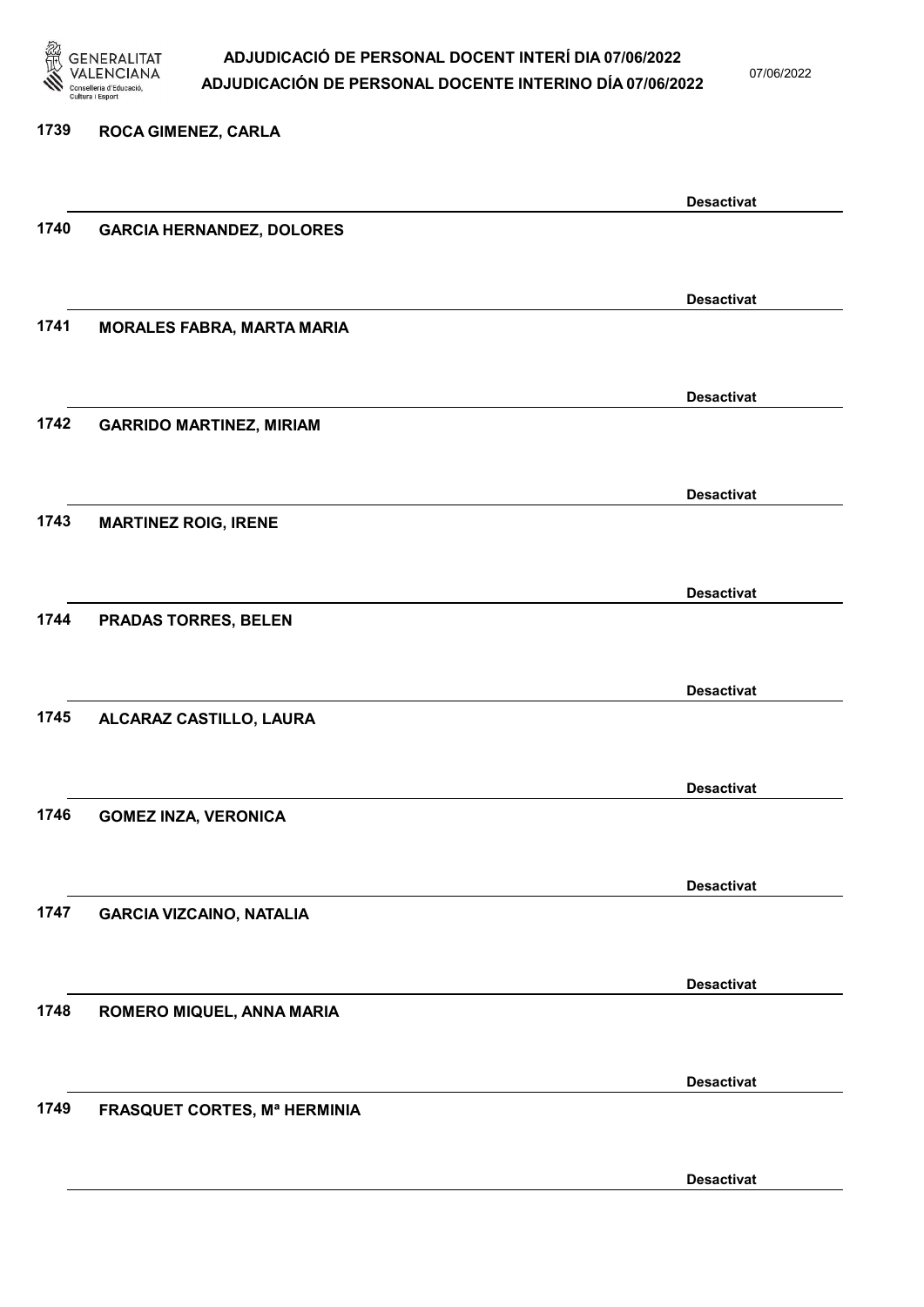

07/06/2022

Desactivat

# 1750 BALLESTER GALVEZ, RAQUEL Desactivat 1751 OSA NAVAJAS, RAQUEL Desactivat 1752 MAXIA BERNABE, MARTA Desactivat 1753 TOMAS CUELLAR, NEREA Desactivat 1754 SOLER HERNANDEZ, MARIA Desactivat 1755 QUILES DIRANZO, SANDRA Desactivat 1756 LLUNA JORGE, LOURDES Desactivat 1757 CARPINTERO ORTEGA, REBECA Desactivat 1758 ESTEVE GALVEZ, PAULA Desactivat 1759 MAS GOMEZ, GLORIA Desactivat 1760 RAMOS HERNANDEZ, MARIA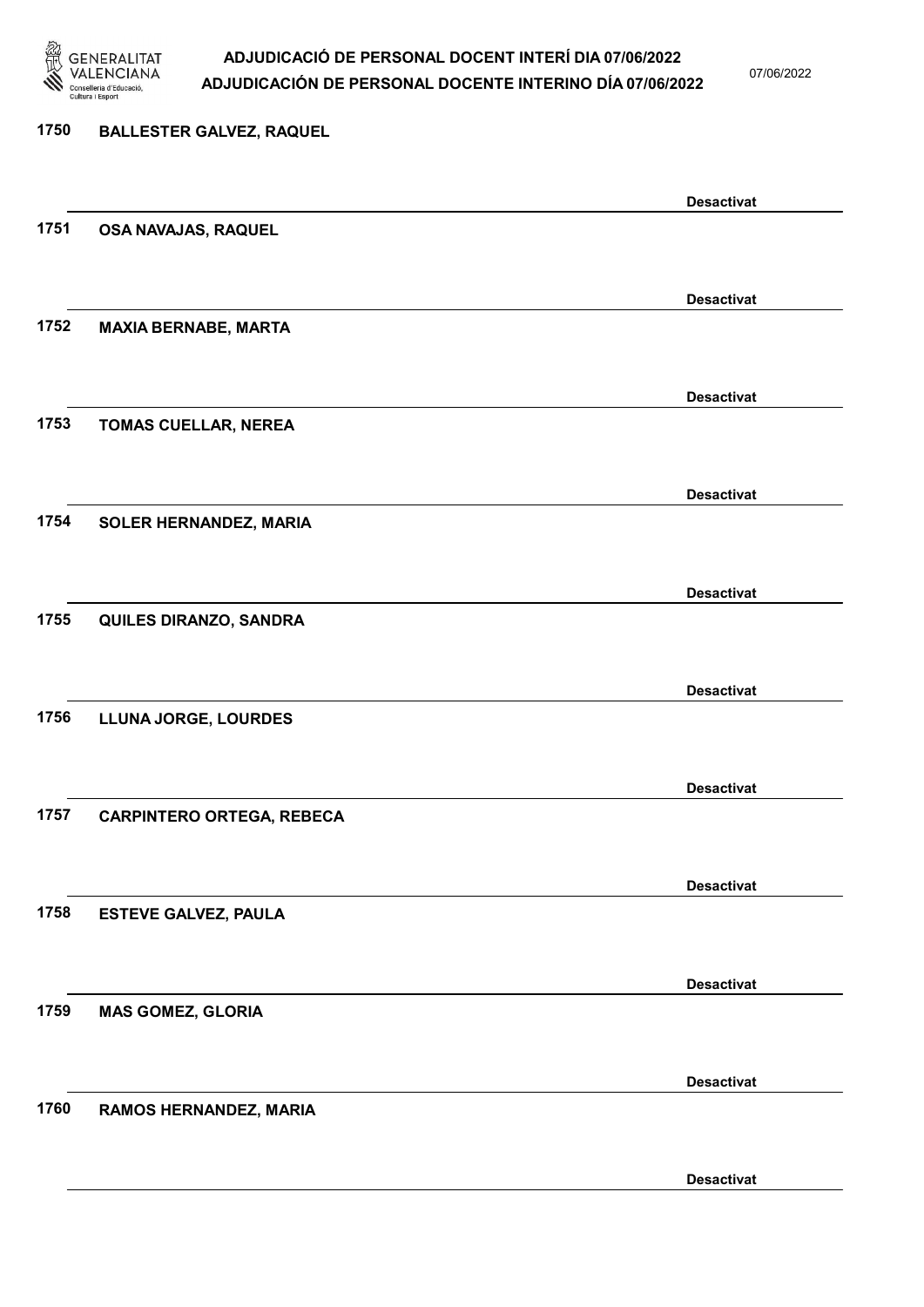

07/06/2022

Desactivat

# 1761 FERRIOLS JORGE, ROSA Desactivat 1762 RAMON RAMOS, PABLO Desactivat 1763 MANRESA FRANCO, ELIAS Desactivat 1764 GARCIA PELAEZ, MARIA Desactivat 1765 BLASCO VERGE, JAVIER LUIS Desactivat 1766 CANALES LOPEZ, SONIA Desactivat 1767 ESCUDERO CANDEL, PABLO PEDRO Desactivat 1768 RAMON PEREZ, MARIA Desactivat 1769 LOZANO PARDO, PABLO Desactivat 1770 BELMAR LOPEZ, LAURA Desactivat 1771 SANTOS ZAMBRANA, MIRIAM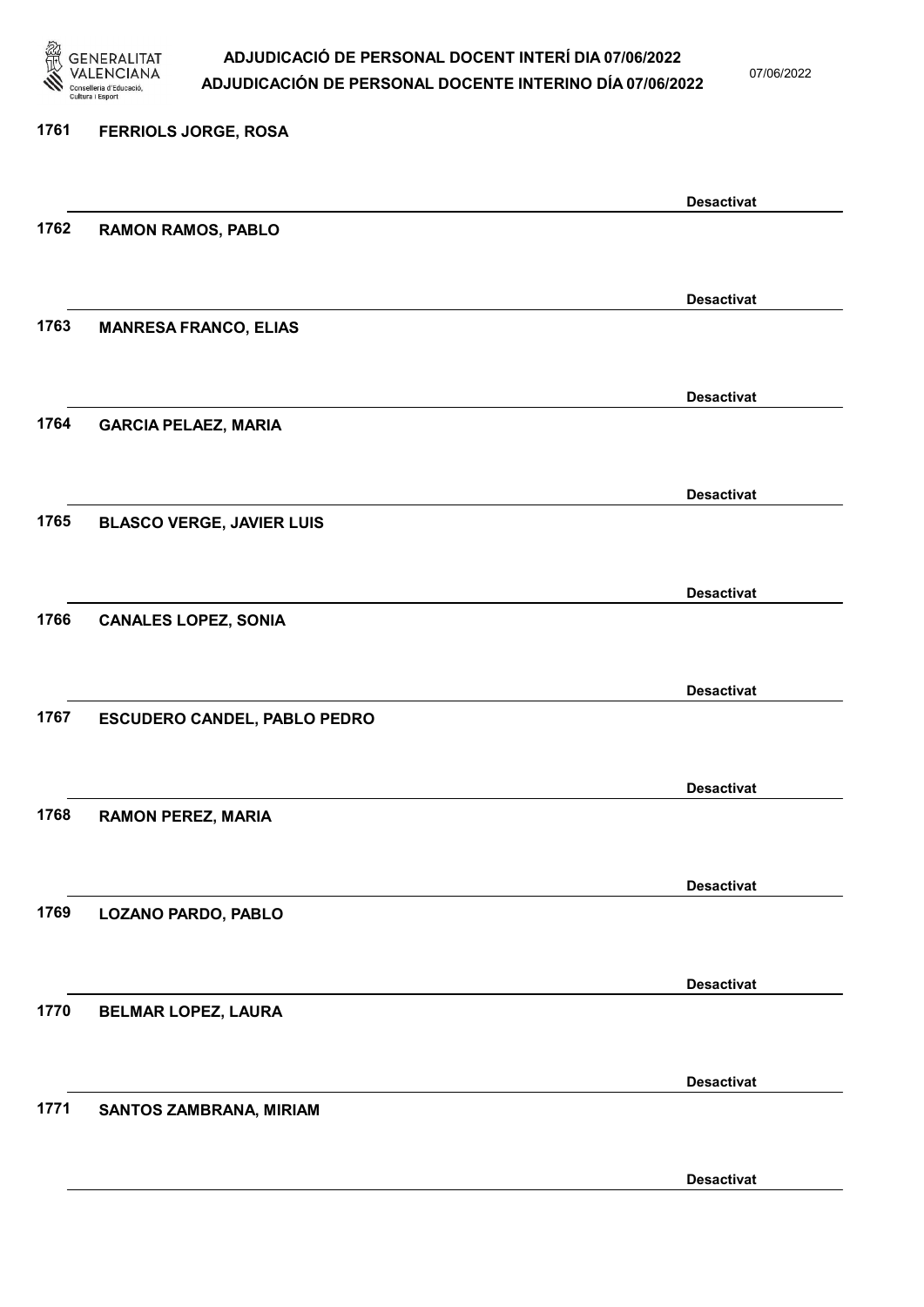GENERALITAT<br>VALENCIANA ADJUDICACIÓ DE PERSONAL DOCENT INTERÍ DIA 07/06/2022 07/06/2022 ADJUDICACIÓN DE PERSONAL DOCENTE INTERINO DÍA 07/06/2022 Conselleria d'Educació,<br>Cultura i Esport

| 1772 | <b>MARTINEZ RODRIGUEZ, ALICIA</b> |                                                                    | Petición:<br>$\mathbf{1}$ | Voluntaria        |
|------|-----------------------------------|--------------------------------------------------------------------|---------------------------|-------------------|
|      | 845659                            | VALÈNCIA (46013426) CEIP RAQUEL PAYA<br>126 / AUDICIÓ I LLENGUATGE |                           |                   |
|      | Horas                             | 23                                                                 | SUBSTITUCIÓ INDETERMINADA | Adjudicat         |
| 1773 |                                   | VARO PEREZ, MARIA CRISTINA                                         |                           |                   |
|      |                                   |                                                                    |                           | <b>Desactivat</b> |
| 1774 |                                   | <b>RIBES RUBIO, RAFAEL</b>                                         |                           |                   |
|      |                                   |                                                                    |                           | <b>Desactivat</b> |
| 1775 |                                   | <b>CARPIO RIOS, ADRIANA</b>                                        |                           |                   |
|      |                                   |                                                                    |                           | <b>Desactivat</b> |
| 1776 |                                   | <b>MELERO PEREZ, PAOLA</b>                                         |                           |                   |
|      |                                   |                                                                    |                           | <b>Desactivat</b> |
| 1777 |                                   | PARDO GUILLEM, MARC                                                |                           |                   |
|      |                                   |                                                                    |                           | <b>Desactivat</b> |
| 1778 |                                   | LLUCH SANCHO, LAURA                                                |                           |                   |
|      |                                   |                                                                    |                           | <b>Desactivat</b> |
| 1779 |                                   | SIENRA GUTIERREZ, IRENE ISABEL                                     |                           |                   |
|      |                                   |                                                                    |                           | <b>Desactivat</b> |
| 1780 |                                   | <b>GABALDO LERMA, ROSER</b>                                        |                           |                   |
|      |                                   |                                                                    |                           | <b>Desactivat</b> |
| 1781 |                                   | <b>DIAGO SANCHEZ, CARLOS</b>                                       |                           |                   |
|      |                                   |                                                                    |                           | <b>Desactivat</b> |
| 1782 |                                   | RUIZ LLOPIS, ESTEFANIA                                             |                           |                   |
|      |                                   |                                                                    |                           | <b>Desactivat</b> |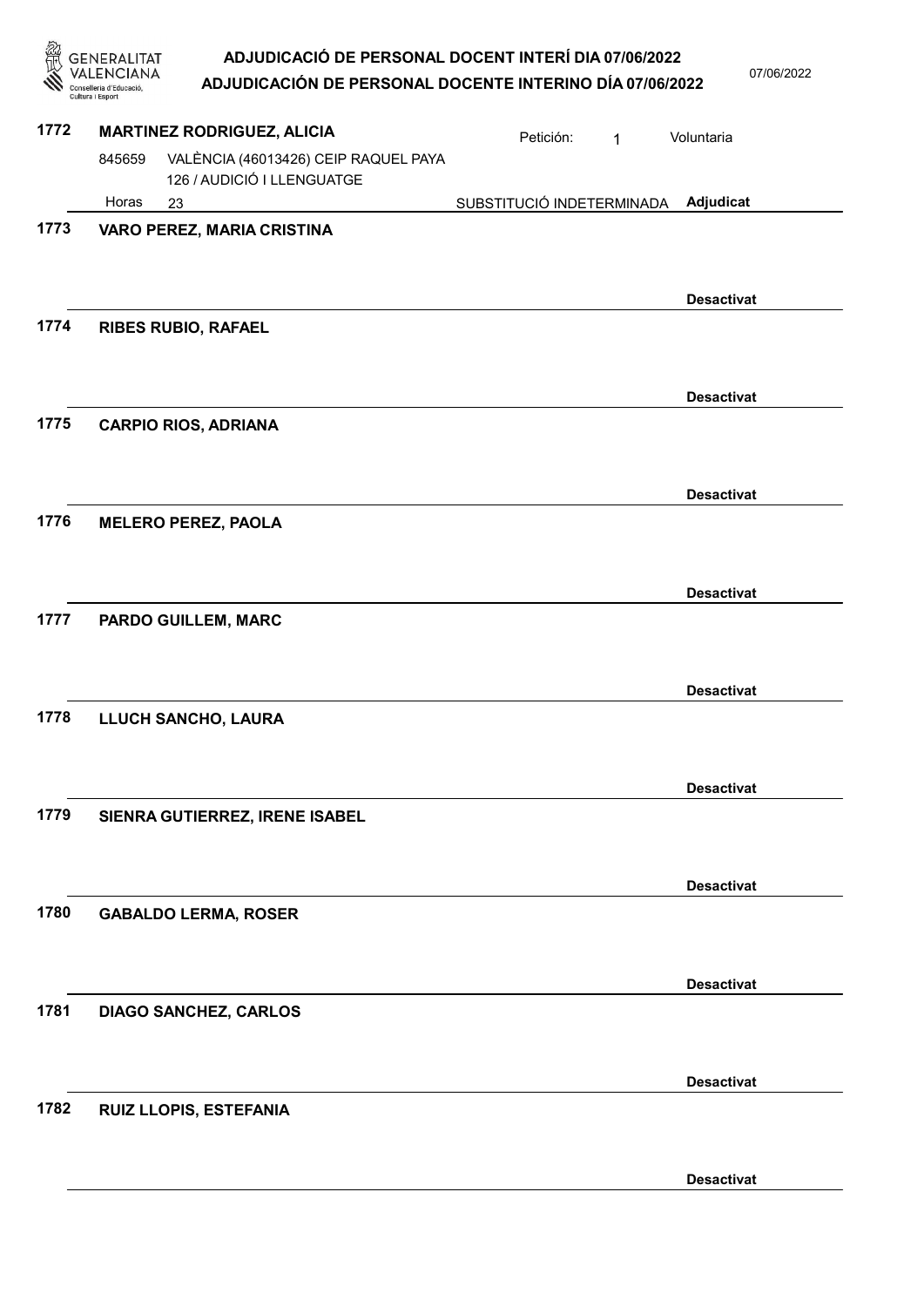

07/06/2022

Desactivat

# 1783 ALBERT MARÍN, ARANCHA Desactivat 1784 MARTIN CARBO, MARTA Desactivat 1785 CAMALLONGA ESCOBAR, MARIA Desactivat 1786 LORCA ALHAMA, MARIA TERESA Desactivat 1787 CUENCA LARAS, EMMA Desactivat 1788 MIFSUD BALLESTEROS, SERGI Desactivat 1789 CARAVACA BERENGUER, MARIA ANGELES Desactivat 1790 LORENTE PUENTE, RAQUEL Desactivat 1791 VIVES GIMENO, MARIA DEL CARMEN Desactivat 1792 VELA SOLER, GEMMA Desactivat 1793 VERDEJO LIEBANA, LAURA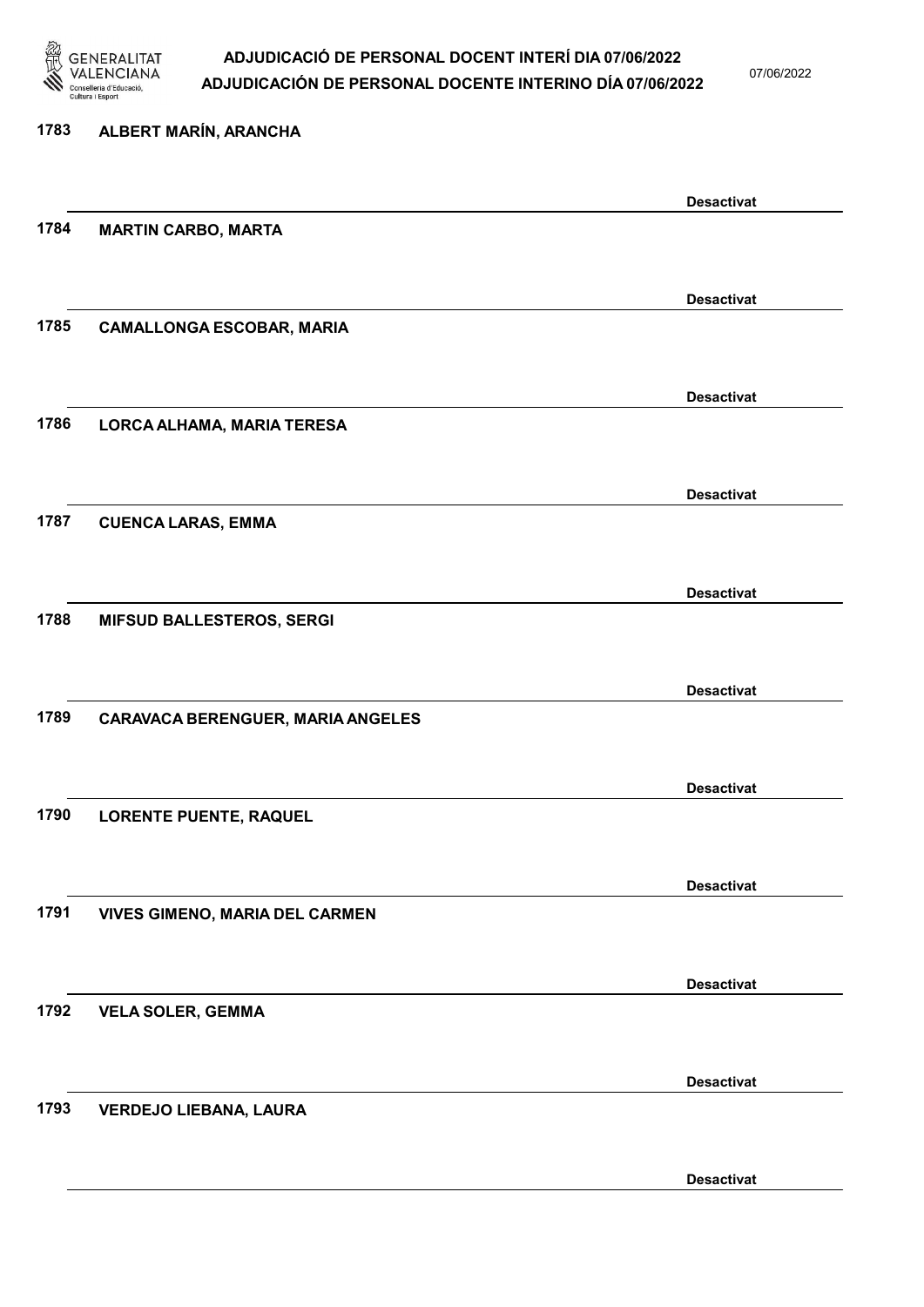

07/06/2022

Desactivat

# 1794 SILVESTRE FOLCH, PAULA Desactivat 1795 AZORIN EXOJOS, SERGIO Desactivat 1796 HERNANDEZ GALLARDO, DANIEL Desactivat 1797 BARAZA SANCHEZ, BEATRIZ Desactivat 1798 GOMEZ PEREZ, LAURA Desactivat 1799 CISCAR BLASCO, ANTONI Desactivat 1800 MARTINEZ NAVARRO, PAULA Desactivat 1801 MARTINEZ PRATS, LAURA Desactivat 1802 JULIAN QUINTANILLA, ANA Desactivat 1803 MENESES ROMERO, EVA Desactivat 1804 ROS BERNARDINO, FRANCESCA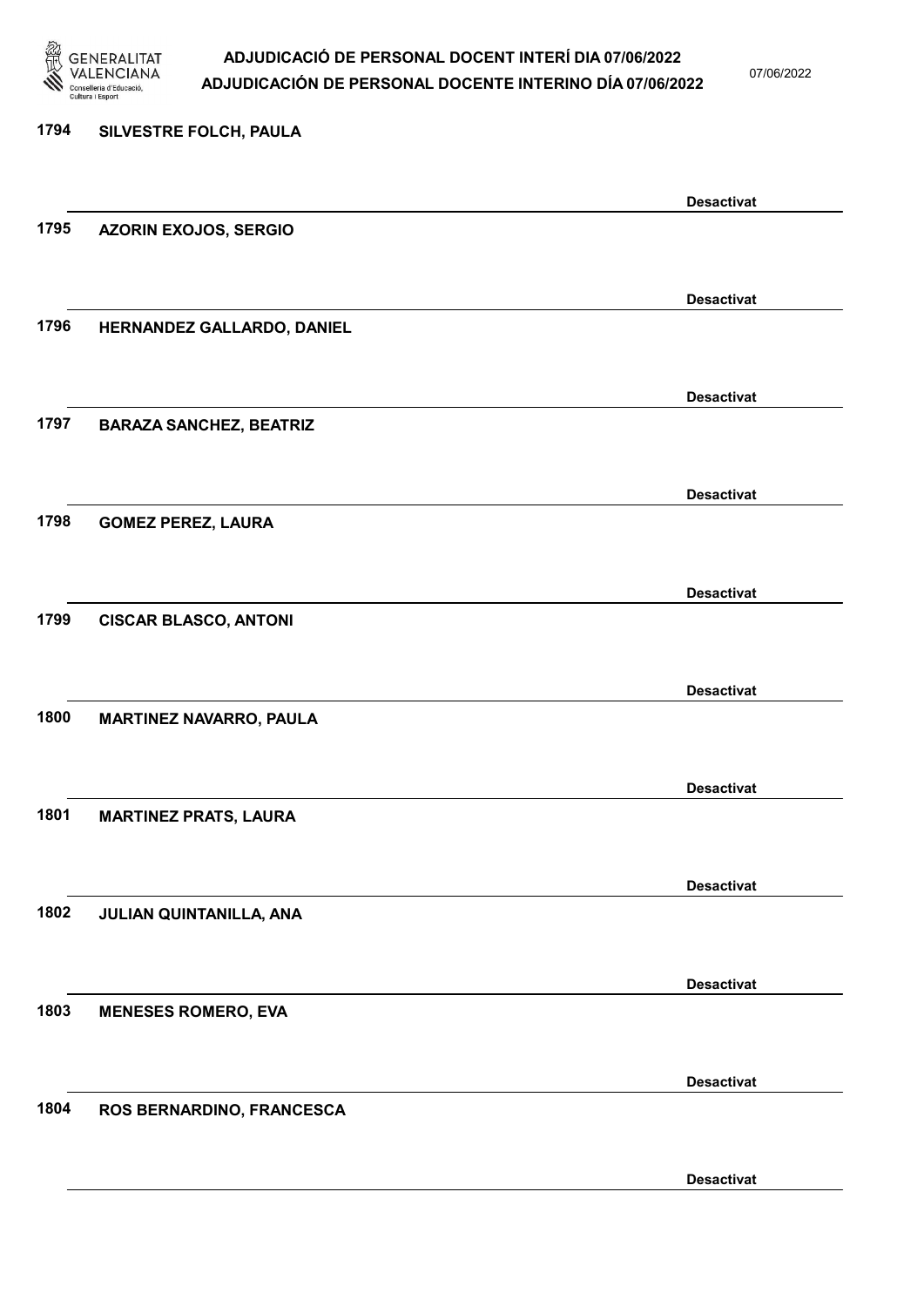

07/06/2022

### 1805 DONET CAMARENA, MARIA GEMMA Desactivat 1806 MARQUES PRADAS, RAQUEL Desactivat 1807 GUTIERREZ LAPEÑA, SARA No adjudicat 1808 PEREZ SELLES, LUCIA Desactivat 1809 BELTRAN LECHA, NURIA Desactivat 1810 RUIZ CASES, ANA MARIA Desactivat 1811 CREMADES GALLEGO, OLGA Desactivat 1812 FOLGUERA ARAGO, SARA Desactivat 1813 PEREZ SILVESTRE, ALVARO Desactivat 1814 DOLZ ENGUIX, EMILIO Desactivat 1815 MORENO CARRASCOSA, MONICA ELISABETH Desactivat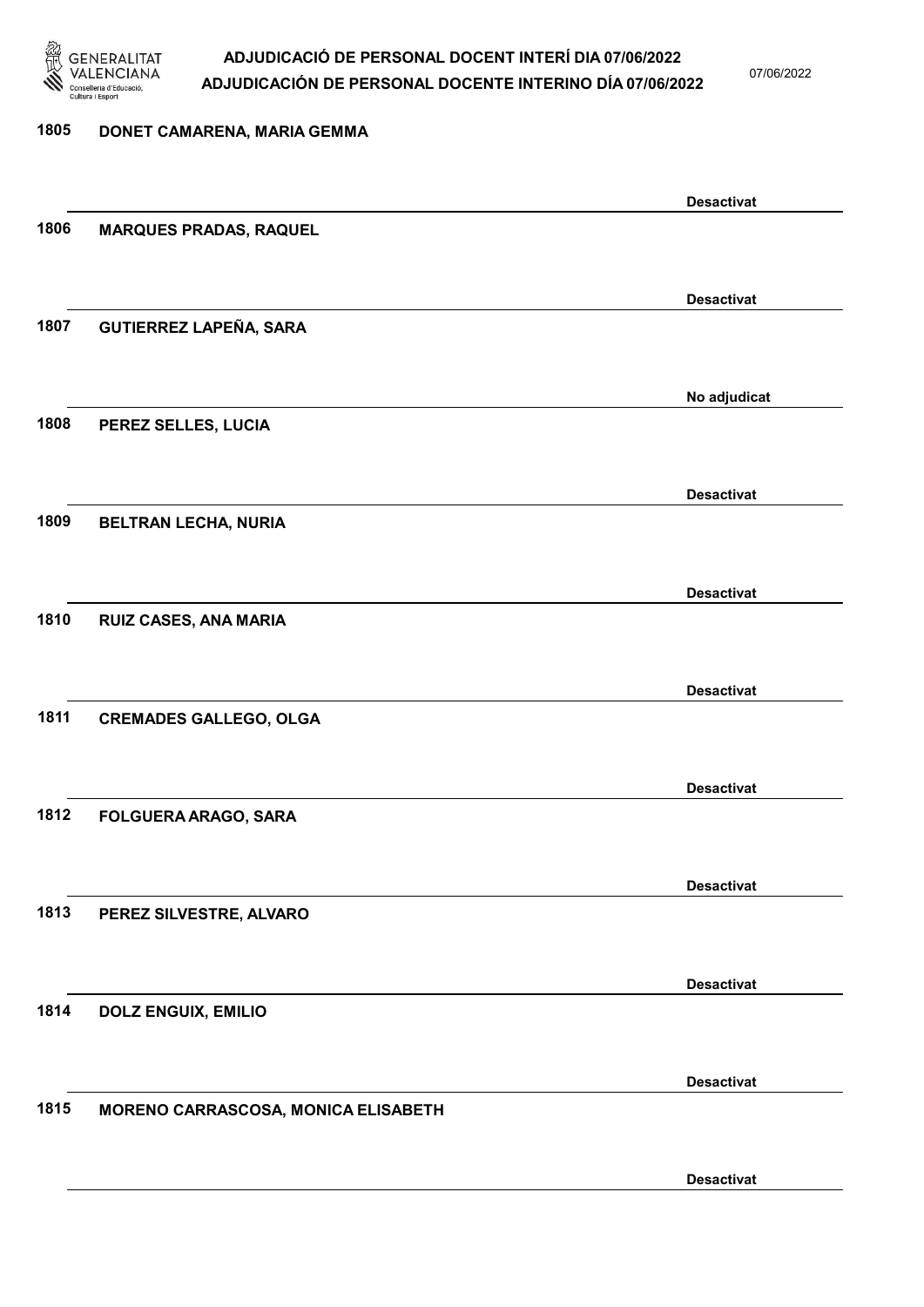

07/06/2022

Desactivat

# 1816 GALLEGO DELGADO, JAIME Desactivat 1817 BOSO PEREZ, CRISTINA Desactivat 1818 LIZAN VILLEGAS, NURIA Desactivat 1819 CORTES SERRANO, LAIA No adjudicat 1820 CANO ALTES, JAVIER Desactivat 1821 NAVARRO ALVAREZ, AMPARO Desactivat 1822 SANCHO PONS, LAURA Desactivat 1823 VILLACAMPA RIERA, ARANTXA Desactivat 1824 PARDO LIRIO, MIREIA Desactivat 1825 COUPEAU SANCHEZ, YVETTE Desactivat 1826 FERRER AÑON, ANA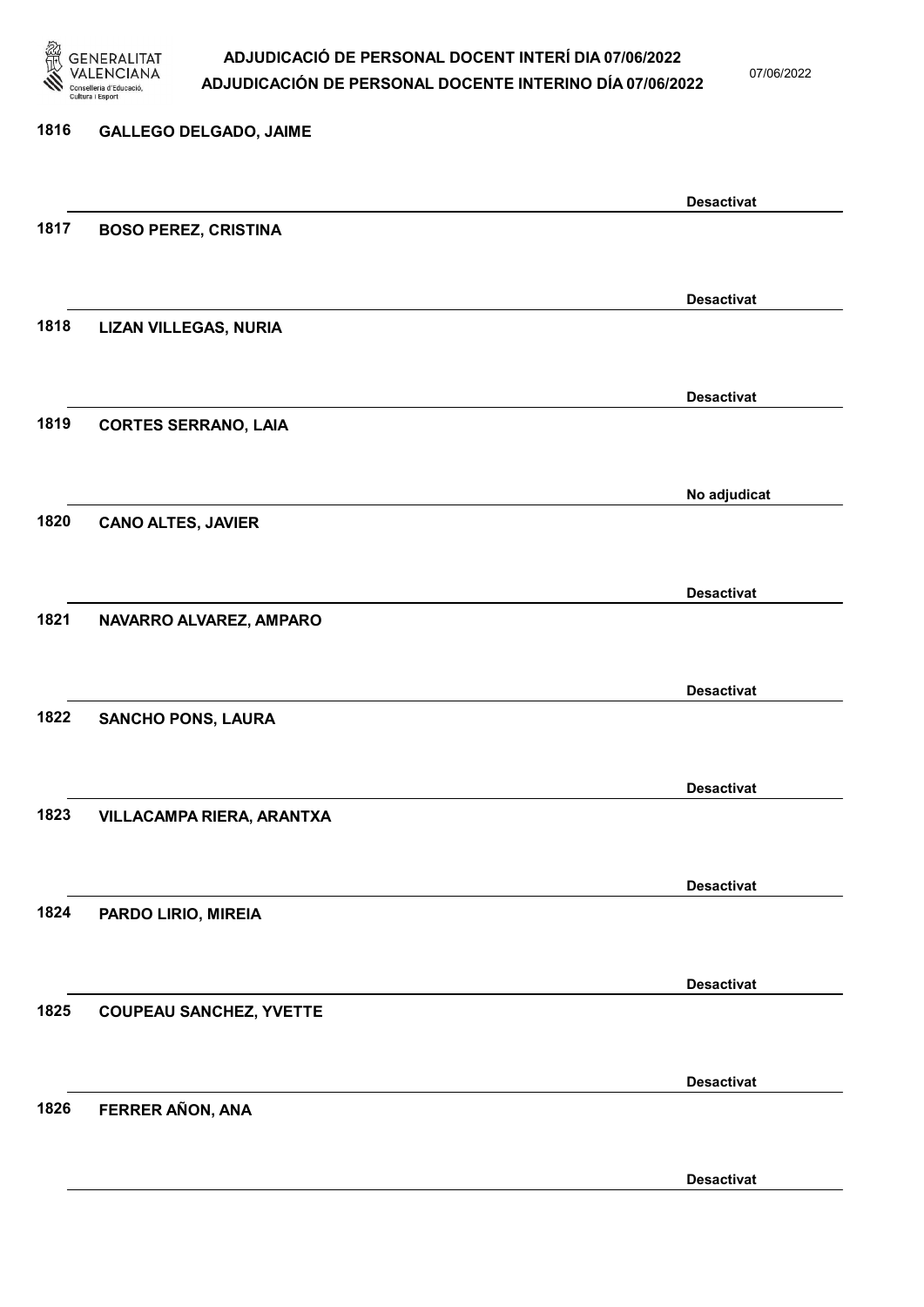

07/06/2022

#### 1827 REIG ROCA, SANDRA

|      |                                  | <b>Desactivat</b> |
|------|----------------------------------|-------------------|
| 1828 | <b>LLORENS PARDO, MARIA</b>      |                   |
|      |                                  |                   |
|      |                                  | <b>Desactivat</b> |
| 1829 |                                  |                   |
|      | <b>GARCIA DIAZ, LIDIA</b>        |                   |
|      |                                  |                   |
|      |                                  | <b>Desactivat</b> |
| 1830 | <b>ORTOLA CRESPO, SILVIA</b>     |                   |
|      |                                  |                   |
|      |                                  | <b>Desactivat</b> |
| 1831 | <b>CORTES RUIZ, LYDIA</b>        |                   |
|      |                                  |                   |
|      |                                  |                   |
|      |                                  | <b>Desactivat</b> |
| 1832 | BELLO FERNANDEZ, MARIA ESPERANZA |                   |
|      |                                  |                   |
|      |                                  | <b>Desactivat</b> |
| 1833 | <b>GOMIS PIÑA, SHEILA</b>        |                   |
|      |                                  |                   |
|      |                                  |                   |
|      |                                  | <b>Desactivat</b> |
| 1834 | <b>SAEZ MARCH, CLAUDIA</b>       |                   |
|      |                                  |                   |
|      |                                  | <b>Desactivat</b> |
| 1835 | <b>CABAÑERO CASTILLO, NOELIA</b> |                   |
|      |                                  |                   |
|      |                                  |                   |
|      |                                  | <b>Desactivat</b> |
| 1836 | <b>CHORDA MARTINEZ, MARTA</b>    |                   |
|      |                                  |                   |
|      |                                  | <b>Desactivat</b> |
| 1837 | VILLALBA SANFELIX, ANDREA        |                   |
|      |                                  |                   |
|      |                                  |                   |
|      |                                  | <b>Desactivat</b> |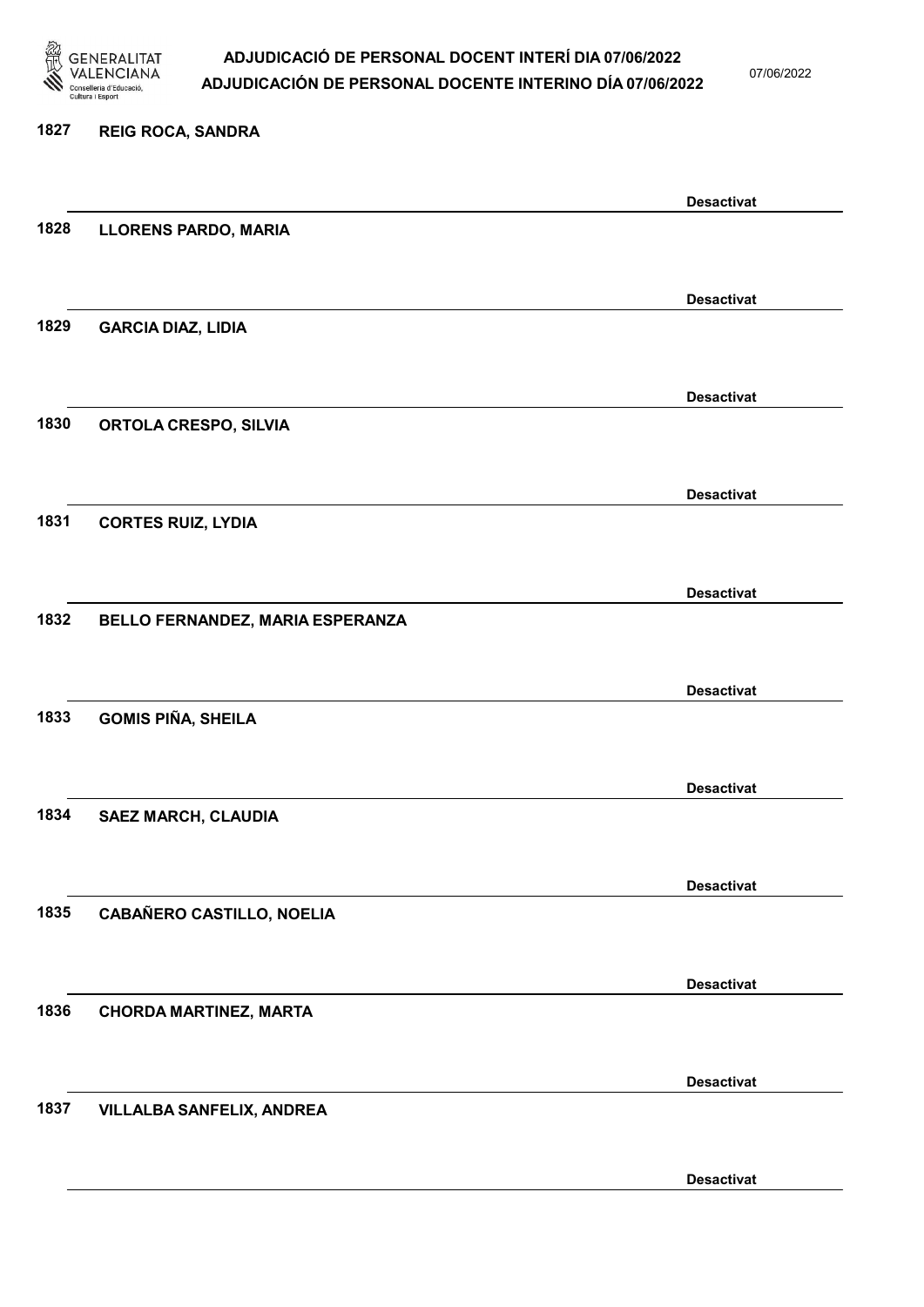

07/06/2022

#### 1838 RUIZ GARCIA, ELENA DE LOS ANGELES

|      |                                 | <b>Desactivat</b> |
|------|---------------------------------|-------------------|
| 1839 | RUIZ BUSTOS, ÚRSULA             |                   |
|      |                                 |                   |
|      |                                 |                   |
|      |                                 | <b>Desactivat</b> |
| 1840 | <b>GOMEZ POMARES, ALEJANDRO</b> |                   |
|      |                                 |                   |
|      |                                 |                   |
|      |                                 | <b>Desactivat</b> |
| 1841 | FERRER IVORRA, SILVIA           |                   |
|      |                                 |                   |
|      |                                 |                   |
|      |                                 | <b>Desactivat</b> |
| 1842 | <b>TORMOS GARCIA, EVA</b>       |                   |
|      |                                 |                   |
|      |                                 |                   |
|      |                                 | <b>Desactivat</b> |
| 1843 | SERRA TERUEL, MIREIA LLUÏSA     |                   |
|      |                                 |                   |
|      |                                 | <b>Desactivat</b> |
|      |                                 |                   |
| 1844 | <b>BOIX PADILLA, MARINA</b>     |                   |
|      |                                 |                   |
|      |                                 | <b>Desactivat</b> |
| 1845 |                                 |                   |
|      | RIBES FERRER, ALEJANDRO         |                   |
|      |                                 |                   |
|      |                                 | <b>Desactivat</b> |
| 1846 | <b>ROMERO SEDANO, LOURDES</b>   |                   |
|      |                                 |                   |
|      |                                 |                   |
|      |                                 | <b>Desactivat</b> |
| 1847 | <b>LOPEZ BENEDICTO, TANIA</b>   |                   |
|      |                                 |                   |
|      |                                 |                   |
|      |                                 | <b>Desactivat</b> |
| 1848 | <b>MORELL SAVALL, RAQUEL</b>    |                   |
|      |                                 |                   |
|      |                                 |                   |
|      |                                 | <b>Desactivat</b> |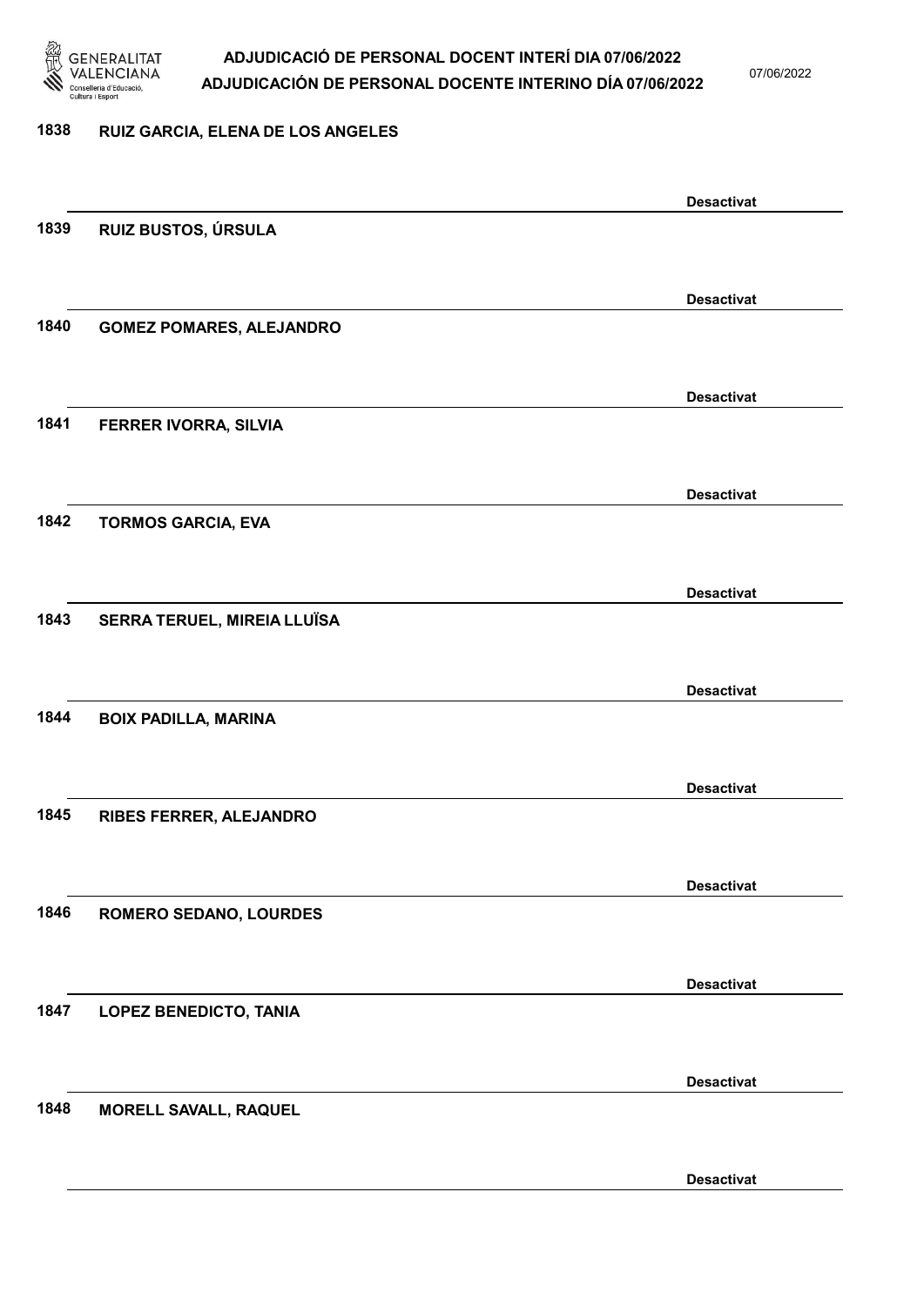

07/06/2022

Desactivat

# 1849 SANZ RUBIO, MARIA DEL CARMEN Desactivat 1850 BOLEA DESCO, YOLANDA Desactivat 1851 BENAVENT CALAFAT, MARIA DOLORES Desactivat 1852 MARTÍ MARCED, MARÍA PILAR Desactivat 1853 GIL SAN ANTONIO, IRENE Desactivat 1854 TERUEL MARTINEZ, ANDREA Desactivat 1855 PEIRO GASCON, Mª INMACULADA Desactivat 1856 GARCIA JIMENEZ, MARIA Desactivat 1857 GARCIA SOLAVERA, ANA BELEN Desactivat 1858 BONO SANCHEZ, JOSE FRANCISCO Desactivat 1859 MOMPO FORTUÑO, SILVIA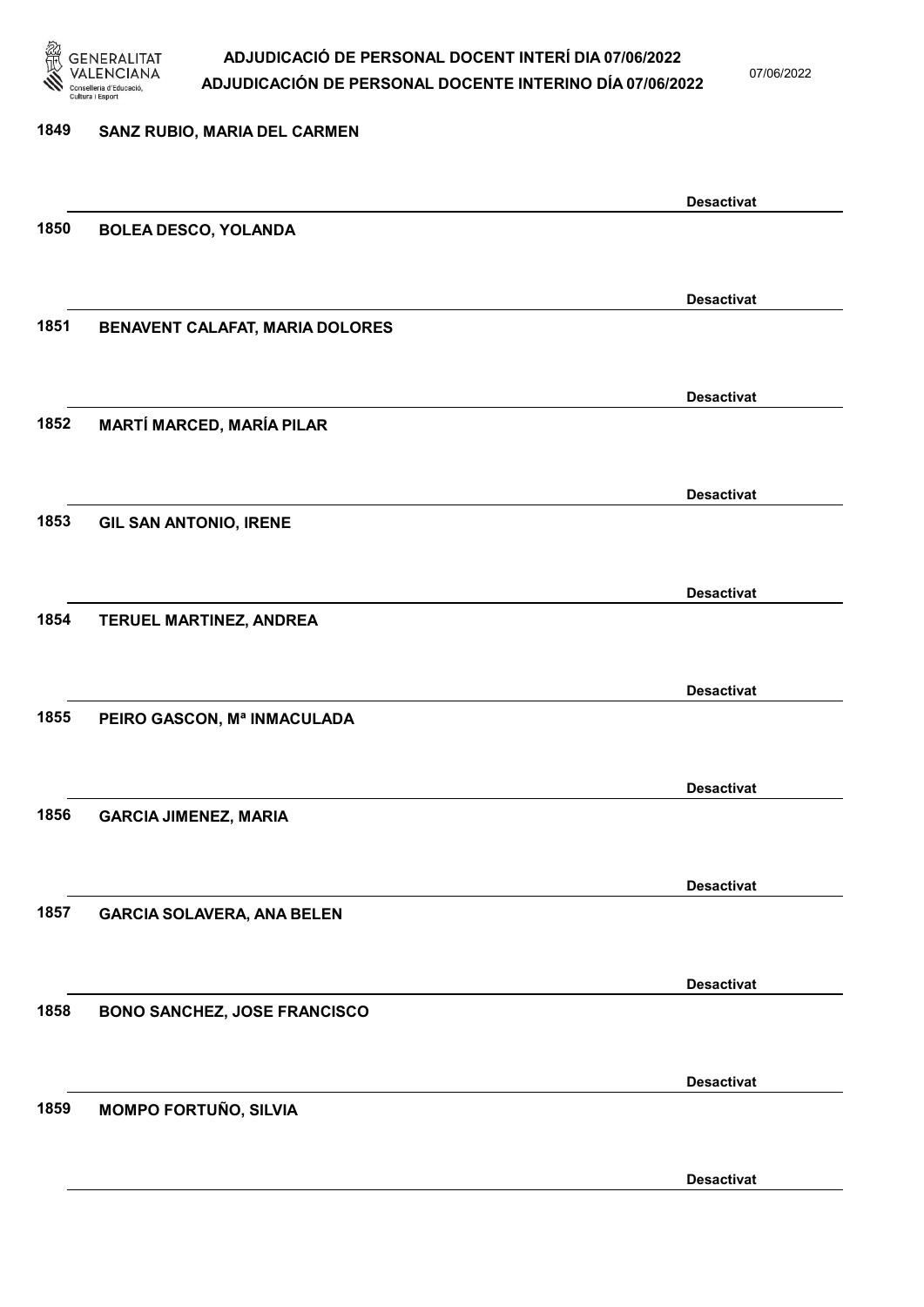

07/06/2022

Desactivat

# 1860 GUTIERREZ SOLAZ, VICENTE Desactivat 1861 BOSQUE ORTUÑO, CARMEN No adjudicat 1862 PEREZ JAREÑO, PATRICIA Desactivat 1863 ARGUDO ESPI, MIREIA Desactivat 1864 CEPAS DUQUE, OLGA Desactivat 1865 DEUSTO ABAROA, JUAN ANTONIO Desactivat 1866 PONS MARCO, LAURA Desactivat 1867 FERRANDO BATALLER, MARIA DEL CARMEN No ha participat 1868 BARRERA PLA, ANDREA Desactivat 1869 GIMENO REAL, ANDREA Desactivat 1870 RICO SALVADOR, NURIA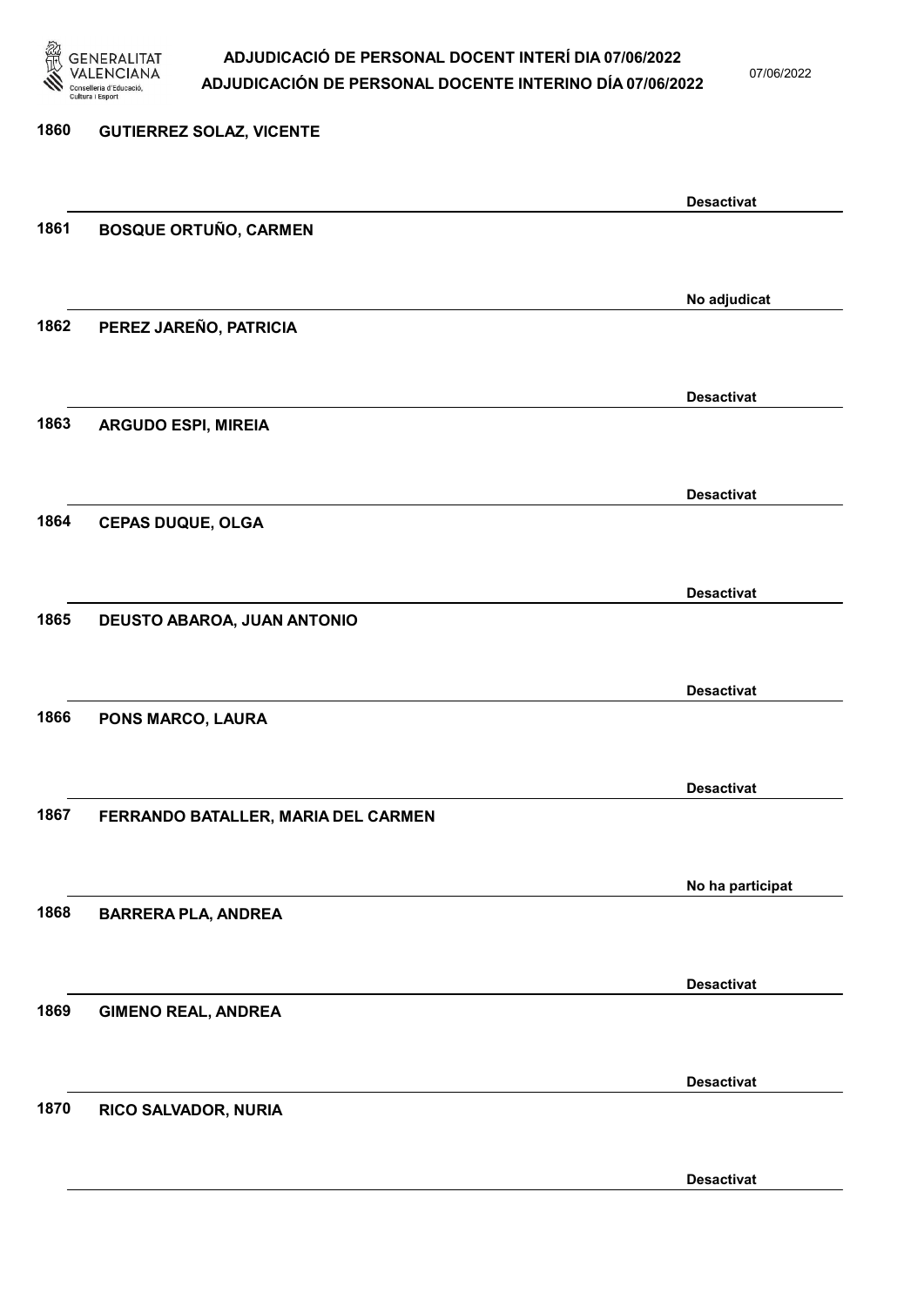

07/06/2022

Desactivat

# 1871 CAMUS FERRI, MARIA DEL MAR Desactivat 1872 CHAIR BEN ACHA, SOFIAN Desactivat 1873 VILLANUEVA VERICAT, YASMINA Desactivat 1874 PARDO CLIMENT, MARIA DEL CARMEN Desactivat 1875 PAVIA RICO, CARMEN Desactivat 1876 QUINTO LATORRE, MANUEL ALEJANDRO Desactivat 1877 HEREDIA COMINS, ANGEL Desactivat 1878 REBOLLO SAMPER, PEDRO ANTONIO Desactivat 1879 BENAVENT BENAVENT, JOSEP Desactivat 1880 BELTRAN MONREAL, BALMA Desactivat 1881 GEA CASELLES, FRANCISCA IRENE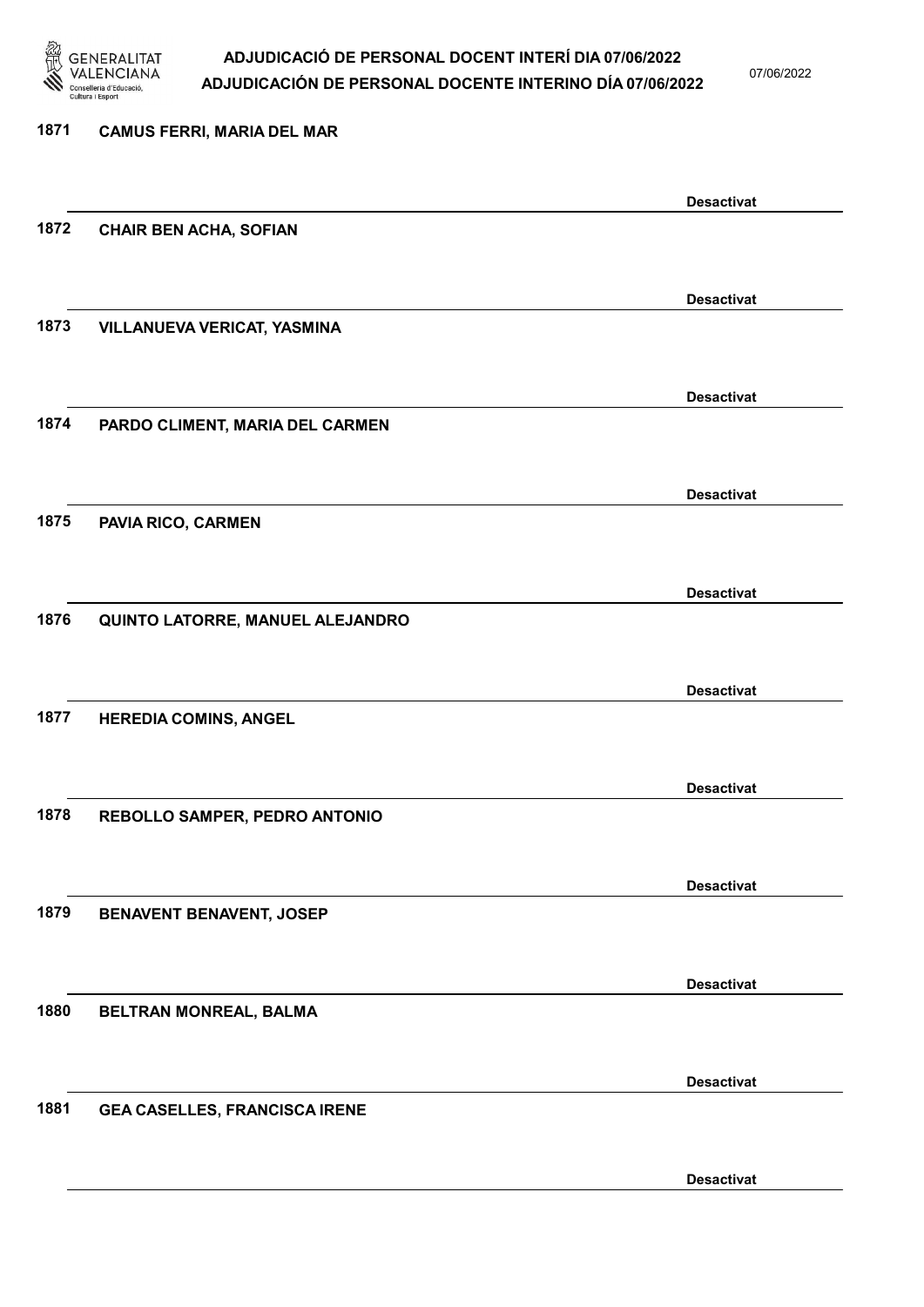

07/06/2022

Desactivat

# 1882 PALAZON IBAÑEZ, RAQUEL Desactivat 1883 CUENCA IBAÑEZ, RAFAEL Desactivat 1884 MAÑEZ TESTOR, MARIA DEL MAR Desactivat 1885 FERRER CALATAYUD, ANGELA Desactivat 1886 VAZQUEZ VICENTE, LOURDES MARIA Desactivat 1887 RUIZ GARCIA, MARIA JOSE Desactivat 1888 REINA RODES, ISABEL Desactivat 1889 RUBIO FERNANDEZ, ANA Desactivat 1890 MIRALLES BAYARRI, JESSICA Desactivat 1891 PESUDO MARCILLA, ESTER Desactivat 1892 GREGORI LLOPIS, MARISA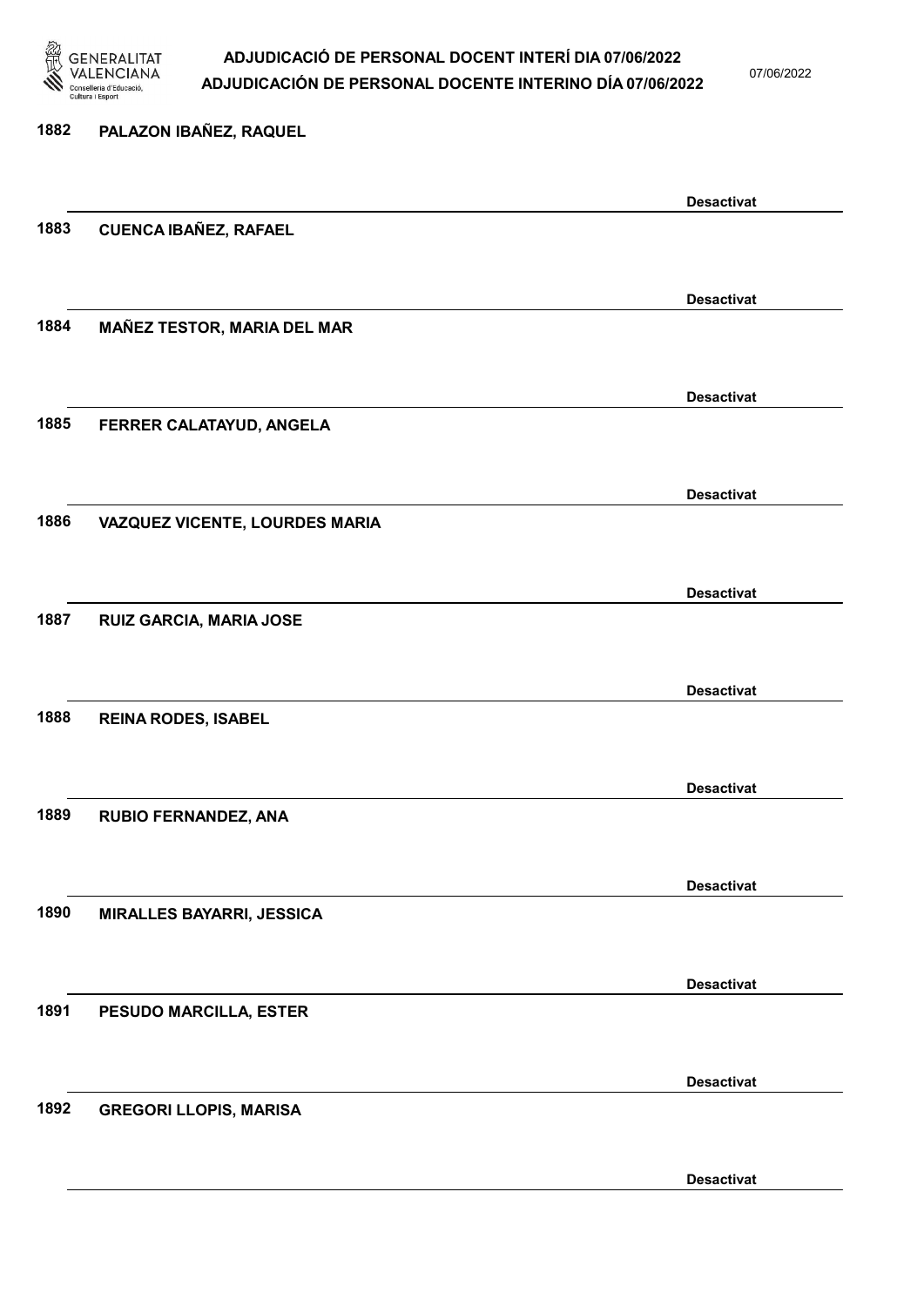

07/06/2022

#### 1893 SANCHO TOLEDO, MARTA

|      |                                      | <b>Desactivat</b> |
|------|--------------------------------------|-------------------|
| 1894 | <b>BADA ZAGALÁ, MARIA</b>            |                   |
|      |                                      |                   |
|      |                                      | <b>Desactivat</b> |
| 1895 | LLACER GARCIA, MIREIA                |                   |
|      |                                      |                   |
|      |                                      | <b>Desactivat</b> |
| 1896 | <b>RAMOS BAGAN, CELIA</b>            |                   |
|      |                                      |                   |
|      |                                      |                   |
|      |                                      | <b>Desactivat</b> |
| 1897 | <b>GALINDO FERRER, TERESA</b>        |                   |
|      |                                      |                   |
|      |                                      | <b>Desactivat</b> |
| 1898 | BERMEJO GOMEZ, MARIA DE LAS MERCEDES |                   |
|      |                                      |                   |
|      |                                      | <b>Desactivat</b> |
| 1899 | <b>CORTES CANTO, VERONICA</b>        |                   |
|      |                                      |                   |
|      |                                      | <b>Desactivat</b> |
| 1900 | <b>MOLINA VIDAL, LUIS</b>            |                   |
|      |                                      |                   |
|      |                                      |                   |
|      |                                      | <b>Desactivat</b> |
| 1901 | ALVAREZ VICIOSO, CRISTINA            |                   |
|      |                                      |                   |
|      |                                      | <b>Desactivat</b> |
| 1902 | <b>VIDAL PASTOR, LAURA</b>           |                   |
|      |                                      |                   |
|      |                                      | <b>Desactivat</b> |
| 1903 | PLANCHADELL MAJUELOS, FRANCISCO      |                   |
|      |                                      |                   |
|      |                                      | <b>Desactivat</b> |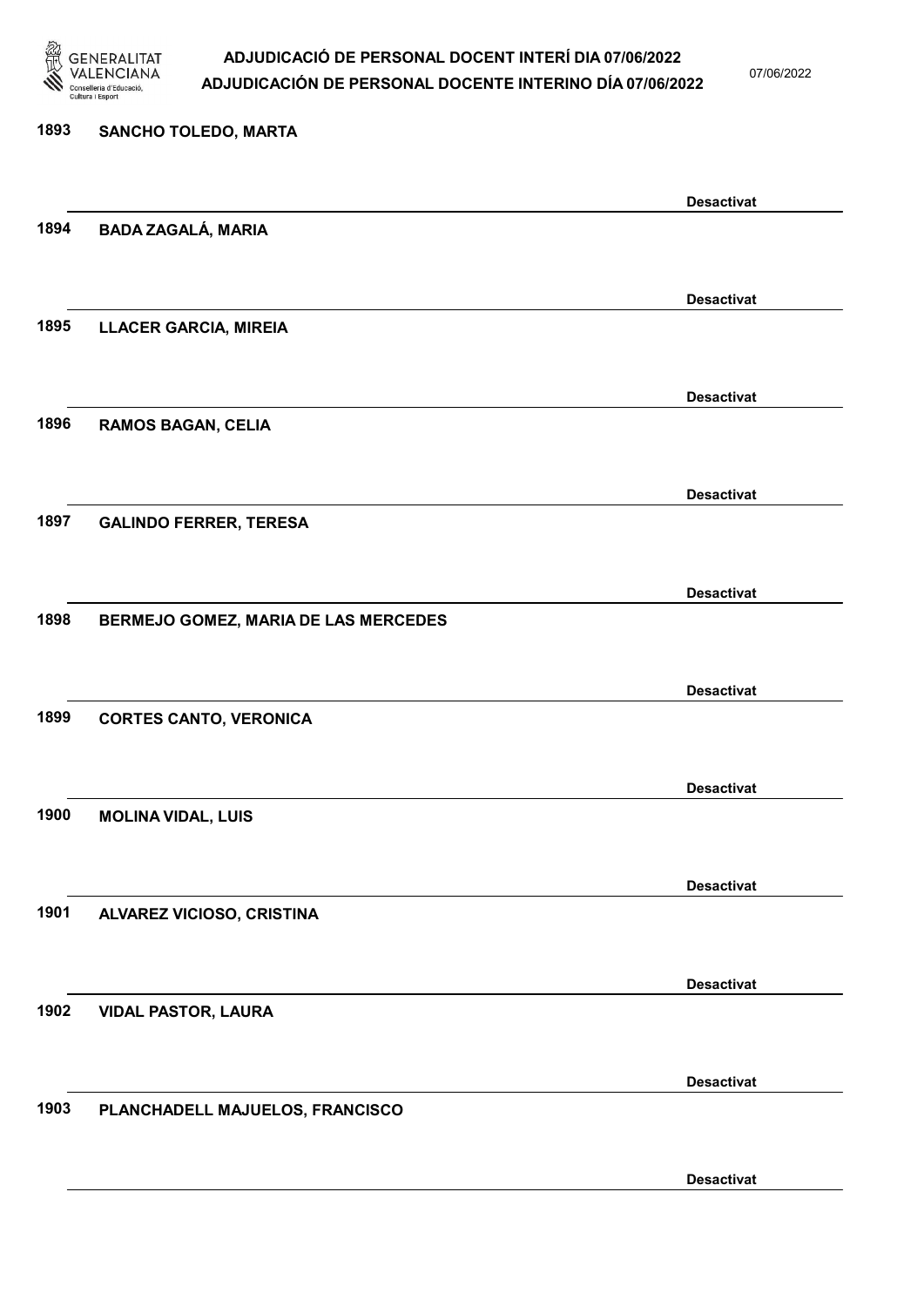

07/06/2022

Desactivat

| 1904 | <b>GINES VILLAESCUSA, MARIA</b>  |                   |
|------|----------------------------------|-------------------|
|      |                                  |                   |
|      |                                  | <b>Desactivat</b> |
| 1905 | <b>SALVADOR GIMENO, LEYRE</b>    |                   |
|      |                                  |                   |
|      |                                  | <b>Desactivat</b> |
| 1906 | <b>GOMEZ CONDE, MARIA AMPARO</b> |                   |
|      |                                  |                   |
|      |                                  | <b>Desactivat</b> |
| 1907 | SELMA SANCHEZ, MARIA DEL CARMEN  |                   |
|      |                                  |                   |
|      |                                  | Ha participat     |
| 1908 | <b>BAÑULS BENAVENT, GEMA</b>     |                   |
|      |                                  |                   |
| 1909 | SANZ MARTINEZ, JOAQUIN JOSE      | <b>Desactivat</b> |
|      |                                  |                   |
|      |                                  | <b>Desactivat</b> |
| 1910 | PEREZ SERRANO, ESMERALDA         |                   |
|      |                                  |                   |
|      |                                  | <b>Desactivat</b> |
| 1911 | <b>CARDONA BLASCO, ANGELA</b>    |                   |
|      |                                  |                   |
|      |                                  | <b>Desactivat</b> |
| 1912 | <b>TAVIRA MOYA, JOSE</b>         |                   |
|      |                                  |                   |
|      |                                  | <b>Desactivat</b> |
| 1913 | <b>JIMÉNEZ RUÍZ, MIRIAM</b>      |                   |
|      |                                  |                   |
|      |                                  | <b>Desactivat</b> |
| 1914 | JULVE LLORENS, ANGEL             |                   |
|      |                                  |                   |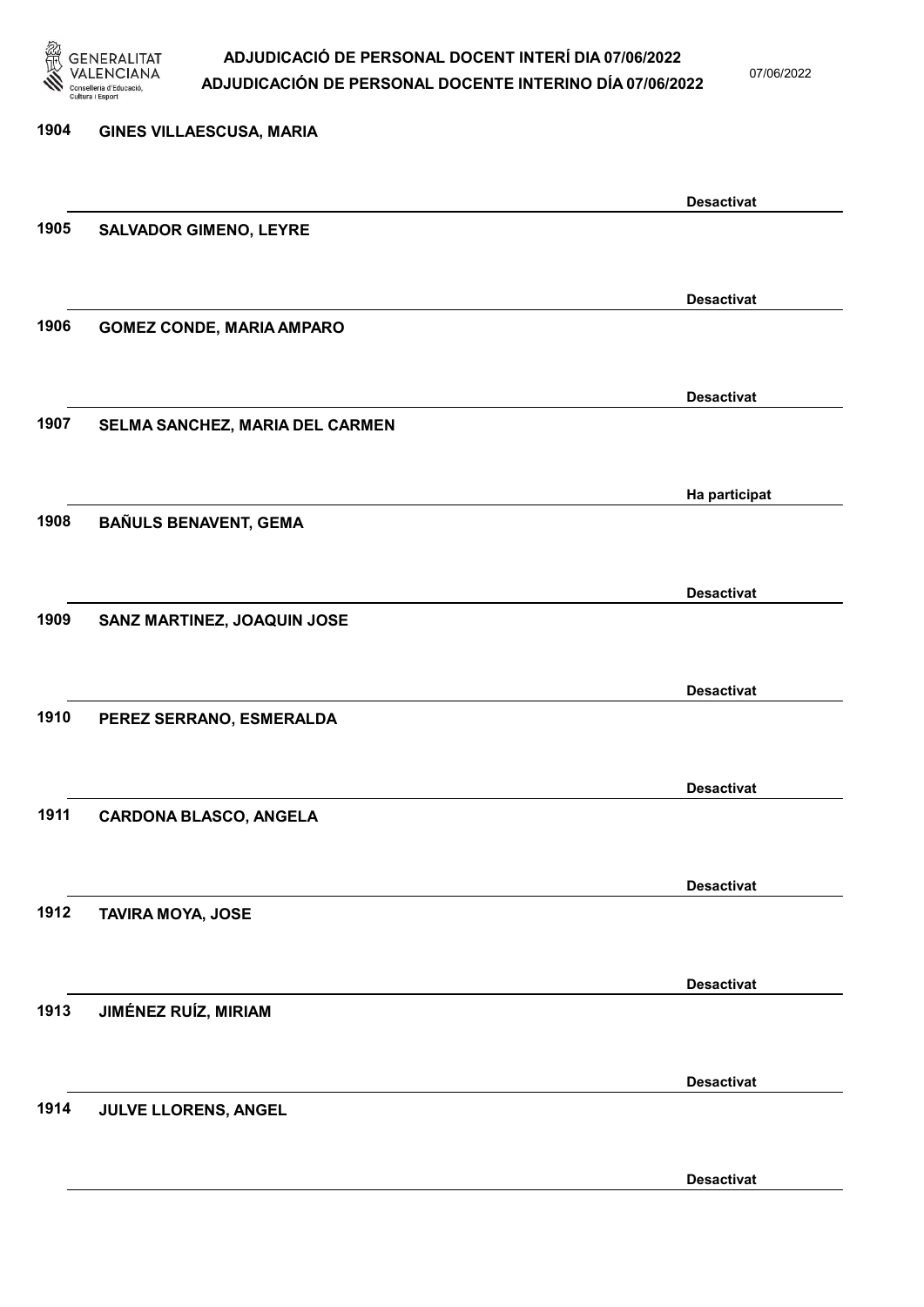

07/06/2022

#### 1915 LOPEZ DE SCALS, CARMEN VICTORIA

|      |                                      | <b>Desactivat</b> |
|------|--------------------------------------|-------------------|
| 1916 | <b>MIRALLES SERRANO, ANDREA</b>      |                   |
|      |                                      |                   |
|      |                                      | <b>Desactivat</b> |
| 1917 | PRADES MARTINEZ, MARTA               |                   |
|      |                                      |                   |
|      |                                      |                   |
|      |                                      | <b>Desactivat</b> |
| 1918 | ROCHER MASCARELL, ROSA               |                   |
|      |                                      |                   |
|      |                                      | <b>Desactivat</b> |
| 1919 | JUAN CUCARELLA, ANDREA               |                   |
|      |                                      |                   |
|      |                                      | <b>Desactivat</b> |
| 1920 | PEREZ RODRIGUEZ, MARIA CRUZ          |                   |
|      |                                      |                   |
|      |                                      |                   |
|      |                                      | <b>Desactivat</b> |
| 1921 | <b>BLASCO GONZALEZ, CRISTINA</b>     |                   |
|      |                                      |                   |
|      |                                      | <b>Desactivat</b> |
| 1922 | PONS ROGER, JAIME                    |                   |
|      |                                      |                   |
|      |                                      | <b>Desactivat</b> |
| 1923 | <b>GARCIA MARTINEZ, MARIA TERESA</b> |                   |
|      |                                      |                   |
|      |                                      |                   |
|      |                                      | <b>Desactivat</b> |
| 1924 | JOVER MURILLO, GRACIELA              |                   |
|      |                                      |                   |
|      |                                      | <b>Desactivat</b> |
| 1925 | HERRANZ AGUSTÍN, ELENA               |                   |
|      |                                      |                   |
|      |                                      | <b>Desactivat</b> |
|      |                                      |                   |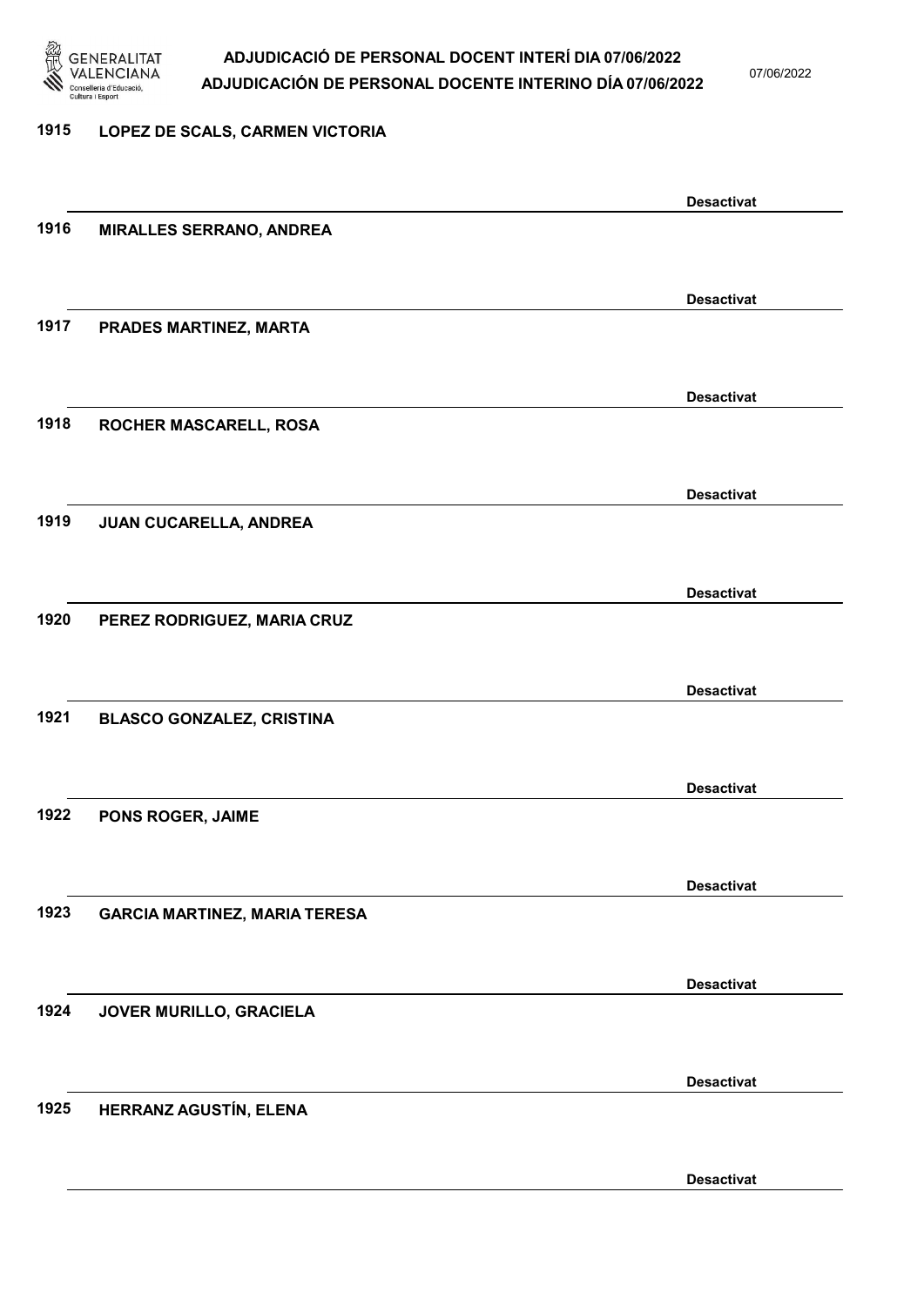

07/06/2022

Desactivat

# 1926 NAVARRO GARCIA, ELENA Desactivat 1927 MARTI NAVARRO, ALBERTO Desactivat 1928 VAQUER GONZALEZ, RAQUEL Desactivat 1929 TEBAR HERNANDEZ, JUAN MIGUEL Desactivat 1930 ALMENAR ROYO, RAUL Desactivat 1931 MOLINER SIMO, JUDIT Desactivat 1932 PEREZ VAZQUEZ, ELENA Desactivat 1933 CABRER CARVAJAL, LAURA Desactivat 1934 COLL RODRIGUEZ, PATRICIA Desactivat 1935 SANMARTIN COSTA, JOAQUIN Desactivat 1936 MARTINEZ LOPEZ, NATALIA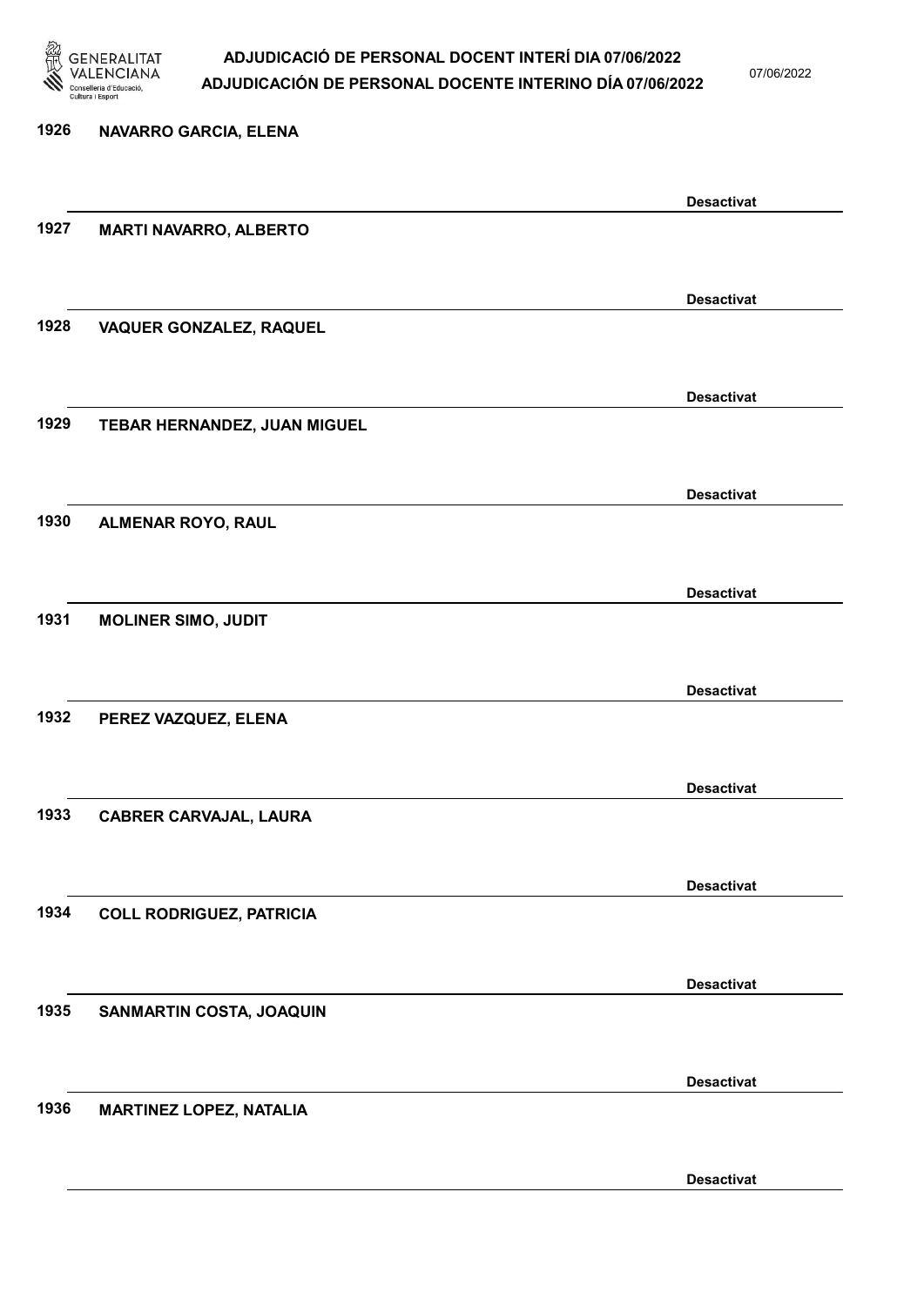

07/06/2022

### 1937 GONZALEZ TRONCHONI, BELEN Desactivat 1938 ALARCON SANCHEZ, CARMEN Desactivat 1939 PALOMARES CAMARENA, ALEIXANDRA Desactivat 1940 MURILLO SANTAMARIA, LORENA Desactivat 1941 MESA LAFARGUE, LORENA Desactivat 1942 CRISTO RODRIGUEZ, BELEN Desactivat 1943 SALVADOR MIRALLES, BERTA Desactivat 1944 MIRO TORMO, AIDA Desactivat 1945 BALAGUER FERRI, SILVIA Desactivat 1946 VAQUER HERRERO, MARIA DEL PILAR Desactivat 1947 FERRERO PERALES, PAOLA Desactivat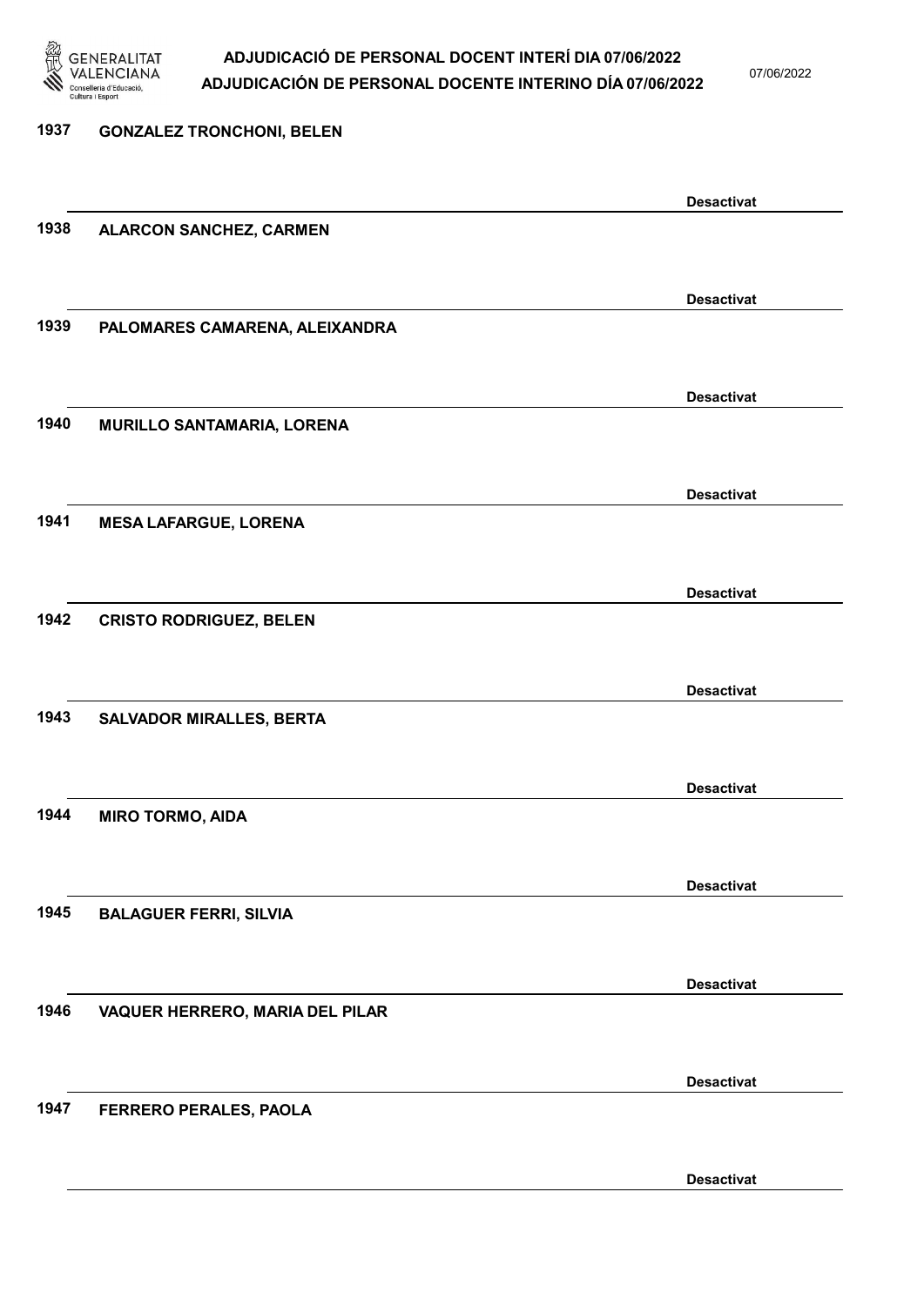

07/06/2022

Desactivat

# 1948 ROMERO MONTESINOS, AZUCENA Desactivat 1949 GALARZA ROMERO, RAUL Desactivat 1950 ORTS FUENTES, MARIA Desactivat 1951 ALVAREZ MARIN, ESTELA Desactivat 1952 MARIN LOPEZ, FRANCISCO JOSE Desactivat 1953 VERDEGUER HERNANDEZ, ELISA Desactivat 1954 PERALES GIJON, DAVINIA Ha participat 1955 MARTELL CHETO, PERE Desactivat 1956 BELLVER ALONSO, LAIA Desactivat 1957 LOZANO GARCIA, CRISTIAN Desactivat 1958 RAMON LLACER, VALERIANA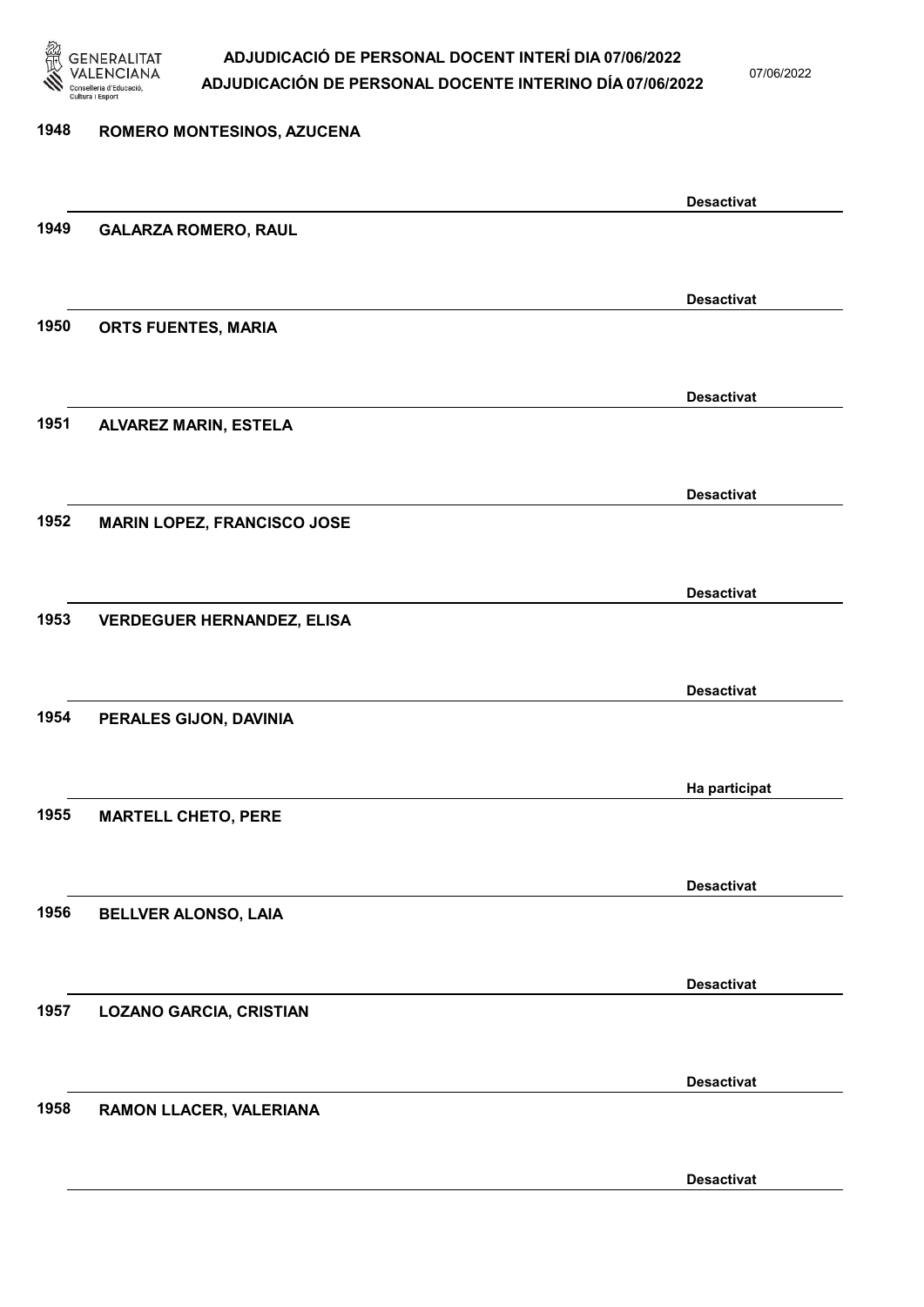

07/06/2022

Desactivat

# 1959 FAULI BLANES, SARA Desactivat 1960 RIQUELME CELDA, SARA Desactivat 1961 BERNAT SANCHO, LUCIA Desactivat 1962 YUSTE VIÑOLES, MARIA SALES Desactivat 1963 RUBIO MUÑOZ, PAULA Desactivat 1964 SOMEÑO CANET, RAQUEL Desactivat 1965 HIGUERAS MORENO, CAROLINA Desactivat 1966 GARCIA CALVO, JUAN Desactivat 1967 MARTI PAGES, ANA Desactivat 1968 ARLANDIS TOLEDANO, CARLA Desactivat 1969 APARICIO CAUDET, MARIA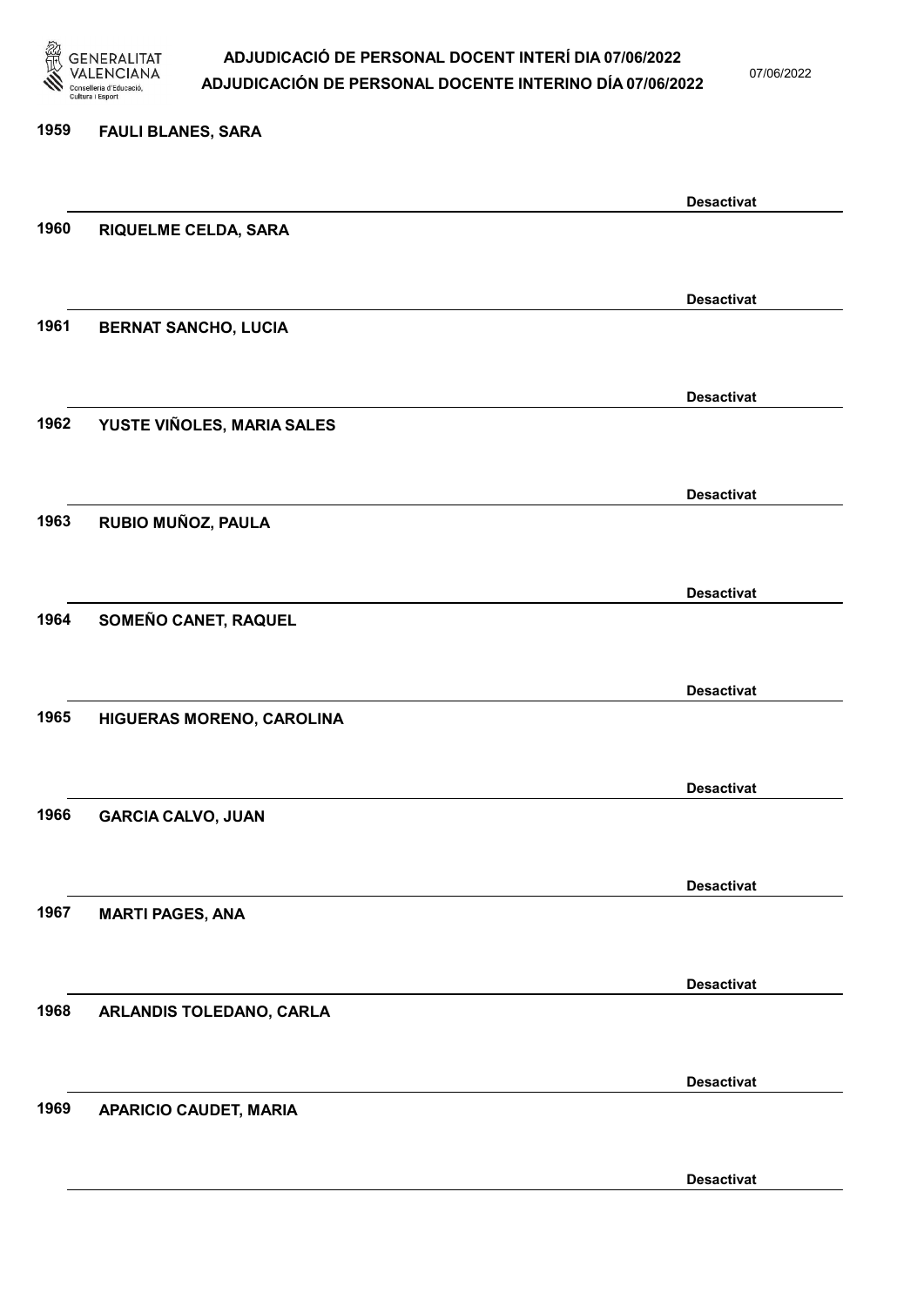

07/06/2022

### 1970 ANDRES SORIANO, TANIA Desactivat 1971 FERNANDEZ MOROTE, AITOR Desactivat 1972 MUÑIZ SALINAS, ANGELA Desactivat 1973 FORNER FUSTER, ROCIO Desactivat 1974 GUZMAN ALCON, IRENE Desactivat 1975 CHIRLAQUE ALBERT, SANDRA Desactivat 1976 CAPELLINO MICO, JOSEP Desactivat 1977 DIAGO MONTON, ANNA Desactivat 1978 CARRERES GOMEZ, ANA Desactivat 1979 BELMONTE MONZON, MARIA DEL CARMEN Desactivat 1980 HERVAS LORENTE, ESTELA Desactivat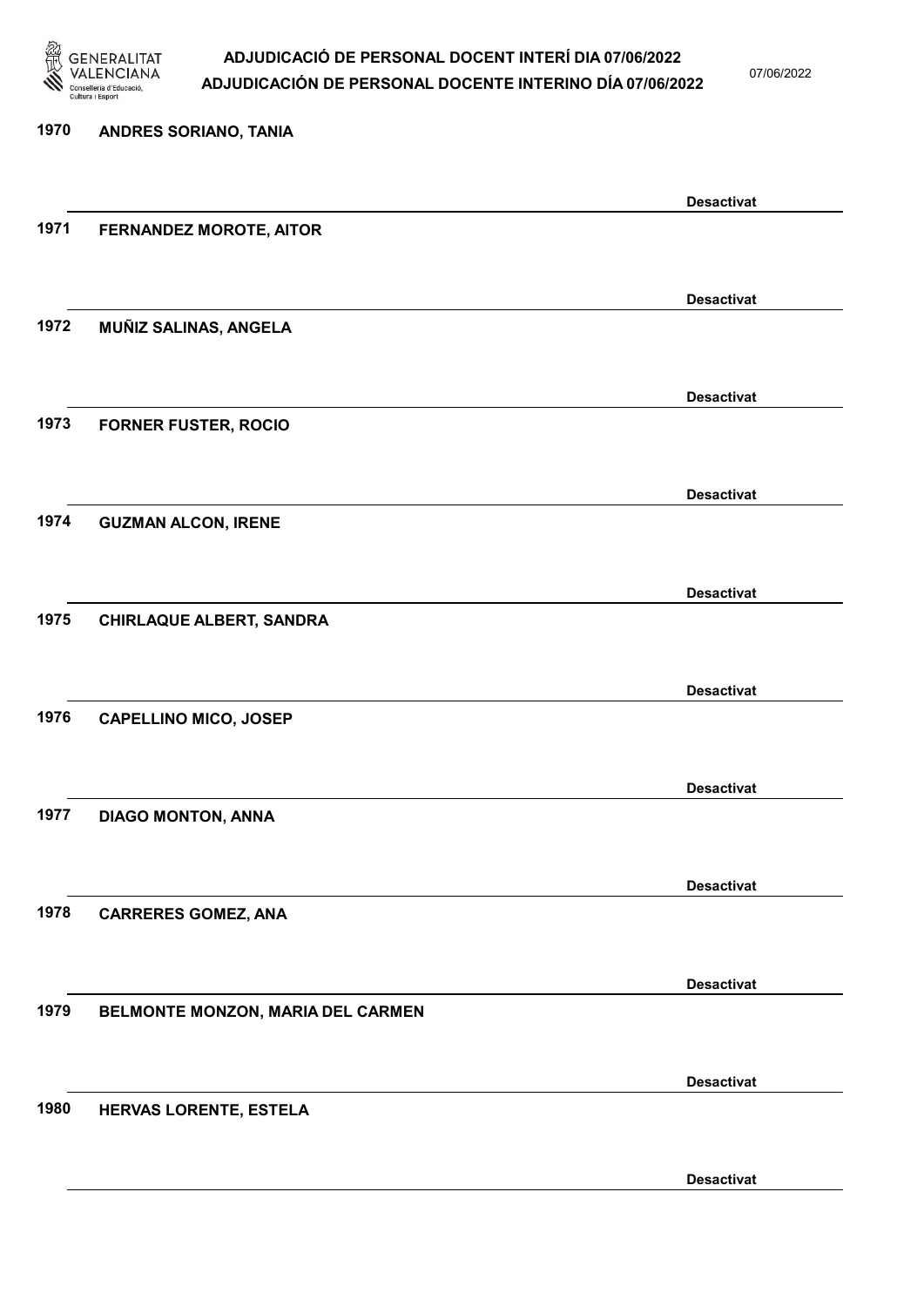

07/06/2022

#### 1981 VALLES RUIZ, ELENA

|      |                                  | <b>Desactivat</b> |
|------|----------------------------------|-------------------|
| 1982 | <b>HERRERO AMAT, MARIO</b>       |                   |
|      |                                  |                   |
|      |                                  | <b>Desactivat</b> |
| 1983 |                                  |                   |
|      | <b>BERNABEU MIRA, NOELIA</b>     |                   |
|      |                                  |                   |
|      |                                  | <b>Desactivat</b> |
| 1984 | <b>ORTEGA GIMENEZ, CELIA</b>     |                   |
|      |                                  |                   |
|      |                                  | <b>Desactivat</b> |
| 1985 | APARISI CASTELLOTE, MARIA JESUS  |                   |
|      |                                  |                   |
|      |                                  |                   |
|      |                                  | <b>Desactivat</b> |
| 1986 | DURA MARTIN, JORGE ANTONIO       |                   |
|      |                                  |                   |
|      |                                  | <b>Desactivat</b> |
| 1987 | <b>VIECO FRANCISCO, BLANCA</b>   |                   |
|      |                                  |                   |
|      |                                  |                   |
|      |                                  | <b>Desactivat</b> |
| 1988 | <b>MESEGUER FABREGAT, FATIMA</b> |                   |
|      |                                  |                   |
|      |                                  | <b>Desactivat</b> |
| 1989 | <b>MARTÍNEZ DEL RÍO, BEGOÑA</b>  |                   |
|      |                                  |                   |
|      |                                  | <b>Desactivat</b> |
| 1990 | <b>LLIDO BONET, PABLO</b>        |                   |
|      |                                  |                   |
|      |                                  |                   |
|      |                                  | <b>Desactivat</b> |
| 1991 | <b>MILLAN PRADOS, NATALIA</b>    |                   |
|      |                                  |                   |
|      |                                  | <b>Desactivat</b> |
|      |                                  |                   |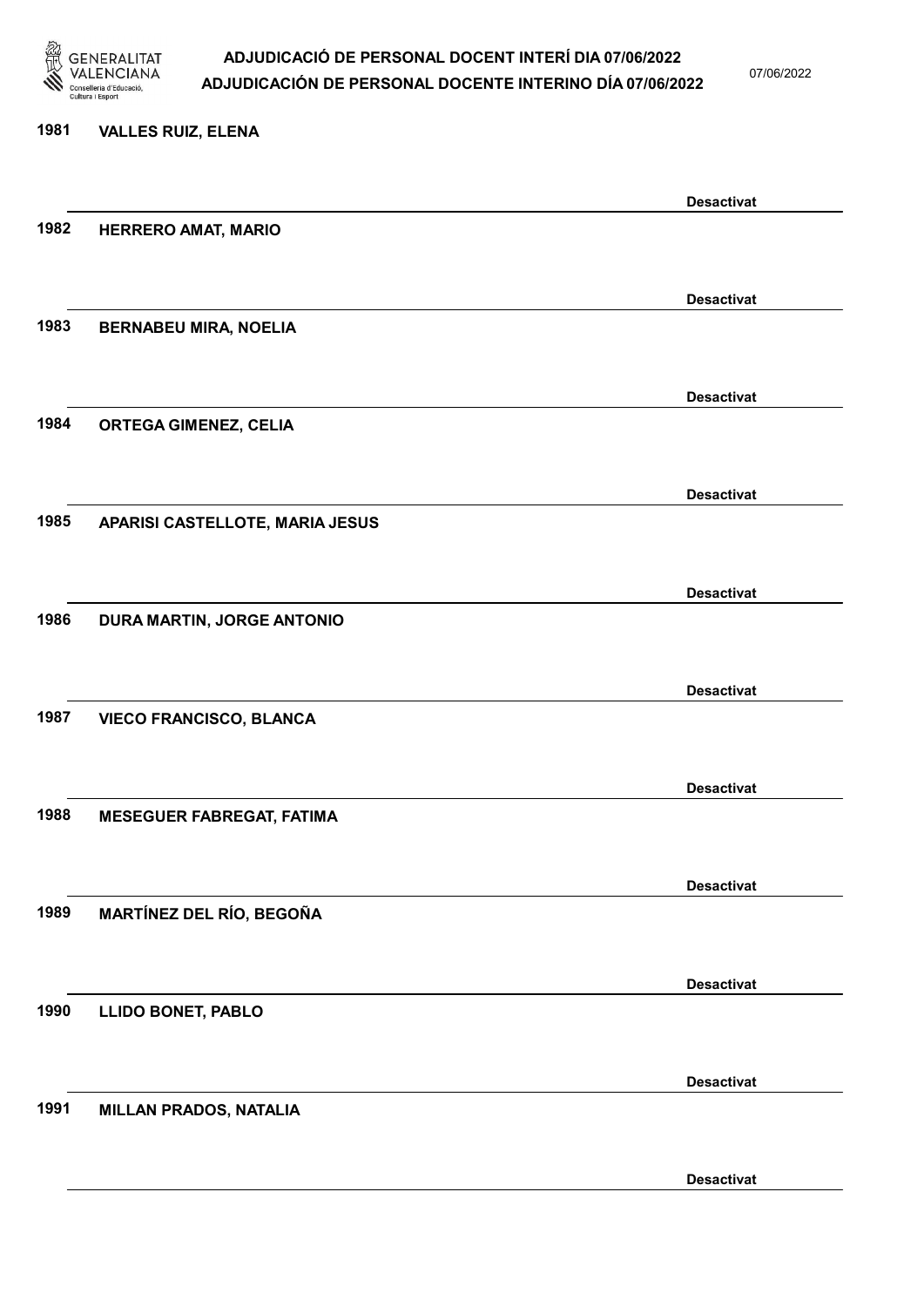

07/06/2022

#### 1992 GARCIA RUIZ, REBECA

|      |                                      | <b>Desactivat</b> |
|------|--------------------------------------|-------------------|
| 1993 | SANCHIS VAROCH, ARIADNA              |                   |
|      |                                      |                   |
|      |                                      |                   |
|      |                                      | <b>Desactivat</b> |
| 1994 | <b>CRESPI PORCAR, XAVIER</b>         |                   |
|      |                                      |                   |
|      |                                      | <b>Desactivat</b> |
| 1995 | <b>MONTAÑES ZAPATA, ALICIA</b>       |                   |
|      |                                      |                   |
|      |                                      |                   |
|      |                                      | <b>Desactivat</b> |
| 1996 | <b>MORENO PARRADO, GABRIELA RITA</b> |                   |
|      |                                      |                   |
|      |                                      | <b>Desactivat</b> |
| 1997 | <b>MARCO MELGAREJO, NURIA</b>        |                   |
|      |                                      |                   |
|      |                                      |                   |
|      |                                      | <b>Desactivat</b> |
| 1998 | <b>CHERTA CUCALA, RAQUEL</b>         |                   |
|      |                                      |                   |
|      |                                      | <b>Desactivat</b> |
| 1999 | FERNANDEZ MORENO, SUSANA             |                   |
|      |                                      |                   |
|      |                                      |                   |
|      |                                      | <b>Desactivat</b> |
| 2000 | DALMAU ALFONSO, MARIA                |                   |
|      |                                      |                   |
|      |                                      | <b>Desactivat</b> |
| 2001 | <b>SORIA COMPANY, DIANA</b>          |                   |
|      |                                      |                   |
|      |                                      |                   |
|      |                                      | <b>Desactivat</b> |
| 2002 | <b>BOTELLA ASENCIO, ISABEL</b>       |                   |
|      |                                      |                   |
|      |                                      | <b>Desactivat</b> |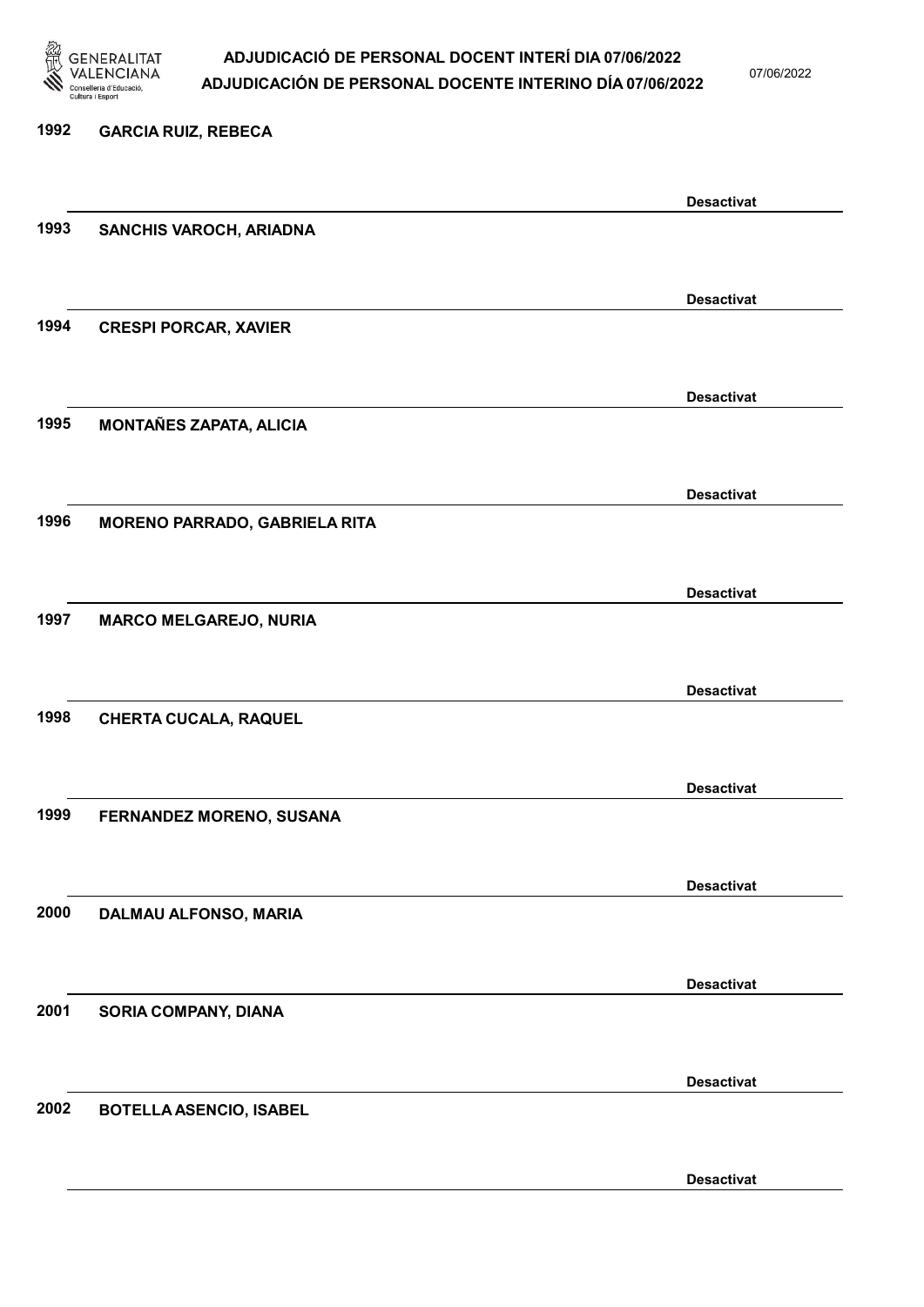

07/06/2022

Desactivat

# 2003 LOPEZ CASTELLO, DANIEL Desactivat 2004 LOPEZ ESCOBAR, BARBARA Desactivat 2005 MEZQUIDA CASTAÑER, SILVIA Desactivat 2006 MARTINEZ LOPEZ, DAVID Desactivat 2007 PEPIOL MARIN, ANA MARIA Desactivat 2008 NAVARRO MARTINEZ, ESTEFANIA Desactivat 2009 SANCHEZ YAGO, ESTHER Desactivat 2010 RUIZ GARCIA, ALEJANDRA Desactivat 2011 PEDRO ORTOLA, MARIA Desactivat 2012 CABANES RIPOLL, KRYSTEL Desactivat 2013 DE LA CRUZ RIBES, CRISTINA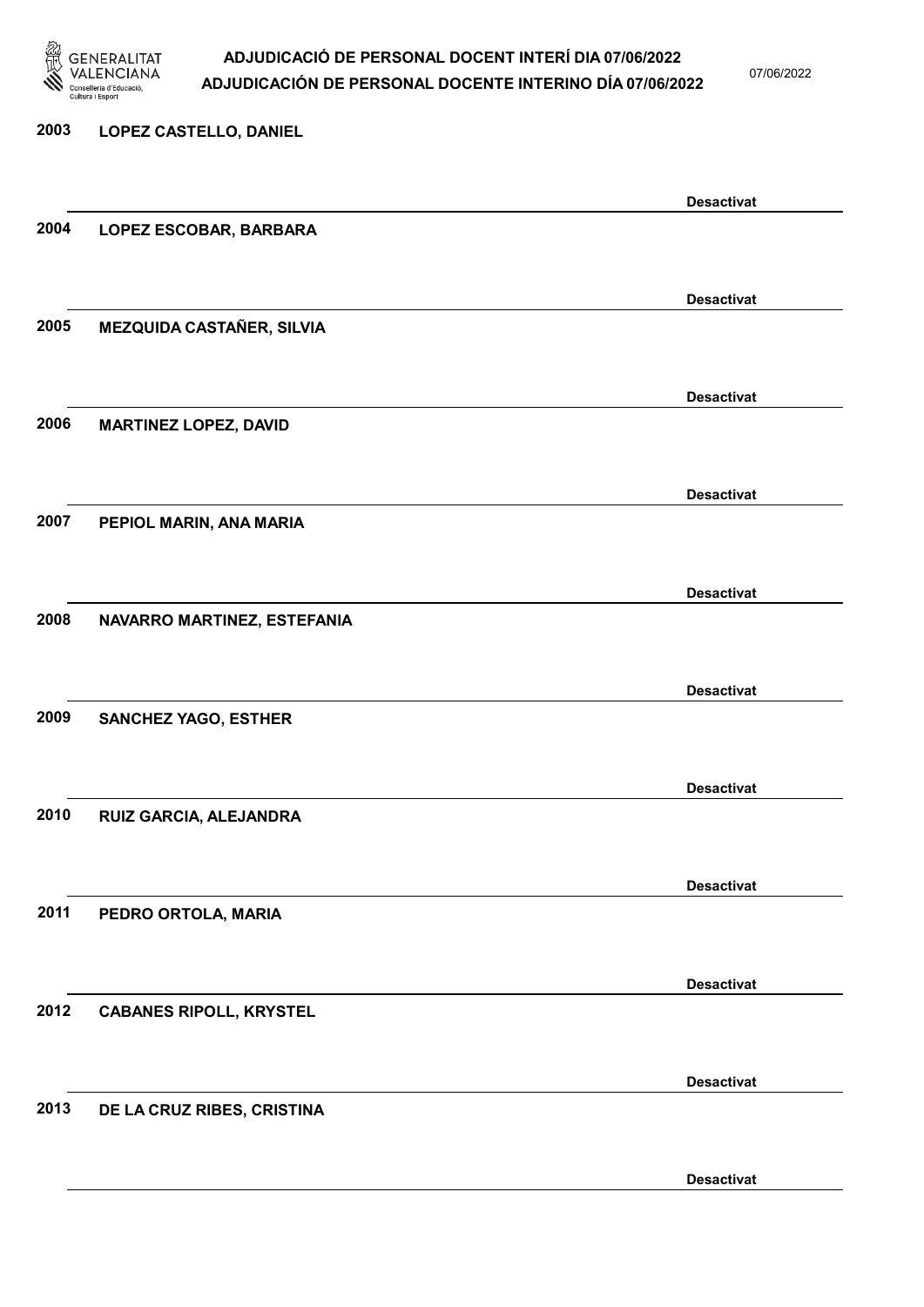

07/06/2022

### 2014 ARMERO TORNEL, ANA MARIA Desactivat 2015 RODRIGO SANZ, MARIA Desactivat 2016 SANCHEZ PIÑERO, ANA Desactivat 2017 CORDONES HERNANDEZ, LORETO Desactivat 2018 ROMERO ALARCON, MARIA Desactivat 2019 SOLER IÑARETA, JOAN Desactivat 2020 UBEDA CRESPO, CRISTIAN Desactivat 2021 CASTELLO MOLINA, MARIA MERCEDES Desactivat 2022 LOPEZ DE ATALAYA ORTEGA, MARIA Desactivat 2023 SIRVENT MUÑOZ, MARÍA DEL MAR Desactivat 2024 MELIA SEGARRA, MARIA BLANCA

Desactivat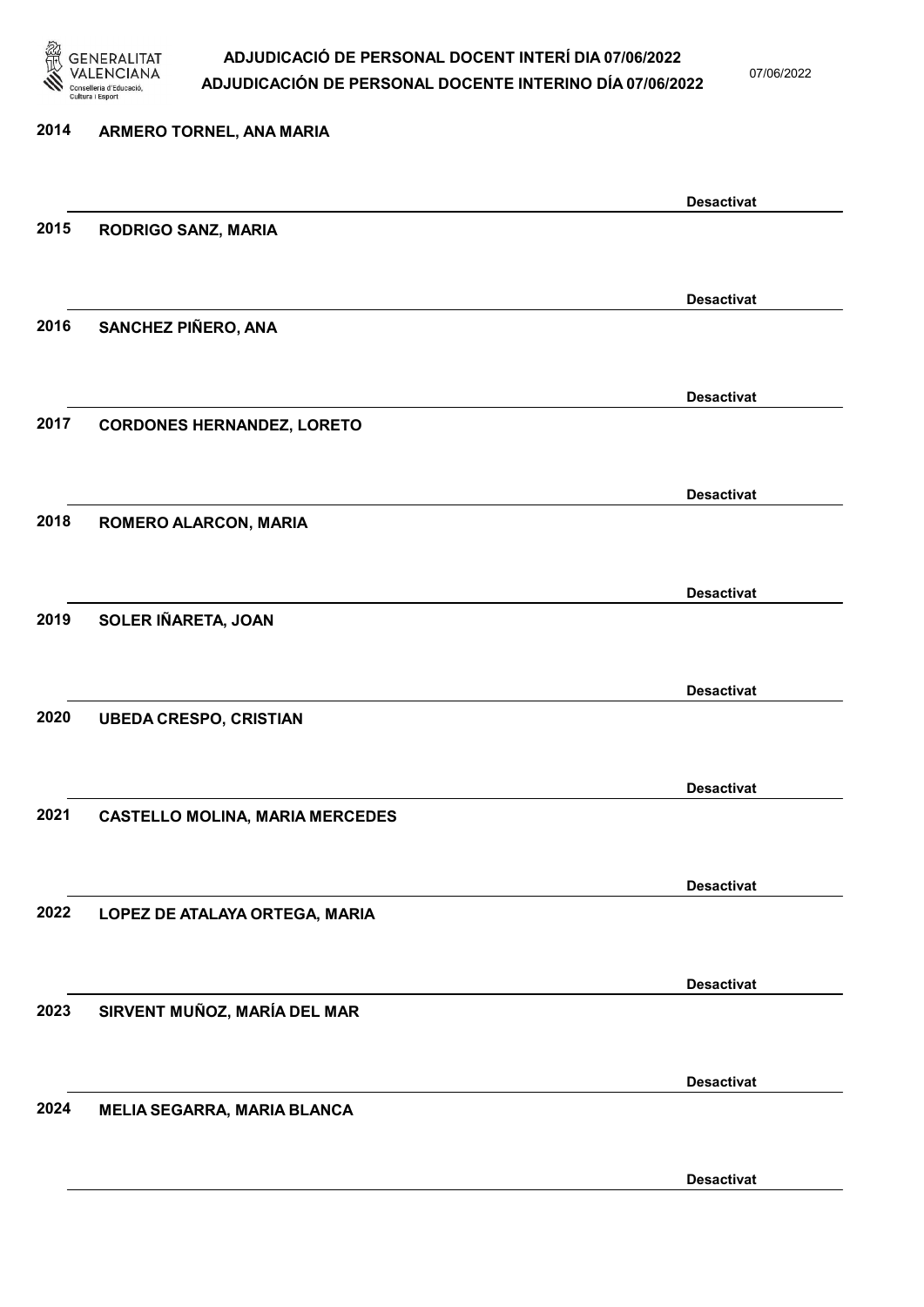

07/06/2022

Desactivat

## 2025 POZO NOGUERAS, ANA MARIA Desactivat 2026 RUIZ TORRES, MARIA DE LA CRUZ Desactivat 2027 PERDIGONES BORREGO, ANA MERCEDES Desactivat 2028 CABANILLES LOZANO, JOSE Desactivat 2029 MARTINEZ JUAN, RICARDO Desactivat 2030 OSMA JOVER, ANA Desactivat 2031 GUILLEN AGUILAR, JAVIER Desactivat 2032 VILASECA VAYA, GEMA MARIA Desactivat 2033 MANCHON MOLLA, MARIA Desactivat 2034 MARTINEZ MIRALLES, SARA Desactivat 2035 GONZALEZ LLOPIS, CELIA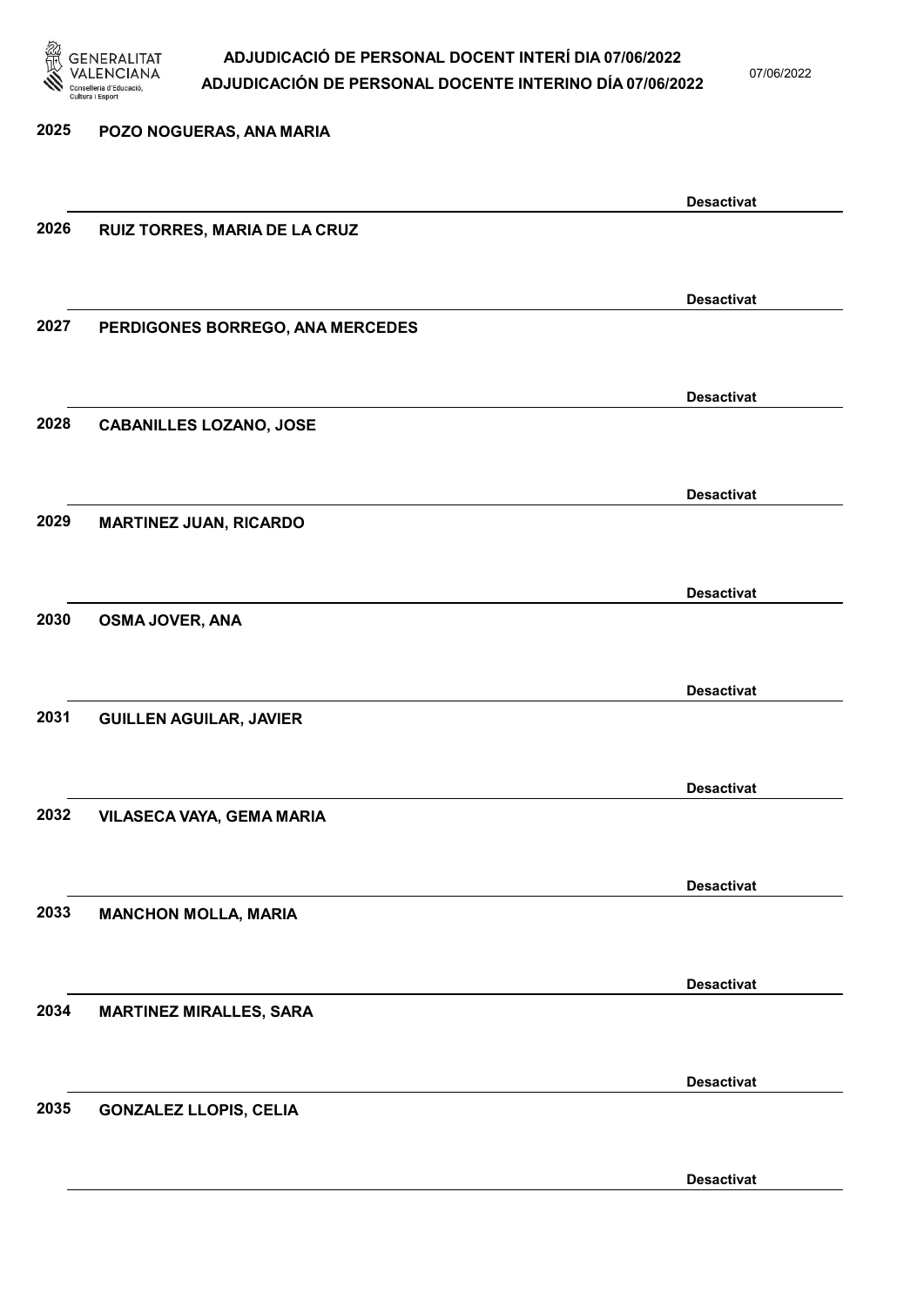

07/06/2022

Ha participat

# 2036 TOLEDO LORENTE, LOURDES Desactivat 2037 VIDAL ALBALAT, CARLES Desactivat 2038 GARCIA MONTEAGUDO, CARLOS Desactivat 2039 GOMEZ MUÑOZ, ROSA MARIA Desactivat 2040 BARBERA MORENO, MARTA GEMA Desactivat 2041 FULLERA CAMPOS, PAULA Desactivat 2042 FERRER SORIANO, ISABEL GEMA Desactivat 2043 BENEITO ALOS, BIBIANA Desactivat 2044 MONFORT GARCIA, CRISTIAN Desactivat 2045 CASTELLO SERRANO, ESTELA Desactivat 2046 HERNANDEZ LANDETE, MARIA DE ARANZAZU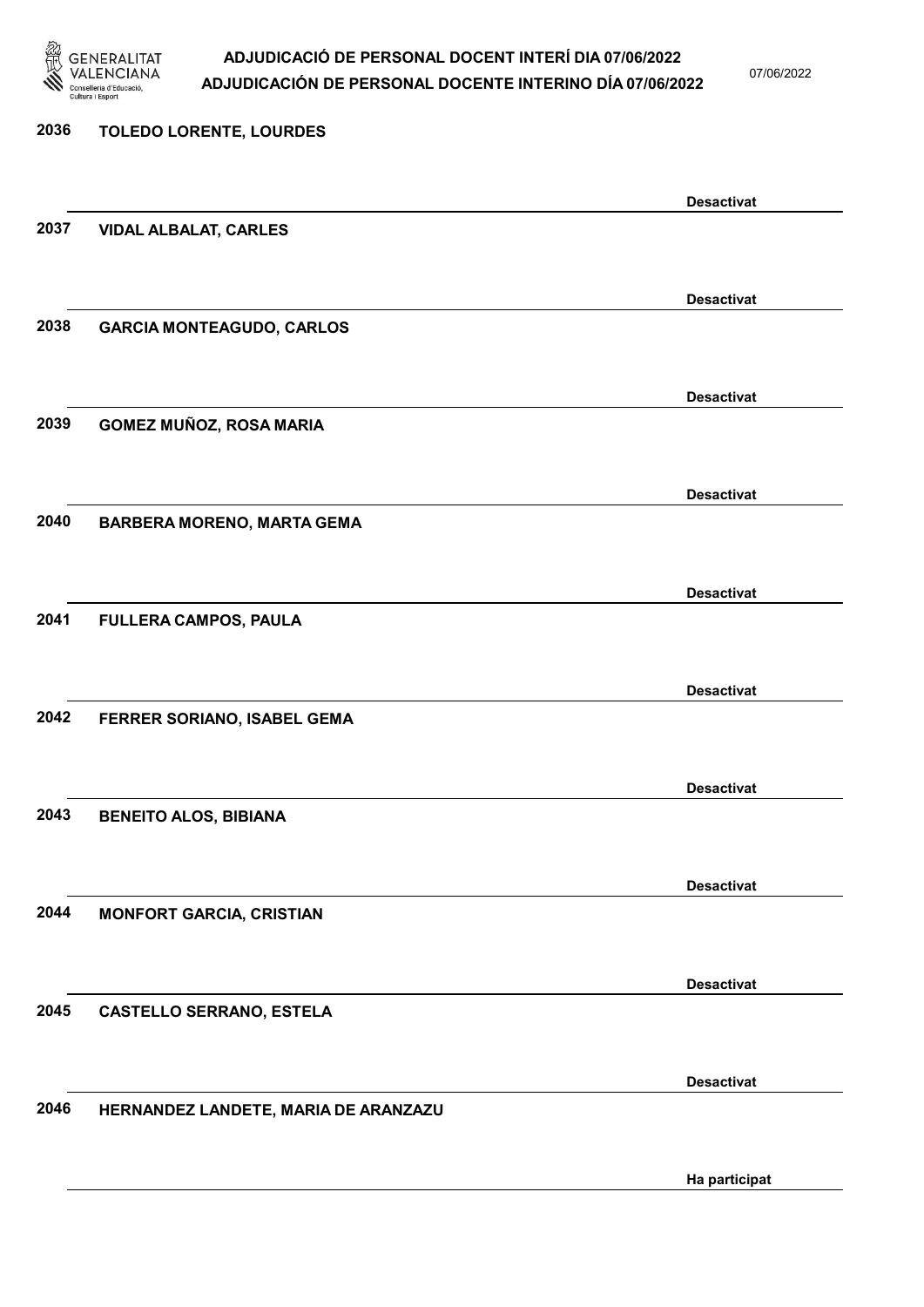

07/06/2022

Desactivat

# 2047 FENOLLAR AGUT, PAULA Desactivat 2048 VIVES CARRIÓ, JOSEP MATEU Desactivat 2049 FERRANDIS LOPEZ, MARIA PILAR Desactivat 2050 VIDAL SOLER, RAMON Desactivat 2051 APARICIO VITORIA, PAULA Desactivat 2052 PEIRO FEMENIA, SANDRA Desactivat 2053 GISBERT SOTO, ANGELA Desactivat 2054 RUIZ SALAS, RUBEN Desactivat 2055 GALAN MONZON, SILVIA Desactivat 2056 MONTOLIO GARCES, MIGUEL Desactivat 2057 ESCRICHE CATALA, SARA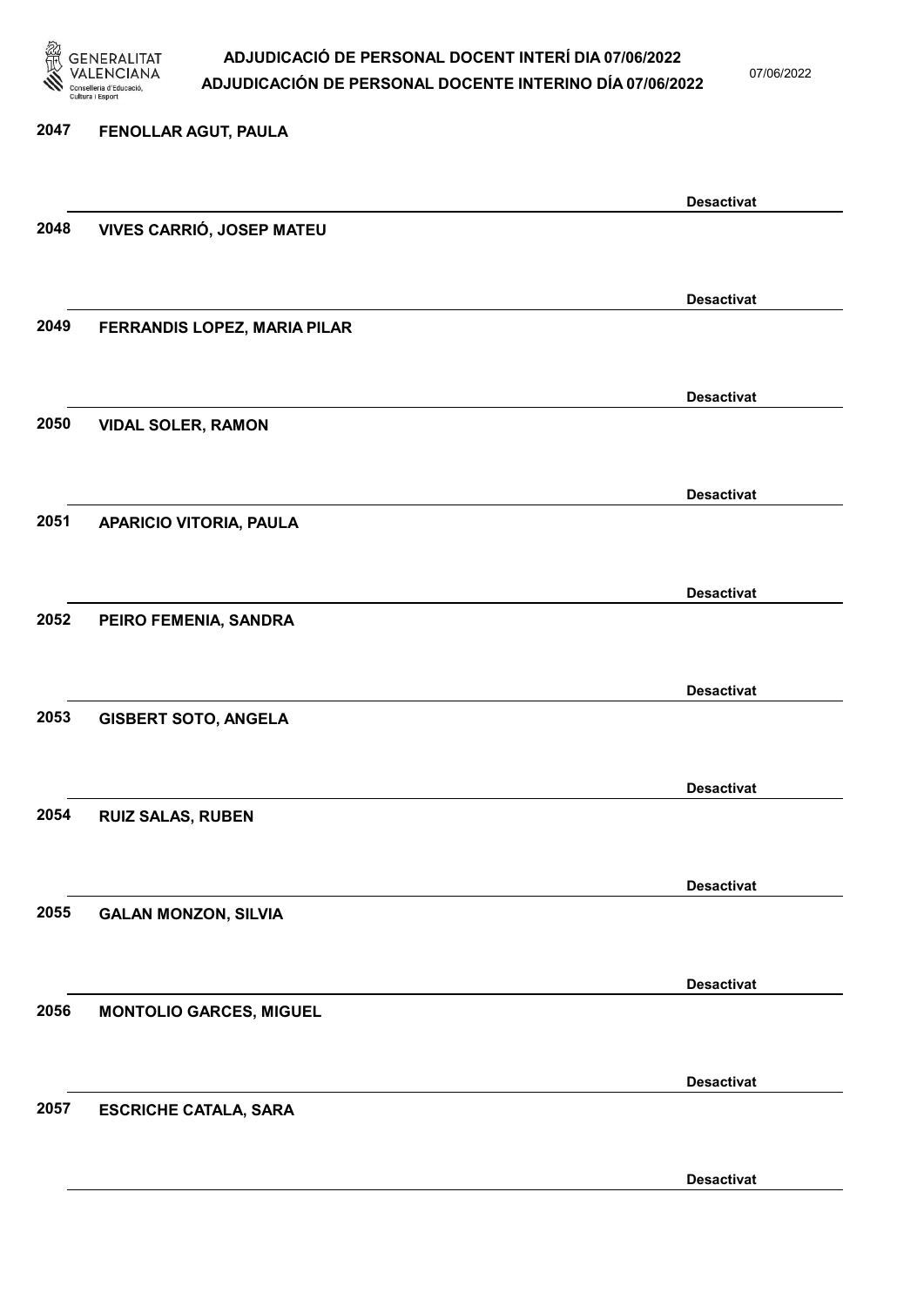

07/06/2022

#### 2058 MARTINEZ TORTOSA, MARIA DE LAS NIEVES

|      |                                         | Ha participat     |
|------|-----------------------------------------|-------------------|
| 2059 | <b>BALLESTER PERIS, MARIA</b>           |                   |
|      |                                         |                   |
|      |                                         | <b>Desactivat</b> |
| 2060 | <b>SALVADOR ARNAL, MIREIA</b>           |                   |
|      |                                         |                   |
|      |                                         |                   |
|      |                                         | Ha participat     |
| 2061 | LLUNA CALERO, AIDA                      |                   |
|      |                                         |                   |
|      |                                         | <b>Desactivat</b> |
| 2062 | QUESADA CAMARILLAS, VANESSA             |                   |
|      |                                         |                   |
|      |                                         | <b>Desactivat</b> |
| 2063 | ROLDAN ADALID, SILVIA                   |                   |
|      |                                         |                   |
|      |                                         |                   |
|      |                                         | <b>Desactivat</b> |
| 2064 | MARTINAVARRO BLOCONA, MIRIAM            |                   |
|      |                                         |                   |
|      |                                         | <b>Desactivat</b> |
| 2065 | <b>GARCIA SORIANO, ADRIANA</b>          |                   |
|      |                                         |                   |
|      |                                         | <b>Desactivat</b> |
| 2066 | <b>CLEMENTE PEREZ, MERCEDES</b>         |                   |
|      |                                         |                   |
|      |                                         |                   |
|      |                                         | <b>Desactivat</b> |
| 2067 | <b>BARBERA GARCIA, FRANCISCO JAVIER</b> |                   |
|      |                                         |                   |
|      |                                         | <b>Desactivat</b> |
| 2068 | RODRIGUEZ DUEÑAS, SERGIO                |                   |
|      |                                         |                   |
|      |                                         | <b>Desactivat</b> |
|      |                                         |                   |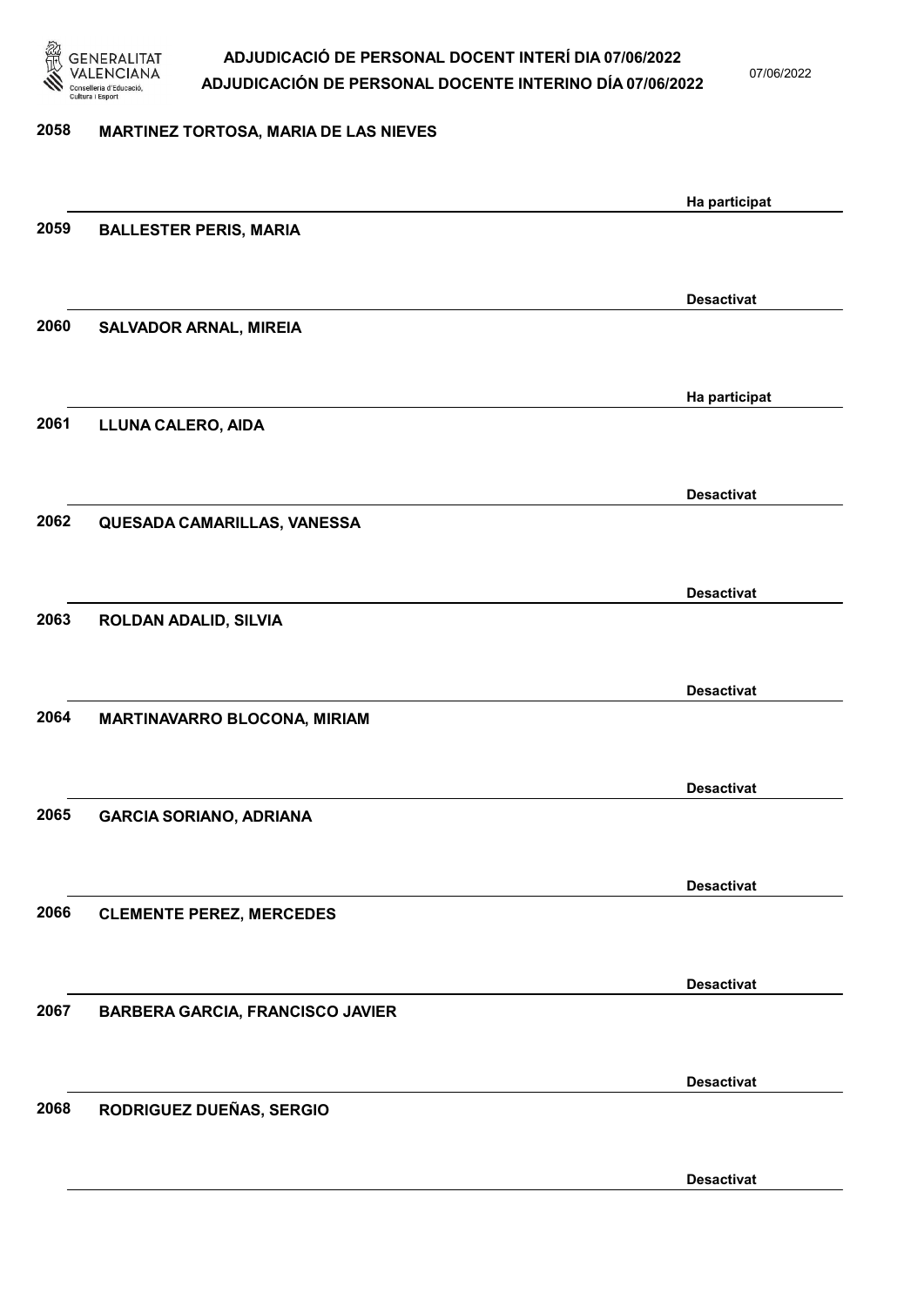

07/06/2022

Desactivat

# 2069 CARRIO MARTINEZ, SARA Desactivat 2070 TORRES HERNANDEZ, YESSICA Desactivat 2071 GANAU GIMENO, MARIA Desactivat 2072 GIL GINER, NURIA Desactivat 2073 PEREZ BLANES, CARLA Desactivat 2074 AGUADO ARGUDO, DAVID Ha participat 2075 LOPEZ REQUENA, SARA Desactivat 2076 ASSAD BOSCH, SOUHA Desactivat 2077 AGUILAR ALCAÑIZ, ESTEFANIA Ha participat 2078 CORTES GARCIA, MARIA ANGELES Desactivat 2079 DOMENECH LILLO, VERÓNICA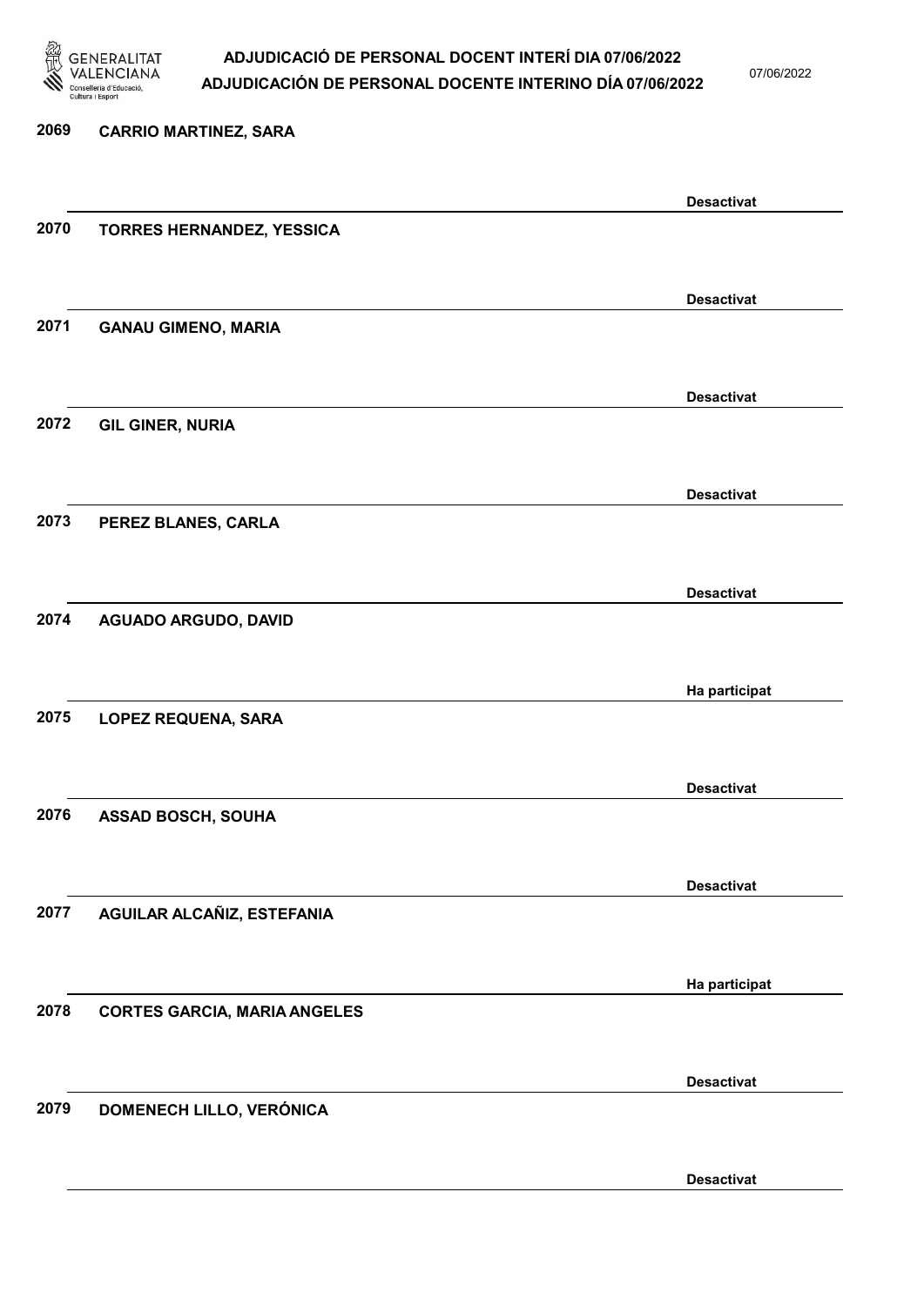

07/06/2022

Ha participat

# 2080 LUCAS PONS, DOLORES Desactivat 2081 COBO TOYOS, JUAN CARLOS Desactivat 2082 VICTORIO VERDU, SONIA Desactivat 2083 MARTINEZ MANZANO, SALVADOR Desactivat 2084 MOSCARDO SUAY, BERNABE No adjudicat 2085 JORDA CARCHANO, CLARA Desactivat 2086 CARBONELL AGUILAR, SARA Desactivat 2087 PARDO MARTINEZ, LUCIA Desactivat 2088 MILAN FRANCES, VIRGINIA Desactivat 2089 SERRA FORTEA, FELIX RAMON Desactivat 2090 RUIZ REVELLES, ALBA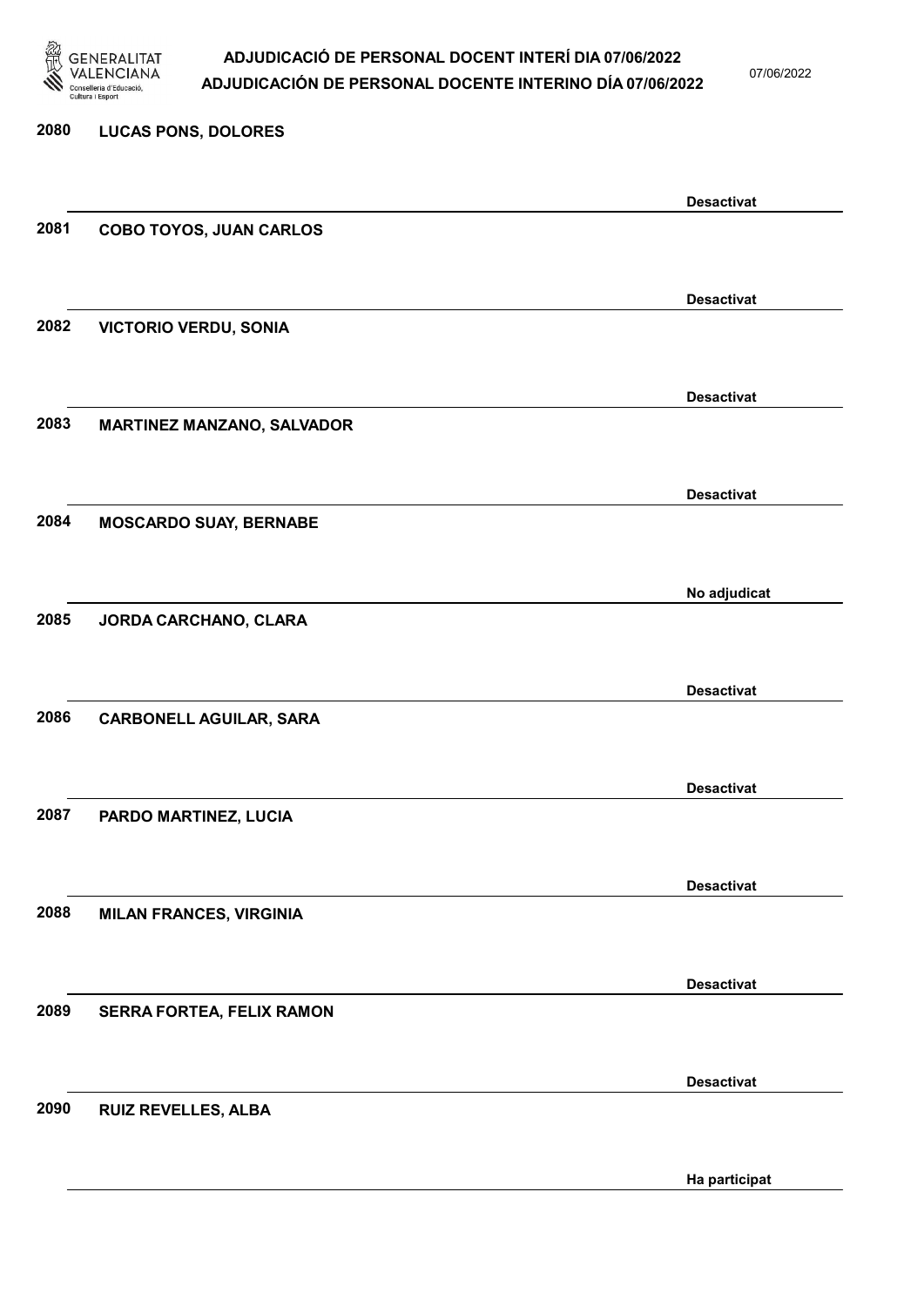

07/06/2022

### 2091 RUIZ GREGORI, ROSER Desactivat 2092 DE LA TORRE MUÑOZ, JESSICA Ha participat 2093 RAMOS ALVAREZ, ANA Desactivat 2094 LOPEZ ISAZA, LEIDY JOHANA Desactivat 2095 SAIZ COLOMINA, SHEILA Desactivat 2096 CLEMENTE CASTELLO, CARLOS Desactivat 2097 ORQUIN SABATER, ROSA Desactivat 2098 LLINARES RONDA, NEUS Desactivat 2099 CANET MIRALLES, ANA Desactivat 2100 APARICI CABEDO, LUCAS Desactivat 2101 CABAÑERO CASTILLO, MARIA ESPERANZA Desactivat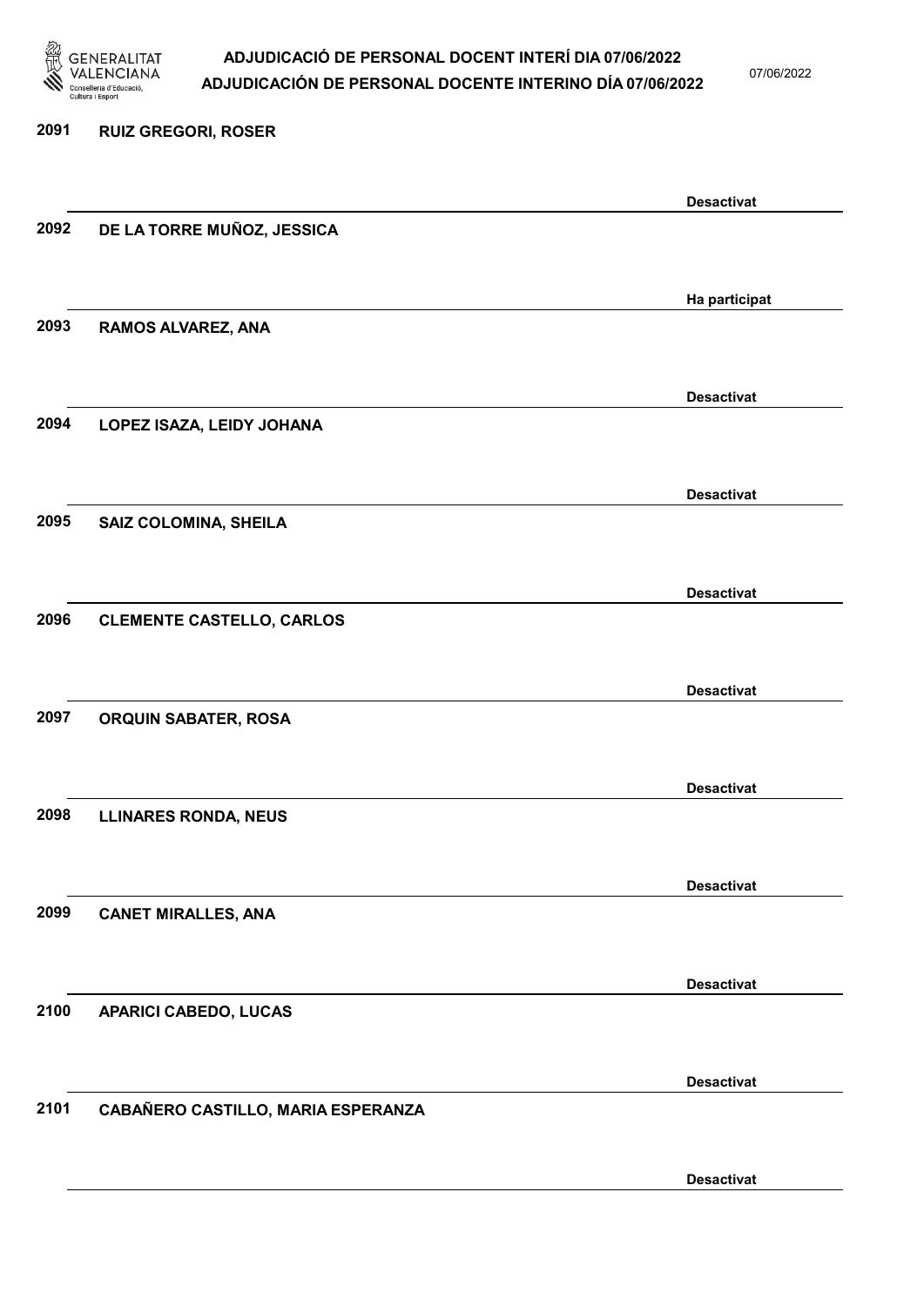

07/06/2022

Desactivat

### 2102 GARCES VENTURA, MARIA AMPARO Desactivat 2103 PEREZ SENCHERMES, ROSA MARIA Ha participat 2104 ALENTADO MUÑOZ, SANDRA Desactivat 2105 SALVADOR POBES, CARLOS Desactivat 2106 MONZO MILLET, MIGUEL Desactivat 2107 MARTIN CARMONA, JENIFER Desactivat 2108 TORMO AGUSTI, JOSE SALVADOR Ha participat 2109 ESTEVAN GREGORI, JOAN MANUEL Desactivat 2110 PEREZ SALORT, MARIA TERESA Desactivat 2111 RADA COBO, OLGA Desactivat 2112 TORTOSA SORIANO, RICARDO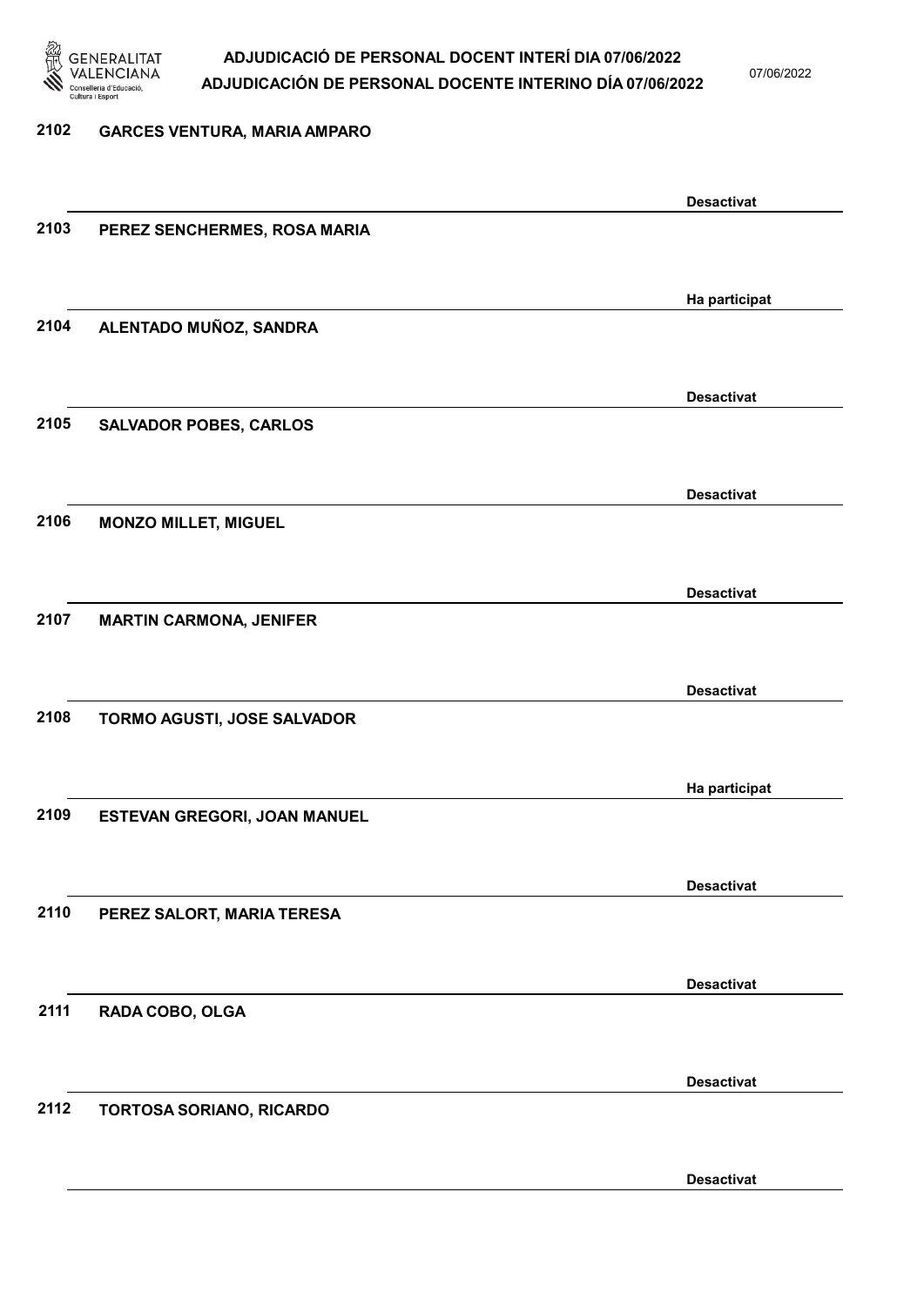

07/06/2022

#### 2113 HERNANDEZ RAMON, MARINA PILAR

|      |                                     | <b>Desactivat</b> |
|------|-------------------------------------|-------------------|
| 2114 | LLORACH GONZALEZ, MARIA             |                   |
|      |                                     |                   |
|      |                                     | Ha participat     |
| 2115 | <b>COLOMER ALIAGA, LIDIA</b>        |                   |
|      |                                     |                   |
|      |                                     |                   |
|      |                                     | <b>Desactivat</b> |
| 2116 | <b>BAU GAVILA, PAULA</b>            |                   |
|      |                                     |                   |
|      |                                     | <b>Desactivat</b> |
| 2117 | <b>ROS ARGENTE, ELENA</b>           |                   |
|      |                                     |                   |
|      |                                     | <b>Desactivat</b> |
| 2118 | <b>CAÑAS ORTEGA, CRISTINA</b>       |                   |
|      |                                     |                   |
|      |                                     | <b>Desactivat</b> |
| 2119 | <b>CURRAS GALLARDO, LETICIA</b>     |                   |
|      |                                     |                   |
|      |                                     |                   |
|      |                                     | <b>Desactivat</b> |
| 2120 | <b>CHILET NAVARRO, AIDA</b>         |                   |
|      |                                     |                   |
|      |                                     | <b>Desactivat</b> |
| 2121 | <b>MENGUAL BIELSA, JOSE VICENTE</b> |                   |
|      |                                     |                   |
|      |                                     | Ha participat     |
| 2122 | <b>BAÑULS RODRIGUEZ, TATIANA</b>    |                   |
|      |                                     |                   |
|      |                                     |                   |
| 2123 |                                     | <b>Desactivat</b> |
|      | LOPEZ GILABERTE, MARIA              |                   |
|      |                                     |                   |
|      |                                     | Ha participat     |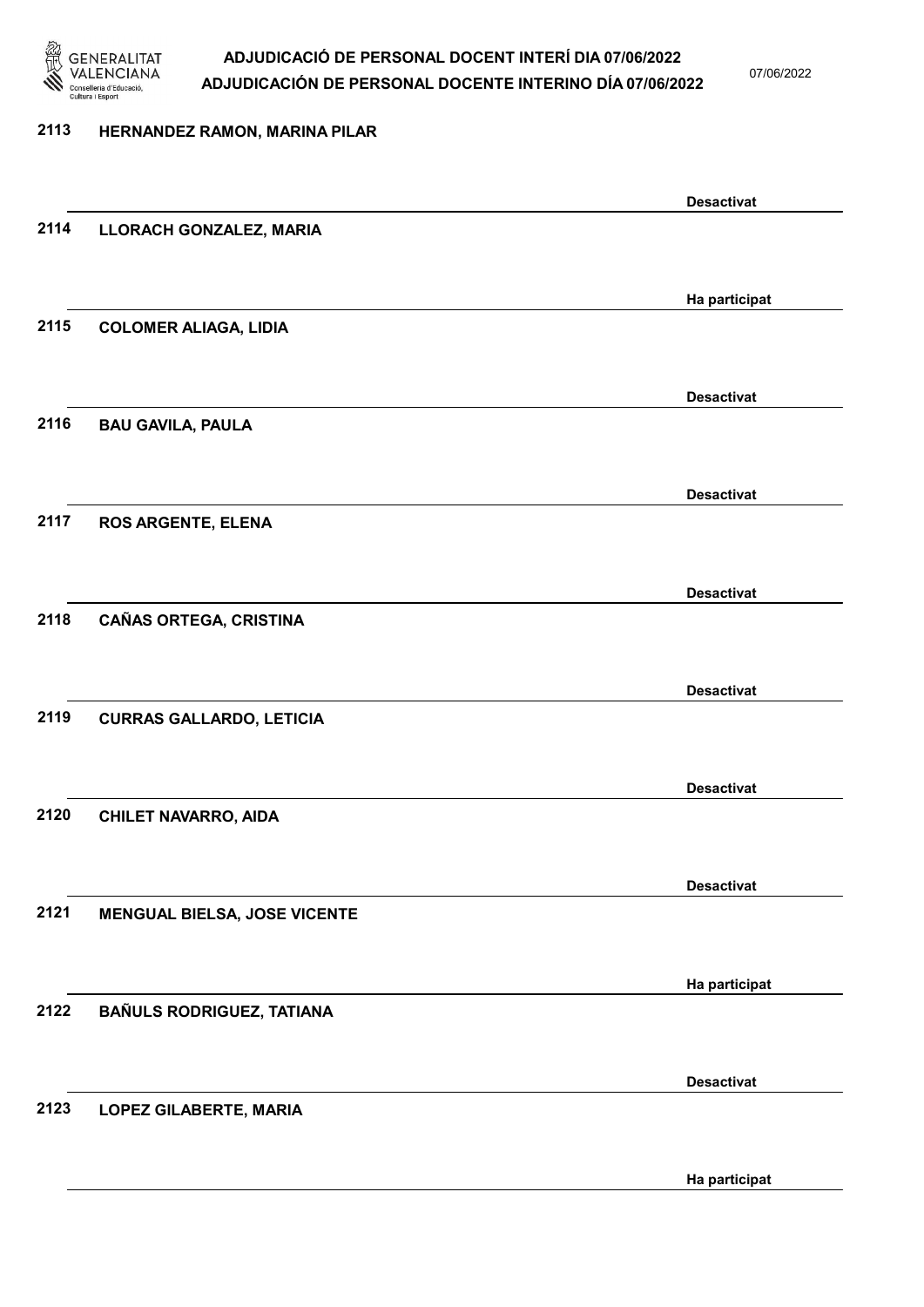

07/06/2022

Desactivat

## 2124 MARTINEZ SALVADOR, ASUNCION Desactivat 2125 BELVIS REIG, REBECA Desactivat 2126 LLOBET BELTRAN, INMACULADA CONCEPCION Desactivat 2127 LLACER ROSA, JAIME Desactivat 2128 FRANCES RICO, LAURA Desactivat 2129 HERNANDIZ ALMERICH, LOURDES No adjudicat 2130 MARCO CONS, MARIA TERESA Desactivat 2131 BARBERA MARTI, MERCE Desactivat 2132 GARCIA LATORRE, SARA Desactivat 2133 RUIZ MACHUCA, MARINA Desactivat 2134 ALOS GARDO, MARIA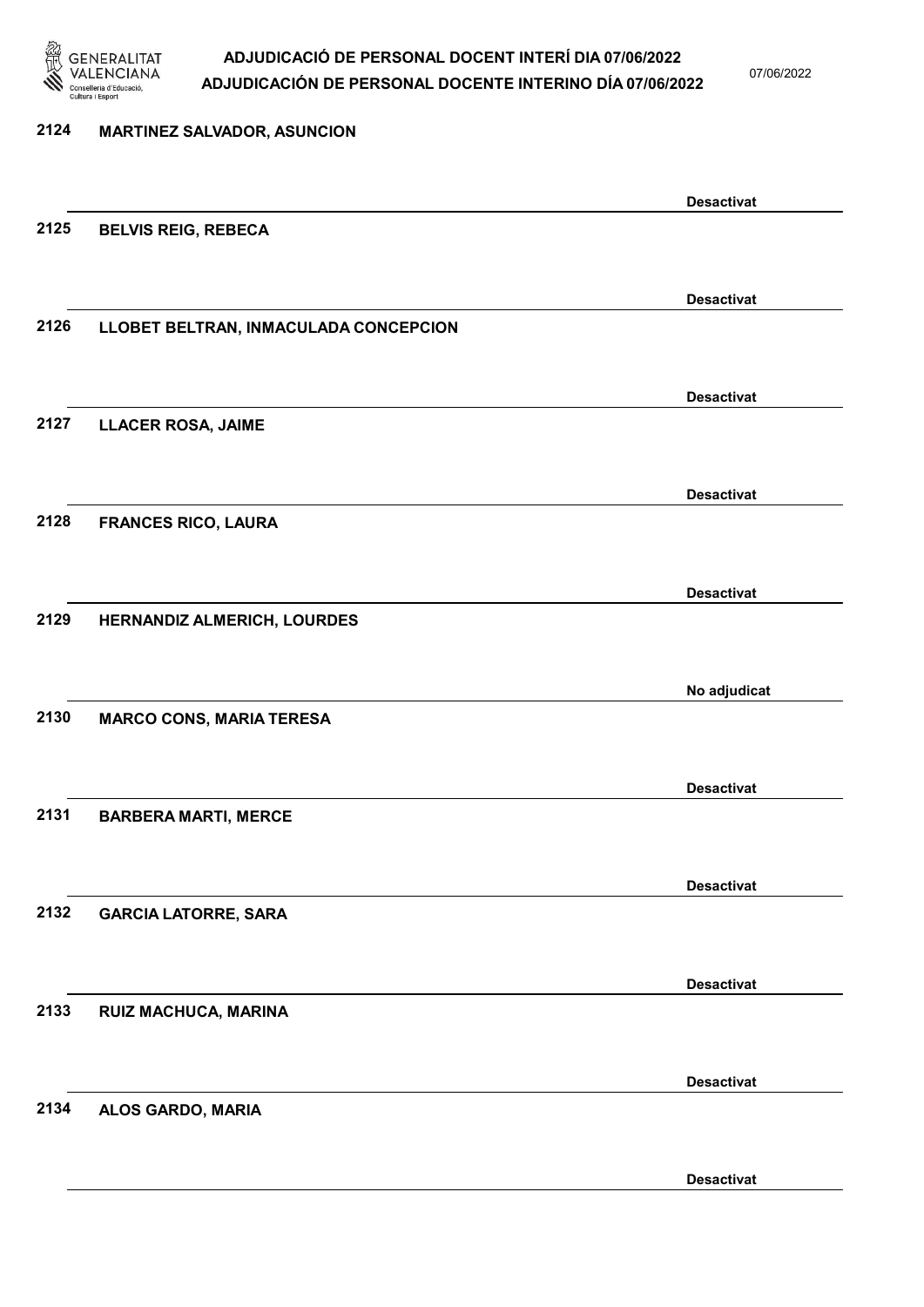

07/06/2022

#### 2135 MATEU ROIG, JORDI

|      |                                      | <b>Desactivat</b> |
|------|--------------------------------------|-------------------|
| 2136 | <b>CLARAMUNT VIANA, MARIA ISABEL</b> |                   |
|      |                                      |                   |
|      |                                      |                   |
| 2137 |                                      | <b>Desactivat</b> |
|      | FORNES NOGUERA, PASCUALA MARIA       |                   |
|      |                                      |                   |
|      |                                      | <b>Desactivat</b> |
| 2138 | <b>CASAS RUSTARAZO, RAQUEL</b>       |                   |
|      |                                      |                   |
|      |                                      | <b>Desactivat</b> |
| 2139 | <b>DELAS ALVAREZ, LEONOR</b>         |                   |
|      |                                      |                   |
|      |                                      |                   |
|      |                                      | <b>Desactivat</b> |
| 2140 | FONT MONFORT, YOLANDA                |                   |
|      |                                      |                   |
|      |                                      | <b>Desactivat</b> |
| 2141 | <b>SORRIBES NEBOT, CARLO</b>         |                   |
|      |                                      |                   |
|      |                                      |                   |
|      |                                      | Ha participat     |
| 2142 | <b>BASILI ASIN, SANDRA</b>           |                   |
|      |                                      |                   |
|      |                                      | <b>Desactivat</b> |
| 2143 | <b>CORTES MORA, LAURA</b>            |                   |
|      |                                      |                   |
|      |                                      | <b>Desactivat</b> |
| 2144 | <b>GARCIA SEMPERE, ROSER</b>         |                   |
|      |                                      |                   |
|      |                                      |                   |
|      |                                      | <b>Desactivat</b> |
| 2145 | PEIRO FUSTER, YASMINA                |                   |
|      |                                      |                   |
|      |                                      | <b>Desactivat</b> |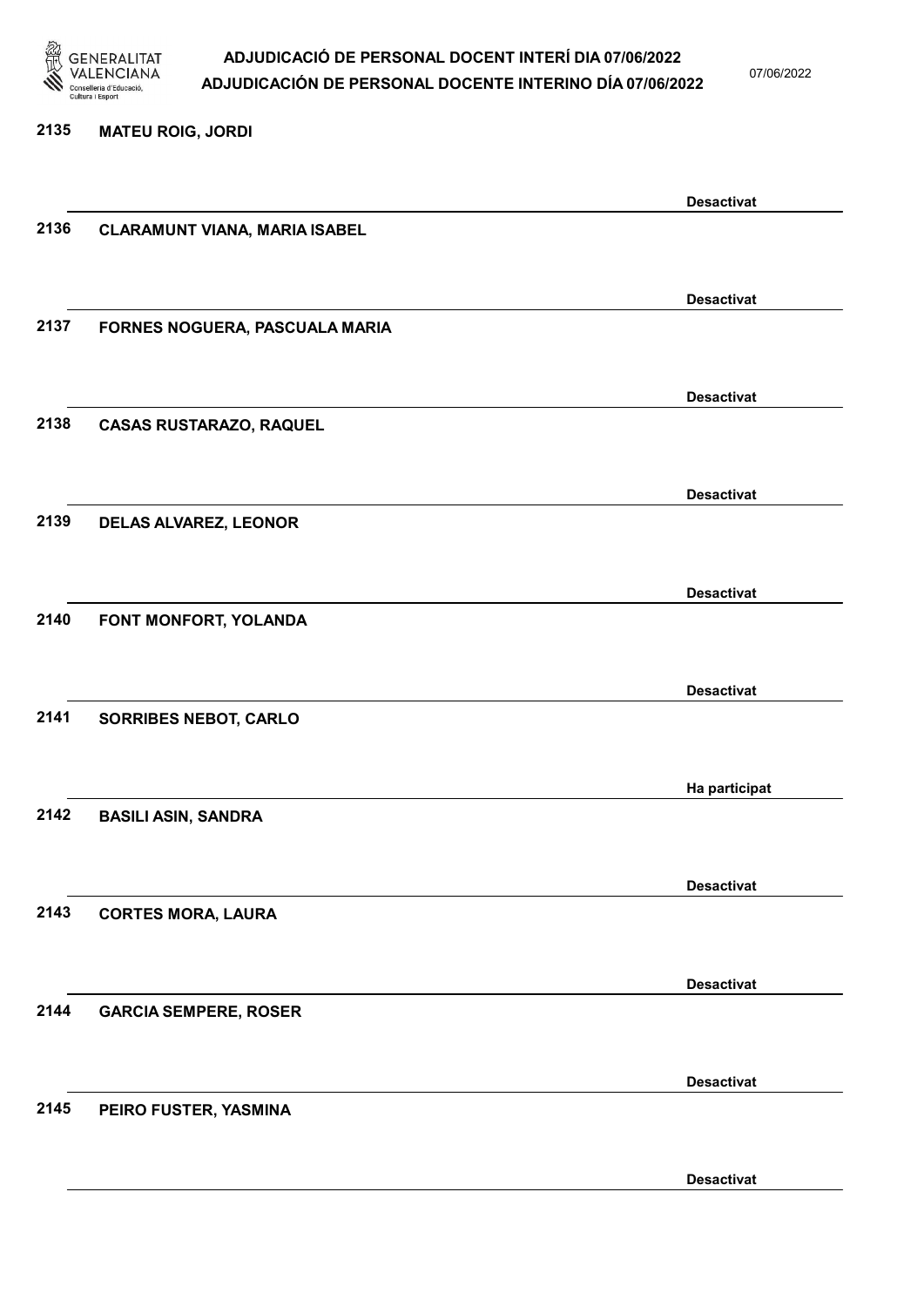

07/06/2022

Desactivat

# 2146 RUBERT MONTOLIU, ESTHER Desactivat 2147 RUIZ CHINCHILLA, JUAN MANUEL Desactivat 2148 SALVADOR FRANCH, CARLA Desactivat 2149 SORIA PERPINYA, SALVADOR Ha participat 2150 RODRIGUEZ SERNA, MARIA Ha participat 2151 ARCOS CAÑAVERAS, ISAAC Desactivat 2152 LORENTE CANOVES, GAL.LA Desactivat 2153 GARCIA PASTOR, JORGE Desactivat 2154 MESEGUER NAVARRO, IRENE Desactivat 2155 CHICO BAYONA, JESSICA Desactivat 2156 MARTIN MUSEROS, NEUS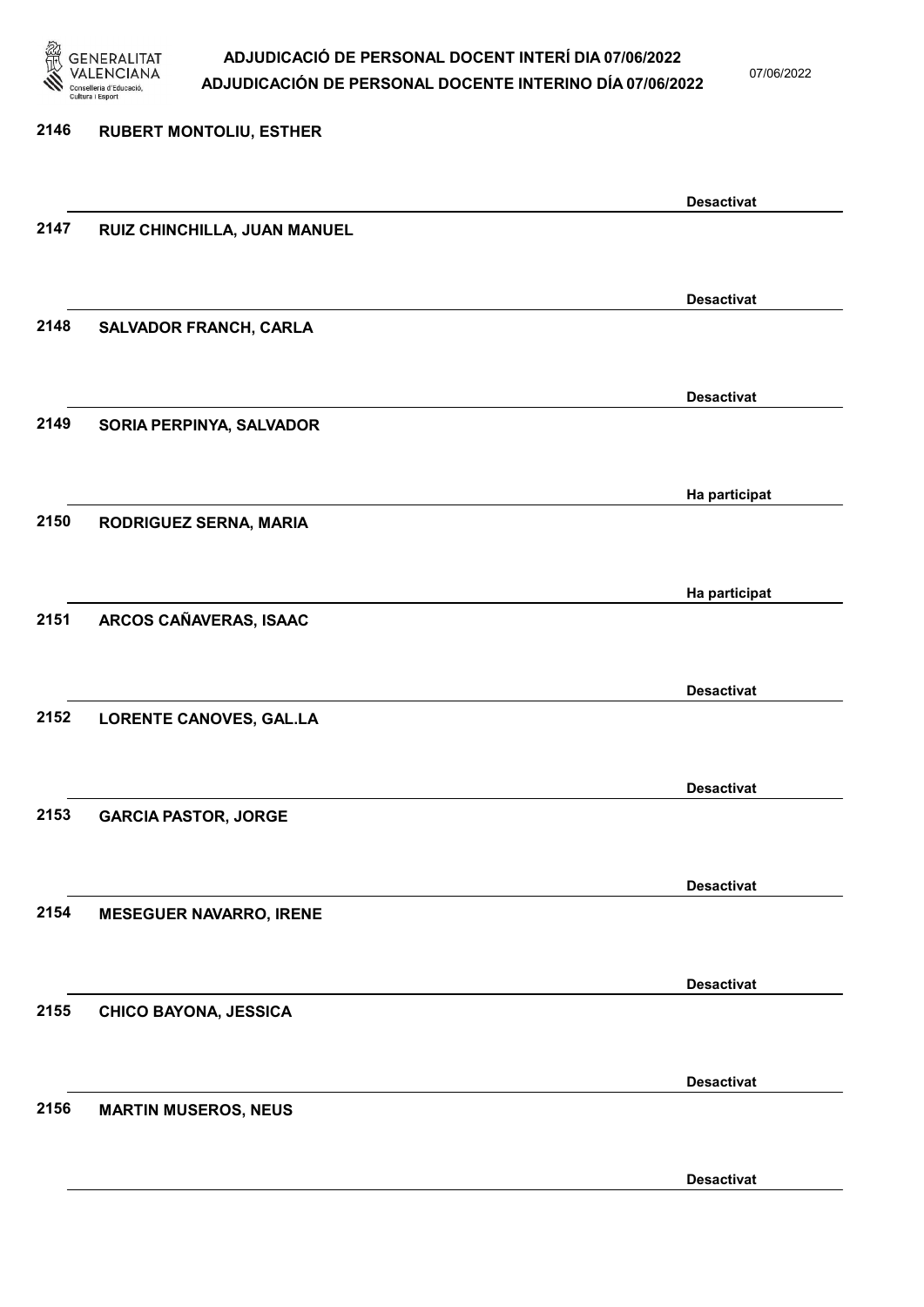

07/06/2022

Desactivat

# 2157 RAMON FUENTES, CARMEN MARIA Desactivat 2158 RODRIGUEZ MARTINEZ, MANUEL JESUS Desactivat 2159 CATURLA JODAS, SYLVIA Desactivat 2160 FRASES FRUCTUOSO, NEREA Desactivat 2161 GAUXACHS SOSPEDRA, MARTA Desactivat 2162 MARI MILLET, LAURA Desactivat 2163 MENGUAL FORNES, LAURA Desactivat 2164 PALAZON SANZ, MIRIAM Desactivat 2165 PERALES MESTRE, JUAN MANUEL Desactivat 2166 SANCHEZ FERRANDIZ, MARIA INMACULADA Desactivat 2167 SOTO LONGO, LUCIANA AYELEN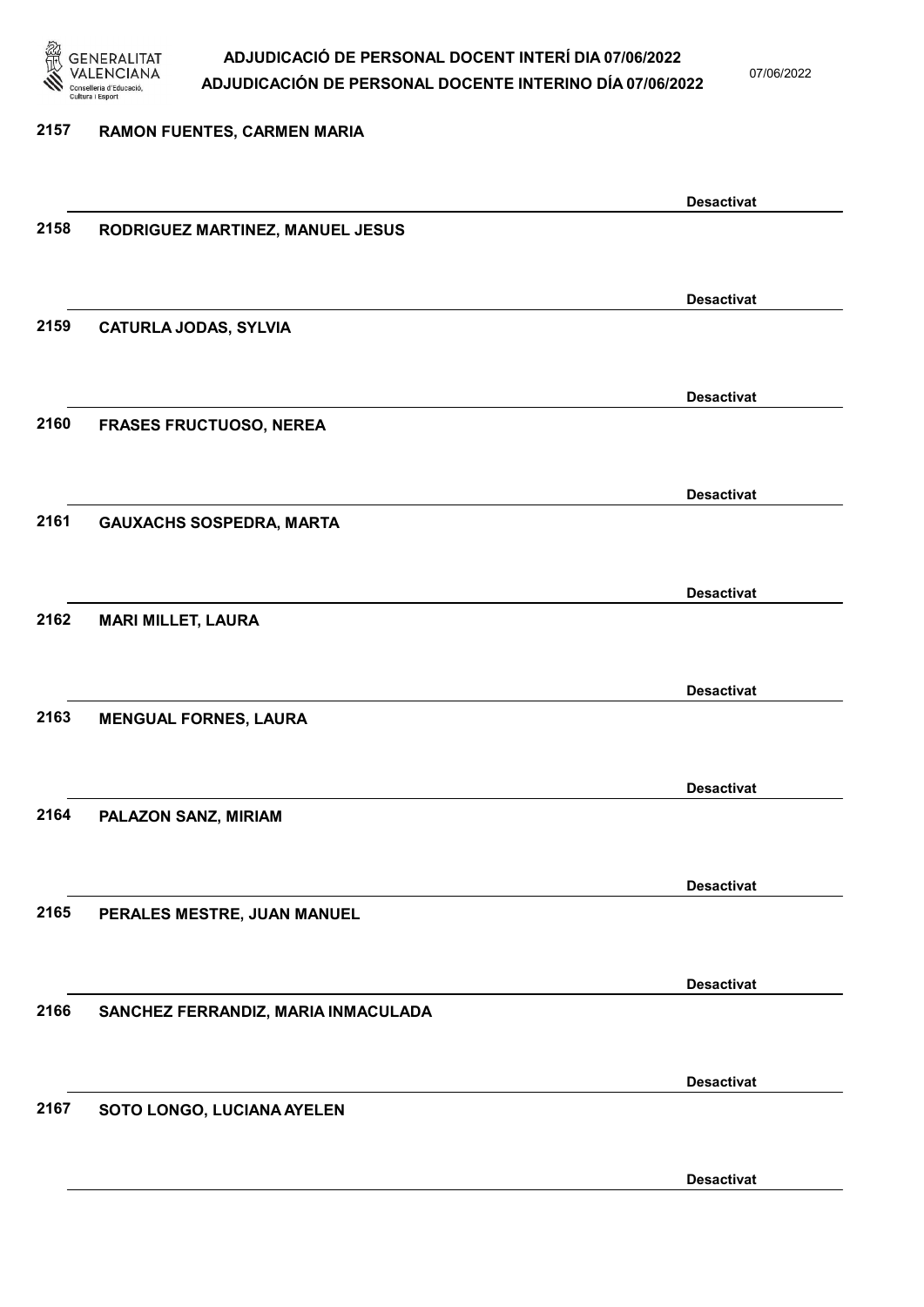

07/06/2022

### 2168 MARTIN LAGUNA, ISABEL DOLORES

|      |                                        | <b>Desactivat</b> |
|------|----------------------------------------|-------------------|
| 2169 | MONTOYO PUJOL, CINTIA TERESA           |                   |
|      |                                        |                   |
|      |                                        | <b>Desactivat</b> |
| 2170 | <b>GOMEZ GIMENEZ, MILAGROS BARBARA</b> |                   |
|      |                                        |                   |
|      |                                        |                   |
|      |                                        | <b>Desactivat</b> |
| 2171 | <b>MOLINA FUENTES, MARIA ISABEL</b>    |                   |
|      |                                        |                   |
|      |                                        | <b>Desactivat</b> |
| 2172 | <b>CARRERO MARTINEZ, YOLANDA</b>       |                   |
|      |                                        |                   |
|      |                                        | <b>Desactivat</b> |
| 2173 | FERRANDIS GIMENEZ, SUSANA              |                   |
|      |                                        |                   |
|      |                                        |                   |
|      |                                        | <b>Desactivat</b> |
| 2174 | <b>VELASCO GARCIA, IRENE</b>           |                   |
|      |                                        |                   |
|      |                                        | <b>Desactivat</b> |
| 2175 | <b>ALFONSO MARTINEZ, EVA</b>           |                   |
|      |                                        |                   |
|      |                                        | <b>Desactivat</b> |
| 2176 | <b>CANO GOMEZ, NOELIA</b>              |                   |
|      |                                        |                   |
|      |                                        |                   |
|      |                                        | <b>Desactivat</b> |
| 2177 | <b>MARTINEZ MARCO, NEREIDA</b>         |                   |
|      |                                        |                   |
|      |                                        | <b>Desactivat</b> |
| 2178 | <b>GARCIA DE LEONARDO GIL, ROCIO</b>   |                   |
|      |                                        |                   |
|      |                                        | <b>Desactivat</b> |
|      |                                        |                   |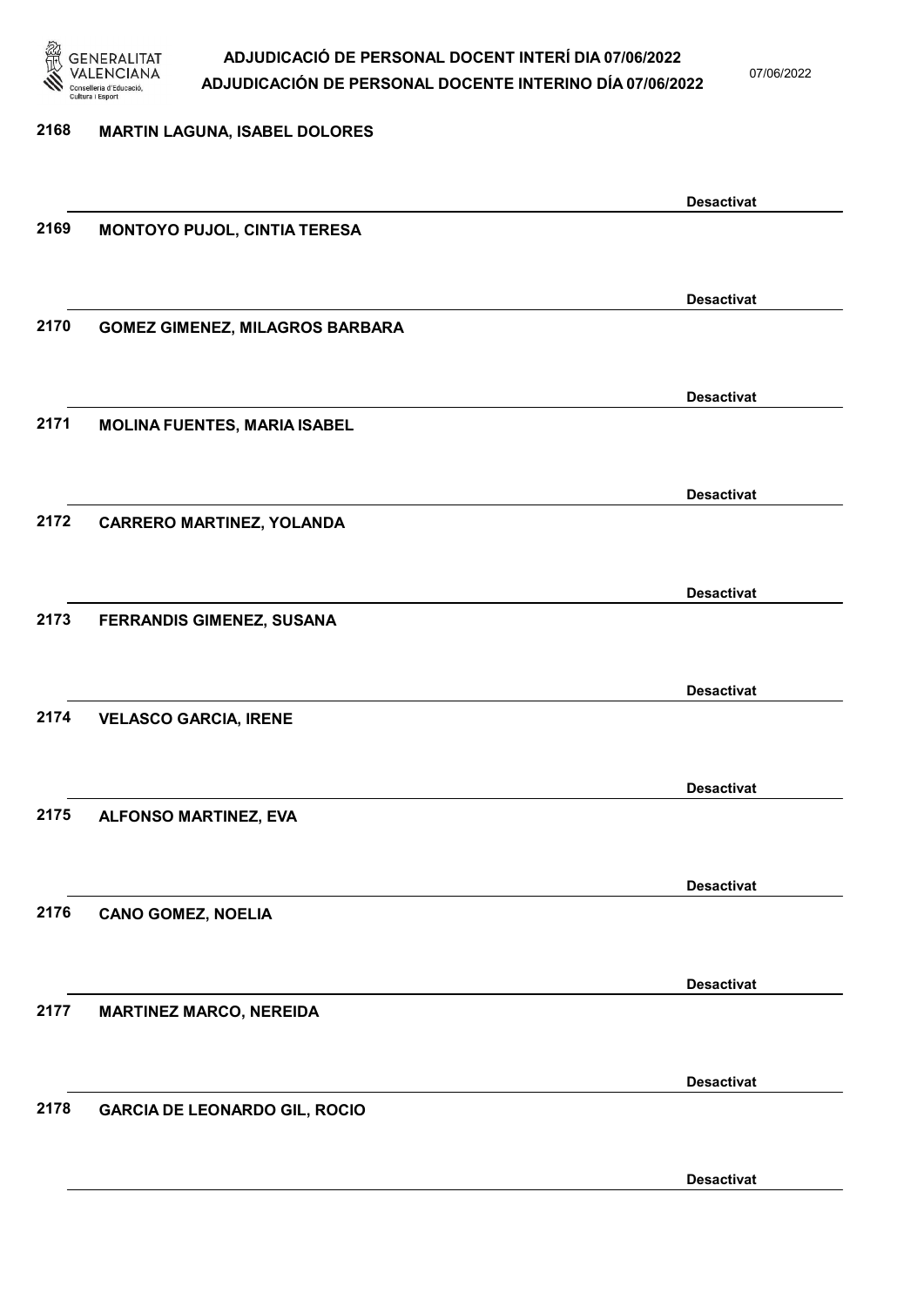

07/06/2022

### 2179 SOLANO FERNANDEZ, JULIAN Desactivat 2180 CORREDOR VALLES, AINHOA Desactivat 2181 CONDE MARTINEZ, JOSE FILOMENO Desactivat 2182 FERRANDEZ PEREZ, ANTONIO Desactivat 2183 AGRAZ GARCÍA, HELENA Desactivat 2184 ARNAU NAVARRO, NURIA Desactivat 2185 RAYOS MARCO, EVA Desactivat 2186 SANS VIDAL, NORBERT Desactivat 2187 SENABRE ALABORT, ESTHER Desactivat 2188 RAMIREZ CAMAÑO, MARTA Desactivat 2189 CARTAGENA MARTINEZ, MARIA OLVIDO Desactivat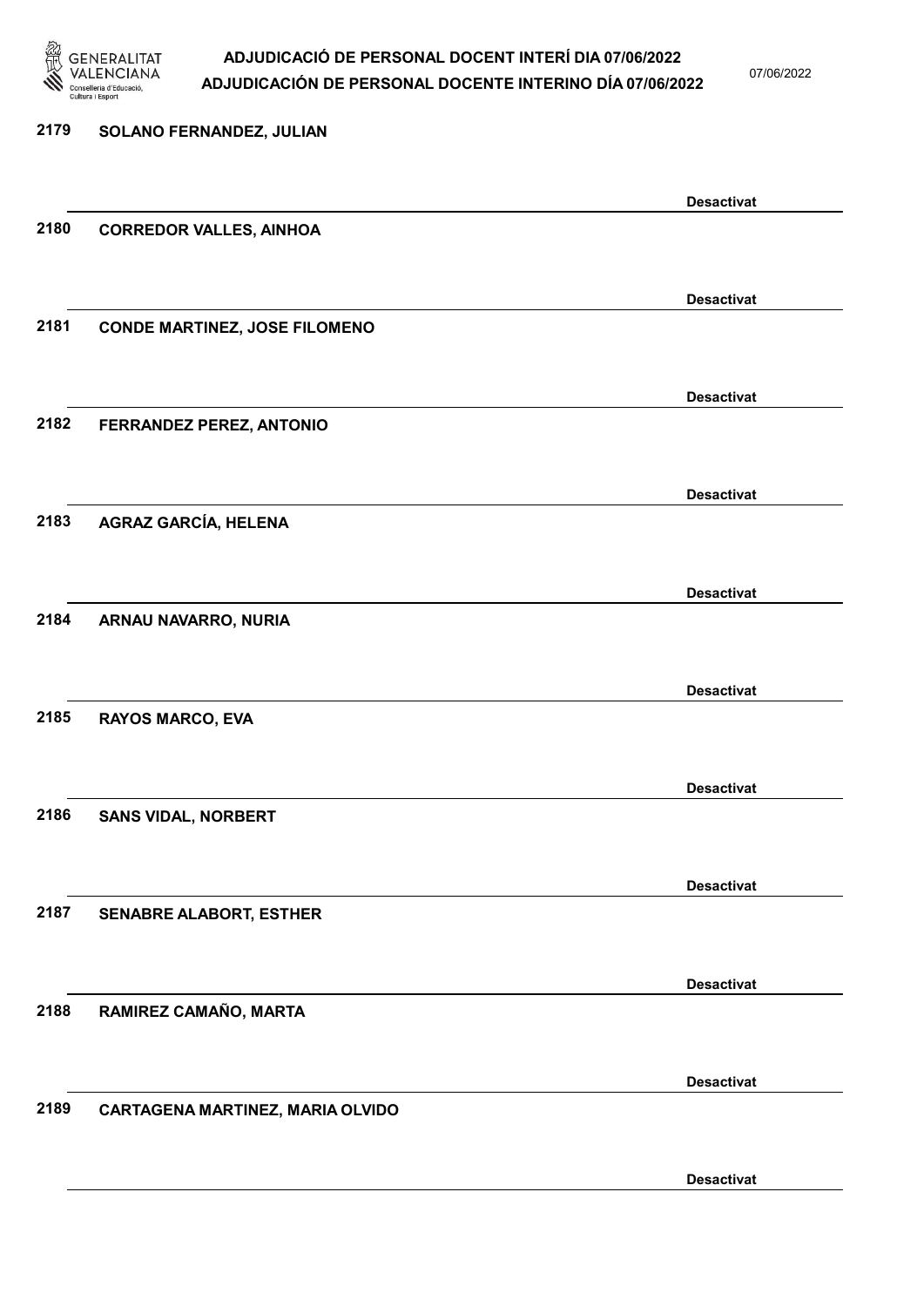

07/06/2022

Desactivat

# 2190 GIL TORTOSA, TERESA Desactivat 2191 LEAL PICAZO, ALBERTO Desactivat 2192 TORRECILLA GONZALEZ, CAROLINA Desactivat 2193 VILA BORRULL, JAVIER Desactivat 2194 LOPEZ PEREZ, LAURA Desactivat 2195 SANCHEZ ZAMORANO, MARIA DEL CARMEN Desactivat 2196 MARTINEZ IBORRA, ESTHER Desactivat 2197 MORENO AMORES, LAURA Desactivat 2198 ALVEAR BOIX, ELENA ANDREA Desactivat 2199 GALLARDO JIMENEZ, SANDRA Desactivat 2200 SANCHIS CARAÑANA, NEREA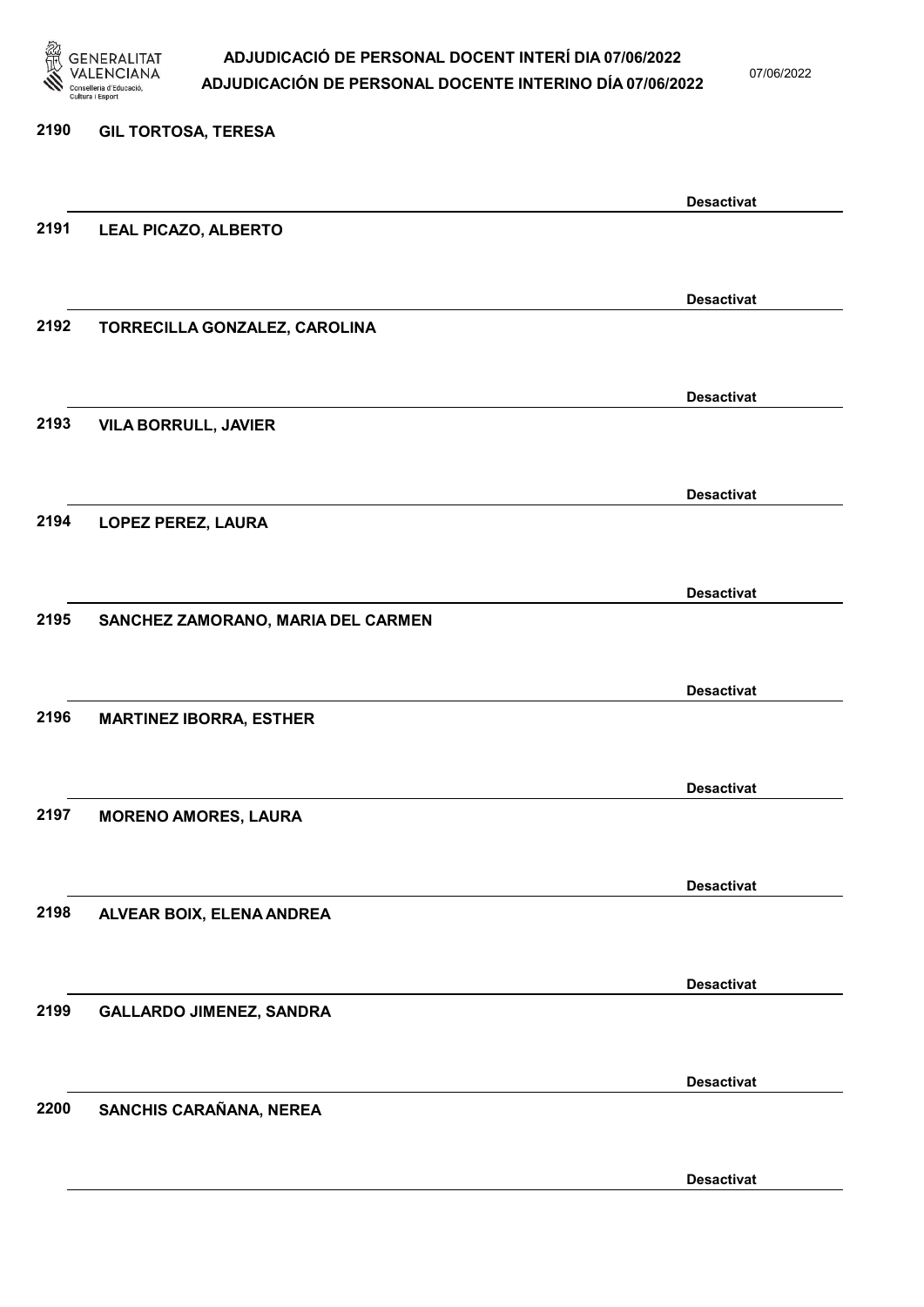

07/06/2022

#### 2201 VIDAL FITA, SANDRA

|      |                                 | <b>Desactivat</b> |
|------|---------------------------------|-------------------|
| 2202 | <b>FRACES BALAGUER, ANDREA</b>  |                   |
|      |                                 |                   |
|      |                                 |                   |
|      |                                 | Ha participat     |
|      |                                 |                   |
| 2203 | SEGURA GOMEZ, RAUL              |                   |
|      |                                 |                   |
|      |                                 |                   |
|      |                                 | <b>Desactivat</b> |
| 2204 | <b>ALBERT SANCHIS, SONIA</b>    |                   |
|      |                                 |                   |
|      |                                 |                   |
|      |                                 | <b>Desactivat</b> |
| 2205 | ALCACER BALLESTER, JESSICA      |                   |
|      |                                 |                   |
|      |                                 |                   |
|      |                                 | <b>Desactivat</b> |
| 2206 | <b>GARCIA LUIS, CECILIA</b>     |                   |
|      |                                 |                   |
|      |                                 |                   |
|      |                                 | <b>Desactivat</b> |
|      |                                 |                   |
| 2207 | SAMPER DE ESPAÑA, LAURA         |                   |
|      |                                 |                   |
|      |                                 |                   |
|      |                                 | <b>Desactivat</b> |
| 2208 | <b>IBAÑEZ ESCRIG, MONICA</b>    |                   |
|      |                                 |                   |
|      |                                 |                   |
|      |                                 | <b>Desactivat</b> |
| 2209 | <b>ALMEIDA MOTA, IRENE</b>      |                   |
|      |                                 |                   |
|      |                                 |                   |
|      |                                 | <b>Desactivat</b> |
| 2210 | <b>GRAU SOLER, JOSE VICENTE</b> |                   |
|      |                                 |                   |
|      |                                 |                   |
|      |                                 | <b>Desactivat</b> |
|      |                                 |                   |
| 2211 | ALVENTOSA TORMO, INMACULADA     |                   |
|      |                                 |                   |
|      |                                 |                   |
|      |                                 | <b>Desactivat</b> |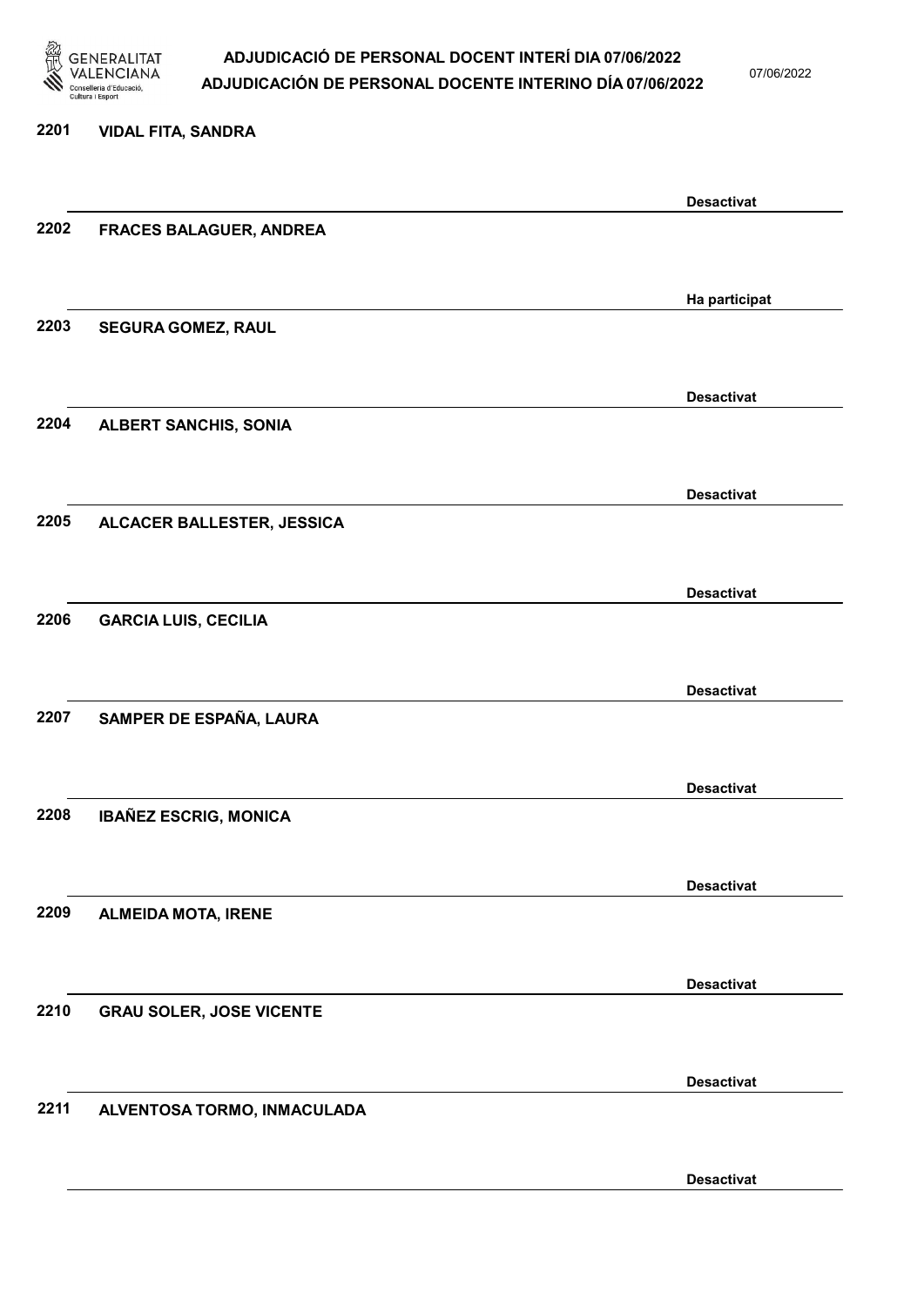

07/06/2022

#### 2212 GALLEGO GARCIA, ZEUS ANTONIO

Desactivat 2213 MOLLA GUEROLA, ANDREA Desactivat 2214 FERRIS GALINDO, LAURA Desactivat 2215 FERRIOLS FERRIOLS, RAQUEL Ha participat 2216 TORRES ROMANS, ROSA MARIA Desactivat 2217 BOTELLA MARTÍN, CELIA Desactivat 2218 PARRAGA SALORT, ANNA Desactivat 2219 GARCIA ARSIS, PASQUAL Desactivat 2220 JUAREZ MOLLON, OSCAR Desactivat 2221 GARCIA CENTENO, BEATRIZ Desactivat 2222 GARCIA LLIN, VICENT Ha participat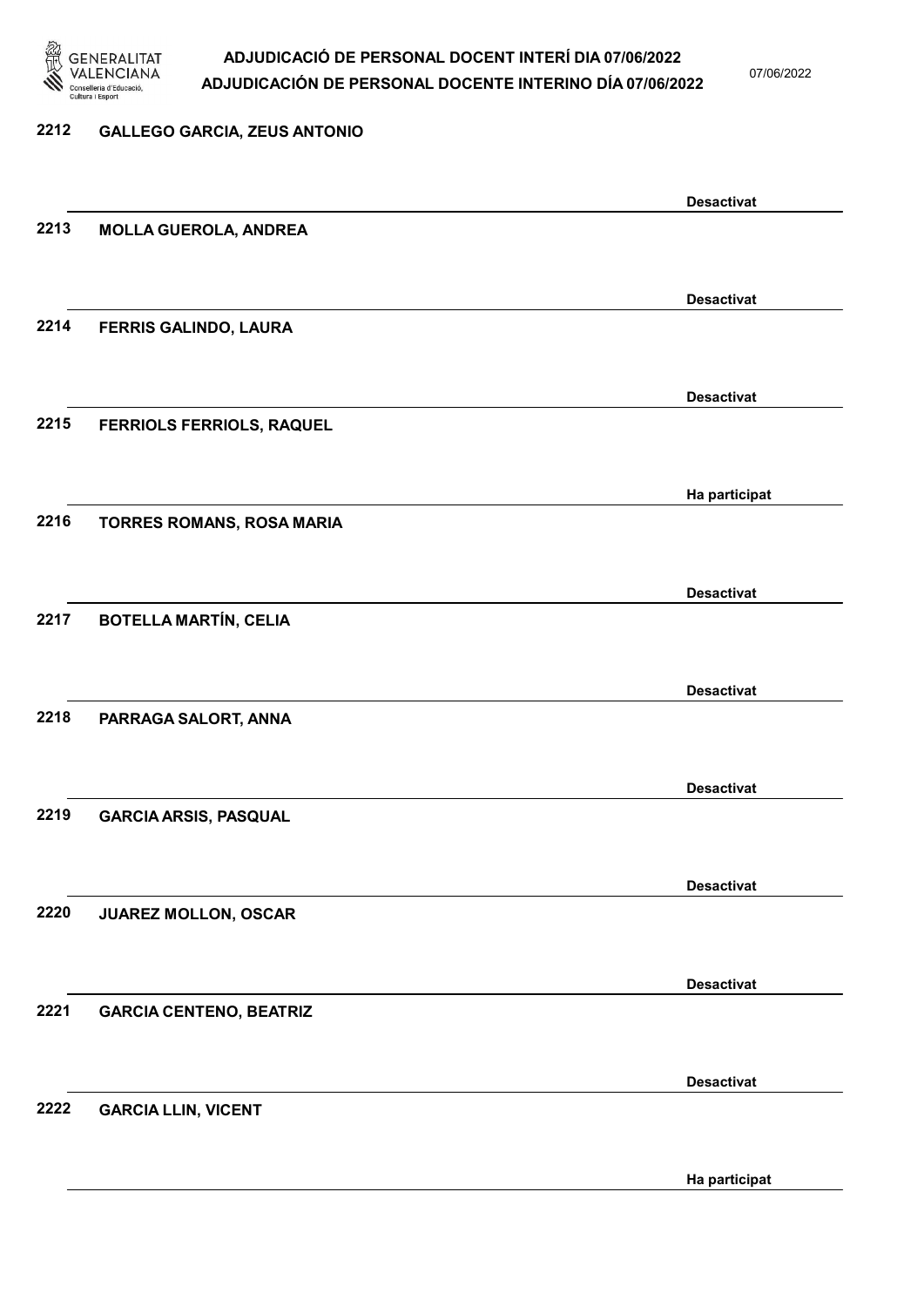

07/06/2022

#### 2223 GARCIA MILLET, JOANA

|      |                                         | <b>Desactivat</b> |
|------|-----------------------------------------|-------------------|
| 2224 | <b>GARCIA NAVARRETE, MARIA TRINIDAD</b> |                   |
|      |                                         |                   |
|      |                                         |                   |
|      |                                         |                   |
|      |                                         | <b>Desactivat</b> |
| 2225 | <b>LIMORTI RIPOLL, CARLOS</b>           |                   |
|      |                                         |                   |
|      |                                         |                   |
|      |                                         |                   |
|      |                                         | <b>Desactivat</b> |
| 2226 | <b>SEGORBE AYZA, MARIA</b>              |                   |
|      |                                         |                   |
|      |                                         |                   |
|      |                                         | <b>Desactivat</b> |
|      |                                         |                   |
| 2227 | FERNANDEZ MILLA, ALBA                   |                   |
|      |                                         |                   |
|      |                                         |                   |
|      |                                         | <b>Desactivat</b> |
| 2228 | <b>GALLEGO CANDEL, LORENA</b>           |                   |
|      |                                         |                   |
|      |                                         |                   |
|      |                                         |                   |
|      |                                         | Ha participat     |
| 2229 | NAVARRO MONTESINOS, RAMON               |                   |
|      |                                         |                   |
|      |                                         |                   |
|      |                                         | <b>Desactivat</b> |
| 2230 |                                         |                   |
|      | <b>SERRA BARBERA, NEUS</b>              |                   |
|      |                                         |                   |
|      |                                         |                   |
|      |                                         | <b>Desactivat</b> |
| 2231 | SANCHIS MIQUEL, PAULA                   |                   |
|      |                                         |                   |
|      |                                         |                   |
|      |                                         |                   |
|      |                                         | <b>Desactivat</b> |
| 2232 | <b>GRANELL RUIZ, SERGIO</b>             |                   |
|      |                                         |                   |
|      |                                         |                   |
|      |                                         | <b>Desactivat</b> |
|      |                                         |                   |
| 2233 | TENDERO REOLID, GLORIA MARIA            |                   |
|      |                                         |                   |
|      |                                         |                   |
|      |                                         | <b>Desactivat</b> |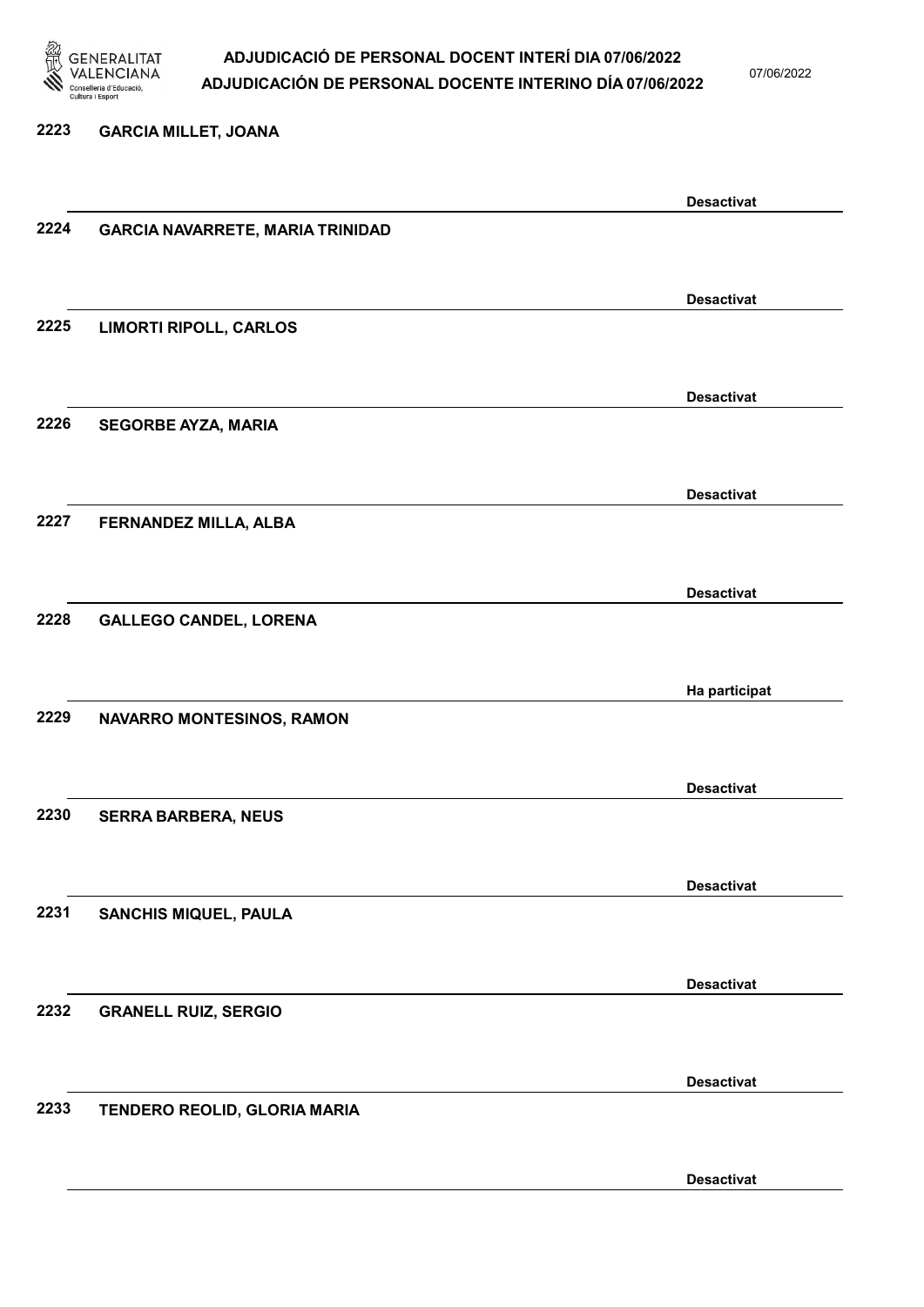

07/06/2022

#### 2234 SANTOS DIEZ, EVA

|      |                                           | <b>Desactivat</b> |
|------|-------------------------------------------|-------------------|
| 2235 | TENA SAURA, ANA ISABEL                    |                   |
|      |                                           |                   |
|      |                                           |                   |
| 2236 |                                           | Ha participat     |
|      | <b>MARTINEZ BLASCO, VICTORIA</b>          |                   |
|      |                                           |                   |
|      |                                           | <b>Desactivat</b> |
| 2237 | <b>CAÑADAS CABANES, MARIA</b>             |                   |
|      |                                           |                   |
|      |                                           | <b>Desactivat</b> |
| 2238 | <b>CLAUSI MORANT, ANDREA</b>              |                   |
|      |                                           |                   |
|      |                                           |                   |
|      |                                           | <b>Desactivat</b> |
| 2239 | NAVARRO SIERRA, NURIA DIANA               |                   |
|      |                                           |                   |
|      |                                           | <b>Desactivat</b> |
| 2240 | SOLER CASTELL0, ALICIA                    |                   |
|      |                                           |                   |
|      |                                           | <b>Desactivat</b> |
| 2241 | <b>OLMOS LIDON, SILVIA</b>                |                   |
|      |                                           |                   |
|      |                                           |                   |
|      |                                           | <b>Desactivat</b> |
| 2242 | MUÑOZ QUINTANAR, MARTA                    |                   |
|      |                                           |                   |
|      |                                           | <b>Desactivat</b> |
| 2243 | CASTAÑO GARCIA, ALEXANDRA                 |                   |
|      |                                           |                   |
|      |                                           |                   |
| 2244 |                                           | <b>Desactivat</b> |
|      | <b>CASTELLS FEMENIA, MARIA DEL CARMEN</b> |                   |
|      |                                           |                   |
|      |                                           | <b>Desactivat</b> |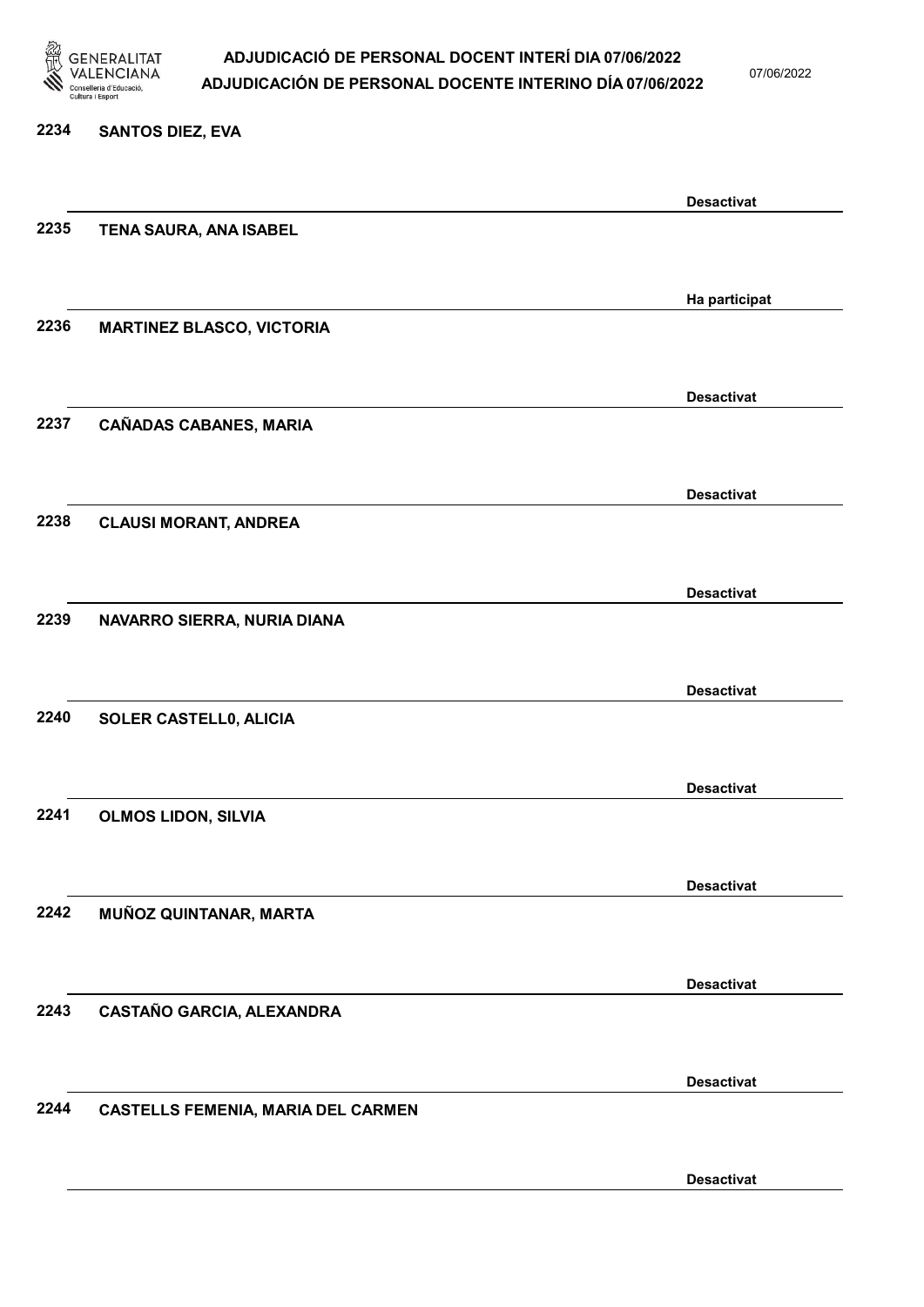

07/06/2022

### 2245 FERRER MARGAIX, SUSANA Desactivat 2246 GINER FUENTES, SARA Desactivat 2247 FUSTER OCHANDO, LAURA Desactivat 2248 MURILLO GARCIA, PATRICIA Desactivat 2249 ANDREU GALLEGO, ANDRES Desactivat 2250 ÑECO MESAS, PATRICIA Desactivat 2251 DE LA PEÑITA ARQUES, ANA Desactivat 2252 ARNAU LLORIS, FERRAN Desactivat 2253 LLORCA LÓPEZ, FRANCISCA Ha participat 2254 CARCEL CANO, CAROLINA **Petición:** 1 23 SUBSTITUCIÓ INDETERMINADA VALÈNCIA (46024072) CEIP SANT ISIDRE 120 / EDUCACIÓ INFANTIL Adjudicat Voluntaria 807731 Horas 2255 MUÑOZ FERNANDEZ, LORENA

Desactivat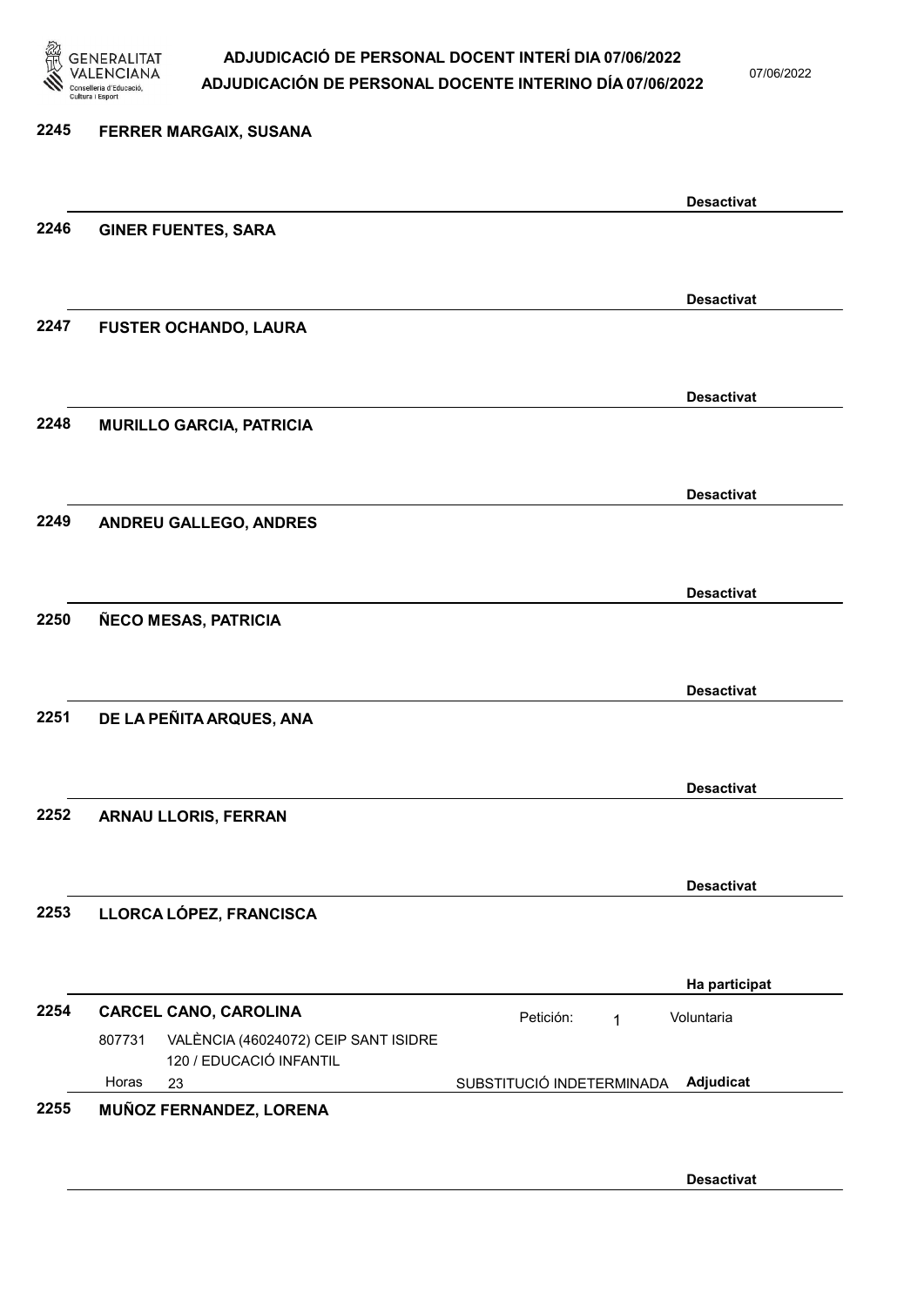

07/06/2022

Desactivat

# 2256 GIL FERRANDEZ, RUBEN Desactivat 2257 SOLBES BACHILLER, LIDIA Desactivat 2258 RAYOS MARCO, ASUNCION Desactivat 2259 PLANA CUÑAT, CARLA Desactivat 2260 CUENCA LOZAR, NATALIA CAROLINA Desactivat 2261 MATEU NAVARRO, ESTHER Desactivat 2262 VIDAL ESCRIVA, MARIA AMPARO Desactivat 2263 EXOJO HURTADO, JORGE Desactivat 2264 PIZCUETA SOLER, BEATRIZ Desactivat 2265 VILLENA PATERNA, JOSEFA Desactivat 2266 IZQUIERDO VALENCIA, CAROLINA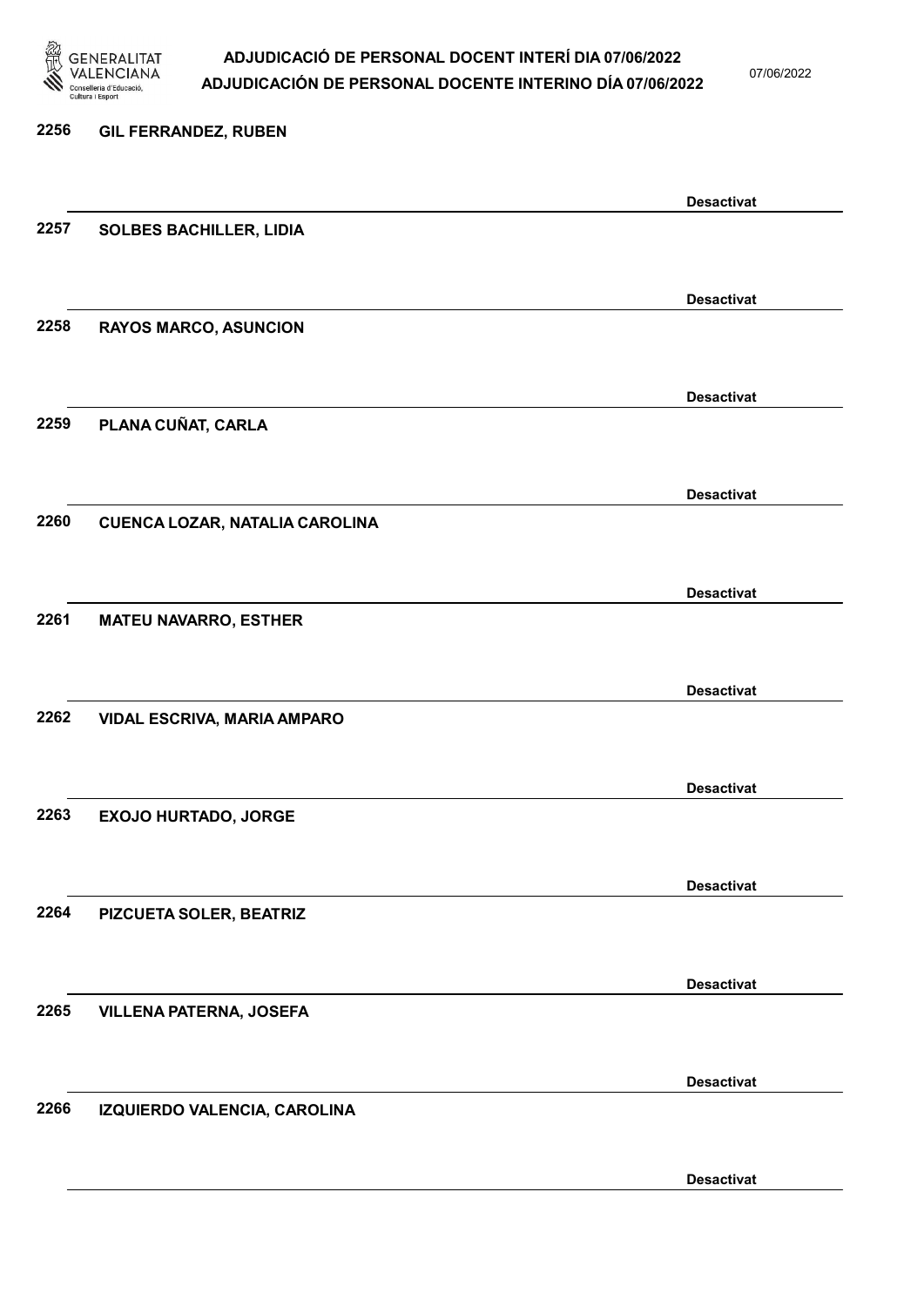

07/06/2022

### 2267 MONZO SANCHIS, REBECA Desactivat 2268 BLANQUER GARRIDO, LUCIA Desactivat 2269 CHINCHILLA LOZANO, ESTEFANIA Desactivat 2270 MARTINEZ PASTOR, CRISTINA Desactivat 2271 SIRVENT QUIÑONERO, LAURA Desactivat 2272 AGUDO SANCHEZ, ROSA Desactivat 2273 ALTUR MARTI, CAROLINA Ha participat 2274 JORDÁ AZNAR, JULIA Desactivat 2275 GARCIA FRIAS, ANTONIO Desactivat 2276 DIAZ DE MERA GONZALEZ DE LA ALEJA, EVA Desactivat 2277 CASANOVA GOMEZ, NACHO Desactivat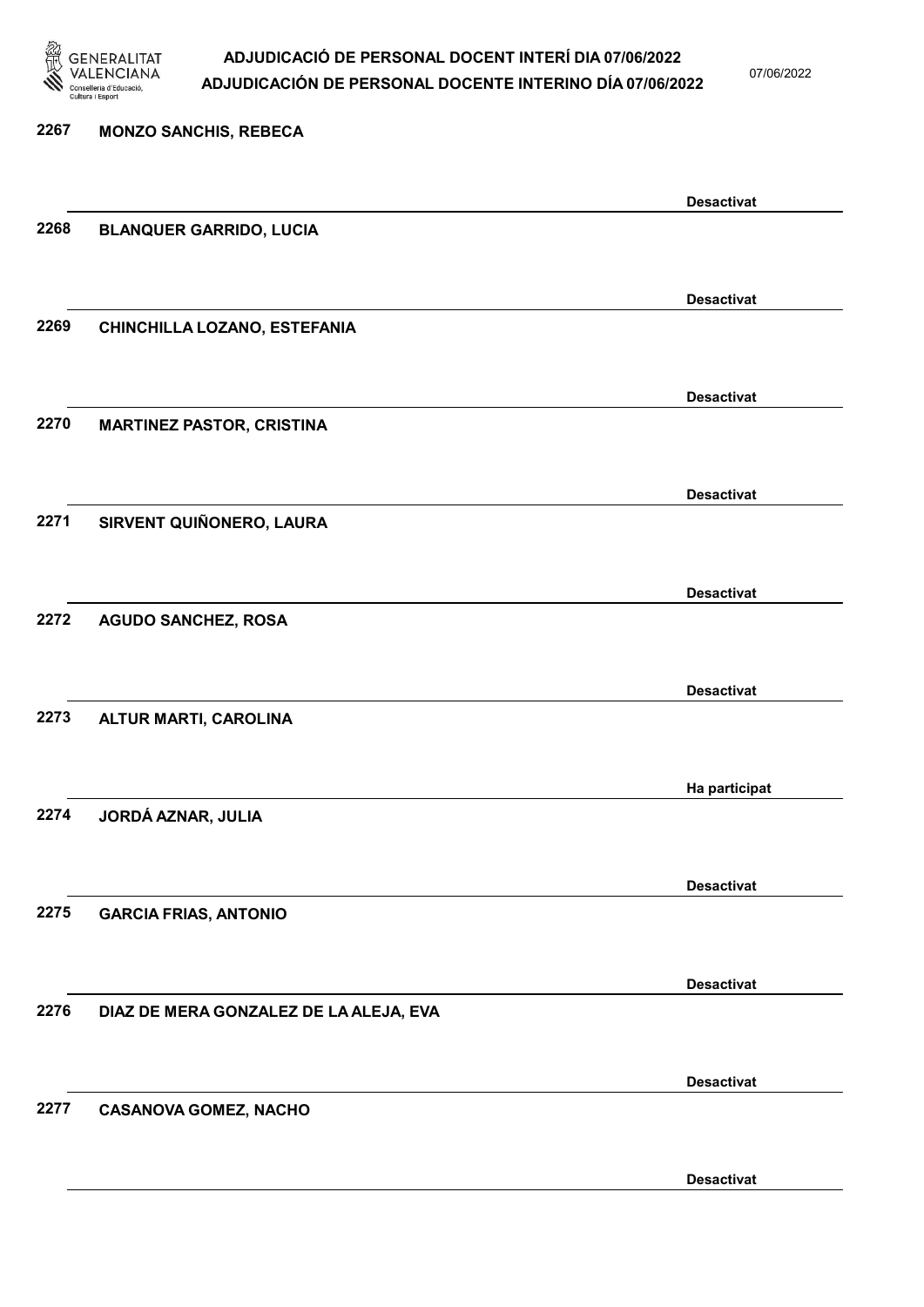

07/06/2022

Desactivat

# 2278 NAVARRO BENEYTO, MARIA JOSE Desactivat 2279 GOMEZ I PONS, MARIA No ha participat 2280 FABRA PERALES, MARTA Desactivat 2281 GIMENO PERIS, CARLES Desactivat 2282 MOSCARDO GOMAR, PAULA Desactivat 2283 NAVARRO IBAÑEZ, MARIA AMPARO Desactivat 2284 TENT ESCRIVÀ, TAMARA Desactivat 2285 VERA AGUIRRE, LOURDES INMACULADA Desactivat 2286 ANDREU NUÑEZ, YESSIKA YUSELL Desactivat 2287 BELTRAN MARTINEZ, MARTA Desactivat 2288 DAPENA DIACO, ANTONELLA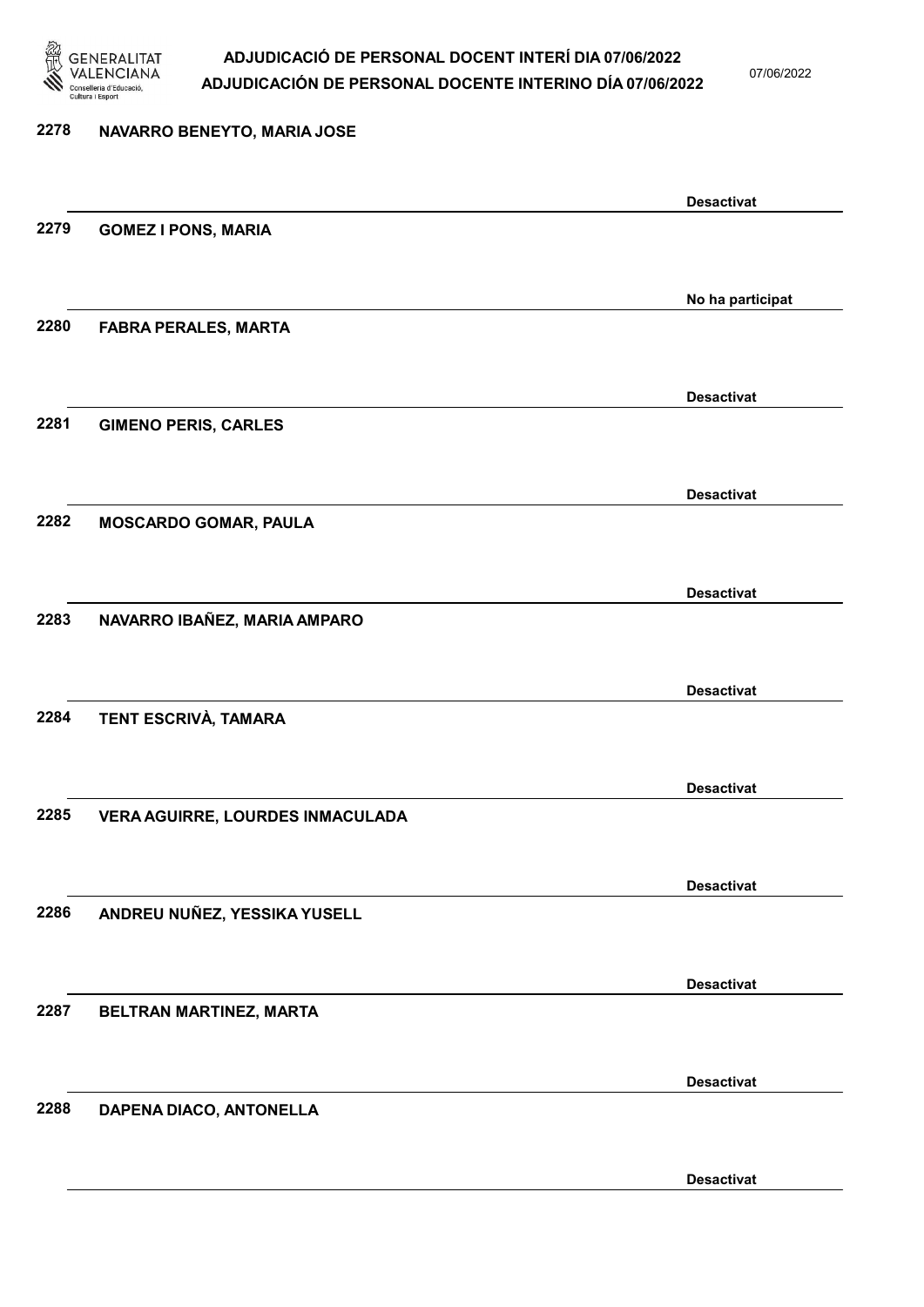

07/06/2022

#### 2289 MOLINA MARTINEZ, MARIA DEL MAR

|      |                                      | <b>Desactivat</b> |
|------|--------------------------------------|-------------------|
| 2290 | VAZQUEZ MIQUEL, MARIA JOSE           |                   |
|      |                                      |                   |
|      |                                      | <b>Desactivat</b> |
| 2291 | <b>CARRION SANMARTIN, ANA</b>        |                   |
|      |                                      |                   |
|      |                                      | <b>Desactivat</b> |
| 2292 | <b>CANO SANCHEZ, DAVID</b>           |                   |
|      |                                      |                   |
|      |                                      | <b>Desactivat</b> |
| 2293 | <b>BENLLOCH FAUS, MONTIEL</b>        |                   |
|      |                                      |                   |
|      |                                      | <b>Desactivat</b> |
| 2294 | HERNANDEZ BEL, MIRIAM                |                   |
|      |                                      |                   |
|      |                                      |                   |
| 2295 | <b>BELLVER APARICI, ALBA</b>         | <b>Desactivat</b> |
|      |                                      |                   |
|      |                                      |                   |
| 2296 |                                      | <b>Desactivat</b> |
|      | PAREJA MARTINEZ, RAQUEL              |                   |
|      |                                      |                   |
|      |                                      | <b>Desactivat</b> |
| 2297 | <b>MOLINA MARTINEZ, MARIA NIEVES</b> |                   |
|      |                                      |                   |
|      |                                      | <b>Desactivat</b> |
| 2298 | <b>MOLINER SAURA, LORENA</b>         |                   |
|      |                                      |                   |
|      |                                      | <b>Desactivat</b> |
| 2299 | PLANELLS MARMANEU, MARIA             |                   |
|      |                                      |                   |
|      |                                      | <b>Desactivat</b> |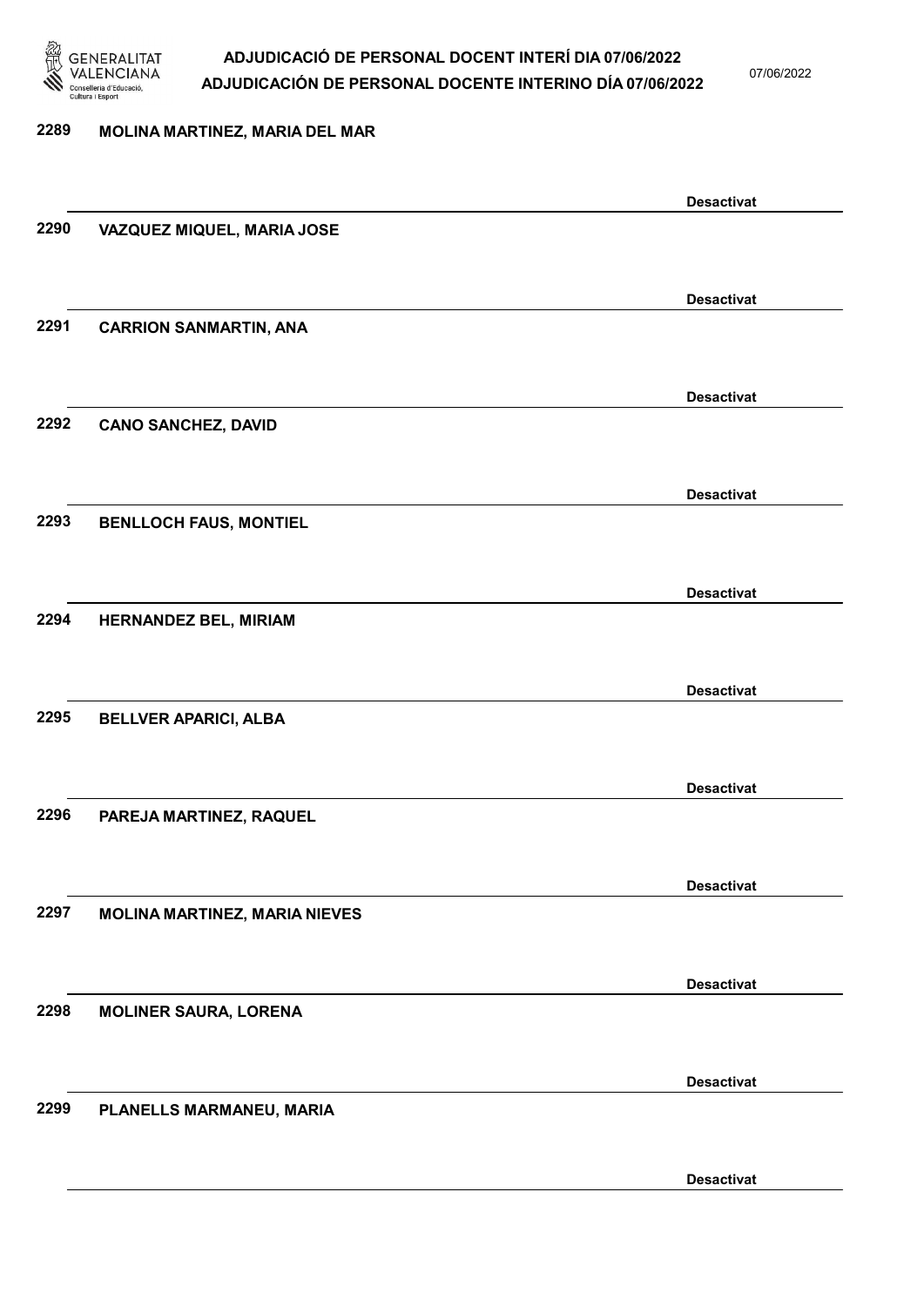

07/06/2022

# 2300 VERDÚ RUBIO, ZULIMA Desactivat 2301 EGEA SAURA, OLGA Desactivat 2302 ARABI OLIVER, CARMEN Desactivat 2303 FRANCO BELTRAN, GAIL Desactivat 2304 ROIG SERRANO, CLAUDIA Desactivat 2305 CRESPO JIMENEZ, ANNA Desactivat 2306 PINEDA LLOPIS, MARIANA Desactivat 2307 DOMÉNECH GARCÍA, ANDREA Desactivat 2308 ANDREU MARTINEZ, LIDIA Desactivat 2309 ESTRADA OLIVA, MARIA DOLORES Desactivat 2310 GONZALEZ PINA, MARC

Desactivat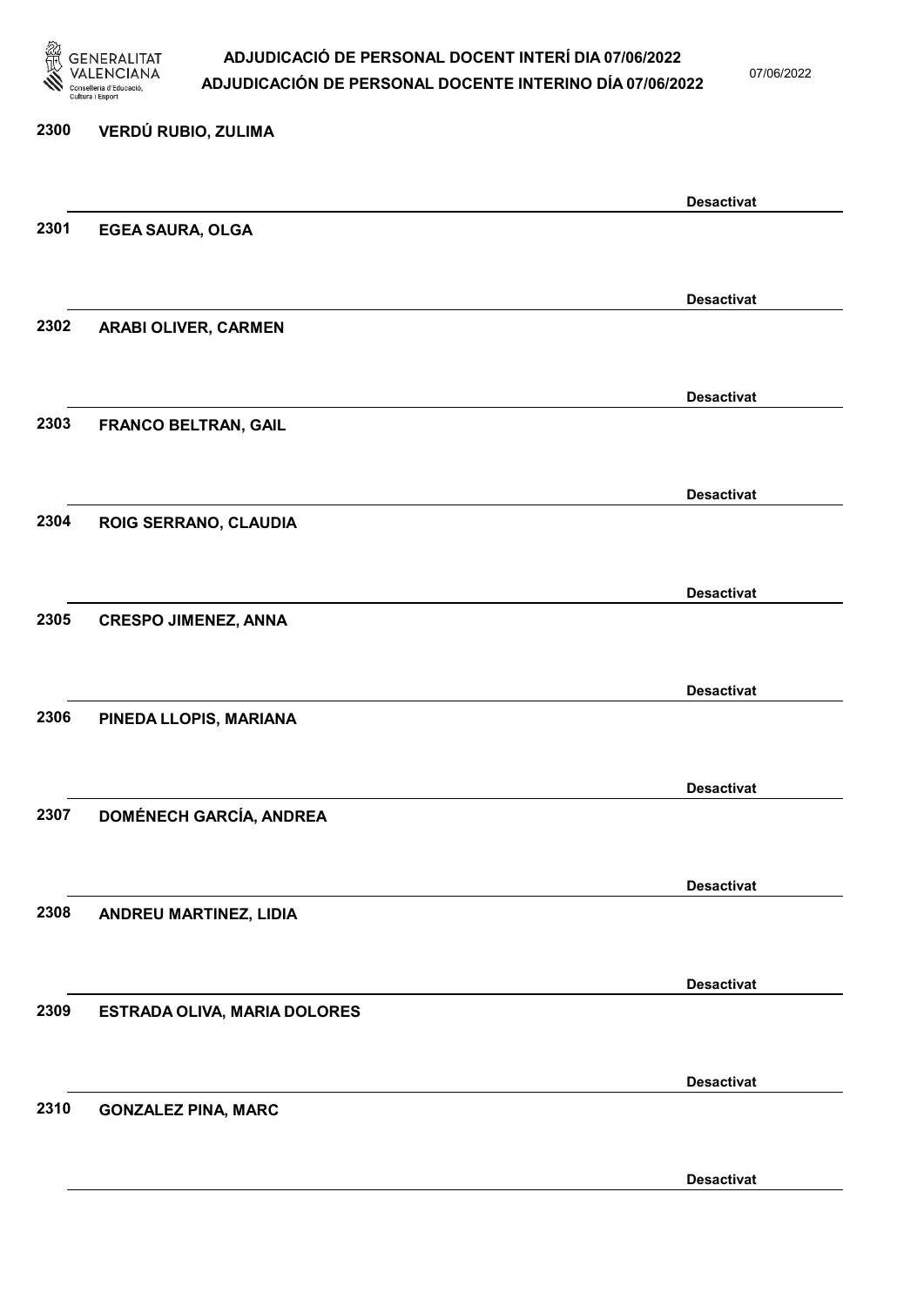

07/06/2022

### 2311 ZANON HERNANDEZ, ISABEL Desactivat 2312 MUÑOZ FRANCO, MARINA MERCEDES Desactivat 2313 HERRERO VAÑO, ANA Desactivat 2314 BUENO GARCIA, ADELA Desactivat 2315 CASTELLET GARCIA, FELICIDAD Desactivat 2316 FERRANDO DONOSO, INES Desactivat 2317 FERRER MARTORELL, MARIA Desactivat 2318 REQUENA LOPEZ, ROCIO Desactivat 2319 SALA CAMPOS, ARANTXA Desactivat 2320 ABAD JIMENEZ, CARMEN Desactivat 2321 TAPIA PEREZ, CRISTINA Desactivat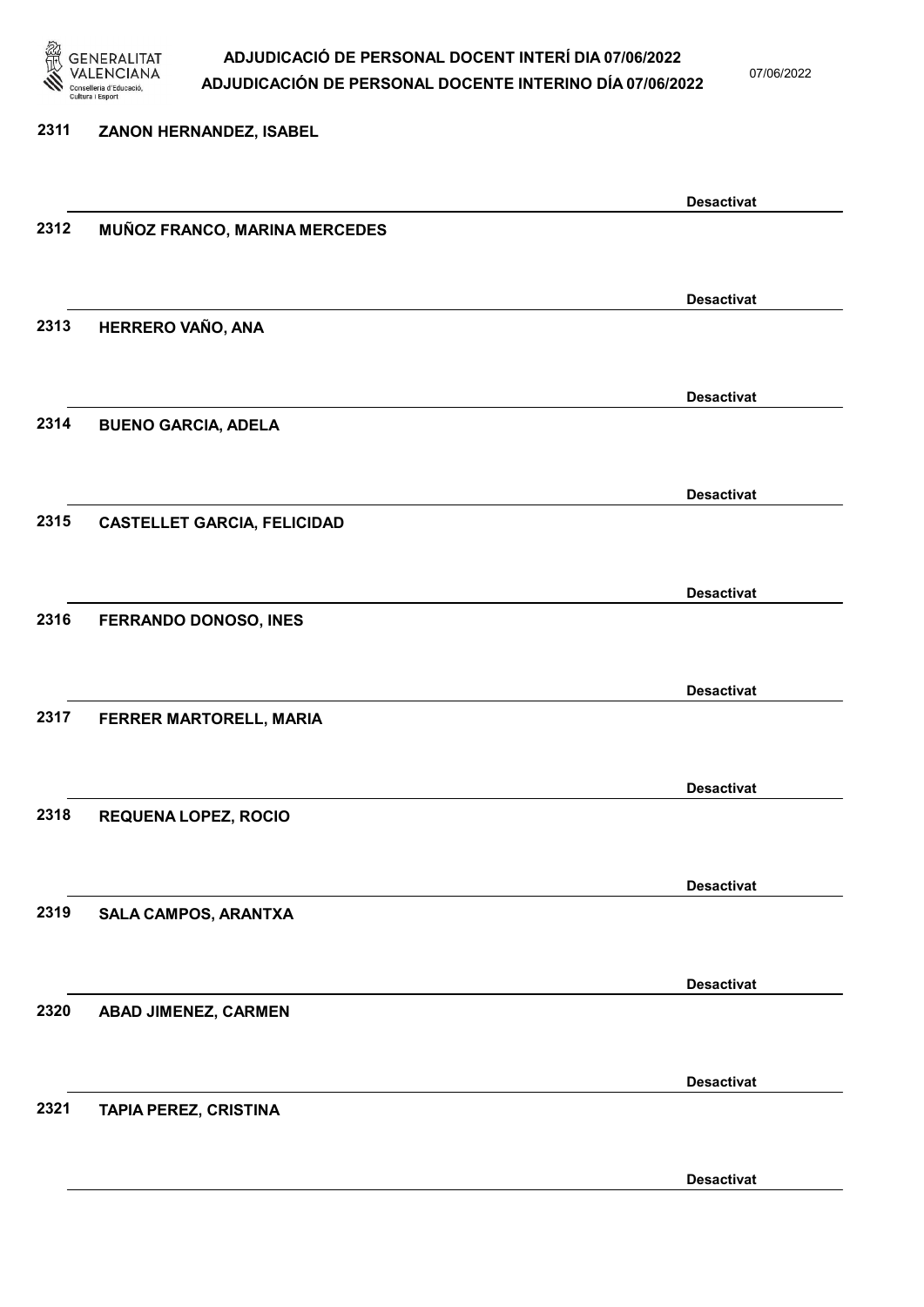

07/06/2022

## 2322 IZQUIERDO FOGUED, CRISTINA Desactivat 2323 INOTO CLOS, MARIA AMPARO Desactivat 2324 GARRIDO BATALLER, NOEMI Desactivat 2325 SANCHEZ GARCIA, NURIA Desactivat 2326 ESTEBAN BLANES, CLARA Desactivat 2327 JIMENEZ BARRIOS, ALBA Desactivat 2328 MARTINEZ FERNANDEZ, NOELIA Desactivat 2329 MARTINEZ FERNANDEZ, CRISTINA Ha participat 2330 FAYOS CARBONERES, AMPARO Desactivat 2331 MARTINEZ MOLINA, LORENA Desactivat 2332 ALACREU ROSELLO, INES

Desactivat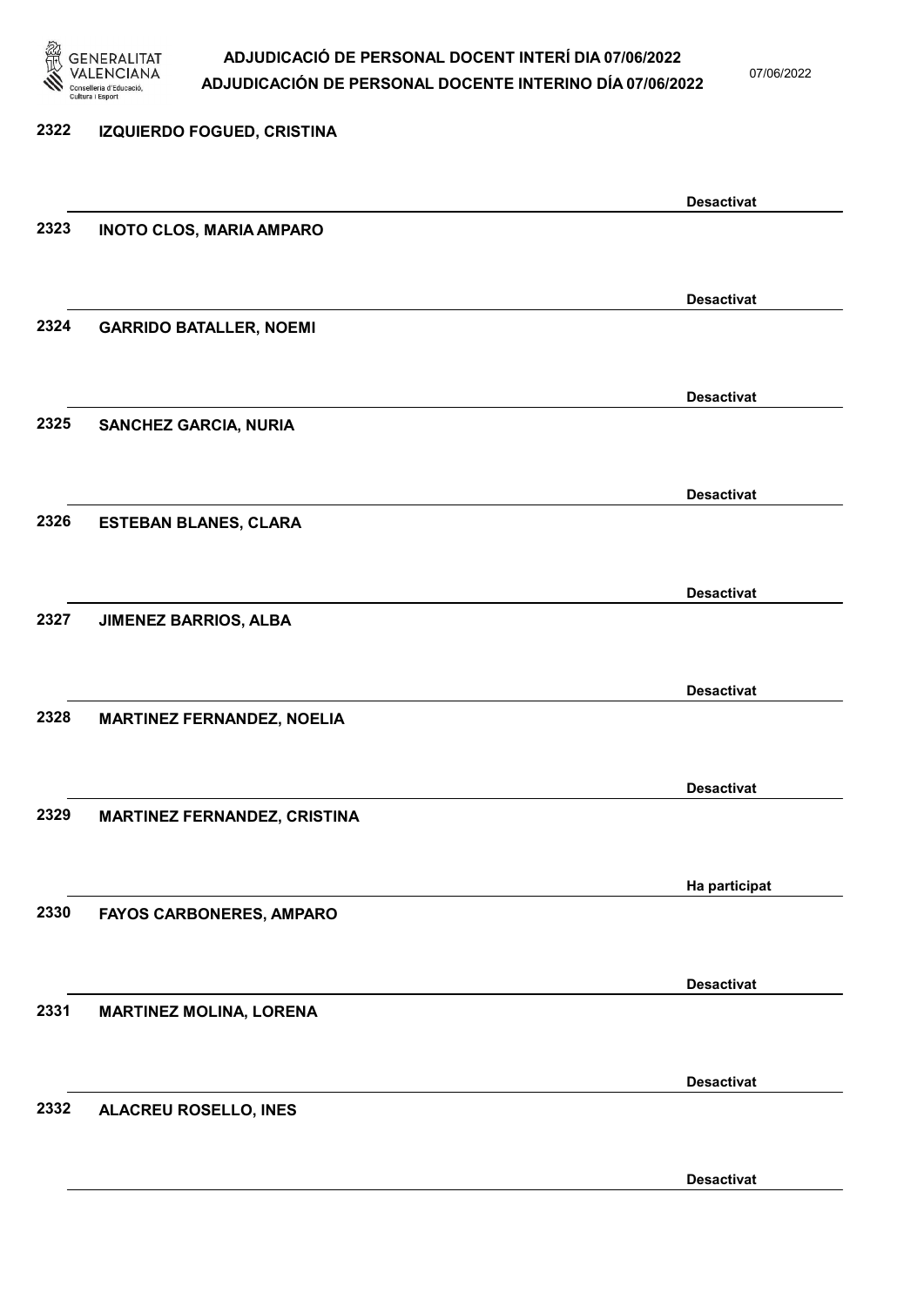

07/06/2022

#### 2333 VIDAL ROIG, MARIA

|      |                                    | <b>Desactivat</b> |
|------|------------------------------------|-------------------|
| 2334 | <b>TORREGROSA MONTER, IRENE</b>    |                   |
|      |                                    |                   |
|      |                                    | <b>Desactivat</b> |
| 2335 | SANJUAN ESTEVAN, JULIA             |                   |
|      |                                    |                   |
|      |                                    |                   |
|      |                                    | <b>Desactivat</b> |
| 2336 | <b>MARINER PEREZ, ANA</b>          |                   |
|      |                                    |                   |
|      |                                    | <b>Desactivat</b> |
| 2337 | PEREZ MONTANER, DAVID              |                   |
|      |                                    |                   |
|      |                                    | <b>Desactivat</b> |
| 2338 | <b>ESCRIVA MORANT, MIREIA</b>      |                   |
|      |                                    |                   |
|      |                                    |                   |
|      |                                    | <b>Desactivat</b> |
| 2339 | <b>GUEROLA MARTINEZ, SANDRA</b>    |                   |
|      |                                    |                   |
|      |                                    | <b>Desactivat</b> |
| 2340 | LLORET BATALLER, RAQUEL PILAR      |                   |
|      |                                    |                   |
|      |                                    | <b>Desactivat</b> |
| 2341 | PEREZ FORNES, ANTONIA              |                   |
|      |                                    |                   |
|      |                                    |                   |
|      |                                    | <b>Desactivat</b> |
| 2342 | <b>CATENA FRANCES, CARLA</b>       |                   |
|      |                                    |                   |
|      |                                    | <b>Desactivat</b> |
| 2343 | <b>ESCRIG BELLES, JUAN ANTONIO</b> |                   |
|      |                                    |                   |
|      |                                    | <b>Desactivat</b> |
|      |                                    |                   |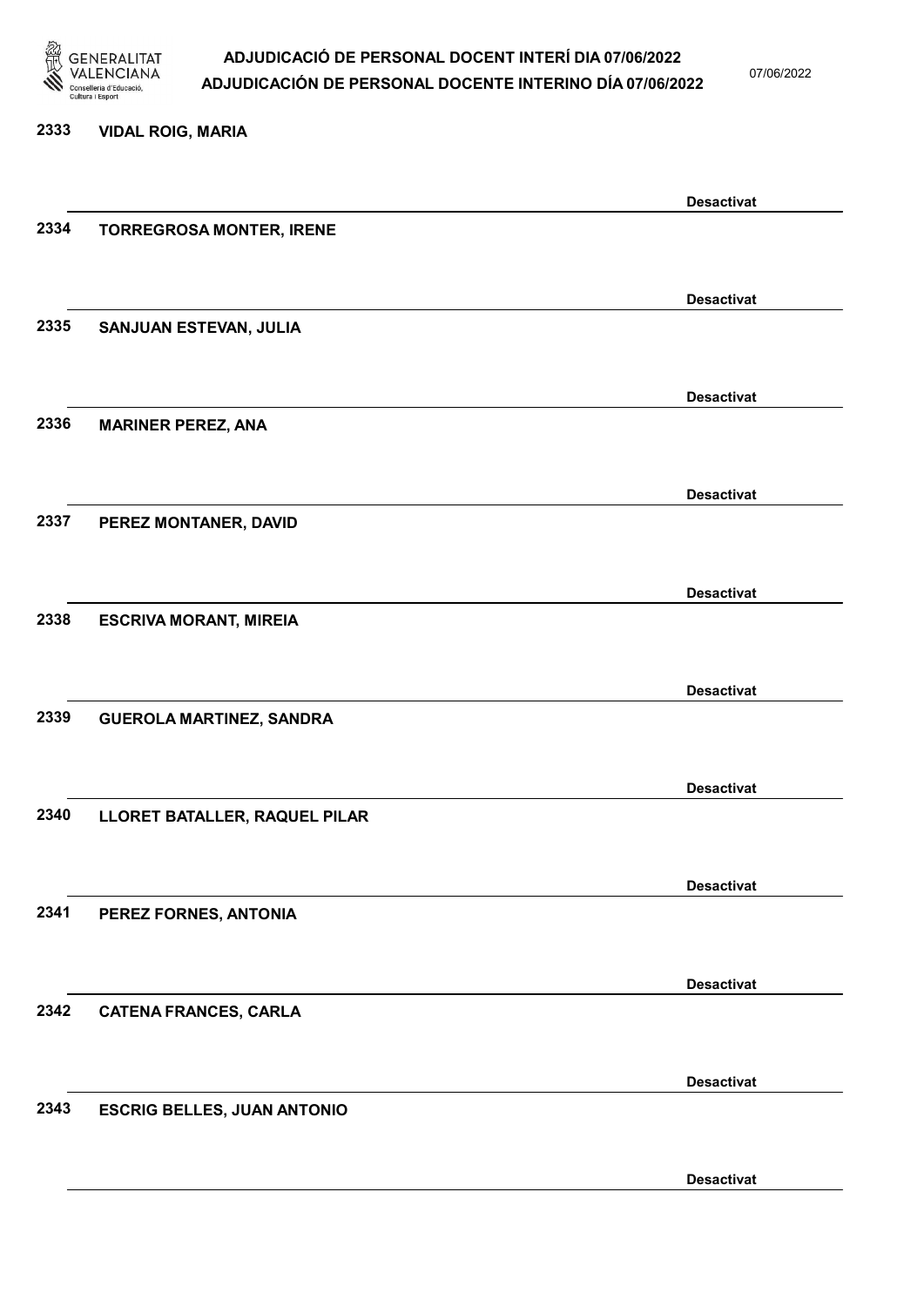

07/06/2022

Desactivat

## 2344 NAVARRO CLIMENT, MARIA JOSE Desactivat 2345 POMARES SANCHIZ, CAROLINA Desactivat 2346 GONZALEZ MARTIN, AINHOA Desactivat 2347 NAVARRO LLARIO, CRISTINA Desactivat 2348 TARIN GARCIA, MARIA AMPARO Desactivat 2349 GUZMAN TENA, SILVIA Desactivat 2350 BERNAT NAVARRO, MARTA Desactivat 2351 MARTI BATALLER, ANGELES Desactivat 2352 MENDEZ SERRA, ITZIAR Ha participat 2353 ORTIZ VALLADOLID, CRISTINA Desactivat 2354 SERVAN EXPOSITO, NAIRA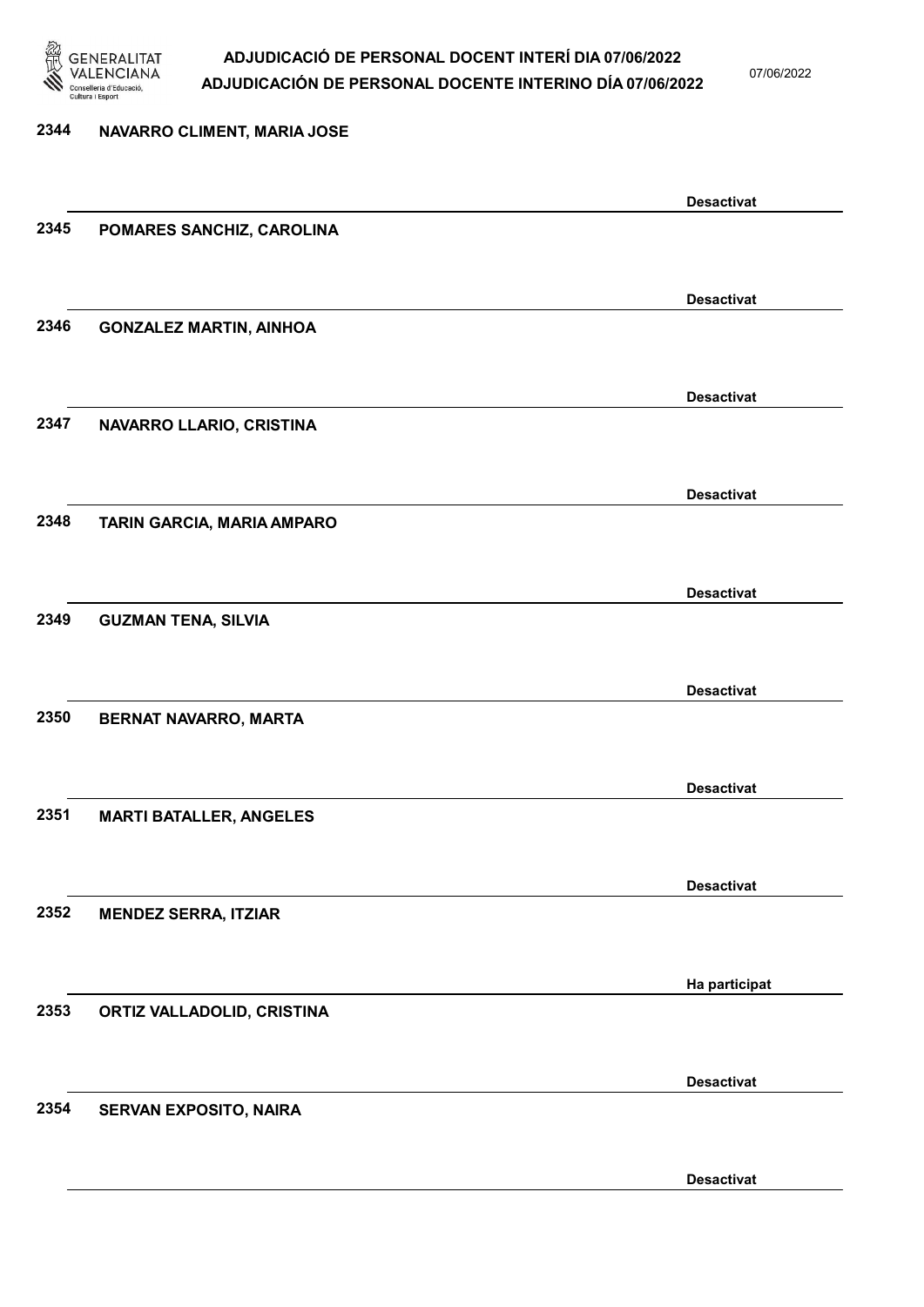

07/06/2022

### 2355 MARTINEZ PAYA, LETICIA DE LOS ANGELES

|      |                                  | <b>Desactivat</b> |
|------|----------------------------------|-------------------|
| 2356 | <b>TARRAGO BENITO, ZAIRA</b>     |                   |
|      |                                  |                   |
|      |                                  | <b>Desactivat</b> |
| 2357 | <b>LLIDO MORELL, ESTER</b>       |                   |
|      |                                  |                   |
|      |                                  | <b>Desactivat</b> |
| 2358 | <b>DOMENECH SANZ, GUIOMAR</b>    |                   |
|      |                                  |                   |
|      |                                  | <b>Desactivat</b> |
| 2359 | BLAZQUEZ BLAZQUEZ, MARIA LOURDES |                   |
|      |                                  |                   |
|      |                                  | <b>Desactivat</b> |
| 2360 | ALLOZA FERRET, MARTA MARIA       |                   |
|      |                                  |                   |
|      |                                  | <b>Desactivat</b> |
| 2361 | FERNANDEZ CAMPOS, RAQUEL         |                   |
|      |                                  |                   |
|      |                                  | <b>Desactivat</b> |
| 2362 | <b>VILA BARTOLOME, MARIA</b>     |                   |
|      |                                  |                   |
|      |                                  | <b>Desactivat</b> |
| 2363 | TORMO ALBIÑANA, MARÍA            |                   |
|      |                                  |                   |
|      |                                  | <b>Desactivat</b> |
| 2364 | SORIANO PALANCA, MARIA DOLORES   |                   |
|      |                                  |                   |
|      |                                  | <b>Desactivat</b> |
| 2365 | ROCA BOLUMAR, NOELIA             |                   |
|      |                                  |                   |
|      |                                  | No adjudicat      |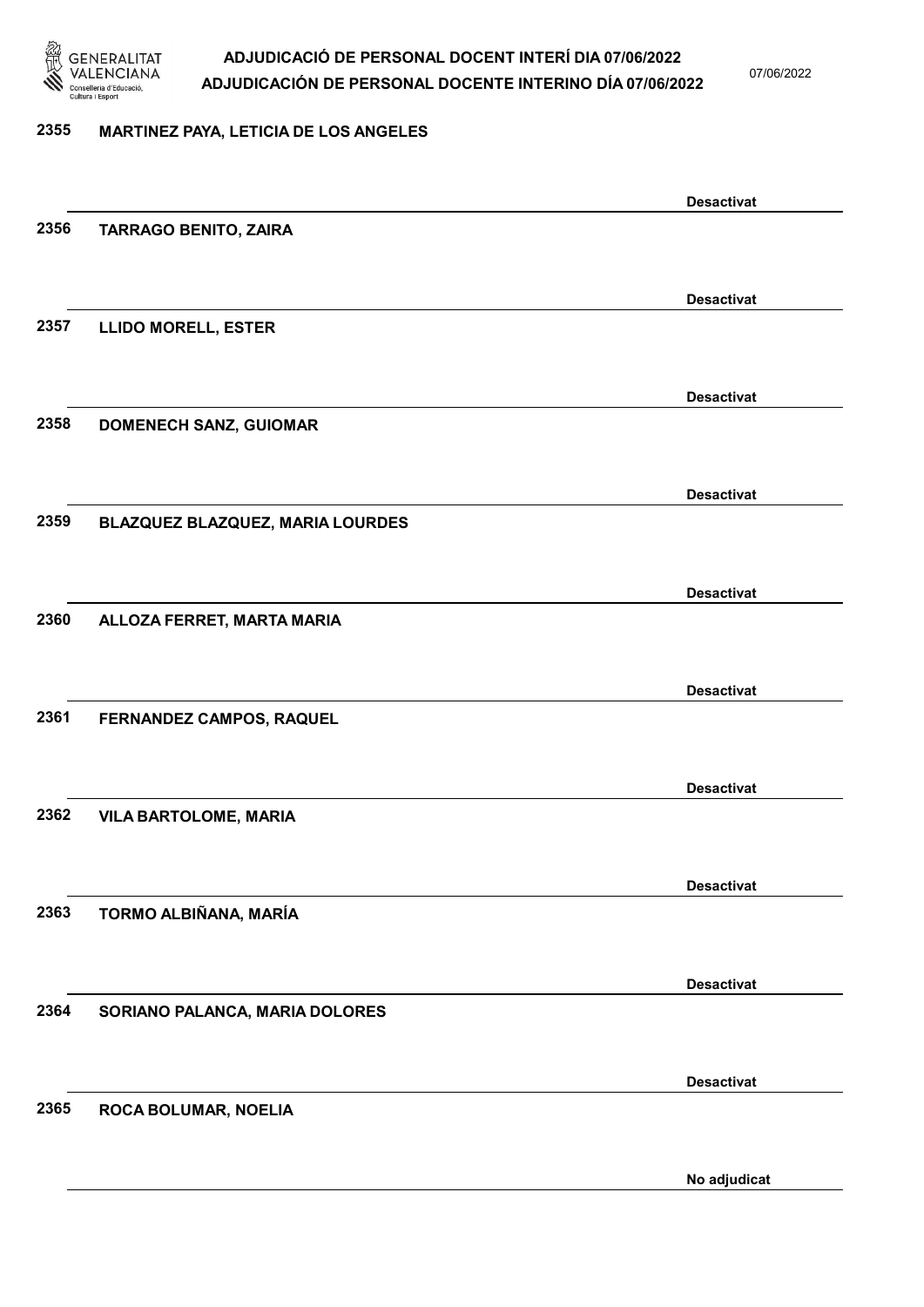

07/06/2022

### 2366 ASENCIO MONTIEL, GUILLERMO Desactivat 2367 GARI BALAGUER, PAULA Ha participat 2368 DONET PERALES, RUTH Desactivat 2369 MOLL VARGAS, CRISTINA Ha participat 2370 GIL DURA, MARGARITA Desactivat 2371 ROCA TORTOLA, MARTINA Desactivat 2372 SIERRAS SORIANO, JESUS DE LOS REYES Desactivat 2373 DOMINGUEZ ROYO, BEATRIZ Ha participat 2374 BLANCO LOZANO, MARIA ISABEL Desactivat 2375 GUTIERREZ GONZALEZ, NURIA Desactivat 2376 BENEYTO FERRER, ROSA ANA **Petición:** 4 23 SUBSTITUCIÓ INDETERMINADA Adjudicat DOLORES (03004341) CEIP CARDENAL BELLUGA 120 / EDUCACIÓ INFANTIL Voluntaria 777342 Horas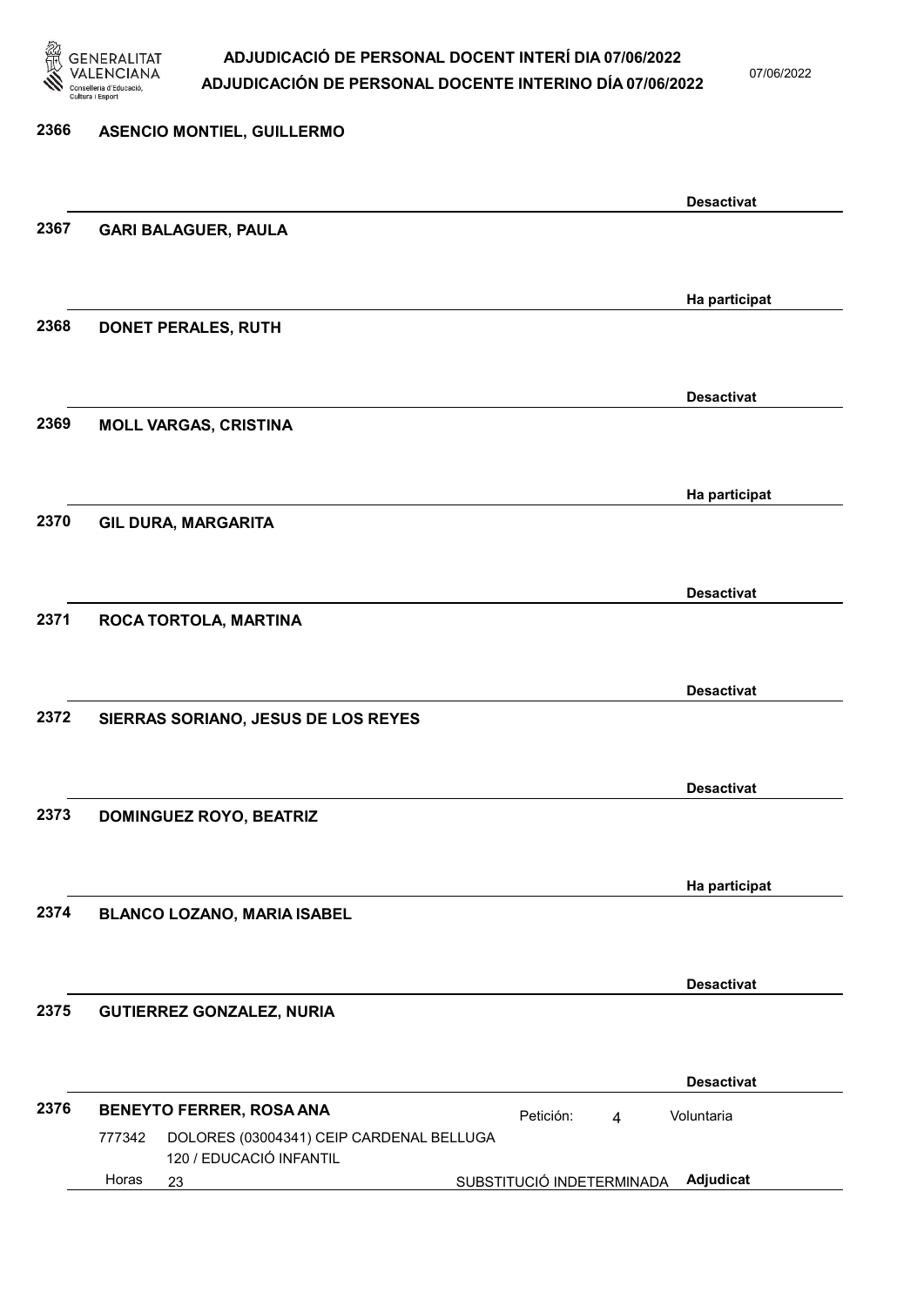

07/06/2022

#### 2377 YAGO CANET, ALBERTO

|      |                                    | <b>Desactivat</b> |
|------|------------------------------------|-------------------|
| 2378 | SIRVENT GAZQUEZ, ISABEL            |                   |
|      |                                    |                   |
|      |                                    | <b>Desactivat</b> |
| 2379 | CAJA NAVARRO, BLANCA               |                   |
|      |                                    |                   |
|      |                                    | No adjudicat      |
| 2380 | <b>MASCARELL BESOS, CARLOS</b>     |                   |
|      |                                    |                   |
|      |                                    | <b>Desactivat</b> |
| 2381 | <b>CASTELLO CHORDA, LOURDES</b>    |                   |
|      |                                    |                   |
|      |                                    | <b>Desactivat</b> |
| 2382 | <b>MARTINEZ TENA, AIDA</b>         |                   |
|      |                                    |                   |
|      |                                    | <b>Desactivat</b> |
| 2383 | MIRA GALINDO, CAROLINA             |                   |
|      |                                    |                   |
|      |                                    | <b>Desactivat</b> |
| 2384 | <b>ONSURBE GARCIA, NURIA MARIA</b> |                   |
|      |                                    |                   |
|      |                                    | <b>Desactivat</b> |
| 2385 | <b>RAMIREZ CASES, MARTA</b>        |                   |
|      |                                    |                   |
|      |                                    | <b>Desactivat</b> |
| 2386 | <b>SANZ ORERO, EVA MARIA</b>       |                   |
|      |                                    |                   |
|      |                                    | <b>Desactivat</b> |
| 2387 | <b>GUTIERREZ RIVAS, LARA</b>       |                   |
|      |                                    |                   |
|      |                                    |                   |
|      |                                    | Ha participat     |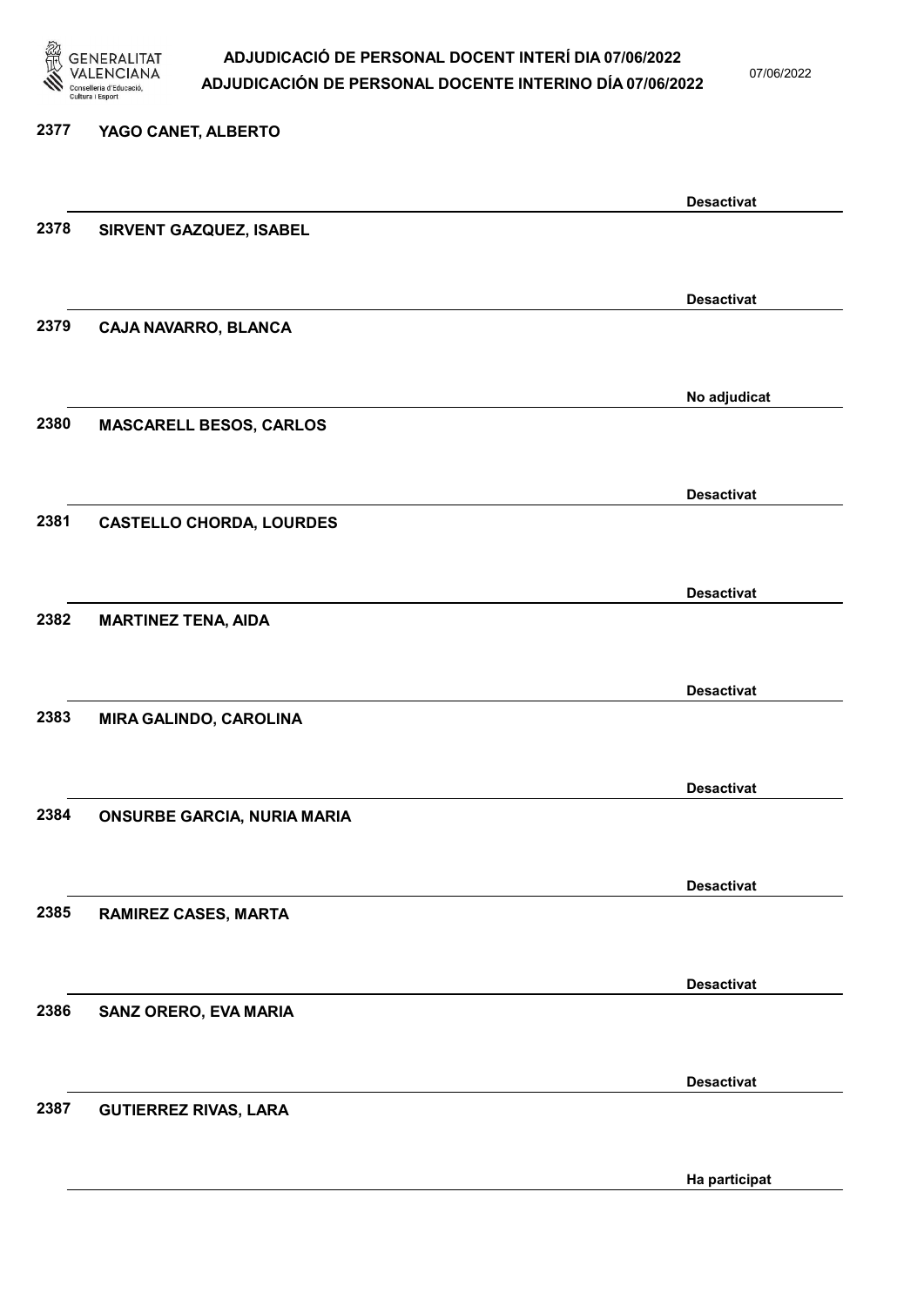

07/06/2022

Desactivat

# 2388 BOTELLA ALARCON, NURIA Desactivat 2389 MARTIN SANTAMARIA, LETICIA Desactivat 2390 RODRIGUEZ MARTINEZ, ESPERANZA Ha participat 2391 SANCHIS REIG, DAMARIS Desactivat 2392 CERVERA CARCEL, MELODY Ha participat 2393 MENGUAL NADAL, MARIA ESTEFANIA No adjudicat 2394 MATEU JUAN, EDGAR Desactivat 2395 HERNANDEZ CASTELLO, ALMUDENA Desactivat 2396 VELAZQUEZ FUENTES, LORENA Desactivat 2397 GONELL FORTANET, JUAN Desactivat 2398 MIÑANA CAMARENA, MARIA JOSE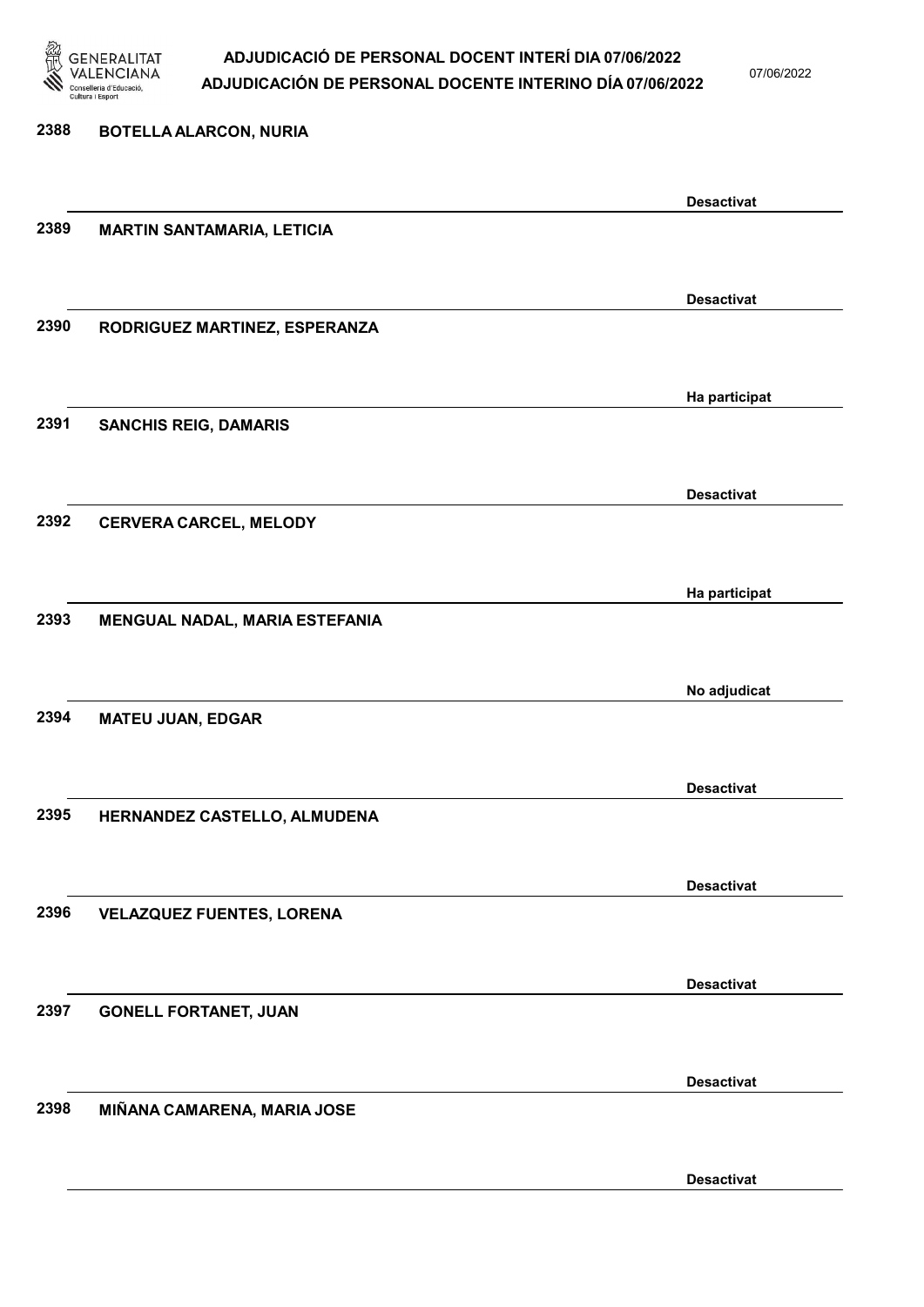

07/06/2022

### 2399 LOPEZ RUIZ, CRISTINA Desactivat 2400 GARCIA ESPINOSA, LAURA Ha participat 2401 MUÑOZ ESCALADA, MARIA CARMEN No adjudicat 2402 BERROJO VALENCIA, DAVID Desactivat 2403 BLASCO ALCARAZ, ROSA MARIA Ha participat 2404 PASTOR VIDAL, FERMIN Desactivat 2405 JUAN CABRERA, MARIA Desactivat 2406 ROMERO MERI, LOURDES Desactivat 2407 MORENO MONREAL, EVA MARIA No adjudicat 2408 BELDA LLORET, OMAR Desactivat 2409 ALCALA TORRES, Mª DESAMPARADOS

Desactivat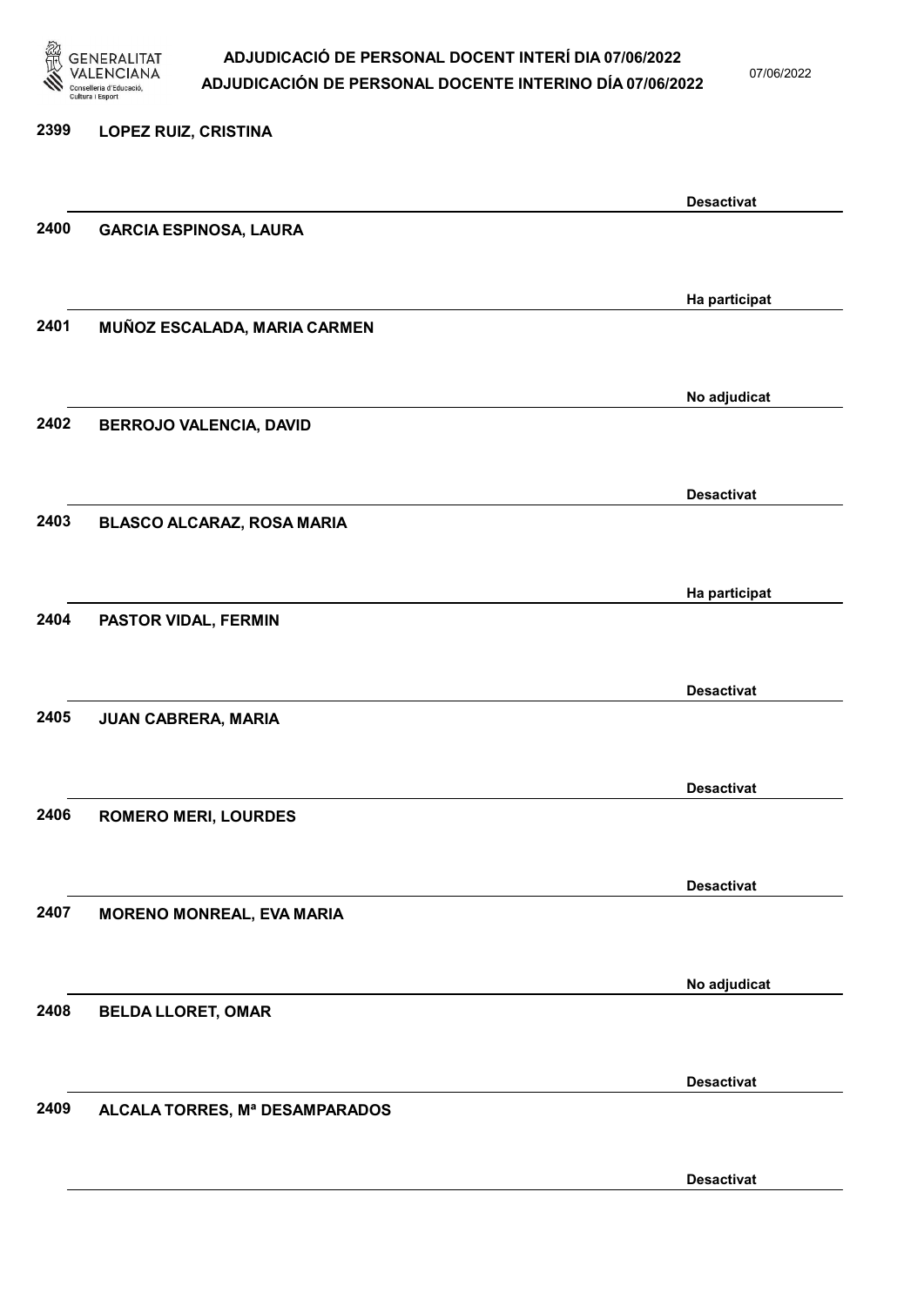

07/06/2022

### 2410 GASPAR PES, ELENA Desactivat 2411 ALBENTOSA PALACIOS, PAULA Desactivat 2412 CASANOVA CALPENA, MONICA Ha participat 2413 CHIVA ANDREU, GEMA Desactivat 2414 PASTOR AMOR, TERESA Desactivat 2415 ORTIZ BALLESTER, ROSA Desactivat 2416 SEGURA ORTEGA, MURIEL No adjudicat 2417 JIMENEZ PASCUAL, BEATRIZ Ha participat 2418 SOLER CAMPINS, JORDI Desactivat 2419 TORTOSA NAVARRO, MARIA BELEN Desactivat 2420 IBAÑEZ SEGRELLES, SILVIA **El propertado de la propertación el petición:** 23 SUBSTITUCIÓ INDETERMINADA Adjudicat DEHESA DE CAMPOAMOR (03016080) CEIP PLAYAS DE ORIHUELA 120 / EDUCACIÓ INFANTIL Voluntaria 879752 Horas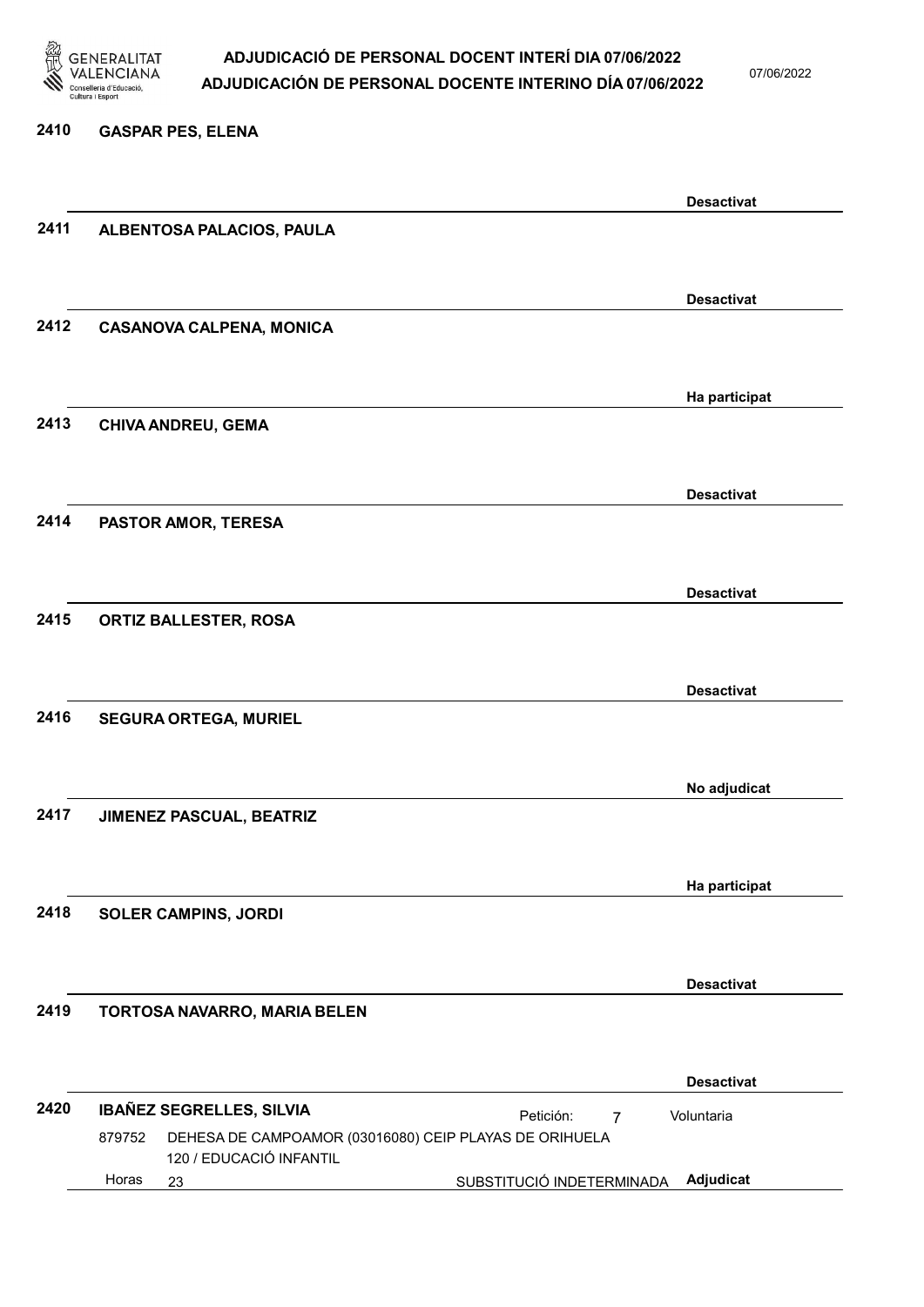

07/06/2022

No adjudicat

# 2421 MARTINEZ LOMEÑAS, SABRINA No adjudicat 2422 CEREZO LEDESMA, CRISTINA Desactivat 2423 VEGARA JOVER, ANDREA No adjudicat 2424 LLUCH TOLOSA, MONTSERRAT Ha participat 2425 PADILLA BOSQUE, PRISCILA No adjudicat 2426 RAMOS PERALTA, LAURA No adjudicat 2427 ROSALEN ALCOCER, ASUNCION DEL PILAR Desactivat 2428 VERCHER MARIA, ESTER No adjudicat 2429 PARRIZAS PALOMERO, SILVIA Desactivat 2430 MATEU MIRALLES, MARTA Desactivat 2431 FERRUS PELLICER, ESTER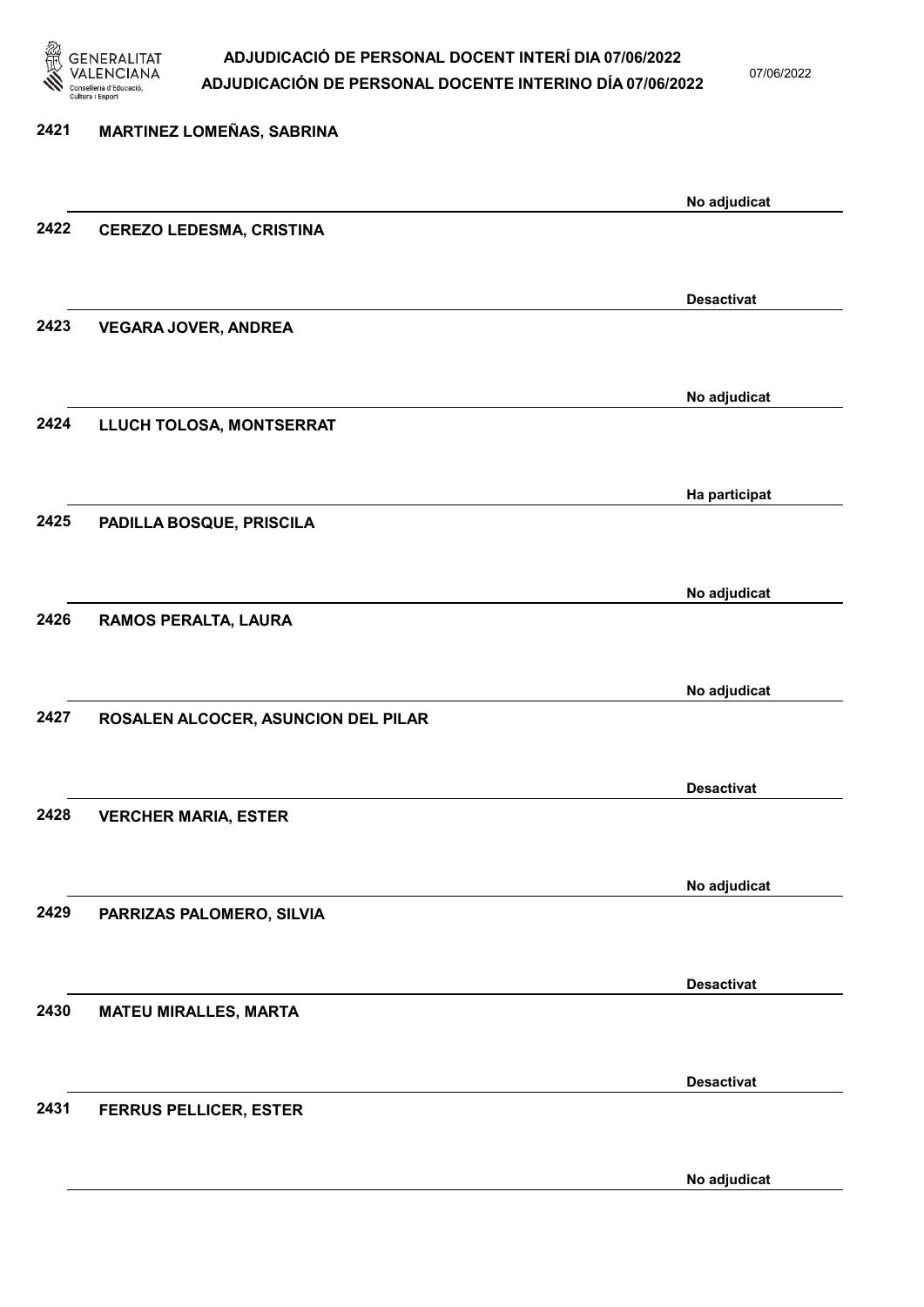

07/06/2022

Desactivat

# 2432 INSA PLA, ANA REYES No adjudicat 2433 MICO PINA, ANA BELEN No adjudicat 2434 VAYA CASAS, ALBA Desactivat 2435 PERALES CALATAYUD, SONIA Desactivat 2436 SENDROS MARTINEZ, MARIA Desactivat 2437 LANZA ALBENTOSA, WENDY No adjudicat 2438 LOPEZ IRUELA, MARIA JESUS No adjudicat 2439 IRAÑETA IBAÑEZ, MARIA NIEVES Desactivat 2440 IBAÑEZ CEBRIAN, ANDREU EULOGI Desactivat 2441 SANCHIS MARTÍNEZ, NOEMÍ Desactivat 2442 JORQUES ZAFRILLA, BELEN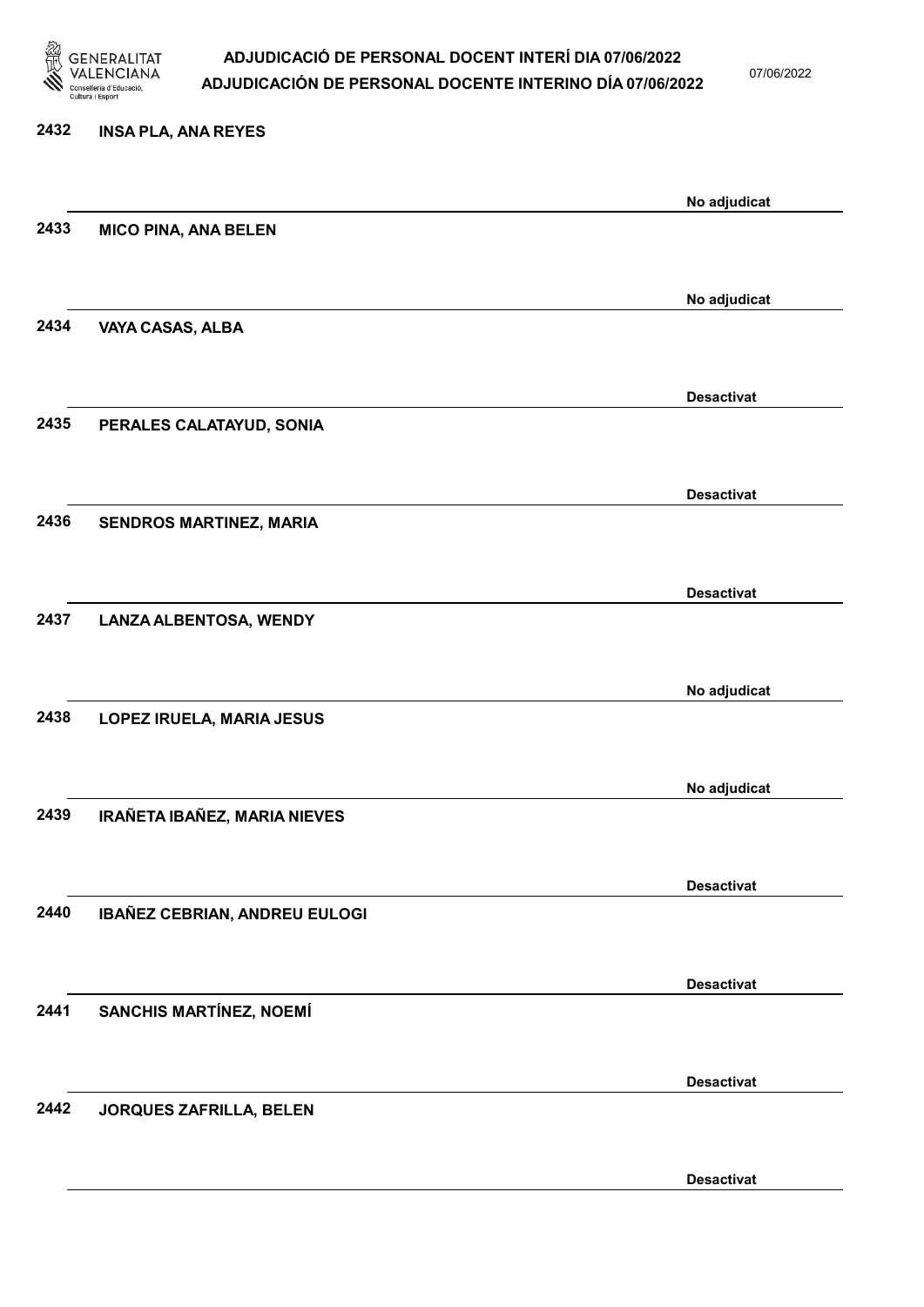

07/06/2022

Desactivat

# 2443 NOGUES GONZALEZ, ALBA No adjudicat 2444 VELERT CARRION, ISABEL No adjudicat 2445 LANDETE SANCHEZ, GEMMA No adjudicat 2446 AGUSTI GIL, INMACULADA CONCEPCION No adjudicat 2447 GUERRERO CARAYOL, EVA MARIA No adjudicat 2448 COMPANY MEDINA, LUCIA Desactivat 2449 YNAT LOPEZ, NOELIA EMPAR Desactivat 2450 GARCIA FABREGAT, TATIANA VALERIA Desactivat 2451 BOLOS VALERO, EDNA Desactivat 2452 CALVO MOSCARDO, ISABEL Desactivat 2453 PERICACHO MIRALLES, ROSA MARIA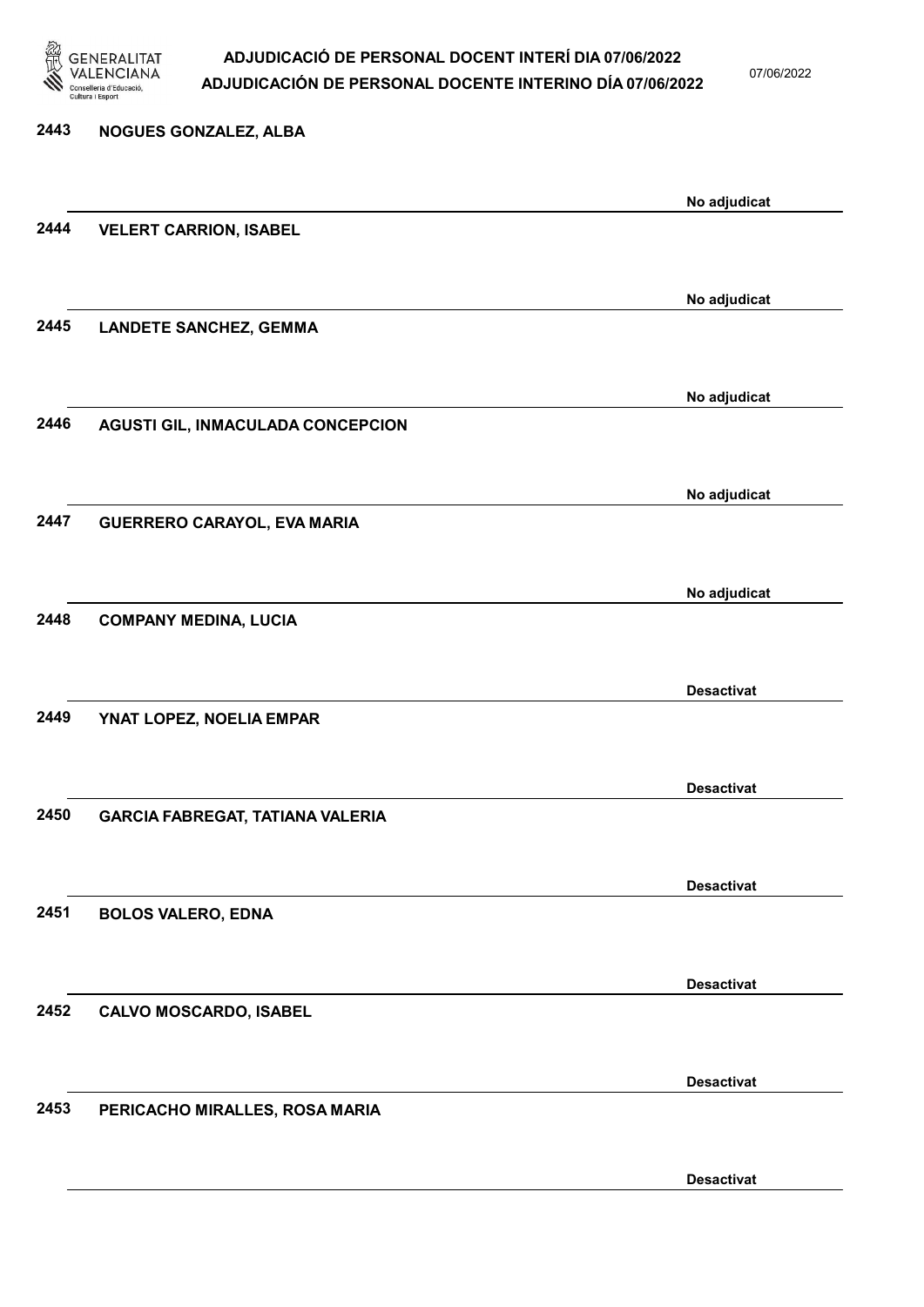

07/06/2022

Ha participat

# 2454 RUEDA MARFIL, CRISTINA No adjudicat 2455 GARCIA GOMEZ, BEATRIZ Desactivat 2456 ORTIZ SILVESTRE, OMAR Desactivat 2457 GONZALEZ GILABERT, VIRGINIA Desactivat 2458 ALIQUES GARCIA, JAVIER Desactivat 2459 GUADILLA IÑIGUEZ, EVA MARIA No adjudicat 2460 NOGUERA BERTO, DESAMPARADOS No adjudicat 2461 VILA BELLOT, MARIA JOSE Desactivat 2462 CONTRERAS CANTO, SARA Ha participat 2463 PEREZ PICO, NAIARA No adjudicat 2464 PASCUAL ORENGA, MIREIA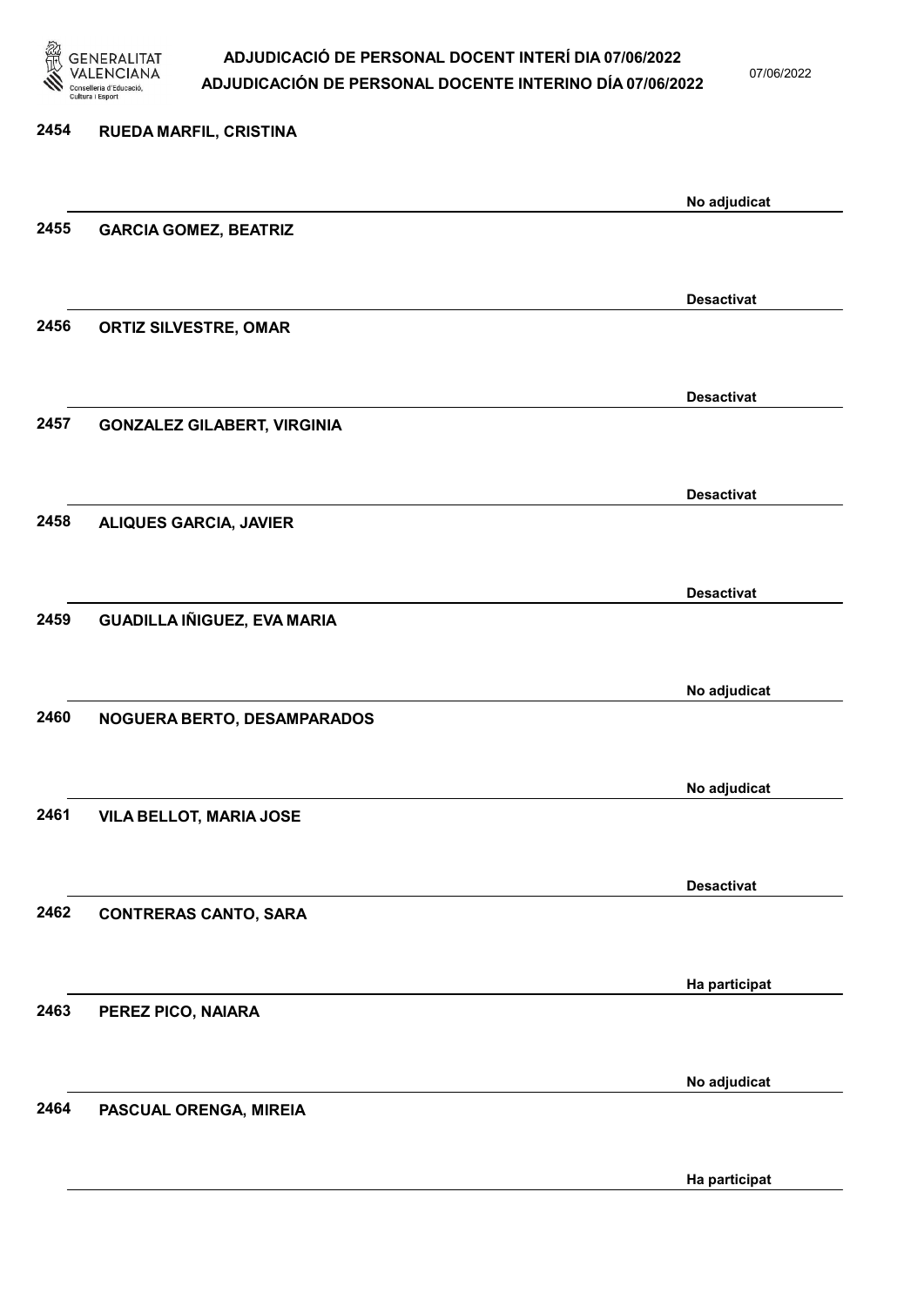

07/06/2022

Desactivat

# 2465 NAVARRO CASTILLO, MIRIAM Desactivat 2466 LINERO DIAZ, SARAY No adjudicat 2467 FOLCH TORLA, ELSA DOLORES No adjudicat 2468 GARRIDO MUNDINA, PAULA Desactivat 2469 CASTILLO SAN GERONIMO, JORGE Desactivat 2470 ROMERO ORTIZ, TANIA Desactivat 2471 CHUMILLAS CANOS, MARIA No adjudicat 2472 SANTAMARIA AGULLO, MARIA No adjudicat 2473 CECA CABOTA, IRENE Desactivat 2474 SILVA CARRO, NOEMI Desactivat 2475 PICO OLIVERT, MARC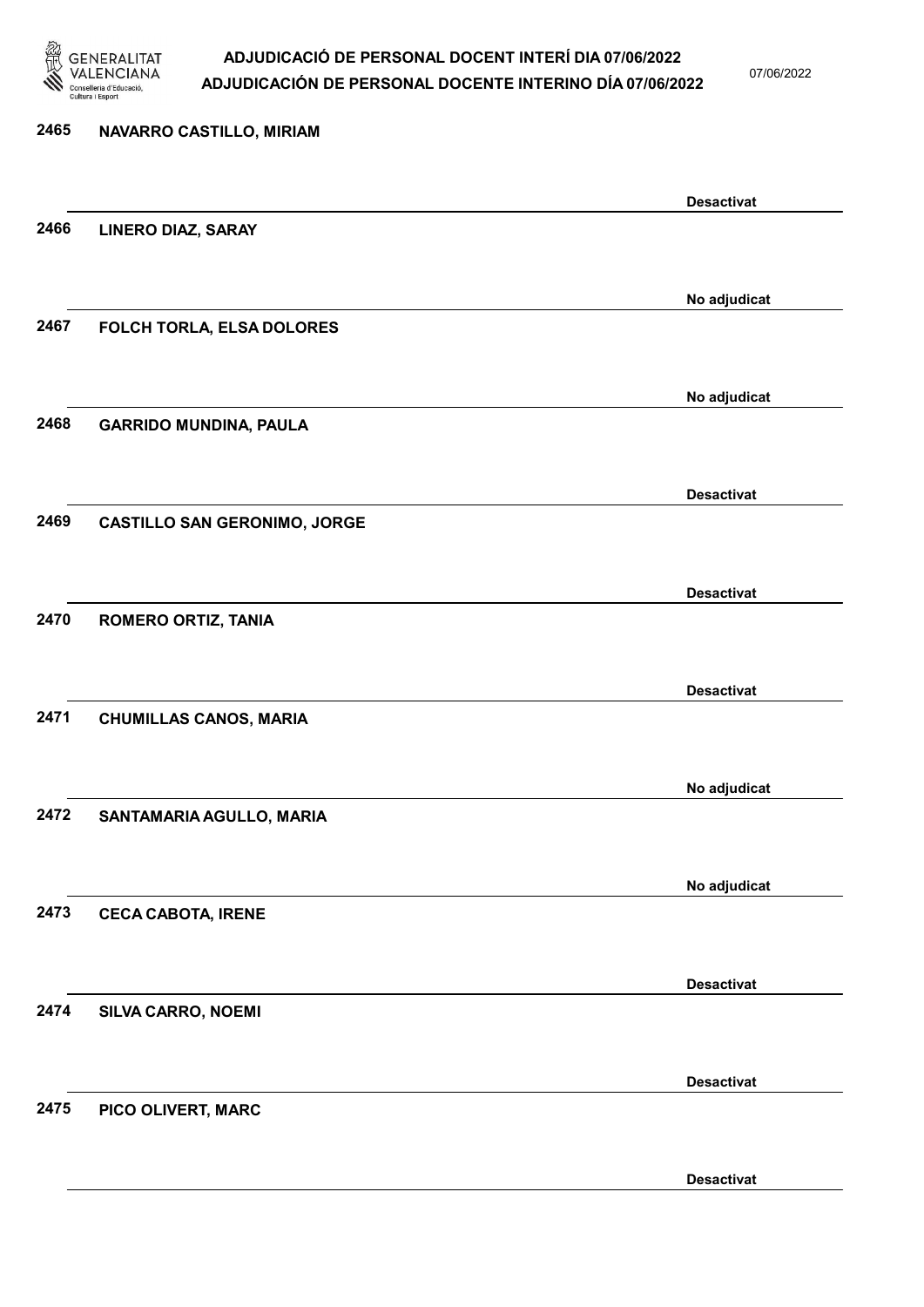

07/06/2022

Desactivat

| 2476 | <b>MURCIA PEREZ, MARINA</b>      |                   |
|------|----------------------------------|-------------------|
|      |                                  | No adjudicat      |
| 2477 | <b>ESPI BOLUDA, IRENE</b>        |                   |
|      |                                  |                   |
| 2478 | <b>GIL SOLA, MARTA</b>           | <b>Desactivat</b> |
|      |                                  |                   |
|      |                                  | No adjudicat      |
| 2479 | GUERRERO DE LA TORRE, ANA MARIA  |                   |
|      |                                  | No adjudicat      |
| 2480 | <b>MEJIAS RODRÍGUEZ, MARINA</b>  |                   |
|      |                                  |                   |
| 2481 | RICO FRANCH, JOSE VICTOR         | <b>Desactivat</b> |
|      |                                  |                   |
|      |                                  | <b>Desactivat</b> |
| 2482 | <b>GUTIERREZ RAMOS, VANESA</b>   |                   |
|      |                                  | <b>Desactivat</b> |
| 2483 | <b>GRAO OROZCO, MARIA LUISA</b>  |                   |
|      |                                  |                   |
| 2484 | MANZANO VIDAL, ALOMA DEL LLEDO   | No adjudicat      |
|      |                                  |                   |
| 2485 |                                  | No adjudicat      |
|      | <b>GUINOT NAVAS, CRISTINA</b>    |                   |
|      |                                  | No adjudicat      |
| 2486 | <b>CARDONA COSTA, ROSA MARIA</b> |                   |
|      |                                  |                   |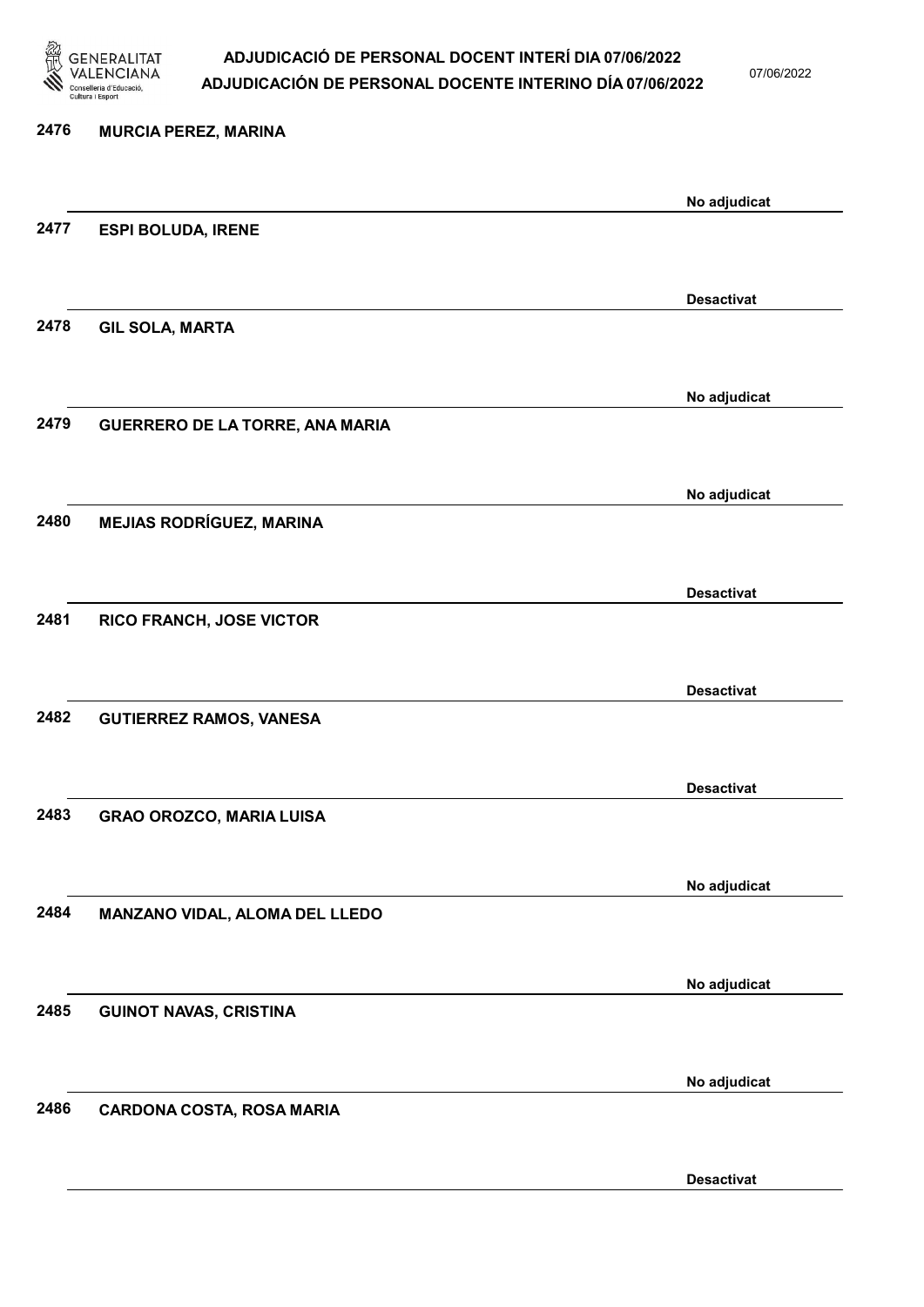

07/06/2022

No adjudicat

# 2487 NOGUES CATALAN, ANAIS Desactivat 2488 TRAVER SERRAT, DIANA No adjudicat 2489 GARCIA FERRE, LAURA Desactivat 2490 HERNANDEZ PEIRO, SHEILA Desactivat 2491 MENESES MARTINEZ, PURIFICACIÓN No adjudicat 2492 OLTRA VICENS, MONICA No adjudicat 2493 ORTIZ FONT, MARTA No adjudicat 2494 SANCHEZ CASAS, DAVID Desactivat 2495 PEIRO SERRALTA, ALICIA Desactivat 2496 SANZ ALONSO, NURIA Desactivat 2497 RIPOLL RODRIGUEZ, REBECA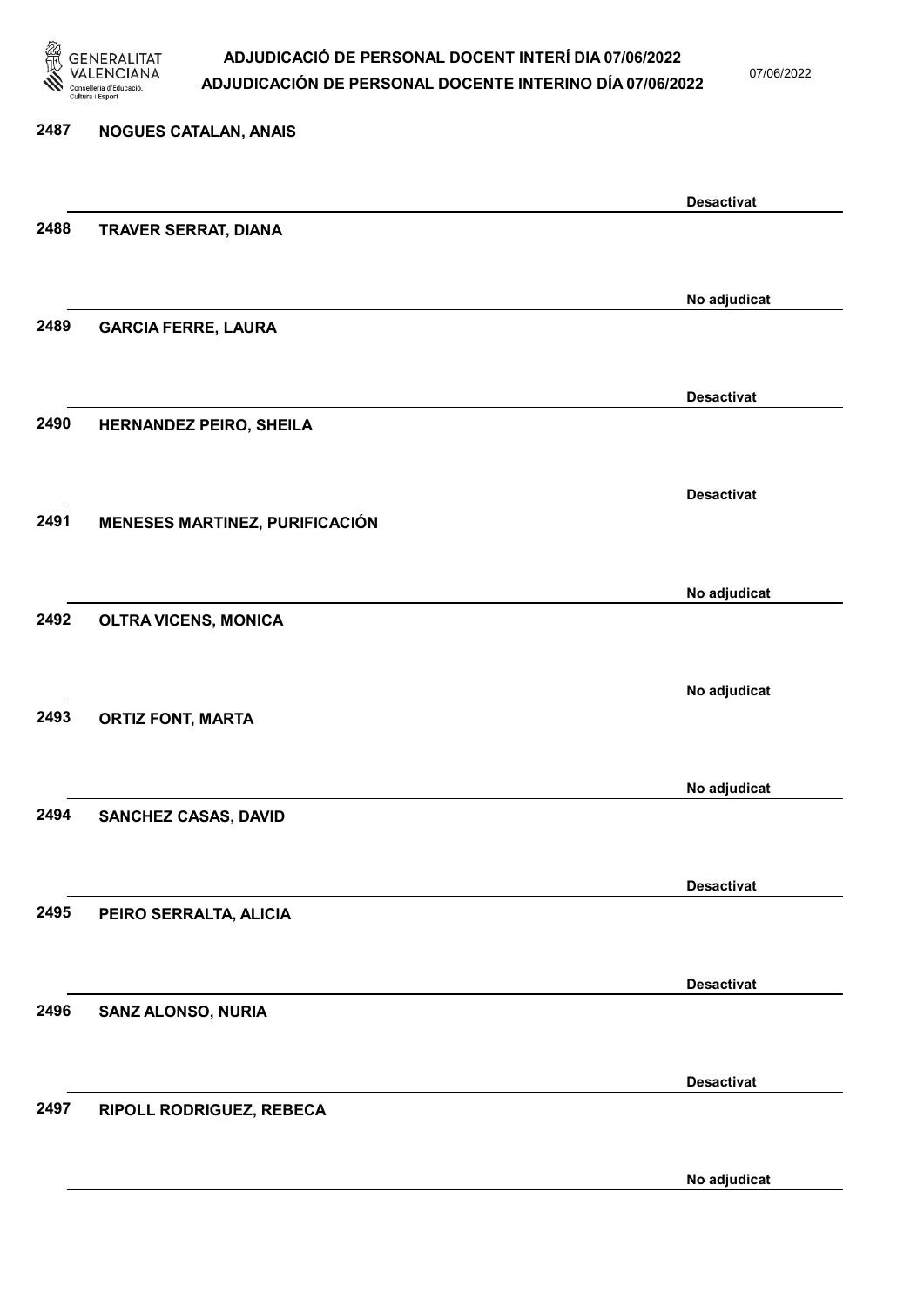

07/06/2022

Ha participat

# 2498 CALVO MORENO, SONIA Desactivat 2499 CRUZ SERNA, NURIA Desactivat 2500 GANDIA MARCO, LEILA No adjudicat 2501 OLTRA SANCHIS, MILAGROSA Ha participat 2502 ANDUJAR RODRIGUEZ, TANIA Desactivat 2503 ASENCIO BAEZA, SUSANA Desactivat 2504 GALAN BARTUAL, GERMAN Desactivat 2505 CALERO LLORET, LAURA No adjudicat 2506 CHARCOS CHAZARRA, LAURA Desactivat 2507 ORENGA DE LA LAMA, MARIA Desactivat 2508 MARQUES ORGILES, ESTEFANIA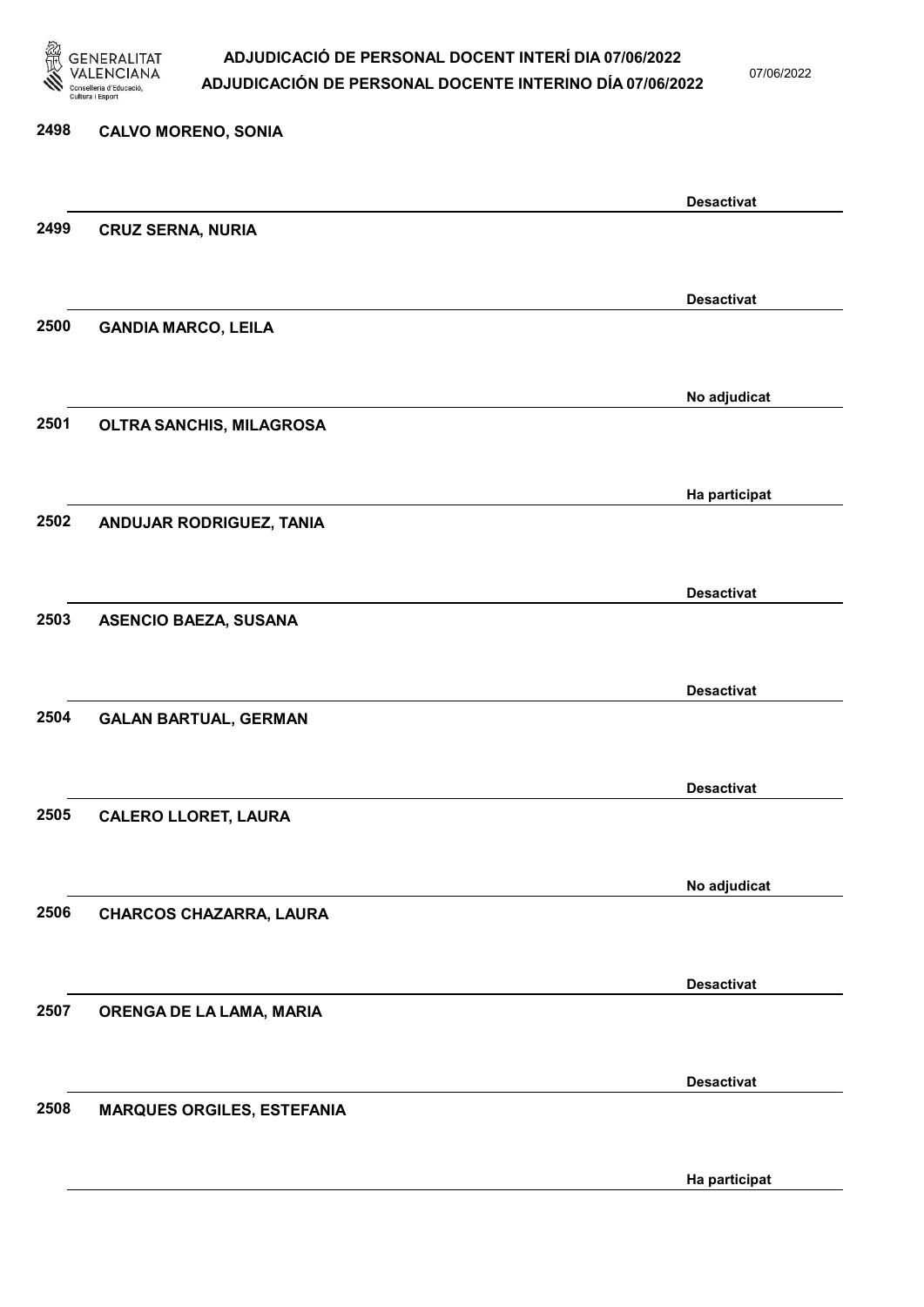

07/06/2022

#### 2509 TUDELA GOMAR, ESTHER

|      |        |                               |                                       |                           |           |   | <b>Desactivat</b> |
|------|--------|-------------------------------|---------------------------------------|---------------------------|-----------|---|-------------------|
| 2510 |        | SANCHIS SANJUAN, DORA MARIA   |                                       |                           | Petición: | 1 | Voluntaria        |
|      | 893562 | 120 / EDUCACIÓ INFANTIL       | ELIANA (L') (46025519) CEIP L'OLIVERA |                           |           |   |                   |
|      | Horas  | 23                            | ING.                                  | SUBSTITUCIÓ INDETERMINADA |           |   | Adjudicat         |
| 2511 |        | <b>MOLINA LEIVA, PAULA</b>    |                                       |                           |           |   |                   |
|      |        |                               |                                       |                           |           |   |                   |
|      |        |                               |                                       |                           |           |   | <b>Desactivat</b> |
| 2512 |        | <b>ALBERT PRATS, PAULA</b>    |                                       |                           |           |   |                   |
|      |        |                               |                                       |                           |           |   | No adjudicat      |
| 2513 |        | ZAMORA SANCHEZ, ANA MARIA     |                                       |                           |           |   |                   |
|      |        |                               |                                       |                           |           |   |                   |
|      |        |                               |                                       |                           |           |   | Ha participat     |
| 2514 |        | <b>LORENTE PEREZ, SANDRA</b>  |                                       |                           |           |   |                   |
|      |        |                               |                                       |                           |           |   |                   |
|      |        |                               |                                       |                           |           |   | No adjudicat      |
| 2515 |        | <b>VERDÚ GARCÍA, NEUS</b>     |                                       |                           |           |   |                   |
|      |        |                               |                                       |                           |           |   |                   |
|      |        |                               |                                       |                           |           |   | <b>Desactivat</b> |
| 2516 |        | <b>FORNES ERN, NEREA</b>      |                                       |                           |           |   |                   |
|      |        |                               |                                       |                           |           |   |                   |
|      |        |                               |                                       |                           |           |   | <b>Desactivat</b> |
| 2517 |        | ABELLAN OCHOA, NATALIA        |                                       |                           |           |   |                   |
|      |        |                               |                                       |                           |           |   |                   |
|      |        |                               |                                       |                           |           |   | No adjudicat      |
| 2518 |        | <b>SANCHO FERRER, ANA</b>     |                                       |                           |           |   |                   |
|      |        |                               |                                       |                           |           |   |                   |
|      |        |                               |                                       |                           |           |   | No adjudicat      |
| 2519 |        | <b>TORMO MARTINEZ, MIRIAM</b> |                                       |                           |           |   |                   |
|      |        |                               |                                       |                           |           |   |                   |
|      |        |                               |                                       |                           |           |   | <b>Desactivat</b> |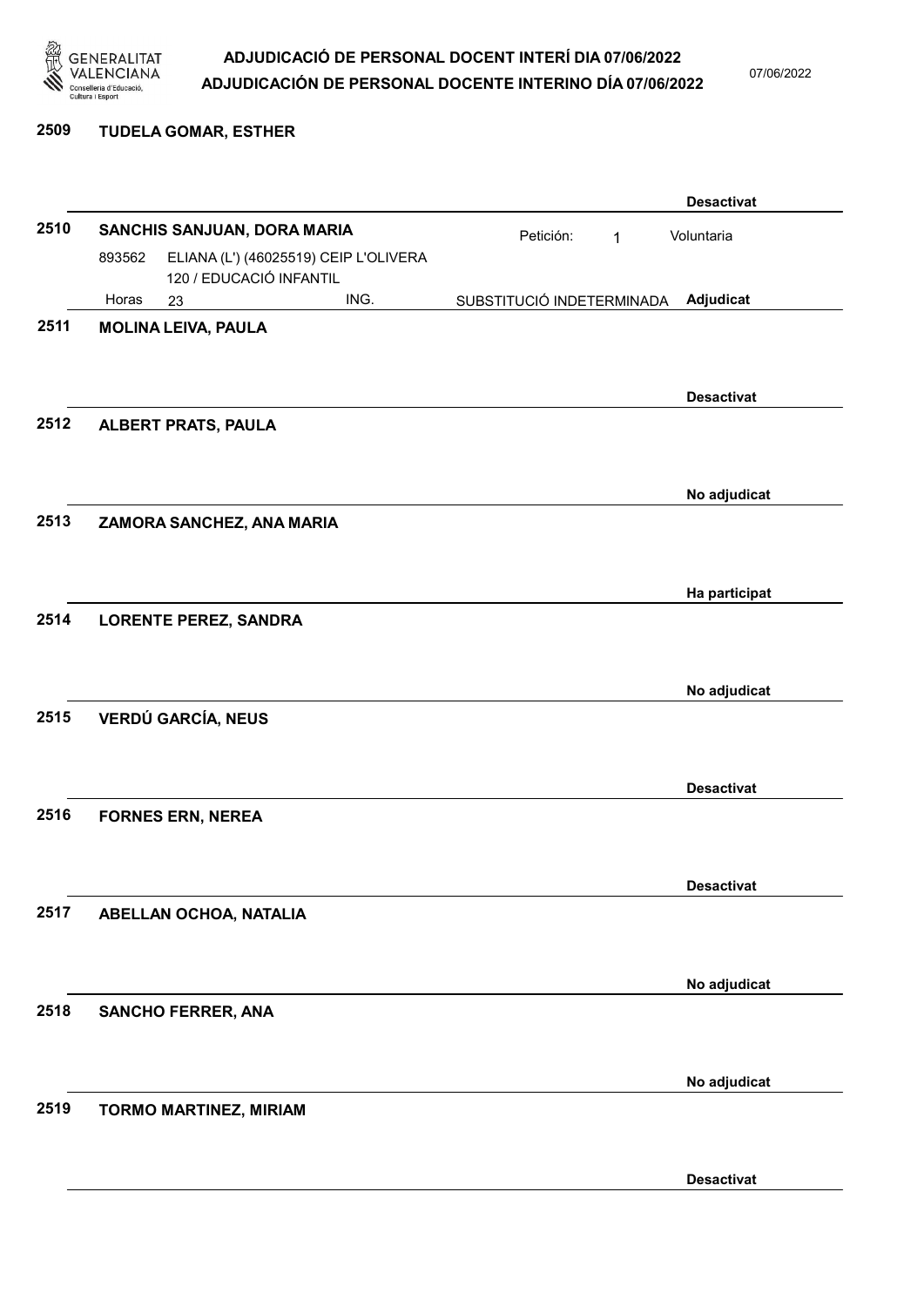

07/06/2022

| Ha participat                                               |
|-------------------------------------------------------------|
|                                                             |
|                                                             |
| No adjudicat                                                |
|                                                             |
| No adjudicat                                                |
|                                                             |
|                                                             |
|                                                             |
| No adjudicat                                                |
|                                                             |
|                                                             |
|                                                             |
| No adjudicat                                                |
|                                                             |
|                                                             |
|                                                             |
| No adjudicat                                                |
|                                                             |
| No adjudicat                                                |
|                                                             |
| <b>Desactivat</b><br><b>Desactivat</b><br><b>Desactivat</b> |

Desactivat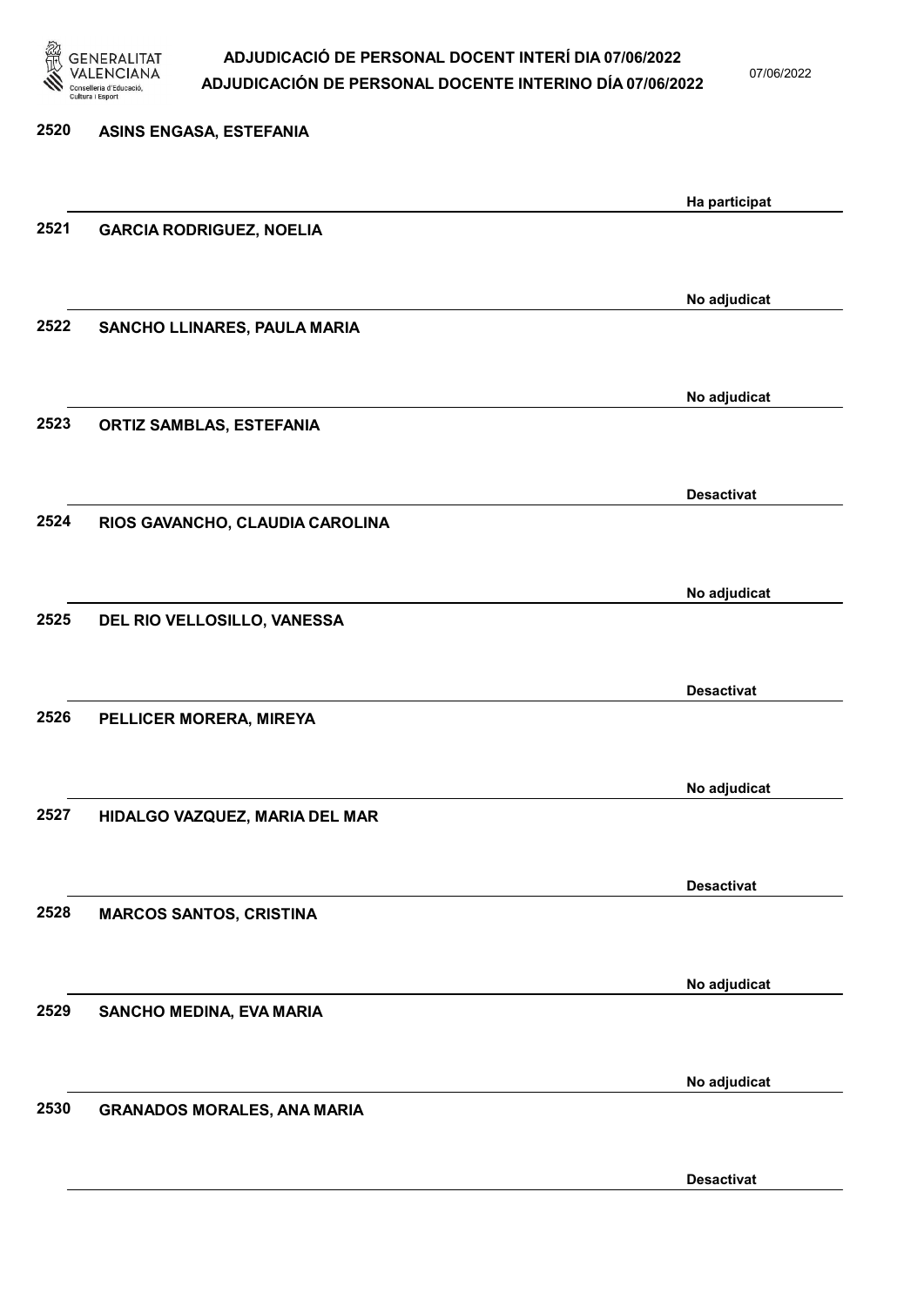

07/06/2022

Desactivat

### 2531 GARCIA OTERO, ROSA ANA Ha participat 2532 AMOROS RAMIREZ, SANDRA No adjudicat 2533 SORIANO TOMAS, PAULA No adjudicat 2534 DEL MORAL IRLES, CRISTINA No adjudicat 2535 GARCIA FERNANDEZ, CRISTINA Ha participat 2536 SEDANO LOZANO, MARTA Desactivat 2537 FERRER ALBERO, NEUS Desactivat 2538 BALLESTER MARCO, EVELIA Ha participat 2539 PASTOR HEREDIA, JOSE ANDRES Desactivat 2540 MULET MARTINEZ, ANA MARIA **Petición:** 1 23 ING. SUBSTITUCIÓ INDETERMINADA ALACANT (03009971) CEIP MORA PUCHOL 120 / EDUCACIÓ INFANTIL Adjudicat Voluntaria 711983 Horas 2541 RANDO HERNANDEZ, LAIA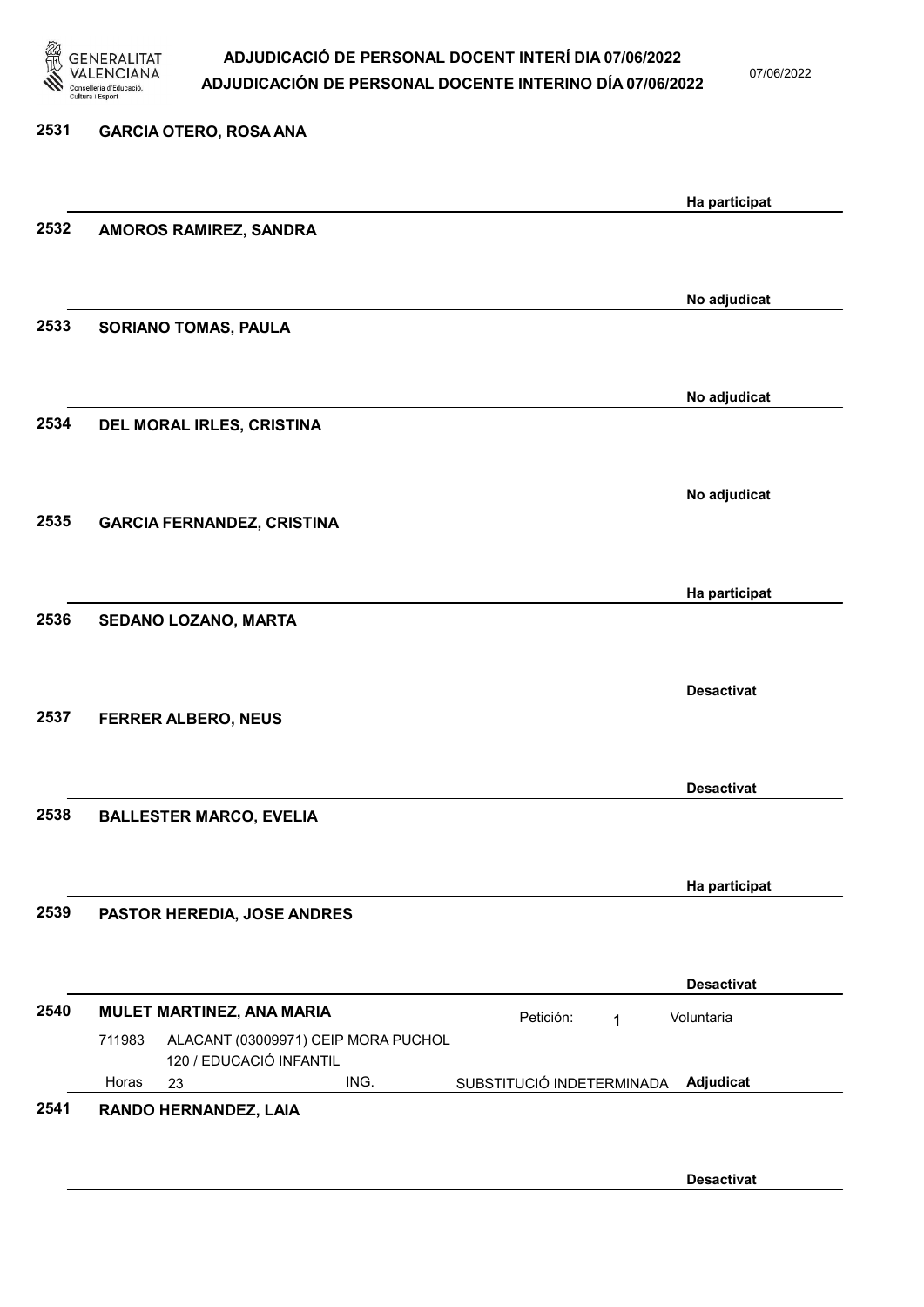|      | GENERALITAT<br>Cultura i Esport                                      |      | ADJUDICACIÓ DE PERSONAL DOCENT INTERÍ DIA 07/06/2022<br>ADJUDICACIÓN DE PERSONAL DOCENTE INTERINO DÍA 07/06/2022 |    | 07/06/2022        |
|------|----------------------------------------------------------------------|------|------------------------------------------------------------------------------------------------------------------|----|-------------------|
| 2542 | <b>ANTON CORDOBA, SONIA</b>                                          |      | Petición:                                                                                                        | 45 | Voluntaria        |
|      | ALACANT (03000734) CEIP BENALÚA<br>892209<br>120 / EDUCACIÓ INFANTIL |      |                                                                                                                  |    |                   |
|      | Horas<br>23                                                          | ING. | SUBSTITUCIÓ INDETERMINADA                                                                                        |    | Adjudicat         |
| 2543 | <b>SANCHIS GINER, LAURA</b>                                          |      |                                                                                                                  |    |                   |
| 2544 | <b>ANDREU MIRALLES, ANA</b>                                          |      |                                                                                                                  |    | No adjudicat      |
|      |                                                                      |      |                                                                                                                  |    | No adjudicat      |
| 2545 | AROCA AJENJO, ANA                                                    |      |                                                                                                                  |    | Ha participat     |
| 2546 | APARICIO VILLANUEVA, MARIA DEL CARMEN                                |      |                                                                                                                  |    |                   |
| 2547 | JIMENEZ IBARRA, JESSICA                                              |      |                                                                                                                  |    | No adjudicat      |
|      |                                                                      |      |                                                                                                                  |    | No adjudicat      |
| 2548 | PELLICER BAREA, GRACIA                                               |      |                                                                                                                  |    |                   |
|      |                                                                      |      |                                                                                                                  |    | <b>Desactivat</b> |
| 2549 | <b>MARIN RAMOS, MARIA DE LAS MERCEDES</b>                            |      |                                                                                                                  |    |                   |
|      |                                                                      |      |                                                                                                                  |    | <b>Desactivat</b> |
| 2550 | PERALES VILA, YOLANDA                                                |      |                                                                                                                  |    |                   |
| 2551 | NAPOLEON FERRANDIS, ISABEL                                           |      |                                                                                                                  |    | No adjudicat      |
|      |                                                                      |      |                                                                                                                  |    | No adjudicat      |
| 2552 | <b>SAUS VILA, CRISTINA</b>                                           |      |                                                                                                                  |    |                   |

Desactivat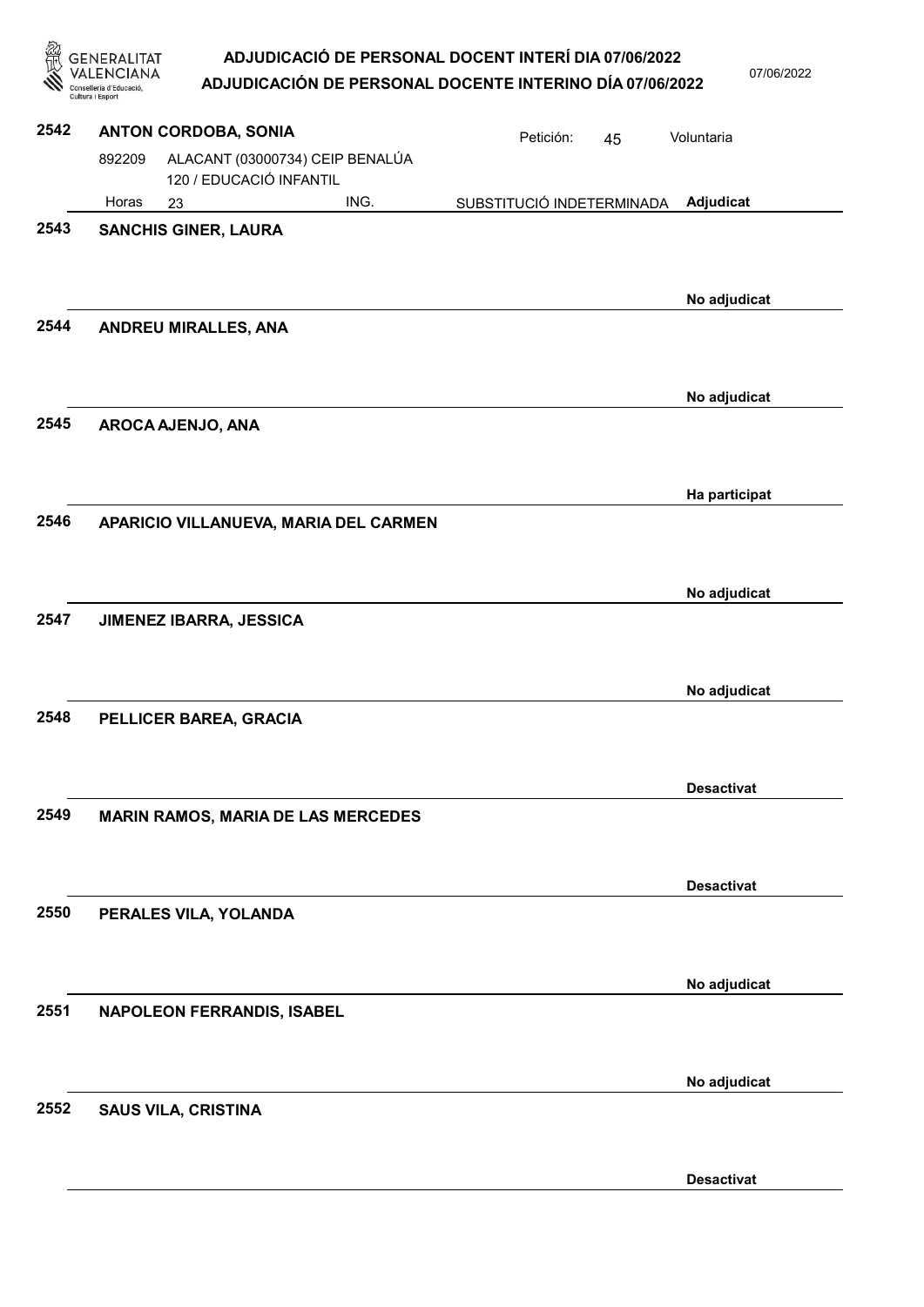

07/06/2022

### 2553 SELFA CERVERO, OSCAR Desactivat 2554 CORTES ORTIZ, CRISTINA MARIA Desactivat 2555 PANCORBO GARCIA, RAQUEL Ha participat 2556 SCHVARTZMAN, VERONICA PAOLA Desactivat 2557 ANDRES SANCHEZ, CRISTINA Desactivat 2558 SANJERONIMO ESPI, PATRICIA No adjudicat 2559 GAVILA BLAZQUEZ, JOSEFA Desactivat 2560 ALBA CERVERA, MARIA ESMERALDA Desactivat 2561 MARTINEZ CEREZO, GLORIA No adjudicat 2562 BARRES PAULS, CARMEN MARIA Desactivat 2563 RODRIGUEZ GIMENEZ, ESTHER Petición: 1 23 ING. SUBSTITUCIÓ INDETERMINADA Adjudicat ALACANT (03009701) CEIP LUCENTUM 120 / EDUCACIÓ INFANTIL Voluntaria 820389 Horas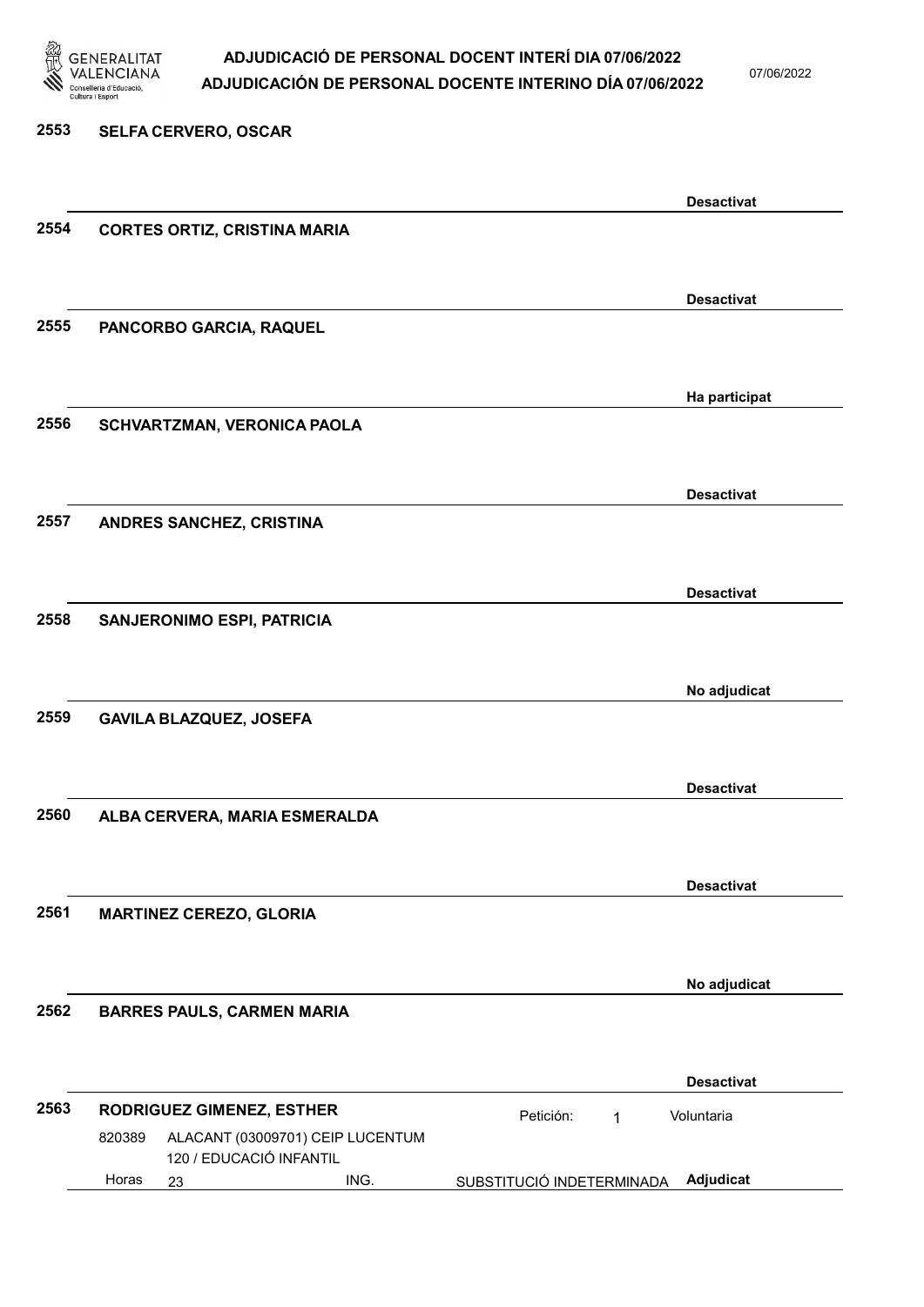

07/06/2022

#### 2564 SERRET PEDRA, ANDREU

|      |        |                               |                                              |                           |   | <b>Desactivat</b> |
|------|--------|-------------------------------|----------------------------------------------|---------------------------|---|-------------------|
| 2565 |        | SANCHEZ GONZALEZ, MARTA       |                                              | Petición:                 | 1 | Voluntaria        |
|      | 504684 | 120 / EDUCACIÓ INFANTIL       | VALÈNCIA (46012446) CEIP TORREFIEL           |                           |   |                   |
|      | Horas  | 23                            | ING.                                         | SUBSTITUCIÓ INDETERMINADA |   | Adjudicat         |
| 2566 |        | <b>BARBERA CERDA, SARAI</b>   |                                              |                           |   | No adjudicat      |
| 2567 |        | <b>GARCIA ANAYA, PAULA</b>    |                                              |                           |   |                   |
| 2568 |        |                               | <b>GARCIA-GALBIS CRUZ, MARIA DEL PILAR</b>   |                           |   | <b>Desactivat</b> |
|      |        |                               |                                              |                           |   | Ha participat     |
| 2569 |        | <b>ROIG SANJUAN, SILVIA</b>   |                                              |                           |   | <b>Desactivat</b> |
| 2570 |        |                               | SANCHIS APARICIO, MARIA DOLORES              |                           |   |                   |
|      |        |                               |                                              |                           |   | No adjudicat      |
| 2571 |        | SANZ FABREGAT, ADRIANA        |                                              | Petición:                 | 1 | Voluntaria        |
|      | 712306 | 120 / EDUCACIÓ INFANTIL       | VALÈNCIA (46015873) CEIP TOMÁS DE VILLARROYA |                           |   |                   |
|      | Horas  | 23                            | ING.                                         | SUBSTITUCIÓ DETERMINADA   |   | <b>Adjudicat</b>  |
| 2572 |        | SERRANO ALMENDRO, EVA MARIA   |                                              |                           |   | No adjudicat      |
| 2573 |        | <b>ASENSI CONEJERO, MARTA</b> |                                              |                           |   |                   |
|      |        |                               |                                              |                           |   | No adjudicat      |
| 2574 |        | <b>MOLINA NORTES, RAQUEL</b>  |                                              |                           |   |                   |
|      |        |                               |                                              |                           |   | No adjudicat      |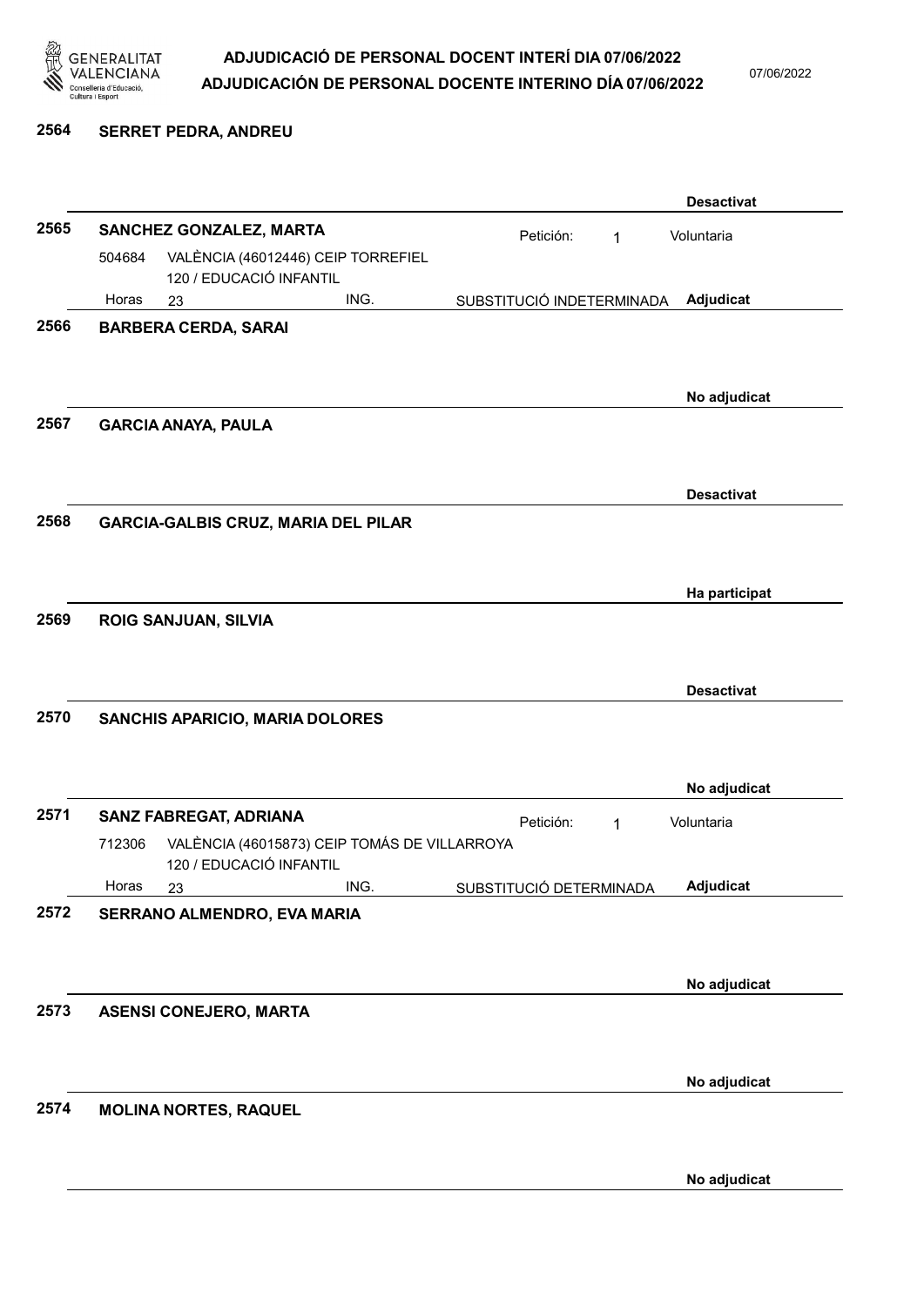

07/06/2022

### 2575 MAÑE SERRA, MIREIA

|      |                                  | <b>Desactivat</b> |
|------|----------------------------------|-------------------|
| 2576 | <b>BUITRAGO MAESTRE, MARINA</b>  |                   |
|      |                                  |                   |
|      |                                  | No adjudicat      |
| 2577 | <b>BAEZA BERMUDEZ, LORENA</b>    |                   |
|      |                                  |                   |
|      |                                  | No adjudicat      |
| 2578 | <b>CHARCOS ALVARO, ESTEFANIA</b> |                   |
|      |                                  |                   |
|      |                                  | No adjudicat      |
| 2579 | <b>GUINOT FELIS, MARIA</b>       |                   |
|      |                                  |                   |
|      |                                  | Ha participat     |
| 2580 | <b>ASES ESPI, MARIA ROSA</b>     |                   |
|      |                                  |                   |
|      |                                  | No adjudicat      |
| 2581 | ANTON ROS, ALEXANDRA             |                   |
|      |                                  |                   |
|      |                                  | <b>Desactivat</b> |
| 2582 | <b>GASULL GARROTE, ESTER</b>     |                   |
|      |                                  |                   |
|      |                                  | <b>Desactivat</b> |
| 2583 | <b>CUADRADO ROMERO, TAMARA</b>   |                   |
|      |                                  |                   |
|      |                                  | Ha participat     |
| 2584 | <b>FRANCO MATOSES, CLARA</b>     |                   |
|      |                                  |                   |
|      |                                  | <b>Desactivat</b> |
| 2585 | <b>PIQUER FLOR, MONICA</b>       |                   |
|      |                                  |                   |
|      |                                  | No adjudicat      |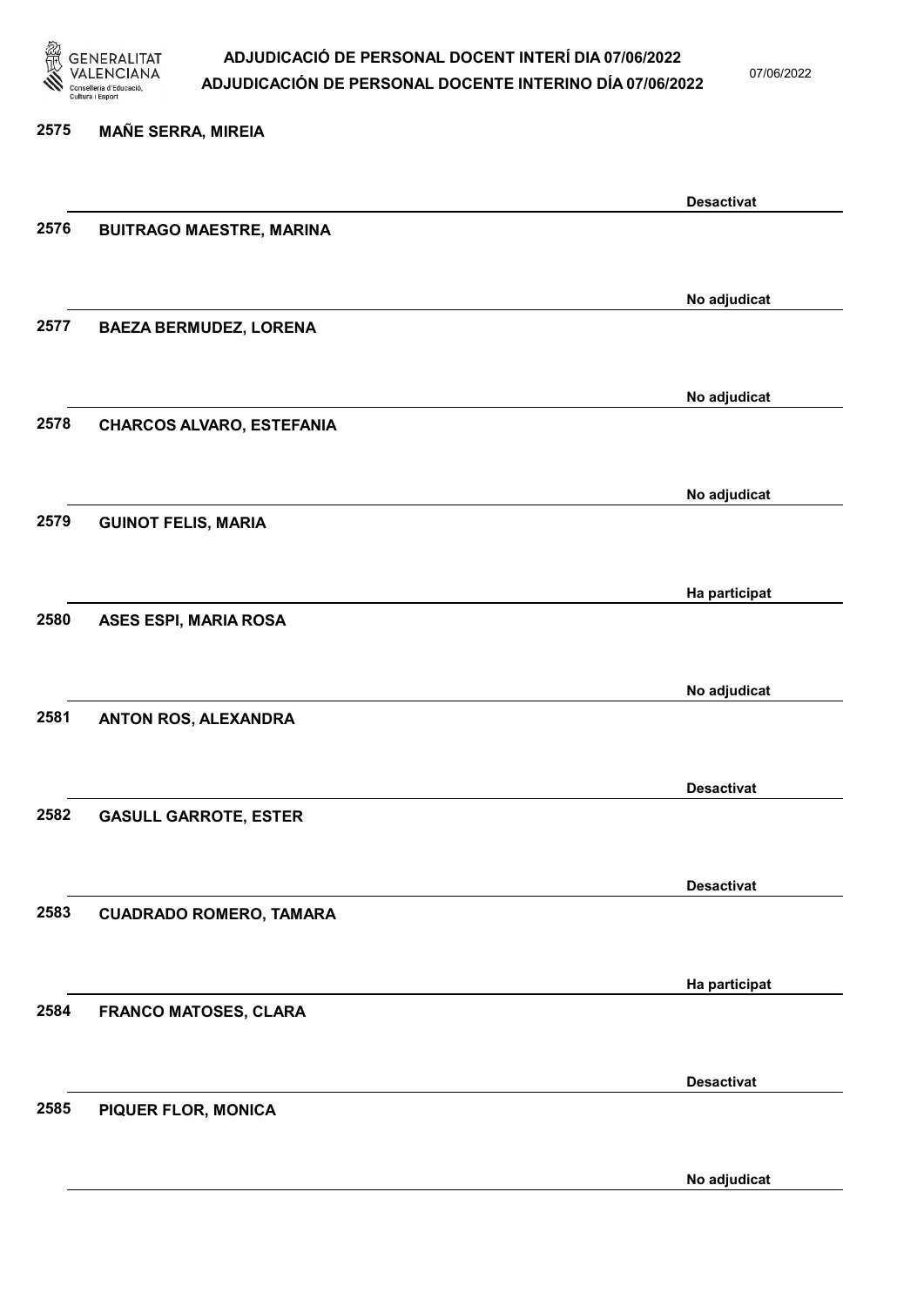

07/06/2022

Desactivat

# 2586 CABANES MARTINEZ, CARLA No adjudicat 2587 ROMERO CARBALLO, LEIRE Ha participat 2588 VEGA GARCIA, SANDRA Desactivat 2589 CORTIJO ABELA, SUSANA Desactivat 2590 OLMO GUILLEN, TANIA Desactivat 2591 IBAÑEZ IBAÑEZ, MARIA BIENVENIDA Desactivat 2592 ALVAREZ PALLAS, SILVIA No adjudicat 2593 MOSCARDÓ CASTELLÓ, LUCIA Desactivat 2594 PEIRO ZARZO, MARIA No adjudicat 2595 APARICI GONZALEZ, INES No adjudicat 2596 TORMO ALEMANY, GABRIEL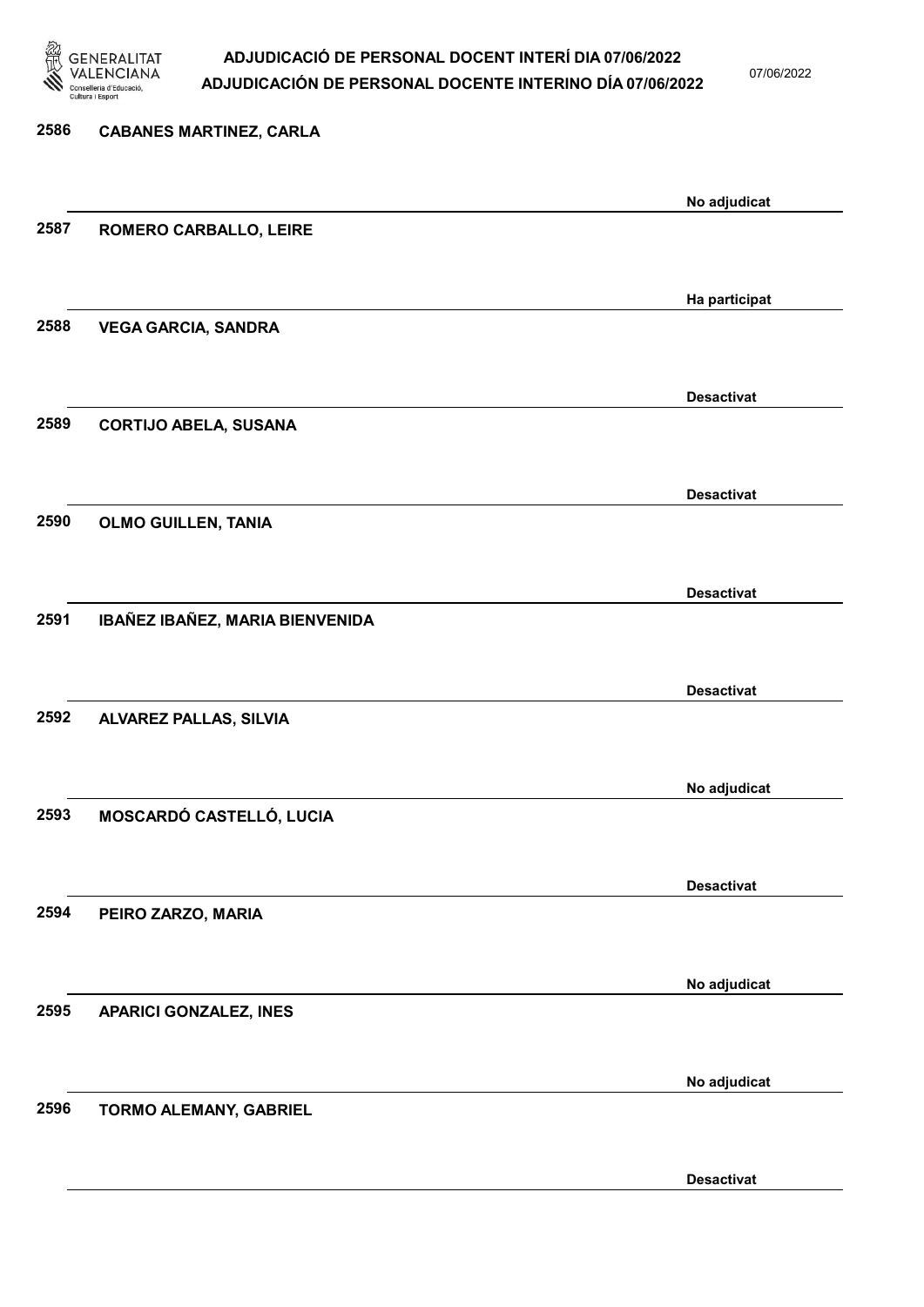

07/06/2022

Desactivat

# 2597 SAEZ MANRESA, ROSALIA No adjudicat 2598 PASTOR ALBUJER, SANDRA No adjudicat 2599 BACO ROMERO, VERÓNICA Desactivat 2600 DE LA FUENTE IVORRA, ALBA No adjudicat 2601 SERRAT GUARINOS, AURORA No adjudicat 2602 ALTET ARANEGA, MARIA No adjudicat 2603 ARMERO CARPIO, ENRIQUE Desactivat 2604 POMARES MAS, MIRIAM No adjudicat 2605 BELDA MARTINEZ, FLORENCIA PAULA Desactivat 2606 LOPEZ VALDES, MARIA AMPARO Ha participat 2607 CRESPO SALAIS, EVA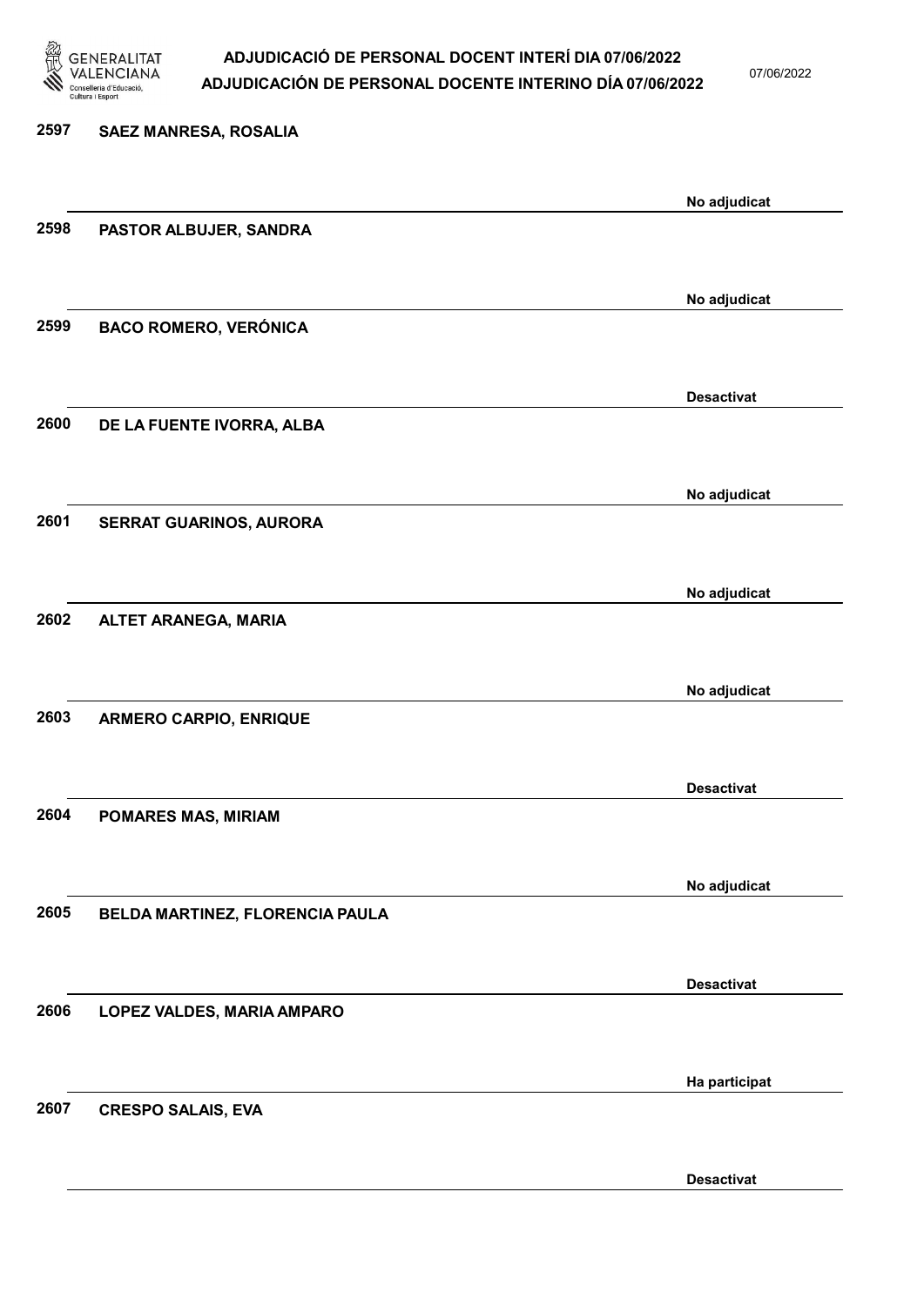

07/06/2022

Ha participat

| 2608 | <b>GARCIA SERRA, LAURA</b>      |                   |
|------|---------------------------------|-------------------|
|      |                                 | No adjudicat      |
| 2609 | <b>GIMENO MOLINER, LUIS</b>     |                   |
|      |                                 |                   |
|      |                                 | <b>Desactivat</b> |
| 2610 | SEMPERE FERRANDIZ, MARIA        |                   |
|      |                                 | Ha participat     |
| 2611 | APARICI ARTAL, MARIA JOSE       |                   |
|      |                                 |                   |
|      |                                 | <b>Desactivat</b> |
| 2612 | <b>IBAÑEZ ESTARELLES, PILAR</b> |                   |
|      |                                 |                   |
|      |                                 | <b>Desactivat</b> |
| 2613 | <b>CARMONA SENDRA, DANIEL</b>   |                   |
|      |                                 | No adjudicat      |
| 2614 | <b>MOLINS MORELLO, MACARENA</b> |                   |
|      |                                 |                   |
|      |                                 | <b>Desactivat</b> |
| 2615 | SAIZ ADELL, NURIA               |                   |
|      |                                 |                   |
| 2616 |                                 | <b>Desactivat</b> |
|      | APARISI CHOVER, MARIA AMPARO    |                   |
|      |                                 | Ha participat     |
| 2617 | <b>GARCIA NAJAR, RAQUEL</b>     |                   |
|      |                                 |                   |
|      |                                 | No adjudicat      |
| 2618 | PEREZ AZNAR, MARIA              |                   |
|      |                                 |                   |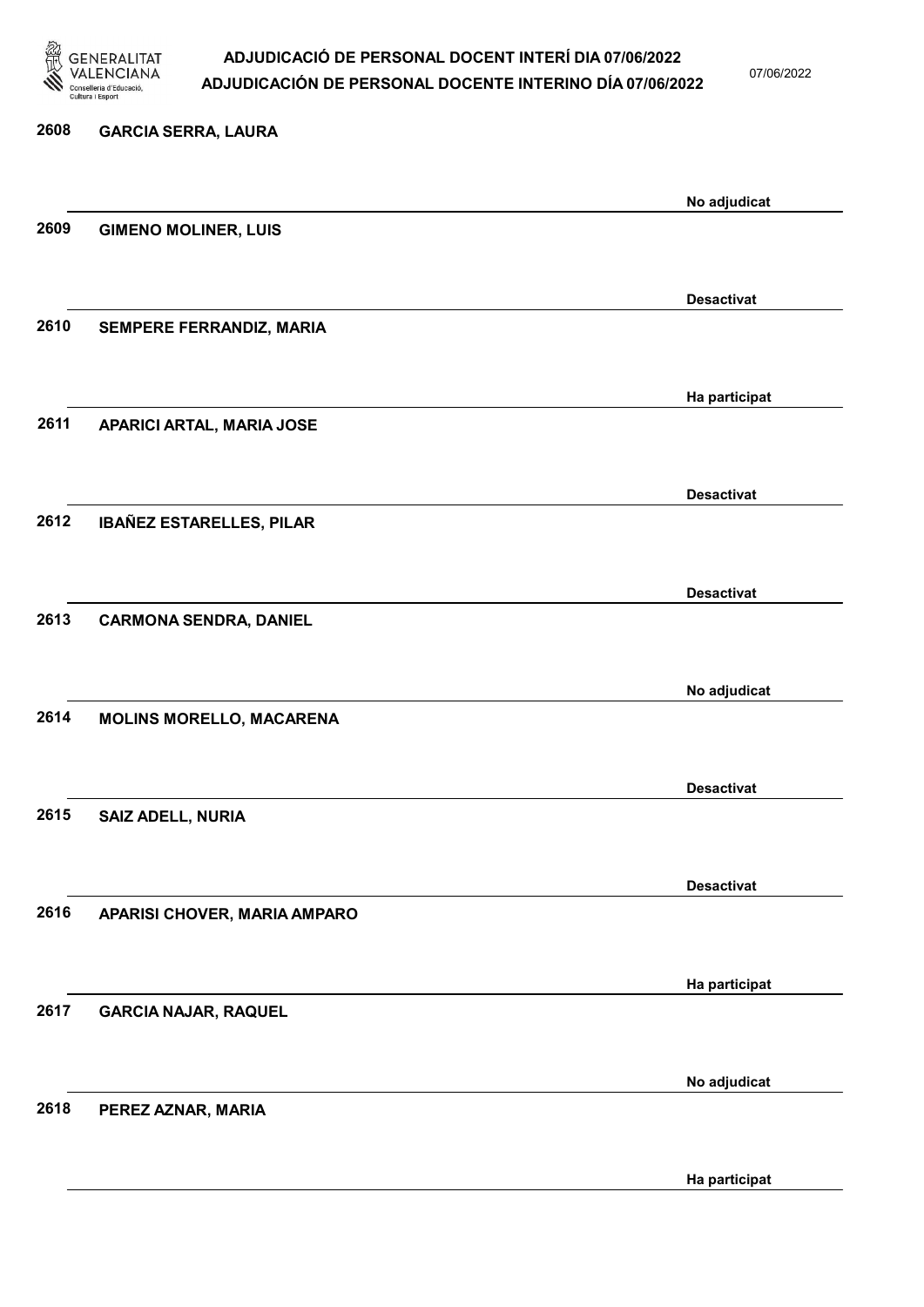

07/06/2022

No adjudicat

# 2619 QUIÑONERO DEL VAS, MARIA No adjudicat 2620 MESEGUER ENGUIDANOS, MERITXELL No adjudicat 2621 ZAPATA SANCHEZ, LAURA No adjudicat 2622 JULBE ARAYO, PAU Desactivat 2623 MIRA GOMEZ, NURIA No adjudicat 2624 MONDEJAR CABRERA, MARIA No adjudicat 2625 PEREZ LUIS, AIDA No adjudicat 2626 TARRAZO PERELLO, AINARA CONCEPCION Desactivat 2627 SEMPERE ESCLAPEZ, NOELIA Desactivat 2628 RICO MANRIQUE, PAULA No adjudicat 2629 TOLEDO AMORES, SANDRA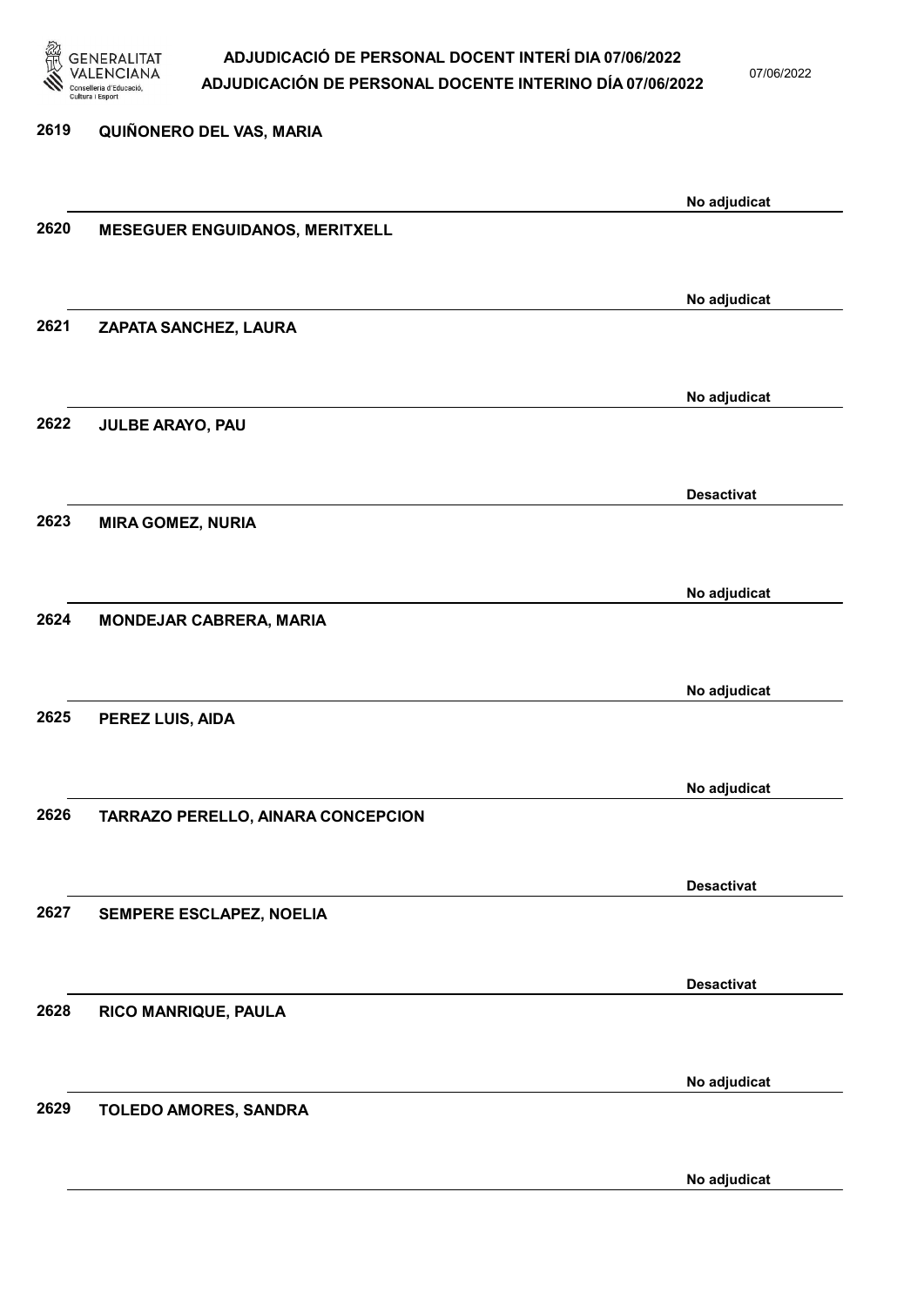

07/06/2022

No adjudicat

# 2630 RUIZ MOLTO, MARIA Desactivat 2631 FERRANDO VIDAGANY, RUTH Ha participat 2632 RAMON LABRADOR, ALICIA PILAR Ha participat 2633 SALAS GINER, ANA Desactivat 2634 SAN ONOFRE EGEA, BEATRIZ Ha participat 2635 SERVER ROMAN, ANDREA Desactivat 2636 RODRIGUEZ ESTELLES, CARLA Ha participat 2637 SANTAMARIA JAEN, PATRICIA No adjudicat 2638 TIETJE FONOLLOSA, ESTHER Desactivat 2639 PARRA BONDIA, ERIKA MARIA No adjudicat 2640 ARANDA MARGARIT, YOLANDA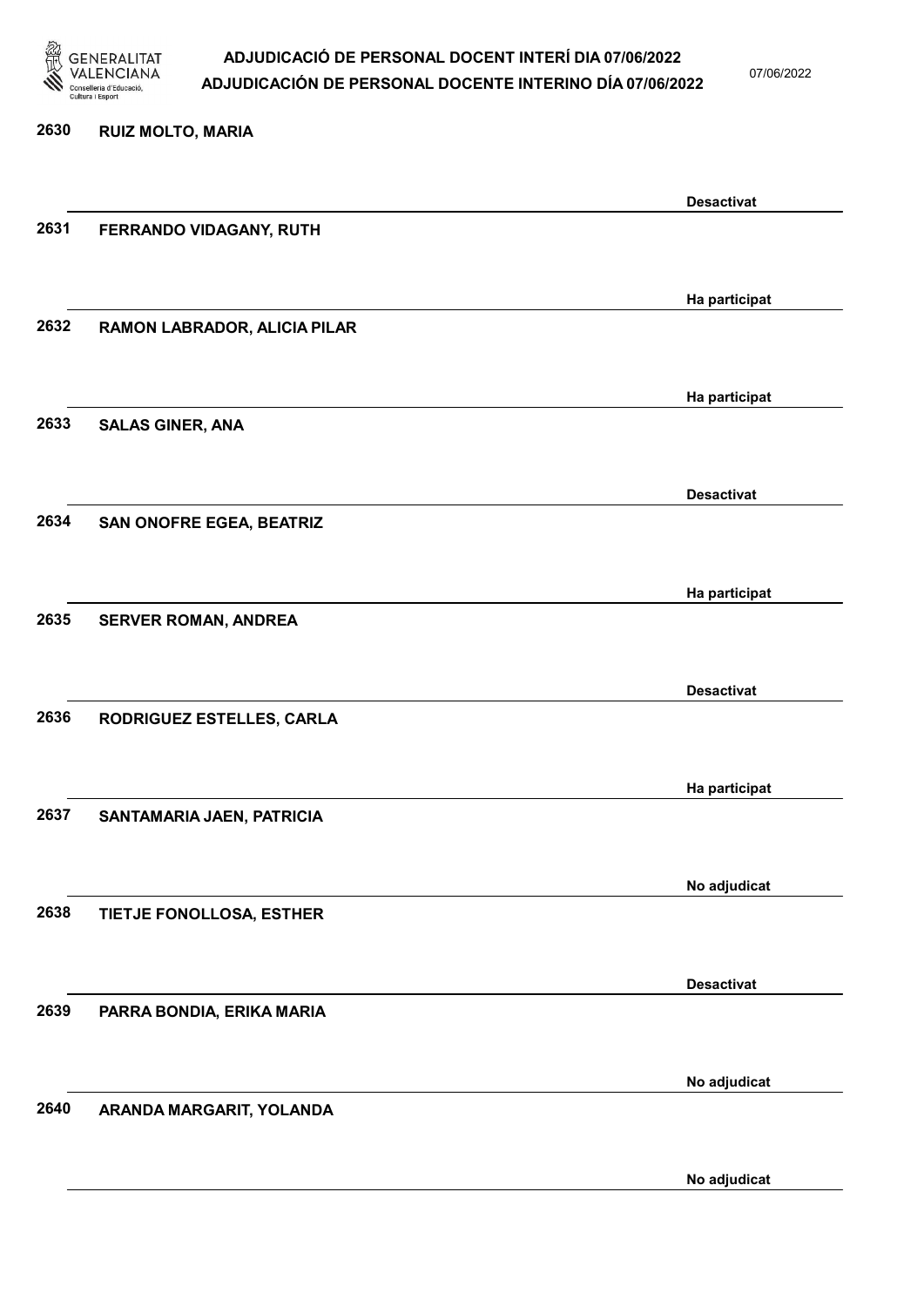

07/06/2022

#### 2641 MARTINEZ CARPIO, LAURA

|      |                                 | Ha participat |
|------|---------------------------------|---------------|
| 2642 | BASCUÑANA HERNANDEZ, MARIA JOSE |               |
|      |                                 |               |
|      |                                 |               |
|      |                                 | No adjudicat  |
| 2643 | SERRANO GOMAR, VERONICA         |               |
|      |                                 |               |
|      |                                 | No adjudicat  |
| 2644 | LLORET FERRER, MARIA LUISA      |               |
|      |                                 |               |
|      |                                 |               |
|      |                                 | No adjudicat  |
| 2645 | ASES GONZALEZ, ALBA             |               |
|      |                                 |               |
|      |                                 | No adjudicat  |
| 2646 | SENDRA BORDES, JOANA            |               |
|      |                                 |               |
|      |                                 | No adjudicat  |
| 2647 | MINGOT ARAGONÉS, ESTEFANÍA      |               |
|      |                                 |               |
|      |                                 |               |
|      |                                 | No adjudicat  |
| 2648 | <b>RAMON PEREZ, BORJA</b>       |               |
|      |                                 |               |
|      |                                 | No adjudicat  |
| 2649 | ALARCON CARRASCO, ARIANA MARIA  |               |
|      |                                 |               |
|      |                                 |               |
| 2650 |                                 | No adjudicat  |
|      | <b>ROIG ROIG, SARA</b>          |               |
|      |                                 |               |
|      |                                 | Ha participat |
| 2651 | <b>GINER BOIX, MARIA</b>        |               |
|      |                                 |               |
|      |                                 | No adjudicat  |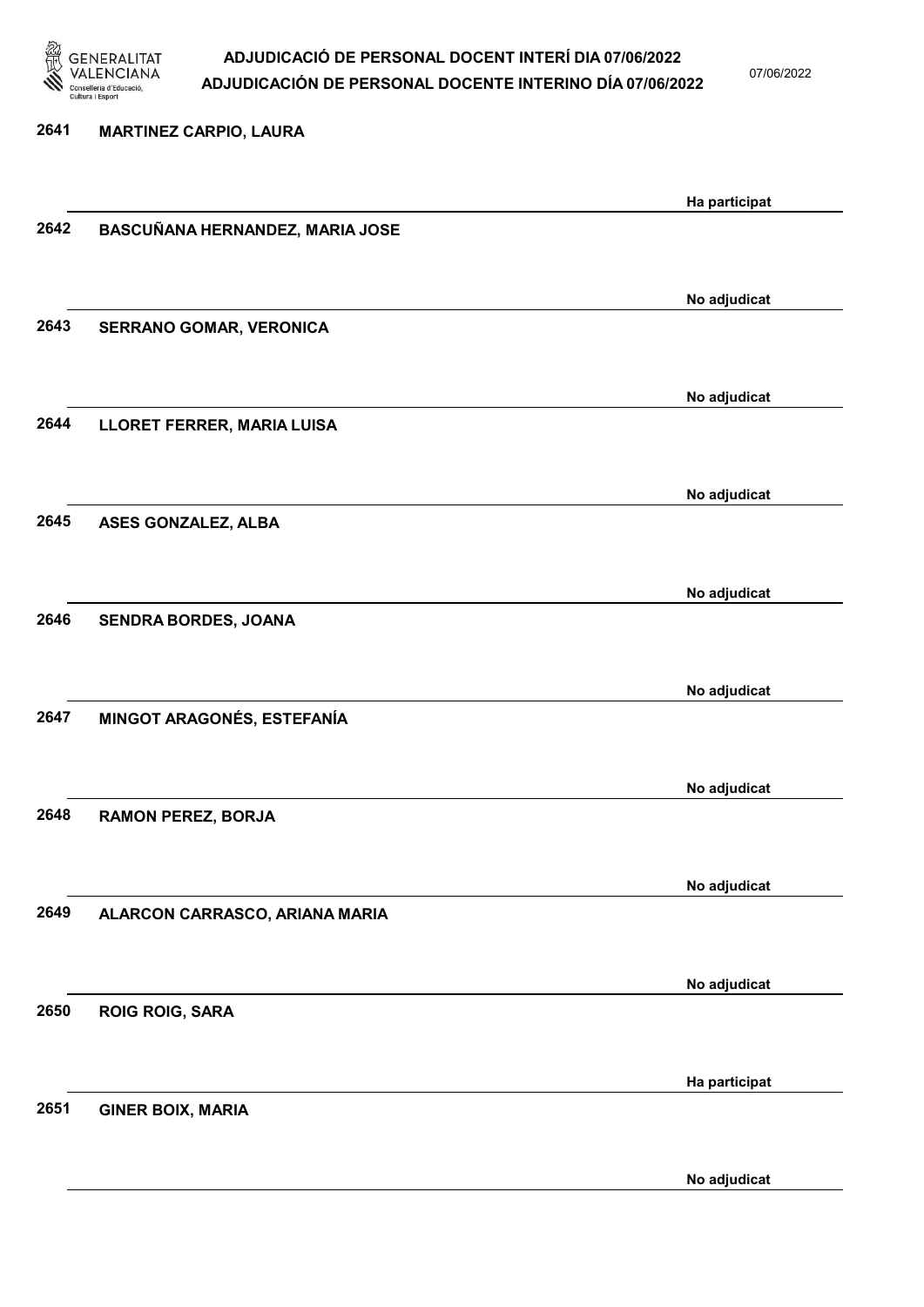

07/06/2022

# 2652 GONZALEZ FENOLLAR, NURIA Desactivat 2653 BAREAS TUDELA, CARLA No adjudicat 2654 ALONSO CALDERON, CRISTINA No adjudicat 2655 ARRIBAS TRUJILLO, VANESA Desactivat 2656 MARTINEZ AYALA, LAURA No adjudicat 2657 FUENTES ALFONSO, CRISTINA No adjudicat 2658 FUSTER CAMÓS, ALICIA Desactivat 2659 GALLEGO FERNANDEZ, MIRIAM No adjudicat 2660 GALVAN LERMA, GLORIA No adjudicat 2661 MALONDA LLORCA, MARIA CARMEN No adjudicat 2662 PEREZ ESCANDELL, BEGOÑA

Desactivat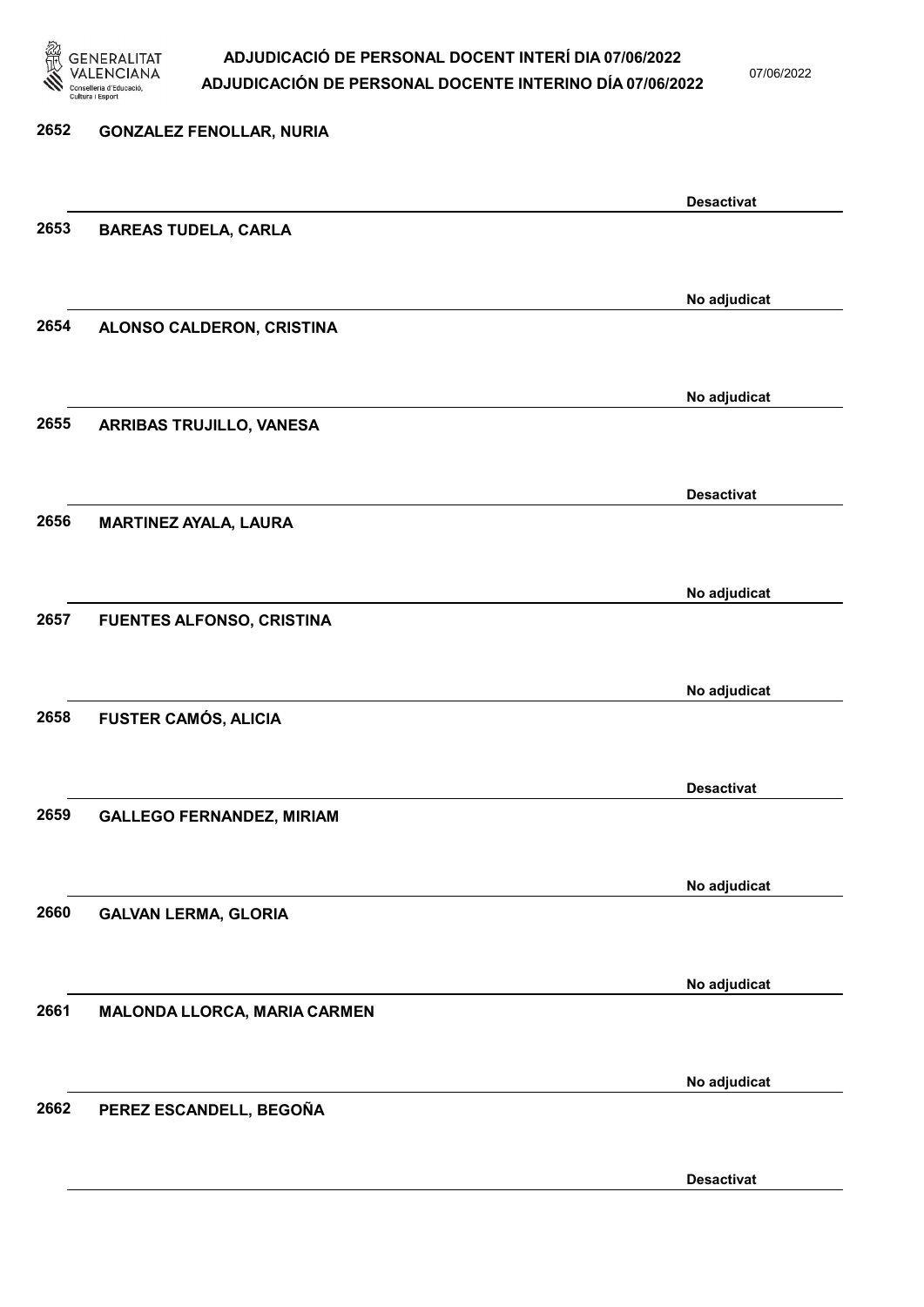

07/06/2022

Desactivat

# 2663 BLANCH NICOLAU, NEREA Desactivat 2664 DAMIA VERA, SOFIA Ha participat 2665 LORENTE REQUENA, AMPARO IRENE No adjudicat 2666 GONZALEZ CANDEL, ANA ISABEL No adjudicat 2667 ESCRIVA FERRER, MERCE No adjudicat 2668 MOLLÁ MOMPÓ, MARÍA JOSÉ No adjudicat 2669 MICO BLAZQUEZ, LOIDE No adjudicat 2670 SISCAR MENGUAL, MARIA No adjudicat 2671 MARCO CASIMIRO, IRIS Desactivat 2672 ALVAREZ HERRERA, ALBA Desactivat 2673 GINER TOMÁS, JULIO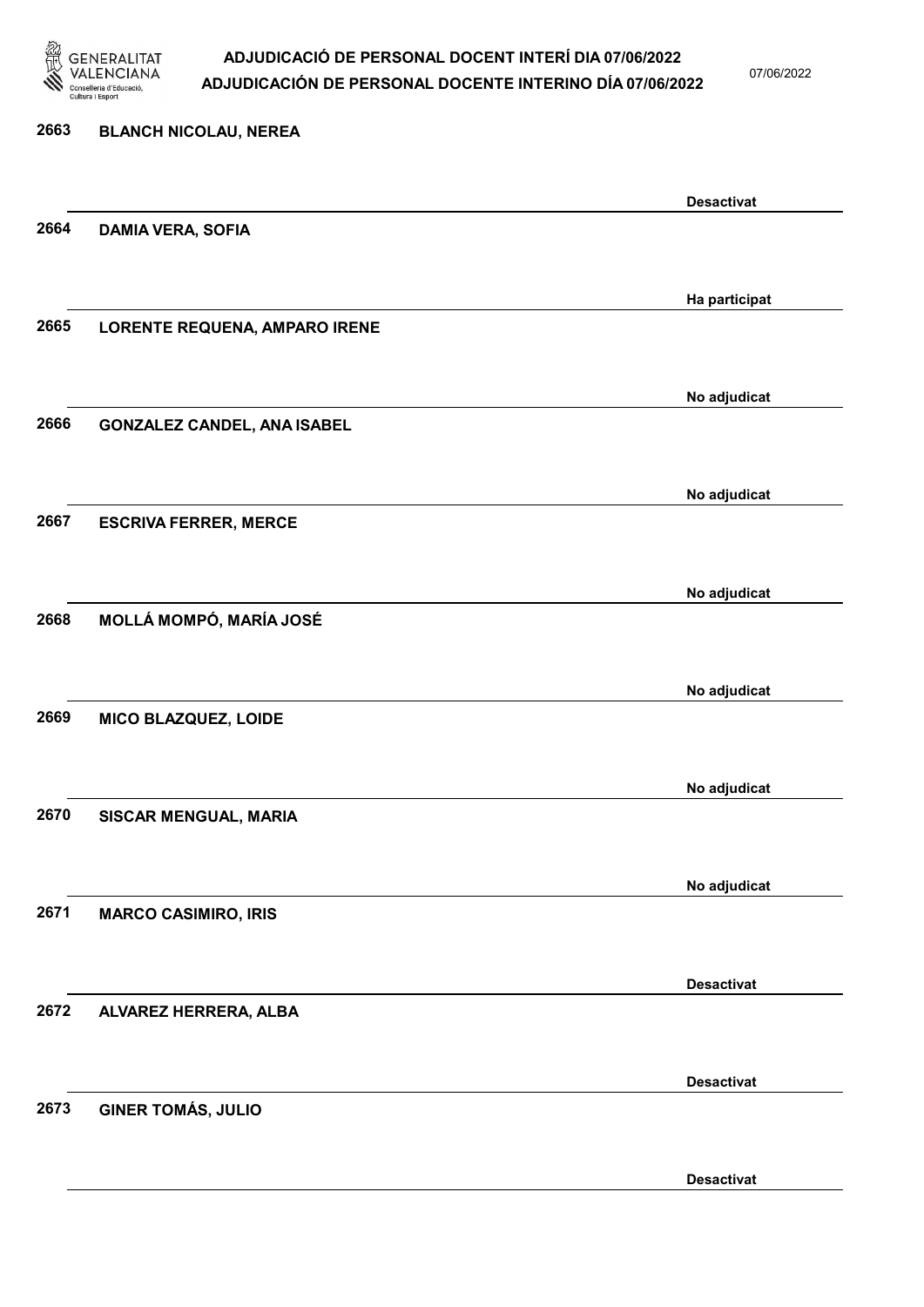

07/06/2022

#### 2674 RADOSELOVICS CABANES, LIDIA MARIA

|      |                                        | No adjudicat      |
|------|----------------------------------------|-------------------|
| 2675 | <b>SOLER MARTINEZ, MARIA</b>           |                   |
|      |                                        |                   |
|      |                                        | <b>Desactivat</b> |
| 2676 | <b>DURA GANDIA, ALBA</b>               |                   |
|      |                                        |                   |
|      |                                        |                   |
|      |                                        | Ha participat     |
| 2677 | <b>BALAGUER CASTELLO, LIA</b>          |                   |
|      |                                        |                   |
|      |                                        | No adjudicat      |
| 2678 | <b>BORRAS CAMARASA, JOSE MANUEL</b>    |                   |
|      |                                        |                   |
|      |                                        | <b>Desactivat</b> |
| 2679 | PIQUER CASAÑ, ANDREA                   |                   |
|      |                                        |                   |
|      |                                        | No adjudicat      |
| 2680 | NOVILLO PASCUAL, TANIA                 |                   |
|      |                                        |                   |
|      |                                        |                   |
|      |                                        | Ha participat     |
| 2681 | <b>GADEA LLORENS, MARÍA DEL CARMEN</b> |                   |
|      |                                        |                   |
|      |                                        | No adjudicat      |
| 2682 | <b>OLTRA GARCIA, SONIA</b>             |                   |
|      |                                        |                   |
|      |                                        | <b>Desactivat</b> |
| 2683 | PALOP BAIXAULI, ASUNCION               |                   |
|      |                                        |                   |
|      |                                        | No adjudicat      |
| 2684 | <b>ANDREU FONS, MIRIAM</b>             |                   |
|      |                                        |                   |
|      |                                        |                   |
|      |                                        | Ha participat     |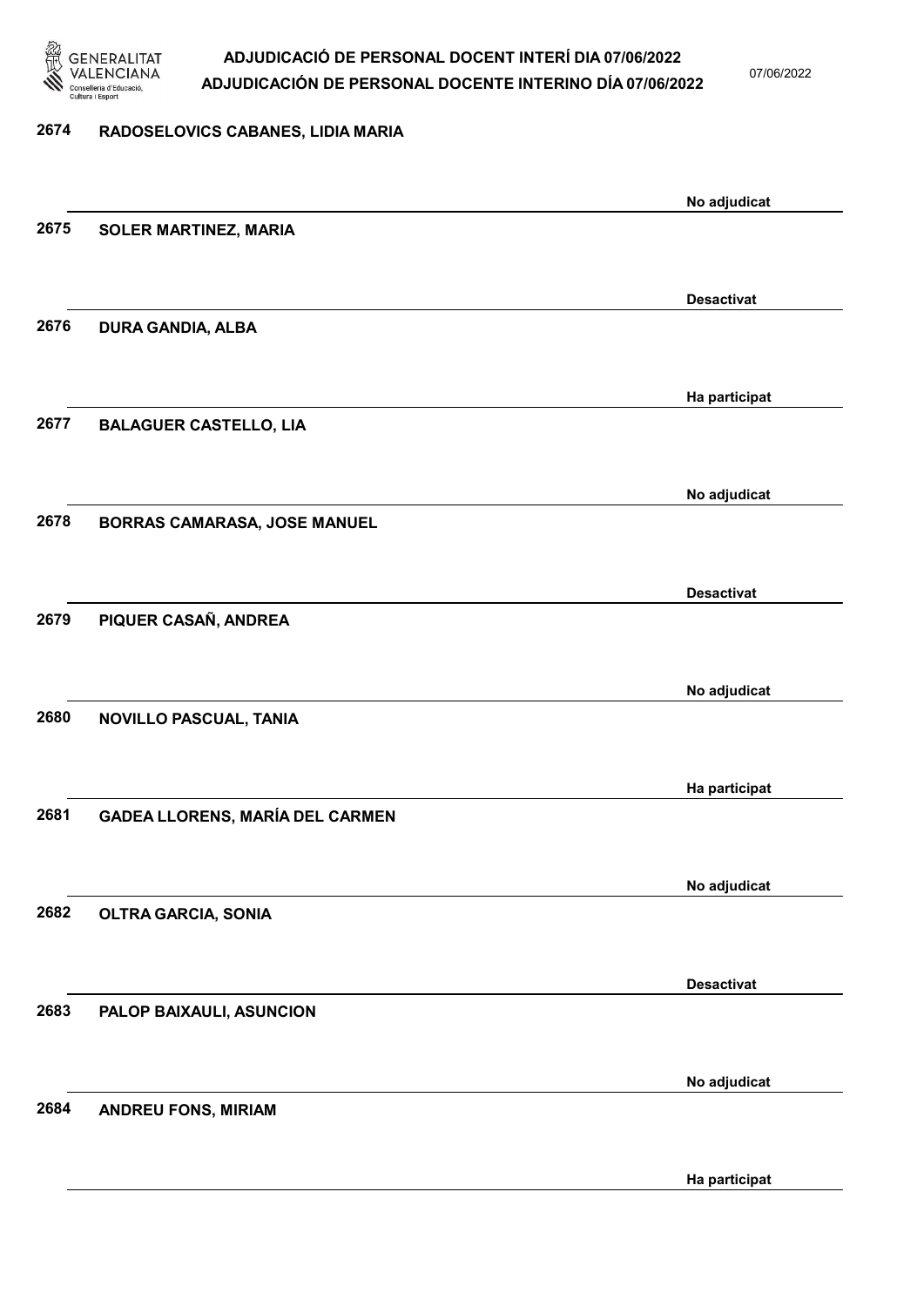

07/06/2022

Ha participat

# 2685 ORTIZ MORENO, ISAURA No adjudicat 2686 PIQUERES MANASE, ANDREA Ha participat 2687 CLEMENTE COLLADO, MARTA No adjudicat 2688 GONZALEZ CAMPOY, TANIA No adjudicat 2689 RUIZ ALBUIXECH, CATALINA Desactivat 2690 ANDRES GARCIA, MARIA Desactivat 2691 PALAZON NAVARRO, CLARA No adjudicat 2692 TERCERO RUIZ, AMANDA Desactivat 2693 GUILLEN ANTON, CLAUDIA No adjudicat 2694 GARRIDO RUANO, MARIA Desactivat 2695 ALAPONT ESPADA, MARIA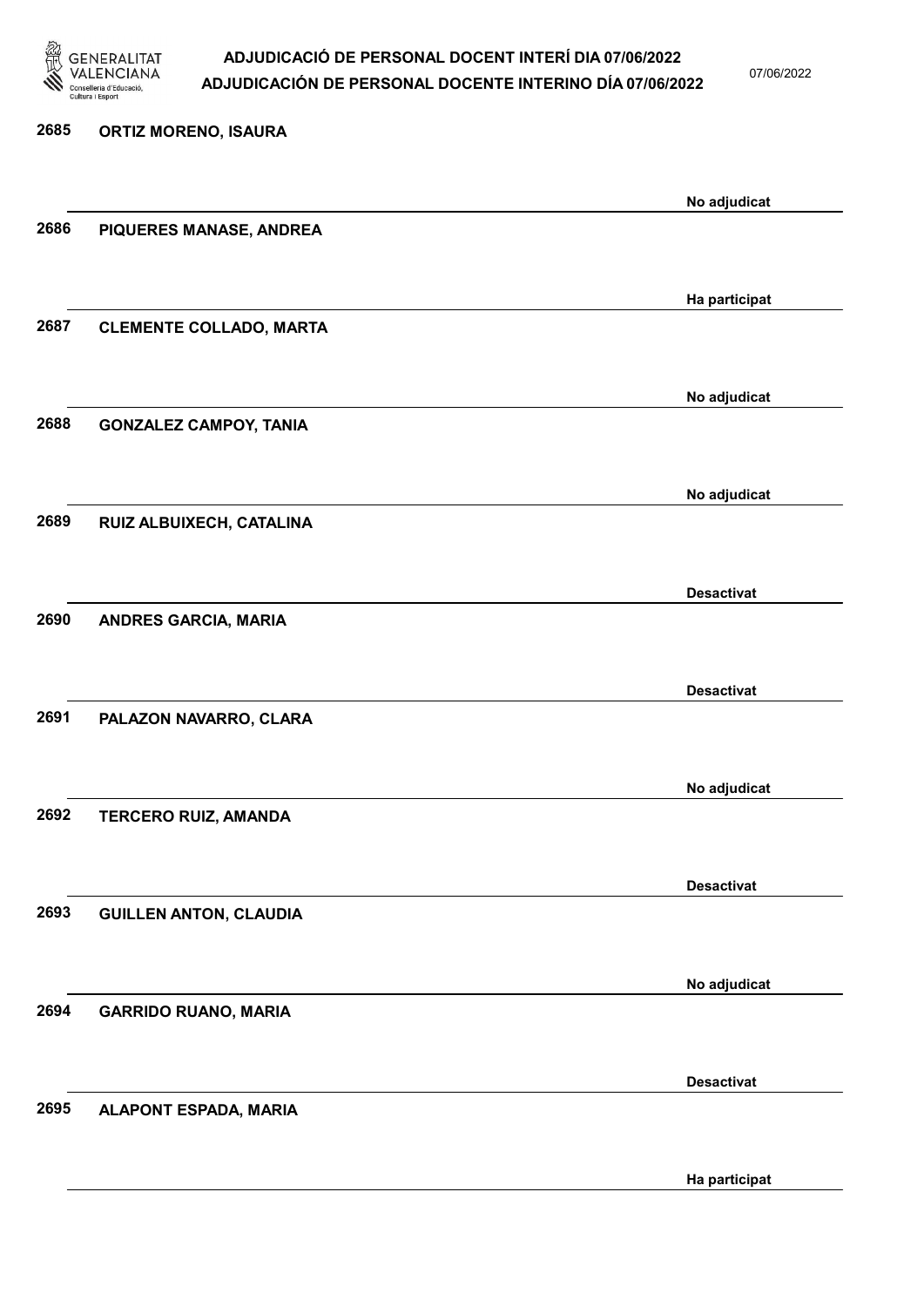

07/06/2022

### 2696 CRESPO OJEDA, GEMMA No adjudicat 2697 SALA GINER, PURIFICACION No adjudicat 2698 BOLUMAR GARCIA, LUCIA No adjudicat 2699 MARTINEZ OLIVARES, INMACULADA Desactivat 2700 ANTON RUIZ, MARGARITA Desactivat 2701 MARCHAN CABRERA, MARIA Ha participat 2702 BELENGUER TROYA, ADRIAN Desactivat 2703 GUILLEN RUIZ, LAURA Desactivat 2704 ROS MORENO, ELEAZAR Desactivat 2705 ABDON TORMO, PAULA Desactivat 2706 MUÑOZ RODRIGUEZ, NATALIA ANGELES Desactivat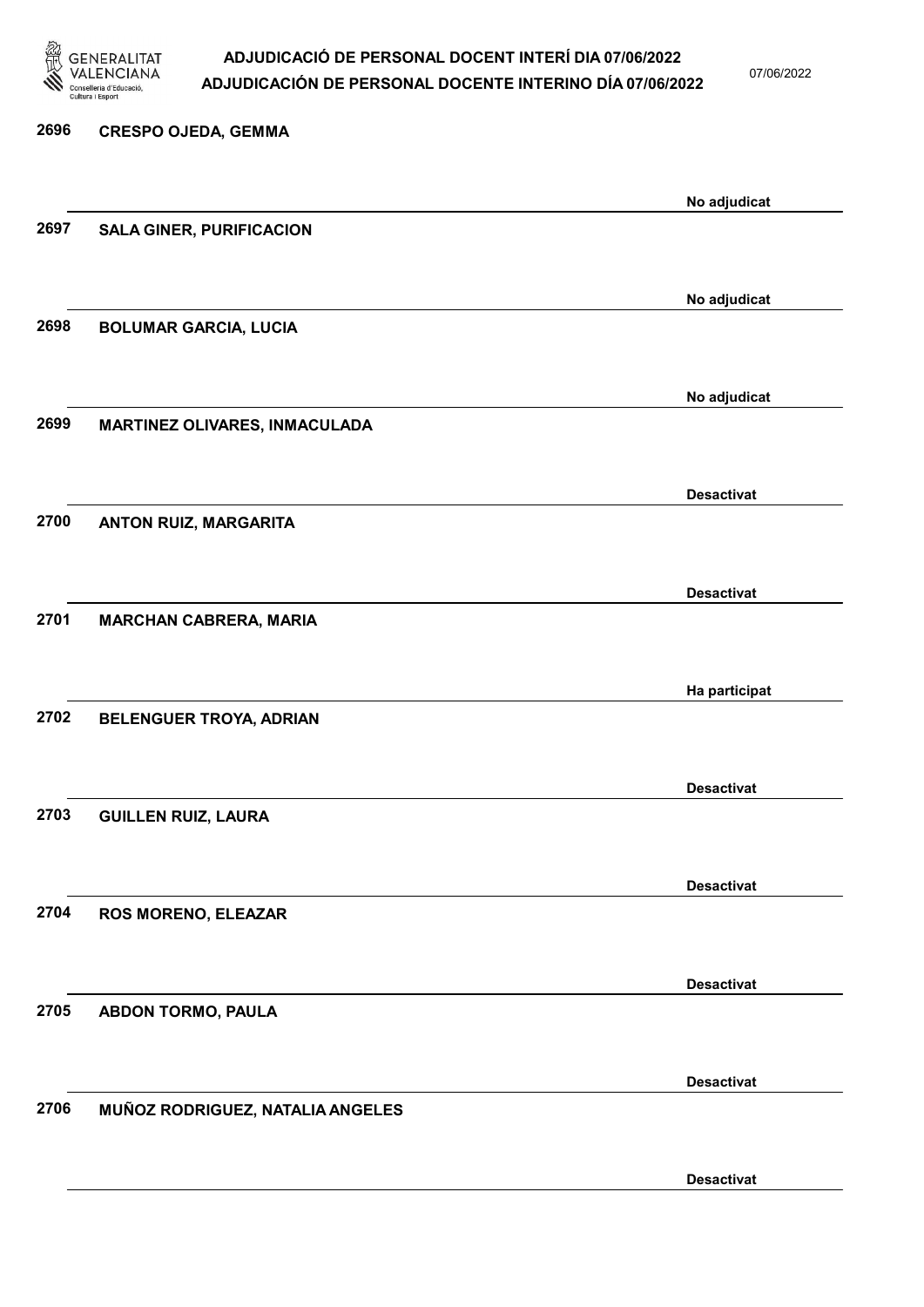

07/06/2022

Desactivat

| 2707 | FERNANDEZ MONERRIS, DAVID      |                   |
|------|--------------------------------|-------------------|
|      |                                | No adjudicat      |
| 2708 | <b>GALLEGO FERRIS, SUSANA</b>  |                   |
|      |                                | No adjudicat      |
| 2709 | <b>MARTIN BAEZA, SUSANA</b>    |                   |
|      |                                | <b>Desactivat</b> |
| 2710 | SAPIÑA ESPAÑA, CARMEN          |                   |
|      |                                | No adjudicat      |
| 2711 | <b>BAYO MARTI, MARIA</b>       |                   |
|      |                                | <b>Desactivat</b> |
| 2712 | <b>AGUILERA SAEZ, SANDRA</b>   |                   |
|      |                                | No adjudicat      |
| 2713 | AÑO MACHI, PATRICIA            |                   |
|      |                                | No adjudicat      |
| 2714 | CABALLERO DIAZ, NATALIA ANDREA |                   |
|      |                                | Ha participat     |
| 2715 | <b>GOMEZ VALLES, ANDREA</b>    |                   |
|      |                                | No adjudicat      |
| 2716 | <b>IVARS OLLER, TERESA</b>     |                   |
|      |                                | <b>Desactivat</b> |
| 2717 | JIMENEZ DE LA DUEÑA, FATIMA    |                   |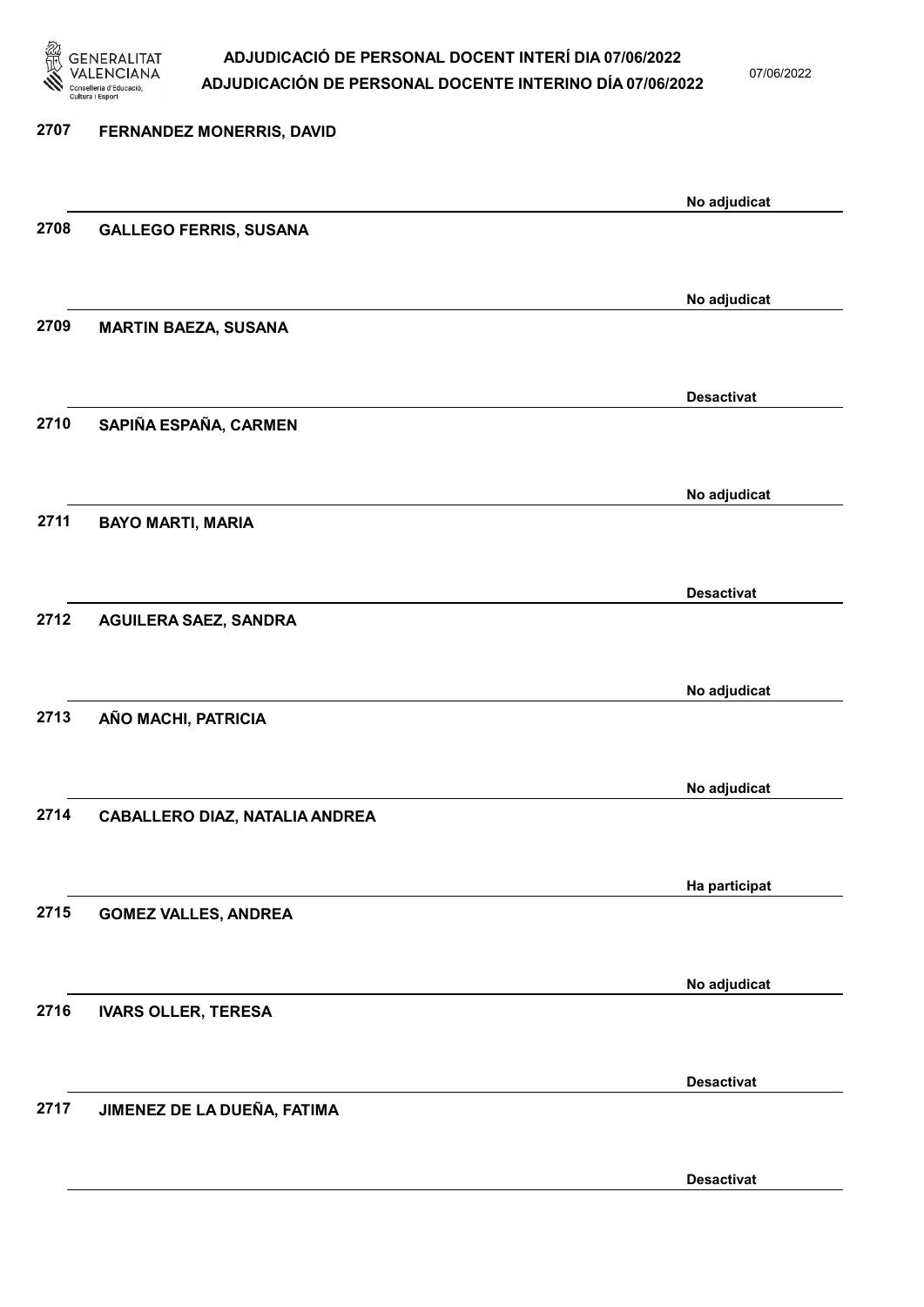

07/06/2022

# 2718 MOLTO RODRIGUEZ, ARACELI Ha participat 2719 PALAZON GARCIA, AITANA No adjudicat 2720 SANCHIS EGEA, SANDRA Desactivat 2721 ESTELLER EBRI, CLAUDIA Desactivat 2722 LOPEZ MARTINEZ, AIDA No adjudicat 2723 MIRA SAHUQUILLO, ANTONIO Desactivat 2724 CLIMENT BOIX, MARINA Desactivat 2725 PASCUAL FRANCES, MARIA No adjudicat 2726 DE LA CRUZ ESCRIG, MARTA Desactivat 2727 IBORRA ROMERO, ELENA Desactivat 2728 VILLORA BARBA, CRISTINA

No adjudicat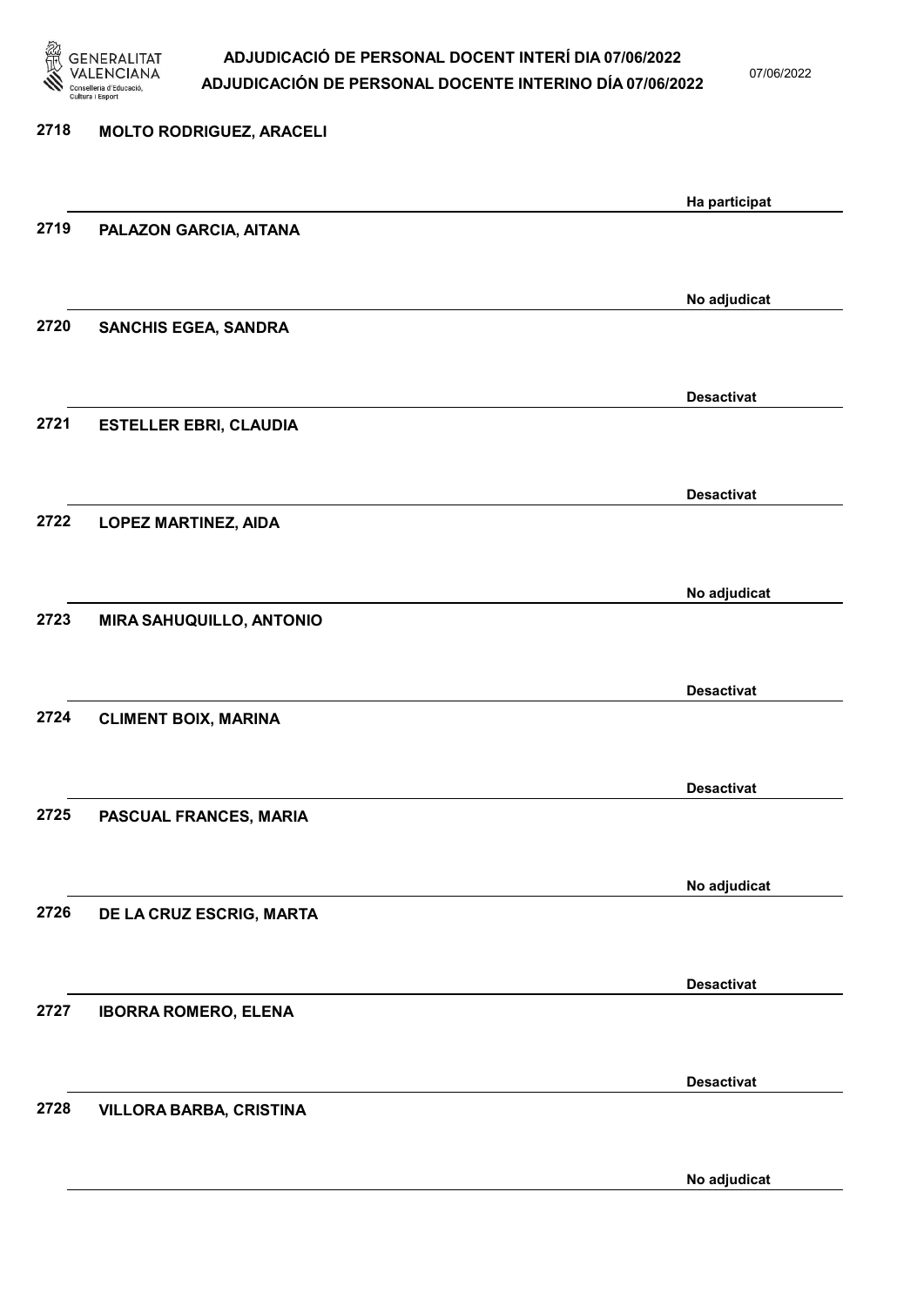

07/06/2022

No adjudicat

# 2729 CLIMENT CARDONA, CARLA No adjudicat 2730 POVES MONLEON, SILVIA No adjudicat 2731 TOLEDO BONIFÁS, MARTINA Desactivat 2732 FERNANDEZ PLAZA, PATRICIA No adjudicat 2733 ROMERO DEL VALLE, MARIA DEL PILAR No adjudicat 2734 DUATO CHULIA, LORENA No adjudicat 2735 HURTADO CALVO, ANNA No adjudicat 2736 VARGAS RUIZ, LAURA Desactivat 2737 BODI CORBALAN, PEDRO No adjudicat 2738 VICEDO ROMAN, MARIA INMACULADA No adjudicat 2739 CRUZ SAUS, CELIA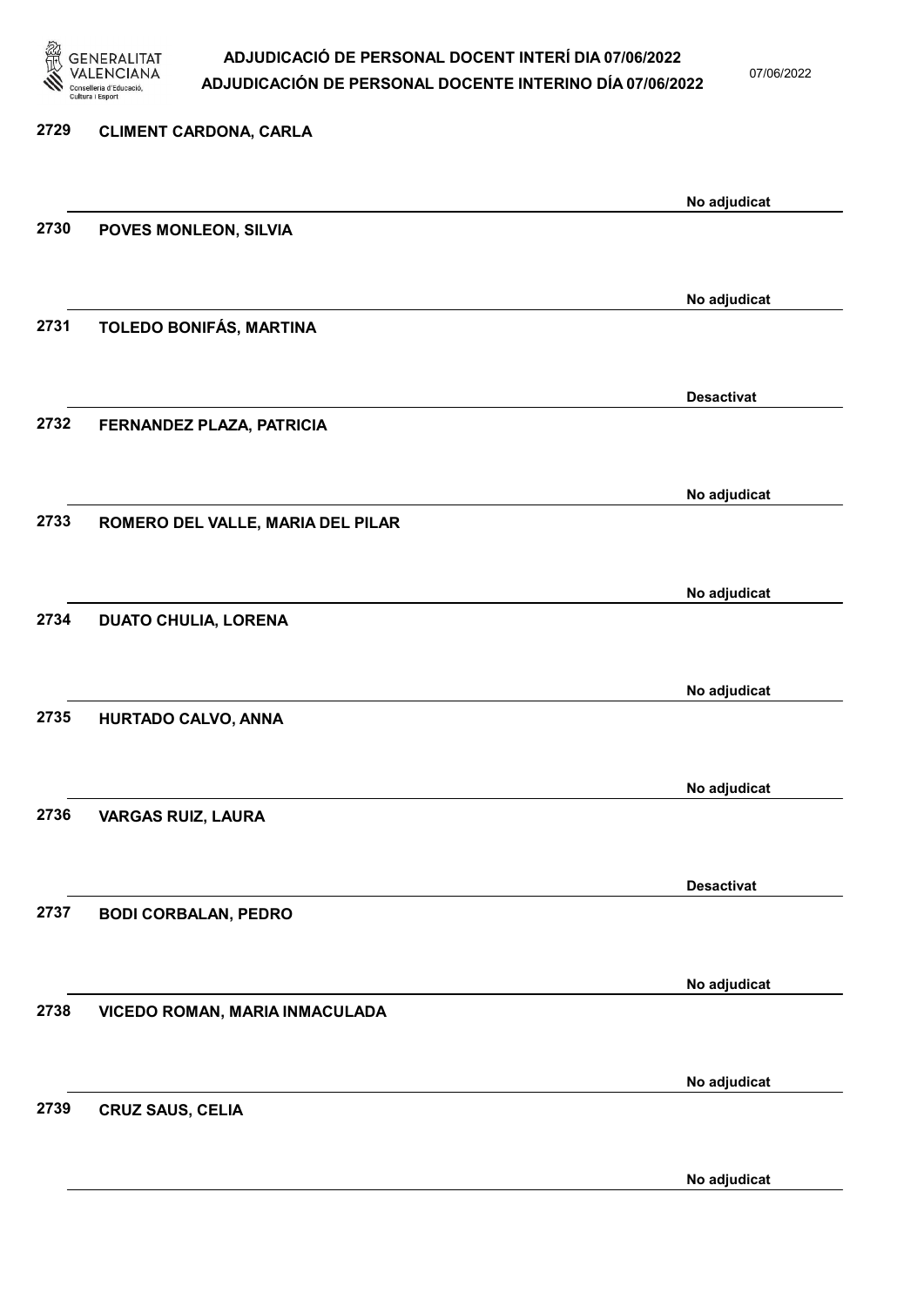

07/06/2022

Desactivat

# 2740 VICENT CARBO, ALEJANDRA No adjudicat 2741 AROCA RODRIGO, SANDRA No adjudicat 2742 ORTEGA SARMIENTO, IRENE No adjudicat 2743 PRIETO POZO, VICTORIA Desactivat 2744 UNANUA DEAN, ANDREA Ha participat 2745 AMPUDIA PENAS, ANDREA Desactivat 2746 GOMEZ GONZALEZ, MIREIA No adjudicat 2747 APARICIO CHAFER, MARIA Ha participat 2748 FOIX REDO, ROSA MARIA Desactivat 2749 GOMEZ MORANT, ALEGRIA No adjudicat 2750 MARTINEZ CARRERES, AMPARO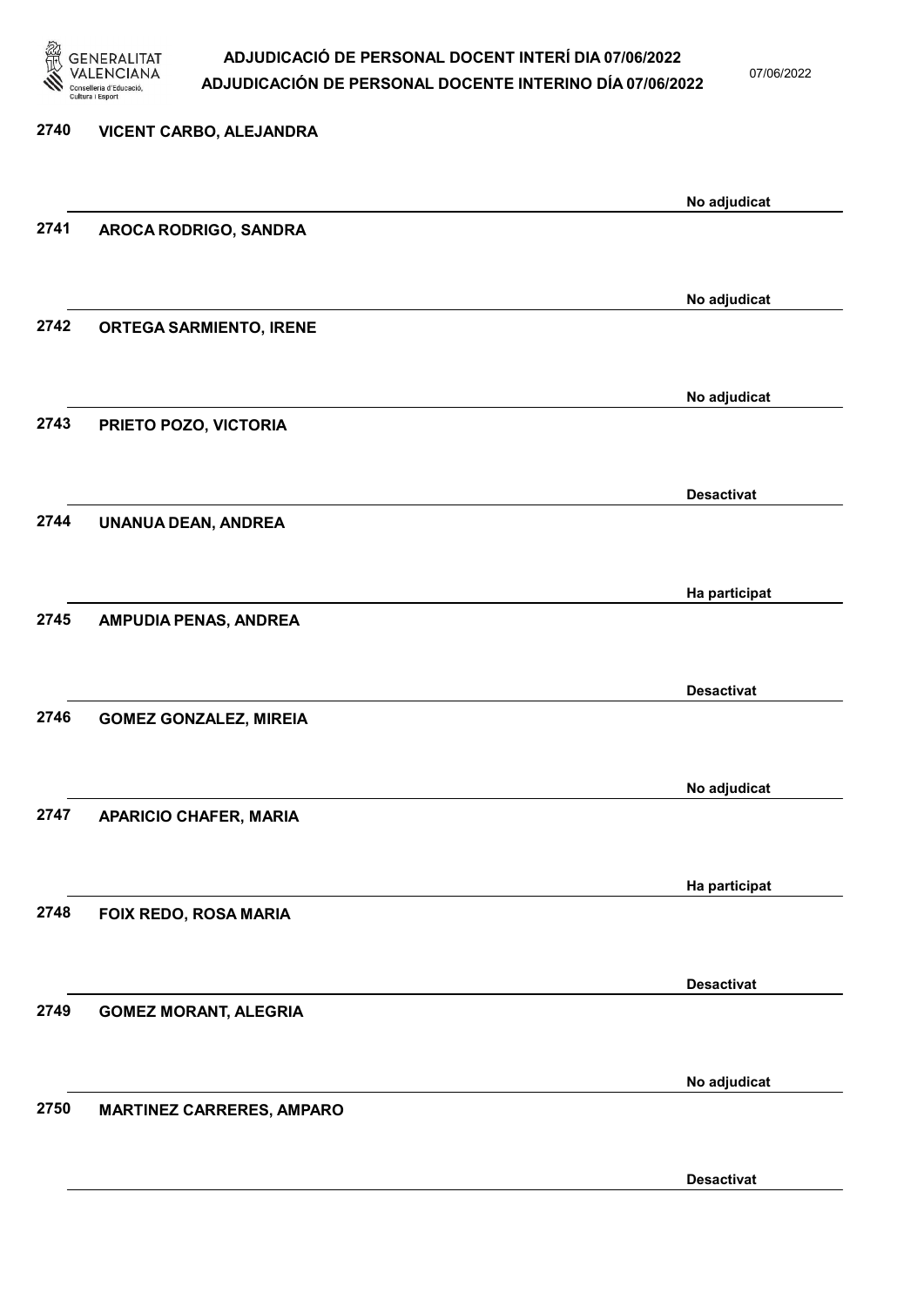

07/06/2022

Desactivat

# 2751 SANSANO FERRANDEZ, NOELIA Desactivat 2752 MUÑOZ VICO, DIANA No adjudicat 2753 ARGENTE VILLANUEVA, LUCAS Desactivat 2754 JAVALOYAS ANDRES, ELOY Desactivat 2755 HERRANZ PUCHADES, MARINA No adjudicat 2756 CAMACHO VICENTE, AURORA Ha participat 2757 DONET SANCHIS, TERESA Desactivat 2758 SABBAGH SANZ, AMIRA Desactivat 2759 FERNANDEZ ANDREU, MARIA No adjudicat 2760 BURRIEL FERRER, JOSEP IBER Desactivat 2761 SANCHO ALBUIXECH, CRISTINA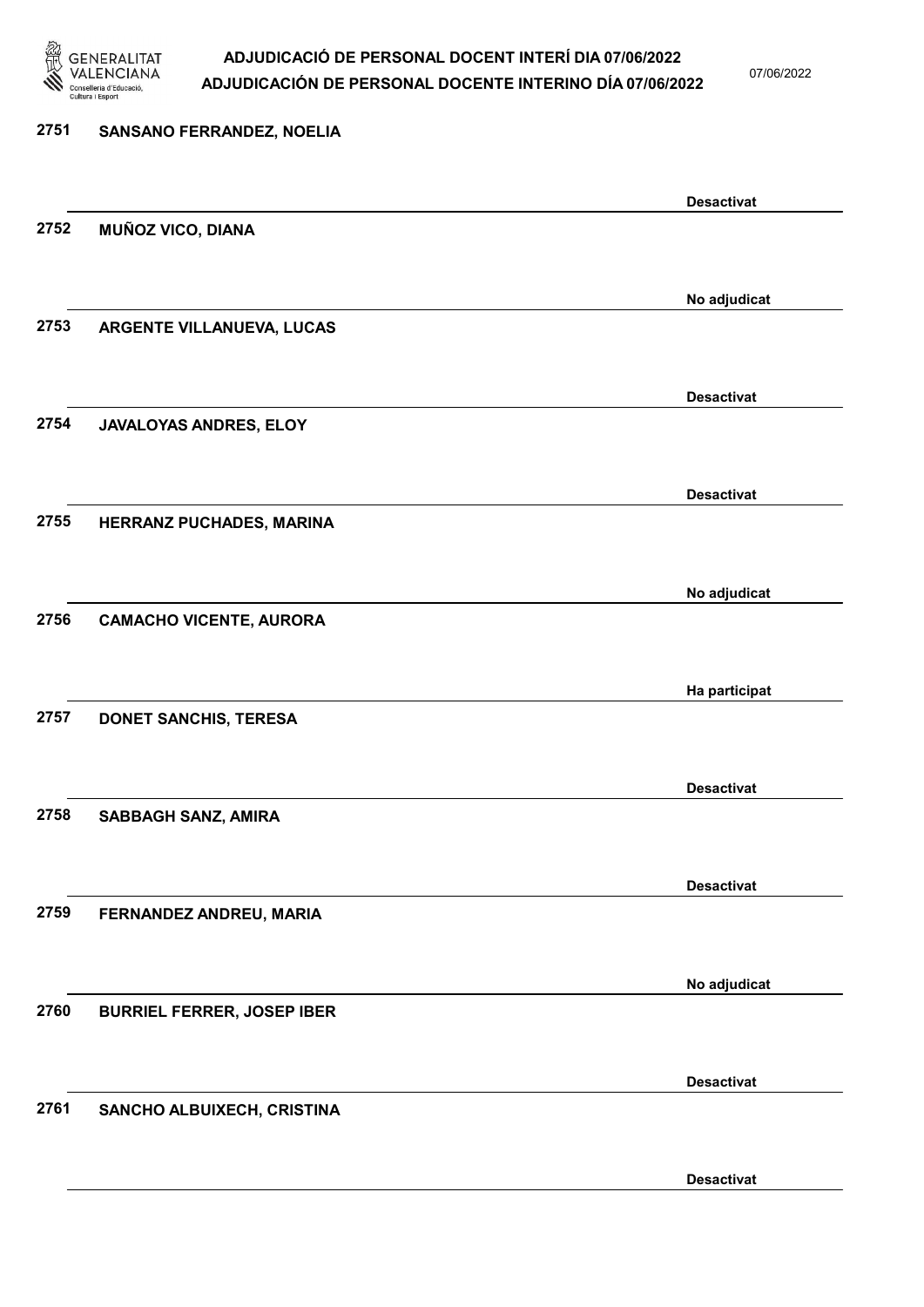

07/06/2022

Desactivat

# 2762 AGUERA PARREÑO, SERGIO Desactivat 2763 CANET VERCHER, JOSE Desactivat 2764 PEREZ MARTINEZ, GLORIA Desactivat 2765 PALOMAR OLCINA, AFRICA No adjudicat 2766 CORTES FERRER, XAVIER Desactivat 2767 RIOS CAROD, SARA No adjudicat 2768 DEVESA ARACIL, LAURA No adjudicat 2769 PALMERO CANTÓN, SARA MARÍA No adjudicat 2770 TRULLENQUE BONAFE, LAIA No adjudicat 2771 PARREÑO VICENTE, NOELIA No adjudicat 2772 JOVANI LLUVIA, LAURA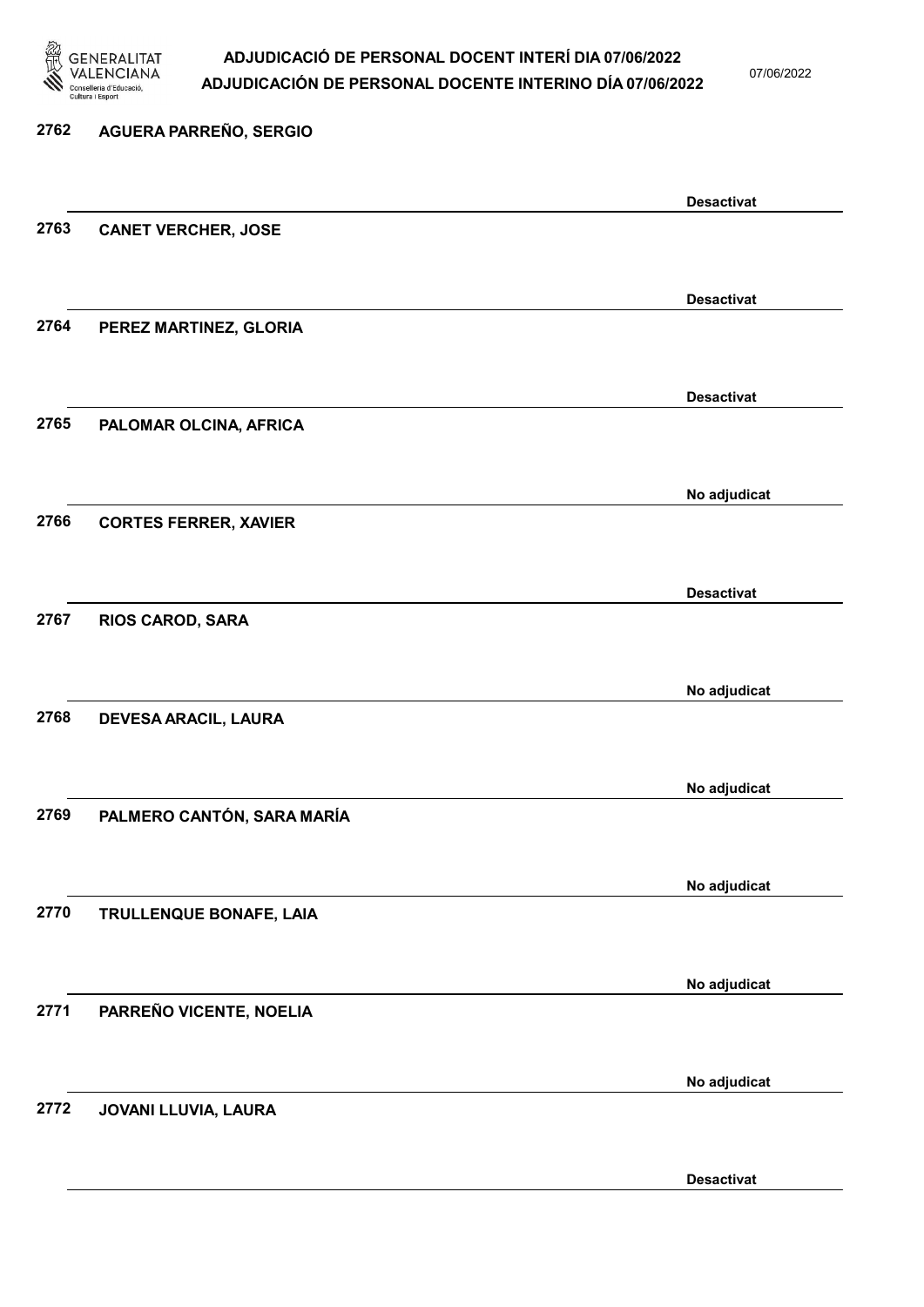

07/06/2022

Desactivat

# 2773 MIRASOL CASTELAR, MARIA Ha participat 2774 BARRANCO RUIZ, MARIA No adjudicat 2775 GARCIA MIRALLES, SARA No adjudicat 2776 GRIFOL PRADES, EVA Ha participat 2777 SILVESTRE MONTES, IDOYA Desactivat 2778 TORNERO MARRADES, ANA Desactivat 2779 ALVARO I GAMON, NAIARA Desactivat 2780 CUBEL SANABRIA, ANA Desactivat 2781 SANCHEZ BALLESTER, MICAELA No adjudicat 2782 JUAN SANCHEZ, MARIA DOLORES Desactivat 2783 LOPEZ GIL, LUZ MARIA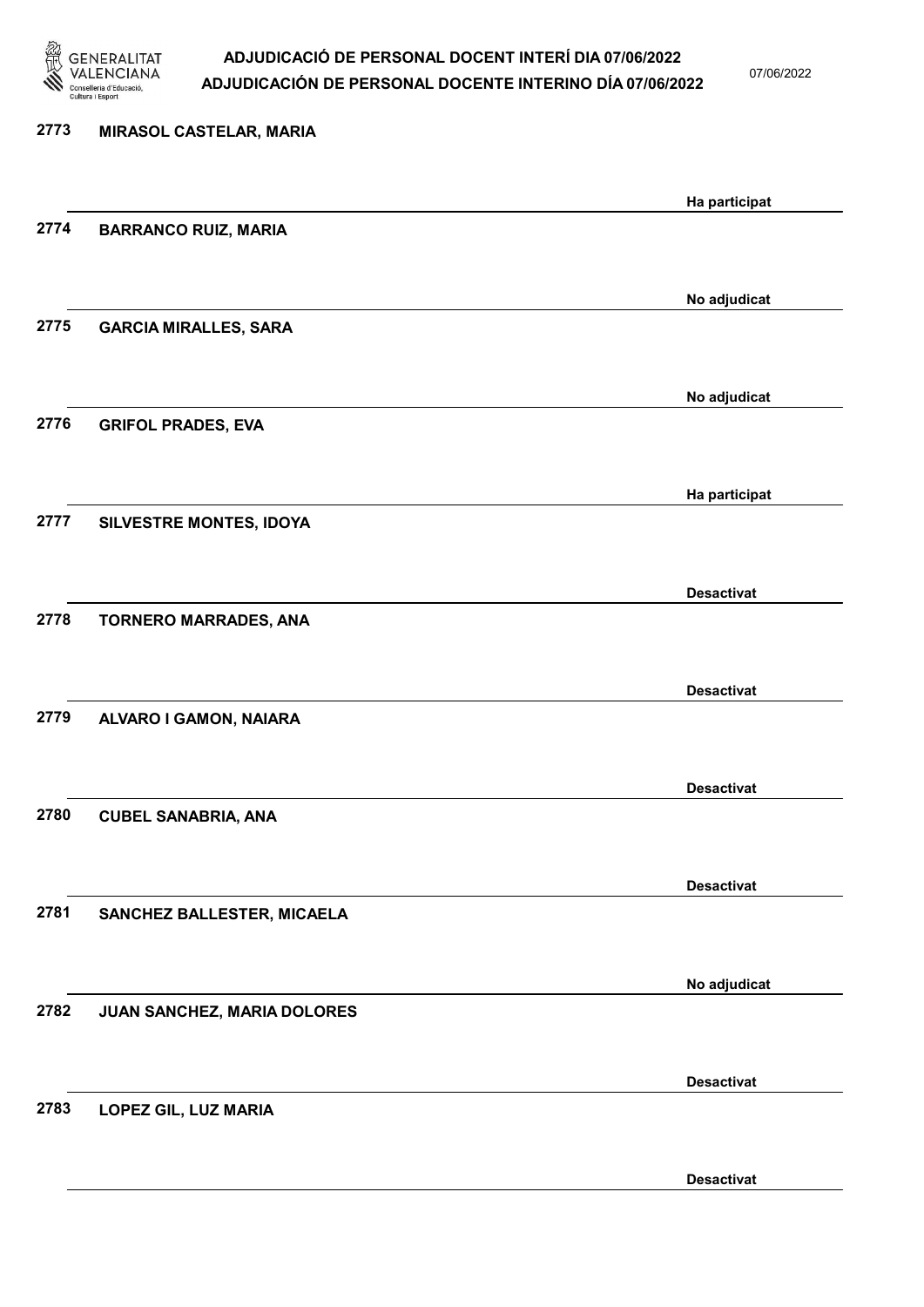

07/06/2022

No adjudicat

| 2784 | <b>LOZANO LOPEZ, LORENA</b>     |                   |
|------|---------------------------------|-------------------|
|      |                                 |                   |
|      |                                 | No adjudicat      |
| 2785 | <b>MARIN MACIA, MARIA JOSE</b>  |                   |
|      |                                 |                   |
|      |                                 | No adjudicat      |
| 2786 | RODRIGUEZ GUILLEN, MARIA LINA   |                   |
|      |                                 |                   |
|      |                                 |                   |
|      |                                 | <b>Desactivat</b> |
| 2787 | VAZQUEZ GUERRERO, DAVID ANTONIO |                   |
|      |                                 |                   |
|      |                                 |                   |
| 2788 |                                 | <b>Desactivat</b> |
|      | GIL DANIEL, EVA MARIA           |                   |
|      |                                 |                   |
|      |                                 | Ha participat     |
| 2789 | SOLER VAÑO, GEMA                |                   |
|      |                                 |                   |
|      |                                 |                   |
|      |                                 | Ha participat     |
| 2790 | TORMO GOMAR, ARANZAZU           |                   |
|      |                                 |                   |
|      |                                 | <b>Desactivat</b> |
| 2791 | <b>RUBIO GALINDO, MARTA</b>     |                   |
|      |                                 |                   |
|      |                                 |                   |
|      |                                 | No adjudicat      |
| 2792 | HERRERA SANCHEZ, NOEMI          |                   |
|      |                                 |                   |
|      |                                 | <b>Desactivat</b> |
| 2793 | IÑIGUEZ AÑARES, ARACELI         |                   |
|      |                                 |                   |
|      |                                 |                   |
|      |                                 | No adjudicat      |
| 2794 | <b>SANCHEZ MAYOR, DAVID</b>     |                   |
|      |                                 |                   |
|      |                                 |                   |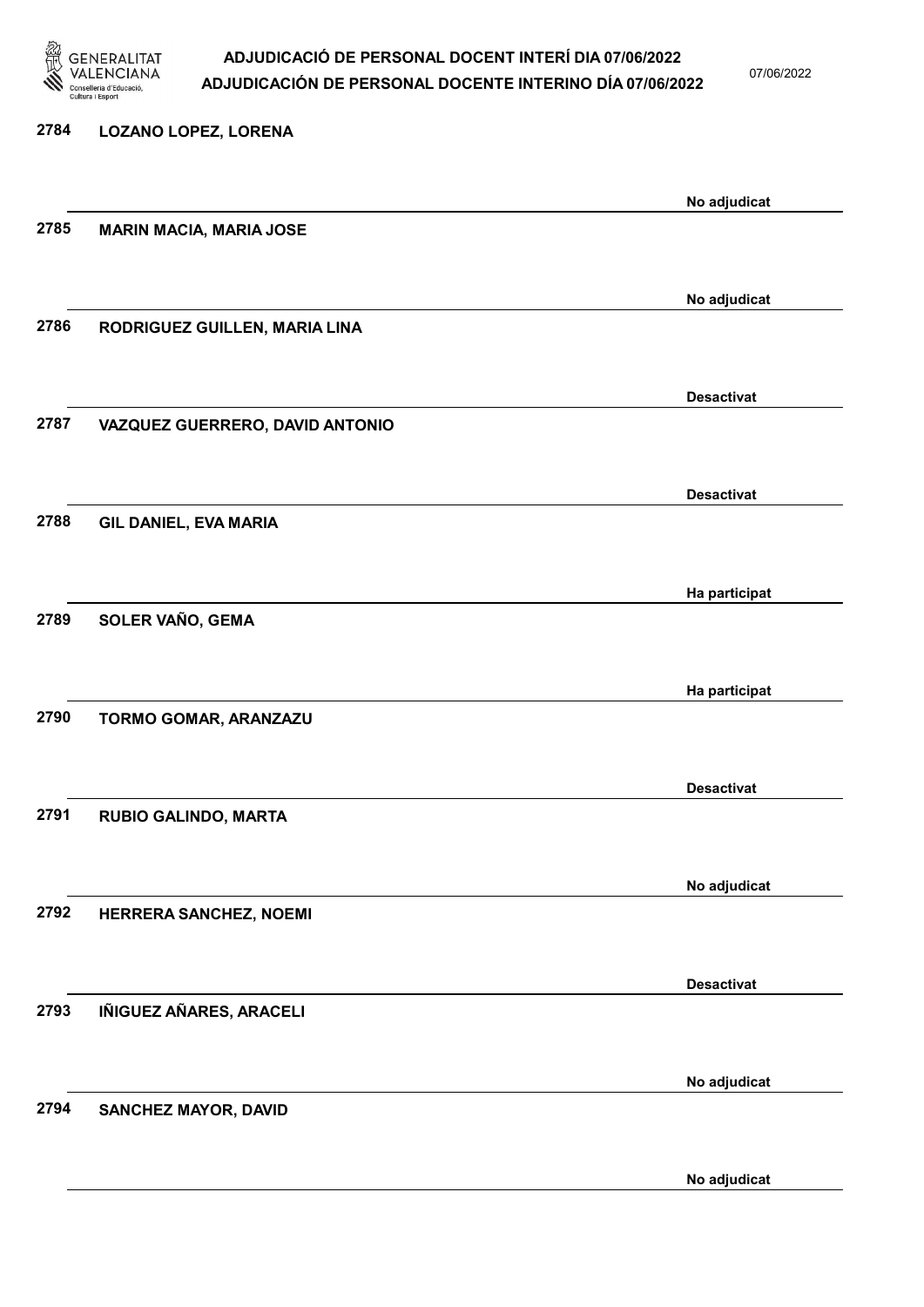

07/06/2022

Desactivat

# 2795 BARRON FERRANDIS, CARMEN Desactivat 2796 CLIMENT MATEOS-APARICIO, ESTHER Desactivat 2797 VILELLA CANALS, ANTONIA No adjudicat 2798 SARASOL PERALES, NEUS Desactivat 2799 BARRANCA MORENO, MARIA REMEDIOS Ha participat 2800 GINER PALANQUES, ALBA Desactivat 2801 SALVADOR SALA, ELENA Ha participat 2802 MELITON GIMENEZ, MARIA ANGELES Desactivat 2803 IBAÑEZ RAMIREZ, GRACIA MARIA Desactivat 2804 GONZALEZ OLMEDO, VERONICA No adjudicat 2805 BARBERA ARNAU, ELIA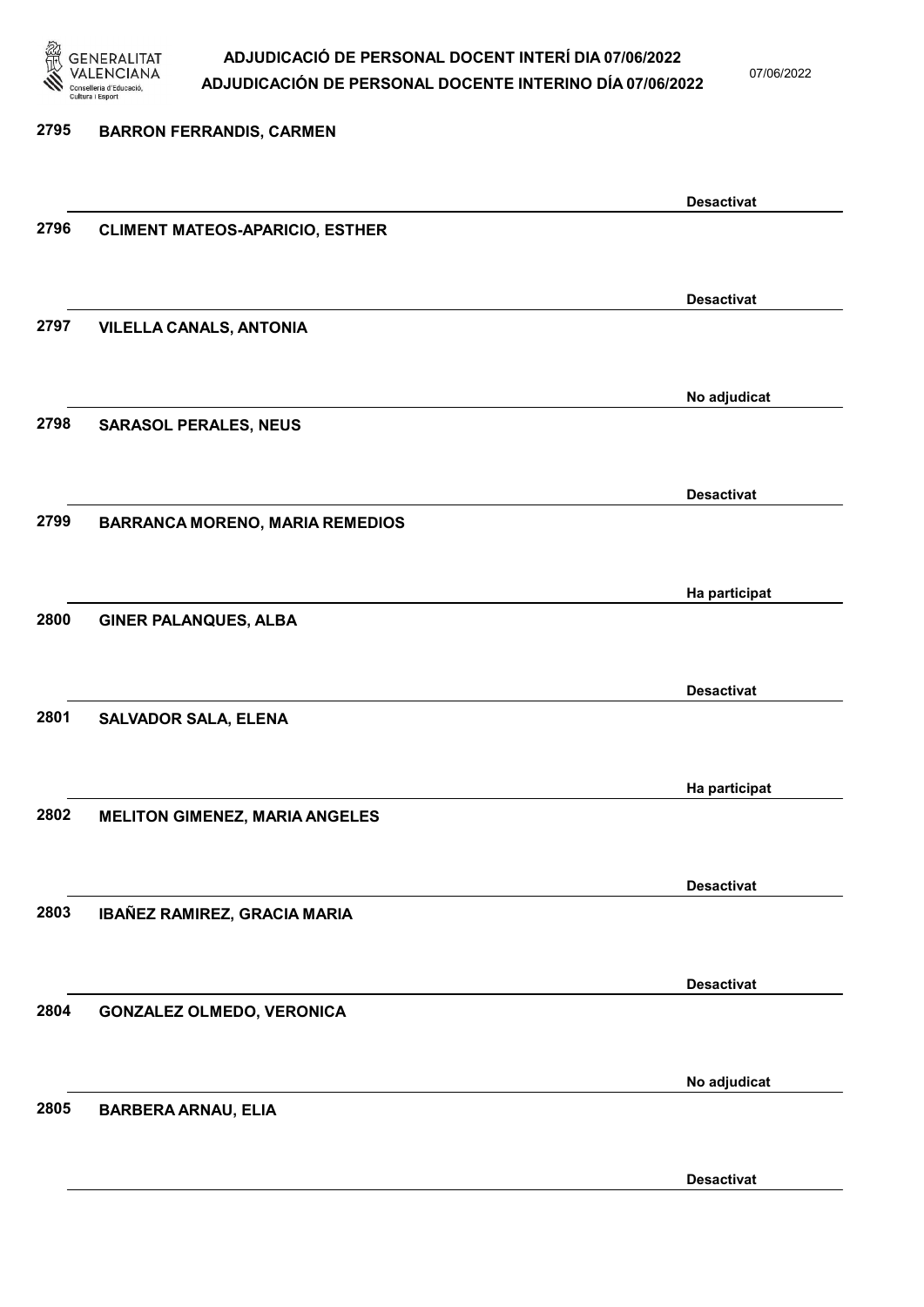

07/06/2022

Desactivat

# 2806 BOIX MARQUES, MARIA DEL CARMEN No adjudicat 2807 MOLINA SAURA, MARIA JOSE Desactivat 2808 MUÑOZ DILLEN, NIMIA INES No adjudicat 2809 ROSILLO ALAÑA, SONIA Desactivat 2810 SAURA MACIA, PEDRO No adjudicat 2811 GARCIA SANCHEZ, GEMA No adjudicat 2812 MANZANO MANZANO, VERONICA No adjudicat 2813 MARCET MOLINA, MARÍA Ha participat 2814 NAVARRO SANCHEZ, AINOHA No adjudicat 2815 BAÑULS MAÑO, GLORIA No adjudicat 2816 ARREGUI MEDINA, MARTA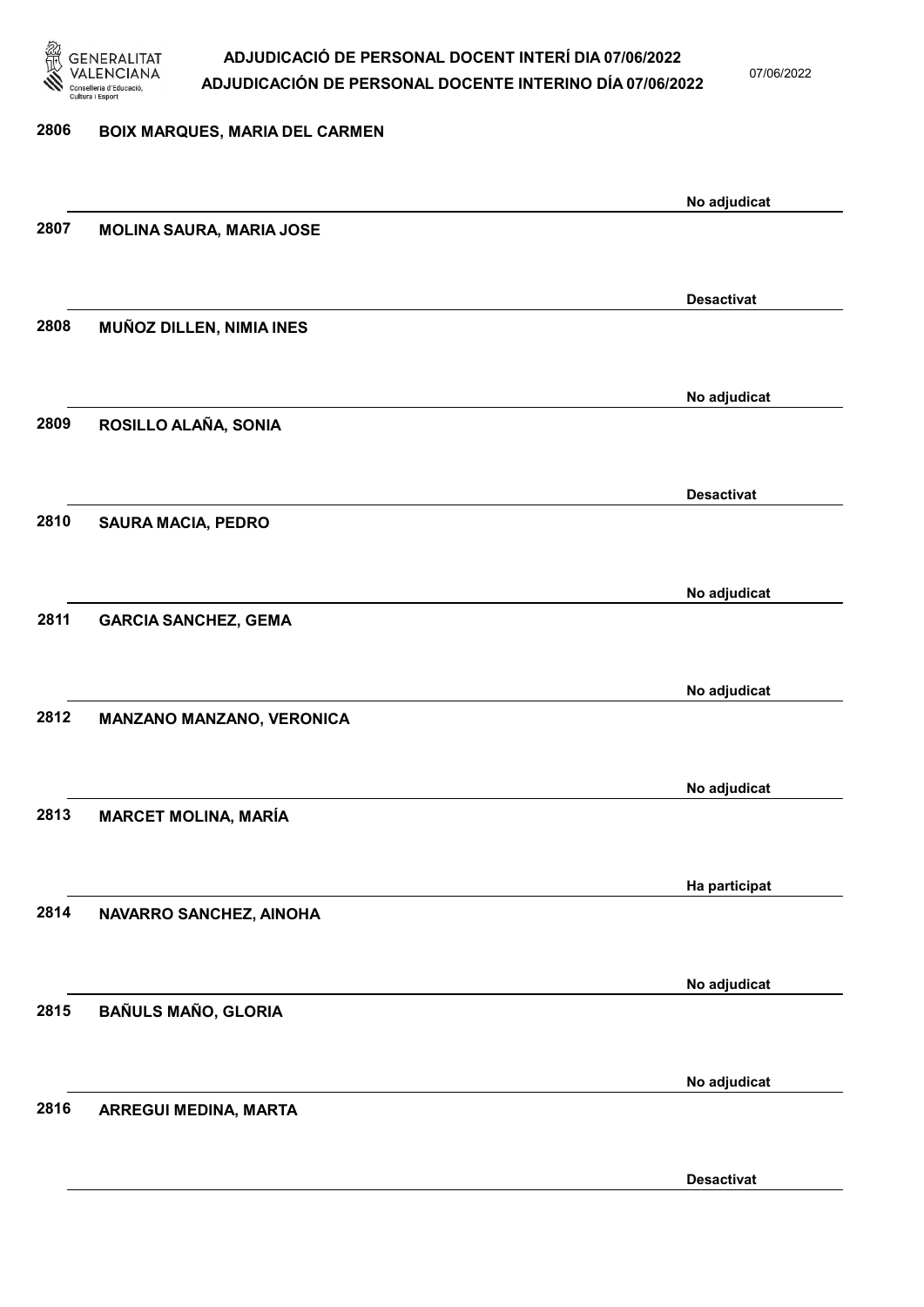

07/06/2022

Desactivat

### 2817 RUIZ TORRES, JAVIER Desactivat 2818 ALEMAÑ MORELL, ALBA No adjudicat 2819 BARBERAN SANCHEZ, MARIA LAITA No adjudicat 2820 PALMERO GARCIA, INMACULADA No adjudicat 2821 POMAR PUIG, ANA Ha participat 2822 SERRAT VIDAL, SERGIO **El proportante de la proporta** Petición: 2 23 SUBSTITUCIÓ DETERMINADA GANDIA (46027000) CEIP BOTÀNIC CAVANILLES 128 / EDUCACIÓ PRIMÀRIA. Adjudicat Voluntaria 796206 Horas 2823 BERTOMEU MORENO, MARIA DEL ROCIO Ha participat 2824 ALBEROLA CAMPOS, ROSA No adjudicat 2825 BATALLER OLTRA, SORAYA No adjudicat 2826 MUÑOZ GARCIA, CAROLINA No adjudicat 2827 PEREZ ANIORTE, SAMUEL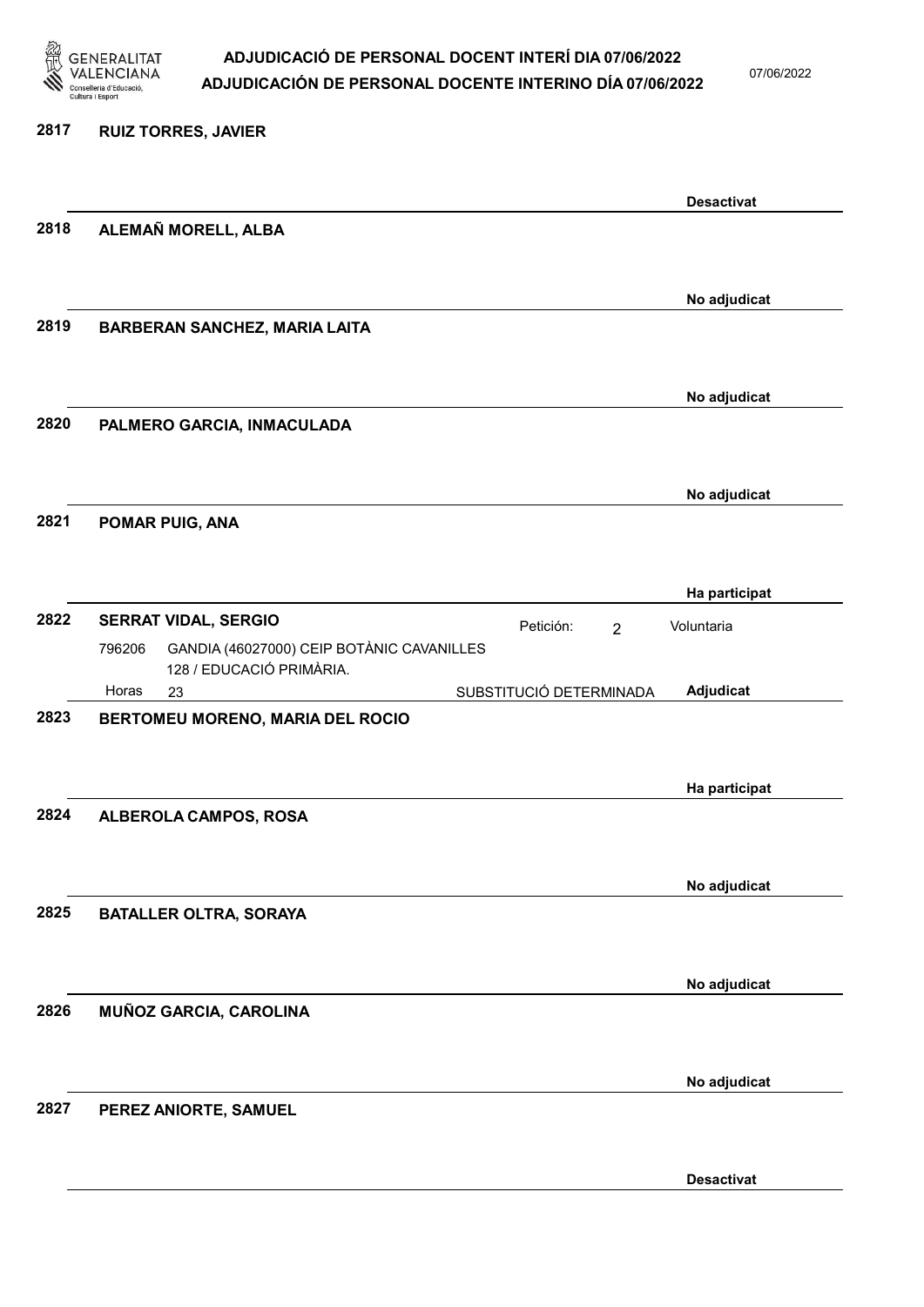

07/06/2022

# 2828 ALFONSO PEREZ, NOELIA Desactivat 2829 RIOS ARAEZ, LORENA Ha participat 2830 ARRIAZU HERRERA, RAQUEL No adjudicat 2831 LOPEZ SANCHO, LAURA No adjudicat 2832 RIERA SERRA, LAURA No adjudicat 2833 SENTANDREU SEBASTIAN, GUILLEM Desactivat 2834 MAS POLOP, PRAXEDES Desactivat 2835 DEL REY BALLESTEROS, MARIA ISABEL Ha participat 2836 RODRIGUEZ VILLANUEVA, CARLA Desactivat 2837 MUÑOZ GABARDA, CLARA No adjudicat 2838 SEMPERE MURCIA, MARIA DEL MAR

No adjudicat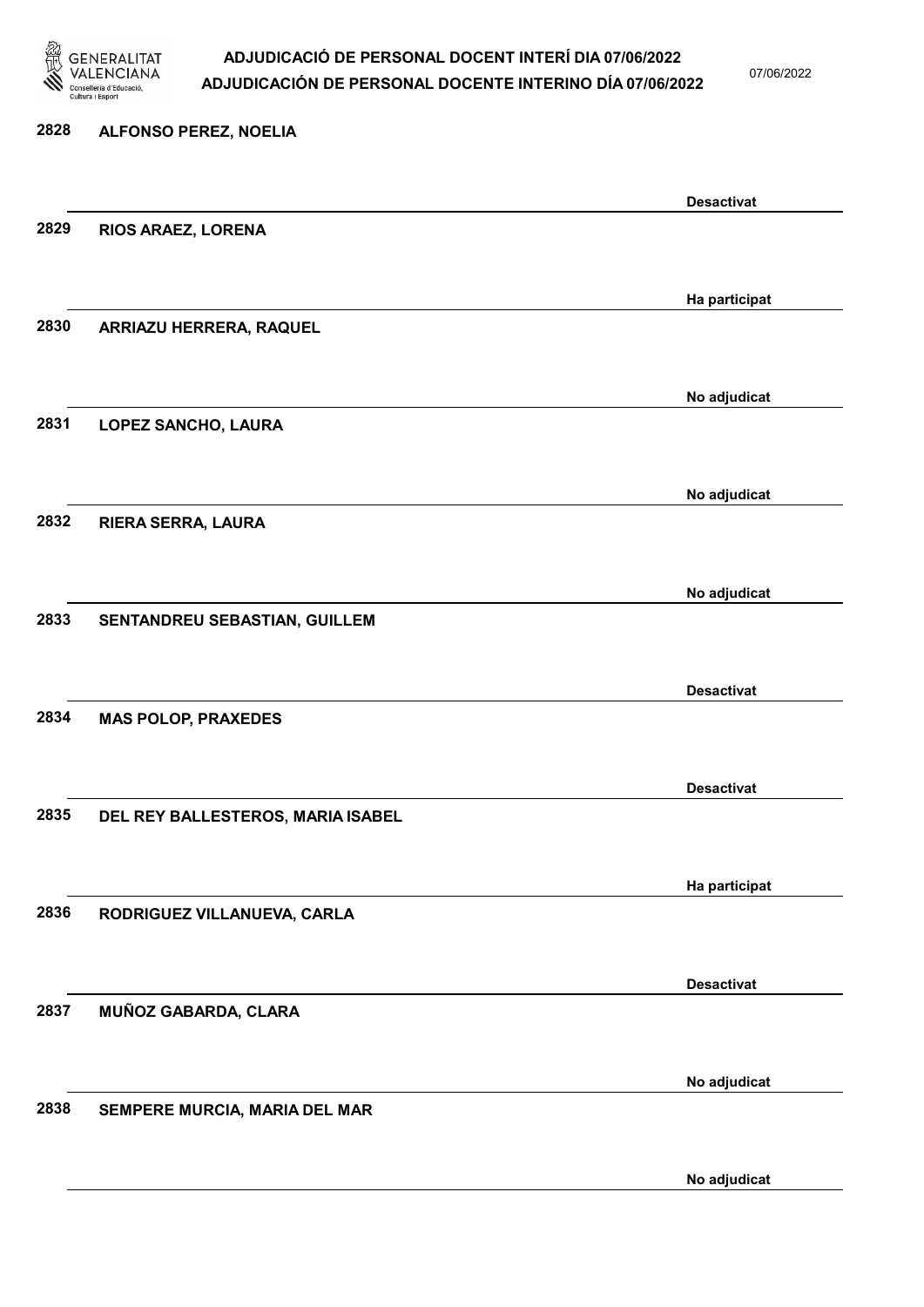

07/06/2022

### 2839 FUENTES SERRET, ELISENDA Ha participat 2840 GIL FORNES, CAROLINA No adjudicat 2841 ADALID NAVARRO, SANDRA Desactivat 2842 VICENS TORRES, MARIA DOLORES Ha participat 2843 PALAZON ORTIGOSA, BEGOÑA No adjudicat 2844 CABRELLES GALERA, GUADALUPE Ha participat 2845 GARCIA-CASARRUBIOS GALVEZ, ESMERALDA No adjudicat 2846 PARDIÑAS PASTOR, PAU No adjudicat 2847 BERNA ESCOLANO, MARIA JOSE No adjudicat 2848 GUEROLA FENOLLOSA, EDUARD Petición: 3 15 SUBSTITUCIÓ INDETERMINADA ALFONDEGUILLA (12000194) CEIP CASTRO 123 / EDUCACIÓ FÍSICA Adjudicat Voluntaria 901801 Horas 2849 ROLDÁN CARRETÓN, JOSÉ MARÍA

Desactivat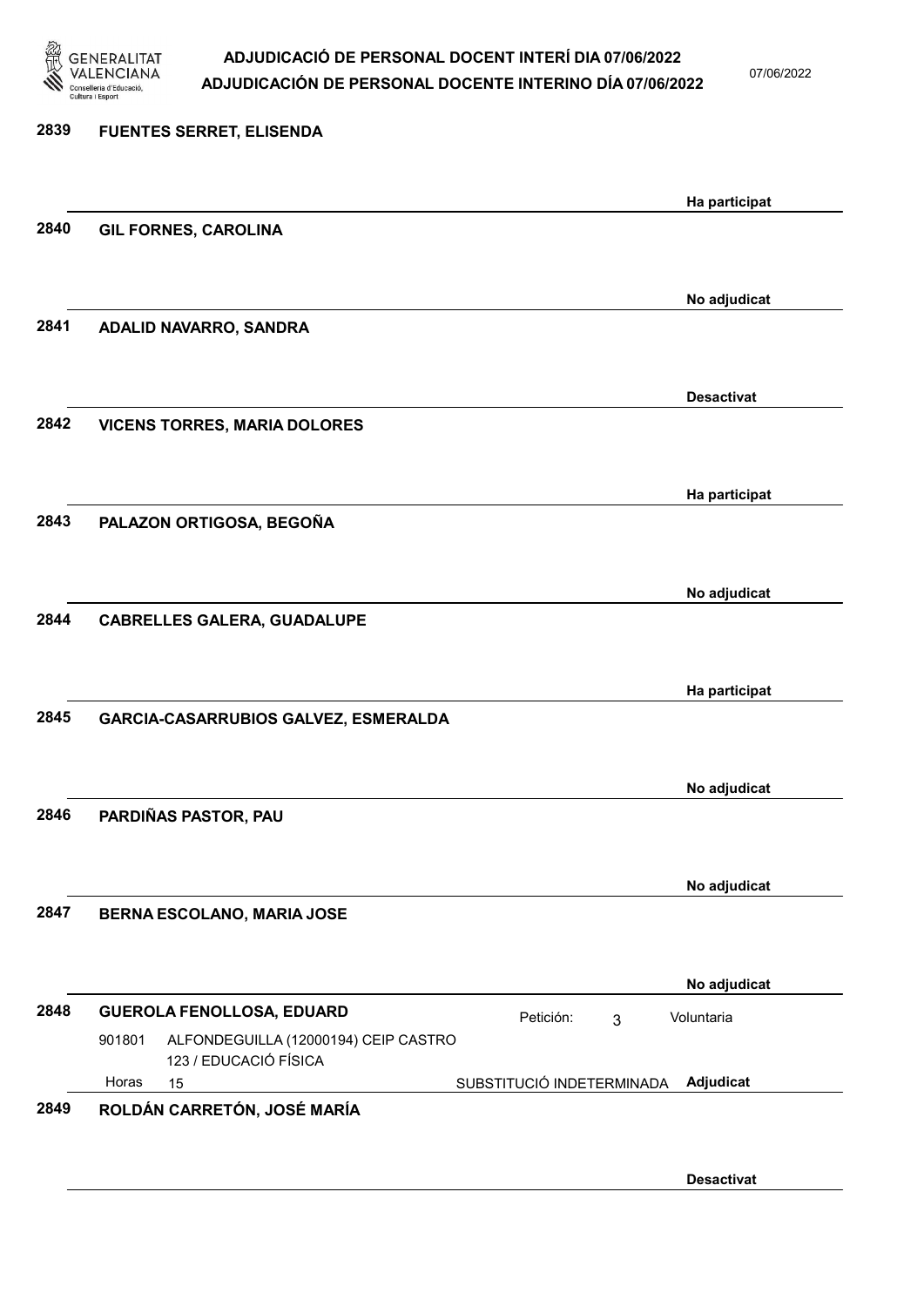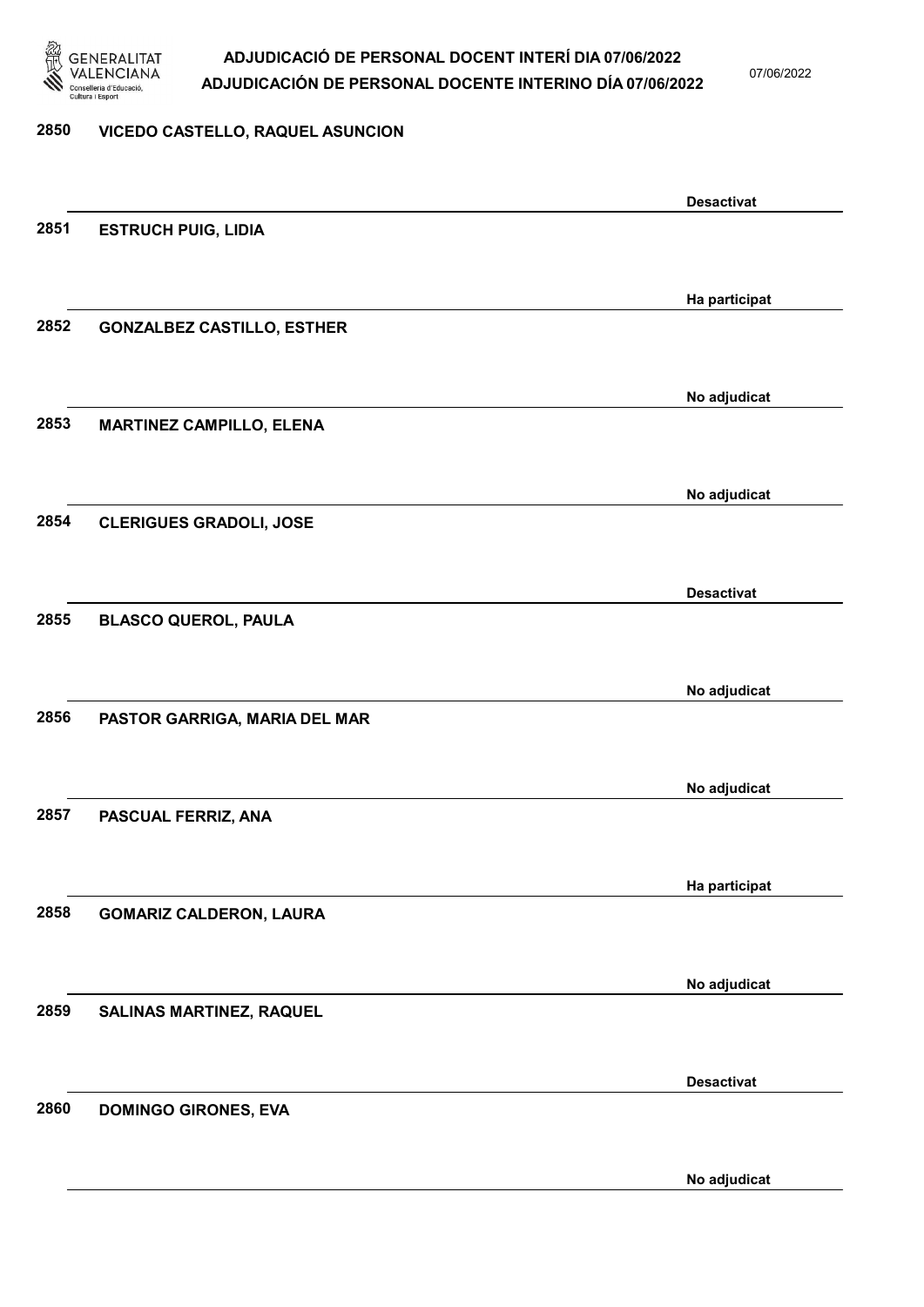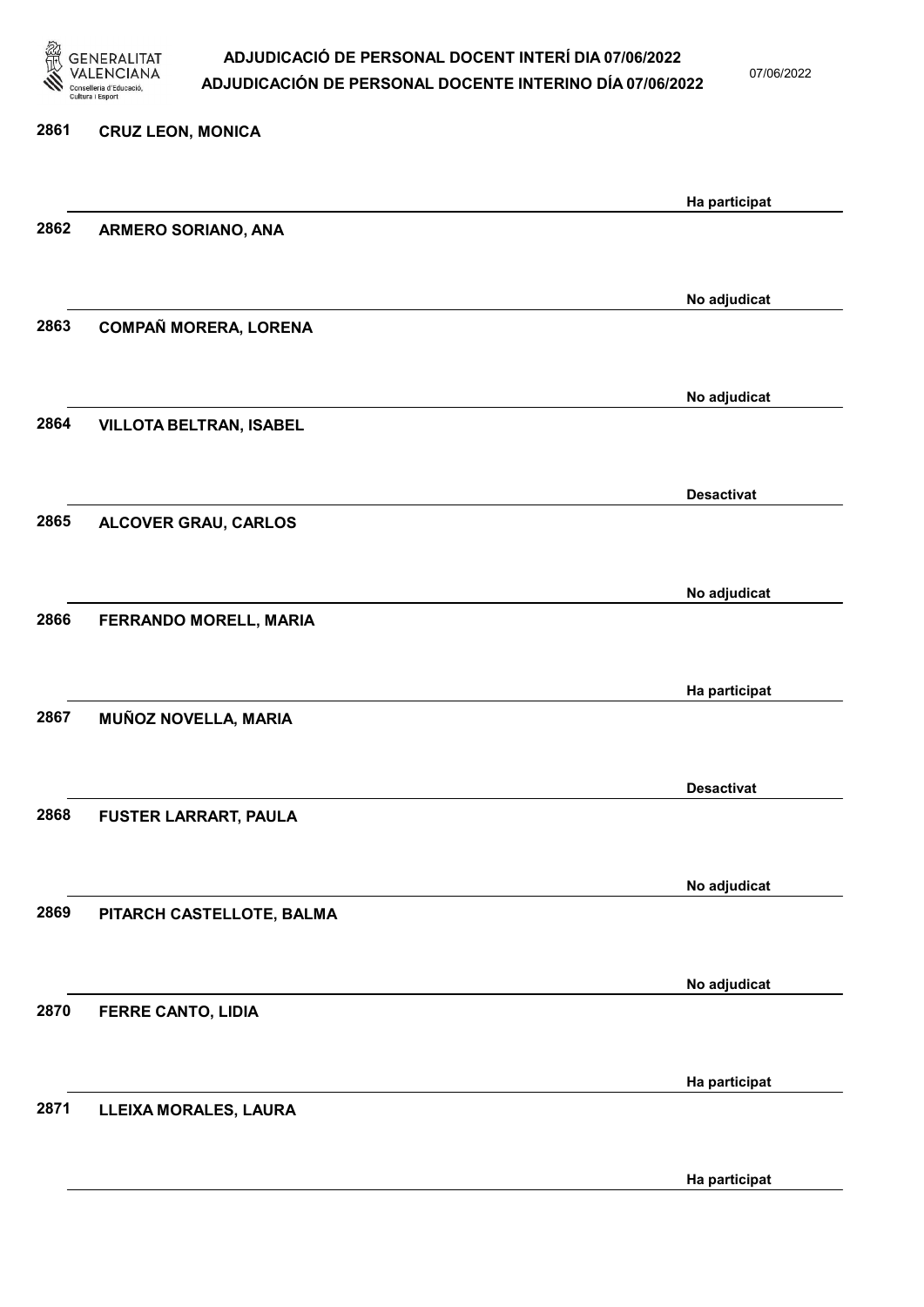

07/06/2022

#### 2872 POPA, NELA

|      |                                    | <b>Desactivat</b> |
|------|------------------------------------|-------------------|
| 2873 | <b>CAJAS TABARES, PAULA ANDREA</b> |                   |
|      |                                    |                   |
|      |                                    | Ha participat     |
| 2874 | SILLA GARRIDO, MARIA DEL CARMEN    |                   |
|      |                                    |                   |
|      |                                    | No adjudicat      |
| 2875 | ORTEGA ORTIZ, ANA ISABEL           |                   |
|      |                                    |                   |
|      |                                    | No adjudicat      |
| 2876 | SANCHO ALEIXOS, VERONICA           |                   |
|      |                                    |                   |
| 2877 |                                    | No adjudicat      |
|      | <b>LOPEZ MARCOS, SONIA</b>         |                   |
|      |                                    | <b>Desactivat</b> |
| 2878 | <b>JUAN TATAY, AROA</b>            |                   |
|      |                                    |                   |
|      |                                    | Ha participat     |
| 2879 | <b>NIETO RIBES, LAURA</b>          |                   |
|      |                                    |                   |
|      |                                    | No adjudicat      |
| 2880 | BALLESTEROS MURILLO, YOLANDA       |                   |
|      |                                    |                   |
|      |                                    | No adjudicat      |
| 2881 | <b>MORATALLA PASTOR, CRISTINA</b>  |                   |
|      |                                    |                   |
|      |                                    | Ha participat     |
| 2882 | <b>VILLAPLANA SAEZ, ALOMA</b>      |                   |
|      |                                    |                   |
|      |                                    | No adjudicat      |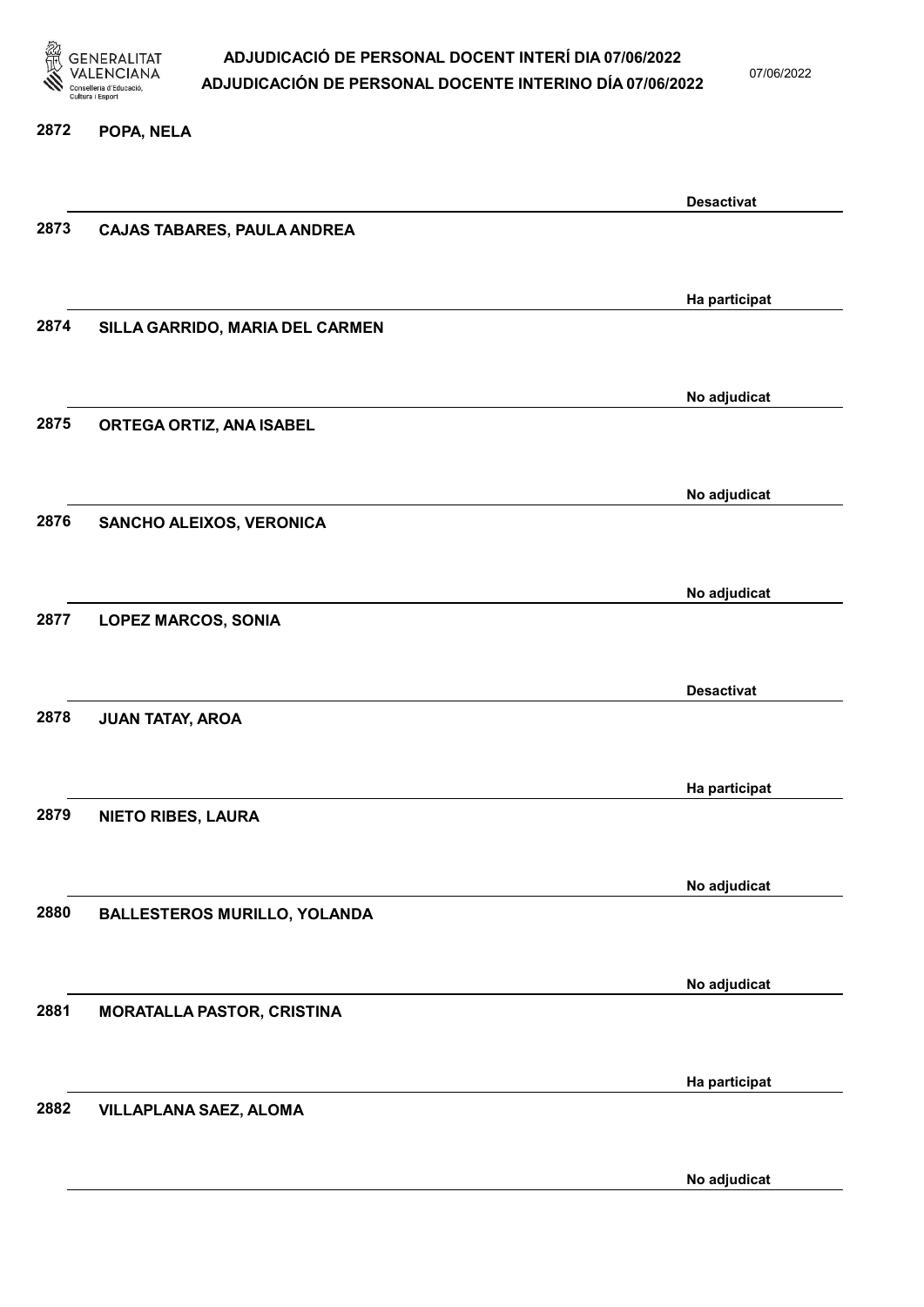

07/06/2022

No adjudicat

# 2883 GIL SEVILLA, CLAUDIA Desactivat 2884 GIMENEZ VIVES, TATIANA Desactivat 2885 CHALER PUIG, MARIA ESTHER No adjudicat 2886 TORNERO GARGALLO, EVA No adjudicat 2887 BONELL NAVARRO, SUSANA No adjudicat 2888 CRESPO MARTINEZ, IRENE No adjudicat 2889 MALLEN GARVI, ROSER Desactivat 2890 MARTI VERGARA, ESTER KAREN No adjudicat 2891 MASANET SOLER, MARIA JOSEFA No adjudicat 2892 MATEU ROIG, MARIA Desactivat 2893 NAVARRO ASURMENDI, VICTORIA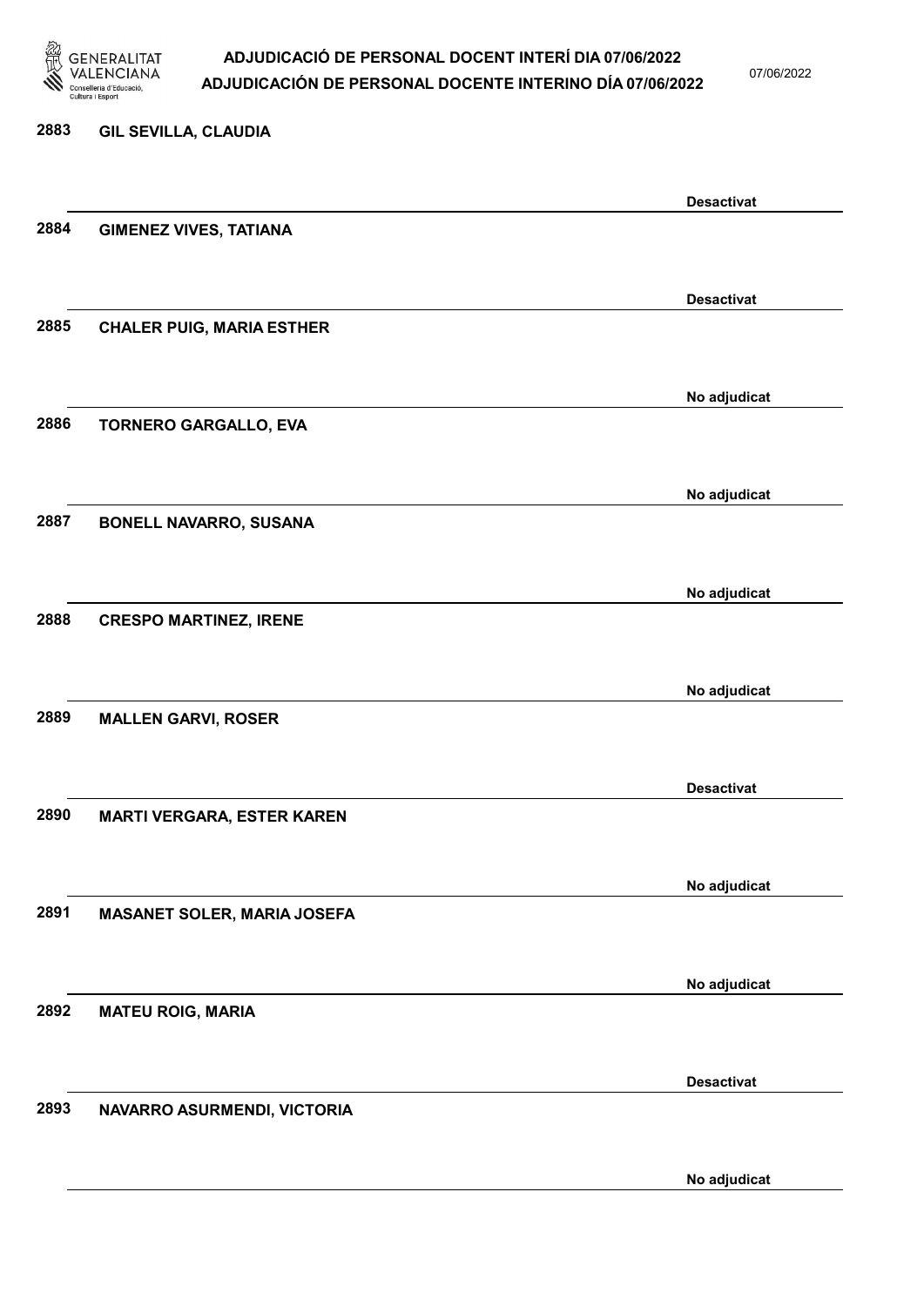

07/06/2022

## 2894 TABOADA MARTIN, MARIA DEL MAR No adjudicat 2895 ARIAS RUTTEN, CLARA Ha participat 2896 FERRER VILAPLANA, ALBA Desactivat 2897 GOMEZ UREÑA, MARIA ISABEL Ha participat 2898 SEMPERE BLASCO, ANDREA No adjudicat 2899 ORTEGA VALLS, TAMARA Ha participat 2900 MARTINEZ RIBES, JULIA Ha participat 2901 MARTINEZ ZALVEZ, LIDIA Ha participat 2902 TOLEDO SANCHEZ, YASMINA Desactivat 2903 PRADES SALVADOR, MARINA Desactivat 2904 RIOS PENALBA, MONICA No adjudicat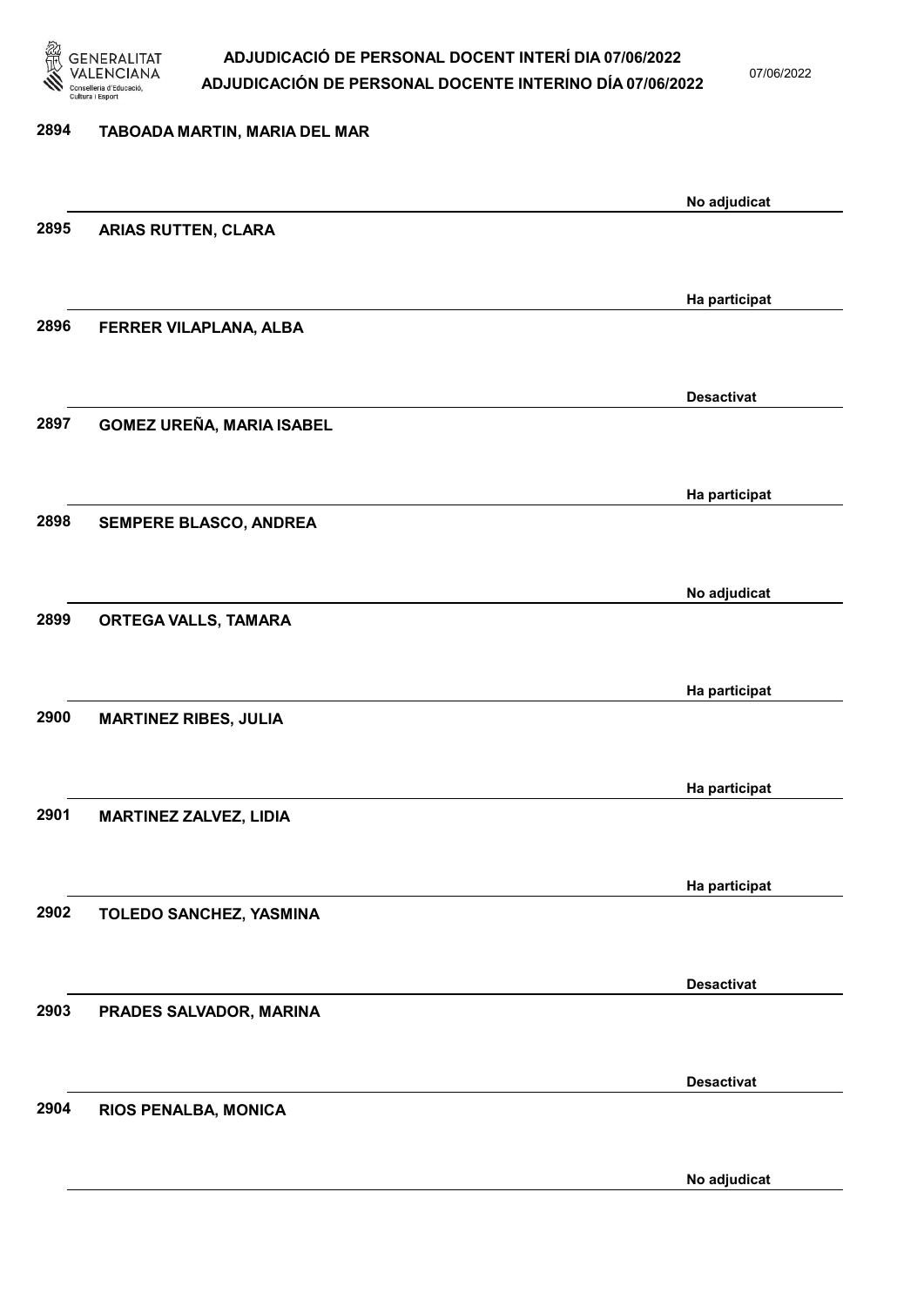

07/06/2022

# 2905 RONDA BENITEZ, ROCIO No adjudicat 2906 DOMENECH RIBES, TATIANA SALUD No adjudicat 2907 GOMIS CASADO, MARIA JOSE Ha participat 2908 AGUILAR JIMENEZ, CLARA Desactivat 2909 BARRACHINA SENTIS, ANA No adjudicat 2910 FERRANDIS SAN MIGUEL, MARCELA No adjudicat 2911 ROMERO ROVIRA, MARIA DEL CARMEN Desactivat 2912 MARIN BLANCO, LETICIA Desactivat 2913 PEINADO ESCOBAR, ESTRELLA Desactivat 2914 RIBERA RIPOLL, MARIA JOSE Ha participat 2915 ESTEVE DE LA OSSA, MIRIAM

Ha participat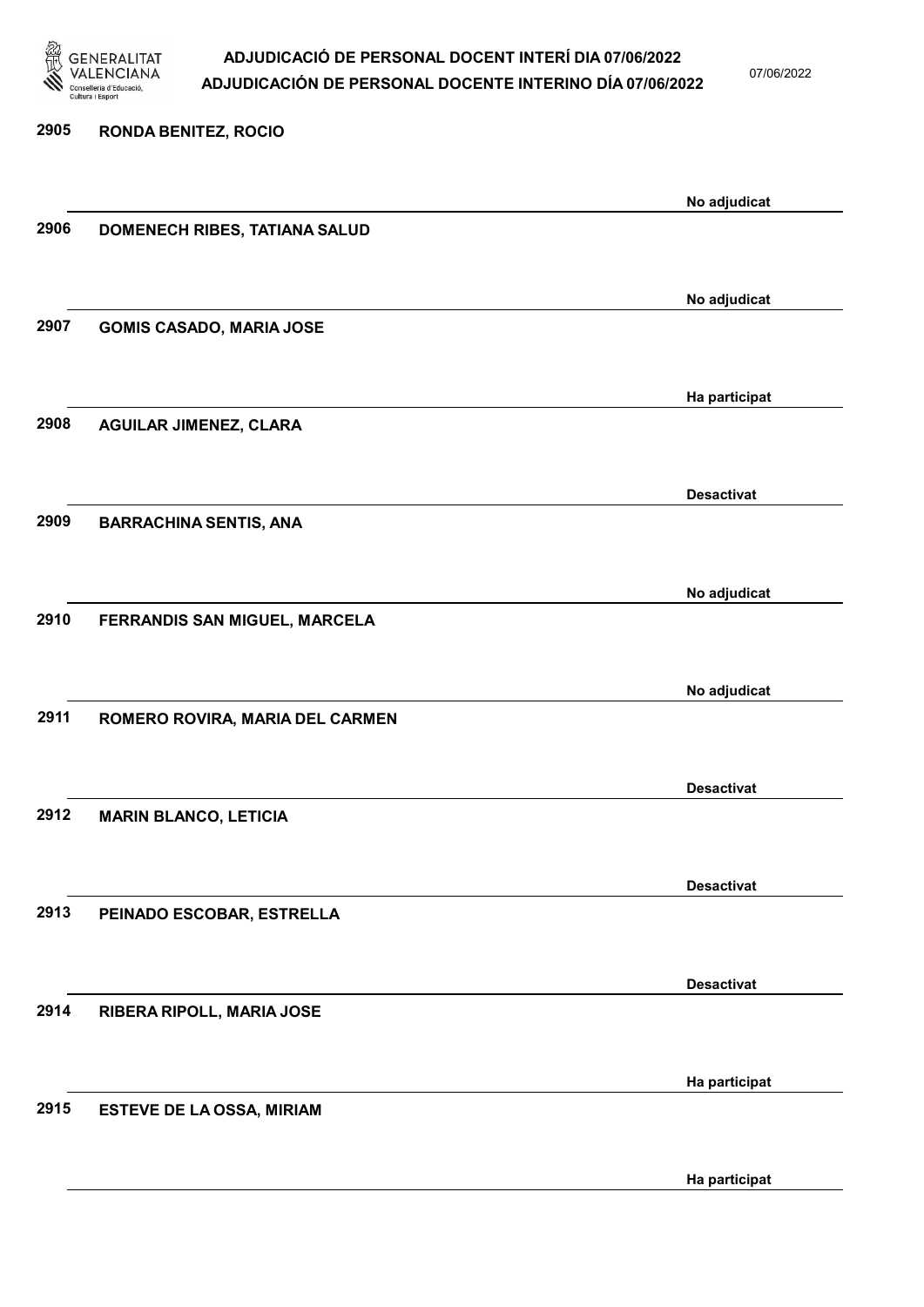

07/06/2022

Ha participat

# 2916 FITA ALONSO, MARIA ROSARIO Ha participat 2917 GINER SANCHIS, MARTA No adjudicat 2918 PITARCH MARIN, VIOLETA Desactivat 2919 HONRUBIA PEREZ, MARIA EUGENIA Desactivat 2920 MALONDA LARRAGA, ESTRELLA Desactivat 2921 AÑO MONTALVA, GEMA Ha participat 2922 SORIANO CABRERA, MARIA VICTORIA No adjudicat 2923 MOLINA JAEN, MARTA No adjudicat 2924 VERA BERNAL, MIRIAM No adjudicat 2925 BOILS BENAVENT, SILVIA No adjudicat 2926 PONS BALLESTER, CARLA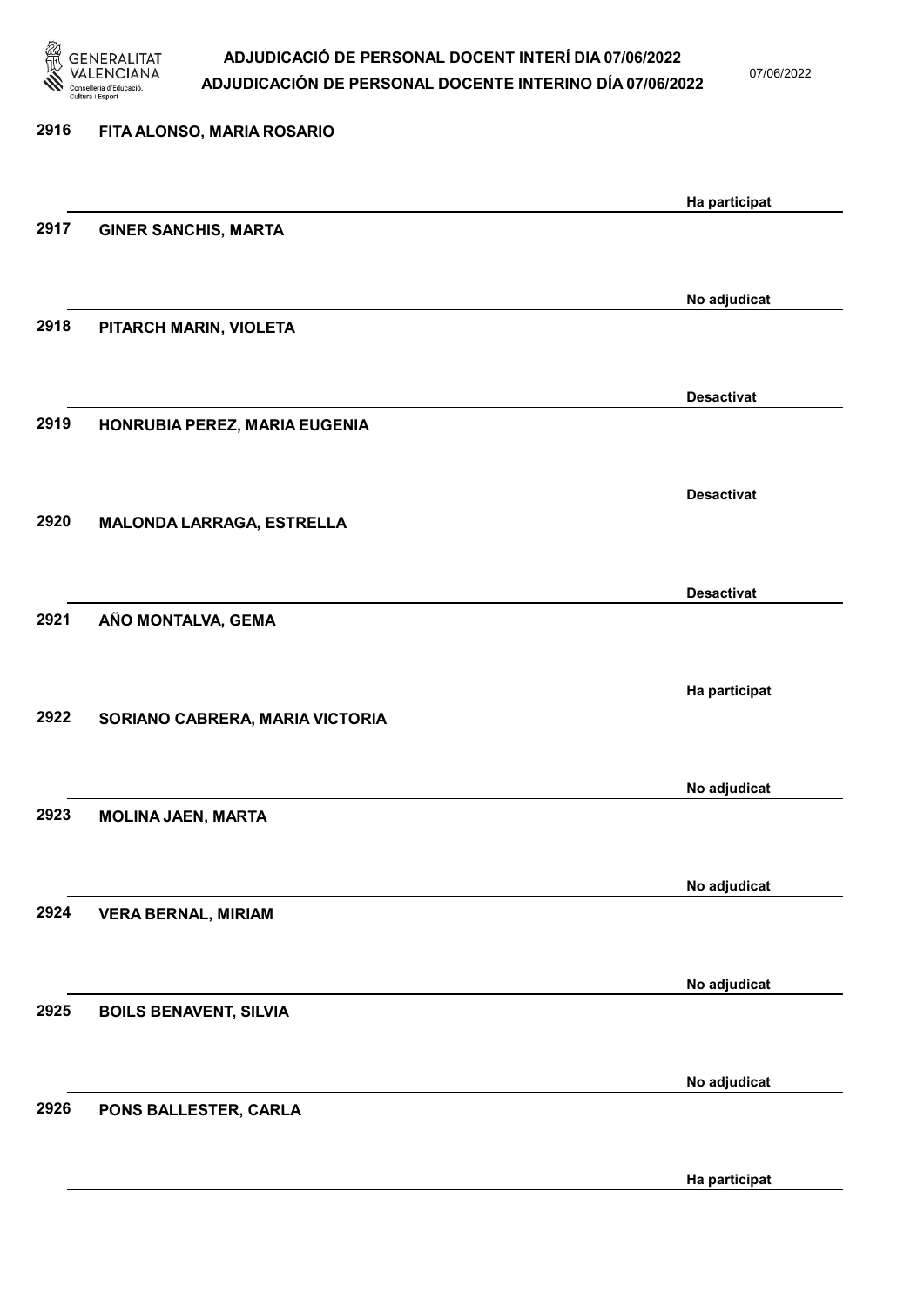

07/06/2022

## 2927 BELENGUER CUESTA, RAQUEL Ha participat 2928 ESCRIVA BERTOMEU, SERGI Desactivat 2929 FERNANDEZ PALOP, VICENT Ha participat 2930 MARTINEZ REAL, CAROLINA No adjudicat 2931 CORTES DOMARCO, ANA ORETO Desactivat 2932 ENGO SARRIO, PATRICIA Ha participat 2933 ORTIZ SAEZ, ALICIA Desactivat 2934 VIDAL ROIG, NANCY No adjudicat 2935 SANCHEZ GONZALEZ, ELIZABETH No adjudicat 2936 BALLESTER GRANCHA, NATIVIDAD Desactivat 2937 PRIETO BELTRAN, MARTA Desactivat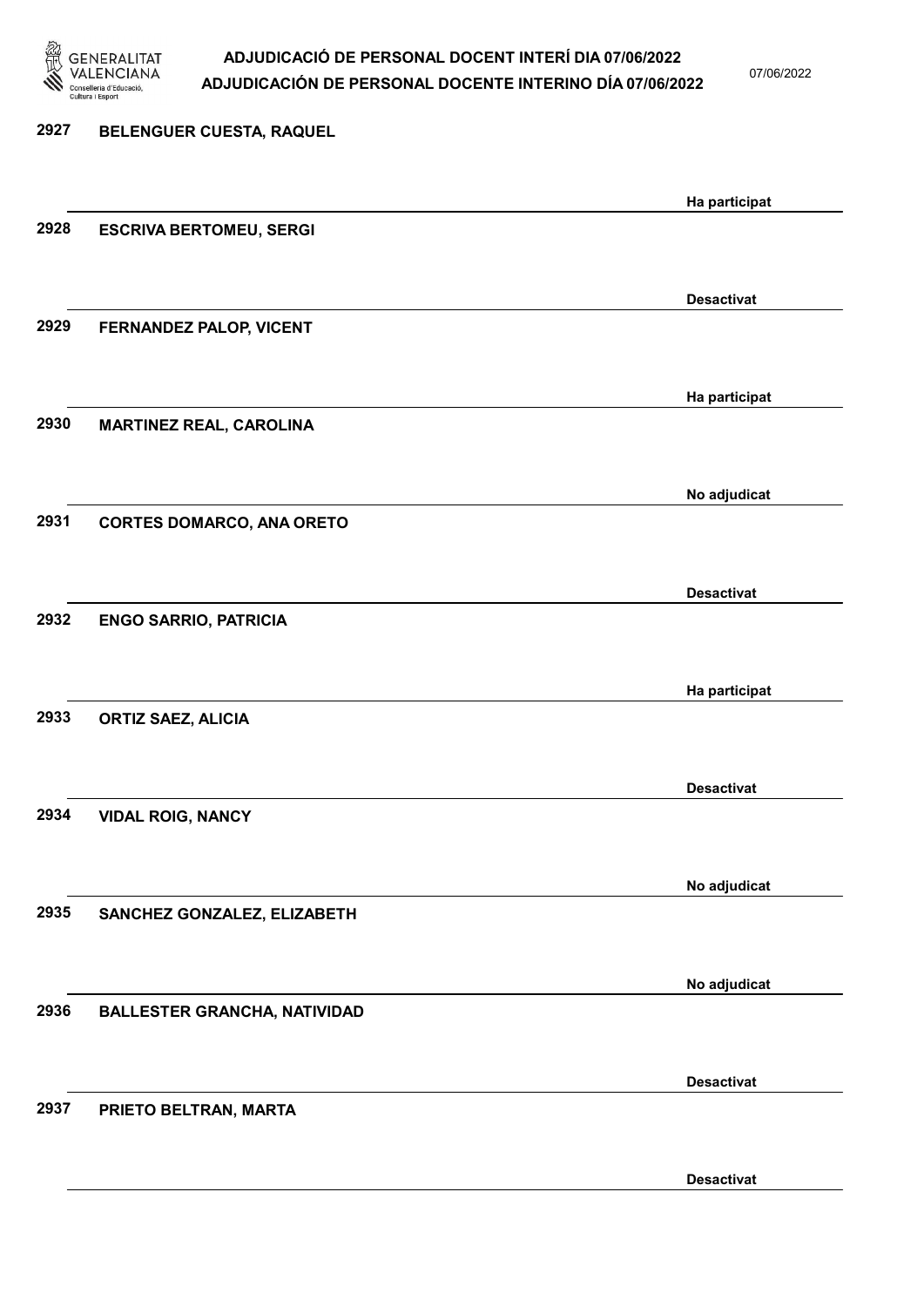

07/06/2022

Ha participat

| 2938 | <b>GUARDIOLA SERRANO, MIREIA</b>    |                   |
|------|-------------------------------------|-------------------|
|      |                                     | Ha participat     |
| 2939 | BUTRON GUTIERREZ, ALEJANDRA         |                   |
|      |                                     | <b>Desactivat</b> |
| 2940 | <b>FAUS GOMEZ, ALICIA</b>           |                   |
|      |                                     | No adjudicat      |
| 2941 | <b>MACIA URBAN, ANDREA</b>          |                   |
|      |                                     | No adjudicat      |
| 2942 | JULIO GRANERO, MARIA ALBA           |                   |
|      |                                     | No adjudicat      |
| 2943 | PASTOR GIL, GEMMA                   |                   |
|      |                                     | Ha participat     |
| 2944 | PUJADES HERNANDEZ, INMACULADA       |                   |
|      |                                     | <b>Desactivat</b> |
| 2945 | <b>CERDA SANCHIS, MARIA MATILDE</b> |                   |
|      |                                     | <b>Desactivat</b> |
| 2946 | <b>BELLO GARCIA, JANNA</b>          |                   |
|      |                                     | No adjudicat      |
| 2947 | PITARCH CARBONELL, MERITXELL        |                   |
|      |                                     | <b>Desactivat</b> |
|      |                                     |                   |
| 2948 | HERRERA GORRIZ, ANA                 |                   |
|      |                                     |                   |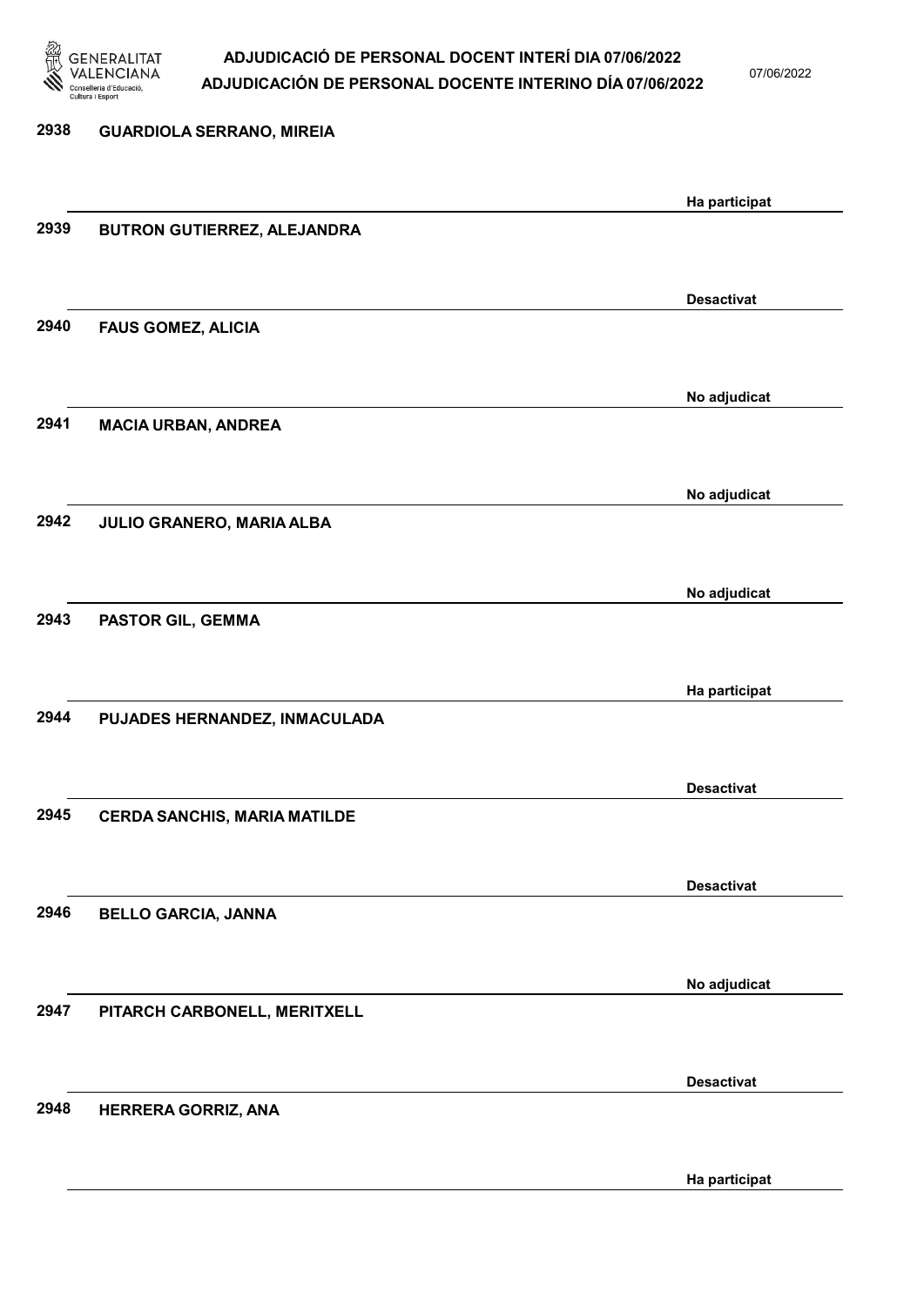

07/06/2022

Ha participat

# 2949 IBAÑEZ TORTAJADA, PAULA Desactivat 2950 ZULLAR LLUECA, VERONICA No adjudicat 2951 PASTOR CIRUJEDA, NATALIA Ha participat 2952 LLAMAS GONZALEZ, ESTRELLA MARIA Ha participat 2953 MERINO PALACIOS, ANA MARIA Desactivat 2954 SANJUAN DIAZ, FRANCISCO Desactivat 2955 GORRIZ RODRIGUEZ, GLORIA Desactivat 2956 CORTES COLOMINA, INMACULADA Ha participat 2957 GOMEZ CASTELLS, JOSE MANUEL Desactivat 2958 PEREZ GARCIA, IVAN Desactivat 2959 BELLVER CASANOVA, MIREIA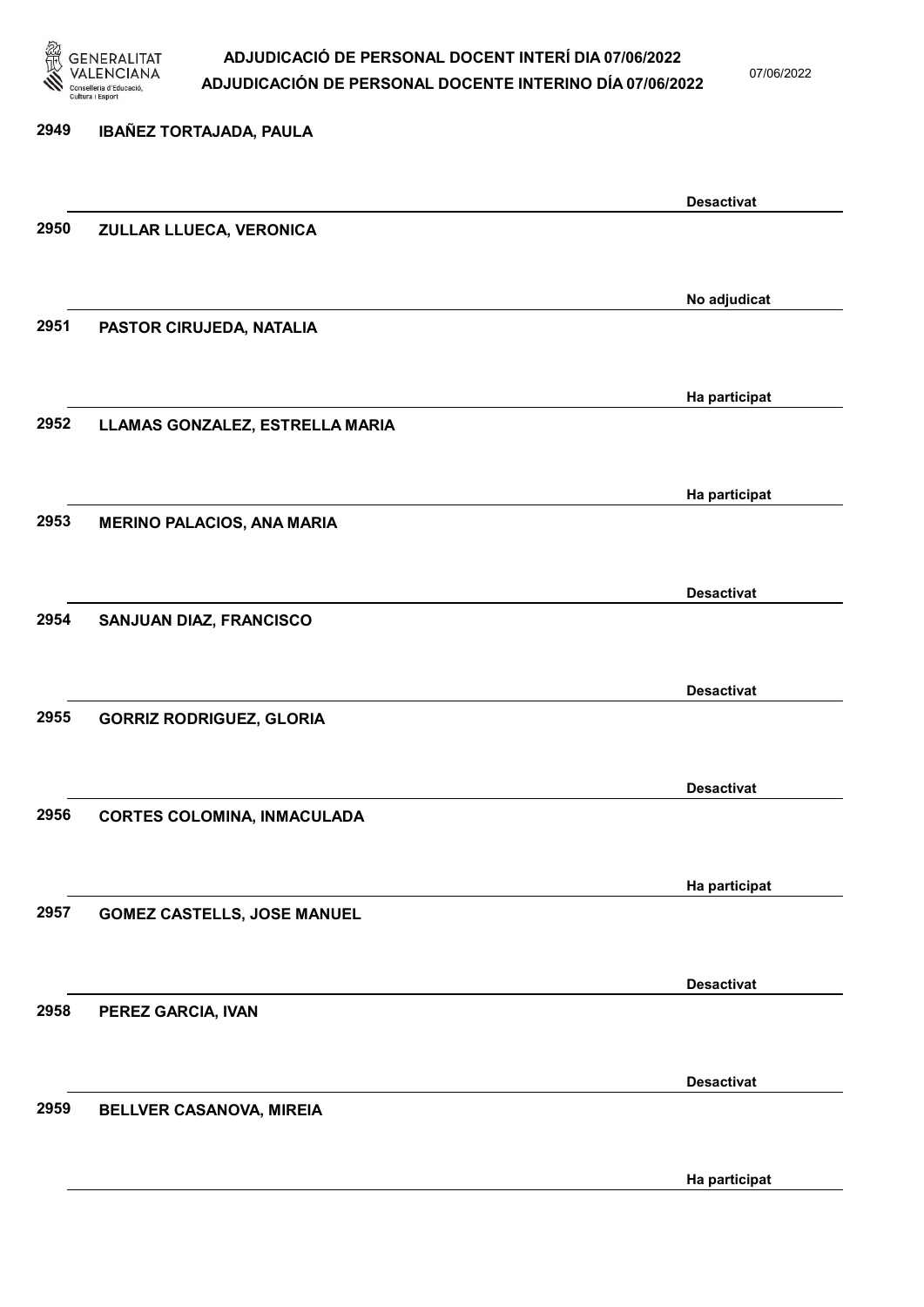

07/06/2022

No adjudicat

# 2960 CARBO SALES, CLARA Ha participat 2961 CORDOBA CAZORLA, SANDRA No adjudicat 2962 MONCHO CASTELLO, LAIA No adjudicat 2963 MONTEAGUDO FOMBUENA, DESAMPARADOS No adjudicat 2964 PICO SANZ, MARIA JULIA Desactivat 2965 POLO LLEDO, CLARA ISABEL No adjudicat 2966 ARGUDO CUESTA, RAQUEL Ha participat 2967 BORIA RUIZ, CARLOS SAUL Ha participat 2968 TENA TORRES, ISABEL No adjudicat 2969 APARISI MUÑOZ, AINARA Ha participat 2970 MARTIN VILLENA, RAQUEL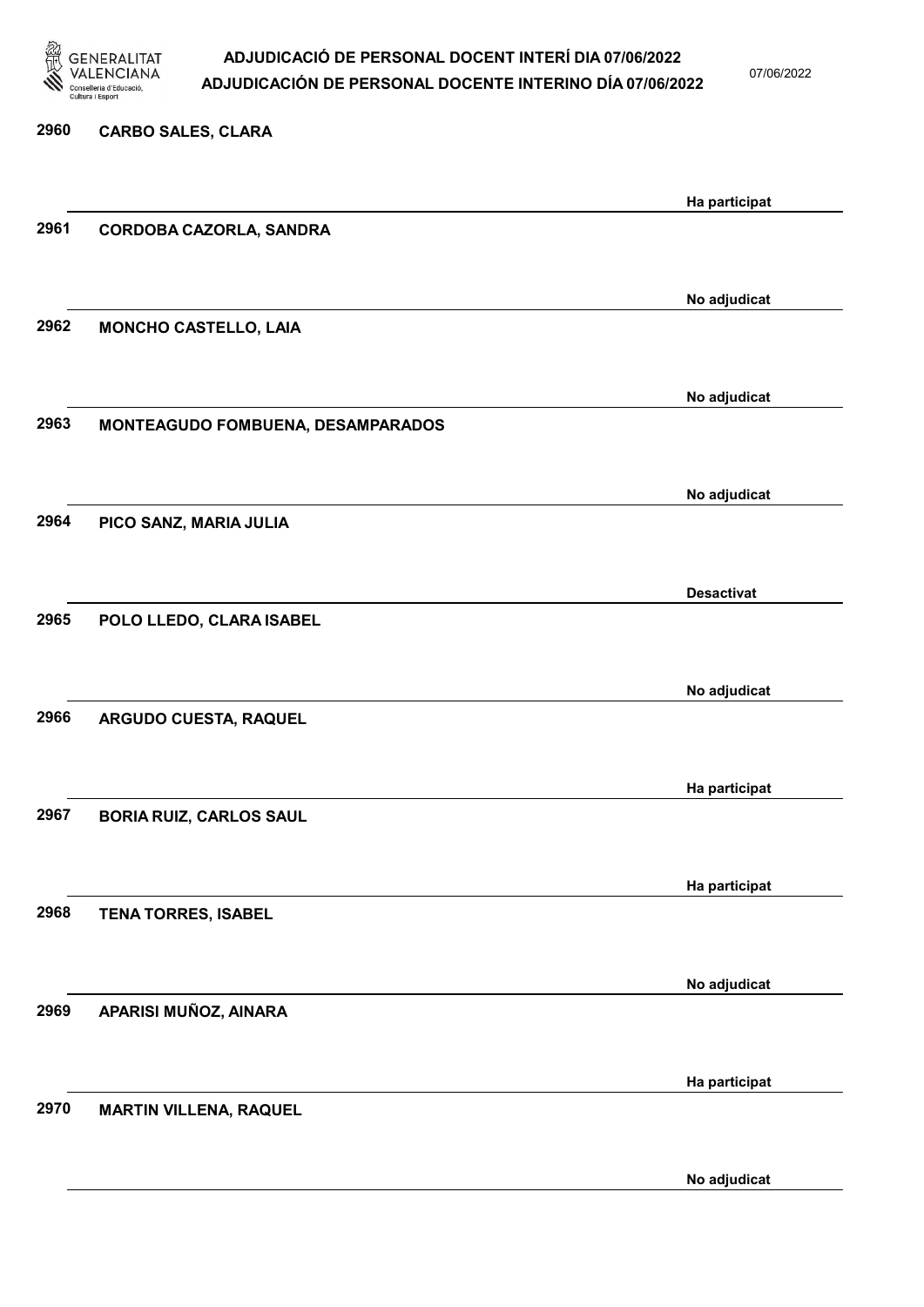

07/06/2022

#### 2971 GALAN BAÑULS, MARIA DEL CARMEN

|      |                                     | <b>Desactivat</b> |
|------|-------------------------------------|-------------------|
| 2972 | ROBLES FERRER, MARIA AMPARO         |                   |
|      |                                     |                   |
|      |                                     |                   |
|      |                                     |                   |
|      |                                     | No adjudicat      |
| 2973 | <b>MORAGUES JUAREZ, SHEILA</b>      |                   |
|      |                                     |                   |
|      |                                     |                   |
|      |                                     | No adjudicat      |
| 2974 | ESTEBAN LOPEZ ATALAYA, MARIA ISABEL |                   |
|      |                                     |                   |
|      |                                     |                   |
|      |                                     |                   |
|      |                                     | <b>Desactivat</b> |
| 2975 | <b>ESCOLA LOZANO, SANDRA</b>        |                   |
|      |                                     |                   |
|      |                                     |                   |
|      |                                     | No adjudicat      |
| 2976 | <b>GOMEZ BALASTEGUI, LAURA</b>      |                   |
|      |                                     |                   |
|      |                                     |                   |
|      |                                     | No adjudicat      |
|      |                                     |                   |
| 2977 | <b>MARTINEZ CAMBRA, YESICA</b>      |                   |
|      |                                     |                   |
|      |                                     |                   |
|      |                                     | No adjudicat      |
| 2978 | <b>SANCHEZ TORRES, BEATRIZ</b>      |                   |
|      |                                     |                   |
|      |                                     |                   |
|      |                                     | No adjudicat      |
| 2979 | <b>ESTEBAN MARES, CELIA</b>         |                   |
|      |                                     |                   |
|      |                                     |                   |
|      |                                     |                   |
|      |                                     | <b>Desactivat</b> |
| 2980 | ORTUÑO MANJON, ANA DE LAS NIEVES    |                   |
|      |                                     |                   |
|      |                                     |                   |
|      |                                     | No adjudicat      |
| 2981 | <b>ISIERTE CARNICER, MARIA</b>      |                   |
|      |                                     |                   |
|      |                                     |                   |
|      |                                     | Ha participat     |
|      |                                     |                   |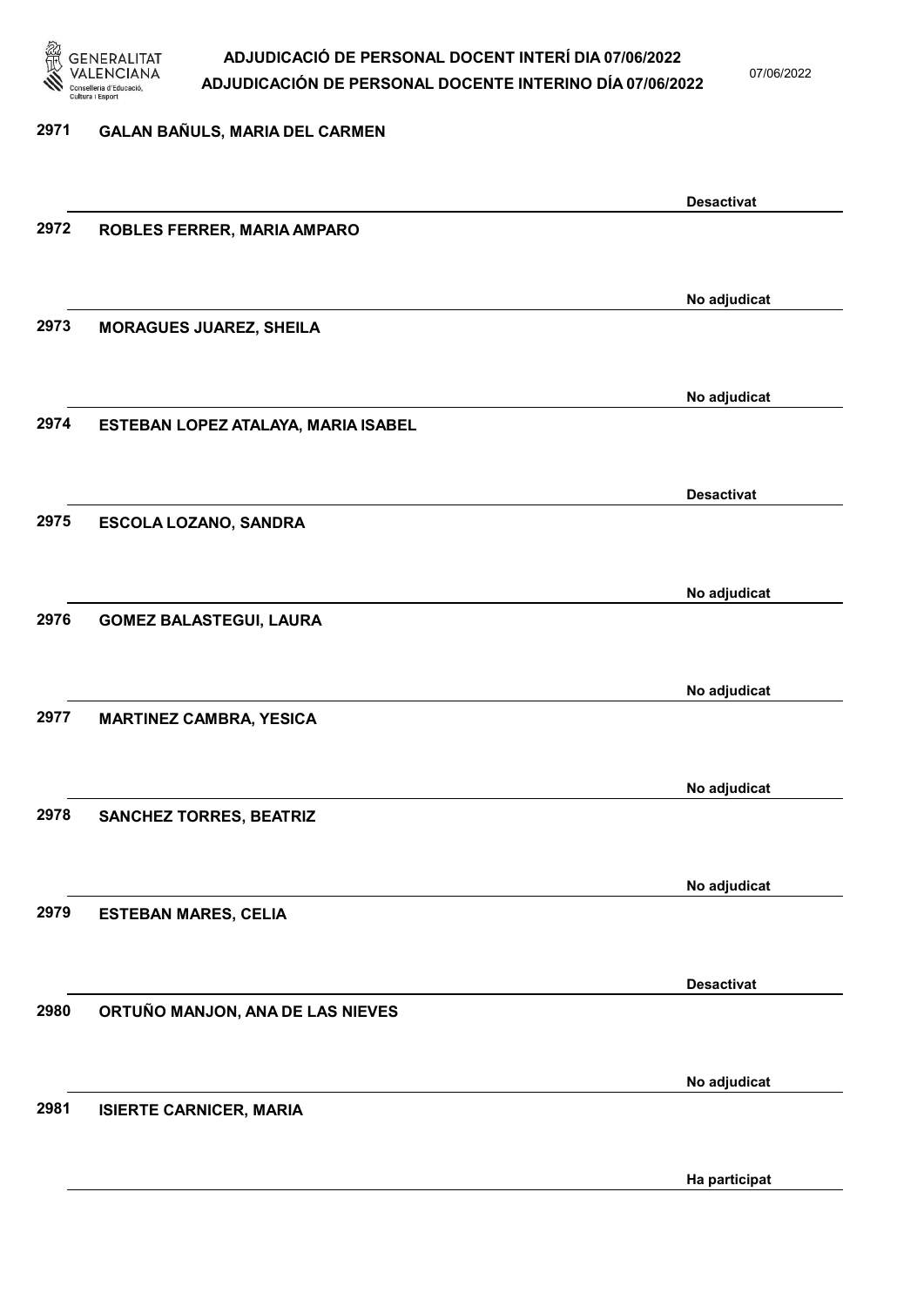

07/06/2022

Ha participat

| 2982 | BUENO PEÑARRUBIA, PAULA BELEN        |                   |
|------|--------------------------------------|-------------------|
|      |                                      |                   |
|      |                                      | No adjudicat      |
| 2983 | JAEN SOTO, BEATRIZ                   |                   |
|      |                                      |                   |
|      |                                      | <b>Desactivat</b> |
| 2984 | MIRASOL MENACHO, CARMEN LUNA         |                   |
|      |                                      |                   |
|      |                                      | Ha participat     |
| 2985 | <b>MONEDERO GARCIA, MARIA ISABEL</b> |                   |
|      |                                      |                   |
|      |                                      |                   |
|      |                                      | <b>Desactivat</b> |
| 2986 | <b>ANTEQUERA GOMEZ, AITOR</b>        |                   |
|      |                                      |                   |
|      |                                      | Ha participat     |
| 2987 | DURBA CORTINA, CONSUELO              |                   |
|      |                                      |                   |
|      |                                      | <b>Desactivat</b> |
| 2988 | <b>MONLLOR FALCO, VANESA</b>         |                   |
|      |                                      |                   |
|      |                                      | No adjudicat      |
| 2989 | FRUCTUOSO HERNANDEZ, SILVIA          |                   |
|      |                                      |                   |
|      |                                      |                   |
|      |                                      | No adjudicat      |
| 2990 | <b>GIMENEZ ORQUIN, BEATRIZ</b>       |                   |
|      |                                      |                   |
|      |                                      | Ha participat     |
| 2991 | <b>MARTINEZ ARACIL, INMACULADA</b>   |                   |
|      |                                      |                   |
|      |                                      | No adjudicat      |
| 2992 | SIGNES SOLIVERES, CARMEN             |                   |
|      |                                      |                   |
|      |                                      |                   |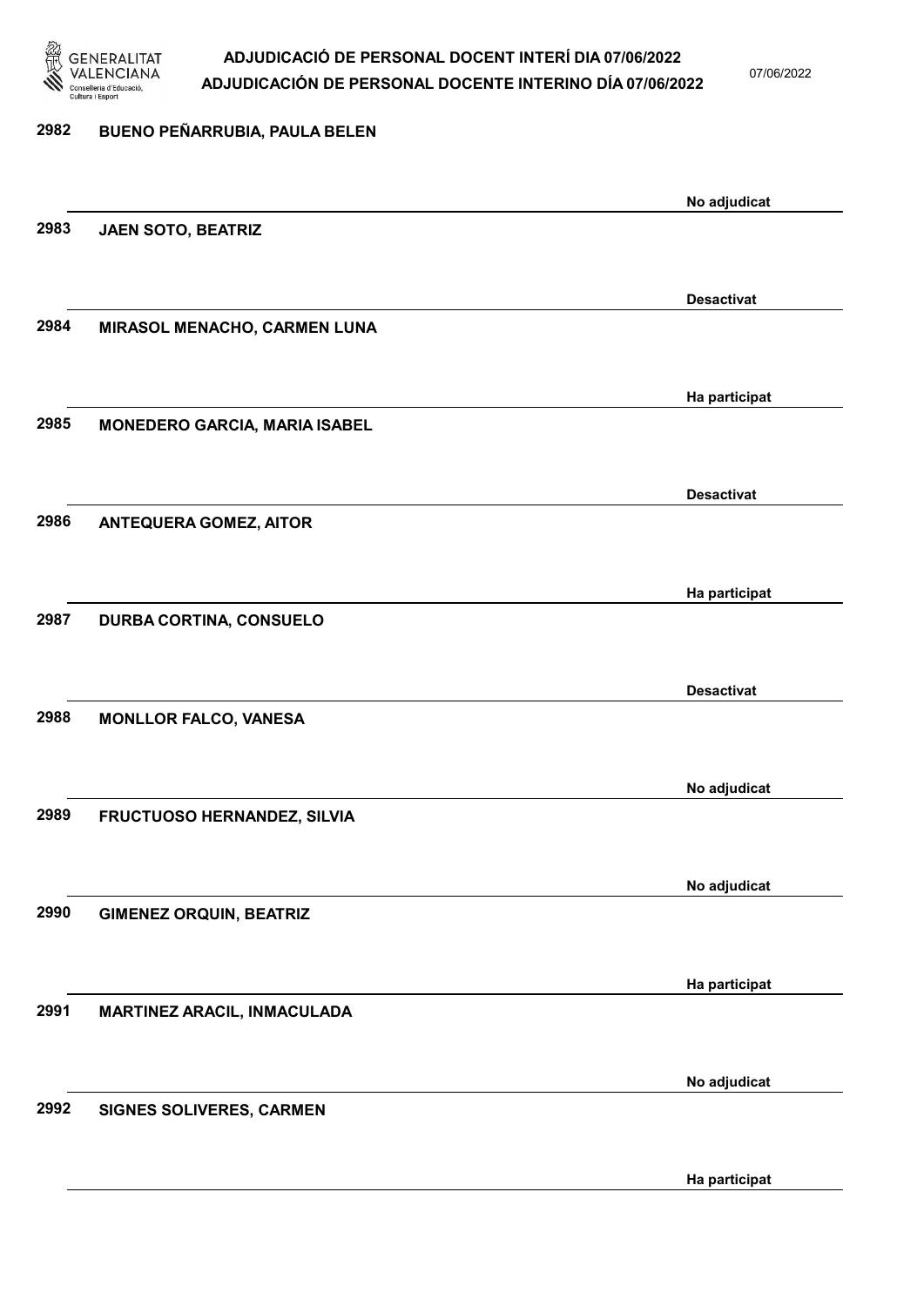

07/06/2022

No adjudicat

# 2993 PEÑALVER MORENO, YAIZA No adjudicat 2994 MALDONADO SANCHIS, SONIA No adjudicat 2995 RODRIGUEZ MOLLA, MARIA ROSA Ha participat 2996 RIBERA HILARIO, LAURA TERESA Desactivat 2997 BUENO SORIANO, YOLANDA Ha participat 2998 CALATAYUD APARICIO, CRISTINA Ha participat 2999 ANDREU CAPARROS, ANA ESTER No adjudicat 3000 RIPOLL PÉREZ, MARÍA No adjudicat 3001 BERNABEU SORIANO, JORDI Ha participat 3002 ENE, BIANCA ALEXANDRA No adjudicat 3003 MARTINEZ VALERO, CRISTINA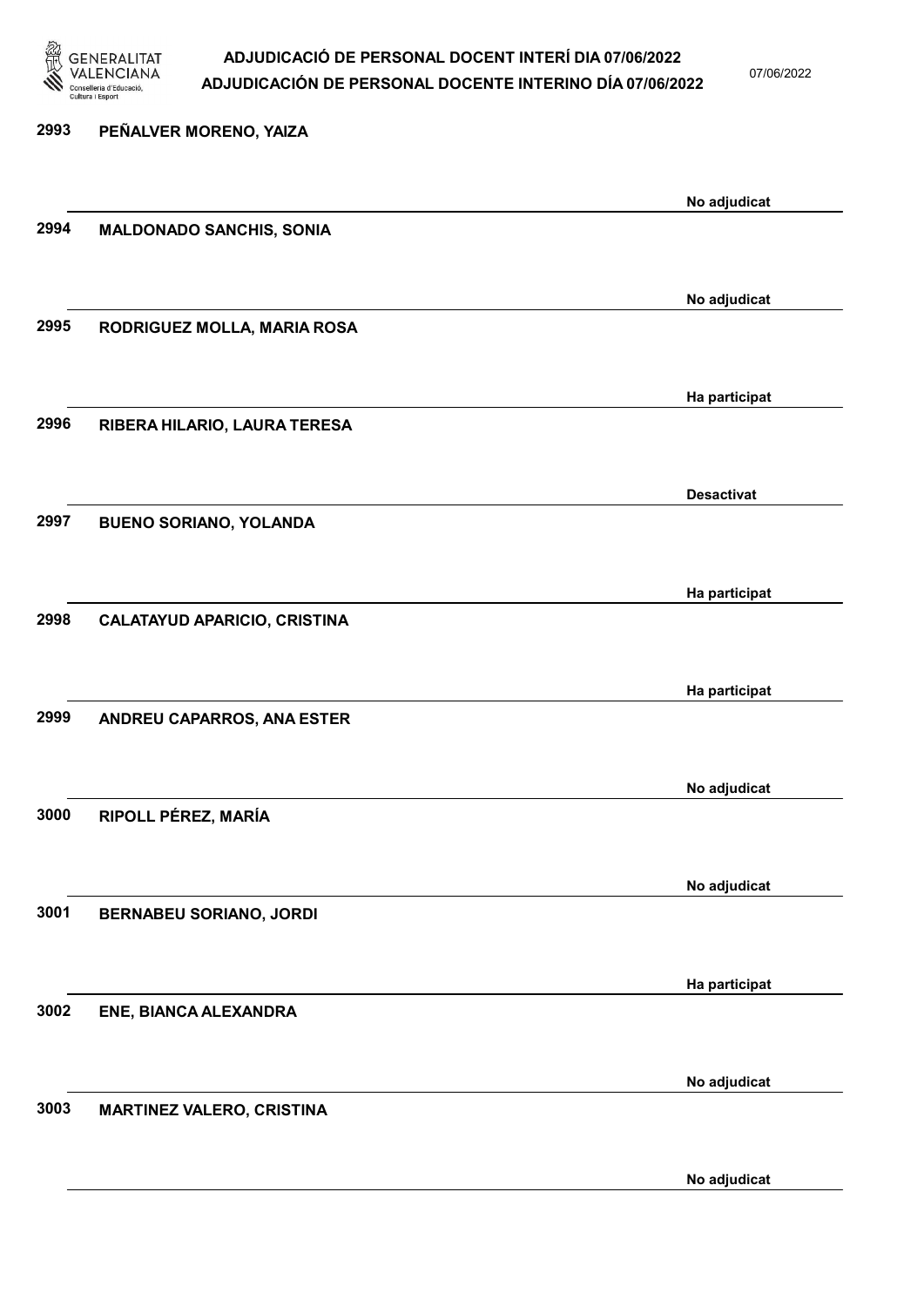

07/06/2022

# 3004 QUESADA ASENCIO, SARAI CECILIA No adjudicat 3005 LOPEZ RODRIGUEZ, LUCRECIA No adjudicat 3006 ERES ROYO, MARIA TERESA No adjudicat 3007 TOMAS SAMPER, ANDREA No adjudicat 3008 LORENTE DIAZ, LORENA Ha participat 3009 BUIL MARTI, BERTA No adjudicat 3010 TIRADO FORES, ARIADNA Desactivat 3011 RUIZ BAILEN, RAQUEL No adjudicat 3012 FRANCISCO ROBLEDO, MAR Desactivat 3013 GINER ARREDONDO, RAQUEL No adjudicat 3014 JULBE SERRANO, SILVIA

No adjudicat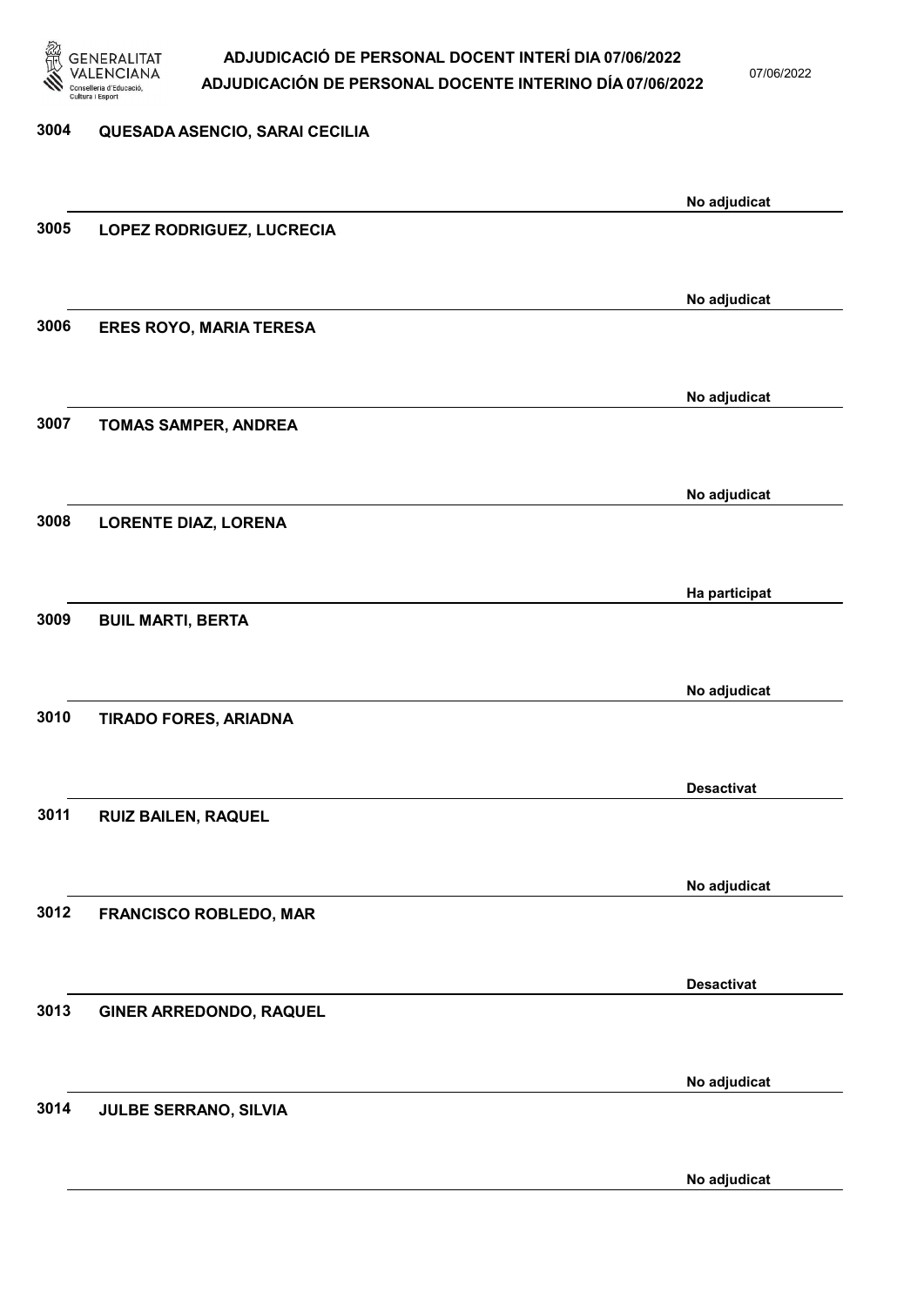

07/06/2022

## 3015 RUBIO CAÑADAS, CLAUDIA MARIA Desactivat 3016 RUIZ PONS, CLARA MARIA No adjudicat 3017 ALHAMA DIEZ, MARIA ANGELES Desactivat 3018 GALDON VIDAL, TANIA Desactivat 3019 MATEO REDON, DIEGO Desactivat 3020 MORENO ENGUIDANOS, DENISE No adjudicat 3021 BAUTISTA LOPEZ, MARIA VICTORIA No adjudicat 3022 GIL ROMERO, REMEDIO Desactivat 3023 TORMO ESPI, DAVID No adjudicat 3024 ROMERO TORRO, PABLO JOSE Ha participat 3025 GONZALEZ GIL, SILVANA Ha participat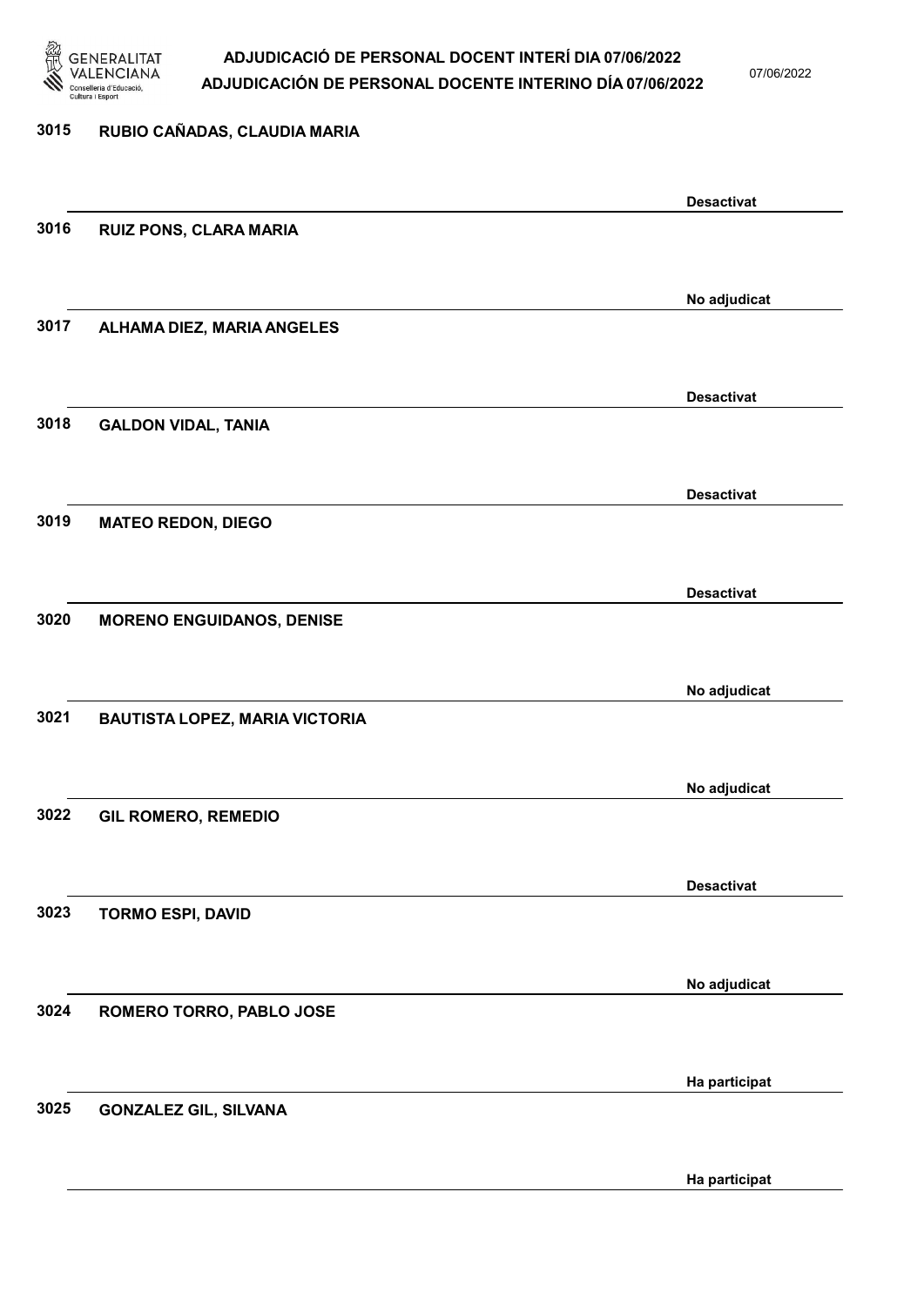

07/06/2022

Ha participat

# 3026 SEMPERE BLASCO, CARLA No adjudicat 3027 SAMBLAS CARCELLER, TAMARA No adjudicat 3028 BASTAN IBAÑEZ, LLEDO No adjudicat 3029 BURGUERA BATALLER, EVA Desactivat 3030 CERDA ORDIÑANA, LUCIA Desactivat 3031 GUILLEM GUILLEM, GLORIA No adjudicat 3032 IBAÑEZ NAVALON, MARTA Desactivat 3033 MOLLA SERRADELL, ELISABET No adjudicat 3034 ROSA ACETA, JOSE MANUEL Ha participat 3035 SERRA DE SOUZA ROCHA, MARIA NOELIA No adjudicat 3036 FONTANA PLA, MARIA MERCEDES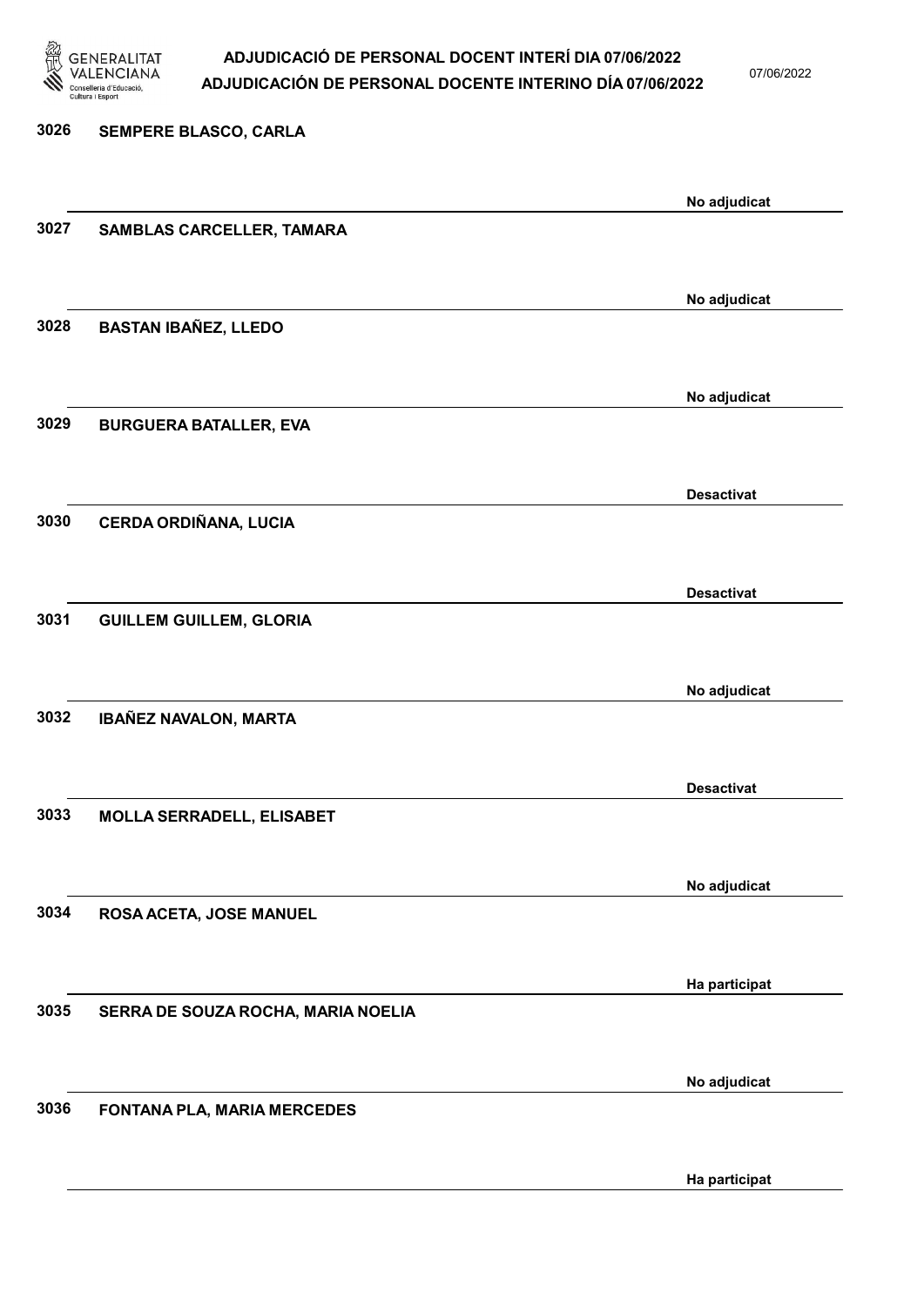

07/06/2022

# 3037 GARCIA PEREZ, CARLA No adjudicat 3038 MARTIN CARMONA, SANDRA Desactivat 3039 SEMPERE GUARNER, JESSICA Desactivat 3040 MARTÍNEZ GONZÁLEZ, ADELAIDA No adjudicat 3041 MONTERDE GARCIA, MANUELA Desactivat 3042 CALABUIG FLORES, SANDRA Ha participat 3043 FERNANDEZ GOMEZ, LAURA Desactivat 3044 PASTOR GRIMA, MARIA Desactivat 3045 SANZ FLORDELIS, ISABEL No adjudicat 3046 SERRANO MADRID, LAURA No adjudicat 3047 REQUENA GARRIDO, MONICA

No adjudicat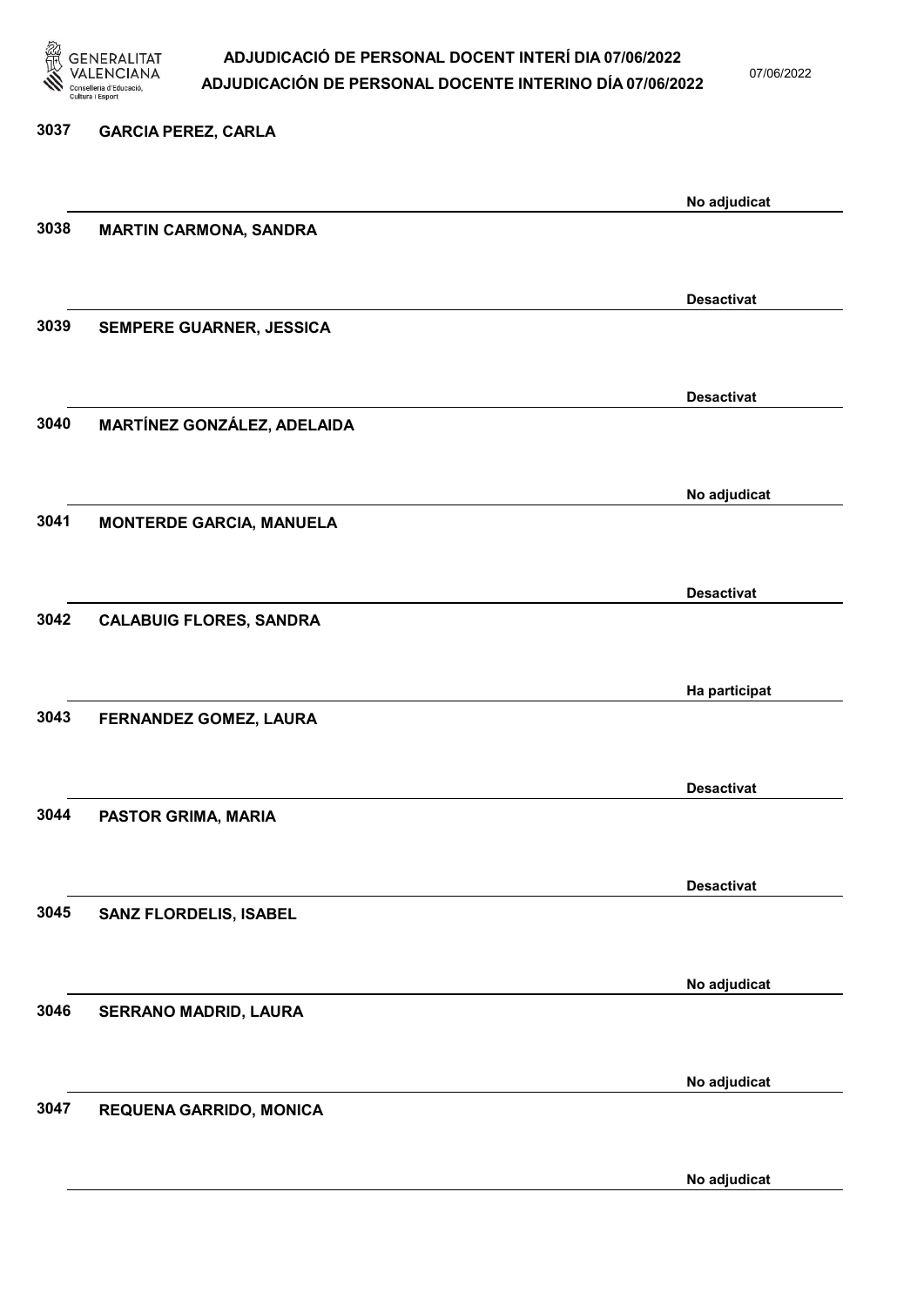

07/06/2022

Ha participat

# 3048 PELLICER TOMAS, NOELIA Ha participat 3049 LLANSOL PALAZON, MARTA No adjudicat 3050 PALOMARES SANCHEZ, CRISTINA Ha participat 3051 BENEYTO SAN JOSE, MARIA ANGELES No adjudicat 3052 CASTELLANO FERNANDEZ, VERONICA No adjudicat 3053 CERVERA RUBIO, ALICIA Desactivat 3054 ALDEGUER SASTRE, MARIA Desactivat 3055 PEREZ SANCHO, HUGO Desactivat 3056 SERNA MARTINEZ, ESTEFANIA No adjudicat 3057 MOYA NEGRE, ANA Desactivat 3058 MENACHO ROSADO, SONIA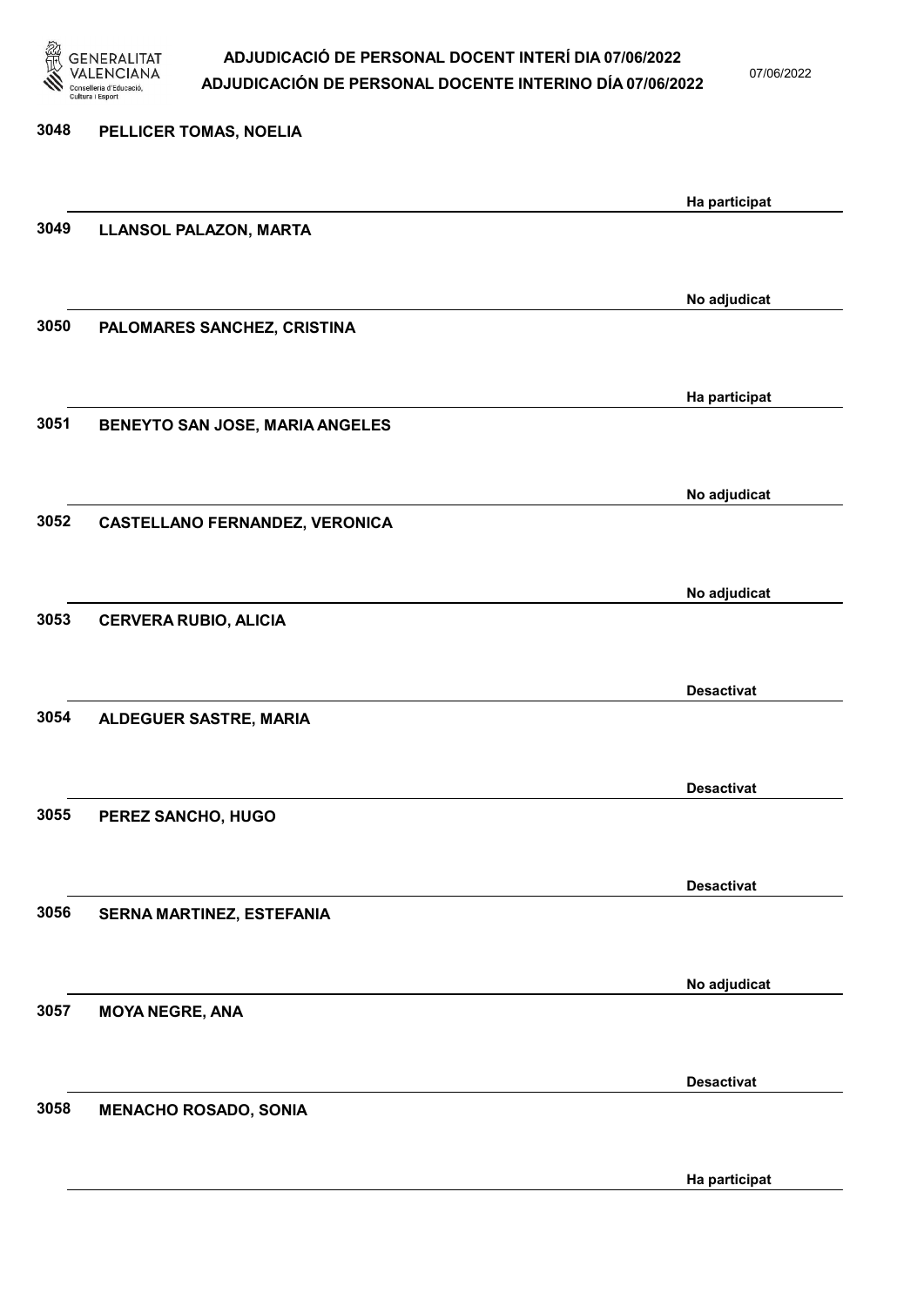

07/06/2022

Ha participat

# 3059 PERIS SANCHIS, CRISTINA Desactivat 3060 GALIANA GRAMAGE, JOSE RAFAEL Desactivat 3061 MAS OLIVER, ARACELI No adjudicat 3062 BUIGUES BISQUERT, ELISA Ha participat 3063 MARTINEZ CATALA, NATALIA No adjudicat 3064 MARTINEZ ALBIACH, SHEILA Desactivat 3065 LATORRE JUAN, LOURDES No adjudicat 3066 CASTRO NEGRO, JOSE EMILIO Desactivat 3067 GINER BERNAL, VERONICA No adjudicat 3068 MARTINEZ SAEZ, LIDIA Ha participat 3069 RUBIÑO LOPEZ DE LA NIETA, CARLOS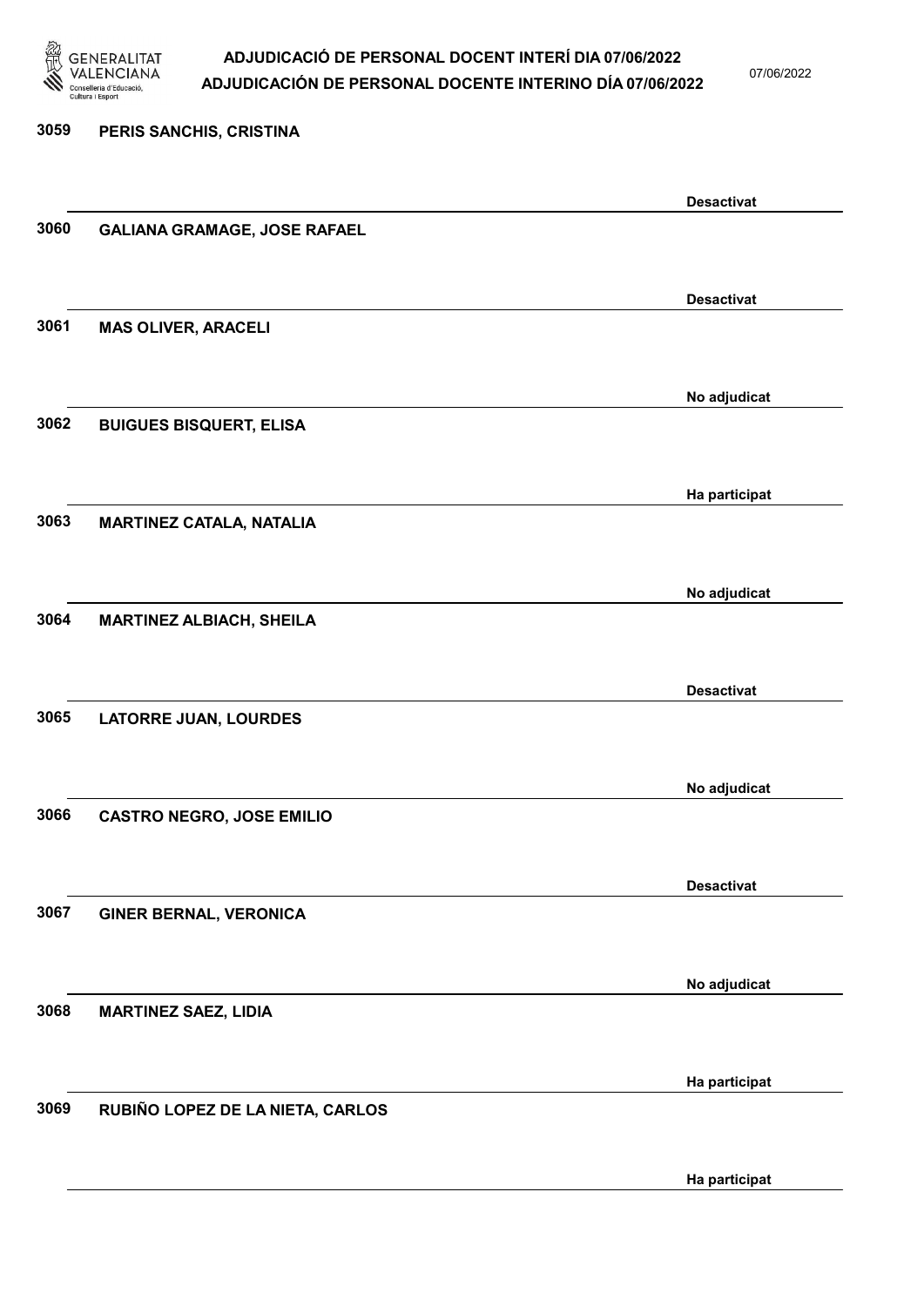

07/06/2022

No adjudicat

# 3070 ARIAS ESPINOSA, MARIA No adjudicat 3071 MONTES PEREZ, MARIA Desactivat 3072 VASALO VICEDO, LARA Ha participat 3073 MONTIEL VARELA, ALICIA No adjudicat 3074 RUIZ CULIAÑEZ, LOURDES Desactivat 3075 TORTOSA FRANCES, MIGUEL No adjudicat 3076 MARTIN ARRAEZ, ANA Desactivat 3077 MASCARELL BATALLER, AMPARO No adjudicat 3078 GONZALBEZ MARTIN DE SANTA OLALLA, CARMEN Ha participat 3079 BUENO GIRBES, SARA Desactivat 3080 JIMENEZ RAMOS, SILVIA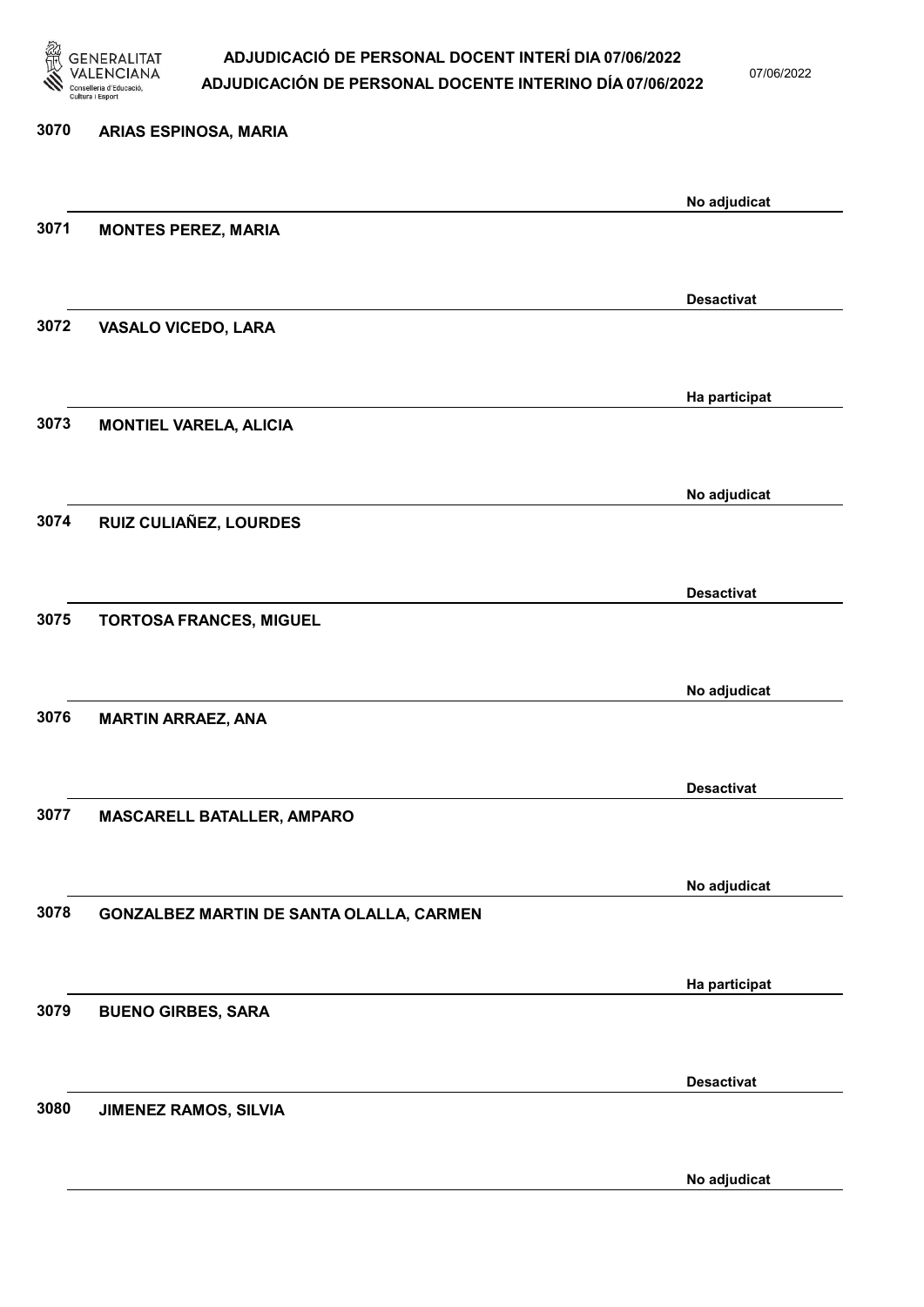

07/06/2022

No adjudicat

# 3081 LLORET BORONAT, MARIA Desactivat 3082 BAEZA RUZ, CARLA No adjudicat 3083 BORDES SENDRA, ANA No adjudicat 3084 SALVADOR SEGARRA, NURIA No adjudicat 3085 HAMILTON LOPEZ, YIANNA FIORELL No adjudicat 3086 BELTRAN BALLESTER, OLGA Desactivat 3087 CASAT GIL, LAURA Ha participat 3088 RODRIGUEZ PEREZ, LAURA Ha participat 3089 TARAZONA HERNANDEZ, MARIA LUZ Desactivat 3090 CARTAGENA SOLIS, FABIOLA No adjudicat 3091 MARTINEZ MELADO, NATALIA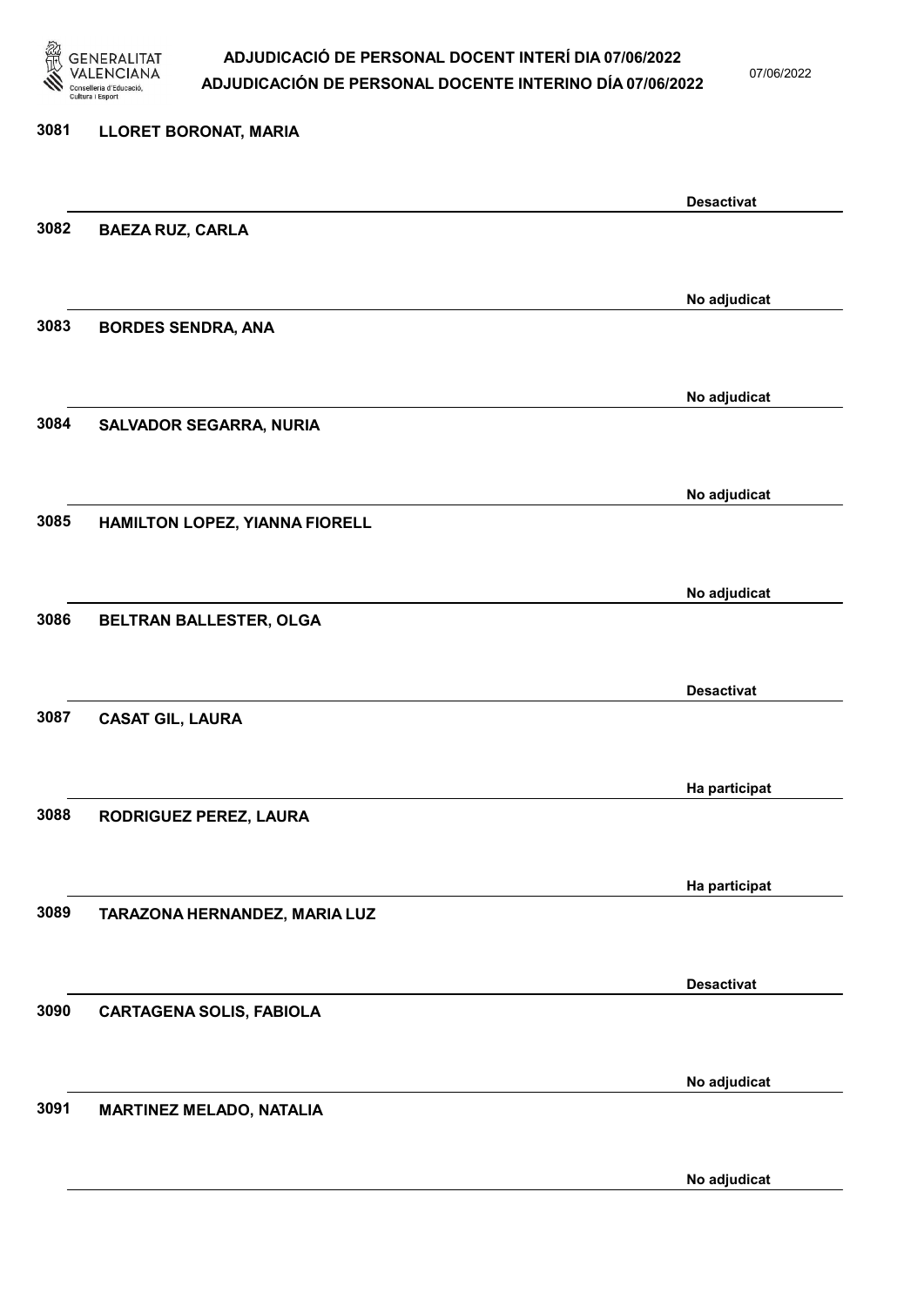

07/06/2022

Desactivat

| 3092 | <b>MILLAN MENDIOLA, MARIA</b>         |                   |
|------|---------------------------------------|-------------------|
|      |                                       | Ha participat     |
| 3093 | <b>CUADRADO CORDERO, LORENA</b>       |                   |
|      |                                       |                   |
|      |                                       | No adjudicat      |
| 3094 | FERRANDO ALTUR, ENRIQUE               |                   |
|      |                                       | No adjudicat      |
| 3095 | <b>GARCIA DEL CANTO, CLARA ISABEL</b> |                   |
|      |                                       |                   |
|      |                                       | No adjudicat      |
| 3096 | <b>MARCHANTE AVELLANEDA, ESTER</b>    |                   |
|      |                                       |                   |
| 3097 | <b>MOMPO MASCARELL, TOMAS</b>         | No adjudicat      |
|      |                                       |                   |
|      |                                       | <b>Desactivat</b> |
| 3098 | <b>BOSCH FERRUSES, LAURA</b>          |                   |
|      |                                       |                   |
| 3099 | IBAÑEZ NAVARRO, VERONICA              | No adjudicat      |
|      |                                       |                   |
|      |                                       | <b>Desactivat</b> |
| 3100 | <b>SOLER LLORCA, ANDRES</b>           |                   |
|      |                                       |                   |
| 3101 |                                       | Ha participat     |
|      | <b>MAYOR DOMENECH, LOURDES</b>        |                   |
|      |                                       | Ha participat     |
| 3102 | GARCIA ALBEROLA, JUAN PEDRO           |                   |
|      |                                       |                   |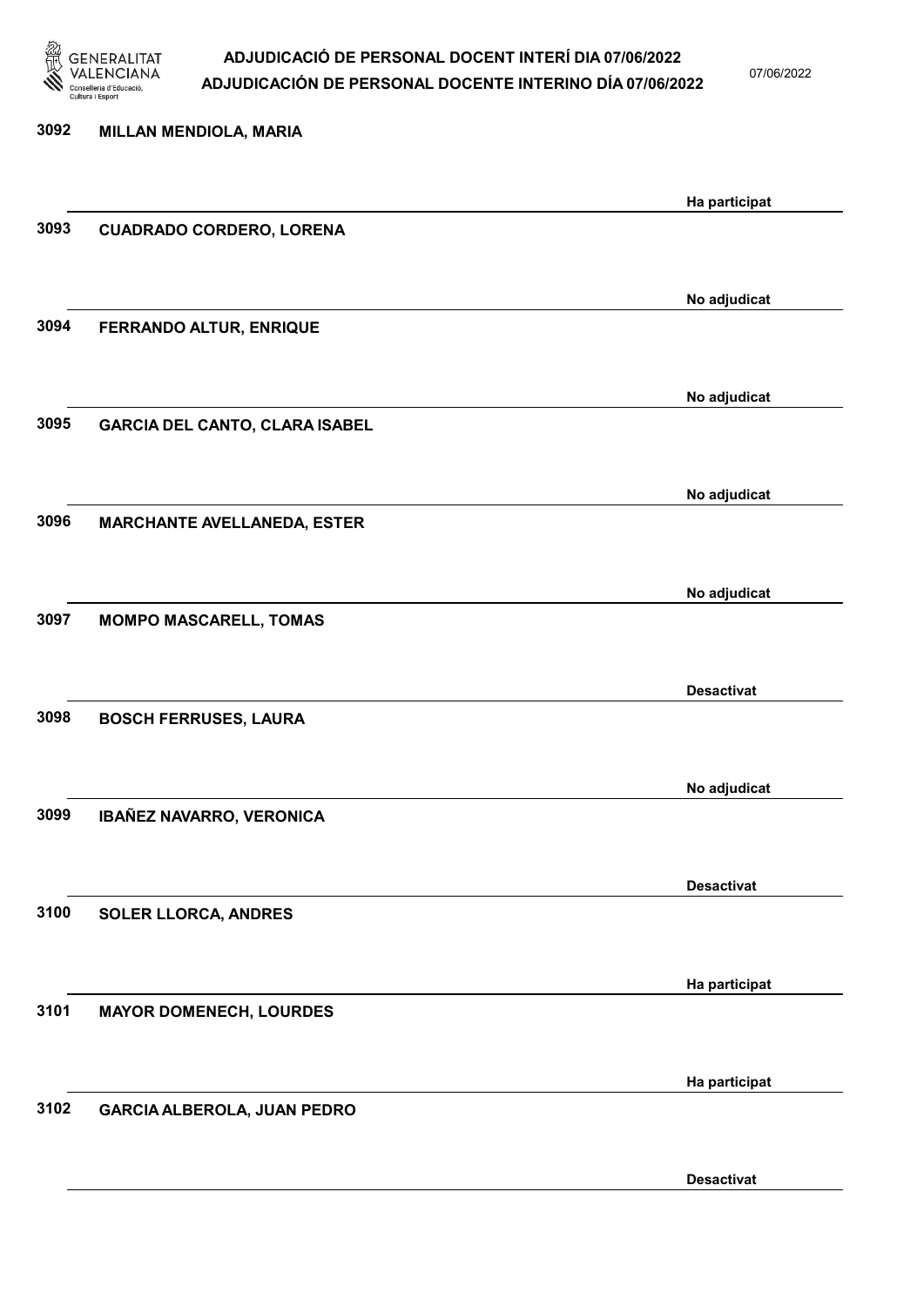

07/06/2022

# 3103 TARRAZONA GOMAR, MERCEDES Ha participat 3104 PENALVA FERRANDEZ, ANA No adjudicat 3105 CLIMENT MARZAL, GEMA ANA Ha participat 3106 FERRER ALMIRON, VANESSA Ha participat 3107 PINA CABAÑERO, SANDRA Ha participat 3108 ARACIL BARDISA, IRENE Ha participat 3109 ARACIL MATEOS, VERÓNICA Ha participat 3110 GOZALBEZ AZNAR, SORAYA Ha participat 3111 HERNANDEZ RAMIREZ, GLORIA Desactivat 3112 HIGUERO VILLARROYA, LORENA No adjudicat 3113 OLTRA ARANDA, CELIA

Desactivat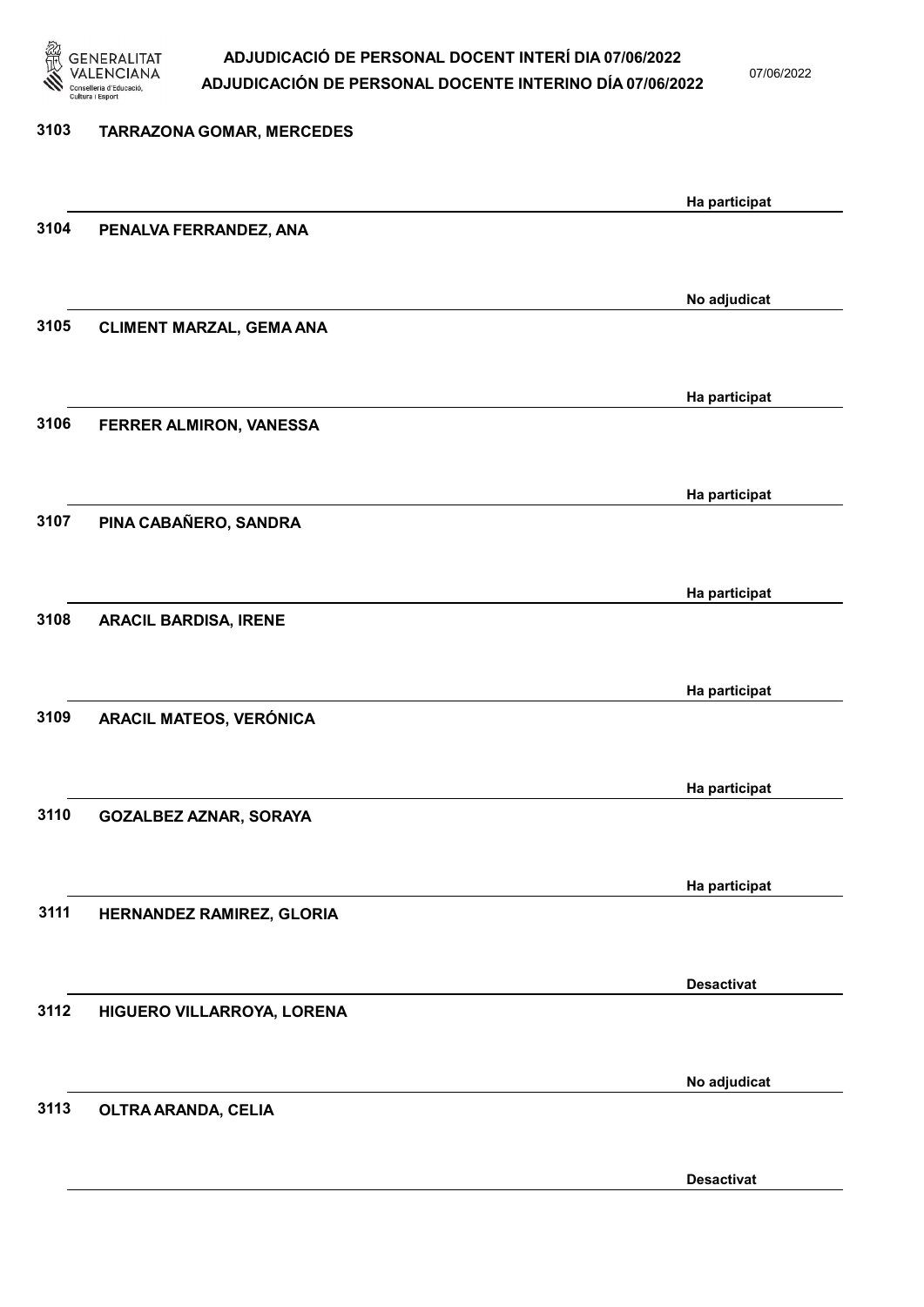

07/06/2022

Desactivat

# 3114 GINER FACILA, ANA BELEN Ha participat 3115 GUEROLA PUNZANO, ANGELA Desactivat 3116 GUILLEM FORNER, ESTHER No adjudicat 3117 MARTINEZ MARTINEZ, NURIA Ha participat 3118 MARTÍNEZ MARTINEZ, CAROLINA No adjudicat 3119 GONZALEZ LLORCA, MIGUEL Desactivat 3120 MARTINEZ VAZQUEZ, MARIA ANGELES No adjudicat 3121 ORTS CARTAGENA, ANA No adjudicat 3122 ORTUÑO CLIMENT, DELIA Ha participat 3123 PIQUER FORMENT, MARIA Ha participat 3124 PORTA HERNANDIS, EDILIA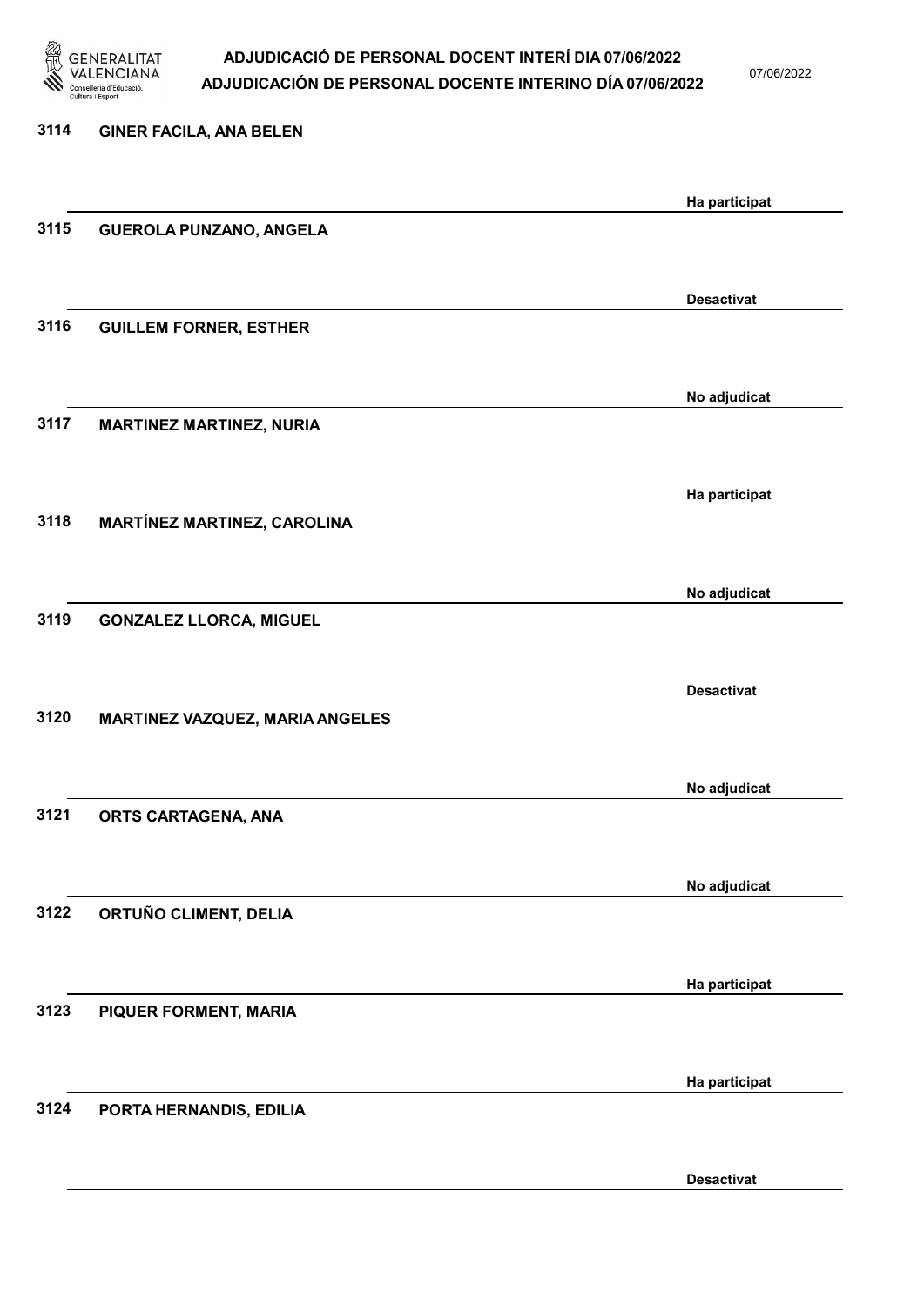

07/06/2022

# 3125 ESCRIVA APARISI, BEATRIZ Ha participat 3126 GONZALEZ POZO, CRISTINA Desactivat 3127 RAMOS BURGOS, NEREIDA Desactivat 3128 ESQUER OLTRA, SONIA Ha participat 3129 GINER MARTI, CLAUDIA Desactivat 3130 CUARTIELLA LLUCH, MIRIAM No adjudicat 3131 CHAQUET PASCUAL, MARIA TERESA DEL PILAR No adjudicat 3132 MARTIN SOLAZ, MARTA Desactivat 3133 MONZON SANCHEZ, NURIA No adjudicat 3134 MORENO LOPEZ, MIRIAM No adjudicat 3135 VALLS SOLER, LAURA

No adjudicat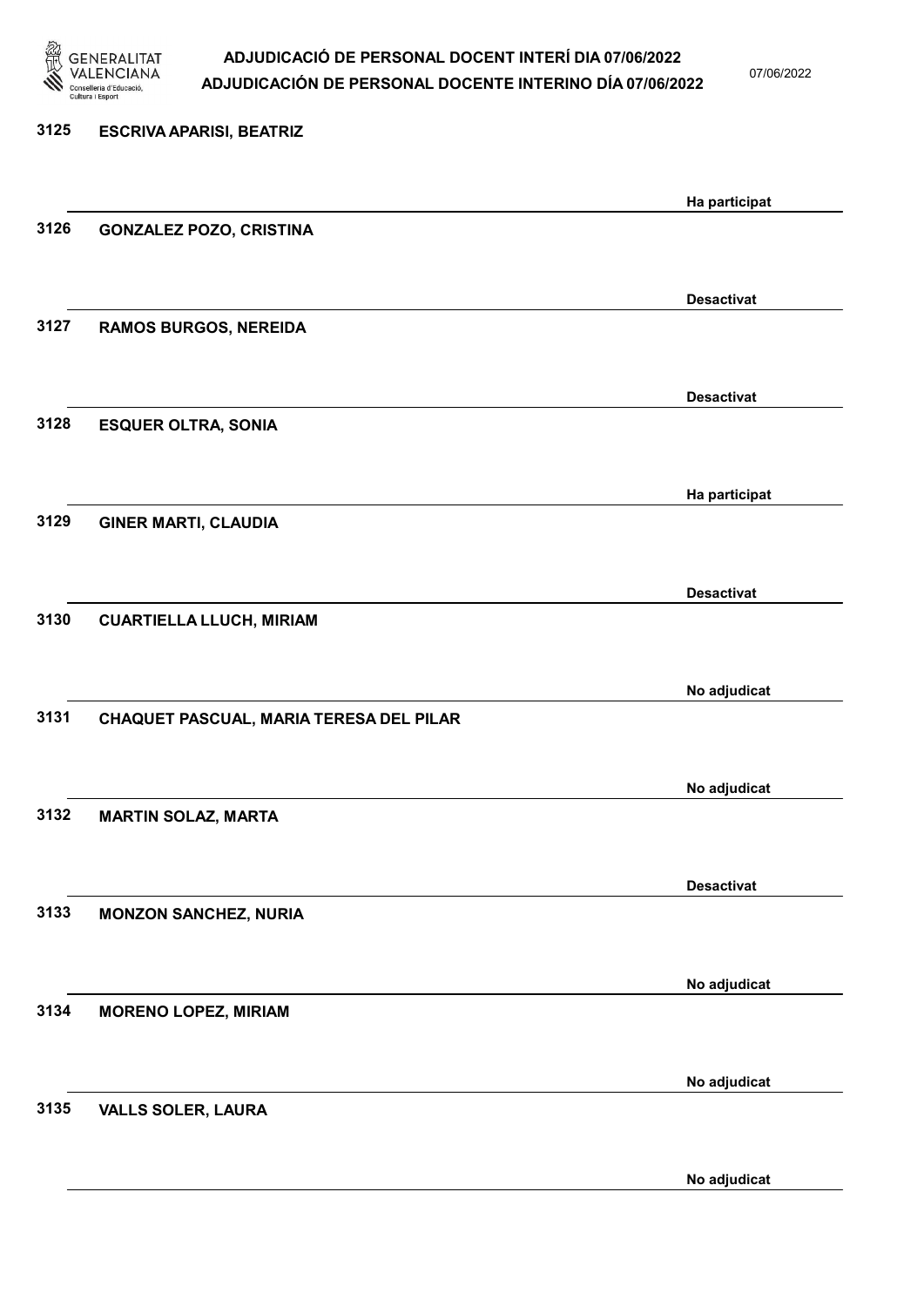

07/06/2022

## 3136 VIDAL CALZADA, JOSE ANTONIO Desactivat 3137 ALVARO NAVARRO, TERESA Desactivat 3138 GARCIA MAS, MARIA SOLEDAD No adjudicat 3139 GARCIA SARRION, SARA No adjudicat 3140 JAREÑO MANCLUS, JOSE Desactivat 3141 ESPI RAMIREZ, DESIRE Ha participat 3142 ESCRICH CUESTA, ANA ROSA No adjudicat 3143 RENAU BERBIS, PAULA Desactivat 3144 CEBRIA SANCHIS, ELENA No adjudicat 3145 MUÑOZ BALLESTER, ALOMA Desactivat 3146 MUÑOZ GONZALEZ, CRISTINA No adjudicat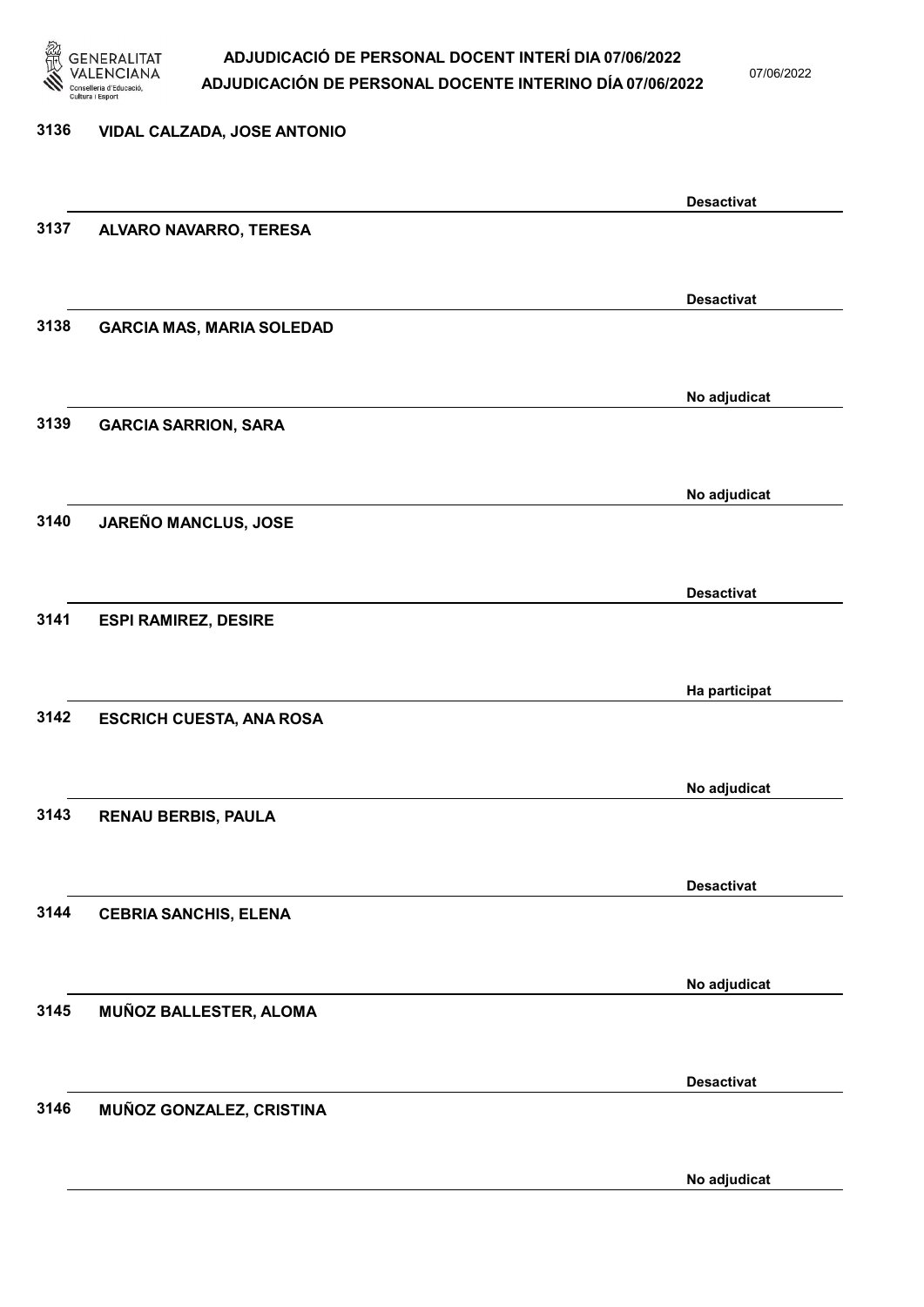

07/06/2022

Desactivat

# 3147 MEGIAS ZAPATA, LARA No adjudicat 3148 ESTEVAN MARTINEZ, SILVIA Desactivat 3149 LOPEZ JORGE, SERGIO Desactivat 3150 VICO MANUEL, BLANCA Desactivat 3151 ESCRIG ESPUIG, MARIA TERESA Ha participat 3152 CONTELLES DOMINGO, MARIA ASUNCION Ha participat 3153 SEGARRA NAVARRO, PATRICIO MANUEL No adjudicat 3154 LOPEZ GIMENEZ, JUAN CARLOS Ha participat 3155 GARCIA MASIA, NURIA No adjudicat 3156 GAVARA CLOFENT, MARIA No adjudicat 3157 CAUDELI PONS, GEMMA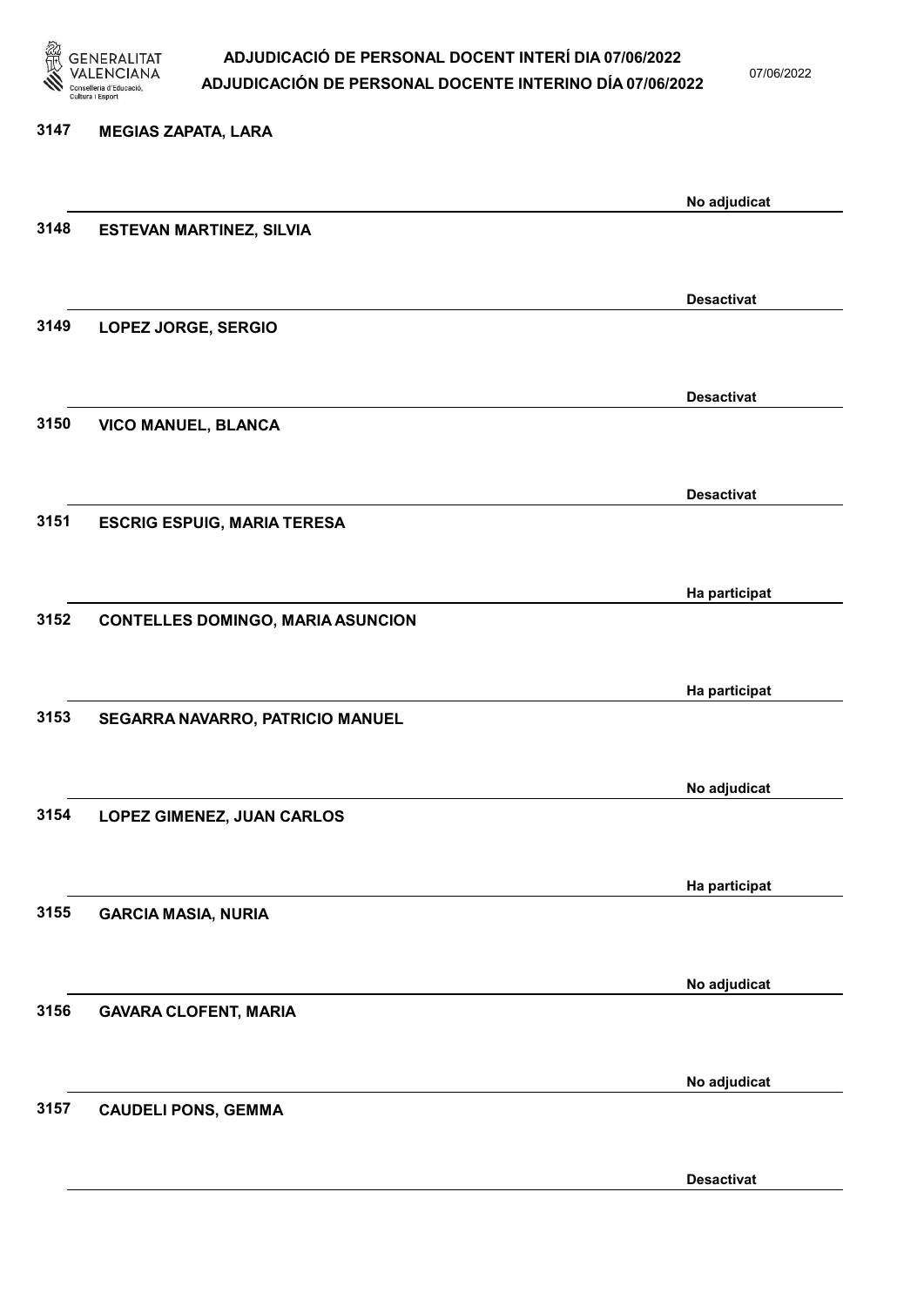

07/06/2022

Ha participat

# 3158 BENITEZ VITAR, JONATAN No adjudicat 3159 GALLEGO RANGEL, MIRIAM Desactivat 3160 GOMIS ALAVES, MARIA DEL CARMEN No adjudicat 3161 QUERALT ALGARRA, ALICIA No adjudicat 3162 ALBEROLA GIRBES, DIEGO Desactivat 3163 SANTAMARIA PUGA, SILVIA Ha participat 3164 TORRALBA PERELLO, IRENE Ha participat 3165 CATALA ALBEROLA, PAULA No adjudicat 3166 GOMIS VIDAL, LAURA Desactivat 3167 BARRACHINA VERDU, ALBA No adjudicat 3168 BLASCO MARTINEZ, ELISABET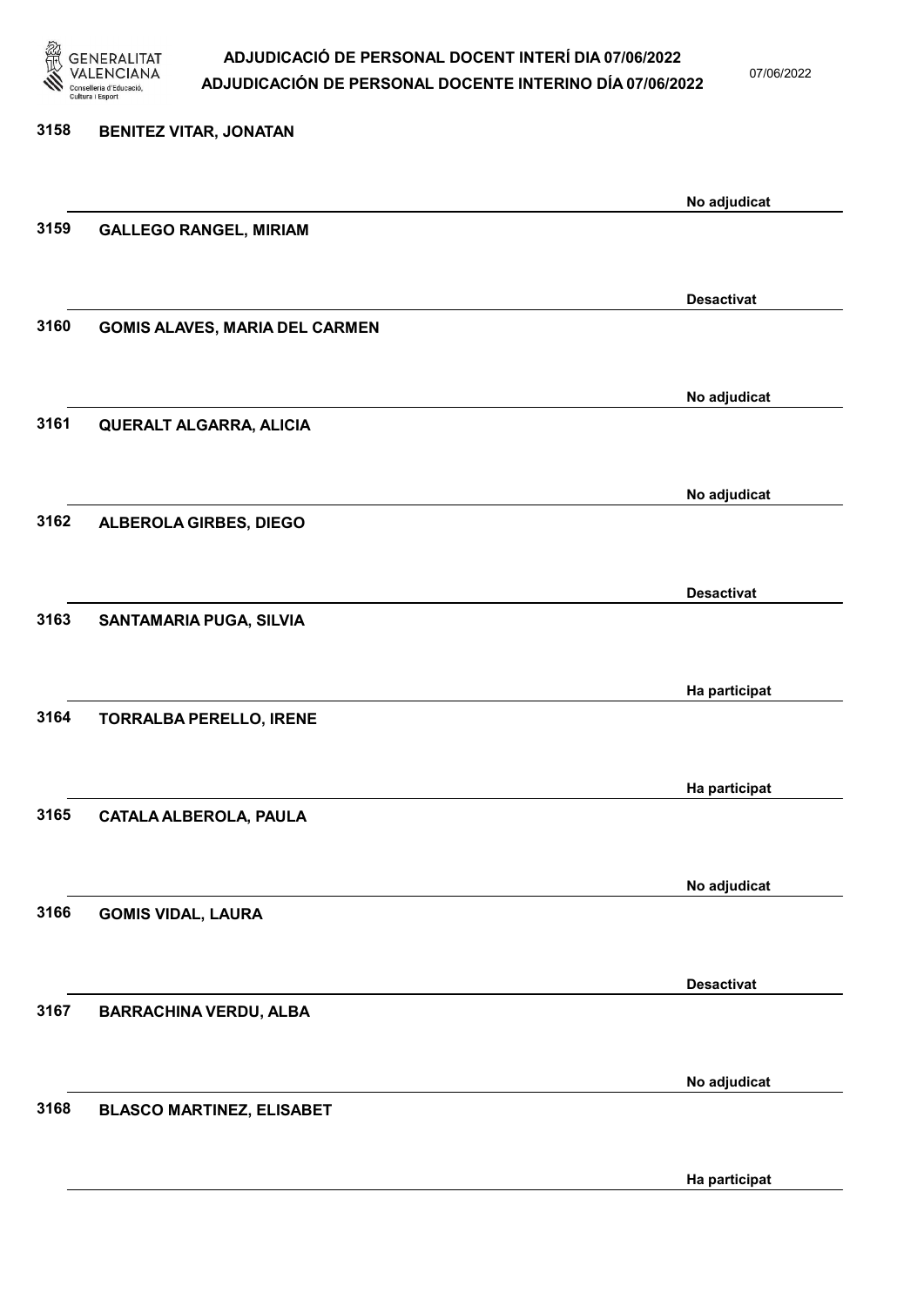

07/06/2022

No adjudicat

# 3169 CAZADOR COMINO, ANA LUCIA Ha participat 3170 MONTALBAN MANZANO, MARIA ANGELES Ha participat 3171 SISCAR CARRIO, EVA ROSA Desactivat 3172 MONCHO CALAFAT, ANA MARGARITA Desactivat 3173 PÉREZ GARCÍA, ELENA No adjudicat 3174 MARTINEZ PIQUERAS, LUCIA Ha participat 3175 ROVIRA ORDIÑANA, RICARDO Desactivat 3176 MARTINEZ ALBUIXECH, LYDIA No adjudicat 3177 GALACHE HOLGADO, MARIA BEGOÑA Ha participat 3178 PEREZ CHULVI, ANTONIO Desactivat 3179 CALABUIG CASTELLO, MARIA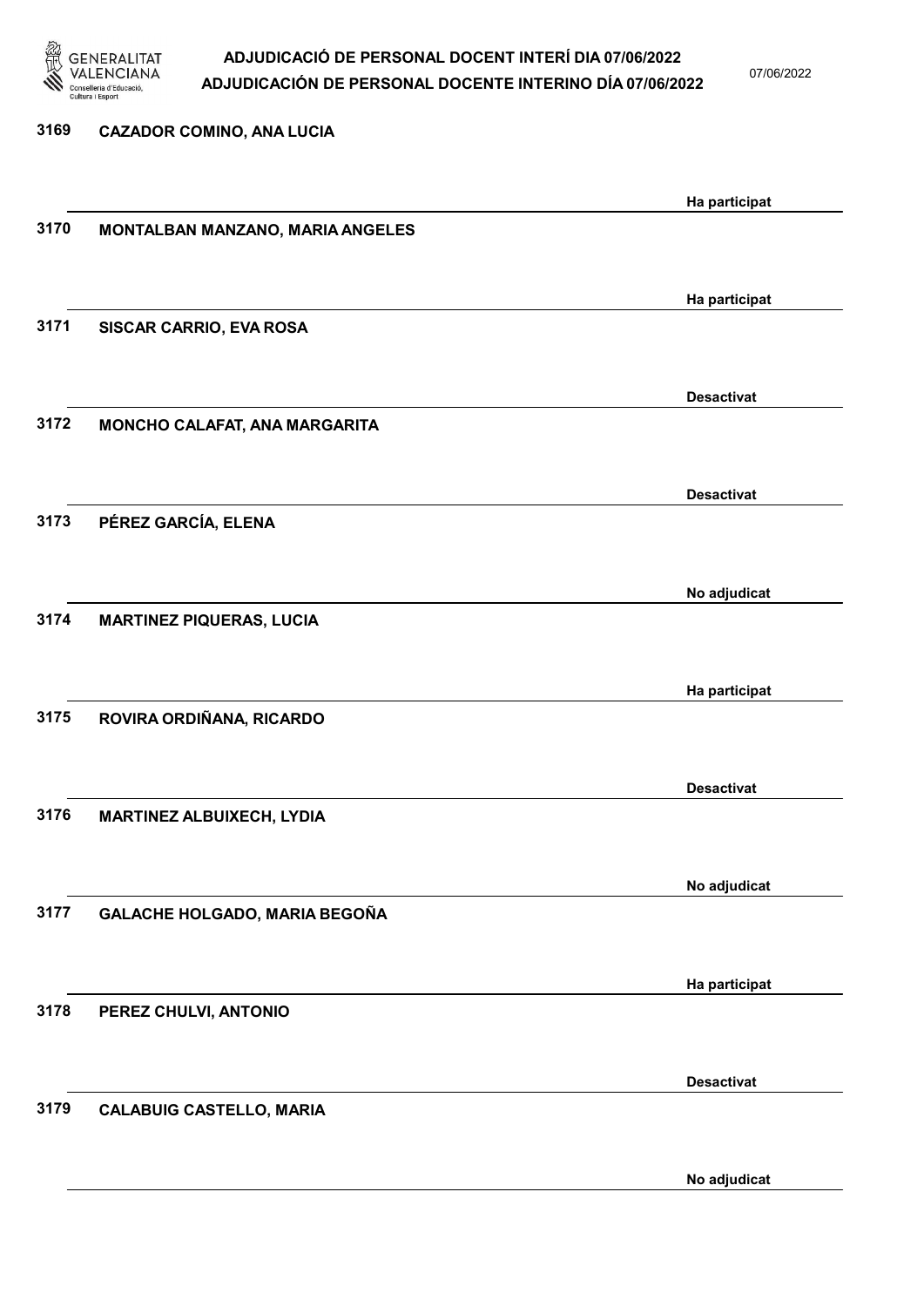

07/06/2022

Ha participat

# 3180 MORENO SANZ, ESTHER No adjudicat 3181 GIMENO NAVAL, ROCIO No adjudicat 3182 CERDA BALAGUER, MARTA No adjudicat 3183 GOMEZ MARTINEZ, SILVIA No adjudicat 3184 MARTI ALMENDROS, ANA No adjudicat 3185 PEDRON MARZAL, JUAN MANUEL No adjudicat 3186 PEREZ VALIENTE, PAULA No adjudicat 3187 SANJUAN GOMAR, ADELAIDA Desactivat 3188 ADAM ROIG, ROSA ANA Desactivat 3189 LLORET ALVADO, ANGELA Ha participat 3190 PASCUAL ALFONSO, VANESA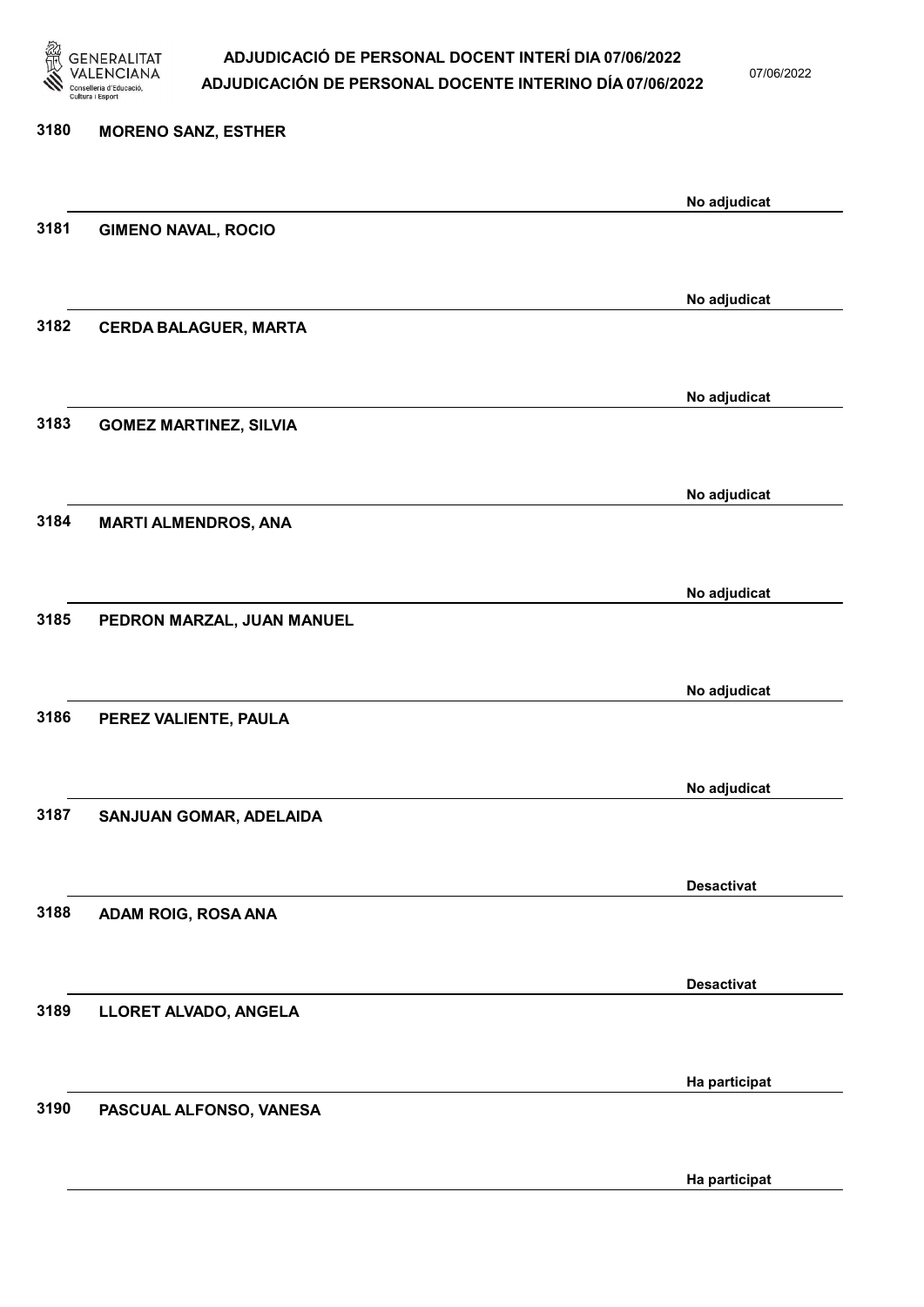

3191 GARCIA FERNANDEZ, RUTH

### ADJUDICACIÓ DE PERSONAL DOCENT INTERÍ DIA 07/06/2022 ADJUDICACIÓN DE PERSONAL DOCENTE INTERINO DÍA 07/06/2022

07/06/2022

## No adjudicat 3192 LUCAS FERRANDEZ, MARIA DEL MILAGRO No adjudicat 3193 SOLANO ROBLES, VERONICA No adjudicat 3194 BANACLOY BUENO, SARA Desactivat 3195 BELTRÁN BONET, CRISTINA No adjudicat 3196 BELLVER ARANDA, MARIA TERESA Ha participat 3197 VACAS LACRUZ, ALBERTO No adjudicat 3198 MEDINA LIS, MARIA JOSE Ha participat 3199 FERNANDEZ BORREGO, MARTA No adjudicat 3200 MOMPO BELLVER, AITANA Desactivat

3201 ALVENTOSA MATEU, ANA MARIA

Ha participat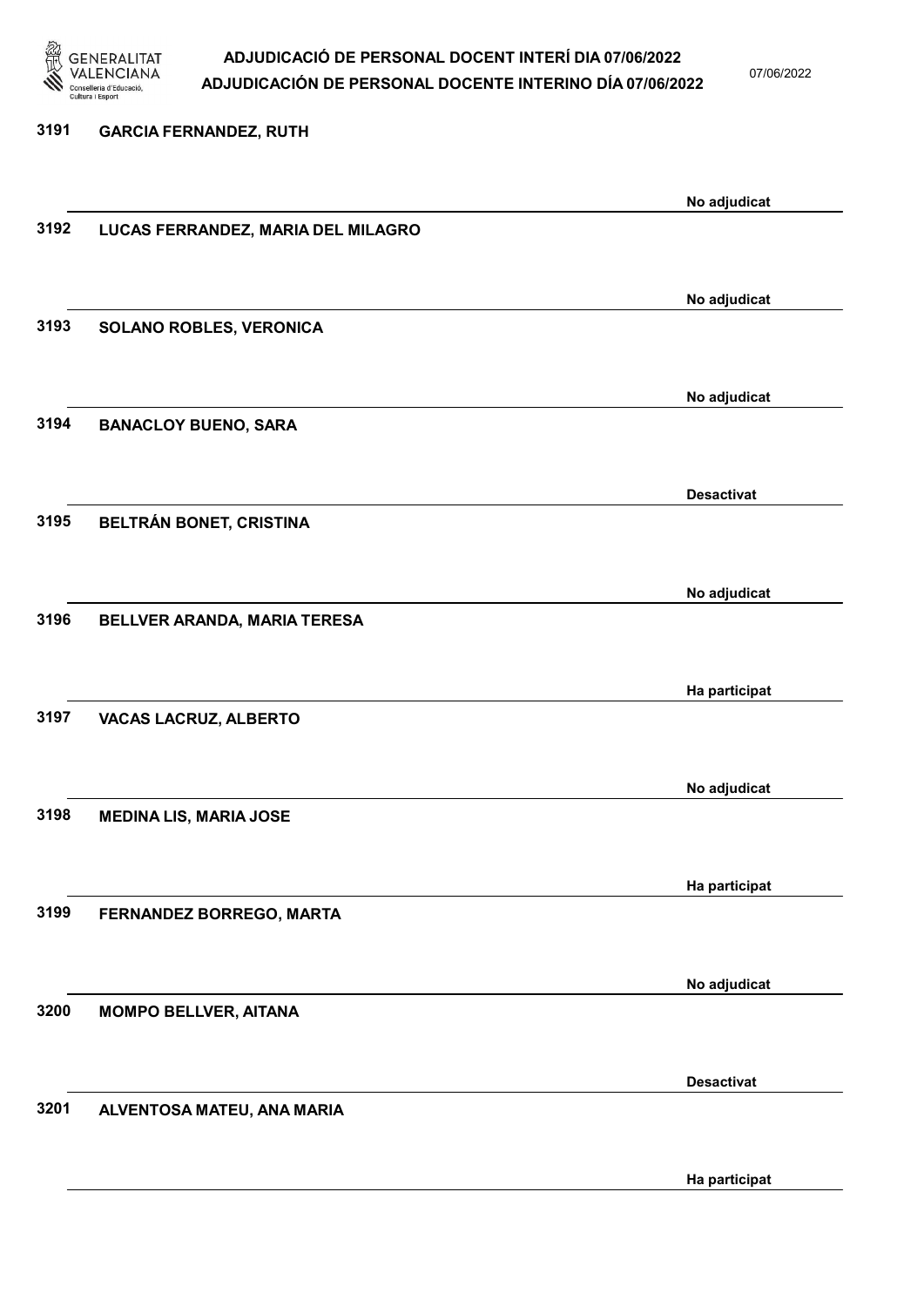

07/06/2022

# 3202 GOITI ESPERT, CLAUDIA No adjudicat 3203 MONFERRER GIMENO, MARIA Ha participat 3204 RUBIO GINER, CRISTINA Desactivat 3205 LLOP PEGUEROLES, IRIS Desactivat 3206 RULL CLIMENT, MARIA BEGOÑA No adjudicat 3207 VIDAL ALMIÑANA, INES Ha participat 3208 RUIZ MONSALVE, MONICA Ha participat 3209 SANCHIS SANCHIS, MARIA DEL PILAR No adjudicat 3210 DEVESA REVERT, JOSÉ VICENTE Desactivat 3211 GIMENEZ GARCIA, MARIA DEL ROSARIO No adjudicat 3212 GONZALEZ ALGARRA, KEVIN

Desactivat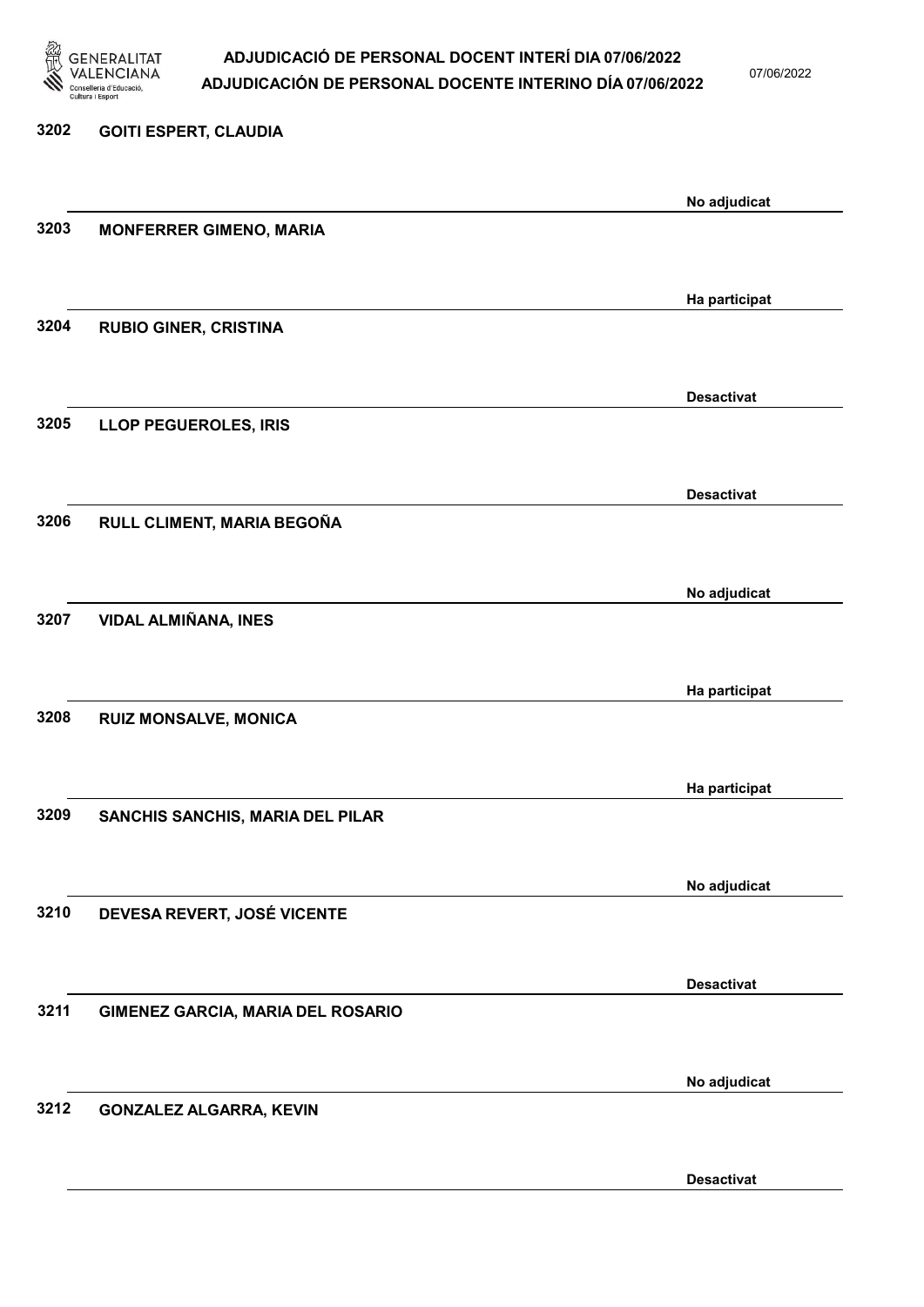

07/06/2022

Desactivat

# 3213 PEÑA FOLGUERA, NAIR NOELIA Ha participat 3214 CASARRUBIO MEGÍAS, MIREIA Desactivat 3215 JUAN CALVO, CELIA Ha participat 3216 VIEL TUR, JOSE MARIA Desactivat 3217 BAILEN VIDAL, JORGE FERNANDO No adjudicat 3218 MARTINEZ MIGUEL, MACARENA No adjudicat 3219 SORIA ARGUDO, PATRICIA Desactivat 3220 SIMO BELDA, CARLES Desactivat 3221 MARTINEZ MOLLA, CRISTINA No adjudicat 3222 VIDAL VILLAR, AARON Ha participat 3223 SIFRE ALBORCH, CARLOS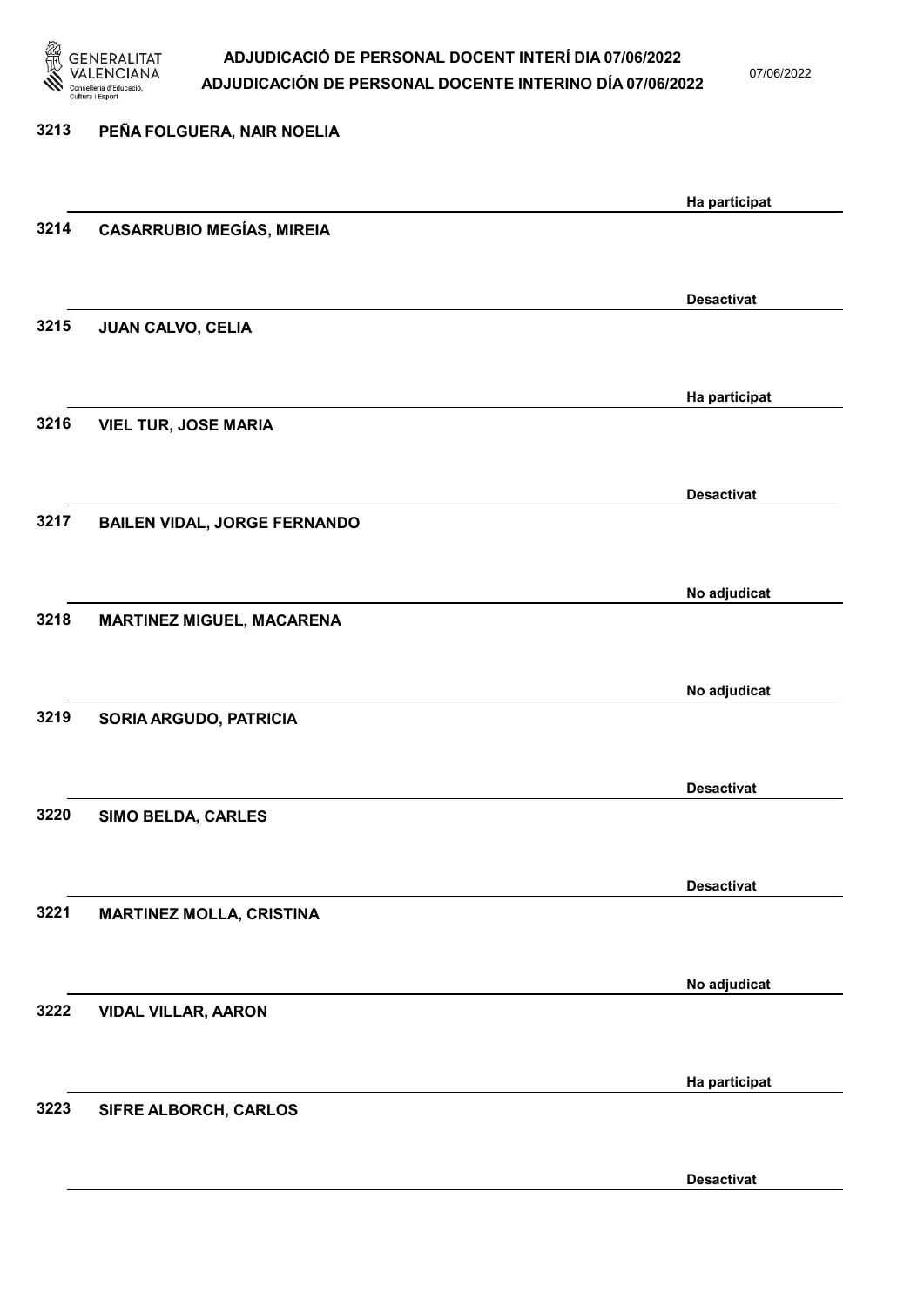

07/06/2022

#### 3224 MOLLA MOMPO, ENRIQUE VICENTE

|      |                                  | <b>Desactivat</b> |
|------|----------------------------------|-------------------|
| 3225 | GONZALEZ RODRIGUEZ, JOSEP ALBERT |                   |
|      |                                  |                   |
|      |                                  |                   |
|      |                                  | No adjudicat      |
|      |                                  |                   |
| 3226 | PASTOR SAURA, CARLA              |                   |
|      |                                  |                   |
|      |                                  |                   |
|      |                                  | No adjudicat      |
| 3227 | ANDRES RODRIGUEZ, ANA            |                   |
|      |                                  |                   |
|      |                                  |                   |
|      |                                  | Ha participat     |
|      |                                  |                   |
| 3228 | SOLSONA AVARIENTO, JAUME         |                   |
|      |                                  |                   |
|      |                                  |                   |
|      |                                  | <b>Desactivat</b> |
| 3229 | GIL FERRER, MARIA CRISTINA       |                   |
|      |                                  |                   |
|      |                                  |                   |
|      |                                  | No adjudicat      |
| 3230 |                                  |                   |
|      | SISTERNES RIBELLES, BRIGIDA      |                   |
|      |                                  |                   |
|      |                                  |                   |
|      |                                  | Ha participat     |
| 3231 | <b>MORTE RUIX, LORENA</b>        |                   |
|      |                                  |                   |
|      |                                  |                   |
|      |                                  | No adjudicat      |
| 3232 | AGUADO MARTORELL, LAURA MARIA    |                   |
|      |                                  |                   |
|      |                                  |                   |
|      |                                  |                   |
|      |                                  | No adjudicat      |
| 3233 | <b>BENET MARTINEZ, RAQUEL</b>    |                   |
|      |                                  |                   |
|      |                                  |                   |
|      |                                  | No adjudicat      |
| 3234 | <b>CLIMENT CHORQUES, ELISA</b>   |                   |
|      |                                  |                   |
|      |                                  |                   |
|      |                                  |                   |
|      |                                  | <b>Desactivat</b> |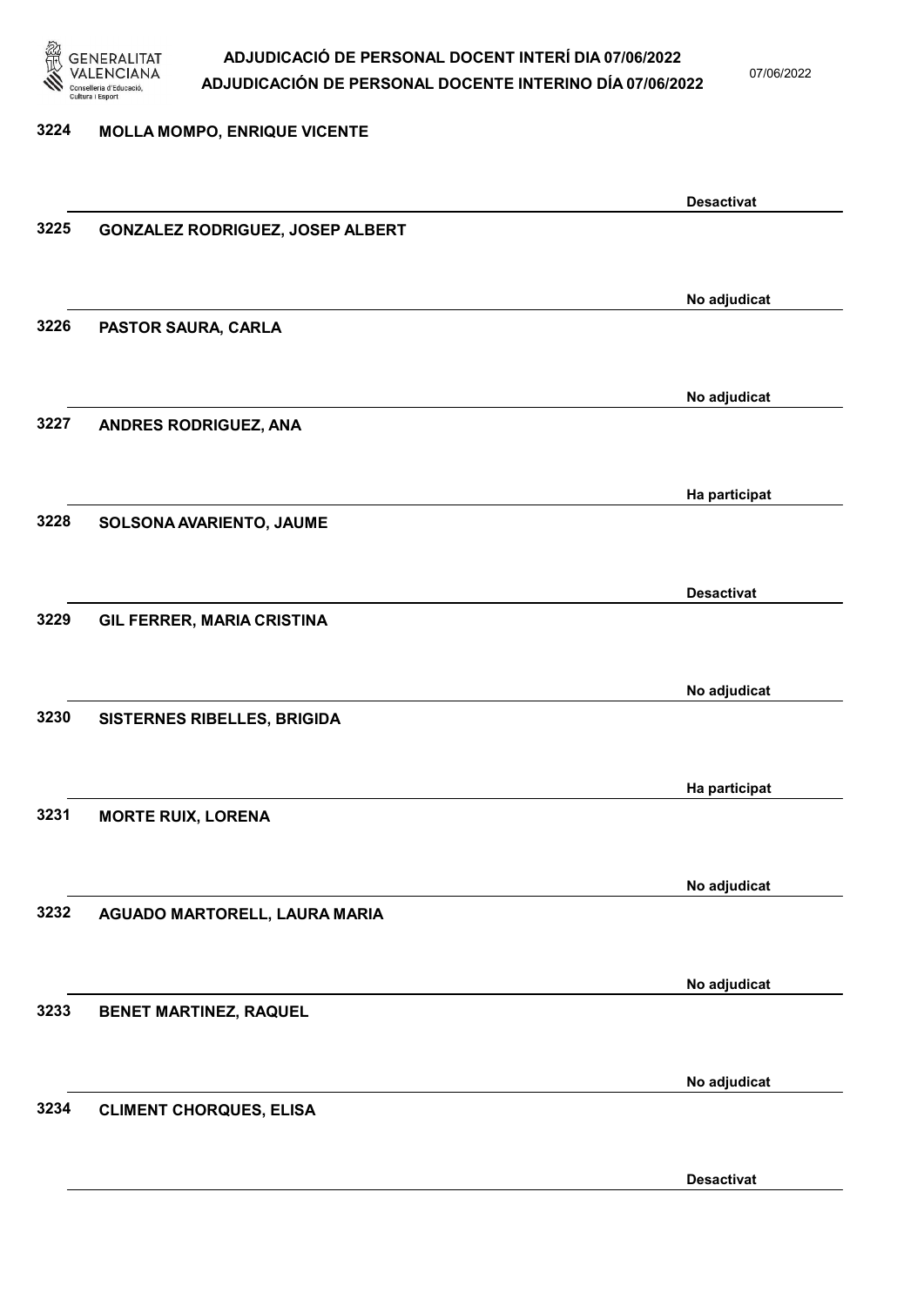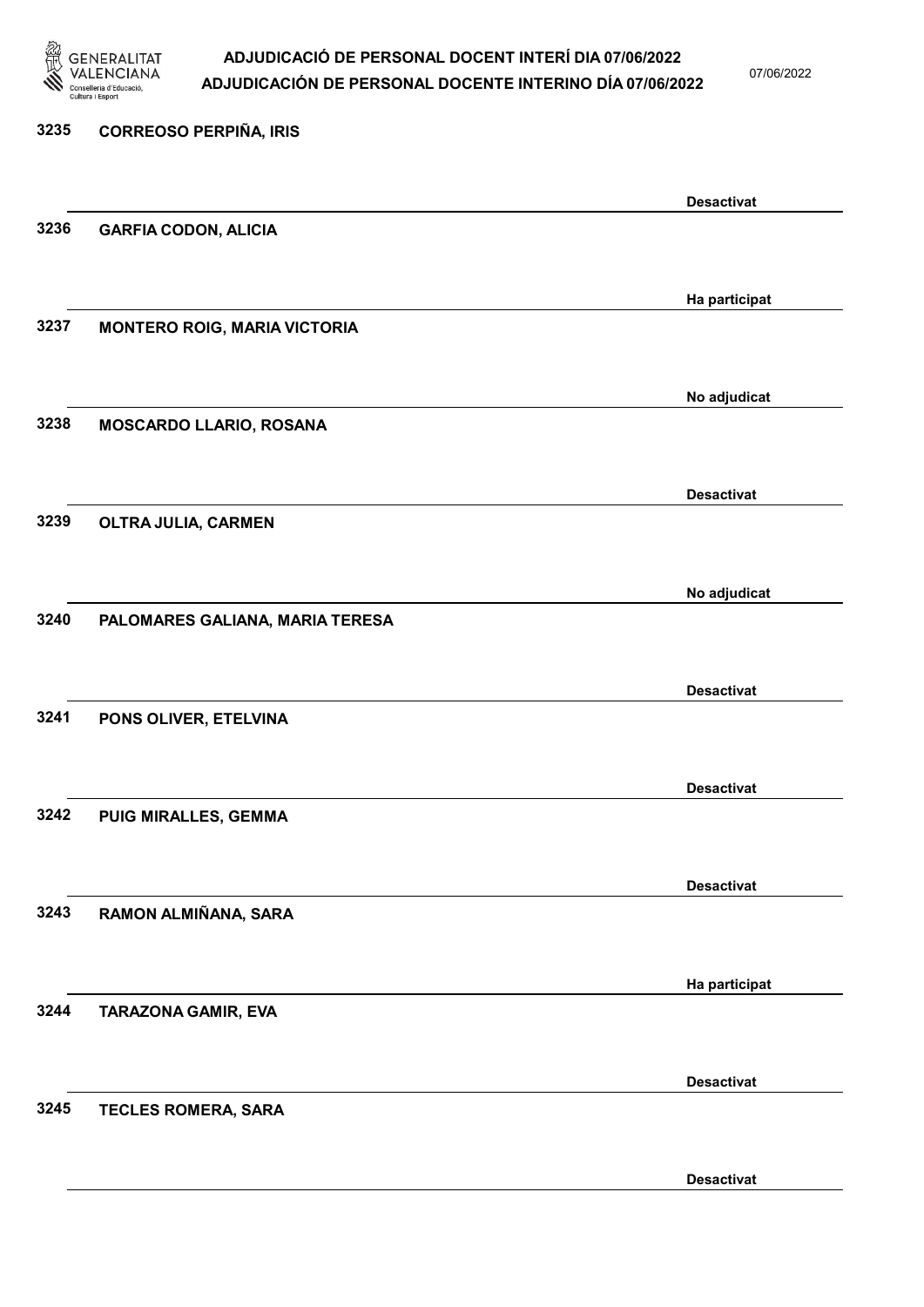

07/06/2022

Ha participat

# 3246 MARTINEZ CATALA, LIDIA No adjudicat 3247 ABADIA RUIZ, ESTEBAN Desactivat 3248 MARTINEZ GUAITA, AROA No adjudicat 3249 PONS VILA, ISABEL No adjudicat 3250 BADIA TORTOSA, JUAN JOSE No adjudicat 3251 MARTINEZ ALIAGA, MARTA Desactivat 3252 BUENO VALERO, ESTEFANIA Ha participat 3253 PINTOR CRISPIN, CARLOS Desactivat 3254 GARCIA MARTINEZ, CRISTINA Desactivat 3255 PEÑAS FERNÁNDEZ, CRISTINA Desactivat 3256 JIMENEZ PICAZO, YOLANDA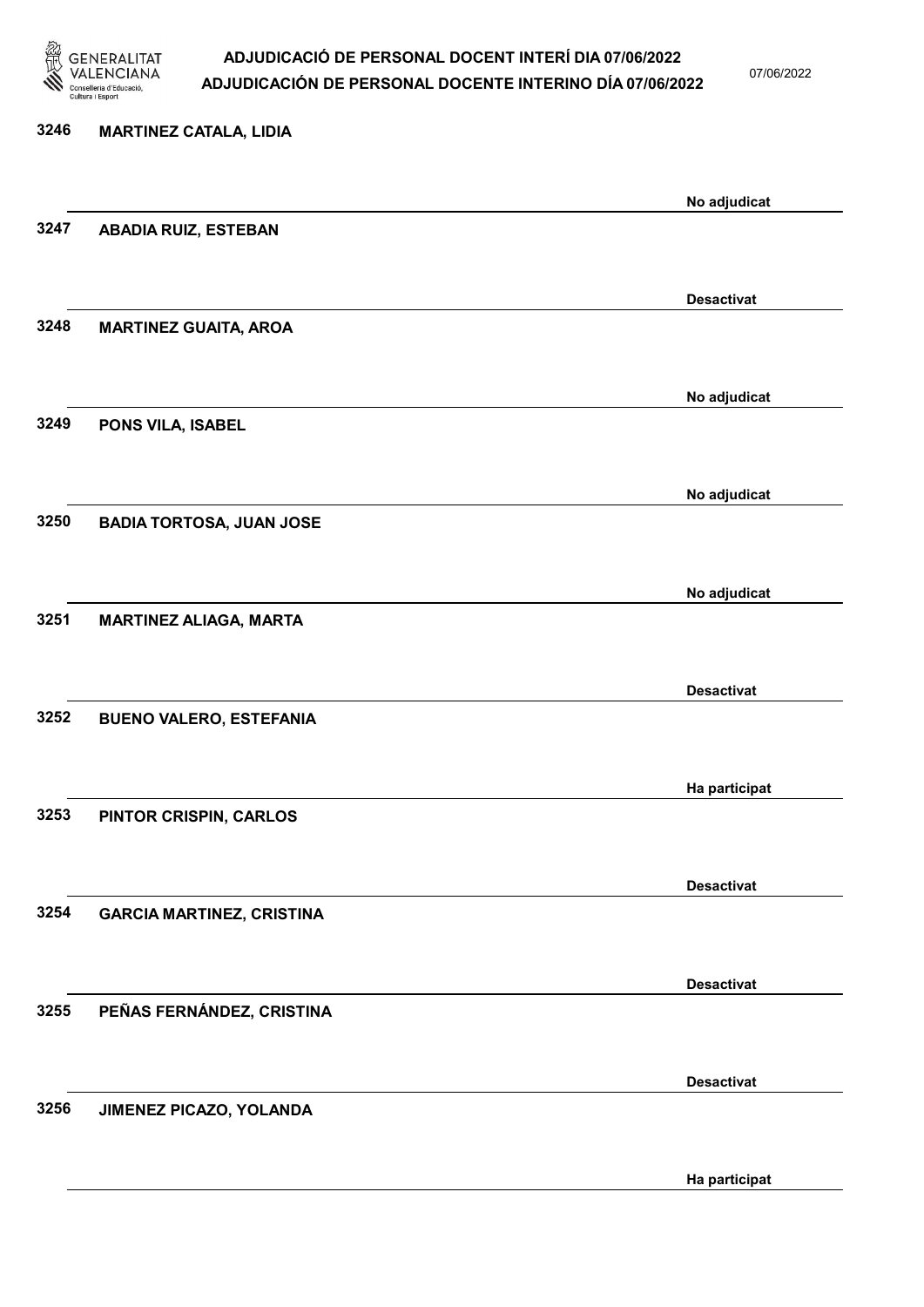

07/06/2022

No adjudicat

# 3257 GOSALBEZ MATEO, EVA MARIA No adjudicat 3258 FAJARDO ARLANDIS, ARACELI No adjudicat 3259 GIMENEZ FERRANDEZ, VERONICA No adjudicat 3260 HERNANDEZ DELGADO, MARIA BELEN No adjudicat 3261 SILVESTRE FERRE, LIDIA Desactivat 3262 ZARAGOZA RUBIO, PAULA No adjudicat 3263 GONZALEZ GIL, MARIA Desactivat 3264 PICO DE JESUS, TAMARA LIDIA Ha participat 3265 BELTRAN BELTRAN, JAVIER Desactivat 3266 MANRESA RUIZ, PATRICIA No adjudicat 3267 CANET FAYOS, RUTH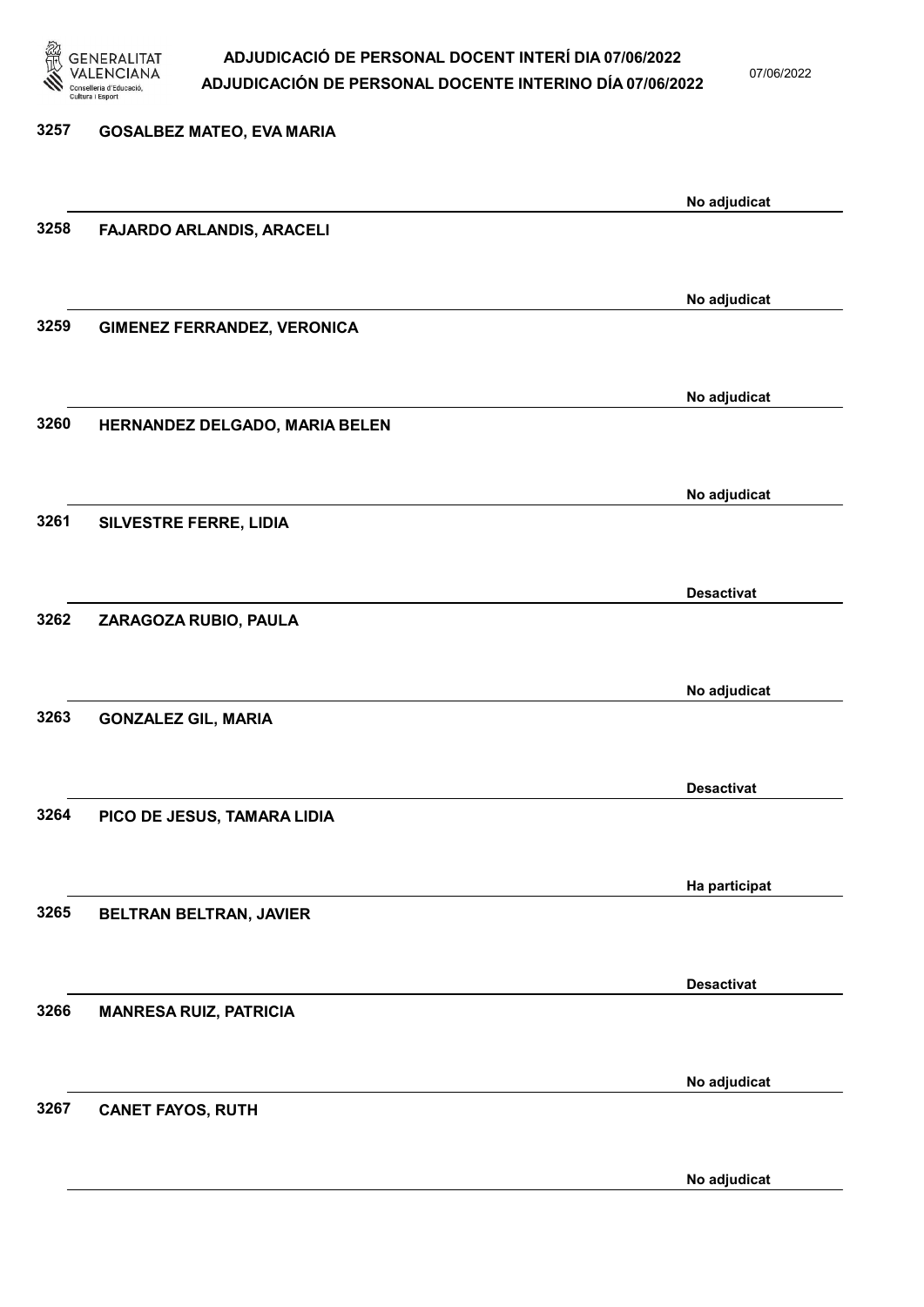

07/06/2022

## 3268 AGÜERA SANCHEZ, MARIA DOLORES Ha participat 3269 ESTEVE ALBARRACIN, MIRIAM No adjudicat 3270 LLORCA ARLANDIS, MARTA No adjudicat 3271 FRANCO SAMPER, JESUS CARLOS No adjudicat 3272 RICO MALLEBRERA, EDURNE Ha participat 3273 SANTAMARIA GISBERT, SERGIO Desactivat 3274 CONDES ESPAÑA, EVA MARIA No adjudicat 3275 GONZALEZ ALEMAÑ, ALEXANDRA No adjudicat 3276 TOMAS RICO, SARAY No adjudicat 3277 BUSTOS PASTOR, MARIA DOLORES Ha participat 3278 CANO GOMIS, LAURA

Desactivat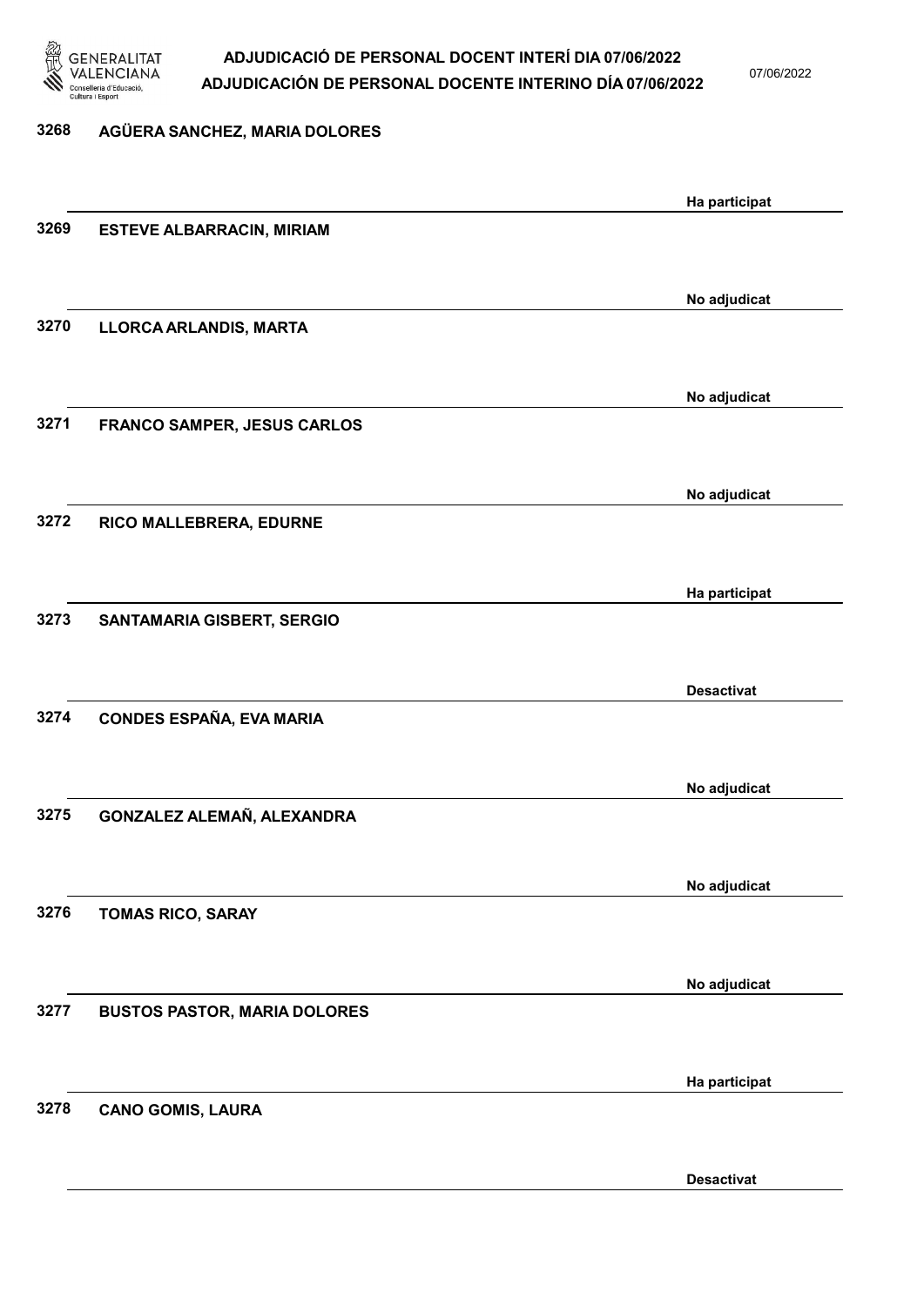

07/06/2022

# 3279 ALBERT ALEIXANDRE, NURIA Desactivat 3280 BERNARDO TORRES, DAVINIA MARIA Ha participat 3281 CASTELLO GARCIA, LAURA Desactivat 3282 GRESA PEIRO, TERESA No adjudicat 3283 RIVAS HERNANDEZ, AMAIA No adjudicat 3284 SALGADO MARTINEZ, MARIA DEL PILAR Desactivat 3285 GARCIA GRANELL, MONTSERRAT Desactivat 3286 GUARDIOLA BOTELLA, MARIA No adjudicat 3287 MARTINEZ SEMPERE, RAFAEL No adjudicat 3288 SEMPERE JIMENEZ, ESTEFANIA Desactivat 3289 AGUILERA PIZARRO, RAQUEL

No adjudicat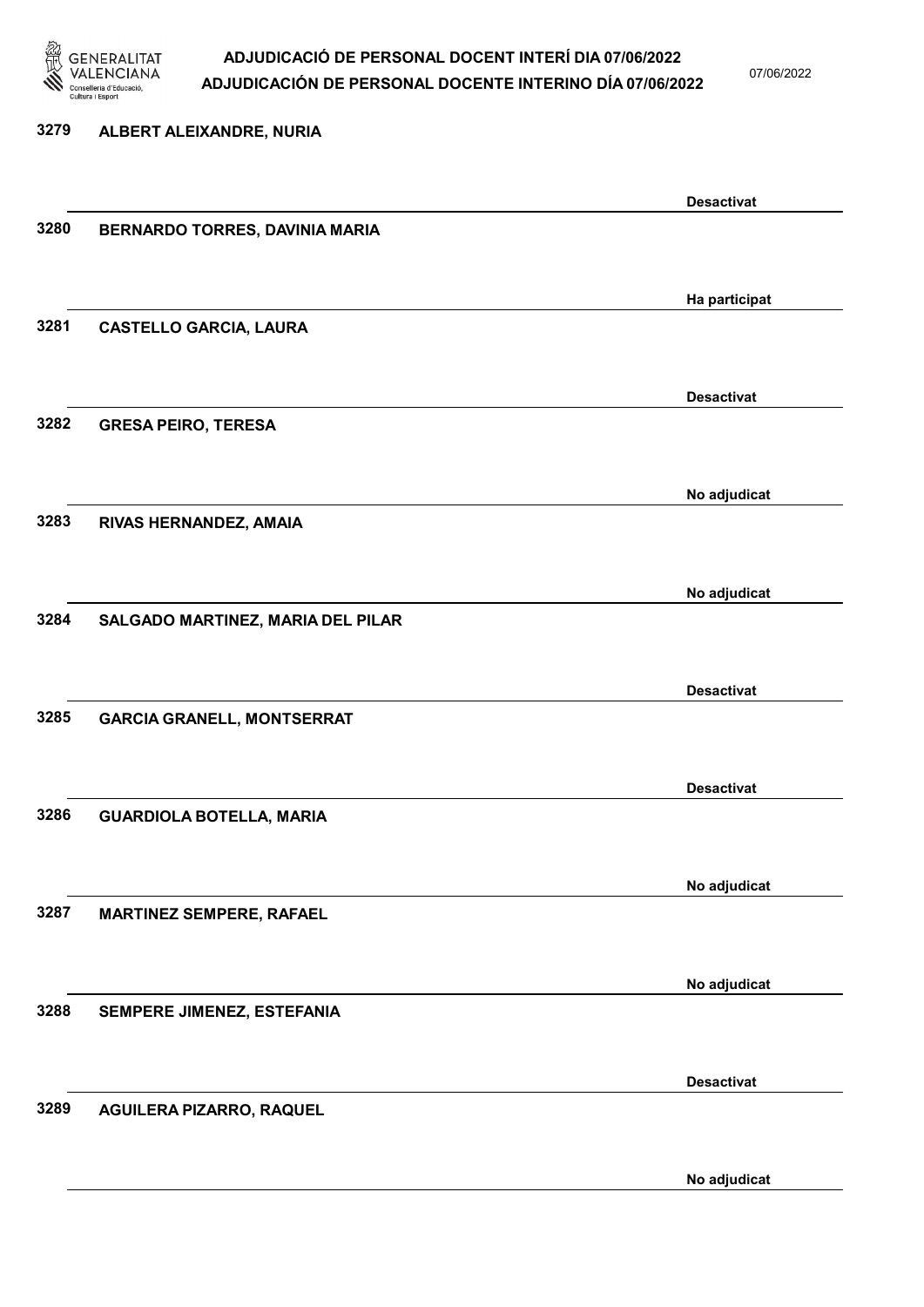

07/06/2022

# 3290 PONS VILA, ELENA No adjudicat 3291 SORIANO MATEO, CAROLINA No adjudicat 3292 AREVALO AGUADO, ANA No adjudicat 3293 MORENO RAMOS, MARIA No adjudicat 3294 MORENO-PALANCA TORREGROSA, PAULA No adjudicat 3295 MARTINEZ CISCAR, MARIA Desactivat 3296 MATIAS SEBASTIAN, CELIA No adjudicat 3297 ARTEAGA GUERRERO, FRANCISCO JAVIER Desactivat 3298 ORTIZ CABALLERO, ESTEFANIA Desactivat 3299 DONET PERALES, JUDIT No adjudicat 3300 BAEZA GALLEGO, IRENE

No adjudicat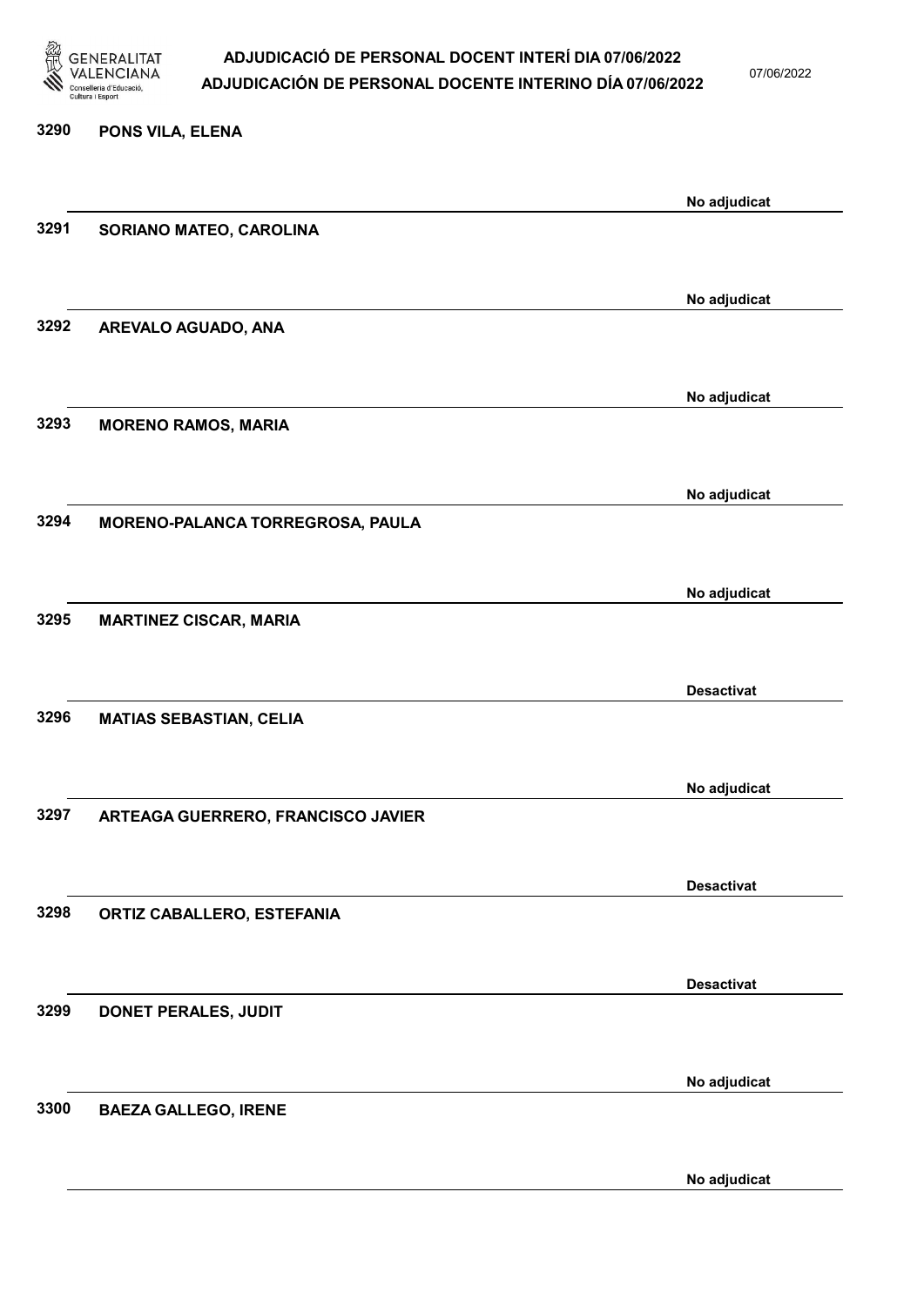

07/06/2022

Desactivat

# 3301 PLA LORENTE, MARIA No adjudicat 3302 SORIANO CASCALES, SARAI No adjudicat 3303 ESTELLES PEREZ, MARIA PILAR Desactivat 3304 LANDETE GONZALEZ, MARIA TERESA Ha participat 3305 BERMUDEZ ARGUISUELAS, MARIA CARMEN No adjudicat 3306 MUÑOZ JORDAN, LORENA MARIA No adjudicat 3307 MAS PEREZ, TERESA No adjudicat 3308 SIMEON VALERO, CARMEN No adjudicat 3309 MARTINEZ SANJUAN, INMACULADA Ha participat 3310 CALABUIG CALAFORRA, AMELIA No adjudicat 3311 CABALLERO MORENO, ANDREA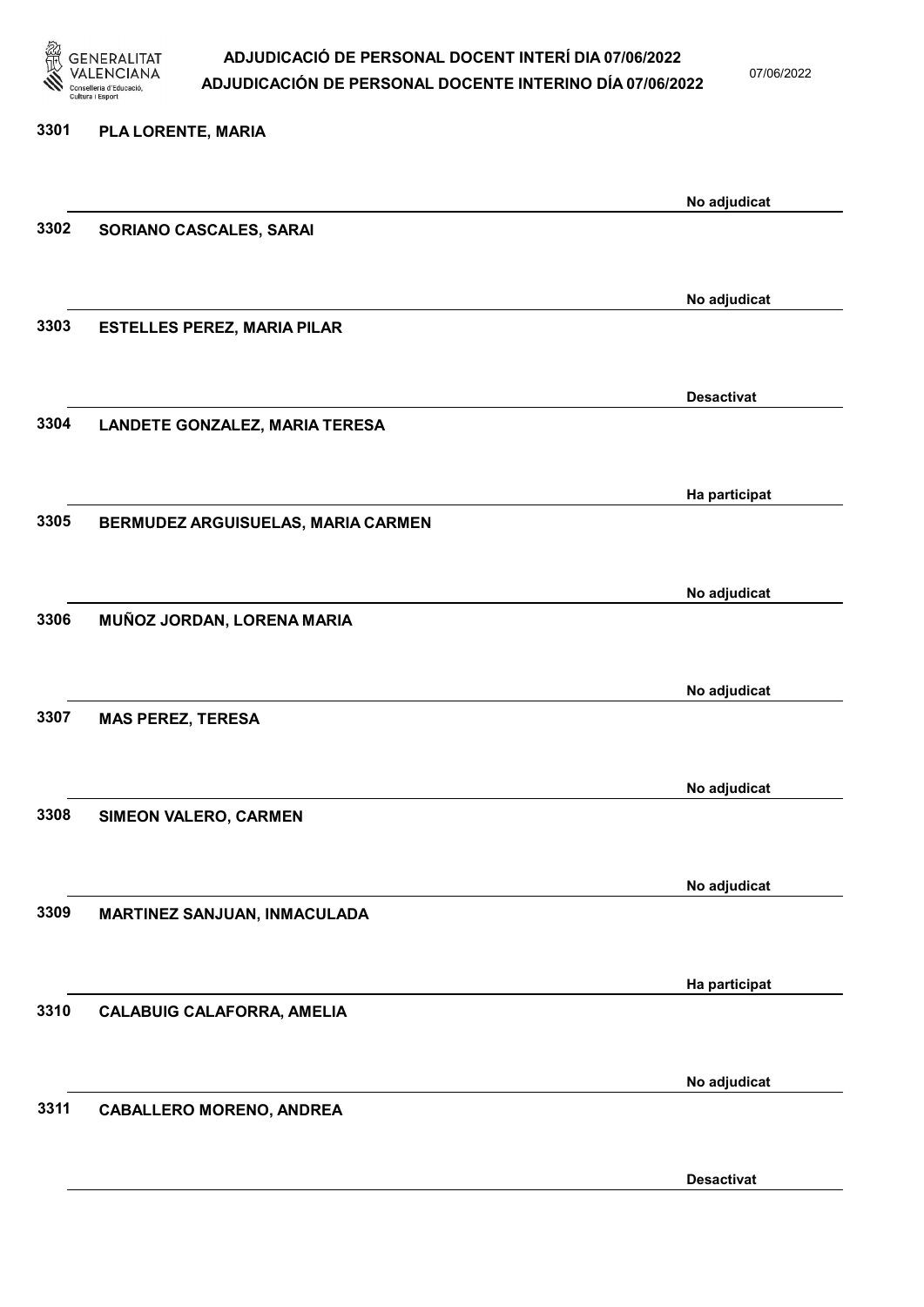

07/06/2022

No adjudicat

# 3312 COLLADO GONZALEZ, MARTA Ha participat 3313 FONS BASSET, XAVIER Ha participat 3314 FORQUET CARRETERO, CARLOS No adjudicat 3315 REVERT GUEROLA, MARIA JOSE No adjudicat 3316 CARRASCO ZURIAGA, ANTONIO Desactivat 3317 CLIMENT ESPINOS, ANA No adjudicat 3318 CORTES SORIANO, JESSICA No adjudicat 3319 MIRA LUNA, LAURA Ha participat 3320 MOLINA MARTINEZ, RUBEN Desactivat 3321 PLA LLARIO, JOSE Ha participat 3322 ALCANTARA MORENO, ANA ROSA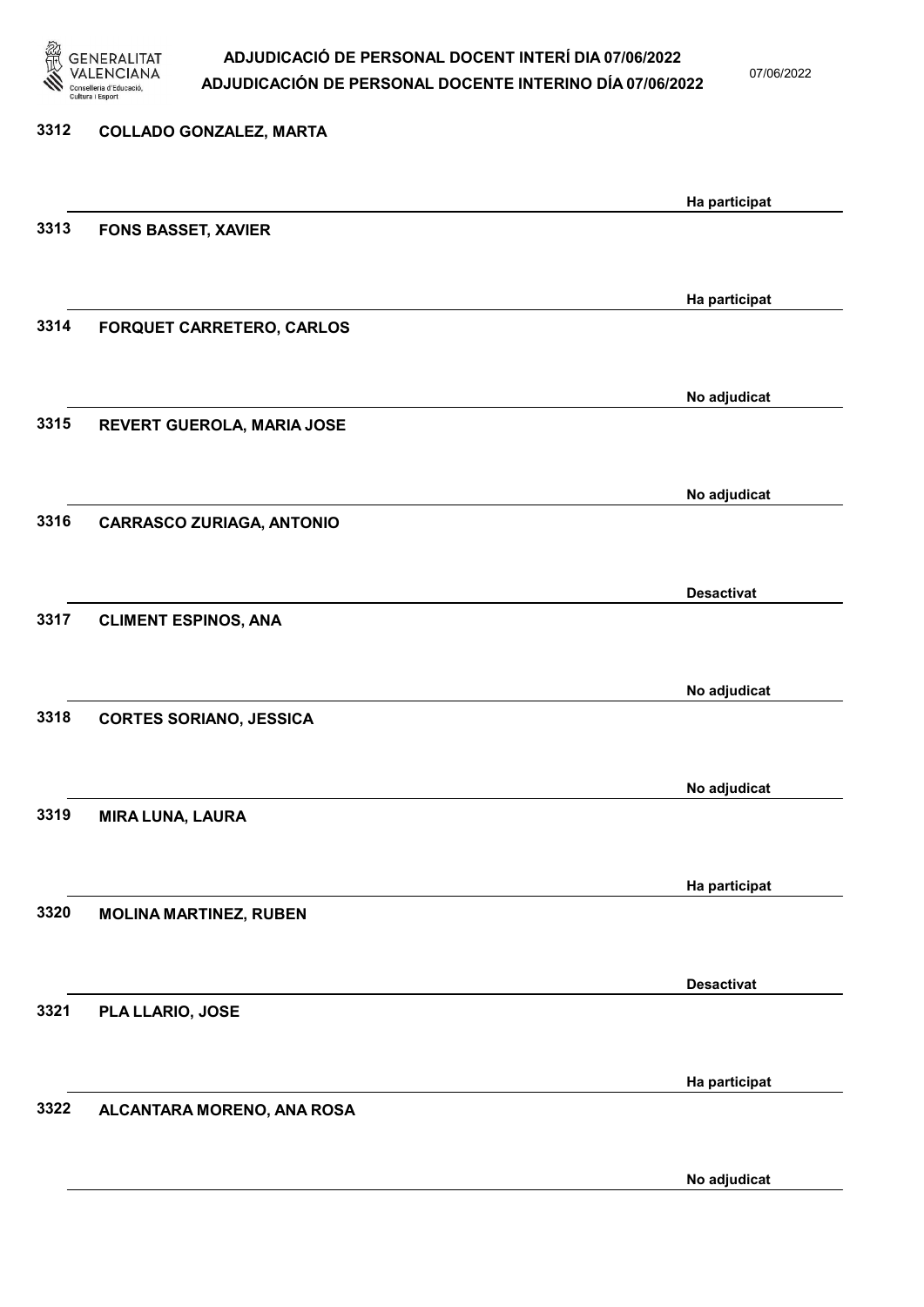

07/06/2022

## 3323 CAMARASA BORDERA, SANDRA No adjudicat 3324 GARCIA PEREZ, FABIOLA Ha participat 3325 MELLADO CARRION, CRISTINA Desactivat 3326 MARTINEZ BRESO, ROSANNA Ha participat 3327 RIBES CUCARELLA, PATRICIA Ha participat 3328 MARTINEZ GOMEZ, IVAN No adjudicat 3329 BELLVER MONTEAGUDO, TANIA No adjudicat 3330 SANCHEZ IBAÑEZ, MONICA Desactivat 3331 PORTILLA EDO, ANA Ha participat 3332 SOTERAS GAY, ANA MARIA Ha participat 3333 TOS MIÑANA, MARIA JOSE Ha participat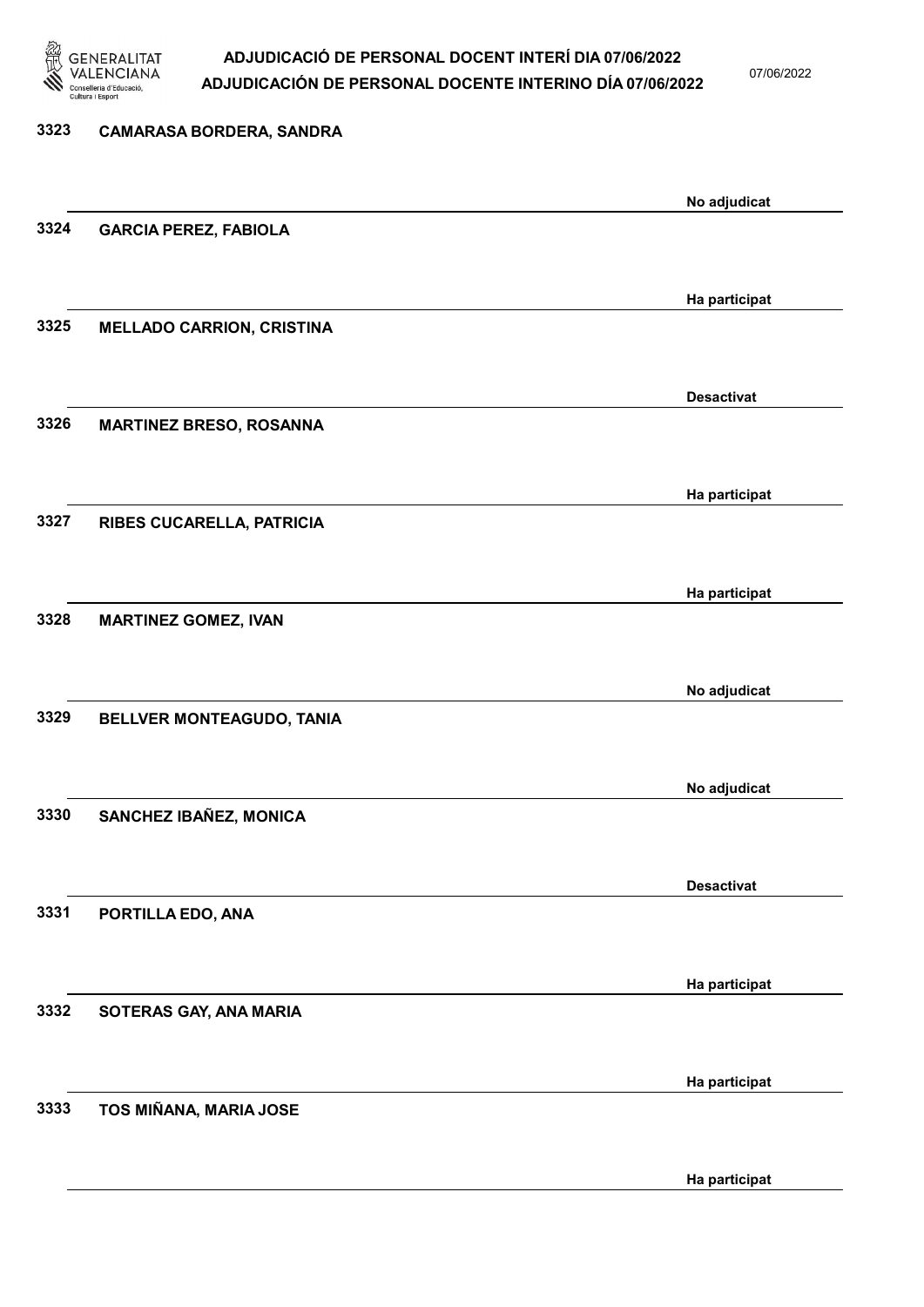

07/06/2022

| 3334 | <b>ROCHER FEMENIA, ASUNCION</b>     |                   |
|------|-------------------------------------|-------------------|
|      |                                     | Ha participat     |
| 3335 | QUESADA CORTES, ELISA               |                   |
| 3336 | ROJO MONDRIA, CARMIÑA               | Ha participat     |
|      |                                     |                   |
| 3337 | <b>COSTA GALINDO, MARIA GORETTI</b> | No adjudicat      |
|      |                                     | No adjudicat      |
| 3338 | <b>GARCIA TARIN, YAIZA</b>          |                   |
|      |                                     | No adjudicat      |
| 3339 | <b>LOPEZ CUIXERES, MARIA IRENE</b>  |                   |
| 3340 | NAVARRO GONZALEZ, MARGARITA         | Ha participat     |
|      |                                     |                   |
| 3341 | TERUEL REAL, CRISTINA               | <b>Desactivat</b> |
|      |                                     | No adjudicat      |
| 3342 | FERNANDEZ SANCHIS, MARIA            |                   |
| 3343 | <b>MARTINEZ HIDALGO, JAIME</b>      | No adjudicat      |
|      |                                     |                   |
| 3344 | <b>MORATO SIGNES, DIANA</b>         | No adjudicat      |
|      |                                     | Ha participat     |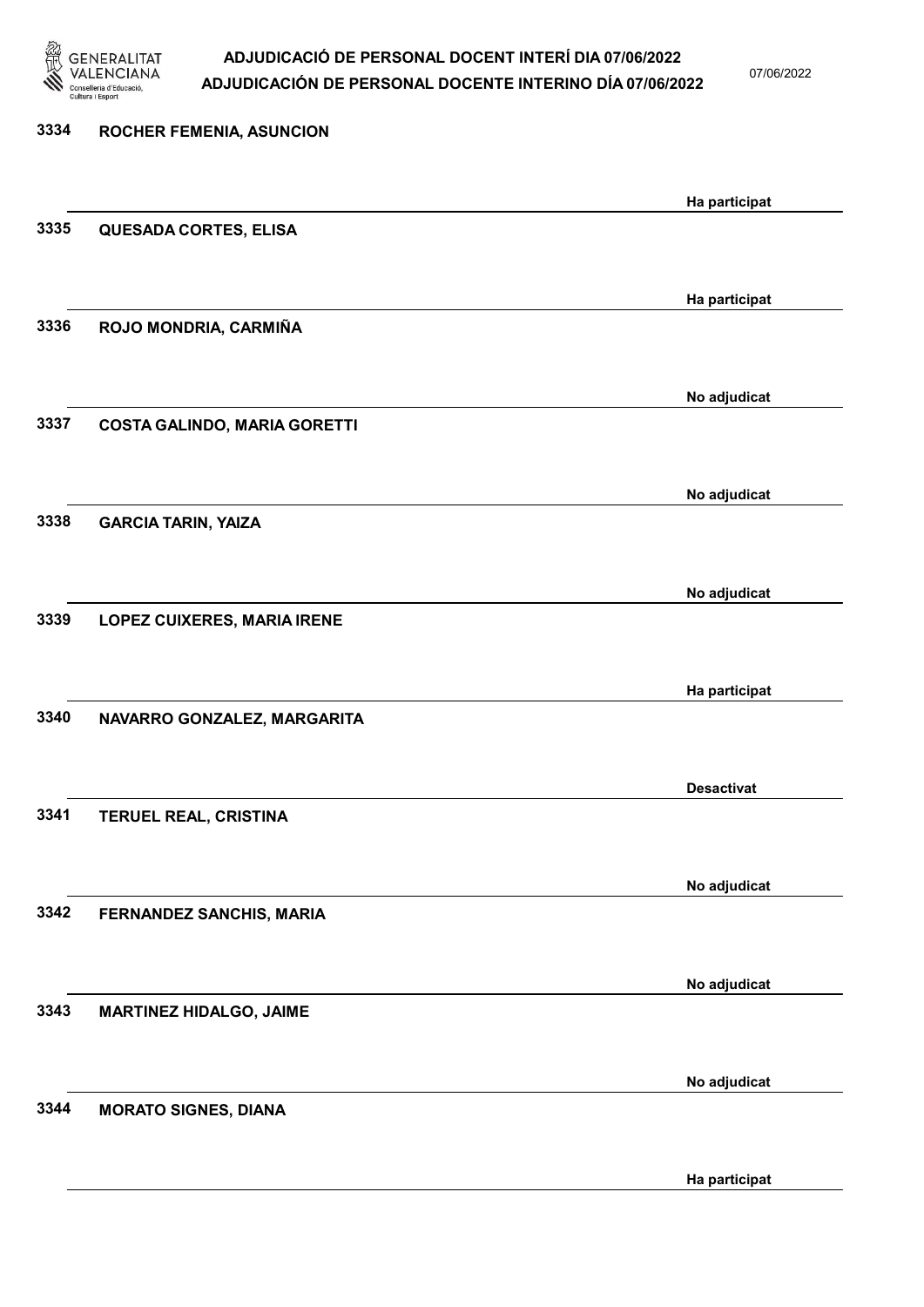

07/06/2022

| 3345 | FERRANDO ARAGON, LUZ MARIA         |                   |
|------|------------------------------------|-------------------|
|      |                                    | No adjudicat      |
| 3346 | PELLICER CORS, ZAIRA               |                   |
|      |                                    | <b>Desactivat</b> |
| 3347 | RAMON ALBARRACIN, ALENAR           |                   |
|      |                                    | Ha participat     |
| 3348 | <b>GARCIA PICO, LAURA</b>          |                   |
|      |                                    | No adjudicat      |
| 3349 | MONSERRAT BORRAS, MARIA DAMARA     |                   |
|      |                                    | No adjudicat      |
| 3350 | NUEVALOS CAMACHO, MARIA LUISA      |                   |
|      |                                    | No adjudicat      |
| 3351 | <b>BENEDICTO IZQUIERDO, RAQUEL</b> |                   |
|      |                                    | No adjudicat      |
| 3352 | <b>BLANQUER MARTINEZ, DEBORAH</b>  |                   |
|      |                                    | No adjudicat      |
| 3353 | <b>TORRES LLORCA, LYDIA</b>        |                   |
|      |                                    | No adjudicat      |
| 3354 | <b>COZAR MARTINEZ, JONATAN</b>     |                   |
|      |                                    | No adjudicat      |
| 3355 | <b>MOSCARDO SABATER, MIGUEL</b>    |                   |

Desactivat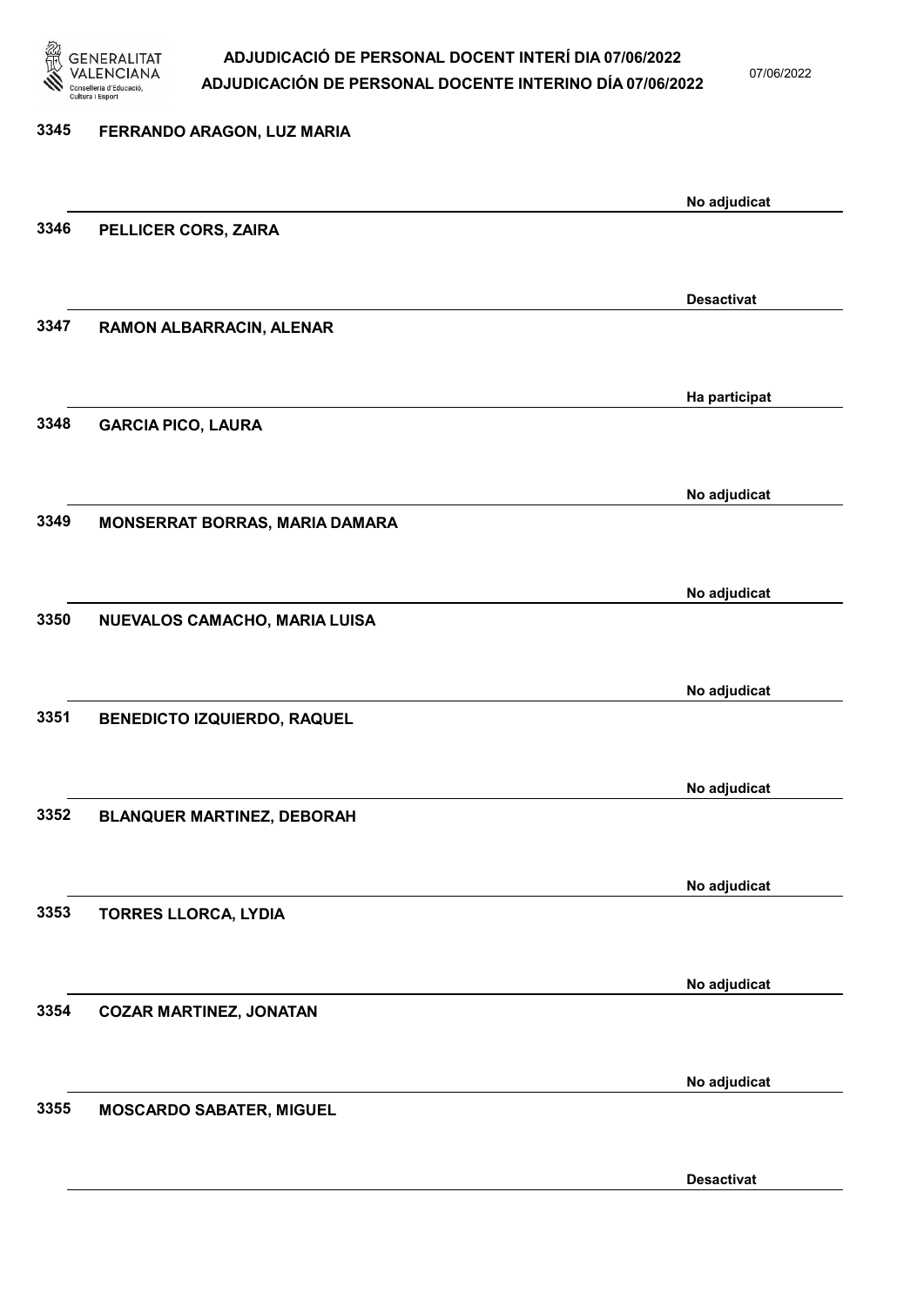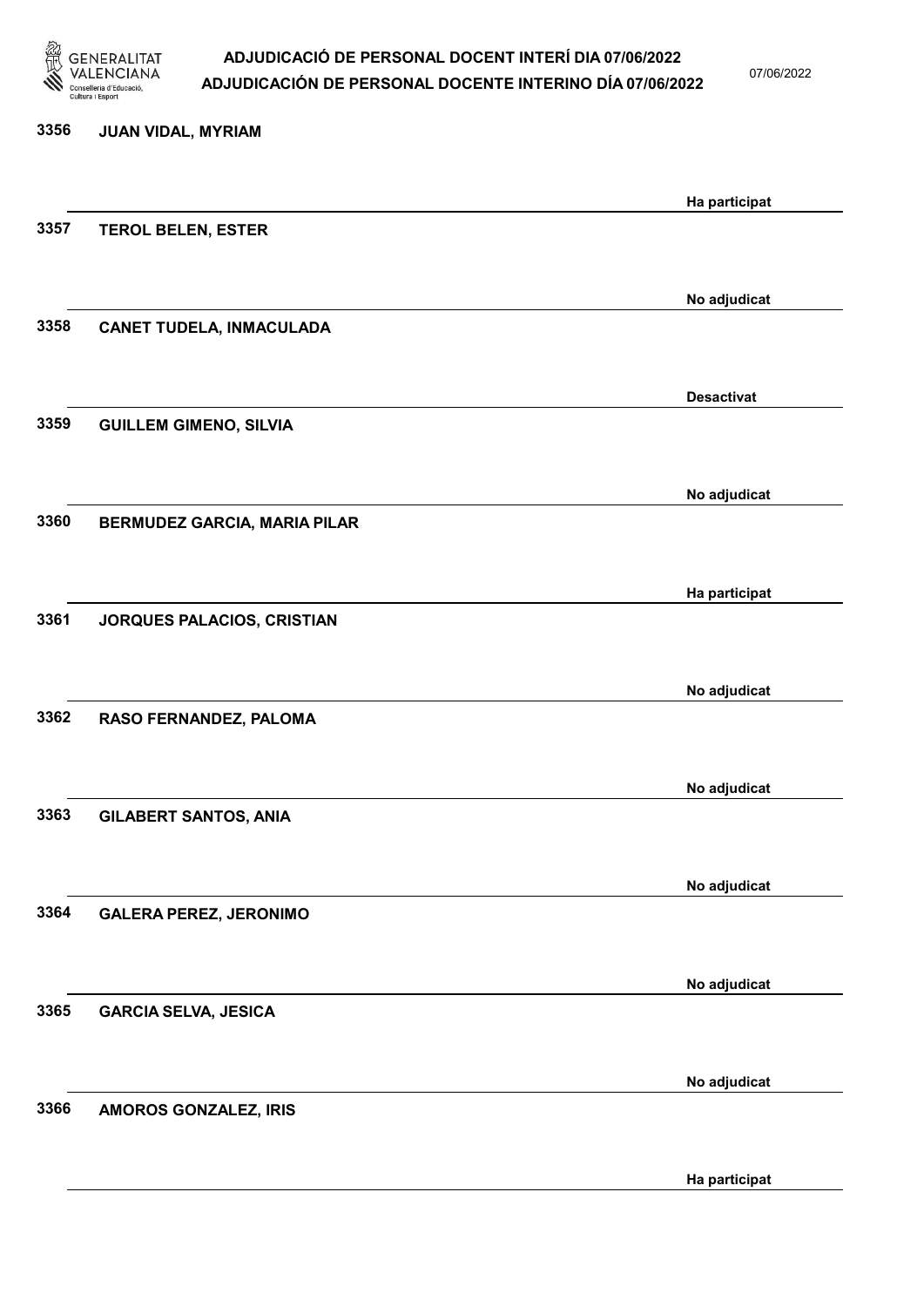

07/06/2022

#### 3367 MARTINEZ ROBLEDO, MARIA JOSE

|      |                                   | <b>Desactivat</b> |
|------|-----------------------------------|-------------------|
| 3368 | FERNANDEZ ESPINOSA, MIGUEL ANGEL  |                   |
|      |                                   |                   |
|      |                                   |                   |
|      |                                   | <b>Desactivat</b> |
|      |                                   |                   |
| 3369 | PELLICER CORS, HERMINIO           |                   |
|      |                                   |                   |
|      |                                   |                   |
|      |                                   | <b>Desactivat</b> |
| 3370 | <b>GARRIDO RODRIGAÑEZ, MIRIAM</b> |                   |
|      |                                   |                   |
|      |                                   |                   |
|      |                                   |                   |
|      |                                   | Ha participat     |
| 3371 | <b>SALVADOR TENA, NEREA</b>       |                   |
|      |                                   |                   |
|      |                                   |                   |
|      |                                   | No adjudicat      |
| 3372 |                                   |                   |
|      | <b>BOHIGUES SORIANO, ANGELA</b>   |                   |
|      |                                   |                   |
|      |                                   |                   |
|      |                                   | <b>Desactivat</b> |
| 3373 | <b>JIMENEZ RAMA, SILVIA</b>       |                   |
|      |                                   |                   |
|      |                                   |                   |
|      |                                   | Ha participat     |
|      |                                   |                   |
| 3374 | HERNANDEZ GIMENO, ISABEL          |                   |
|      |                                   |                   |
|      |                                   |                   |
|      |                                   | Ha participat     |
| 3375 | <b>CUQUERELLA BELLA, NEREA</b>    |                   |
|      |                                   |                   |
|      |                                   |                   |
|      |                                   | <b>Desactivat</b> |
|      |                                   |                   |
| 3376 | ARLANDIS CORTES, ALEJANDRO        |                   |
|      |                                   |                   |
|      |                                   |                   |
|      |                                   | <b>Desactivat</b> |
| 3377 | BLASCO VAZQUEZ, ANA MARIA         |                   |
|      |                                   |                   |
|      |                                   |                   |
|      |                                   |                   |
|      |                                   | Ha participat     |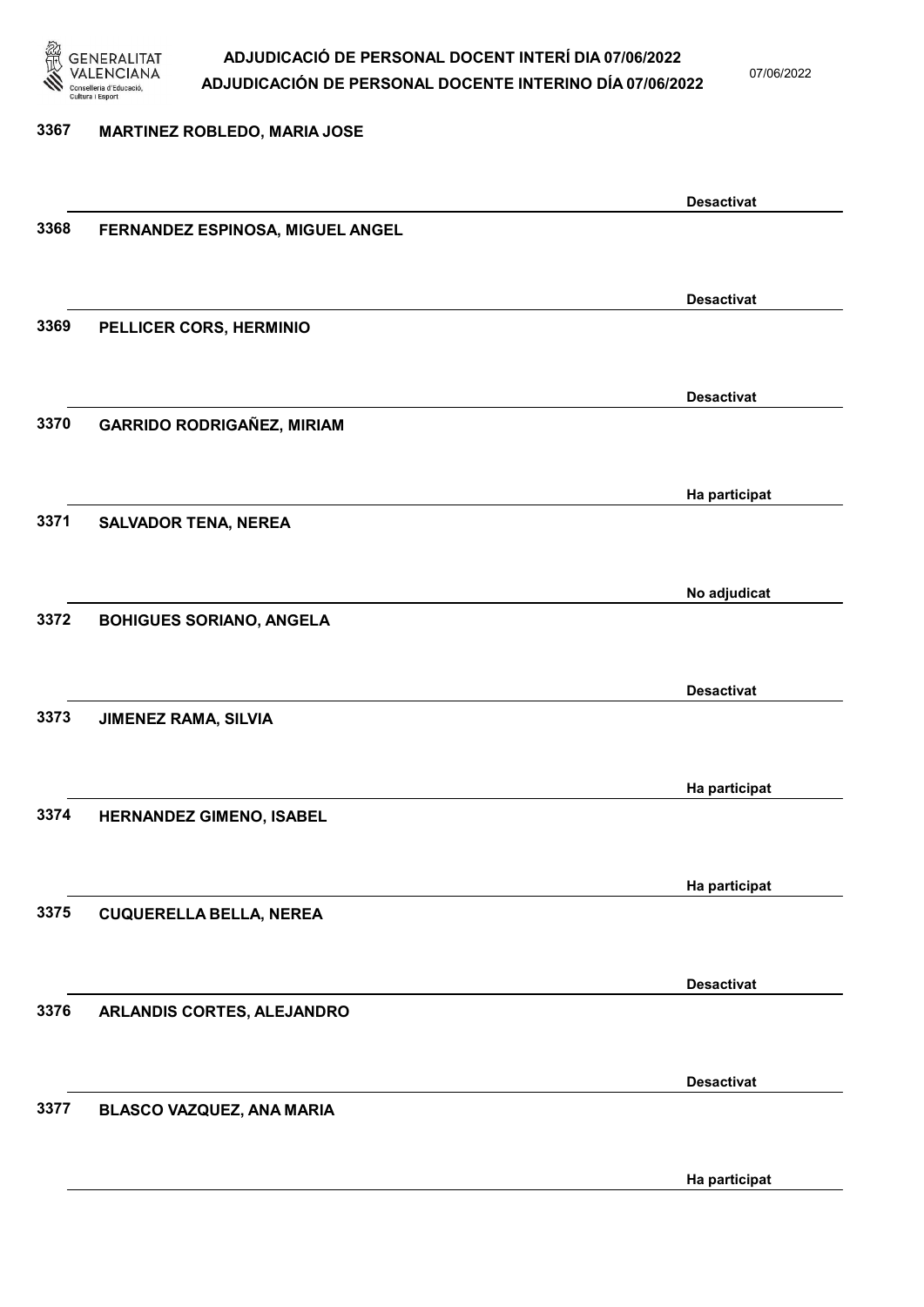

07/06/2022

#### 3378 PENALBA BENAVENT, MARIA ENCARNA

|      |                                | Ha participat     |
|------|--------------------------------|-------------------|
| 3379 | MUÑOZ SEBASTIA, CARLA          |                   |
|      |                                |                   |
|      |                                | No adjudicat      |
| 3380 | FERRER SUÑER, JOAN PAU         |                   |
|      |                                |                   |
|      |                                | <b>Desactivat</b> |
| 3381 | LLECHES CARDONA, ANGELA        |                   |
|      |                                |                   |
|      |                                | No adjudicat      |
| 3382 | <b>GOMEZ ALVAREZ, ALMUDENA</b> |                   |
|      |                                |                   |
|      |                                |                   |
| 3383 | <b>MARTINEZ SANCHIS, JOSE</b>  | No adjudicat      |
|      |                                |                   |
|      |                                |                   |
|      |                                | Ha participat     |
| 3384 | <b>MONLEON CERVERA, JORDI</b>  |                   |
|      |                                |                   |
|      |                                | <b>Desactivat</b> |
| 3385 | DOMINGO CERVERA, BEGOÑA        |                   |
|      |                                |                   |
|      |                                | Ha participat     |
| 3386 | <b>GAYAN PERONA, MARTA</b>     |                   |
|      |                                |                   |
|      |                                | Ha participat     |
| 3387 | <b>GOMEZ LLOPIS, ESTER</b>     |                   |
|      |                                |                   |
|      |                                | <b>Desactivat</b> |
| 3388 | HERRERO SIERRA, ANA            |                   |
|      |                                |                   |
|      |                                | Ha participat     |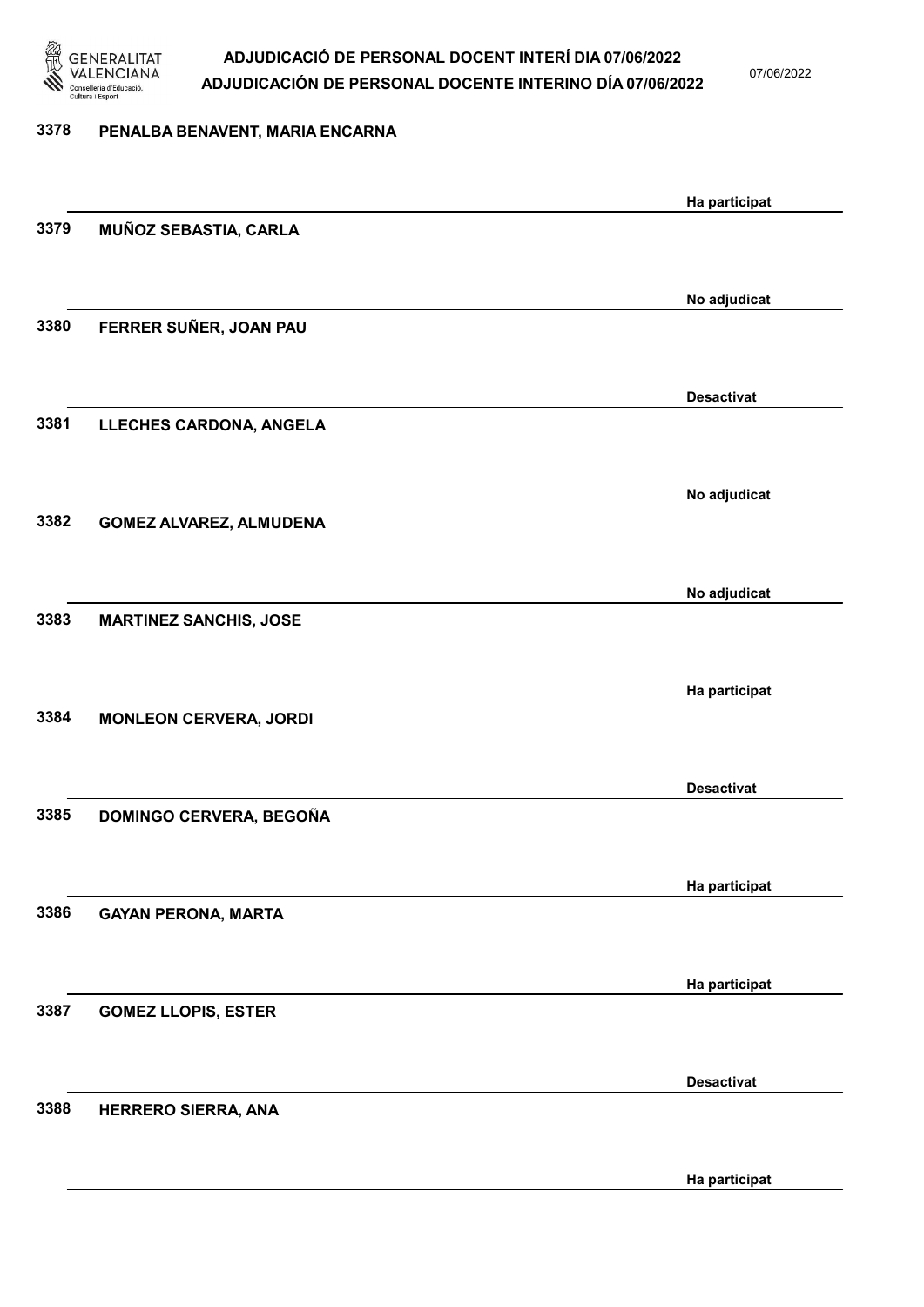

07/06/2022

## 3389 GARCIA TORTOSA, BEATRIZ No adjudicat 3390 ROYO VILLALBA, FERNANDO Desactivat 3391 GARCIA VICENTE, MERITXELL No adjudicat 3392 ROCAFULL SERRADOR, CRISTINA Ha participat 3393 CABRERA LOPEZ, SANDRA No adjudicat 3394 MARTINEZ OLTRA, CRISTINA Desactivat 3395 GRAO GARCIA, MARIA No adjudicat 3396 GARCIA PINO, ALBERTO No adjudicat 3397 SALVA BERTOMEU, ANAIS Desactivat 3398 GUEROLA REVERT, YASMINA Desactivat 3399 GARCIA ALCARAZ, ELENA No adjudicat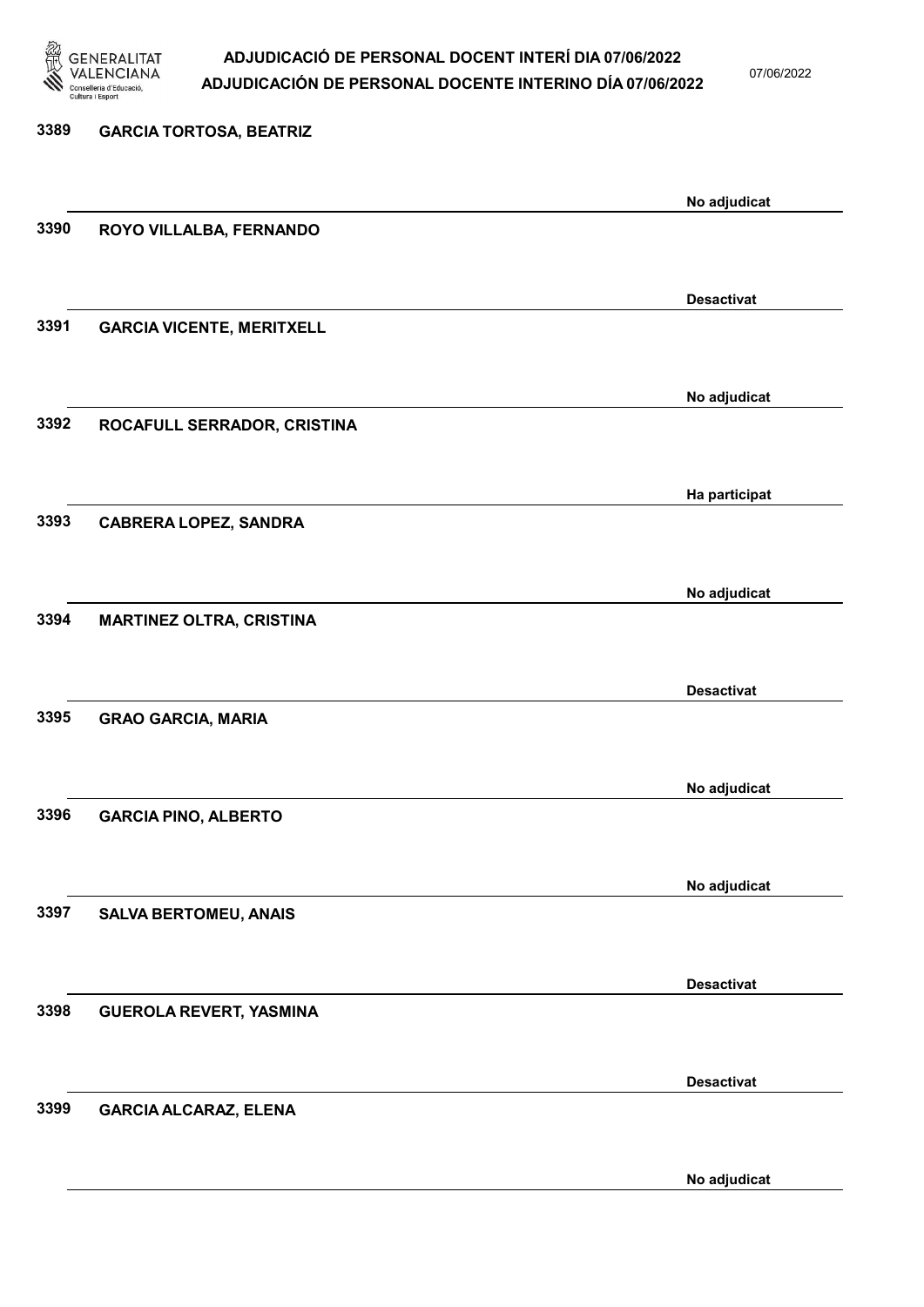

07/06/2022

Desactivat

# 3400 MUÑOZ CHINCHILLA, LUCIA No adjudicat 3401 MARTINEZ GARCIA, CRISTINA Ha participat 3402 MARTÍNEZ LÓPEZ, ARACELI Desactivat 3403 ANDRES CIFUENTES, ANTONIO Desactivat 3404 DE HAROS TORTOSA, AZUR No adjudicat 3405 RIPOLL MARTI, SARA Desactivat 3406 APARICIO SALA, LUCIA Desactivat 3407 CUÑAT FERRANDO, JAUME Desactivat 3408 COLLADO AÑON, SANTIAGO No adjudicat 3409 CULLA SANTAMARIA, CANDELA No adjudicat 3410 FERRANDO SERRA, MARIA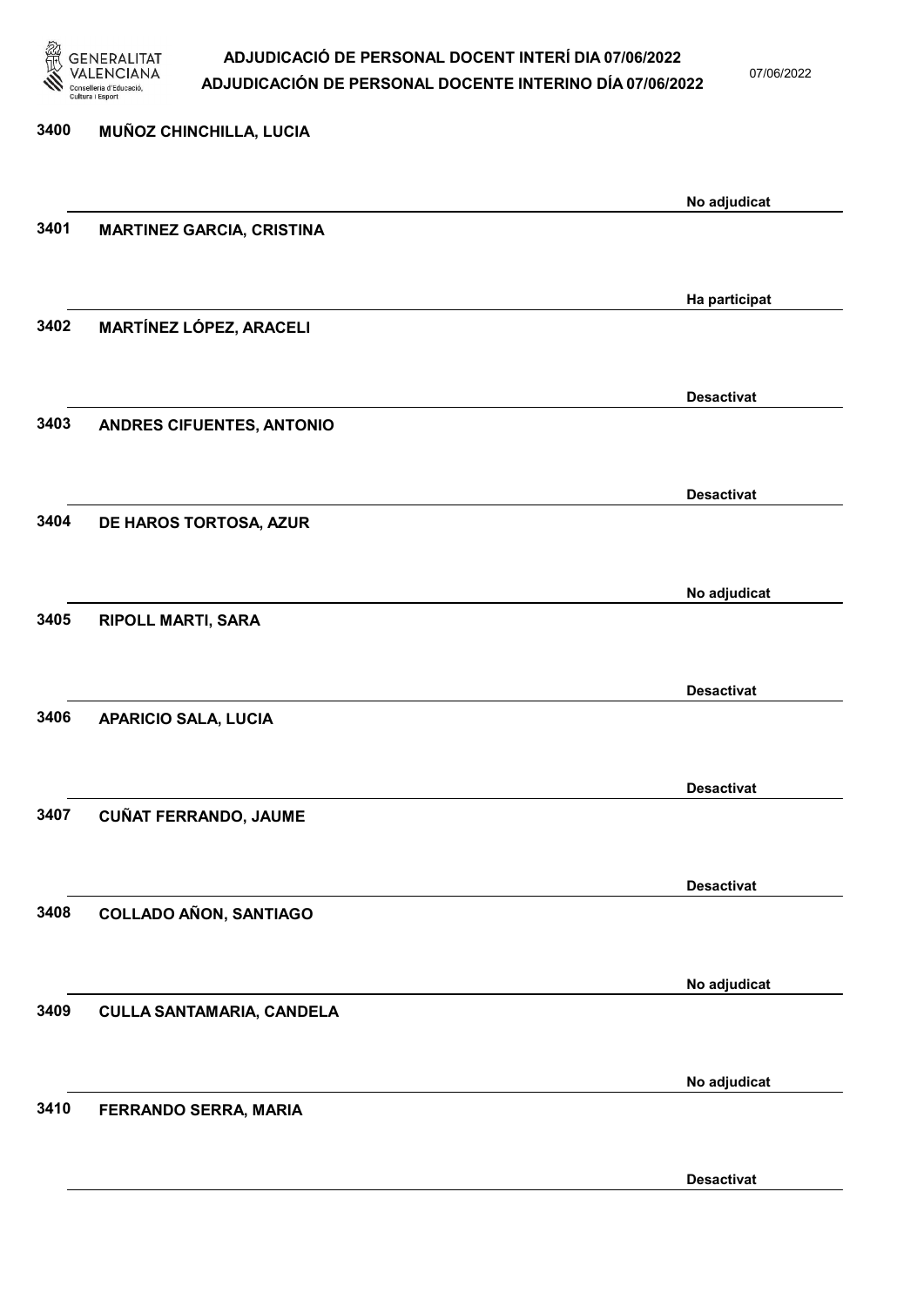

07/06/2022

Desactivat

# 3411 PEDROS RIBERA, PASQUAL Desactivat 3412 MARTINEZ PIÑOL, LUCIA Desactivat 3413 SANZ GARCIA, DAVID Desactivat 3414 BURGOS GUILL, PILAR Desactivat 3415 VIDAL SOLER, CRISTINA Desactivat 3416 GARCIA CHOVER, MARIA AMPARO Desactivat 3417 ESTEVE MADRIGAL, MARIA Desactivat 3418 SANSANO APARICI, SILVIA Desactivat 3419 TOBARRA VERDU, JUAN ANTONIO Desactivat 3420 MARTINEZ PEREZ, AURORA Desactivat 3421 PLA SORRIBES, ELENA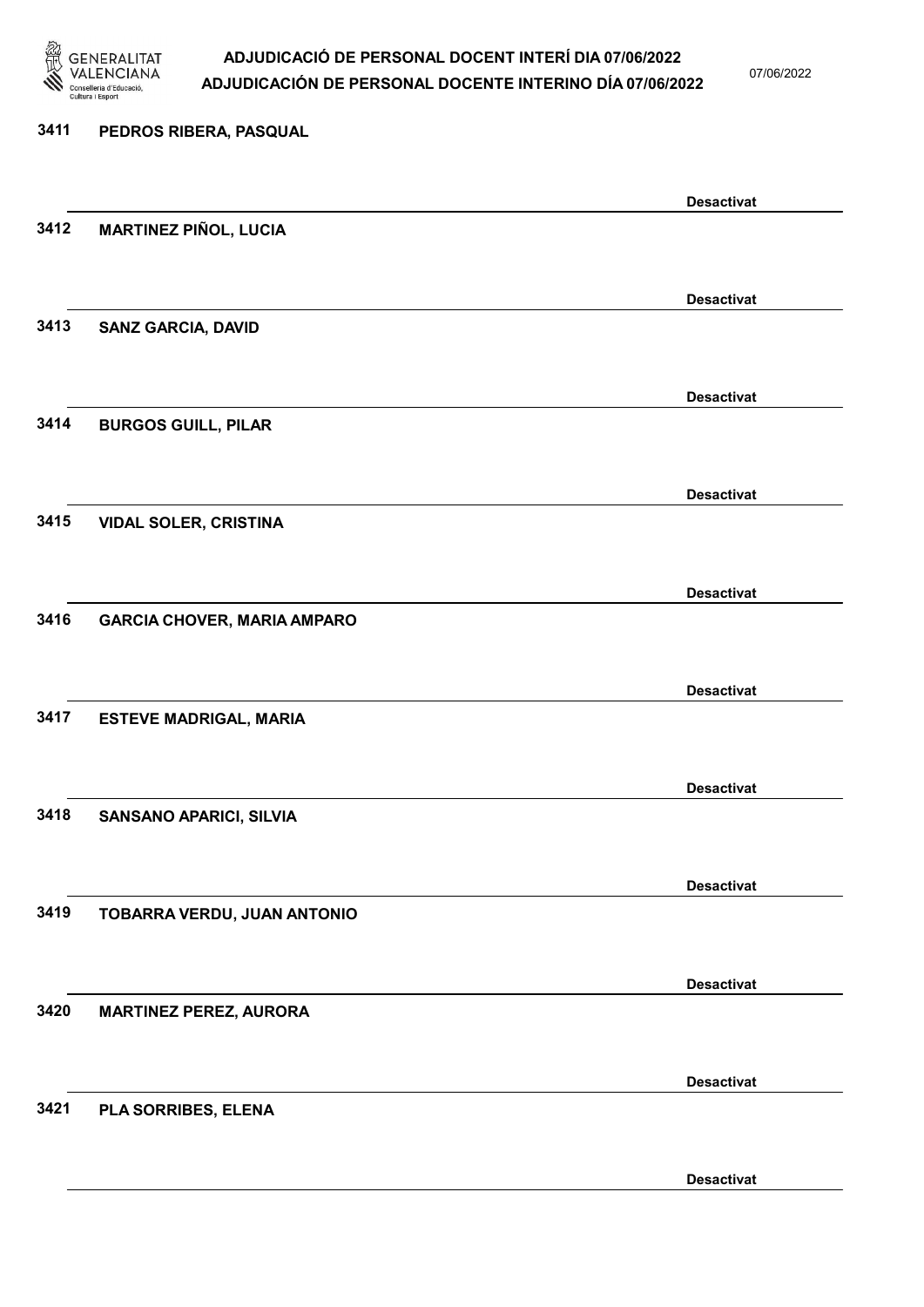

07/06/2022

### 3422 PUIGSERVER DANTI, FRANCISCA MARIA

|      |                                    | <b>Desactivat</b> |
|------|------------------------------------|-------------------|
| 3423 | <b>MORERA SENDRA, MIRIAM</b>       |                   |
|      |                                    |                   |
|      |                                    | <b>Desactivat</b> |
| 3424 | <b>CRUZ VERDU, CRISTINA</b>        |                   |
|      |                                    |                   |
|      |                                    | <b>Desactivat</b> |
| 3425 | MUÑOZ NICOLAU, FRANCISCO           |                   |
|      |                                    |                   |
|      |                                    | <b>Desactivat</b> |
| 3426 | ARTAL GALBIS, MARIA LORETO         |                   |
|      |                                    |                   |
|      |                                    | No adjudicat      |
| 3427 | NICOLAS GARCIA, AIDA               |                   |
|      |                                    |                   |
|      |                                    | <b>Desactivat</b> |
| 3428 | <b>MARTIN GARCIA, JENIFER</b>      |                   |
|      |                                    |                   |
|      |                                    | Ha participat     |
| 3429 | <b>VALLET RUIZ, JUAN</b>           |                   |
|      |                                    |                   |
|      |                                    | <b>Desactivat</b> |
| 3430 | SAVALL MORERA, ANA                 |                   |
|      |                                    |                   |
|      |                                    | <b>Desactivat</b> |
| 3431 | PEREZ-FUSTER JIMENEZ, MARIA ISABEL |                   |
|      |                                    |                   |
|      |                                    | <b>Desactivat</b> |
| 3432 | <b>MAÑAS ROMERO, MARINA</b>        |                   |
|      |                                    |                   |
|      |                                    | <b>Desactivat</b> |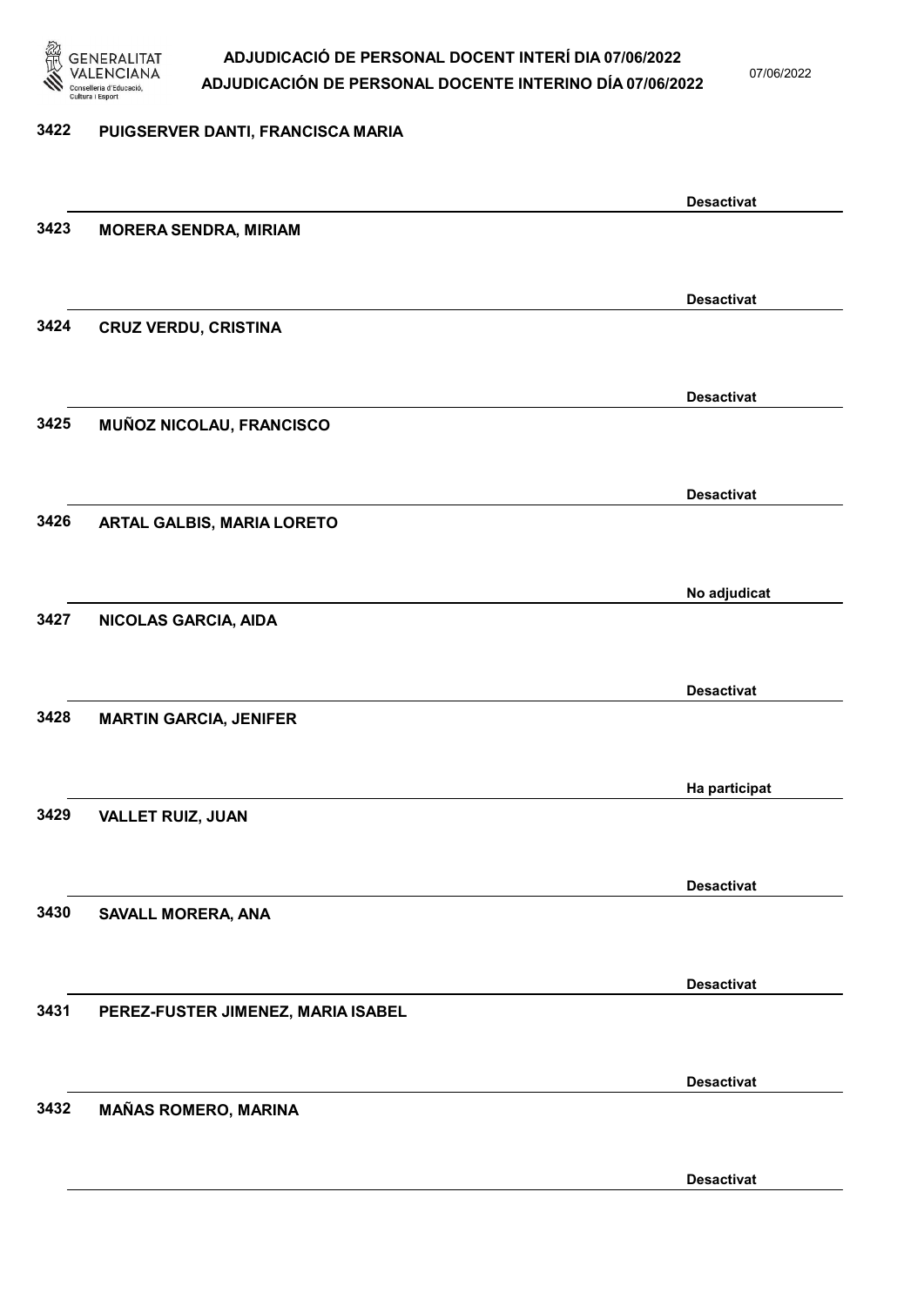

07/06/2022

### 3433 MANZANARES RODRIGUEZ, ANA MARIA

|      |                                  | <b>Desactivat</b> |
|------|----------------------------------|-------------------|
| 3434 | <b>GUILL VALDES, JUAN EMILIO</b> |                   |
|      |                                  |                   |
|      |                                  | No adjudicat      |
| 3435 | RUBIO GARCIA, VERÓNICA           |                   |
|      |                                  |                   |
|      |                                  | <b>Desactivat</b> |
| 3436 | OLLER CAMPILLO, MARIA ISABEL     |                   |
|      |                                  |                   |
|      |                                  | <b>Desactivat</b> |
| 3437 | <b>ALCAYDE RUIZ, NURIA</b>       |                   |
|      |                                  |                   |
|      |                                  |                   |
| 3438 | TALAVERA RUANO, JUAN             | <b>Desactivat</b> |
|      |                                  |                   |
|      |                                  |                   |
|      |                                  | <b>Desactivat</b> |
| 3439 | TORTOSA RAMON, ROSA MARIA        |                   |
|      |                                  |                   |
|      |                                  | <b>Desactivat</b> |
| 3440 | <b>GARCIA TORTOSA, LIDIA</b>     |                   |
|      |                                  |                   |
|      |                                  | <b>Desactivat</b> |
| 3441 | RESCALVO RODA, SARAY             |                   |
|      |                                  |                   |
|      |                                  | <b>Desactivat</b> |
| 3442 | <b>LLORENS AGUILELLA, ALBERT</b> |                   |
|      |                                  |                   |
|      |                                  | <b>Desactivat</b> |
| 3443 | <b>VILA MONTESINOS, MARTA</b>    |                   |
|      |                                  |                   |
|      |                                  | No adjudicat      |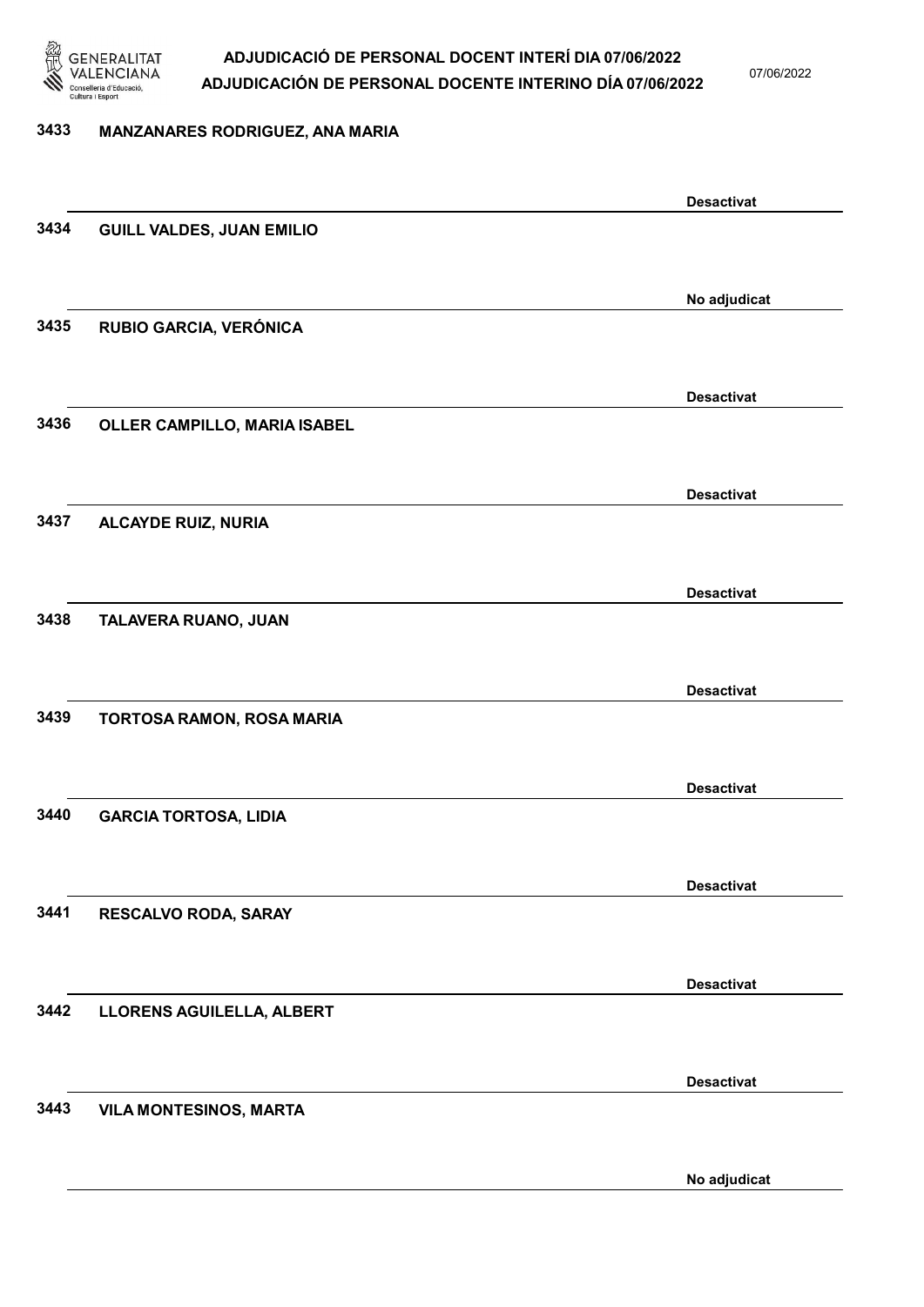

07/06/2022

Desactivat

# 3444 MARTINEZ CORONADO, NOELIA Ha participat 3445 MONTESINOS MONZO, MONICA Desactivat 3446 TOMAS AZNAR, ARIANA DEL CARMEN Ha participat 3447 SANCHO BENAVENT, MARÍA DESAMPARADOS Desactivat 3448 YARZA APARICIO, ALEJANDRA Ha participat 3449 MASCARELL IZABAL, EDITH No adjudicat 3450 PASCUAL SANCHEZ, VERONICA No adjudicat 3451 FASIUS BERZOSA, ELENA Ha participat 3452 CABANES AMOROS, PAULA Ha participat 3453 RODRIGUEZ CAYUELAS, GEMMA No adjudicat 3454 FERRIOL SANCHEZ, MARIA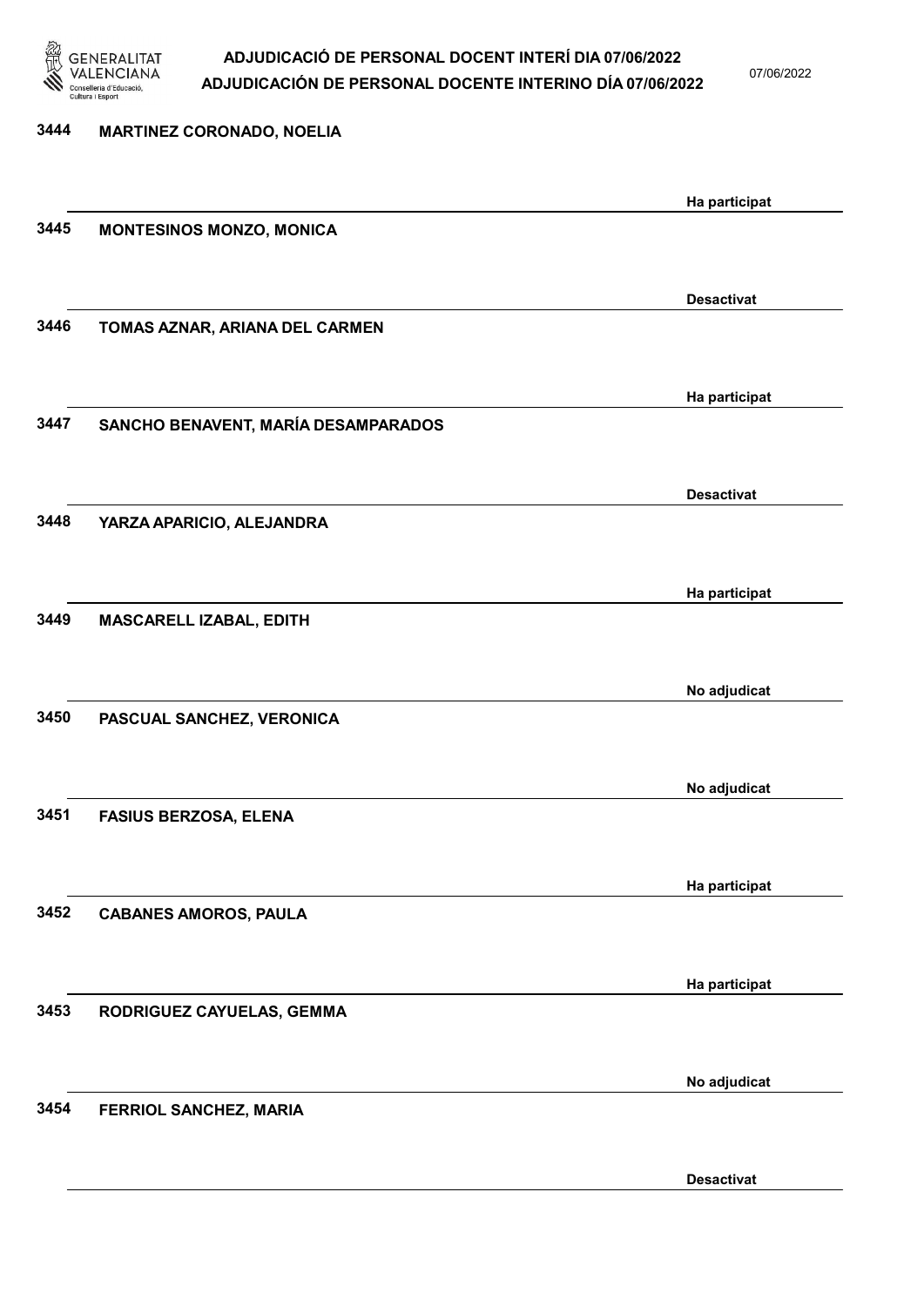

07/06/2022

#### 3455 CANTO RAMON, AMPARO DEL ROSARIO

|      |                                 | <b>Desactivat</b> |
|------|---------------------------------|-------------------|
| 3456 | PEREZ ZAFRA, INMACULADA         |                   |
|      |                                 |                   |
|      |                                 | No adjudicat      |
| 3457 | <b>BASELGA ROURES, ANA</b>      |                   |
|      |                                 |                   |
|      |                                 |                   |
|      |                                 | <b>Desactivat</b> |
| 3458 | <b>GARCIA LLOVELL, AIDA</b>     |                   |
|      |                                 |                   |
|      |                                 | No adjudicat      |
| 3459 | MUÑOZ CAMPILLO, JENNIFER        |                   |
|      |                                 |                   |
|      |                                 | No adjudicat      |
| 3460 | CARRETERO NAVARRO, MARIA AMPARO |                   |
|      |                                 |                   |
|      |                                 |                   |
|      |                                 | <b>Desactivat</b> |
| 3461 | MIRALLES CERESOLA, MARIA AMPARO |                   |
|      |                                 |                   |
|      |                                 | No adjudicat      |
| 3462 | <b>ALCACER ESCRIG, LEONOR</b>   |                   |
|      |                                 |                   |
|      |                                 | <b>Desactivat</b> |
| 3463 | RUIZ LLOPIS, ISABEL             |                   |
|      |                                 |                   |
|      |                                 |                   |
|      |                                 | <b>Desactivat</b> |
| 3464 | <b>TORRES GAYAN, RAQUEL</b>     |                   |
|      |                                 |                   |
|      |                                 | No adjudicat      |
| 3465 | HERNANDIS PALOMARES, JOANA      |                   |
|      |                                 |                   |
|      |                                 | <b>Desactivat</b> |
|      |                                 |                   |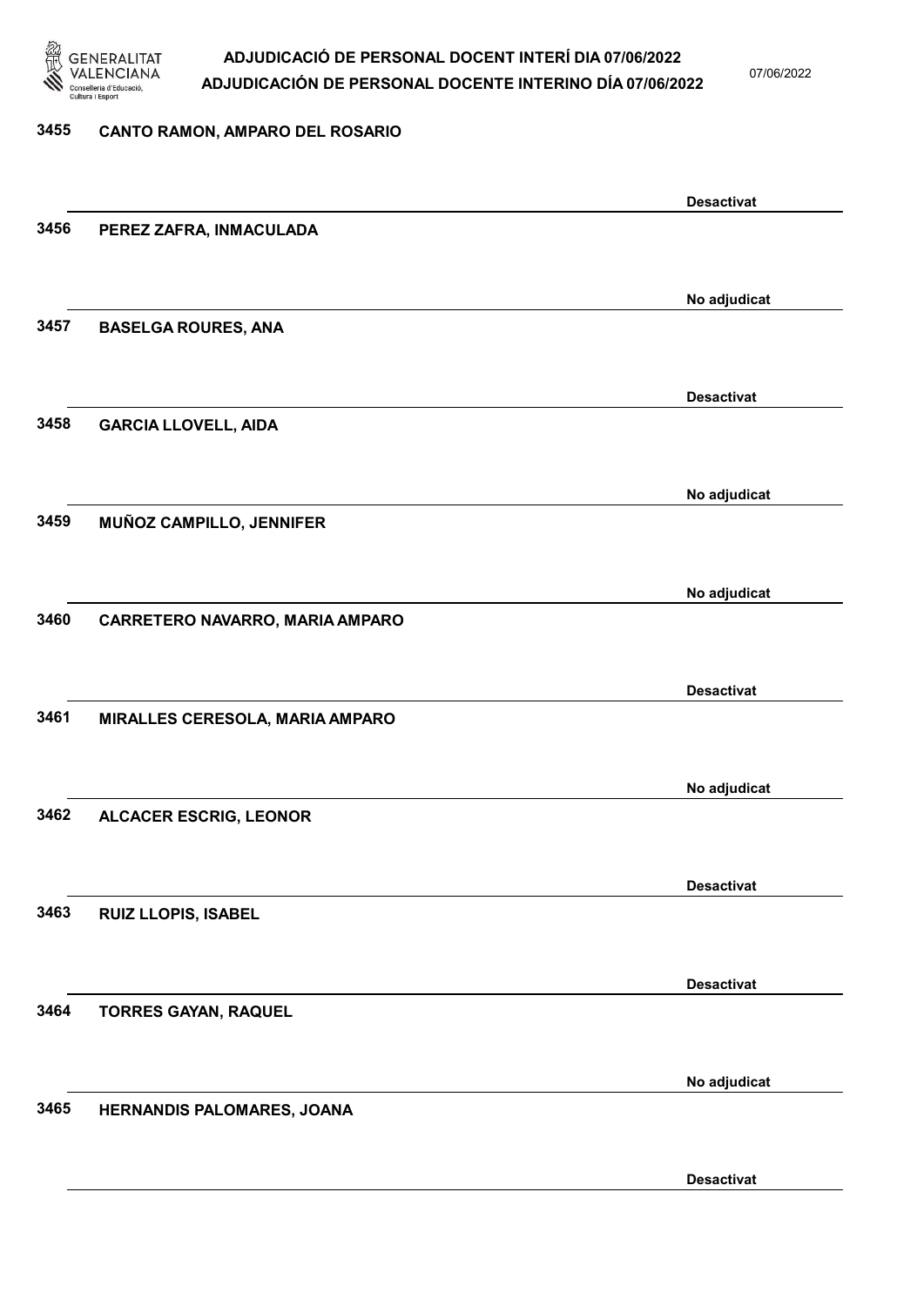

07/06/2022

# 3466 GARCIA CANDELA, PAULA No adjudicat 3467 BALLESTER MEZQUITA, ALICIA Ha participat 3468 MOLINA GUIJARRO, MARTA Ha participat 3469 PLAZA ESPIN, AMPARO No adjudicat 3470 MOROÑO CARRION, Mª REYES No adjudicat 3471 RUBIO GAMIZ, MARIA Ha participat 3472 MOYA PEREZ, SAMANTA Desactivat 3473 PARRA MARTINEZ, ESTEFANIA ISABEL Desactivat 3474 ESPARZA CEBRIA, Mª CARMEN No adjudicat 3475 GARCIA FERNANDEZ, BEGOÑA No adjudicat 3476 MOLINA SANJUAN, SANDRA

Ha participat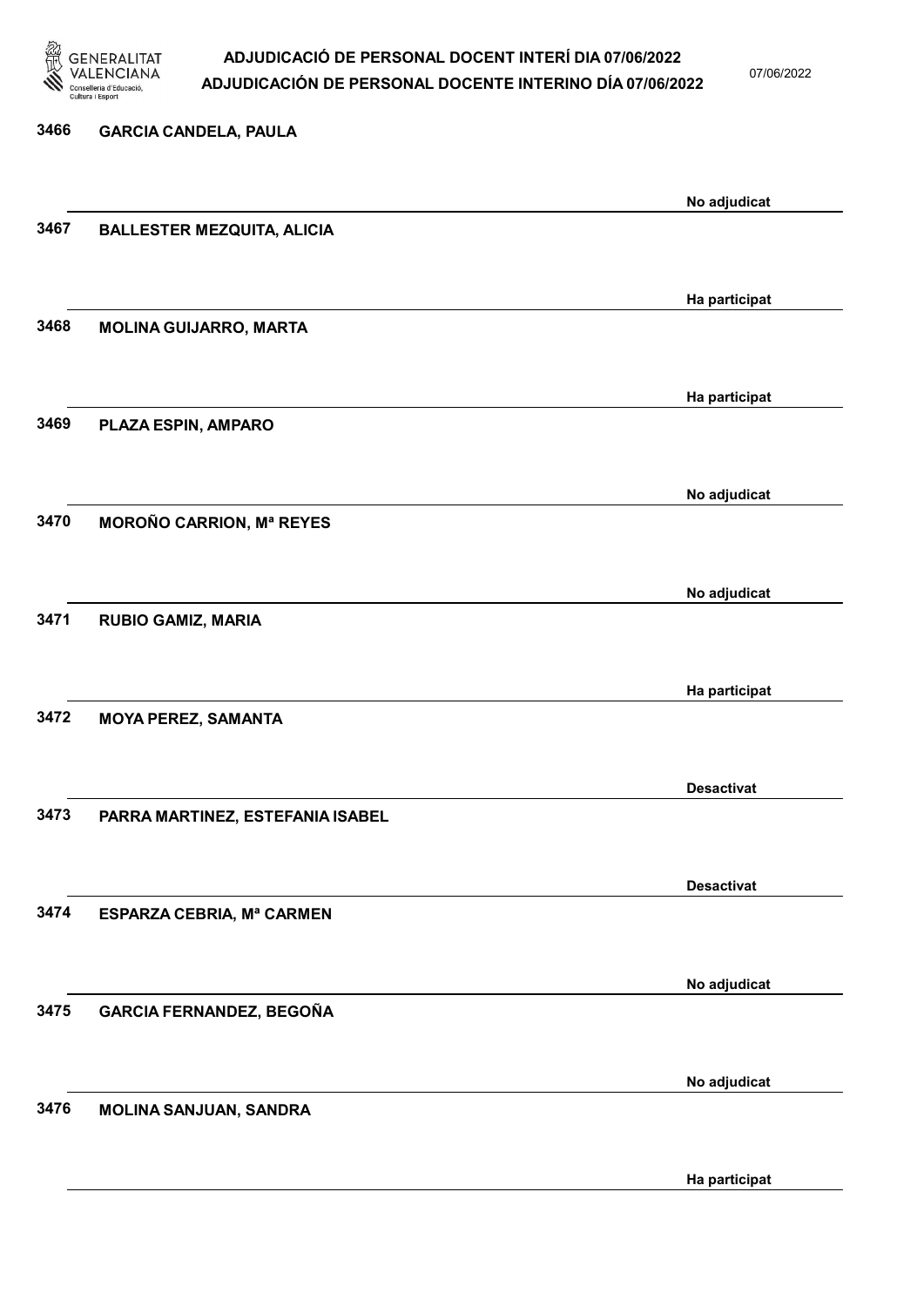

07/06/2022

| 3477 | FERRER QUESADA, HALLET                 |                   |
|------|----------------------------------------|-------------------|
|      |                                        | No adjudicat      |
| 3478 | <b>MONTERDE MUÑOZ, MARIA</b>           |                   |
|      |                                        | <b>Desactivat</b> |
| 3479 | <b>MARTI GUIJARRO, AMALIA</b>          |                   |
|      |                                        | No adjudicat      |
| 3480 | <b>GARCÍA RIQUELME, PATRICIA ELISA</b> |                   |
|      |                                        | No adjudicat      |
| 3481 | <b>SALA GARCIA, VERONICA</b>           |                   |
|      |                                        | No adjudicat      |
| 3482 | SANJUAN VILLENA, DIANA                 |                   |
|      |                                        | No adjudicat      |
| 3483 | <b>MARTINEZ CRESPO, MARIA</b>          |                   |
|      |                                        | Ha participat     |
| 3484 | LÓPEZ VIDAL, GEMA                      |                   |
| 3485 |                                        | Ha participat     |
|      | <b>MORILLAS MARTINEZ, PATRICIA</b>     |                   |
| 3486 |                                        | No adjudicat      |
|      | <b>MAGRANER PLANA, MIRIAM</b>          |                   |
| 3487 | <b>SERRA MARRADES, ANNA</b>            | <b>Desactivat</b> |
|      |                                        |                   |

Desactivat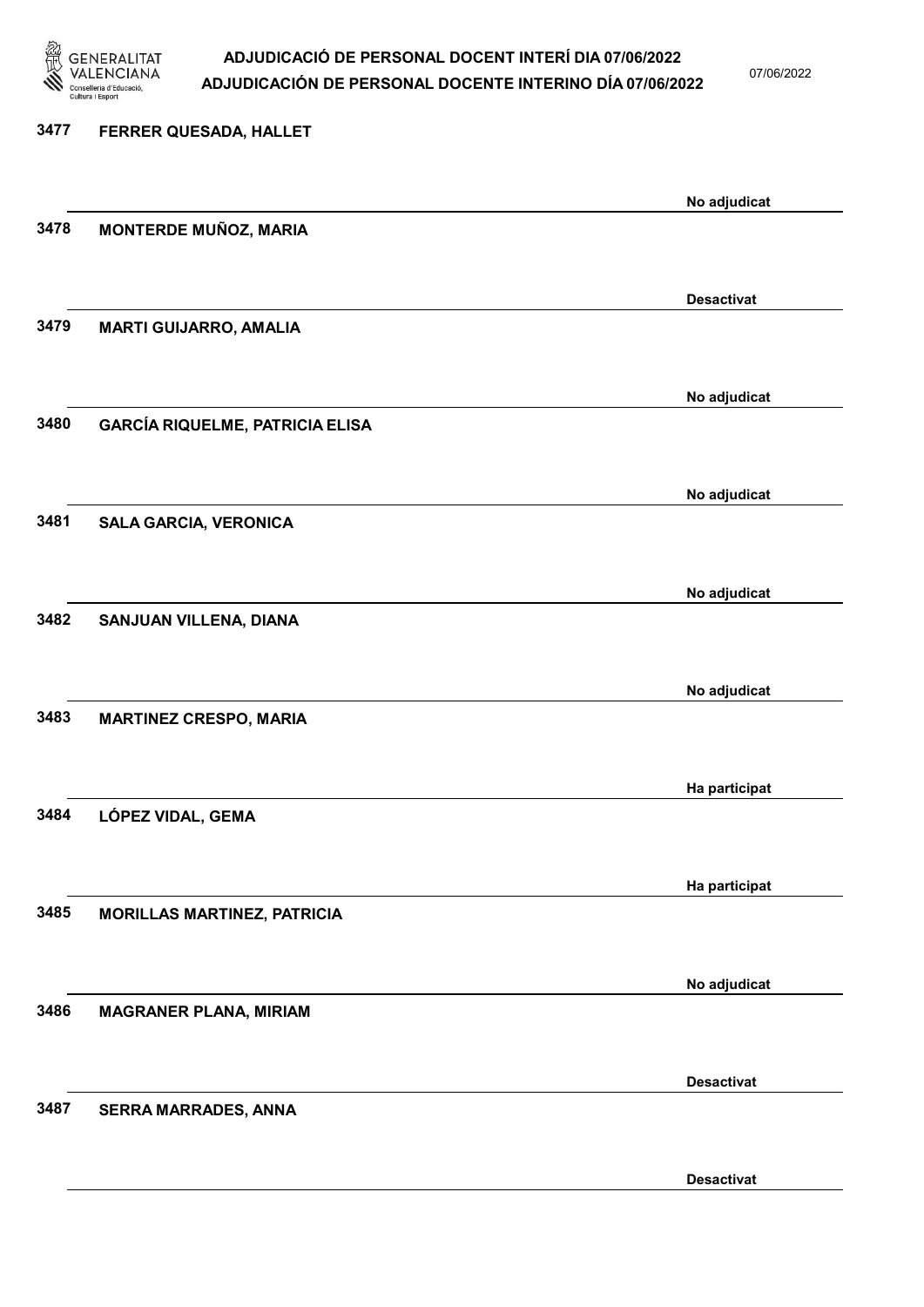

07/06/2022

# 3488 PAREJA MARTINEZ, IGNACIO Desactivat 3489 LLINARES SANCHEZ, ANDREA Ha participat 3490 BEREZO CORCOLES, SANDRA Ha participat 3491 SELLES SALVA, JESSICA Ha participat 3492 PEREZ RODES, CLARA No adjudicat 3493 BENZAL TARIN, ELENA Desactivat 3494 VIOSCA TORNERO, PABLO Desactivat 3495 ALVENTOSA CALATAYUD, ANA MARIA Desactivat 3496 VELA MAZARROTA, ROMAN Ha participat 3497 MIRALLES SANCHEZ, YOLANDA Ha participat 3498 CATALA EIGUREN, PAULA

No adjudicat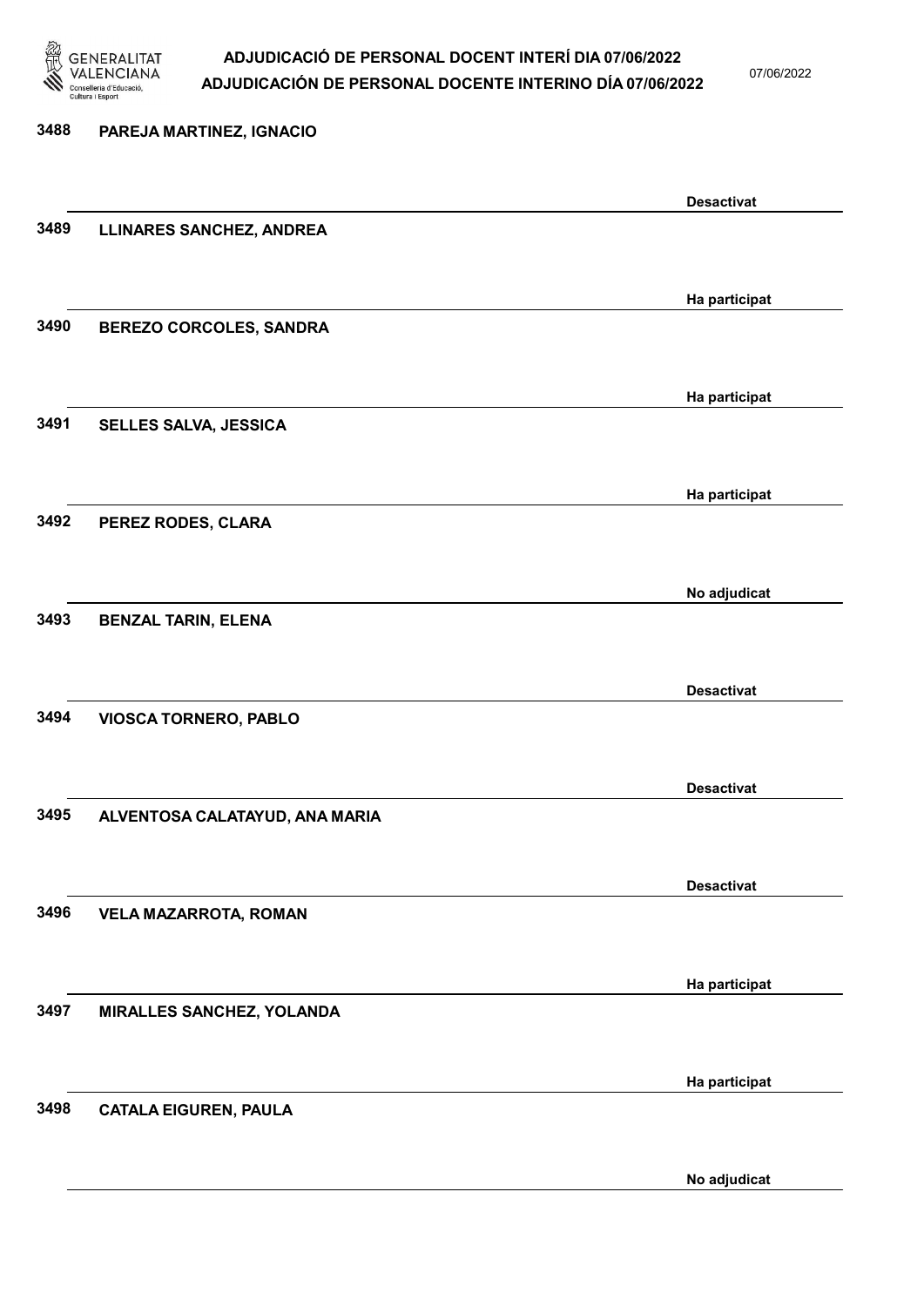

07/06/2022

Desactivat

# 3499 BALAGUER TOMAS, REMEDIOS Desactivat 3500 BOU PEREZ, SARA No adjudicat 3501 MARTINEZ MACHIN, ANA Desactivat 3502 ROIG PASCUAL, ANDREA Desactivat 3503 GONZALEZ CAÑAVATE, ELENA Desactivat 3504 ALCALA SANZ, MARIA No adjudicat 3505 RICO RICO, JUAN CARLOS Desactivat 3506 MUÑOZ VICENT, ANA Ha participat 3507 SAIZ VALVERDE, MARIA Desactivat 3508 MARTINEZ SEMPERE, RAQUEL Desactivat 3509 AMBIT MARTINEZ, LORETO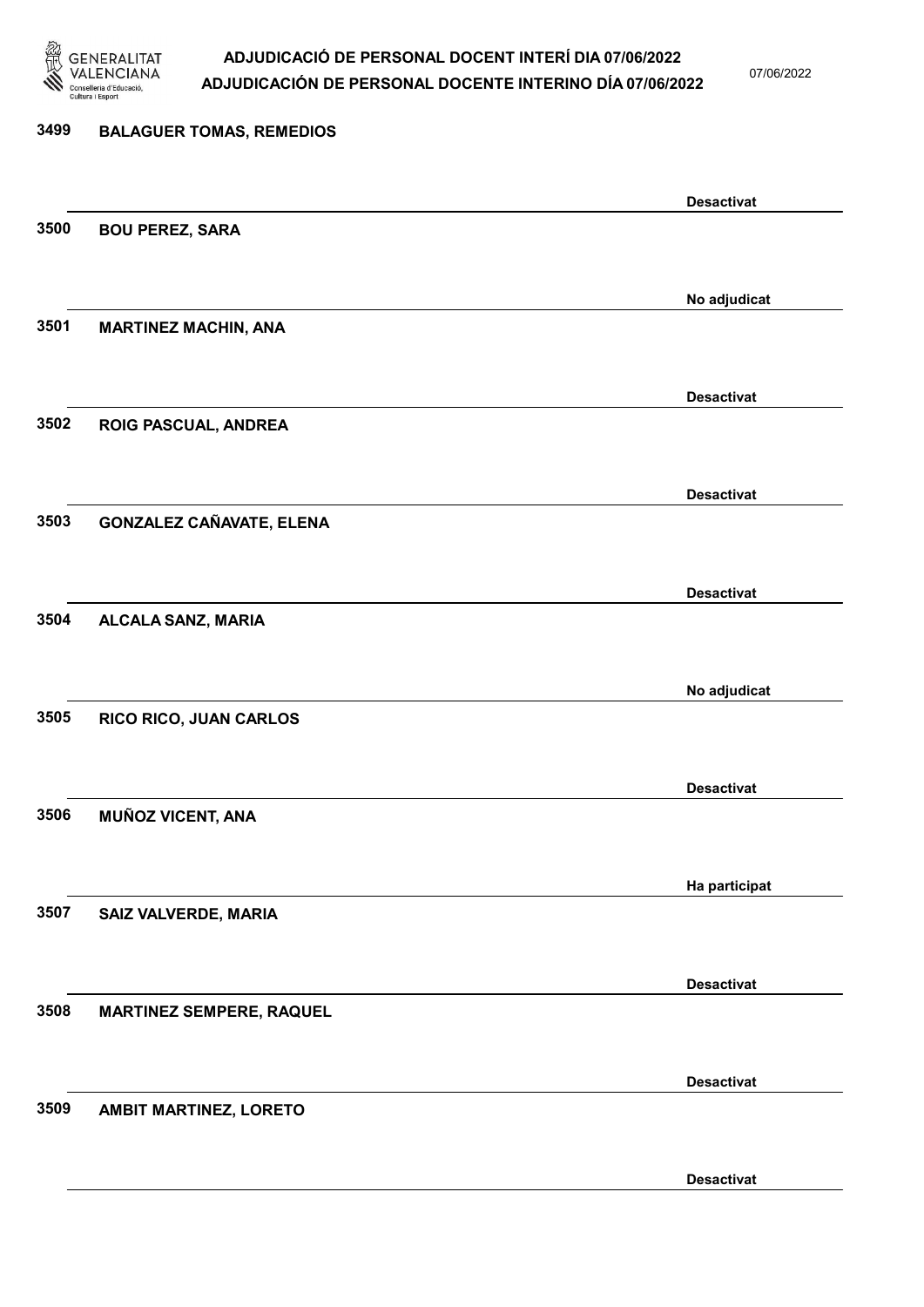

07/06/2022

### 3510 HERNANDEZ AYLLON, EUGENIA MARIA

|      |                                 | No adjudicat      |
|------|---------------------------------|-------------------|
| 3511 | MIGUEL GIMENEZ, LAURA           |                   |
|      |                                 |                   |
|      |                                 | Ha participat     |
| 3512 | TORMO ALBERT, VANESA            |                   |
|      |                                 |                   |
|      |                                 |                   |
|      |                                 | Ha participat     |
| 3513 | GÓMEZ CASTELLANO, EVA           |                   |
|      |                                 |                   |
|      |                                 | <b>Desactivat</b> |
| 3514 | <b>CLIMENT CALAFAT, ANGELA</b>  |                   |
|      |                                 |                   |
|      |                                 |                   |
|      |                                 | <b>Desactivat</b> |
| 3515 | <b>MONLEON HIDALGO, JORGE</b>   |                   |
|      |                                 |                   |
|      |                                 | No adjudicat      |
| 3516 | <b>MARTINEZ BAIXAULI, JORDI</b> |                   |
|      |                                 |                   |
|      |                                 | <b>Desactivat</b> |
| 3517 | PIÑOL JIMENEZ, AINHOA           |                   |
|      |                                 |                   |
|      |                                 |                   |
|      |                                 | Ha participat     |
| 3518 | PARRA RODENAS, ANA BELEN        |                   |
|      |                                 |                   |
|      |                                 | Ha participat     |
| 3519 | JARRIN SANCHEZ, ANA MARIA       |                   |
|      |                                 |                   |
|      |                                 |                   |
|      |                                 | Ha participat     |
| 3520 | <b>LLACER BADAL, ISAAC</b>      |                   |
|      |                                 |                   |
|      |                                 | <b>Desactivat</b> |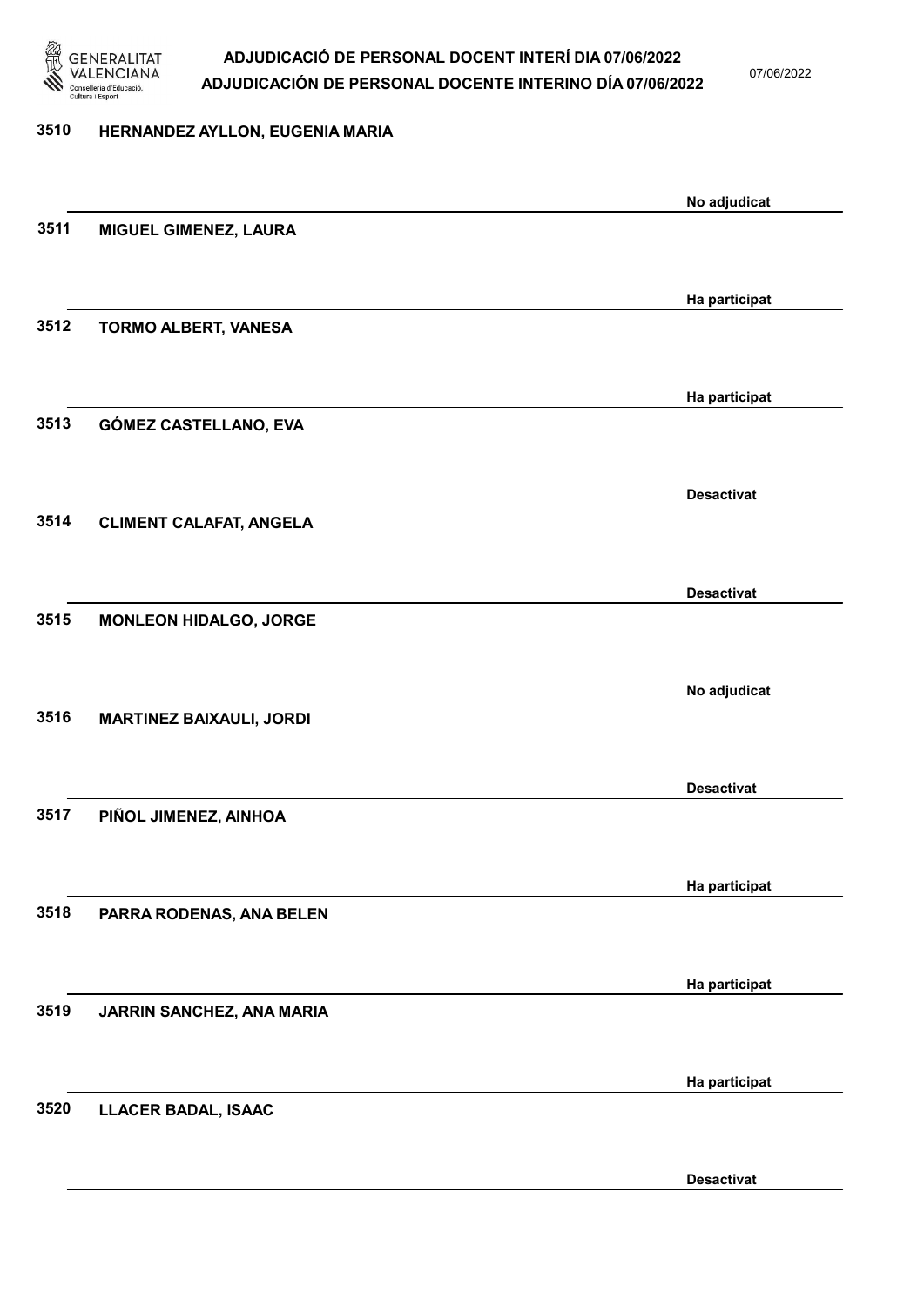

07/06/2022

## 3521 ASENSIO RAMON, LYDIA No adjudicat 3522 GARCIA FRANCO, CARLOS Desactivat 3523 HORTAL SOLER, ROSA MARIA Ha participat 3524 GARCIA MIGUEL, PATRICIA No adjudicat 3525 MARTINEZ PASTOR, ELISA Ha participat 3526 LLOPIS MARTINEZ, CRISTINA Desactivat 3527 HERNANDEZ PASCUAL, VERONICA No adjudicat 3528 SANTANA GRAU, BERTA Desactivat 3529 RUBIO SEGARRA, AITOR Desactivat 3530 MORENO MENENDEZ, RAUL Desactivat 3531 ALBORCH MUÑOZ, ADAN Ha participat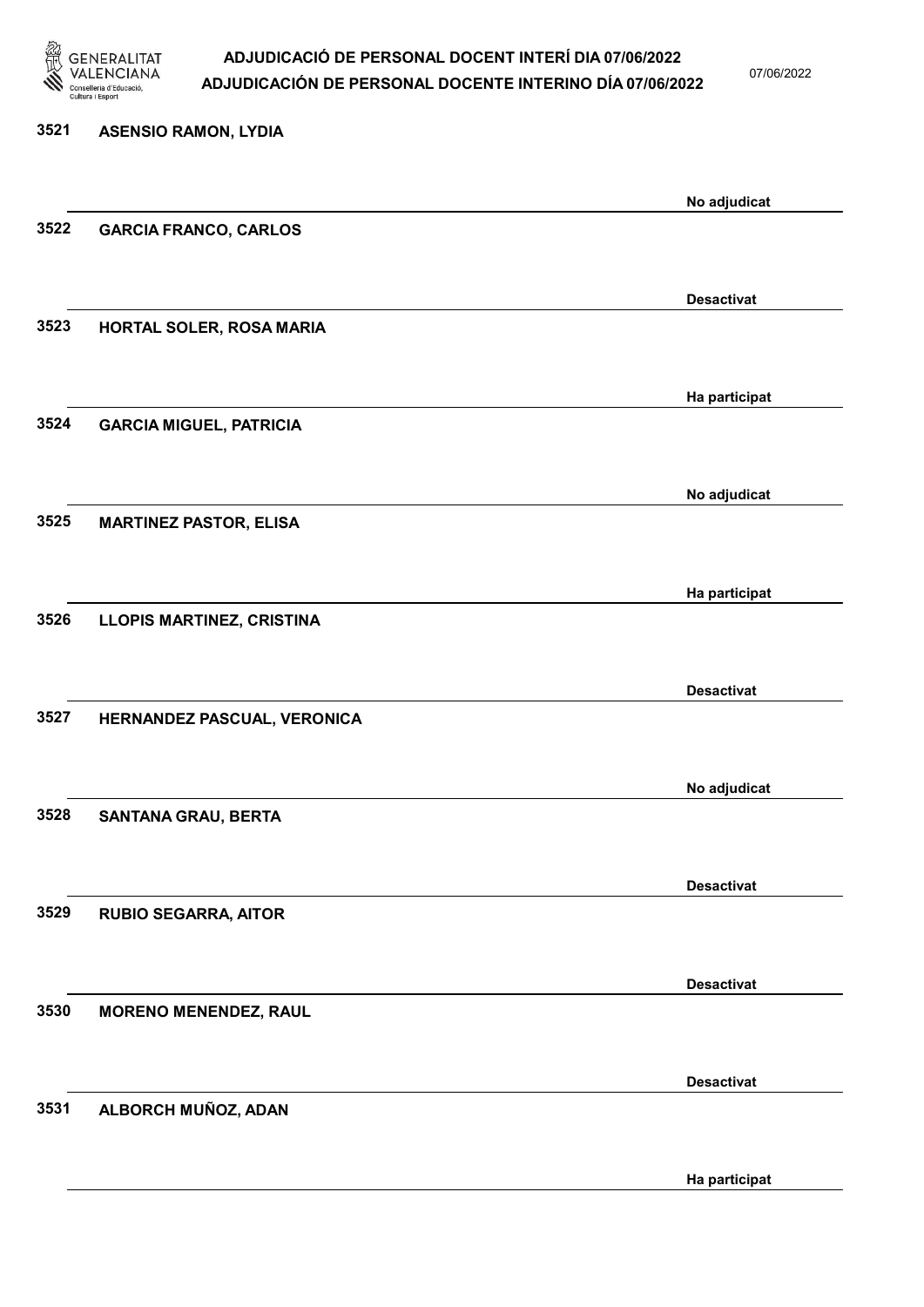

07/06/2022

### 3532 HERNANDEZ BENEYTEZ, ALMUDENA

|      |                                 | <b>Desactivat</b> |
|------|---------------------------------|-------------------|
| 3533 | <b>GARCIA BAREA, AITOR</b>      |                   |
|      |                                 |                   |
|      |                                 | <b>Desactivat</b> |
| 3534 | AÑON RUIZ, MIRIAM               |                   |
|      |                                 |                   |
|      |                                 |                   |
|      |                                 | <b>Desactivat</b> |
| 3535 | <b>GARCIA PEREZ, PABLO</b>      |                   |
|      |                                 |                   |
|      |                                 | <b>Desactivat</b> |
| 3536 | <b>GONZALEZ SANZ, CARLOS</b>    |                   |
|      |                                 |                   |
|      |                                 |                   |
|      |                                 | No adjudicat      |
| 3537 | <b>MONDEJAR LARA, JOSE LUIS</b> |                   |
|      |                                 |                   |
|      |                                 | <b>Desactivat</b> |
| 3538 | DEL CAMPO GIL, MARIA JOSE       |                   |
|      |                                 |                   |
|      |                                 | No adjudicat      |
| 3539 | ALBALAT ALBA, RAQUEL ARANZAZU   |                   |
|      |                                 |                   |
|      |                                 |                   |
|      |                                 | <b>Desactivat</b> |
| 3540 | FERNANDEZ CORTES, BEATRIZ       |                   |
|      |                                 |                   |
|      |                                 | <b>Desactivat</b> |
| 3541 | <b>SABATER VIDAL, GEMMA</b>     |                   |
|      |                                 |                   |
|      |                                 |                   |
|      |                                 | <b>Desactivat</b> |
| 3542 | <b>ESPLA GISBERT, GEMA</b>      |                   |
|      |                                 |                   |
|      |                                 | <b>Desactivat</b> |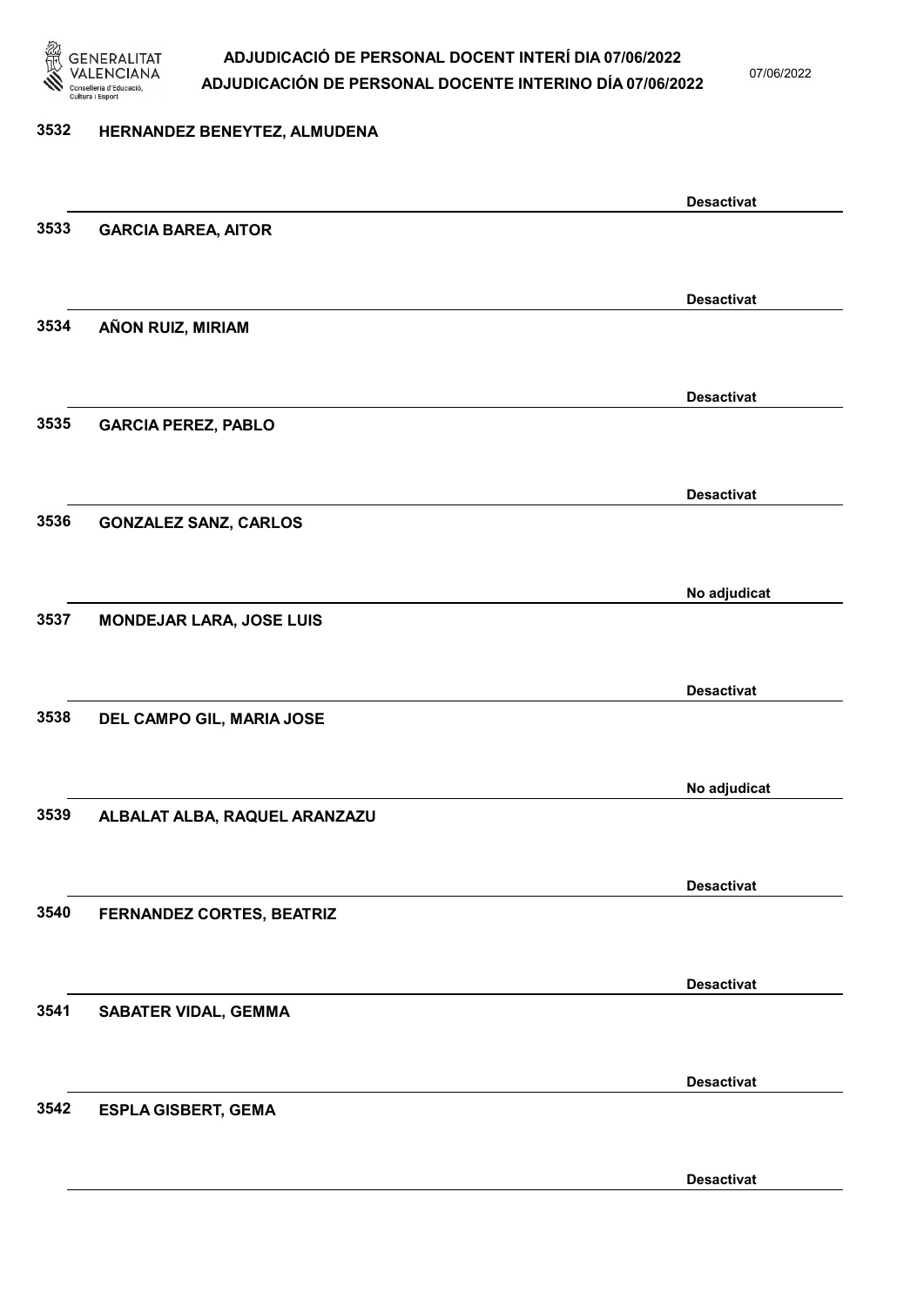

07/06/2022

#### 3543 LOPEZ BALLESTER, MARIA TERESA

|      |                                  | <b>Desactivat</b> |
|------|----------------------------------|-------------------|
| 3544 | <b>BORQUE PAREDES, GEMMA</b>     |                   |
|      |                                  |                   |
|      |                                  | Ha participat     |
| 3545 | DIAZ CANO, JOSE JOAQUIN          |                   |
|      |                                  |                   |
|      |                                  | Ha participat     |
| 3546 | JUAN SANZ, ANNA                  |                   |
|      |                                  |                   |
|      |                                  |                   |
| 3547 |                                  | Ha participat     |
|      | LOPEZ PASCUAL, PABLO             |                   |
|      |                                  |                   |
|      |                                  | No adjudicat      |
| 3548 | <b>TORRES CHECA, MARIA JESUS</b> |                   |
|      |                                  |                   |
|      |                                  | Ha participat     |
| 3549 | TALAVAN RODRIGUEZ, SANDRA        |                   |
|      |                                  |                   |
|      |                                  | Ha participat     |
| 3550 | LUCAS CASTELLANOS, LUCIA         |                   |
|      |                                  |                   |
|      |                                  | Ha participat     |
| 3551 | FEMENIA SANCHO, MARTA            |                   |
|      |                                  |                   |
|      |                                  | No adjudicat      |
| 3552 | <b>BENAVENT BELLA, MELISA</b>    |                   |
|      |                                  |                   |
|      |                                  |                   |
| 3553 |                                  | No adjudicat      |
|      | SALVADOR GARCIA, PAULA PILAR     |                   |
|      |                                  |                   |
|      |                                  | Ha participat     |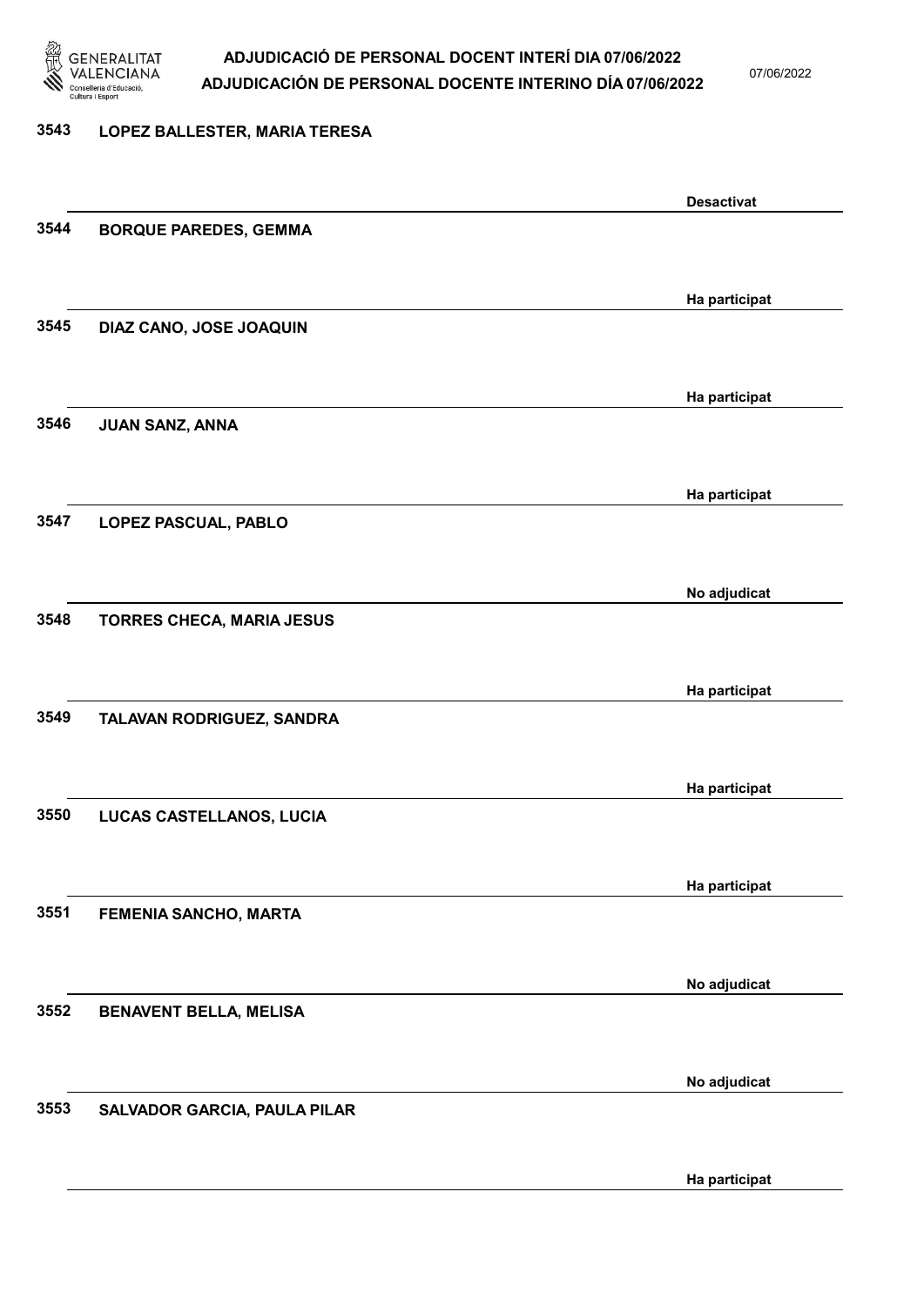

07/06/2022

| 3554 | MINGUEZ PALAZON, CRISTINA           |                   |
|------|-------------------------------------|-------------------|
|      |                                     | No adjudicat      |
| 3555 | RIPOLLES LORETO, ANA                |                   |
|      |                                     | <b>Desactivat</b> |
| 3556 | <b>TORMO FERRERO, MARIA DOLORES</b> |                   |
|      |                                     | Ha participat     |
| 3557 | OLIVER COLOMER, MARIA-ISABEL        |                   |
| 3558 |                                     | <b>Desactivat</b> |
|      | ALVAREZ ROMERO, PABLO               |                   |
| 3559 | <b>SALES CHORDA, RICARDO</b>        | <b>Desactivat</b> |
|      |                                     |                   |
| 3560 | <b>LOPEZ MOLLA, NURIA</b>           | <b>Desactivat</b> |
|      |                                     |                   |
| 3561 | SANCHEZ FERRANDO, ROSA NOEMI        | Ha participat     |
|      |                                     | <b>Desactivat</b> |
| 3562 | GALVAÑ TORRES, FRANCISCO JOSE       |                   |
|      |                                     | Ha participat     |
| 3563 | BAÑULS BAHAMONDE, JUAN ANTONIO      |                   |
|      |                                     | <b>Desactivat</b> |
| 3564 | <b>IGUAL NICASIO, ROSA MARIA</b>    |                   |
|      |                                     | Ha participat     |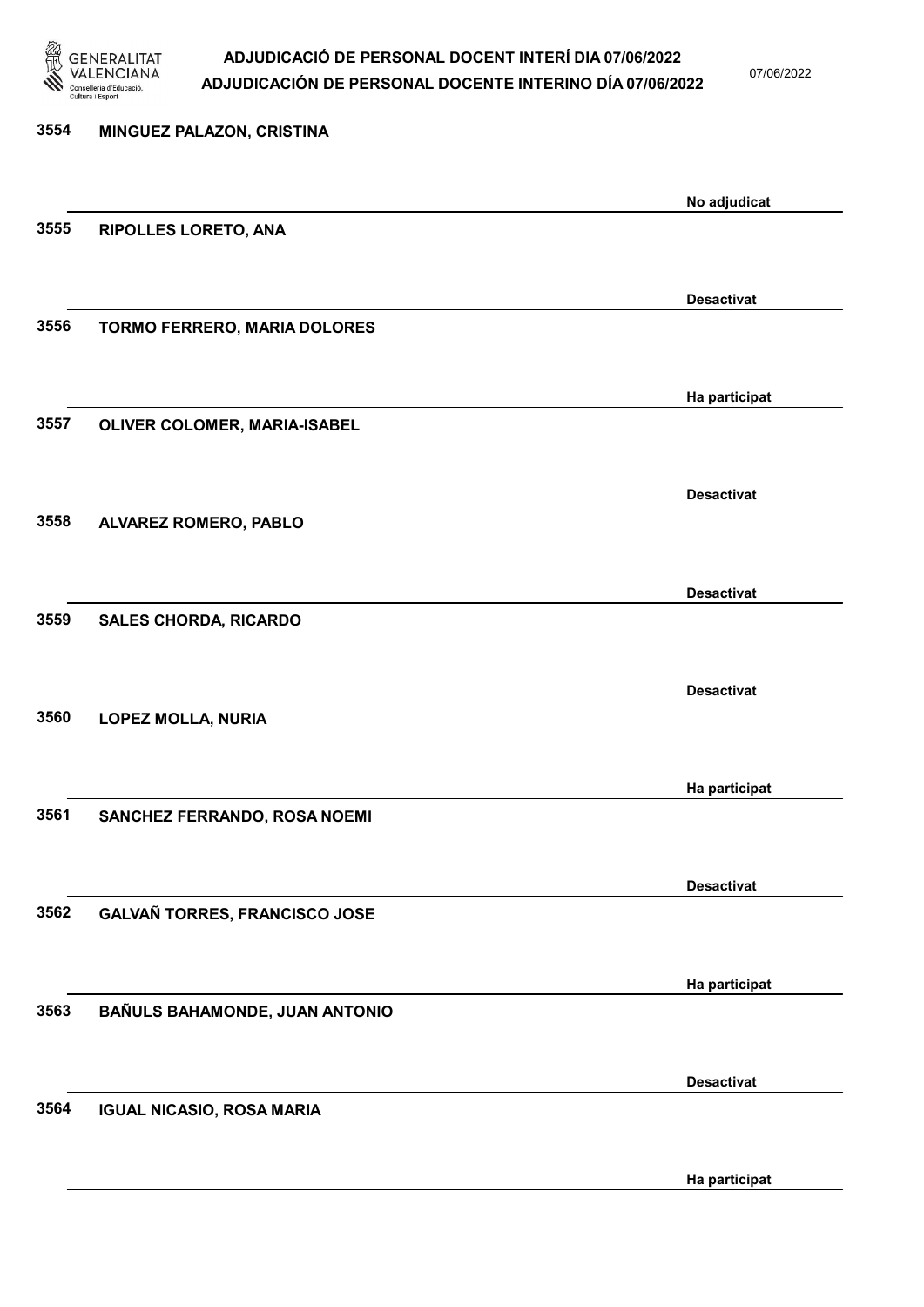

07/06/2022

# 3565 CORDOBA GUILLEN, MARTA Desactivat 3566 GALDON PEREZ, RUBEN Desactivat 3567 CLIMENT RIPOLLES, ANA Desactivat 3568 ROCA CORTES, LUCIA No adjudicat 3569 BLANES SAPORTA, IRENE Ha participat 3570 IVARS FEMENIA, DAVID No adjudicat 3571 PARDOS BERNAD, ANA Ha participat 3572 FABREGAT MORILLAS, FRANCISCO ENRIQUE No adjudicat 3573 ALCALA PUERTAS, MARIA CARMEN Ha participat 3574 NOGUERON LOPEZ, MARÍA ROCIO Ha participat 3575 ARIAS MUÑOZ, LUCIA

Ha participat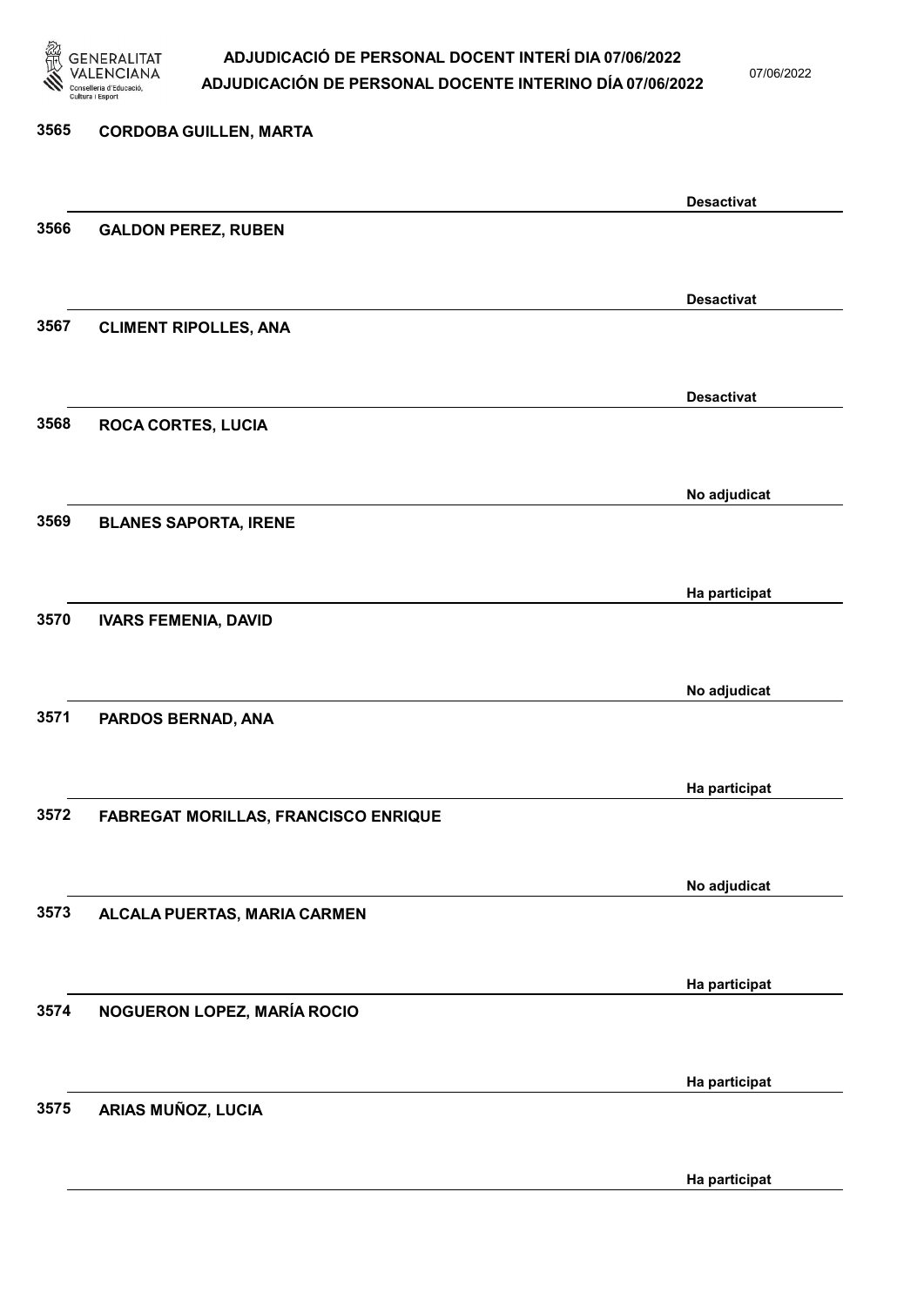

07/06/2022

# 3576 CLIMENT SOLAZ, VÍCTOR Desactivat 3577 GOMAR TARRASO, DAVID No adjudicat 3578 ALBEROLA PALOMARES, AINA Desactivat 3579 ROSA JIMENEZ, REBECA Ha participat 3580 DE FEZ BOLOS, IRENE Ha participat 3581 GUTIERREZ CAZORLA, ANTONIO Desactivat 3582 LOMAS CRESPO, MARIA AMPARO Ha participat 3583 BESER BELTRAN, ROCIO Ha participat 3584 ABELLAN PUCHE, DAVID 23 ING. SUBSTITUCIÓ INDETERMINADA CASTELLÓ DE LA PLANA (12004242) CEIP GAETA HUGUET 123 / EDUCACIÓ FÍSICA Adjudicat Adjudicación forzosa 514696 Horas 3585 PRADILLO BELEN, AURORA FELICIDAD Ha participat 3586 GARCIA MORCILLO, ANTONIA

Ha participat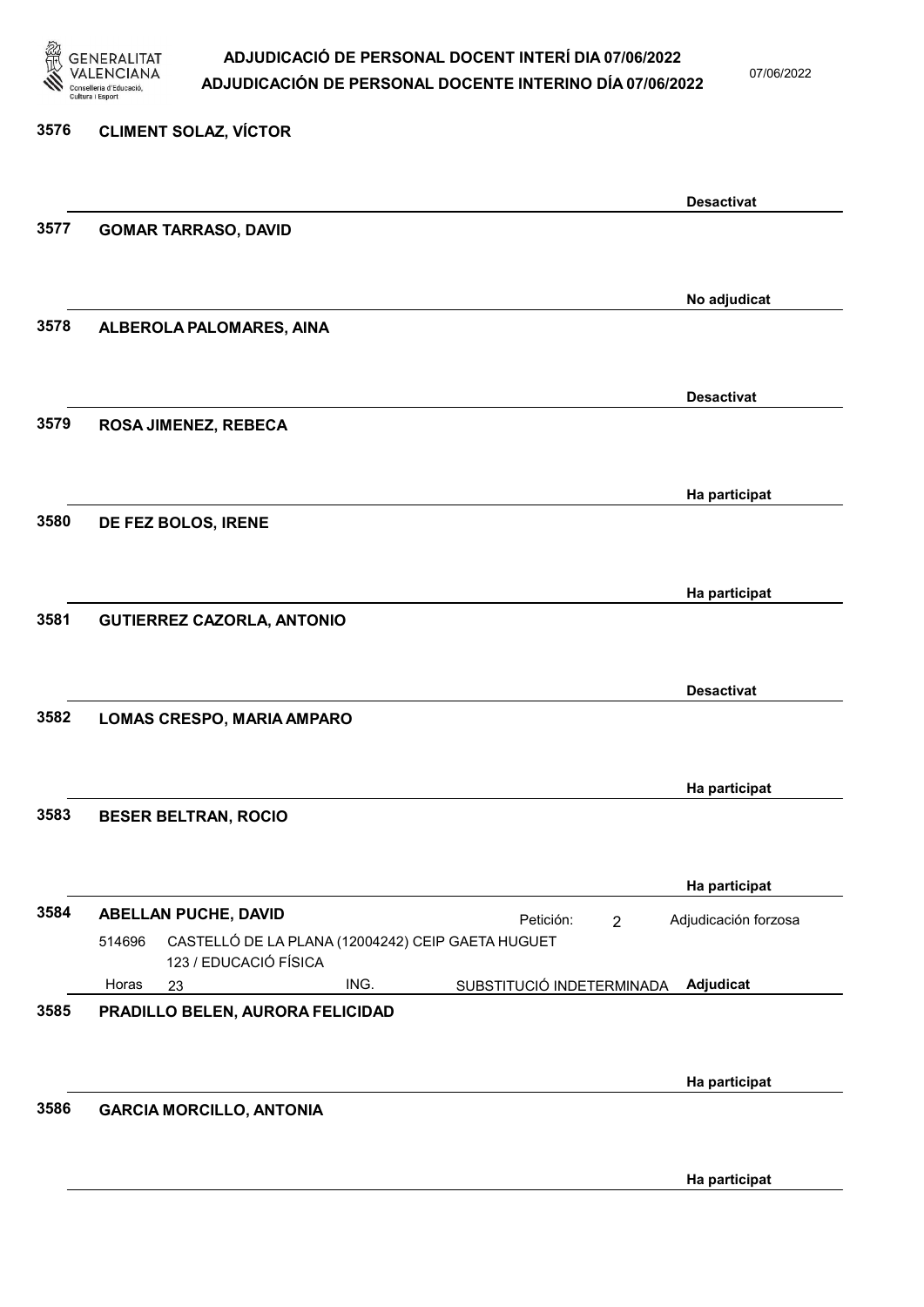

07/06/2022

Desactivat

# 3587 PEREZ TEBAR, ELENA Ha participat 3588 BLANES ARMENGOT, IRIS No adjudicat 3589 LOPEZ CRESPO, IRENE Ha participat 3590 MOLINA GARCIA, LIDIA NEREA Ha participat 3591 CARBALLIDO FERNANDEZ, NOELIA Desactivat 3592 VALIENTE MARTINEZ, JERONIMA Ha participat 3593 HERNANDEZ DUART, MARISA No adjudicat 3594 AZNAR PASTOR, JUDIT Mª Ha participat 3595 CUQUERELLA JIMENEZ, MONICA Ha participat 3596 GOMEZ NAVARRETE, JAVIER Desactivat 3597 COLOMER POVEDA, CRISTINA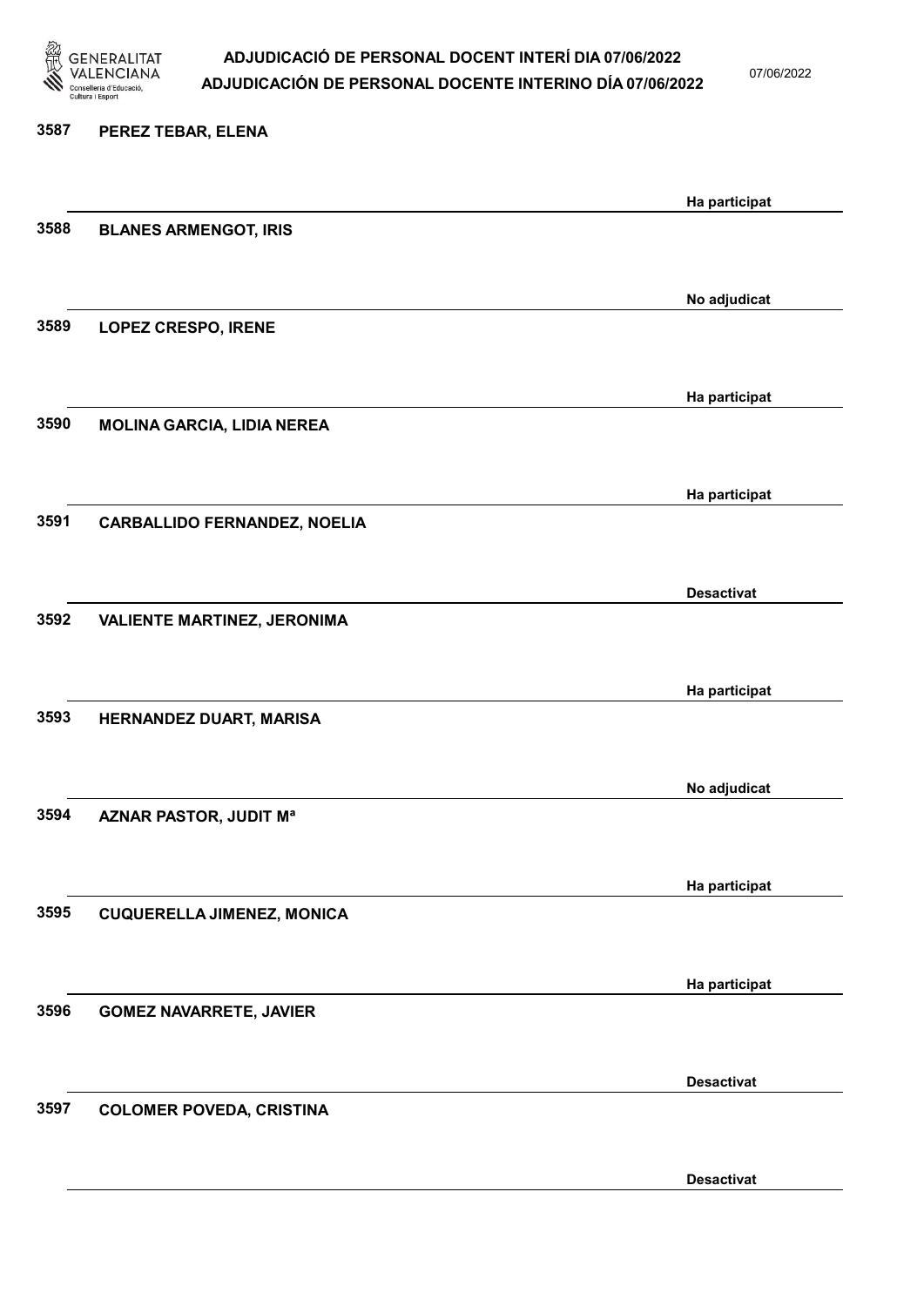

07/06/2022

### 3598 PONS BELMONTE, EVA

|      |                                  | <b>Desactivat</b> |
|------|----------------------------------|-------------------|
| 3599 | <b>BELMONTE LOPEZ, SARA</b>      |                   |
|      |                                  |                   |
|      |                                  | <b>Desactivat</b> |
| 3600 | <b>BENLLOCH BONDIA, RAUL</b>     |                   |
|      |                                  |                   |
|      |                                  | <b>Desactivat</b> |
| 3601 | PEREZ ARRIBAS, RICARDO           |                   |
|      |                                  |                   |
|      |                                  |                   |
|      |                                  | <b>Desactivat</b> |
| 3602 | <b>MEDIERO MARTÍ, AIDA</b>       |                   |
|      |                                  |                   |
|      |                                  | <b>Desactivat</b> |
| 3603 | TOMÁS RÓDENAS, ALICIA            |                   |
|      |                                  |                   |
|      |                                  | <b>Desactivat</b> |
| 3604 | <b>QUILES LLORET, TOMAS</b>      |                   |
|      |                                  |                   |
|      |                                  | <b>Desactivat</b> |
| 3605 | <b>LOPEZ PASTOR, MARIA BELEN</b> |                   |
|      |                                  |                   |
|      |                                  | <b>Desactivat</b> |
| 3606 | <b>MIRA MOLINA, JOSE LUIS</b>    |                   |
|      |                                  |                   |
|      |                                  |                   |
| 3607 |                                  | <b>Desactivat</b> |
|      | SANCHEZ SEPULCRE, ANA BELEN      |                   |
|      |                                  |                   |
|      |                                  | <b>Desactivat</b> |
| 3608 | CEBELLÁN HERNANDEZ, NOELIA       |                   |
|      |                                  |                   |
|      |                                  | <b>Desactivat</b> |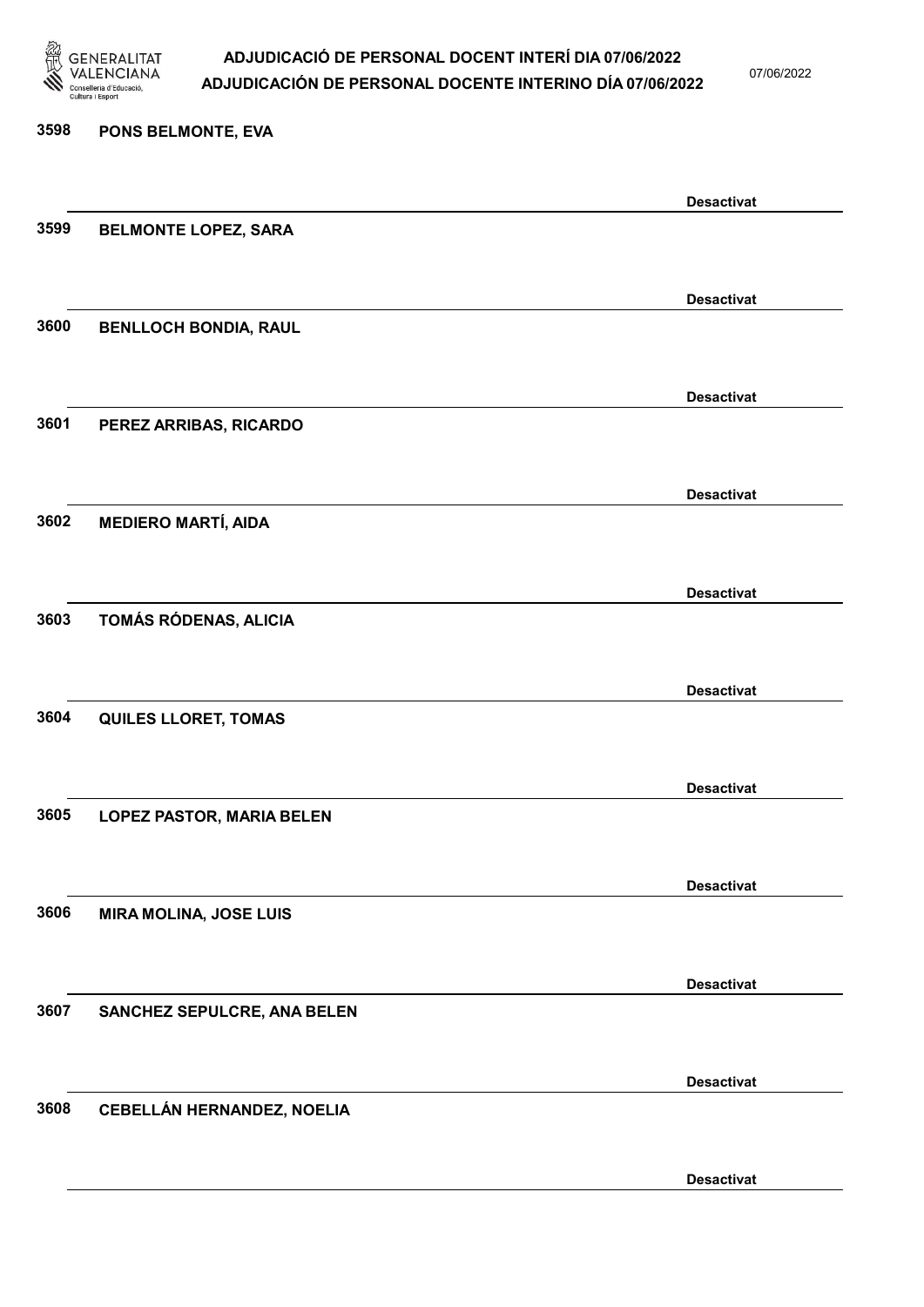

07/06/2022

Desactivat

# 3609 BORREGO NOVELLA, ESPERANZA Desactivat 3610 MIRALLES LOZANO, IRENE Desactivat 3611 BELLA REDONDO, SANDRA Desactivat 3612 SORIANO HERNANDEZ, LAURA Desactivat 3613 ESPLUGUES UREÑA, JOSEP MANUEL Desactivat 3614 GONZALEZ ARRUFAT, CARLOS Desactivat 3615 SIRVENT CARBONELL, CRISTIAN Desactivat 3616 MONCADA OROZCO, ALEJANDRA Desactivat 3617 GIL CARRERES, ESTER Desactivat 3618 BENAGES MALLOL, ALEJANDRO Desactivat 3619 CHAFER BARBA, PAULA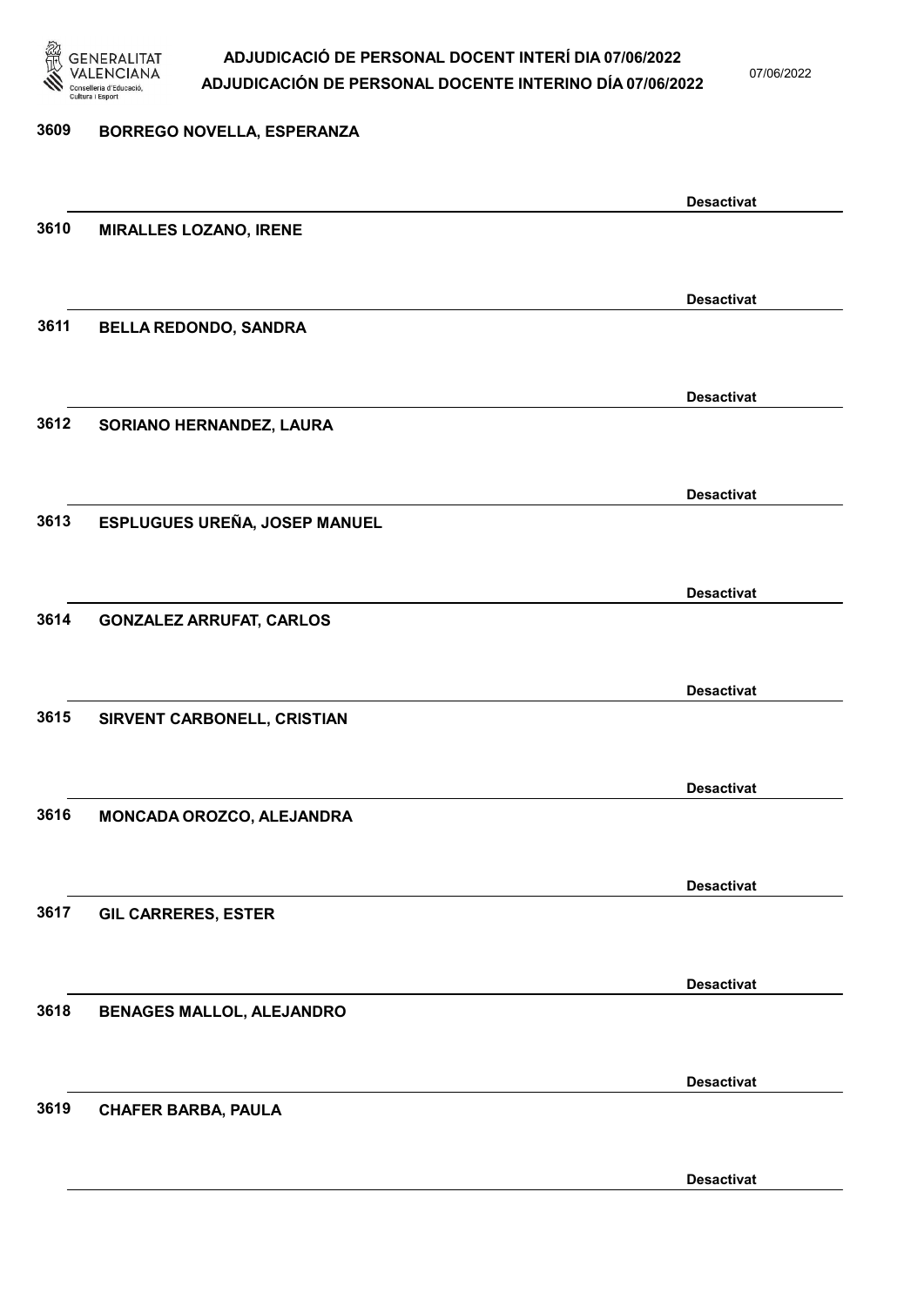

07/06/2022

#### 3620 FERRANDIZ GONZALEZ, M. DOLORE DEL REMEDIO

|      | <b>Desactivat</b>                                                                     |  |
|------|---------------------------------------------------------------------------------------|--|
| 3621 | <b>GONZALVEZ JIMENEZ, ADRIAN ALBERTO</b>                                              |  |
|      |                                                                                       |  |
|      | <b>Desactivat</b>                                                                     |  |
| 3622 | <b>FEMENIA CRESPO, MARIA</b>                                                          |  |
|      |                                                                                       |  |
|      | <b>Desactivat</b>                                                                     |  |
| 3623 | SANCHEZ TABOADA, BEGOÑA                                                               |  |
|      |                                                                                       |  |
|      | <b>Desactivat</b>                                                                     |  |
| 3624 | <b>GALLARDO CAIROLS, ANA BLANCA</b>                                                   |  |
|      |                                                                                       |  |
|      | <b>Desactivat</b>                                                                     |  |
| 3625 | <b>CALPE TALENS, MARIA</b>                                                            |  |
|      |                                                                                       |  |
|      | <b>Desactivat</b>                                                                     |  |
| 3626 | <b>VERCHER MARTINEZ, ASTRID</b>                                                       |  |
|      |                                                                                       |  |
| 3627 | <b>Desactivat</b><br>VAZQUEZ SERRANO, TAMARA                                          |  |
|      |                                                                                       |  |
|      | <b>Desactivat</b>                                                                     |  |
| 3628 | <b>CORELLA FACUNDO, MANUELA</b><br>Petición:<br>Voluntaria<br>1                       |  |
|      | 902558<br>VILAFRANCA (12002750) CEIP DON BLASCO DE ALAGÓN<br>128 / EDUCACIÓ PRIMÀRIA. |  |
|      | Adjudicat<br>Horas<br>SUBSTITUCIÓ INDETERMINADA<br>23                                 |  |
| 3629 | HERNANDEZ TRILLO, NURIA                                                               |  |
|      |                                                                                       |  |
|      | <b>Desactivat</b>                                                                     |  |
| 3630 | <b>GARCIA VELA, MARIA</b>                                                             |  |
|      |                                                                                       |  |
|      | <b>Desactivat</b>                                                                     |  |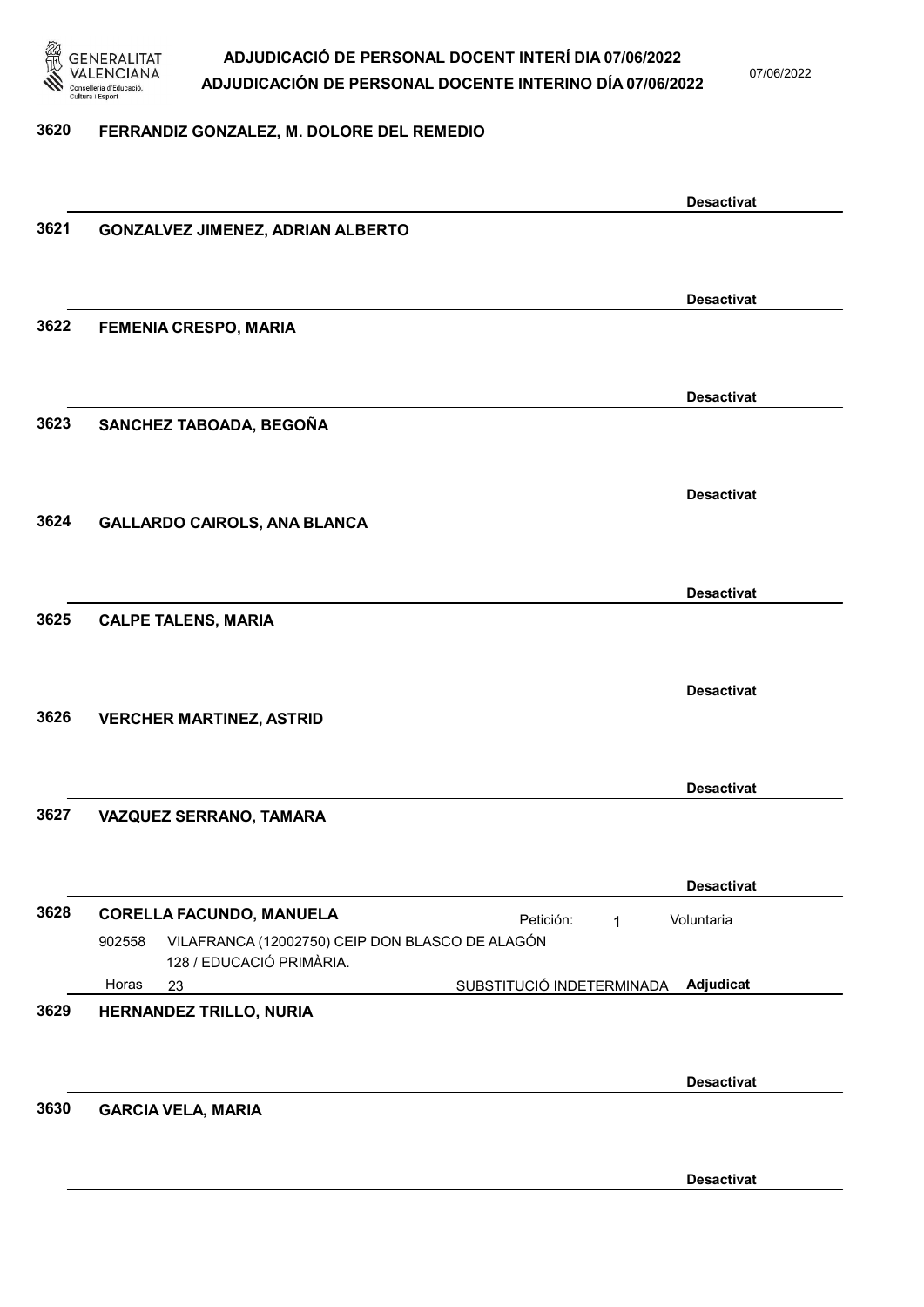

07/06/2022

# 3631 CHAFER GONZALEZ, DAVID Desactivat 3632 AGUILAR PEREZ, NÚRIA Desactivat 3633 BENIMELI NAVARRO, JOSE VICENTE Desactivat 3634 BERNA SANTOS, ROBERTO Desactivat 3635 ROVIRA BOLUMAR, DOLORES VISITACION Ha participat 3636 NAVARRO BLAZQUEZ, PATRICIA SOLEDAD Desactivat 3637 BORONAT ALBORS, BEGOÑA Ha participat 3638 NAVARRETE CUTILLAS, IRENE Desactivat 3639 CALABUIG ESPLUGUES, CRISTIAN Desactivat 3640 ALONSO ALBQA, VANESSA Ha participat 3641 CULIAÑEZ ROCH, ELENA

Desactivat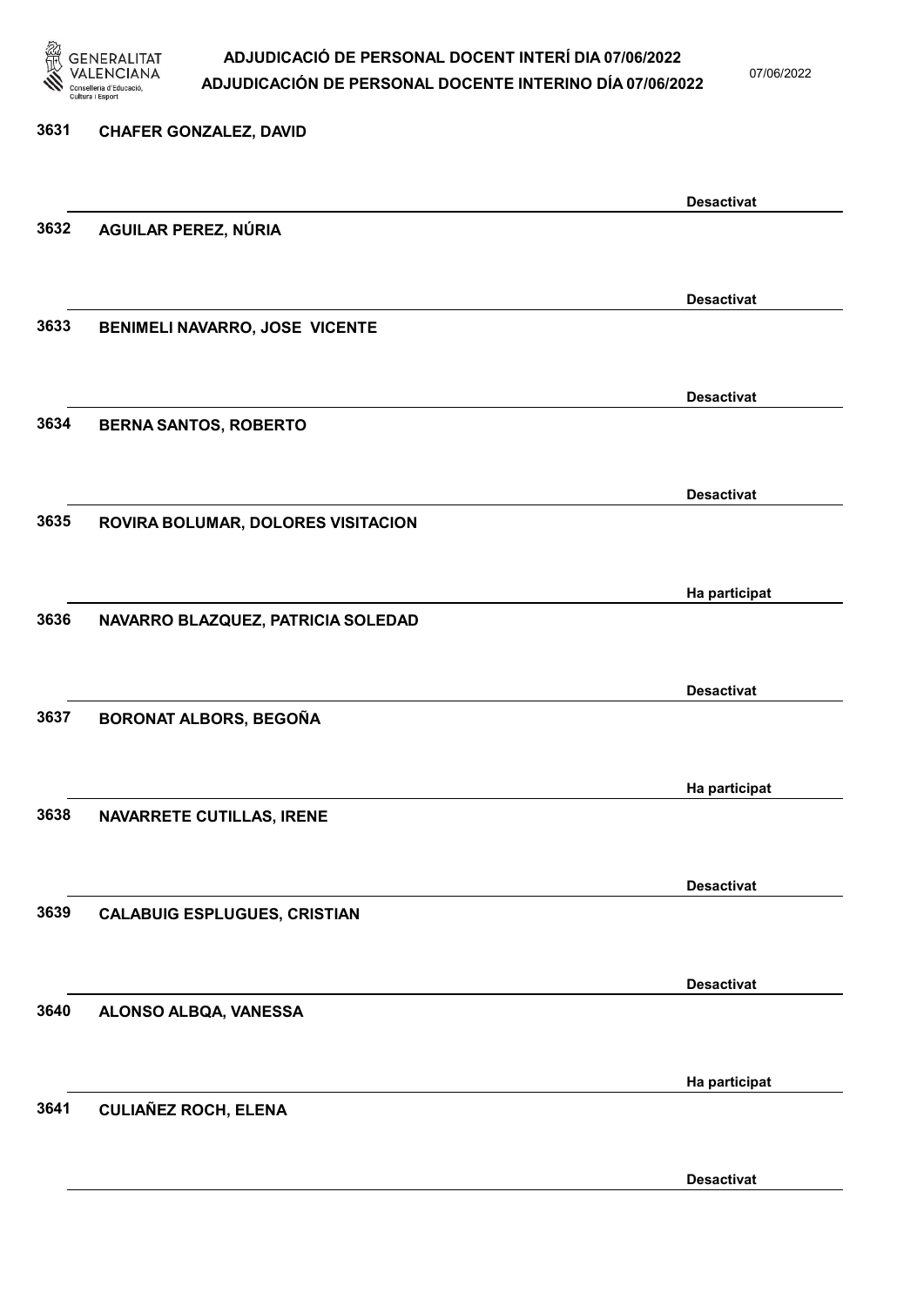

07/06/2022

Ha participat

| 3642 | <b>MARTINEZ PASTOR, BEGOÑA</b> |                   |
|------|--------------------------------|-------------------|
|      |                                | Ha participat     |
| 3643 | SANCHEZ SUBIELA, CONSUELO      |                   |
|      |                                | Ha participat     |
| 3644 | FORTEA BUENO, MARIA            |                   |
| 3645 | PICO MORENO, INMACULADA        | Ha participat     |
|      |                                |                   |
|      |                                | Ha participat     |
| 3646 | <b>SALVADOR ROCA, ANA</b>      |                   |
|      |                                | Ha participat     |
| 3647 | VAÑO ROCAMORA, MARIA JESUS     |                   |
|      |                                | Ha participat     |
| 3648 | <b>GARCIA BONDIA, GEMA</b>     |                   |
|      |                                | <b>Desactivat</b> |
| 3649 | MONTALVO CALONGE, VERÓNICA     |                   |
|      |                                | Ha participat     |
| 3650 | TARI VICENTE, ANA ISABEL       |                   |
|      |                                | <b>Desactivat</b> |
| 3651 | <b>MACIA GOMEZ, NEREIDA</b>    |                   |
|      |                                | No adjudicat      |
| 3652 | RODRIGUEZ RUIZ, VANESA         |                   |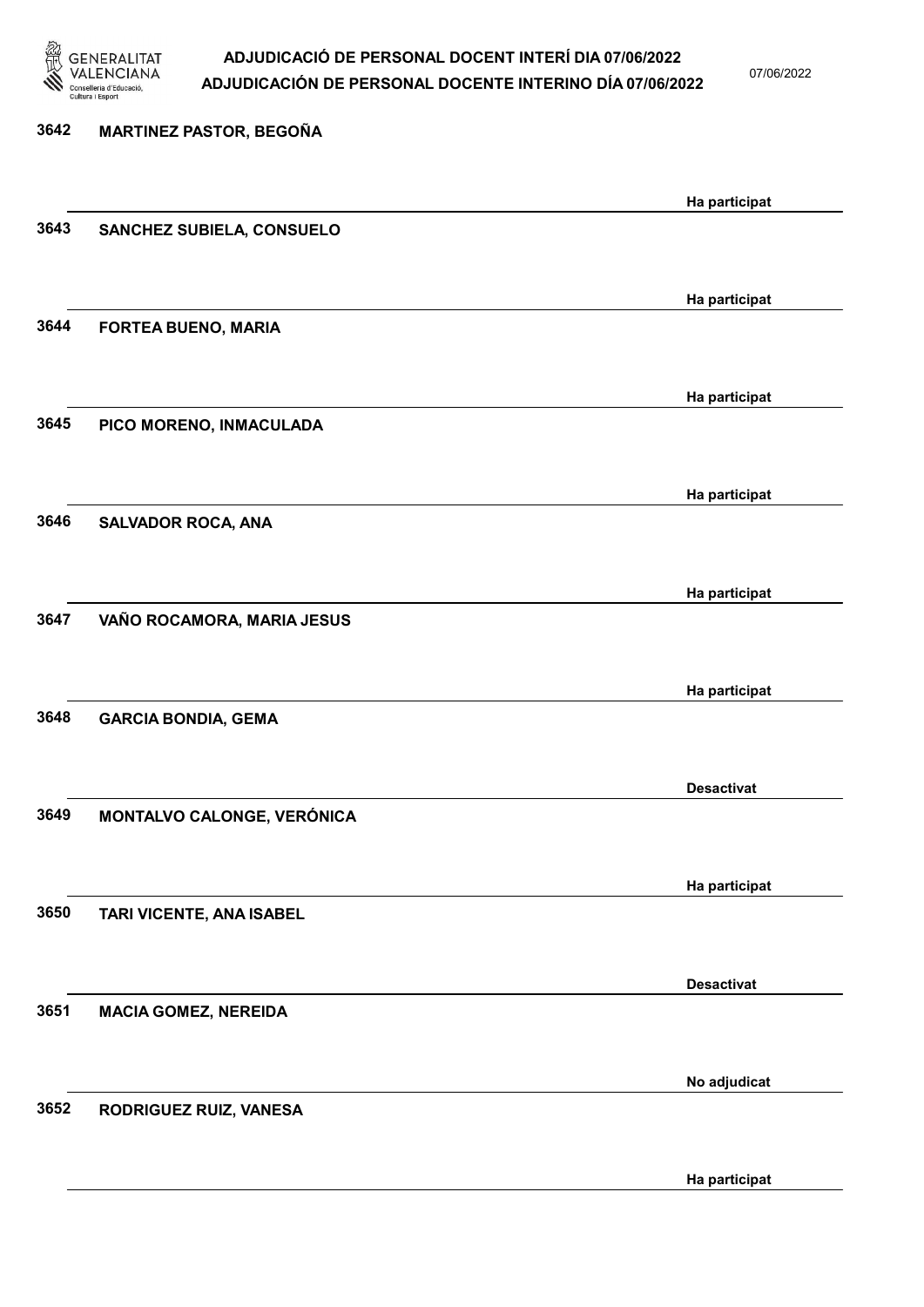

07/06/2022

Ha participat

# 3653 MARTINEZ HUESO, ANA Ha participat 3654 CONTRERAS GOMEZ, LAURA Ha participat 3655 PEÑA GARCIA, LAURA Ha participat 3656 SANCHEZ BERMUDEZ, PEDRO JOSE Ha participat 3657 BENEITO PASCUAL, VANESSA Desactivat 3658 RUIZ VALERO, ALBA Desactivat 3659 SANCHIS MOLINA, CRISTINA Desactivat 3660 MONERRI ALCAZAR, Mª JOSE No adjudicat 3661 GINER CABRERA, SEBASTIA ENRIC Ha participat 3662 NAVALON PASTOR, ISABEL Desactivat 3663 CICUENDEZ AROCAS, MARIA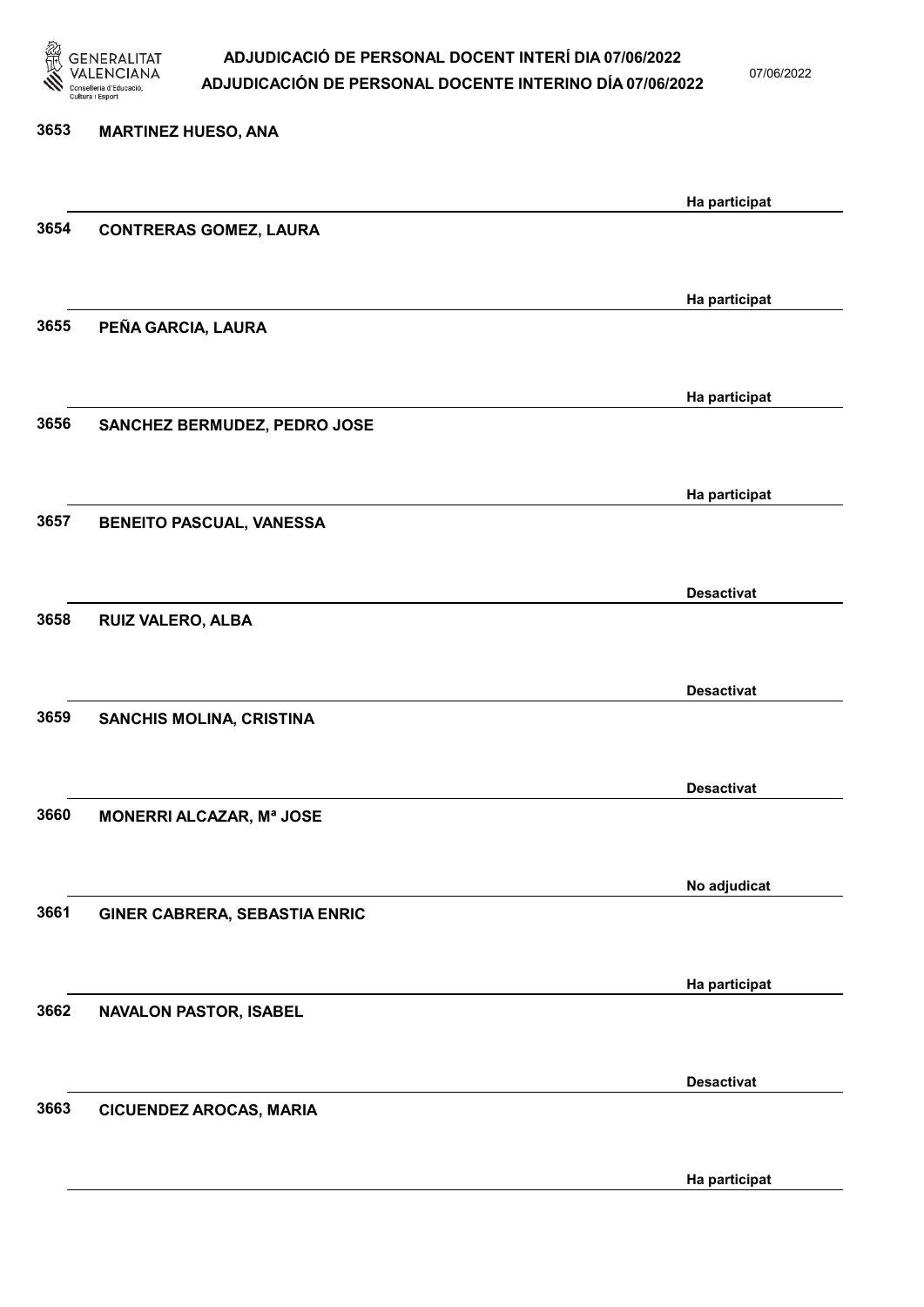

07/06/2022

Ha participat

| 3664 | <b>MARTIN PASTOR, LUCIA</b>                                                      |                      |
|------|----------------------------------------------------------------------------------|----------------------|
|      |                                                                                  | Ha participat        |
| 3665 | <b>CORS MEJIAS, JUAN CARLOS</b>                                                  |                      |
|      |                                                                                  | No adjudicat         |
| 3666 | FENOLL GARCIA-MORENO, FRANCISCA                                                  |                      |
|      |                                                                                  | No adjudicat         |
| 3667 | JOSA CLARAMUNT, CRISTINA<br>Petición:<br>$\mathbf{1}$                            | Adjudicación forzosa |
|      | REQUENA (46007165) CEIP ALFONSO X EL SABIO<br>502878<br>128 / EDUCACIÓ PRIMÀRIA. |                      |
|      | Horas<br>SUBSTITUCIÓ INDETERMINADA<br>23                                         | Adjudicat            |
| 3668 | <b>CHULVI GUILLEM, ALICIA</b>                                                    |                      |
|      |                                                                                  | No adjudicat         |
| 3669 | SEGURA MARTINEZ, SUSANA                                                          |                      |
|      |                                                                                  |                      |
|      |                                                                                  | <b>Desactivat</b>    |
| 3670 | RODRIGUEZ PORCEL, MARIA MAGDALENA                                                |                      |
|      |                                                                                  |                      |
|      |                                                                                  | Ha participat        |
| 3671 | PALAO GARCIA, ROCIO                                                              |                      |
|      |                                                                                  |                      |
| 3672 |                                                                                  | Ha participat        |
|      | <b>AGUILAR JAEN, IRENE</b>                                                       |                      |
|      |                                                                                  | Ha participat        |
| 3673 | <b>CANTÓ DURÁ, Mª JOSE</b>                                                       |                      |
|      |                                                                                  |                      |
|      |                                                                                  | Ha participat        |
| 3674 | TORRES CASARES, MARIA DEL PILAR                                                  |                      |
|      |                                                                                  |                      |
|      |                                                                                  |                      |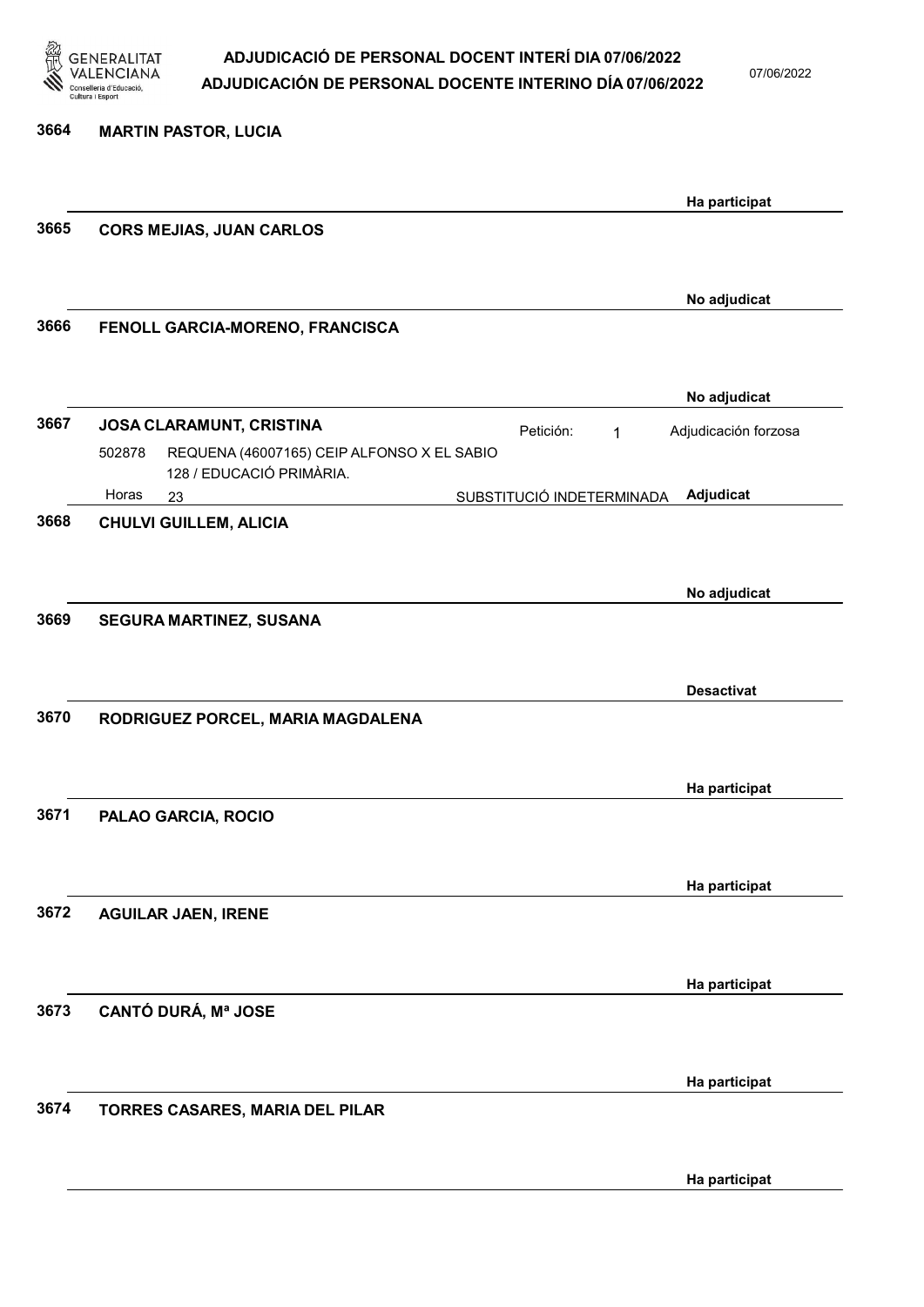

07/06/2022

Ha participat

# 3675 PEREZ PONTE, MIRIAM Ha participat 3676 ADELL PERIS, MARIA NIEVES Desactivat 3677 MARTINEZ CONSTANT, MAGDALENA Ha participat 3678 MAGAN JIMENEZ, VERÓNICA No adjudicat 3679 HERRERO ARANDA, AROA No adjudicat 3680 GARCIA GUIRAU, AIDA MARIA Ha participat 3681 CANOVAS PEREZ, NOELIA Desactivat 3682 MATAIX RICHART, ROSARIO Desactivat 3683 BARTOLL ANDREU, MARIA LIDON Ha participat 3684 CORTES MOLINA, MARIOLA Desactivat 3685 PEDROS PONS, ELENA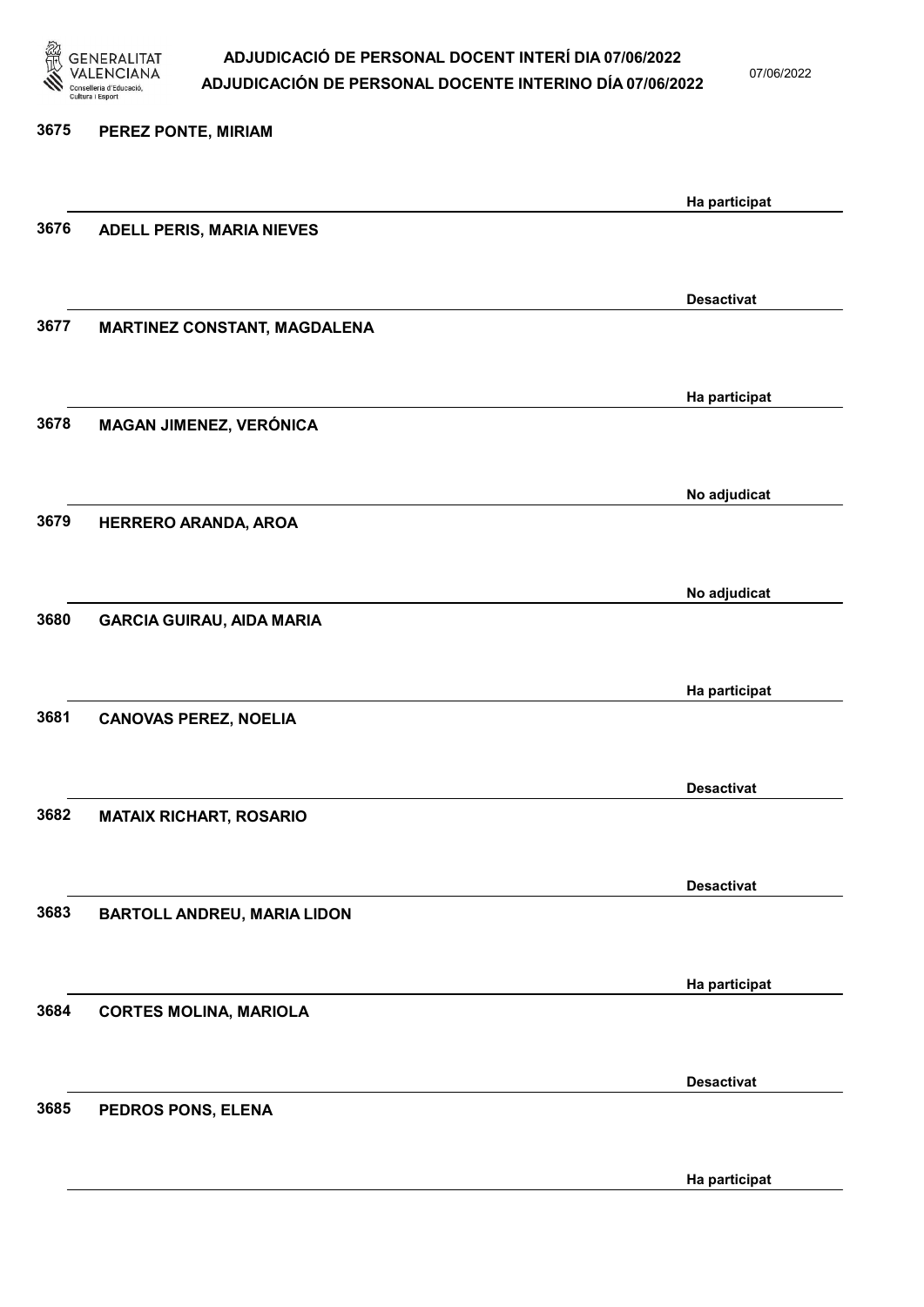

07/06/2022

Ha participat

# 3686 PACHECO CALATAYUD, M. ISABEL No adjudicat 3687 COVES SAEZ, Mª CRISTINA Ha participat 3688 GALERA RUBIO, ALMUDENA No adjudicat 3689 GALARZA AROCAS, ANA Ha participat 3690 LOPEZ COSTA, CRISTINA No adjudicat 3691 PORTA MILLO, ALBA Ha participat 3692 MARTÍNEZ ALONSO, Mª ROSA Ha participat 3693 GALINDO ORTIZ, NATALIA Ha participat 3694 FERNANDEZ ALEMANY, BORJA Desactivat 3695 CASTAÑO NAVARRO, PEDRO ANTONIO Ha participat 3696 BALBUENA GREUS, ROSANA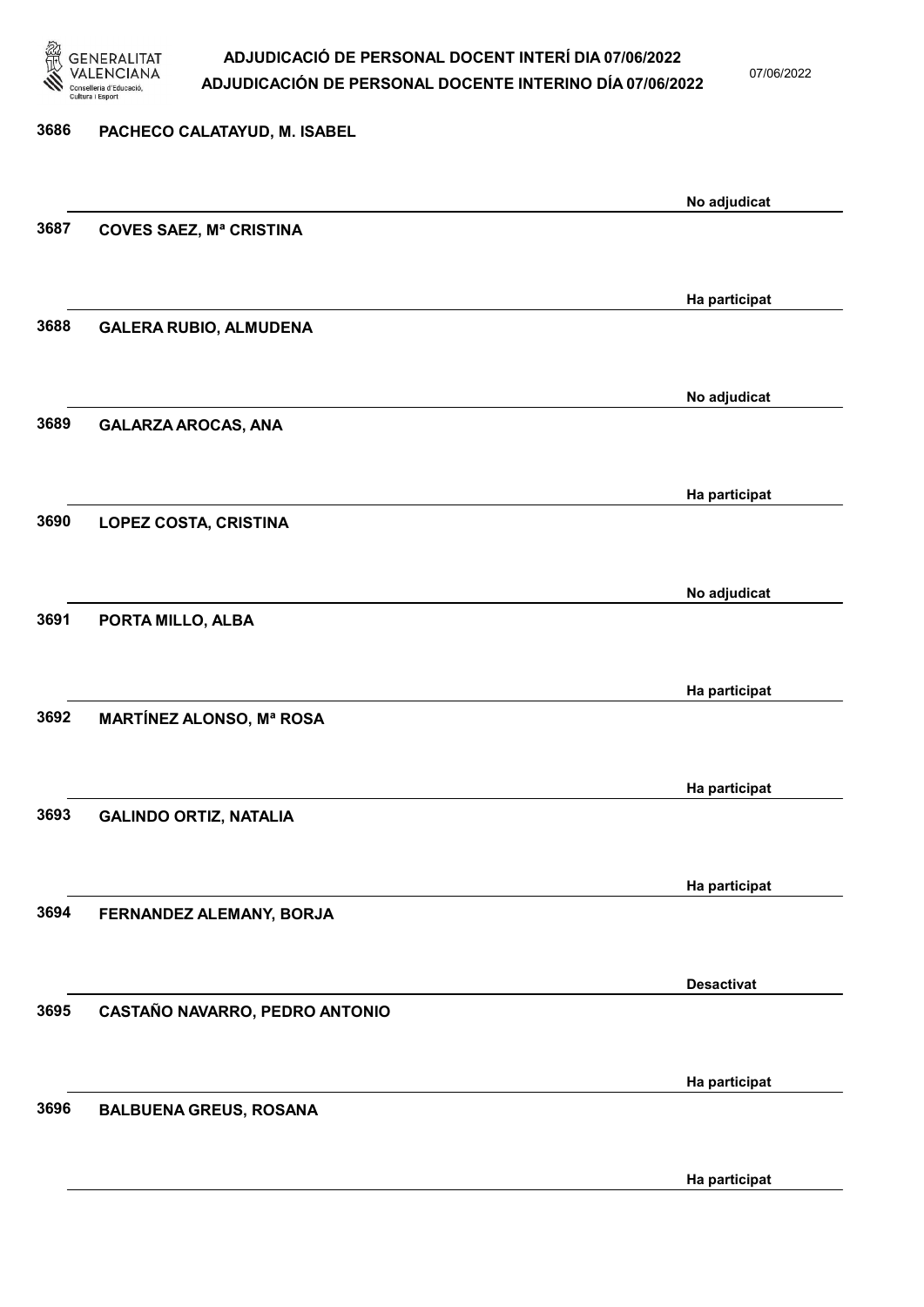

07/06/2022

Ha participat

# 3697 IBAÑEZ GINES, MARIA No adjudicat 3698 ALVAREZ SANJUAN, ALBA Ha participat 3699 CLEMENTE SACASA, ANA MARIA No adjudicat 3700 CEREZUELA MARTÍNEZ, MARIA JOSE No adjudicat 3701 SALMERON BENITEZ, MARIA INES Ha participat 3702 ROVIRA LILAO, CELIA No adjudicat 3703 DIAZ MATAIX, YOLANDA No adjudicat 3704 PROSPER PARRA, NOELIA Ha participat 3705 BALLESTER MEDINA, VERONICA Ha participat 3706 GIMENEZ MURCIA, AFRICA No adjudicat 3707 CARRIO FRASES, NURIA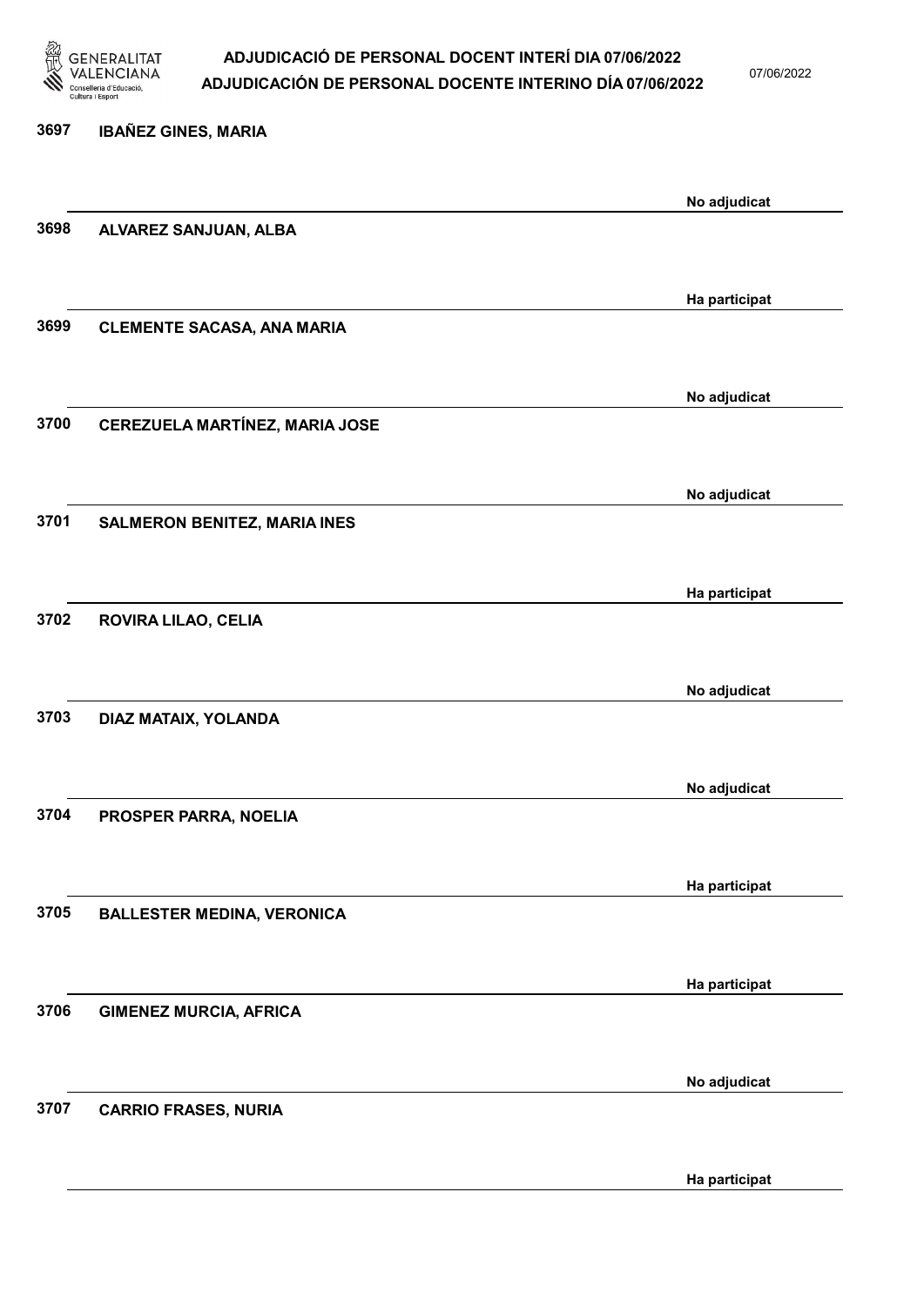

07/06/2022

#### 3708 DEL ARCO VICENTE, Mª DESAMPARADOS

|      |                                | No adjudicat      |
|------|--------------------------------|-------------------|
| 3709 | <b>VARGAS LLORCA, SONIA</b>    |                   |
|      |                                |                   |
|      |                                | Ha participat     |
| 3710 | LOPEZ LABRADOR, ELOISA         |                   |
|      |                                |                   |
|      |                                | No adjudicat      |
| 3711 | <b>GARCIA GARCIA, BEATRIZ</b>  |                   |
|      |                                |                   |
|      |                                | No adjudicat      |
| 3712 | <b>GARCÍA LUQUE, MARTA</b>     |                   |
|      |                                |                   |
|      |                                |                   |
| 3713 | LIDUEÑA LOPEZ, NOELIA          | Ha participat     |
|      |                                |                   |
|      |                                |                   |
|      |                                | Ha participat     |
| 3714 | PEREZ HERRERO, JESSICA         |                   |
|      |                                |                   |
|      |                                | Ha participat     |
| 3715 | TORRES PARRA, ANA ISABEL       |                   |
|      |                                |                   |
|      |                                | No adjudicat      |
| 3716 | <b>VARA CHIVA, ALBA</b>        |                   |
|      |                                |                   |
|      |                                | No adjudicat      |
| 3717 | <b>GARCIA MARTINEZ, MIGUEL</b> |                   |
|      |                                |                   |
|      |                                | Ha participat     |
| 3718 | ALVENTOSA SUÑER, VERONICA      |                   |
|      |                                |                   |
|      |                                | <b>Desactivat</b> |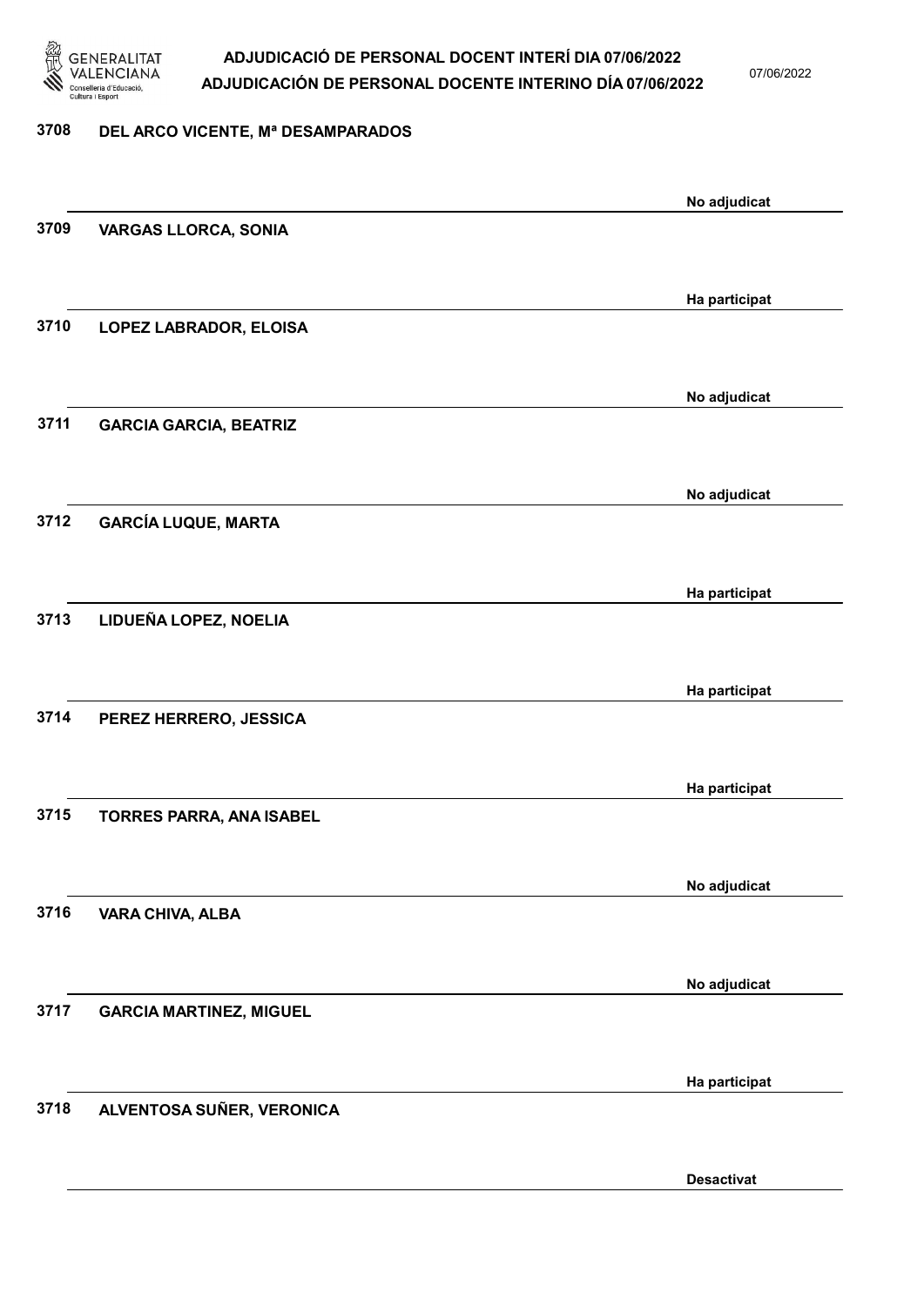

07/06/2022

No adjudicat

# 3719 SANCHEZ DIAZ, TRINIDAD Ha participat 3720 QUERAL CAPDEVILA, HUMILDAD Ha participat 3721 IVARS SOLAZ, MARIA PILAR No adjudicat 3722 SOTO BERMUDEZ, RAQUEL Desactivat 3723 IRLES VIDAL, M. DOLORES Ha participat 3724 SOLAZ SERRANO, AMPARO No adjudicat 3725 SANZ DIAZ, ELENA Desactivat 3726 ANDRES BESO, CONSUELO DESAMPARADOS Desactivat 3727 CANDELA LÓPEZ, MARIA ESTHER No adjudicat 3728 ALCOY SANCHO, LIDIA MARIA Desactivat 3729 VAÑO GOMEZ, YOLANDA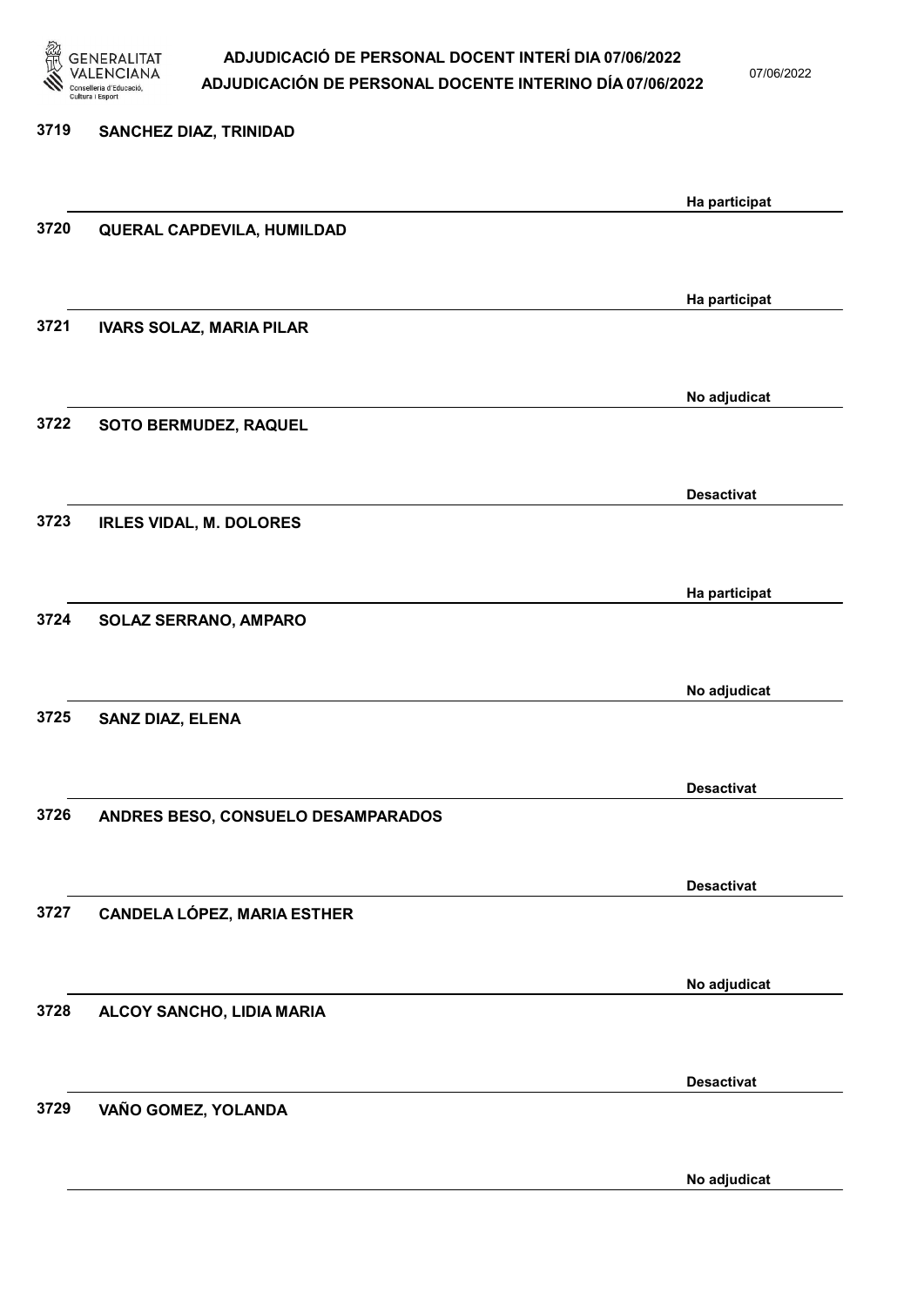

07/06/2022

### 3730 RODRIGUEZ BARBERAN, MARIA TERESA

|      |                                      | Ha participat |
|------|--------------------------------------|---------------|
| 3731 | ZAFRA MEDRANO, ROCIO                 |               |
|      |                                      |               |
|      |                                      | No adjudicat  |
| 3732 | <b>BENEDICTO ROIG, ESTEFANIA</b>     |               |
|      |                                      |               |
|      |                                      | Ha participat |
| 3733 | <b>MARTINEZ MARTINEZ, MILAGROS</b>   |               |
|      |                                      |               |
|      |                                      |               |
| 3734 | <b>MORELL RONDA, ALMUDENA</b>        | Ha participat |
|      |                                      |               |
|      |                                      |               |
| 3735 |                                      | No adjudicat  |
|      | ARNAL CABANES, Mª ANGELES            |               |
|      |                                      |               |
|      |                                      | Ha participat |
| 3736 | <b>VIDAL CARNICER, CESAR VICENTE</b> |               |
|      |                                      |               |
|      |                                      | Ha participat |
| 3737 | ALBELDA DURA, MARIA TERESA           |               |
|      |                                      |               |
|      |                                      | No adjudicat  |
| 3738 | SORIANO HIDALGO, SONIA               |               |
|      |                                      |               |
|      |                                      | Ha participat |
| 3739 | <b>ESPASA PONS, ANA</b>              |               |
|      |                                      |               |
|      |                                      | Ha participat |
| 3740 | <b>SALA GOMEZ, LOURDES</b>           |               |
|      |                                      |               |
|      |                                      | Ha participat |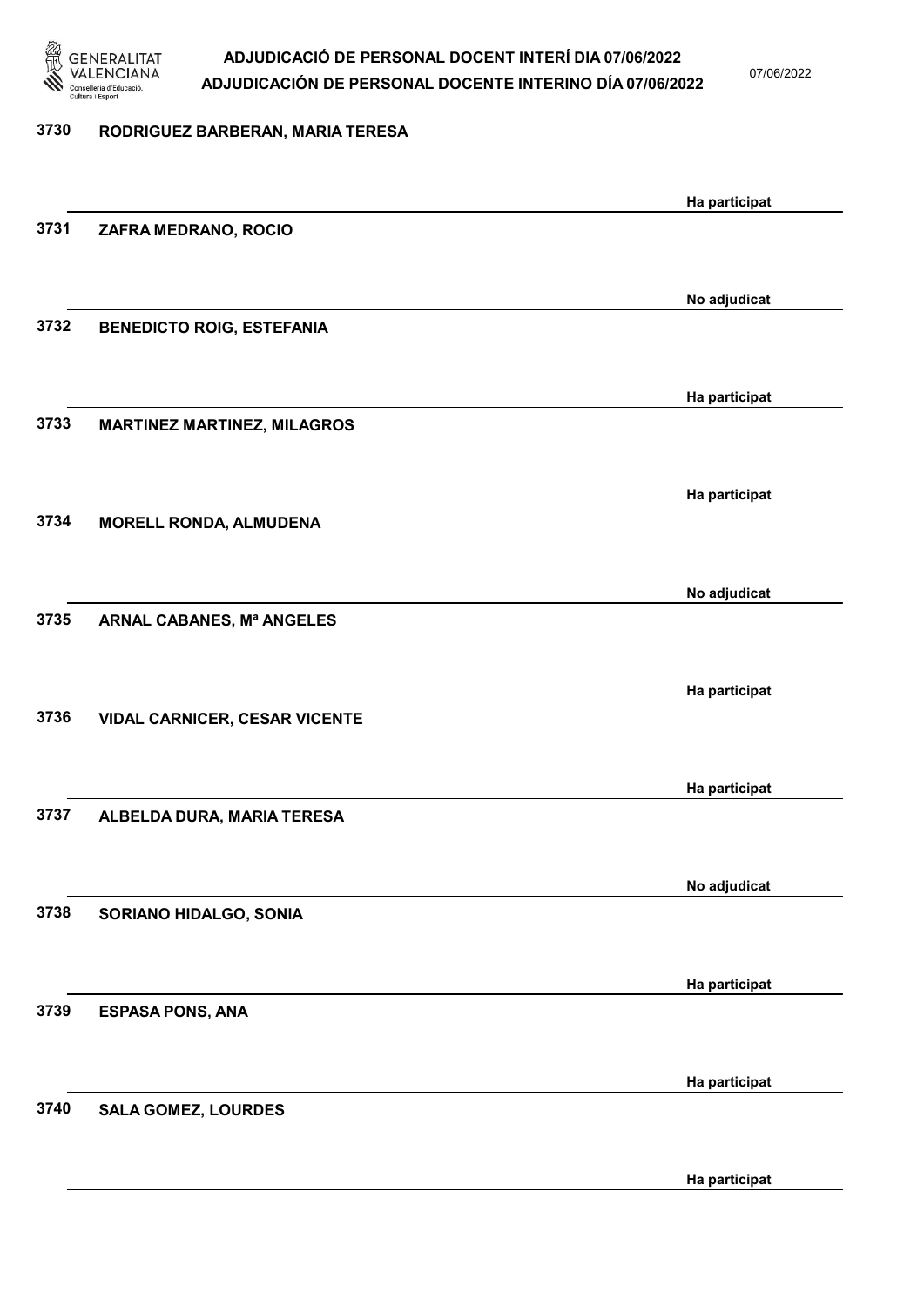

07/06/2022

Ha participat

# 3741 ROMERO OLIVER, MERCEDES No adjudicat 3742 FUENTENEBRO CRESPO, TERESA No adjudicat 3743 TOLEDO MOYA, PILAR Ha participat 3744 GOMEZ BELTRAN, PAULA Desactivat 3745 GONZALEZ AMER, MARIA JOSE Ha participat 3746 LLORET PEREZ, ELENA Desactivat 3747 LÓPEZ BAU, MARÍA PILAR No adjudicat 3748 TIERRASECA ROSA, Mª JOSE No adjudicat 3749 LLORENS ESQUERDO, Mª ANGELES No adjudicat 3750 GARIJO REQUENA, MIRIAM Ha participat 3751 PEREZ CERVERO, PATRICIA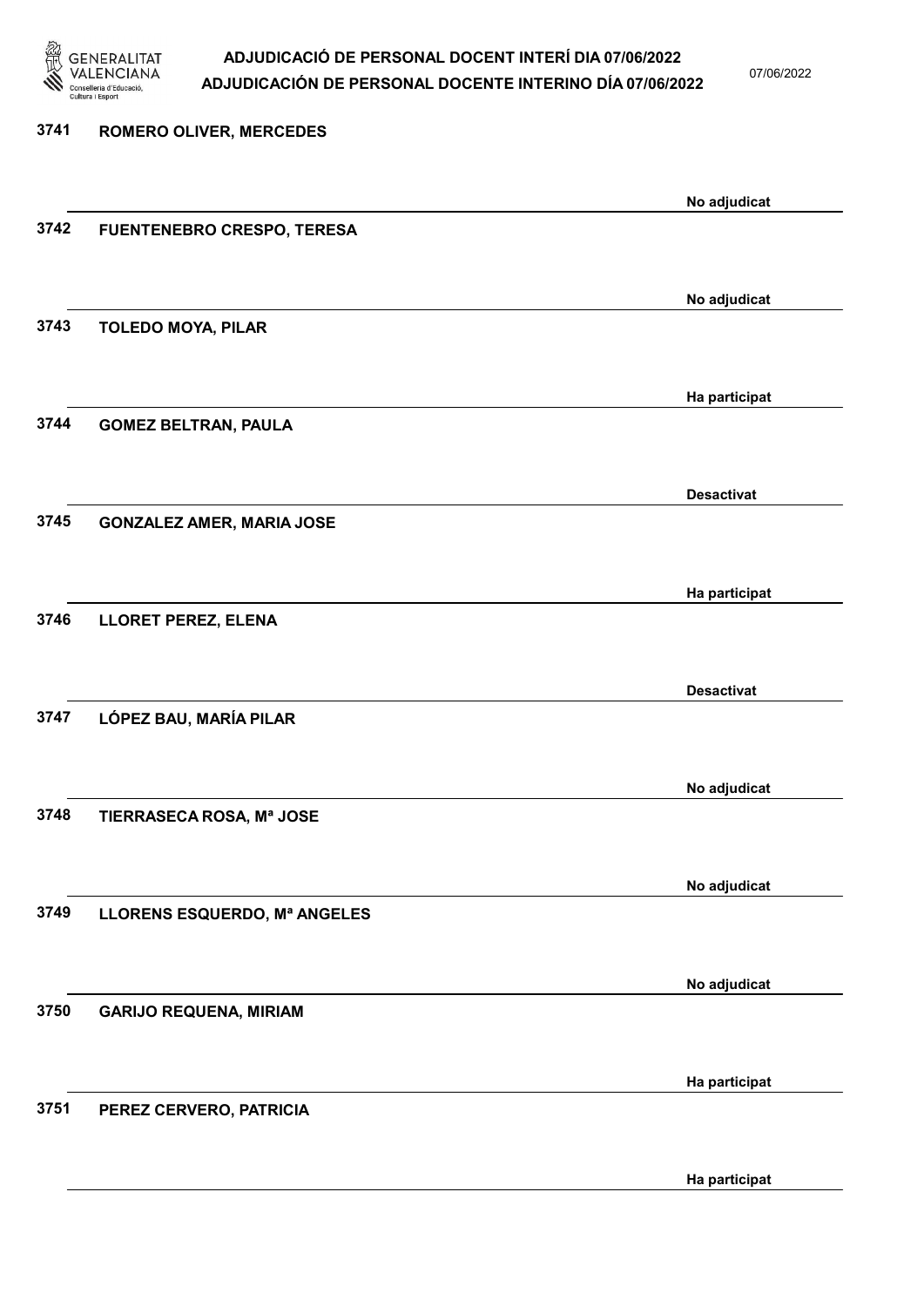

07/06/2022

### 3752 GUILLOT NICASIO, MARIA CONSUELO

|      |                                | Ha participat     |
|------|--------------------------------|-------------------|
| 3753 | RUBIO FREIXANET, VERONICA      |                   |
|      |                                |                   |
|      |                                |                   |
|      |                                | Ha participat     |
| 3754 | TAMARIT LLORET, DEBORAH        |                   |
|      |                                |                   |
|      |                                | Ha participat     |
| 3755 | <b>TRAPERO CARRASCO, NELY</b>  |                   |
|      |                                |                   |
|      |                                |                   |
|      |                                | No adjudicat      |
| 3756 | <b>NEBOT VILLALBA, AMELIA</b>  |                   |
|      |                                |                   |
|      |                                | Ha participat     |
| 3757 | <b>GONZÁLEZ TEJEDO, JUDITH</b> |                   |
|      |                                |                   |
|      |                                |                   |
| 3758 |                                | Ha participat     |
|      | FERRANDO BLASCO, MARTA         |                   |
|      |                                |                   |
|      |                                | <b>Desactivat</b> |
| 3759 | <b>VALERO BRAVO, Mª NIEVES</b> |                   |
|      |                                |                   |
|      |                                | <b>Desactivat</b> |
| 3760 | VALLS ROSELLO, Mª SOLEDAD      |                   |
|      |                                |                   |
|      |                                |                   |
|      |                                | Ha participat     |
| 3761 | <b>MARTINEZ FALCO, AMELIA</b>  |                   |
|      |                                |                   |
|      |                                | No adjudicat      |
| 3762 | <b>CAMPOS PEREZ, DESIREE</b>   |                   |
|      |                                |                   |
|      |                                |                   |
|      |                                | No adjudicat      |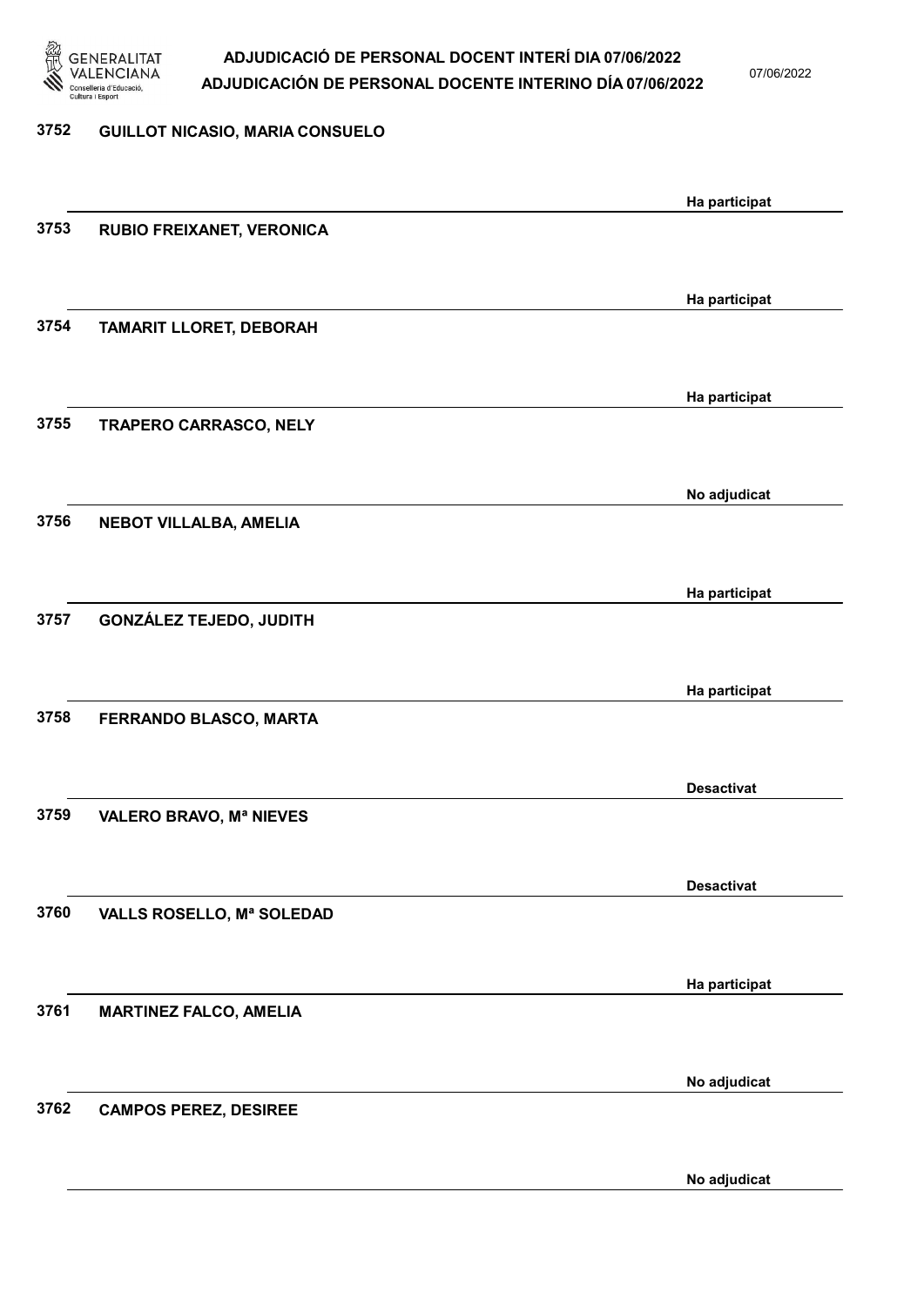

07/06/2022

# 3763 MARCO ARMERO, EVA MARIA Ha participat 3764 SERNA PEREZ, Mª ANGELES Desactivat 3765 ALBERO ALBERT, NOEMI Ha participat 3766 PASTOR NACHER, JUANA Ha participat 3767 RIBES GREGORI, ASUNCION No adjudicat 3768 GONZALEZ DESCALS, MARIA PILAR Ha participat 3769 PUIG SALAVERT, RAQUEL Ha participat 3770 SAEZ NAVARRO, ALMUDENA Desactivat 3771 MÁRQUEZ GARCÉS, PATRICIA Ha participat 3772 MILLÁN LENGUA, SARA Ha participat 3773 CALATAYUD ASENSI, BARBARA

Ha participat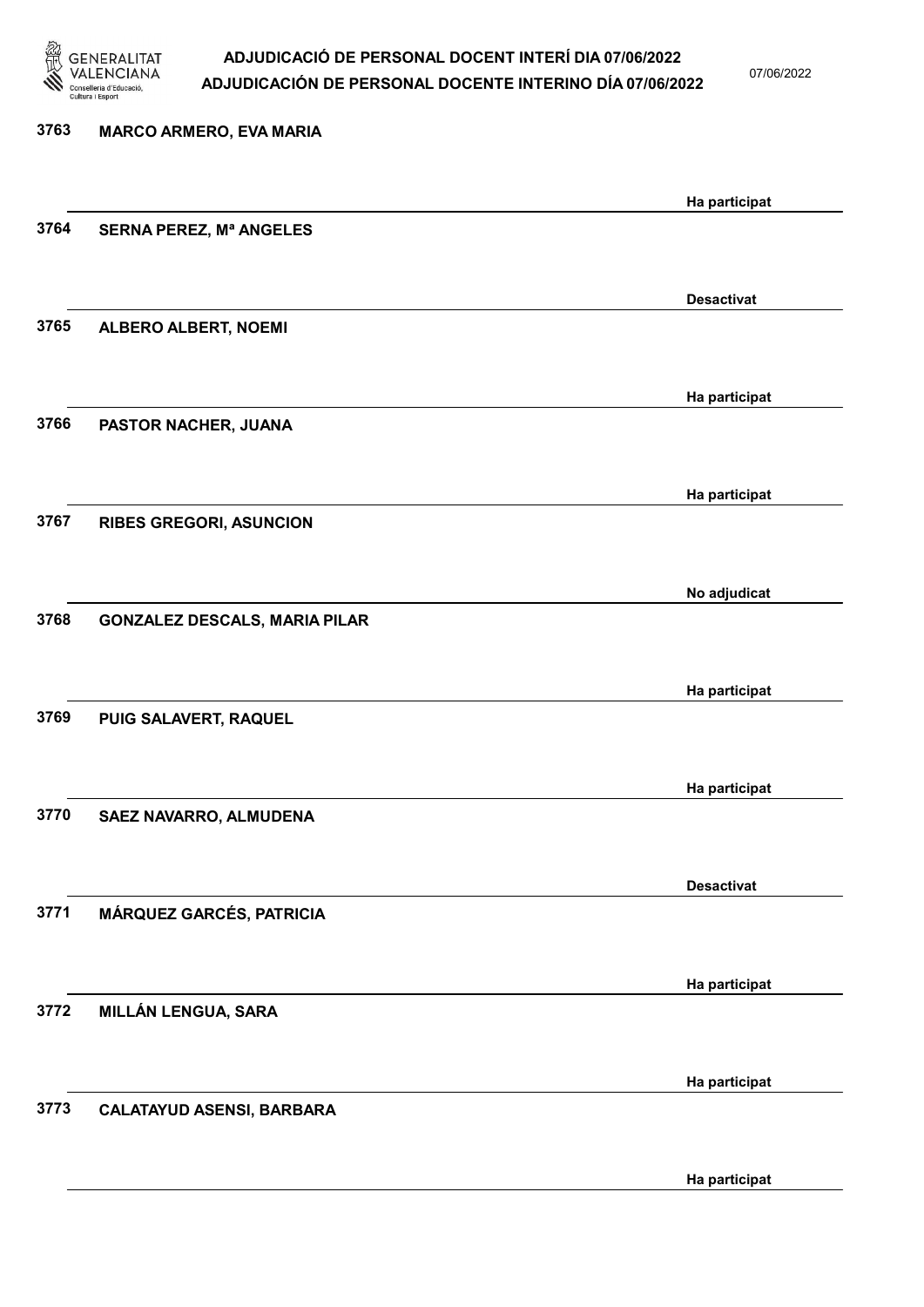

07/06/2022

# 3774 TORREGROSA ROVIRA, BARBARA No adjudicat 3775 CAROT CAROT, PATRICIA Ha participat 3776 GONZALEZ MORENO, ALBERTO Desactivat 3777 UBEDA BELMONTE, ANA ISABEL Desactivat 3778 ARMADA TORREGROSA, ELENA Ha participat 3779 POVEDA TRISTAN, SONIA Ha participat 3780 PEREZ RAMIRO, MARIA RITA No adjudicat 3781 CALVO ORTEGA, RAQUEL Petición: 1 23 SUBSTITUCIÓ INDETERMINADA CHELVA (46003433) CEIP VIRGEN DEL REMEDIO 128 / EDUCACIÓ PRIMÀRIA. Adjudicat Adjudicación forzosa 713277 Horas 3782 CASTELLO MARTINEZ, MIRIAM Ha participat 3783 SAIZ DONET, INGRID ELENA No adjudicat 3784 DONATE JIMENEZ, RAQUEL Ha participat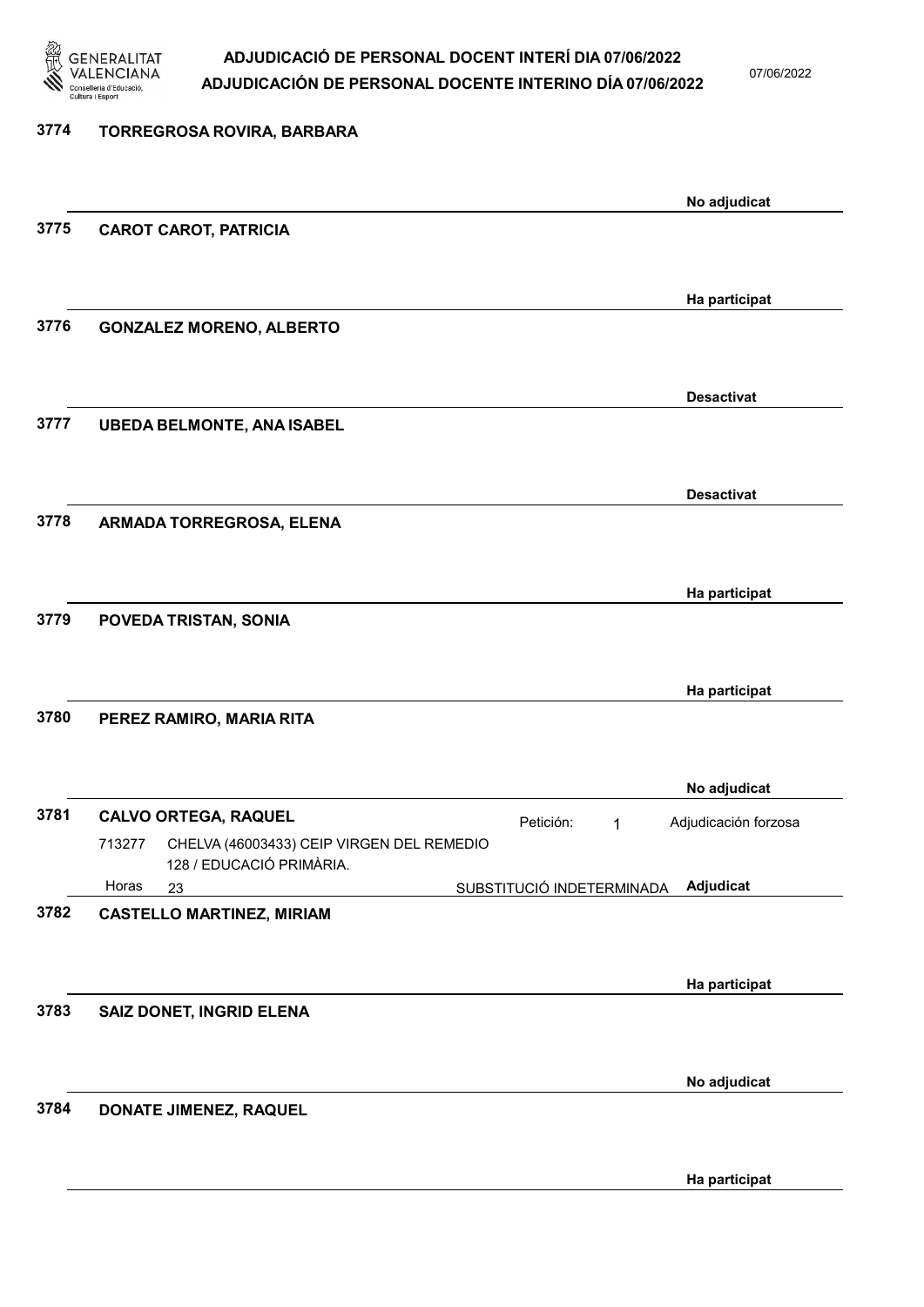

07/06/2022

#### 3785 BLASCO MORA, MARIA DEL CARMEN

|      |                                   | <b>Desactivat</b> |
|------|-----------------------------------|-------------------|
| 3786 | <b>MORENO MORA, MARIA AMPARO</b>  |                   |
|      |                                   |                   |
|      |                                   | <b>Desactivat</b> |
| 3787 | <b>MONTOLIO NEBOT, SARA</b>       |                   |
|      |                                   |                   |
|      |                                   |                   |
|      |                                   | Ha participat     |
| 3788 | GIL TRÓ, ROSANA                   |                   |
|      |                                   |                   |
|      |                                   | No adjudicat      |
| 3789 | TORREGROSA BEVIA, MARIA GEMMA     |                   |
|      |                                   |                   |
|      |                                   |                   |
| 3790 |                                   | <b>Desactivat</b> |
|      | <b>ROCA DURA, ESTHER</b>          |                   |
|      |                                   |                   |
|      |                                   | No adjudicat      |
| 3791 | <b>GALVAÑ TORTOSA, LAURA</b>      |                   |
|      |                                   |                   |
|      |                                   | Ha participat     |
| 3792 | BELLES BELLES, BEGOÑA             |                   |
|      |                                   |                   |
|      |                                   |                   |
|      |                                   | <b>Desactivat</b> |
| 3793 | <b>CAMP FORMENT, LUCIA</b>        |                   |
|      |                                   |                   |
|      |                                   | No adjudicat      |
| 3794 | <b>MOLINA PASCUAL, OLGA</b>       |                   |
|      |                                   |                   |
|      |                                   | No adjudicat      |
| 3795 | <b>CANO RODRIGUEZ, SCHEREZADE</b> |                   |
|      |                                   |                   |
|      |                                   |                   |
|      |                                   | Ha participat     |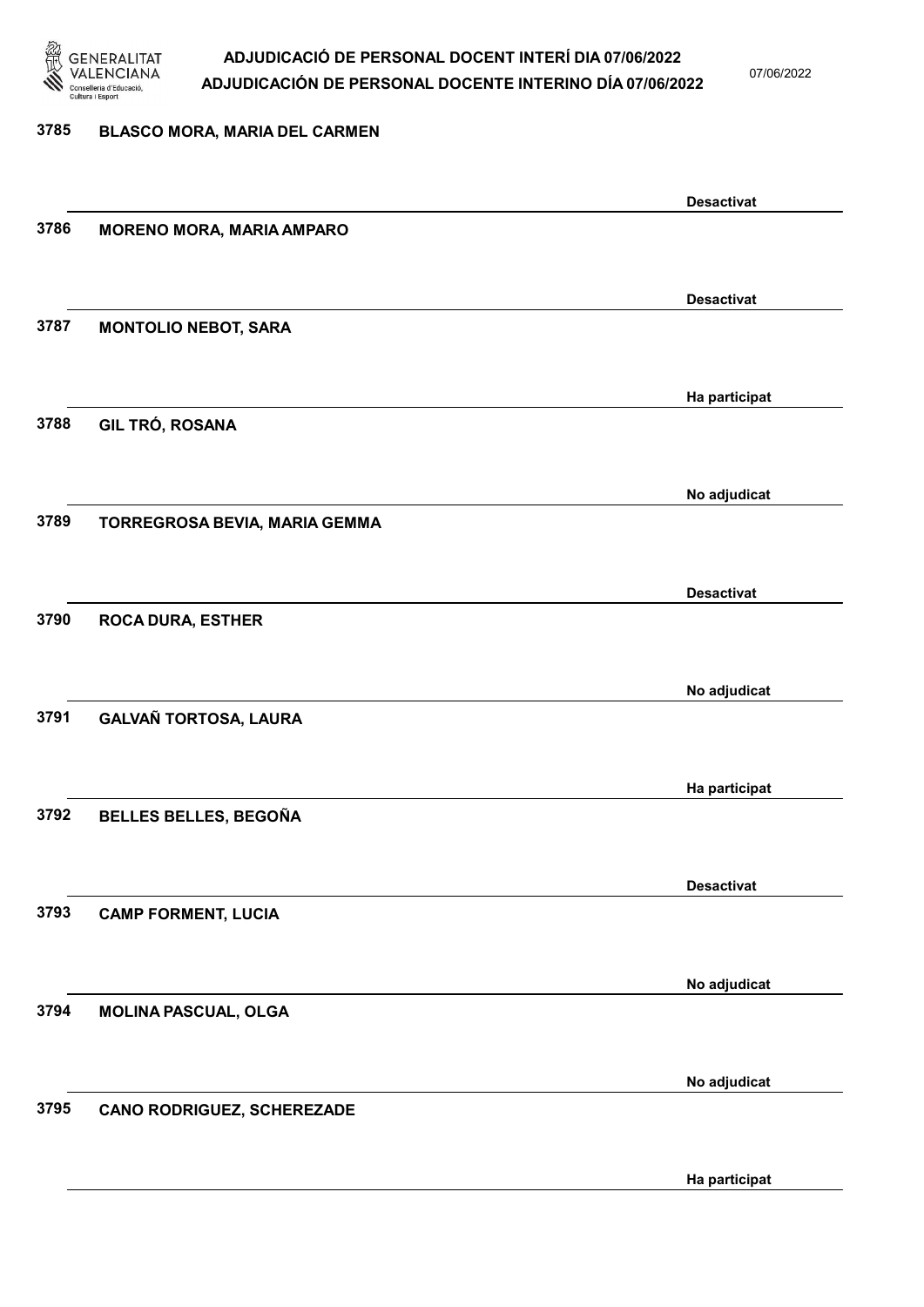

07/06/2022

| 3796 | MONTOSA ALONSO, CRISTINA             |               |
|------|--------------------------------------|---------------|
|      |                                      | Ha participat |
| 3797 | <b>CARRASCO BRAVO, SHEILA</b>        |               |
|      |                                      | Ha participat |
| 3798 | NAVARRO FERNANDEZ, SILVIA            |               |
|      |                                      | Ha participat |
| 3799 | SOLER PLA, REMEDIOS DEL CARMEN       |               |
|      |                                      | No adjudicat  |
| 3800 | NARBONA BOLINCHES, NOELIA            |               |
|      |                                      | Ha participat |
| 3801 | <b>RAMIREZ BERTOLIN, DELIA</b>       |               |
|      |                                      | Ha participat |
| 3802 | <b>MARTINEZ MOMPO, MARIA ANGELES</b> |               |
|      |                                      | Ha participat |
| 3803 | <b>VALLEJO GARCIA, EVA PATRICIA</b>  |               |
|      |                                      | Ha participat |
| 3804 | <b>ORTIZ PASTOR, VERONICA</b>        |               |
|      |                                      | No adjudicat  |
| 3805 | LINUESA BERMUDEZ, MARIA ISABEL       |               |
|      |                                      | Ha participat |
| 3806 | <b>GUTIERREZ GARCIA, JORGE</b>       |               |

Ha participat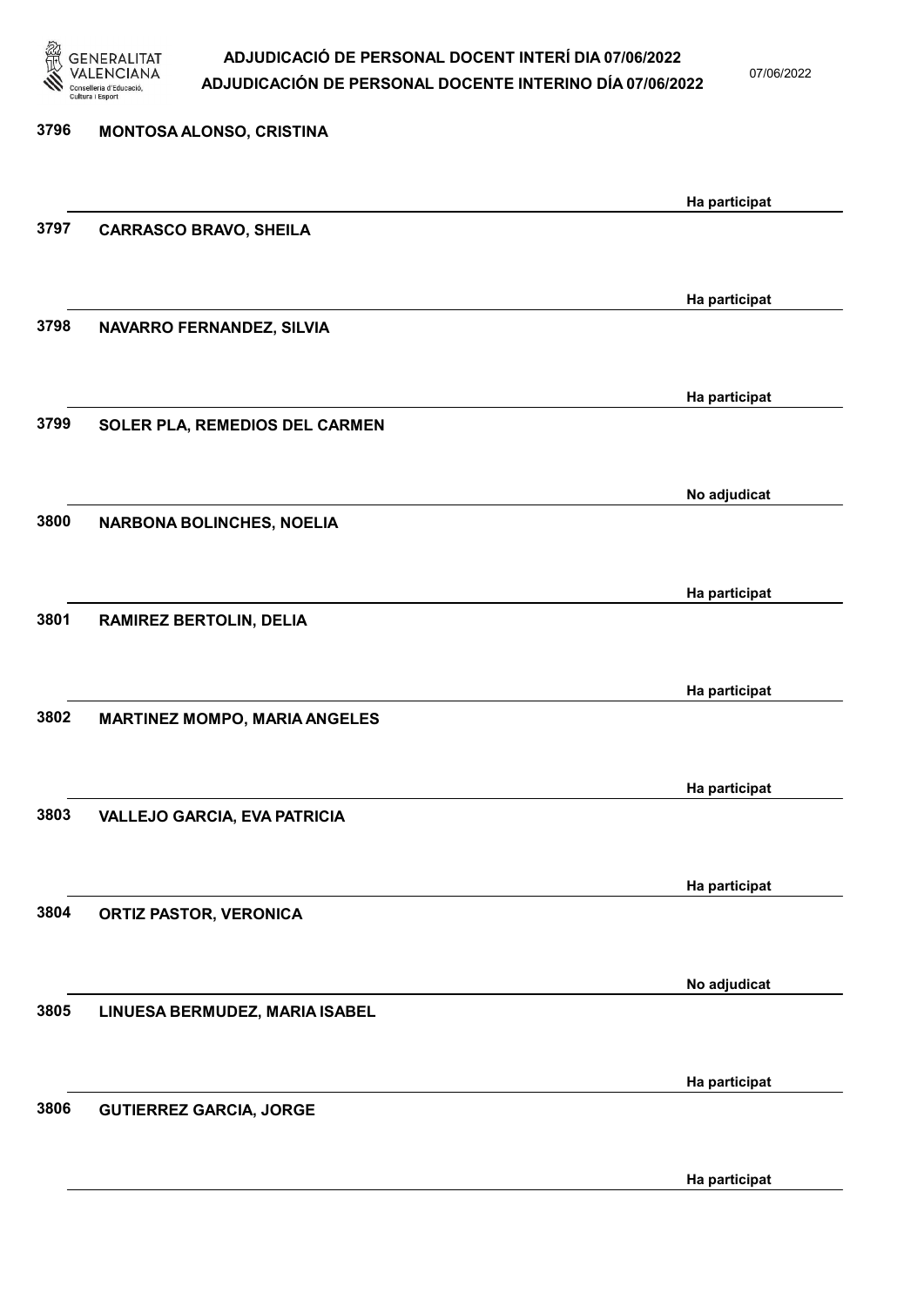

07/06/2022

Ha participat

# 3807 BASELGA LAZARO, MARTA No adjudicat 3808 CUCARELLA MARTINEZ, OSCAR Ha participat 3809 MOLINER ALEGRE, MARIA No adjudicat 3810 IBORRA CLIMENT, MARIA ARANZAZU No adjudicat 3811 RAGA MAYQUEZ, CRISTINA Ha participat 3812 SANTOJA ANGEL, JOSEFA No adjudicat 3813 BALLESTA ORTUÑO, DOMINGO Desactivat 3814 PRIETO REY, MARIA DOLORES Ha participat 3815 SANTOLARIA DAS, DOLORES OLGA No adjudicat 3816 REYNOSO RUIZ, LAURA MARTINA Ha participat 3817 CORDERO MARTINEZ, SONIA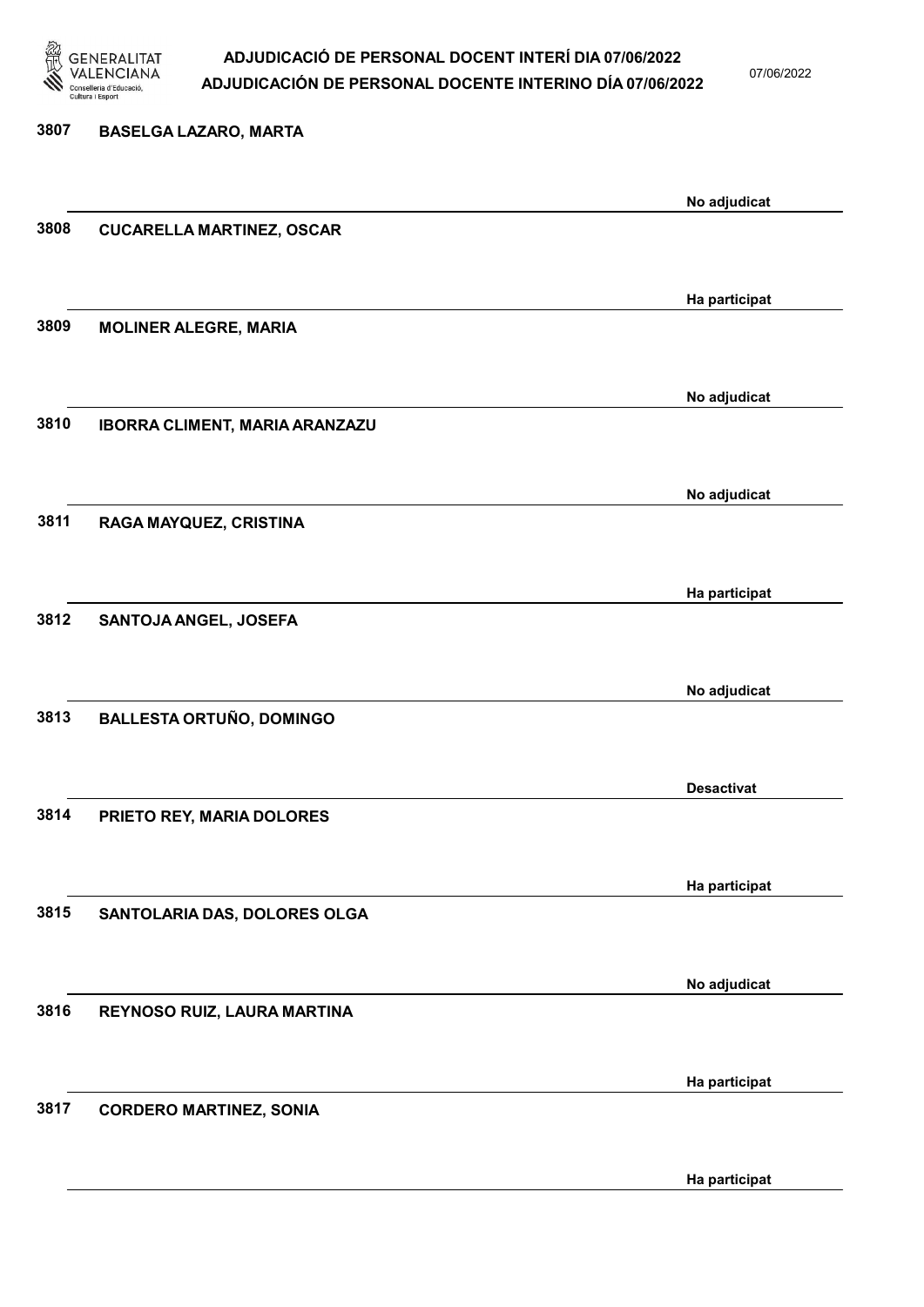

07/06/2022

No adjudicat

| 3818 | SANCHIS SANZ, JUANA GEMMA         |                   |
|------|-----------------------------------|-------------------|
|      |                                   |                   |
|      |                                   | No adjudicat      |
| 3819 | TORREJON REQUENA, Mª ISABEL       |                   |
|      |                                   |                   |
|      |                                   | Ha participat     |
| 3820 | <b>ESCRIVA BATALLER, FERNANDO</b> |                   |
|      |                                   |                   |
|      |                                   | No adjudicat      |
| 3821 | <b>MARES ESPARZA, RUBEN</b>       |                   |
|      |                                   |                   |
|      |                                   | <b>Desactivat</b> |
| 3822 | <b>CAÑADAS PASTOR, BLANCA</b>     |                   |
|      |                                   |                   |
|      |                                   | No adjudicat      |
| 3823 | <b>MOLL RICHART, MARTA</b>        |                   |
|      |                                   |                   |
| 3824 | <b>VALLS MARTINEZ, BEATRIZ</b>    | Ha participat     |
|      |                                   |                   |
|      |                                   |                   |
| 3825 | SANTAMATILDE ANDREU, Mª TERESA    | Ha participat     |
|      |                                   |                   |
|      |                                   | Ha participat     |
| 3826 | ROCA QUEROL, MARIA TERESA         |                   |
|      |                                   |                   |
|      |                                   | <b>Desactivat</b> |
| 3827 | PASCUAL GARCIA, CLARA             |                   |
|      |                                   |                   |
|      |                                   | Ha participat     |
| 3828 | ARACIL CERVERA, ANGELA            |                   |
|      |                                   |                   |
|      |                                   |                   |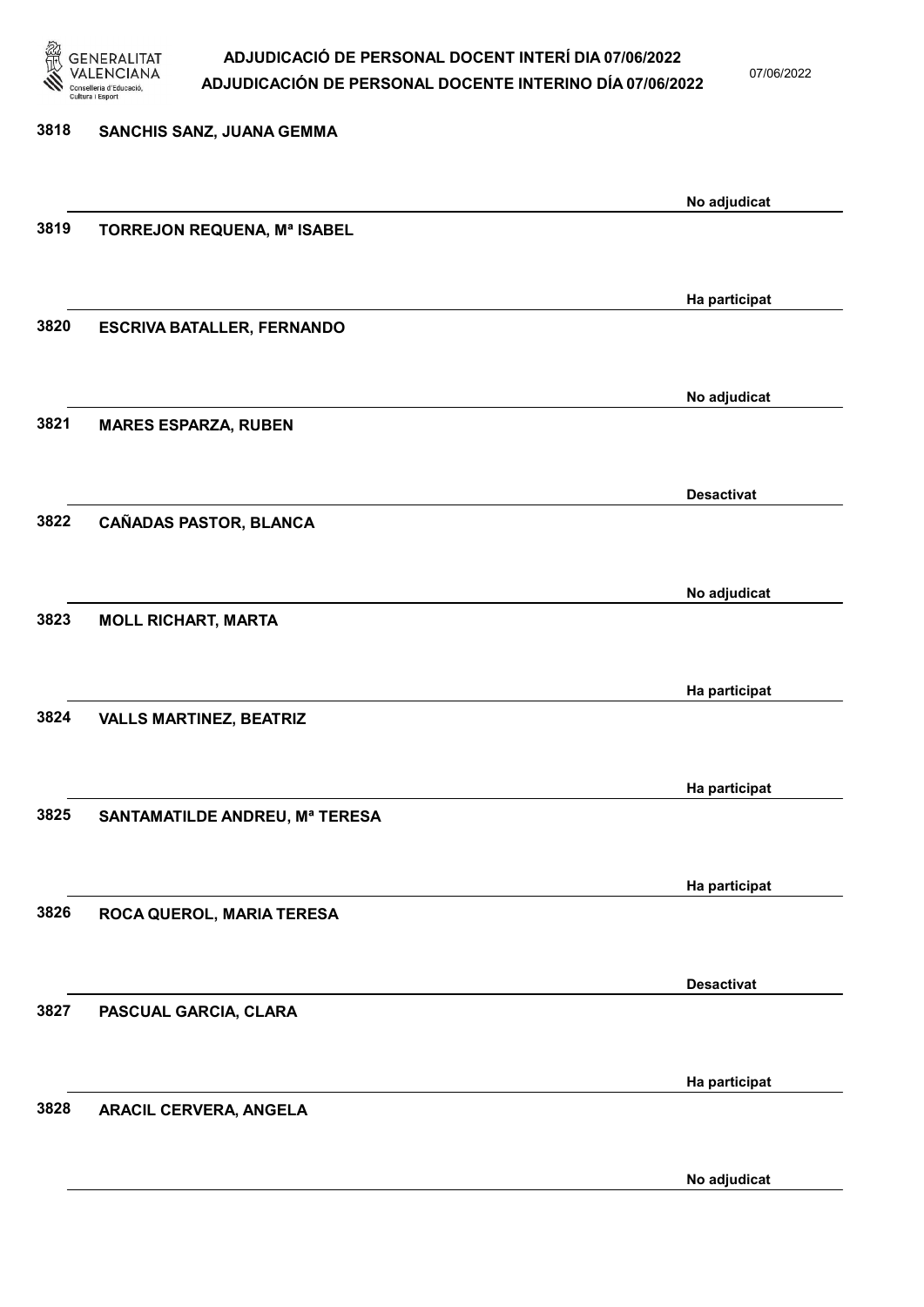

07/06/2022

Ha participat

# 3829 MIRO JIMENEZ, JUDIT Desactivat 3830 SEGARRA CARRILLO, LUIS Ha participat 3831 BADIA TALENS, ANA MARIA Desactivat 3832 HURTADO LÓPEZ, JOSÉ ANTONIO No adjudicat 3833 GAVARA TORTES, ANA No adjudicat 3834 GARCIA GASCON, FERNANDO ANTONIO Ha participat 3835 CHAFER CASTELLO, MARIA ISABEL No adjudicat 3836 VIDAL VIDAL, ALICIA Ha participat 3837 AMBROS LLONCH, MARIA ANGELES Ha participat 3838 GIMENEZ CABRERA, CELIA Ha participat 3839 LLORET PEREZ, MARIA JOSE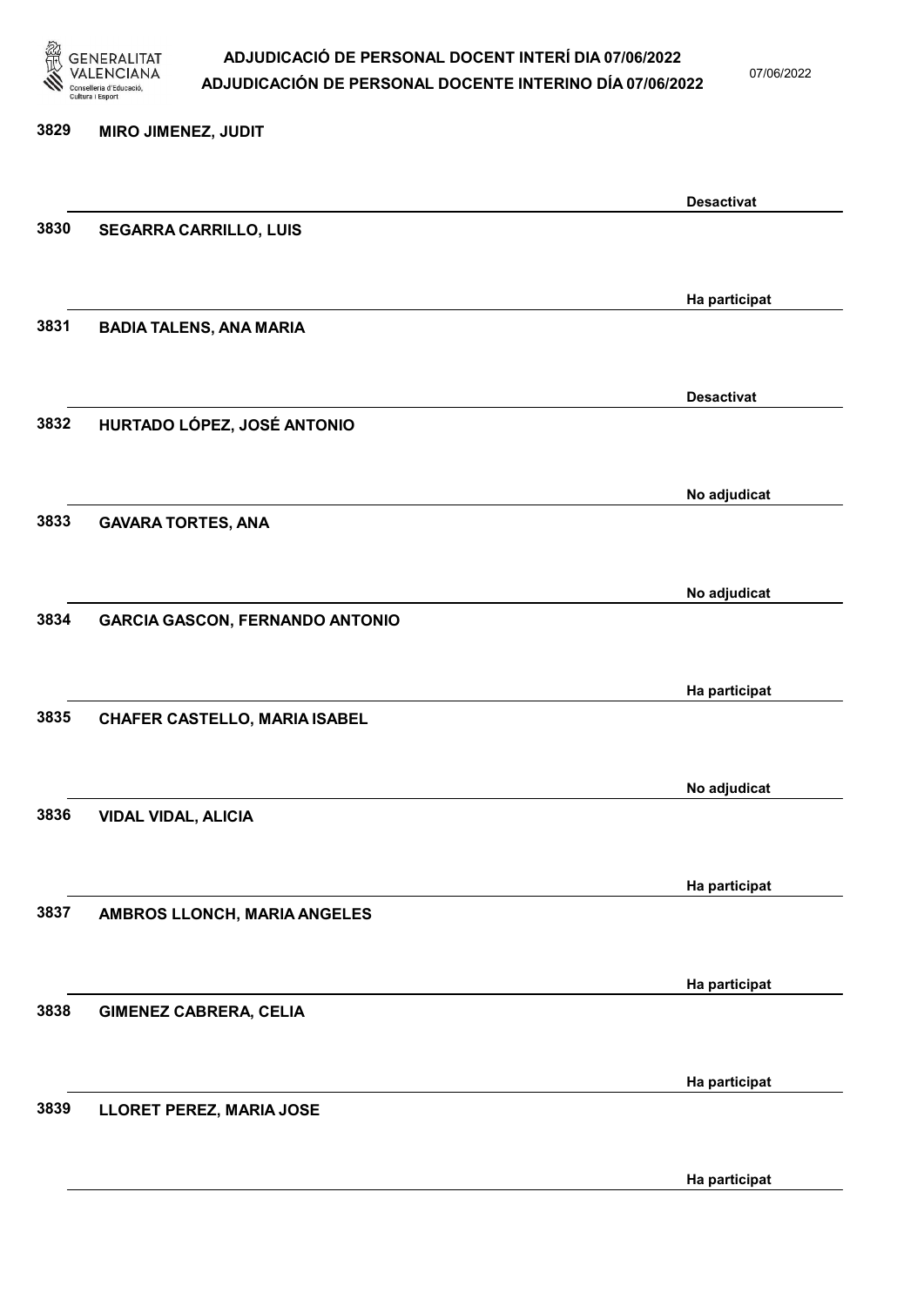

07/06/2022

# 3840 TUDELA ATIENZA, ALICIA Ha participat 3841 LLEONART SALES, ARACELI Ha participat 3842 POZO CAMBRA, MARTA Desactivat 3843 REMOLAR NAVARRO, SUSANA Desactivat 3844 RUIZ BOYERO, JAVIER Ha participat 3845 SOLA RECHE, JAVIER Ha participat 3846 TORTOSA VIDAL, ANTONIO No adjudicat 3847 ALEMANY ALMUNIA, JOSE VICENTE Ha participat 3848 PARRA CAMACHO, DAVID Desactivat 3849 SOLDEVILA MATEU, CARME Ha participat 3850 VALLS JOSA, ANTONIO JOSE

No adjudicat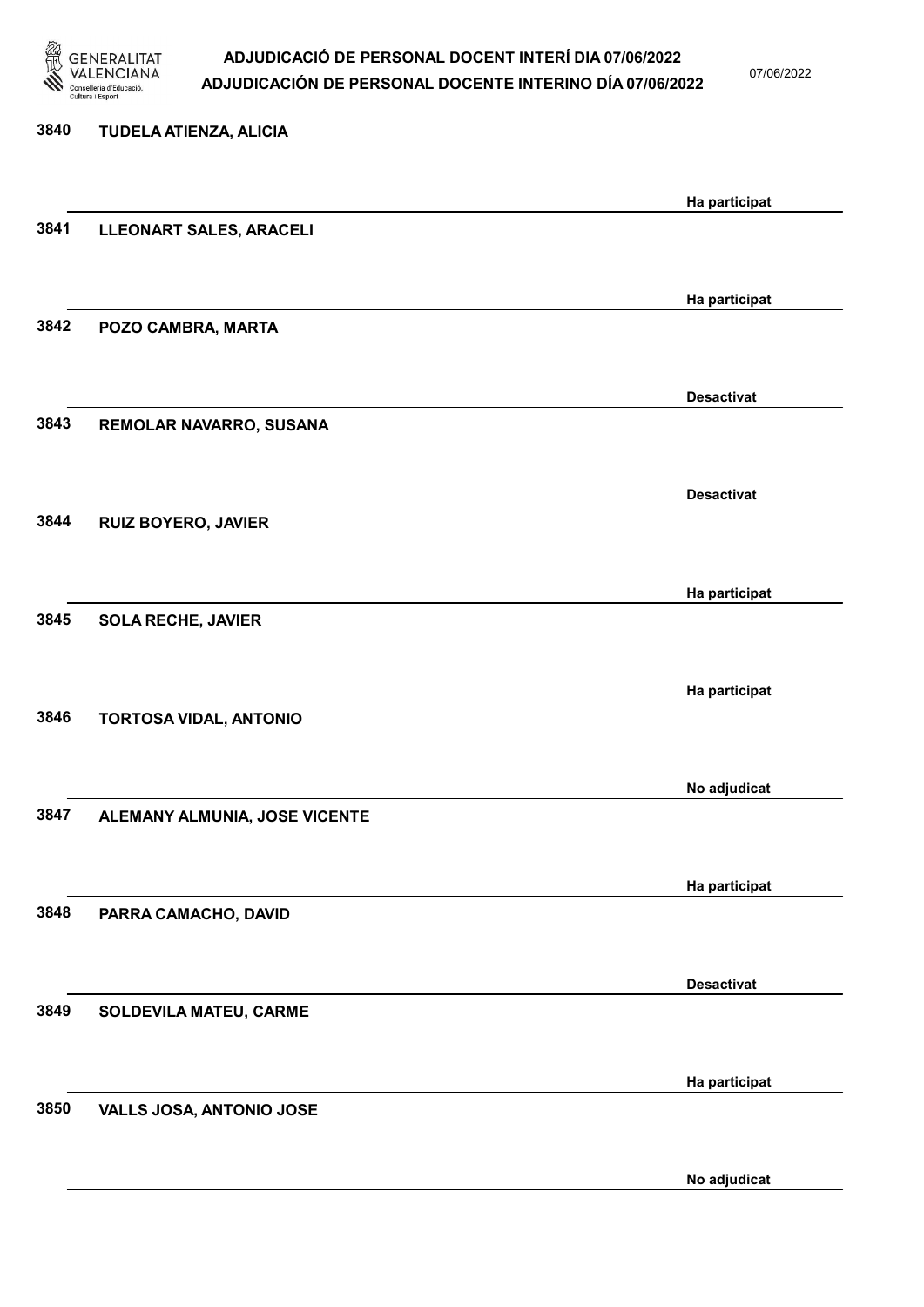

07/06/2022

Desactivat

# 3851 BARRIGA SANCHEZ, JOSE LUIS Ha participat 3852 NAVARRO BALLESTER, FRANCISCO JAVIER Ha participat 3853 SÁNCHEZ LLUPART, VIRGINIO Ha participat 3854 MOLINER SEGURA, MAXIMO Ha participat 3855 MAQUEDA NOVEJARQUE, ANA ISABEL Ha participat 3856 SANCHEZ PERIS, ELIAS JOSE Ha participat 3857 GEA SORIANO, MARIA AMPARO Ha participat 3858 LLINARES CLIMENT, Mª. AMPARO Ha participat 3859 MARCO BALAGUER, MARIA DOLORES Ha participat 3860 CASTELLO CAÑADAS, MAIDA Ha participat 3861 ESTEVE SOLER, MARIA JOSE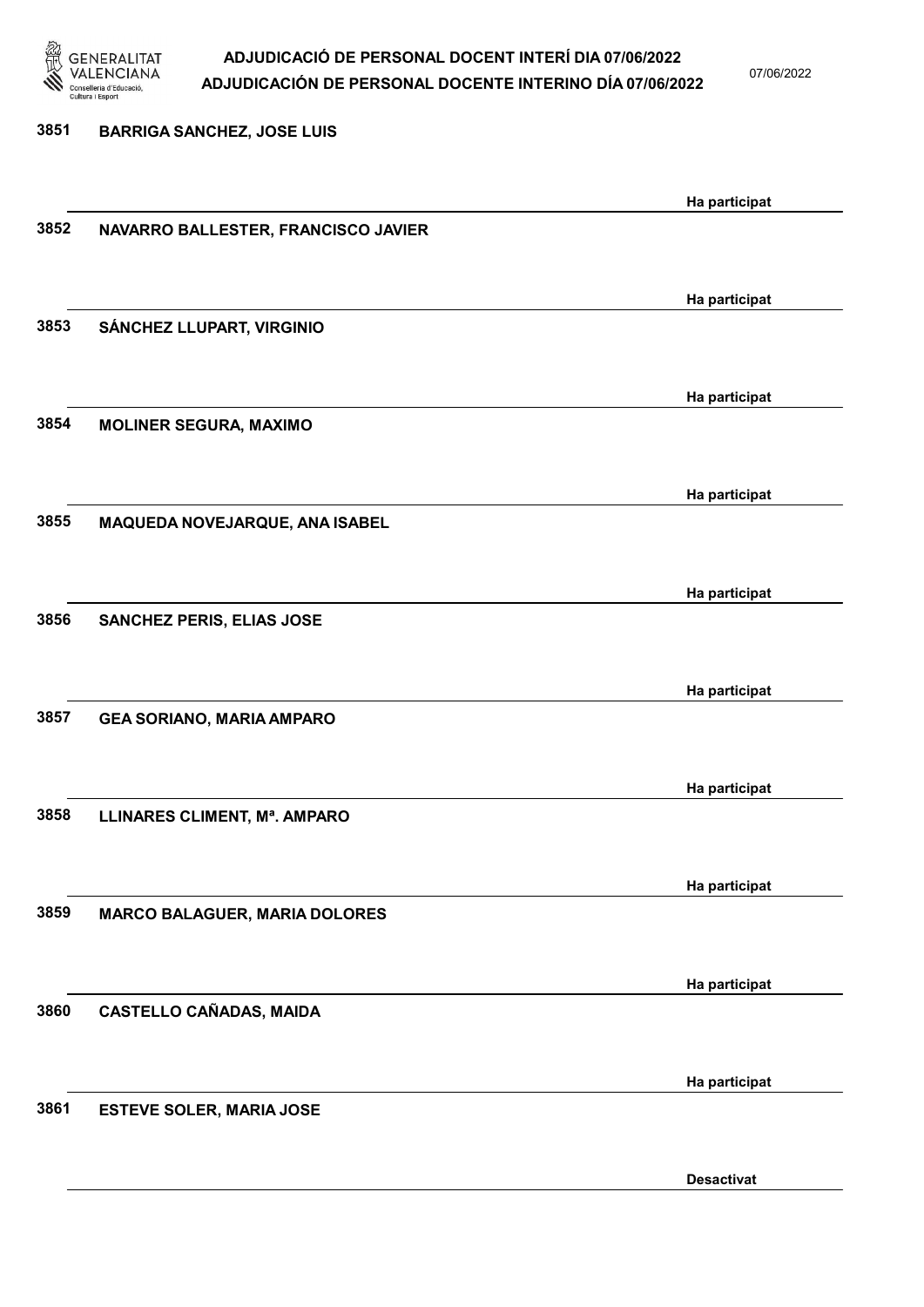

07/06/2022

# 3862 OLTRA BENAVENT, ESTER No adjudicat 3863 PI PLA, VICENT Ha participat 3864 ALFONSO PAYA, Mª DEL CARMEN Ha participat 3865 AZNAR GUILLEN, EVA MARIA Desactivat 3866 SOTO PAREJA, MARIA DE LA LUZ Ha participat 3867 VERDU MARTINEZ, ELENA Ha participat 3868 GUILLAMÓN ANDRÉS, MARÍA VICENTA No adjudicat 3869 CASTELLO RIZO, CONCEPCION Ha participat 3870 ESCAMILLA PRIETO, NEUS No adjudicat 3871 BELDA CANUT, SANDRA No adjudicat 3872 ARNANDIS ESTARLICH, ELVIRA

Desactivat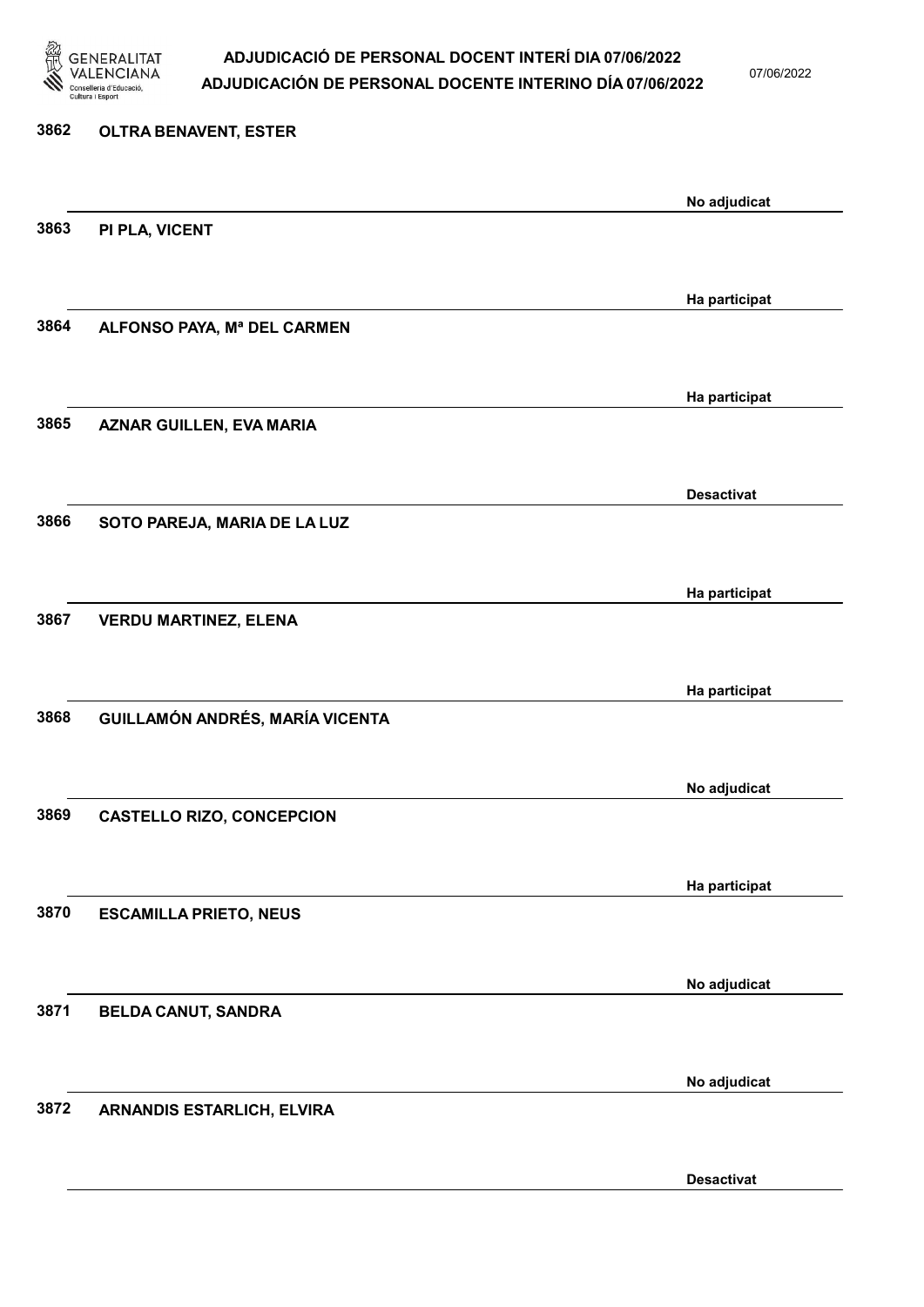

07/06/2022

Desactivat

# 3873 ANDREU PAVIA, FRANCISCA Desactivat 3874 GARRIDO FEMENIA, ALMUDENA Desactivat 3875 LACOSTA BUENO, PATRICIA Desactivat 3876 ORTOLA SALOM, JOANA Desactivat 3877 BERTÓ GUIJARRO, INMACULADA Desactivat 3878 TALENS ORTI, ELENA Desactivat 3879 MORENO ILLAN, PEDRO ANTONIO Desactivat 3880 OSUNA LOPEZ, ROSA MARIA Desactivat 3881 GALBIS PLA, JOSEFA Desactivat 3882 GARCIA MIRALLES, MARIA PILAR Ha participat 3883 ORTS BENIMELI, ARANTXA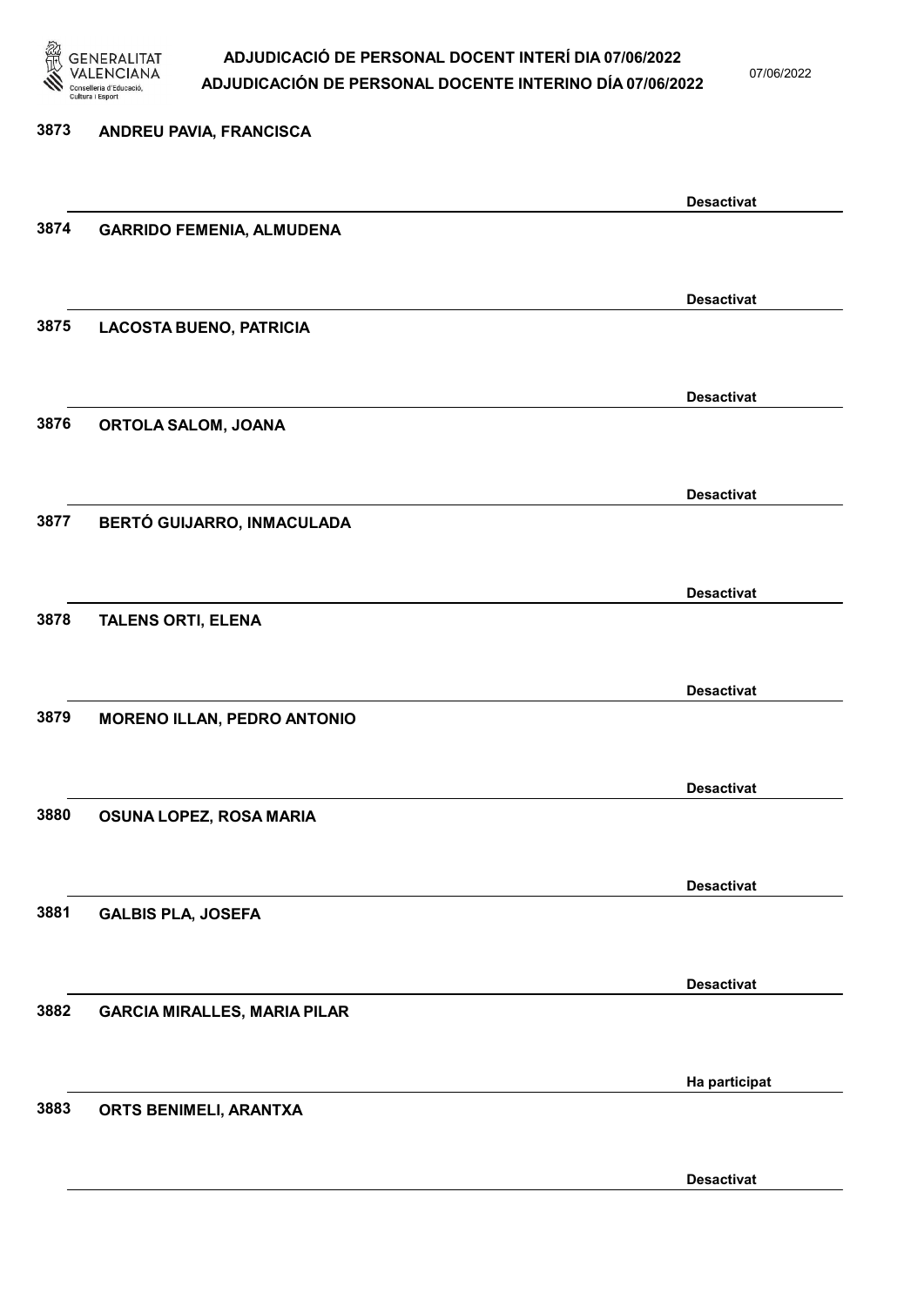

07/06/2022

Desactivat

# 3884 CLIMENT TORMO, JOSE Desactivat 3885 LLOPIS IVORRA, PAULA Desactivat 3886 MARIN GARCIA, JOSE MARIA Desactivat 3887 MIRAPEIX SANMARTIN, INMACULADA Desactivat 3888 PARDO BALDOVI, MARIA ISABEL Desactivat 3889 SANCHEZ ANDRES, JOSE IGNACIO Desactivat 3890 BERMUDEZ BOLOS, JAIME MIGUEL Desactivat 3891 CIFRES PORTA, FERRAN Desactivat 3892 JUNQUERA PASTOR, MARIA JOSE Desactivat 3893 TORRES CHANZA, SORAIA Desactivat 3894 VERDU LORENTE, LAURA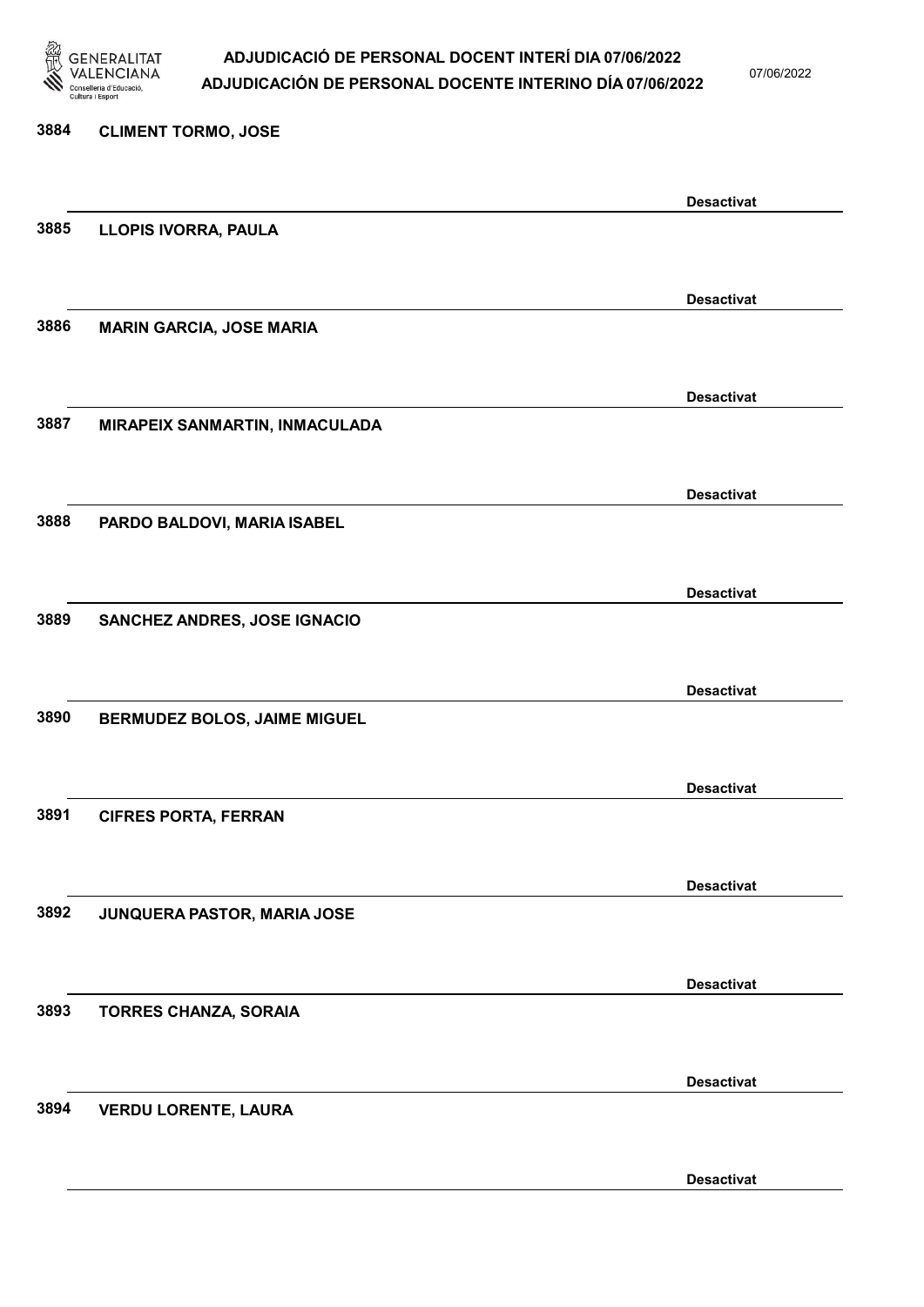

07/06/2022

# 3895 MIRA ESPINOSA, PEDRO Desactivat 3896 DOMENECH LLINARES, JOSE RAMON Desactivat 3897 DOMINGUEZ SOLER, MARIA CRISTINA Desactivat 3898 MIR PARDO, MARIA Desactivat 3899 VALIENTE PUCHAL, DANIEL Desactivat 3900 FLORS ROGLA, JOSE JAVIER Desactivat 3901 MIRA CANDELA, TOMAS Desactivat 3902 CALAS SABATER, HELGA Desactivat 3903 ESBRI VILAR, MARC Desactivat 3904 FRANCES GARCIA, MOISES Desactivat 3905 BERNABEU SENDRA, CARLOS Desactivat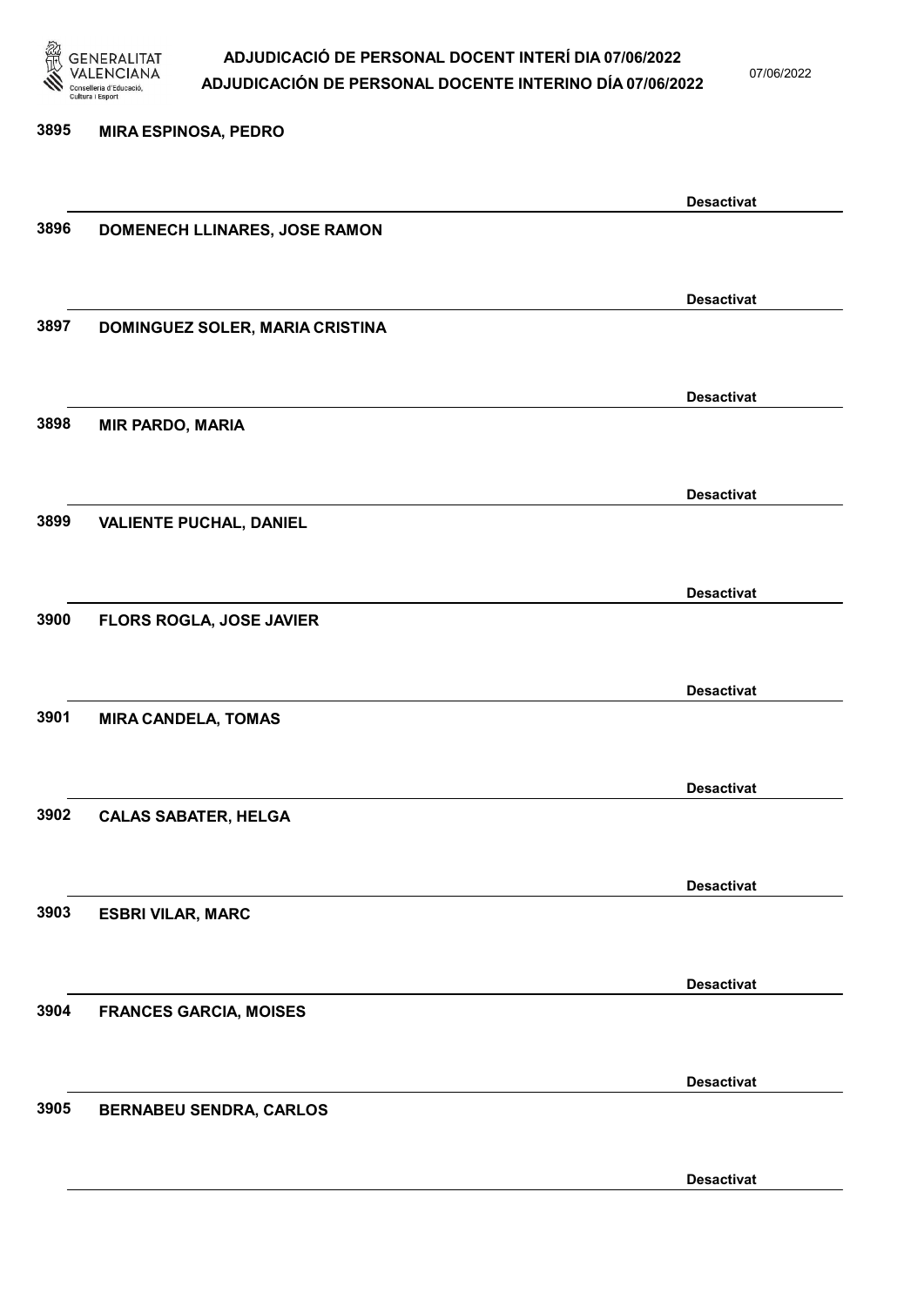

07/06/2022

# 3906 CANET BERNAT, JOSE Desactivat 3907 CHIVA PORCAR, LAURA Desactivat 3908 DONET GASCO, ALEXANDRA Desactivat 3909 NAVARRO MESTRE, JOSEFA ISABEL Desactivat 3910 PEÑA GONZALEZ, MARIA RAQUEL Desactivat 3911 POMBO CEBADERO, MIRYAM Ha participat 3912 ROIG GARCIA, ESTEFANIA Desactivat 3913 CIFUENTES ESBRI, RAUL No adjudicat 3914 SABATER DEL PINO, MONICA Desactivat 3915 CARDO MADRONA, DIANA Desactivat 3916 SAEZ CLEMENTE, REBECA

Desactivat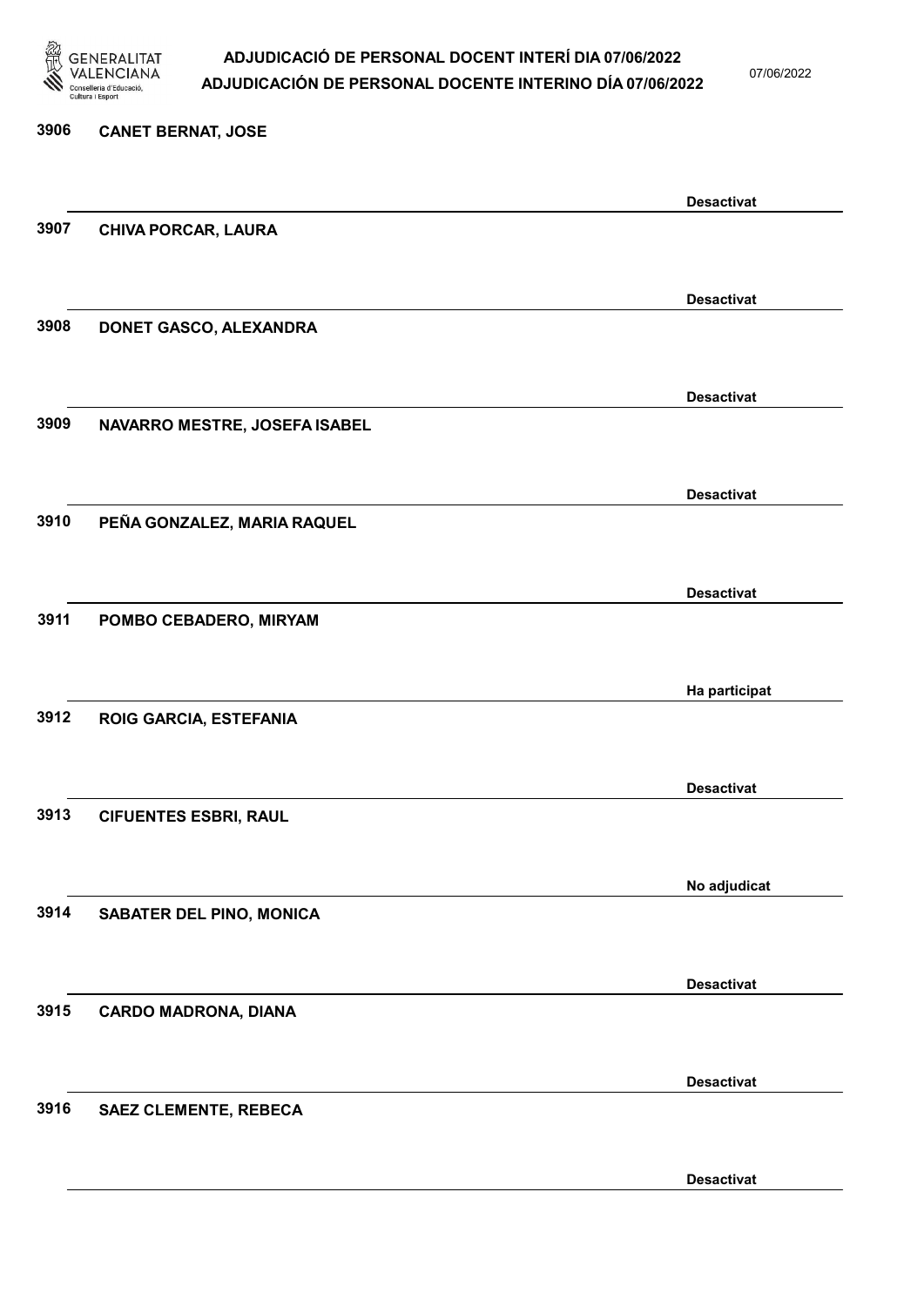

07/06/2022

### 3917 ALIAGA FERRANDIS, MARIA AMPARO

|      |                                      | <b>Desactivat</b> |
|------|--------------------------------------|-------------------|
| 3918 | <b>BORJA GIMENEZ, PAULA</b>          |                   |
|      |                                      |                   |
|      |                                      | <b>Desactivat</b> |
| 3919 | <b>GARCIA GARCIA, ELENA</b>          |                   |
|      |                                      |                   |
|      |                                      |                   |
| 3920 | <b>CARRIO ROLDAN, CARLA CONSUELO</b> | Ha participat     |
|      |                                      |                   |
|      |                                      |                   |
|      |                                      | <b>Desactivat</b> |
| 3921 | PEREZ BENLLOCH, BEATRIZ PILAR        |                   |
|      |                                      |                   |
|      |                                      | <b>Desactivat</b> |
| 3922 | SAN MILLAN SANCHEZ, JAVIER           |                   |
|      |                                      |                   |
|      |                                      | <b>Desactivat</b> |
| 3923 | <b>CONTRERAS CARO, VICENT ALEXIS</b> |                   |
|      |                                      |                   |
|      |                                      | <b>Desactivat</b> |
| 3924 | <b>INOUE FERRANDO, DANIEL</b>        |                   |
|      |                                      |                   |
|      |                                      | <b>Desactivat</b> |
| 3925 | <b>CABALLERO PELLITERO, CRISTINA</b> |                   |
|      |                                      |                   |
|      |                                      |                   |
|      |                                      | <b>Desactivat</b> |
| 3926 | <b>LLACER TRULL, PAULA</b>           |                   |
|      |                                      |                   |
|      |                                      | <b>Desactivat</b> |
| 3927 | PEIRO CAMARENA, MARIA                |                   |
|      |                                      |                   |
|      |                                      | <b>Desactivat</b> |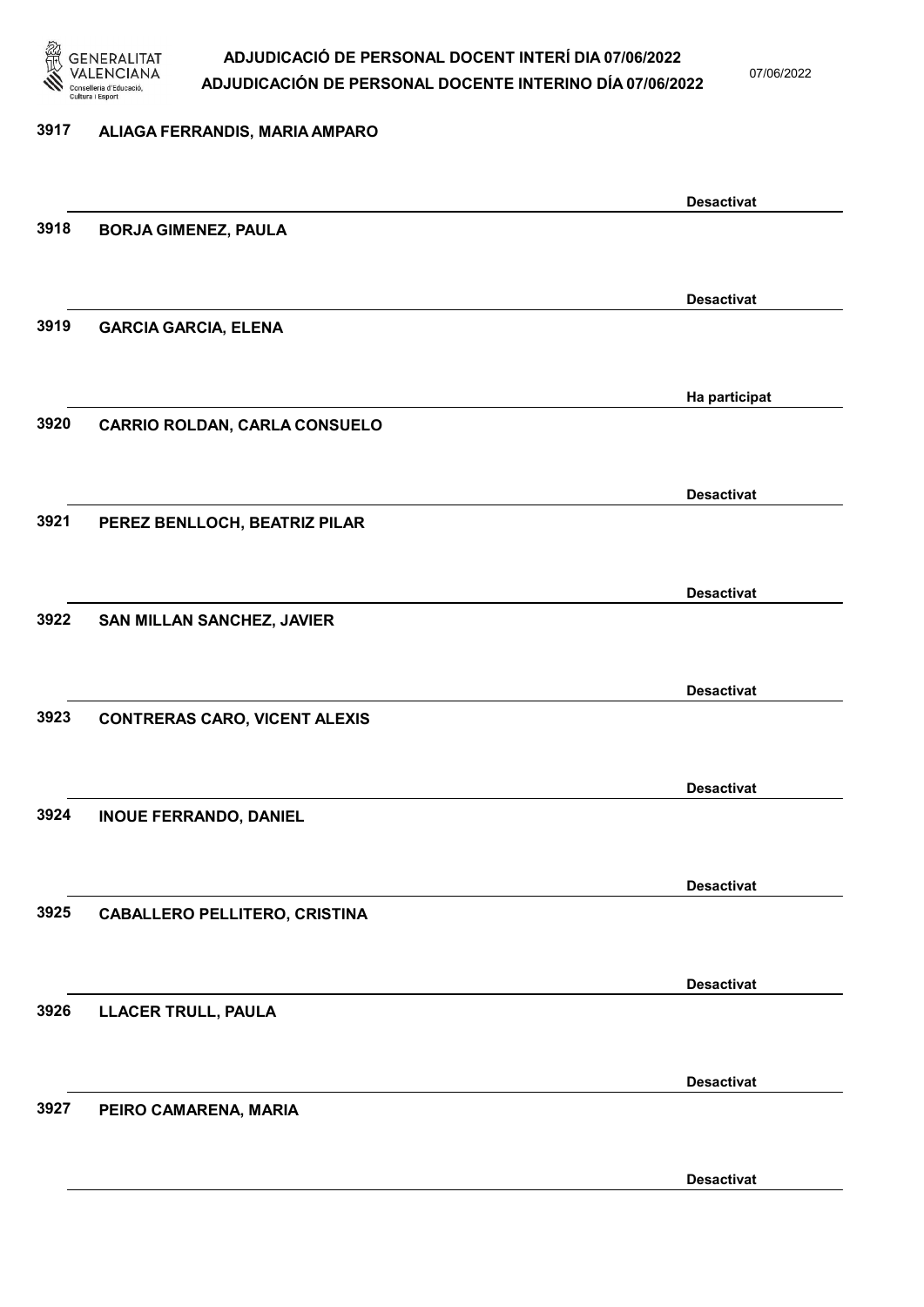

07/06/2022

Desactivat

# 3928 CAMACHO HUERTA, RAQUEL Desactivat 3929 CHIRIVELLA TORRES, JOAN Desactivat 3930 SOLER LLORENS, TANIA Desactivat 3931 CUBEROS LOPEZ, ANDREA Desactivat 3932 MARCO PACHECO, MARIA Desactivat 3933 SAEZ CLARAMUNT, RAQUEL Desactivat 3934 CANO LEAL, SARA Desactivat 3935 MARIN ORTEGA, JAIME Desactivat 3936 LOPEZ-BRIONES GARCIA, SOFIA Desactivat 3937 GUIRAO HERNANDEZ, ANA ISABEL Desactivat 3938 PARRA FERRANDO, CARLOS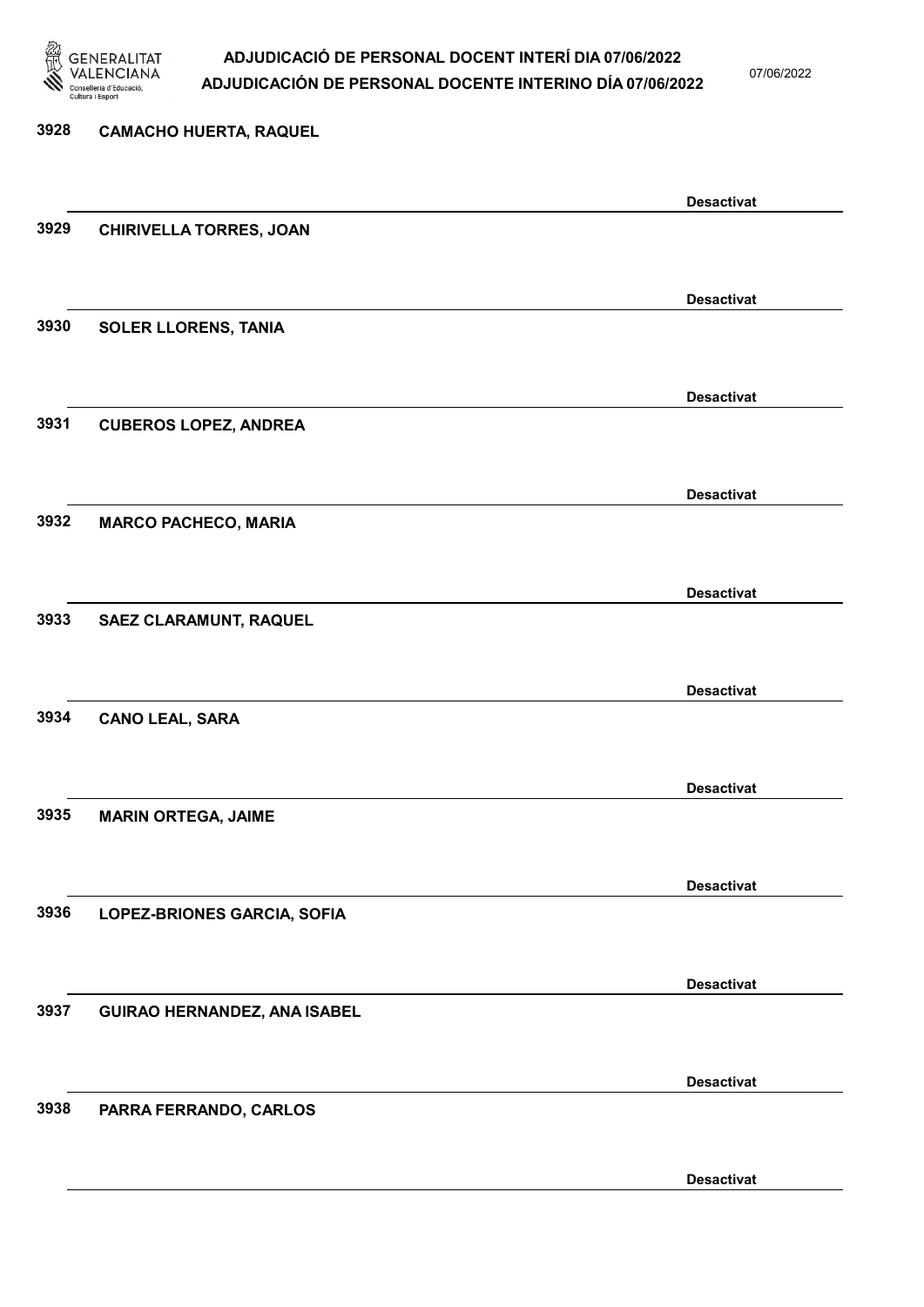

3939 GOMEZ JUAREZ, ELENA

# ADJUDICACIÓ DE PERSONAL DOCENT INTERÍ DIA 07/06/2022 ADJUDICACIÓN DE PERSONAL DOCENTE INTERINO DÍA 07/06/2022

07/06/2022

# Desactivat 3940 GRANERO ANDANI, MIGUEL ANGEL Desactivat 3941 ALACID BRAVO, JUANA Desactivat 3942 ROCAMORA PEREZ, MARIA CARMEN Desactivat 3943 ESCRIVA SEBASTIA, CRISTINA Desactivat 3944 FERRER SENA, ANDREA Desactivat 3945 FRANCO GRANERO, IGNACIO Desactivat 3946 HERRERA CALVET, CARMEN Desactivat 3947 MIR OFICIAL, ROQUE Desactivat 3948 VAQUERA SILLA, MANUEL Petición: 1 23 SUBSTITUCIÓ INDETERMINADA VALÈNCIA (46031349) CEIP L'ALBEREDA 121 / LLENGUA ESTRANGERA: ANGLÉS Adjudicat Voluntaria 833533 Horas 3949 BLANES SUAREZ, JENNIFER

Desactivat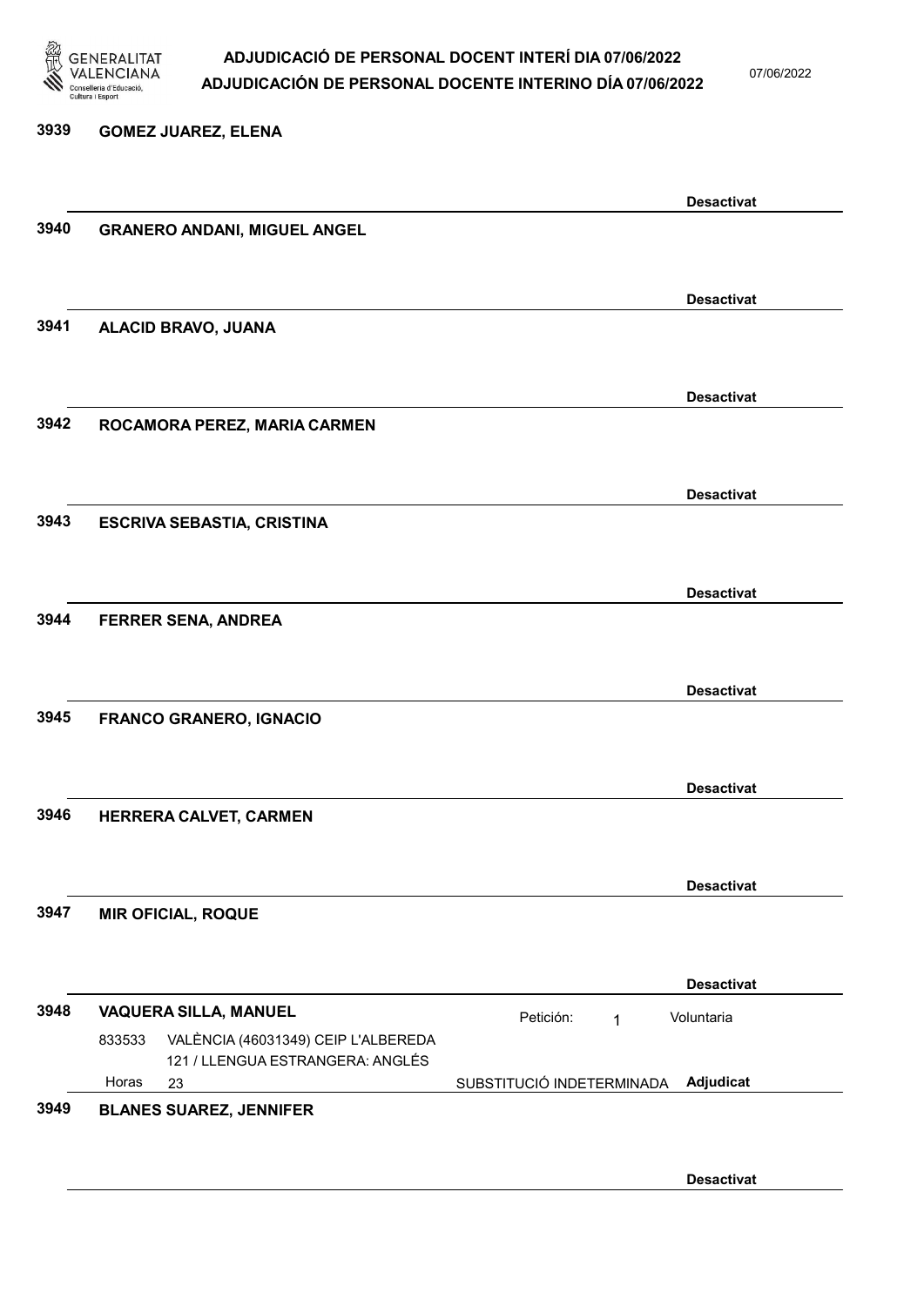

07/06/2022

Desactivat

# 3950 MELIA MARTINEZ, NURIA Desactivat 3951 ESPAÑA GALERA, JENNIFER Desactivat 3952 SARRIO NAVALON, SONIA Desactivat 3953 DOMÉNECH ABAD, ANDREA ISABEL Desactivat 3954 LORES FERRER, MARC Desactivat 3955 PERPIÑA ARCAS, ERIKA Desactivat 3956 SANJOSE FERRI, LIDIA Desactivat 3957 ROIG ABELLA, NEUS Desactivat 3958 HORTELANO MONTEJANO, ANA Desactivat 3959 SAFONT BARREDA, MARIA Desactivat 3960 YAGUES GUILABERT, IRENE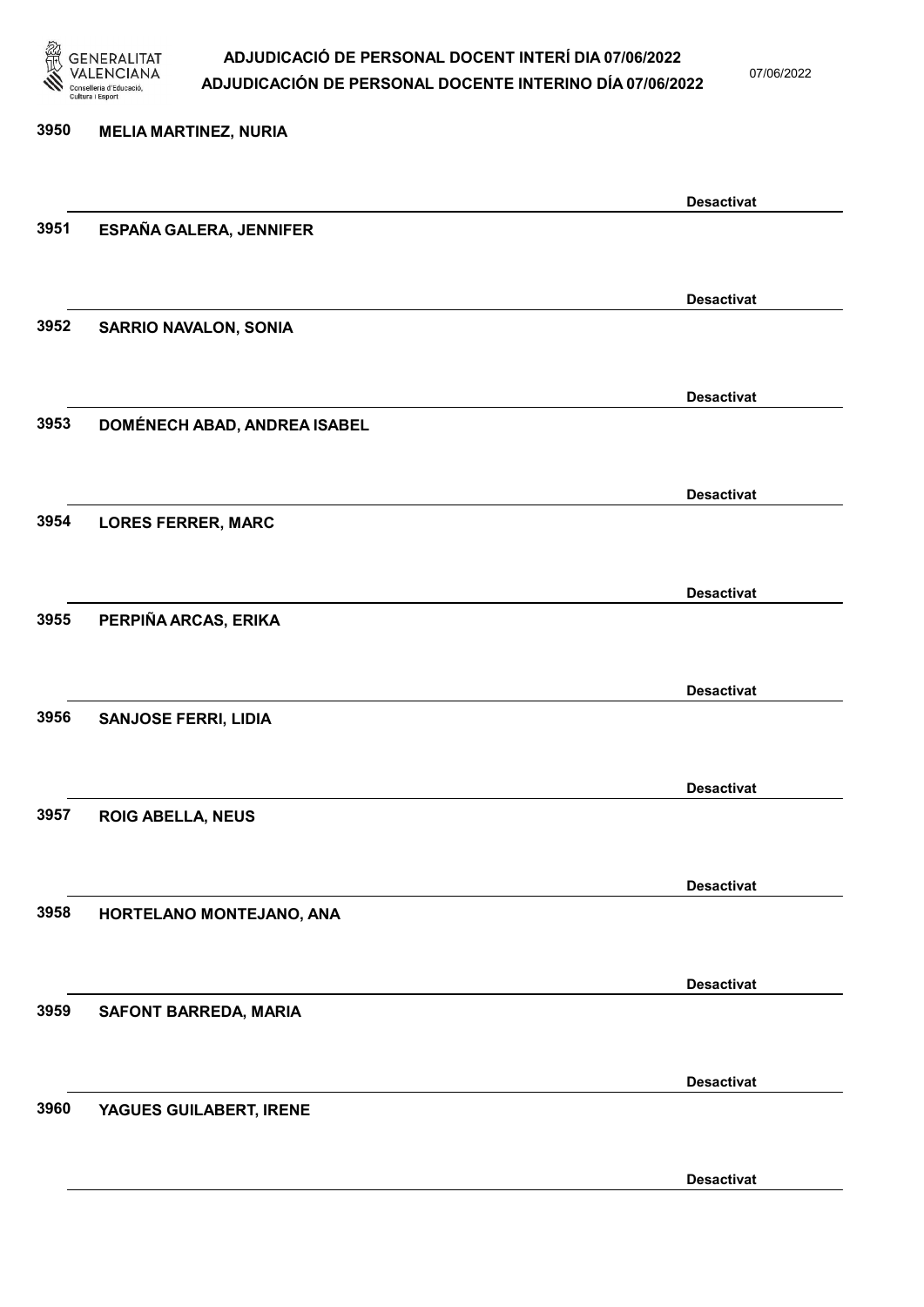

07/06/2022

## 3961 ORTEGA SEGARRA, JUAN

|      |        |                                            |                         |   | <b>Desactivat</b>    |
|------|--------|--------------------------------------------|-------------------------|---|----------------------|
| 3962 |        | <b>GARCIA HERNANDEZ, FELIX</b>             | Petición:               | 1 | Adjudicación forzosa |
|      | 808026 | ELIANA (L') (46024503) CEIP MONTE ALEGRE   |                         |   |                      |
|      | Horas  | 127 / PEDAGOGIA TERAPÈUTICA<br>23          | SUBSTITUCIÓ DETERMINADA |   | Adjudicat            |
| 3963 |        | PEREZ BATALLER, MARIA                      |                         |   |                      |
|      |        |                                            |                         |   |                      |
|      |        |                                            |                         |   |                      |
|      |        |                                            |                         |   | <b>Desactivat</b>    |
| 3964 |        | MOLINERO TORRECILLAS, MARIA ISABEL         |                         |   |                      |
|      |        |                                            |                         |   |                      |
|      |        |                                            |                         |   |                      |
|      |        |                                            |                         |   | <b>Desactivat</b>    |
| 3965 |        | <b>VERDEGUER TRAVER, SONIA</b>             |                         |   |                      |
|      |        |                                            |                         |   |                      |
|      |        |                                            |                         |   | <b>Desactivat</b>    |
| 3966 |        | <b>CASELLES ALBANELL, ARNAU</b>            |                         |   |                      |
|      |        |                                            |                         |   |                      |
|      |        |                                            |                         |   |                      |
|      |        |                                            |                         |   | <b>Desactivat</b>    |
| 3967 |        | <b>CLARAMUNT CARCEL, ESTER</b>             |                         |   |                      |
|      |        |                                            |                         |   |                      |
|      |        |                                            |                         |   | <b>Desactivat</b>    |
| 3968 |        | PEREZ ESCRIVA, JORGE                       |                         |   |                      |
|      |        |                                            |                         |   |                      |
|      |        |                                            |                         |   |                      |
|      |        |                                            |                         |   | <b>Desactivat</b>    |
| 3969 |        | <b>ARIAS VIDAL, VICTOR</b>                 |                         |   |                      |
|      |        |                                            |                         |   |                      |
|      |        |                                            |                         |   |                      |
|      |        |                                            |                         |   | <b>Desactivat</b>    |
| 3970 |        | <b>MARTINEZ MARTINEZ, LUIS</b>             |                         |   |                      |
|      |        |                                            |                         |   |                      |
|      |        |                                            |                         |   | <b>Desactivat</b>    |
| 3971 |        | SIMÓN JUAN, JOSE ANGEL                     | Petición:               |   | Voluntaria           |
|      | 777293 | ALBATERA (03000138) CEP VIRGEN DEL ROSARIO |                         | 1 |                      |
|      |        | 124 / MÚSICA                               |                         |   |                      |
|      | Horas  | 23                                         | SUBSTITUCIÓ DETERMINADA |   | Adjudicat            |
|      |        |                                            |                         |   |                      |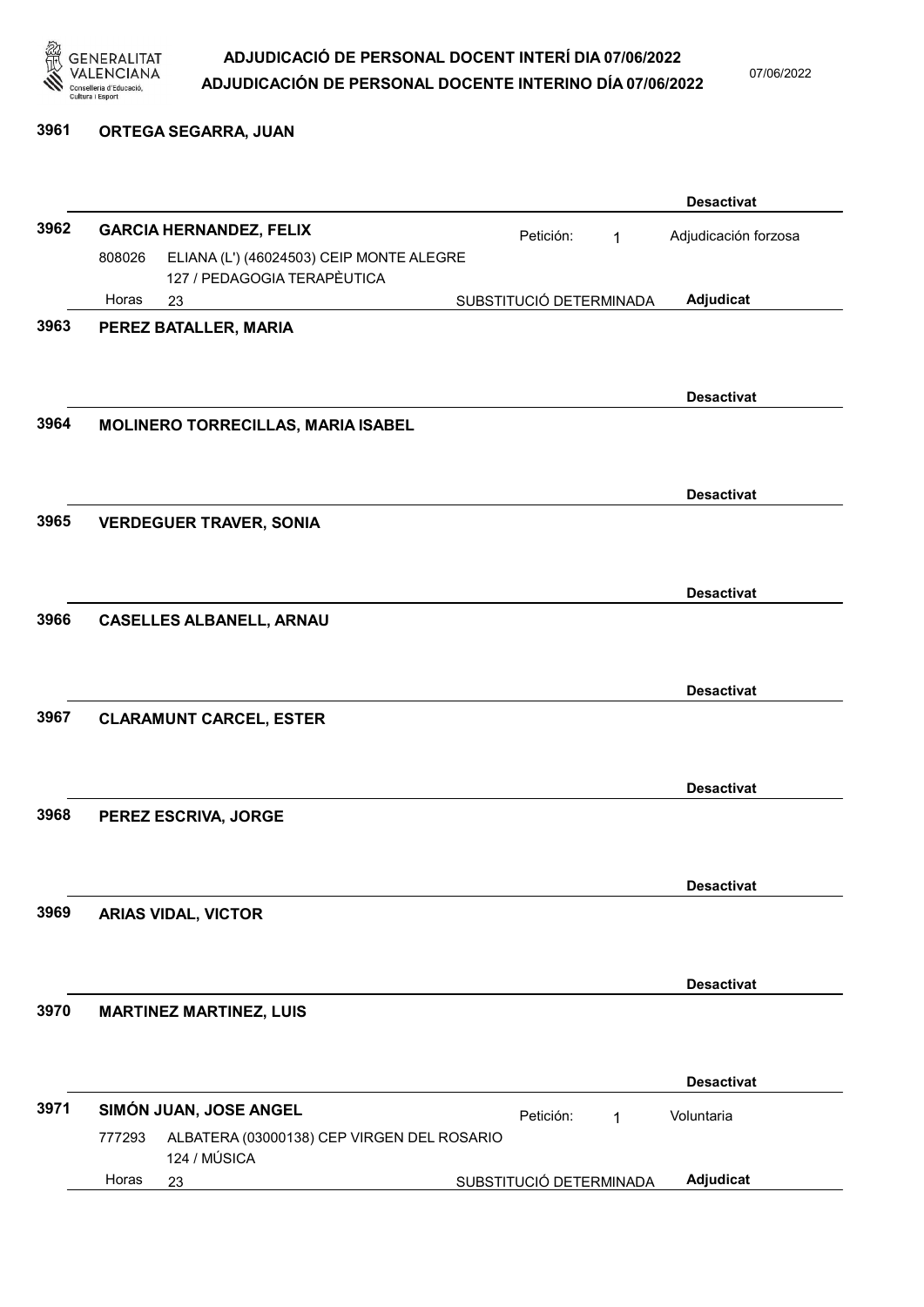

## ADJUDICACIÓ DE PERSONAL DOCENT INTERÍ DIA 07/06/2022 ADJUDICACIÓN DE PERSONAL DOCENTE INTERINO DÍA 07/06/2022

07/06/2022

## 3972 ZARAGOZA LAFUENTE, DANIEL

|      |        |                                                                     |                           |              | <b>Desactivat</b> |
|------|--------|---------------------------------------------------------------------|---------------------------|--------------|-------------------|
| 3973 |        | <b>MONTORO FRANCES, ALBERTO</b>                                     |                           |              |                   |
|      |        |                                                                     |                           |              | <b>Desactivat</b> |
| 3974 |        | <b>VALLES MOYA, PAULA</b>                                           |                           |              |                   |
|      |        |                                                                     |                           |              | <b>Desactivat</b> |
| 3975 |        | <b>GARCIA IZQUIERDO, CARLES</b>                                     | Petición:                 | $\mathbf{1}$ | Voluntaria        |
|      | 504447 | XÀBIA (03014344) CEIP GRAÜLL<br>127 / PEDAGOGIA TERAPÈUTICA         |                           |              |                   |
|      | Horas  | 23                                                                  | SUBSTITUCIÓ INDETERMINADA |              | Adjudicat         |
| 3976 |        | <b>LOPEZ ESCUDERO, DAVID</b>                                        | Petición:                 | 6            | Voluntaria        |
|      | 845841 | FOIA (LA) (03005197) CEIP SAN ANTONIO<br>126 / AUDICIÓ I LLENGUATGE |                           |              |                   |
|      | Horas  | 23                                                                  | SUBSTITUCIÓ INDETERMINADA |              | Adjudicat         |
| 3978 |        | <b>REIG BAS, LUCIA</b>                                              |                           |              | <b>Desactivat</b> |
|      |        |                                                                     |                           |              | <b>Desactivat</b> |
| 3979 |        | SANCHEZ ADAN, MARIA ISABEL                                          |                           |              |                   |
| 3980 |        |                                                                     |                           |              | <b>Desactivat</b> |
|      |        | <b>VICENTE RUVIRA, MARIA</b>                                        |                           |              |                   |
|      |        |                                                                     |                           |              | <b>Desactivat</b> |
| 3981 |        | <b>OLIVA LOPEZ, JAVIER</b>                                          |                           |              |                   |
|      |        |                                                                     |                           |              | Ha participat     |
| 3982 |        | <b>COMPANY BOU, JUDIT</b>                                           |                           |              |                   |
|      |        |                                                                     |                           |              | <b>Desactivat</b> |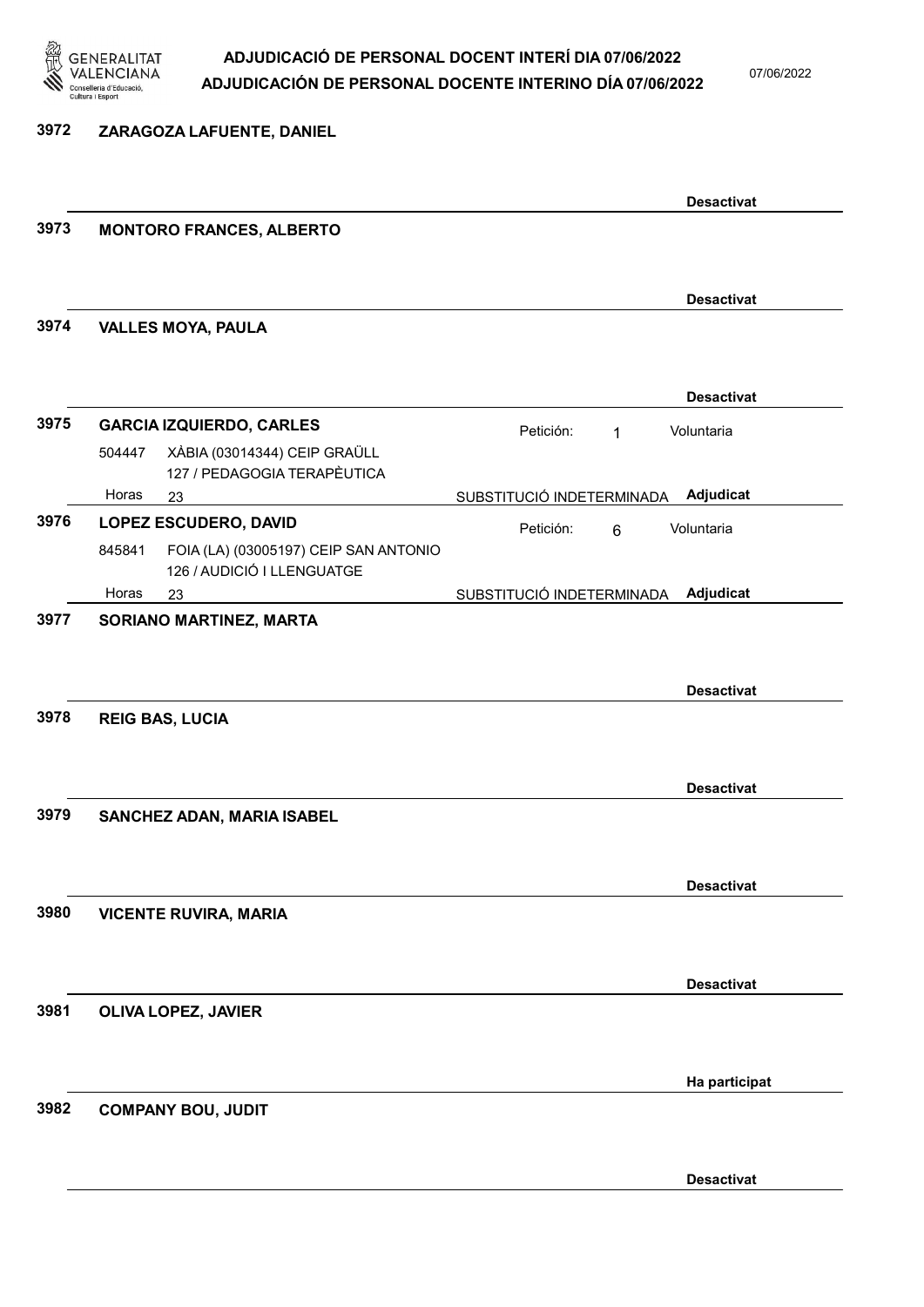

## 3983 GARCIA ASPAS, MARIA EMMA

|      |        |                                                                               |                           |   | No ha participat     |
|------|--------|-------------------------------------------------------------------------------|---------------------------|---|----------------------|
| 3984 |        | TEJERO CASTELLO, GERMAN                                                       |                           |   |                      |
|      |        |                                                                               |                           |   | <b>Desactivat</b>    |
| 3985 |        | RIVERO GOMEZ, MARIA DESAMPARADOS                                              | Petición:                 | 1 | Adjudicación forzosa |
|      | 501881 | SAGUNT (46016181) CEIP AUSIÀS MARCH<br>121 / LLENGUA ESTRANGERA: ANGLÉS       |                           |   |                      |
|      | Horas  | 23                                                                            | SUBSTITUCIÓ INDETERMINADA |   | Adjudicat            |
| 3986 |        | ALONSO OROVAL, MARIA                                                          | Petición:                 | 1 | Voluntaria           |
|      | 871934 | VALÈNCIA (46012641) CEIP CAVITE-ISLA DE HIERRO<br>127 / PEDAGOGIA TERAPÈUTICA |                           |   |                      |
|      | Horas  | 23                                                                            | SUBSTITUCIÓ INDETERMINADA |   | Adjudicat            |
| 3987 |        | <b>MONZONIS TORRES, EVA</b>                                                   | Petición:                 | 1 | Voluntaria           |
|      | 893831 | TORRENT (46008704) CEIP LOPE DE VEGA<br>127 / PEDAGOGIA TERAPÈUTICA           |                           |   |                      |
|      | Horas  | ING.<br>23                                                                    | SUBSTITUCIÓ INDETERMINADA |   | Adjudicat            |
| 3989 |        | <b>MORELL CODINA, VICENTE JOSE</b>                                            |                           |   | No adjudicat         |
|      | 893760 | OLIVA (46005909) CEIP SANTA ANNA<br>121 / LLENGUA ESTRANGERA: ANGLÉS          | Petición:                 | 1 | Voluntaria           |
|      | Horas  | 23                                                                            | SUBSTITUCIÓ DETERMINADA   |   | Adjudicat            |
| 3990 |        | <b>CABAÑAS MONREAL, ALBA</b>                                                  |                           |   |                      |
| 3991 |        | <b>LORENZO ADELL, LAURA</b>                                                   |                           |   | <b>Desactivat</b>    |
|      |        |                                                                               |                           |   |                      |
|      |        |                                                                               |                           |   | No ha participat     |
| 3992 |        | <b>FELIP BRESO, XAVIER</b>                                                    |                           |   |                      |
|      |        |                                                                               |                           |   | <b>Desactivat</b>    |
| 3993 |        | <b>AZNAR AMADOR, IRENE</b>                                                    |                           |   |                      |
|      |        |                                                                               |                           |   | <b>Desactivat</b>    |